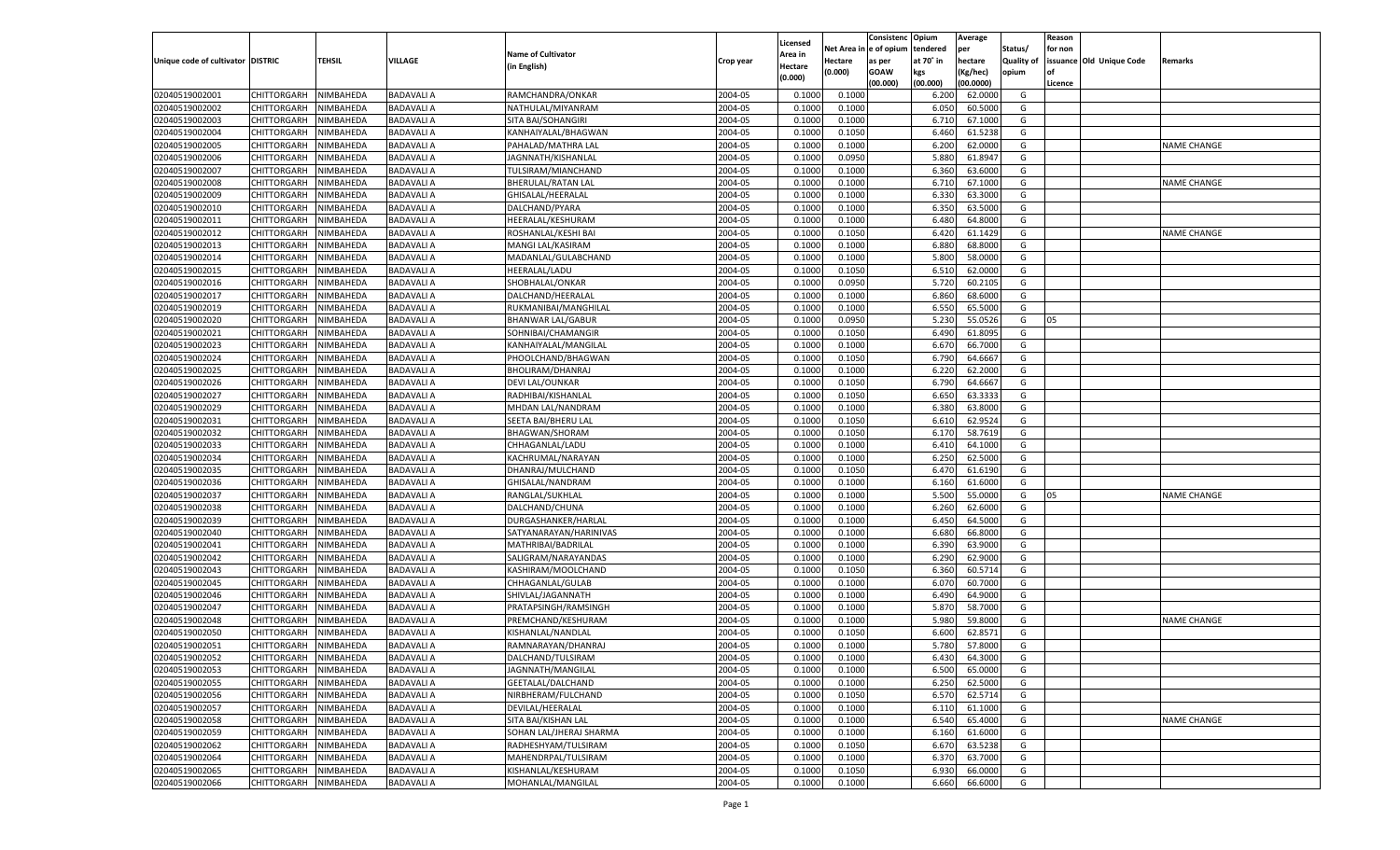|                                   |                       |               |                   |                               |           |                           |          | Consistenc  | Opium          | Average   |                   | Reason  |                          |         |
|-----------------------------------|-----------------------|---------------|-------------------|-------------------------------|-----------|---------------------------|----------|-------------|----------------|-----------|-------------------|---------|--------------------------|---------|
|                                   |                       |               |                   | <b>Name of Cultivator</b>     |           | Licensed                  | Net Area | e of opium  | tendered       | per       | Status/           | for non |                          |         |
| Unique code of cultivator DISTRIC |                       | <b>TEHSIL</b> | VILLAGE           | (in English)                  | Crop year | <b>Area in</b><br>Hectare | Hectare  | as per      | at 70° in      | hectare   | <b>Quality of</b> |         | issuance Old Unique Code | Remarks |
|                                   |                       |               |                   |                               |           | (0.000)                   | (0.000)  | <b>GOAW</b> | kgs            | (Kg/hec)  | opium             |         |                          |         |
|                                   |                       |               |                   |                               |           |                           |          | (00.000)    | (00.000)       | (00.0000) |                   | Licence |                          |         |
| 02040519002067                    | CHITTORGARH           | NIMBAHEDA     | <b>BADAVALI B</b> | GHISULAL/HARIRAM              | 2004-05   | 0.1000                    | 0.1000   |             | 6.27           | 62.7000   | G                 |         |                          |         |
| 02040519002068                    | CHITTORGARH           | NIMBAHEDA     | <b>BADAVALI B</b> | NARAYAN/BADRILAL              | 2004-05   | 0.1000                    | 0.1000   |             | 6.290          | 62.9000   | G                 |         |                          |         |
| 02040519002069                    | CHITTORGARH           | NIMBAHEDA     | <b>BADAVALI B</b> | BARJIBAI/KAILASH              | 2004-05   | 0.1000                    | 0.1050   |             | 6.790          | 64.6667   | G                 |         |                          |         |
| 02040519002071                    | CHITTORGARH           | NIMBAHEDA     | <b>BADAVALI B</b> | DHANRAJ/BHERULAL              | 2004-05   | 0.1000                    | 0.1050   |             | 6.430          | 61.2381   | G                 |         |                          |         |
| 02040519002072                    | CHITTORGARH           | NIMBAHEDA     | <b>BADAVALI B</b> | ONKARLAL/GABUR                | 2004-05   | 0.1000                    | 0.1000   |             | 6.730          | 67.3000   | G                 |         |                          |         |
| 02040519002073                    | CHITTORGARH           | NIMBAHEDA     | <b>BADAVALI B</b> | NANDLAL/BADRILAL              | 2004-05   | 0.1000                    | 0.1050   |             | 6.830          | 65.0476   | G                 |         |                          |         |
| 02040519002074                    | CHITTORGARH           | NIMBAHEDA     | <b>BADAVALI B</b> | GHANSHYAM/SOHANLAL            | 2004-05   | 0.1000                    | 0.1050   |             | 6.240          | 59.4286   | G                 |         |                          |         |
| 02040519002075                    | CHITTORGARH           | NIMBAHEDA     | <b>BADAVALI B</b> | GANESHLAL/CHHAGANLAL          | 2004-05   | 0.1000                    | 0.0950   |             | 6.480          | 68.2105   | G                 |         |                          |         |
| 02040519002076                    | CHITTORGARH           | NIMBAHEDA     | <b>BADAVALI B</b> | <b>GOPAL DAS/BALU DAS</b>     | 2004-05   | 0.1000                    | 0.1050   |             | 6.750          | 64.2857   | G                 |         |                          |         |
| 02040519002078                    | CHITTORGARH           | NIMBAHEDA     | <b>BADAVALI B</b> | RAMESHWARLAL/MANGILAL         | 2004-05   | 0.1000                    | 0.1000   |             | 6.750          | 67.5000   | G                 |         |                          |         |
| 02040519002079                    | CHITTORGARH           | NIMBAHEDA     | <b>BADAVALI B</b> | KALUGIRI/CHAMANGIRI           | 2004-05   | 0.1000                    | 0.1050   |             | 6.77           | 64.4762   | G                 |         |                          |         |
| 02040519002080                    | CHITTORGARH           | NIMBAHEDA     | <b>BADAVALI B</b> | PRABHULAL/MEGHRAJ             | 2004-05   | 0.1000                    | 0.1050   |             | 6.940          | 66.095    | G                 |         |                          |         |
| 02040519002081                    | CHITTORGARH           | NIMBAHEDA     | <b>BADAVALI B</b> | KISHANLAL/KANHAIYALAL         | 2004-05   | 0.1000                    | 0.1050   |             | 6.760          | 64.3810   | G                 |         |                          |         |
| 02040519002082                    | CHITTORGARH           | NIMBAHEDA     | <b>BADAVALI B</b> | MADANLAL/MEGHRAJ              | 2004-05   | 0.1000                    | 0.1050   |             | 6.570          | 62.5714   | G                 |         |                          |         |
| 02040519002083                    | CHITTORGARH           | NIMBAHEDA     | <b>BADAVALI B</b> | SHANKERLAL/MATHURALAL         | 2004-05   | 0.1000                    | 0.1000   |             | 6.190          | 61.9000   | G                 |         |                          |         |
| 02040519002084                    | CHITTORGARH           | NIMBAHEDA     | <b>BADAVALI B</b> | DEEPCHAND/NANDKOOR            | 2004-05   | 0.1000                    | 0.1000   |             | 6.280          | 62.8000   | G                 |         |                          |         |
| 02040519002085                    | CHITTORGARH           | NIMBAHEDA     | <b>BADAVALI B</b> | NANALAL/DHANNA                | 2004-05   | 0.1000                    | 0.1050   |             | 6.300          | 60.0000   | G                 |         |                          |         |
| 02040519002086                    | CHITTORGARH           | NIMBAHEDA     | <b>BADAVALI B</b> | <b>BHARATGIRI/SOHANGIRI</b>   | 2004-05   | 0.1000                    | 0.1000   |             | 6.520          | 65.2000   | G                 |         |                          |         |
| 02040519002087                    | CHITTORGARH           | NIMBAHEDA     | <b>BADAVALI B</b> | MOHANLAL/MANGILAL             | 2004-05   | 0.1000                    | 0.1000   |             | 6.460          | 64.6000   | G                 |         |                          |         |
| 02040519002088                    | CHITTORGARH           | NIMBAHEDA     | <b>BADAVALI B</b> | DEVILAL/RAMCHAND              | 2004-05   | 0.1000                    | 0.1050   |             | 6.860          | 65.3333   | G                 |         |                          |         |
| 02040519002089                    | CHITTORGARH           | NIMBAHEDA     | <b>BADAVALI B</b> | AMARCHAND/KISHANLAL           | 2004-05   | 0.1000                    | 0.1000   |             | 6.980          | 69.8000   | G                 |         |                          |         |
| 02040519002091                    | CHITTORGARH           | NIMBAHEDA     | <b>BADAVALI B</b> | ASHOK KUMAR/RADHESHYAM SHARMA | 2004-05   | 0.1000                    | 0.0950   |             | 6.380          | 67.1579   | G                 |         |                          |         |
| 02040519002092                    | CHITTORGARH           | NIMBAHEDA     | <b>BADAVALI B</b> | RAMESHWAR/NARULAL             | 2004-05   | 0.1000                    | 0.1000   |             | 6.870          | 68.7000   | G                 |         |                          |         |
| 02040519002093                    | CHITTORGARH           | NIMBAHEDA     | <b>BADAVALI B</b> | MITHULAL/BOTLAL               | 2004-05   | 0.1000                    | 0.1000   |             | 6.680          | 66.8000   | G                 |         |                          |         |
| 02040519002094                    | CHITTORGARH           | NIMBAHEDA     | <b>BADAVALI B</b> | KISHAN LAL/DANA JI            | 2004-05   | 0.1000                    | 0.1000   |             | 6.160          | 61.6000   | G                 |         |                          |         |
| 02040519002095                    | CHITTORGARH           | NIMBAHEDA     | <b>BADAVALI B</b> | BHERULAL/BOTLAL               | 2004-05   | 0.1000                    | 0.1050   |             | 7.050          | 67.1429   | G                 |         |                          |         |
| 02040519002096                    | CHITTORGARH           | NIMBAHEDA     | <b>BADAVALI B</b> | MANGUGIRI/CHAMANGIRI          | 2004-05   | 0.1000                    | 0.1050   |             | 7.300          | 69.5238   | G                 |         |                          |         |
| 02040519002099                    | CHITTORGARH           | NIMBAHEDA     | <b>BADAVALI B</b> | GANESHALAL/BADRILAL           | 2004-05   | 0.1000                    | 0.1000   |             | 6.620          | 66.2000   | G                 |         |                          |         |
| 02040519002100                    | CHITTORGARH           | NIMBAHEDA     | <b>BADAVALI B</b> | MANGILAL/KACHRUMAL            | 2004-05   | 0.1000                    | 0.1000   |             | 6.640          | 66.4000   | G                 |         |                          |         |
| 02040519002101                    | CHITTORGARH           | NIMBAHEDA     | <b>BADAVALI B</b> | AMARCHAND/GOMA REGAR          | 2004-05   | 0.1000                    | 0.1050   |             | 6.310          | 60.0952   | G                 |         |                          |         |
| 02040519002102                    | CHITTORGARH           | NIMBAHEDA     | <b>BADAVALI B</b> | JAGDISH PRASAD/KISHANLAL      | 2004-05   | 0.1000                    | 0.1050   |             | 6.200          | 59.0476   | G                 |         |                          |         |
| 02040519002103                    | CHITTORGARH           | NIMBAHEDA     | <b>BADAVALI B</b> | HULASI BAI/MOHAN LAL          | 2004-05   | 0.1000                    | 0.1000   |             | 6.220          | 62.2000   | G                 |         |                          |         |
| 02040519002104                    | CHITTORGARH           | NIMBAHEDA     | <b>BADAVALI B</b> | RAMESHWARLAL/SHANKERLAL       | 2004-05   | 0.1000                    | 0.1000   |             | 6.680          | 66.8000   | G                 |         |                          |         |
| 02040519002105                    | CHITTORGARH           | NIMBAHEDA     | <b>BADAVALI B</b> | SATYANARAYAN/BADRILAI         | 2004-05   | 0.1000                    | 0.1000   |             | 6.700          | 67.0000   | G                 |         |                          |         |
| 02040519002106                    |                       | NIMBAHEDA     | <b>BADAVALI B</b> |                               | 2004-05   | 0.1000                    | 0.0950   |             |                | 74.6316   | G                 |         |                          |         |
| 02040519002107                    | CHITTORGARH           |               | <b>BADAVALI B</b> | RAMNARAYAN/JAGNNATH           | 2004-05   |                           |          |             | 7.090<br>6.360 | 66.9474   | G                 |         |                          |         |
|                                   | CHITTORGARH           | NIMBAHEDA     |                   | DEVISINGH/BHIMSINGH           |           | 0.1000                    | 0.0950   |             |                | 68.2000   |                   |         |                          |         |
| 02040519002108                    | CHITTORGARH           | NIMBAHEDA     | <b>BADAVALI B</b> | MODIRAM/KAJOD                 | 2004-05   | 0.1000                    | 0.1000   |             | 6.820          |           | G                 |         |                          |         |
| 02040519002109                    | CHITTORGARH           | NIMBAHEDA     | <b>BADAVALI B</b> | BHANIRAM/KAJOD                | 2004-05   | 0.1000                    | 0.1000   |             | 6.640          | 66.4000   | G                 |         |                          |         |
| 02040519002111                    | CHITTORGARH           | NIMBAHEDA     | <b>BADAVALI B</b> | PRABHULAL/BHERA               | 2004-05   | 0.1000                    | 0.1000   |             | 6.770          | 67.7000   | G                 |         |                          |         |
| 02040519002113                    | CHITTORGARH           | NIMBAHEDA     | <b>BADAVALI B</b> | OMPRAKASH/SHIVLAL             | 2004-05   | 0.1000                    | 0.1000   |             | 6.920          | 69.2000   | G                 |         |                          |         |
| 02040519002114                    | CHITTORGARH           | NIMBAHEDA     | <b>BADAVALI B</b> | HEERALAL/JAGNNATH             | 2004-05   | 0.1000                    | 0.1000   |             | 6.870          | 68.7000   | G                 |         |                          |         |
| 02040519002115                    | CHITTORGARH           | NIMBAHEDA     | <b>BADAVALI B</b> | BABULAL/SHOBHALAL             | 2004-05   | 0.1000                    | 0.1050   |             | 6.23           | 59.3333   | G                 |         |                          |         |
| 02040519002116                    | CHITTORGARH           | NIMBAHEDA     | <b>BADAVALI B</b> | JAGDISH CHANDRA/KACRUMAL      | 2004-05   | 0.1000                    | 0.1000   |             | 6.220          | 62.2000   | G                 |         |                          |         |
| 02040519002117                    | CHITTORGARH           | NIMBAHEDA     | <b>BADAVALI B</b> | KHEMRAJ/JASRAJ                | 2004-05   | 0.1000                    | 0.1000   |             | 6.460          | 64.6000   | G                 |         |                          |         |
| 02040519002118                    | CHITTORGARH           | NIMBAHEDA     | <b>BADAVALI B</b> | BANSHILAL/JAGNNATH            | 2004-05   | 0.1000                    | 0.1000   |             | 6.570          | 65.7000   | G                 |         |                          |         |
| 02040519002119                    | CHITTORGARH NIMBAHEDA |               | <b>BADAVALIB</b>  | JAGDISHCHAND/GHISULAL         | 2004-05   | 0.1000                    | 0.0950   |             | 6.620          | 69.6842   | G                 |         |                          |         |
| 02040519002120                    | <b>CHITTORGARH</b>    | NIMBAHEDA     | <b>BADAVALI B</b> | KAILASHDASH/SALIGRAM          | 2004-05   | 0.1000                    | 0.1050   |             | 6.610          | 62.9524   | G                 |         |                          |         |
| 02040519002121                    | CHITTORGARH           | NIMBAHEDA     | <b>BADAVALI B</b> | BHARATKUMAR/KISHANLAL         | 2004-05   | 0.1000                    | 0.1000   |             | 6.520          | 65.2000   | G                 |         |                          |         |
| 02040519002122                    | <b>CHITTORGARH</b>    | NIMBAHEDA     | <b>BADAVALI B</b> | AMARCHAND/HEMRAJ              | 2004-05   | 0.1000                    | 0.1050   |             | 7.010          | 66.7619   | G                 |         |                          |         |
| 02040519002123                    | <b>CHITTORGARH</b>    | NIMBAHEDA     | <b>BADAVALI B</b> | MANGI LAL/PYAR JI             | 2004-05   | 0.1000                    | 0.1050   |             | 7.060          | 67.2381   | G                 |         |                          |         |
| 02040519002125                    | <b>CHITTORGARH</b>    | NIMBAHEDA     | <b>BADAVALI B</b> | CHHAGANLAL/PHOOLCHAND         | 2004-05   | 0.1000                    | 0.1050   |             | 7.240          | 68.9524   | G                 |         |                          |         |
| 02040519002126                    | <b>CHITTORGARH</b>    | NIMBAHEDA     | <b>BADAVALI B</b> | RAMESHWARLAL/JAGNNATH         | 2004-05   | 0.1000                    | 0.1000   |             | 6.120          | 61.2000   | G                 |         |                          |         |
| 02040519002127                    | <b>CHITTORGARH</b>    | NIMBAHEDA     | <b>BADAVALI B</b> | RAMESHCHANDRA/DALCHAND        | 2004-05   | 0.1000                    | 0.1000   |             | 6.760          | 67.6000   | G                 |         |                          |         |
| 02040519002128                    | <b>CHITTORGARH</b>    | NIMBAHEDA     | <b>BADAVALI B</b> | BHERU LAL/NATHU LAL           | 2004-05   | 0.1000                    | 0.1000   |             | 6.620          | 66.2000   | G                 |         |                          |         |
| 02040519002129                    | <b>CHITTORGARH</b>    | NIMBAHEDA     | <b>BADAVALI B</b> | SHANTI BAI/MITHULAL           | 2004-05   | 0.1000                    | 0.1050   |             | 7.050          | 67.1429   | G                 |         |                          |         |
| 02040519002130                    | CHITTORGARH           | NIMBAHEDA     | <b>BADAVALI B</b> | RAMLAL/PREMCHAND              | 2004-05   | 0.1000                    | 0.1000   |             | 6.480          | 64.8000   | G                 |         |                          |         |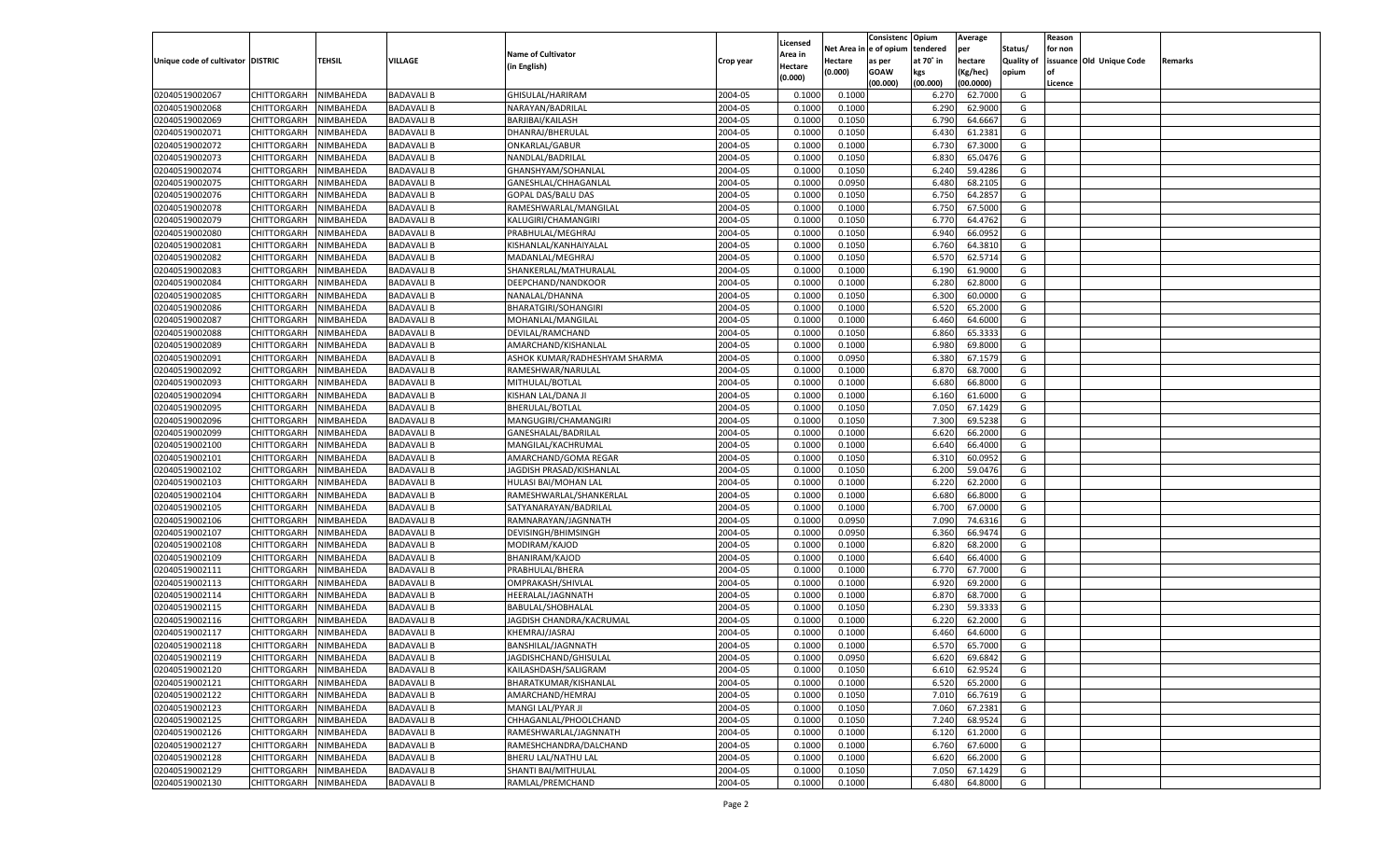|                                   |                    |           |                       |                                 |           |          |          | Consistenc Opium |           | Average   |                   | Reason    |                          |                    |
|-----------------------------------|--------------------|-----------|-----------------------|---------------------------------|-----------|----------|----------|------------------|-----------|-----------|-------------------|-----------|--------------------------|--------------------|
|                                   |                    |           |                       |                                 |           | Licensed | Net Area | e of opium       | tendered  | per       | Status/           | for non   |                          |                    |
| Unique code of cultivator DISTRIC |                    | TEHSIL    | VILLAGE               | <b>Name of Cultivator</b>       | Crop year | Area in  | Hectare  | as per           | at 70˚ in | hectare   | <b>Quality of</b> |           | issuance Old Unique Code | Remarks            |
|                                   |                    |           |                       | (in English)                    |           | Hectare  | (0.000)  | <b>GOAW</b>      | kgs       | (Kg/hec)  | opium             | <b>of</b> |                          |                    |
|                                   |                    |           |                       |                                 |           | (0.000)  |          | (00.000)         | (00.000)  | (00.0000) |                   | Licence   |                          |                    |
|                                   |                    | NIMBAHEDA | <b>BADAVALI B</b>     |                                 | 2004-05   | 0.1000   | 0.1000   |                  |           | 67.2000   | G                 |           |                          |                    |
| 02040519002131                    | CHITTORGARH        |           |                       | RADHESHYAM/KHYALIRAM            |           |          |          |                  | 6.720     |           |                   |           |                          |                    |
| 02040519002132                    | CHITTORGARH        | NIMBAHEDA | <b>BADAVALI B</b>     | <b>GOPALLAL /BHERU LAL</b>      | 2004-05   | 0.1000   | 0.1000   |                  | 6.660     | 66.6000   | G                 |           |                          |                    |
| 02040519002133                    | <b>CHITTORGARH</b> | NIMBAHEDA | <b>BADAVALI B</b>     | DEVI LAL / BHAVAR LAL DHAKAD    | 2004-05   | 0.1000   | 0.0950   |                  | 7.790     | 82.0000   | G                 |           |                          |                    |
| 02040519002134                    | CHITTORGARH        | NIMBAHEDA | <b>BADAVALI B</b>     | JAI CHAND/BALU                  | 2004-05   | 0.1000   | 0.1000   |                  | 6.480     | 64.8000   | G                 |           |                          |                    |
| 02040519002135                    | <b>CHITTORGARH</b> | NIMBAHEDA | <b>BADAVALI B</b>     | KHEMI BAI/UKAR LAL              | 2004-05   | 0.1000   | 0.1000   |                  | 6.460     | 64.6000   | G                 |           |                          | <b>NAME CHANGE</b> |
| 02040519002136                    | CHITTORGARH        | NIMBAHEDA | <b>BADAVALI B</b>     | MANNA LAL/CHUNA JI              | 2004-05   | 0.1000   | 0.1050   |                  | 6.430     | 61.2381   | G                 |           |                          |                    |
| 02040519002137                    | CHITTORGARH        | NIMBAHEDA | <b>BADAVALI B</b>     | VISHNU GIRI/MANOHAR GIRI        | 2004-05   | 0.1000   | 0.1050   |                  | 6.940     | 66.0952   | G                 |           |                          |                    |
| 02040519002138                    | CHITTORGARH        | NIMBAHEDA | <b>BADAVALI B</b>     | RATAN SINGH/BHIM SINGH          | 2004-05   | 0.1000   | 0.1000   |                  | 6.260     | 62.6000   | G                 |           |                          |                    |
| 02040519002139                    | <b>CHITTORGARH</b> | NIMBAHEDA | <b>BADAVALI B</b>     | TULSIRAM/KHAYALI LAL SHARMA     | 2004-05   | 0.1000   | 0.1000   |                  | 6.430     | 64.3000   | G                 |           |                          |                    |
| 02040519002140                    | CHITTORGARH        | NIMBAHEDA | <b>BADAVALI B</b>     | JANI BAI/RAMCHANDRA             | 2004-05   | 0.1000   | 0.1000   |                  | 6.44      | 64.4000   | G                 |           |                          |                    |
| 02040519002141                    | <b>CHITTORGARH</b> | NIMBAHEDA | <b>BADAVALI B</b>     | RATAN LAL/CHUNNI LAL PRAJAPAT   | 2004-05   | 0.1000   | 0.1050   |                  | 6.160     | 58.666    | G                 |           |                          |                    |
| 02040519002142                    | CHITTORGARH        | NIMBAHEDA | <b>BADAVALI B</b>     | DEVILAAL/GULAB JI BALAI         | 2004-05   | 0.1000   | 0.1000   |                  | 6.530     | 65.3000   | G                 |           |                          |                    |
|                                   |                    |           |                       |                                 |           |          |          |                  |           |           |                   |           |                          |                    |
| 02040519002143                    | <b>CHITTORGARH</b> | NIMBAHEDA | <b>BADAVALI B</b>     | NAND LAL/KISHAN LAL SHARMA      | 2004-05   | 0.1000   | 0.1050   |                  | 7.540     | 71.8095   | G                 |           |                          |                    |
| 02040519002144                    | CHITTORGARH        | NIMBAHEDA | <b>BADAVALI B</b>     | GISHU LAL/HAR NIVAS SHARMA      | 2004-05   | 0.1000   | 0.1050   |                  | 6.160     | 58.666    | G                 |           |                          |                    |
| 02040519002145                    | <b>CHITTORGARH</b> | NIMBAHEDA | <b>BADAVALI B</b>     | JASH RAJ/CHUNNI LAL PRAJAPAT    | 2004-05   | 0.1000   | 0.1050   |                  | 6.540     | 62.2857   | G                 |           |                          |                    |
| 02040519002146                    | CHITTORGARH        | NIMBAHEDA | <b>BADAVALI B</b>     | PRABHU LAL/KISHAN LAL DHAKAD    | 2004-05   | 0.1000   | 0.1000   |                  | 6.800     | 68.0000   | G                 |           |                          |                    |
| 02040519002147                    | <b>CHITTORGARH</b> | NIMBAHEDA | <b>BADAVALI B</b>     | UDAY LAL/KHAYALI LAL REGAR      | 2004-05   | 0.1000   | 0.1000   |                  | 6.240     | 62.4000   | G                 |           |                          |                    |
| 02040519002148                    | CHITTORGARH        | NIMBAHEDA | <b>BADAVALI B</b>     | BOTH LAL/CHOGA LAL NAI          | 2004-05   | 0.1000   | 0.1050   |                  | 6.83      | 65.0476   | G                 |           |                          |                    |
| 02040519002149                    | <b>CHITTORGARH</b> | NIMBAHEDA | <b>BADAVALI B</b>     | DHAN RAJ/NAND LAL SHARMA        | 2004-05   | 0.1000   | 0.1000   |                  | 6.280     | 62.8000   | G                 |           |                          |                    |
| 02040519002151                    | CHITTORGARH        | NIMBAHEDA | <b>BADAVALI B</b>     | SUKHLAL/NATHU LAL DHAKAD        | 2004-05   | 0.1000   | 0.1000   |                  | 6.830     | 68.3000   | G                 |           |                          |                    |
| 02040519002152                    | <b>CHITTORGARH</b> | NIMBAHEDA | <b>BADAVALI B</b>     | DINESH CHANDRA/MADAN LAL DHAKAD | 2004-05   | 0.1000   | 0.1050   |                  | 6.450     | 61.4286   | G                 |           |                          |                    |
| 02040519002153                    | CHITTORGARH        | NIMBAHEDA | <b>BADAVALI B</b>     | LILA SHANKAR/GHISU LAL DHAKAD   | 2004-05   | 0.1000   | 0.1050   |                  | 7.119     | 67.8000   | G                 |           |                          |                    |
| 02040519002154                    | <b>CHITTORGARH</b> | NIMBAHEDA | <b>BADAVALI B</b>     | SHRILAL/TULSIRAM                | 2004-05   | 0.1000   | 0.1000   |                  | 6.590     | 65.9000   | G                 |           |                          |                    |
|                                   |                    |           |                       |                                 |           |          |          |                  |           |           |                   |           |                          |                    |
| 02040519003001                    | CHITTORGARH        | NIMBAHEDA | BANGEDAGHATA A        | MANGILAL/RAMALAL                | 2004-05   | 0.1000   | 0.1050   |                  | 6.590     | 62.7619   | G                 |           |                          |                    |
| 02040519003002                    | <b>CHITTORGARH</b> | NIMBAHEDA | <b>BANGEDAGHATA A</b> | RATANLAL/KISHANLAL              | 2004-05   | 0.1000   | 0.1000   |                  | 6.720     | 67.2000   | G                 |           |                          |                    |
| 02040519003003                    | CHITTORGARH        | NIMBAHEDA | <b>BANGEDAGHATA A</b> | VARJIBAI/TEKCHAND               | 2004-05   | 0.1000   | 0.1000   |                  | 6.580     | 65.8000   | G                 |           |                          |                    |
| 02040519003004                    | <b>CHITTORGARH</b> | NIMBAHEDA | <b>BANGEDAGHATA A</b> | MANGILAL/ONKAR                  | 2004-05   | 0.1000   | 0.1000   |                  | 5.810     | 58.1000   | G                 |           |                          |                    |
| 02040519003005                    | CHITTORGARH        | NIMBAHEDA | BANGEDAGHATA A        | BHURALAL/BHANWAR LAL            | 2004-05   | 0.1000   | 0.1000   |                  | 6.560     | 65.6000   | G                 |           |                          |                    |
| 02040519003006                    | <b>CHITTORGARH</b> | NIMBAHEDA | <b>BANGEDAGHATA A</b> | MOTIYABAI/MANGILAL              | 2004-05   | 0.1000   | 0.0950   |                  | 6.260     | 65.8947   | G                 |           |                          |                    |
| 02040519003007                    | CHITTORGARH        | NIMBAHEDA | <b>BANGEDAGHATA A</b> | GOPALLAL/LALU                   | 2004-05   | 0.1000   | 0.1000   |                  | 6.220     | 62.2000   | G                 |           |                          |                    |
| 02040519003008                    | CHITTORGARH        | NIMBAHEDA | <b>BANGEDAGHATA A</b> | DHAPU BAI/NANALAL               | 2004-05   | 0.1000   | 0.0950   |                  | 5.810     | 61.1579   | G                 |           |                          | <b>NAME CHANGE</b> |
| 02040519003009                    | CHITTORGARH        | NIMBAHEDA | <b>BANGEDAGHATA A</b> | BHUVANIRAM/KESURAM              | 2004-05   | 0.1000   | 0.1050   |                  | 7.040     | 67.0476   | G                 |           |                          |                    |
| 02040519003010                    | <b>CHITTORGARH</b> | NIMBAHEDA | <b>BANGEDAGHATA A</b> | BHUWANIRAM/JAGNNATH             | 2004-05   | 0.1000   | 0.1000   |                  | 6.250     | 62.5000   | G                 |           |                          |                    |
| 02040519003011                    | CHITTORGARH        | NIMBAHEDA | <b>BANGEDAGHATA A</b> | BHERULAL/GHISALAL               | 2004-05   | 0.1000   | 0.1050   |                  | 6.960     | 66.285    | G                 |           |                          |                    |
| 02040519003012                    | CHITTORGARH        | NIMBAHEDA | <b>BANGEDAGHATA A</b> | SHANTILAL/HEERALAL              | 2004-05   | 0.1000   | 0.0950   |                  | 6.360     | 66.9474   | G                 |           |                          |                    |
| 02040519003013                    | CHITTORGARH        | NIMBAHEDA | <b>BANGEDAGHATA A</b> | RAMESHWARLAL/BHUVANIRAM         | 2004-05   | 0.1000   | 0.1000   |                  | 6.81      | 68.1000   | G                 |           |                          |                    |
|                                   |                    |           |                       |                                 |           |          |          |                  |           |           |                   |           |                          |                    |
| 02040519003014                    | <b>CHITTORGARH</b> | NIMBAHEDA | <b>BANGEDAGHATA A</b> | BADRILAL/NANURAM                | 2004-05   | 0.1000   | 0.1000   |                  | 6.910     | 69.1000   | G                 |           |                          |                    |
| 02040519003015                    | CHITTORGARH        | NIMBAHEDA | <b>BANGEDAGHATA A</b> | BHANWARLAL/KESHURAM             | 2004-05   | 0.1000   | 0.1000   |                  | 6.27      | 62.7000   | G                 |           |                          |                    |
| 02040519003016                    | <b>CHITTORGARH</b> | NIMBAHEDA | <b>BANGEDAGHATA A</b> | CHHAGANLAL/NANALAL              | 2004-05   | 0.1000   | 0.0950   |                  | 6.010     | 63.2632   | G                 |           |                          |                    |
| 02040519003017                    | CHITTORGARH        | NIMBAHEDA | <b>BANGEDAGHATA A</b> | MOTI LAL/KASHIRAM               | 2004-05   | 0.1000   | 0.0950   |                  | 6.240     | 65.6842   | G                 |           |                          |                    |
| 02040519003018                    | <b>CHITTORGARH</b> | NIMBAHEDA | <b>BANGEDAGHATA A</b> | NANA/NARAYAN                    | 2004-05   | 0.1000   | 0.1000   |                  | 6.37      | 63.7000   | G                 |           |                          |                    |
| 02040519003019                    | CHITTORGARH        | NIMBAHEDA | <b>BANGEDAGHATA A</b> | CHUNNI LAL/AMARCHAND            | 2004-05   | 0.1000   | 0.1000   |                  | 6.18      | 61.8000   | G                 |           |                          |                    |
| 02040519003020                    | CHITTORGARH        | NIMBAHEDA | <b>BANGEDAGHATA A</b> | SHIVNARAYAN/PRABHULAL           | 2004-05   | 0.1000   | 0.1000   |                  | 6.47      | 64.7000   | G                 |           |                          |                    |
| 02040519003021                    | CHITTORGARH        | NIMBAHEDA | BANGEDAGHATA A        | GANGARAM/BHUVANIRAM             | 2004-05   | 0.1000   | 0.1000   |                  | 6.08      | 60.8000   | G                 |           |                          |                    |
| 02040519003022                    | CHITTORGARH        | NIMBAHEDA | <b>BANGEDAGHATA A</b> | RADHESHYAM/BHURIBAI             | 2004-05   | 0.1000   | 0.1000   |                  | 6.300     | 63.0000   | G                 |           |                          |                    |
| 02040519003023                    | CHITTORGARH        | NIMBAHEDA | <b>BANGEDAGHATA A</b> | ONKARLAL/BHAGIRATH              | 2004-05   | 0.1000   | 0.1000   |                  | 6.330     | 63.3000   | G                 |           |                          |                    |
| 02040519003024                    | <b>CHITTORGARH</b> | NIMBAHEDA | <b>BANGEDAGHATA A</b> | VARDICHAND/PYARA                | 2004-05   | 0.1000   | 0.1000   |                  | 6.670     | 66.7000   | G                 |           |                          |                    |
| 02040519003025                    | CHITTORGARH        | NIMBAHEDA | <b>BANGEDAGHATA A</b> | PHOOLCHAND/SUKHDEV              | 2004-05   | 0.1000   | 0.1000   |                  | 6.640     | 66.4000   | G                 |           |                          |                    |
| 02040519003026                    | <b>CHITTORGARH</b> | NIMBAHEDA | <b>BANGEDAGHATA A</b> |                                 | 2004-05   | 0.1000   | 0.1000   |                  |           | 61.7000   | G                 |           |                          |                    |
|                                   |                    |           |                       | NANA LAL/TULSIRAM               |           |          |          |                  | 6.170     |           |                   |           |                          |                    |
| 02040519003028                    | <b>CHITTORGARH</b> | NIMBAHEDA | <b>BANGEDAGHATA A</b> | KANHAIYALAL/BHUWANIRAM          | 2004-05   | 0.1000   | 0.1000   |                  | 6.540     | 65.4000   | G                 |           |                          |                    |
| 02040519003029                    | <b>CHITTORGARH</b> | NIMBAHEDA | <b>BANGEDAGHATA A</b> | BHERU LAL/DANRAJ                | 2004-05   | 0.1000   | 0.0950   |                  | 6.650     | 70.0000   | G                 |           |                          |                    |
| 02040519003030                    | <b>CHITTORGARH</b> | NIMBAHEDA | <b>BANGEDAGHATA A</b> | HEERA LAL/JIVRAJ                | 2004-05   | 0.1000   | 0.0500   |                  | 3.930     | 78.6000   | G                 |           |                          |                    |
| 02040519003031                    | <b>CHITTORGARH</b> | NIMBAHEDA | <b>BANGEDAGHATA A</b> | LABCHAND/OUNKAR LAL             | 2004-05   | 0.1000   | 0.0950   |                  | 5.890     | 62.0000   | G                 |           |                          |                    |
| 02040519003032                    | <b>CHITTORGARH</b> | NIMBAHEDA | <b>BANGEDAGHATA A</b> | MOHANLAL/NANALAL                | 2004-05   | 0.1000   | 0.1000   |                  | 7.900     | 79.0000   | G                 |           |                          |                    |
| 02040519003035                    | <b>CHITTORGARH</b> | NIMBAHEDA | <b>BANGEDAGHATA A</b> | KISHANLAL/BHUWANIRAM            | 2004-05   | 0.1000   | 0.1050   |                  | 6.860     | 65.3333   | G                 |           |                          |                    |
| 02040519003036                    | CHITTORGARH        | NIMBAHEDA | <b>BANGEDAGHATA A</b> | NANIBAI/BHANWARLAL              | 2004-05   | 0.1000   | 0.0950   |                  | 6.590     | 69.3684   | G                 |           |                          |                    |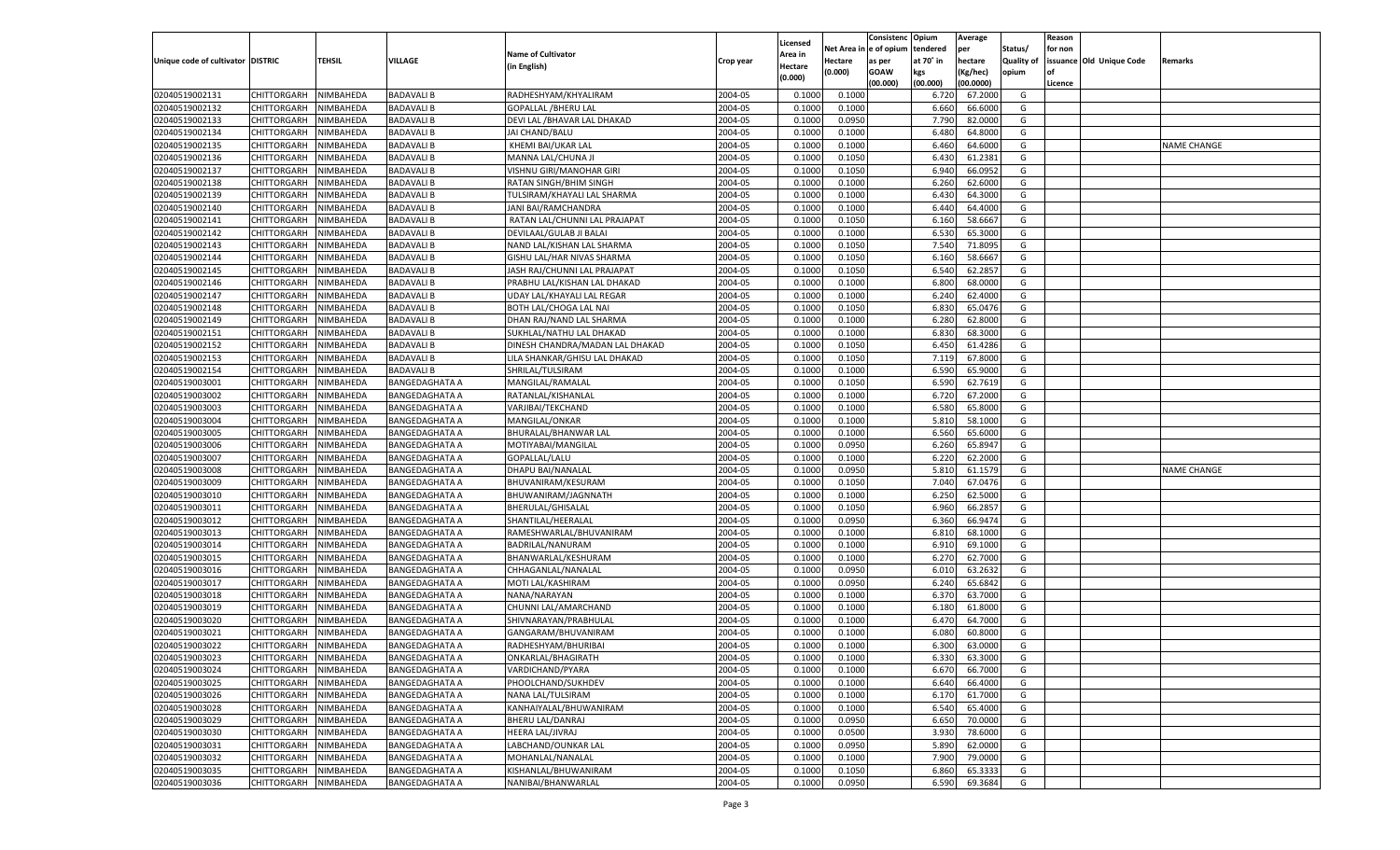|                                   |                       |               |                       |                                |           |                           |          | Consistenc  | Opium          | Average   |                   | Reason  |                          |                    |
|-----------------------------------|-----------------------|---------------|-----------------------|--------------------------------|-----------|---------------------------|----------|-------------|----------------|-----------|-------------------|---------|--------------------------|--------------------|
|                                   |                       |               |                       | <b>Name of Cultivator</b>      |           | Licensed                  | Net Area | e of opium  | tendered       | per       | Status/           | for non |                          |                    |
| Unique code of cultivator DISTRIC |                       | <b>TEHSIL</b> | VILLAGE               | (in English)                   | Crop year | <b>Area in</b><br>Hectare | Hectare  | as per      | at 70° in      | hectare   | <b>Quality of</b> |         | issuance Old Unique Code | Remarks            |
|                                   |                       |               |                       |                                |           | (0.000)                   | (0.000)  | <b>GOAW</b> | kgs            | (Kg/hec)  | opium             |         |                          |                    |
|                                   |                       |               |                       |                                |           |                           |          | (00.000)    | (00.000)       | (00.0000) |                   | Licence |                          |                    |
| 02040519003037                    | CHITTORGARH           | NIMBAHEDA     | <b>BANGEDAGHATA A</b> | PRABHULAL/ONKARLAL             | 2004-05   | 0.1000                    | 0.1050   |             | 6.900          | 65.7143   | G                 |         |                          |                    |
| 02040519003038                    | CHITTORGARH           | NIMBAHEDA     | BANGEDAGHATA A        | MANGILAL/NANALAL               | 2004-05   | 0.1000                    | 0.1000   |             | 6.67           | 66.7000   | G                 |         |                          |                    |
| 02040519003039                    | CHITTORGARH           | NIMBAHEDA     | <b>BANGEDAGHATA A</b> | BHANWAR LAL/DALURAM            | 2004-05   | 0.1000                    | 0.1000   |             | 6.550          | 65.5000   | G                 |         |                          |                    |
| 02040519003040                    | CHITTORGARH           | NIMBAHEDA     | <b>BANGEDAGHATA A</b> | SHUWAGI BAI/RAM LAI            | 2004-05   | 0.1000                    | 0.1000   |             | 6.680          | 66.8000   | G                 |         |                          |                    |
| 02040519003041                    | CHITTORGARH           | NIMBAHEDA     | <b>BANGEDAGHATA A</b> | BHANWAR LAL/LAXMI CHAND        | 2004-05   | 0.1000                    | 0.1050   |             | 5.850          | 55.7143   | G                 | 05      |                          |                    |
| 02040519003043                    | CHITTORGARH           | NIMBAHEDA     | BANGEDAGHATA A        | DEUBAI/MOTILAL                 | 2004-05   | 0.1000                    | 0.1000   |             | 6.11           | 61.1000   | G                 |         |                          |                    |
| 02040519003044                    | CHITTORGARH           | NIMBAHEDA     | <b>BANGEDAGHATA A</b> | KALURAM/KHEMRAJ                | 2004-05   | 0.1000                    | 0.1050   |             | 6.850          | 65.2381   | G                 |         |                          |                    |
| 02040519003045                    | CHITTORGARH           | NIMBAHEDA     | <b>BANGEDAGHATA A</b> | BHANWARLAL/GOPAL               | 2004-05   | 0.1000                    | 0.1050   |             | 6.620          | 63.0476   | G                 |         |                          |                    |
| 02040519003046                    | CHITTORGARH           | NIMBAHEDA     | <b>BANGEDAGHATA A</b> | CHUNNILAL/BADRILAL             | 2004-05   | 0.1000                    | 0.1000   |             | 5.990          | 59.9000   | G                 | 05      |                          |                    |
| 02040519003047                    | CHITTORGARH           | NIMBAHEDA     | BANGEDAGHATA A        | NAND LAL/CHTRBHUJ              | 2004-05   | 0.1000                    | 0.1050   |             | 6.580          | 62.6667   | G                 |         |                          |                    |
| 02040519003049                    | CHITTORGARH           | NIMBAHEDA     | <b>BANGEDAGHATA A</b> | SHRILAL/KISHANLAL              | 2004-05   | 0.1000                    | 0.0950   |             | 6.030          | 63.4737   | G                 |         |                          |                    |
| 02040519003050                    | CHITTORGARH           | NIMBAHEDA     | <b>BANGEDAGHATA A</b> | KAILASH/JITU                   | 2004-05   | 0.1000                    | 0.1000   |             | 6.510          | 65.1000   | G                 |         |                          | <b>NAME CHANGE</b> |
| 02040519003051                    | CHITTORGARH           | NIMBAHEDA     | <b>BANGEDAGHATA A</b> | NANDLAL/KHEMRAJ                | 2004-05   | 0.1000                    | 0.1000   |             | 6.190          | 61.9000   | G                 |         |                          |                    |
| 02040519003052                    | CHITTORGARH           | NIMBAHEDA     | BANGEDAGHATA A        | LAXMINARAYAN/NAND LAL          | 2004-05   | 0.1000                    | 0.1000   |             | 6.090          | 60.9000   | G                 |         |                          |                    |
| 02040519003053                    | CHITTORGARH           | NIMBAHEDA     | <b>BANGEDAGHATA A</b> | HEERA LAL/NARAYAN              | 2004-05   | 0.1000                    | 0.1000   |             | 7.090          | 70.9000   | G                 |         |                          |                    |
| 02040519003054                    | CHITTORGARH           | NIMBAHEDA     | BANGEDAGHATA A        | PARBHU LAL/AMAR CHAND          | 2004-05   | 0.1000                    | 0.1000   |             | 6.360          | 63.6000   | G                 |         |                          |                    |
| 02040519003055                    | CHITTORGARH           | NIMBAHEDA     | <b>BANGEDAGHATA A</b> | JEETU/NANA                     | 2004-05   | 0.1000                    | 0.1000   |             | 6.020          | 60.2000   | G                 |         |                          |                    |
| 02040519003057                    | CHITTORGARH           | NIMBAHEDA     | BANGEDAGHATA A        | KANHAIYALAL/ONKAR              | 2004-05   | 0.1000                    | 0.1000   |             | 7.180          | 71.8000   | G                 |         |                          |                    |
| 02040519003058                    | CHITTORGARH           | NIMBAHEDA     | <b>BANGEDAGHATA A</b> | PHOOLCHAND/SHANKERLAL-KASHIRAM | 2004-05   | 0.1000                    | 0.0950   |             | 5.900          | 62.1053   | G                 |         |                          |                    |
| 02040519003059                    | CHITTORGARH           | NIMBAHEDA     | BANGEDAGHATA A        | MANGI LAL/KASIRAM              | 2004-05   | 0.1000                    | 0.1000   |             | 7.110          | 71.1000   | G                 |         |                          |                    |
| 02040519003060                    | CHITTORGARH           | NIMBAHEDA     | <b>BANGEDAGHATA A</b> | CHHAGANLAL/ONKARLAL            | 2004-05   | 0.1000                    | 0.1000   |             | 6.620          | 66.2000   | G                 |         |                          |                    |
| 02040519003061                    | CHITTORGARH           | NIMBAHEDA     | BANGEDAGHATA A        | <b>BHAGVAN/BHURA</b>           | 2004-05   | 0.1000                    | 0.1000   |             | 6.940          | 69.4000   | G                 |         |                          |                    |
| 02040519003062                    | CHITTORGARH           | NIMBAHEDA     | <b>BANGEDAGHATA A</b> | LABHCHAND/HARLAL               | 2004-05   | 0.1000                    | 0.0950   |             | 6.130          | 64.5263   | G                 |         |                          |                    |
| 02040519003063                    | CHITTORGARH           | NIMBAHEDA     | BANGEDAGHATA A        | <b>BABULAL/BHAGU REGAR</b>     | 2004-05   | 0.1000                    | 0.1050   |             | 6.350          | 60.4762   | G                 |         |                          |                    |
| 02040519003064                    | CHITTORGARH           | NIMBAHEDA     | <b>BANGEDAGHATA A</b> | GHISU/KISHANLAL                | 2004-05   | 0.1000                    | 0.1000   |             | 6.170          | 61.7000   | G                 |         |                          |                    |
| 02040519003065                    | CHITTORGARH           | NIMBAHEDA     | BANGEDAGHATA A        | MANGILAL/HUKMA REGAR           | 2004-05   | 0.1000                    | 0.1000   |             | 6.580          | 65.8000   | G                 |         |                          |                    |
| 02040519003066                    | CHITTORGARH           | NIMBAHEDA     | <b>BANGEDAGHATA A</b> | CHATRULAL/BHAGWAN REGAR        | 2004-05   | 0.1000                    | 0.1050   |             | 5.960          | 56.7619   | G                 |         |                          |                    |
| 02040519003067                    | CHITTORGARH           | NIMBAHEDA     | BANGEDAGHATA A        | ONKARLAL/BHAGU                 | 2004-05   | 0.1000                    | 0.1050   |             | 6.27           | 59.7143   | G                 |         |                          |                    |
| 02040519003068                    | CHITTORGARH           | NIMBAHEDA     | <b>BANGEDAGHATA A</b> | RATANLAL/ONKAR                 | 2004-05   | 0.1000                    | 0.1050   |             | 6.650          | 63.3333   | G                 |         |                          |                    |
| 02040519003069                    | CHITTORGARH           | NIMBAHEDA     | <b>BANGEDAGHATA A</b> | AMBALAL/JAGNNATH               | 2004-05   | 0.1000                    | 0.1000   |             | 6.470          | 64.7000   | G                 |         |                          |                    |
| 02040519003070                    | CHITTORGARH           | NIMBAHEDA     | <b>BANGEDAGHATA A</b> | TULSIRAM/BHANWARLAL            | 2004-05   | 0.1000                    | 0.1000   |             | 6.020          | 60.2000   | G                 |         |                          |                    |
| 02040519003072                    | CHITTORGARH           | NIMBAHEDA     | <b>BANGEDAGHATA A</b> | MANGILAL/KISHAN                | 2004-05   | 0.1000                    | 0.1000   |             | 6.050          | 60.5000   | G                 |         |                          |                    |
| 02040519003073                    | CHITTORGARH           | NIMBAHEDA     | <b>BANGEDAGHATA A</b> | NANDLAL/BHAGWAN                | 2004-05   | 0.1000                    | 0.1050   |             | 6.720          | 64.0000   | G                 |         |                          |                    |
| 02040519003074                    | CHITTORGARH           | NIMBAHEDA     | <b>BANGEDAGHATA A</b> | BHERULAL/SHANKERLAL            | 2004-05   | 0.1000                    | 0.0950   |             | 6.720          | 70.7368   | G                 |         |                          |                    |
| 02040519003075                    |                       | NIMBAHEDA     |                       |                                | 2004-05   | 0.1000                    | 0.1000   |             |                | 65.6000   | G                 |         |                          |                    |
| 02040519003076                    | CHITTORGARH           |               | <b>BANGEDAGHATA A</b> | KALURAM/KISHANLAL              | 2004-05   | 0.1000                    |          |             | 6.560<br>6.480 | 61.7143   | G                 |         |                          |                    |
|                                   | CHITTORGARH           | NIMBAHEDA     | <b>BANGEDAGHATA A</b> | VARDICHAND/BHAGU               |           | 0.1000                    | 0.1050   |             |                | 64.1905   |                   |         |                          |                    |
| 02040519003078                    | CHITTORGARH           | NIMBAHEDA     | <b>BANGEDAGHATA A</b> | PHOOLCHAND/BHANWARLAL          | 2004-05   |                           | 0.1050   |             | 6.740          | 60.4000   | G                 |         |                          |                    |
| 02040519003079                    | CHITTORGARH           | NIMBAHEDA     | <b>BANGEDAGHATA A</b> | CHAGAN LAL/NARAYAN             | 2004-05   | 0.1000                    | 0.1000   |             | 6.04           |           | G                 |         |                          |                    |
| 02040519003080                    | CHITTORGARH           | NIMBAHEDA     | <b>BANGEDAGHATA A</b> | KISHANLAL/MODIRAM              | 2004-05   | 0.1000                    | 0.1000   |             | 7.060          | 70.6000   | G                 |         |                          |                    |
| 02040519003081                    | CHITTORGARH           | NIMBAHEDA     | <b>BANGEDAGHATA A</b> | RAMCHANDRA/DEVA BALAI          | 2004-05   | 0.1000                    | 0.1050   |             | 6.720          | 64.0000   | G                 |         |                          |                    |
| 02040519003082                    | CHITTORGARH           | NIMBAHEDA     | <b>BANGEDAGHATA A</b> | HEMRAJ/NARAYAN                 | 2004-05   | 0.1000                    | 0.1050   |             | 7.370          | 70.190    | G                 |         |                          |                    |
| 02040519003083                    | CHITTORGARH           | NIMBAHEDA     | <b>BANGEDAGHATA A</b> | NANDLAL/HARLAL                 | 2004-05   | 0.1000                    | 0.1000   |             | 6.970          | 69.7000   | G                 |         |                          |                    |
| 02040519003084                    | CHITTORGARH           | NIMBAHEDA     | <b>BANGEDAGHATA A</b> | LALCHAND/NARAYAN               | 2004-05   | 0.1000                    | 0.1000   |             | 6.900          | 69.0000   | G                 |         |                          |                    |
| 02040519003085                    | CHITTORGARH           | NIMBAHEDA     | <b>BANGEDAGHATA A</b> | AMARCHAND/KHEMRAJ              | 2004-05   | 0.1000                    | 0.1050   |             | 6.39           | 60.8571   | G                 |         |                          |                    |
| 02040519003086                    | CHITTORGARH           | NIMBAHEDA     | <b>BANGEDAGHATA A</b> | <b>BANSHILAL/ONKAR</b>         | 2004-05   | 0.1000                    | 0.1050   |             | 7.240          | 68.9524   | G                 |         |                          |                    |
| 02040519003087                    | CHITTORGARH NIMBAHEDA |               | <b>BANGEDAGHATA A</b> | MOHAN LAL/BHAGVAN              | 2004-05   | 0.1000                    | 0.1050   |             | 6.190          | 58.9524   | G                 |         |                          |                    |
| 02040519003088                    | <b>CHITTORGARH</b>    | NIMBAHEDA     | <b>BANGEDAGHATA A</b> | GISU/BHUVANIRAM                | 2004-05   | 0.1000                    | 0.1000   |             | 6.320          | 63.2000   | G                 |         |                          |                    |
| 02040519003091                    | CHITTORGARH           | NIMBAHEDA     | <b>BANGEDAGHATA A</b> | CHAGAN LAL/HAR LAL             | 2004-05   | 0.1000                    | 0.1000   |             | 6.500          | 65.0000   | G                 |         |                          |                    |
| 02040519003092                    | <b>CHITTORGARH</b>    | NIMBAHEDA     | <b>BANGEDAGHATA A</b> | DHAPUBAI/GOKUL                 | 2004-05   | 0.1000                    | 0.1050   |             | 6.700          | 63.8095   | G                 |         |                          |                    |
| 02040519003093                    | <b>CHITTORGARH</b>    | NIMBAHEDA     | <b>BANGEDAGHATA A</b> | LABHCHAND/KISHANLAL            | 2004-05   | 0.1000                    | 0.1000   |             | 6.570          | 65.7000   | G                 |         |                          |                    |
| 02040519003094                    | <b>CHITTORGARH</b>    | NIMBAHEDA     | <b>BANGEDAGHATA A</b> | MANGI LAL/BARDI CHAND          | 2004-05   | 0.1000                    | 0.1000   |             | 6.810          | 68.1000   | G                 |         |                          |                    |
| 02040519003095                    | <b>CHITTORGARH</b>    | NIMBAHEDA     | <b>BANGEDAGHATA A</b> | GEETALAL/NANDLAL               | 2004-05   | 0.1000                    | 0.1000   |             | 6.180          | 61.8000   | G                 |         |                          |                    |
| 02040519003096                    | <b>CHITTORGARH</b>    | NIMBAHEDA     | <b>BANGEDAGHATA A</b> | <b>GOPAL LAL/MANGI LAL</b>     | 2004-05   | 0.1000                    | 0.1000   |             | 6.170          | 61.7000   | G                 |         |                          |                    |
| 02040519003097                    | <b>CHITTORGARH</b>    | NIMBAHEDA     | <b>BANGEDAGHATA A</b> | KALURAM/JAGGA                  | 2004-05   | 0.1000                    | 0.1000   |             | 6.480          | 64.8000   | G                 |         |                          |                    |
| 02040519003098                    | <b>CHITTORGARH</b>    | NIMBAHEDA     | <b>BANGEDAGHATA A</b> | MANGILAL/NATHULAL              | 2004-05   | 0.1000                    | 0.1050   |             | 6.360          | 60.5714   | G                 |         |                          |                    |
| 02040519003100                    | CHITTORGARH           | NIMBAHEDA     | <b>BANGEDAGHATA A</b> | RAMESHWARLAL/KISHANLAL         | 2004-05   | 0.1000                    | 0.0950   |             | 6.040          | 63.5789   | G                 |         |                          |                    |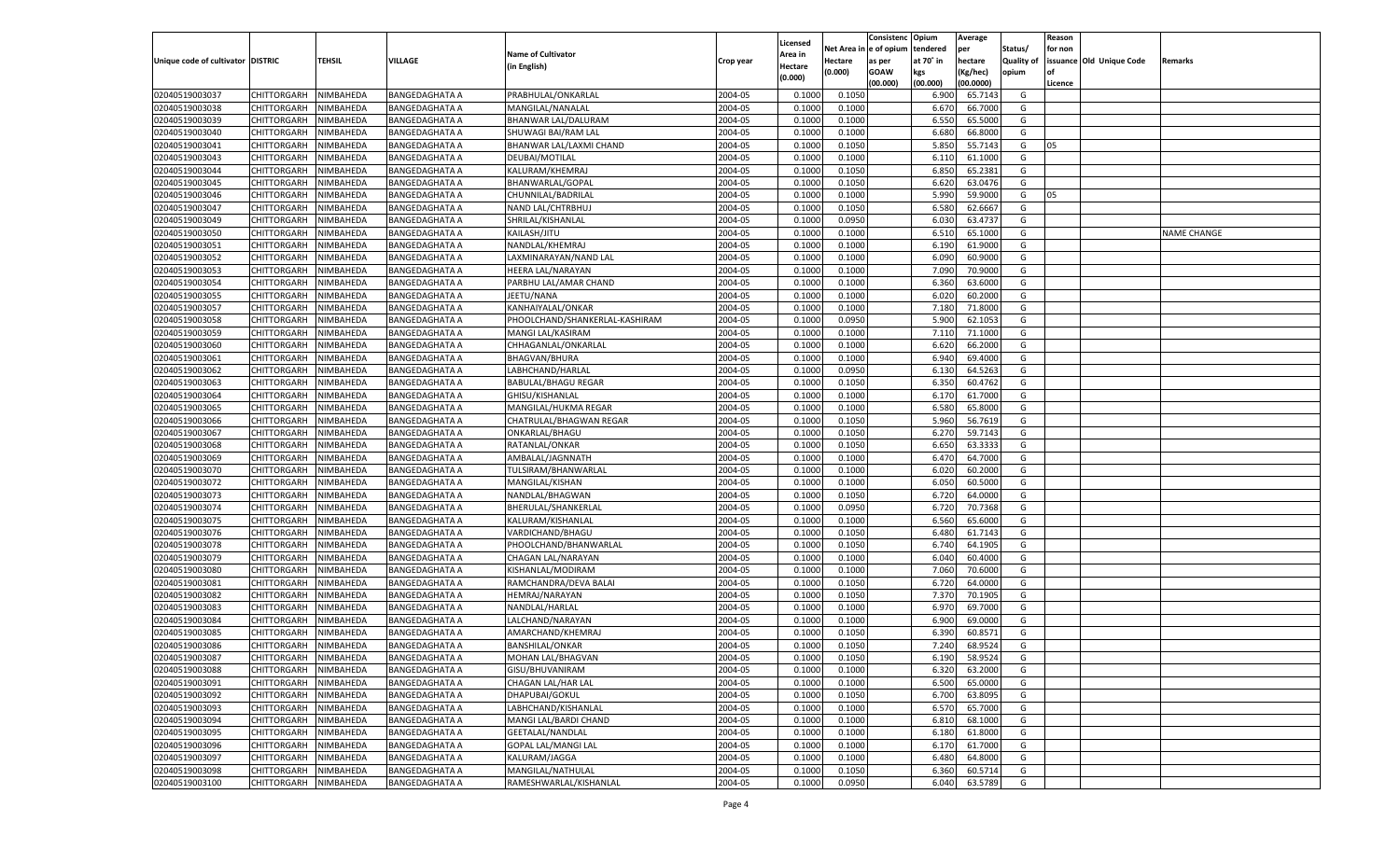|                                   |                                   |                        |                                                |                                             |           |          |          | Consistenc Opium |           | Average            |                   | Reason    |                          |                    |
|-----------------------------------|-----------------------------------|------------------------|------------------------------------------------|---------------------------------------------|-----------|----------|----------|------------------|-----------|--------------------|-------------------|-----------|--------------------------|--------------------|
|                                   |                                   |                        |                                                |                                             |           | Licensed | Net Area | e of opium       | tendered  | per                | Status/           | for non   |                          |                    |
| Unique code of cultivator DISTRIC |                                   | TEHSIL                 | VILLAGE                                        | <b>Name of Cultivator</b>                   | Crop year | Area in  | Hectare  | as per           | at 70˚ in | hectare            | <b>Quality of</b> |           | issuance Old Unique Code | Remarks            |
|                                   |                                   |                        |                                                | (in English)                                |           | Hectare  | (0.000)  | <b>GOAW</b>      | kgs       | (Kg/hec)           | opium             | <b>of</b> |                          |                    |
|                                   |                                   |                        |                                                |                                             |           | (0.000)  |          | (00.000)         | (00.000)  | (00.0000)          |                   | Licence   |                          |                    |
| 02040519003101                    | CHITTORGARH                       | NIMBAHEDA              | <b>BANGEDAGHATA A</b>                          | PUSHKARLAL/BHERULAL                         | 2004-05   | 0.1000   | 0.1000   |                  | 6.800     | 68.0000            | G                 |           |                          |                    |
| 02040519003102                    | CHITTORGARH                       | NIMBAHEDA              | <b>BANGEDAGHATA A</b>                          | NARAYAN LAL/MATHRA LAL TELI                 | 2004-05   | 0.1000   | 0.1000   |                  | 6.550     | 65.5000            | G                 |           |                          |                    |
| 02040519003104                    | <b>CHITTORGARH</b>                | NIMBAHEDA              | <b>BANGEDAGHATA A</b>                          | MOHANLAL/KALURAM                            | 2004-05   | 0.1000   | 0.1000   |                  | 6.750     | 67.5000            | G                 |           |                          |                    |
| 02040519003105                    | CHITTORGARH                       | NIMBAHEDA              | <b>BANGEDAGHATA A</b>                          | RAM LAL/RAMCHANDRA                          | 2004-05   | 0.1000   | 0.0950   |                  | 6.770     | 71.2632            | G                 |           |                          |                    |
| 02040519003106                    | CHITTORGARH                       | NIMBAHEDA              | <b>BANGEDAGHATA A</b>                          | BANSILAL/KALURAM                            | 2004-05   | 0.1000   | 0.1000   |                  | 6.83      | 68.3000            | G                 |           |                          |                    |
| 02040519003107                    | CHITTORGARH                       | NIMBAHEDA              | <b>BANGEDAGHATA A</b>                          | RAMCHANDRA/MOTILAL REGAR                    | 2004-05   | 0.1000   | 0.1050   |                  | 6.430     | 61.2381            | G                 |           |                          |                    |
| 02040519003108                    | CHITTORGARH                       | NIMBAHEDA              | <b>BANGEDAGHATA A</b>                          | BABULAL/JAIRAM                              | 2004-05   | 0.1000   | 0.1050   |                  | 6.400     | 60.9524            | G                 |           |                          |                    |
| 02040519003109                    | CHITTORGARH                       | NIMBAHEDA              | BANGEDAGHATA A                                 | GOPALLAL/RATANLAI                           | 2004-05   | 0.1000   | 0.1050   |                  | 6.550     | 62.3810            | G                 |           |                          |                    |
| 02040519003110                    | <b>CHITTORGARH</b>                | NIMBAHEDA              | <b>BANGEDAGHATA A</b>                          | GISULAL/RATANLAL                            | 2004-05   | 0.1000   | 0.0950   |                  | 6.210     | 65.3684            | G                 |           |                          |                    |
| 02040519003111                    | CHITTORGARH                       | NIMBAHEDA              | <b>BANGEDAGHATA A</b>                          | ONKARLAL/MOTILAL                            | 2004-05   | 0.1000   | 0.1000   |                  | 6.300     | 63.0000            | G                 |           |                          |                    |
| 02040519003112                    | CHITTORGARH                       | NIMBAHEDA              | <b>BANGEDAGHATA A</b>                          | SURAJMAL/BHERULAL                           | 2004-05   | 0.1000   | 0.1000   |                  | 6.260     | 62.6000            | G                 |           |                          |                    |
| 02040519003113                    | CHITTORGARH                       | NIMBAHEDA              | BANGEDAGHATA A                                 | GOPALLAL/BANSHILAL                          | 2004-05   | 0.1000   | 0.1050   |                  | 7.380     | 70.285             | G                 |           |                          |                    |
| 02040519003114                    | <b>CHITTORGARH</b>                | NIMBAHEDA              | <b>BANGEDAGHATA A</b>                          | SHAMBHULAL/JAIRAJ                           | 2004-05   | 0.1000   | 0.1050   |                  | 6.900     | 65.7143            | G                 |           |                          |                    |
| 02040519003116                    | CHITTORGARH                       | NIMBAHEDA              | BANGEDAGHATA A                                 | ASHARAM/MODIRAM                             | 2004-05   | 0.1000   | 0.1000   |                  | 6.280     | 62.8000            | G                 |           |                          |                    |
| 02040519003117                    | <b>CHITTORGARH</b>                | NIMBAHEDA              | <b>BANGEDAGHATA A</b>                          | UDAIRAM/BHANWARLAL DHAKAD                   | 2004-05   | 0.1000   |          |                  |           |                    | F                 |           |                          |                    |
| 02040519003118                    | CHITTORGARH                       | NIMBAHEDA              | <b>BANGEDAGHATA A</b>                          | KANHAIYALAL/MOTILAL                         | 2004-05   | 0.1000   | 0.1000   |                  | 6.360     | 63.6000            | G                 |           |                          |                    |
| 02040519003120                    | <b>CHITTORGARH</b>                | NIMBAHEDA              | <b>BANGEDAGHATA A</b>                          | MADANLAL/PRABHULAL                          | 2004-05   | 0.1000   | 0.1000   |                  | 6.450     | 64.5000            | G                 |           |                          |                    |
| 02040519003121                    | CHITTORGARH                       | NIMBAHEDA              | BANGEDAGHATA A                                 | PRABHULAL/KASHIRAM                          | 2004-05   | 0.1000   | 0.1000   |                  | 6.190     | 61.9000            | G                 |           |                          |                    |
| 02040519003122                    | <b>CHITTORGARH</b>                | NIMBAHEDA              | <b>BANGEDAGHATA A</b>                          | NOJIBAI/JAGLIYA                             | 2004-05   | 0.1000   | 0.1050   |                  | 6.710     | 63.9048            | G                 |           |                          |                    |
| 02040519003123                    | CHITTORGARH                       | NIMBAHEDA              | <b>BANGEDAGHATA A</b>                          | <b>BANSILAL/SHANKAR REGAR</b>               | 2004-05   | 0.1000   | 0.1000   |                  | 6.160     | 61.6000            | G                 |           |                          |                    |
| 02040519003126                    | <b>CHITTORGARH</b>                | NIMBAHEDA              | <b>BANGEDAGHATA B</b>                          | SUKHLAL/TEKCHAND DHAKAD                     | 2004-05   | 0.1000   | 0.1000   |                  | 6.440     | 64.4000            | G                 |           |                          |                    |
| 02040519003129                    | CHITTORGARH                       | NIMBAHEDA              | <b>BANGEDAGHATA B</b>                          | PANNALAL/MOTI                               | 2004-05   | 0.1000   | 0.1000   |                  | 6.23      | 62.3000            | G                 |           |                          |                    |
| 02040519003130                    | <b>CHITTORGARH</b>                | NIMBAHEDA              | <b>BANGEDAGHATA B</b>                          | RAMCHANDRA/SHANKAR                          | 2004-05   | 0.1000   | 0.1050   |                  | 6.690     | 63.7143            | G                 |           |                          |                    |
| 02040519003131                    | CHITTORGARH                       | NIMBAHEDA              | <b>BANGEDAGHATA B</b>                          | JHERAM/MOTI                                 | 2004-05   | 0.1000   | 0.1000   |                  | 6.43(     | 64.3000            | G                 |           |                          |                    |
| 02040519003132                    | <b>CHITTORGARH</b>                | NIMBAHEDA              | <b>BANGEDAGHATA B</b>                          | BANSHILAL/JAIRAJ                            | 2004-05   | 0.1000   | 0.1050   |                  | 6.660     | 63.4286            | G                 |           |                          |                    |
| 02040519003133                    | CHITTORGARH                       | NIMBAHEDA              | <b>BANGEDAGHATA B</b>                          | BANSHILAL/NARAYAN                           | 2004-05   | 0.1000   | 0.1050   |                  | 7.260     | 69.1429            | G                 |           |                          |                    |
| 02040519003134                    | <b>CHITTORGARH</b>                | NIMBAHEDA              | <b>BANGEDAGHATA B</b>                          | MANGILAL/HEMRAJ                             | 2004-05   | 0.1000   | 0.1050   |                  | 6.740     | 64.1905            | G                 |           |                          |                    |
| 02040519003135                    | CHITTORGARH                       | NIMBAHEDA              | <b>BANGEDAGHATA B</b>                          | NANALAL/HARIRAM                             | 2004-05   | 0.1000   | 0.1050   |                  | 6.730     | 64.0952            | G                 |           |                          |                    |
| 02040519003137                    | <b>CHITTORGARH</b>                | NIMBAHEDA              | <b>BANGEDAGHATA B</b>                          | <b>BANSHILAL/DEVA</b>                       | 2004-05   | 0.1000   | 0.1000   |                  | 6.700     | 67.0000            | G                 |           |                          |                    |
| 02040519003138                    | CHITTORGARH                       | NIMBAHEDA              | <b>BANGEDAGHATA B</b>                          | RATANLAL/MULA                               | 2004-05   | 0.1000   | 0.1000   |                  | 6.83      | 68.3000            | G                 |           |                          |                    |
| 02040519003140                    | CHITTORGARH                       | NIMBAHEDA              | <b>BANGEDAGHATA B</b>                          | DALLESINGH/MOHANSINGH                       | 2004-05   | 0.1000   | 0.1050   |                  | 7.450     | 70.9524            | G                 |           |                          |                    |
| 02040519003141                    | CHITTORGARH                       | NIMBAHEDA              | <b>BANGEDAGHATA B</b>                          | KAILASHCHAND/JAGLIYA                        | 2004-05   | 0.1000   | 0.1000   |                  | 6.34      | 63.4000            | G                 |           |                          |                    |
| 02040519003142                    | CHITTORGARH                       | NIMBAHEDA              | <b>BANGEDAGHATA B</b>                          | NANALAL/ROOPA                               | 2004-05   | 0.1000   | 0.1050   |                  | 6.67      | 63.5238            | G                 |           |                          |                    |
| 02040519003143                    | CHITTORGARH                       | NIMBAHEDA              | <b>BANGEDAGHATA B</b>                          | HEERALAL/BHANA                              | 2004-05   | 0.1000   | 0.1000   |                  | 6.83      | 68.3000            | G                 |           |                          |                    |
| 02040519003144                    | CHITTORGARH                       | NIMBAHEDA              | <b>BANGEDAGHATA B</b>                          | CHARU/KAJOD                                 | 2004-05   | 0.1000   | 0.1000   |                  | 6.580     | 65.8000            | G                 |           |                          |                    |
| 02040519003145                    | CHITTORGARH                       | NIMBAHEDA              | <b>BANGEDAGHATA B</b>                          | SHIVLAL/CHTRU                               | 2004-05   | 0.1000   | 0.1000   |                  | 6.11      | 61.1000            | G                 |           |                          |                    |
| 02040519003146                    | CHITTORGARH                       | NIMBAHEDA              | <b>BANGEDAGHATA B</b>                          | NANI BAI/PYARCHAND                          | 2004-05   | 0.1000   | 0.1000   |                  | 6.390     | 63.9000            | G                 |           |                          | <b>NAME CHANGE</b> |
| 02040519003148                    | CHITTORGARH                       | NIMBAHEDA              | <b>BANGEDAGHATA B</b>                          | LABHCHAND/MAGNA                             | 2004-05   | 0.1000   | 0.1000   |                  | 6.47      | 64.7000            | G                 |           |                          |                    |
| 02040519003149                    | CHITTORGARH                       | NIMBAHEDA              | <b>BANGEDAGHATA B</b>                          | PHARLAD SINGH/PARTAP SINGH                  | 2004-05   | 0.1000   | 0.1000   |                  | 6.230     | 62.3000            | G                 |           |                          |                    |
| 02040519003150                    | CHITTORGARH                       | NIMBAHEDA              | <b>BANGEDAGHATA B</b>                          | MOTILAL/PHOOLCHAND                          | 2004-05   | 0.1000   | 0.0950   |                  | 6.860     | 72.2105            | G                 |           |                          |                    |
| 02040519003151                    | CHITTORGARH                       | NIMBAHEDA              | <b>BANGEDAGHATA B</b>                          | <b>NAND BAI/RAMLAL</b>                      | 2004-05   | 0.1000   | 0.1050   |                  | 6.490     | 61.8095            | G                 |           |                          | <b>NAME CHANGE</b> |
| 02040519003152                    | CHITTORGARH                       | NIMBAHEDA              | <b>BANGEDAGHATA B</b>                          | NANALAL/HUKMA                               | 2004-05   | 0.1000   | 0.1000   |                  | 6.19      | 61.9000            | G                 |           |                          |                    |
| 02040519003153                    | CHITTORGARH                       | NIMBAHEDA              | <b>BANGEDAGHATA B</b>                          | RAMESHWARLAL/MANGILAL                       | 2004-05   | 0.1000   | 0.1000   |                  | 6.12(     | 61.2000            | G                 |           |                          |                    |
| 02040519003155                    | CHITTORGARH                       | NIMBAHEDA              | <b>BANGEDAGHATA B</b>                          | DALCHAND/SHANKAR                            | 2004-05   | 0.1000   | 0.1050   |                  | 7.320     | 69.7143            | G                 |           |                          |                    |
| 02040519003156                    | CHITTORGARH                       | NIMBAHEDA              |                                                |                                             | 2004-05   | 0.1000   |          |                  |           |                    | F                 |           |                          |                    |
|                                   |                                   |                        | <b>BANGEDAGHATA B</b>                          | NANDLAL/JAGNNTH                             | 2004-05   |          | 0.1000   |                  |           |                    | G                 |           |                          |                    |
| 02040519003157                    | CHITTORGARH   NIMBAHEDA           |                        | <b>BANGEDAGHATA B</b>                          | HEERALAL/MOTILAL                            | 2004-05   | 0.1000   |          |                  | 6.830     | 68.3000            |                   |           |                          |                    |
| 02040519003159<br>02040519003161  | <b>CHITTORGARH</b><br>CHITTORGARH | NIMBAHEDA<br>NIMBAHEDA | <b>BANGEDAGHATA B</b><br><b>BANGEDAGHATA B</b> | KANA/MOOLA<br>HARJUBAI/MANA                 | 2004-05   | 0.1000   | 0.1050   |                  | 6.820     | 64.9524<br>62.0000 | G<br>G            |           |                          |                    |
|                                   |                                   | NIMBAHEDA              |                                                |                                             |           | 0.1000   | 0.1000   |                  | 6.200     |                    |                   |           |                          |                    |
| 02040519003162<br>02040519003163  | <b>CHITTORGARH</b>                |                        | <b>BANGEDAGHATA B</b>                          | GEETALAL/ONKARLAL                           | 2004-05   | 0.1000   | 0.1050   |                  | 6.570     | 62.5714            | G                 |           |                          |                    |
|                                   | <b>CHITTORGARH</b>                | NIMBAHEDA              | <b>BANGEDAGHATA B</b>                          | SHYAMLAL/MANA                               | 2004-05   | 0.1000   | 0.1000   |                  | 5.880     | 58.8000            | G                 | 05        |                          |                    |
| 02040519003164                    | <b>CHITTORGARH</b>                | NIMBAHEDA              | <b>BANGEDAGHATA B</b>                          | BANSHILAL/KESHURAM<br>KANHAIYALAL/PREMCHAND | 2004-05   | 0.1000   | 0.1000   |                  | 6.400     | 64.0000            | G                 |           |                          |                    |
| 02040519003165                    | <b>CHITTORGARH</b>                | NIMBAHEDA              | <b>BANGEDAGHATA B</b>                          |                                             | 2004-05   | 0.1000   | 0.1000   |                  | 6.340     | 63.4000            | G                 |           |                          |                    |
| 02040519003166                    | <b>CHITTORGARH</b>                | NIMBAHEDA              | <b>BANGEDAGHATA B</b>                          | MADANLAL/NANALAL                            | 2004-05   | 0.1000   | 0.1050   |                  | 6.680     | 63.6190            | G                 |           |                          |                    |
| 02040519003167                    | <b>CHITTORGARH</b>                | NIMBAHEDA              | <b>BANGEDAGHATA B</b>                          | LILABAI/MODIRAM                             | 2004-05   | 0.1000   | 0.1000   |                  | 6.610     | 66.1000            | G                 |           |                          |                    |
| 02040519003169                    | <b>CHITTORGARH</b>                | NIMBAHEDA              | <b>BANGEDAGHATA B</b>                          | CHHAGANLAL/BHERULAL                         | 2004-05   | 0.1000   | 0.1000   |                  | 6.420     | 64.2000            | G                 |           |                          |                    |
| 02040519003170                    | CHITTORGARH                       | NIMBAHEDA              | <b>BANGEDAGHATA B</b>                          | <b>BABULAL/MOTILAL</b>                      | 2004-05   | 0.1000   | 0.1000   |                  | 6.230     | 62.3000            | G                 |           |                          |                    |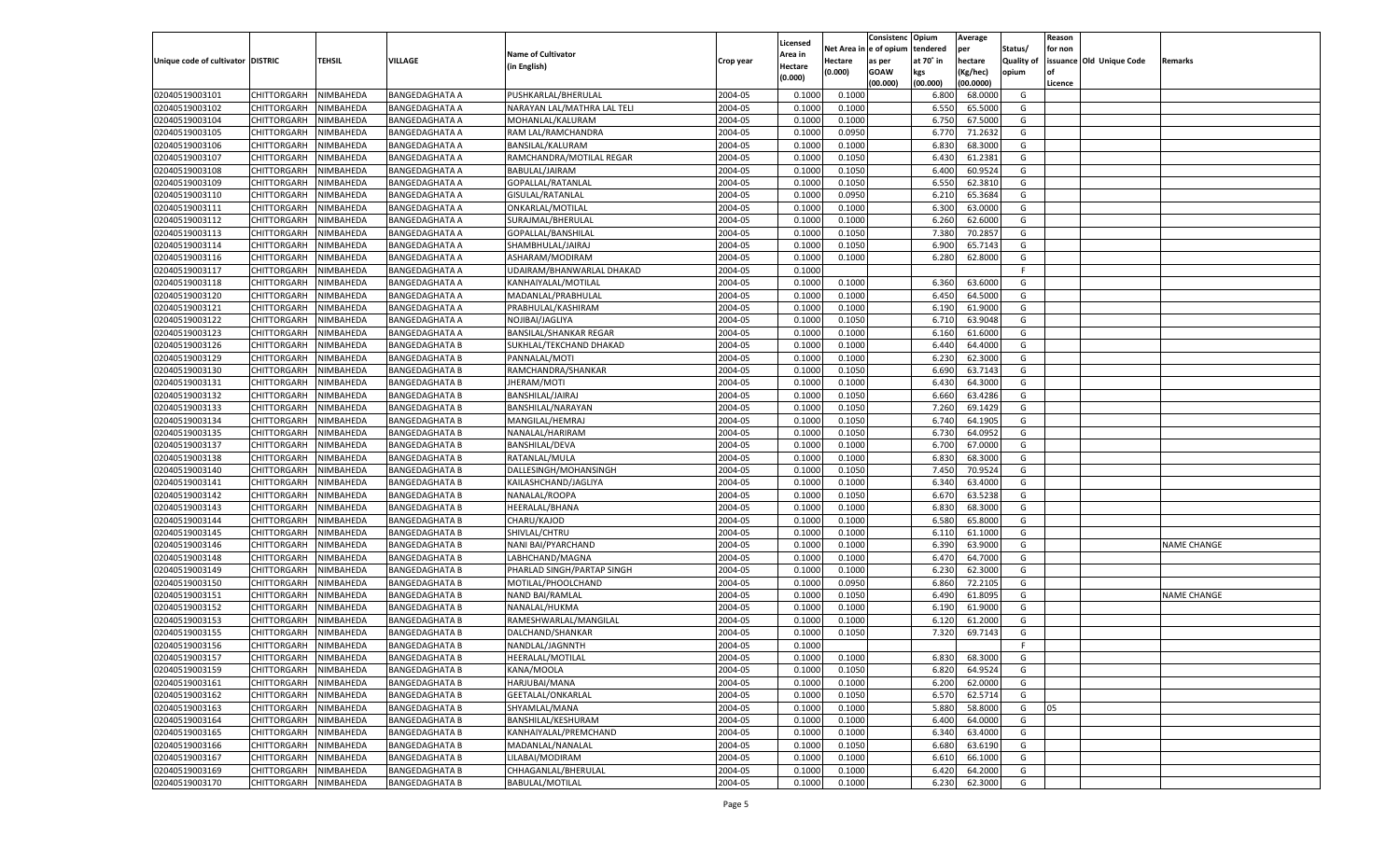|                                   |                                   |                        |                                                |                                              |                    |                           |          | Consistenc  | Opium          | Average            |                   | Reason  |                          |                    |
|-----------------------------------|-----------------------------------|------------------------|------------------------------------------------|----------------------------------------------|--------------------|---------------------------|----------|-------------|----------------|--------------------|-------------------|---------|--------------------------|--------------------|
|                                   |                                   |                        |                                                | <b>Name of Cultivator</b>                    |                    | Licensed                  | Net Area | le of opium | tendered       | per                | Status/           | for non |                          |                    |
| Unique code of cultivator DISTRIC |                                   | <b>TEHSIL</b>          | VILLAGE                                        | (in English)                                 | Crop year          | <b>Area in</b><br>Hectare | Hectare  | as per      | at 70° in      | hectare            | <b>Quality of</b> |         | issuance Old Unique Code | Remarks            |
|                                   |                                   |                        |                                                |                                              |                    | (0.000)                   | (0.000)  | <b>GOAW</b> | kgs            | (Kg/hec)           | opium             |         |                          |                    |
|                                   |                                   |                        |                                                |                                              |                    |                           |          | (00.000)    | (00.000)       | (00.0000)          |                   | Licence |                          |                    |
| 02040519003176                    | CHITTORGARH                       | NIMBAHEDA              | <b>BANGEDAGHATA B</b>                          | DINESHCHANDRA/SHIVLAL                        | 2004-05            | 0.1000                    | 0.1000   |             | 6.07           | 60.7000            | G                 |         |                          |                    |
| 02040519003177                    | CHITTORGARH                       | NIMBAHEDA              | <b>BANGEDAGHATA B</b>                          | KANHAIYALAL/CHHAGANLAL                       | 2004-05            | 0.1000                    | 0.1000   |             | 6.440          | 64.4000            | G                 |         |                          |                    |
| 02040519003178                    | CHITTORGARH                       | NIMBAHEDA              | <b>BANGEDAGHATA B</b>                          | SHANTILAL/SHANKERLAL                         | 2004-05            | 0.1000                    | 0.0950   |             | 6.37           | 67.0526            | G                 |         |                          |                    |
| 02040519003180                    | CHITTORGARH                       | NIMBAHEDA              | <b>BANGEDAGHATA B</b>                          | BHAGIRATH/BHANWARLAL                         | 2004-05            | 0.1000                    | 0.1000   |             | 6.680          | 66.8000            | G                 |         |                          |                    |
| 02040519003181                    | CHITTORGARH                       | NIMBAHEDA              | <b>BANGEDAGHATA B</b>                          | KHEMRAJ/MANGILAL                             | 2004-05            | 0.1000                    | 0.0950   |             | 6.350          | 66.8421            | G                 |         |                          |                    |
| 02040519003182                    | CHITTORGARH                       | NIMBAHEDA              | <b>BANGEDAGHATA B</b>                          | DALCHAND/BADRILAL                            | 2004-05            | 0.1000                    | 0.1000   |             | 6.750          | 67.5000            | G                 |         |                          |                    |
| 02040519003183                    | CHITTORGARH                       | NIMBAHEDA              | <b>BANGEDAGHATA B</b>                          | LUXMINARAYAN/PHOOLCHAND                      | 2004-05            | 0.1000                    | 0.0950   |             | 6.490          | 68.3158            | G                 |         |                          |                    |
| 02040519003184                    | CHITTORGARH                       | NIMBAHEDA              | <b>BANGEDAGHATA B</b>                          | GORILAL/HEERALAL                             | 2004-05            | 0.1000                    | 0.0950   |             | 6.520          | 68.6316            | G                 |         |                          |                    |
| 02040519003185                    | CHITTORGARH                       | NIMBAHEDA              | <b>BANGEDAGHATA B</b>                          | PRITHWIRAJ/BHAWANIRAM                        | 2004-05            | 0.1000                    | 0.1000   |             | 6.460          | 64.6000            | G                 |         |                          |                    |
| 02040519003186                    | CHITTORGARH                       | NIMBAHEDA              | <b>BANGEDAGHATA B</b>                          | LILABAI/GOPAL                                | 2004-05            | 0.1000                    | 0.1000   |             | 7.050          | 70.5000            | G                 |         |                          |                    |
| 02040519003188                    | CHITTORGARH                       | NIMBAHEDA              | <b>BANGEDAGHATA B</b>                          | KANHAIYALAL/HEERALAL                         | 2004-05            | 0.1000                    | 0.0950   |             | 5.850          | 61.5789            | G                 |         |                          |                    |
| 02040519003189                    | CHITTORGARH                       | NIMBAHEDA              | <b>BANGEDAGHATA B</b>                          | RADHESHYAM/CHHAGANLAL                        | 2004-05            | 0.1000                    | 0.1000   |             | 6.720          | 67.2000            | G                 |         |                          |                    |
| 02040519003190                    | CHITTORGARH                       | NIMBAHEDA              | <b>BANGEDAGHATA B</b>                          | SHIVLAL/NANALAL                              | 2004-05            | 0.1000                    | 0.1000   |             | 7.150          | 71.5000            | G                 |         |                          |                    |
| 02040519003191                    | CHITTORGARH                       | NIMBAHEDA              | <b>BANGEDAGHATA B</b>                          | SUKHLAL/HEERALAL                             | 2004-05            | 0.1000                    | 0.1000   |             | 6.490          | 64.9000            | G                 |         |                          |                    |
| 02040519003192                    | CHITTORGARH                       | NIMBAHEDA              | <b>BANGEDAGHATA B</b>                          | MANGILAL/CHUNNILAL                           | 2004-05            | 0.1000                    | 0.1000   |             | 6.240          | 62.4000            | G                 |         |                          |                    |
| 02040519003193                    | CHITTORGARH                       | NIMBAHEDA              | <b>BANGEDAGHATA B</b>                          | SURESHCHAND/SOHANLAL                         | 2004-05            | 0.1000                    | 0.1000   |             | 6.600          | 66.0000            | G                 |         |                          |                    |
| 02040519003195                    | CHITTORGARH                       | NIMBAHEDA              | <b>BANGEDAGHATA B</b>                          | LUXMINARAYAN/NANALAL                         | 2004-05            | 0.1000                    | 0.1050   |             | 7.120          | 67.8095            | G                 |         |                          |                    |
| 02040519003196                    | CHITTORGARH                       | NIMBAHEDA              | <b>BANGEDAGHATA B</b>                          | RAMESHWARLAL/BHANWARLAL                      | 2004-05            | 0.1000                    | 0.1050   |             | 7.660          | 72.9524            | G                 |         |                          |                    |
| 02040519003197                    | CHITTORGARH                       | NIMBAHEDA              | <b>BANGEDAGHATA B</b>                          | KISHANLAL/NATHULAL                           | 2004-05            | 0.1000                    | 0.1050   |             | 7.060          | 67.2381            | G                 |         |                          |                    |
| 02040519003198                    | CHITTORGARH                       | NIMBAHEDA              | <b>BANGEDAGHATA B</b>                          | DEVILAL/NANALAL                              | 2004-05            | 0.1000                    | 0.1000   |             | 7.310          | 73.1000            | G                 |         |                          |                    |
| 02040519003200                    | CHITTORGARH                       | NIMBAHEDA              | <b>BANGEDAGHATA B</b>                          | SHANKERLAL/VARDICHAND                        | 2004-05            | 0.1000                    | 0.1000   |             | 7.010          | 70.1000            | G                 |         |                          |                    |
| 02040519003201                    | CHITTORGARH                       | NIMBAHEDA              | <b>BANGEDAGHATA B</b>                          | GOPALLAL/HEERALAI                            | 2004-05            | 0.1000                    | 0.1000   |             | 8.370          | 83.7000            | G                 |         |                          |                    |
| 02040519003202                    | CHITTORGARH                       | NIMBAHEDA              | <b>BANGEDAGHATA B</b>                          | RATANLAL/TEKCHAND                            | 2004-05            | 0.1000                    | 0.1000   |             | 6.370          | 63.7000            | G                 |         |                          |                    |
| 02040519003203                    | CHITTORGARH                       | NIMBAHEDA              | <b>BANGEDAGHATA B</b>                          | JAICHAND/NANALAL                             | 2004-05            | 0.1000                    | 0.1050   |             | 6.430          | 61.2381            | G                 |         |                          |                    |
| 02040519003204                    | CHITTORGARH                       | NIMBAHEDA              | <b>BANGEDAGHATA B</b>                          | <b>BOTLAL/KISHANLAL</b>                      | 2004-05            | 0.1000                    | 0.0950   |             | 6.460          | 68.0000            | G                 |         |                          |                    |
| 02040519003205                    | CHITTORGARH                       | NIMBAHEDA              | <b>BANGEDAGHATA B</b>                          | <b>GEETA BAI/RADAKISHAN</b>                  | 2004-05            | 0.1000                    | 0.1000   |             | 6.900          | 69.0000            | G                 |         |                          | <b>NAME CHANGE</b> |
| 02040519003207                    | CHITTORGARH                       | NIMBAHEDA              | <b>BANGEDAGHATA B</b>                          | RAMESHWAR/KACHRULAL                          | 2004-05            | 0.1000                    |          |             |                |                    | F                 |         |                          |                    |
| 02040519003208                    | CHITTORGARH                       | NIMBAHEDA              | <b>BANGEDAGHATA B</b>                          | RADHESHYAM/TEKCHAND                          | 2004-05            | 0.1000                    | 0.1000   |             | 6.780          | 67.8000            | G                 |         |                          |                    |
| 02040519003209                    | CHITTORGARH                       | NIMBAHEDA              | <b>BANGEDAGHATA B</b>                          | SURESHCHAND/NANALAL                          | 2004-05            | 0.1000                    | 0.1050   |             | 7.170          | 68.2857            | G                 |         |                          |                    |
| 02040519003210                    | CHITTORGARH                       | NIMBAHEDA              | <b>BANGEDAGHATA B</b>                          | RATANLAL/PRABHULAL                           | 2004-05            | 0.1000                    | 0.1050   |             | 6.780          | 64.5714            | G                 |         |                          |                    |
| 02040519003211                    | CHITTORGARH                       | NIMBAHEDA              | <b>BANGEDAGHATA B</b>                          | SUKHLAL/CHUNNILAL                            | 2004-05            | 0.1000                    | 0.1000   |             | 6.660          | 66.6000            | G                 |         |                          |                    |
| 02040519003213                    | CHITTORGARH                       | NIMBAHEDA              | <b>BANGEDAGHATA B</b>                          | MANGILAL/NARAYANLAL                          | 2004-05            | 0.1000                    | 0.0950   |             | 6.370          | 67.0526            | G                 |         |                          |                    |
| 02040519003214                    | CHITTORGARH                       | NIMBAHEDA              | <b>BANGEDAGHATA B</b>                          | MOHANLAL/RAMCHANDRA                          | 2004-05            | 0.1000                    | 0.1000   |             | 6.540          | 65.4000            | G                 |         |                          |                    |
| 02040519003215                    | CHITTORGARH                       | NIMBAHEDA              | <b>BANGEDAGHATA B</b>                          | SHANTILAL/SHANKERLAI                         | 2004-05            | 0.1000                    | 0.1000   |             | 6.600          | 66.0000            | G                 |         |                          |                    |
| 02040519003216                    | CHITTORGARH                       | NIMBAHEDA              | <b>BANGEDAGHATA B</b>                          | SOHANLAL/NARAYAN                             | 2004-05            | 0.1000                    | 0.1000   |             | 6.130          | 61.3000            | G                 |         |                          |                    |
| 02040519003218                    | CHITTORGARH                       | NIMBAHEDA              | <b>BANGEDAGHATA B</b>                          | SHIVLAL/PHOOLCHAND                           | 2004-05            | 0.1000                    | 0.1000   |             | 6.500          | 65.0000            | G                 |         |                          |                    |
| 02040519003219                    | CHITTORGARH                       | NIMBAHEDA              | <b>BANGEDAGHATA B</b>                          | NANALAL/RAMLAL                               | 2004-05            | 0.1000                    | 0.1000   |             | 6.040          | 60.4000            | G                 |         |                          |                    |
| 02040519003220                    | CHITTORGARH                       | NIMBAHEDA              | <b>BANGEDAGHATA B</b>                          | PHOOLCHAND/GEETALAL                          | 2004-05            | 0.1000                    | 0.1000   |             | 6.370          | 63.7000            | G                 |         |                          |                    |
| 02040519003221                    | CHITTORGARH                       | NIMBAHEDA              | <b>BANGEDAGHATA B</b>                          | SOBHAGMAL/KANIYALAL                          | 2004-05            | 0.1000                    | 0.1000   |             | 6.600          | 66.0000            | G                 |         |                          |                    |
| 02040519003222                    | CHITTORGARH                       | NIMBAHEDA              | <b>BANGEDAGHATA B</b>                          | GOPALLAL/SOHANLAL                            | 2004-05            | 0.1000                    | 0.0950   |             | 6.340          | 66.7368            | G                 |         |                          |                    |
| 02040519003223                    | CHITTORGARH                       | NIMBAHEDA              | <b>BANGEDAGHATA B</b>                          | <b>GEETALAL/MOHANLAL</b>                     | 2004-05            | 0.1000                    | 0.1000   |             | 6.790          | 67.9000            | G                 |         |                          |                    |
| 02040519003224                    | CHITTORGARH                       | NIMBAHEDA              | <b>BANGEDAGHATA B</b>                          | SHYAMLAL/BHERULAL                            | 2004-05            | 0.1000                    | 0.1000   |             | 6.370          | 63.7000            | G                 |         |                          |                    |
| 02040519003225                    | CHITTORGARH                       | NIMBAHEDA              | <b>BANGEDAGHATA B</b>                          | KAMLABAI/SHANKERLAL                          | 2004-05            | 0.1000                    | 0.1000   |             | 6.390          | 63.9000            | G                 |         |                          |                    |
| 02040519003227                    | CHITTORGARH                       | NIMBAHEDA              | <b>BANGEDAGHATA B</b>                          | RATANLAL/LALU                                | 2004-05            | 0.1000                    | 0.1000   |             | 6.27           | 62.7000            | G                 |         |                          |                    |
| 02040519003228                    | CHITTORGARH                       | NIMBAHEDA              | <b>BANGEDAGHATA B</b>                          | NIRBHAIRAM/PHOOLCHAND                        | 2004-05            | 0.1000                    | 0.1000   |             | 6.050          | 60.5000            | G                 |         |                          |                    |
| 02040519003229                    | CHITTORGARH NIMBAHEDA             |                        | <b>BANGEDAGHATA B</b>                          | MANGILAL/GULAB CHAND KUMHAR                  | 2004-05            | 0.1000                    | 0.1050   |             | 6.990          | 66.5714            | G                 |         |                          |                    |
|                                   |                                   |                        | <b>BANGEDAGHATA B</b>                          |                                              |                    |                           |          |             |                |                    |                   |         |                          |                    |
| 02040519003231<br>02040519003233  | <b>CHITTORGARH</b><br>CHITTORGARH | NIMBAHEDA<br>NIMBAHEDA | <b>BANGEDAGHATA B</b>                          | KISHOR KUMAR/KHEMRAJ DHAKAD<br>KAMLIBAI/NARU | 2004-05<br>2004-05 | 0.1000                    | 0.1050   |             | 6.790<br>7.000 | 64.6667<br>66.6667 | G<br>G            |         |                          |                    |
|                                   |                                   |                        |                                                |                                              |                    | 0.1000                    | 0.1050   |             |                |                    |                   |         |                          |                    |
| 02040519003234                    | <b>CHITTORGARH</b>                | NIMBAHEDA              | <b>BANGEDAGHATA B</b><br><b>BANGEDAGHATA B</b> | FULCHAND/DALUJI DHAKAD                       | 2004-05            | 0.1000                    | 0.1000   |             | 6.280          | 62.8000            | G                 |         |                          |                    |
| 02040519003235                    | <b>CHITTORGARH</b>                | NIMBAHEDA              |                                                | SHANKARLAL/DEVABALAI                         | 2004-05            | 0.1000                    | 0.1050   |             | 6.410          | 61.0476            | G                 |         |                          |                    |
| 02040519003237                    | <b>CHITTORGARH</b>                | NIMBAHEDA              | <b>BANGEDAGHATA B</b>                          | MADANLAL/MANGILAL DHAKAD                     | 2004-05            | 0.1000                    | 0.1000   |             | 6.460          | 64.6000            | G                 |         |                          |                    |
| 02040519003238                    | <b>CHITTORGARH</b>                | NIMBAHEDA              | <b>BANGEDAGHATA B</b>                          | KALURAM/KASHIRAM MALI                        | 2004-05            | 0.1000                    | 0.1000   |             | 6.670          | 66.7000            | G                 |         |                          |                    |
| 02040519003240                    | <b>CHITTORGARH</b>                | NIMBAHEDA              | <b>BANGEDAGHATA B</b>                          | PRABHULAL/PREMCHAND BHIL                     | 2004-05            | 0.1000                    | 0.1050   |             | 5.540          | 52.7619            | G                 | 04      |                          |                    |
| 02040519003241                    | CHITTORGARH                       | NIMBAHEDA              | <b>BANGEDAGHATA B</b>                          | BAGDIRAM/NANALAL                             | 2004-05            | 0.1000                    | 0.1050   |             | 6.570          | 62.5714            | G                 |         |                          |                    |
| 02040519003242                    | <b>CHITTORGARH</b>                | NIMBAHEDA              | <b>BANGEDAGHATA B</b>                          | HIRALAL/NANALAL                              | 2004-05            | 0.1000                    | 0.1000   |             | 5.070          | 50.7000            | G                 | 04      |                          |                    |
| 02040519003243                    | <b>CHITTORGARH</b>                | NIMBAHEDA              | <b>BANGEDAGHATA B</b>                          | NANALAL/BHUVANIRAM                           | 2004-05            | 0.1000                    | 0.1000   |             | 6.680          | 66.8000            | G                 |         |                          |                    |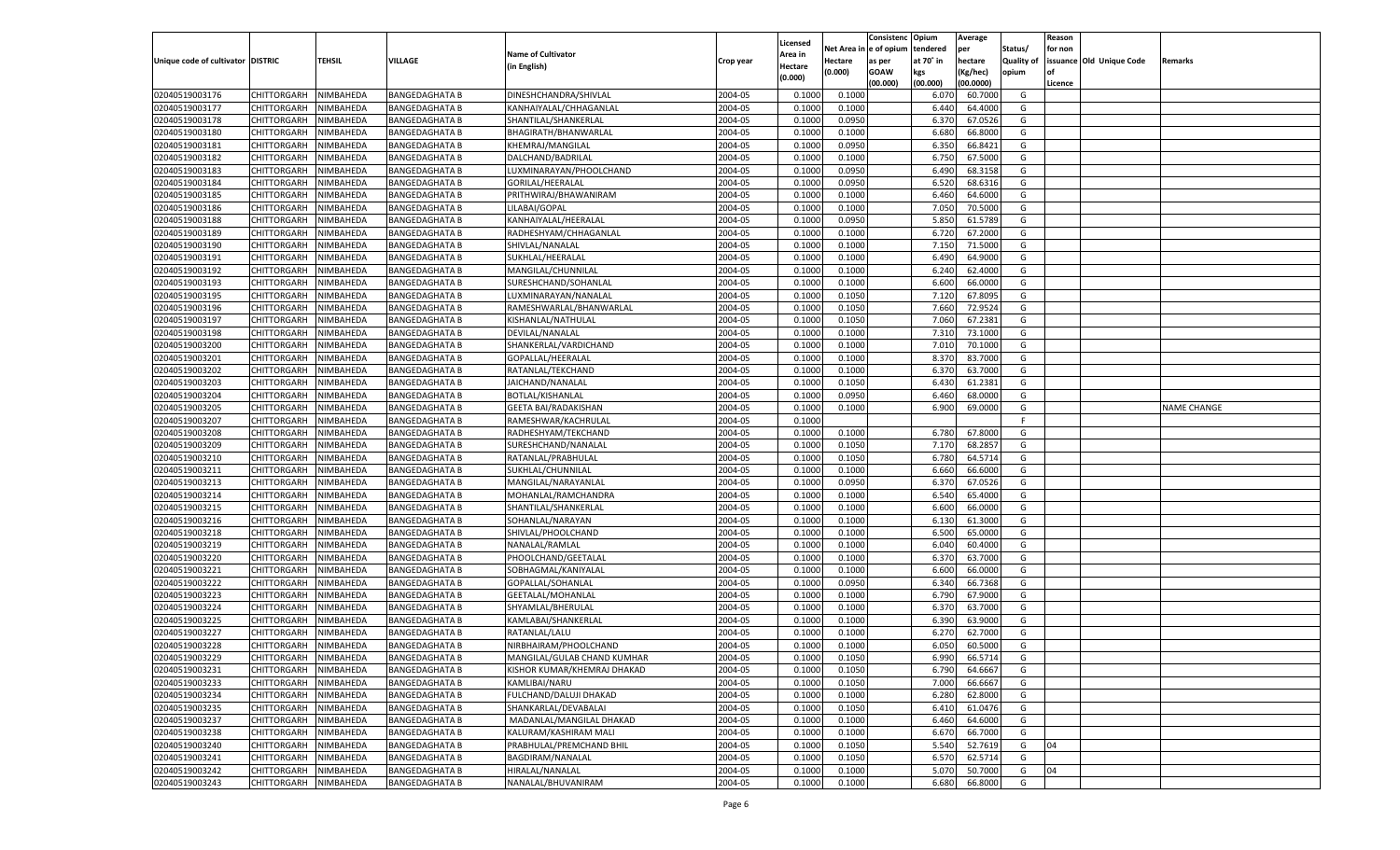|                                   |                       |                  |                       |                               |           |                     |             | Consistenc    | Opium     | Average       |            | Reason  |                          |                    |
|-----------------------------------|-----------------------|------------------|-----------------------|-------------------------------|-----------|---------------------|-------------|---------------|-----------|---------------|------------|---------|--------------------------|--------------------|
|                                   |                       |                  |                       | <b>Name of Cultivator</b>     |           | Licensed<br>Area in | Net Area iı | n  e of opium | tendered  | per           | Status/    | for non |                          |                    |
| Unique code of cultivator DISTRIC |                       | TEHSIL           | <b>VILLAGE</b>        | (in English)                  | Crop year | Hectare             | Hectare     | as per        | at 70° in | hectare       | Quality of |         | issuance Old Unique Code | Remarks            |
|                                   |                       |                  |                       |                               |           | (0.000)             | (0.000)     | <b>GOAW</b>   | kgs       | (Kg/hec)      | opium      |         |                          |                    |
|                                   |                       |                  |                       |                               |           |                     |             | (00.000)      | (00.000)  | (00.0000)     |            | Licence |                          |                    |
| 02040519003244                    | CHITTORGARH           | NIMBAHEDA        | <b>BANGEDAGHATA B</b> | MADHOLAL/AMARCHAND            | 2004-05   | 0.1000              | 0.1000      |               | 6.240     | 62.4000       | G          |         |                          |                    |
| 02040519003245                    | CHITTORGARH           | NIMBAHEDA        | <b>BANGEDAGHATA B</b> | MOHANLAL/PRABHULAL BHIL       | 2004-05   | 0.1000              | 0.1050      |               | 6.630     | 63.1429       | G          |         |                          |                    |
| 02040519003250                    | CHITTORGARH           | NIMBAHEDA        | <b>BANGEDAGHATA B</b> | KISHANLAL/BHURALAL            | 2004-05   | 0.1000              | 0.1000      |               | 6.830     | 68.3000       | G          |         |                          |                    |
| 02040519003251                    | CHITTORGARH           | NIMBAHEDA        | <b>BANGEDAGHATA B</b> | KASHIRAM/MEGHA JI BHIL        | 2004-05   | 0.1000              |             |               |           |               | E          |         |                          |                    |
| 02040519003252                    | CHITTORGARH           | NIMBAHEDA        | <b>BANGEDAGHATA B</b> | PRABHULAL/BHERULAL DHAKAD     | 2004-05   | 0.1000              | 0.1000      |               | 6.510     | 65.1000       | G          |         |                          |                    |
| 02040519003253                    | CHITTORGARH           | NIMBAHEDA        | <b>BANGEDAGHATA B</b> | MOTILAL/AASHARAM              | 2004-05   | 0.1000              | 0.1000      |               | 6.690     | 66.9000       | G          |         |                          |                    |
| 02040519003255                    | CHITTORGARH           | NIMBAHEDA        | <b>BANGEDAGHATA B</b> | BAGDIRAM/NARAYAN DHAKAD       | 2004-05   | 0.1000              | 0.1000      |               | 6.610     | 66.1000       | G          |         |                          |                    |
| 02040519003256                    | CHITTORGARH           | NIMBAHEDA        | <b>BANGEDAGHATA B</b> | HIRALAL/MAGNA REGAR           | 2004-05   | 0.1000              | 0.1000      |               | 5.990     | 59.9000       | G          |         |                          |                    |
| 02040519003257                    | CHITTORGARH           | NIMBAHEDA        | <b>BANGEDAGHATA B</b> | MOHANLAL/MAGNA REGAR          | 2004-05   | 0.1000              | 0.1000      |               | 5.280     | 52.8000       | G          | 04      |                          |                    |
| 02040519003258                    | CHITTORGARH           | NIMBAHEDA        | <b>BANGEDAGHATA B</b> | HABULAL/GOKUL REGAR           | 2004-05   | 0.1000              | 0.1000      |               | 5.380     | 53.8000       | G          | 04      |                          |                    |
| 02040519003260                    | CHITTORGARH           | NIMBAHEDA        | <b>BANGEDAGHATA B</b> | JAGDISH CHANDRA/JAIRAAM REGAR | 2004-05   | 0.1000              | 0.1000      |               | 6.490     | 64.9000       | G          |         |                          |                    |
| 02040519003261                    | CHITTORGARH           | NIMBAHEDA        | <b>BANGEDAGHATA B</b> | RATANLAL/ONKARLAL             | 2004-05   | 0.1000              | 0.0950      |               | 6.620     | 69.6842       | G          |         |                          |                    |
| 02040519003262                    | CHITTORGARH           | NIMBAHEDA        | <b>BANGEDAGHATA B</b> | NANDLAL/SHANKARLAL DHAKAD     | 2004-05   | 0.1000              | 0.1000      |               | 6.27      | 62.7000       | G          |         |                          |                    |
| 02040519003263                    | CHITTORGARH           | NIMBAHEDA        | <b>BANGEDAGHATA A</b> | RATANLAL/MANA                 | 2004-05   | 0.1000              | 0.1000      |               | 6.370     | 63.7000       | G          |         |                          |                    |
| 02040519003264                    | CHITTORGARH           | NIMBAHEDA        | <b>BANGEDAGHATA A</b> | SHIVLAL/JIVRAJ                | 2004-05   | 0.1000              |             |               |           |               | F.         |         |                          |                    |
| 02040519003127                    | CHITTORGARH           | NIMBAHEDA        | <b>BANGEDAGHATA B</b> | MANOHARLAL/BHAVARLAL SHARMA   | 2004-05   | 0.1000              |             |               |           |               | F.         |         |                          |                    |
| 02040519004002                    | CHITTORGARH           | NIMBAHEDA        | DEEPPURA              | PRABHULAL/GULAB               | 2004-05   | 0.1000              | 0.1050      |               | 6.510     | 62.0000       | G          |         |                          |                    |
| 02040519004003                    | CHITTORGARH           | NIMBAHEDA        | DEEPPURA              | HJARILAL/RAMCHANDRA           | 2004-05   | 0.1000              | 0.1050      |               | 6.140     | 58.4762       | G          | 05      |                          |                    |
| 02040519004004                    | CHITTORGARH           | NIMBAHEDA        | DEEPPURA              | <b>GHISA BAI/NANALAL</b>      | 2004-05   | 0.1000              | 0.1050      |               | 6.280     | 59.8095       | G          |         |                          | <b>NAME CHANGE</b> |
| 02040519004005                    | CHITTORGARH           | NIMBAHEDA        | DEEPPURA              | BALURAM/RAMCHANDRA            | 2004-05   | 0.1000              | 0.1050      |               | 6.280     | 59.8095       | G          |         |                          |                    |
| 02040519004006                    | CHITTORGARH           |                  | DEEPPURA              |                               | 2004-05   |                     | 0.1050      |               |           | 56.0952       | G          |         |                          |                    |
|                                   |                       | NIMBAHEDA        |                       | UDHA/NARAYAN                  |           | 0.1000              |             |               | 5.890     |               |            | 05      |                          |                    |
| 02040519004007                    | CHITTORGARH           | NIMBAHEDA        | DEEPPURA              | <b>HJARI/DEVA</b>             | 2004-05   | 0.1000              | 0.1050      |               | 6.030     | 57.4286       | G          |         |                          |                    |
| 02040519004008                    | CHITTORGARH           | NIMBAHEDA        | DEEPPURA              | BHURALAL/HARLAL               | 2004-05   | 0.1000              | 0.1000      |               | 6.090     | 60.9000       | G          |         |                          |                    |
| 02040519004009                    | CHITTORGARH           | NIMBAHEDA        | DEEPPURA              | <b>BALU/NARU KUMAR</b>        | 2004-05   | 0.1000              | 0.1050      |               | 6.630     | 63.1429       | G          |         |                          |                    |
| 02040519004012                    | CHITTORGARH           | NIMBAHEDA        | DEEPPURA              | JANIBAI/SHANKAR               | 2004-05   | 0.1000              | 0.1000      |               | 6.570     | 65.7000       | G          |         |                          |                    |
| 02040519004013                    | CHITTORGARH           | NIMBAHEDA        | DEEPPURA              | UDHAERAM/KISHNA               | 2004-05   | 0.1000              | 0.1000      |               | 5.650     | 56.5000       | G          |         |                          |                    |
| 02040519004014                    | CHITTORGARH           | NIMBAHEDA        | DEEPPURA              | RAMLAL/GOKEL                  | 2004-05   | 0.1000              | 0.1050      |               | 6.400     | 60.9524       | G          |         |                          |                    |
| 02040519004016                    | CHITTORGARH           | NIMBAHEDA        | DEEPPURA              | <b>BHERULAL/GISULAL</b>       | 2004-05   | 0.1000              | 0.1000      |               | 6.280     | 62.8000       | G          |         |                          |                    |
| 02040519004017                    | CHITTORGARH           | NIMBAHEDA        | DEEPPURA              | MOGIRAM/HARLAL                | 2004-05   | 0.1000              | 0.1000      |               | 6.210     | 62.1000       | G          |         |                          |                    |
| 02040519004018                    | CHITTORGARH           | NIMBAHEDA        | DEEPPURA              | GISULAL/HEMA                  | 2004-05   | 0.1000              | 0.1000      |               | 6.430     | 64.3000       | G          |         |                          |                    |
| 02040519004020                    | CHITTORGARH           | NIMBAHEDA        | <b>DEEPPURA</b>       | CUNNILAL/HARLAL               | 2004-05   | 0.1000              | 0.1000      |               | 6.500     | 65.0000       | G          |         |                          |                    |
| 02040519004021                    | CHITTORGARH           | NIMBAHEDA        | DEEPPURA              | HJARI/CHUNA                   | 2004-05   | 0.1000              | 0.1050      |               | 6.200     | 59.0476       | G          |         |                          |                    |
| 02040519004023                    | CHITTORGARH           | NIMBAHEDA        | DEEPPURA              | NOLIBAI/PRABHULAL             | 2004-05   | 0.1000              | 0.1000      |               | 5.720     | 57.2000       | G          |         |                          |                    |
| 02040519004024                    | CHITTORGARH           | NIMBAHEDA        | DEEPPURA              | <b>BHERU/WARDA</b>            | 2004-05   | 0.1000              | 0.1050      |               | 6.830     | 65.0476       | G          |         |                          |                    |
| 02040519004025                    | CHITTORGARH           | NIMBAHEDA        | <b>DEEPPURA</b>       | GOPALKARSAN/MHDANLAL          | 2004-05   | 0.1000              | 0.1000      |               | 6.280     | 62.8000       | G          |         |                          |                    |
| 02040519005001                    | CHITTORGARH           | NIMBAHEDA        | DHARESHVAR            | HUDDIBAI/DEVRAJ               | 2004-05   | 0.1000              | 0.1000      |               | 6.350     | 63.5000       | G          |         |                          |                    |
| 02040519005002                    | CHITTORGARH           | NIMBAHEDA        | DHARESHVAR            | RUPA/RADAKISHAN               | 2004-05   | 0.1000              | 0.1000      |               | 6.200     | 62.0000       | G          |         |                          |                    |
| 02040519005004                    | CHITTORGARH           | NIMBAHEDA        | DHARESHVAR            | GOURILAL/NANDA                | 2004-05   | 0.1000              | 0.1000      |               | 5.930     | 59.3000       | G          |         |                          |                    |
| 02040519005006                    | CHITTORGARH           | NIMBAHEDA        | <b>DHARESHVAR</b>     | AIDAAN/GOVIND CHARAN          | 2004-05   | 0.1000              | 0.1000      |               | 5.850     | 58.5000       | G          |         |                          |                    |
| 02040519005007                    | CHITTORGARH           | NIMBAHEDA        | DHARESHVAR            | <b>BERAM/GOVINDJI</b>         | 2004-05   | 0.1000              |             |               |           |               | F          |         |                          |                    |
| 02040519005008                    | CHITTORGARH           | NIMBAHEDA        | DHARESHVAR            | MATHURA/KHEMA                 | 2004-05   | 0.1000              |             |               |           |               | E          |         |                          |                    |
| 02040519005009                    | CHITTORGARH           | NIMBAHEDA        | DHARESHVAR            | KANA/BALU                     | 2004-05   | 0.1000              | 0.1050      |               | 5.980     | 56.9524       | G          | 05      |                          |                    |
| 02040519005010                    | CHITTORGARH           | NIMBAHEDA        | DHARESHVAR            | <b>BHAGVAN/SHANKAR</b>        | 2004-05   | 0.1000              | 0.1000      |               | 5.930     | 59.3000       | G          |         |                          |                    |
| 02040519005013                    | CHITTORGARH           | NIMBAHEDA        | DHARESHVAR            | <b>BHURA/GOVINDJI</b>         | 2004-05   | 0.1000              | 0.1050      |               | 6.380     | 60.7619       | G          |         |                          |                    |
| 02040519005014                    | CHITTORGARH           | NIMBAHEDA        | <b>DHARESHVAR</b>     | SUNDARBAI/GOKEL               | 2004-05   | 0.1000              | 0.1000      |               | 5.840     | 58.4000       | G          | 05      |                          |                    |
| 02040519005016                    | CHITTORGARH NIMBAHEDA |                  | DHARESHVAR            | PITHA/GOVIND                  | 2004-05   | 0.1000              | 0.1050      |               |           | 5.980 56.9524 | G          |         |                          |                    |
| 02040519005017                    | <b>CHITTORGARH</b>    | <b>NIMBAHEDA</b> | <b>DHARESHVAR</b>     | RAMAJI/NANDAJI CHARAN         | 2004-05   | 0.1000              | 0.1050      |               | 5.150     | 49.0476       | G          | 04      |                          |                    |
| 02040519005018                    | CHITTORGARH           | NIMBAHEDA        | DHARESHVAR            | <b>GORAJI/LALA CHARAN</b>     | 2004-05   | 0.1000              | 0.1000      |               | 5.870     | 58.7000       | G          |         |                          |                    |
| 02040519005019                    | CHITTORGARH           | NIMBAHEDA        | <b>DHARESHVAR</b>     | KISHANLAL/KARNAJI CHARAN      | 2004-05   | 0.1000              |             |               |           |               | F.         |         |                          |                    |
| 02040519005020                    | <b>CHITTORGARH</b>    | NIMBAHEDA        | DHARESHVAR            | GANGAJI/KARNAJI CHARAN        | 2004-05   | 0.1000              |             |               |           |               | F.         |         |                          |                    |
| 02040519005021                    | CHITTORGARH           | NIMBAHEDA        | DHARESHVAR            | BHURALAL/NANDAJI CHARAN       | 2004-05   | 0.1000              | 0.1050      |               | 6.320     | 60.1905       | G          |         |                          |                    |
| 02040519005022                    | <b>CHITTORGARH</b>    | NIMBAHEDA        | DHARESHVAR            | KISHAN/NANDAJI CHARAN         | 2004-05   | 0.1000              | 0.1000      |               | 5.900     | 59.0000       | G          |         |                          |                    |
| 02040519005025                    | CHITTORGARH           | NIMBAHEDA        | DHARESHVAR            | INDRA MAL/GORAJI BHIL         | 2004-05   | 0.1000              | 0.1000      |               | 6.180     | 61.8000       | G          |         |                          |                    |
| 02040519005026                    | <b>CHITTORGARH</b>    | NIMBAHEDA        | DHARESHVAR            | GOVIND/MOTI CHARAN            | 2004-05   | 0.1000              |             |               |           |               | F.         |         |                          |                    |
| 02040519005027                    | <b>CHITTORGARH</b>    | NIMBAHEDA        | DHARESHVAR            | HIRALAL/RUPA DHAKAD           | 2004-05   | 0.1000              |             |               |           |               | F.         |         |                          |                    |
| 02040519005029                    | <b>CHITTORGARH</b>    | NIMBAHEDA        | <b>DHARESHVAR</b>     | BADRILAL/GHISA DHAKAD         | 2004-05   | 0.1000              | 0.1050      |               |           | 5.970 56.8571 | G          |         |                          |                    |
|                                   |                       |                  |                       |                               |           |                     |             |               |           |               |            |         |                          |                    |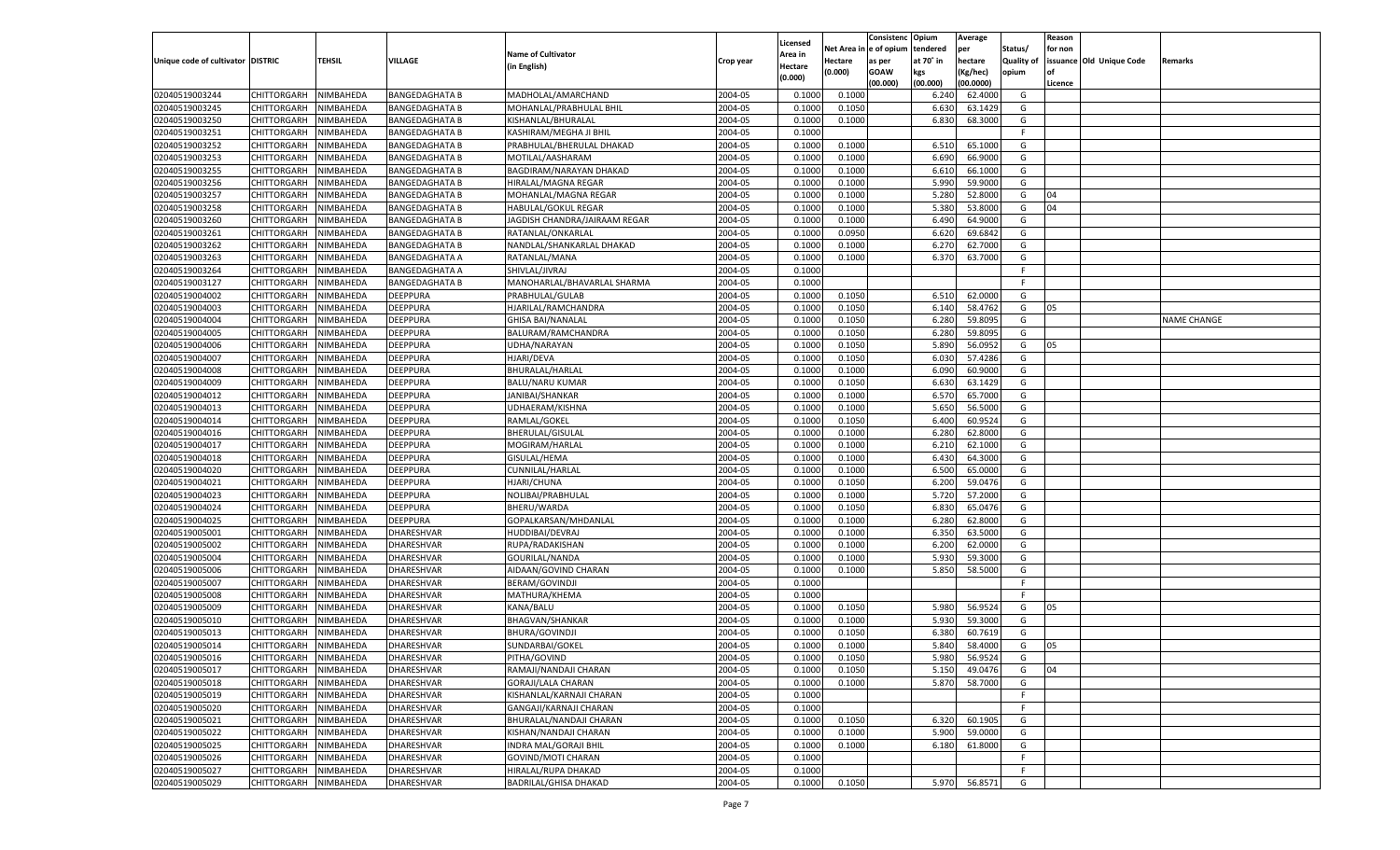|                                   |                       |                        |                 |                                |           |                     |          | Consistenc  | Opium     | Average   |                   | Reason  |                          |                    |
|-----------------------------------|-----------------------|------------------------|-----------------|--------------------------------|-----------|---------------------|----------|-------------|-----------|-----------|-------------------|---------|--------------------------|--------------------|
|                                   |                       |                        |                 | <b>Name of Cultivator</b>      |           | Licensed<br>\rea in | Net Area | e of opium  | tendered  | per       | Status/           | for non |                          |                    |
| Unique code of cultivator DISTRIC |                       | <b>TEHSIL</b>          | VILLAGE         | (in English)                   | Crop year | Hectare             | Hectare  | as per      | at 70° in | hectare   | <b>Quality of</b> |         | issuance Old Unique Code | Remarks            |
|                                   |                       |                        |                 |                                |           | (0.000)             | (0.000)  | <b>GOAW</b> | kgs       | (Kg/hec)  | opium             |         |                          |                    |
|                                   |                       |                        |                 |                                |           |                     |          | (00.000)    | (00.000)  | (00.0000) |                   | Licence |                          |                    |
| 02040519005030                    | CHITTORGARH           | NIMBAHEDA              | DHARESHVAR      | BHAVARLAL/NANDLAL              | 2004-05   | 0.1000              | 0.1000   |             | 5.820     | 58.2000   | G                 | 05      |                          |                    |
| 02040519005033                    | CHITTORGARH           | NIMBAHEDA              | DHARESHVAR      | KISHANLAL/GOVIND CHARAN        | 2004-05   | 0.1000              | 0.1050   |             | 5.970     | 56.8571   | G                 |         |                          |                    |
| 02040519005034                    | CHITTORGARH           | NIMBAHEDA              | DHARESHVAR      | <b>BAHADUR SINGH/RAM SINGH</b> | 2004-05   | 0.1000              | 0.1000   |             | 6.360     | 63.6000   | G                 |         |                          |                    |
| 02040519005035                    | CHITTORGARH           | NIMBAHEDA              | DHARESHVAR      | CHATAR SINGH/DEVI SING         | 2004-05   | 0.1000              | 0.0950   |             | 6.570     | 69.1579   | G                 |         |                          |                    |
| 02040519005036                    | CHITTORGARH           | NIMBAHEDA              | DHARESHVAR      | <b>GULAB SING/RAM SING</b>     | 2004-05   | 0.1000              |          |             |           |           | F.                |         |                          |                    |
| 02040519005037                    | CHITTORGARH           | NIMBAHEDA              | DHARESHVAR      | PANNA/MOTI CHARAN              | 2004-05   | 0.1000              | 0.1050   |             | 6.460     | 61.5238   | G                 |         |                          |                    |
| 02040519005039                    | CHITTORGARH           | NIMBAHEDA              | DHARESHVAR      | KISHANLAL/DHANNA CHARAN        | 2004-05   | 0.1000              |          |             |           |           | F.                |         |                          |                    |
| 02040519007001                    | CHITTORGARH           | NIMBAHEDA              | <b>GARVADA</b>  | KANKU BAI/KISHAN LAL           | 2004-05   | 0.1000              | 0.1000   |             | 6.960     | 69.6000   | G                 |         |                          |                    |
| 02040519007002                    | CHITTORGARH           | NIMBAHEDA              | GARVADA         | SHVIDAN/DEVA                   | 2004-05   | 0.1000              | 0.1000   |             | 6.830     | 68.3000   | G                 |         |                          |                    |
| 02040519007003                    | CHITTORGARH           | NIMBAHEDA              | <b>GARVADA</b>  | HAR LAL/GOVINDRAM              | 2004-05   | 0.1000              | 0.1000   |             | 6.27      | 62.7000   | G                 |         |                          |                    |
| 02040519007005                    | CHITTORGARH           | NIMBAHEDA              | GARVADA         | PYARCHAND/LAKHMA JI            | 2004-05   | 0.1000              | 0.1050   |             | 6.550     | 62.3810   | G                 |         |                          |                    |
| 02040519007008                    | CHITTORGARH           | NIMBAHEDA              | <b>GARVADA</b>  | RAJU/AIDAAN                    | 2004-05   | 0.1000              | 0.1000   |             | 6.360     | 63.6000   | G                 |         |                          |                    |
| 02040519007010                    | CHITTORGARH           | NIMBAHEDA              | GARVADA         | ONKARLAL/WAKTAWAR              | 2004-05   | 0.1000              | 0.1050   |             | 6.590     | 62.7619   | G                 |         |                          |                    |
| 02040519007012                    | CHITTORGARH           | NIMBAHEDA              | GARVADA         | MOHAN LAL/UDHA                 | 2004-05   | 0.1000              |          |             |           |           | F.                |         |                          |                    |
| 02040519007014                    | CHITTORGARH           | NIMBAHEDA              | GARVADA         | LACHHIBAI/NANDA                | 2004-05   | 0.1000              | 0.1000   |             | 6.620     | 66.2000   | G                 |         |                          |                    |
| 02040519007016                    | CHITTORGARH           | NIMBAHEDA              | GARVADA         | <b>BHURA/BHOLA</b>             | 2004-05   | 0.1000              | 0.1000   |             | 5.530     | 55.3000   | G                 |         |                          |                    |
| 02040519007017                    | CHITTORGARH           | NIMBAHEDA              | GARVADA         | NANDA/MULA                     | 2004-05   | 0.1000              | 0.1050   |             | 6.760     | 64.3810   | G                 |         |                          |                    |
| 02040519007019                    | CHITTORGARH           | NIMBAHEDA              | GARVADA         | BHERA/NANDA KUMAR              | 2004-05   | 0.1000              | 0.1000   |             | 6.580     | 65.8000   | G                 |         |                          |                    |
| 02040519007020                    | CHITTORGARH           | NIMBAHEDA              | GARVADA         | LUXMAN/NAARU                   | 2004-05   | 0.1000              | 0.1050   |             | 6.330     | 60.2857   | G                 |         |                          |                    |
| 02040519007021                    | CHITTORGARH           | NIMBAHEDA              | GARVADA         | SOHAN LAL/HEERA LAL            | 2004-05   | 0.1000              | 0.1000   |             | 6.410     | 64.1000   | G                 |         |                          |                    |
| 02040519007023                    | CHITTORGARH           | NIMBAHEDA              | GARVADA         | SHANKAR GIRI/HEMA GIRI         | 2004-05   | 0.1000              | 0.1000   |             | 5.920     | 59.2000   | G                 |         |                          |                    |
| 02040519007025                    | CHITTORGARH           | NIMBAHEDA              | GARVADA         | KISHAN LAL/NANDA               | 2004-05   | 0.1000              | 0.1000   |             | 5.570     | 55.7000   | G                 |         |                          |                    |
| 02040519007027                    | CHITTORGARH           | NIMBAHEDA              | GARVADA         | RADHABAI/PRABHU                | 2004-05   | 0.1000              | 0.1050   |             | 6.910     | 65.8095   | G                 |         |                          |                    |
| 02040519007028                    | CHITTORGARH           | NIMBAHEDA              | GARVADA         | MATHRA DAN/DANA                | 2004-05   | 0.1000              | 0.1000   |             | 5.940     | 59.4000   | G                 |         |                          |                    |
| 02040519007029                    | CHITTORGARH           | NIMBAHEDA              | GARVADA         | HEMA GIRI/KALU GIRI            | 2004-05   | 0.1000              | 0.1050   |             | 6.580     | 62.6667   | G                 |         |                          |                    |
| 02040519007030                    | CHITTORGARH           | NIMBAHEDA              | GARVADA         | TARADEVI/JALAM                 | 2004-05   | 0.1000              | 0.1000   |             | 5.940     | 59.4000   | G                 | 05      |                          |                    |
| 02040519007031                    | CHITTORGARH           | NIMBAHEDA              | GARVADA         | BHERU DAN/NAND LAL             | 2004-05   | 0.1000              | 0.1000   |             | 5.890     | 58.9000   | G                 |         |                          |                    |
| 02040519007032                    | CHITTORGARH           | NIMBAHEDA              | GARVADA         | RAM LAL/HEERA JI               | 2004-05   | 0.1000              | 0.1000   |             | 6.070     | 60.7000   | G                 |         |                          |                    |
| 02040519007033                    | CHITTORGARH           | NIMBAHEDA              | GARVADA         | KAILASHGIRI/HEMGIR             | 2004-05   | 0.1000              | 0.1000   |             | 6.000     | 60.0000   | G                 |         |                          |                    |
| 02040519007034                    | CHITTORGARH           | NIMBAHEDA              | GARVADA         | MOHAN LAL/HEERA JI             | 2004-05   | 0.1000              | 0.1000   |             | 6.570     | 65.7000   | G                 |         |                          |                    |
| 02040519007035                    | CHITTORGARH           | NIMBAHEDA              | GARVADA         | MANGILAL/DEVRAJ                | 2004-05   | 0.1000              | 0.1000   |             | 6.110     | 61.1000   | G                 |         |                          |                    |
| 02040519010001                    | CHITTORGARH           | NIMBAHEDA              | KANERA A        | KISHANLAL/NATHU                | 2004-05   | 0.1000              | 0.0950   |             | 5.750     | 60.5263   | G                 |         |                          |                    |
| 02040519010002                    | CHITTORGARH           | NIMBAHEDA              | KANERA A        | LAKHMICHAND/CHUNNILAL          | 2004-05   | 0.1000              | 0.1000   |             | 6.140     | 61.4000   | G                 |         |                          |                    |
| 02040519010003                    | CHITTORGARH           | NIMBAHEDA              | KANERA A        | KHAYALILAL/KHEMRAJ             | 2004-05   | 0.1000              | 0.1000   |             | 7.080     | 70.8000   | G                 |         |                          |                    |
| 02040519010004                    | <b>CHITTORGARH</b>    | NIMBAHEDA              | KANERA A        | BHAGWANLAL/KASHIRAM            | 2004-05   | 0.1000              | 0.1000   |             | 6.730     | 67.3000   | G                 |         |                          |                    |
| 02040519010005                    | CHITTORGARH           | NIMBAHEDA              | KANERA A        | GABUR/BHOPJI                   | 2004-05   | 0.1000              | 0.1000   |             | 6.010     | 60.1000   | G                 |         |                          |                    |
| 02040519010006                    | CHITTORGARH           | NIMBAHEDA              | KANERA A        | <b>BANSHILAL/KUKA</b>          | 2004-05   | 0.1000              | 0.1000   |             | 6.470     | 64.7000   | G                 |         |                          |                    |
| 02040519010008                    | CHITTORGARH           | NIMBAHEDA              | KANERA A        | PHOOLCHAND/BHANWARLAL          | 2004-05   | 0.1000              | 0.1000   |             | 6.41      | 64.1000   | G                 |         |                          |                    |
| 02040519010009                    | <b>CHITTORGARH</b>    | NIMBAHEDA              | KANERA A        | BHAGWANLAL/NANALAL             | 2004-05   | 0.1000              | 0.0950   |             | 6.030     | 63.4737   | G                 |         |                          |                    |
| 02040519010011                    |                       |                        | KANERA A        | DEVILAL/JAGNNATH               | 2004-05   | 0.1000              | 0.1000   |             | 6.380     | 63.8000   | G                 |         |                          |                    |
| 02040519010013                    | CHITTORGARH           | NIMBAHEDA<br>NIMBAHEDA | KANERA A        | DEVILAL/MADHO                  | 2004-05   | 0.1000              | 0.1000   |             | 7.650     | 76.5000   | G                 |         |                          |                    |
| 02040519010014                    | <b>CHITTORGARH</b>    |                        | KANERA A        | KAMLABAI/ONKAR                 | 2004-05   |                     |          |             |           | 64.6000   | G                 |         |                          |                    |
|                                   | CHITTORGARH           | NIMBAHEDA              | KANERA A        | CHHAGANLAL/TODU                |           | 0.1000<br>0.1000    | 0.1000   |             | 6.460     |           | F.                |         |                          |                    |
| 02040519010016                    | CHITTORGARH           | NIMBAHEDA              |                 |                                | 2004-05   |                     |          |             |           |           |                   |         |                          |                    |
| 02040519010017                    | CHITTORGARH           | NIMBAHEDA              | KANERA A        | KISHAN/PARBHU                  | 2004-05   | 0.1000              | 0.1000   |             | 7.160     | 71.6000   | G                 |         |                          | <b>NAME CHANGE</b> |
| 02040519010018                    | CHITTORGARH           | NIMBAHEDA              | <b>KANERA A</b> | JAGNNATH/KAJOD                 | 2004-05   | 0.1000              | 0.1000   |             | 6.560     | 65.6000   | G                 |         |                          |                    |
| 02040519010020                    | CHITTORGARH NIMBAHEDA |                        | <b>KANERA A</b> | PHOOCHAND/GANGARAM             | 2004-05   | 0.1000              | 0.1000   |             | 6.420     | 64.2000   | G                 |         |                          |                    |
| 02040519010021                    | <b>CHITTORGARH</b>    | NIMBAHEDA              | <b>KANERA A</b> | KISHANLAL/RAMLAL               | 2004-05   | 0.1000              | 0.1000   |             | 7.150     | 71.5000   | G                 |         |                          |                    |
| 02040519010022                    | <b>CHITTORGARH</b>    | NIMBAHEDA              | KANERA A        | BHUVANIRAM/HEMRAJ              | 2004-05   | 0.1000              | 0.1000   |             | 6.060     | 60.6000   | G                 |         |                          |                    |
| 02040519010023                    | <b>CHITTORGARH</b>    | NIMBAHEDA              | <b>KANERA A</b> | RAMESHVAR/BHAGWANLAL/KANIRAM   | 2004-05   | 0.1000              | 0.1050   |             | 6.840     | 65.1429   | G                 |         |                          |                    |
| 02040519010024                    | <b>CHITTORGARH</b>    | NIMBAHEDA              | <b>KANERA A</b> | BASANTIBAI/BHERA               | 2004-05   | 0.1000              | 0.1000   |             | 6.670     | 66.7000   | G                 |         |                          |                    |
| 02040519010025                    | <b>CHITTORGARH</b>    | NIMBAHEDA              | <b>KANERA A</b> | BANSHILAL/PRABHULAL            | 2004-05   | 0.1000              | 0.1000   |             | 6.690     | 66.9000   | G                 |         |                          |                    |
| 02040519010026                    | <b>CHITTORGARH</b>    | NIMBAHEDA              | <b>KANERA A</b> | JEEVRAJ/RAMLAL                 | 2004-05   | 0.1000              | 0.0950   |             | 6.000     | 63.1579   | G                 |         |                          |                    |
| 02040519010027                    | <b>CHITTORGARH</b>    | NIMBAHEDA              | <b>KANERA A</b> | LALIBAI/PREMCHAND              | 2004-05   | 0.1000              | 0.0950   |             | 6.420     | 67.5789   | G                 |         |                          |                    |
| 02040519010028                    | <b>CHITTORGARH</b>    | NIMBAHEDA              | KANERA A        | BHAGIRATH/BHAWANIRAM           | 2004-05   | 0.1000              | 0.1000   |             | 6.120     | 61.2000   | G                 |         |                          |                    |
| 02040519010029                    | <b>CHITTORGARH</b>    | NIMBAHEDA              | <b>KANERA A</b> | RATANLAL/RAMLAL                | 2004-05   | 0.1000              | 0.1000   |             | 6.590     | 65.9000   | G                 |         |                          |                    |
| 02040519010030                    | <b>CHITTORGARH</b>    | NIMBAHEDA              | <b>KANERA A</b> | NANDLAL/KISHANLAL              | 2004-05   | 0.1000              | 0.1050   |             | 6.820     | 64.9524   | G                 |         |                          |                    |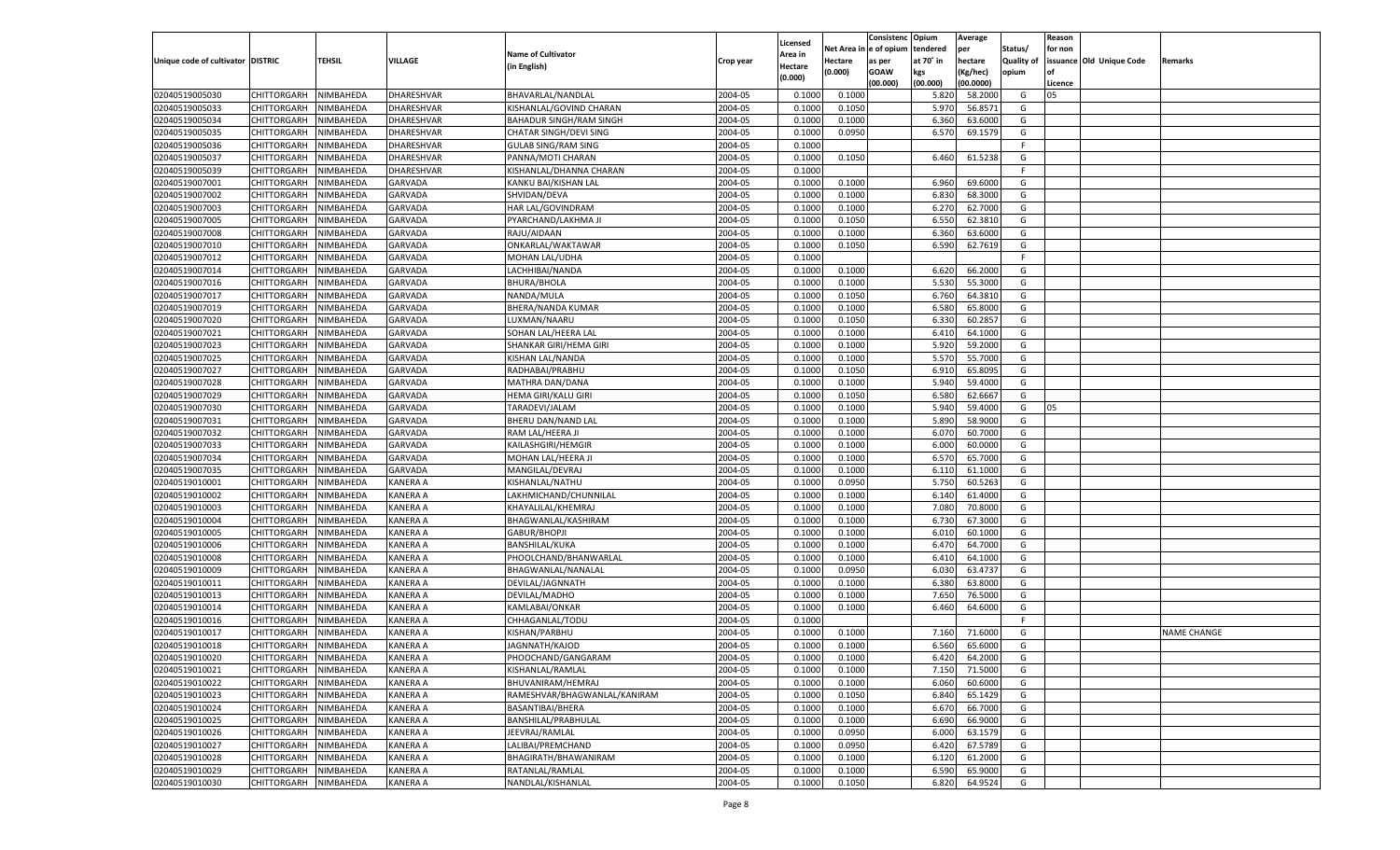|                                   |                            |               |                 |                            |           |                     |                  | Consistenc  | Opium     | Average   |                   | Reason  |                          |                    |
|-----------------------------------|----------------------------|---------------|-----------------|----------------------------|-----------|---------------------|------------------|-------------|-----------|-----------|-------------------|---------|--------------------------|--------------------|
|                                   |                            |               |                 | <b>Name of Cultivator</b>  |           | Licensed<br>\rea in | Net Area         | e of opium  | tendered  | per       | Status/           | for non |                          |                    |
| Unique code of cultivator DISTRIC |                            | <b>TEHSIL</b> | VILLAGE         | (in English)               | Crop year | Hectare             | Hectare          | as per      | at 70° in | hectare   | <b>Quality of</b> |         | issuance Old Unique Code | Remarks            |
|                                   |                            |               |                 |                            |           | (0.000)             | (0.000)          | <b>GOAW</b> | kgs       | (Kg/hec)  | opium             |         |                          |                    |
|                                   |                            |               |                 |                            |           |                     |                  | (00.000)    | (00.000)  | (00.0000) |                   | Licence |                          |                    |
| 02040519010031                    | CHITTORGARH                | NIMBAHEDA     | KANERA A        | LAHRIBAI/BHANWARLAL        | 2004-05   | 0.1000              | 0.0950           |             | 6.640     | 69.8947   | G                 |         |                          |                    |
| 02040519010032                    | CHITTORGARH                | NIMBAHEDA     | KANERA A        | MOHNIBAI/NARAYAN           | 2004-05   | 0.1000              | 0.0950           |             | 6.23      | 65.5789   | G                 |         |                          |                    |
| 02040519010033                    | CHITTORGARH                | NIMBAHEDA     | KANERA A        | NANDLAL/SHRILAL            | 2004-05   | 0.1000              | 0.1000           |             | 6.170     | 61.7000   | G                 |         |                          |                    |
| 02040519010034                    | CHITTORGARH                | NIMBAHEDA     | KANERA A        | SHRILAL/NANALAL            | 2004-05   | 0.1000              | 0.0950           |             | 5.640     | 59.3684   | G                 | 05      |                          |                    |
| 02040519010035                    | CHITTORGARH                | NIMBAHEDA     | KANERA A        | ONKARLAL/LALU              | 2004-05   | 0.1000              | 0.0950           |             | 5.990     | 63.0526   | G                 |         |                          |                    |
| 02040519010036                    | CHITTORGARH                | NIMBAHEDA     | KANERA A        | SOHANLAL/MANGILAL          | 2004-05   | 0.1000              |                  |             |           |           | F.                |         |                          |                    |
| 02040519010037                    | CHITTORGARH                | NIMBAHEDA     | KANERA A        | NANALAL/KASHIRAM           | 2004-05   | 0.1000              | 0.1000           |             | 6.190     | 61.9000   | G                 |         |                          |                    |
| 02040519010038                    | CHITTORGARH                | NIMBAHEDA     | KANERA A        | RAMLAL/PRTHVIRAJ           | 2004-05   | 0.1000              | 0.1000           |             | 6.290     | 62.9000   | G                 |         |                          |                    |
| 02040519010040                    | CHITTORGARH                | NIMBAHEDA     | KANERA A        | CHHAGANLAL/RATANLAL        | 2004-05   | 0.1000              | 0.1000           |             | 6.480     | 64.8000   | G                 |         |                          |                    |
| 02040519010041                    | CHITTORGARH                | NIMBAHEDA     | KANERA A        | GOVERDHANLAL/MULCHAND      | 2004-05   | 0.1000              | 0.0950           |             | 6.600     | 69.4737   | G                 |         |                          |                    |
| 02040519010042                    | CHITTORGARH                | NIMBAHEDA     | KANERA A        | KASTHURIBAI/MANGILAL       | 2004-05   | 0.1000              | 0.0950           |             | 6.23      | 65.5789   | G                 |         |                          |                    |
| 02040519010044                    | CHITTORGARH                | NIMBAHEDA     | KANERA A        | JAGNNTH/GOPI               | 2004-05   | 0.1000              | 0.1000           |             | 6.010     | 60.1000   | G                 |         |                          |                    |
| 02040519010045                    | CHITTORGARH                | NIMBAHEDA     | KANERA A        | NANDLAL/MOOLCHAND          | 2004-05   | 0.1000              | 0.0950           |             | 6.430     | 67.6842   | G                 |         |                          |                    |
| 02040519010046                    | CHITTORGARH                | NIMBAHEDA     | KANERA A        | NANIBAI/MULCHAND           | 2004-05   | 0.1000              | 0.1000           |             | 6.840     | 68.4000   | G                 |         |                          |                    |
| 02040519010048                    | CHITTORGARH                | NIMBAHEDA     | KANERA A        | NANALAL/MANGILAL           | 2004-05   | 0.1000              | 0.1000           |             | 6.550     | 65.5000   | G                 |         |                          |                    |
| 02040519010049                    | CHITTORGARH                | NIMBAHEDA     | KANERA A        | RAMNARAYAN/NANALAI         | 2004-05   | 0.1000              | 0.0950           |             | 6.510     | 68.5263   | G                 |         |                          |                    |
| 02040519010052                    | CHITTORGARH                | NIMBAHEDA     | KANERA A        | SOHANLAL/DHANNRAJ          | 2004-05   | 0.1000              | 0.0950           |             | 5.940     | 62.5263   | G                 |         |                          |                    |
| 02040519010053                    | CHITTORGARH                | NIMBAHEDA     | KANERA A        | MOHANLAL/RAMCHANDRA        | 2004-05   | 0.1000              | 0.1000           |             | 5.710     | 57.1000   | G                 | 05      |                          |                    |
| 02040519010054                    | CHITTORGARH                | NIMBAHEDA     | KANERA A        | DAULATRAM/ROOPA            | 2004-05   | 0.1000              | 0.1000           |             | 6.120     | 61.2000   | G                 |         |                          |                    |
| 02040519010055                    | CHITTORGARH                | NIMBAHEDA     | KANERA A        | BSANTILAL/HEERALAL         | 2004-05   | 0.1000              | 0.1000           |             | 5.800     | 58.0000   | G                 | 05      |                          |                    |
| 02040519010057                    | CHITTORGARH                | NIMBAHEDA     | KANERA A        | NATHULAL/LALU              | 2004-05   | 0.1000              | 0.1050           |             | 6.230     | 59.3333   | G                 |         |                          |                    |
| 02040519010058                    | CHITTORGARH                | NIMBAHEDA     | KANERA A        | GHASILAL/NARAYAN           | 2004-05   | 0.1000              | 0.0950           |             | 6.060     | 63.7895   | G                 |         |                          |                    |
| 02040519010059                    | CHITTORGARH                | NIMBAHEDA     | KANERA A        | RADHESHYAM/RATANLAL        | 2004-05   | 0.1000              | 0.1000           |             | 6.590     | 65.9000   | G                 |         |                          |                    |
| 02040519010060                    | CHITTORGARH                | NIMBAHEDA     | KANERA A        | BHANWARLAL/HUKMA           | 2004-05   | 0.1000              | 0.1000           |             | 5.760     | 57.6000   | G                 |         |                          |                    |
| 02040519010063                    | CHITTORGARH                | NIMBAHEDA     | KANERA A        | MADANLAL/UDA               | 2004-05   | 0.1000              | 0.0950           |             | 6.210     | 65.3684   | G                 |         |                          |                    |
| 02040519010065                    | CHITTORGARH                | NIMBAHEDA     | KANERA A        | MATHRIBAI/CHATARBHUJ       | 2004-05   | 0.1000              | 0.1000           |             | 6.490     | 64.9000   | G                 |         |                          |                    |
| 02040519010066                    |                            | NIMBAHEDA     | KANERA A        |                            | 2004-05   | 0.1000              | 0.1000           |             | 6.290     | 62.9000   | G                 |         |                          |                    |
| 02040519010067                    | CHITTORGARH<br>CHITTORGARH |               |                 | KESHURAM/BHAWANIRAM        |           |                     |                  |             |           | 65.6842   |                   |         |                          |                    |
|                                   | CHITTORGARH                | NIMBAHEDA     | KANERA A        | ROOPLAL/PREAMCHAND         | 2004-05   | 0.1000<br>0.1000    | 0.0950<br>0.1000 |             | 6.240     | 58.9000   | G<br>G            |         |                          | <b>NAME CHANGE</b> |
| 02040519010069                    |                            | NIMBAHEDA     | KANERA A        | BALKISHAN/HEERALAL         | 2004-05   |                     |                  |             | 5.890     |           |                   | 05      |                          |                    |
| 02040519010070                    | CHITTORGARH                | NIMBAHEDA     | KANERA A        | JAGDISH/PANNALAL           | 2004-05   | 0.1000              | 0.1000           |             | 6.560     | 65.6000   | G                 |         |                          |                    |
| 02040519010072                    | CHITTORGARH                | NIMBAHEDA     | KANERA A        | RAMLAL/MAGNAJI             | 2004-05   | 0.1000              | 0.0950           |             | 5.530     | 58.2105   | G                 | 05      |                          |                    |
| 02040519010073                    | CHITTORGARH                | NIMBAHEDA     | KANERA A        | DHANRAJ/HEERALAL           | 2004-05   | 0.1000              | 0.0950           |             | 6.140     | 64.6316   | G                 |         |                          |                    |
| 02040519010074                    | CHITTORGARH                | NIMBAHEDA     | KANERA A        | <b>KEVALRAM/GASI</b>       | 2004-05   | 0.1000              | 0.1000           |             | 6.300     | 63.0000   | G                 |         |                          |                    |
| 02040519010075                    | CHITTORGARH                | NIMBAHEDA     | KANERA A        | KAILASHCHANDRA/KANHAIYALAL | 2004-05   | 0.1000              | 0.1000           |             | 6.040     | 60.4000   | G                 |         |                          |                    |
| 02040519010076                    | CHITTORGARH                | NIMBAHEDA     | KANERA A        | RAMCHANDRA/MODAJI          | 2004-05   | 0.1000              | 0.1050           |             | 6.400     | 60.9524   | G                 |         |                          |                    |
| 02040519010077                    | CHITTORGARH                | NIMBAHEDA     | KANERA A        | RAMESHWAR/BADRILAL         | 2004-05   | 0.1000              | 0.0950           |             | 6.540     | 68.8421   | G                 |         |                          |                    |
| 02040519010078                    | CHITTORGARH                | NIMBAHEDA     | KANERA A        | LABHCHAND/BADRILAL         | 2004-05   | 0.1000              | 0.1050           |             | 6.300     | 60.0000   | G                 |         |                          |                    |
| 02040519010079                    | CHITTORGARH                | NIMBAHEDA     | KANERA A        | DINESH/DHANRAJ             | 2004-05   | 0.1000              | 0.0950           |             | 5.870     | 61.7895   | G                 |         |                          |                    |
| 02040519010080                    | CHITTORGARH                | NIMBAHEDA     | KANERA A        | DHANRAJ/KALU               | 2004-05   | 0.1000              | 0.1000           |             | 6.680     | 66.8000   | G                 |         |                          |                    |
| 02040519010082                    | CHITTORGARH                | NIMBAHEDA     | KANERA A        | HARISHANKER/LUXMINARAYAN   | 2004-05   | 0.1000              | 0.1000           |             | 6.120     | 61.2000   | G                 |         |                          |                    |
| 02040519010085                    | CHITTORGARH                | NIMBAHEDA     | KANERA A        | SUNDERBAI/BHURALAL         | 2004-05   | 0.1000              | 0.0950           |             | 6.250     | 65.7895   | G                 |         |                          |                    |
| 02040519010086                    | CHITTORGARH                | NIMBAHEDA     | KANERA A        | JAGNNTH/HEERALAL           | 2004-05   | 0.1000              | 0.1050           |             | 5.840     | 55.6190   | G                 | 05      |                          |                    |
| 02040519010087                    | CHITTORGARH                | NIMBAHEDA     | KANERA A        | <b>BHURALAL/HUKMA</b>      | 2004-05   | 0.1000              | 0.1000           |             | 6.400     | 64.0000   | G                 |         |                          |                    |
| 02040519010088                    | CHITTORGARH                | NIMBAHEDA     | KANERA A        | HEERALAL/PRITHVIRAJ        | 2004-05   | 0.1000              | 0.1000           |             | 6.400     | 64.0000   | G                 |         |                          |                    |
| 02040519010089                    | CHITTORGARH                | NIMBAHEDA     | KANERA A        | GULABIBAI/PREMCHAND        | 2004-05   | 0.1000              | 0.1000           |             | 6.600     | 66.0000   | G                 |         |                          |                    |
| 02040519010092                    | CHITTORGARH NIMBAHEDA      |               | <b>KANERA A</b> | MOHANLAL/MATHURA           | 2004-05   | 0.1000              | 0.1000           |             | 6.490     | 64.9000   | G                 |         |                          |                    |
| 02040519010093                    | <b>CHITTORGARH</b>         | NIMBAHEDA     | <b>KANERA A</b> | <b>BADRILAL/GHISA</b>      | 2004-05   | 0.1000              | 0.1000           |             | 6.390     | 63.9000   | G                 |         |                          |                    |
| 02040519010094                    | CHITTORGARH                | NIMBAHEDA     | KANERA A        | RAMESHCHANDRA/KANIYALAL    | 2004-05   | 0.1000              | 0.1000           |             | 5.870     | 58.7000   | G                 | 05      |                          |                    |
| 02040519010096                    | <b>CHITTORGARH</b>         | NIMBAHEDA     | <b>KANERA A</b> | KANHAIYALAL/HEERALAL       | 2004-05   | 0.1000              | 0.0950           |             | 6.490     | 68.3158   | G                 |         |                          |                    |
| 02040519010097                    | <b>CHITTORGARH</b>         | NIMBAHEDA     | KANERA A        | CHATAR SINGH/SOHANLAL      | 2004-05   | 0.1000              | 0.1000           |             | 5.780     | 57.8000   | G                 |         |                          | <b>NAME CHANGE</b> |
| 02040519010098                    | <b>CHITTORGARH</b>         | NIMBAHEDA     | <b>KANERA A</b> | GOPAL/PHOOLCHAND           | 2004-05   | 0.1000              | 0.0950           |             | 6.320     | 66.5263   | G                 |         |                          |                    |
| 02040519010099                    | CHITTORGARH                | NIMBAHEDA     | KANERA A        | KANHAIYALAL/ONKAR          | 2004-05   | 0.1000              | 0.1000           |             | 6.210     | 62.1000   | G                 |         |                          |                    |
| 02040519010100                    | <b>CHITTORGARH</b>         | NIMBAHEDA     | <b>KANERA A</b> | BADRILAL/MANGILAL          | 2004-05   | 0.1000              | 0.1000           |             | 5.950     | 59.5000   | G                 |         |                          |                    |
| 02040519010101                    | <b>CHITTORGARH</b>         | NIMBAHEDA     | KANERA A        | SOHAN/SHANKAR TELI         | 2004-05   | 0.1000              | 0.1000           |             | 6.270     | 62.7000   | G                 |         |                          |                    |
| 02040519010102                    | <b>CHITTORGARH</b>         | NIMBAHEDA     | <b>KANERA A</b> | ONKARLAL/BHANWARLAL        | 2004-05   | 0.1000              | 0.0950           |             | 6.750     | 71.0526   | G                 |         |                          |                    |
| 02040519010103                    | <b>CHITTORGARH</b>         | NIMBAHEDA     | <b>KANERA A</b> | SOBHALAL/JAGNNTH           | 2004-05   | 0.1000              | 0.1000           |             | 6.680     | 66.8000   | G                 |         |                          |                    |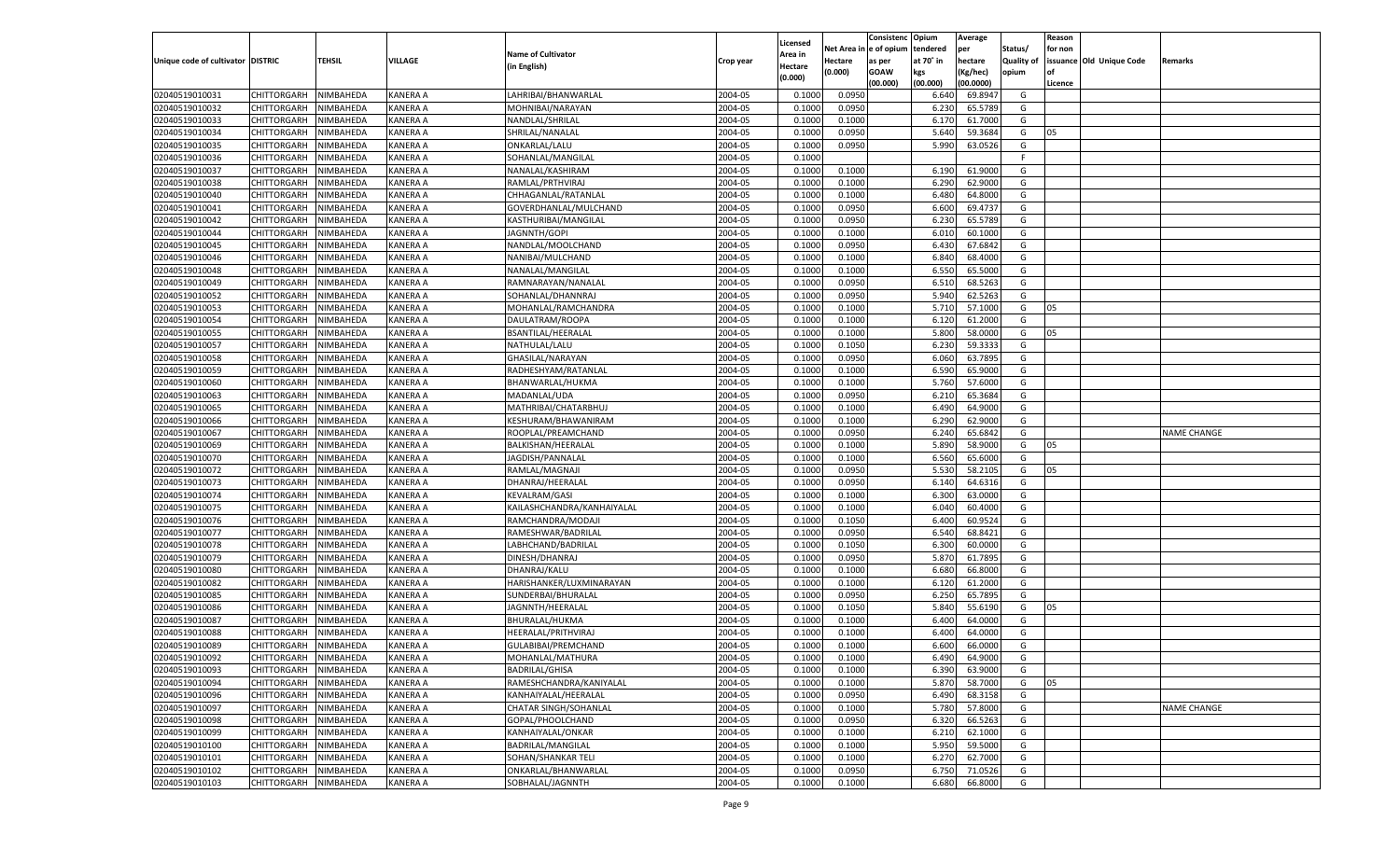|                                   |                    |           |                 |                           |           |          |         | Consistenc Opium       |                   | Average   |                   | Reason  |                          |                    |
|-----------------------------------|--------------------|-----------|-----------------|---------------------------|-----------|----------|---------|------------------------|-------------------|-----------|-------------------|---------|--------------------------|--------------------|
|                                   |                    |           |                 |                           |           | Licensed |         | Net Area in e of opium | tendered          | per       | Status/           | for non |                          |                    |
| Unique code of cultivator DISTRIC |                    | TEHSIL    | VILLAGE         | <b>Name of Cultivator</b> | Crop year | Area in  | Hectare | as per                 | at 70° in         | hectare   | <b>Quality of</b> |         | issuance Old Unique Code | <b>Remarks</b>     |
|                                   |                    |           |                 | (in English)              |           | Hectare  | (0.000) | <b>GOAW</b>            | kgs               | (Kg/hec)  | opium             |         |                          |                    |
|                                   |                    |           |                 |                           |           | (0.000)  |         | (00.000)               | (00.000)          | (00.0000) |                   | Licence |                          |                    |
| 02040519010104                    | CHITTORGARH        | NIMBAHEDA | <b>KANERA A</b> | JAGDISH/KISHAN            | 2004-05   | 0.1000   |         |                        |                   |           | -F.               |         |                          |                    |
| 02040519010105                    | CHITTORGARH        | NIMBAHEDA | <b>KANERA A</b> | RAMESHWAR/RAMLAL          | 2004-05   | 0.1000   | 0.1050  |                        | 6.990             | 66.5714   | G                 |         |                          |                    |
| 02040519010107                    | CHITTORGARH        | NIMBAHEDA | <b>KANERA A</b> | CHMPALAL/MULCHAND         | 2004-05   | 0.1000   | 0.0950  |                        | 5.030             | 52.9474   | G                 | 04      |                          |                    |
| 02040519010108                    | CHITTORGARH        | NIMBAHEDA | <b>KANERA A</b> | KISHANLAL/CHUNNILAL       | 2004-05   | 0.1000   | 0.0950  |                        | 6.020             | 63.3684   | G                 |         |                          |                    |
| 02040519010110                    | CHITTORGARH        | NIMBAHEDA | <b>KANERA B</b> | CHHAGANLAL/KALU           | 2004-05   | 0.1000   | 0.1000  |                        | 6.340             | 63.4000   | G                 |         |                          |                    |
| 02040519010111                    | CHITTORGARH        | NIMBAHEDA | <b>KANERA B</b> | MADANLAL/NATHULAL         | 2004-05   | 0.1000   | 0.1000  |                        | 6.620             | 66.2000   | G                 |         |                          |                    |
| 02040519010112                    | CHITTORGARH        | NIMBAHEDA | <b>KANERA B</b> | SOHANLAL/RADHAKISHAN      | 2004-05   | 0.1000   | 0.1000  |                        | 6.950             | 69.5000   | G                 |         |                          |                    |
| 02040519010113                    | CHITTORGARH        | NIMBAHEDA | <b>KANERA B</b> | TULSIRAM/RADHAKISHAN      | 2004-05   | 0.1000   | 0.1000  |                        | 6.760             | 67.6000   | G                 |         |                          |                    |
| 02040519010114                    | CHITTORGARH        | NIMBAHEDA | <b>KANERA B</b> | BADRILAL/BHURA            | 2004-05   | 0.1000   | 0.1000  |                        | 5.840             | 58.4000   | G                 |         |                          |                    |
|                                   |                    | NIMBAHEDA | <b>KANERA B</b> |                           | 2004-05   | 0.1000   |         |                        | 7.420             | 74.2000   | G                 |         |                          |                    |
| 02040519010116                    | CHITTORGARH        |           |                 | MADANLAL/RATANLAL         |           |          | 0.1000  |                        |                   |           |                   |         |                          |                    |
| 02040519010117                    | CHITTORGARH        | NIMBAHEDA | <b>KANERA B</b> | TULSIBAI/PREMCHAND        | 2004-05   | 0.1000   | 0.1000  |                        | 6.400             | 64.0000   | G                 |         |                          |                    |
| 02040519010118                    | CHITTORGARH        | NIMBAHEDA | <b>KANERA B</b> | SHYAMLAL/BHAGIRTH         | 2004-05   | 0.1000   |         |                        |                   |           | F.                |         |                          |                    |
| 02040519010119                    | CHITTORGARH        | NIMBAHEDA | <b>KANERA B</b> | MUKESH(ASHISH)/GOPAL      | 2004-05   | 0.1000   | 0.1000  |                        | 6.120             | 61.2000   | G                 |         |                          | <b>NAME CHANGE</b> |
| 02040519010120                    | CHITTORGARH        | NIMBAHEDA | <b>KANERA B</b> | RAMESHWARLAL/JAGANNATH    | 2004-05   | 0.1000   |         |                        |                   |           | E                 |         |                          |                    |
| 02040519010121                    | CHITTORGARH        | NIMBAHEDA | <b>KANERA B</b> | CHHAGANLAL/NANDA          | 2004-05   | 0.1000   | 0.0950  |                        | 6.300             | 66.3158   | G                 |         |                          |                    |
| 02040519010122                    | CHITTORGARH        | NIMBAHEDA | <b>KANERA B</b> | AMARCHAND/SHANKERLAL      | 2004-05   | 0.1000   | 0.1000  |                        | 6.600             | 66.0000   | G                 |         |                          |                    |
| 02040519010126                    | CHITTORGARH        | NIMBAHEDA | <b>KANERA B</b> | <b>BHAGIRATH/GOPI</b>     | 2004-05   | 0.1000   | 0.1000  |                        | 6.010             | 60.1000   | G                 |         |                          |                    |
| 02040519010128                    | CHITTORGARH        | NIMBAHEDA | <b>KANERA B</b> | NARAYANIBAI/NANALAL       | 2004-05   | 0.1000   | 0.1000  |                        | 7.060             | 70.6000   | G                 |         |                          |                    |
| 02040519010129                    | CHITTORGARH        | NIMBAHEDA | <b>KANERA B</b> | MANGILAL/VARDICHAND       | 2004-05   | 0.1000   | 0.1000  |                        | 5.920             | 59.2000   | G                 |         |                          |                    |
| 02040519010130                    | CHITTORGARH        | NIMBAHEDA | <b>KANERA B</b> | PYARCHAND/LAKHMICHAND     | 2004-05   | 0.1000   | 0.1000  |                        | 6.520             | 65.2000   | G                 |         |                          |                    |
| 02040519010131                    | CHITTORGARH        | NIMBAHEDA | <b>KANERA B</b> | MADHOLAL/MULCHAND         | 2004-05   | 0.1000   | 0.1050  |                        | 6.140             | 58.4762   | G                 | 05      |                          |                    |
| 02040519010132                    | CHITTORGARH        | NIMBAHEDA | <b>KANERA B</b> | MANGILAL/KELA             | 2004-05   | 0.1000   | 0.1050  |                        | 6.270             | 59.7143   | G                 |         |                          |                    |
| 02040519010133                    | CHITTORGARH        | NIMBAHEDA | <b>KANERA B</b> | NANALAL/RAMA              | 2004-05   | 0.1000   | 0.1000  |                        | 6.290             | 62.9000   | G                 |         |                          |                    |
| 02040519010134                    | CHITTORGARH        | NIMBAHEDA | <b>KANERA B</b> | JAGDISH/LAKHMICHAND       | 2004-05   | 0.1000   | 0.1000  |                        | 6.490             | 64.9000   | G                 |         |                          |                    |
| 02040519010135                    | CHITTORGARH        | NIMBAHEDA | <b>KANERA B</b> | SARDARSINGH/PANNALAL      | 2004-05   | 0.1000   | 0.1000  |                        | 5.830             | 58.3000   | G                 | 05      |                          |                    |
| 02040519010136                    | CHITTORGARH        | NIMBAHEDA | <b>KANERA B</b> | <b>HEERALAL/GABUR</b>     | 2004-05   | 0.1000   | 0.1000  |                        | 6.830             | 68.3000   | G                 |         |                          |                    |
| 02040519010138                    | CHITTORGARH        | NIMBAHEDA | <b>KANERA B</b> | CHHAGANLAL/LAKHMICHAND    | 2004-05   | 0.1000   | 0.1000  |                        | 7.930             | 79.3000   | G                 |         |                          |                    |
| 02040519010139                    | CHITTORGARH        | NIMBAHEDA | <b>KANERA B</b> | RAMNARAYAN/SHANKARLAL     | 2004-05   | 0.1000   |         |                        |                   |           | -F                |         |                          |                    |
| 02040519010140                    | CHITTORGARH        | NIMBAHEDA | <b>KANERA B</b> | NANIBAI/NANALAL           | 2004-05   | 0.1000   | 0.1000  |                        | 6.140             | 61.4000   | G                 |         |                          |                    |
| 02040519010141                    | CHITTORGARH        | NIMBAHEDA | <b>KANERA B</b> | SUKHLAL/BHOLIRAM          | 2004-05   | 0.1000   | 0.0950  |                        | 6.100             | 64.2105   | G                 |         |                          |                    |
|                                   |                    |           |                 |                           |           |          |         |                        |                   |           |                   |         |                          |                    |
| 02040519010142                    | CHITTORGARH        | NIMBAHEDA | <b>KANERA B</b> | RAMCHAND/GANGARAM         | 2004-05   | 0.1000   | 0.1000  |                        | 6.510             | 65.1000   | G                 |         |                          |                    |
| 02040519010143                    | CHITTORGARH        | NIMBAHEDA | <b>KANERA B</b> | KISHANLAL/GANGARAM        | 2004-05   | 0.1000   | 0.0950  |                        | 6.300             | 66.3158   | G                 |         |                          |                    |
| 02040519010144                    | CHITTORGARH        | NIMBAHEDA | <b>KANERA B</b> | ONKARLAL/LAKHMICHAND      | 2004-05   | 0.1000   | 0.1000  |                        | 6.310             | 63.1000   | G                 |         |                          |                    |
| 02040519010145                    | CHITTORGARH        | NIMBAHEDA | <b>KANERA B</b> | SHRILAL/HARLAL            | 2004-05   | 0.1000   | 0.1000  |                        | 7.250             | 72.5000   | G                 |         |                          |                    |
| 02040519010146                    | CHITTORGARH        | NIMBAHEDA | <b>KANERA B</b> | ROOPA/KALU                | 2004-05   | 0.1000   | 0.0950  |                        | 7.13(             | 75.0526   | G                 |         |                          |                    |
| 02040519010147                    | CHITTORGARH        | NIMBAHEDA | <b>KANERA B</b> | RUKMANIBAI/KHEMRAJ        | 2004-05   | 0.1000   | 0.1000  |                        | 6.490             | 64.9000   | G                 |         |                          |                    |
| 02040519010148                    | CHITTORGARH        | NIMBAHEDA | <b>KANERA B</b> | NANALAL/BHAGATRAM         | 2004-05   | 0.1000   | 0.1000  |                        | 7.330             | 73.3000   | G                 |         |                          |                    |
| 02040519010150                    | CHITTORGARH        | NIMBAHEDA | <b>KANERA B</b> | PRABHUBAI/GHASI           | 2004-05   | 0.1000   | 0.1000  |                        | 6.140             | 61.4000   | G                 |         |                          |                    |
| 02040519010151                    | CHITTORGARH        | NIMBAHEDA | <b>KANERA B</b> | KHEMRAJ/HUKMA             | 2004-05   | 0.1000   | 0.1000  |                        | 6.040             | 60.4000   | G                 |         |                          |                    |
| 02040519010152                    | CHITTORGARH        | NIMBAHEDA | <b>KANERA B</b> | RAMLAL/ROOPAJI            | 2004-05   | 0.1000   | 0.0950  |                        | 6.040             | 63.5789   | G                 |         |                          |                    |
| 02040519010154                    | CHITTORGARH        | NIMBAHEDA | <b>KANERA B</b> | DAULATRAM/MODU            | 2004-05   | 0.1000   | 0.0950  |                        | 6.240             | 65.6842   | G                 |         |                          |                    |
| 02040519010155                    | CHITTORGARH        | NIMBAHEDA | <b>KANERA B</b> | HAZARILAL/HARLAL          | 2004-05   | 0.1000   | 0.0950  |                        | 5.620             | 59.1579   | G                 |         |                          |                    |
| 02040519010157                    | CHITTORGARH        | NIMBAHEDA | <b>KANERA B</b> | RATANLAL/GULAB            | 2004-05   | 0.1000   | 0.0950  |                        | 7.330             | 77.1579   | G                 |         |                          |                    |
| 02040519010158                    | CHITTORGARH        | NIMBAHEDA | <b>KANERA B</b> | PHOOLCHAND/GANGARAM       | 2004-05   | 0.1000   | 0.1000  |                        | 6.23              | 62.3000   | G                 |         |                          |                    |
| 02040519010159                    | CHITTORGARH        | NIMBAHEDA | <b>KANERA B</b> | KALURAM/BHAGIRATH         | 2004-05   | 0.1000   | 0.1000  |                        | 7.13 <sub>0</sub> | 71.3000   | G                 |         |                          |                    |
| 02040519010161                    | CHITTORGARH        | NIMBAHEDA | <b>KANERA B</b> | NARAYAN/TEKCHAND          | 2004-05   | 0.1000   | 0.0950  |                        | 6.760             | 71.1579   | G                 |         |                          |                    |
| 02040519010163                    | <b>CHITTORGARH</b> | NIMBAHEDA | <b>KANERA B</b> | NATHULAL/KHEMRAJ          | 2004-05   | 0.1000   |         |                        |                   |           | -F                |         |                          |                    |
| 02040519010164                    | <b>CHITTORGARH</b> | NIMBAHEDA | <b>KANERA B</b> | GANPATLAL/PYARCHAND       | 2004-05   | 0.1000   | 0.0950  |                        | 5.720             | 60.2105   | G                 |         |                          |                    |
| 02040519010165                    | <b>CHITTORGARH</b> | NIMBAHEDA | <b>KANERA B</b> | PARBHULAL/TARACHAND       | 2004-05   | 0.1000   |         |                        |                   |           | F.                |         |                          |                    |
| 02040519010166                    | <b>CHITTORGARH</b> | NIMBAHEDA | <b>KANERA B</b> | GANGABAI/MODA             | 2004-05   | 0.1000   | 0.1000  |                        | 7.410             | 74.1000   | G                 |         |                          |                    |
| 02040519010167                    | <b>CHITTORGARH</b> | NIMBAHEDA | <b>KANERA B</b> | AMBHALAL/NANALAL          | 2004-05   | 0.1000   |         |                        |                   |           | N                 |         |                          |                    |
|                                   |                    |           |                 | CHAMPALAL/MOOLCHAND       | 2004-05   |          |         |                        | 6.270             | 62.7000   | G                 |         |                          |                    |
| 02040519010168                    | <b>CHITTORGARH</b> | NIMBAHEDA | <b>KANERA B</b> |                           |           | 0.1000   | 0.1000  |                        |                   |           |                   |         |                          |                    |
| 02040519010170                    | <b>CHITTORGARH</b> | NIMBAHEDA | <b>KANERA B</b> | SHYAMSUNDER/BHERULAL      | 2004-05   | 0.1000   | 0.0950  |                        | 5.650             | 59.4737   | G                 |         |                          |                    |
| 02040519010172                    | <b>CHITTORGARH</b> | NIMBAHEDA | <b>KANERA B</b> | KISHANLAL/BADRILAL        | 2004-05   | 0.1000   |         |                        |                   |           | F.                |         |                          |                    |
| 02040519010173                    | <b>CHITTORGARH</b> | NIMBAHEDA | <b>KANERA B</b> | <b>BAGDIRAM/NANA</b>      | 2004-05   | 0.1000   | 0.0950  |                        | 5.840             | 61.4737   | G                 |         |                          | NAME CHANGE        |
| 02040519010174                    | <b>CHITTORGARH</b> | NIMBAHEDA | <b>KANERA B</b> | RADHESHYAM/JAGNNATH       | 2004-05   | 0.1000   | 0.0950  |                        | 6.460             | 68.0000   | G                 |         |                          |                    |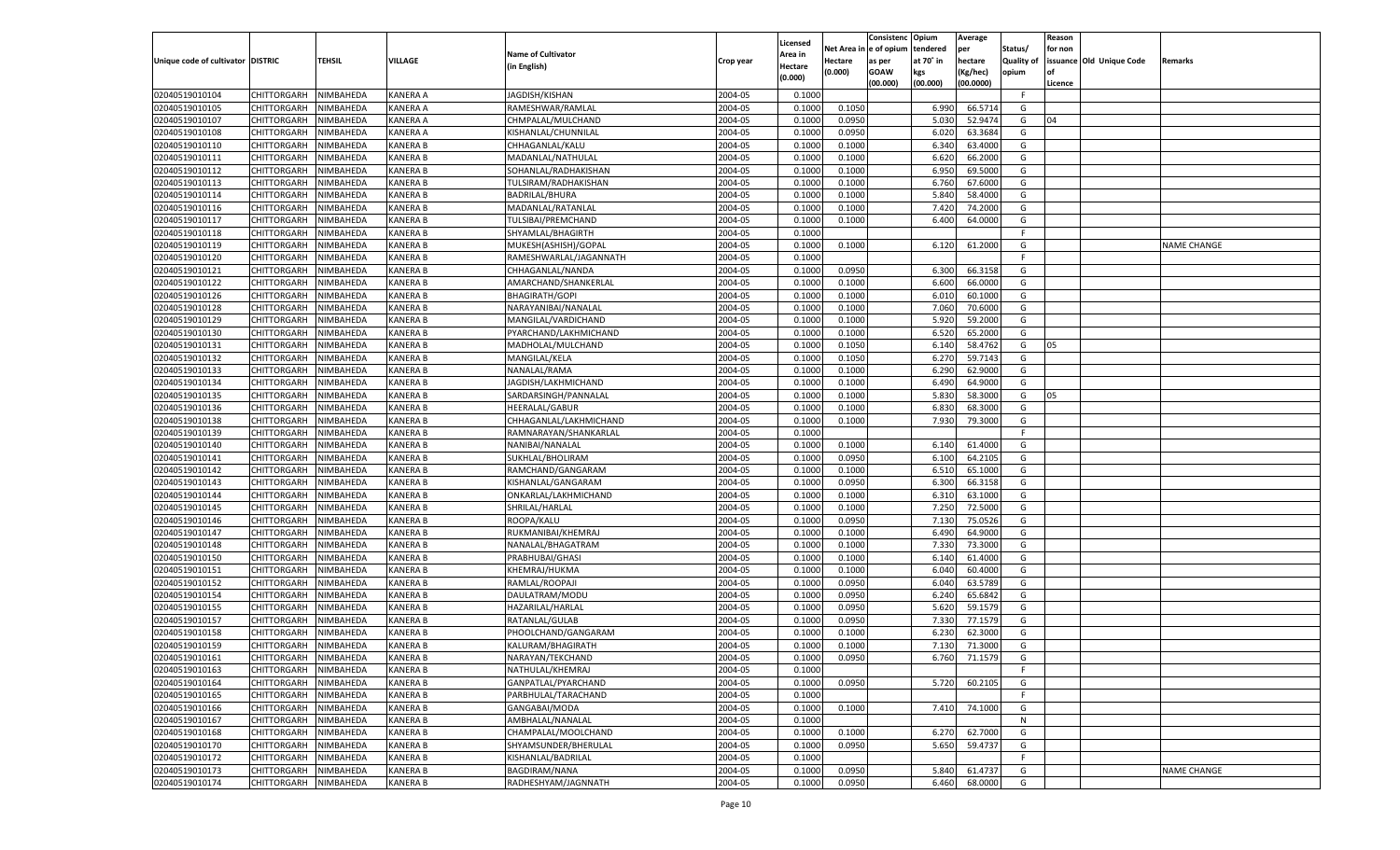|                                   |                       |                        |                 |                           |           |                     |          | Consistenc  | Opium     | Average   |                   | Reason  |                          |                    |
|-----------------------------------|-----------------------|------------------------|-----------------|---------------------------|-----------|---------------------|----------|-------------|-----------|-----------|-------------------|---------|--------------------------|--------------------|
|                                   |                       |                        |                 | <b>Name of Cultivator</b> |           | Licensed<br>\rea in | Net Area | e of opium  | tendered  | per       | Status/           | for non |                          |                    |
| Unique code of cultivator DISTRIC |                       | <b>TEHSIL</b>          | VILLAGE         | (in English)              | Crop year | Hectare             | Hectare  | as per      | at 70˚ in | hectare   | <b>Quality of</b> |         | issuance Old Unique Code | Remarks            |
|                                   |                       |                        |                 |                           |           | (0.000)             | (0.000)  | <b>GOAW</b> | kgs       | (Kg/hec)  | opium             |         |                          |                    |
|                                   |                       |                        |                 |                           |           |                     |          | (00.000)    | (00.000)  | (00.0000) |                   | Licence |                          |                    |
| 02040519010175                    | CHITTORGARH           | NIMBAHEDA              | <b>KANERA B</b> | RAMCHANDRA/SHANKERLAL     | 2004-05   | 0.1000              | 0.0950   |             | 5.890     | 62.0000   | G                 |         |                          |                    |
| 02040519010176                    | CHITTORGARH           | NIMBAHEDA              | KANERA B        | RATANLAL/GABUR            | 2004-05   | 0.1000              | 0.1000   |             | 6.840     | 68.4000   | G                 |         |                          |                    |
| 02040519010177                    | CHITTORGARH           | NIMBAHEDA              | KANERA B        | RUKMANI BAI/BHUVANIRAM    | 2004-05   | 0.1000              | 0.1000   |             | 6.560     | 65.6000   | G                 |         |                          | <b>NAME CHANGE</b> |
| 02040519010178                    | CHITTORGARH           | NIMBAHEDA              | KANERA B        | BARJI BAI/DHANRAJ         | 2004-05   | 0.1000              | 0.0950   |             | 6.540     | 68.8421   | G                 |         |                          | <b>NAME CHANGE</b> |
| 02040519010179                    | CHITTORGARH           | NIMBAHEDA              | KANERA B        | NATHULAL/RAMNARAYAN       | 2004-05   | 0.1000              | 0.0950   |             | 5.680     | 59.7895   | G                 |         |                          |                    |
| 02040519010180                    | CHITTORGARH           | NIMBAHEDA              | KANERA B        | <b>BADRI/GULAB</b>        | 2004-05   | 0.1000              | 0.1000   |             | 6.920     | 69.2000   | G                 |         |                          |                    |
| 02040519010182                    | CHITTORGARH           | NIMBAHEDA              | KANERA B        | KASHI BAI/RUPA            | 2004-05   | 0.1000              |          |             |           |           | N                 |         |                          | <b>NAME CHANGE</b> |
| 02040519010183                    | CHITTORGARH           | NIMBAHEDA              | KANERA B        | NATHULAL/KESRIMAL         | 2004-05   | 0.1000              | 0.1050   |             | 6.560     | 62.4762   | G                 |         |                          |                    |
| 02040519010184                    | CHITTORGARH           | NIMBAHEDA              | KANERA B        | <b>BAGDIRAM/KISHORE</b>   | 2004-05   | 0.1000              | 0.1000   |             | 7.02(     | 70.2000   | G                 |         |                          |                    |
| 02040519010185                    | CHITTORGARH           | NIMBAHEDA              | KANERA B        | SOHANLAL/NANALAI          | 2004-05   | 0.1000              | 0.1000   |             | 5.830     | 58.3000   | G                 |         |                          |                    |
| 02040519010189                    | CHITTORGARH           | NIMBAHEDA              | KANERA B        | JODHRAJ/AMARCHAND         | 2004-05   | 0.1000              | 0.1000   |             | 6.220     | 62.2000   | G                 |         |                          |                    |
| 02040519010192                    | CHITTORGARH           | NIMBAHEDA              | <b>KANERA B</b> | KANKUBAI/BHERULAL         | 2004-05   | 0.1000              | 0.1000   |             | 6.480     | 64.8000   | G                 |         |                          |                    |
| 02040519010195                    | CHITTORGARH           | NIMBAHEDA              | KANERA B        | <b>BANSILAL/NANDLAL</b>   | 2004-05   | 0.1000              | 0.1050   |             | 6.23      | 59.3333   | G                 |         |                          |                    |
| 02040519010196                    | CHITTORGARH           | NIMBAHEDA              | KANERA B        | <b>KANI BAI/MANGILAL</b>  | 2004-05   | 0.1000              | 0.1000   |             | 6.950     | 69.5000   | G                 |         |                          |                    |
| 02040519010197                    | CHITTORGARH           | NIMBAHEDA              | KANERA B        | CHATRULAL/NANDA           | 2004-05   | 0.1000              | 0.0950   |             | 6.160     | 64.8421   | G                 |         |                          |                    |
| 02040519010198                    | CHITTORGARH           | NIMBAHEDA              | KANERA B        | SURESHCHANDRA/PRABHULAL   | 2004-05   | 0.1000              | 0.0950   |             | 5.970     | 62.8421   | G                 |         |                          |                    |
| 02040519010199                    | CHITTORGARH           | NIMBAHEDA              | KANERA B        | KISHANLAL/NANAJI          | 2004-05   | 0.1000              | 0.1000   |             | 6.260     | 62.6000   | G                 |         |                          |                    |
| 02040519010200                    | CHITTORGARH           | NIMBAHEDA              | KANERA B        | DEVILAL/KHEMRAJ           | 2004-05   | 0.1000              | 0.0950   |             | 6.43(     | 67.6842   | G                 |         |                          |                    |
| 02040519010201                    | CHITTORGARH           | NIMBAHEDA              | KANERA B        | PARVATIDEVI/PHOOLCHAND    | 2004-05   | 0.1000              | 0.0950   |             | 6.130     | 64.5263   | G                 |         |                          |                    |
| 02040519010202                    | CHITTORGARH           | NIMBAHEDA              | KANERA B        | LOBHCHAND/KUKA            | 2004-05   | 0.1000              | 0.0950   |             | 6.500     | 68.4211   | G                 |         |                          |                    |
| 02040519010203                    | CHITTORGARH           | NIMBAHEDA              | KANERA B        | MOTILAL/MANGILAL          | 2004-05   | 0.1000              | 0.0950   |             | 5.920     | 62.3158   | G                 |         |                          |                    |
| 02040519010204                    | CHITTORGARH           | NIMBAHEDA              | KANERA B        | PANNALAL/MULCHAND         | 2004-05   | 0.1000              | 0.1000   |             | 6.060     | 60.6000   | G                 |         |                          |                    |
| 02040519010205                    | CHITTORGARH           | NIMBAHEDA              | KANERA B        | CHHAGANLAL/LALUJI         | 2004-05   | 0.1000              | 0.0950   |             | 6.100     | 64.2105   | G                 |         |                          |                    |
| 02040519010206                    | CHITTORGARH           | NIMBAHEDA              | KANERA B        | RADHESHYAM/ONKARLAL       | 2004-05   | 0.1000              | 0.0950   |             | 6.23      | 65.5789   | G                 |         |                          |                    |
| 02040519010207                    | CHITTORGARH           | NIMBAHEDA              | KANERA B        | KALURAM/CHAMPALAL         | 2004-05   | 0.1000              | 0.0950   |             | 5.930     | 62.4211   | G                 |         |                          |                    |
| 02040519010209                    | CHITTORGARH           | NIMBAHEDA              | KANERA B        | KANHAIYALAL/PRABHULAI     | 2004-05   | 0.1000              | 0.1000   |             | 6.37      | 63.7000   | G                 |         |                          |                    |
| 02040519010211                    | CHITTORGARH           | NIMBAHEDA              | KANERA B        | KADARSHAH/KHAJUSHAH       | 2004-05   | 0.1000              | 0.0950   |             | 7.070     | 74.4211   | G                 |         |                          |                    |
| 02040519010212                    | CHITTORGARH           | NIMBAHEDA              | KANERA B        | KANHAIYALAL/GHISALAL      | 2004-05   | 0.1000              | 0.0950   |             | 6.23      | 65.5789   | G                 |         |                          |                    |
| 02040519010214                    | CHITTORGARH           | NIMBAHEDA              | KANERA B        | LUXMINARAYAN/NANALAL      | 2004-05   | 0.1000              | 0.0950   |             | 5.680     | 59.7895   | G                 |         |                          |                    |
| 02040519010215                    | CHITTORGARH           | NIMBAHEDA              | KANERA B        | NIRBHERAM/GISALAL         | 2004-05   | 0.1000              | 0.0950   |             | 6.390     | 67.2632   | G                 |         |                          |                    |
| 02040519010216                    | CHITTORGARH           | NIMBAHEDA              | KANERA B        | BABULAL/PRABHULAL         | 2004-05   | 0.1000              | 0.0950   |             | 6.770     | 71.2632   | G                 |         |                          |                    |
| 02040519010217                    | CHITTORGARH           | NIMBAHEDA              | KANERA B        | NANALAL/CHUNNILAL         | 2004-05   | 0.1000              | 0.1000   |             | 6.160     | 61.6000   | G                 |         |                          |                    |
| 02040519010218                    | CHITTORGARH           | NIMBAHEDA              | KANERA B        | SURESHCHANDRA/GOPILAL     | 2004-05   | 0.1000              | 0.0950   |             | 6.220     | 65.4737   | G                 | 05      |                          | TRANSFER/KANERA C  |
| 02040519010219                    | CHITTORGARH           | NIMBAHEDA              | KANERA B        | RAMESHWAR/PRABHULAL       | 2004-05   | 0.1000              | 0.1000   |             | 6.790     | 67.9000   | G                 |         |                          |                    |
| 02040519010220                    | CHITTORGARH           | NIMBAHEDA              | KANERA B        | AMBALAL/PYARCHAND         | 2004-05   | 0.1000              | 0.1000   |             | 6.450     | 64.5000   | G                 |         |                          |                    |
| 02040519010221                    | CHITTORGARH           | NIMBAHEDA              | KANERA B        | BABULAL/MANGILAL          | 2004-05   | 0.1000              | 0.1000   |             | 6.150     | 61.5000   | G                 |         |                          |                    |
| 02040519010222                    |                       | NIMBAHEDA              | KANERA B        |                           | 2004-05   | 0.1000              | 0.1000   |             |           | 60.4000   | G                 |         |                          |                    |
|                                   | CHITTORGARH           |                        |                 | SATYANARAYAN/PYARCHAND    |           |                     |          |             | 6.040     | 66.0000   |                   |         |                          |                    |
| 02040519010223                    | CHITTORGARH           | NIMBAHEDA              | KANERA B        | GOPALLAL/LAKHMICHAND      | 2004-05   | 0.1000              | 0.1000   |             | 6.600     |           | G                 |         |                          |                    |
| 02040519010226                    | CHITTORGARH           | NIMBAHEDA              | KANERA B        | BADRIDAS/SUKHRAMDAS       | 2004-05   | 0.1000              | 0.1000   |             | 6.300     | 63.0000   | G                 |         |                          |                    |
| 02040519010227                    | CHITTORGARH           | NIMBAHEDA<br>NIMBAHEDA | KANERA B        | BHAGWANLAL/KANIRAM        | 2004-05   | 0.1000              | 0.1050   |             | 6.620     | 63.0476   | G                 |         |                          |                    |
| 02040519010228                    | CHITTORGARH           |                        | KANERA B        | RAMESVARLAL/RAMNARAYAN    | 2004-05   | 0.1000              | 0.1000   |             | 6.750     | 67.5000   | G                 |         |                          |                    |
| 02040519010229                    | CHITTORGARH           | NIMBAHEDA              | KANERA B        | MANHOHERLAL/ONKARLAL      | 2004-05   | 0.1000              | 0.0950   |             | 6.550     | 68.9474   | G                 |         |                          |                    |
| 02040519010230                    | CHITTORGARH           | NIMBAHEDA              | KANERA B        | SHANTILAL/GORILAL         | 2004-05   | 0.1000              | 0.1000   |             | 7.09      | 70.9000   | G                 |         |                          |                    |
| 02040519010231                    | CHITTORGARH           | NIMBAHEDA              | KANERA B        | BABULAL/BADRILAL          | 2004-05   | 0.1000              | 0.1000   |             | 5.97      | 59.7000   | G                 |         |                          | <b>NAME CHANGE</b> |
| 02040519010232                    | CHITTORGARH           | NIMBAHEDA              | KANERA B        | HEERALAL/NANDA            | 2004-05   | 0.1000              | 0.1000   |             | 6.390     | 63.9000   | G                 |         |                          |                    |
| 02040519010233                    | CHITTORGARH NIMBAHEDA |                        | <b>KANERA B</b> | JAGNNTH/LALUJI            | 2004-05   | 0.1000              | 0.0950   |             | 6.450     | 67.8947   | G                 |         |                          |                    |
| 02040519010234                    | <b>CHITTORGARH</b>    | NIMBAHEDA              | <b>KANERA C</b> | BADRILAL/BHUWANIRAM       | 2004-05   | 0.1000              | 0.1000   |             | 6.960     | 69.6000   | G                 |         |                          |                    |
| 02040519010235                    | <b>CHITTORGARH</b>    | NIMBAHEDA              | <b>KANERA C</b> | FULCHAND/DANRAJ           | 2004-05   | 0.1000              | 0.1000   |             | 6.950     | 69.5000   | G                 |         |                          |                    |
| 02040519010236                    | <b>CHITTORGARH</b>    | NIMBAHEDA              | <b>KANERA C</b> | ABDUL RASHID/SULTAN       | 2004-05   | 0.1000              | 0.1000   |             | 6.630     | 66.3000   | G                 |         |                          |                    |
| 02040519010237                    | <b>CHITTORGARH</b>    | NIMBAHEDA              | <b>KANERA C</b> | RAM KISHAN/NANALAL        | 2004-05   | 0.1000              | 0.1000   |             | 6.780     | 67.8000   | G                 |         |                          |                    |
| 02040519010238                    | <b>CHITTORGARH</b>    | NIMBAHEDA              | <b>KANERA C</b> | JAGNNATH/MODA             | 2004-05   | 0.1000              | 0.1000   |             | 6.340     | 63.4000   | G                 |         |                          |                    |
| 02040519010239                    | <b>CHITTORGARH</b>    | NIMBAHEDA              | <b>KANERA C</b> | TALKU BAI//KANAJI         | 2004-05   | 0.1000              | 0.1000   |             | 7.010     | 70.1000   | G                 |         |                          | NAME CHANGE        |
| 02040519010240                    | <b>CHITTORGARH</b>    | NIMBAHEDA              | <b>KANERA C</b> | CHMPABAI/RAMLAL           | 2004-05   | 0.1000              | 0.1000   |             | 7.180     | 71.8000   | G                 |         |                          |                    |
| 02040519010241                    | <b>CHITTORGARH</b>    | NIMBAHEDA              | <b>KANERA C</b> | RATANLAL/NANALAL          | 2004-05   | 0.1000              | 0.0950   |             | 6.890     | 72.5263   | G                 |         |                          |                    |
| 02040519010242                    | <b>CHITTORGARH</b>    | NIMBAHEDA              | <b>KANERA C</b> | PRAHLAD RAM/RADHAKISHAN   | 2004-05   | 0.1000              | 0.1000   |             | 6.720     | 67.2000   | G                 |         |                          |                    |
| 02040519010243                    | CHITTORGARH           | NIMBAHEDA              | <b>KANERA C</b> | SHRILAL/HUKAMJI           | 2004-05   | 0.1000              | 0.1000   |             | 6.570     | 65.7000   | G                 |         |                          |                    |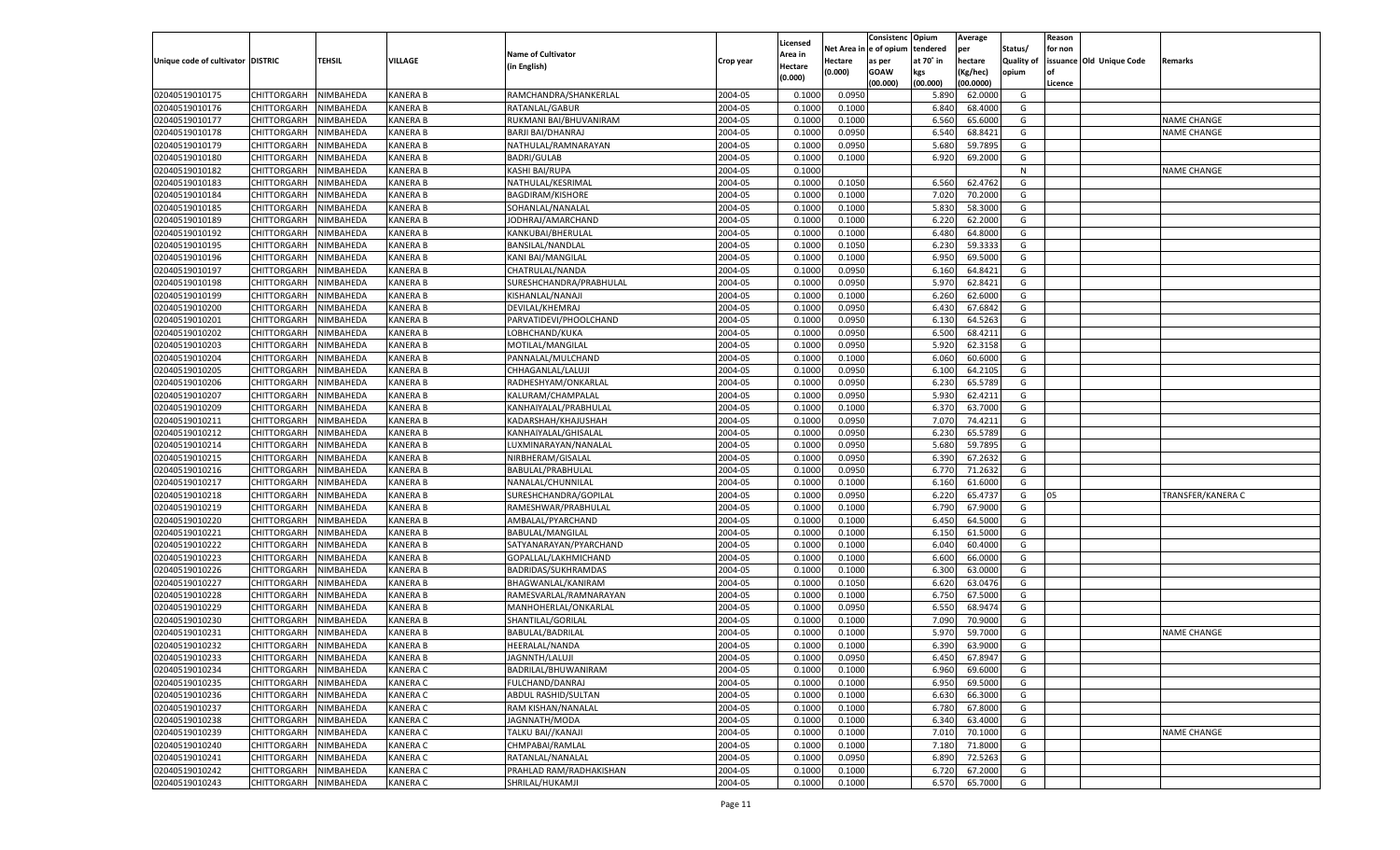|                                   |                                   |                        |                 |                           |                    |                    |                  | Consistenc    | Opium     | Average   |            | Reason  |                          |         |
|-----------------------------------|-----------------------------------|------------------------|-----------------|---------------------------|--------------------|--------------------|------------------|---------------|-----------|-----------|------------|---------|--------------------------|---------|
|                                   |                                   |                        |                 | <b>Name of Cultivator</b> |                    | Licensed           | Net Area iı      | n  e of opium | tendered  | per       | Status/    | for non |                          |         |
| Unique code of cultivator DISTRIC |                                   | TEHSIL                 | VILLAGE         | (in English)              | Crop year          | Area in<br>Hectare | Hectare          | as per        | at 70° in | hectare   | Quality of |         | issuance Old Unique Code | Remarks |
|                                   |                                   |                        |                 |                           |                    | (0.000)            | (0.000)          | <b>GOAW</b>   | kgs       | (Kg/hec)  | opium      |         |                          |         |
|                                   |                                   |                        |                 |                           |                    |                    |                  | (00.000)      | (00.000)  | (00.0000) |            | Licence |                          |         |
| 02040519010244                    | CHITTORGARH                       | NIMBAHEDA              | <b>KANERA C</b> | SHYAMLAL/NANDLAL          | 2004-05            | 0.1000             | 0.1050           |               | 7.400     | 70.4762   | G          |         |                          |         |
| 02040519010247                    | CHITTORGARH                       | NIMBAHEDA              | <b>KANERA C</b> | BAGDIRAM/NARAYANLAL       | 2004-05            | 0.1000             | 0.1050           |               | 6.890     | 65.6190   | G          |         |                          |         |
| 02040519010248                    | CHITTORGARH                       | NIMBAHEDA              | <b>KANERA C</b> | MOTILAL/RAMCHANDRA        | 2004-05            | 0.1000             | 0.1000           |               | 6.760     | 67.6000   | G          |         |                          |         |
| 02040519010250                    | CHITTORGARH                       | NIMBAHEDA              | <b>KANERA C</b> | SUKHLAL/NANALAL           | 2004-05            | 0.1000             | 0.1000           |               | 6.510     | 65.1000   | G          |         |                          |         |
| 02040519010251                    | CHITTORGARH                       | NIMBAHEDA              | <b>KANERA C</b> | JITMAL/MULCHAND           | 2004-05            | 0.1000             | 0.1000           |               | 7.460     | 74.6000   | G          |         |                          |         |
| 02040519010252                    | CHITTORGARH                       | NIMBAHEDA              | <b>KANERA C</b> | BHURALAL/NANALAL          | 2004-05            | 0.1000             | 0.1000           |               | 6.430     | 64.3000   | G          |         |                          |         |
| 02040519010254                    | CHITTORGARH                       | NIMBAHEDA              | <b>KANERA C</b> | LAXMINARAYAN/SHANKARLAL   | 2004-05            | 0.1000             |                  |               |           |           | F.         |         |                          |         |
| 02040519010255                    | CHITTORGARH                       | NIMBAHEDA              | <b>KANERA C</b> | MGANIRAM/KJODH            | 2004-05            | 0.1000             | 0.1000           |               | 6.850     | 68.5000   | G          |         |                          |         |
| 02040519010256                    | CHITTORGARH                       | NIMBAHEDA              | <b>KANERA C</b> | BANSHILAL/MANGILAL        | 2004-05            | 0.1000             | 0.0950           |               | 6.800     | 71.5789   | G          |         |                          |         |
| 02040519010257                    | CHITTORGARH                       | NIMBAHEDA              | <b>KANERA C</b> | RAMCHANDRA/KUKAJI         | 2004-05            | 0.1000             | 0.1000           |               | 6.590     | 65.9000   | G          |         |                          |         |
| 02040519010258                    | CHITTORGARH                       | NIMBAHEDA              | <b>KANERA C</b> | MUKESH KUMAR/RATANLAL     | 2004-05            | 0.1000             | 0.0950           |               | 6.27      | 66.0000   | G          |         |                          |         |
| 02040519010260                    | CHITTORGARH                       | NIMBAHEDA              | <b>KANERA C</b> | <b>GORILAL/RATANLAL</b>   | 2004-05            | 0.1000             | 0.0950           |               | 6.970     | 73.3684   | G          |         |                          |         |
| 02040519010261                    | CHITTORGARH                       | NIMBAHEDA              | <b>KANERA C</b> | <b>BAGDIRAM/LALU</b>      | 2004-05            | 0.1000             | 0.1000           |               | 7.240     | 72.4000   | G          |         |                          |         |
| 02040519010262                    | CHITTORGARH                       | NIMBAHEDA              | KANERA C        | GEETALAL/JAGNNATH         | 2004-05            | 0.1000             |                  |               |           |           | F.         |         |                          |         |
| 02040519010263                    | CHITTORGARH                       | NIMBAHEDA              | KANERA C        | NANDLAL/GOPILAL           | 2004-05            | 0.1000             |                  |               |           |           | F.         |         |                          |         |
| 02040519010264                    | CHITTORGARH                       | NIMBAHEDA              | KANERA C        | JAGDISH/NANALAL           | 2004-05            | 0.1000             | 0.0950           |               | 6.800     | 71.5789   | G          |         |                          |         |
| 02040519010265                    | CHITTORGARH                       | NIMBAHEDA              | KANERA C        | MANGILAL/HEMRAM           | 2004-05            | 0.1000             | 0.1000           |               | 7.370     | 73.7000   | G          |         |                          |         |
| 02040519010266                    | CHITTORGARH                       | NIMBAHEDA              | KANERA C        | RAMESHWAR/PANNALAL        | 2004-05            | 0.1000             | 0.1000           |               | 7.090     | 70.9000   | G          |         |                          |         |
| 02040519010268                    | CHITTORGARH                       | NIMBAHEDA              | KANERA C        | <b>BABULAL/ONKARLAL</b>   | 2004-05            | 0.1000             | 0.0950           |               | 6.830     | 71.8947   | G          |         |                          |         |
| 02040519010269                    | CHITTORGARH                       | NIMBAHEDA              | KANERA C        | BHIMRAJ/BHAVARLAI         | 2004-05            | 0.1000             | 0.0950           |               | 7.020     | 73.8947   | G          |         |                          |         |
| 02040519010270                    | CHITTORGARH                       | NIMBAHEDA              | KANERA C        | SITABAI/SHANKARLAL        | 2004-05            | 0.1000             | 0.0950           |               | 6.380     | 67.1579   | G          |         |                          |         |
| 02040519010271                    | CHITTORGARH                       | NIMBAHEDA              | KANERA C        | <b>BOTLAL/UDA</b>         | 2004-05            | 0.1000             | 0.1050           |               | 7.320     | 69.7143   | G          |         |                          |         |
| 02040519010274                    | CHITTORGARH                       | NIMBAHEDA              | KANERA C        | BADRILAL/RAMCHANDRA       | 2004-05            | 0.1000             |                  |               |           |           | F.         |         |                          |         |
| 02040519010275                    | CHITTORGARH                       | NIMBAHEDA              | KANERA C        | KAILASH/PREMCHAND         | 2004-05            | 0.1000             | 0.0950           |               | 7.150     | 75.2632   | G          |         |                          |         |
| 02040519010276                    | CHITTORGARH                       | NIMBAHEDA              | KANERA C        | RAMESHWAR/PREMCHANDRA     | 2004-05            | 0.1000             | 0.0950           |               | 7.090     | 74.6316   | G          |         |                          |         |
| 02040519010280                    | CHITTORGARH                       | NIMBAHEDA              | KANERA C        | OMPARKASH/BHANWARLAL      | 2004-05            | 0.1000             | 0.1000           |               | 5.350     | 53.5000   | G          | 04      |                          |         |
| 02040519010282                    | CHITTORGARH                       | NIMBAHEDA              | KANERA C        | PANNALAL/MANGILAL         | 2004-05            | 0.1000             | 0.0950           |               | 6.450     | 67.8947   | G          |         |                          |         |
| 02040519010283                    | CHITTORGARH                       | NIMBAHEDA              | KANERA C        | SHOBHALAL/RAMCHANDRA      | 2004-05            | 0.1000             | 0.1050           |               | 7.420     | 70.6667   | G          |         |                          |         |
| 02040519010285                    | CHITTORGARH                       | NIMBAHEDA              | KANERA C        | DALURAM/TODULAI           | 2004-05            | 0.1000             | 0.1050           |               | 6.120     | 58.2857   | G          | 05      |                          |         |
| 02040519010286                    | CHITTORGARH                       | NIMBAHEDA              | <b>KANERA C</b> | DEVILAL/NANALAL           | 2004-05            | 0.1000             | 0.1000           |               | 7.280     | 72.8000   | G          |         |                          |         |
| 02040519010288                    | CHITTORGARH                       | NIMBAHEDA              | <b>KANERA C</b> | MANGILAL/OUNKARLAL        | 2004-05            | 0.1000             | 0.0950           |               | 5.680     | 59.7895   | G          | 05      |                          |         |
| 02040519010289                    | CHITTORGARH                       | NIMBAHEDA              | <b>KANERA C</b> | GOPAL/BHANWARLAL          | 2004-05            | 0.1000             | 0.0950           |               | 7.490     | 78.8421   | G          |         |                          |         |
| 02040519010290                    | CHITTORGARH                       | NIMBAHEDA              | <b>KANERA C</b> | GOPAL/CHHAGANLAL          | 2004-05            | 0.1000             | 0.0950           |               | 6.960     | 73.2632   | G          |         |                          |         |
| 02040519010291                    | CHITTORGARH                       | NIMBAHEDA              | <b>KANERA C</b> | RAMNIWAS/RATANLAL         | 2004-05            | 0.1000             | 0.0950           |               | 6.760     | 71.1579   | G          |         |                          |         |
| 02040519010292                    | CHITTORGARH                       | NIMBAHEDA              | <b>KANERA C</b> | BAGDIRAM/UDHERAM          | 2004-05            | 0.1000             | 0.1000           |               | 7.490     | 74.9000   | G          |         |                          |         |
| 02040519010293                    | CHITTORGARH                       | NIMBAHEDA              | <b>KANERA C</b> | PREMCHANDRA/GHISA         | 2004-05            | 0.1000             | 0.1000           |               | 7.290     | 72.9000   | G          |         |                          |         |
| 02040519010294                    | CHITTORGARH                       | NIMBAHEDA              | <b>KANERA C</b> | MOHANLAL/MADANLAL RATHI   | 2004-05            | 0.1000             |                  |               |           |           | F.         |         |                          |         |
| 02040519010295                    | CHITTORGARH                       | NIMBAHEDA              | <b>KANERA C</b> | NANALAL/KALU              | 2004-05            | 0.1000             | 0.0950           |               | 6.530     | 68.7368   | G          |         |                          |         |
| 02040519010297                    | CHITTORGARH                       | NIMBAHEDA              | <b>KANERA C</b> | LABHCHAND/RAMLAL          | 2004-05            | 0.1000             | 0.0950           |               | 6.630     | 69.7895   | G          |         |                          |         |
| 02040519010301                    | CHITTORGARH                       | NIMBAHEDA              | <b>KANERA C</b> | BHANWARLAL/NARAYAN        | 2004-05            | 0.1000             | 0.0950           |               | 6.710     | 70.6316   | G          |         |                          |         |
| 02040519010302                    | CHITTORGARH                       | NIMBAHEDA              | <b>KANERA C</b> | GOPAL/JAGNNATH            | 2004-05            | 0.1000             | 0.1000           |               | 7.220     | 72.2000   | G          |         |                          |         |
| 02040519010304                    | CHITTORGARH                       | NIMBAHEDA              | <b>KANERA C</b> | SHIVNARAYAN/ONKARLAL      | 2004-05            | 0.1000             | 0.1000           |               | 6.700     | 67.0000   | G          |         |                          |         |
| 02040519010305                    | CHITTORGARH                       | NIMBAHEDA              | <b>KANERA C</b> | KANHAIYALAL/HEERALAL      | 2004-05            | 0.1000             | 0.0950           |               | 6.210     | 65.3684   | G          |         |                          |         |
| 02040519010306                    | CHITTORGARH                       | NIMBAHEDA              | KANERA C        | JAGDISH/BHAGIRATH         | 2004-05            | 0.1000             | 0.1000           |               | 6.700     | 67.0000   | G          |         |                          |         |
| 02040519010307                    | CHITTORGARH                       | NIMBAHEDA              | <b>KANERA C</b> | PHOOLCHAND/PREMCHAND      | 2004-05            | 0.1000             | 0.0950           |               | 6.760     | 71.1579   | G          |         |                          |         |
|                                   | CHITTORGARH NIMBAHEDA             |                        | <b>KANERA C</b> | GOPALLAL/KANIRAM          | 2004-05            | 0.1000             |                  |               |           |           |            |         |                          |         |
| 02040519010309<br>02040519010310  |                                   | NIMBAHEDA              | <b>KANERA C</b> | SUKHLAL/RAMCHANDRA        | 2004-05            | 0.1000             | 0.1000           |               | 6.870     | 68.7000   | G          |         |                          |         |
|                                   | <b>CHITTORGARH</b><br>CHITTORGARH |                        |                 |                           |                    |                    |                  |               | 7.340     | 73.4000   |            |         |                          |         |
| 02040519010313                    |                                   | NIMBAHEDA<br>NIMBAHEDA | <b>KANERA C</b> | BADRILAL/HARLAL           | 2004-05<br>2004-05 | 0.1000             | 0.1000<br>0.1000 |               |           |           | G          |         |                          |         |
| 02040519010314                    | CHITTORGARH                       |                        | <b>KANERA C</b> | SEETABAI/RAMLAL           |                    | 0.1000             |                  |               | 7.170     | 71.7000   | G          |         |                          |         |
| 02040519010315                    | <b>CHITTORGARH</b>                | NIMBAHEDA              | <b>KANERA C</b> | PHOOLCHAND/GANGARAM       | 2004-05            | 0.1000             | 0.1000           |               | 7.560     | 75.6000   | G          |         |                          |         |
| 02040519010316                    | CHITTORGARH                       | NIMBAHEDA              | <b>KANERA C</b> | RAMESVARI/SOHANLAL        | 2004-05            | 0.1000             | 0.1000           |               | 6.680     | 66.8000   | G          |         |                          |         |
| 02040519010317                    | <b>CHITTORGARH</b>                | NIMBAHEDA              | <b>KANERA C</b> | DHAPUBAI/MANGILAL         | 2004-05            | 0.1000             | 0.0950           |               | 7.000     | 73.6842   | G          |         |                          |         |
| 02040519010318                    | CHITTORGARH                       | NIMBAHEDA              | <b>KANERA C</b> | GOPAL/BHAGWANLAL          | 2004-05            | 0.1000             | 0.1000           |               | 6.460     | 64.6000   | G          |         |                          |         |
| 02040519010320                    | <b>CHITTORGARH</b>                | NIMBAHEDA              | <b>KANERA C</b> | DAULATRAM/PREMCHAND       | 2004-05            | 0.1000             | 0.0950           |               | 7.010     | 73.7895   | G          |         |                          |         |
| 02040519010321                    | <b>CHITTORGARH</b>                | NIMBAHEDA              | <b>KANERA C</b> | RAMESHWAR/CHHAGANLAL      | 2004-05            | 0.1000             | 0.0950           |               | 6.930     | 72.9474   | G          |         |                          |         |
| 02040519010322                    | <b>CHITTORGARH</b>                | NIMBAHEDA              | <b>KANERA C</b> | GISALAL/MANGANIRAM        | 2004-05            | 0.1000             | 0.1000           |               | 7.360     | 73.6000   | G          |         |                          |         |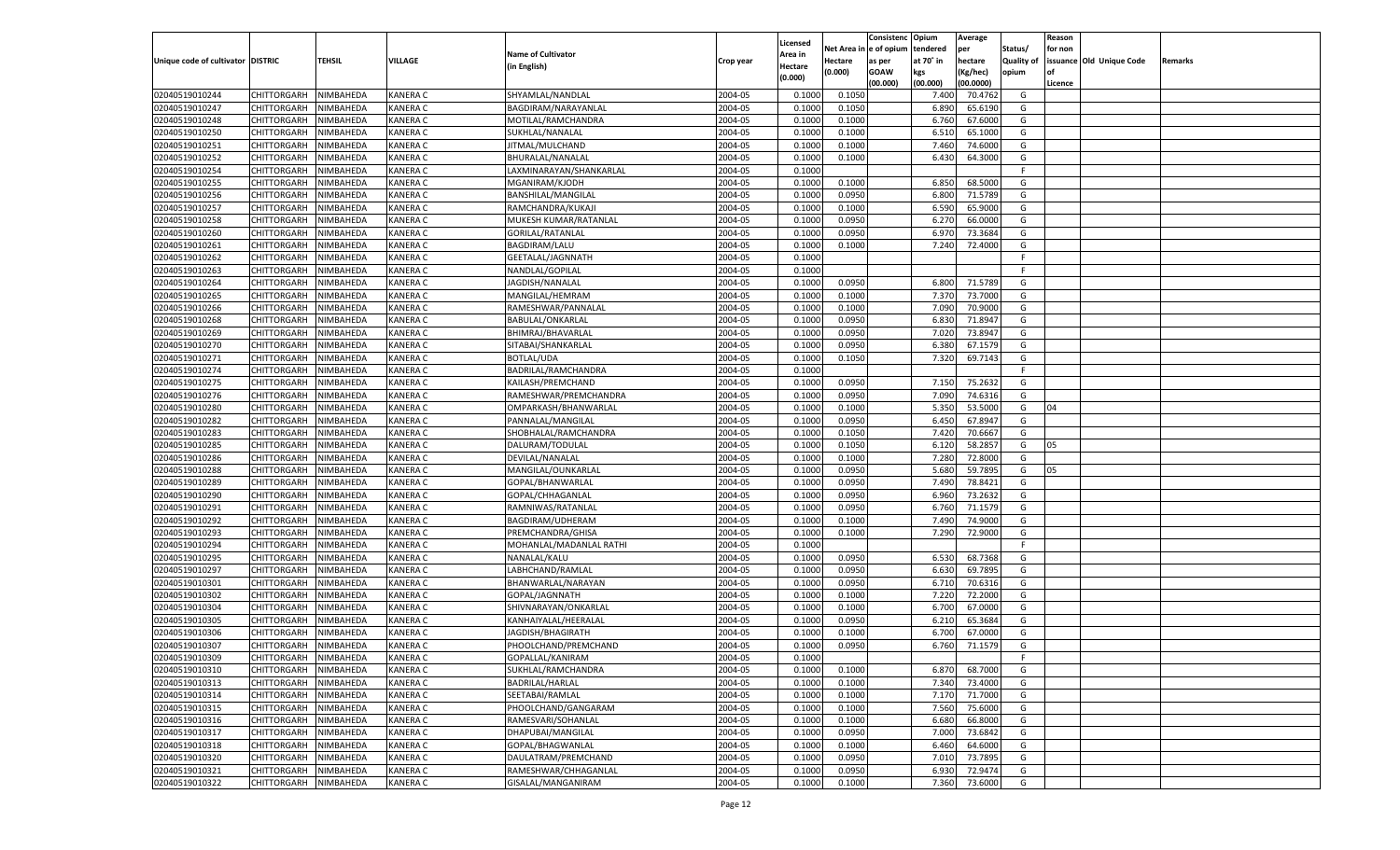|                                   |                    |           |                 |                              |           |          |            | Consistenc Opium |           | Average       |                   | Reason    |                          |                    |
|-----------------------------------|--------------------|-----------|-----------------|------------------------------|-----------|----------|------------|------------------|-----------|---------------|-------------------|-----------|--------------------------|--------------------|
|                                   |                    |           |                 |                              |           | Licensed | Net Area i | l e of opium     | tendered  | per           | Status/           | for non   |                          |                    |
| Unique code of cultivator DISTRIC |                    | TEHSIL    | VILLAGE         | <b>Name of Cultivator</b>    | Crop year | Area in  | Hectare    | as per           | at 70° in | hectare       | <b>Quality of</b> |           | issuance Old Unique Code | Remarks            |
|                                   |                    |           |                 | (in English)                 |           | Hectare  | (0.000)    | <b>GOAW</b>      | kgs       | (Kg/hec)      | opium             | <b>of</b> |                          |                    |
|                                   |                    |           |                 |                              |           | (0.000)  |            | (00.000)         | (00.000)  | (00.0000)     |                   | Licence   |                          |                    |
| 02040519010323                    | CHITTORGARH        | NIMBAHEDA | <b>KANERA C</b> | BAGDIRAM/RATANLAL            | 2004-05   | 0.1000   | 0.1000     |                  | 6.880     | 68.8000       | G                 |           |                          |                    |
| 02040519010324                    | CHITTORGARH        | NIMBAHEDA | <b>KANERA C</b> | LABHCHAND/HEERALAL           | 2004-05   | 0.1000   | 0.1000     |                  | 6.590     | 65.9000       | G                 |           |                          |                    |
| 02040519010325                    | CHITTORGARH        | NIMBAHEDA | <b>KANERA C</b> | PARKASHCHANDRA/MOTILAL       | 2004-05   | 0.1000   | 0.1000     |                  | 6.700     | 67.0000       | G                 |           |                          |                    |
| 02040519010326                    | CHITTORGARH        | NIMBAHEDA | <b>KANERA C</b> | JAGDISH/RAMLAL               | 2004-05   | 0.1000   | 0.1000     |                  | 6.720     | 67.2000       | G                 |           |                          |                    |
| 02040519010327                    | CHITTORGARH        | NIMBAHEDA | <b>KANERA C</b> | RAMPRASAD/SHIVLAL            | 2004-05   | 0.1000   | 0.1000     |                  | 6.840     | 68.4000       | G                 |           |                          |                    |
| 02040519010328                    | CHITTORGARH        | NIMBAHEDA | <b>KANERA C</b> | JAGDISH/JAGNNATH             | 2004-05   | 0.1000   | 0.1000     |                  | 6.670     | 66.7000       | G                 |           |                          |                    |
| 02040519010329                    | CHITTORGARH        | NIMBAHEDA | <b>KANERA C</b> | MADANLAL/SOBHALAI            | 2004-05   | 0.1000   | 0.1000     |                  | 7.100     | 71.0000       | G                 |           |                          | TRANSFER/SHRIPURA  |
| 02040519010330                    | CHITTORGARH        | NIMBAHEDA | <b>KANERA C</b> | PRAHLAD/BHERULAL             | 2004-05   | 0.1000   | 0.0950     |                  | 6.820     | 71.7895       | G                 |           |                          |                    |
| 02040519010332                    |                    | NIMBAHEDA | <b>KANERA C</b> |                              | 2004-05   | 0.1000   | 0.1000     |                  | 6.840     | 68.4000       | G                 |           |                          |                    |
| 02040519010333                    | CHITTORGARH        |           |                 | ABDUL HAKIM/ABDUL RAHIM      |           |          |            |                  |           |               | F                 |           |                          |                    |
|                                   | CHITTORGARH        | NIMBAHEDA | <b>KANERA C</b> | SOHANLAL/JAIRAM              | 2004-05   | 0.1000   |            |                  |           |               |                   |           |                          |                    |
| 02040519010335                    | CHITTORGARH        | NIMBAHEDA | <b>KANERA C</b> | CHGANLAL/HEERALAI            | 2004-05   | 0.1000   | 0.1050     |                  | 7.630     | 72.6667       | G                 |           |                          |                    |
| 02040519010339                    | CHITTORGARH        | NIMBAHEDA | <b>KANERA C</b> | GANESHLAL/GHISALAL           | 2004-05   | 0.1000   | 0.0950     |                  | 6.360     | 66.9474       | G                 |           |                          |                    |
| 02040519010340                    | CHITTORGARH        | NIMBAHEDA | <b>KANERA C</b> | PYARCHAND/OUNKARLAL          | 2004-05   | 0.1000   |            |                  |           |               | F.                |           |                          |                    |
| 02040519010341                    | CHITTORGARH        | NIMBAHEDA | <b>KANERA C</b> | KAILASH/BADRILAL JOSHI       | 2004-05   | 0.1000   | 0.1000     |                  | 6.850     | 68.5000       | G                 |           |                          |                    |
| 02040519010342                    | CHITTORGARH        | NIMBAHEDA | <b>KANERA C</b> | BHERULAL/RATANLAL            | 2004-05   | 0.1000   | 0.0950     |                  | 6.590     | 69.3684       | G                 |           |                          |                    |
| 02040519010343                    | CHITTORGARH        | NIMBAHEDA | <b>KANERA C</b> | MOTILAL/PRABHULAL            | 2004-05   | 0.1000   | 0.1000     |                  | 6.810     | 68.1000       | G                 |           |                          |                    |
| 02040519010344                    | CHITTORGARH        | NIMBAHEDA | <b>KANERA C</b> | SOHANLAL/NANDLAL             | 2004-05   | 0.1000   | 0.1000     |                  | 6.930     | 69.3000       | G                 |           |                          |                    |
| 02040519010346                    | CHITTORGARH        | NIMBAHEDA | <b>KANERA C</b> | LABHCHAN/SHRILAL             | 2004-05   | 0.1000   | 0.1000     |                  | 7.250     | 72.5000       | G                 |           |                          |                    |
| 02040519010347                    | CHITTORGARH        | NIMBAHEDA | <b>KANERA C</b> | RAMPRASAD/JEEVRAJ            | 2004-05   | 0.1000   | 0.0950     |                  | 6.400     | 67.3684       | G                 |           |                          |                    |
| 02040519010348                    | CHITTORGARH        | NIMBAHEDA | <b>KANERA C</b> | CHHAGANLAL/GABUR             | 2004-05   | 0.1000   | 0.0950     |                  | 6.370     | 67.0526       | G                 |           |                          |                    |
| 02040519010349                    | CHITTORGARH        | NIMBAHEDA | <b>KANERA C</b> | BADRILAL/BHANWARLAL          | 2004-05   | 0.1000   | 0.1000     |                  | 7.110     | 71.1000       | G                 |           |                          |                    |
| 02040519010350                    | CHITTORGARH        | NIMBAHEDA | <b>KANERA C</b> | <b>KESHURAM/RAMLAL</b>       | 2004-05   | 0.1000   | 0.1000     |                  | 7.030     | 70.3000       | G                 |           |                          |                    |
| 02040519010351                    | CHITTORGARH        | NIMBAHEDA | <b>KANERA C</b> | RAMESHWARLAL/RATANLAL        | 2004-05   | 0.1000   | 0.0950     |                  | 6.730     | 70.8421       | G                 |           |                          |                    |
| 02040519010352                    | CHITTORGARH        | NIMBAHEDA | <b>KANERA C</b> | KISHANLAL/KHAYALIRAM         | 2004-05   | 0.1000   | 0.0950     |                  | 6.730     | 70.8421       | G                 |           |                          |                    |
| 02040519010353                    | CHITTORGARH        | NIMBAHEDA | <b>KANERA C</b> | GEETALAL/BHAGWANLAI          | 2004-05   | 0.1000   | 0.0950     |                  | 7.500     | 78.9474       | G                 |           |                          |                    |
| 02040519010355                    | CHITTORGARH        | NIMBAHEDA | <b>KANERA C</b> | PHOOLCHAND/MANGILAL          | 2004-05   | 0.1000   | 0.0950     |                  | 6.47      | 68.1053       | G                 |           |                          |                    |
| 02040519010356                    | CHITTORGARH        | NIMBAHEDA | <b>KANERA C</b> | GORILAL/HEERALAL             | 2004-05   | 0.1000   | 0.1000     |                  | 6.820     | 68.2000       | G                 |           |                          |                    |
| 02040519010357                    | CHITTORGARH        | NIMBAHEDA | <b>KANERA C</b> | SOHANLAL/KUSHAL              | 2004-05   | 0.1000   | 0.0950     |                  | 7.450     | 78.4211       | G                 |           |                          |                    |
| 02040519010358                    | CHITTORGARH        | NIMBAHEDA | <b>KANERA C</b> | KISHANLAL/BHERULAL           | 2004-05   | 0.1000   | 0.1050     |                  | 7.090     | 67.5238       | G                 |           |                          |                    |
| 02040519010360                    | CHITTORGARH        | NIMBAHEDA | <b>KANERA C</b> | MOHANLAL/KUKA                | 2004-05   | 0.1000   | 0.1000     |                  | 6.400     | 64.0000       | G                 |           |                          |                    |
|                                   |                    |           |                 |                              |           |          |            |                  |           |               |                   |           |                          |                    |
| 02040519010361                    | CHITTORGARH        | NIMBAHEDA | <b>KANERA C</b> | BABULAL/BHANIRAM             | 2004-05   | 0.1000   | 0.0950     |                  | 6.850     | 72.1053       | G                 |           |                          |                    |
| 02040519010109                    | CHITTORGARH        | NIMBAHEDA | <b>KANERA B</b> | JAGAN NATH/PREM CHAND        | 2004-05   | 0.1000   | 0.1000     |                  | 2.560     | 25.6000       | - 1               | 02        |                          |                    |
| 02040519010362                    | CHITTORGARH        | NIMBAHEDA | <b>KANERA C</b> | BHOLIRAAM/KHEMAJI            | 2004-05   | 0.1000   |            |                  |           |               | E                 |           |                          |                    |
| 02040519010364                    | CHITTORGARH        | NIMBAHEDA | <b>KANERA C</b> | MADHOLAL/CHUNNILAL           | 2004-05   | 0.1000   | 0.1000     |                  | 7.240     | 72.4000       | G                 |           |                          |                    |
| 02040519010365                    | CHITTORGARH        | NIMBAHEDA | <b>KANERA C</b> | PREM CHAND/AMAR CHAND        | 2004-05   | 0.1000   | 0.1000     |                  | 7.530     | 75.3000       | G                 |           |                          |                    |
| 02040519010367                    | CHITTORGARH        | NIMBAHEDA | <b>KANERA C</b> | DEVILAL/LAKHMICHAND          | 2004-05   | 0.1000   | 0.1000     |                  | 6.490     | 64.9000       | G                 |           |                          |                    |
| 02040519010369                    | CHITTORGARH        | NIMBAHEDA | <b>KANERA C</b> | KHEMRAJ/HARLAL               | 2004-05   | 0.1000   | 0.1000     |                  | 6.060     | 60.6000       | G                 | 05        |                          |                    |
| 02040519010370                    | CHITTORGARH        | NIMBAHEDA | <b>KANERA C</b> | RAJENDRA PRASAD/GOVARDHANLAL | 2004-05   | 0.1000   | 0.0950     |                  | 6.590     | 69.3684       | G                 |           |                          |                    |
| 02040519010372                    | CHITTORGARH        | NIMBAHEDA | <b>KANERA C</b> | RAM NATHIBAI/BALURAAM        | 2004-05   | 0.1000   |            |                  |           |               | N                 |           |                          |                    |
| 02040519010373                    | CHITTORGARH        | NIMBAHEDA | <b>KANERA C</b> | BHERULAL/KALUCHARAN          | 2004-05   | 0.1000   | 0.0950     |                  | 6.700     | 70.5263       | G                 |           |                          |                    |
| 02040519010375                    | CHITTORGARH        | NIMBAHEDA | <b>KANERA C</b> | KANTA JOSHI/GENDMAL JOSHI    | 2004-05   | 0.1000   | 0.0950     |                  | 6.670     | 70.2105       | G                 |           |                          |                    |
| 02040519010377                    | CHITTORGARH        | NIMBAHEDA | <b>KANERA C</b> | MAGNIRAM/LACHA BHII          | 2004-05   | 0.1000   | 0.1000     |                  | 6.43(     | 64.3000       | G                 |           |                          |                    |
| 02040519010379                    | CHITTORGARH        | NIMBAHEDA | <b>KANERA C</b> | <b>GHISI BAI/UDAIRAM</b>     | 2004-05   | 0.1000   | 0.1000     |                  | 6.630     | 66.3000       | G                 |           |                          |                    |
| 02040519010381                    | CHITTORGARH        | NIMBAHEDA | <b>KANERA C</b> | TARA CHAND/BHARMAL           | 2004-05   | 0.1000   | 0.0950     |                  | 6.97      | 73.3684       | G                 |           |                          |                    |
| 02040519010382                    | CHITTORGARH        | NIMBAHEDA | <b>KANERA C</b> | RAMGOPAL/RAMCHAND            | 2004-05   | 0.1000   | 0.1000     |                  | 6.670     | 66.7000       | G                 |           |                          |                    |
| 02040519010383                    | <b>CHITTORGARH</b> | NIMBAHEDA | <b>KANERA C</b> | GOVARDHANLAL/NANALAL SHARMA  | 2004-05   | 0.1000   | 0.1000     |                  | 6.560     | 65.6000       | G                 |           |                          |                    |
| 02040519010384                    | CHITTORGARH        | NIMBAHEDA | <b>KANERA C</b> | BHERU SINGH/MADAN SINGH      | 2004-05   | 0.1000   | 0.1000     |                  | 6.650     | 66.5000       | G                 |           |                          |                    |
| 02040519010385                    | CHITTORGARH        | NIMBAHEDA | <b>KANERA C</b> | RADHESHAYAM/RAMCHANDRA       | 2004-05   | 0.1000   | 0.0950     |                  | 6.870     | 72.3158       | G                 |           |                          |                    |
| 02040519010386                    | CHITTORGARH        | NIMBAHEDA | <b>KANERA C</b> | SITA BAI/MOHANLAL            | 2004-05   | 0.1000   | 0.1000     |                  | 7.290     | 72.9000       | G                 |           |                          |                    |
| 02040519010387                    | CHITTORGARH        | NIMBAHEDA | <b>KANERA C</b> | MANGILAL/CHUNNILAL           | 2004-05   | 0.1000   | 0.1000     |                  | 7.440     | 74.4000       | G                 |           |                          |                    |
| 02040519010388                    |                    |           |                 |                              | 2004-05   |          |            |                  |           |               | F.                |           |                          |                    |
|                                   | CHITTORGARH        | NIMBAHEDA | <b>KANERA C</b> | ASHOK KUMAR/DEVILAL SHARMA   |           | 0.1000   |            |                  |           |               |                   |           |                          |                    |
| 02040519010390                    | CHITTORGARH        | NIMBAHEDA | <b>KANERA C</b> | PAHLAD/BANSHILAL             | 2004-05   | 0.1000   | 0.0500     |                  | 3.490     | 69.8000       | G                 |           |                          | <b>NAME CHANGE</b> |
| 02040519010394                    | CHITTORGARH        | NIMBAHEDA | <b>KANERA C</b> | PREM PRAKASH/HAJARILAL       | 2004-05   | 0.1000   | 0.1000     |                  | 6.610     | 66.1000       | G                 |           |                          |                    |
| 02040519010395                    | CHITTORGARH        | NIMBAHEDA | <b>KANERA C</b> | GHISALAL/JAGANNATH           | 2004-05   | 0.1000   | 0.1050     |                  | 6.590     | 62.7619       | G                 |           |                          |                    |
| 02040519010396                    | CHITTORGARH        | NIMBAHEDA | <b>KANERA C</b> | SATYANARAYAN/BADRILAL JOSHI  | 2004-05   | 0.1000   |            |                  |           |               | F.                |           |                          |                    |
| 02040519010397                    | CHITTORGARH        | NIMBAHEDA | <b>KANERA C</b> | KANHAYALAL/RUPA              | 2004-05   | 0.1000   | 0.0950     |                  |           | 7.050 74.2105 | G                 |           |                          |                    |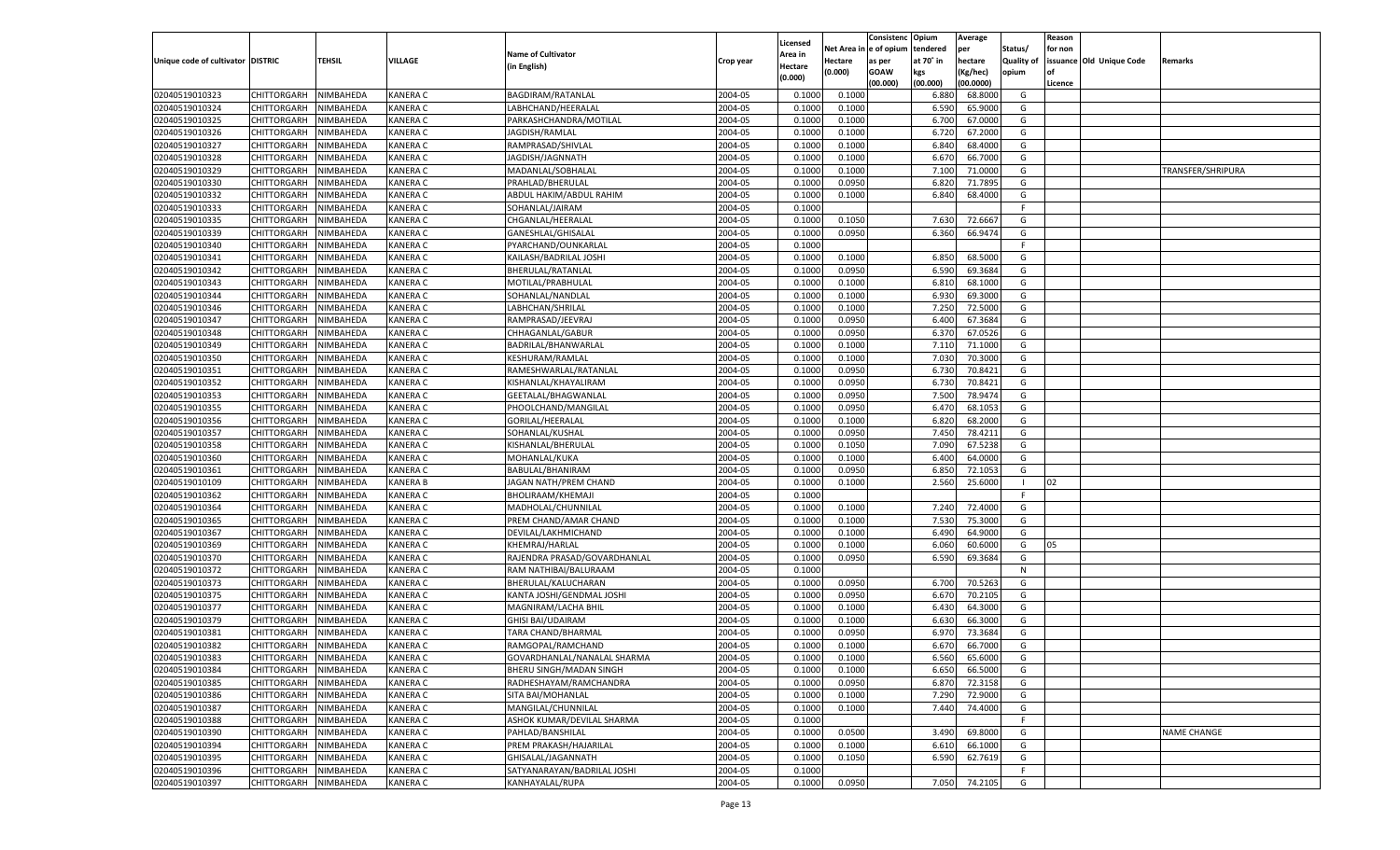|                                   |                       |                        |                 |                                |                    |                     |                  | Consistenc   | Opium     | Average   |                   | Reason  |                          |             |
|-----------------------------------|-----------------------|------------------------|-----------------|--------------------------------|--------------------|---------------------|------------------|--------------|-----------|-----------|-------------------|---------|--------------------------|-------------|
|                                   |                       |                        |                 | <b>Name of Cultivator</b>      |                    | Licensed<br>Area in | Net Area iı      | n e of opium | tendered  | per       | Status/           | for non |                          |             |
| Unique code of cultivator DISTRIC |                       | TEHSIL                 | VILLAGE         | (in English)                   | Crop year          | Hectare             | Hectare          | as per       | at 70° in | hectare   | <b>Quality of</b> |         | issuance Old Unique Code | Remarks     |
|                                   |                       |                        |                 |                                |                    | (0.000)             | (0.000)          | <b>GOAW</b>  | kgs       | (Kg/hec)  | opium             |         |                          |             |
|                                   |                       |                        |                 |                                |                    |                     |                  | (00.000)     | (00.000)  | (00.0000) |                   | Licence |                          |             |
| 02040519010399                    | CHITTORGARH           | NIMBAHEDA              | <b>KANERA C</b> | LABH CHAND/KHYALILAI           | 2004-05            | 0.1000              | 0.1000           |              | 6.590     | 65.9000   | G                 |         |                          |             |
| 02040519010400                    | CHITTORGARH           | NIMBAHEDA              | <b>KANERA C</b> | RUKMANI BAI/MOTILAL            | 2004-05            | 0.100               | 0.0950           |              | 7.080     | 74.5263   | G                 |         |                          | NAME CHANGE |
| 02040519010401                    | CHITTORGARH           | NIMBAHEDA              | <b>KANERA C</b> | HIRALAL/KHEMRAJ                | 2004-05            | 0.1000              | 0.1000           |              | 7.460     | 74.6000   | G                 |         |                          |             |
| 02040519010402                    | CHITTORGARH           | NIMBAHEDA              | <b>KANERA C</b> | DEVILAL/MADANLAL               | 2004-05            | 0.1000              | 0.1000           |              | 7.330     | 73.3000   | G                 |         |                          |             |
| 02040519010403                    | CHITTORGARH           | NIMBAHEDA              | <b>KANERA C</b> | BALKISHAN/PARASMAL             | 2004-05            | 0.1000              | 0.1000           |              | 6.880     | 68.8000   | G                 |         |                          |             |
| 02040519010404                    | CHITTORGARH           | NIMBAHEDA              | <b>KANERA C</b> | CHAGANLAL/KASHIRAM             | 2004-05            | 0.1000              |                  |              |           |           | F.                |         |                          |             |
| 02040519010405                    | CHITTORGARH           | NIMBAHEDA              | <b>KANERA C</b> | VIKRAMDAS/LADHUDAS             | 2004-05            | 0.1000              | 0.0950           |              | 6.820     | 71.7895   | G                 |         |                          |             |
| 02040519010406                    | CHITTORGARH           | NIMBAHEDA              | <b>KANERA C</b> | SHRILAL/GABUR                  | 2004-05            | 0.1000              | 0.0950           |              | 6.740     | 70.9474   | G                 |         |                          |             |
| 02040519010409                    | CHITTORGARH           | NIMBAHEDA              | <b>KANERA C</b> | PRATHVIRAJ/GANGARAM            | 2004-05            | 0.1000              | 0.1000           |              | 7.180     | 71.8000   | G                 |         |                          |             |
| 02040519010378                    | CHITTORGARH           | NIMBAHEDA              | <b>KANERA C</b> | KISHAN LAL/LAKHMI CHAND        | 2004-05            | 0.1000              | 0.1000           |              | 6.810     | 68.1000   | G                 |         |                          |             |
| 02040519010393                    | CHITTORGARH           | NIMBAHEDA              | <b>KANERA C</b> | NANALAL/CHUNNILAL              | 2004-05            | 0.1000              | 0.0950           |              | 6.780     | 71.3684   | G                 |         |                          |             |
| 02040519010410                    | CHITTORGARH           | NIMBAHEDA              | <b>KANERA A</b> | PYARCHAND/DEVILAL              | 2004-05            | 0.1000              | 0.1000           |              | 6.360     | 63.6000   | G                 |         |                          | NAME CHANGE |
| 02040519010411                    | CHITTORGARH           | NIMBAHEDA              | <b>KANERA A</b> | JETHIBAI/PANNALAL              | 2004-05            | 0.1000              | 0.0950           |              | 6.610     | 69.5789   | G                 |         |                          |             |
| 02040519010412                    | CHITTORGARH           | NIMBAHEDA              | KANERA A        | <b>KHEMRAJ/GABUR</b>           | 2004-05            | 0.1000              | 0.1000           |              | 6.350     | 63.5000   | G                 |         |                          |             |
| 02040519010413                    | CHITTORGARH           | NIMBAHEDA              | KANERA A        | GOPAL/HERALAL                  | 2004-05            | 0.1000              | 0.0950           |              | 6.130     | 64.5263   | G                 |         |                          |             |
| 02040519010415                    | CHITTORGARH           | NIMBAHEDA              | KANERA A        | LILASHANKAR/NANALAL            | 2004-05            | 0.1000              | 0.0950           |              | 6.160     | 64.8421   | G                 |         |                          |             |
| 02040519010416                    | CHITTORGARH           | NIMBAHEDA              | KANERA A        | KAMLABAI/TENK CHAND            | 2004-05            | 0.1000              | 0.1000           |              | 5.720     | 57.2000   | G                 | 05      |                          |             |
| 02040519010417                    | CHITTORGARH           | NIMBAHEDA              | KANERA A        | KISHANLAL/RAAMLAL              | 2004-05            | 0.1000              | 0.0950           |              | 5.610     | 59.0526   | G                 | 05      |                          |             |
| 02040519010420                    | CHITTORGARH           | NIMBAHEDA              | KANERA A        | BANSHILAL/SHANKARLAL           | 2004-05            | 0.1000              |                  |              |           |           | F.                |         |                          |             |
| 02040519010422                    | CHITTORGARH           | NIMBAHEDA              | KANERA A        | RATANLAL/PRABHULAL             | 2004-05            | 0.1000              | 0.1000           |              | 5.760     | 57.6000   | G                 |         |                          |             |
| 02040519010423                    | CHITTORGARH           | NIMBAHEDA              | KANERA A        | RUPLAL/PYARA                   | 2004-05            | 0.1000              | 0.0950           |              | 6.250     | 65.7895   | G                 |         |                          |             |
| 02040519010424                    | CHITTORGARH           | NIMBAHEDA              | KANERA A        | FULCHAND/MANGILAL              | 2004-05            | 0.1000              | 0.1000           |              | 6.760     | 67.6000   | G                 |         |                          |             |
| 02040519010426                    | CHITTORGARH           | NIMBAHEDA              | KANERA A        | GANESHLAL/BHAGWANLAL           | 2004-05            | 0.1000              | 0.1000           |              | 6.770     | 67.7000   | G                 |         |                          |             |
| 02040519010427                    | CHITTORGARH           | NIMBAHEDA              | KANERA A        | RATANLAL/NANALAL               | 2004-05            | 0.1000              | 0.0950           |              | 6.430     | 67.6842   | G                 |         |                          |             |
| 02040519010428                    | CHITTORGARH           | NIMBAHEDA              | KANERA A        | SATYANARAYAN/CHAGANLAL         | 2004-05            | 0.1000              | 0.1000           |              | 6.870     | 68.7000   | G                 |         |                          |             |
| 02040519010429                    | CHITTORGARH           | NIMBAHEDA              | KANERA A        | LABHCHAND/BHURA JI             | 2004-05            | 0.1000              | 0.1000           |              | 6.680     | 66.8000   | G                 |         |                          |             |
| 02040519010431                    | CHITTORGARH           | NIMBAHEDA              | KANERA A        | LAXMI CHAND/GULAB SANGITARA    | 2004-05            | 0.1000              | 0.1000           |              | 6.090     | 60.9000   | G                 |         |                          |             |
| 02040519010432                    | CHITTORGARH           | NIMBAHEDA              | KANERA A        | GHISALAL/KETHURAM              | 2004-05            | 0.1000              | 0.1000           |              | 6.240     | 62.4000   | G                 |         |                          |             |
| 02040519010433                    | CHITTORGARH           | NIMBAHEDA              | KANERA A        | SHANTILAL/JAGANNATH (BAMNIYA)  | 2004-05            | 0.1000              | 0.1000           |              | 6.810     | 68.1000   | G                 |         |                          |             |
| 02040519010434                    | CHITTORGARH           | NIMBAHEDA              | <b>KANERA A</b> | LAXMI NARAYAN/AMAR CHAND       | 2004-05            | 0.1000              | 0.1000           |              | 6.070     | 60.7000   | G                 |         |                          |             |
| 02040519010437                    | CHITTORGARH           | NIMBAHEDA              | <b>KANERA A</b> | DEVILAL / BHOLIRAAM            | 2004-05            | 0.1000              | 0.1000           |              | 6.670     | 66.7000   | G                 |         |                          |             |
| 02040519010438                    | CHITTORGARH           | NIMBAHEDA              | <b>KANERA A</b> | GANESHLAL/PREMCHAND            | 2004-05            | 0.1000              | 0.1000           |              | 6.270     | 62.7000   | G                 | 05      |                          |             |
| 02040519010440                    | CHITTORGARH           | NIMBAHEDA              | <b>KANERA A</b> | RADHESHAYAM/CHAMPALAL          | 2004-05            | 0.1000              | 0.1000           |              | 5.820     | 58.2000   | G                 | 05      |                          |             |
| 02040519010441                    | CHITTORGARH           | NIMBAHEDA              | <b>KANERA A</b> | KANHAYALAL/GOPI JI             | 2004-05            | 0.1000              |                  |              |           |           | F                 |         |                          |             |
| 02040519010442                    | CHITTORGARH           | NIMBAHEDA              | <b>KANERA A</b> | BABULAL/NARAYANLAL             | 2004-05            | 0.1000              | 0.0950           |              | 6.980     | 73.4737   | G                 |         |                          |             |
| 02040519010443                    | CHITTORGARH           | NIMBAHEDA              | <b>KANERA A</b> | LABH CHAND/NARAYAN             | 2004-05            | 0.1000              | 0.1000           |              | 5.690     | 56.9000   | G                 | 05      |                          |             |
| 02040519010444                    | CHITTORGARH           | NIMBAHEDA              | <b>KANERA A</b> | PAHLAD/RAMLAL MESH             | 2004-05            | 0.1000              | 0.0950           |              | 5.560     | 58.5263   | G                 |         |                          |             |
| 02040519010445                    | CHITTORGARH           | NIMBAHEDA              | <b>KANERA A</b> | KISHANLAL/GHISALAL             | 2004-05            | 0.1000              | 0.0950           |              | 6.110     | 64.3158   | G                 |         |                          |             |
| 02040519010446                    | CHITTORGARH           | NIMBAHEDA              | <b>KANERA A</b> | DEVILAL/MOHANLAL               | 2004-05            | 0.1000              | 0.1000           |              | 6.430     | 64.3000   | G                 |         |                          |             |
| 02040519010447                    |                       |                        | <b>KANERA A</b> |                                | 2004-05            | 0.1000              |                  |              | 5.640     | 59.3684   | G                 |         |                          |             |
| 02040519010449                    | CHITTORGARH           | NIMBAHEDA<br>NIMBAHEDA | <b>KANERA A</b> | FUL CHAND/LAKHMI CHAND         | 2004-05            | 0.1000              | 0.0950<br>0.1000 |              | 6.940     | 69.4000   | G                 |         |                          |             |
| 02040519010450                    | CHITTORGARH           |                        | <b>KANERA A</b> | CHAGANLAL/AMARCHAND            | 2004-05            | 0.1000              |                  |              | 6.270     | 59.7143   | G                 |         |                          |             |
|                                   | CHITTORGARH           | NIMBAHEDA<br>NIMBAHEDA |                 | RUKMANI BAI/PRATHVIRAJ DHAKAD  |                    |                     | 0.1050           |              |           | 67.6842   |                   |         |                          |             |
| 02040519010452                    | CHITTORGARH           |                        | <b>KANERA A</b> | CHAMPALAL/DALICHAND            | 2004-05            | 0.1000              | 0.0950           |              | 6.430     | 62.5000   | G                 |         |                          |             |
| 02040519010453                    | CHITTORGARH           | NIMBAHEDA              | KANERA A        | KANHALAL (KANAHIYALAL)/UDA     | 2004-05<br>2004-05 | 0.1000              | 0.1000<br>0.0950 |              | 6.250     | 67.4842   | G                 |         |                          |             |
| 02040519010455                    | CHITTORGARH           | NIMBAHEDA              | <b>KANERA A</b> | RAMESHWARLAL/BHURALAI          |                    | 0.1000              |                  |              | 6.411     |           | G                 |         |                          |             |
| 02040519010456                    | CHITTORGARH NIMBAHEDA |                        | <b>KANERA A</b> | RAMESHCHANDRA/KHEMRAJ          | 2004-05            | 0.1000              | 0.0950           |              | 6.210     | 65.3684   | G                 |         |                          |             |
| 02040519010457                    | <b>CHITTORGARH</b>    | NIMBAHEDA              | <b>KANERA A</b> | RATANLAL/BHURALAL PANCHORIYA   | 2004-05            | 0.1000              | 0.0950           |              | 6.450     | 67.8947   | G                 |         |                          |             |
| 02040519010458                    | CHITTORGARH           | NIMBAHEDA              | <b>KANERA A</b> | SURESHCHANDRA/JAGANNATH        | 2004-05            | 0.1000              | 0.0950           |              | 7.050     | 74.2105   | G                 |         |                          |             |
| 02040519010459                    | CHITTORGARH           | NIMBAHEDA              | <b>KANERA A</b> | NANALAL/HOKMA                  | 2004-05            | 0.1000              | 0.1000           |              | 6.950     | 69.5000   | G                 |         |                          |             |
| 02040519010460                    | <b>CHITTORGARH</b>    | NIMBAHEDA              | <b>KANERA A</b> | MANOHARLAL/NARAYAN JI BHANGURA | 2004-05            | 0.1000              | 0.1050           |              | 6.200     | 59.0476   | G                 |         |                          |             |
| 02040519010461                    | CHITTORGARH           | NIMBAHEDA              | <b>KANERA A</b> | KISHANLAL/GABUR JI BAMBORIYA   | 2004-05            | 0.1000              | 0.1000           |              | 6.400     | 64.0000   | G                 |         |                          |             |
| 02040519010462                    | <b>CHITTORGARH</b>    | NIMBAHEDA              | <b>KANERA A</b> | KANHAYALAL/NANALAL             | 2004-05            | 0.1000              | 0.1000           |              | 5.820     | 58.2000   | G                 | 05      |                          |             |
| 02040519010463                    | CHITTORGARH           | NIMBAHEDA              | <b>KANERA A</b> | SHOKINLAL/SHIVLAL              | 2004-05            | 0.1000              | 0.1000           |              | 7.130     | 71.3000   | G                 |         |                          |             |
| 02040519010517                    | <b>CHITTORGARH</b>    | NIMBAHEDA              | <b>KANERA A</b> | PREMCHAND/NATHUJI              | 2004-05            | 0.1000              | 0.0950           |              | 6.090     | 64.1053   | G                 |         |                          |             |
| 02040519010430                    | <b>CHITTORGARH</b>    | NIMBAHEDA              | <b>KANERA A</b> | LAXMI NARAYAN/ KUKA BAMNIYA    | 2004-05            | 0.1000              | 0.1000           |              | 6.630     | 66.3000   | G                 |         |                          |             |
| 02040519010435                    | <b>CHITTORGARH</b>    | NIMBAHEDA              | <b>KANERA A</b> | LAXMI NARAYAN/ PRATHVIRAJ      | 2004-05            | 0.1000              | 0.1050           |              | 6.220     | 59.2381   | G                 |         |                          |             |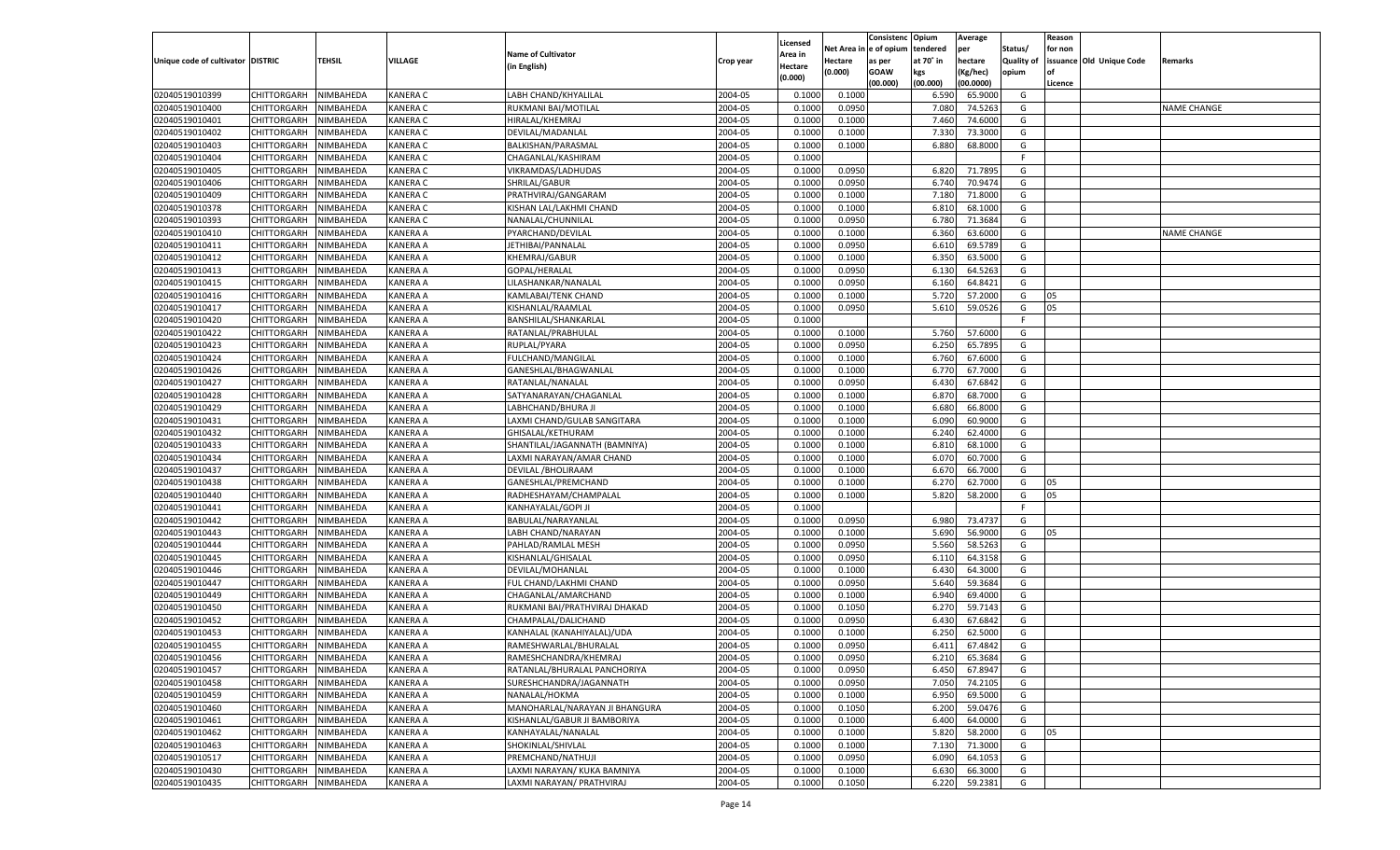|                                   |                       |                        |                 |                           |           |                     |            | Consistenc    | Opium     | Average   |            | Reason  |                          |                    |
|-----------------------------------|-----------------------|------------------------|-----------------|---------------------------|-----------|---------------------|------------|---------------|-----------|-----------|------------|---------|--------------------------|--------------------|
|                                   |                       |                        |                 | <b>Name of Cultivator</b> |           | Licensed<br>Area in | Net Area i | n  e of opium | tendered  | per       | Status/    | for non |                          |                    |
| Unique code of cultivator DISTRIC |                       | TEHSIL                 | <b>VILLAGE</b>  | (in English)              | Crop year | Hectare             | Hectare    | as per        | at 70° in | hectare   | Quality of |         | issuance Old Unique Code | Remarks            |
|                                   |                       |                        |                 |                           |           | (0.000)             | (0.000)    | <b>GOAW</b>   | kgs       | (Kg/hec)  | opium      |         |                          |                    |
|                                   |                       |                        |                 |                           |           |                     |            | (00.000)      | (00.000)  | (00.0000) |            | Licence |                          |                    |
| 02040519010451                    | CHITTORGARH           | NIMBAHEDA              | <b>KANERA A</b> | BHAGWANLAL/DALICHAND      | 2004-05   | 0.1000              | 0.0950     |               | 6.570     | 69.1579   | G          |         |                          |                    |
| 02040519010464                    | CHITTORGARH           | NIMBAHEDA              | <b>KANERA B</b> | JAGDISH CHANDRA/KASHIRAAM | 2004-05   | 0.1000              | 0.1000     |               | 6.850     | 68.5000   | G          |         |                          |                    |
| 02040519010465                    | CHITTORGARH           | NIMBAHEDA              | <b>KANERA B</b> | GOPILAL/RATANA            | 2004-05   | 0.1000              | 0.0950     |               | 6.370     | 67.0526   | G          |         |                          |                    |
| 02040519010466                    | CHITTORGARH           | NIMBAHEDA              | <b>KANERA B</b> | RAMNARAYAN/LAKHMICHAND    | 2004-05   | 0.1000              | 0.0950     |               | 6.430     | 67.6842   | G          |         |                          |                    |
| 02040519010467                    | CHITTORGARH           | NIMBAHEDA              | <b>KANERA B</b> | ASHOK KUMAR/PANNALAI      | 2004-05   | 0.1000              | 0.0950     |               | 6.11      | 64.3158   | G          |         |                          |                    |
| 02040519010469                    | CHITTORGARH           | NIMBAHEDA              | <b>KANERA B</b> | SOHANLAL/PREMCHAND        | 2004-05   | 0.1000              | 0.0950     |               | 6.880     | 72.4211   | G          |         |                          |                    |
| 02040519010470                    | CHITTORGARH           | NIMBAHEDA              | <b>KANERA B</b> | BHAVARLAL/NARAYAN         | 2004-05   | 0.1000              | 0.0950     |               | 6.260     | 65.8947   | G          |         |                          |                    |
| 02040519010471                    | CHITTORGARH           | NIMBAHEDA              | <b>KANERA B</b> | SURESHCHANDRA/BHAVARLAL   | 2004-05   | 0.1000              | 0.1050     |               | 6.350     | 60.4762   | G          |         |                          |                    |
| 02040519010473                    | CHITTORGARH           | NIMBAHEDA              | <b>KANERA B</b> | TULSIRAM/MANGILAL         | 2004-05   | 0.1000              | 0.1000     |               | 6.520     | 65.2000   | G          |         |                          |                    |
| 02040519010474                    | CHITTORGARH           | NIMBAHEDA              | <b>KANERA B</b> | BANSHILAL/GANGARAM        | 2004-05   | 0.1000              | 0.1000     |               | 6.750     | 67.5000   | G          |         |                          |                    |
| 02040519010476                    | CHITTORGARH           | NIMBAHEDA              | <b>KANERA B</b> | SHIVLAL/MANGILAL          | 2004-05   | 0.1000              | 0.1000     |               | 6.800     | 68.0000   | G          |         |                          |                    |
| 02040519010477                    | CHITTORGARH           | NIMBAHEDA              | <b>KANERA B</b> | NANURAM/PYARA             | 2004-05   | 0.1000              | 0.1000     |               | 6.580     | 65.8000   | G          |         |                          |                    |
| 02040519010479                    | CHITTORGARH           | NIMBAHEDA              | <b>KANERA B</b> | KISHANLAL/MATHRALAL       | 2004-05   | 0.1000              | 0.0950     |               | 6.350     | 66.8421   | G          |         |                          |                    |
| 02040519010480                    | CHITTORGARH           | NIMBAHEDA              | KANERA B        | VIDYA BAI/RADHESHYAM      | 2004-05   | 0.1000              | 0.1000     |               | 6.270     | 62.7000   | G          |         |                          | NAME CHANGE        |
| 02040519010482                    | CHITTORGARH           | NIMBAHEDA              | KANERA B        | MOHANLAL/RATANLAL         | 2004-05   | 0.1000              | 0.1000     |               | 6.730     | 67.3000   | G          |         |                          |                    |
| 02040519010483                    | CHITTORGARH           | NIMBAHEDA              | KANERA B        | CHAMPALAL/KHAYALILAL      | 2004-05   | 0.1000              | 0.0950     |               | 6.620     | 69.6842   | G          |         |                          |                    |
| 02040519010484                    | CHITTORGARH           | NIMBAHEDA              | KANERA B        | PREMCHAND/KHAYALILAL      | 2004-05   | 0.1000              | 0.0950     |               | 6.520     | 68.6316   | G          |         |                          |                    |
| 02040519010485                    | CHITTORGARH           | NIMBAHEDA              | KANERA B        | SHAYAMLAL/JAMNALAL        | 2004-05   | 0.1000              |            |               |           |           | F.         |         |                          |                    |
| 02040519010486                    | CHITTORGARH           | NIMBAHEDA              | KANERA B        | MAGNIRAM/NONDRAM          | 2004-05   | 0.1000              | 0.1000     |               | 5.640     | 56.4000   | G          |         |                          |                    |
| 02040519010487                    | CHITTORGARH           | NIMBAHEDA              | KANERA B        | RATANLAL/NONDRAM          | 2004-05   | 0.1000              | 0.1050     |               | 6.150     | 58.5714   | G          |         |                          |                    |
| 02040519010488                    | CHITTORGARH           | NIMBAHEDA              | KANERA B        | JAGDISH/HIRALAL           | 2004-05   | 0.1000              | 0.1000     |               | 6.580     | 65.8000   | G          |         |                          |                    |
| 02040519010489                    | CHITTORGARH           | NIMBAHEDA              | KANERA B        | PAHLAD/PYARCHAND          | 2004-05   | 0.1000              | 0.1000     |               | 6.650     | 66.5000   | G          |         |                          |                    |
| 02040519010491                    | CHITTORGARH           | NIMBAHEDA              | KANERA B        | AMARCHAND/BHAGIRATH       | 2004-05   | 0.1000              | 0.0950     |               | 6.310     | 66.4211   | G          |         |                          |                    |
| 02040519010493                    | CHITTORGARH           | NIMBAHEDA              | KANERA B        | BHERULAL/MANGILAL         | 2004-05   | 0.1000              | 0.1000     |               | 6.010     | 60.1000   | G          |         |                          |                    |
| 02040519010494                    | CHITTORGARH           | NIMBAHEDA              | KANERA B        | GOPAL/GORILAL             | 2004-05   | 0.1000              | 0.0950     |               | 6.420     | 67.5789   | G          |         |                          |                    |
| 02040519010495                    | CHITTORGARH           | NIMBAHEDA              | KANERA B        | SHOBHALAL/DUNGA           | 2004-05   | 0.1000              | 0.1000     |               | 5.890     | 58.9000   | G          |         |                          |                    |
| 02040519010497                    | CHITTORGARH           | NIMBAHEDA              | KANERA B        | KANHAYALAL/KHEMRAJ        | 2004-05   | 0.1000              | 0.1000     |               | 6.700     | 67.0000   | G          |         |                          |                    |
| 02040519010498                    | CHITTORGARH           | NIMBAHEDA              | KANERA B        | DEVILAL/RADHAKISHAN       | 2004-05   | 0.1000              | 0.1000     |               | 6.030     | 60.3000   | G          |         |                          |                    |
| 02040519010499                    | CHITTORGARH           | NIMBAHEDA              | KANERA B        | KANHAYALAL/CHAMPALAI      | 2004-05   | 0.1000              | 0.1000     |               | 7.490     | 74.9000   | G          |         |                          |                    |
| 02040519010500                    | CHITTORGARH           | NIMBAHEDA              | <b>KANERA B</b> | GHISALAL/CHAMPALAL        | 2004-05   | 0.1000              | 0.0950     |               | 5.730     | 60.3158   | G          |         |                          |                    |
| 02040519010503                    | CHITTORGARH           | NIMBAHEDA              | <b>KANERA C</b> | MANGIDEVI/SATYANARAYAN    | 2004-05   | 0.1000              |            |               |           |           | F.         |         |                          | <b>NAME CHANGE</b> |
| 02040519011001                    | CHITTORGARH           | NIMBAHEDA              | <b>KOCHWA</b>   | JAGDISH/RADHAKISHAN       | 2004-05   | 0.1000              | 0.0950     |               | 6.270     | 66.0000   | G          |         |                          |                    |
| 02040519011002                    | CHITTORGARH           | NIMBAHEDA              | <b>KOCHWA</b>   | LABHCHAND/KASHIRAM        | 2004-05   | 0.1000              | 0.1000     |               | 6.270     | 62.7000   | G          |         |                          |                    |
| 02040519011003                    | CHITTORGARH           | NIMBAHEDA              | <b>KOCHWA</b>   | TULSIBAI/AMARCHAND        | 2004-05   | 0.1000              | 0.1000     |               | 6.970     | 69.7000   | G          |         |                          |                    |
| 02040519011004                    | CHITTORGARH           | NIMBAHEDA              | <b>KOCHWA</b>   | <b>BANSHILAL/GHISA</b>    | 2004-05   | 0.1000              | 0.1000     |               | 6.750     | 67.5000   | G          |         |                          |                    |
| 02040519011005                    | CHITTORGARH           | NIMBAHEDA              | <b>KOCHWA</b>   | BADRILAL/DHANRAJ          | 2004-05   | 0.1000              | 0.1000     |               | 7.740     | 77.4000   | G          |         |                          |                    |
| 02040519011006                    | CHITTORGARH           | NIMBAHEDA              | <b>KOCHWA</b>   | JAGDISH/KISHANLAL         | 2004-05   | 0.1000              | 0.1050     |               | 6.43(     | 61.2381   | G          |         |                          |                    |
| 02040519011007                    | CHITTORGARH           | NIMBAHEDA              | <b>KOCHWA</b>   | KISHANLAL/KASHIRAM        | 2004-05   | 0.1000              | 0.1000     |               | 7.010     | 70.1000   | G          |         |                          |                    |
| 02040519011008                    | CHITTORGARH           | NIMBAHEDA              | <b>KOCHWA</b>   | AMARCHAND/GHISA (BADA)    | 2004-05   | 0.1000              | 0.1000     |               | 6.870     | 68.7000   | G          |         |                          |                    |
| 02040519011009                    | CHITTORGARH           | NIMBAHEDA              | <b>KOCHWA</b>   | BHANWARLAL/NATHU          | 2004-05   | 0.1000              | 0.1000     |               | 6.290     | 62.9000   | G          |         |                          |                    |
| 02040519011010                    | CHITTORGARH           | NIMBAHEDA              | <b>KOCHWA</b>   | MULCHAND/BHANWARLAL       | 2004-05   | 0.1000              | 0.1050     |               | 6.270     | 59.7143   | G          |         |                          | <b>NAME CHANGE</b> |
| 02040519011011                    | CHITTORGARH           | NIMBAHEDA              | <b>KOCHWA</b>   | LILA SHANKAR/KASHIRAM     | 2004-05   | 0.1000              | 0.1050     |               | 6.490     | 61.8095   | G          |         |                          |                    |
| 02040519011012                    | CHITTORGARH           | NIMBAHEDA              | <b>KOCHWA</b>   | AMARCHAND/GHISA (CHHOTA)  | 2004-05   | 0.1000              | 0.1000     |               | 6.550     | 65.5000   | G          |         |                          |                    |
| 02040519011013                    |                       |                        |                 | HEMRAJ/MODIRAM            | 2004-05   | 0.1000              |            |               | 6.670     | 63.5238   | G          |         |                          |                    |
|                                   | CHITTORGARH           | NIMBAHEDA<br>NIMBAHEDA | <b>KOCHWA</b>   | <b>SUVAGI BAI/PEMA</b>    | 2004-05   |                     | 0.1050     |               | 6.710     | 63.9048   |            |         |                          |                    |
| 02040519011014                    | CHITTORGARH           |                        | <b>KOCHWA</b>   |                           |           | 0.1000              | 0.1050     |               |           |           | G          |         |                          |                    |
| 02040519011015                    | CHITTORGARH NIMBAHEDA |                        | <b>KOCHWA</b>   | BANSHILAL/RADHAKISHAN     | 2004-05   | 0.1000              | 0.1000     |               | 6.480     | 64.8000   | G          |         |                          |                    |
| 02040519011016                    | <b>CHITTORGARH</b>    | NIMBAHEDA              | <b>KOCHWA</b>   | JAMNIBAI/PAYARA           | 2004-05   | 0.1000              | 0.1000     |               | 6.340     | 63.4000   | G          |         |                          |                    |
| 02040519011017                    | CHITTORGARH           | NIMBAHEDA              | KOCHWA          | MATHRA/RAMA               | 2004-05   | 0.1000              | 0.1050     |               | 6.760     | 64.3810   | G          |         |                          |                    |
| 02040519011018                    | CHITTORGARH           | NIMBAHEDA              | <b>KOCHWA</b>   | BHERULAL/RAMSUKH          | 2004-05   | 0.1000              | 0.1000     |               | 6.470     | 64.7000   | G          |         |                          |                    |
| 02040519011020                    | <b>CHITTORGARH</b>    | NIMBAHEDA              | KOCHWA          | NARAYANI BAI/NANA LAL     | 2004-05   | 0.1000              | 0.1000     |               | 6.280     | 62.8000   | G          |         |                          |                    |
| 02040519011022                    | CHITTORGARH           | NIMBAHEDA              | <b>KOCHWA</b>   | SHANKERLAL/DEVJI          | 2004-05   | 0.1000              | 0.1050     |               | 7.030     | 66.9524   | G          |         |                          |                    |
| 02040519011023                    | CHITTORGARH           | NIMBAHEDA              | <b>KOCHWA</b>   | BHERULAL/BHANWARLAL       | 2004-05   | 0.1000              | 0.1000     |               | 6.340     | 63.4000   | G          |         |                          |                    |
| 02040519011024                    | CHITTORGARH           | NIMBAHEDA              | <b>KOCHWA</b>   | RATANLAL/HARIRAM          | 2004-05   | 0.1000              | 0.1050     |               | 6.340     | 60.3810   | G          |         |                          |                    |
| 02040519011025                    | <b>CHITTORGARH</b>    | NIMBAHEDA              | KOCHWA          | NOJIBAI/PRABHULAL         | 2004-05   | 0.1000              | 0.1000     |               | 6.610     | 66.1000   | G          |         |                          |                    |
| 02040519011026                    | <b>CHITTORGARH</b>    | NIMBAHEDA              | <b>KOCHWA</b>   | <b>BHERULAL/GHISA</b>     | 2004-05   | 0.1000              | 0.1000     |               | 6.340     | 63.4000   | G          |         |                          |                    |
| 02040519011028                    | <b>CHITTORGARH</b>    | NIMBAHEDA              | <b>KOCHWA</b>   | GHISULAL/RAMA             | 2004-05   | 0.1000              | 0.1000     |               | 6.900     | 69.0000   | G          |         |                          |                    |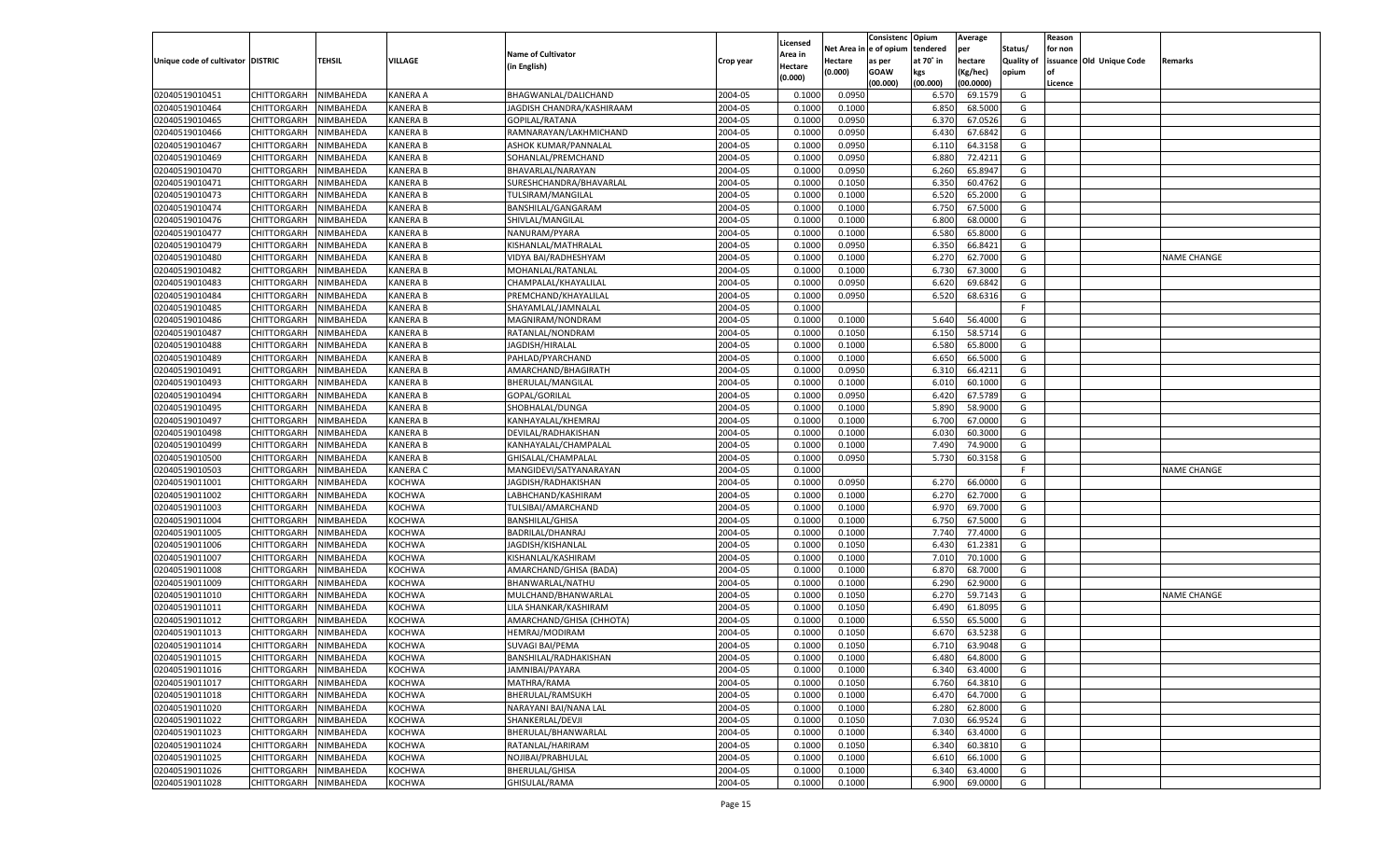|                                   |                                   |                        |               |                           |                    |                     |                  | Consistenc    | Opium     | Average   |                   | Reason  |                          |                    |
|-----------------------------------|-----------------------------------|------------------------|---------------|---------------------------|--------------------|---------------------|------------------|---------------|-----------|-----------|-------------------|---------|--------------------------|--------------------|
|                                   |                                   |                        |               | <b>Name of Cultivator</b> |                    | Licensed<br>Area in | Net Area i       | n le of opium | tendered  | per       | Status/           | for non |                          |                    |
| Unique code of cultivator DISTRIC |                                   | TEHSIL                 | VILLAGE       | (in English)              | Crop year          | Hectare             | Hectare          | as per        | at 70° in | hectare   | <b>Quality of</b> |         | issuance Old Unique Code | Remarks            |
|                                   |                                   |                        |               |                           |                    | (0.000)             | (0.000)          | <b>GOAW</b>   | kgs       | (Kg/hec)  | opium             |         |                          |                    |
|                                   |                                   |                        |               |                           |                    |                     |                  | (00.000)      | (00.000)  | (00.0000) |                   | Licence |                          |                    |
| 02040519011029                    | CHITTORGARH                       | NIMBAHEDA              | <b>KOCHWA</b> | RUKMANIBAI/DEVILAL        | 2004-05            | 0.1000              | 0.1000           |               | 6.460     | 64.6000   | G                 |         |                          |                    |
| 02040519011030                    | CHITTORGARH                       | NIMBAHEDA              | KOCHWA        | JAGNNATH/BALU             | 2004-05            | 0.1000              | 0.1050           |               | 6.910     | 65.8095   | G                 |         |                          |                    |
| 02040519011031                    | CHITTORGARH                       | NIMBAHEDA              | <b>KOCHWA</b> | RADHESHYAM/TULSHIRAM      | 2004-05            | 0.1000              | 0.1000           |               | 6.330     | 63.3000   | G                 |         |                          |                    |
| 02040519011032                    | CHITTORGARH                       | NIMBAHEDA              | <b>KOCHWA</b> | PRABHULAL/GULAB           | 2004-05            | 0.1000              | 0.1000           |               | 6.570     | 65.7000   | G                 |         |                          |                    |
| 02040519011033                    | CHITTORGARH                       | NIMBAHEDA              | <b>KOCHWA</b> | LABHCHAND/NANALAL         | 2004-05            | 0.1000              | 0.1050           |               | 6.500     | 61.9048   | G                 |         |                          |                    |
| 02040519011034                    | CHITTORGARH                       | NIMBAHEDA              | KOCHWA        | MANGILAL/NARAYAN          | 2004-05            | 0.1000              | 0.1000           |               | 6.730     | 67.3000   | G                 |         |                          |                    |
| 02040519011035                    | CHITTORGARH                       | NIMBAHEDA              | <b>KOCHWA</b> | JAGANNATH/RAMA            | 2004-05            | 0.1000              | 0.1000           |               | 6.680     | 66.8000   | G                 |         |                          |                    |
| 02040519011036                    | CHITTORGARH                       | NIMBAHEDA              | <b>KOCHWA</b> | NANDLAL/GABURJI           | 2004-05            | 0.1000              | 0.1000           |               | 7.000     | 70.0000   | G                 |         |                          |                    |
| 02040519011039                    | CHITTORGARH                       | NIMBAHEDA              | <b>KOCHWA</b> | MATHRA LAL/HAR LAL        | 2004-05            | 0.1000              | 0.1000           |               | 6.250     | 62.5000   | G                 |         |                          |                    |
| 02040519011040                    | CHITTORGARH                       | NIMBAHEDA              | KOCHWA        | <b>BHERU LAL/PYARA</b>    | 2004-05            | 0.1000              | 0.1000           |               | 6.420     | 64.2000   | G                 |         |                          |                    |
| 02040519011041                    | CHITTORGARH                       | NIMBAHEDA              | <b>KOCHWA</b> | BOTLAL/BHANWARLAL         | 2004-05            | 0.1000              | 0.1050           |               | 6.470     | 61.6190   | G                 |         |                          |                    |
| 02040519011042                    | CHITTORGARH                       | NIMBAHEDA              | <b>KOCHWA</b> | GHISALAL/NAGJIRAM         | 2004-05            | 0.1000              | 0.1000           |               | 6.480     | 64.8000   | G                 |         |                          |                    |
| 02040519011043                    | CHITTORGARH                       | NIMBAHEDA              | <b>KOCHWA</b> | MANGIBAI/HARIRAM          | 2004-05            | 0.1000              | 0.1000           |               | 6.240     | 62.4000   | G                 |         |                          |                    |
| 02040519011044                    | CHITTORGARH                       | NIMBAHEDA              | KOCHWA        | PANIBAI/NATHU             | 2004-05            | 0.1000              | 0.1050           |               | 6.430     | 61.2381   | G                 |         |                          |                    |
| 02040519011045                    | CHITTORGARH                       | NIMBAHEDA              | KOCHWA        | PHOOLCHAND/RADHAKISHAN    | 2004-05            | 0.1000              | 0.1000           |               | 6.740     | 67.4000   | G                 |         |                          |                    |
| 02040519011046                    | CHITTORGARH                       | NIMBAHEDA              | KOCHWA        | BHAGWAN/NARAYAN           | 2004-05            | 0.1000              | 0.1050           |               | 6.840     | 65.1429   | G                 |         |                          |                    |
| 02040519011048                    | CHITTORGARH                       | NIMBAHEDA              | KOCHWA        | KAMLABAI/JAGNNATH         | 2004-05            | 0.1000              | 0.1050           |               | 6.520     | 62.0952   | G                 |         |                          |                    |
| 02040519011049                    | CHITTORGARH                       | NIMBAHEDA              | KOCHWA        | KANYA LAL/BHAGVAN         | 2004-05            | 0.1000              | 0.1050           |               | 7.420     | 70.6667   | G                 |         |                          |                    |
| 02040519011050                    | CHITTORGARH                       | NIMBAHEDA              | KOCHWA        | GOPAL/BADRILAL            | 2004-05            | 0.1000              | 0.1000           |               | 7.280     | 72.8000   | G                 |         |                          |                    |
| 02040519011051                    | CHITTORGARH                       | NIMBAHEDA              | KOCHWA        | SHANTILAL/BANSHILAL       | 2004-05            | 0.1000              | 0.1000           |               | 6.140     | 61.4000   | G                 |         |                          |                    |
| 02040519011052                    | CHITTORGARH                       | NIMBAHEDA              | KOCHWA        | GANGARAM/GOTAM            | 2004-05            | 0.1000              | 0.1050           |               | 5.980     | 56.9524   | G                 |         |                          |                    |
| 02040519011054                    | CHITTORGARH                       | NIMBAHEDA              | KOCHWA        | CHHAGANLAL/HARLAL         | 2004-05            | 0.1000              | 0.1000           |               | 6.540     | 65.4000   | G                 |         |                          |                    |
| 02040519011056                    | CHITTORGARH                       | NIMBAHEDA              | KOCHWA        | CHAMPALAL/MANNALAI        | 2004-05            | 0.1000              | 0.1000           |               | 6.230     | 62.3000   | G                 |         |                          |                    |
| 02040519011057                    | CHITTORGARH                       | NIMBAHEDA              | KOCHWA        | JASRAJ/PREMCHAND          | 2004-05            | 0.1000              | 0.1000           |               | 6.680     | 66.8000   | G                 |         |                          |                    |
| 02040519011058                    | CHITTORGARH                       | NIMBAHEDA              | KOCHWA        | MADANLAL/BHERULAL         | 2004-05            | 0.1000              | 0.1000           |               | 6.730     | 67.3000   | G                 |         |                          |                    |
| 02040519011059                    | CHITTORGARH                       | NIMBAHEDA              | KOCHWA        | TANKUBAI/RAMNARAYAN       | 2004-05            | 0.1000              | 0.1000           |               | 6.650     | 66.5000   | G                 |         |                          |                    |
| 02040519011060                    | CHITTORGARH                       | NIMBAHEDA              | KOCHWA        | HEERALAL/NARAYAN          | 2004-05            | 0.1000              | 0.1050           |               | 6.790     | 64.6667   | G                 |         |                          |                    |
| 02040519011061                    | CHITTORGARH                       | NIMBAHEDA              | KOCHWA        | BADRILAL/GHISALAL         | 2004-05            | 0.1000              | 0.1000           |               | 6.370     | 63.7000   | G                 |         |                          |                    |
| 02040519011062                    | CHITTORGARH                       | NIMBAHEDA              | KOCHWA        | BABULAL/CHHAGANLAL        | 2004-05            | 0.1000              | 0.1000           |               | 6.620     | 66.2000   | G                 |         |                          |                    |
| 02040519011063                    | CHITTORGARH                       | NIMBAHEDA              | <b>KOCHWA</b> | ONKARLAL/PREMCHAND        | 2004-05            | 0.1000              | 0.1000           |               | 6.140     | 61.4000   | G                 |         |                          |                    |
| 02040519011064                    | CHITTORGARH                       | NIMBAHEDA              | <b>KOCHWA</b> | KISHANLAL/PREMCHAND       | 2004-05            | 0.1000              | 0.1000           |               | 7.160     | 71.6000   | G                 |         |                          |                    |
| 02040519011065                    | CHITTORGARH                       | NIMBAHEDA              | <b>KOCHWA</b> | DHAPUBAI/OUNKAR           | 2004-05            | 0.1000              | 0.1000           |               | 6.120     | 61.2000   | G                 |         |                          |                    |
| 02040519011068                    | CHITTORGARH                       | NIMBAHEDA              | <b>KOCHWA</b> | KANHAIYALAL/BHANWARLAL    | 2004-05            | 0.1000              | 0.1050           |               | 7.000     | 66.6667   | G                 |         |                          |                    |
| 02040519011069                    | CHITTORGARH                       | NIMBAHEDA              | <b>KOCHWA</b> | <b>BADRILAL/SUKHDEV</b>   | 2004-05            | 0.1000              | 0.1000           |               | 6.020     | 60.2000   | G                 |         |                          |                    |
| 02040519011071                    | CHITTORGARH                       | NIMBAHEDA              | <b>KOCHWA</b> | RANGLAL/BANSHILAL         | 2004-05            | 0.1000              | 0.1050           |               | 6.700     | 63.8095   | G                 |         |                          |                    |
| 02040519011072                    | CHITTORGARH                       | NIMBAHEDA              | <b>KOCHWA</b> | RAMI BAI/AMARCHAND        | 2004-05            | 0.1000              | 0.1000           |               | 6.250     | 62.5000   | G                 |         |                          | <b>NAME CHANGE</b> |
| 02040519011073                    | CHITTORGARH                       | NIMBAHEDA              | <b>KOCHWA</b> | MOHANLAL/KASHIRAM         | 2004-05            | 0.1000              | 0.1050           |               | 6.720     | 64.0000   | G                 |         |                          |                    |
| 02040519011075                    | CHITTORGARH                       | NIMBAHEDA              | <b>KOCHWA</b> | GOPAL/BHANWARLAL          | 2004-05            | 0.1000              | 0.1050           |               | 6.440     | 61.3333   | G                 |         |                          |                    |
| 02040519011076                    | CHITTORGARH                       | NIMBAHEDA              | <b>KOCHWA</b> | MANGILAL/RAMLAL           | 2004-05            | 0.1000              | 0.1000           |               | 6.31      | 63.1000   | G                 |         |                          |                    |
| 02040519011077                    | CHITTORGARH                       | NIMBAHEDA              | <b>KOCHWA</b> | KANHAIYALAL/RADHAKISHAN   | 2004-05            | 0.1000              | 0.1000           |               | 6.540     | 65.4000   | G                 |         |                          |                    |
| 02040519011078                    | CHITTORGARH                       | NIMBAHEDA              | <b>KOCHWA</b> | ASHOK KUMAR/LABHCHAND     | 2004-05            | 0.1000              | 0.1000           |               | 6.920     | 69.2000   | G                 |         |                          |                    |
| 02040519011079                    | CHITTORGARH                       | NIMBAHEDA              | <b>KOCHWA</b> | LABHCHAND/MANGILAL        | 2004-05            | 0.1000              | 0.1000           |               | 7.020     | 70.2000   | G                 |         |                          |                    |
| 02040519011080                    | CHITTORGARH                       | NIMBAHEDA              | <b>KOCHWA</b> | GANGARAM/NARAYAN          | 2004-05            | 0.1000              | 0.1050           |               | 6.610     | 62.9524   | G                 |         |                          |                    |
| 02040519011081                    | CHITTORGARH                       | NIMBAHEDA              | <b>KOCHWA</b> | RATANLAL/CHATURBHUJ       | 2004-05            | 0.1000              | 0.1000           |               | 6.240     | 62.4000   | G                 |         |                          |                    |
| 02040519011082                    | CHITTORGARH                       | NIMBAHEDA              | <b>KOCHWA</b> | PHOOLCHAND/SHANKER        | 2004-05            | 0.1000              | 0.1000           |               | 5.970     | 59.7000   | G                 |         |                          |                    |
|                                   | CHITTORGARH NIMBAHEDA             |                        | <b>KOCHWA</b> | KANHAIYALAL/GHISULAL      | 2004-05            | 0.1000              | 0.1000           |               | 6.200     | 62.0000   | G                 |         |                          |                    |
| 02040519011084<br>02040519011085  |                                   | NIMBAHEDA              | <b>KOCHWA</b> | BADRILAL/RAMA             | 2004-05            | 0.1000              | 0.1000           |               | 6.440     | 64.4000   | G                 |         |                          |                    |
|                                   | <b>CHITTORGARH</b>                |                        |               |                           |                    |                     |                  |               |           |           |                   |         |                          |                    |
| 02040519011086<br>02040519011087  | CHITTORGARH<br><b>CHITTORGARH</b> | NIMBAHEDA<br>NIMBAHEDA | KOCHWA        | BANSHILAL/NARAYAN         | 2004-05<br>2004-05 | 0.1000              | 0.1050<br>0.1000 |               | 6.990     | 66.5714   | G                 |         |                          |                    |
|                                   | CHITTORGARH                       |                        | <b>KOCHWA</b> | MADHULAL/KALU             |                    | 0.1000              |                  |               | 6.320     | 63.2000   | G                 |         |                          |                    |
| 02040519011088                    |                                   | NIMBAHEDA              | KOCHWA        | JAGANNATH/DEVJI           | 2004-05            | 0.1000              | 0.1000           |               | 6.590     | 65.9000   | G                 |         |                          |                    |
| 02040519011090                    | CHITTORGARH                       | NIMBAHEDA              | <b>KOCHWA</b> | BHANWARLAL/MANGILAL       | 2004-05            | 0.1000              | 0.1000           |               | 6.390     | 63.9000   | G                 |         |                          |                    |
| 02040519011092                    | <b>CHITTORGARH</b>                | NIMBAHEDA              | <b>KOCHWA</b> | GEETALAL/HARIRAM          | 2004-05            | 0.1000              |                  |               |           |           | F.                |         |                          |                    |
| 02040519011093                    | CHITTORGARH                       | NIMBAHEDA              | <b>KOCHWA</b> | RADHESHYAM/HEMRAJ (BADA)  | 2004-05            | 0.1000              | 0.1000           |               | 6.230     | 62.3000   | G                 |         |                          |                    |
| 02040519011094                    | <b>CHITTORGARH</b>                | NIMBAHEDA              | KOCHWA        | SOHALAL/GOPI              | 2004-05            | 0.1000              | 0.1050           |               | 6.860     | 65.3333   | G                 |         |                          |                    |
| 02040519011095                    | <b>CHITTORGARH</b>                | NIMBAHEDA              | <b>KOCHWA</b> | MANGILAL/BHAWANIRAM       | 2004-05            | 0.1000              | 0.1000           |               | 6.560     | 65.6000   | G                 |         |                          |                    |
| 02040519011096                    | <b>CHITTORGARH</b>                | NIMBAHEDA              | <b>KOCHWA</b> | LADULAL/KANIRAM           | 2004-05            | 0.1000              | 0.1000           |               | 7.390     | 73.9000   | G                 |         |                          |                    |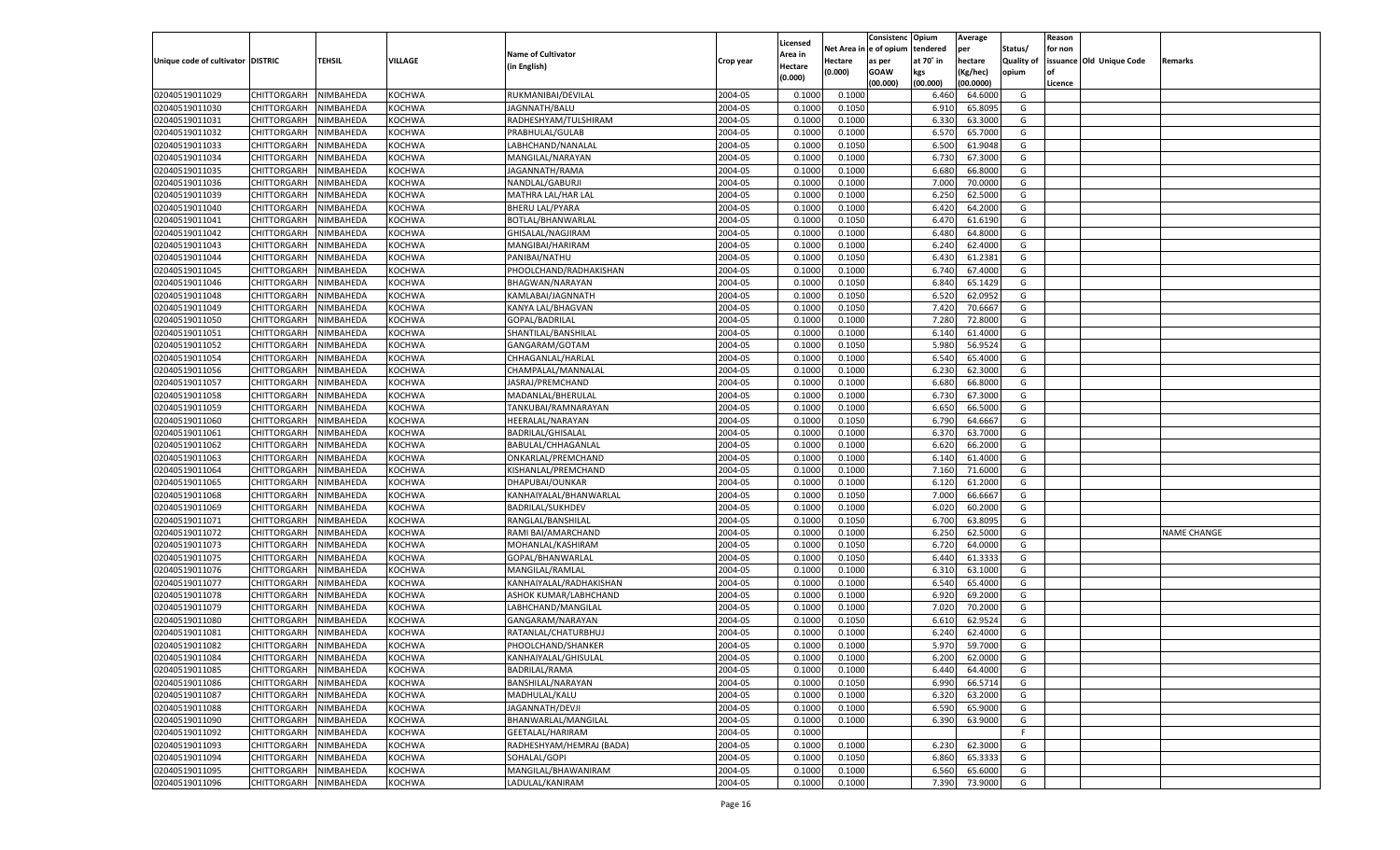|                                   |                       |           |               |                           |           |                    |             | Consistenc    | Opium     | Average   |                   | Reason  |                          |                    |
|-----------------------------------|-----------------------|-----------|---------------|---------------------------|-----------|--------------------|-------------|---------------|-----------|-----------|-------------------|---------|--------------------------|--------------------|
|                                   |                       |           |               | <b>Name of Cultivator</b> |           | Licensed           | Net Area iı | n  e of opium | tendered  | per       | Status/           | for non |                          |                    |
| Unique code of cultivator DISTRIC |                       | TEHSIL    | VILLAGE       |                           | Crop year | Area in            | Hectare     | as per        | at 70° in | hectare   | <b>Quality of</b> |         | issuance Old Unique Code | Remarks            |
|                                   |                       |           |               | (in English)              |           | Hectare<br>(0.000) | (0.000)     | <b>GOAW</b>   | kgs       | (Kg/hec)  | opium             |         |                          |                    |
|                                   |                       |           |               |                           |           |                    |             | (00.000)      | (00.000)  | (00.0000) |                   | Licence |                          |                    |
| 02040519011097                    | CHITTORGARH           | NIMBAHEDA | <b>KOCHWA</b> | BHERULAL/GHISULAL         | 2004-05   | 0.1000             | 0.1000      |               | 6.350     | 63.5000   | G                 |         |                          |                    |
| 02040519011099                    | CHITTORGARH           | NIMBAHEDA | KOCHWA        | GHISI BAI/CHAMPA LAL      | 2004-05   | 0.1000             | 0.1050      |               | 6.360     | 60.5714   | G                 |         |                          | NAME CHANGE        |
| 02040519011100                    | CHITTORGARH           | NIMBAHEDA | <b>KOCHWA</b> | GORDHAN/JAIRAJ            | 2004-05   | 0.1000             | 0.1000      |               | 6.330     | 63.3000   | G                 |         |                          |                    |
| 02040519011101                    | CHITTORGARH           | NIMBAHEDA | <b>KOCHWA</b> | HARIRAM/NANALAL           | 2004-05   | 0.1000             | 0.1000      |               | 5.960     | 59.6000   | G                 |         |                          |                    |
| 02040519011102                    | CHITTORGARH           | NIMBAHEDA | <b>KOCHWA</b> | RADHESHYAM/BADRILAL       | 2004-05   | 0.1000             | 0.1050      |               | 6.750     | 64.2857   | G                 |         |                          |                    |
| 02040519011103                    | CHITTORGARH           | NIMBAHEDA | KOCHWA        | DILIP/GHISULAL            | 2004-05   | 0.1000             | 0.1000      |               | 6.750     | 67.5000   | G                 |         |                          |                    |
| 02040519011104                    | CHITTORGARH           | NIMBAHEDA | <b>KOCHWA</b> | SURESHCNAND/BANSHILAL     | 2004-05   | 0.1000             | 0.0950      |               | 6.020     | 63.3684   | G                 |         |                          |                    |
| 02040519011105                    | CHITTORGARH           | NIMBAHEDA | <b>KOCHWA</b> | RADHESHYAM/BHAVARLAL      | 2004-05   | 0.1000             | 0.1000      |               | 6.840     | 68.4000   | G                 |         |                          |                    |
| 02040519011106                    | CHITTORGARH           | NIMBAHEDA | <b>KOCHWA</b> | BALULAL/PREMCHAND         | 2004-05   | 0.1000             | 0.1050      |               | 6.300     | 60.0000   | G                 |         |                          |                    |
| 02040519011107                    | CHITTORGARH           | NIMBAHEDA | KOCHWA        | GOPAL/NARAYAN             | 2004-05   | 0.1000             | 0.1050      |               | 6.960     | 66.2857   | G                 |         |                          |                    |
| 02040519011108                    | CHITTORGARH           | NIMBAHEDA | <b>KOCHWA</b> | BIHARILAL/KISHANLAL       | 2004-05   | 0.1000             | 0.1000      |               | 6.810     | 68.1000   | G                 |         |                          |                    |
| 02040519011111                    | CHITTORGARH           | NIMBAHEDA | <b>KOCHWA</b> | NIHAL KUNWAR/BALU SINGH   | 2004-05   | 0.1000             | 0.1050      |               | 6.350     | 60.4762   | G                 |         |                          |                    |
| 02040519011112                    | CHITTORGARH           | NIMBAHEDA | <b>KOCHWA</b> | SHANKARLAL/KAJOD PRAJAPAT | 2004-05   | 0.1000             | 0.1000      |               | 6.150     | 61.5000   | G                 |         |                          |                    |
| 02040519011113                    | CHITTORGARH           | NIMBAHEDA | KOCHWA        | GHISALAL/HARLAL GAJI      | 2004-05   | 0.1000             | 0.1050      |               | 6.410     | 61.0476   | G                 |         |                          |                    |
| 02040519011114                    | CHITTORGARH           | NIMBAHEDA | KOCHWA        | BHAGVANLAL/KASHIRAM       | 2004-05   | 0.1000             | 0.1050      |               | 7.090     | 67.5238   | G                 |         |                          |                    |
| 02040519011115                    | CHITTORGARH           | NIMBAHEDA | KOCHWA        | MANGILAL/NATHUJI DHAKAD   | 2004-05   | 0.1000             | 0.1000      |               | 6.240     | 62.4000   | G                 |         |                          |                    |
| 02040519011116                    | CHITTORGARH           | NIMBAHEDA | KOCHWA        | PRABHULAL/HARLAL JATIYA   | 2004-05   | 0.1000             | 0.1000      |               | 6.740     | 67.4000   | G                 |         |                          |                    |
| 02040519011117                    | CHITTORGARH           | NIMBAHEDA | KOCHWA        | PRABHULAL/HARLAL JATIYA   | 2004-05   | 0.1000             | 0.1000      |               | 6.460     | 64.6000   | G                 |         |                          |                    |
| 02040519011118                    | CHITTORGARH           | NIMBAHEDA | KOCHWA        | PYAR CHAND/SHANKARLAL     | 2004-05   | 0.1000             | 0.1000      |               | 6.040     | 60.4000   | G                 |         |                          | <b>NAME CHANGE</b> |
| 02040519011119                    | CHITTORGARH           | NIMBAHEDA | KOCHWA        | AMARCHAND/PREMCHAND       | 2004-05   | 0.1000             | 0.1050      |               | 6.210     | 59.1429   | G                 | 09      |                          |                    |
| 02040519011122                    | CHITTORGARH           | NIMBAHEDA | KOCHWA        | UNKARLAL/NANALAL DHAKAD   | 2004-05   | 0.1000             | 0.1000      |               | 6.600     | 66.0000   | G                 |         |                          |                    |
| 02040519011123                    | CHITTORGARH           | NIMBAHEDA | KOCHWA        | JAGANNATH/KESHURAM JATIYA | 2004-05   | 0.1000             | 0.1000      |               | 6.580     | 65.8000   | G                 |         |                          |                    |
| 02040519011124                    | CHITTORGARH           | NIMBAHEDA | <b>KOCHWA</b> | NATHULAL/DHANNA JI GAJI   | 2004-05   | 0.1000             | 0.1000      |               | 6.750     | 67.5000   | G                 |         |                          |                    |
| 02040519011126                    | CHITTORGARH           | NIMBAHEDA | KOCHWA        | NATHULAL/NANDA JI BHIL    | 2004-05   | 0.1000             | 0.1050      |               | 6.530     | 62.1905   | G                 |         |                          |                    |
| 02040519011127                    | CHITTORGARH           | NIMBAHEDA | KOCHWA        | BHERULAL/NANALAL DHAKAD   | 2004-05   | 0.1000             | 0.1000      |               | 6.210     | 62.1000   | G                 |         |                          |                    |
| 02040519011128                    | CHITTORGARH           | NIMBAHEDA | KOCHWA        | MEGRAJ/NARAYAN JI         | 2004-05   | 0.1000             | 0.1050      |               | 7.270     | 69.2381   | G                 |         |                          |                    |
| 02040519011129                    | CHITTORGARH           | NIMBAHEDA | <b>KOCHWA</b> | NANDLAL/KISHANLAL NAYAMA  | 2004-05   | 0.1000             | 0.1050      |               | 6.540     | 62.2857   | G                 |         |                          |                    |
| 02040519011130                    | CHITTORGARH           | NIMBAHEDA | KOCHWA        | RADHESHYAM/HEMRAJ DHAKAD  | 2004-05   | 0.1000             | 0.1000      |               | 6.490     | 64.9000   | G                 |         |                          |                    |
| 02040519011132                    | CHITTORGARH           | NIMBAHEDA | KOCHWA        | RAMESHWARLAL/PREMCHAND    | 2004-05   | 0.1000             | 0.1000      |               | 7.270     | 72.7000   | G                 |         |                          |                    |
| 02040519011133                    | CHITTORGARH           | NIMBAHEDA | <b>KOCHWA</b> | JAGDISH/NANDA BHIL        | 2004-05   | 0.1000             | 0.1050      |               | 6.970     | 66.3810   | G                 |         |                          |                    |
| 02040519011134                    |                       |           | <b>KOCHWA</b> |                           | 2004-05   | 0.1000             |             |               |           |           | F.                |         |                          |                    |
| 02040519011053                    | CHITTORGARH           | NIMBAHEDA | <b>KOCHWA</b> | LAXMICHAND/PYARA          | 2004-05   | 0.1000             | 0.1050      |               | 6.510     | 62.0000   | G                 |         |                          |                    |
|                                   | CHITTORGARH           | NIMBAHEDA |               | BADRI LAL/HAR LAL(JATIYA) | 2004-05   |                    |             |               |           |           |                   |         |                          |                    |
| 02040519012001                    | CHITTORGARH           | NIMBAHEDA | LUXMIPURA1    | MANGILAL/JAGNNTH          |           | 0.1000             | 0.1000      |               | 6.180     | 61.8000   | G                 |         |                          |                    |
| 02040519012002                    | CHITTORGARH           | NIMBAHEDA | LUXMIPURA1    | NANDLAL/CHAMPALAL         | 2004-05   | 0.1000             | 0.1000      |               | 6.060     | 60.6000   | G                 |         |                          |                    |
| 02040519012003                    | CHITTORGARH           | NIMBAHEDA | LUXMIPURA1    | PARBHULAL/LALA            | 2004-05   | 0.1000             | 0.1000      |               | 6.300     | 63.0000   | G                 |         |                          |                    |
| 02040519012004                    | CHITTORGARH           | NIMBAHEDA | LUXMIPURA1    | PHOOLCHAND/MOOLCHAND 5    | 2004-05   | 0.1000             | 0.1000      |               | 6.540     | 65.4000   | G                 |         |                          |                    |
| 02040519012005                    | CHITTORGARH           | NIMBAHEDA | LUXMIPURA1    | SUKHLAL/JAGNNTH           | 2004-05   | 0.1000             | 0.1000      |               | 6.940     | 69.4000   | G                 |         |                          |                    |
| 02040519012006                    | CHITTORGARH           | NIMBAHEDA | LUXMIPURA1    | NARAYAN/DHULA             | 2004-05   | 0.1000             |             |               |           |           | F                 |         |                          |                    |
| 02040519012007                    | CHITTORGARH           | NIMBAHEDA | LUXMIPURA1    | JHERAJ/NAVLA              | 2004-05   | 0.1000             | 0.1050      |               | 7.050     | 67.1429   | G                 |         |                          |                    |
| 02040519012009                    | CHITTORGARH           | NIMBAHEDA | LUXMIPURA1    | SUKHLAL/DALU              | 2004-05   | 0.1000             | 0.1050      |               | 7.650     | 72.8571   | G                 |         |                          |                    |
| 02040519012010                    | CHITTORGARH           | NIMBAHEDA | LUXMIPURA1    | KANCHANBAI/SOHANLAL       | 2004-05   | 0.1000             | 0.1000      |               | 6.690     | 66.9000   | G                 |         |                          |                    |
| 02040519012011                    | CHITTORGARH           | NIMBAHEDA | LUXMIPURA1    | DAKHIBAI/LOBHIRAM         | 2004-05   | 0.1000             | 0.1000      |               | 7.020     | 70.2000   | G                 |         |                          |                    |
| 02040519012013                    | CHITTORGARH           | NIMBAHEDA | LUXMIPURA1    | GISA/RATANA               | 2004-05   | 0.1000             | 0.1000      |               | 6.750     | 67.5000   | G                 |         |                          |                    |
| 02040519012014                    | CHITTORGARH           | NIMBAHEDA | LUXMIPURA1    | MIYACHAND/MAGNA           | 2004-05   | 0.1000             | 0.0950      |               | 6.300     | 66.3158   | G                 |         |                          |                    |
| 02040519012015                    | CHITTORGARH           | NIMBAHEDA | LUXMIPURA1    | MOHANLAL/NANDA            | 2004-05   | 0.1000             | 0.1050      |               | 6.030     | 57.4286   | G                 |         |                          |                    |
| 02040519012016                    | CHITTORGARH NIMBAHEDA |           | LUXMIPURA1    | KANHAIYALAL/CHAMPALAL     | 2004-05   | 0.1000             | 0.1050      |               | 7.270     | 69.2381   | G                 |         |                          |                    |
| 02040519012017                    | <b>CHITTORGARH</b>    | NIMBAHEDA | LUXMIPURA1    | LABHCHAND/DALURAM         | 2004-05   | 0.1000             | 0.1050      |               | 6.530     | 62.1905   | G                 |         |                          |                    |
| 02040519012020                    | <b>CHITTORGARH</b>    | NIMBAHEDA | LUXMIPURA1    | MOHANLAL/LOBHIRAM         | 2004-05   | 0.1000             | 0.1000      |               | 6.970     | 69.7000   | G                 |         |                          |                    |
| 02040519012021                    | CHITTORGARH           | NIMBAHEDA | LUXMIPURA1    | MANGILAL/RUPJI            | 2004-05   | 0.1000             |             |               |           |           | F.                |         |                          |                    |
| 02040519012022                    | CHITTORGARH           | NIMBAHEDA | LUXMIPURA1    | MADANLAL/NANALAL          | 2004-05   | 0.1000             | 0.1000      |               | 6.700     | 67.0000   | G                 |         |                          |                    |
| 02040519012023                    | CHITTORGARH           | NIMBAHEDA | LUXMIPURA1    | BADRILAL/LOBHCHAND        | 2004-05   | 0.1000             | 0.1000      |               | 6.450     | 64.5000   | G                 |         |                          |                    |
| 02040519012025                    | CHITTORGARH           | NIMBAHEDA | LUXMIPURA1    | SHYAMLAL/DHAPUBAI         | 2004-05   | 0.1000             | 0.1050      |               | 6.760     | 64.3810   | G                 |         |                          |                    |
| 02040519012026                    | CHITTORGARH           | NIMBAHEDA | LUXMIPURA1    | GHISA/JAGNNATH            | 2004-05   | 0.1000             | 0.1000      |               | 6.110     | 61.1000   | G                 |         |                          |                    |
| 02040519012027                    | CHITTORGARH           | NIMBAHEDA | LUXMIPURA1    | BHAGWAN/GAMERA            | 2004-05   | 0.1000             | 0.1050      |               | 6.340     | 60.3810   | G                 |         |                          |                    |
| 02040519012028                    | CHITTORGARH           | NIMBAHEDA | LUXMIPURA1    | CHMPABAI/BHURA            | 2004-05   | 0.1000             | 0.1000      |               | 5.870     | 58.7000   | G                 |         |                          |                    |
| 02040519012029                    | <b>CHITTORGARH</b>    | NIMBAHEDA | LUXMIPURA1    | HARLAL/RAMA               | 2004-05   | 0.1000             | 0.1000      |               | 6.300     | 63.0000   | G                 |         |                          |                    |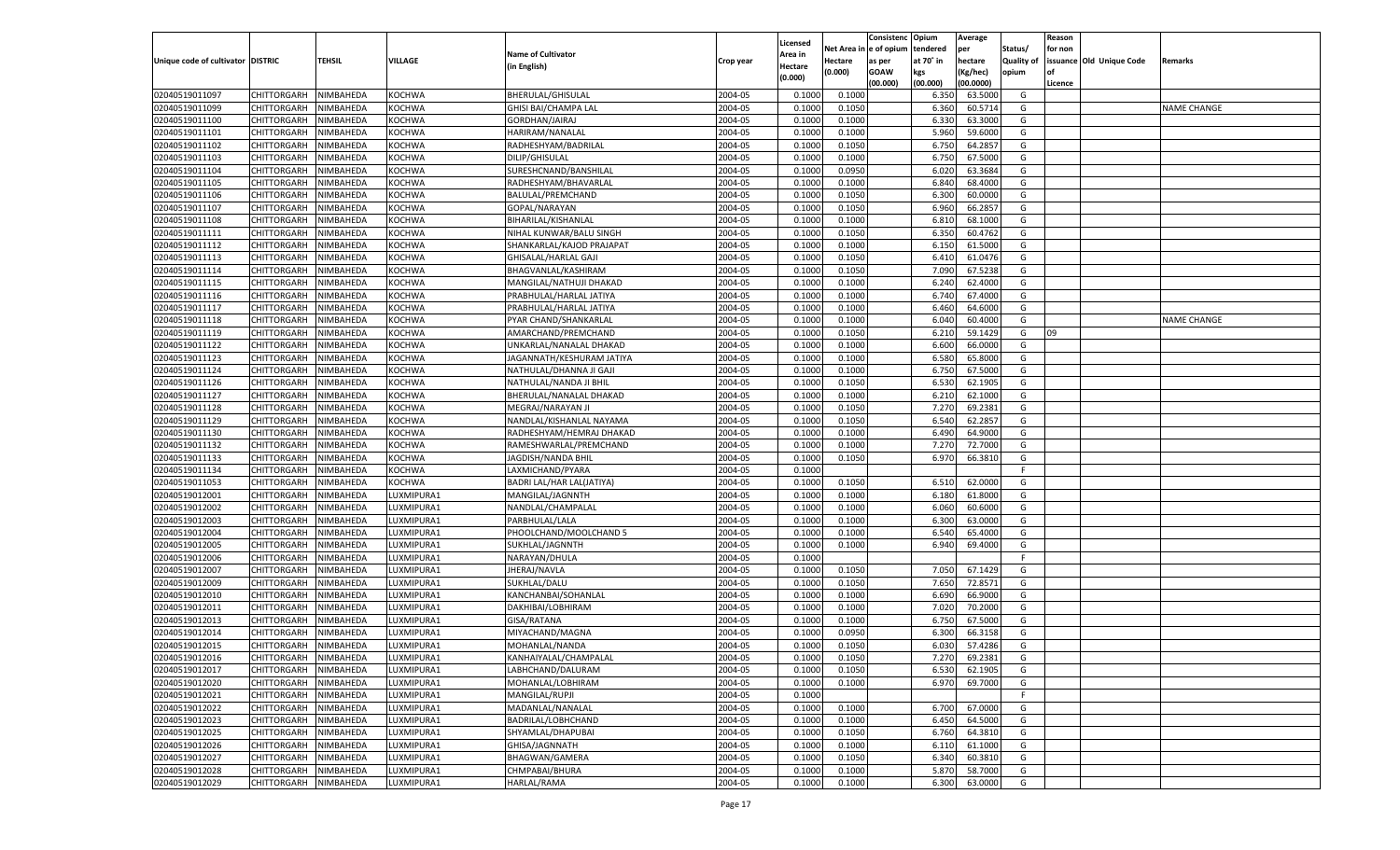|                                   |                       |               |                 |                           |           |                           |          | Consistenc  | Opium     | Average   |                   | Reason  |                          |                    |
|-----------------------------------|-----------------------|---------------|-----------------|---------------------------|-----------|---------------------------|----------|-------------|-----------|-----------|-------------------|---------|--------------------------|--------------------|
|                                   |                       |               |                 | <b>Name of Cultivator</b> |           | Licensed                  | Net Area | le of opium | tendered  | per       | Status/           | for non |                          |                    |
| Unique code of cultivator DISTRIC |                       | <b>TEHSIL</b> | VILLAGE         | (in English)              | Crop year | <b>Area in</b><br>Hectare | Hectare  | as per      | at 70° in | hectare   | <b>Quality of</b> |         | issuance Old Unique Code | Remarks            |
|                                   |                       |               |                 |                           |           | (0.000)                   | (0.000)  | <b>GOAW</b> | kgs       | (Kg/hec)  | opium             |         |                          |                    |
|                                   |                       |               |                 |                           |           |                           |          | (00.000)    | (00.000)  | (00.0000) |                   | Licence |                          |                    |
| 02040519013001                    | CHITTORGARH           | NIMBAHEDA     | LUNKHANDA       | JAGNANNTH/BHANWARLAL      | 2004-05   | 0.1000                    | 0.1000   |             | 6.590     | 65.9000   | G                 |         |                          |                    |
| 02040519013002                    | CHITTORGARH           | NIMBAHEDA     | LUNKHANDA       | MANGILAL/KANIRAM          | 2004-05   | 0.1000                    | 0.0650   |             | 4.150     | 63.8462   | G                 |         |                          |                    |
| 02040519013003                    | CHITTORGARH           | NIMBAHEDA     | LUNKHANDA       | MOHANLAL/LUXMICHAND       | 2004-05   | 0.1000                    | 0.1000   |             | 6.750     | 67.5000   | G                 |         |                          |                    |
| 02040519013004                    | CHITTORGARH           | NIMBAHEDA     | LUNKHANDA       | NANALAL/NATHULAL          | 2004-05   | 0.1000                    |          |             |           |           | F.                |         |                          |                    |
| 02040519013005                    | CHITTORGARH           | NIMBAHEDA     | LUNKHANDA       | KAMLIBAI/LABHCHAND-VARDA  | 2004-05   | 0.1000                    | 0.0950   |             | 6.110     | 64.3158   | G                 |         |                          |                    |
| 02040519013006                    | CHITTORGARH           | NIMBAHEDA     | UNKHANDA.       | RAMLAL/LALA               | 2004-05   | 0.1000                    | 0.1000   |             | 6.360     | 63.6000   | G                 |         |                          | <b>NAME CHANGE</b> |
| 02040519013007                    | CHITTORGARH           | NIMBAHEDA     | LUNKHANDA       | <b>BHOTLAL/RATANA</b>     | 2004-05   | 0.1000                    | 0.1000   |             | 6.260     | 62.6000   | G                 |         |                          |                    |
| 02040519013009                    | CHITTORGARH           | NIMBAHEDA     | LUNKHANDA       | GISIBAI/MOTILAL           | 2004-05   | 0.1000                    | 0.1000   |             | 6.090     | 60.9000   | G                 |         |                          |                    |
| 02040519013010                    | CHITTORGARH           | NIMBAHEDA     | LUNKHANDA       | SAGARBAI/NANDA J          | 2004-05   | 0.1000                    | 0.0800   |             | 4.660     | 58.2500   | G                 |         |                          |                    |
| 02040519013011                    | CHITTORGARH           | NIMBAHEDA     | UNKHANDA.       | NANALAL/CHMPALAI          | 2004-05   | 0.1000                    | 0.1000   |             | 6.87      | 68.7000   | G                 |         |                          |                    |
| 02040519013012                    | CHITTORGARH           | NIMBAHEDA     | LUNKHANDA       | MANGILAL/GANGARAM         | 2004-05   | 0.1000                    | 0.1000   |             | 7.360     | 73.6000   | G                 |         |                          |                    |
| 02040519013013                    | CHITTORGARH           | NIMBAHEDA     | LUNKHANDA       | SHRILAL/HEERALAL          | 2004-05   | 0.1000                    | 0.1000   |             | 6.530     | 65.3000   | G                 |         |                          |                    |
| 02040519013014                    | CHITTORGARH           | NIMBAHEDA     | LUNKHANDA       | LABHCHAND/PHOOLCHAND      | 2004-05   | 0.1000                    | 0.1000   |             | 5.770     | 57.7000   | G                 |         |                          |                    |
| 02040519013015                    | CHITTORGARH           | NIMBAHEDA     | <b>UNKHANDA</b> | RUPA/GABUR                | 2004-05   | 0.1000                    | 0.1000   |             | 6.310     | 63.1000   | G                 |         |                          |                    |
| 02040519013016                    | CHITTORGARH           | NIMBAHEDA     | <b>UNKHANDA</b> | ONKAR/NARAYAN             | 2004-05   | 0.1000                    | 0.0950   |             | 6.330     | 66.6316   | G                 |         |                          |                    |
| 02040519013017                    | CHITTORGARH           | NIMBAHEDA     | <b>UNKHANDA</b> | BHANWARLAL/LAKSHMICHAND   | 2004-05   | 0.1000                    | 0.0950   |             | 5.420     | 57.0526   | G                 |         |                          |                    |
| 02040519013018                    | CHITTORGARH           | NIMBAHEDA     | <b>UNKHANDA</b> | GHISA/NARAYAN             | 2004-05   | 0.1000                    |          |             |           |           | F                 |         |                          |                    |
| 02040519013019                    | CHITTORGARH           | NIMBAHEDA     | <b>UNKHANDA</b> | KESARBAI/BHANWARLAL       | 2004-05   | 0.1000                    | 0.1050   |             | 6.860     | 65.3333   | G                 |         |                          |                    |
| 02040519013020                    | CHITTORGARH           | NIMBAHEDA     | <b>UNKHANDA</b> | <b>BADRILAL/DAULA</b>     | 2004-05   | 0.1000                    | 0.1000   |             | 6.430     | 64.3000   | G                 |         |                          |                    |
| 02040519013021                    | CHITTORGARH           | NIMBAHEDA     | <b>UNKHANDA</b> | KJODH/KANIRAM             | 2004-05   | 0.1000                    | 0.1000   |             | 6.610     | 66.1000   | G                 |         |                          |                    |
| 02040519013022                    | CHITTORGARH           | NIMBAHEDA     | <b>UNKHANDA</b> | RAMLAL/KASHIRAM           | 2004-05   | 0.1000                    | 0.1000   |             | 6.420     | 64.2000   | G                 |         |                          |                    |
| 02040519013023                    | CHITTORGARH           | NIMBAHEDA     | <b>UNKHANDA</b> | MANGILAL/HARLAL           | 2004-05   | 0.1000                    | 0.1050   |             | 6.580     | 62.6667   | G                 |         |                          |                    |
| 02040519013024                    | CHITTORGARH           | NIMBAHEDA     | <b>UNKHANDA</b> | ONKAR/BHURA               | 2004-05   | 0.1000                    | 0.1000   |             | 6.440     | 64.4000   | G                 |         |                          |                    |
| 02040519013025                    | CHITTORGARH           | NIMBAHEDA     | LUNKHANDA       | PHOOLCHAND/LAXMICHAND     | 2004-05   | 0.1000                    | 0.1000   |             | 6.170     | 61.7000   | G                 |         |                          |                    |
| 02040519013026                    | CHITTORGARH           | NIMBAHEDA     | <b>UNKHANDA</b> | MIYACHAND/NAANJI          | 2004-05   | 0.1000                    | 0.1000   |             | 5.820     | 58.2000   | G                 |         |                          |                    |
| 02040519013027                    | CHITTORGARH           | NIMBAHEDA     | <b>UNKHANDA</b> | RADHESHYAM/SHANKERLAL     | 2004-05   | 0.1000                    | 0.1000   |             | 6.250     | 62.5000   | G                 |         |                          |                    |
| 02040519013028                    | CHITTORGARH           | NIMBAHEDA     | <b>UNKHANDA</b> | PANNALAL/GOTU             | 2004-05   | 0.1000                    | 0.1050   |             | 6.330     | 60.2857   | G                 |         |                          |                    |
| 02040519013029                    | CHITTORGARH           | NIMBAHEDA     | <b>UNKHANDA</b> | CHHAGANLAL/PRABHULAL      | 2004-05   | 0.1000                    | 0.0500   |             | 4.210     | 84.2000   | G                 |         |                          |                    |
| 02040519013031                    | CHITTORGARH           | NIMBAHEDA     | <b>UNKHANDA</b> | KESHARIBAI/HARIRAM        | 2004-05   | 0.1000                    | 0.1000   |             | 6.410     | 64.1000   | G                 |         |                          | <b>NAME CHANGE</b> |
| 02040519013032                    | CHITTORGARH           | NIMBAHEDA     | LUNKHANDA       | NARAYANIBAI/NARAYAN       | 2004-05   | 0.1000                    |          |             |           |           | F.                |         |                          |                    |
| 02040519013033                    | CHITTORGARH           | NIMBAHEDA     | LUNKHANDA       | MANGILAL/BHANWARLAL       | 2004-05   | 0.1000                    | 0.1000   |             | 6.680     | 66.8000   | G                 |         |                          |                    |
| 02040519013036                    | CHITTORGARH           | NIMBAHEDA     | LUNKHANDA       | RADHABAI/POKHER           | 2004-05   | 0.1000                    | 0.0950   |             | 5.660     | 59.5789   | G                 | 05      |                          |                    |
| 02040519013037                    | CHITTORGARH           | NIMBAHEDA     | LUNKHANDA       | NANDKISHORE/HEERALAL      | 2004-05   | 0.1000                    | 0.0950   |             | 5.560     | 58.5263   | G                 |         |                          |                    |
| 02040519013038                    | CHITTORGARH           | NIMBAHEDA     | LUNKHANDA       | MANGHI BAI/ MANGHI LAL    | 2004-05   | 0.1000                    | 0.1000   |             | 6.290     | 62.9000   | G                 |         |                          |                    |
| 02040519013039                    | CHITTORGARH           | NIMBAHEDA     | LUNKHANDA       | BHERULAL/HARIRAM          | 2004-05   | 0.1000                    | 0.1000   |             | 6.690     | 66.9000   | G                 |         |                          |                    |
| 02040519013040                    | CHITTORGARH           | NIMBAHEDA     | LUNKHANDA       | JAGDISH/ONKARLAL          | 2004-05   | 0.1000                    | 0.1000   |             | 6.180     | 61.8000   | G                 |         |                          |                    |
| 02040519013041                    | CHITTORGARH           | NIMBAHEDA     | LUNKHANDA       | SHYAMLAL/KASIRAM          | 2004-05   | 0.1000                    | 0.1000   |             | 6.020     | 60.2000   | G                 |         |                          |                    |
| 02040519013042                    | CHITTORGARH           | NIMBAHEDA     | LUNKHANDA       | <b>BABULAL/ONKARLAL</b>   | 2004-05   | 0.1000                    |          |             |           |           | F.                |         |                          |                    |
| 02040519013043                    | CHITTORGARH           | NIMBAHEDA     | LUNKHANDA       | RADHESHYAM/HEERALAL       | 2004-05   | 0.1000                    | 0.1000   |             | 6.490     | 64.9000   | G                 |         |                          |                    |
| 02040519013044                    | CHITTORGARH           | NIMBAHEDA     | LUNKHANDA       | SOHANLAL/KIMSI            | 2004-05   | 0.1000                    | 0.1000   |             | 6.480     | 64.8000   | G                 |         |                          |                    |
| 02040519013045                    | CHITTORGARH           | NIMBAHEDA     | LUNKHANDA       | SUKHLAL/NANDA             | 2004-05   | 0.1000                    | 0.1000   |             | 6.390     | 63.9000   | G                 |         |                          |                    |
| 02040519013046                    | CHITTORGARH           | NIMBAHEDA     | LUNKHANDA       | BHERULAL/MOTILAL          | 2004-05   | 0.1000                    | 0.1000   |             | 5.970     | 59.7000   | G                 |         |                          |                    |
| 02040519013047                    | CHITTORGARH           | NIMBAHEDA     | LUNKHANDA       | GOURILAL/KANIRAM          | 2004-05   | 0.1000                    | 0.1000   |             | 6.41      | 64.1000   | G                 |         |                          |                    |
| 02040519013048                    | CHITTORGARH           | NIMBAHEDA     | LUNKHANDA       | SHRILAL/PRABHULAL DHAKAD  | 2004-05   | 0.1000                    | 0.1000   |             | 6.640     | 66.4000   | G                 |         |                          |                    |
| 02040519013049                    | CHITTORGARH           | NIMBAHEDA     | LUNKHANDA       | JAGDISH/PRABHULAL         | 2004-05   | 0.1000                    | 0.0950   |             | 6.070     | 63.8947   | G                 |         |                          |                    |
| 02040519013050                    | CHITTORGARH NIMBAHEDA |               | LUNKHANDA       | SAMPATLAL/HEERALAL        | 2004-05   | 0.1000                    | 0.1000   |             | 6.130     | 61.3000   | G                 |         |                          |                    |
| 02040519013051                    | <b>CHITTORGARH</b>    | NIMBAHEDA     | LUNKHANDA       | RADHESHYAM/BHANWARLAL     | 2004-05   | 0.1000                    | 0.1050   |             | 6.750     | 64.2857   | G                 |         |                          |                    |
| 02040519013052                    | CHITTORGARH           | NIMBAHEDA     | LUNKHANDA       | HEERALAL/LUXMICHAND       | 2004-05   | 0.1000                    | 0.1050   |             | 6.820     | 64.9524   | G                 |         |                          |                    |
| 02040519013054                    | <b>CHITTORGARH</b>    | NIMBAHEDA     | LUNKHANDA       | NANALAL/WARDA DHAKAD      | 2004-05   | 0.1000                    | 0.0950   |             | 6.120     | 64.4211   | G                 |         |                          |                    |
| 02040519013055                    | <b>CHITTORGARH</b>    | NIMBAHEDA     | LUNKHANDA       | JAGNNATH/NARAYAN          | 2004-05   | 0.1000                    | 0.0500   |             | 3.720     | 74.4000   | G                 |         |                          |                    |
| 02040519013056                    | <b>CHITTORGARH</b>    | NIMBAHEDA     | LUNKHANDA       | SOHANLAL/DALU             | 2004-05   | 0.1000                    | 0.1000   |             | 6.040     | 60.4000   | G                 |         |                          |                    |
| 02040519013058                    | <b>CHITTORGARH</b>    | NIMBAHEDA     | LUNKHANDA       | JAGNNTH/FULCHAND          | 2004-05   | 0.1000                    | 0.1050   |             | 6.380     | 60.7619   | G                 |         |                          |                    |
| 02040519013059                    | <b>CHITTORGARH</b>    | NIMBAHEDA     | LUNKHANDA       | KAILASHCHANDRA/AMARCHAND  | 2004-05   | 0.1000                    | 0.1000   |             | 6.160     | 61.6000   | G                 |         |                          |                    |
| 02040519013060                    | <b>CHITTORGARH</b>    | NIMBAHEDA     | LUNKHANDA       | SOHANLAL/KUKA             | 2004-05   | 0.1000                    | 0.1000   |             | 6.760     | 67.6000   | G                 |         |                          |                    |
| 02040519013062                    | <b>CHITTORGARH</b>    | NIMBAHEDA     | LUNKHANDA       | CHAGANLAL/LAXMICHAND      | 2004-05   | 0.1000                    | 0.1050   |             | 6.880     | 65.5238   | G                 |         |                          |                    |
| 02040519013063                    | <b>CHITTORGARH</b>    | NIMBAHEDA     | LUNKHANDA       | PANNALAL/NANDA            | 2004-05   | 0.1000                    | 0.1050   |             | 6.490     | 61.8095   | G                 |         |                          |                    |
|                                   |                       |               |                 |                           |           |                           |          |             |           |           |                   |         |                          |                    |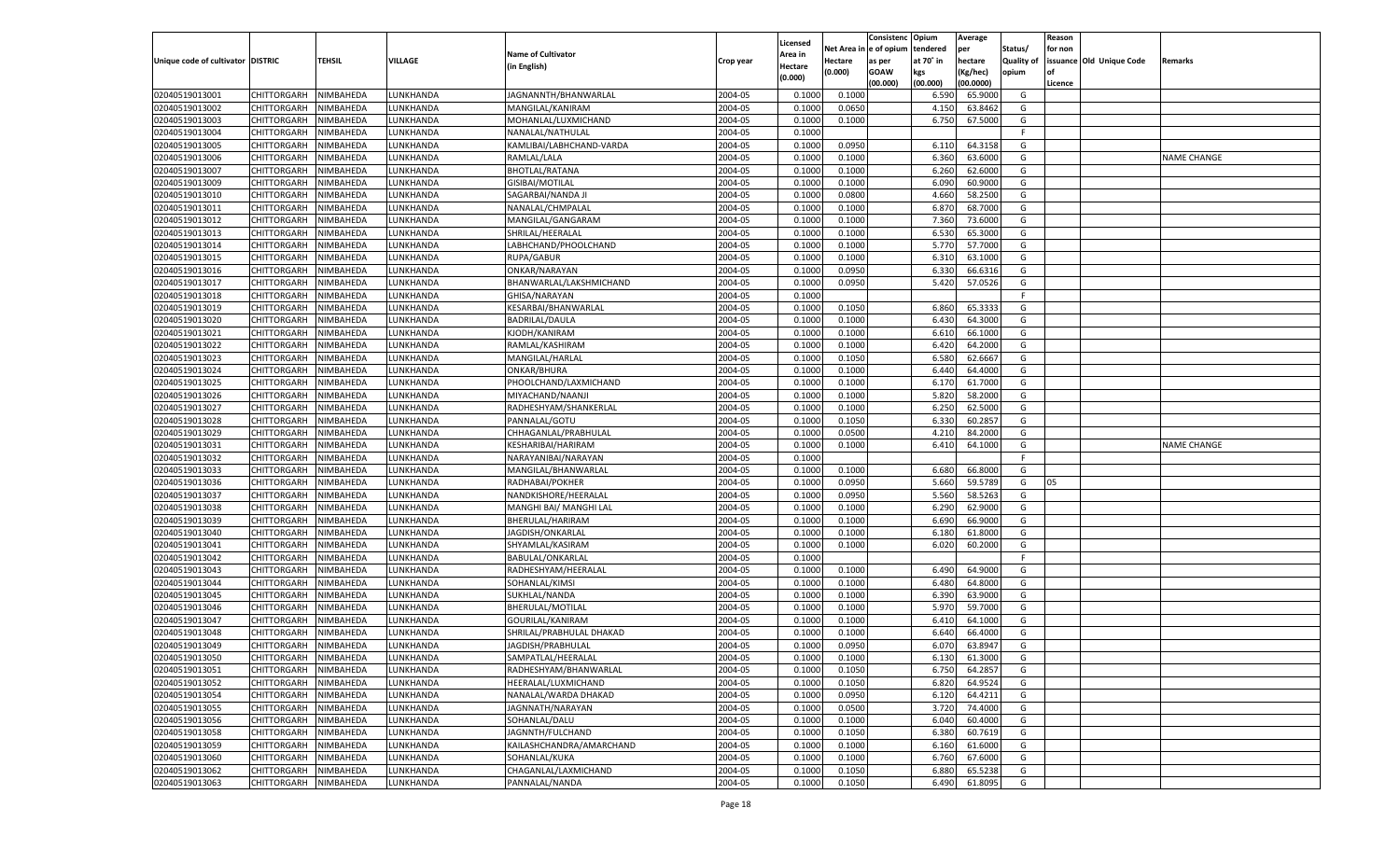|                                   |                       |           |                 |                               |                    |                    |            | Consistenc    | Opium     | Average   |                   | Reason  |                          |                      |
|-----------------------------------|-----------------------|-----------|-----------------|-------------------------------|--------------------|--------------------|------------|---------------|-----------|-----------|-------------------|---------|--------------------------|----------------------|
|                                   |                       |           |                 | <b>Name of Cultivator</b>     |                    | Licensed           | Net Area i | n  e of opium | tendered  | per       | Status/           | for non |                          |                      |
| Unique code of cultivator DISTRIC |                       | TEHSIL    | <b>VILLAGE</b>  | (in English)                  | Crop year          | Area in<br>Hectare | Hectare    | as per        | at 70° in | hectare   | <b>Quality of</b> |         | issuance Old Unique Code | Remarks              |
|                                   |                       |           |                 |                               |                    | (0.000)            | (0.000)    | <b>GOAW</b>   | kgs       | (Kg/hec)  | opium             |         |                          |                      |
|                                   |                       |           |                 |                               |                    |                    |            | (00.000)      | (00.000)  | (00.0000) |                   | Licence |                          |                      |
| 02040519013064                    | CHITTORGARH           | NIMBAHEDA | LUNKHANDA       | JAGDISHCHANDRA/CHAGANLAL      | 2004-05            | 0.1000             | 0.1050     |               | 6.590     | 62.7619   | G                 |         |                          |                      |
| 02040519013067                    | CHITTORGARH           | NIMBAHEDA | LUNKHANDA       | SHAMBHULAL/SHANKARLAL DHAKAD  | 2004-05            | 0.1000             | 0.1050     |               | 6.680     | 63.6190   | G                 |         |                          |                      |
| 02040519013068                    | CHITTORGARH           | NIMBAHEDA | LUNKHANDA       | NANDLAL/NARAYAN DHAKAD        | 2004-05            | 0.1000             | 0.1000     |               | 6.400     | 64.0000   | G                 |         |                          |                      |
| 02040519013069                    | CHITTORGARH           | NIMBAHEDA | LUNKHANDA       | MOHANDAS/BABRUDAS BAIRAGI     | 2004-05            | 0.1000             | 0.0350     |               | 2.250     | 64.2857   | G                 |         |                          |                      |
| 02040519013071                    | CHITTORGARH           | NIMBAHEDA | LUNKHANDA       | RAMCHANDRA/BARDA JI DHAKAD    | 2004-05            | 0.1000             | 0.1000     |               | 6.780     | 67.8000   | G                 |         |                          |                      |
| 02040519013072                    | CHITTORGARH           | NIMBAHEDA | LUNKHANDA       | PRABHULAL/KASHIRAM SUTHAR     | 2004-05            | 0.1000             | 0.1000     |               | 6.890     | 68.9000   | G                 |         |                          |                      |
| 02040519013073                    | CHITTORGARH           | NIMBAHEDA | LUNKHANDA       | BAGDIRAM/NARAYAN DHAKAD       | 2004-05            | 0.1000             | 0.0600     |               | 3.730     | 62.1667   | G                 |         |                          |                      |
| 02040519013074                    | CHITTORGARH           | NIMBAHEDA | LUNKHANDA       | GORILAL/AMAR CHANDRA DHAKAD   | 2004-05            | 0.1000             | 0.1050     |               | 6.470     | 61.6190   | G                 |         |                          |                      |
| 02040519013075                    | CHITTORGARH           | NIMBAHEDA | LUNKHANDA       | KASHIRAM/MAGNA JI BALAI       | 2004-05            | 0.1000             | 0.0950     |               | 6.180     | 65.0526   | G                 |         |                          |                      |
| 02040519013076                    | CHITTORGARH           | NIMBAHEDA | LUNKHANDA       | CHAGANLAL/BHAGWAN BALAI       | 2004-05            | 0.1000             | 0.1000     |               | 6.250     | 62.5000   | G                 |         |                          |                      |
| 02040519013078                    | CHITTORGARH           | NIMBAHEDA | LUNKHANDA       | KANAHYALAL/RUPA JI DHAKAD     | 2004-05            | 0.1000             | 0.1000     |               | 6.440     | 64.4000   | G                 |         |                          |                      |
| 02040519013079                    | CHITTORGARH           | NIMBAHEDA | LUNKHANDA       | NATHULAL/DEVA DHAKAD          | 2004-05            | 0.1000             | 0.1050     |               | 6.710     | 63.9048   | G                 |         |                          | NAME CHANGE          |
| 02040519013080                    | CHITTORGARH           | NIMBAHEDA | LUNKHANDA       | RAMLAL/HANSRAJ DHAKAD         | 2004-05            | 0.1000             | 0.1000     |               | 6.440     | 64.4000   | G                 |         |                          |                      |
| 02040519013081                    | CHITTORGARH           | NIMBAHEDA | UNKHANDA.       | KISHANLAL/BHAVARLAL DHAKAD    | 2004-05            | 0.1000             | 0.1000     |               | 6.600     | 66.0000   | G                 |         |                          |                      |
| 02040519013082                    | CHITTORGARH           | NIMBAHEDA | <b>UNKHANDA</b> | LABH CHAND/AMARCHAND DHAKAD   | 2004-05            | 0.1000             | 0.1000     |               | 6.060     | 60.6000   | G                 |         |                          |                      |
| 02040519013083                    | CHITTORGARH           | NIMBAHEDA | UNKHANDA        | BHURALAL/KISMI JI DHAKAD      | 2004-05            | 0.1000             | 0.0950     |               | 6.300     | 66.3158   | G                 |         |                          |                      |
| 02040519013084                    | CHITTORGARH           | NIMBAHEDA | UNKHANDA        | DHANRAJ/MAGNIRAM KUMHAR       | 2004-05            | 0.1000             | 0.1000     |               | 6.260     | 62.6000   | G                 |         |                          |                      |
| 02040519013085                    | CHITTORGARH           | NIMBAHEDA | UNKHANDA        | <b>GORILAL/KIMSHI JI</b>      | 2004-05            | 0.1000             |            |               |           |           | F.                |         |                          |                      |
| 02040519013086                    | CHITTORGARH           | NIMBAHEDA | UNKHANDA        | GOPALLAL/HARIRAM DHAKAD       | 2004-05            | 0.1000             | 0.1000     |               | 6.150     | 61.5000   | G                 |         |                          |                      |
| 02040519013087                    | CHITTORGARH           | NIMBAHEDA | <b>UNKHANDA</b> | NANALAL/TEKCHAND DHAKAD       | 2004-05            | 0.1000             | 0.1000     |               | 6.600     | 66.0000   | G                 |         |                          |                      |
| 02040519013088                    | CHITTORGARH           | NIMBAHEDA | <b>UNKHANDA</b> | GULABSINGH/DUNGERSINGH RAJPUT | 2004-05            | 0.1000             | 0.1000     |               | 6.180     | 61.8000   | G                 | 05      |                          |                      |
| 02040519013089                    | CHITTORGARH           | NIMBAHEDA | <b>UNKHANDA</b> | SHANTILAL/LABHCHAND DHAKAD    | 2004-05            | 0.1000             | 0.1000     |               | 6.550     | 65.5000   | G                 |         |                          |                      |
| 02040519013090                    | CHITTORGARH           | NIMBAHEDA | <b>UNKHANDA</b> | SOHANLAL/MANGU JI BHIL        | 2004-05            | 0.1000             | 0.1000     |               | 6.480     | 64.8000   | G                 |         |                          |                      |
| 02040519013091                    | CHITTORGARH           | NIMBAHEDA | <b>UNKHANDA</b> | JIVRAJ/AMARCHAND DHAKAD       | 2004-05            | 0.1000             | 0.1000     |               | 6.130     | 61.3000   | G                 |         |                          |                      |
| 02040519013092                    | CHITTORGARH           | NIMBAHEDA | UNKHANDA        | DOLATRAM/NARU JI BHIL         | 2004-05            | 0.1000             | 0.1000     |               | 6.080     | 60.8000   | G                 |         |                          |                      |
| 02040519013061                    | CHITTORGARH           | NIMBAHEDA | <b>UNKHANDA</b> | PREAMCHAND/KJODH              | 2004-05            | 0.1000             | 0.1000     |               | 6.010     | 60.1000   | G                 |         |                          | APPEAL               |
| 02040519013096                    | CHITTORGARH           | NIMBAHEDA | LUNKHANDA       | NANALAL/RAMLAL                | 2004-05            | 0.1000             | 0.1000     |               | 6.970     | 69.7000   | G                 |         | 02040519006002           | TRANSFER             |
| 02040519013097                    | CHITTORGARH           | NIMBAHEDA | UNKHANDA.       | GOPALSINGH/OUNKARSINGH        | 2004-05            | 0.1000             | 0.1000     |               | 6.640     | 66.4000   | G                 |         | 02040519006004           | TRANSFER             |
| 02040519013098                    | CHITTORGARH           | NIMBAHEDA | UNKHANDA        | GIRJA KUWAR/KHUMANSINGH       | 2004-05            | 0.1000             | 0.0950     |               | 6.110     | 64.3158   | G                 |         | 02040519006005           | NAME CHANGE/TRANSFER |
| 02040519014001                    | CHITTORGARH           | NIMBAHEDA | MANOHERKHEDI    | BHANWARLAL/PURANMAL           | 2004-05            | 0.1000             | 0.1050     |               | 6.270     | 59.7143   | G                 |         |                          |                      |
| 02040519014003                    | CHITTORGARH           | NIMBAHEDA | MANOHERKHEDI    | KISHAN/JAGNNATH               | 2004-05            | 0.1000             | 0.1000     |               | 6.330     | 63.3000   | G                 |         |                          |                      |
| 02040519014004                    | CHITTORGARH           | NIMBAHEDA | MANOHERKHEDI    | ONKARLAL/DALURAM              | 2004-05            | 0.1000             | 0.0950     |               | 6.380     | 67.1579   | G                 |         |                          |                      |
| 02040519014005                    | CHITTORGARH           | NIMBAHEDA | MANOHERKHEDI    | LALU/KASHIRAM                 | 2004-05            | 0.1000             | 0.1050     |               | 7.940     | 75.6190   | G                 |         |                          |                      |
| 02040519014006                    | CHITTORGARH           | NIMBAHEDA | MANOHERKHEDI    | <b>BHAGDI BAI/ BHIMRAJ</b>    | 2004-05            | 0.1000             | 0.0950     |               | 5.490     | 57.7895   | G                 |         |                          | <b>NAME CHANGE</b>   |
| 02040519014008                    | CHITTORGARH           | NIMBAHEDA | MANOHERKHEDI    | MANGILAL/AMARCHAND            | 2004-05            | 0.1000             | 0.1050     |               | 6.710     | 63.9048   | G                 |         |                          |                      |
| 02040519014009                    | CHITTORGARH           | NIMBAHEDA | MANOHERKHEDI    | SUKHIBAI/NARAYAN              | 2004-05            | 0.1000             | 0.1000     |               | 6.010     | 60.1000   | G                 |         |                          |                      |
| 02040519014011                    | CHITTORGARH           | NIMBAHEDA | MANOHERKHEDI    | MOOLCHAND/MOTILAL             | 2004-05            | 0.1000             | 0.1000     |               | 6.170     | 61.7000   | G                 |         |                          |                      |
| 02040519014012                    | CHITTORGARH           | NIMBAHEDA | MANOHERKHEDI    | RAMLAL/PURANMAI               | 2004-05            | 0.1000             | 0.1050     |               | 6.590     | 62.7619   | G                 |         |                          |                      |
| 02040519014013                    | CHITTORGARH           | NIMBAHEDA | MANOHERKHEDI    | RAMCHANDRA/NATHU LAL          | 2004-05            | 0.1000             | 0.0500     |               | 3.170     | 63.4000   | G                 |         |                          |                      |
| 02040519014014                    | CHITTORGARH           | NIMBAHEDA | MANOHERKHEDI    | MADHOLAL/JAICHAND             | 2004-05            | 0.1000             | 0.1000     |               | 6.860     | 68.6000   | G                 |         |                          |                      |
| 02040519014015                    | CHITTORGARH           | NIMBAHEDA | MANOHERKHEDI    | RANGLAL/PRABHULAL             | 2004-05            | 0.1000             | 0.1000     |               | 7.250     | 72.5000   | G                 |         |                          |                      |
| 02040519014017                    | CHITTORGARH           | NIMBAHEDA | MANOHERKHEDI    | GABUR/BALU                    | 2004-05            | 0.1000             | 0.0950     |               | 7.570     | 79.6842   | G                 |         |                          |                      |
| 02040519014019                    | CHITTORGARH           | NIMBAHEDA | MANOHERKHEDI    | RAMESHWARLAL/PRABHULAL        | 2004-05            | 0.1000             | 0.1050     |               | 6.620     | 63.0476   | G                 |         |                          |                      |
| 02040519014020                    | CHITTORGARH           | NIMBAHEDA | MANOHERKHEDI    | AMBALAL/KHAYALILAI            | 2004-05            | 0.1000             | 0.1000     |               | 6.840     | 68.4000   | G                 |         |                          |                      |
| 02040519014021                    |                       | NIMBAHEDA |                 |                               | 2004-05            | 0.1000             | 0.1000     |               | 5.730     | 57.3000   | G                 |         |                          |                      |
|                                   | CHITTORGARH           |           | MANOHERKHEDI    | SHYAMI BAI/NARAYAN            |                    |                    |            |               |           |           |                   |         |                          |                      |
| 02040519014022<br>02040519014023  | CHITTORGARH NIMBAHEDA | NIMBAHEDA | MANOHERKHEDI    | SUKHIBAI/HEERALAL             | 2004-05<br>2004-05 | 0.1000             | 0.1000     |               | 6.580     | 65.8000   | G                 |         |                          |                      |
|                                   | <b>CHITTORGARH</b>    |           | MANOHERKHEDI    | BOTLAL/GULAB                  |                    | 0.1000             | 0.1000     |               | 6.450     | 64.5000   | G                 |         |                          |                      |
| 02040519014024                    | CHITTORGARH           | NIMBAHEDA | MANOHERKHEDI    | JANI BAI/UDHA                 | 2004-05            | 0.1000             | 0.1000     |               | 6.730     | 67.3000   | G                 |         |                          |                      |
| 02040519014025                    | CHITTORGARH           | NIMBAHEDA | MANOHERKHEDI    | MOTI LAL/KISHAN LAL           | 2004-05            | 0.1000             | 0.1000     |               | 5.990     | 59.9000   | G                 | 05      |                          |                      |
| 02040519014027                    | <b>CHITTORGARH</b>    | NIMBAHEDA | MANOHERKHEDI    | BHERU SINGH/DULE SINGH        | 2004-05            | 0.1000             | 0.0950     |               | 5.740     | 60.4211   | G                 |         |                          |                      |
| 02040519014028                    | CHITTORGARH           | NIMBAHEDA | MANOHERKHEDI    | MATHURA LAL/MOTI LAL          | 2004-05            | 0.1000             | 0.1000     |               | 6.500     | 65.0000   | G                 |         |                          |                      |
| 02040519014029                    | <b>CHITTORGARH</b>    | NIMBAHEDA | MANOHERKHEDI    | TULSIRAM/LUXMICHAND           | 2004-05            | 0.1000             | 0.1000     |               | 6.720     | 67.2000   | G                 |         |                          |                      |
| 02040519014030                    | CHITTORGARH           | NIMBAHEDA | MANOHERKHEDI    | BABULAL/PRABHULAL             | 2004-05            | 0.1000             | 0.1000     |               | 6.950     | 69.5000   | G                 |         |                          |                      |
| 02040519014031                    | CHITTORGARH           | NIMBAHEDA | MANOHERKHEDI    | KANCHAN BAI/SUKHRAM DAS       | 2004-05            | 0.1000             | 0.1050     |               | 6.630     | 63.1429   | G                 |         |                          |                      |
| 02040519014032                    | <b>CHITTORGARH</b>    | NIMBAHEDA | MANOHERKHEDI    | JANI BAI / MOHAN              | 2004-05            | 0.1000             | 0.1050     |               | 6.360     | 60.5714   | G                 |         |                          | <b>NAME CHANGE</b>   |
| 02040519014033                    | <b>CHITTORGARH</b>    | NIMBAHEDA | MANOHERKHEDI    | BADRILAL/MADHOLAL             | 2004-05            | 0.1000             | 0.1000     |               | 6.730     | 67.3000   | G                 |         |                          | <b>NAME CHANGE</b>   |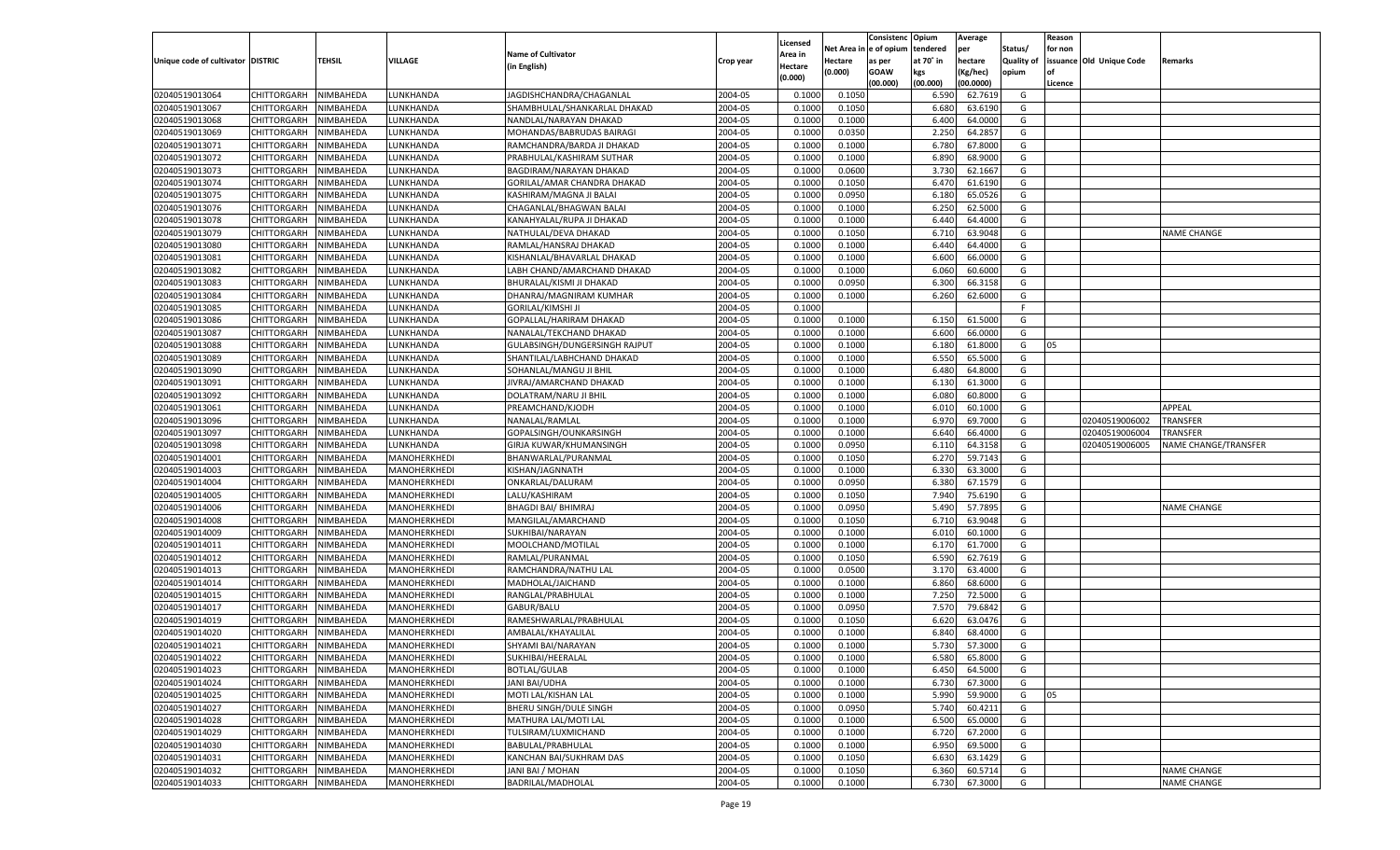|                                   |                       |               |                 |                           |           |                     |          | Consistenc  | Opium     | Average   |                   | Reason  |                          |                    |
|-----------------------------------|-----------------------|---------------|-----------------|---------------------------|-----------|---------------------|----------|-------------|-----------|-----------|-------------------|---------|--------------------------|--------------------|
|                                   |                       |               |                 | <b>Name of Cultivator</b> |           | Licensed<br>\rea in | Net Area | le of opium | tendered  | per       | Status/           | for non |                          |                    |
| Unique code of cultivator DISTRIC |                       | <b>TEHSIL</b> | VILLAGE         | (in English)              | Crop year | Hectare             | Hectare  | as per      | at 70° in | hectare   | <b>Quality of</b> |         | issuance Old Unique Code | Remarks            |
|                                   |                       |               |                 |                           |           | (0.000)             | (0.000)  | <b>GOAW</b> | kgs       | (Kg/hec)  | opium             |         |                          |                    |
|                                   |                       |               |                 |                           |           |                     |          | (00.000)    | (00.000)  | (00.0000) |                   | Licence |                          |                    |
| 02040519014034                    | CHITTORGARH           | NIMBAHEDA     | MANOHERKHEDI    | KISHANDAS/NANALAL         | 2004-05   | 0.1000              | 0.0950   |             | 6.97      | 73.3684   | G                 |         |                          |                    |
| 02040519014035                    | CHITTORGARH           | NIMBAHEDA     | MANOHERKHEDI    | DAULATRAM/BHEEMRAJ        | 2004-05   | 0.1000              | 0.1000   |             | 6.220     | 62.2000   | G                 |         |                          |                    |
| 02040519014036                    | CHITTORGARH           | NIMBAHEDA     | MANOHERKHEDI    | SHRILAL/MANGILAL          | 2004-05   | 0.1000              | 0.1000   |             | 6.670     | 66.7000   | G                 |         |                          |                    |
| 02040519014037                    | CHITTORGARH           | NIMBAHEDA     | MANOHERKHEDI    | PREMCHANDRA/KHEMRAJ       | 2004-05   | 0.1000              | 0.1000   |             | 6.470     | 64.7000   | G                 |         |                          |                    |
| 02040519014038                    | CHITTORGARH           | NIMBAHEDA     | MANOHERKHEDI    | CHHAGANLAL/MATHRALAL      | 2004-05   | 0.1000              | 0.1000   |             | 6.610     | 66.1000   | G                 |         |                          |                    |
| 02040519014039                    | CHITTORGARH           | NIMBAHEDA     | MANOHERKHEDI    | MADAN LAL/PARBHU LAL      | 2004-05   | 0.1000              |          |             |           |           | F.                |         |                          |                    |
| 02040519014040                    | CHITTORGARH           | NIMBAHEDA     | MANOHERKHEDI    | MANGILAL/RAMCHANDRA       | 2004-05   | 0.1000              | 0.1000   |             | 6.490     | 64.9000   | G                 |         |                          |                    |
| 02040519014041                    | CHITTORGARH           | NIMBAHEDA     | MANOHERKHEDI    | OUNKAR LAL/LAKHMI CHAND   | 2004-05   | 0.1000              |          |             |           |           | F.                |         |                          |                    |
| 02040519014042                    | CHITTORGARH           | NIMBAHEDA     | MANOHERKHEDI    | LABHCHAND/BHIMRAJ         | 2004-05   | 0.1000              |          |             |           |           | F.                |         |                          |                    |
| 02040519014043                    | CHITTORGARH           | NIMBAHEDA     | MANOHERKHEDI    | <b>GORILAL/MOTILAL</b>    | 2004-05   | 0.1000              | 0.1000   |             | 6.240     | 62.4000   | G                 |         |                          |                    |
| 02040519014044                    | CHITTORGARH           | NIMBAHEDA     | MANOHERKHEDI    | JAGNNATH/KHEMRAJ          | 2004-05   | 0.1000              |          |             |           |           | F.                |         |                          |                    |
| 02040519014045                    | CHITTORGARH           | NIMBAHEDA     | MANOHERKHEDI    | PRAKASHCHANDRA/CHHAGANLAL | 2004-05   | 0.1000              | 0.1000   |             | 6.310     | 63.1000   | G                 |         |                          |                    |
| 02040519014046                    | CHITTORGARH           | NIMBAHEDA     | MANOHERKHEDI    | BHERULAL/BHEEMRAJ         | 2004-05   | 0.1000              | 0.0950   |             | 5.710     | 60.1053   | G                 |         |                          |                    |
| 02040519014047                    | CHITTORGARH           | NIMBAHEDA     | MANOHERKHEDI    | NANALAL/RAMCHANDRA        | 2004-05   | 0.1000              | 0.1000   |             | 6.070     | 60.7000   | G                 |         |                          |                    |
| 02040519014048                    | CHITTORGARH           | NIMBAHEDA     | MANOHERKHEDI    | RATANLAL/PREMCHAND        | 2004-05   | 0.1000              | 0.1000   |             | 6.310     | 63.1000   | G                 |         |                          |                    |
| 02040519014049                    | CHITTORGARH           | NIMBAHEDA     | MANOHERKHEDI    | BANSHILAL/PRABHULAL       | 2004-05   | 0.1000              | 0.1000   |             | 7.240     | 72.4000   | G                 |         |                          |                    |
| 02040519014050                    | CHITTORGARH           | NIMBAHEDA     | MANOHERKHEDI    | RAM LAL/BHIMRAJ           | 2004-05   | 0.1000              |          |             |           |           | F                 |         |                          |                    |
| 02040519014051                    | CHITTORGARH           | NIMBAHEDA     | MANOHERKHEDI    | KISHAN LAL/MANGI LAL      | 2004-05   | 0.1000              |          |             |           |           | F.                |         |                          |                    |
| 02040519014053                    | CHITTORGARH           | NIMBAHEDA     | MANOHERKHEDI    | GOVERDHAN LAL/BHANWAR LAL | 2004-05   | 0.1000              |          |             |           |           | F.                |         |                          |                    |
| 02040519014054                    | CHITTORGARH           | NIMBAHEDA     | MANOHERKHEDI    | GEETALAL/ONKARLAL         | 2004-05   | 0.1000              | 0.0950   |             | 6.180     | 65.0526   | G                 |         |                          |                    |
| 02040519014055                    | CHITTORGARH           | NIMBAHEDA     | MANOHERKHEDI    | MADANLAL/NANALAL          | 2004-05   | 0.1000              |          |             |           |           | F.                |         |                          |                    |
| 02040519014056                    | CHITTORGARH           | NIMBAHEDA     | MANOHERKHEDI    | BHANWARLAL/RAMCHANDRA     | 2004-05   | 0.1000              | 0.1050   |             | 6.660     | 63.4286   | G                 |         |                          |                    |
| 02040519014057                    | CHITTORGARH           | NIMBAHEDA     | MANOHERKHEDI    | SUKHLAL/MATHURALAL        | 2004-05   | 0.1000              | 0.1000   |             | 6.360     | 63.6000   | G                 |         |                          |                    |
| 02040519014059                    | CHITTORGARH           | NIMBAHEDA     | MANOHERKHEDI    | DALCHAND/RAMLAL           | 2004-05   | 0.1000              | 0.1000   |             | 5.740     | 57.4000   | G                 |         |                          |                    |
| 02040519014060                    | CHITTORGARH           | NIMBAHEDA     | MANOHERKHEDI    | SATYE NARAYAN/MULCHAND    | 2004-05   | 0.1000              | 0.1000   |             | 5.850     | 58.5000   | G                 | 05      |                          |                    |
| 02040519014061                    | CHITTORGARH           | NIMBAHEDA     | MANOHERKHEDI    | BHANWARLAL/KISHANLAL      | 2004-05   | 0.1000              | 0.1000   |             | 5.800     | 58.0000   | G                 |         |                          |                    |
| 02040519014062                    | CHITTORGARH           | NIMBAHEDA     | MANOHERKHEDI    | <b>GISU LAL/JABUR</b>     | 2004-05   | 0.1000              | 0.0950   |             | 7.930     | 83.4737   | G                 |         |                          |                    |
| 02040519014063                    | CHITTORGARH           | NIMBAHEDA     | MANOHERKHEDI    | RAMLAL/GULABCHAND         | 2004-05   | 0.1000              | 0.1000   |             | 7.000     | 70.0000   | G                 |         |                          |                    |
| 02040519014064                    | CHITTORGARH           | NIMBAHEDA     | MANOHERKHEDI    | NAND RAM / AMRA CHARAN    | 2004-05   | 0.1000              | 0.1000   |             | 6.670     | 66.7000   | G                 |         |                          |                    |
| 02040519014065                    | CHITTORGARH           | NIMBAHEDA     | MANOHERKHEDI    | SHANTILAL/PRABHULAL       | 2004-05   | 0.1000              | 0.1000   |             | 6.720     | 67.2000   | G                 |         |                          |                    |
| 02040519014066                    | CHITTORGARH           | NIMBAHEDA     | MANOHERKHEDI    | SHANTILAL/PREMCHAND       | 2004-05   | 0.1000              | 0.1000   |             | 7.380     | 73.8000   | G                 |         |                          |                    |
| 02040519014068                    | CHITTORGARH           | NIMBAHEDA     | MANOHERKHEDI    | <b>HIRALAL/KALU</b>       | 2004-05   | 0.1000              | 0.1000   |             | 6.810     | 68.1000   | G                 |         |                          |                    |
| 02040519014070                    | CHITTORGARH           | NIMBAHEDA     | MANOHERKHEDI    | DHANRAJ/KISHANLAL         | 2004-05   | 0.1000              | 0.1000   |             | 6.210     | 62.1000   | G                 |         |                          |                    |
| 02040519015001                    | CHITTORGARH           | NIMBAHEDA     | MELANA A        | SITA BAI/NARAYAN          | 2004-05   | 0.1000              | 0.1000   |             | 5.950     | 59.5000   | G                 |         |                          | <b>NAME CHANGE</b> |
| 02040519015003                    | CHITTORGARH           | NIMBAHEDA     | <b>MELANA A</b> | NIRBHAIRAM/RAMLAL         | 2004-05   | 0.1000              | 0.0950   |             | 6.490     | 68.3158   | G                 |         |                          |                    |
| 02040519015004                    | CHITTORGARH           | NIMBAHEDA     | MELANA A        | GHISALAL/DHULA            | 2004-05   | 0.1000              | 0.1050   |             | 7.420     | 70.6667   | G                 |         |                          |                    |
| 02040519015005                    | CHITTORGARH           | NIMBAHEDA     | <b>MELANA A</b> | SOLAL/PARBHULAL           | 2004-05   | 0.1000              | 0.1000   |             | 6.890     | 68.9000   | G                 |         |                          |                    |
| 02040519015006                    | CHITTORGARH           | NIMBAHEDA     | MELANA A        | UDHA/HARLAL               | 2004-05   | 0.1000              | 0.0950   |             | 6.230     | 65.5789   | G                 |         |                          |                    |
| 02040519015007                    | CHITTORGARH           | NIMBAHEDA     | <b>MELANA A</b> | <b>BALU/PARBHULAL</b>     | 2004-05   | 0.1000              | 0.1000   |             | 6.540     | 65.4000   | G                 |         |                          |                    |
| 02040519015008                    | CHITTORGARH           | NIMBAHEDA     | MELANA A        | GHISALAL/GOPILAL          | 2004-05   | 0.1000              | 0.1000   |             | 7.07      | 70.7000   | G                 |         |                          |                    |
| 02040519015010                    | <b>CHITTORGARH</b>    | NIMBAHEDA     | <b>MELANA A</b> | RAMCHANDRA/SHANKER        | 2004-05   | 0.1000              | 0.1000   |             | 6.740     | 67.4000   | G                 |         |                          |                    |
| 02040519015012                    | CHITTORGARH           | NIMBAHEDA     | MELANA A        | GANSHAYAM/BHANWARLAL      | 2004-05   | 0.1000              |          |             |           |           | F.                |         |                          | <b>NAME CHANGE</b> |
| 02040519015013                    | CHITTORGARH           | NIMBAHEDA     | <b>MELANA A</b> | NAVAL RAM//OUNKARLAL      | 2004-05   | 0.1000              | 0.1000   |             | 6.080     | 60.8000   | G                 |         |                          |                    |
| 02040519015014                    | CHITTORGARH           | NIMBAHEDA     | MELANA A        | JAGDISH/JAGNNATH          | 2004-05   | 0.1000              |          |             |           |           | F.                |         |                          |                    |
| 02040519015015                    | CHITTORGARH           | NIMBAHEDA     | <b>MELANA A</b> | RADHESHYAM/KALU           | 2004-05   | 0.1000              | 0.1000   |             | 6.270     | 62.7000   | G                 |         |                          |                    |
| 02040519015016                    | CHITTORGARH NIMBAHEDA |               | <b>MELANA A</b> | MUL CHAND/GANGA           | 2004-05   | 0.1000              | 0.1000   |             | 6.660     | 66.6000   | G                 |         |                          |                    |
| 02040519015017                    | <b>CHITTORGARH</b>    | NIMBAHEDA     | <b>MELANA A</b> | KALURAM/BOTLAL            | 2004-05   | 0.1000              |          |             |           |           | -F                |         |                          |                    |
| 02040519015018                    | <b>CHITTORGARH</b>    | NIMBAHEDA     | <b>MELANA A</b> | KAJOD/RAMA                | 2004-05   | 0.1000              | 0.1000   |             | 5.840     | 58.4000   | G                 |         |                          |                    |
| 02040519015019                    | <b>CHITTORGARH</b>    | NIMBAHEDA     | <b>MELANA A</b> | SHANKERLAL/RAMA           | 2004-05   | 0.1000              | 0.1050   |             | 6.830     | 65.0476   | G                 |         |                          |                    |
| 02040519015021                    | <b>CHITTORGARH</b>    | NIMBAHEDA     | <b>MELANA A</b> | PARBHU/KALU               | 2004-05   | 0.1000              | 0.0950   |             | 5.440     | 57.2632   | G                 |         |                          |                    |
| 02040519015022                    | <b>CHITTORGARH</b>    | NIMBAHEDA     | <b>MELANA A</b> | NARAYAN/MANGILAL          | 2004-05   | 0.1000              | 0.1050   |             | 6.720     | 64.0000   | G                 |         |                          |                    |
| 02040519015023                    | <b>CHITTORGARH</b>    | NIMBAHEDA     | MELANA A        | JAGDISH/PRABHU            | 2004-05   | 0.1000              | 0.1000   |             | 6.030     | 60.3000   | G                 |         |                          |                    |
| 02040519015024                    | <b>CHITTORGARH</b>    | NIMBAHEDA     | MELANA A        | PRABHULAL/HARLAL          | 2004-05   | 0.1000              | 0.1000   |             | 6.230     | 62.3000   | G                 |         |                          |                    |
| 02040519015025                    | <b>CHITTORGARH</b>    | NIMBAHEDA     | MELANA A        | <b>HIRALAL/GABUR</b>      | 2004-05   | 0.1000              | 0.1000   |             | 6.620     | 66.2000   | G                 |         |                          | <b>NAME CHANGE</b> |
| 02040519015026                    | <b>CHITTORGARH</b>    | NIMBAHEDA     | <b>MELANA A</b> | SHANKAR/NARAYAN           | 2004-05   | 0.1000              | 0.1000   |             | 6.810     | 68.1000   | G                 |         |                          |                    |
| 02040519015027                    | <b>CHITTORGARH</b>    | NIMBAHEDA     | <b>MELANA A</b> | BALU/CHAMPA               | 2004-05   | 0.1000              |          |             |           |           | $\mathsf F$       |         |                          |                    |
|                                   |                       |               |                 |                           |           |                     |          |             |           |           |                   |         |                          |                    |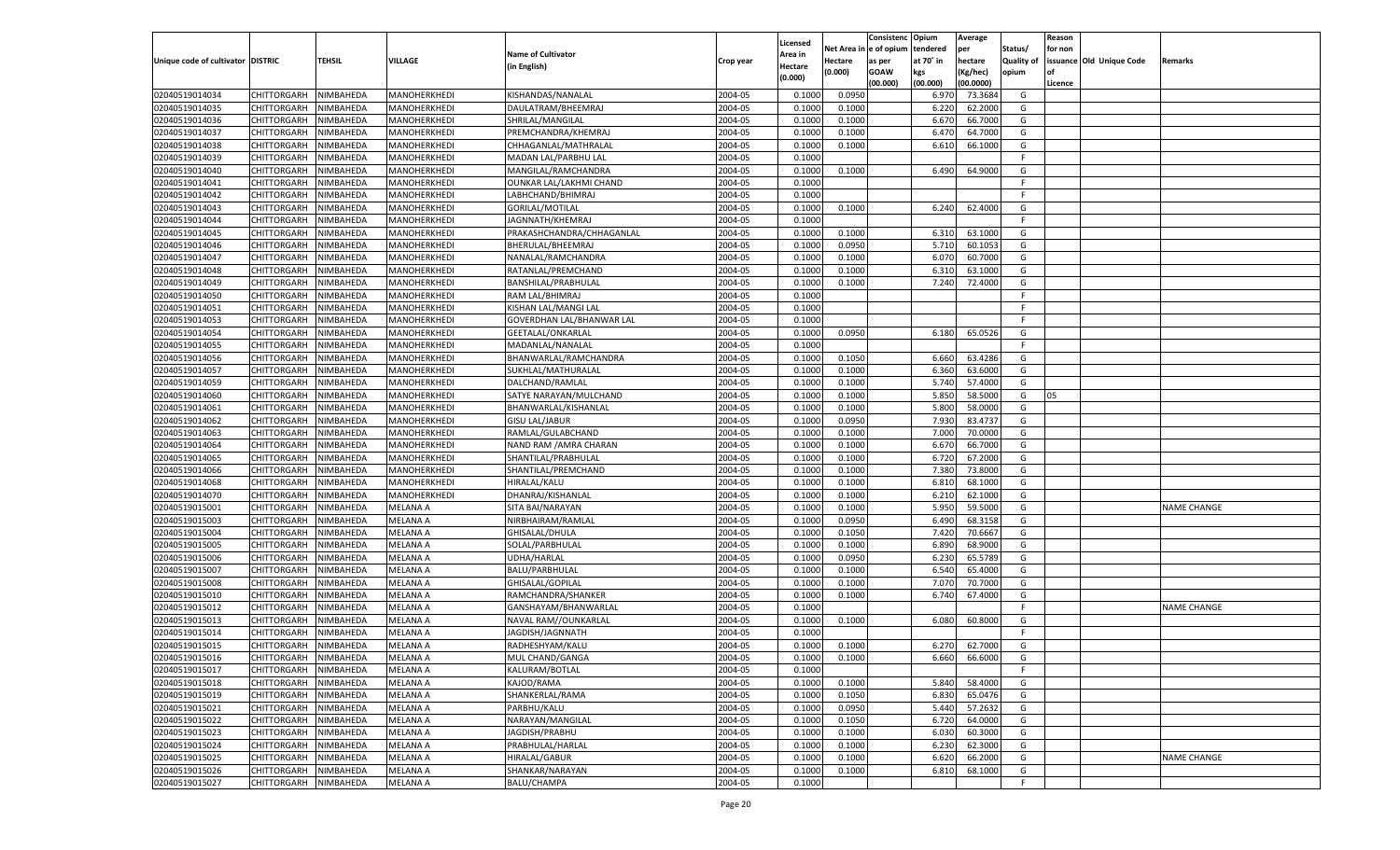|                                   |                    |           |                 |                           |           |          |            | Consistenc   | Opium     | Average   |            | Reason  |                          |                    |
|-----------------------------------|--------------------|-----------|-----------------|---------------------------|-----------|----------|------------|--------------|-----------|-----------|------------|---------|--------------------------|--------------------|
|                                   |                    |           |                 | <b>Name of Cultivator</b> |           | Licensed | Net Area i | n e of opium | tendered  | per       | Status/    | for non |                          |                    |
| Unique code of cultivator DISTRIC |                    | TEHSIL    | <b>VILLAGE</b>  |                           | Crop year | Area in  | Hectare    | as per       | at 70° in | hectare   | Quality of |         | issuance Old Unique Code | Remarks            |
|                                   |                    |           |                 | (in English)              |           | Hectare  | (0.000)    | <b>GOAW</b>  | kgs       | (Kg/hec)  | opium      |         |                          |                    |
|                                   |                    |           |                 |                           |           | (0.000)  |            | (00.000)     | (00.000)  | (00.0000) |            | Licence |                          |                    |
| 02040519015028                    | CHITTORGARH        | NIMBAHEDA | <b>MELANA A</b> | LAHRIBAI/SEVARAM          | 2004-05   | 0.1000   | 0.1000     |              | 6.060     | 60.6000   | G          |         |                          |                    |
| 02040519015029                    | CHITTORGARH        | NIMBAHEDA | MELANA A        | BHAGWAN/MAGNIRAM          | 2004-05   | 0.1000   |            |              |           |           | E          |         |                          |                    |
| 02040519015030                    | CHITTORGARH        | NIMBAHEDA | MELANA A        | PARVATIBAI/GORILAL        | 2004-05   | 0.1000   | 0.1000     |              | 6.21      | 62.1000   | G          |         |                          |                    |
| 02040519015031                    | CHITTORGARH        | NIMBAHEDA | MELANA A        | PARBHU/NARAYAN            | 2004-05   | 0.1000   | 0.1000     |              | 6.090     | 60.9000   | G          |         |                          |                    |
| 02040519015033                    | CHITTORGARH        | NIMBAHEDA | MELANA A        | BHANWARLAL/KALU           | 2004-05   | 0.1000   | 0.1000     |              | 6.670     | 66.7000   | G          |         |                          |                    |
| 02040519015034                    | CHITTORGARH        | NIMBAHEDA | MELANA A        | JAGNNATH/CHAMPA           | 2004-05   | 0.1000   | 0.0950     |              | 5.930     | 62.4211   | G          |         |                          |                    |
| 02040519015035                    | CHITTORGARH        | NIMBAHEDA | <b>MELANA A</b> | DEVILAL/GOTU              | 2004-05   | 0.1000   | 0.1000     |              | 6.540     | 65.4000   | G          |         |                          |                    |
| 02040519015036                    | CHITTORGARH        | NIMBAHEDA | MELANA A        | BHAGWANLAL/OUNKAR         | 2004-05   | 0.1000   | 0.1000     |              | 6.510     | 65.1000   | G          |         |                          |                    |
| 02040519015037                    | CHITTORGARH        | NIMBAHEDA | MELANA A        | <b>BANSILAL/MAGNA</b>     | 2004-05   | 0.1000   | 0.1050     |              | 7.220     | 68.7619   | G          |         |                          |                    |
|                                   |                    |           |                 | <b>HEERALAL/DAULA</b>     | 2004-05   |          |            |              | 6.740     |           | G          |         |                          |                    |
| 02040519015038                    | CHITTORGARH        | NIMBAHEDA | MELANA A        |                           |           | 0.1000   | 0.1000     |              |           | 67.4000   |            |         |                          |                    |
| 02040519015039                    | CHITTORGARH        | NIMBAHEDA | MELANA A        | PAHLAD/CHAGAN             | 2004-05   | 0.1000   | 0.1000     |              | 7.370     | 73.7000   | G          |         |                          | NAME CHANGE        |
| 02040519015040                    | CHITTORGARH        | NIMBAHEDA | MELANA A        | MOHANLAL//GOTTU           | 2004-05   | 0.1000   | 0.1000     |              | 6.910     | 69.1000   | G          |         |                          |                    |
| 02040519015041                    | CHITTORGARH        | NIMBAHEDA | MELANA A        | NANIBAI/NARAYAN           | 2004-05   | 0.1000   | 0.1000     |              | 6.470     | 64.7000   | G          |         |                          |                    |
| 02040519015042                    | CHITTORGARH        | NIMBAHEDA | MELANA A        | NANALAL/LAKHMICHAND       | 2004-05   | 0.1000   | 0.1050     |              | 7.140     | 68.0000   | G          |         |                          |                    |
| 02040519015043                    | CHITTORGARH        | NIMBAHEDA | <b>MELANA A</b> | GOPAL/NANDA               | 2004-05   | 0.1000   | 0.1000     |              | 7.010     | 70.1000   | G          |         |                          |                    |
| 02040519015044                    | CHITTORGARH        | NIMBAHEDA | MELANA A        | <b>GEETABAI/NATHU</b>     | 2004-05   | 0.1000   | 0.1000     |              | 6.150     | 61.5000   | G          |         |                          |                    |
| 02040519015046                    | CHITTORGARH        | NIMBAHEDA | <b>MELANA A</b> | MOHANLAL/MATHURA          | 2004-05   | 0.1000   | 0.0950     |              | 6.540     | 68.8421   | G          |         |                          |                    |
| 02040519015047                    | CHITTORGARH        | NIMBAHEDA | MELANA A        | RAMLAL/LALU               | 2004-05   | 0.1000   | 0.1000     |              | 6.850     | 68.5000   | G          |         |                          |                    |
| 02040519015048                    | CHITTORGARH        | NIMBAHEDA | MELANA A        | RATAN/PYARA               | 2004-05   | 0.1000   | 0.1000     |              | 6.310     | 63.1000   | G          |         |                          |                    |
| 02040519015049                    | CHITTORGARH        | NIMBAHEDA | MELANA A        | SOHANIBAI/RAMLALA         | 2004-05   | 0.1000   | 0.1000     |              | 6.350     | 63.5000   | G          |         |                          |                    |
| 02040519015050                    | CHITTORGARH        | NIMBAHEDA | <b>MELANA A</b> | KELASHICHANDRA/BADRILAL   | 2004-05   | 0.1000   | 0.1000     |              | 6.410     | 64.1000   | G          |         |                          |                    |
| 02040519015051                    | CHITTORGARH        | NIMBAHEDA | MELANA A        | NAWALRAM/SHANKER          | 2004-05   | 0.1000   | 0.1000     |              | 6.800     | 68.0000   | G          |         |                          |                    |
| 02040519015053                    | CHITTORGARH        | NIMBAHEDA | MELANA A        | KANHAIYALAL/MOHANLAL      | 2004-05   | 0.1000   | 0.1000     |              | 6.480     | 64.8000   | G          |         |                          |                    |
| 02040519015054                    | CHITTORGARH        | NIMBAHEDA | MELANA A        | DEVILAL/RAMCHAND          | 2004-05   | 0.1000   | 0.0950     |              | 6.800     | 71.5789   | G          |         |                          |                    |
| 02040519015055                    | CHITTORGARH        | NIMBAHEDA | <b>MELANA A</b> | JAICHAND/BHAGIRATH        | 2004-05   | 0.1000   | 0.1000     |              | 6.280     | 62.8000   | G          |         |                          |                    |
| 02040519015056                    | CHITTORGARH        | NIMBAHEDA | MELANA A        | JAGDISHCHANDRA/BHANWARLAI | 2004-05   | 0.1000   | 0.1000     |              | 6.790     | 67.9000   | G          |         |                          |                    |
| 02040519015057                    | CHITTORGARH        | NIMBAHEDA | <b>MELANA A</b> | RADHESHYAM/GANESH         | 2004-05   | 0.1000   | 0.1000     |              | 6.990     | 69.9000   | G          |         |                          |                    |
| 02040519015058                    | CHITTORGARH        | NIMBAHEDA | MELANA A        | KANKA BAI/NATHULAI        | 2004-05   | 0.1000   | 0.1000     |              | 5.660     | 56.6000   | G          |         |                          | <b>NAME CHANGE</b> |
| 02040519015059                    | CHITTORGARH        | NIMBAHEDA | <b>MELANA A</b> | KESRIMAL/MANGUSINGH       | 2004-05   | 0.1000   | 0.0900     |              | 5.670     | 63.0000   | G          |         |                          |                    |
| 02040519015061                    | CHITTORGARH        | NIMBAHEDA | MELANA A        | BALCHAND/BHAGCHAND        | 2004-05   | 0.1000   | 0.1000     |              | 6.230     | 62.3000   | G          |         |                          |                    |
|                                   |                    |           | <b>MELANA A</b> |                           | 2004-05   |          | 0.1050     |              | 6.440     | 61.3333   |            |         |                          |                    |
| 02040519015063                    | CHITTORGARH        | NIMBAHEDA |                 | MANGILAL/NAGJIRAM         |           | 0.1000   |            |              |           |           | G          |         |                          |                    |
| 02040519015065                    | CHITTORGARH        | NIMBAHEDA | MELANA A        | CHANDRIBAI/SHANKERLAL     | 2004-05   | 0.1000   | 0.1000     |              | 6.31      | 63.1000   | G          |         |                          |                    |
| 02040519015068                    | CHITTORGARH        | NIMBAHEDA | <b>MELANA A</b> | MOHANLAL/ONKAR            | 2004-05   | 0.1000   | 0.1050     |              | 7.130     | 67.9048   | G          |         |                          |                    |
| 02040519015069                    | CHITTORGARH        | NIMBAHEDA | MELANA A        | SHAMBHULAL/GHISALAL       | 2004-05   | 0.1000   | 0.0950     |              | 6.570     | 69.1579   | G          |         |                          |                    |
| 02040519015070                    | CHITTORGARH        | NIMBAHEDA | <b>MELANA A</b> | JAGDISH/MEGHRAJ           | 2004-05   | 0.1000   | 0.1000     |              | 7.170     | 71.7000   | G          |         |                          |                    |
| 02040519015071                    | CHITTORGARH        | NIMBAHEDA | MELANA A        | KALURAM/SHANKERLAL        | 2004-05   | 0.1000   | 0.1050     |              | 6.820     | 64.9524   | G          |         |                          |                    |
| 02040519015072                    | CHITTORGARH        | NIMBAHEDA | <b>MELANA A</b> | BANSILAL/PREAMCHAND       | 2004-05   | 0.1000   | 0.1000     |              | 6.440     | 64.4000   | G          |         |                          |                    |
| 02040519015073                    | CHITTORGARH        | NIMBAHEDA | MELANA A        | JAGNNATH/PRABHULAL        | 2004-05   | 0.1000   | 0.1000     |              | 7.050     | 70.5000   | G          |         |                          |                    |
| 02040519015074                    | CHITTORGARH        | NIMBAHEDA | <b>MELANA A</b> | DEVILAL/PARBHULAL         | 2004-05   | 0.1000   | 0.1050     |              | 6.510     | 62.0000   | G          |         |                          |                    |
| 02040519015075                    | CHITTORGARH        | NIMBAHEDA | MELANA A        | BHERULAL/BADRILAL         | 2004-05   | 0.1000   | 0.1000     |              | 6.620     | 66.2000   | G          |         |                          |                    |
| 02040519015076                    | CHITTORGARH        | NIMBAHEDA | <b>MELANA A</b> | CHOOGALAL/RAMA            | 2004-05   | 0.1000   | 0.0950     |              | 6.030     | 63.4737   | G          |         |                          |                    |
| 02040519015077                    | CHITTORGARH        | NIMBAHEDA | MELANA A        | RAMLAL/LAKHMICHAND        | 2004-05   | 0.1000   | 0.1000     |              | 6.820     | 68.2000   | G          |         |                          |                    |
| 02040519015078                    | CHITTORGARH        | NIMBAHEDA | <b>MELANA A</b> | MAGNIRAM/RATANLAI         | 2004-05   | 0.1000   | 0.1000     |              | 6.800     | 68.0000   | G          |         |                          |                    |
| 02040519015079                    | CHITTORGARH        | NIMBAHEDA | MELANA A        | RAMCHANDRA/RAMA           | 2004-05   | 0.1000   | 0.1000     |              | 5.910     | 59.1000   | G          |         |                          |                    |
| 02040519015080                    | CHITTORGARH        | NIMBAHEDA | MELANA A        | <b>HEERALAL/GULAB</b>     | 2004-05   | 0.1000   | 0.0950     |              | 6.060     | 63.7895   | G          |         |                          |                    |
| 02040519015081                    | CHITTORGARH        | NIMBAHEDA | <b>MELANA A</b> | RAMESHWAR/KISHANLAL       | 2004-05   | 0.1000   | 0.1000     |              | 6.730     | 67.3000   | G          |         |                          |                    |
| 02040519015082                    | <b>CHITTORGARH</b> | NIMBAHEDA | <b>MELANA A</b> | BAGDIRAM/GAUTAM           | 2004-05   | 0.1000   | 0.1000     |              | 6.920     | 69.2000   | G          |         |                          |                    |
| 02040519015083                    | CHITTORGARH        | NIMBAHEDA | <b>MELANA B</b> | LAXMIBAI/BADRILAL         | 2004-05   | 0.1000   | 0.1000     |              | 6.280     | 62.8000   | G          |         |                          |                    |
| 02040519015084                    | CHITTORGARH        | NIMBAHEDA | <b>MELANA B</b> | VIJESINGH/MHADEV          | 2004-05   | 0.1000   | 0.1000     |              | 6.360     | 63.6000   | G          |         |                          |                    |
| 02040519015085                    | CHITTORGARH        | NIMBAHEDA | <b>MELANA B</b> | SEETABAI/NANALAL          | 2004-05   | 0.1000   | 0.0950     |              | 5.730     | 60.3158   | G          |         |                          |                    |
| 02040519015087                    | <b>CHITTORGARH</b> | NIMBAHEDA | <b>MELANA B</b> | NATHULAL/BHANWARLAL       | 2004-05   | 0.1000   | 0.1050     |              | 7.360     | 70.0952   | G          |         |                          |                    |
| 02040519015088                    | CHITTORGARH        | NIMBAHEDA | <b>MELANA B</b> | PANNALAL/PRABHULAL        | 2004-05   | 0.1000   | 0.1000     |              | 6.770     | 67.7000   | G          |         |                          |                    |
| 02040519015089                    | CHITTORGARH        | NIMBAHEDA | <b>MELANA B</b> | SHIVLAL/BHANWARLAL        | 2004-05   |          | 0.1000     |              | 6.520     | 65.2000   | G          |         |                          |                    |
| 02040519015090                    |                    |           |                 |                           |           | 0.1000   |            |              |           |           |            |         |                          |                    |
|                                   | CHITTORGARH        | NIMBAHEDA | <b>MELANA B</b> | GABURLAL/BHURA            | 2004-05   | 0.1000   | 0.1000     |              | 6.590     | 65.9000   | G          |         |                          |                    |
| 02040519015091                    | <b>CHITTORGARH</b> | NIMBAHEDA | <b>MELANA B</b> | JAGNNATH/CHUNNILAL        | 2004-05   | 0.1000   | 0.1000     |              | 7.210     | 72.1000   | G          |         |                          |                    |
| 02040519015092                    | <b>CHITTORGARH</b> | NIMBAHEDA | <b>MELANA B</b> | BHANWARLAL/HARLAL         | 2004-05   | 0.1000   | 0.1000     |              | 6.640     | 66.4000   | G          |         |                          |                    |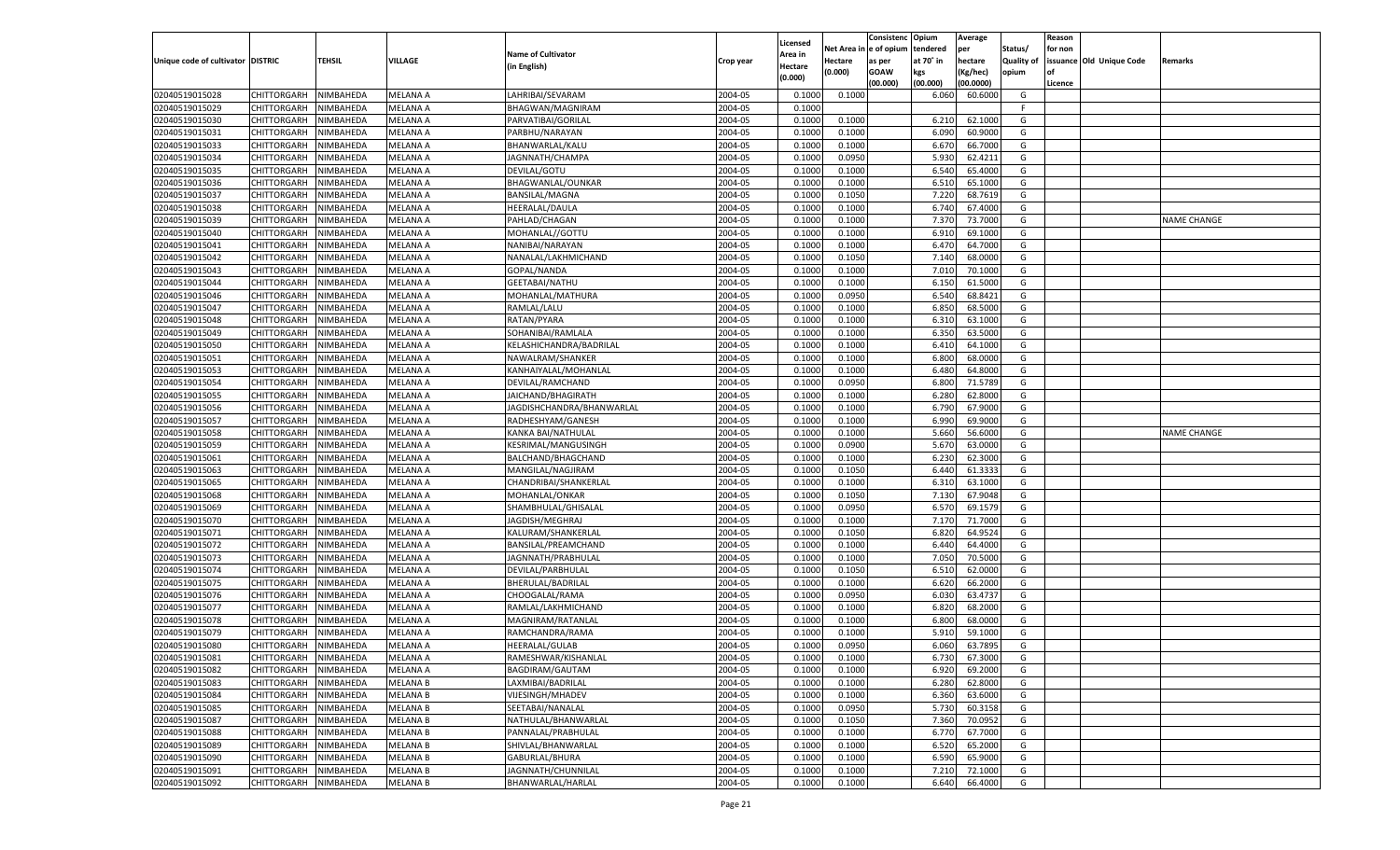|                                   |                            |                  |                                    |                                          |                    |          |                  | Consistenc   | Opium     | Average   |            | Reason  |                          |         |
|-----------------------------------|----------------------------|------------------|------------------------------------|------------------------------------------|--------------------|----------|------------------|--------------|-----------|-----------|------------|---------|--------------------------|---------|
|                                   |                            |                  |                                    |                                          |                    | Licensed | Net Area i       | n e of opium | tendered  | per       | Status/    | for non |                          |         |
| Unique code of cultivator DISTRIC |                            | TEHSIL           | VILLAGE                            | <b>Name of Cultivator</b>                | Crop year          | Area in  | Hectare          | as per       | at 70° in | hectare   | Quality of |         | issuance Old Unique Code | Remarks |
|                                   |                            |                  |                                    | (in English)                             |                    | Hectare  | (0.000)          | <b>GOAW</b>  | kgs       | (Kg/hec)  | opium      |         |                          |         |
|                                   |                            |                  |                                    |                                          |                    | (0.000)  |                  | (00.000)     | (00.000)  | (00.0000) |            | Licence |                          |         |
| 02040519015093                    | CHITTORGARH                | NIMBAHEDA        | <b>MELANA B</b>                    | RADHESHYAM/NANDLAL                       | 2004-05            | 0.1000   | 0.1000           |              | 7.010     | 70.1000   | G          |         |                          |         |
| 02040519015094                    | CHITTORGARH                | NIMBAHEDA        | <b>MELANA B</b>                    | BHANWARLAL/PYARA                         | 2004-05            | 0.1000   | 0.1050           |              | 6.880     | 65.5238   | G          |         |                          |         |
| 02040519015095                    | CHITTORGARH                | NIMBAHEDA        | <b>MELANA B</b>                    | HEERALAL/NANALAL                         | 2004-05            | 0.1000   | 0.0950           |              | 5.400     | 56.8421   | G          |         |                          |         |
| 02040519015096                    | CHITTORGARH                | NIMBAHEDA        | <b>MELANA B</b>                    | SHANKERLAL/PRABHULAL                     | 2004-05            | 0.1000   | 0.1000           |              | 6.520     | 65.2000   | G          |         |                          |         |
| 02040519015097                    | CHITTORGARH                | NIMBAHEDA        | <b>MELANA B</b>                    | KANHAIYALAL/KALURAM                      | 2004-05            | 0.1000   | 0.1000           |              | 6.270     | 62.7000   | G          |         |                          |         |
| 02040519015098                    | CHITTORGARH                | NIMBAHEDA        | <b>MELANA B</b>                    | MADHOLAL/NANALAL                         | 2004-05            | 0.1000   | 0.1000           |              | 6.590     | 65.9000   | G          |         |                          |         |
| 02040519015099                    | CHITTORGARH                | NIMBAHEDA        | <b>MELANA B</b>                    | KISHNALAL/LADU                           | 2004-05            | 0.1000   | 0.1000           |              | 6.470     | 64.7000   | G          |         |                          |         |
| 02040519015100                    | CHITTORGARH                | NIMBAHEDA        | <b>MELANA B</b>                    | PARBHULAL/JAIKISHAN                      | 2004-05            | 0.1000   | 0.1050           |              | 6.27      | 59.7143   | G          |         |                          |         |
| 02040519015101                    | CHITTORGARH                | NIMBAHEDA        | <b>MELANA B</b>                    | RATANLAL/MEGHRAJ                         | 2004-05            | 0.1000   | 0.1050           |              | 6.680     | 63.6190   | G          |         |                          |         |
| 02040519015102                    | CHITTORGARH                | NIMBAHEDA        | <b>MELANA B</b>                    | BADRILAL/HEERALAL                        | 2004-05            | 0.1000   | 0.1000           |              | 6.340     | 63.4000   | G          |         |                          |         |
| 02040519015103                    | CHITTORGARH                | NIMBAHEDA        | <b>MELANA B</b>                    | TULSIRAM/GANGARAM                        | 2004-05            | 0.1000   | 0.1050           |              | 6.700     | 63.8095   | G          |         |                          |         |
| 02040519015105                    | CHITTORGARH                | NIMBAHEDA        | <b>MELANA B</b>                    | BHURIBAI/NANALAL                         | 2004-05            | 0.1000   | 0.1050           |              | 6.710     | 63.9048   | G          |         |                          |         |
| 02040519015106                    | CHITTORGARH                | NIMBAHEDA        | <b>MELANA B</b>                    | DEVILAL/GAMER                            | 2004-05            | 0.1000   | 0.1000           |              | 7.11      | 71.1000   | G          |         |                          |         |
| 02040519015107                    | CHITTORGARH                | NIMBAHEDA        | <b>MELANA B</b>                    | PANNALAL/HARIRAM                         | 2004-05            | 0.1000   | 0.1050           |              | 7.040     | 67.0476   | G          |         |                          |         |
| 02040519015108                    | CHITTORGARH                | NIMBAHEDA        | <b>MELANA B</b>                    | JAGDISH/RAMLAL                           | 2004-05            | 0.1000   | 0.1000           |              | 6.850     | 68.5000   | G          |         |                          |         |
| 02040519015109                    | CHITTORGARH                | NIMBAHEDA        | <b>MELANA B</b>                    | VENIRAM/DOLA                             | 2004-05            | 0.1000   | 0.1050           |              | 6.240     | 59.4286   | G          |         |                          |         |
| 02040519015110                    | CHITTORGARH                | NIMBAHEDA        | <b>MELANA B</b>                    | RAMESHWAR/MODIRAM                        | 2004-05            | 0.1000   | 0.1050           |              | 6.210     | 59.1429   | G          |         |                          |         |
| 02040519015111                    | CHITTORGARH                | NIMBAHEDA        | <b>MELANA B</b>                    | SUNDARBAI/RADHESHYAM                     | 2004-05            | 0.1000   | 0.1000           |              | 5.840     | 58.4000   | G          | 05      |                          |         |
| 02040519015112                    | CHITTORGARH                | NIMBAHEDA        | <b>MELANA B</b>                    | NANALAL/NATHULAL                         | 2004-05            | 0.1000   | 0.0950           |              | 5.880     | 61.8947   | G          |         |                          |         |
| 02040519015115                    | CHITTORGARH                | NIMBAHEDA        | <b>MELANA B</b>                    | PREMCHAND/CHUNNILAL                      | 2004-05            | 0.1000   | 0.1000           |              | 6.620     | 66.2000   | G          |         |                          |         |
| 02040519015116                    | CHITTORGARH                | NIMBAHEDA        | <b>MELANA B</b>                    | CUNNILAL/LAXMICHAND                      | 2004-05            | 0.1000   | 0.1000           |              | 5.980     | 59.8000   | G          |         |                          |         |
| 02040519015117                    | CHITTORGARH                | NIMBAHEDA        | <b>MELANA B</b>                    | SUKHLAL/BARDICHAND                       | 2004-05            | 0.1000   | 0.1000           |              | 6.260     | 62.6000   | G          |         |                          |         |
| 02040519015118                    | CHITTORGARH                | NIMBAHEDA        | <b>MELANA B</b>                    | SHIVNARAYAN/CHHAGANLAL                   | 2004-05            | 0.1000   | 0.1000           |              | 6.170     | 61.7000   | G          |         |                          |         |
| 02040519015119                    | CHITTORGARH                | NIMBAHEDA        | <b>MELANA B</b>                    | SOHANLAL/MAHADEV                         | 2004-05            | 0.1000   | 0.1000           |              | 6.480     | 64.8000   | G          |         |                          |         |
| 02040519015120                    | CHITTORGARH                | NIMBAHEDA        | <b>MELANA B</b>                    | BHERULAL/CHMPA                           | 2004-05            | 0.1000   | 0.1050           |              | 6.130     | 58.3810   | G          | 05      |                          |         |
| 02040519015121                    |                            |                  |                                    |                                          | 2004-05            | 0.1000   |                  |              | 5.530     | 58.2105   | G          | 05      |                          |         |
| 02040519015123                    | CHITTORGARH                | NIMBAHEDA        | <b>MELANA B</b><br><b>MELANA B</b> | JANIBAI/GABBA                            | 2004-05            | 0.1000   | 0.0950<br>0.1000 |              | 6.570     | 65.7000   | G          |         |                          |         |
|                                   | CHITTORGARH<br>CHITTORGARH | NIMBAHEDA        |                                    | KANHAIYALAL/KASHIRAM<br>BABULAL/MGANIRAM |                    |          |                  |              |           | 55.9000   |            |         |                          |         |
| 02040519015124                    | CHITTORGARH                | NIMBAHEDA        | <b>MELANA B</b>                    |                                          | 2004-05<br>2004-05 | 0.1000   | 0.1000           |              | 5.590     | 62.2857   | G<br>G     | 05      |                          |         |
| 02040519015125                    |                            | NIMBAHEDA        | <b>MELANA B</b>                    | KISHANLAL/HARIRAM                        |                    | 0.1000   | 0.1050           |              | 6.540     |           |            |         |                          |         |
| 02040519015126                    | CHITTORGARH                | NIMBAHEDA        | <b>MELANA B</b>                    | MOOLCHAND/NANDA                          | 2004-05            | 0.1000   | 0.1000           |              | 6.560     | 65.6000   | G          |         |                          |         |
| 02040519015127                    | CHITTORGARH                | NIMBAHEDA        | <b>MELANA B</b>                    | PARBHULAL/BHURA                          | 2004-05            | 0.1000   | 0.1000           |              | 6.150     | 61.5000   | G          |         |                          |         |
| 02040519015129                    | CHITTORGARH                | NIMBAHEDA        | <b>MELANA B</b>                    | BHERULAL/MANGILAL                        | 2004-05            | 0.1000   | 0.1000           |              | 5.980     | 59.8000   | G          |         |                          |         |
| 02040519015131                    | CHITTORGARH                | NIMBAHEDA        | <b>MELANA B</b>                    | BHERULAL/NARAYAN                         | 2004-05            | 0.1000   | 0.1000           |              | 5.840     | 58.4000   | G          | 05      |                          |         |
| 02040519015132                    | CHITTORGARH                | NIMBAHEDA        | <b>MELANA B</b>                    | MEGHRAJ/NARAYAN                          | 2004-05            | 0.1000   | 0.1000           |              | 6.610     | 66.1000   | G          |         |                          |         |
| 02040519015133                    | CHITTORGARH                | NIMBAHEDA        | <b>MELANA B</b>                    | NANDLAL/SAJJAN SINGH                     | 2004-05            | 0.1000   | 0.1000           |              | 6.140     | 61.4000   | G          |         |                          |         |
| 02040519015134                    | CHITTORGARH                | NIMBAHEDA        | <b>MELANA B</b>                    | JAGNNATHI BAI/MODIRAM                    | 2004-05            | 0.1000   | 0.1000           |              | 6.810     | 68.1000   | G          |         |                          |         |
| 02040519015135                    | CHITTORGARH                | NIMBAHEDA        | <b>MELANA B</b>                    | RADHAKISHAN/HEERALAL                     | 2004-05            | 0.1000   | 0.1000           |              | 5.870     | 58.7000   | G          | 05      |                          |         |
| 02040519015136                    | CHITTORGARH                | NIMBAHEDA        | <b>MELANA B</b>                    | NARAYAN/RUPA                             | 2004-05            | 0.1000   | 0.1000           |              | 6.200     | 62.0000   | G          |         |                          |         |
| 02040519015137                    | CHITTORGARH                | NIMBAHEDA        | <b>MELANA B</b>                    | MANGILAL/NATHULAL                        | 2004-05            | 0.1000   | 0.1000           |              | 6.220     | 62.2000   | G          |         |                          |         |
| 02040519015139                    | CHITTORGARH                | NIMBAHEDA        | <b>MELANA B</b>                    | LUXMAN/BHAGIRATH                         | 2004-05            | 0.1000   | 0.1000           |              | 6.750     | 67.5000   | G          |         |                          |         |
| 02040519015141                    | CHITTORGARH                | NIMBAHEDA        | <b>MELANA B</b>                    | CHGANLAL/HARLAI                          | 2004-05            | 0.1000   | 0.1050           |              | 6.150     | 58.5714   | G          | 05      |                          |         |
| 02040519015142                    | CHITTORGARH                | NIMBAHEDA        | <b>MELANA B</b>                    | BHAGVANDAS/NARAYANDAS                    | 2004-05            | 0.1000   | 0.1050           |              | 6.590     | 62.7619   | G          |         |                          |         |
| 02040519015143                    | CHITTORGARH                | NIMBAHEDA        | <b>MELANA B</b>                    | NANALAL/NARAYAN                          | 2004-05            | 0.1000   | 0.1000           |              | 5.970     | 59.7000   | G          |         |                          |         |
| 02040519015144                    | CHITTORGARH                | NIMBAHEDA        | <b>MELANA B</b>                    | GAUTAMLAL/GABBA                          | 2004-05            | 0.1000   | 0.1000           |              | 5.900     | 59.0000   | G          |         |                          |         |
| 02040519015145                    | CHITTORGARH                | NIMBAHEDA        | <b>MELANA B</b>                    | GHISALAL/MANGILAL                        | 2004-05            | 0.1000   | 0.1000           |              | 6.470     | 64.7000   | G          |         |                          |         |
| 02040519015146                    | CHITTORGARH NIMBAHEDA      |                  | <b>MELANA B</b>                    | JAGDISH/NANALAL                          | 2004-05            | 0.1000   | 0.1000           |              | 6.660     | 66.6000   | G          |         |                          |         |
| 02040519015147                    | <b>CHITTORGARH</b>         | <b>NIMBAHEDA</b> | <b>MELANA B</b>                    | MANGILAL/NANALAL                         | 2004-05            | 0.1000   | 0.1000           |              | 6.010     | 60.1000   | G          |         |                          |         |
| 02040519015148                    | CHITTORGARH                | NIMBAHEDA        | <b>MELANA B</b>                    | KANHAIYALAL/TULSIRAM                     | 2004-05            | 0.1000   | 0.0950           |              | 5.580     | 58.7368   | G          | 05      |                          |         |
| 02040519015149                    | CHITTORGARH                | NIMBAHEDA        | <b>MELANA B</b>                    | KASIRAM/BHANWARLAL                       | 2004-05            | 0.1000   | 0.1000           |              | 6.490     | 64.9000   | G          |         |                          |         |
| 02040519015150                    | <b>CHITTORGARH</b>         | NIMBAHEDA        | <b>MELANA B</b>                    | RAMCHANDRA/BADRILAL                      | 2004-05            | 0.1000   | 0.1000           |              | 6.850     | 68.5000   | G          |         |                          |         |
| 02040519015151                    | CHITTORGARH                | NIMBAHEDA        | <b>MELANA B</b>                    | NATHULAL/BHANWARLAL                      | 2004-05            | 0.1000   | 0.1000           |              | 6.460     | 64.6000   | G          |         |                          |         |
| 02040519015152                    | <b>CHITTORGARH</b>         | NIMBAHEDA        | <b>MELANA B</b>                    | RADHAKISHAN/LALURAM                      | 2004-05            | 0.1000   | 0.1000           |              | 6.130     | 61.3000   | G          |         |                          |         |
| 02040519015153                    | CHITTORGARH                | NIMBAHEDA        | <b>MELANA B</b>                    | SHANKARLAL/CHMPALAL                      | 2004-05            | 0.1000   | 0.1000           |              | 6.150     | 61.5000   | G          |         |                          |         |
| 02040519015154                    | <b>CHITTORGARH</b>         | NIMBAHEDA        | <b>MELANA B</b>                    | GHISALAL/KISHANLAL                       | 2004-05            | 0.1000   | 0.1000           |              | 5.840     | 58.4000   | G          |         |                          |         |
| 02040519015155                    | <b>CHITTORGARH</b>         | NIMBAHEDA        | <b>MELANA B</b>                    | RAMESVARLAL/GIRDHARI                     | 2004-05            | 0.1000   | 0.1000           |              | 6.590     | 65.9000   | G          |         |                          |         |
| 02040519015157                    | <b>CHITTORGARH</b>         | NIMBAHEDA        | <b>MELANA B</b>                    | KAILACHANDRA/BHANWARLAL                  | 2004-05            | 0.1000   |                  |              |           |           | F.         |         |                          |         |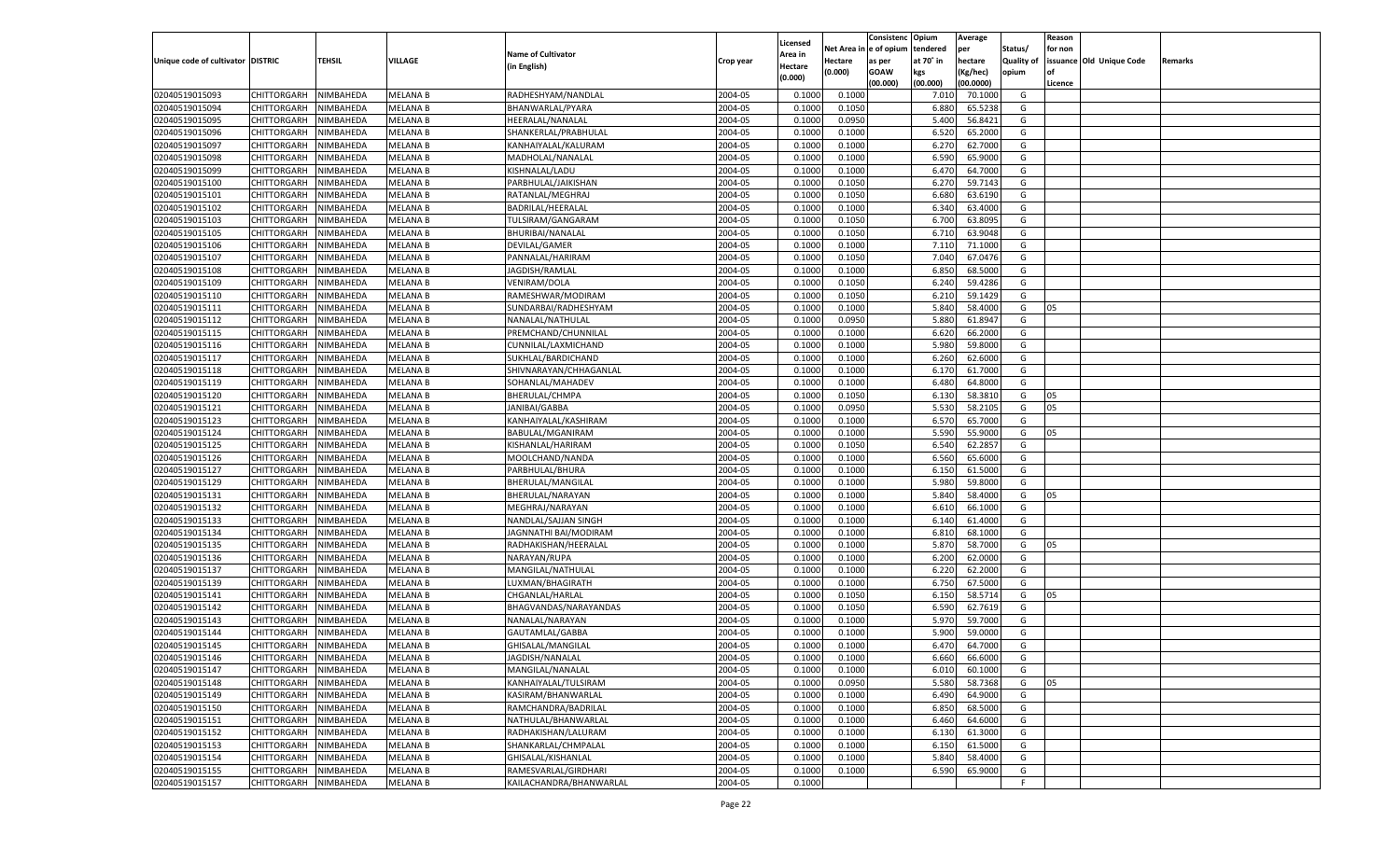|                                   |                       |                  |                 |                                   |           |          |             | Consistenc    | Opium     | Average   |            | Reason  |                          |                    |
|-----------------------------------|-----------------------|------------------|-----------------|-----------------------------------|-----------|----------|-------------|---------------|-----------|-----------|------------|---------|--------------------------|--------------------|
|                                   |                       |                  |                 |                                   |           | Licensed | Net Area iı | n  e of opium | tendered  | per       | Status/    | for non |                          |                    |
| Unique code of cultivator DISTRIC |                       | TEHSIL           | VILLAGE         | <b>Name of Cultivator</b>         | Crop year | Area in  | Hectare     | as per        | at 70° in | hectare   | Quality of |         | issuance Old Unique Code | Remarks            |
|                                   |                       |                  |                 | (in English)                      |           | Hectare  | (0.000)     | <b>GOAW</b>   | kgs       | (Kg/hec)  | opium      |         |                          |                    |
|                                   |                       |                  |                 |                                   |           | (0.000)  |             | (00.000)      | (00.000)  | (00.0000) |            | Licence |                          |                    |
| 02040519015158                    | CHITTORGARH           | NIMBAHEDA        | <b>MELANA B</b> | DEVILAL/NARAYAN AHIR              | 2004-05   | 0.1000   | 0.1000      |               | 5.810     | 58.1000   | G          | 05      |                          |                    |
| 02040519015159                    | CHITTORGARH           | NIMBAHEDA        | <b>MELANA B</b> | BABRU/MANGILAL                    | 2004-05   | 0.1000   | 0.1000      |               | 6.220     | 62.2000   | G          |         |                          |                    |
| 02040519015160                    | CHITTORGARH           | NIMBAHEDA        | <b>MELANA B</b> | RADHAKISHAN/RAMA DHOBI            | 2004-05   | 0.1000   | 0.0850      |               | 4.830     | 56.8235   | G          | 05      |                          |                    |
| 02040519015161                    | CHITTORGARH           | NIMBAHEDA        | <b>MELANA B</b> | PREAMCHAND/SHANKARLAI             | 2004-05   | 0.1000   | 0.1000      |               | 6.700     | 67.0000   | G          |         |                          |                    |
| 02040519015162                    | CHITTORGARH           | NIMBAHEDA        | <b>MELANA B</b> | BARDICHAND/CUNNILAL               | 2004-05   | 0.1000   | 0.1050      |               | 6.470     | 61.6190   | G          |         |                          |                    |
| 02040519015163                    | CHITTORGARH           | NIMBAHEDA        | <b>MELANA B</b> | DEVILAL/GABUR DHAKAD              | 2004-05   | 0.1000   | 0.1000      |               | 7.11(     | 71.1000   | G          |         |                          |                    |
| 02040519015165                    | CHITTORGARH           | NIMBAHEDA        | <b>MELANA B</b> | CHHAGANLAL/CHUNNILAL              | 2004-05   | 0.1000   | 0.1050      |               | 6.140     | 58.4762   | G          |         |                          |                    |
| 02040519015166                    | CHITTORGARH           | NIMBAHEDA        | <b>MELANA B</b> | BHERULAL/MAGNIRAM                 | 2004-05   | 0.1000   | 0.1000      |               | 6.570     | 65.7000   | G          |         |                          |                    |
| 02040519015167                    | CHITTORGARH           | NIMBAHEDA        | <b>MELANA B</b> | NANDLAL/GIRDHARILAL               | 2004-05   | 0.1000   | 0.1000      |               | 5.790     | 57.9000   | G          | 05      |                          |                    |
|                                   |                       |                  |                 |                                   | 2004-05   |          |             |               |           |           | G          |         |                          |                    |
| 02040519015168                    | CHITTORGARH           | NIMBAHEDA        | <b>MELANA B</b> | JAGDISH/MADHOLAL                  |           | 0.1000   | 0.1000      |               | 6.560     | 65.6000   |            |         |                          |                    |
| 02040519015169                    | CHITTORGARH           | NIMBAHEDA        | <b>MELANA B</b> | PARBHULAL/JUNDALAL                | 2004-05   | 0.1000   | 0.1050      |               | 6.100     | 58.0952   | G          | 05      |                          |                    |
| 02040519015170                    | CHITTORGARH           | NIMBAHEDA        | <b>MELANA B</b> | MEGRAJ/GOTTU                      | 2004-05   | 0.1000   | 0.0900      |               | 5.630     | 62.5556   | G          |         |                          |                    |
| 02040519015171                    | CHITTORGARH           | NIMBAHEDA        | <b>MELANA B</b> | KASHIRAM/CHAMPALAL                | 2004-05   | 0.1000   | 0.1050      |               | 6.680     | 63.6190   | G          |         |                          |                    |
| 02040519015173                    | CHITTORGARH           | NIMBAHEDA        | <b>MELANA B</b> | MANGILAL/GAUTAMLAI                | 2004-05   | 0.1000   | 0.1000      |               | 5.970     | 59.7000   | G          |         |                          |                    |
| 02040519015174                    | CHITTORGARH           | NIMBAHEDA        | MELANA B        | GHANSHYAM/SUKHLAL                 | 2004-05   | 0.1000   | 0.0900      |               | 5.620     | 62.4444   | G          |         |                          |                    |
| 02040519015175                    | CHITTORGARH           | NIMBAHEDA        | <b>MELANA B</b> | GOPALLAL/PARBHULAL                | 2004-05   | 0.1000   | 0.1050      |               | 6.740     | 64.1905   | G          |         |                          |                    |
| 02040519015177                    | CHITTORGARH           | NIMBAHEDA        | <b>MELANA B</b> | PUSKARLAL/JAGDISHCHANDRA          | 2004-05   | 0.1000   | 0.1050      |               | 6.690     | 63.7143   | G          |         |                          |                    |
| 02040519015178                    | CHITTORGARH           | NIMBAHEDA        | <b>MELANA B</b> | MATHRALAL/GANGARAM                | 2004-05   | 0.1000   | 0.1000      |               | 5.940     | 59.4000   | G          |         |                          |                    |
| 02040519015179                    | CHITTORGARH           | NIMBAHEDA        | MELANA B        | KHAYALILAL/MANGILAL               | 2004-05   | 0.1000   | 0.1000      |               | 6.120     | 61.2000   | G          |         |                          |                    |
| 02040519015180                    | CHITTORGARH           | NIMBAHEDA        | <b>MELANA B</b> | MITTULAL/NANALAL                  | 2004-05   | 0.1000   | 0.1000      |               | 5.860     | 58.6000   | G          |         |                          |                    |
| 02040519015181                    | CHITTORGARH           | NIMBAHEDA        | <b>MELANA B</b> | HIRALAL/KASHIRAM DHAKAD           | 2004-05   | 0.1000   | 0.1000      |               | 5.860     | 58.6000   | G          |         |                          |                    |
| 02040519015183                    | CHITTORGARH           | NIMBAHEDA        | <b>MELANA B</b> | BABULAL/MODIRAM DHAKAD            | 2004-05   | 0.1000   | 0.1050      |               | 6.450     | 61.4286   | G          |         |                          |                    |
| 02040519015184                    | CHITTORGARH           | NIMBAHEDA        | MELANA B        | MADHOLAL/UDA JI AHIR              | 2004-05   | 0.1000   | 0.1000      |               | 6.370     | 63.7000   | G          |         |                          |                    |
| 02040519015185                    | CHITTORGARH           | NIMBAHEDA        | <b>MELANA B</b> | RAMPYARI BAI/KANHAYALAL           | 2004-05   | 0.1000   | 0.1050      |               | 6.440     | 61.3333   | G          |         |                          |                    |
| 02040519015186                    | CHITTORGARH           | NIMBAHEDA        | <b>MELANA B</b> | NANDLAL/BENIRAM DHOBI             | 2004-05   | 0.1000   | 0.1000      |               | 6.890     | 68.9000   | G          |         |                          |                    |
| 02040519015187                    | CHITTORGARH           | NIMBAHEDA        | <b>MELANA B</b> | PREMCHAND/PRABHULAL DHAKAD        | 2004-05   | 0.1000   | 0.1000      |               | 6.180     | 61.8000   | G          |         |                          |                    |
| 02040519015188                    | CHITTORGARH           | NIMBAHEDA        | <b>MELANA B</b> | JANI BAI/TARACHAND                | 2004-05   | 0.1000   | 0.1050      |               | 6.130     | 58.3810   | G          | 05      |                          | <b>NAME CHANGE</b> |
| 02040519015189                    | CHITTORGARH           | NIMBAHEDA        | <b>MELANA B</b> | BHAVARLAL/MEGHRAJ DHAKAD          | 2004-05   | 0.1000   | 0.1000      |               | 6.800     | 68.0000   | G          |         |                          |                    |
| 02040519015190                    | CHITTORGARH           | NIMBAHEDA        | <b>MELANA B</b> | DEVILAL/BHAVARLAL DHAKAD          | 2004-05   | 0.1000   | 0.1000      |               | 6.370     | 63.7000   | G          |         |                          |                    |
| 02040519015191                    | CHITTORGARH           | NIMBAHEDA        | <b>MELANA B</b> | RATANLAL/MOTI JI DHAKAD           | 2004-05   | 0.1000   | 0.1000      |               | 6.800     | 68.0000   | G          |         |                          |                    |
| 02040519015192                    | CHITTORGARH           | NIMBAHEDA        | <b>MELANA B</b> | DHANRAJ/BADRILAL DHAKAD           | 2004-05   | 0.1000   | 0.1000      |               | 6.990     | 69.9000   | G          |         |                          |                    |
| 02040519015193                    | CHITTORGARH           | NIMBAHEDA        | <b>MELANA B</b> | MEGHRAJ/KALULAL DHAKAD            | 2004-05   | 0.1000   | 0.1000      |               | 6.270     | 62.7000   | G          |         |                          |                    |
| 02040519015194                    |                       |                  | <b>MELANA B</b> |                                   | 2004-05   | 0.1000   |             |               | 6.640     | 66.4000   | G          |         |                          |                    |
|                                   | CHITTORGARH           | NIMBAHEDA        |                 | ONKARLAL/KALULAL DHAKAD           |           |          | 0.1000      |               |           | 58.3000   |            |         |                          |                    |
| 02040519015195                    | CHITTORGARH           | NIMBAHEDA        | <b>MELANA B</b> | ONKARLAL/CHUNNILAL AHIR           | 2004-05   | 0.1000   | 0.1000      |               | 5.830     |           | G          |         |                          |                    |
| 02040519015196                    | CHITTORGARH           | NIMBAHEDA        | <b>MELANA B</b> | SHANKARLAL/BADRILAL               | 2004-05   | 0.1000   | 0.1000      |               | 5.950     | 59.5000   | G          |         |                          |                    |
| 02040519015197                    | CHITTORGARH           | NIMBAHEDA        | <b>MELANA B</b> | JAGDISH CHANDRA/VIJAY SINGH KALAL | 2004-05   | 0.1000   | 0.1000      |               | 6.23      | 62.3000   | G          |         |                          |                    |
| 02040519015200                    | CHITTORGARH           | NIMBAHEDA        | <b>MELANA B</b> | JAGDISH/GIRDHARI NAT              | 2004-05   | 0.1000   | 0.0950      |               | 6.070     | 63.8947   | G          |         |                          |                    |
| 02040519015201                    | CHITTORGARH           | NIMBAHEDA        | <b>MELANA B</b> | <b>BADRILAL/GOPILAL DHAKAD</b>    | 2004-05   | 0.1000   | 0.1000      |               | 6.23      | 62.3000   | G          |         |                          |                    |
| 02040519015202                    | CHITTORGARH           | NIMBAHEDA        | <b>MELANA B</b> | OUNKARLAL/NARAYANLAL AHIR         | 2004-05   | 0.1000   | 0.0950      |               | 5.740     | 60.4211   | G          |         |                          |                    |
| 02040519015204                    | CHITTORGARH           | NIMBAHEDA        | <b>MELANA B</b> | RAJKUMAR/MANGILAL SALVI           | 2004-05   | 0.1000   | 0.1000      |               | 6.220     | 62.2000   | G          |         |                          |                    |
| 02040519015205                    | CHITTORGARH           | NIMBAHEDA        | <b>MELANA B</b> | ONKARLAL/GHISALAL DHAKAD          | 2004-05   | 0.1000   | 0.1000      |               | 7.060     | 70.6000   | G          |         |                          |                    |
| 02040519015206                    | CHITTORGARH           | NIMBAHEDA        | <b>MELANA B</b> | SHIVLAL/BHAVARLAL                 | 2004-05   | 0.1000   | 0.1000      |               | 6.970     | 69.7000   | G          |         |                          |                    |
| 02040519015207                    | CHITTORGARH           | NIMBAHEDA        | <b>MELANA B</b> | TULSIRAM/PANNALAL DHAKAD          | 2004-05   | 0.1000   | 0.1000      |               | 5.860     | 58.6000   | G          | 05      |                          |                    |
| 02040519015208                    | CHITTORGARH           | NIMBAHEDA        | <b>MELANA B</b> | KASHIRAM/PRABHULAL DHAKAD         | 2004-05   | 0.1000   | 0.1000      |               | 6.21      | 62.1000   | G          |         |                          |                    |
| 02040519015209                    | CHITTORGARH           | NIMBAHEDA        | <b>MELANA B</b> | KISHANLAL/GOTAM                   | 2004-05   | 0.1000   | 0.1050      |               | 6.150     | 58.5714   | G          |         |                          |                    |
| 02040519015210                    | CHITTORGARH NIMBAHEDA |                  | <b>MELANA B</b> | NANDLAL/GANGARAM DHAKAD           | 2004-05   | 0.1000   | 0.1000      |               | 5.870     | 58.7000   | G          | 05      |                          |                    |
| 02040519015198                    | <b>CHITTORGARH</b>    | <b>NIMBAHEDA</b> | <b>MELANA B</b> | NANALAL/MANGILAL AHIR             | 2004-05   | 0.1000   | 0.1050      |               | 5.990     | 57.0476   | G          | 05      |                          |                    |
| 02040519015211                    | CHITTORGARH           | NIMBAHEDA        | <b>MELANA A</b> | BHAVARLAL/GULAB JI DHAKAD         | 2004-05   | 0.1000   | 0.0950      |               | 6.250     | 65.7895   | G          |         |                          |                    |
| 02040519015212                    | CHITTORGARH           | NIMBAHEDA        | <b>MELANA A</b> | HARLAL/HEMA JI BHIL               | 2004-05   | 0.1000   | 0.1050      |               | 6.730     | 64.0952   | G          |         |                          |                    |
| 02040519015213                    | <b>CHITTORGARH</b>    | NIMBAHEDA        | <b>MELANA A</b> | RAM CHANDRA/LAKLHMICHANDRA AHIR   | 2004-05   | 0.1000   | 0.0950      |               | 6.870     | 72.3158   | G          |         |                          |                    |
| 02040519015214                    | CHITTORGARH           | NIMBAHEDA        | <b>MELANA A</b> | MOHANLAL/GOKUL JI AHIR            | 2004-05   | 0.1000   | 0.0950      |               | 6.080     | 64.0000   | G          |         |                          |                    |
| 02040519015215                    | <b>CHITTORGARH</b>    | NIMBAHEDA        | <b>MELANA A</b> | SHANKARLAL/GOPI JI DHAKAD         | 2004-05   | 0.1000   | 0.1000      |               | 6.500     | 65.0000   | G          |         |                          |                    |
| 02040519015216                    | CHITTORGARH           | NIMBAHEDA        | <b>MELANA A</b> | GANSHAYAM/JAGANNATH DHAKAD        | 2004-05   | 0.1000   | 0.1000      |               | 6.540     | 65.4000   | G          |         |                          |                    |
| 02040519015218                    | CHITTORGARH           | NIMBAHEDA        | <b>MELANA A</b> | MOHANLAL/UDA JI AHIR              | 2004-05   | 0.1000   | 0.0950      |               | 5.700     | 60.0000   | G          |         |                          |                    |
| 02040519015219                    | <b>CHITTORGARH</b>    | NIMBAHEDA        | <b>MELANA A</b> | DYARAM/RUPA JI DHAKAD             | 2004-05   | 0.1000   | 0.1000      |               | 6.720     | 67.2000   | G          |         |                          |                    |
| 02040519015220                    | CHITTORGARH           | NIMBAHEDA        | <b>MELANA A</b> | SOHANLAL/ GOTU JI DHAKAD          | 2004-05   | 0.1000   | 0.1000      |               | 6.570     | 65.7000   | G          |         |                          |                    |
|                                   |                       |                  |                 |                                   |           |          |             |               |           |           |            |         |                          |                    |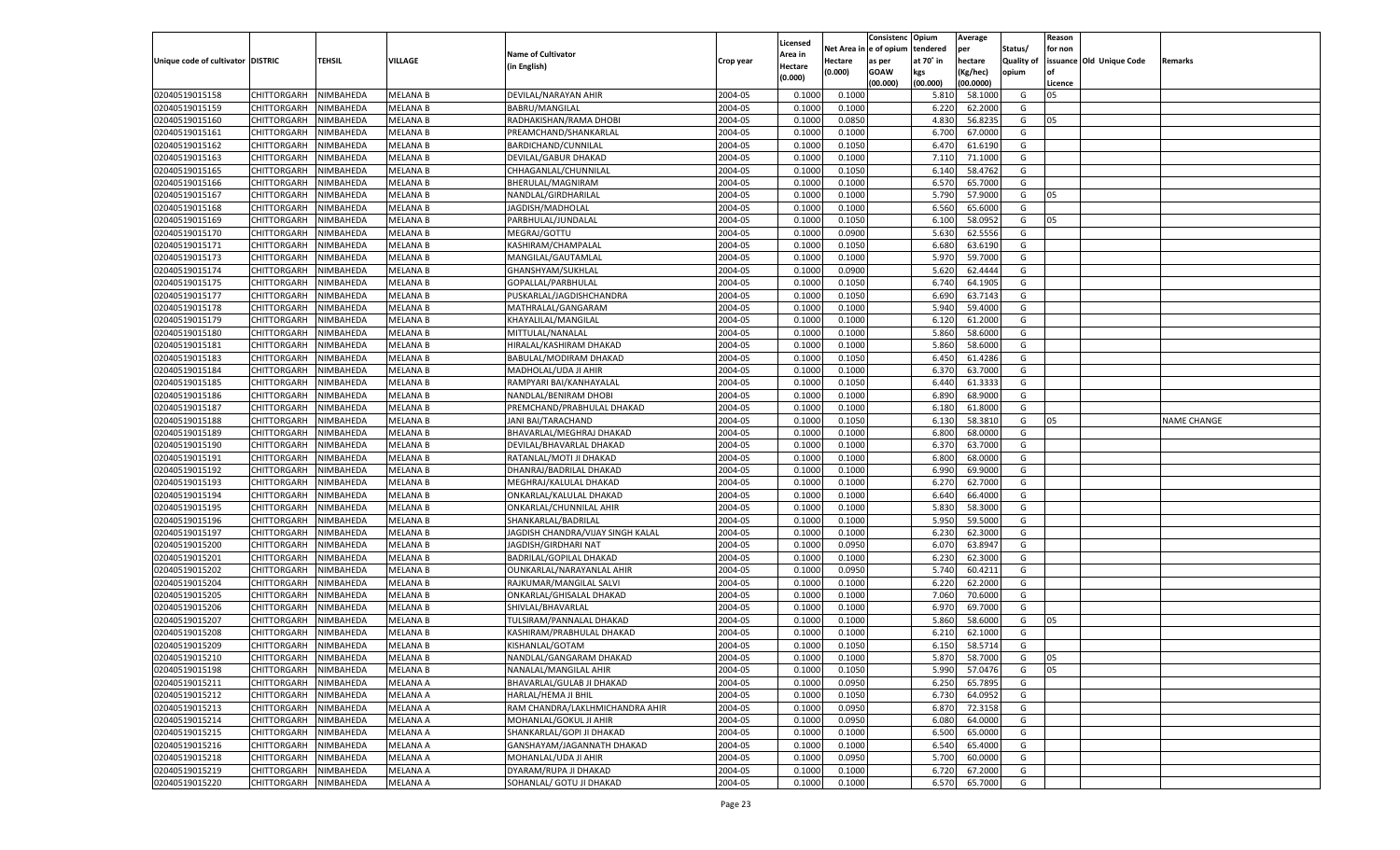|                                   |                                      |                  |                 |                                      |           |                     |             | Consistenc    | Opium             | Average   |                   | Reason  |                          |                 |
|-----------------------------------|--------------------------------------|------------------|-----------------|--------------------------------------|-----------|---------------------|-------------|---------------|-------------------|-----------|-------------------|---------|--------------------------|-----------------|
|                                   |                                      |                  |                 | <b>Name of Cultivator</b>            |           | Licensed<br>Area in | Net Area iı | n  e of opium | tendered          | per       | Status/           | for non |                          |                 |
| Unique code of cultivator DISTRIC |                                      | TEHSIL           | <b>VILLAGE</b>  | (in English)                         | Crop year | Hectare             | Hectare     | as per        | at 70° in         | hectare   | <b>Quality of</b> |         | issuance Old Unique Code | Remarks         |
|                                   |                                      |                  |                 |                                      |           | (0.000)             | (0.000)     | <b>GOAW</b>   | kgs               | (Kg/hec)  | opium             |         |                          |                 |
|                                   |                                      |                  |                 |                                      |           |                     |             | (00.000)      | (00.000)          | (00.0000) |                   | Licence |                          |                 |
| 02040519015221                    | CHITTORGARH                          | NIMBAHEDA        | <b>MELANA A</b> | NATHU DAS/DEVIDAS BAIRAGI            | 2004-05   | 0.1000              | 0.1000      |               | 5.770             | 57.7000   | G                 |         |                          |                 |
| 02040519015222                    | CHITTORGARH                          | NIMBAHEDA        | MELANA A        | JAGANNATH/OKAR JI DHAKAD             | 2004-05   | 0.1000              | 0.1050      |               | 6.570             | 62.5714   | G                 |         |                          |                 |
| 02040519015223                    | CHITTORGARH                          | NIMBAHEDA        | MELANA A        | BALIBAI/NANALAL                      | 2004-05   | 0.1000              | 0.1050      |               | 6.560             | 62.4762   | G                 |         |                          |                 |
| 02040519015224                    | CHITTORGARH                          | NIMBAHEDA        | MELANA A        | HEMRAJ/LALU JI BHIL                  | 2004-05   | 0.1000              | 0.1000      |               | 5.540             | 55.4000   | G                 | 05      |                          |                 |
| 02040519015225                    | CHITTORGARH                          | NIMBAHEDA        | MELANA A        | MUNNI BAI/BANSHILAL KALAL            | 2004-05   | 0.1000              | 0.1000      |               | 6.710             | 67.1000   | G                 |         |                          |                 |
| 02040519015227                    | CHITTORGARH                          | NIMBAHEDA        | MELANA A        | GOTAMLAL/NANDA JI DHAKAD             | 2004-05   | 0.1000              | 0.1000      |               | 6.790             | 67.9000   | G                 |         |                          |                 |
| 02040519015228                    | CHITTORGARH                          | NIMBAHEDA        | MELANA A        | HIRALAL/NANDA JI DHAKAD              | 2004-05   | 0.1000              | 0.1000      |               | 6.460             | 64.6000   | G                 |         |                          |                 |
| 02040519015230                    | CHITTORGARH                          | NIMBAHEDA        | MELANA A        | MANGILAL/BHAVARLAL DHAKAD            | 2004-05   | 0.1000              | 0.1000      |               | 6.650             | 66.5000   | G                 |         |                          |                 |
| 02040519015231                    | CHITTORGARH                          | NIMBAHEDA        | MELANA A        | CHAMPALAL/MANGNA BHIL                | 2004-05   | 0.1000              | 0.1000      |               | 6.070             | 60.7000   | G                 |         |                          |                 |
| 02040519015232                    | CHITTORGARH                          | NIMBAHEDA        | MELANA A        | DALCHAND/UDAIRAM DHAKAD              | 2004-05   | 0.1000              | 0.1000      |               | 6.600             | 66.0000   | G                 |         |                          |                 |
| 02040519015233                    | CHITTORGARH                          | NIMBAHEDA        | MELANA A        | SURESHCHANDRA/RAMLAL DHAKAD          | 2004-05   | 0.1000              | 0.1000      |               | 6.760             | 67.6000   | G                 |         |                          |                 |
| 02040519015234                    | CHITTORGARH                          | NIMBAHEDA        | MELANA A        | BADRILAL/NATHULAL DHAKAD             | 2004-05   | 0.1000              | 0.1050      |               | 6.990             | 66.5714   | G                 |         |                          |                 |
| 02040519015236                    | CHITTORGARH                          | NIMBAHEDA        | MELANA A        | KISHANLAL/MANGILAL DHAKAD            | 2004-05   | 0.1000              | 0.1000      |               | 6.390             | 63.9000   | G                 |         |                          |                 |
| 02040519015237                    | CHITTORGARH                          | NIMBAHEDA        | MELANA A        | HEMRAJ/CHUNNILAL DHAKAD              | 2004-05   | 0.1000              | 0.1000      |               | 6.480             | 64.8000   | G                 |         |                          |                 |
| 02040519015238                    | CHITTORGARH                          | NIMBAHEDA        | <b>MELANA A</b> | MADHOLAL/BHAVARLAL NAI               | 2004-05   | 0.1000              | 0.1000      |               | 6.480             | 64.8000   | G                 |         |                          |                 |
| 02040519015240                    | CHITTORGARH                          | NIMBAHEDA        | MELANA A        | MODIRAM/BHERULAL MEGHWAL             | 2004-05   | 0.1000              | 0.0950      |               | 6.380             | 67.1579   | G                 |         |                          |                 |
| 02040519015009                    | CHITTORGARH                          | NIMBAHEDA        | <b>MELANA A</b> | SUKHLAL/MANGILAL                     | 2004-05   | 0.1000              | 0.1000      |               | 6.950             | 69.5000   | G                 |         |                          |                 |
| 02040519015032                    | CHITTORGARH                          | NIMBAHEDA        | MELANA A        | MOHANI BAI/KANAHYALAL                | 2004-05   | 0.1000              | 0.1000      |               | 7.060             | 70.6000   | G                 |         |                          |                 |
| 02040519016001                    | CHITTORGARH                          | NIMBAHEDA        | NIMBODA         | DHANNA/MANNA                         | 2004-05   | 0.1000              | 0.0950      |               | 5.810             | 61.1579   | G                 |         |                          |                 |
| 02040519016002                    | CHITTORGARH                          | NIMBAHEDA        | NIMBODA         | <b>BHIMSINGH/HEMRSINGH</b>           | 2004-05   | 0.1000              |             |               |                   |           | F.                |         |                          |                 |
| 02040519016010                    | CHITTORGARH                          | NIMBAHEDA        | NIMBODA         | NARAYANLAL/NANAJI                    | 2004-05   | 0.1000              | 0.1000      |               | 6.100             | 61.0000   | G                 |         |                          |                 |
| 02040519016012                    | CHITTORGARH                          | NIMBAHEDA        | NIMBODA         | KISHANLAL/KARNIDAN                   | 2004-05   | 0.1000              | 0.1050      |               | 5.950             | 56.6667   | G                 | 05      |                          |                 |
| 02040519016016                    | CHITTORGARH                          | NIMBAHEDA        | NIMBODA         | <b>HEMRAJ/NANDA</b>                  | 2004-05   | 0.1000              | 0.1000      |               | 5.690             | 56.9000   | G                 |         |                          |                 |
| 02040519016020                    | CHITTORGARH                          | NIMBAHEDA        | NIMBODA         | GISALAL/VENIRAM                      | 2004-05   | 0.1000              | 0.1000      |               | 5.980             | 59.8000   | G                 |         |                          |                 |
| 02040519016028                    | CHITTORGARH                          | NIMBAHEDA        | NIMBODA         | SUKHIBAI/HARLAL                      | 2004-05   | 0.1000              |             |               |                   |           | F.                |         |                          |                 |
| 02040519016029                    | CHITTORGARH                          | NIMBAHEDA        | NIMBODA         | ONKARDAN/SHIVDAN                     | 2004-05   | 0.1000              | 0.1050      |               | 5.980             | 56.9524   | G                 |         |                          |                 |
| 02040519016036                    | CHITTORGARH                          | NIMBAHEDA        | NIMBODA         | AMRA/NANAJI                          | 2004-05   | 0.1000              | 0.1000      |               | 5.480             | 54.8000   | G                 |         |                          |                 |
| 02040519016038                    | CHITTORGARH                          | NIMBAHEDA        | NIMBODA         | PANNALAL/BHURA                       | 2004-05   | 0.1000              | 0.1000      |               | 5.850             | 58.5000   | G                 |         |                          |                 |
| 02040519016043                    | CHITTORGARH                          | NIMBAHEDA        | NIMBODA         | LAXMANAN/OUNKAR                      | 2004-05   | 0.1000              | 0.0900      |               | 4.570             | 50.7778   | G                 | 04      |                          |                 |
| 02040519016047                    | CHITTORGARH                          | NIMBAHEDA        | NIMBODA         | GOVIND/KUKA                          | 2004-05   | 0.1000              | 0.1050      |               | 6.100             | 58.0952   | G                 | 05      |                          |                 |
| 02040519016051                    | CHITTORGARH                          | NIMBAHEDA        | <b>NIMBODA</b>  | KISHANDAN/SADUDAN                    | 2004-05   | 0.1000              | 0.1050      |               | 5.750             | 54.7619   | G                 | 05      |                          |                 |
| 02040519016061                    | CHITTORGARH                          | NIMBAHEDA        | NIMBODA         | <b>BHURIBAI/SUKHLAL</b>              | 2004-05   | 0.1000              | 0.1000      |               | 6.03 <sub>0</sub> | 60.3000   | G                 |         |                          |                 |
| 02040519016066                    | CHITTORGARH                          | NIMBAHEDA        | <b>NIMBODA</b>  | DEVRAJ/GISAJI                        | 2004-05   | 0.1000              | 0.0950      |               | 5.930             | 62.4211   | G                 |         |                          |                 |
| 02040519016069                    | CHITTORGARH                          | NIMBAHEDA        | NIMBODA         | TORMAL/PRATHVIRAJ                    | 2004-05   | 0.1000              | 0.1000      |               | 5.830             | 58.3000   | G                 |         |                          |                 |
| 02040519016071                    | CHITTORGARH                          | NIMBAHEDA        | <b>NIMBODA</b>  | <b>BANSHILAL/SHOJI</b>               | 2004-05   | 0.1000              | 0.1000      |               | 5.680             | 56.8000   | G                 | 05      | 02040519008016           | <b>TRANSFER</b> |
| 02040519016072                    | CHITTORGARH                          | NIMBAHEDA        | NIMBODA         | KISHNA/HIRA                          | 2004-05   | 0.1000              | 0.1000      |               | 5.640             | 56.4000   | G                 | 05      | 02040519008019           | TRANSFER        |
| 02040519016073                    | CHITTORGARH                          | NIMBAHEDA        | <b>NIMBODA</b>  | SHOBHARAM/MANGU                      | 2004-05   | 0.1000              | 0.0500      |               | 3.060             | 61.2000   | G                 |         | 02040519008022           | TRANSFER        |
| 02040519016074                    | CHITTORGARH                          | NIMBAHEDA        | NIMBODA         | GORU/MOTI                            | 2004-05   | 0.1000              | 0.1000      |               | 5.930             | 59.3000   | G                 | 05      | 02040519008024           | TRANSFER        |
| 02040519016075                    | CHITTORGARH                          | NIMBAHEDA        | <b>NIMBODA</b>  | KISHNA/KHETA                         | 2004-05   | 0.1000              | 0.1000      |               | 5.740             | 57.4000   | G                 |         | 02040519008017           | TRANSFER        |
| 02040519017001                    | CHITTORGARH                          | NIMBAHEDA        | PEELKHEDI       | NANALAL/HARLAL                       | 2004-05   | 0.1000              | 0.1050      |               | 6.270             | 59.7143   | G                 |         |                          |                 |
| 02040519017002                    | CHITTORGARH                          | NIMBAHEDA        | PEELKHEDI       | TARACHAND/BHOTHLAL                   | 2004-05   | 0.1000              | 0.1050      |               | 6.300             | 60.0000   | G                 |         |                          |                 |
| 02040519017004                    | CHITTORGARH                          | NIMBAHEDA        | PEELKHEDI       | MOHANLAL/PANNA                       | 2004-05   | 0.1000              | 0.1050      |               | 6.580             | 62.6667   | G                 |         |                          |                 |
| 02040519017005                    | CHITTORGARH                          | NIMBAHEDA        | PEELKHEDI       | <b>BHAGWATI BAI/LAXMAN</b>           | 2004-05   | 0.1000              | 0.1000      |               | 6.240             | 62.4000   | G                 |         |                          |                 |
| 02040519017006                    | CHITTORGARH                          | NIMBAHEDA        | PEELKHEDI       | BHANWARLAL/HARIRAM                   | 2004-05   | 0.1000              | 0.1050      |               | 6.120             | 58.285    | G                 |         |                          |                 |
| 02040519017007                    |                                      | NIMBAHEDA        |                 |                                      | 2004-05   | 0.1000              | 0.1000      |               | 6.490             | 64.9000   | G                 |         |                          |                 |
|                                   | CHITTORGARH<br>CHITTORGARH NIMBAHEDA |                  | PEELKHEDI       | RADHA BAI/MANGILAL<br>CHAMPALAL/KUKA |           |                     |             |               |                   |           |                   |         |                          |                 |
| 02040519017009                    |                                      |                  | PEELKHEDI       |                                      | 2004-05   | 0.1000              | 0.1000      |               | 6.050             | 60.5000   | G                 |         |                          |                 |
| 02040519017012                    | <b>CHITTORGARH</b><br>CHITTORGARH    | <b>NIMBAHEDA</b> | PEELKHEDI       | MOHANLAL/BHAGIRTH                    | 2004-05   | 0.1000              | 0.1050      |               | 7.020<br>6.820    | 66.8571   | G                 |         |                          |                 |
| 02040519017013                    |                                      | NIMBAHEDA        | PEELKHEDI       | PHOOLCHAND/MADHO                     | 2004-05   | 0.1000              | 0.1050      |               |                   | 64.9524   | G                 |         |                          |                 |
| 02040519017015                    | CHITTORGARH                          | NIMBAHEDA        | PEELKHEDI       | NARAYAN/HARIRAM                      | 2004-05   | 0.1000              | 0.1000      |               | 6.060             | 60.6000   | G                 |         |                          |                 |
| 02040519017016                    | CHITTORGARH                          | NIMBAHEDA        | PEELKHEDI       | BHURIBAI/MOHANLAL                    | 2004-05   | 0.1000              | 0.1000      |               | 5.640             | 56.4000   | G                 | 05      |                          |                 |
| 02040519017017                    | CHITTORGARH                          | NIMBAHEDA        | PEELKHEDI       | KASTURIBAI/BANSHIDAS                 | 2004-05   | 0.1000              | 0.1050      |               | 6.110             | 58.1905   | G                 |         |                          |                 |
| 02040519017023                    | <b>CHITTORGARH</b>                   | NIMBAHEDA        | PEELKHEDI       | ONKAR SINGH/MOHAN SINGH              | 2004-05   | 0.1000              | 0.0950      |               | 5.870             | 61.7895   | G                 |         |                          |                 |
| 02040519017030                    | CHITTORGARH                          | NIMBAHEDA        | PEELKHEDI       | SHABHULAL/NAGJIRAM                   | 2004-05   | 0.1000              | 0.1050      |               | 6.610             | 62.9524   | G                 |         |                          |                 |
| 02040519017031                    | <b>CHITTORGARH</b>                   | NIMBAHEDA        | PEELKHEDI       | DEVILAL/NANALAL                      | 2004-05   | 0.1000              | 0.1050      |               | 5.710             | 54.3810   | G                 | 05      |                          |                 |
| 02040519017034                    | <b>CHITTORGARH</b>                   | NIMBAHEDA        | PEELKHEDI       | DEVIDAS/MATHURADAS                   | 2004-05   | 0.1000              | 0.1000      |               | 6.790             | 67.9000   | G                 |         |                          |                 |
| 02040519017035                    | <b>CHITTORGARH</b>                   | NIMBAHEDA        | PEELKHEDI       | MANGILAL/HEMRAJ                      | 2004-05   | 0.1000              | 0.1000      |               | 6.120             | 61.2000   | G                 |         |                          |                 |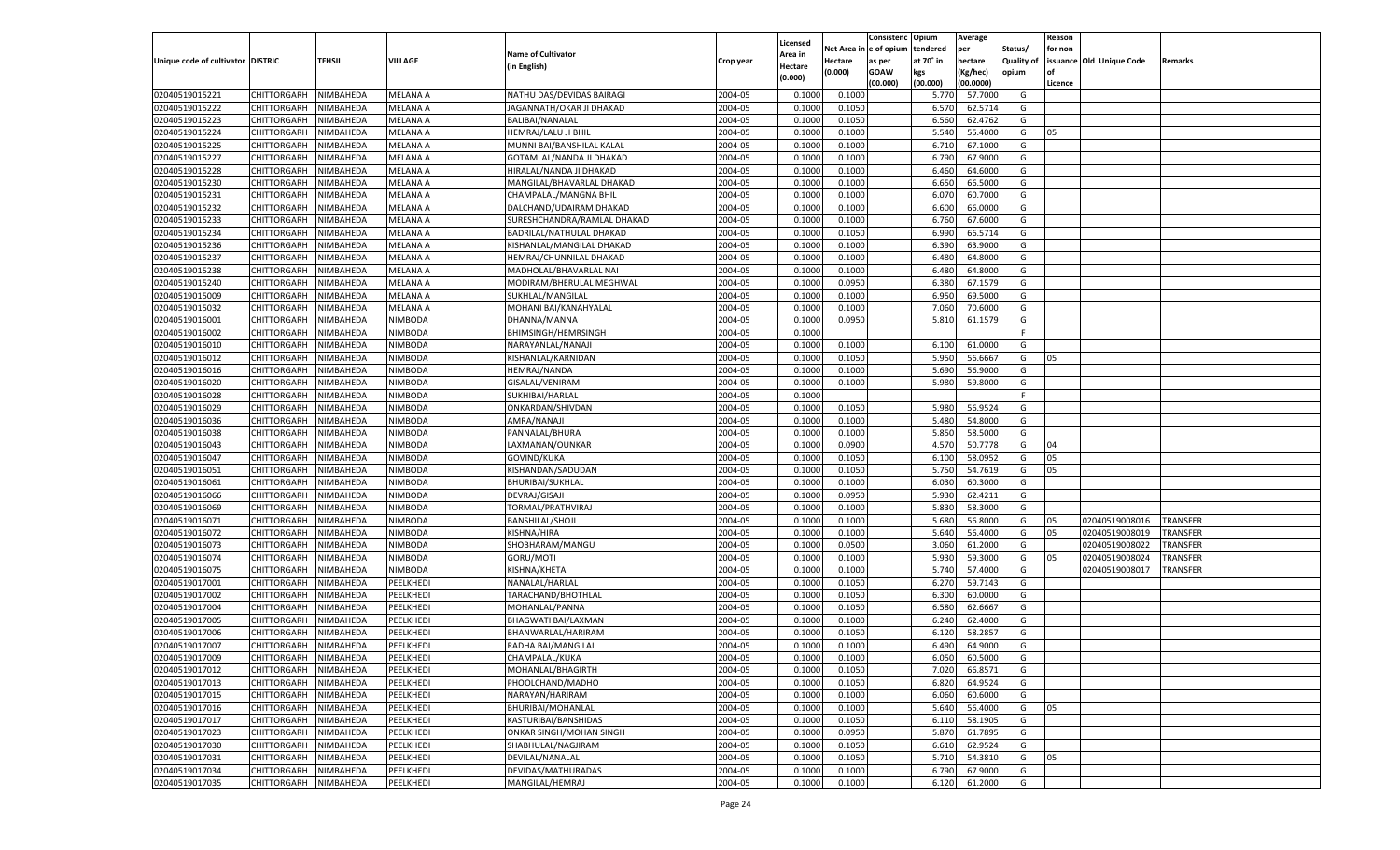|                                   |                                          |                        |                                |                                  |                    |                     |                  | Consistenc    | Opium          | Average   |                   | Reason  |                          |                    |
|-----------------------------------|------------------------------------------|------------------------|--------------------------------|----------------------------------|--------------------|---------------------|------------------|---------------|----------------|-----------|-------------------|---------|--------------------------|--------------------|
|                                   |                                          |                        |                                | <b>Name of Cultivator</b>        |                    | Licensed<br>Area in | Net Area i       | n  e of opium | tendered       | per       | Status/           | for non |                          |                    |
| Unique code of cultivator DISTRIC |                                          | TEHSIL                 | <b>VILLAGE</b>                 | (in English)                     | Crop year          | Hectare             | Hectare          | as per        | at 70° in      | hectare   | <b>Quality of</b> |         | issuance Old Unique Code | Remarks            |
|                                   |                                          |                        |                                |                                  |                    | (0.000)             | (0.000)          | <b>GOAW</b>   | kgs            | (Kg/hec)  | opium             |         |                          |                    |
|                                   |                                          |                        |                                |                                  |                    |                     |                  | (00.000)      | (00.000)       | (00.0000) |                   | Licence |                          |                    |
| 02040519017037                    | CHITTORGARH                              | NIMBAHEDA              | PEELKHEDI                      | SANTILAL/LAXMAN                  | 2004-05            | 0.1000              | 0.1050           |               | 6.430          | 61.2381   | G                 |         |                          |                    |
| 02040519017040                    | CHITTORGARH                              | NIMBAHEDA              | PEELKHEDI                      | CHGANLAL/NANDA                   | 2004-05            | 0.100               | 0.1050           |               | 5.830          | 55.5238   | G                 |         |                          |                    |
| 02040519017044                    | CHITTORGARH                              | NIMBAHEDA              | PEELKHEDI                      | OUNKARLAL/BHAVARLAL AHIR         | 2004-05            | 0.1000              | 0.1050           |               | 6.500          | 61.9048   | G                 |         |                          |                    |
| 02040519017052                    | CHITTORGARH                              | NIMBAHEDA              | PEELKHEDI                      | BHAGVATILAL/NARAYAN AHIR         | 2004-05            | 0.1000              | 0.1000           |               | 6.370          | 63.7000   | G                 |         |                          |                    |
| 02040519018001                    | CHITTORGARH                              | NIMBAHEDA              | RAVLIYA KANERA                 | HAZARILAL/RAMLAL                 | 2004-05            | 0.1000              | 0.1000           |               | 6.810          | 68.1000   | G                 |         |                          |                    |
| 02040519018002                    | CHITTORGARH                              | NIMBAHEDA              | RAVLIYA KANERA                 | KASTURI BAI/JITMAL               | 2004-05            | 0.1000              | 0.1000           |               | 5.590          | 55.9000   | G                 |         |                          | NAME CHANGE        |
| 02040519018003                    | CHITTORGARH                              | NIMBAHEDA              | RAVLIYA KANERA                 | NAGJIRAM/UDA                     | 2004-05            | 0.1000              | 0.1000           |               | 6.040          | 60.4000   | G                 |         |                          |                    |
| 02040519018004                    | CHITTORGARH                              | NIMBAHEDA              | RAVLIYA KANERA                 | KESAR BAI/RAMESVEARLAL           | 2004-05            | 0.1000              | 0.0950           |               | 5.770          | 60.7368   | G                 |         |                          |                    |
| 02040519018006                    | CHITTORGARH                              | NIMBAHEDA              | RAVLIYA KANERA                 | HARDEV/HAZARI                    | 2004-05            | 0.1000              | 0.1000           |               | 6.290          | 62.9000   | G                 |         |                          |                    |
| 02040519018008                    | CHITTORGARH                              | NIMBAHEDA              | RAVLIYA KANERA                 | KHEMRAJ/BHAGVAN                  | 2004-05            | 0.1000              | 0.0950           |               | 5.620          | 59.1579   | G                 | 05      |                          |                    |
| 02040519018010                    | CHITTORGARH                              | NIMBAHEDA              | RAVLIYA KANERA                 | KUKA/MOTILAL                     | 2004-05            | 0.1000              |                  |               |                |           | F.                |         |                          |                    |
| 02040519018012                    | CHITTORGARH                              | NIMBAHEDA              | RAVLIYA KANERA                 | KANHAIYALAL/NAGJIRAM             | 2004-05            | 0.1000              | 0.1000           |               | 5.560          | 55.6000   | G                 | 05      |                          |                    |
| 02040519018013                    | CHITTORGARH                              | NIMBAHEDA              | RAVLIYA KANERA                 | KANA/NATHU                       | 2004-05            | 0.1000              | 0.0950           |               | 5.630          | 59.2632   | G                 |         |                          |                    |
| 02040519018014                    | CHITTORGARH                              | NIMBAHEDA              | RAVLIYA KANERA                 | BHERULAL/UDHA                    | 2004-05            | 0.1000              | 0.0950           |               | 5.610          | 59.0526   | G                 |         |                          |                    |
| 02040519018017                    | CHITTORGARH                              | NIMBAHEDA              | RAVLIYA KANERA                 | KALURAM/NARAYAN                  | 2004-05            | 0.1000              | 0.1000           |               | 6.100          | 61.0000   | G                 |         | 02040519021006           | TRANSFER           |
| 02040519019001                    | CHITTORGARH                              | NIMBAHEDA              | SARSI A                        | LAHRI BAI/HEERALAI               | 2004-05            | 0.1000              | 0.1050           |               | 6.600          | 62.8571   | G                 |         |                          |                    |
| 02040519019002                    | CHITTORGARH                              | NIMBAHEDA              | <b>SARSIA</b>                  | HEMRAJ/NANALAL                   | 2004-05            | 0.1000              | 0.0950           |               | 6.370          | 67.0526   | G                 |         |                          |                    |
| 02040519019003                    | CHITTORGARH                              | NIMBAHEDA              | <b>SARSIA</b>                  | CHHAGANLAL/KANIRAM               | 2004-05            | 0.1000              | 0.1000           |               | 6.430          | 64.3000   | G                 |         |                          |                    |
| 02040519019004                    | CHITTORGARH                              | NIMBAHEDA              | <b>SARSIA</b>                  | MULIBAI/PREMCHAND                | 2004-05            | 0.1000              | 0.1000           |               | 6.290          | 62.9000   | G                 |         |                          |                    |
| 02040519019005                    | CHITTORGARH                              | NIMBAHEDA              | <b>SARSIA</b>                  | GISALAL/KISHANLAL                | 2004-05            | 0.1000              | 0.1000           |               | 6.050          | 60.5000   | G                 |         |                          |                    |
| 02040519019006                    | CHITTORGARH                              | NIMBAHEDA              | <b>SARSIA</b>                  | GABURLAL/LAKHMICHAND             | 2004-05            | 0.1000              | 0.1000           |               | 6.820          | 68.2000   | G                 |         |                          |                    |
| 02040519019007                    | CHITTORGARH                              | NIMBAHEDA              | <b>SARSIA</b>                  | <b>BANSHILAL/MOTILAI</b>         | 2004-05            | 0.1000              | 0.1000           |               | 6.490          | 64.9000   | G                 |         |                          |                    |
| 02040519019008                    | CHITTORGARH                              | NIMBAHEDA              | <b>SARSIA</b>                  | SOHANIBAI/MADHOLAI               | 2004-05            | 0.1000              | 0.1000           |               | 6.300          | 63.0000   | G                 |         |                          |                    |
| 02040519019009                    | CHITTORGARH                              | NIMBAHEDA              | <b>SARSIA</b>                  | MANGILAL/NARAYAN                 | 2004-05            | 0.1000              | 0.1000           |               | 6.370          | 63.7000   | G                 |         |                          |                    |
| 02040519019011                    | CHITTORGARH                              | NIMBAHEDA              | <b>SARSIA</b>                  | BALU/TARACHAND                   | 2004-05            | 0.1000              | 0.1000           |               | 6.710          | 67.1000   | G                 |         |                          |                    |
| 02040519019012                    | CHITTORGARH                              | NIMBAHEDA              | <b>SARSIA</b>                  | <b>BHURIBAI/RAMLAL</b>           | 2004-05            | 0.1000              | 0.1000           |               | 6.270          | 62.7000   | G                 |         |                          |                    |
| 02040519019013                    | CHITTORGARH                              | NIMBAHEDA              | <b>SARSIA</b>                  | HEERALAL/SUKHLAL                 | 2004-05            | 0.1000              | 0.1000           |               | 6.600          | 66.0000   | G                 |         |                          |                    |
| 02040519019014                    | CHITTORGARH                              | NIMBAHEDA              | <b>SARSIA</b>                  | PRATAPI BAI/NANALAL              | 2004-05            | 0.1000              | 0.0950           |               | 6.230          | 65.5789   | G                 |         |                          |                    |
| 02040519019015                    | CHITTORGARH                              | NIMBAHEDA              | <b>SARSIA</b>                  | MOHANLAL/BADRILAL                | 2004-05            | 0.1000              | 0.1000           |               | 6.820          | 68.2000   | G                 |         |                          |                    |
| 02040519019016                    | CHITTORGARH                              | NIMBAHEDA              | <b>SARSIA</b>                  | BALIBAI/BHANWARLAL               | 2004-05            | 0.1000              | 0.1000           |               | 6.750          | 67.5000   | G                 |         |                          |                    |
| 02040519019017                    | CHITTORGARH                              | NIMBAHEDA              | <b>SARSIA</b>                  | FULCHAND/TEKCHAND                | 2004-05            | 0.1000              | 0.0950           |               | 6.310          | 66.4211   | G                 |         |                          |                    |
| 02040519019018                    | CHITTORGARH                              | NIMBAHEDA              | <b>SARSIA</b>                  | CHAMPALAL/PRABHULAL              | 2004-05            | 0.1000              | 0.1000           |               | 6.460          | 64.6000   | G                 |         |                          |                    |
| 02040519019019                    | CHITTORGARH                              | NIMBAHEDA              | <b>SARSIA</b>                  | <b>BADRILAL/GULAB</b>            | 2004-05            | 0.1000              | 0.1000           |               | 6.750          | 67.5000   | G                 |         |                          |                    |
| 02040519019020                    | CHITTORGARH                              | NIMBAHEDA              | SARSI A                        | <b>BANSILAL/GOKEL</b>            | 2004-05            | 0.1000              | 0.1000           |               | 6.710          | 67.1000   | G                 |         |                          |                    |
| 02040519019022                    | CHITTORGARH                              | NIMBAHEDA              | <b>SARSIA</b>                  | <b>BADRILAL/UNKAR</b>            | 2004-05            | 0.1000              | 0.0950           |               | 6.390          | 67.2632   | G                 |         |                          |                    |
| 02040519019024                    | CHITTORGARH                              | NIMBAHEDA              | <b>SARSIA</b>                  | MOHANLAL/KASHIRAM                | 2004-05            | 0.1000              | 0.1050           |               | 6.460          | 61.5238   | G                 |         |                          |                    |
| 02040519019026                    | CHITTORGARH                              | NIMBAHEDA              | <b>SARSIA</b>                  | WARDA/KISHNA                     | 2004-05            | 0.1000              | 0.1000           |               | 4.960          | 49.6000   | G                 | 04      |                          |                    |
| 02040519019027                    | CHITTORGARH                              | NIMBAHEDA              | SARSI A                        | KASTURI BAI/DANRAJ               | 2004-05            | 0.1000              | 0.0950           |               | 6.080          | 64.0000   | G                 |         |                          | <b>NAME CHANGE</b> |
| 02040519019028                    | CHITTORGARH                              | NIMBAHEDA              | <b>SARSIA</b>                  | RAMNARAYAN/ROOPA                 | 2004-05            | 0.1000              | 0.1050           |               | 7.030          | 66.9524   | G                 |         |                          |                    |
| 02040519019029                    | CHITTORGARH                              | NIMBAHEDA              | <b>SARSIA</b>                  | KISHNA/RAMSUKH                   | 2004-05            | 0.1000              | 0.1000           |               | 6.660          | 66.6000   | G                 |         |                          |                    |
| 02040519019030                    | CHITTORGARH                              | NIMBAHEDA              | <b>SARSIA</b>                  | KANHAIYALAL/HARJI BAI            | 2004-05            | 0.1000              | 0.1000           |               | 6.360          | 63.6000   | G                 |         |                          |                    |
| 02040519019031                    | CHITTORGARH                              | NIMBAHEDA              | SARSI A                        | GHISALAL/DAULA                   | 2004-05            | 0.1000              | 0.1000           |               | 6.770          | 67.7000   | G                 |         |                          |                    |
| 02040519019032                    | CHITTORGARH                              | NIMBAHEDA              | <b>SARSIA</b>                  | GOPALLAL/PREMCHAND               | 2004-05            | 0.1000              | 0.1000           |               | 6.440          | 64.4000   | G                 |         |                          |                    |
| 02040519019033                    | CHITTORGARH                              | NIMBAHEDA              | <b>SARSIA</b>                  | GORDHAN/MOHANLAL                 | 2004-05            | 0.1000              | 0.0950           |               | 6.540          | 68.8421   | G                 |         |                          |                    |
| 02040519019034                    | CHITTORGARH                              | NIMBAHEDA              | <b>SARSIA</b>                  | LABHCHAND/DAYARAM                | 2004-05            | 0.1000              | 0.1000           |               | 6.610          | 66.1000   | G                 |         |                          |                    |
|                                   | CHITTORGARH NIMBAHEDA                    |                        | <b>SARSIA</b>                  | MANGILAL/BADRILAL                | 2004-05            | 0.1000              | 0.1000           |               | 6.730          | 67.3000   | G                 |         |                          |                    |
| 02040519019035<br>02040519019036  |                                          |                        |                                |                                  | 2004-05            |                     |                  |               |                |           |                   |         |                          |                    |
|                                   | <b>CHITTORGARH</b><br><b>CHITTORGARH</b> | NIMBAHEDA              | <b>SARSIA</b><br><b>SARSIA</b> | BADRILAL/RAMSUKH                 |                    | 0.1000              | 0.1000           |               | 5.980<br>6.470 | 59.8000   | G                 |         |                          |                    |
| 02040519019037                    |                                          | NIMBAHEDA<br>NIMBAHEDA | <b>SARSIA</b>                  | KAJODIBAI/NARAYAN                | 2004-05<br>2004-05 | 0.1000              | 0.0950<br>0.1050 |               |                | 68.1053   | G                 |         |                          |                    |
| 02040519019038                    | CHITTORGARH                              |                        |                                | BHERULAL/DAYARAM<br>RAMNATH/KUKA |                    | 0.1000              |                  |               | 5.710          | 54.3810   | G                 | 05      |                          |                    |
| 02040519019039                    | CHITTORGARH                              | NIMBAHEDA              | <b>SARSIA</b>                  |                                  | 2004-05            | 0.1000              | 0.1000           |               | 6.760          | 67.6000   | G                 |         |                          |                    |
| 02040519019040                    | CHITTORGARH                              | NIMBAHEDA              | <b>SARSIA</b>                  | KANHAIYALAL/ONKARLAL             | 2004-05            | 0.1000              | 0.1000           |               | 6.380          | 63.8000   | G                 |         |                          |                    |
| 02040519019041                    | <b>CHITTORGARH</b>                       | NIMBAHEDA              | <b>SARSIA</b>                  | DEVILAL/KACHRULAL                | 2004-05            | 0.1000              | 0.1000           |               | 5.980          | 59.8000   | G                 |         |                          |                    |
| 02040519019042                    | CHITTORGARH                              | NIMBAHEDA              | <b>SARSIA</b>                  | RAMCHANRA/PREAMCHAND             | 2004-05            | 0.1000              | 0.1000           |               | 6.740          | 67.4000   | G                 |         |                          |                    |
| 02040519019045                    | <b>CHITTORGARH</b>                       | NIMBAHEDA              | <b>SARSIA</b>                  | KANHAIYALAL/GANGARAM             | 2004-05            | 0.1000              | 0.0950           |               | 7.010          | 73.7895   | G                 |         |                          |                    |
| 02040519019046                    | CHITTORGARH                              | NIMBAHEDA              | <b>SARSIA</b>                  | MOHANLAL/PREMCHANDRA             | 2004-05            | 0.1000              | 0.1000           |               | 6.830          | 68.3000   | G                 |         |                          |                    |
| 02040519019047                    | <b>CHITTORGARH</b>                       | NIMBAHEDA              | <b>SARSIA</b>                  | HORAM/GOPILAL                    | 2004-05            | 0.1000              | 0.1000           |               | 6.620          | 66.2000   | G                 |         |                          |                    |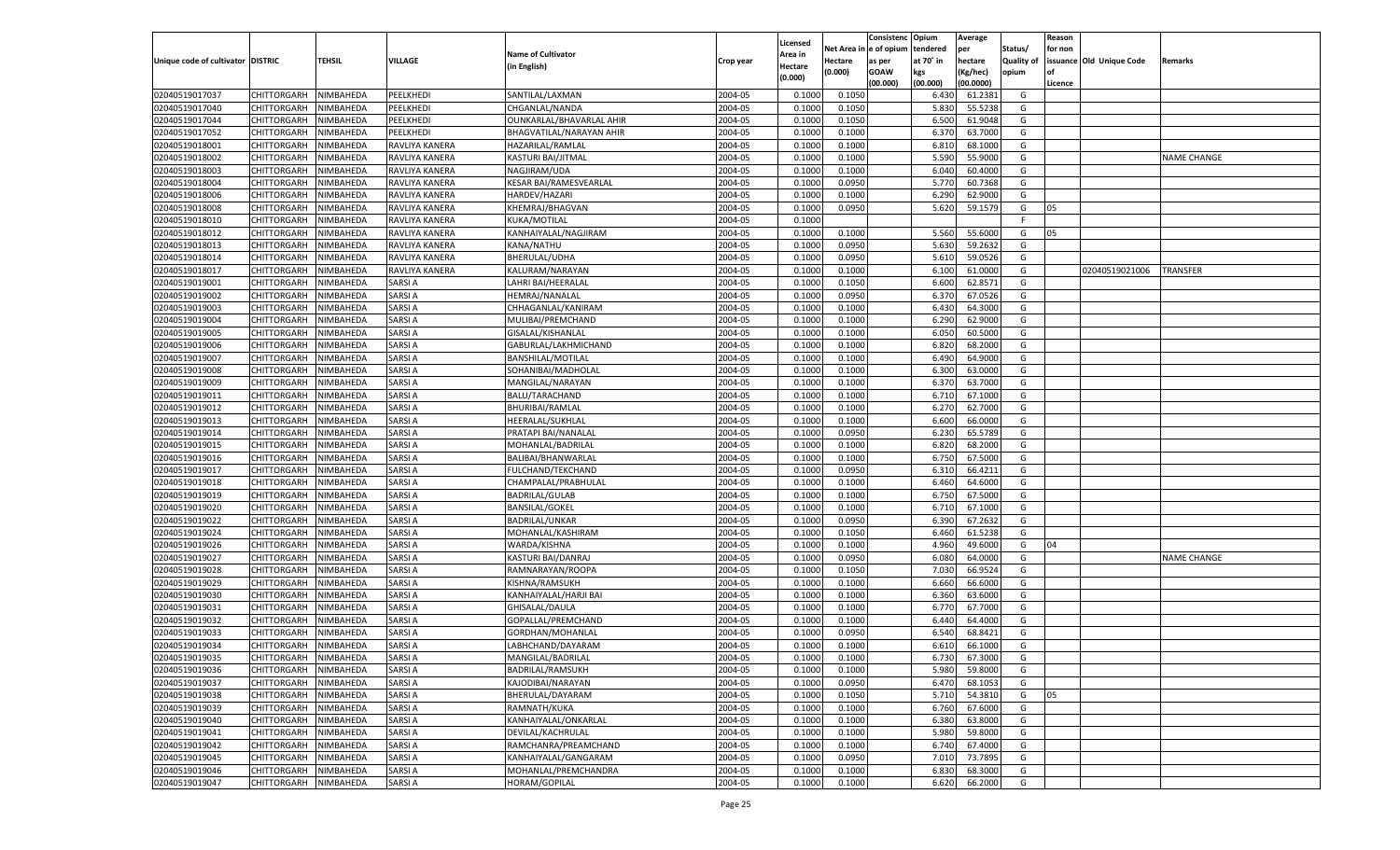|                                   |                       |               |               |                             |           |                           |          | Consistenc  | Opium          | Average   |                   | Reason  |                          |                    |
|-----------------------------------|-----------------------|---------------|---------------|-----------------------------|-----------|---------------------------|----------|-------------|----------------|-----------|-------------------|---------|--------------------------|--------------------|
|                                   |                       |               |               | <b>Name of Cultivator</b>   |           | Licensed                  | Net Area | e of opium  | tendered       | per       | Status/           | for non |                          |                    |
| Unique code of cultivator DISTRIC |                       | <b>TEHSIL</b> | VILLAGE       | (in English)                | Crop year | <b>Area in</b><br>Hectare | Hectare  | as per      | at 70° in      | hectare   | <b>Quality of</b> |         | issuance Old Unique Code | Remarks            |
|                                   |                       |               |               |                             |           | (0.000)                   | (0.000)  | <b>GOAW</b> | kgs            | (Kg/hec)  | opium             |         |                          |                    |
|                                   |                       |               |               |                             |           |                           |          | (00.000)    | (00.000)       | (00.0000) |                   | Licence |                          |                    |
| 02040519019048                    | CHITTORGARH           | NIMBAHEDA     | SARSI A       | BALULAL/RAMSUKH             | 2004-05   | 0.1000                    | 0.0950   |             | 6.280          | 66.105    | G                 |         |                          |                    |
| 02040519019049                    | CHITTORGARH           | NIMBAHEDA     | SARSI A       | JAGDISH/SHANKER             | 2004-05   | 0.1000                    | 0.1000   |             | 6.460          | 64.6000   | G                 |         |                          |                    |
| 02040519019051                    | CHITTORGARH           | NIMBAHEDA     | SARSI A       | BHERULAL/RATANA             | 2004-05   | 0.1000                    | 0.1000   |             | 6.590          | 65.9000   | G                 |         |                          | <b>NAME CHANGE</b> |
| 02040519019052                    | CHITTORGARH           | NIMBAHEDA     | SARSI A       | GHISA/NARAYAN               | 2004-05   | 0.1000                    | 0.1000   |             | 6.780          | 67.8000   | G                 |         |                          |                    |
| 02040519019053                    | CHITTORGARH           | NIMBAHEDA     | SARSI A       | DHANRAJ/ONKAR               | 2004-05   | 0.1000                    | 0.1000   |             | 6.57           | 65.7000   | G                 |         |                          |                    |
| 02040519019054                    | CHITTORGARH           | NIMBAHEDA     | SARSI A       | RAMNARAYAN/HARLAL           | 2004-05   | 0.1000                    | 0.1000   |             | 6.730          | 67.3000   | G                 |         |                          |                    |
| 02040519019055                    | CHITTORGARH           | NIMBAHEDA     | SARSI A       | PRAKASH/BHANWARLAL          | 2004-05   | 0.1000                    | 0.1000   |             | 6.820          | 68.2000   | G                 |         |                          | <b>NAME CHANGE</b> |
| 02040519019057                    | CHITTORGARH           | NIMBAHEDA     | SARSI A       | KAILASHCHANDRA/BABULAL      | 2004-05   | 0.1000                    | 0.1000   |             | 6.17           | 61.7000   | G                 |         |                          |                    |
| 02040519019058                    | CHITTORGARH           | NIMBAHEDA     | SARSI A       | MANGILAL/SHANKERLAL         | 2004-05   | 0.1000                    | 0.1000   |             | 6.800          | 68.0000   | G                 |         |                          |                    |
| 02040519019061                    | CHITTORGARH           | NIMBAHEDA     | SARSI A       | KISHANLAL/HARLAI            | 2004-05   | 0.1000                    | 0.1000   |             | 6.440          | 64.4000   | G                 |         |                          |                    |
| 02040519019062                    | CHITTORGARH           | NIMBAHEDA     | SARSI A       | KANHAIYALAL/GABURLAL        | 2004-05   | 0.1000                    |          |             |                |           | F.                |         |                          |                    |
| 02040519019063                    | CHITTORGARH           | NIMBAHEDA     | SARSI A       | <b>BALU/MAGNA</b>           | 2004-05   | 0.1000                    | 0.1000   |             | 6.610          | 66.1000   | G                 |         |                          |                    |
| 02040519019064                    | CHITTORGARH           | NIMBAHEDA     | SARSI A       | CHHAGANLAL/GULAB            | 2004-05   | 0.1000                    | 0.1000   |             | 6.510          | 65.1000   | G                 |         |                          |                    |
| 02040519019066                    | CHITTORGARH           | NIMBAHEDA     | SARSI A       | NARAYANIBAI/KACRIYA         | 2004-05   | 0.1000                    | 0.0950   |             | 6.090          | 64.1053   | G                 |         |                          |                    |
| 02040519019067                    | CHITTORGARH           | NIMBAHEDA     | SARSI A       | GOPAL/NANA                  | 2004-05   | 0.1000                    | 0.1000   |             | 6.180          | 61.8000   | G                 |         |                          |                    |
| 02040519019069                    | CHITTORGARH           | NIMBAHEDA     | SARSI A       | NANALAL/DAULA               | 2004-05   | 0.1000                    | 0.1000   |             | 6.510          | 65.1000   | G                 |         |                          |                    |
| 02040519019070                    | CHITTORGARH           | NIMBAHEDA     | SARSI A       | GHISALAL/SHANKERLAL         | 2004-05   | 0.1000                    | 0.1000   |             | 5.650          | 56.5000   | G                 |         |                          |                    |
| 02040519019072                    | CHITTORGARH           | NIMBAHEDA     | SARSI A       | PANNALAL/MANGILAL           | 2004-05   | 0.1000                    | 0.1000   |             | 6.460          | 64.6000   | G                 |         |                          |                    |
| 02040519019076                    | CHITTORGARH           | NIMBAHEDA     | SARSI A       | SOHANLAL/MANGILAL           | 2004-05   | 0.1000                    | 0.1000   |             | 6.120          | 61.2000   | G                 |         |                          |                    |
| 02040519019078                    | CHITTORGARH           | NIMBAHEDA     | SARSI A       | RAMCHANDRA/HANSRAJ          | 2004-05   | 0.1000                    | 0.1050   |             | 6.440          | 61.3333   | G                 |         |                          |                    |
| 02040519019079                    | CHITTORGARH           | NIMBAHEDA     | SARSI A       | RANGLAL/BHANWARLAL          | 2004-05   | 0.1000                    | 0.1000   |             | 6.030          | 60.3000   | G                 |         |                          |                    |
| 02040519019082                    | CHITTORGARH           | NIMBAHEDA     | SARSI A       | KANHAIYALALA/BHANWARLAL     | 2004-05   | 0.1000                    | 0.1000   |             | 6.560          | 65.6000   | G                 |         |                          |                    |
| 02040519019083                    | CHITTORGARH           | NIMBAHEDA     | SARSI A       | KANHAILAL/PREMCHAND         | 2004-05   | 0.1000                    | 0.1000   |             | 6.900          | 69.0000   | G                 |         |                          |                    |
| 02040519019087                    | CHITTORGARH           | NIMBAHEDA     | SARSI A       | SURESHCHANDRA/SHOBHALAL     | 2004-05   | 0.1000                    | 0.1000   |             | 6.110          | 61.1000   | G                 |         |                          |                    |
| 02040519019088                    | CHITTORGARH           | NIMBAHEDA     | SARSI A       | MATHRALAL/HEMRAJ            | 2004-05   | 0.1000                    | 0.1000   |             | 6.440          | 64.4000   | G                 |         |                          |                    |
| 02040519019090                    | CHITTORGARH           | NIMBAHEDA     | SARSI A       | KISHANLAL/NARAYAN           | 2004-05   | 0.1000                    | 0.1000   |             | 6.31           | 63.1000   | G                 |         |                          |                    |
| 02040519019092                    | CHITTORGARH           | NIMBAHEDA     | SARSI A       | NANIBAI/BADRILAL            | 2004-05   | 0.1000                    | 0.1000   |             | 6.480          | 64.8000   | G                 |         |                          |                    |
| 02040519019093                    | CHITTORGARH           | NIMBAHEDA     | SARSI A       | RAMLAL/KUKA                 | 2004-05   | 0.1000                    | 0.1000   |             | 5.880          | 58.8000   | G                 |         |                          |                    |
| 02040519019094                    | CHITTORGARH           | NIMBAHEDA     | SARSI A       | KANIYALAL/RAMSUKH           | 2004-05   | 0.1000                    | 0.1000   |             | 6.420          | 64.2000   | G                 |         |                          |                    |
| 02040519019095                    | CHITTORGARH           | NIMBAHEDA     | SARSI A       | CHHAGANLAL/MODIRAM          | 2004-05   | 0.1000                    | 0.1050   |             | 6.740          | 64.1905   | G                 |         |                          |                    |
| 02040519019096                    | CHITTORGARH           | NIMBAHEDA     | SARSI A       | FULCHAND BANSILAL/KISHANLAL | 2004-05   | 0.1000                    | 0.0950   |             | 6.150          | 64.7368   | G                 |         |                          |                    |
| 02040519019097                    | CHITTORGARH           | NIMBAHEDA     | SARSI B       | DEVILAL/GORILAL             | 2004-05   | 0.1000                    | 0.1000   |             | 6.820          | 68.2000   | G                 |         |                          |                    |
| 02040519019098                    | CHITTORGARH           | NIMBAHEDA     | SARSI B       | <b>BHOLI BAI/JAIKISHAN</b>  | 2004-05   | 0.1000                    | 0.1000   |             | 6.660          | 66.6000   | G                 |         |                          | <b>NAME CHANGE</b> |
| 02040519019100                    | CHITTORGARH           | NIMBAHEDA     | SARSI B       | SHOBHALAL/AUNKAR            | 2004-05   | 0.1000                    | 0.1050   |             | 6.87           | 65.4286   | G                 |         |                          |                    |
| 02040519019101                    |                       | NIMBAHEDA     | SARSI B       |                             | 2004-05   | 0.1000                    | 0.1000   |             |                | 66.7000   | G                 |         |                          |                    |
| 02040519019102                    | CHITTORGARH           |               | SARSI B       | <b>BALI BAI/JANKILAL</b>    | 2004-05   | 0.1000                    | 0.1050   |             | 6.670<br>6.330 | 60.285    | G                 |         |                          |                    |
|                                   | CHITTORGARH           | NIMBAHEDA     | SARSI B       | JAMNIBAI/ANCHIBAI           |           | 0.1000                    |          |             |                | 65.7895   |                   |         |                          |                    |
| 02040519019103                    | <b>CHITTORGARH</b>    | NIMBAHEDA     |               | SUKHLAL/HEMRAJ              | 2004-05   |                           | 0.0950   |             | 6.250          |           | G                 |         |                          |                    |
| 02040519019104                    | CHITTORGARH           | NIMBAHEDA     | SARSI B       | GHISALAL/NARAIN             | 2004-05   | 0.1000                    | 0.1000   |             | 6.640          | 66.4000   | G                 |         |                          |                    |
| 02040519019105                    | CHITTORGARH           | NIMBAHEDA     | SARSI B       | BHAIRULAL/PREMCHAND         | 2004-05   | 0.1000                    | 0.0950   |             | 6.550          | 68.947    | G                 |         |                          |                    |
| 02040519019106                    | CHITTORGARH           | NIMBAHEDA     | SARSI B       | MANGILAL/PARBHULAL          | 2004-05   | 0.1000                    | 0.1000   |             | 5.714          | 57.1400   | G                 |         |                          |                    |
| 02040519019107                    | CHITTORGARH           | NIMBAHEDA     | SARSI B       | <b>BANSILAL/KANRAM</b>      | 2004-05   | 0.1000                    | 0.1000   |             | 5.660          | 56.6000   | G                 |         |                          |                    |
| 02040519019108                    | CHITTORGARH           | NIMBAHEDA     | SARSI B       | MANGILAL/DEVA               | 2004-05   | 0.1000                    | 0.0950   |             | 6.460          | 68.0000   | G                 |         |                          |                    |
| 02040519019109                    | CHITTORGARH           | NIMBAHEDA     | SARSI B       | BADRILAL/SEETARAN           | 2004-05   | 0.1000                    | 0.1000   |             | 6.02(          | 60.2000   | G                 |         |                          |                    |
| 02040519019110                    | CHITTORGARH           | NIMBAHEDA     | SARSI B       | JANIBAI/MANGILAL            | 2004-05   | 0.1000                    | 0.1000   |             | 6.02(          | 60.2000   | G                 |         |                          |                    |
| 02040519019111                    | CHITTORGARH           | NIMBAHEDA     | SARSI B       | SUKHLAL/NANA                | 2004-05   | 0.1000                    | 0.1000   |             | 6.850          | 68.5000   | G                 |         |                          |                    |
| 02040519019112                    | CHITTORGARH NIMBAHEDA |               | <b>SARSIB</b> | MOHAN/UNKAR                 | 2004-05   | 0.1000                    | 0.0950   |             | 5.490          | 57.7895   | G                 |         |                          |                    |
| 02040519019113                    | <b>CHITTORGARH</b>    | NIMBAHEDA     | <b>SARSIB</b> | RATANLAL/HUKMA              | 2004-05   | 0.1000                    | 0.1050   |             | 6.890          | 65.6190   | G                 |         |                          |                    |
| 02040519019114                    | CHITTORGARH           | NIMBAHEDA     | <b>SARSIB</b> | SHANKARLAL/MOTILAL          | 2004-05   | 0.1000                    | 0.1000   |             | 7.010          | 70.1000   | G                 |         |                          |                    |
| 02040519019115                    | <b>CHITTORGARH</b>    | NIMBAHEDA     | <b>SARSIB</b> | SHAMBUBAI/SHUKHLAL          | 2004-05   | 0.1000                    | 0.1000   |             | 6.650          | 66.5000   | G                 |         |                          |                    |
| 02040519019116                    | <b>CHITTORGARH</b>    | NIMBAHEDA     | SARSI B       | NANDLAL/VENA                | 2004-05   | 0.1000                    | 0.1000   |             | 6.650          | 66.5000   | G                 |         |                          |                    |
| 02040519019117                    | <b>CHITTORGARH</b>    | NIMBAHEDA     | <b>SARSIB</b> | RUKMANI BAI/NANALAL         | 2004-05   | 0.1000                    | 0.1000   |             | 6.530          | 65.3000   | G                 |         |                          | <b>NAME CHANGE</b> |
| 02040519019118                    | <b>CHITTORGARH</b>    | NIMBAHEDA     | <b>SARSIB</b> | JAGNNATH/BALU               | 2004-05   | 0.1000                    | 0.1000   |             | 6.640          | 66.4000   | G                 |         |                          |                    |
| 02040519019119                    | <b>CHITTORGARH</b>    | NIMBAHEDA     | <b>SARSIB</b> | PRABHULAL/BHANWARLAL        | 2004-05   | 0.1000                    | 0.1000   |             | 6.640          | 66.4000   | G                 |         |                          | <b>NAME CHANGE</b> |
| 02040519019120                    | <b>CHITTORGARH</b>    | NIMBAHEDA     | SARSI B       | HIRALAL/JAIRAM              | 2004-05   | 0.1000                    | 0.1000   |             | 6.450          | 64.5000   | G                 |         |                          |                    |
| 02040519019121                    | <b>CHITTORGARH</b>    | NIMBAHEDA     | <b>SARSIB</b> | PARBHU/GABUR                | 2004-05   | 0.1000                    | 0.1000   |             | 6.470          | 64.7000   | G                 |         |                          |                    |
| 02040519019122                    | <b>CHITTORGARH</b>    | NIMBAHEDA     | <b>SARSIB</b> | <b>BADRI/NARAIN</b>         | 2004-05   | 0.1000                    | 0.1000   |             | 6.480          | 64.8000   | G                 |         |                          |                    |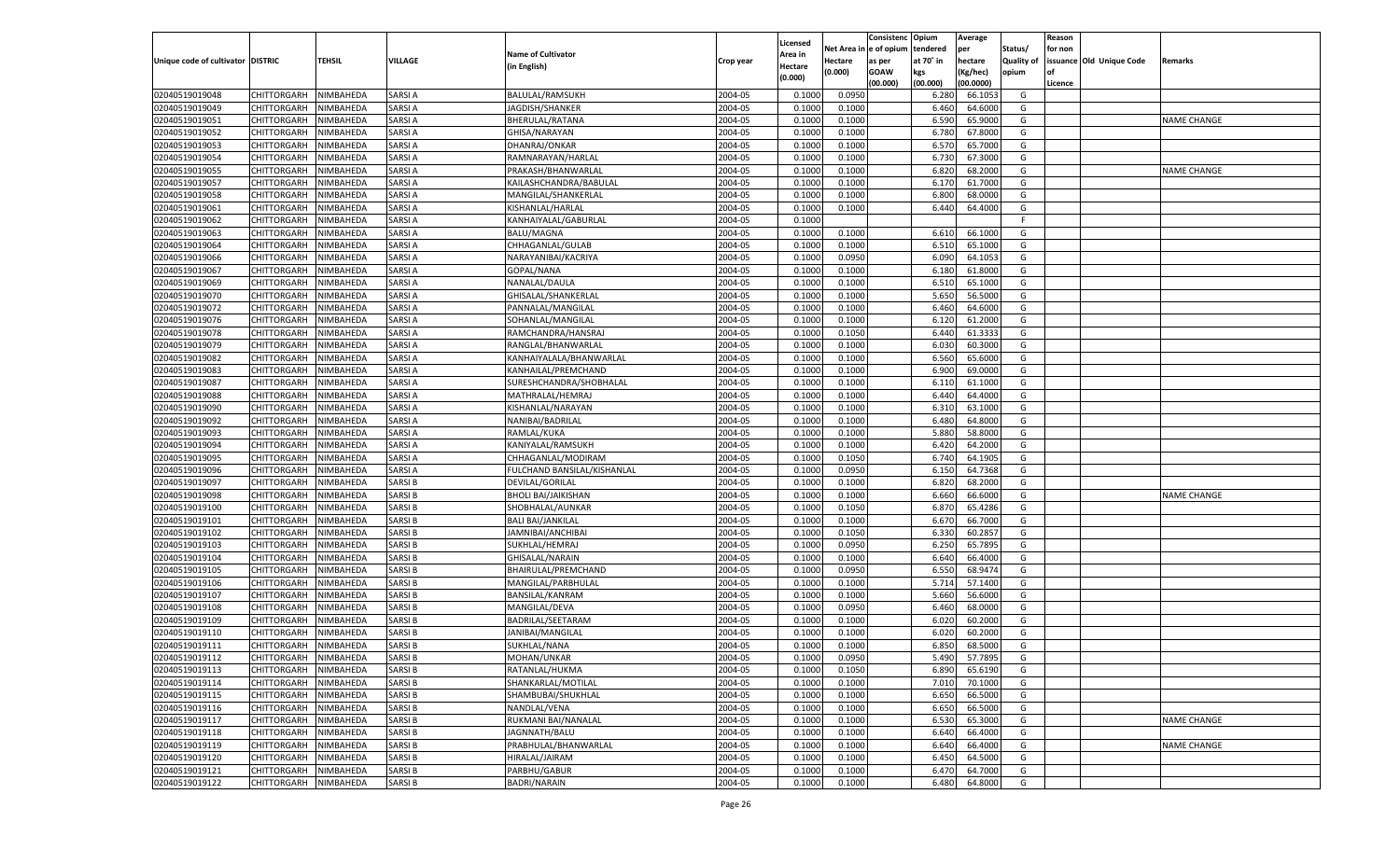|                                   |                       |               |               |                           |           |                     |          | Consistenc  | Opium     | Average   |                   | Reason  |                          |                    |
|-----------------------------------|-----------------------|---------------|---------------|---------------------------|-----------|---------------------|----------|-------------|-----------|-----------|-------------------|---------|--------------------------|--------------------|
|                                   |                       |               |               | <b>Name of Cultivator</b> |           | Licensed<br>\rea in | Net Area | e of opium  | tendered  | per       | Status/           | for non |                          |                    |
| Unique code of cultivator DISTRIC |                       | <b>TEHSIL</b> | VILLAGE       | (in English)              | Crop year | Hectare             | Hectare  | as per      | at 70˚ in | hectare   | <b>Quality of</b> |         | issuance Old Unique Code | Remarks            |
|                                   |                       |               |               |                           |           | (0.000)             | (0.000)  | <b>GOAW</b> | kgs       | (Kg/hec)  | opium             |         |                          |                    |
|                                   |                       |               |               |                           |           |                     |          | (00.000)    | (00.000)  | (00.0000) |                   | Licence |                          |                    |
| 02040519019123                    | CHITTORGARH           | NIMBAHEDA     | SARSI B       | JAGDISH/NARAYAN           | 2004-05   | 0.1000              | 0.1050   |             | 6.380     | 60.7619   | G                 |         |                          |                    |
| 02040519019124                    | CHITTORGARH           | NIMBAHEDA     | SARSI B       | KISHNA/KESHURAM           | 2004-05   | 0.1000              | 0.0950   |             | 6.41      | 67.4737   | G                 |         |                          |                    |
| 02040519019126                    | CHITTORGARH           | NIMBAHEDA     | SARSI B       | RUKMANI BAI/BHANWARLAL    | 2004-05   | 0.1000              | 0.1000   |             | 6.360     | 63.6000   | G                 |         |                          | <b>NAME CHANGE</b> |
| 02040519019127                    | CHITTORGARH           | NIMBAHEDA     | SARSI B       | BALU/NARAYAN              | 2004-05   | 0.1000              | 0.1000   |             | 6.590     | 65.9000   | G                 |         |                          |                    |
| 02040519019128                    | CHITTORGARH           | NIMBAHEDA     | SARSI B       | NANIBAI/MANGILAL          | 2004-05   | 0.1000              | 0.1000   |             | 6.720     | 67.2000   | G                 |         |                          |                    |
| 02040519019130                    | CHITTORGARH           | NIMBAHEDA     | SARSI B       | LABHCHAND/DEVA            | 2004-05   | 0.1000              | 0.1000   |             | 7.570     | 75.7000   | G                 |         |                          |                    |
| 02040519019134                    | CHITTORGARH           | NIMBAHEDA     | SARSI B       | BABULAL/MANGILAI          | 2004-05   | 0.1000              | 0.1000   |             | 6.140     | 61.4000   | G                 |         |                          |                    |
| 02040519019135                    | CHITTORGARH           | NIMBAHEDA     | SARSI B       | SHOBHALAL/BALU            | 2004-05   | 0.1000              | 0.1000   |             | 7.160     | 71.6000   | G                 |         |                          |                    |
| 02040519019136                    | CHITTORGARH           | NIMBAHEDA     | SARSI B       | MOHANLAL/SITARAM          | 2004-05   | 0.1000              | 0.1000   |             | 6.450     | 64.5000   | G                 |         |                          |                    |
| 02040519019137                    | CHITTORGARH           | NIMBAHEDA     | SARSI B       | MADHULAL/DAYARAM          | 2004-05   | 0.1000              | 0.1000   |             | 6.450     | 64.5000   | G                 |         |                          |                    |
| 02040519019138                    | CHITTORGARH           | NIMBAHEDA     | SARSI B       | NANDLAL/CHGANLAL          | 2004-05   | 0.1000              | 0.1000   |             | 6.590     | 65.9000   | G                 |         |                          |                    |
| 02040519019140                    | CHITTORGARH           | NIMBAHEDA     | SARSI B       | RAMESHWARLAL/KISHANLAL    | 2004-05   | 0.1000              | 0.0950   |             | 5.780     | 60.8421   | G                 |         |                          |                    |
| 02040519019141                    | CHITTORGARH           | NIMBAHEDA     | SARSI B       | YAMUNALAL/GABURLAL        | 2004-05   | 0.1000              | 0.1000   |             | 6.480     | 64.8000   | G                 |         |                          |                    |
| 02040519019143                    | CHITTORGARH           | NIMBAHEDA     | SARSI B       | MATHURALAL/PREMCHAND      | 2004-05   | 0.1000              | 0.1000   |             | 6.350     | 63.5000   | G                 |         |                          |                    |
| 02040519019144                    | CHITTORGARH           | NIMBAHEDA     | SARSI B       | SOHNI BAI/NANALAL         | 2004-05   | 0.1000              | 0.1000   |             | 6.380     | 63.8000   | G                 |         |                          |                    |
| 02040519019146                    | CHITTORGARH           | NIMBAHEDA     | SARSI B       | PREMCHAND/HOKMA           | 2004-05   | 0.1000              | 0.1050   |             | 7.620     | 72.5714   | G                 |         |                          |                    |
| 02040519019147                    | CHITTORGARH           | NIMBAHEDA     | SARSI B       | KANHAILAL/KISHANLAL       | 2004-05   | 0.1000              | 0.0950   |             | 6.270     | 66.0000   | G                 |         |                          |                    |
| 02040519019149                    | CHITTORGARH           | NIMBAHEDA     | SARSI B       | MOHANLAL/PREMCHAND        | 2004-05   | 0.1000              | 0.1000   |             | 6.050     | 60.5000   | G                 |         |                          |                    |
| 02040519019151                    | CHITTORGARH           | NIMBAHEDA     | SARSI B       | CUNNILAL/NARAYAN          | 2004-05   | 0.1000              | 0.1000   |             | 6.400     | 64.0000   | G                 |         |                          |                    |
| 02040519019152                    | CHITTORGARH           | NIMBAHEDA     | SARSI B       | <b>BABULAL/GOKAI</b>      | 2004-05   | 0.1000              |          |             |           |           | F.                |         |                          |                    |
| 02040519019153                    | CHITTORGARH           | NIMBAHEDA     | SARSI B       | <b>BHAGWAN/GOKAL</b>      | 2004-05   | 0.1000              | 0.0950   |             | 6.180     | 65.0526   | G                 |         |                          |                    |
| 02040519019154                    | CHITTORGARH           | NIMBAHEDA     | SARSI B       | CHHAGANLAL/PRABHULAL      | 2004-05   | 0.1000              | 0.1000   |             | 6.300     | 63.0000   | G                 |         |                          |                    |
| 02040519019156                    | CHITTORGARH           | NIMBAHEDA     | SARSI B       | MOHANLAL/BHAGIRATH        | 2004-05   | 0.1000              | 0.1050   |             | 6.450     | 61.4286   | G                 |         |                          |                    |
| 02040519019157                    | CHITTORGARH           | NIMBAHEDA     | SARSI B       | BHANWARLAL/NANALAL        | 2004-05   | 0.1000              | 0.1050   |             | 6.250     | 59.5238   | G                 |         |                          |                    |
| 02040519019158                    | CHITTORGARH           | NIMBAHEDA     | SARSI B       | PRABHULAL/SHANKERLAL      | 2004-05   | 0.1000              | 0.0950   |             | 6.150     | 64.7368   | G                 |         |                          |                    |
| 02040519019159                    | CHITTORGARH           | NIMBAHEDA     | SARSI B       | <b>BADRILAL/GOPILAL</b>   | 2004-05   | 0.1000              | 0.1000   |             | 6.450     | 64.5000   | G                 |         |                          |                    |
| 02040519019160                    | CHITTORGARH           | NIMBAHEDA     | SARSI B       | BABULAL/MATHURALAL        | 2004-05   | 0.1000              | 0.1050   |             | 7.260     | 69.1429   | G                 |         |                          |                    |
| 02040519019161                    | CHITTORGARH           | NIMBAHEDA     | SARSI B       | LUXMINARAYAN/BHANWARLAL   | 2004-05   | 0.1000              | 0.0950   |             | 6.880     | 72.4211   | G                 |         |                          |                    |
| 02040519019162                    | CHITTORGARH           | NIMBAHEDA     | SARSI B       | SHANKERLAL/PRABHULAI      | 2004-05   | 0.1000              | 0.0950   |             | 5.780     | 60.8421   | G                 |         |                          |                    |
| 02040519019163                    | CHITTORGARH           | NIMBAHEDA     | SARSI B       | SHYAMLAL/DAYARAM          | 2004-05   | 0.1000              | 0.1050   |             | 6.650     | 63.3333   | G                 |         |                          |                    |
| 02040519019164                    | CHITTORGARH           | NIMBAHEDA     | SARSI B       | RAMESVARLAL/NARAYAN       | 2004-05   | 0.1000              | 0.1000   |             | 6.460     | 64.6000   | G                 |         |                          |                    |
| 02040519019167                    | CHITTORGARH           | NIMBAHEDA     | SARSI B       | DINESH/MOTILAL            | 2004-05   | 0.1000              | 0.1050   |             | 6.110     | 58.190    | G                 |         |                          | <b>NAME CHANGE</b> |
| 02040519019168                    | CHITTORGARH           | NIMBAHEDA     | SARSI B       | MATHURALALAL/KASHIRAM     | 2004-05   | 0.1000              | 0.1050   |             | 6.840     | 65.1429   | G                 |         |                          |                    |
| 02040519019169                    | CHITTORGARH           | NIMBAHEDA     | SARSI B       | <b>GANGARAM/PYAR JI</b>   | 2004-05   | 0.1000              |          |             |           |           | F                 |         |                          |                    |
| 02040519019170                    | CHITTORGARH           | NIMBAHEDA     | SARSI B       | MUKESH KUMAR/BANSHILAL    | 2004-05   | 0.1000              | 0.1000   |             | 6.550     | 65.5000   | G                 |         |                          |                    |
| 02040519019172                    | CHITTORGARH           | NIMBAHEDA     | SARSI B       | RADHESHAYAM/KISHANLAL     | 2004-05   | 0.1000              | 0.0950   |             | 6.080     | 64.0000   | G                 |         |                          |                    |
| 02040519019173                    | CHITTORGARH           | NIMBAHEDA     | SARSI B       | MOTILAL/MANGILAL          | 2004-05   | 0.1000              | 0.1000   |             | 6.480     | 64.8000   | G                 |         |                          |                    |
| 02040519019174                    | CHITTORGARH           | NIMBAHEDA     | SARSI B       | GHISALAL/LALAJI           | 2004-05   | 0.1000              | 0.0950   |             | 6.23      | 65.5789   | G                 |         |                          |                    |
| 02040519019175                    | CHITTORGARH           | NIMBAHEDA     | SARSI B       | SURESHCHAND/MANGILAL      | 2004-05   | 0.1000              | 0.1000   |             | 6.780     | 67.8000   | G                 |         |                          | <b>NAME CHANGE</b> |
| 02040519019177                    | CHITTORGARH           | NIMBAHEDA     | SARSI B       | RAMLAL/MATHURALAL         | 2004-05   | 0.1000              | 0.1000   |             | 6.590     | 65.9000   | G                 |         |                          |                    |
| 02040519019178                    | CHITTORGARH           | NIMBAHEDA     | SARSI B       | JAMUNALAL/MOHANLAL        | 2004-05   | 0.1000              | 0.1000   |             | 6.140     | 61.4000   | G                 |         |                          |                    |
| 02040519019179                    | CHITTORGARH           | NIMBAHEDA     | SARSI B       | TARACHAND/BHOLA JI        | 2004-05   | 0.1000              | 0.1000   |             | 6.800     | 68.0000   | G                 |         |                          |                    |
| 02040519019180                    | CHITTORGARH           | NIMBAHEDA     | SARSI B       | GOPAL/NANALAL             | 2004-05   | 0.1000              | 0.0950   |             | 5.84      | 61.4737   | G                 |         |                          | <b>NAME CHANGE</b> |
| 02040519019182                    | CHITTORGARH           | NIMBAHEDA     | SARSI B       | BABULAL/HIRALAL           | 2004-05   | 0.1000              | 0.1000   |             | 6.15      | 61.5000   | G                 |         |                          |                    |
| 02040519019183                    |                       | NIMBAHEDA     | SARSI B       |                           | 2004-05   | 0.1000              | 0.1000   |             | 5.920     | 59.2000   | G                 |         |                          |                    |
| 02040519019184                    | CHITTORGARH           |               |               | KISHANLAL/NARAYAN         |           |                     |          |             |           |           |                   |         |                          |                    |
|                                   | CHITTORGARH NIMBAHEDA |               | <b>SARSIB</b> | TARACHAND/NANALAL         | 2004-05   | 0.1000              | 0.1000   |             | 6.540     | 65.4000   | G                 |         |                          |                    |
| 02040519019187                    | <b>CHITTORGARH</b>    | NIMBAHEDA     | <b>SARSIB</b> | BHERULAL/KHEMRAJ          | 2004-05   | 0.1000              | 0.0950   |             | 6.300     | 66.3158   | G                 |         |                          |                    |
| 02040519019188                    | <b>CHITTORGARH</b>    | NIMBAHEDA     | <b>SARSIB</b> | PRABHULAL/CHATARBHUJ      | 2004-05   | 0.1000              | 0.1000   |             | 5.950     | 59.5000   | G                 |         |                          |                    |
| 02040519019189                    | <b>CHITTORGARH</b>    | NIMBAHEDA     | <b>SARSIB</b> | PRABHULAL/RAMSUKH         | 2004-05   | 0.1000              | 0.1000   |             | 6.810     | 68.1000   | G                 |         |                          |                    |
| 02040519019190                    | <b>CHITTORGARH</b>    | NIMBAHEDA     | <b>SARSIB</b> | SUKHLAL/PYARA JI          | 2004-05   | 0.1000              | 0.1000   |             | 6.490     | 64.9000   | G                 |         |                          |                    |
| 02040519019191                    | <b>CHITTORGARH</b>    | NIMBAHEDA     | <b>SARSIB</b> | KISHANLAL/CHUNNILAL       | 2004-05   | 0.1000              | 0.1000   |             | 6.310     | 63.1000   | G                 |         |                          |                    |
| 02040519019192                    | <b>CHITTORGARH</b>    | NIMBAHEDA     | <b>SARSIB</b> | RAMESHWARLAL/GABURLAL     | 2004-05   | 0.1000              | 0.1000   |             | 6.720     | 67.2000   | G                 |         |                          |                    |
| 02040519019194                    | <b>CHITTORGARH</b>    | NIMBAHEDA     | <b>SARSIB</b> | PRABHULAL/KACHRU CHAMAR   | 2004-05   | 0.1000              | 0.1000   |             | 5.190     | 51.9000   | G                 | 04      |                          |                    |
| 02040519019195                    | <b>CHITTORGARH</b>    | NIMBAHEDA     | <b>SARSIB</b> | SOHANLAL/MANGILAL         | 2004-05   | 0.1000              | 0.1000   |             | 6.580     | 65.8000   | G                 |         |                          |                    |
| 02040519019196                    | <b>CHITTORGARH</b>    | NIMBAHEDA     | <b>SARSIB</b> | <b>GITA BAI/DOLATRAM</b>  | 2004-05   | 0.1000              | 0.1050   |             | 6.500     | 61.9048   | G                 |         |                          |                    |
| 02040519019129                    | <b>CHITTORGARH</b>    | NIMBAHEDA     | <b>SARSIB</b> | <b>BALI BAI/DHAPU BAI</b> | 2004-05   | 0.1000              | 0.1000   |             | 6.300     | 63.0000   | G                 |         |                          |                    |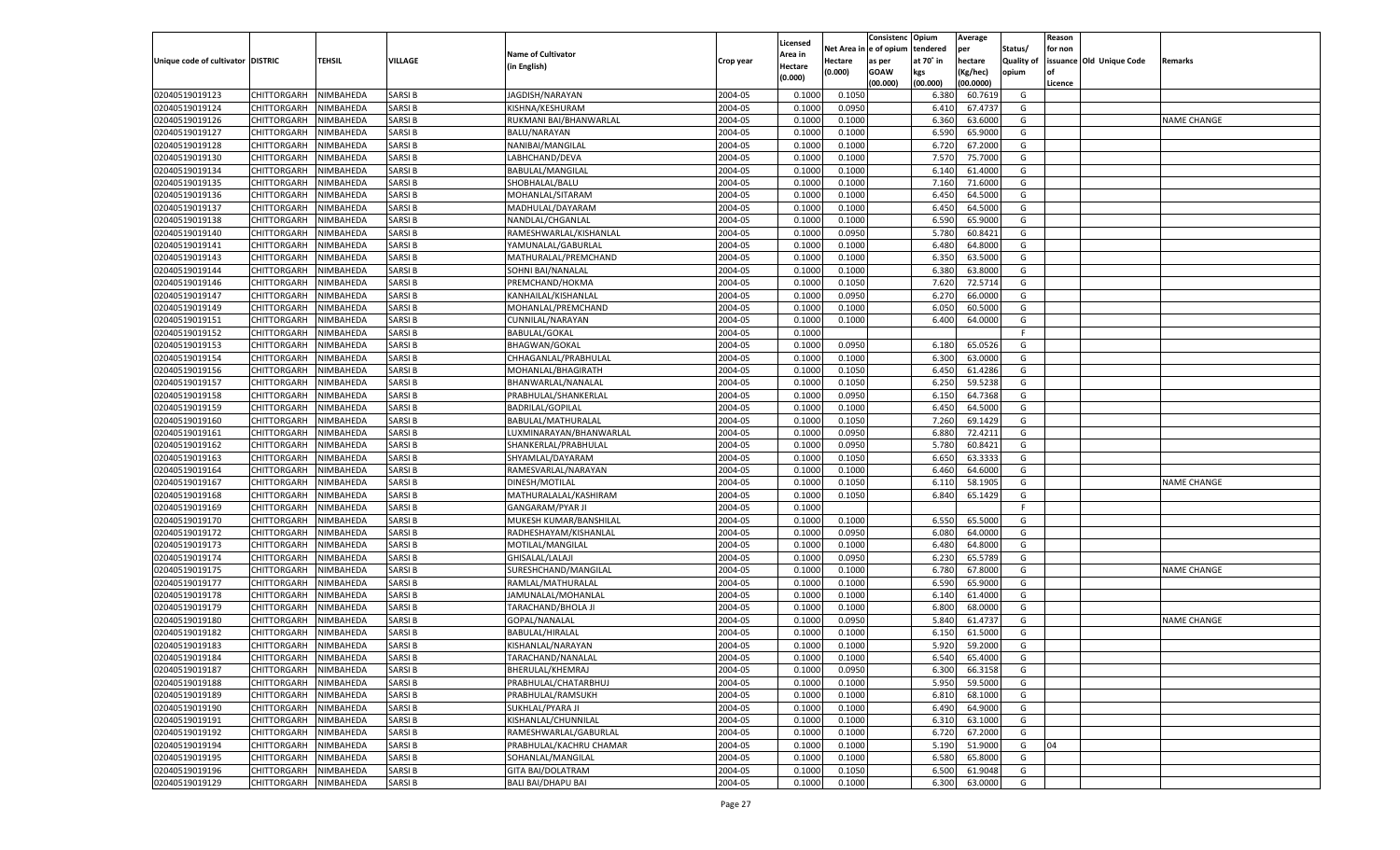|                                   |                    |           |                   |                                           |                    | Licensed |         | Consistenc Opium       |                | Average   |                   | Reason  |                          |                    |
|-----------------------------------|--------------------|-----------|-------------------|-------------------------------------------|--------------------|----------|---------|------------------------|----------------|-----------|-------------------|---------|--------------------------|--------------------|
|                                   |                    |           |                   | <b>Name of Cultivator</b>                 |                    | Area in  |         | Net Area in e of opium | tendered       | per       | Status/           | for non |                          |                    |
| Unique code of cultivator DISTRIC |                    | TEHSIL    | VILLAGE           |                                           | Crop year          | Hectare  | Hectare | as per                 | at 70° in      | hectare   | <b>Quality of</b> |         | issuance Old Unique Code | <b>Remarks</b>     |
|                                   |                    |           |                   | (in English)                              |                    | (0.000)  | (0.000) | <b>GOAW</b>            | kgs            | (Kg/hec)  | opium             |         |                          |                    |
|                                   |                    |           |                   |                                           |                    |          |         | (00.000)               | (00.000)       | (00.0000) |                   | Licence |                          |                    |
| 02040519021001                    | CHITTORGARH        | NIMBAHEDA | <b>SHRIPURA</b>   | <b>GENDIBAI/RAMLAL</b>                    | 2004-05            | 0.1000   | 0.1000  |                        | 6.380          | 63.8000   | G                 |         |                          |                    |
| 02040519021003                    | CHITTORGARH        | NIMBAHEDA | <b>SHRIPURA</b>   | <b>BANSHILAL/BHURA</b>                    | 2004-05            | 0.1000   | 0.0950  |                        | 6.460          | 68.0000   | G                 |         |                          |                    |
| 02040519021004                    | CHITTORGARH        | NIMBAHEDA | <b>SHRIPURA</b>   | KANA/NARAYAN                              | 2004-05            | 0.1000   | 0.1000  |                        | 6.590          | 65.9000   | G                 |         |                          |                    |
| 02040519021005                    | CHITTORGARH        | NIMBAHEDA | <b>SHRIPURA</b>   | LAKSHMICHAND/BHERA                        | 2004-05            | 0.1000   | 0.1000  |                        | 6.730          | 67.3000   | G                 |         |                          |                    |
| 02040519021007                    | CHITTORGARH        | NIMBAHEDA | <b>SHRIPURA</b>   | SOHNIBAI/BARDICHAND                       | 2004-05            | 0.1000   | 0.1000  |                        | 6.900          | 69.0000   | G                 |         |                          |                    |
| 02040519021008                    | CHITTORGARH        | NIMBAHEDA | <b>SHRIPURA</b>   | NARAYAN/HEERALAL                          | 2004-05            | 0.1000   | 0.0950  |                        | 6.280          | 66.1053   | G                 |         |                          |                    |
| 02040519021009                    | CHITTORGARH        | NIMBAHEDA | <b>SHRIPURA</b>   | SURECHAND/CHHAGANLAL                      | 2004-05            | 0.1000   | 0.1000  |                        | 6.360          | 63.6000   | G                 |         |                          |                    |
| 02040519021010                    | CHITTORGARH        | NIMBAHEDA | <b>SHRIPURA</b>   | JAGDISH/BADRILAL                          | 2004-05            | 0.1000   | 0.1000  |                        | 7.020          | 70.2000   | G                 |         |                          |                    |
| 02040519021011                    | CHITTORGARH        | NIMBAHEDA | <b>SHRIPURA</b>   | MANGILAL/CHHAGANLAL                       | 2004-05            | 0.1000   | 0.1000  |                        | 6.790          | 67.9000   | G                 |         |                          |                    |
| 02040519021012                    | CHITTORGARH        | NIMBAHEDA | <b>SHRIPURA</b>   | NANDRAM/MANGI LAL                         | 2004-05            | 0.1000   | 0.0900  |                        | 5.340          | 59.3333   | G                 |         |                          |                    |
| 02040519021013                    | CHITTORGARH        | NIMBAHEDA | <b>SHRIPURA</b>   | MANGURAM/DANA JI                          | 2004-05            | 0.1000   | 0.1000  |                        | 6.640          | 66.4000   | G                 |         |                          |                    |
| 02040519021014                    | CHITTORGARH        | NIMBAHEDA | <b>SHRIPURA</b>   | AMARCHAND/DHANNA                          | 2004-05            | 0.1000   | 0.0950  |                        | 6.230          | 65.5789   | G                 |         |                          |                    |
| 02040519021017                    | CHITTORGARH        | NIMBAHEDA | <b>SHRIPURA</b>   | MANGILAL/BADRI LAL                        | 2004-05            | 0.1000   | 0.1000  |                        | 6.200          | 62.0000   | G                 |         |                          | <b>NAME CHANGE</b> |
| 02040519021018                    | CHITTORGARH        | NIMBAHEDA | <b>SHRIPURA</b>   | CHHGANLAL/NARAYAN                         | 2004-05            | 0.100    | 0.1000  |                        | 6.81           | 68.1000   | G                 |         |                          |                    |
| 02040519021020                    | CHITTORGARH        | NIMBAHEDA | <b>SHRIPURA</b>   | BADRILAL/NARAYAN                          | 2004-05            | 0.1000   | 0.0950  |                        | 6.990          | 73.5789   | G                 |         |                          |                    |
| 02040519021021                    | CHITTORGARH        | NIMBAHEDA | <b>SHRIPURA</b>   | MANGILAL/BARDICHAND                       | 2004-05            | 0.1000   | 0.1000  |                        | 6.960          | 69.6000   | G                 |         |                          |                    |
| 02040519021022                    | CHITTORGARH        | NIMBAHEDA | <b>SHRIPURA</b>   | MOHANLAL/BANSHILAL                        | 2004-05            | 0.1000   | 0.1000  |                        | 7.060          | 70.6000   | G                 |         |                          |                    |
| 02040519021023                    | CHITTORGARH        | NIMBAHEDA | <b>SHRIPURA</b>   | KISHANLAL/GHASI                           | 2004-05            | 0.100    | 0.1000  |                        | 6.230          | 62.3000   | G                 |         |                          |                    |
| 02040519021024                    | CHITTORGARH        | NIMBAHEDA | <b>SHRIPURA</b>   | MOHANLAL/GORILAL                          | 2004-05            | 0.1000   | 0.0950  |                        | 6.220          | 65.4737   | G                 |         |                          |                    |
| 02040519021025                    | CHITTORGARH        | NIMBAHEDA | <b>SHRIPURA</b>   | RAM PYARI/BHERU LAL                       | 2004-05            | 0.1000   | 0.0950  |                        | 6.970          | 73.3684   | G                 |         |                          |                    |
| 02040519021026                    | CHITTORGARH        | NIMBAHEDA | <b>SHRIPURA</b>   | BHERULAL/HEERALAL                         | 2004-05            | 0.1000   | 0.1000  |                        | 6.300          | 63.0000   | G                 |         |                          |                    |
| 02040519021027                    | CHITTORGARH        | NIMBAHEDA | <b>SHRIPURA</b>   | <b>BADRI LAL/SHRI LAL</b>                 | 2004-05            | 0.100    | 0.1000  |                        | 6.360          | 63.6000   | G                 |         |                          |                    |
| 02040519021028                    | CHITTORGARH        | NIMBAHEDA | <b>SHRIPURA</b>   | DANRAJ/NATHU JI                           | 2004-05            | 0.1000   | 0.1050  |                        | 5.650          | 53.8095   | G                 | 04      |                          |                    |
| 02040519021030                    | CHITTORGARH        | NIMBAHEDA | <b>SHRIPURA</b>   | BHERULAL/KANHAIYALAL                      | 2004-05            | 0.1000   | 0.1000  |                        | 6.870          | 68.7000   | G                 |         |                          |                    |
| 02040519021031                    |                    |           |                   |                                           | 2004-05            | 0.1000   | 0.1000  |                        |                | 71.2000   | G                 |         |                          |                    |
|                                   | CHITTORGARH        | NIMBAHEDA | <b>SHRIPURA</b>   | LABHCHNAD/BHANWARLAL<br>MANGILAL/NATHU JI |                    | 0.100    |         |                        | 7.120<br>6.840 |           | G                 |         |                          |                    |
| 02040519021033                    | CHITTORGARH        | NIMBAHEDA | <b>SHRIPURA</b>   |                                           | 2004-05<br>2004-05 |          | 0.1000  |                        |                | 68.4000   |                   |         |                          |                    |
| 02040519021034                    | CHITTORGARH        | NIMBAHEDA | <b>SHRIPURA</b>   | KALURAM/NANA JI CHAMAR                    |                    | 0.100    | 0.1050  |                        | 6.720          | 64.0000   | G                 |         |                          |                    |
| 02040519021035                    | CHITTORGARH        | NIMBAHEDA | <b>SHRIPURA</b>   | KAMLA BAI/TARACHAND JI                    | 2004-05            | 0.1000   | 0.1000  |                        | 7.120          | 71.2000   | G                 |         |                          |                    |
| 02040519021036                    | CHITTORGARH        | NIMBAHEDA | <b>SHRIPURA</b>   | RAMESH/JALAM JI                           | 2004-05            | 0.1000   | 0.0950  |                        | 6.510          | 68.5263   | G                 |         |                          |                    |
| 02040519021037                    | CHITTORGARH        | NIMBAHEDA | <b>SHRIPURA</b>   | MATHURALAL/PANNALAL                       | 2004-05            | 0.1000   |         |                        |                |           | E                 |         |                          |                    |
| 02040519021040                    | CHITTORGARH        | NIMBAHEDA | <b>SHRIPURA</b>   | DAMORLAL/BANSHILAL                        | 2004-05            | 0.1000   | 0.0950  |                        | 6.560          | 69.0526   | G                 |         |                          |                    |
| 02040519021041                    | CHITTORGARH        | NIMBAHEDA | <b>SHRIPURA</b>   | KISHANLAL/BANSHILAL DHAKAD                | 2004-05            | 0.1000   | 0.0950  |                        | 6.520          | 68.6316   | G                 |         |                          |                    |
| 02040519021043                    | CHITTORGARH        | NIMBAHEDA | <b>SHRIPURA</b>   | JANI BAI/RATANLAL                         | 2004-05            | 0.1000   | 0.0950  |                        | 6.760          | 71.1579   | G                 |         |                          |                    |
| 02040519021045                    | CHITTORGARH        | NIMBAHEDA | <b>SHRIPURA</b>   | KANI RAM/NATHU JI                         | 2004-05            | 0.1000   | 0.1000  |                        | 7.060          | 70.6000   | G                 |         |                          |                    |
| 02040519021046                    | CHITTORGARH        | NIMBAHEDA | <b>SHRIPURA</b>   | RUPLAL/NARAYAN JI DHAKAD                  | 2004-05            | 0.1000   | 0.1000  |                        | 6.630          | 66.3000   | G                 |         |                          |                    |
| 02040519021047                    | CHITTORGARH        | NIMBAHEDA | <b>SHRIPURA</b>   | HIRALAL/CHUNNILAL DHAKAD                  | 2004-05            | 0.1000   | 0.0950  |                        | 6.120          | 64.4211   | G                 |         |                          |                    |
| 02040519021048                    | CHITTORGARH        | NIMBAHEDA | SHRIPURA          | DOLATRAM/HEMRAJ DHAKAD                    | 2004-05            | 0.1000   | 0.0950  |                        | 6.560          | 69.0526   | G                 |         |                          |                    |
| 02040519021049                    | CHITTORGARH        | NIMBAHEDA | <b>SHRIPURA</b>   | KUKA/DHANNA                               | 2004-05            | 0.1000   | 0.0950  |                        | 7.030          | 74.0000   | G                 |         |                          |                    |
| 02040519021050                    | CHITTORGARH        | NIMBAHEDA | <b>SHRIPURA</b>   | SHANKARLAL/NATHULAL                       | 2004-05            | 0.1000   | 0.1000  |                        | 6.870          | 68.7000   | G                 |         | 02040519022047           | TRANSFER           |
| 02040519021051                    | CHITTORGARH        | NIMBAHEDA | <b>SHRIPURA</b>   | BHERULAL/NATHULAL                         | 2004-05            | 0.1000   | 0.1000  |                        | 7.030          | 70.3000   | G                 |         | 02040519022045           | TRANSFER           |
| 02040519021052                    | CHITTORGARH        | NIMBAHEDA | <b>SHRIPURA</b>   | SOHANLAL/NATHURAM                         | 2004-05            | 0.1000   | 0.1000  |                        | 6.900          | 69.0000   | G                 |         | 02040519022034           | TRANSFER           |
| 02040519021053                    | CHITTORGARH        | NIMBAHEDA | <b>SHRIPURA</b>   | JHECHAND/NATHURAM                         | 2004-05            | 0.1000   | 0.1000  |                        | 6.660          | 66.6000   | G                 |         | 02040519022028           | TRANSFER           |
| 02040519021054                    | CHITTORGARH        | NIMBAHEDA | <b>SHRIPURA</b>   | SHOBHALAL/KUKA                            | 2004-05            | 0.100    | 0.1000  |                        | 6.530          | 65.3000   | G                 |         | 02040519010047           | TRANSFER           |
| 02040519022001                    | CHITTORGARH        | NIMBAHEDA | VENIPURIYA        | MANGIBAI/SUKHLAL                          | 2004-05            | 0.100    | 0.0950  |                        | 6.360          | 66.9474   | G                 |         |                          |                    |
| 02040519022002                    | CHITTORGARH        | NIMBAHEDA | VENIPURIYA        | HEERALAL/KASHIRAM                         | 2004-05            | 0.1000   | 0.1000  |                        | 6.380          | 63.8000   | G                 |         |                          |                    |
| 02040519022003                    | CHITTORGARH        | NIMBAHEDA | <b>VENIPURIYA</b> | MOTILAL/NANDA                             | 2004-05            | 0.1000   | 0.1050  |                        | 6.160          | 58.6667   | G                 |         |                          |                    |
| 02040519022004                    | <b>CHITTORGARH</b> | NIMBAHEDA | VENIPURIYA        | NANU BAI/JETMAL                           | 2004-05            | 0.1000   | 0.1000  |                        | 6.890          | 68.9000   | G                 |         |                          |                    |
| 02040519022005                    | CHITTORGARH        | NIMBAHEDA | <b>VENIPURIYA</b> | GHISIBAI/MATHURALAL                       | 2004-05            | 0.1000   | 0.1000  |                        | 6.320          | 63.2000   | G                 |         |                          |                    |
| 02040519022006                    | CHITTORGARH        | NIMBAHEDA | VENIPURIYA        | NANALAL/KASHIRAM                          | 2004-05            | 0.1000   | 0.1050  |                        | 6.730          | 64.0952   | G                 |         |                          |                    |
| 02040519022007                    | CHITTORGARH        | NIMBAHEDA | VENIPURIYA        | DHAPUBAI/LAXMICHAND                       | 2004-05            | 0.1000   | 0.1000  |                        | 6.230          | 62.3000   | G                 |         |                          | NAME CHANGE        |
| 02040519022008                    | CHITTORGARH        | NIMBAHEDA | <b>VENIPURIYA</b> | MANGHI BAI/PARBHULAL                      | 2004-05            | 0.1000   | 0.1000  |                        | 6.360          | 63.6000   | G                 |         |                          |                    |
| 02040519022009                    | CHITTORGARH        | NIMBAHEDA | VENIPURIYA        | NATHULAL/BHAGIRTH                         | 2004-05            | 0.1000   | 0.0950  |                        | 6.030          | 63.4737   | G                 |         |                          |                    |
| 02040519022010                    | <b>CHITTORGARH</b> | NIMBAHEDA | VENIPURIYA        | NARULAL/DHANRAJ                           | 2004-05            | 0.1000   | 0.1050  |                        | 7.370          | 70.1905   | G                 |         |                          |                    |
| 02040519022011                    | CHITTORGARH        | NIMBAHEDA | VENIPURIYA        | <b>BHAGWAN/GABUR</b>                      | 2004-05            | 0.1000   | 0.1000  |                        | 6.620          | 66.2000   | G                 |         |                          |                    |
| 02040519022012                    | <b>CHITTORGARH</b> | NIMBAHEDA | <b>VENIPURIYA</b> | SHAMLAL/BHAVARLAL                         | 2004-05            | 0.1000   | 0.1000  |                        | 6.000          | 60.0000   | G                 |         |                          | NAME CHANGE        |
| 02040519022013                    | <b>CHITTORGARH</b> | NIMBAHEDA | VENIPURIYA        | KASIRAM/NANDA                             | 2004-05            | 0.1000   | 0.1000  |                        | 6.640          | 66.4000   | G                 |         |                          |                    |
|                                   |                    |           |                   |                                           |                    |          |         |                        |                |           |                   |         |                          |                    |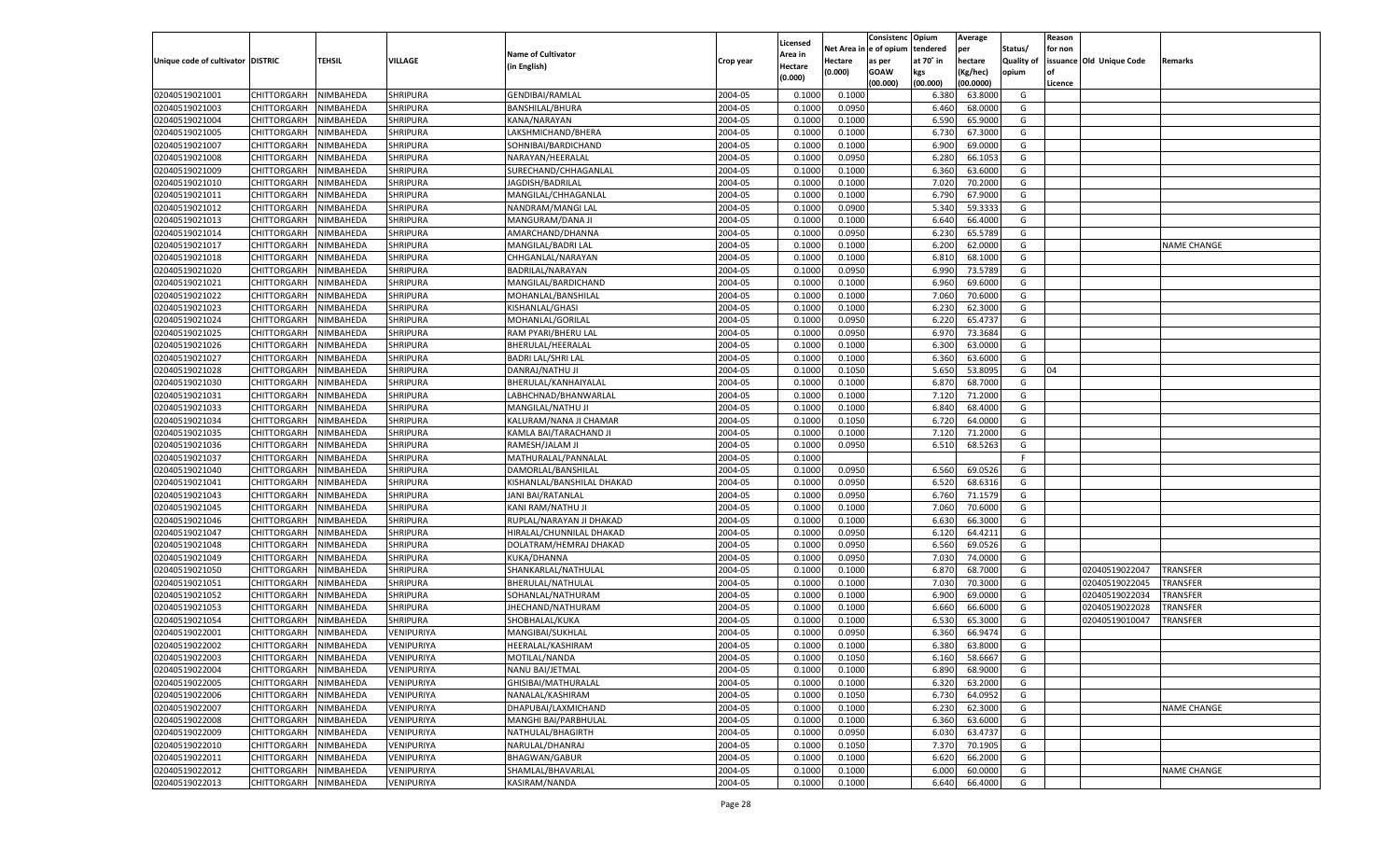|                                   |                                      |               |                              |                                   |                    |                           |                  | Consistenc  | Opium          | Average            |                   | Reason  |                          |                    |
|-----------------------------------|--------------------------------------|---------------|------------------------------|-----------------------------------|--------------------|---------------------------|------------------|-------------|----------------|--------------------|-------------------|---------|--------------------------|--------------------|
|                                   |                                      |               |                              | <b>Name of Cultivator</b>         |                    | Licensed                  | Net Area         | e of opium  | tendered       | per                | Status/           | for non |                          |                    |
| Unique code of cultivator DISTRIC |                                      | <b>TEHSIL</b> | VILLAGE                      | (in English)                      | Crop year          | <b>Area in</b><br>Hectare | Hectare          | as per      | at 70° in      | hectare            | <b>Quality of</b> |         | issuance Old Unique Code | Remarks            |
|                                   |                                      |               |                              |                                   |                    | (0.000)                   | (0.000)          | <b>GOAW</b> | kgs            | (Kg/hec)           | opium             |         |                          |                    |
|                                   |                                      |               |                              |                                   |                    |                           |                  | (00.000)    | (00.000)       | (00.0000)          |                   | Licence |                          |                    |
| 02040519022014                    | CHITTORGARH                          | NIMBAHEDA     | VENIPURIYA                   | <b>BOTLAL/GOGA</b>                | 2004-05            | 0.1000                    | 0.1000           |             | 7.140          | 71.4000            | G                 |         |                          |                    |
| 02040519022015                    | CHITTORGARH                          | NIMBAHEDA     | VENIPURIYA                   | NANDLAL/JEETMAL                   | 2004-05            | 0.1000                    | 0.1000           |             | 6.830          | 68.3000            | G                 |         |                          |                    |
| 02040519022016                    | CHITTORGARH                          | NIMBAHEDA     | VENIPURIYA                   | KASTURIBAI/NANDLAL                | 2004-05            | 0.1000                    | 0.1000           |             | 6.450          | 64.5000            | G                 |         |                          |                    |
| 02040519022017                    | CHITTORGARH                          | NIMBAHEDA     | VENIPURIYA                   | NANURAM/WARDA                     | 2004-05            | 0.1000                    | 0.1050           |             | 6.560          | 62.4762            | G                 |         |                          |                    |
| 02040519022018                    | CHITTORGARH                          | NIMBAHEDA     | VENIPURIYA                   | PARBHU/MATHRALAL                  | 2004-05            | 0.1000                    | 0.1050           |             | 7.27           | 69.2381            | G                 |         |                          |                    |
| 02040519022019                    | CHITTORGARH                          | NIMBAHEDA     | VENIPURIYA                   | RADHESHYAM/MATHRALAL              | 2004-05            | 0.1000                    | 0.1000           |             | 5.420          | 54.2000            | G                 | 05      |                          |                    |
| 02040519022020                    | CHITTORGARH                          | NIMBAHEDA     | VENIPURIYA                   | KISHANLAL/BHANWARLAL              | 2004-05            | 0.1000                    | 0.0950           |             | 6.430          | 67.6842            | G                 |         |                          |                    |
| 02040519022021                    | CHITTORGARH                          | NIMBAHEDA     | VENIPURIYA                   | CHHAGANLAL/GABUR                  | 2004-05            | 0.1000                    | 0.1000           |             | 6.590          | 65.9000            | G                 |         |                          |                    |
| 02040519022022                    | CHITTORGARH                          | NIMBAHEDA     | VENIPURIYA                   | <b>GOPAL LAL/NANALAL</b>          | 2004-05            | 0.1000                    | 0.1050           |             | 7.010          | 66.7619            | G                 |         |                          |                    |
| 02040519022024                    | CHITTORGARH                          | NIMBAHEDA     | VENIPURIYA                   | PARBHULAL/GOGAJI                  | 2004-05            | 0.1000                    | 0.1050           |             | 5.920          | 56.3810            | G                 | 05      |                          |                    |
| 02040519022025                    | CHITTORGARH                          | NIMBAHEDA     | VENIPURIYA                   | <b>FULCHAND/BHAGIRTH</b>          | 2004-05            | 0.1000                    | 0.1000           |             | 6.320          | 63.2000            | G                 |         |                          |                    |
| 02040519022026                    | CHITTORGARH                          | NIMBAHEDA     | VENIPURIYA                   | KANHAIYALAL/HARIKISHAN            | 2004-05            | 0.1000                    | 0.1000           |             | 6.780          | 67.8000            | G                 |         |                          |                    |
| 02040519022027                    | CHITTORGARH                          | NIMBAHEDA     | VENIPURIYA                   | LABHCHAND/MATHRALAL               | 2004-05            | 0.1000                    | 0.1000           |             | 6.37           | 63.7000            | G                 |         |                          |                    |
| 02040519022029                    | CHITTORGARH                          | NIMBAHEDA     | VENIPURIYA                   | BANSHILAL/KHAYALILAL              | 2004-05            | 0.1000                    | 0.1000           |             | 6.700          | 67.0000            | G                 |         |                          |                    |
| 02040519022030                    | CHITTORGARH                          | NIMBAHEDA     | VENIPURIYA                   | NANALALAL/GOGAJI                  | 2004-05            | 0.1000                    | 0.1000           |             | 6.350          | 63.5000            | G                 |         |                          |                    |
| 02040519022031                    | CHITTORGARH                          | NIMBAHEDA     | VENIPURIYA                   | CHHAGANL/GHEESA                   | 2004-05            | 0.1000                    | 0.1000           |             | 6.420          | 64.2000            | G                 |         |                          |                    |
| 02040519022033                    | CHITTORGARH                          | NIMBAHEDA     | VENIPURIYA                   | RAMCHANDRA/MAYARAM                | 2004-05            | 0.1000                    | 0.0950           |             | 6.500          | 68.4211            | G                 |         |                          |                    |
| 02040519022035                    | CHITTORGARH                          | NIMBAHEDA     | VENIPURIYA                   | BHANWARLAL/HUKMICHAND             | 2004-05            | 0.1000                    | 0.1000           |             | 6.490          | 64.9000            | G                 |         |                          |                    |
| 02040519022037                    | CHITTORGARH                          | NIMBAHEDA     | VENIPURIYA                   | RAMLAL/BHANWARLAL                 | 2004-05            | 0.1000                    | 0.0950           |             | 6.300          | 66.3158            | G                 |         |                          |                    |
| 02040519022039                    | CHITTORGARH                          | NIMBAHEDA     | VENIPURIYA                   | MOOLCHAND/NATHURAM                | 2004-05            | 0.1000                    | 0.0950           |             | 6.180          | 65.0526            | G                 |         |                          |                    |
| 02040519022040                    | CHITTORGARH                          | NIMBAHEDA     | VENIPURIYA                   | BALMUKAND/SHANKERLAL              | 2004-05            | 0.1000                    | 0.1000           |             | 6.560          | 65.6000            | G                 |         |                          |                    |
| 02040519022041                    | CHITTORGARH                          | NIMBAHEDA     | VENIPURIYA                   | TULSIRAM/SUKHDEV                  | 2004-05            | 0.1000                    | 0.1000           |             | 5.770          | 57.7000            | G                 | 05      |                          |                    |
| 02040519022043                    | CHITTORGARH                          | NIMBAHEDA     | VENIPURIYA                   | <b>BADRILAL/KAJOD</b>             | 2004-05            | 0.1000                    | 0.0950           |             | 6.370          | 67.0526            | G                 |         |                          |                    |
| 02040519022046                    | CHITTORGARH                          | NIMBAHEDA     | VENIPURIYA                   | GHISALAL/BOTLAL                   | 2004-05            | 0.1000                    | 0.1000           |             | 6.410          | 64.1000            | G                 |         |                          |                    |
| 02040519022048                    | CHITTORGARH                          | NIMBAHEDA     | VENIPURIYA                   | SHANTILAL/BHANWARLAL              | 2004-05            | 0.1000                    |                  |             |                |                    | F                 |         |                          |                    |
| 02040519022051                    | CHITTORGARH                          | NIMBAHEDA     | VENIPURIYA                   | MOOLCHAND/MATHURALAL              | 2004-05            | 0.1000                    | 0.1000           |             | 6.620          | 66.2000            | G                 |         |                          |                    |
| 02040519022052                    | CHITTORGARH                          | NIMBAHEDA     | VENIPURIYA                   | LABHCHAND/MOTIRAM                 | 2004-05            | 0.1000                    | 0.1000           |             | 6.400          | 64.0000            | G                 |         |                          |                    |
| 02040519022053                    | CHITTORGARH                          | NIMBAHEDA     | VENIPURIYA                   | KALURAM/NANALAL                   | 2004-05            | 0.1000                    | 0.1050           |             | 6.770          | 64.4762            | G                 |         |                          |                    |
| 02040519022054                    | CHITTORGARH                          | NIMBAHEDA     | VENIPURIYA                   | BHAGWANLAL/MANGILAL               | 2004-05            | 0.1000                    | 0.0950           |             | 5.970          | 62.8421            | G                 |         |                          |                    |
| 02040519022055                    | CHITTORGARH                          | NIMBAHEDA     | VENIPURIYA                   | <b>BHURI BAI/BADRILAL</b>         | 2004-05            | 0.1000                    | 0.1000           |             | 6.500          | 65.0000            | G                 |         |                          |                    |
| 02040519022036                    | CHITTORGARH                          | NIMBAHEDA     | VENIPURIYA                   | SHANTILAL/RAMNARAYAN              | 2004-05            | 0.1000                    | 0.1000           |             | 6.590          | 65.9000            | G                 |         |                          |                    |
| 02040519023002                    | CHITTORGARH                          | NIMBAHEDA     | AAJAMPURA                    | GAMNDIRAM/VIJHERAM                | 2004-05            | 0.1000                    | 0.1000           |             | 2.920          | 29.2000            | G                 | 04      |                          |                    |
| 02040519023003                    | CHITTORGARH                          | NIMBAHEDA     | AAJAMPURA                    | RAMNARAYAN/JASRAJ                 | 2004-05            | 0.1000                    | 0.1000           |             | 5.740          | 57.4000            | G                 |         |                          | <b>NAME CHANGE</b> |
| 02040519023004                    | CHITTORGARH                          | NIMBAHEDA     | AAJAMPURA                    | <b>KESURAM/VIJHERAM</b>           | 2004-05            | 0.1000                    | 0.1000           |             | 5.41           | 54.1000            | G                 | 05      |                          |                    |
| 02040519023005                    | CHITTORGARH                          | NIMBAHEDA     | AAJAMPURA                    | DOLATRAM/FHETELAL                 | 2004-05            | 0.1000                    | 0.1000           |             | 6.84           | 68.4000            | G                 |         |                          |                    |
| 02040519023007                    | CHITTORGARH                          | NIMBAHEDA     | AAJAMPURA                    | DOLATRAM/KHEMRAJ                  | 2004-05            | 0.1000                    | 0.1050           |             | 6.440          | 61.3333            | G                 |         |                          |                    |
| 02040519023008                    | CHITTORGARH                          | NIMBAHEDA     | AAJAMPURA                    | JASHRAJ/PRTHVIRAJ                 | 2004-05            | 0.1000                    | 0.0950           |             | 5.590          | 58.8421            | G                 |         |                          |                    |
| 02040519023009                    | CHITTORGARH                          | NIMBAHEDA     | AAJAMPURA                    | SHIVNARAYAN/DOLATRAM              | 2004-05            | 0.1000                    | 0.1050           |             | 6.560          | 62.4762            | G                 |         |                          |                    |
| 02040519023010                    | CHITTORGARH                          | NIMBAHEDA     | AAJAMPURA                    | SOBHALAL/NARAYAN                  | 2004-05            | 0.1000                    | 0.1000           |             | 5.610          | 56.1000            | G                 |         |                          |                    |
| 02040519023013                    | CHITTORGARH                          | NIMBAHEDA     | AAJAMPURA                    | KALLABAI/RAMCHANDRA               | 2004-05            | 0.1000                    | 0.1000           |             | 6.140          | 61.4000            | G                 |         |                          |                    |
| 02040519023014                    | CHITTORGARH                          | NIMBAHEDA     | AAJAMPURA                    | MNOHARSINGH/PRTHVIRAJ             | 2004-05            | 0.1000                    |                  |             |                |                    | N                 |         |                          |                    |
| 02040519023016                    | CHITTORGARH                          | NIMBAHEDA     | AAJAMPURA                    | GOPAL/RAMLAL                      | 2004-05            | 0.1000                    | 0.1000           |             | 6.260          | 62.6000            | G                 |         |                          |                    |
| 02040519023017                    | CHITTORGARH                          | NIMBAHEDA     | AAJAMPURA                    | MNOHARSINGH/SHRILAL               | 2004-05            | 0.1000                    |                  |             |                |                    | N                 |         |                          |                    |
| 02040519025002                    | CHITTORGARH                          | NIMBAHEDA     | ARNIYAJOSI-A                 | BHANWARLAL/TARACHAND              | 2004-05            | 0.1000                    | 0.1000           |             | 5.700          | 57.0000            | G                 |         |                          |                    |
| 02040519025003                    |                                      | NIMBAHEDA     |                              |                                   | 2004-05            | 0.1000                    | 0.1000           |             | 6.410          | 64.1000            | G                 |         |                          |                    |
|                                   | CHITTORGARH<br>CHITTORGARH NIMBAHEDA |               | ARNIYAJOSI-A                 | OUNKARLAL/BHURALAL                |                    |                           |                  |             |                |                    |                   |         |                          |                    |
| 02040519025004<br>02040519025005  | CHITTORGARH                          |               | ARNIYAJOSI-A<br>ARNIYAJOSI-A | CHAGANLAL/PYARA<br>PARBHULAL/KALU | 2004-05<br>2004-05 | 0.1000<br>0.1000          | 0.1000<br>0.1000 |             | 5.800<br>6.380 | 58.0000<br>63.8000 | G<br>G            |         |                          |                    |
|                                   | <b>CHITTORGARH</b>                   | NIMBAHEDA     |                              | MANGILAL/MOHANLAL                 |                    |                           |                  |             |                |                    |                   |         |                          |                    |
| 02040519025007                    |                                      | NIMBAHEDA     | ARNIYAJOSI-A                 |                                   | 2004-05            | 0.1000                    | 0.1000           |             | 6.010          | 60.1000            | G                 |         |                          |                    |
| 02040519025009                    | <b>CHITTORGARH</b>                   | NIMBAHEDA     | ARNIYAJOSI-A                 | HEERALAL/BHANWARLAL               | 2004-05            | 0.1000                    | 0.1000           |             | 6.200          | 62.0000            | G                 |         |                          |                    |
| 02040519025010                    | <b>CHITTORGARH</b>                   | NIMBAHEDA     | ARNIYAJOSI-A                 | DALLUBAI/BHANWARLAL               | 2004-05            | 0.1000                    | 0.1050           |             | 6.580          | 62.6667            | G                 |         |                          | <b>NAME CHANGE</b> |
| 02040519025012                    | <b>CHITTORGARH</b>                   | NIMBAHEDA     | ARNIYAJOSI-A                 | MANGILAL/PYARA                    | 2004-05            | 0.1000                    |                  |             |                |                    | F                 |         |                          |                    |
| 02040519025015                    | CHITTORGARH                          | NIMBAHEDA     | ARNIYAJOSI-A                 | NANALAL/SHANKARLAL                | 2004-05            | 0.1000                    | 0.1000           |             | 5.850          | 58.5000            | G                 |         |                          |                    |
| 02040519025016                    | <b>CHITTORGARH</b>                   | NIMBAHEDA     | ARNIYAJOSI-A                 | KASIBAI/BHERULAL                  | 2004-05            | 0.1000                    |                  |             |                |                    | N                 |         |                          |                    |
| 02040519025017                    | <b>CHITTORGARH</b>                   | NIMBAHEDA     | ARNIYAJOSI-A                 | CHTRBHJ/MEGRAJ                    | 2004-05            | 0.1000                    | 0.0950           |             | 5.620          | 59.1579            | G                 |         |                          | <b>NAME CHANGE</b> |
| 02040519025019                    | <b>CHITTORGARH</b>                   | NIMBAHEDA     | ARNIYAJOSI-A                 | CHAMPALAL/BADRILAL                | 2004-05            | 0.1000                    | 0.1000           |             | 5.660          | 56.6000            | G                 |         |                          |                    |
| 02040519025021                    | <b>CHITTORGARH</b>                   | NIMBAHEDA     | ARNIYAJOSI-A                 | NANALAL/KASIRAM                   | 2004-05            | 0.1000                    | 0.1050           |             | 6.170          | 58.7619            | G                 |         |                          |                    |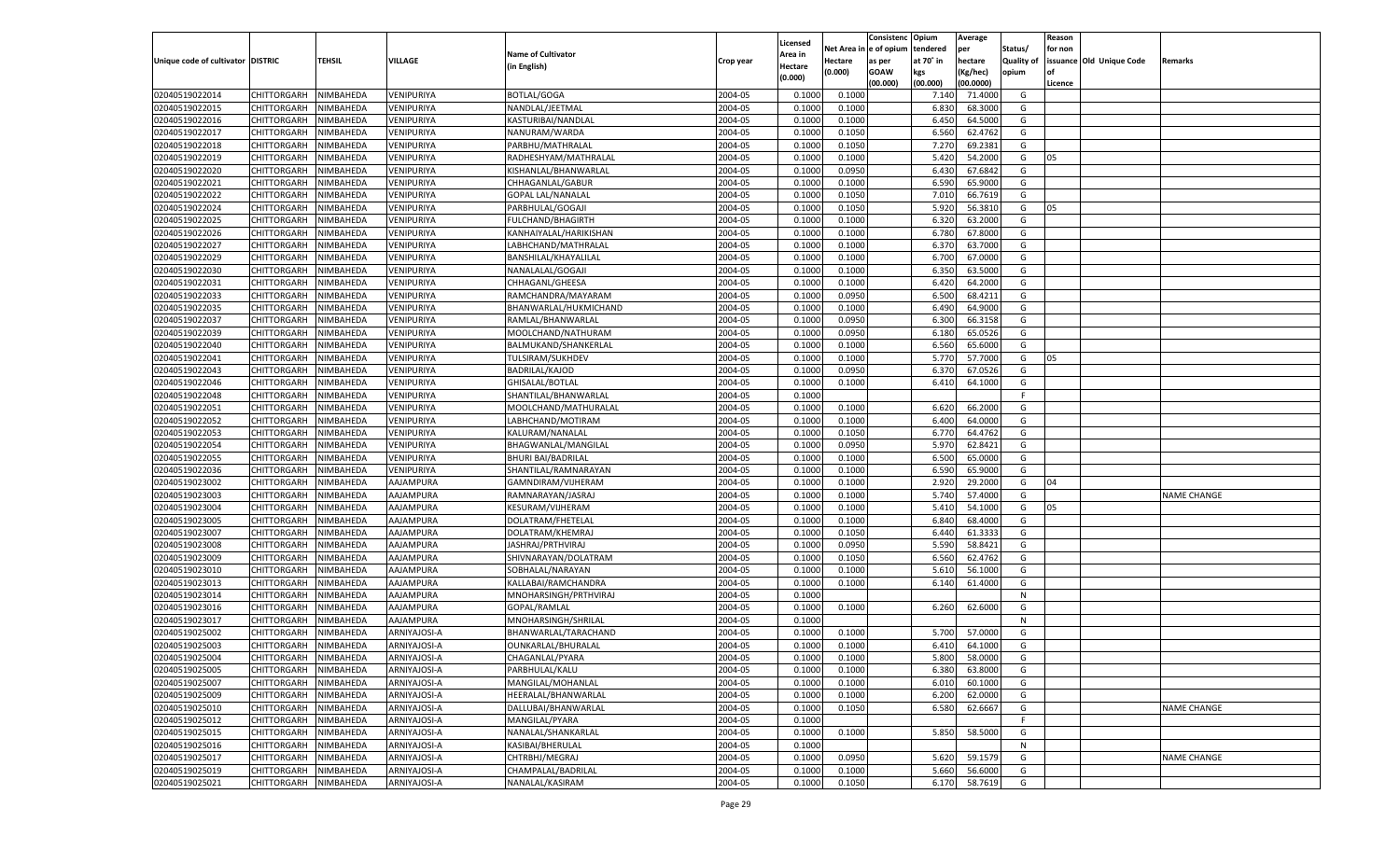|                                   |                       |           |                |                           |                    |                     |             | Consistenc   | Opium     | Average   |                   | Reason  |                          |                    |
|-----------------------------------|-----------------------|-----------|----------------|---------------------------|--------------------|---------------------|-------------|--------------|-----------|-----------|-------------------|---------|--------------------------|--------------------|
|                                   |                       |           |                | <b>Name of Cultivator</b> |                    | Licensed<br>Area in | Net Area iı | n e of opium | tendered  | per       | Status/           | for non |                          |                    |
| Unique code of cultivator DISTRIC |                       | TEHSIL    | <b>VILLAGE</b> | (in English)              | Crop year          | Hectare             | Hectare     | as per       | at 70° in | hectare   | <b>Quality of</b> |         | issuance Old Unique Code | Remarks            |
|                                   |                       |           |                |                           |                    | (0.000)             | (0.000)     | <b>GOAW</b>  | kgs       | (Kg/hec)  | opium             |         |                          |                    |
|                                   |                       |           |                |                           |                    |                     |             | (00.000)     | (00.000)  | (00.0000) |                   | Licence |                          |                    |
| 02040519025023                    | CHITTORGARH           | NIMBAHEDA | ARNIYAJOSI-A   | BANSILAL/BHAGVANLAL       | 2004-05            | 0.1000              | 0.1050      |              | 6.720     | 64.0000   | G                 |         |                          |                    |
| 02040519025024                    | CHITTORGARH           | NIMBAHEDA | ARNIYAJOSI-A   | DANNA/PEMA                | 2004-05            | 0.1000              | 0.0950      |              | 6.260     | 65.8947   | G                 |         |                          |                    |
| 02040519025025                    | CHITTORGARH           | NIMBAHEDA | ARNIYAJOSI-A   | NANALAL/GOKEL             | 2004-05            | 0.1000              | 0.1050      |              | 5.700     | 54.2857   | G                 |         |                          |                    |
| 02040519025027                    | CHITTORGARH           | NIMBAHEDA | ARNIYAJOSI-A   | BABRULAL/PANNALAL         | 2004-05            | 0.1000              | 0.1050      |              | 6.560     | 62.4762   | G                 |         |                          |                    |
| 02040519025028                    | CHITTORGARH           | NIMBAHEDA | ARNIYAJOSI-A   | RADHESHYAM/DOLATRAM       | 2004-05            | 0.1000              | 0.1000      |              | 6.080     | 60.8000   | G                 |         |                          |                    |
| 02040519025034                    | CHITTORGARH           | NIMBAHEDA | ARNIYAJOSI-A   | GASILAL/NARAYAN           | 2004-05            | 0.1000              | 0.1000      |              | 5.330     | 53.3000   | G                 | 04      |                          |                    |
| 02040519025035                    | CHITTORGARH           | NIMBAHEDA | ARNIYAJOSI-A   | BHERULAL/PYARA            | 2004-05            | 0.1000              | 0.1050      |              | 5.580     | 53.1429   | G                 | 04      |                          |                    |
| 02040519025039                    | CHITTORGARH           | NIMBAHEDA | ARNIYAJOSI-A   | NIRBHERAM/PARBHULAL       | 2004-05            | 0.1000              | 0.1000      |              | 5.910     | 59.1000   | G                 |         |                          |                    |
| 02040519025040                    | CHITTORGARH           | NIMBAHEDA | ARNIYAJOSI-A   | BABRULAL/BHERULAL         | 2004-05            | 0.1000              |             |              |           |           | F.                |         |                          |                    |
| 02040519025041                    | CHITTORGARH           | NIMBAHEDA | ARNIYAJOSI-A   | JAGNNATH/GOPILAL          | 2004-05            | 0.1000              | 0.1050      |              | 6.630     | 63.1429   | G                 |         |                          |                    |
| 02040519025043                    | CHITTORGARH           | NIMBAHEDA | ARNIYAJOSI-A   | KAMLABAI/BADRILAL         | 2004-05            | 0.1000              | 0.1000      |              | 3.940     | 39.4000   | G                 | 04      |                          |                    |
| 02040519025044                    | CHITTORGARH           | NIMBAHEDA | ARNIYAJOSI-A   | SUKHLAL/PANNALAL          | 2004-05            | 0.1000              | 0.1050      |              | 6.320     | 60.1905   | G                 |         |                          |                    |
| 02040519025046                    | CHITTORGARH           | NIMBAHEDA | ARNIYAJOSI-A   | PARBHULAL/NANDA           | 2004-05            | 0.1000              | 0.1050      |              | 6.170     | 58.7619   | G                 |         |                          |                    |
| 02040519025047                    | CHITTORGARH           | NIMBAHEDA | ARNIYAJOSI-A   | SHAMBHULAL/MANGILAL       | 2004-05            | 0.1000              | 0.1050      |              | 6.480     | 61.7143   | G                 |         |                          |                    |
| 02040519025049                    | CHITTORGARH           | NIMBAHEDA | ARNIYAJOSI-A   | PARBHULAL/GANGARAM        | 2004-05            | 0.1000              |             |              |           |           | N                 |         |                          |                    |
| 02040519025051                    | CHITTORGARH           | NIMBAHEDA | ARNIYAJOSI-B   | BHAGVANLAL/DEVRAM         | 2004-05            | 0.1000              |             |              |           |           | F.                |         |                          |                    |
| 02040519025052                    | CHITTORGARH           | NIMBAHEDA | ARNIYAJOSI-B   | DEVNARAYAN/TULSIRAM       | 2004-05            | 0.1000              |             |              |           |           | F.                |         |                          |                    |
| 02040519025053                    | CHITTORGARH           | NIMBAHEDA | ARNIYAJOSI-B   | <b>BANSILAL/GOPAL</b>     | 2004-05            | 0.1000              |             |              |           |           | F.                |         |                          |                    |
| 02040519025054                    | CHITTORGARH           | NIMBAHEDA | ARNIYAJOSI-B   | FAKIRCHAND/MAGNA          | 2004-05            | 0.1000              | 0.1000      |              | 6.060     | 60.6000   | G                 |         |                          |                    |
| 02040519025055                    | CHITTORGARH           | NIMBAHEDA | ARNIYAJOSI-B   | HEERALAL/PYARCHAND        | 2004-05            | 0.1000              | 0.1000      |              | 6.630     | 66.3000   | G                 |         |                          |                    |
| 02040519025056                    | CHITTORGARH           | NIMBAHEDA | ARNIYAJOSI-B   | HEERALAL/KHEMRAJ          | 2004-05            | 0.1000              |             |              |           |           | F.                |         |                          |                    |
| 02040519025057                    | CHITTORGARH           | NIMBAHEDA | ARNIYAJOSI-B   | SANTIBAI/BADRILAL         | 2004-05            | 0.1000              | 0.1000      |              | 5.960     | 59.6000   | G                 |         |                          |                    |
| 02040519025059                    | CHITTORGARH           | NIMBAHEDA | ARNIYAJOSI-B   | HARISHANKAR/PYARCHAND     | 2004-05            | 0.1000              | 0.1000      |              | 6.520     | 65.2000   | G                 |         |                          |                    |
| 02040519025062                    | CHITTORGARH           | NIMBAHEDA | ARNIYAJOSI-B   | POKERLAL/RATANA           | 2004-05            | 0.1000              |             |              |           |           | F.                |         |                          |                    |
| 02040519025063                    | CHITTORGARH           | NIMBAHEDA | ARNIYAJOSI-B   | MOTI/PANNA                | 2004-05            | 0.1000              |             |              |           |           | F.                |         |                          |                    |
| 02040519025065                    | CHITTORGARH           | NIMBAHEDA | ARNIYAJOSI-B   | NANALAL/KHEMA             | 2004-05            | 0.1000              | 0.1000      |              | 5.940     | 59.4000   | G                 |         |                          |                    |
| 02040519025071                    | CHITTORGARH           | NIMBAHEDA | ARNIYAJOSI-B   | NATHULAL/NARAYAN          | 2004-05            | 0.1000              | 0.1050      |              | 6.110     | 58.1905   | G                 |         |                          |                    |
| 02040519025073                    | CHITTORGARH           | NIMBAHEDA | ARNIYAJOSI-B   | NATHULAL/HEERALAL         | 2004-05            | 0.1000              | 0.1000      |              | 6.820     | 68.2000   | G                 |         |                          |                    |
| 02040519025075                    | CHITTORGARH           | NIMBAHEDA | ARNIYAJOSI-B   | RAMLAL/CUNNILAL           | 2004-05            | 0.1000              | 0.1000      |              | 6.360     | 63.6000   | G                 |         |                          |                    |
| 02040519025079                    | CHITTORGARH           | NIMBAHEDA | ARNIYAJOSI-B   | AMBHABAI/BHANWARLAL       | 2004-05            | 0.1000              |             |              |           |           | F.                |         |                          |                    |
| 02040519025080                    | CHITTORGARH           | NIMBAHEDA | ARNIYAJOSI-B   | GORILAL/KHEMRAJ           | 2004-05            | 0.1000              | 0.1000      |              | 6.610     | 66.1000   | G                 |         |                          |                    |
| 02040519025082                    | CHITTORGARH           | NIMBAHEDA | ARNIYAJOSI-B   | GOPALLAL/HEERALAI         | 2004-05            | 0.1000              | 0.1000      |              | 6.370     | 63.7000   | G                 |         |                          |                    |
| 02040519025084                    | CHITTORGARH           | NIMBAHEDA | ARNIYAJOSI-B   | NANDKISOR/KHEMRAJ         | 2004-05            | 0.1000              | 0.0950      |              | 6.500     | 68.4211   | G                 |         |                          |                    |
| 02040519025085                    | CHITTORGARH           | NIMBAHEDA | ARNIYAJOSI-B   | HEERALAL/CUNNILAL         | 2004-05            | 0.1000              | 0.1000      |              | 6.450     | 64.5000   | G                 |         |                          |                    |
| 02040519025087                    | CHITTORGARH           | NIMBAHEDA | ARNIYAJOSI-B   | BANSIDAS/PYARDAS          | 2004-05            | 0.1000              | 0.0950      |              | 6.670     | 70.2105   | G                 |         |                          |                    |
| 02040519025091                    | CHITTORGARH           | NIMBAHEDA | ARNIYAJOSI-B   | PARBHULAL/RATANA          | 2004-05            | 0.1000              |             |              |           |           | F                 |         |                          |                    |
| 02040519025097                    | CHITTORGARH           | NIMBAHEDA | ARNIYAJOSI-B   | MANGILAL/POKER            | 2004-05            | 0.1000              |             |              |           |           | F                 |         |                          |                    |
| 02040519025098                    | CHITTORGARH           | NIMBAHEDA | ARNIYAJOSI-B   | KISHANLAL/DEVRAM          | 2004-05            | 0.1000              |             |              |           |           | F                 |         |                          |                    |
| 02040519025101                    | CHITTORGARH           | NIMBAHEDA | ARNIYAJOSI-B   | BANSILAL/HEERALAI         | 2004-05            | 0.1000              | 0.1000      |              | 6.470     | 64.7000   | G                 |         |                          |                    |
| 02040519025107                    | CHITTORGARH           | NIMBAHEDA | ARNIYAJOSI-B   | MANNALAL/DEVRAM           | 2004-05            | 0.1000              |             |              |           |           | F                 |         |                          |                    |
| 02040519025108                    | CHITTORGARH           | NIMBAHEDA | ARNIYAJOSI-B   | SHANKARLAL/MOTILAL        | 2004-05            | 0.1000              |             |              |           |           | F.                |         |                          |                    |
| 02040519025110                    | CHITTORGARH           | NIMBAHEDA | ARNIYAJOSI-A   | BHAGIRTH/DOLATRAM         | 2004-05            | 0.1000              | 0.1000      |              | 5.980     | 59.8000   | G                 |         |                          |                    |
| 02040519025111                    | CHITTORGARH           | NIMBAHEDA | ARNIYAJOSI-A   | MOTILAL/POKHERJI          | 2004-05            | 0.1000              | 0.1000      |              | 5.750     | 57.5000   | G                 |         |                          |                    |
| 02040519026001                    | CHITTORGARH           | NIMBAHEDA | ARNODA-A       | PURANMAL/BHAGIRTH         | 2004-05            | 0.1000              | 0.1000      |              | 6.570     | 65.7000   | G                 |         |                          |                    |
| 02040519026002                    |                       | NIMBAHEDA |                |                           | 2004-05            | 0.1000              | 0.1000      |              | 6.130     | 61.3000   | G                 |         |                          |                    |
|                                   | CHITTORGARH           |           | ARNODA-A       | BHOLIRAM/SHAMBHULAL       |                    |                     |             |              |           |           |                   |         |                          |                    |
| 02040519026003                    | CHITTORGARH NIMBAHEDA | NIMBAHEDA | ARNODA-A       | AMRTHRAM/BHAGIRTH         | 2004-05<br>2004-05 | 0.1000              | 0.0950      |              | 5.790     | 60.9474   | G                 |         |                          |                    |
| 02040519026004                    | <b>CHITTORGARH</b>    |           | ARNODA-A       | RAMESVARLAL/NANDRAM       |                    | 0.1000              | 0.1000      |              | 6.760     | 67.6000   | G                 |         |                          |                    |
| 02040519026007                    | CHITTORGARH           | NIMBAHEDA | ARNODA-A       | MANGILAL/HUKMICHAND       | 2004-05            | 0.1000              | 0.1050      |              | 6.860     | 65.3333   | G                 |         |                          |                    |
| 02040519026008                    | CHITTORGARH           | NIMBAHEDA | ARNODA-A       | PUSHKAR/NANDLAL           | 2004-05            | 0.1000              | 0.1000      |              | 6.700     | 67.0000   | G                 |         |                          | <b>NAME CHANGE</b> |
| 02040519026009                    | CHITTORGARH           | NIMBAHEDA | ARNODA-A       | <b>BANSILAL/BHOTHLAL</b>  | 2004-05            | 0.1000              | 0.1000      |              | 6.790     | 67.9000   | G                 |         |                          |                    |
| 02040519026010                    | CHITTORGARH           | NIMBAHEDA | ARNODA-A       | DEVRAM/KISHANLAL          | 2004-05            | 0.1000              | 0.1000      |              | 6.980     | 69.8000   | G                 |         |                          |                    |
| 02040519026011                    | <b>CHITTORGARH</b>    | NIMBAHEDA | ARNODA-A       | SATEYENARAYAN/CUNNILAL    | 2004-05            | 0.2000              | 0.0950      |              | 6.470     | 68.1053   | G                 |         |                          |                    |
| 02040519026012                    | <b>CHITTORGARH</b>    | NIMBAHEDA | ARNODA-A       | BADRILAL/HEMRAJ           | 2004-05            | 0.1000              | 0.1000      |              | 6.640     | 66.4000   | G                 |         |                          |                    |
| 02040519026013                    | CHITTORGARH           | NIMBAHEDA | ARNODA-A       | GANGARAM/VENAGUJAR        | 2004-05            | 0.1000              | 0.0950      |              | 6.790     | 71.4737   | G                 |         |                          |                    |
| 02040519026014                    | <b>CHITTORGARH</b>    | NIMBAHEDA | ARNODA-A       | UDHA/KALU                 | 2004-05            | 0.1000              | 0.1000      |              | 6.550     | 65.5000   | G                 |         |                          |                    |
| 02040519026015                    | <b>CHITTORGARH</b>    | NIMBAHEDA | ARNODA-A       | BABULAL/MANGILAL          | 2004-05            | 0.1000              | 0.1000      |              | 6.610     | 66.1000   | G                 |         |                          |                    |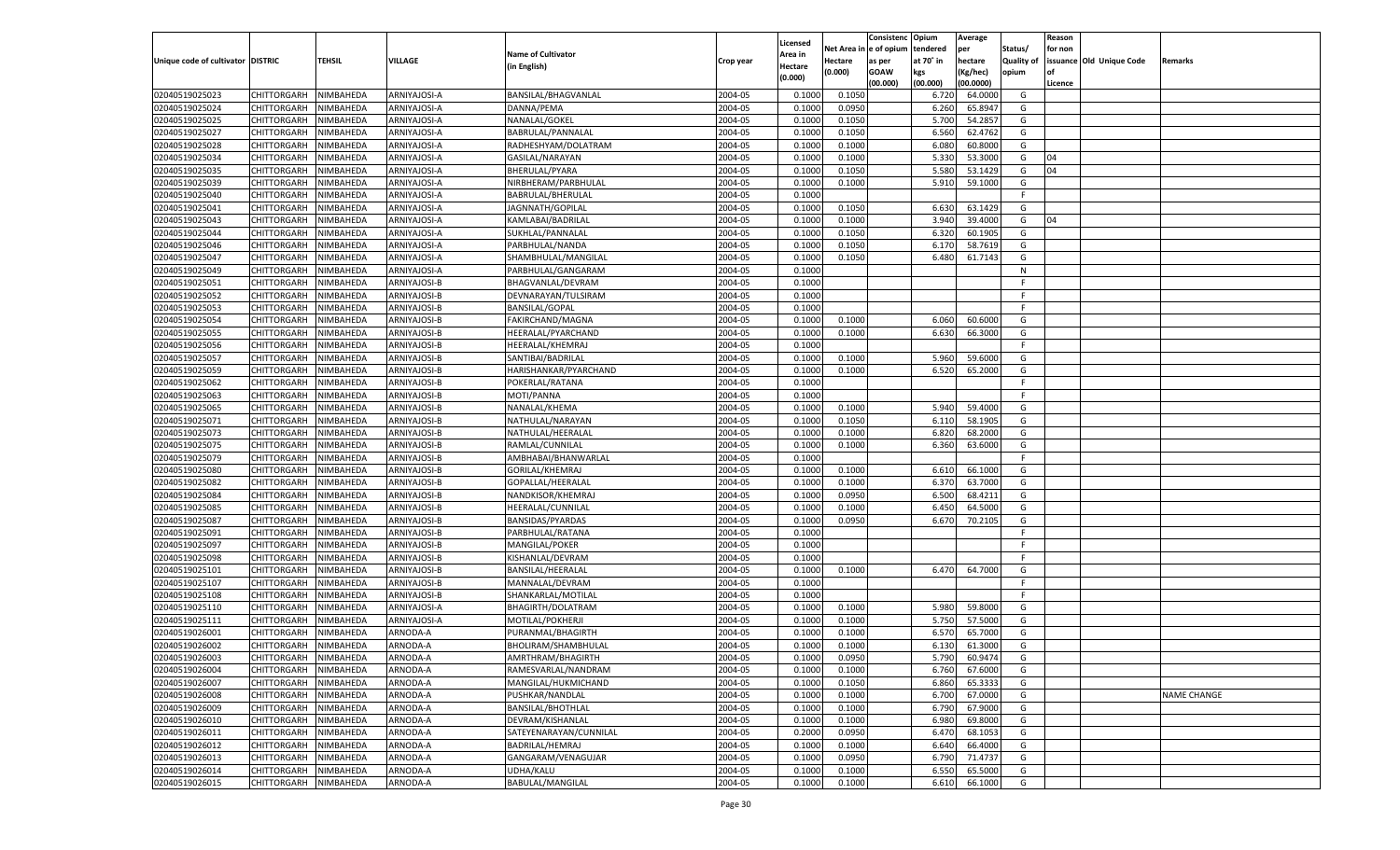|                                   |                            |                        |                |                           |           |                     |                  | Consistenc   | Opium          | Average   |                   | Reason  |                          |                    |
|-----------------------------------|----------------------------|------------------------|----------------|---------------------------|-----------|---------------------|------------------|--------------|----------------|-----------|-------------------|---------|--------------------------|--------------------|
|                                   |                            |                        |                | <b>Name of Cultivator</b> |           | Licensed<br>Area in | Net Area i       | n e of opium | tendered       | per       | Status/           | for non |                          |                    |
| Unique code of cultivator DISTRIC |                            | TEHSIL                 | <b>VILLAGE</b> | (in English)              | Crop year | Hectare             | Hectare          | as per       | at 70° in      | hectare   | <b>Quality of</b> |         | issuance Old Unique Code | Remarks            |
|                                   |                            |                        |                |                           |           | (0.000)             | (0.000)          | <b>GOAW</b>  | kgs            | (Kg/hec)  | opium             |         |                          |                    |
|                                   |                            |                        |                |                           |           |                     |                  | (00.000)     | (00.000)       | (00.0000) |                   | Licence |                          |                    |
| 02040519026016                    | CHITTORGARH                | NIMBAHEDA              | ARNODA-A       | BHAGVATIPARSADH/BHERULAL  | 2004-05   | 0.1000              | 0.1000           |              | 6.21           | 62.1000   | G                 |         |                          |                    |
| 02040519026017                    | CHITTORGARH                | NIMBAHEDA              | ARNODA-A       | NATHULAL/MADHO            | 2004-05   | 0.100               | 0.0950           |              | 6.850          | 72.1053   | G                 |         |                          |                    |
| 02040519026019                    | CHITTORGARH                | NIMBAHEDA              | ARNODA-A       | RAMPARSADH/MOTIRAM        | 2004-05   | 0.1000              | 0.1000           |              | 6.960          | 69.6000   | G                 |         |                          |                    |
| 02040519026020                    | CHITTORGARH                | NIMBAHEDA              | ARNODA-A       | BHAGVATIBAI/GISALAL       | 2004-05   | 0.1000              | 0.1000           |              | 6.220          | 62.2000   | G                 |         |                          |                    |
| 02040519026022                    | CHITTORGARH                | NIMBAHEDA              | ARNODA-A       | MANGILAL/PYARCHAND        | 2004-05   | 0.1000              | 0.1000           |              | 6.940          | 69.4000   | G                 |         |                          |                    |
| 02040519026023                    | CHITTORGARH                | NIMBAHEDA              | ARNODA-A       | DEVILAL/NARAYAN           | 2004-05   | 0.1000              | 0.1000           |              | 6.190          | 61.9000   | G                 |         |                          |                    |
| 02040519026025                    | CHITTORGARH                | NIMBAHEDA              | ARNODA-A       | NARAYAN/GISALAL           | 2004-05   | 0.1000              | 0.1000           |              | 5.890          | 58.9000   | G                 |         |                          |                    |
| 02040519026026                    | CHITTORGARH                | NIMBAHEDA              | ARNODA-A       | <b>GISALAL/NANDA</b>      | 2004-05   | 0.1000              | 0.1050           |              | 6.760          | 64.3810   | G                 |         |                          |                    |
| 02040519026028                    | CHITTORGARH                | NIMBAHEDA              | ARNODA-A       | JANKILAL/GANGARAM         | 2004-05   | 0.1000              | 0.1000           |              | 6.560          | 65.6000   | G                 |         |                          |                    |
| 02040519026029                    | CHITTORGARH                | NIMBAHEDA              | ARNODA-A       | BHERULAL/NARAYAN          | 2004-05   | 0.1000              | 0.1000           |              | 5.960          | 59.6000   | G                 |         |                          |                    |
| 02040519026030                    | CHITTORGARH                | NIMBAHEDA              | ARNODA-A       | PURANMAL/GULABH           | 2004-05   | 0.1000              | 0.0950           |              | 6.580          | 69.2632   | G                 |         |                          |                    |
| 02040519026031                    | CHITTORGARH                | NIMBAHEDA              | ARNODA-A       | PRTHVIRAJ/RADHU           | 2004-05   | 0.1000              | 0.1000           |              | 6.530          | 65.3000   | G                 |         |                          |                    |
| 02040519026032                    | CHITTORGARH                | NIMBAHEDA              | ARNODA-A       | RAMCHANDRA/HJARILAI       | 2004-05   | 0.1000              |                  |              |                |           | F.                |         |                          |                    |
| 02040519026033                    | CHITTORGARH                | NIMBAHEDA              | ARNODA-A       | CHAGANLAL/NARAYAN         | 2004-05   | 0.1000              | 0.1000           |              | 6.020          | 60.2000   | G                 |         |                          |                    |
| 02040519026034                    | CHITTORGARH                | NIMBAHEDA              | ARNODA-A       | AMBHALAL/DEVRAJ           | 2004-05   | 0.1000              | 0.0950           |              | 6.850          | 72.1053   | G                 |         |                          |                    |
| 02040519026036                    | CHITTORGARH                | NIMBAHEDA              | ARNODA-A       | MANSUKH/HARIRAM           | 2004-05   | 0.1000              | 0.1000           |              | 7.250          | 72.5000   | G                 |         |                          | <b>NAME CHANGE</b> |
| 02040519026037                    | CHITTORGARH                | NIMBAHEDA              | ARNODA-A       | BHANWARLAL/GOKEL          | 2004-05   | 0.1000              | 0.0900           |              | 5.650          | 62.7778   | G                 | 05      |                          |                    |
| 02040519026038                    | CHITTORGARH                | NIMBAHEDA              | ARNODA-A       | RAMCHANDRA/SHAMBHUKAK     | 2004-05   | 0.2000              | 0.0950           |              | 5.660          | 59.5789   | G                 |         |                          |                    |
| 02040519026039                    | CHITTORGARH                | NIMBAHEDA              | ARNODA-A       | SHAMBHULAL/BHUVANIRAM     | 2004-05   | 0.1000              | 0.0950           |              | 6.440          | 67.7895   | G                 |         |                          |                    |
| 02040519026042                    | CHITTORGARH                | NIMBAHEDA              | ARNODA-A       | RASHESHYAM/BHERULAL       | 2004-05   | 0.2000              | 0.0950           |              | 6.360          | 66.9474   | G                 |         |                          |                    |
| 02040519026043                    | CHITTORGARH                | NIMBAHEDA              | ARNODA-A       | LAXMAN/KHEMA              | 2004-05   | 0.1000              | 0.0950           |              | 5.670          | 59.6842   | G                 | 05      |                          |                    |
| 02040519026045                    | CHITTORGARH                | NIMBAHEDA              | ARNODA-A       | BAGDIRAM/KALURAM          | 2004-05   | 0.1000              | 0.1000           |              | 6.130          | 61.3000   | G                 |         |                          |                    |
| 02040519026046                    | CHITTORGARH                | NIMBAHEDA              | ARNODA-A       | MODIRAM/PURANMAL          | 2004-05   | 0.1000              | 0.1000           |              | 6.270          | 62.7000   | G                 |         |                          |                    |
| 02040519026048                    | CHITTORGARH                | NIMBAHEDA              | ARNODA-A       | PARHLAD/KALURAM           | 2004-05   | 0.1000              | 0.1000           |              | 6.540          | 65.4000   | G                 |         |                          |                    |
| 02040519026049                    | CHITTORGARH                | NIMBAHEDA              | ARNODA-A       | KISHANDAS/RAMDAS          | 2004-05   | 0.1000              | 0.1000           |              | 7.030          | 70.3000   | G                 |         |                          |                    |
| 02040519026052                    | CHITTORGARH                | NIMBAHEDA              | ARNODA-A       | PARHLAD/BHERULAL          | 2004-05   | 0.1000              | 0.0950           |              | 6.180          | 65.0526   | G                 |         |                          |                    |
| 02040519026053                    | CHITTORGARH                | NIMBAHEDA              | ARNODA-A       | RAMCHANDRA/BHOTHLAL       | 2004-05   | 0.1000              | 0.1000           |              | 6.810          | 68.1000   | G                 |         |                          |                    |
| 02040519026054                    | CHITTORGARH                | NIMBAHEDA              | ARNODA-B       | DINDAYAL/HUKMICHAND       | 2004-05   | 0.1000              | 0.1000           |              | 6.460          | 64.6000   | G                 |         |                          |                    |
| 02040519026055                    | CHITTORGARH                | NIMBAHEDA              | ARNODA-B       | HUKMICHAND/CHTRBHUJ       | 2004-05   | 0.1000              | 0.1000           |              | 7.010          | 70.1000   | G                 |         |                          |                    |
| 02040519026056                    | CHITTORGARH                | NIMBAHEDA              | ARNODA-B       | PUSKAR/JIVRAJ             | 2004-05   | 0.1000              | 0.0950           |              | 6.060          | 63.7895   | G                 |         |                          |                    |
| 02040519026057                    | CHITTORGARH                | NIMBAHEDA              | ARNODA-B       | YUSUFH M./HEDARSHAHA      | 2004-05   | 0.1000              | 0.1000           |              | 5.920          | 59.2000   | G                 |         |                          |                    |
| 02040519026058                    | CHITTORGARH                | NIMBAHEDA              | ARNODA-B       | NANDUBAI/DOLATRAM         | 2004-05   | 0.1000              | 0.1050           |              | 5.810          | 55.3333   | G                 |         |                          |                    |
| 02040519026061                    | CHITTORGARH                | NIMBAHEDA              | ARNODA-B       | MEHTABBAI/KISHANLAL       | 2004-05   | 0.1000              | 0.0950           |              | 5.560          | 58.5263   | G                 | 05      |                          |                    |
| 02040519026062                    | CHITTORGARH                | NIMBAHEDA              | ARNODA-B       | PERAMCHAND/MEGRAJ         | 2004-05   | 0.1000              | 0.1000           |              | 6.380          | 63.8000   | G                 |         |                          |                    |
| 02040519026063                    | CHITTORGARH                | NIMBAHEDA              | ARNODA-B       | JAGDISH/KESARMAL          | 2004-05   | 0.1000              | 0.0950           |              | 6.420          | 67.5789   | G                 |         |                          |                    |
| 02040519026065                    | CHITTORGARH                | NIMBAHEDA              | ARNODA-B       | CHAGANLAL/HARIRAM         | 2004-05   | 0.1000              | 0.1000           |              | 6.830          | 68.3000   | G                 |         |                          |                    |
| 02040519026066                    | CHITTORGARH                | NIMBAHEDA              | ARNODA-B       | RUPLAL/KISHANLAI          | 2004-05   | 0.1000              | 0.1000           |              | 6.120          | 61.2000   | G                 |         |                          |                    |
| 02040519026067                    | CHITTORGARH                | NIMBAHEDA              | ARNODA-B       | NATHU/NANDA               | 2004-05   | 0.1000              | 0.1000           |              | 6.040          | 60.4000   | G                 |         |                          | <b>NAME CHANGE</b> |
| 02040519026068                    | CHITTORGARH                | NIMBAHEDA              | ARNODA-B       | ABDULKARIMSHA/NATHIBAI    | 2004-05   | 0.1000              | 0.1050           |              | 6.490          | 61.8095   | G                 |         |                          |                    |
| 02040519026069                    | CHITTORGARH                | NIMBAHEDA              | ARNODA-B       | DEVRAJ/BARDA              | 2004-05   | 0.1000              |                  |              |                |           | F                 |         |                          |                    |
| 02040519026070                    | CHITTORGARH                | NIMBAHEDA              | ARNODA-B       | SALIMSHA/KASAMSHA         | 2004-05   | 0.1000              | 0.1000           |              | 6.210          | 62.1000   | G                 |         |                          |                    |
| 02040519026071                    | CHITTORGARH                | NIMBAHEDA              | ARNODA-B       | DALURAM/CHAMPABAI         | 2004-05   | 0.1000              | 0.1000           |              | 5.740          | 57.4000   | G                 |         |                          |                    |
| 02040519026073                    | CHITTORGARH                | NIMBAHEDA              | ARNODA-B       | BHANWARLAL/KHEMRAJ        | 2004-05   | 0.1000              | 0.1000           |              | 6.460          | 64.6000   | G                 |         |                          |                    |
| 02040519026074                    | CHITTORGARH                | NIMBAHEDA              | ARNODA-B       | DEVLAL/PYARCHAND          | 2004-05   | 0.1000              | 0.0950           |              | 6.320          | 66.5263   | G                 |         |                          |                    |
| 02040519026075                    | CHITTORGARH                | NIMBAHEDA              | ARNODA-B       | SHIVRAM/RAMBAX            | 2004-05   | 0.1000              | 0.0950           |              | 6.450          | 67.8947   | G                 |         |                          |                    |
| 02040519026076                    | CHITTORGARH NIMBAHEDA      |                        | ARNODA-B       | SEETARAM/PARSHRAM         | 2004-05   | 0.1000              | 0.0950           |              | 6.440          | 67.7895   | G                 |         |                          |                    |
| 02040519026077                    | <b>CHITTORGARH</b>         | NIMBAHEDA              | ARNODA-B       | BHUVANIRAM/PYARCHAND      | 2004-05   | 0.1000              | 0.1000           |              | 6.060          | 60.6000   | G                 |         |                          |                    |
| 02040519026078                    | CHITTORGARH                | NIMBAHEDA              | ARNODA-B       | HEERALAL/NARAYAN          | 2004-05   | 0.1000              | 0.1050           |              | 6.560          | 62.4762   | G                 |         |                          |                    |
| 02040519026079                    | CHITTORGARH                | NIMBAHEDA              | ARNODA-B       | MOHANLAL/KESARIMAL        | 2004-05   | 0.1000              | 0.1000           |              | 6.870          | 68.7000   | G                 |         |                          |                    |
| 02040519026080                    | <b>CHITTORGARH</b>         | NIMBAHEDA              | ARNODA-B       | SOBHARAM/CHTRBHUJ         | 2004-05   | 0.1000              | 0.1000           |              | 6.100          | 61.0000   | G                 |         |                          |                    |
| 02040519026081                    | CHITTORGARH                | NIMBAHEDA              | ARNODA-B       | BHANWARLAL/MATHRA         | 2004-05   | 0.1000              | 0.0950           |              |                | 60.9474   | G                 |         |                          |                    |
| 02040519026082                    | <b>CHITTORGARH</b>         |                        | ARNODA-B       |                           | 2004-05   |                     |                  |              | 5.790<br>6.350 | 60.4762   | G                 |         |                          |                    |
|                                   |                            | NIMBAHEDA<br>NIMBAHEDA | ARNODA-B       | OUNKARLAL/DALU            | 2004-05   | 0.1000              | 0.1050<br>0.1000 |              |                |           |                   |         |                          |                    |
| 02040519026084                    | CHITTORGARH<br>CHITTORGARH | NIMBAHEDA              |                | MOHANLAL/KJODH            |           | 0.1000              |                  |              | 6.520          | 65.2000   | G<br>F.           |         |                          |                    |
| 02040519026086                    |                            |                        | ARNODA-B       | OUNKARLAL/CUNNILAL        | 2004-05   | 0.1000              |                  |              |                | 65.2000   |                   |         |                          |                    |
| 02040519026087                    | <b>CHITTORGARH</b>         | NIMBAHEDA              | ARNODA-B       | HUKMICHAND/BHERULAL       | 2004-05   | 0.1000              | 0.1000           |              | 6.520          |           | G                 |         |                          |                    |
| 02040519026088                    | <b>CHITTORGARH</b>         | NIMBAHEDA              | ARNODA-B       | NAVLSINGH/MEGSINGH        | 2004-05   | 0.1000              | 0.1050           |              | 6.550          | 62.3810   | G                 |         |                          |                    |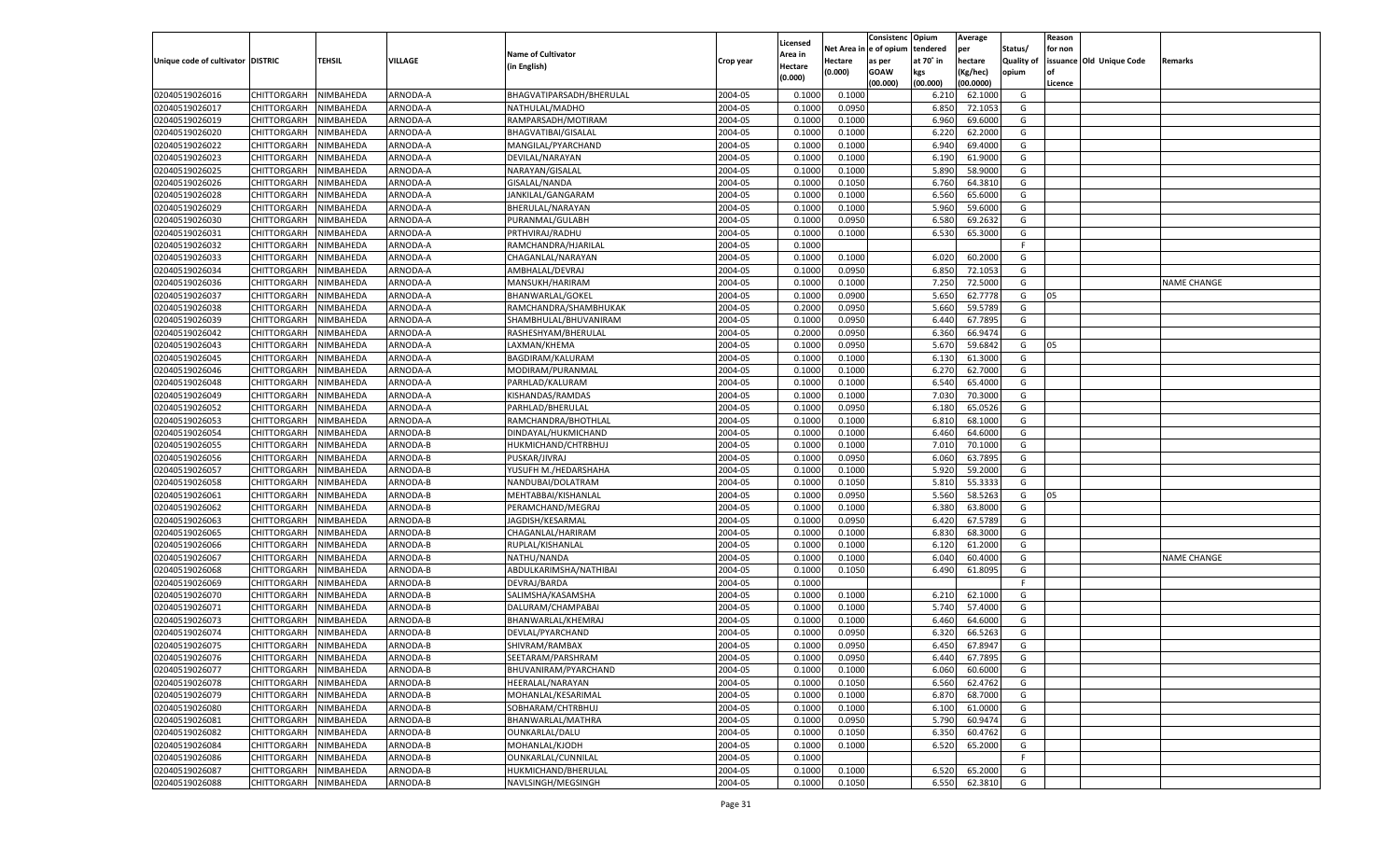|                                   |                       |           |          |                           |           |                     |            | Consistenc    | Opium     | Average   |                   | Reason  |                          |                    |
|-----------------------------------|-----------------------|-----------|----------|---------------------------|-----------|---------------------|------------|---------------|-----------|-----------|-------------------|---------|--------------------------|--------------------|
|                                   |                       |           |          | <b>Name of Cultivator</b> |           | Licensed<br>Area in | Net Area i | n  e of opium | tendered  | per       | Status/           | for non |                          |                    |
| Unique code of cultivator DISTRIC |                       | TEHSIL    | VILLAGE  | (in English)              | Crop year | Hectare             | Hectare    | as per        | at 70° in | hectare   | <b>Quality of</b> |         | issuance Old Unique Code | Remarks            |
|                                   |                       |           |          |                           |           | (0.000)             | (0.000)    | <b>GOAW</b>   | kgs       | (Kg/hec)  | opium             |         |                          |                    |
|                                   |                       |           |          |                           |           |                     |            | (00.000)      | (00.000)  | (00.0000) |                   | Licence |                          |                    |
| 02040519026089                    | CHITTORGARH           | NIMBAHEDA | ARNODA-B | PARBHULAL/RADHU           | 2004-05   | 0.1000              | 0.1000     |               | 6.480     | 64.8000   | G                 |         |                          |                    |
| 02040519026090                    | CHITTORGARH           | NIMBAHEDA | ARNODA-B | BHGVATIBAI/NANALAL        | 2004-05   | 0.100               | 0.0950     |               | 6.010     | 63.2632   | G                 |         |                          |                    |
| 02040519026091                    | CHITTORGARH           | NIMBAHEDA | ARNODA-B | <b>BANSILAL/MEGRAJ</b>    | 2004-05   | 0.1000              | 0.1000     |               | 6.130     | 61.3000   | G                 |         |                          |                    |
| 02040519026092                    | CHITTORGARH           | NIMBAHEDA | ARNODA-B | GANESHRAM/SOBHARAM        | 2004-05   | 0.1000              | 0.0950     |               | 6.000     | 63.1579   | G                 |         |                          |                    |
| 02040519026093                    | CHITTORGARH           | NIMBAHEDA | ARNODA-B | MHDANLAL/SOBHARAM         | 2004-05   | 0.1000              |            |               |           |           | N                 |         |                          |                    |
| 02040519026096                    | CHITTORGARH           | NIMBAHEDA | ARNODA-B | LHERIBAI/BHALU            | 2004-05   | 0.1000              | 0.0950     |               | 5.780     | 60.8421   | G                 |         |                          |                    |
| 02040519026097                    | CHITTORGARH           | NIMBAHEDA | ARNODA-B | SAKINA/NANU               | 2004-05   | 0.1000              | 0.1050     |               | 5.780     | 55.0476   | G                 |         |                          |                    |
| 02040519026098                    | CHITTORGARH           | NIMBAHEDA | ARNODA-B | RADHESHYAM/CUNNILAL       | 2004-05   | 0.1000              | 0.1000     |               | 6.710     | 67.1000   | G                 |         |                          |                    |
| 02040519026100                    | CHITTORGARH           | NIMBAHEDA | ARNODA-B | JASRAJ/BHVANIRAM          | 2004-05   | 0.1000              | 0.1050     |               | 6.490     | 61.8095   | G                 |         |                          |                    |
| 02040519026101                    | CHITTORGARH           | NIMBAHEDA | ARNODA-B | <b>KESURAM/DALU</b>       | 2004-05   | 0.1000              | 0.1000     |               | 5.970     | 59.7000   | G                 |         |                          |                    |
| 02040519026102                    | CHITTORGARH           | NIMBAHEDA | ARNODA-B | HEERALAL/DOLATRAM         | 2004-05   | 0.1000              | 0.1000     |               | 6.27      | 62.7000   | G                 |         |                          |                    |
| 02040519026103                    | CHITTORGARH           | NIMBAHEDA | ARNODA-B | NANDLAL/RATANLAL          | 2004-05   | 0.1000              | 0.0950     |               | 5.930     | 62.4211   | G                 |         |                          |                    |
| 02040519026105                    | CHITTORGARH           | NIMBAHEDA | ARNODA-B | RAMESVAR/MOJIRAM          | 2004-05   | 0.1000              | 0.0950     |               | 5.850     | 61.5789   | G                 |         |                          |                    |
| 02040519026106                    | CHITTORGARH           | NIMBAHEDA | ARNODA-B | NATHULAL/HARILAL          | 2004-05   | 0.1000              | 0.1000     |               | 5.990     | 59.9000   | G                 |         |                          |                    |
| 02040519026107                    | CHITTORGARH           | NIMBAHEDA | ARNODA-B | KELASH/BHERULAL           | 2004-05   | 0.1000              |            |               |           |           | F.                |         |                          |                    |
| 02040519026109                    | CHITTORGARH           | NIMBAHEDA | ARNODA-B | TULSIRAM/NANURAM          | 2004-05   | 0.1000              | 0.1050     |               | 6.240     | 59.4286   | G                 |         |                          |                    |
| 02040519026110                    | CHITTORGARH           | NIMBAHEDA | ARNODA-B | SANTILAL/GISALAL          | 2004-05   | 0.1000              | 0.1000     |               | 6.010     | 60.1000   | G                 |         |                          |                    |
| 02040519026111                    | CHITTORGARH           | NIMBAHEDA | ARNODA-B | PARBHULAL/CHTRBHUJ        | 2004-05   | 0.1000              | 0.0950     |               | 6.130     | 64.5263   | G                 |         |                          |                    |
| 02040519026112                    | CHITTORGARH           | NIMBAHEDA | ARNODA-B | GOPAL/GISALAL             | 2004-05   | 0.1000              | 0.0950     |               | 6.550     | 68.9474   | G                 |         |                          |                    |
| 02040519026113                    | CHITTORGARH           | NIMBAHEDA | ARNODA-B | ASHOKKUMAR/TULSIRAM       | 2004-05   | 0.1000              | 0.0950     |               | 6.690     | 70.4211   | G                 |         |                          |                    |
| 02040519026114                    | CHITTORGARH           | NIMBAHEDA | ARNODA-B | BHERULAL/PARBHULAL        | 2004-05   | 0.1000              | 0.0950     |               | 6.420     | 67.5789   | G                 |         |                          |                    |
| 02040519026115                    | CHITTORGARH           | NIMBAHEDA | ARNODA-B | CHANDMAL/GISALAL          | 2004-05   | 0.1000              | 0.1000     |               | 6.510     | 65.1000   | G                 |         |                          |                    |
| 02040519026117                    | CHITTORGARH           | NIMBAHEDA | ARNODA-B | LAXMINARAYAN/GAFUR        | 2004-05   | 0.1000              | 0.0650     |               | 4.160     | 64.0000   | G                 |         |                          |                    |
| 02040519026118                    | CHITTORGARH           | NIMBAHEDA | ARNODA-B | KISHANLAL/DHOKEL          | 2004-05   | 0.1000              | 0.1000     |               | 6.150     | 61.5000   | G                 |         |                          |                    |
| 02040519026119                    | CHITTORGARH           | NIMBAHEDA | ARNODA-B | TULSIRAM/BHAGU            | 2004-05   | 0.1000              | 0.0950     |               | 5.540     | 58.3158   | G                 |         |                          |                    |
| 02040519026120                    | CHITTORGARH           | NIMBAHEDA | ARNODA-B | BHURALAL/WARDA            | 2004-05   | 0.1000              | 0.1000     |               | 5.750     | 57.5000   | G                 |         |                          |                    |
| 02040519026123                    | CHITTORGARH           | NIMBAHEDA | ARNODA-B | CHAGANLAL/RUPLAL          | 2004-05   | 0.1000              | 0.0950     |               | 5.410     | 56.9474   | G                 |         |                          |                    |
| 02040519026125                    | CHITTORGARH           | NIMBAHEDA | ARNODA-B | MNOHAR/BADRILAL           | 2004-05   | 0.1000              | 0.1000     |               | 6.670     | 66.7000   | G                 |         |                          |                    |
| 02040519026126                    | CHITTORGARH           | NIMBAHEDA | ARNODA-B | RAMDAYAL/DEVRAM           | 2004-05   | 0.1000              | 0.1000     |               | 6.110     | 61.1000   | G                 |         |                          |                    |
| 02040519026128                    | CHITTORGARH           | NIMBAHEDA | ARNODA-B | SEETARAM/NANDRAM          | 2004-05   | 0.1000              | 0.1000     |               | 6.060     | 60.6000   | G                 |         |                          |                    |
| 02040519026129                    | CHITTORGARH           | NIMBAHEDA | ARNODA-B | BAGDIRAM/CUNNILAL         | 2004-05   | 0.1000              | 0.1000     |               | 5.880     | 58.8000   | G                 |         |                          |                    |
| 02040519026130                    | CHITTORGARH           | NIMBAHEDA | ARNODA-B | JAGDISHCHAND/NANDRAM      | 2004-05   | 0.1000              | 0.1000     |               | 6.480     | 64.8000   | G                 |         |                          |                    |
| 02040519026132                    | CHITTORGARH           | NIMBAHEDA | ARNODA-B | SHAMBHULAL/BHURALAI       | 2004-05   | 0.1000              | 0.1050     |               | 6.860     | 65.3333   | G                 |         |                          |                    |
| 02040519026133                    | CHITTORGARH           | NIMBAHEDA | ARNODA-B | SHANKARLAL/KISHANLAL      | 2004-05   | 0.1000              | 0.1050     |               | 7.780     | 74.0952   | G                 |         |                          |                    |
| 02040519026134                    | CHITTORGARH           | NIMBAHEDA | ARNODA-C | BHAGVATIPARSAD/BHANWARLAL | 2004-05   | 0.1000              | 0.0950     |               | 6.630     | 69.7895   | G                 |         |                          |                    |
| 02040519026135                    | CHITTORGARH           | NIMBAHEDA | ARNODA-C | BANSILAL/HEMRAJ           | 2004-05   | 0.1000              | 0.0950     |               | 6.600     | 69.4737   | G                 |         |                          |                    |
| 02040519026136                    | CHITTORGARH           | NIMBAHEDA | ARNODA-C | KALURAM/HEMRAJ            | 2004-05   | 0.1000              | 0.0950     |               | 6.520     | 68.6316   | G                 |         |                          |                    |
| 02040519026137                    | CHITTORGARH           | NIMBAHEDA | ARNODA-C | MURLIPARSAD/BHANWARLAL    | 2004-05   | 0.1000              | 0.0950     |               | 6.380     | 67.1579   | G                 |         |                          |                    |
| 02040519026138                    | CHITTORGARH           | NIMBAHEDA | ARNODA-C | RATANLAL/JAICHAND         | 2004-05   | 0.1000              | 0.0950     |               | 6.050     | 63.6842   | G                 |         |                          |                    |
| 02040519026139                    | CHITTORGARH           | NIMBAHEDA | ARNODA-C | BANSILAL/BHANWARLAL       | 2004-05   | 0.1000              | 0.1000     |               | 6.260     | 62.6000   | G                 |         |                          |                    |
| 02040519026140                    | CHITTORGARH           | NIMBAHEDA | ARNODA-C | MANGILAL/BADRILAL         | 2004-05   | 0.1000              | 0.1000     |               | 6.880     | 68.8000   | G                 |         |                          |                    |
| 02040519026141                    | CHITTORGARH           | NIMBAHEDA | ARNODA-C | LAXMINARAYAN/BADRILAL     | 2004-05   | 0.1000              | 0.0950     |               | 6.520     | 68.6316   | G                 |         |                          |                    |
| 02040519026142                    | CHITTORGARH           | NIMBAHEDA | ARNODA-C | MANGILAL/BHERULAL         | 2004-05   | 0.1000              | 0.1000     |               | 6.530     | 65.3000   | G                 |         |                          |                    |
| 02040519026143                    | CHITTORGARH           | NIMBAHEDA | ARNODA-C | DAMARLAL/BHERULAI         | 2004-05   | 0.1000              | 0.1000     |               | 5.950     | 59.5000   | G                 |         |                          |                    |
| 02040519026144                    | CHITTORGARH           | NIMBAHEDA | ARNODA-C | SATEYENARAYAN/NIRBHERAM   | 2004-05   | 0.1000              | 0.1000     |               | 7.220     | 72.2000   | G                 |         |                          |                    |
| 02040519026145                    | CHITTORGARH NIMBAHEDA |           | ARNODA-C | NANDRAM/RAJARAM           | 2004-05   | 0.1000              | 0.1000     |               | 5.920     | 59.2000   | G                 |         |                          |                    |
| 02040519026146                    | <b>CHITTORGARH</b>    | NIMBAHEDA | ARNODA-C | MOTIRAM/PRTHVIRAJ         | 2004-05   | 0.1000              | 0.0950     |               | 5.640     | 59.3684   | G                 |         |                          |                    |
| 02040519026148                    | CHITTORGARH           | NIMBAHEDA | ARNODA-C | JAGDISH/MODIRAM           | 2004-05   |                     | 0.1000     |               | 6.820     | 68.2000   | G                 |         |                          |                    |
|                                   |                       | NIMBAHEDA |          | <b>BADRILAL/DALLA</b>     | 2004-05   | 0.1000              | 0.1000     |               |           |           |                   |         |                          |                    |
| 02040519026150                    | CHITTORGARH           |           | ARNODA-C |                           |           | 0.1000              |            |               | 6.340     | 63.4000   | G                 |         |                          |                    |
| 02040519026152                    | <b>CHITTORGARH</b>    | NIMBAHEDA | ARNODA-C | GISALAL/RODA              | 2004-05   | 0.1000              | 0.1050     |               | 7.220     | 68.7619   | G                 |         |                          |                    |
| 02040519026153                    | CHITTORGARH           | NIMBAHEDA | ARNODA-C | SANTAKUMARI/BHANWARLAL    | 2004-05   | 0.1000              | 0.1000     |               | 7.130     | 71.3000   | G                 |         |                          |                    |
| 02040519026154                    | <b>CHITTORGARH</b>    | NIMBAHEDA | ARNODA-C | RAMCHANDRA/CUNNILAL       | 2004-05   | 0.1000              | 0.1000     |               | 6.580     | 65.8000   | G                 |         |                          |                    |
| 02040519026155                    | CHITTORGARH           | NIMBAHEDA | ARNODA-C | BARDICHAND/OUNKARLAL      | 2004-05   | 0.1000              | 0.1000     |               | 5.420     | 54.2000   | G                 |         |                          | <b>NAME CHANGE</b> |
| 02040519026156                    | CHITTORGARH           | NIMBAHEDA | ARNODA-C | GISALAL/MOTIRAM           | 2004-05   | 0.1000              | 0.1000     |               | 7.000     | 70.0000   | G                 |         |                          |                    |
| 02040519026158                    | <b>CHITTORGARH</b>    | NIMBAHEDA | ARNODA-C | MOHANLAL/KISHANLAL        | 2004-05   | 0.1000              | 0.1050     |               | 6.610     | 62.9524   | G                 |         |                          |                    |
| 02040519026160                    | <b>CHITTORGARH</b>    | NIMBAHEDA | ARNODA-C | CHAMPALAL/KISHANLAL       | 2004-05   | 0.1000              | 0.1000     |               | 6.510     | 65.1000   | G                 |         |                          |                    |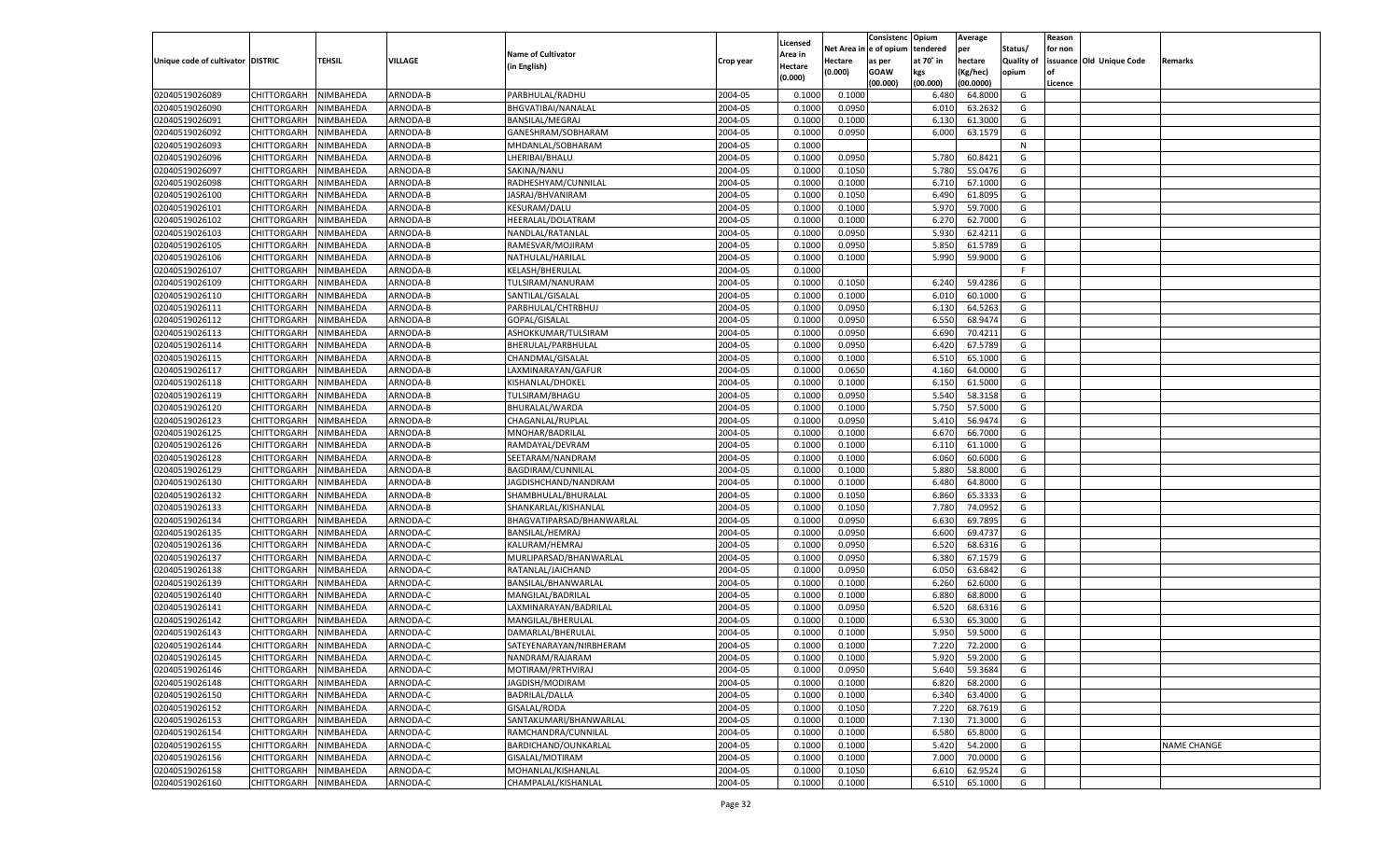|                                   |                       |           |                |                           |                    |                     |            | Consistenc   | Opium     | Average   |                   | Reason  |                          |                    |
|-----------------------------------|-----------------------|-----------|----------------|---------------------------|--------------------|---------------------|------------|--------------|-----------|-----------|-------------------|---------|--------------------------|--------------------|
|                                   |                       |           |                | <b>Name of Cultivator</b> |                    | Licensed<br>Area in | Net Area i | n e of opium | tendered  | per       | Status/           | for non |                          |                    |
| Unique code of cultivator DISTRIC |                       | TEHSIL    | <b>VILLAGE</b> | (in English)              | Crop year          | Hectare             | Hectare    | as per       | at 70° in | hectare   | <b>Quality of</b> |         | issuance Old Unique Code | Remarks            |
|                                   |                       |           |                |                           |                    | (0.000)             | (0.000)    | <b>GOAW</b>  | kgs       | (Kg/hec)  | opium             |         |                          |                    |
|                                   |                       |           |                |                           |                    |                     |            | (00.000)     | (00.000)  | (00.0000) |                   | Licence |                          |                    |
| 02040519026161                    | CHITTORGARH           | NIMBAHEDA | ARNODA-C       | BANSILAL/RAMCHANDRA       | 2004-05            | 0.1000              | 0.1000     |              | 6.490     | 64.9000   | G                 |         |                          |                    |
| 02040519026162                    | CHITTORGARH           | NIMBAHEDA | ARNODA-C       | KHEMRAJ/RODA              | 2004-05            | 0.100               | 0.1050     |              | 6.780     | 64.5714   | G                 |         |                          |                    |
| 02040519026163                    | CHITTORGARH           | NIMBAHEDA | ARNODA-C       | DHAPUBAI/MEGRAJ           | 2004-05            | 0.1000              | 0.1000     |              | 6.490     | 64.9000   | G                 |         |                          |                    |
| 02040519026164                    | CHITTORGARH           | NIMBAHEDA | ARNODA-C       | <b>BANSILAL/GOPAL</b>     | 2004-05            | 0.1000              | 0.1050     |              | 7.450     | 70.9524   | G                 |         |                          |                    |
| 02040519026165                    | CHITTORGARH           | NIMBAHEDA | ARNODA-C       | SHYAMBAI/RAMNARAYAN       | 2004-05            | 0.1000              | 0.0950     |              | 6.460     | 68.0000   | G                 |         |                          | <b>NAME CHANGE</b> |
| 02040519026166                    | CHITTORGARH           | NIMBAHEDA | ARNODA-C       | BAGDIRAM/MEGRAJ           | 2004-05            | 0.1000              | 0.1000     |              | 6.470     | 64.7000   | G                 |         |                          |                    |
| 02040519026167                    | CHITTORGARH           | NIMBAHEDA | ARNODA-C       | <b>BABULAL/MEGRAJ</b>     | 2004-05            | 0.1000              | 0.0950     |              | 6.610     | 69.5789   | G                 |         |                          |                    |
| 02040519026168                    | CHITTORGARH           | NIMBAHEDA | ARNODA-C       | SHANKARLAL/DOLATRAM       | 2004-05            | 0.1000              | 0.1050     |              | 7.090     | 67.5238   | G                 |         |                          |                    |
| 02040519026169                    | CHITTORGARH           | NIMBAHEDA | ARNODA-C       | SOHANBAI/RAMCHANDRA       | 2004-05            | 0.1000              | 0.1000     |              | 6.620     | 66.2000   | G                 |         |                          |                    |
| 02040519026171                    | CHITTORGARH           | NIMBAHEDA | ARNODA-C       | PYARCHAND/RADHU           | 2004-05            | 0.1000              | 0.1000     |              | 7.200     | 72.0000   | G                 |         |                          |                    |
| 02040519026172                    | CHITTORGARH           | NIMBAHEDA | ARNODA-C       | RAMESHCHANDRA/BADRILAL    | 2004-05            | 0.1000              | 0.1000     |              | 6.250     | 62.5000   | G                 |         |                          |                    |
| 02040519026174                    | CHITTORGARH           | NIMBAHEDA | ARNODA-C       | BAPULAL/RAMNARAYAN        | 2004-05            | 0.1000              | 0.0950     |              | 6.11      | 64.3158   | G                 |         |                          |                    |
| 02040519026175                    | CHITTORGARH           | NIMBAHEDA | ARNODA-C       | NANDUBAI/MODIRAM          | 2004-05            | 0.1000              |            |              |           |           | F.                |         |                          |                    |
| 02040519026178                    | CHITTORGARH           | NIMBAHEDA | ARNODA-C       | BHANWARLAL/RAMCHANDRA     | 2004-05            | 0.1000              | 0.1000     |              | 6.230     | 62.3000   | G                 |         |                          |                    |
| 02040519026180                    | CHITTORGARH           | NIMBAHEDA | ARNODA-C       | KOSLYABAI/BADRILAL        | 2004-05            | 0.1000              | 0.1000     |              | 6.250     | 62.5000   | G                 |         |                          |                    |
| 02040519026181                    | CHITTORGARH           | NIMBAHEDA | ARNODA-C       | KJODH/KESURAM             | 2004-05            | 0.1000              | 0.1050     |              | 6.210     | 59.1429   | G                 |         |                          |                    |
| 02040519026182                    | CHITTORGARH           | NIMBAHEDA | ARNODA-C       | <b>BAPULAL/SHRILAL</b>    | 2004-05            | 0.1000              | 0.1000     |              | 6.580     | 65.8000   | G                 |         |                          |                    |
| 02040519026183                    | CHITTORGARH           | NIMBAHEDA | ARNODA-C       | MUKESHKUMAR/GANSHYAM      | 2004-05            | 0.1000              | 0.1000     |              | 6.920     | 69.2000   | G                 |         |                          |                    |
| 02040519026184                    | CHITTORGARH           | NIMBAHEDA | ARNODA-C       | KAMLABAI/GOKEL            | 2004-05            | 0.1000              | 0.1000     |              | 6.280     | 62.8000   | G                 |         |                          |                    |
| 02040519026185                    | CHITTORGARH           | NIMBAHEDA | ARNODA-C       | MANKUWAR/OMPARKASH        | 2004-05            | 0.1000              | 0.0950     |              | 6.640     | 69.8947   | G                 |         |                          | <b>NAME CHANGE</b> |
| 02040519026186                    | CHITTORGARH           | NIMBAHEDA | ARNODA-C       | GANSHYAM/LAXMINARAYAN     | 2004-05            | 0.1000              | 0.0950     |              | 6.830     | 71.8947   | G                 |         |                          |                    |
| 02040519026187                    | CHITTORGARH           | NIMBAHEDA | ARNODA-C       | BHAGATRAM/BHUVANIRAM      | 2004-05            | 0.1000              | 0.1000     |              | 7.130     | 71.3000   | G                 |         |                          |                    |
| 02040519026188                    | CHITTORGARH           | NIMBAHEDA | ARNODA-C       | RAMCHANDRA/DEVRAM         | 2004-05            | 0.1000              | 0.0950     |              | 6.670     | 70.2105   | G                 |         |                          |                    |
| 02040519026191                    | CHITTORGARH           | NIMBAHEDA | ARNODA-C       | SEETARAM/NIRBHERAM        | 2004-05            | 0.1000              |            |              |           |           | F.                |         |                          |                    |
| 02040519026192                    | CHITTORGARH           | NIMBAHEDA | ARNODA-C       | CHAMPALAL/WARDA           | 2004-05            | 0.1000              | 0.1000     |              | 6.400     | 64.0000   | G                 |         |                          |                    |
| 02040519026193                    | CHITTORGARH           | NIMBAHEDA | ARNODA-C       | SANTILAL/NATHULAL         | 2004-05            | 0.1000              | 0.0950     |              | 6.990     | 73.5789   | G                 |         |                          |                    |
| 02040519026195                    | CHITTORGARH           | NIMBAHEDA | ARNODA-C       | KALURAM/OUNKARLAL         | 2004-05            | 0.1000              | 0.1000     |              | 6.810     | 68.1000   | G                 |         |                          |                    |
| 02040519026196                    | CHITTORGARH           | NIMBAHEDA | ARNODA-C       | MHDANLAL/BHANWARLAL       | 2004-05            | 0.1000              | 0.0950     |              | 6.300     | 66.3158   | G                 |         |                          |                    |
| 02040519026198                    | CHITTORGARH           | NIMBAHEDA | ARNODA-C       | MHDANLAL/KALURAM          | 2004-05            | 0.1000              | 0.1000     |              | 7.050     | 70.5000   | G                 |         |                          |                    |
| 02040519026199                    | CHITTORGARH           | NIMBAHEDA | ARNODA-C       | BHANWARLAL/MEGRAJ         | 2004-05            | 0.1000              | 0.0950     |              | 6.130     | 64.5263   | G                 |         |                          |                    |
| 02040519026200                    | CHITTORGARH           | NIMBAHEDA | ARNODA-C       | MOJIRAM/NARAYAN           | 2004-05            | 0.1000              | 0.1000     |              | 6.970     | 69.7000   | G                 |         |                          |                    |
| 02040519026201                    | CHITTORGARH           | NIMBAHEDA | ARNODA-C       | GANSUKH/SHRILAL           | 2004-05            | 0.1000              | 0.0950     |              | 6.720     | 70.7368   | G                 |         |                          |                    |
| 02040519026202                    | CHITTORGARH           | NIMBAHEDA | ARNODA-D       | SATEYENARAYAN/BHERULAI    | 2004-05            | 0.1000              | 0.0950     |              | 6.230     | 65.5789   | G                 |         |                          |                    |
| 02040519026203                    | CHITTORGARH           | NIMBAHEDA | ARNODA-D       | BHANWARLAL/RATANLAL       | 2004-05            | 0.1000              | 0.0950     |              | 6.580     | 69.2632   | G                 |         |                          |                    |
| 02040519026204                    | CHITTORGARH           | NIMBAHEDA | ARNODA-D       | MOTI/GASI                 | 2004-05            | 0.1000              | 0.1000     |              | 6.170     | 61.7000   | G                 |         |                          |                    |
| 02040519026205                    | CHITTORGARH           | NIMBAHEDA | ARNODA-D       | KANIRAM/OUNKAR            | 2004-05            | 0.1000              | 0.0950     |              | 5.930     | 62.4211   | G                 |         |                          |                    |
| 02040519026206                    | CHITTORGARH           | NIMBAHEDA | ARNODA-D       | PREAMCHAND/HEERA          | 2004-05            | 0.1000              | 0.0950     |              | 7.110     | 74.8421   | G                 |         |                          |                    |
| 02040519026208                    | CHITTORGARH           | NIMBAHEDA | ARNODA-D       | RADHESHYAM/BHANWARLAI     | 2004-05            | 0.1000              | 0.1000     |              | 6.200     | 62.0000   | G                 |         |                          | <b>NAME CHANGE</b> |
| 02040519026209                    | CHITTORGARH           | NIMBAHEDA | ARNODA-D       | RUPA/BHAGVAN              | 2004-05            | 0.1000              | 0.1000     |              | 6.760     | 67.6000   | G                 |         |                          |                    |
| 02040519026211                    | CHITTORGARH           | NIMBAHEDA | ARNODA-D       | NANDUBAI/OUNKARLAL        | 2004-05            | 0.1000              | 0.1000     |              | 6.370     | 63.7000   | G                 |         |                          |                    |
| 02040519026212                    | CHITTORGARH           | NIMBAHEDA | ARNODA-D       | NIRBHERAM/NARAYAN         | 2004-05            | 0.1000              | 0.1050     |              | 7.250     | 69.0476   | G                 |         |                          |                    |
| 02040519026213                    | CHITTORGARH           | NIMBAHEDA | ARNODA-D       | <b>BAGDIRAM/SUKHDEV</b>   | 2004-05            | 0.1000              | 0.1000     |              | 6.070     | 60.7000   | G                 |         |                          |                    |
| 02040519026214                    | CHITTORGARH           | NIMBAHEDA | ARNODA-D       | NANDLAL/BHERULAI          | 2004-05            | 0.1000              | 0.0950     |              | 6.430     | 67.6842   | G                 |         |                          |                    |
| 02040519026216                    | CHITTORGARH           | NIMBAHEDA | ARNODA-D       | MANGILAL/NARAYAN          | 2004-05            | 0.1000              |            |              |           |           | F                 |         |                          |                    |
| 02040519026217                    | CHITTORGARH           | NIMBAHEDA | ARNODA-D       | NANDA/NARAYAN             | 2004-05            | 0.1000              | 0.1050     |              | 7.010     | 66.7619   | G                 |         |                          |                    |
|                                   | CHITTORGARH NIMBAHEDA |           | ARNODA-D       | SOBHARAM/MEGRAJ           | 2004-05            | 0.1000              | 0.1000     |              | 6.400     | 64.0000   | G                 |         |                          |                    |
| 02040519026218<br>02040519026219  |                       | NIMBAHEDA | ARNODA-D       | NARAYAN/KANIRAM           | 2004-05            | 0.1000              |            |              |           |           | -F                |         |                          |                    |
| 02040519026220                    | <b>CHITTORGARH</b>    |           |                |                           |                    |                     |            |              |           |           |                   |         |                          |                    |
|                                   | CHITTORGARH           | NIMBAHEDA | ARNODA-D       | PARU/TULSIRAM             | 2004-05<br>2004-05 | 0.1000              |            |              | 6.490     | 64.9000   | F.                |         |                          |                    |
| 02040519026221<br>02040519026222  | CHITTORGARH           | NIMBAHEDA | ARNODA-D       | BADAMIBAI/PYARA           |                    | 0.1000              | 0.1000     |              |           |           | G                 |         |                          |                    |
| 02040519026223                    | <b>CHITTORGARH</b>    | NIMBAHEDA | ARNODA-D       | GOPILAL/RAMLAL            | 2004-05            | 0.1000              | 0.0950     |              | 5.930     | 62.4211   | G                 |         |                          | <b>NAME CHANGE</b> |
|                                   | CHITTORGARH           | NIMBAHEDA | ARNODA-D       | KANKMAL/PRTHVIRAJ         | 2004-05            | 0.1000              | 0.1000     |              | 6.610     | 66.1000   | G                 |         |                          |                    |
| 02040519026224                    | CHITTORGARH           | NIMBAHEDA | ARNODA-D       | CHANDMAL/HEMRAJ           | 2004-05            | 0.1000              | 0.1000     |              | 6.310     | 63.1000   | G                 |         |                          |                    |
| 02040519026225                    | CHITTORGARH           | NIMBAHEDA | ARNODA-D       | NANDA/NANA                | 2004-05            | 0.1000              |            |              |           |           | F                 |         |                          |                    |
| 02040519026226                    | CHITTORGARH           | NIMBAHEDA | ARNODA-D       | MOHANLAL/HEERALAL         | 2004-05            | 0.1000              | 0.1000     |              | 6.920     | 69.2000   | G                 |         |                          |                    |
| 02040519026227                    | CHITTORGARH           | NIMBAHEDA | ARNODA-D       | KALU/HEERA                | 2004-05            | 0.1000              |            |              |           |           | F.                |         |                          |                    |
| 02040519026228                    | CHITTORGARH           | NIMBAHEDA | ARNODA-D       | JIVRAJ/DHANRAJ            | 2004-05            | 0.1000              | 0.1000     |              | 6.190     | 61.9000   | G                 |         |                          |                    |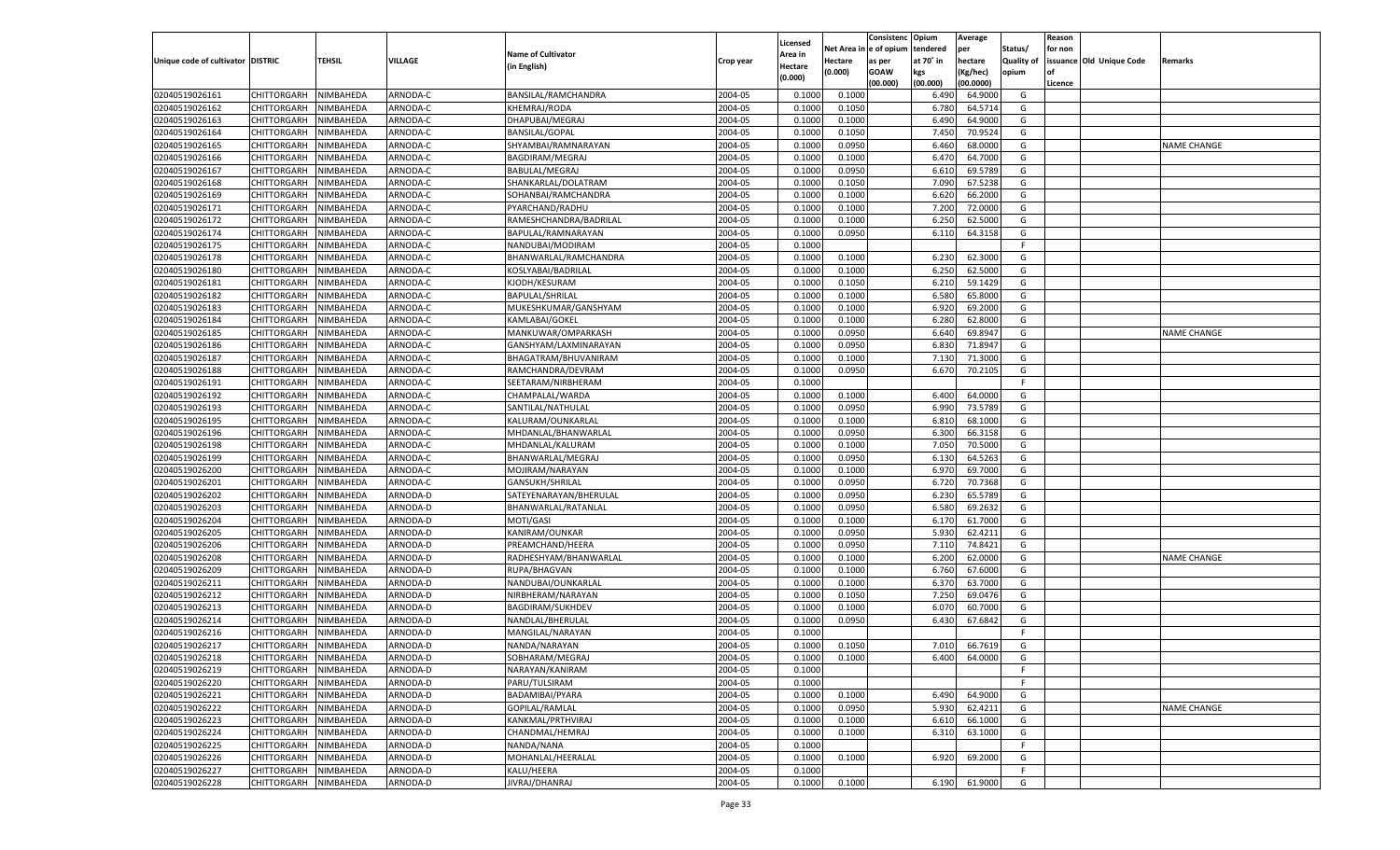|                                   |                       |           |          |                           |           |                     |            | Consistenc    | Opium     | Average   |            | Reason  |                          |         |
|-----------------------------------|-----------------------|-----------|----------|---------------------------|-----------|---------------------|------------|---------------|-----------|-----------|------------|---------|--------------------------|---------|
|                                   |                       |           |          | <b>Name of Cultivator</b> |           | Licensed<br>Area in | Net Area i | n  e of opium | tendered  | per       | Status/    | for non |                          |         |
| Unique code of cultivator DISTRIC |                       | TEHSIL    | VILLAGE  | (in English)              | Crop year | Hectare             | Hectare    | as per        | at 70° in | hectare   | Quality of |         | issuance Old Unique Code | Remarks |
|                                   |                       |           |          |                           |           | (0.000)             | (0.000)    | <b>GOAW</b>   | kgs       | (Kg/hec)  | opium      |         |                          |         |
|                                   |                       |           |          |                           |           |                     |            | (00.000)      | (00.000)  | (00.0000) |            | Licence |                          |         |
| 02040519026230                    | CHITTORGARH           | NIMBAHEDA | ARNODA-D | NANDUBAI/CUNNILAL         | 2004-05   | 0.1000              | 0.1050     |               | 6.500     | 61.9048   | G          |         |                          |         |
| 02040519026231                    | CHITTORGARH           | NIMBAHEDA | ARNODA-D | NARMDABAI/CHENRAM         | 2004-05   | 0.1000              | 0.1000     |               | 6.730     | 67.3000   | G          |         |                          |         |
| 02040519026232                    | CHITTORGARH           | NIMBAHEDA | ARNODA-D | MODIBAI/NATHU             | 2004-05   | 0.1000              |            |               |           |           | F.         |         |                          |         |
| 02040519026233                    | CHITTORGARH           | NIMBAHEDA | ARNODA-D | MANGILAL/KOJU             | 2004-05   | 0.1000              | 0.1050     |               | 6.840     | 65.1429   | G          |         |                          |         |
| 02040519026236                    | CHITTORGARH           | NIMBAHEDA | ARNODA-D | BHUVANIRAM/KALURAM        | 2004-05   | 0.1000              | 0.1000     |               | 6.920     | 69.2000   | G          |         |                          |         |
| 02040519026237                    | CHITTORGARH           | NIMBAHEDA | ARNODA-D | HEMRAJ/SUKHLAL            | 2004-05   | 0.1000              | 0.1000     |               | 5.590     | 55.9000   | G          | 05      |                          |         |
| 02040519026238                    | CHITTORGARH           | NIMBAHEDA | ARNODA-D | DALU/PYARA                | 2004-05   | 0.1000              | 0.1050     |               | 7.540     | 71.8095   | G          |         |                          |         |
| 02040519026239                    | CHITTORGARH           | NIMBAHEDA | ARNODA-D | DALU/BHERA                | 2004-05   | 0.1000              | 0.1050     |               | 6.23      | 59.3333   | G          |         |                          |         |
| 02040519026241                    | CHITTORGARH           | NIMBAHEDA | ARNODA-D | DEVRAM/KALU               | 2004-05   | 0.1000              |            |               |           |           | F.         |         |                          |         |
| 02040519026242                    | CHITTORGARH           | NIMBAHEDA | ARNODA-D | <b>BHAGIRTH/RADHU</b>     | 2004-05   | 0.1000              | 0.1000     |               | 6.760     | 67.6000   | G          |         |                          |         |
| 02040519026243                    | CHITTORGARH           | NIMBAHEDA | ARNODA-D | HEERALAL/SUHAGIBAI        | 2004-05   | 0.1000              | 0.0950     |               | 6.450     | 67.8947   | G          |         |                          |         |
| 02040519026245                    | CHITTORGARH           | NIMBAHEDA | ARNODA-D | NANDUBAI/OUNKAR (BHADA)   | 2004-05   | 0.1000              | 0.0950     |               | 6.040     | 63.5789   | G          |         |                          |         |
| 02040519026246                    | CHITTORGARH           | NIMBAHEDA | ARNODA-D | BHRU/KESURAM              | 2004-05   | 0.1000              | 0.1000     |               | 5.590     | 55.9000   | G          | 05      |                          |         |
| 02040519026247                    | CHITTORGARH           | NIMBAHEDA | ARNODA-D | MANGILAL/TEJA             | 2004-05   | 0.1000              | 0.1000     |               | 6.310     | 63.1000   | G          |         |                          |         |
| 02040519026253                    | CHITTORGARH           | NIMBAHEDA | ARNODA-D | MHDANLAL/BHAGIRTH         | 2004-05   | 0.1000              | 0.1000     |               | 6.810     | 68.1000   | G          |         |                          |         |
| 02040519026255                    | CHITTORGARH           | NIMBAHEDA | ARNODA-D | BANSILAL/BADRILAL         | 2004-05   | 0.1000              | 0.0950     |               | 6.270     | 66.0000   | G          |         |                          |         |
| 02040519026257                    | CHITTORGARH           | NIMBAHEDA | ARNODA-D | BAGDIRAM/MODIRAM          | 2004-05   | 0.1000              | 0.0950     |               | 5.780     | 60.8421   | G          |         |                          |         |
| 02040519026258                    | CHITTORGARH           | NIMBAHEDA | ARNODA-D | RATANLAL/NANURAM          | 2004-05   | 0.1000              | 0.0950     |               | 7.380     | 77.6842   | G          |         |                          |         |
| 02040519026259                    | CHITTORGARH           | NIMBAHEDA | ARNODA-D | MOHMADHUSAN/FAKIR M.      | 2004-05   | 0.1000              | 0.1000     |               | 6.190     | 61.9000   | G          |         |                          |         |
| 02040519026260                    | CHITTORGARH           | NIMBAHEDA | ARNODA-D | PRTHVIRAJ/NARAYAN         | 2004-05   | 0.1000              | 0.1000     |               | 7.220     | 72.2000   | G          |         |                          |         |
| 02040519026261                    | CHITTORGARH           | NIMBAHEDA | ARNODA-D | KAVARLAL/MANGILAI         | 2004-05   | 0.1000              |            |               |           |           | F.         |         |                          |         |
| 02040519026262                    | CHITTORGARH           | NIMBAHEDA | ARNODA-D | SANTILAL/DEVRAM           | 2004-05   | 0.1000              | 0.1000     |               | 6.020     | 60.2000   | G          |         |                          |         |
| 02040519026263                    | CHITTORGARH           | NIMBAHEDA | ARNODA-D | BALARAM/BAGDIRAM          | 2004-05   | 0.1000              | 0.0950     |               | 6.050     | 63.6842   | G          |         |                          |         |
| 02040519026264                    | CHITTORGARH           | NIMBAHEDA | ARNODA-D | RAMCHANDRA/BHAGIRTH       | 2004-05   | 0.1000              | 0.1000     |               | 6.720     | 67.2000   | G          |         |                          |         |
| 02040519026265                    | CHITTORGARH           | NIMBAHEDA | ARNODA-D | BANSILAL/MODIRAM          | 2004-05   | 0.1000              | 0.1000     |               | 5.930     | 59.3000   | G          |         |                          |         |
| 02040519026266                    | CHITTORGARH           | NIMBAHEDA | ARNODA-D | GOPALLAL/KANIRAM          | 2004-05   | 0.1000              |            |               |           |           | F.         |         |                          |         |
| 02040519026268                    | CHITTORGARH           | NIMBAHEDA | ARNODA-D | <b>BANSILAL/DEVRAM</b>    | 2004-05   | 0.1000              | 0.1000     |               | 5.880     | 58.8000   | G          |         |                          |         |
| 02040519026269                    | CHITTORGARH           | NIMBAHEDA | ARNODA-D | MOHANLAL/RAMLAL           | 2004-05   | 0.1000              | 0.1000     |               | 6.870     | 68.7000   | G          |         |                          |         |
| 02040519026271                    | CHITTORGARH           | NIMBAHEDA | ARNODA-D | UDHERAM/PREAMCHAND        | 2004-05   | 0.1000              | 0.0950     |               | 7.660     | 80.6316   | G          |         |                          |         |
| 02040519026272                    | CHITTORGARH           | NIMBAHEDA | ARNODA-D | NARNDARASINGH/MEGSINGH    | 2004-05   | 0.1000              |            |               |           |           | F.         |         |                          |         |
| 02040519026273                    | CHITTORGARH           | NIMBAHEDA | ARNODA-D | DALLICHAND/PYARCHAND      | 2004-05   | 0.1000              | 0.1000     |               | 6.370     | 63.7000   | G          |         |                          |         |
| 02040519026274                    | CHITTORGARH           | NIMBAHEDA | ARNODA-D | RAMESHCHANDRA/MEGRAJ      | 2004-05   | 0.1000              | 0.0950     |               | 6.700     | 70.5263   | G          |         |                          |         |
| 02040519026277                    | CHITTORGARH           | NIMBAHEDA | ARNODA-D | NYAJYUKHAN/SULTANKHAN     | 2004-05   | 0.1000              | 0.1000     |               | 6.220     | 62.2000   | G          |         |                          |         |
| 02040519026278                    | CHITTORGARH           | NIMBAHEDA | ARNODA-D | SHANKARLAL/BAGDIRAM       | 2004-05   | 0.1000              | 0.0950     |               | 6.400     | 67.3684   | G          |         |                          |         |
| 02040519026279                    | CHITTORGARH           | NIMBAHEDA | ARNODA-D | OMPARKASH/BADRILAL        | 2004-05   | 0.1000              | 0.1000     |               | 6.620     | 66.2000   | G          |         |                          |         |
| 02040519026280                    | CHITTORGARH           | NIMBAHEDA | ARNODA-D | SAFHIRMOHMAD/HEDARSHA     | 2004-05   | 0.1000              | 0.1000     |               | 5.870     | 58.7000   | G          |         |                          |         |
| 02040519026281                    | CHITTORGARH           | NIMBAHEDA | ARNODA-D | DALCHAND/OUNKARLAL        | 2004-05   | 0.1000              | 0.0950     |               | 5.760     | 60.6316   | G          |         |                          |         |
| 02040519026282                    | CHITTORGARH           | NIMBAHEDA | ARNODA-D | OMPARKASH/BAGDIRAM        | 2004-05   | 0.1000              | 0.1000     |               | 7.000     | 70.0000   | G          |         |                          |         |
| 02040519026284                    | CHITTORGARH           | NIMBAHEDA | ARNODA-D | SOBHARAM/BHANWARLAI       | 2004-05   | 0.1000              | 0.1000     |               | 6.290     | 62.9000   | G          |         |                          |         |
| 02040519026285                    | CHITTORGARH           | NIMBAHEDA | ARNODA-D | KISHANLAL/PYARCHAND       | 2004-05   | 0.1000              | 0.1000     |               | 6.060     | 60.6000   | G          |         |                          |         |
| 02040519026286                    | CHITTORGARH           | NIMBAHEDA | ARNODA-D | JAGDISHCHAND/MOHANLAL     | 2004-05   | 0.1000              | 0.0950     |               | 6.950     | 73.1579   | G          |         |                          |         |
| 02040519026287                    | CHITTORGARH           | NIMBAHEDA | ARNODA-D | OUNKARLAL/RAMLAL          | 2004-05   | 0.1000              | 0.1000     |               | 5.890     | 58.9000   | G          |         |                          |         |
| 02040519026288                    | CHITTORGARH           | NIMBAHEDA | ARNODA-D | KELASHCHANDRA/RAMLAL      | 2004-05   | 0.1000              | 0.1000     |               | 6.670     | 66.7000   | G          |         |                          |         |
| 02040519026289                    |                       |           |          |                           | 2004-05   | 0.1000              |            |               | 6.180     | 61.8000   | G          |         |                          |         |
|                                   | CHITTORGARH           | NIMBAHEDA | ARNODA-D | OUNKARLAL/CUNNILAL        | 2004-05   |                     | 0.1000     |               |           | 64.3000   |            |         |                          |         |
| 02040519026290                    | CHITTORGARH           | NIMBAHEDA | ARNODA-D | BHGVATRAM/CHAMPALAI       |           | 0.1000              | 0.1000     |               | 6.430     |           | G          |         |                          |         |
| 02040519026291                    | CHITTORGARH NIMBAHEDA |           | ARNODA-D | RAMLAL/RUPLAL             | 2004-05   | 0.1000              | 0.0950     |               | 6.580     | 69.2632   | G          |         |                          |         |
| 02040519026292                    | <b>CHITTORGARH</b>    | NIMBAHEDA | ARNODA-D | SOHANLAL/BANSILAL         | 2004-05   | 0.1000              | 0.1000     |               | 6.920     | 69.2000   | G          |         |                          |         |
| 02040519026295                    | <b>CHITTORGARH</b>    | NIMBAHEDA | ARNODA-D | MOHANLAL/PYARCHAND        | 2004-05   | 0.1000              | 0.1000     |               | 6.790     | 67.9000   | G          |         |                          |         |
| 02040519026296                    | CHITTORGARH           | NIMBAHEDA | ARNODA-D | KELASHCHAND/MANGILAL      | 2004-05   | 0.1000              | 0.1000     |               | 6.470     | 64.7000   | G          |         |                          |         |
| 02040519026297                    | <b>CHITTORGARH</b>    | NIMBAHEDA | ARNODA-D | PARBHULAL/NARAYAN         | 2004-05   | 0.1000              | 0.0950     |               | 5.850     | 61.5789   | G          |         |                          |         |
| 02040519026298                    | <b>CHITTORGARH</b>    | NIMBAHEDA | ARNODA-D | SATEYENARAYAN/MANGILAL    | 2004-05   | 0.1000              | 0.1000     |               | 6.250     | 62.5000   | G          |         |                          |         |
| 02040519026299                    | <b>CHITTORGARH</b>    | NIMBAHEDA | ARNODA-D | SHIVNARAYAN/KISHANLAL     | 2004-05   | 0.1000              | 0.1000     |               | 6.970     | 69.7000   | G          |         |                          |         |
| 02040519026300                    | CHITTORGARH           | NIMBAHEDA | ARNODA-D | KAMLIBAI/RATANBALAHI      | 2004-05   | 0.1000              | 0.1000     |               | 6.550     | 65.5000   | G          |         |                          |         |
| 02040519026301                    | CHITTORGARH           | NIMBAHEDA | ARNODA-D | JAGDISHCHAND/BAGDIRAM     | 2004-05   | 0.1000              | 0.1050     |               | 6.950     | 66.1905   | G          |         |                          |         |
| 02040519026304                    | CHITTORGARH           | NIMBAHEDA | ARNODA-D | HMERSINGH/MEGSINGH        | 2004-05   | 0.1000              | 0.1000     |               | 6.710     | 67.1000   | G          |         |                          |         |
| 02040519026305                    | <b>CHITTORGARH</b>    | NIMBAHEDA | ARNODA-D | PIRMOHMAD/FAKIRMOHMAD     | 2004-05   | 0.1000              | 0.1000     |               | 6.360     | 63.6000   | G          |         |                          |         |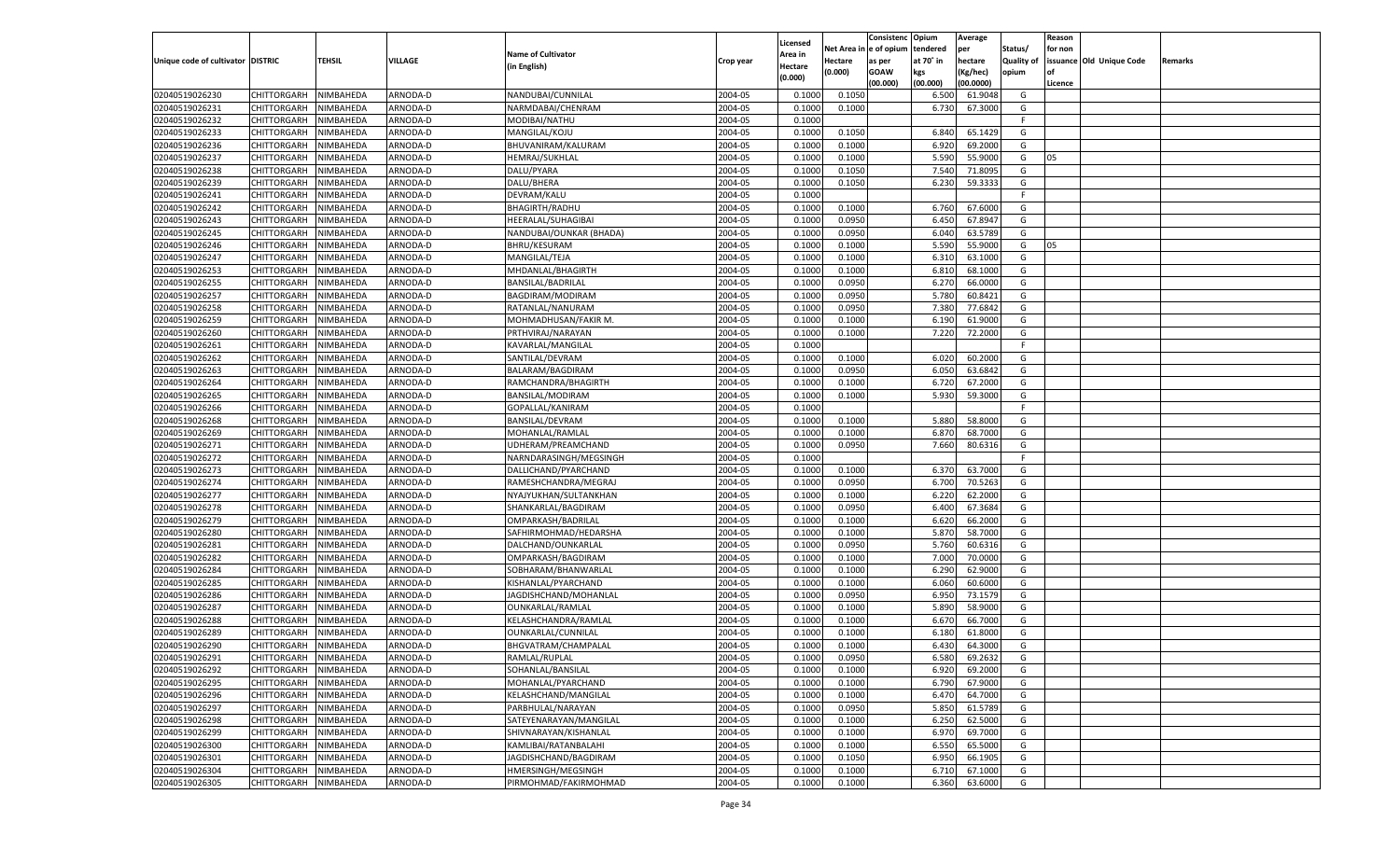|                                   |                       |           |                      |                           |           |          |             | Consistenc    | Opium     | Average   |            | Reason  |                          |         |
|-----------------------------------|-----------------------|-----------|----------------------|---------------------------|-----------|----------|-------------|---------------|-----------|-----------|------------|---------|--------------------------|---------|
|                                   |                       |           |                      | <b>Name of Cultivator</b> |           | Licensed | Net Area iı | n le of opium | tendered  | per       | Status/    | for non |                          |         |
| Unique code of cultivator DISTRIC |                       | TEHSIL    | <b>VILLAGE</b>       |                           | Crop year | Area in  | Hectare     | as per        | at 70° in | hectare   | Quality of |         | issuance Old Unique Code | Remarks |
|                                   |                       |           |                      | (in English)              |           | Hectare  | (0.000)     | <b>GOAW</b>   | kgs       | (Kg/hec)  | opium      |         |                          |         |
|                                   |                       |           |                      |                           |           | (0.000)  |             | (00.000)      | (00.000)  | (00.0000) |            | Licence |                          |         |
| 02040519026306                    | CHITTORGARH           | NIMBAHEDA | ARNODA-D             | PYARIBAI/RAMLAL           | 2004-05   | 0.1000   | 0.1000      |               | 5.770     | 57.7000   | G          | 05      |                          |         |
| 02040519026307                    | CHITTORGARH           | NIMBAHEDA | ARNODA-D             | HUKMICHAND/BHERA          | 2004-05   | 0.1000   | 0.1000      |               | 6.260     | 62.6000   | G          |         |                          |         |
| 02040519026308                    | CHITTORGARH           | NIMBAHEDA | ARNODA-D             | BANSILAL/RADHUJI          | 2004-05   | 0.1000   | 0.0950      |               | 6.320     | 66.5263   | G          |         |                          |         |
| 02040519026309                    | CHITTORGARH           | NIMBAHEDA | ARNODA-D             | BHERULAL/MODIRAM          | 2004-05   | 0.1000   | 0.0900      |               | 5.250     | 58.3333   | G          |         |                          |         |
| 02040519026310                    | CHITTORGARH           | NIMBAHEDA | ARNODA-D             | NIRMALKUMAR/GANSHYAMTELAR | 2004-05   | 0.1000   | 0.1050      |               | 7.030     | 66.9524   | G          |         |                          |         |
| 02040519026311                    | CHITTORGARH           | NIMBAHEDA | ARNODA-D             | CHTRBHUJ/KISHANLAL        | 2004-05   | 0.1000   | 0.1000      |               | 6.260     | 62.6000   | G          |         |                          |         |
| 02040519026312                    | CHITTORGARH           | NIMBAHEDA | ARNODA-D             | LALSINGH/KALUSINGH        | 2004-05   | 0.1000   | 0.1000      |               | 5.900     | 59.0000   | G          |         |                          |         |
| 02040519026313                    | CHITTORGARH           | NIMBAHEDA | ARNODA-A             | GOPAL/BANSILAL            | 2004-05   | 0.1000   | 0.1000      |               | 6.910     | 69.1000   | G          |         |                          |         |
|                                   |                       |           |                      |                           |           |          |             |               |           |           |            |         |                          |         |
| 02040519026314                    | CHITTORGARH           | NIMBAHEDA | ARNODA-B             | ISMAILSHA/HEDARSHA        | 2004-05   | 0.1000   | 0.1000      |               | 6.790     | 67.9000   | G          |         |                          |         |
| 02040519026315                    | CHITTORGARH           | NIMBAHEDA | ARNODA-B             | GOVINDRAM/DALLICHAND      | 2004-05   | 0.1000   | 0.1000      |               | 5.710     | 57.1000   | G          |         |                          |         |
| 02040519026316                    | CHITTORGARH           | NIMBAHEDA | ARNODA-B             | NANDLAL/PRTHVIRAJ         | 2004-05   | 0.1000   | 0.0950      |               | 5.840     | 61.4737   | G          |         |                          |         |
| 02040519026320                    | CHITTORGARH           | NIMBAHEDA | ARNODA-B             | SHRYAMLAL/MANGILAL        | 2004-05   | 0.1000   | 0.1000      |               | 5.360     | 53.6000   | G          | 04      |                          |         |
| 02040519026324                    | CHITTORGARH           | NIMBAHEDA | ARNODA-B             | FULCHAND/BARDA            | 2004-05   | 0.1000   |             |               |           |           | F.         |         |                          |         |
| 02040519026322                    | CHITTORGARH           | NIMBAHEDA | ARNODA-B             | BALURAM/HUKMICHAND        | 2004-05   | 0.1000   | 0.1000      |               | 6.640     | 66.4000   | G          |         |                          |         |
| 02040519026323                    | CHITTORGARH           | NIMBAHEDA | ARNODA-B             | SHRILAL/SHAMBHULAL        | 2004-05   | 0.1000   | 0.1050      |               | 6.560     | 62.4762   | G          |         |                          |         |
| 02040519026325                    | CHITTORGARH           | NIMBAHEDA | ARNODA-B             | RADHESHYAM/CUNNILAL       | 2004-05   | 0.1000   | 0.0950      |               | 6.130     | 64.5263   | G          |         |                          |         |
| 02040519026326                    | CHITTORGARH           | NIMBAHEDA | ARNODA-B             | JANKILAL/GISALAL          | 2004-05   | 0.1000   | 0.1000      |               | 6.100     | 61.0000   | G          |         |                          |         |
| 02040519026328                    | CHITTORGARH           | NIMBAHEDA | ARNODA-B             | BADRILAL/BHURALI          | 2004-05   | 0.1000   | 0.1050      |               | 6.570     | 62.5714   | G          |         |                          |         |
| 02040519026329                    | CHITTORGARH           | NIMBAHEDA | ARNODA-B             | JAGDISHCHAND/TEKCHAND     | 2004-05   | 0.1000   |             |               |           |           | F.         |         |                          |         |
| 02040519026330                    | CHITTORGARH           | NIMBAHEDA | ARNODA-B             | RAMPARSHAD/DEVRAM         | 2004-05   | 0.1000   | 0.0950      |               | 6.780     | 71.3684   | G          |         |                          |         |
| 02040519026319                    | CHITTORGARH           | NIMBAHEDA | ARNODA-B             | DURGASHANKAR/RAMCHANDRA   | 2004-05   | 0.1000   | 0.0950      |               | 6.700     | 70.5263   | G          |         |                          |         |
| 02040519026317                    | CHITTORGARH           | NIMBAHEDA | ARNODA-B             | KALURAM/RADHU             | 2004-05   | 0.1000   |             |               |           |           | F.         |         |                          |         |
| 02040519026331                    | CHITTORGARH           | NIMBAHEDA | ARNODA-C             | NANDLAL/MOHANLAL          | 2004-05   | 0.1000   | 0.0900      |               | 6.630     | 73.6667   | G          |         |                          |         |
| 02040519026332                    | CHITTORGARH           | NIMBAHEDA | ARNODA-C             | KHEMRAJ/DALURAM           | 2004-05   | 0.1000   | 0.1000      |               | 7.220     | 72.2000   | G          |         |                          |         |
| 02040519026333                    | CHITTORGARH           | NIMBAHEDA | ARNODA-C             | RAMPARSHAD/KANIRAM        | 2004-05   | 0.1000   | 0.0950      |               | 5.480     | 57.6842   | G          |         |                          |         |
| 02040519027003                    | CHITTORGARH           | NIMBAHEDA | BADOLIGHATA-A        | KHEMRAJ/NARAYAN           | 2004-05   | 0.1000   | 0.0950      |               | 5.350     | 56.3158   | G          |         |                          |         |
| 02040519027005                    | CHITTORGARH           | NIMBAHEDA | <b>BADOLIGHATA-A</b> | GASI/KHEMRAJ              | 2004-05   | 0.1000   | 0.0950      |               | 5.810     | 61.1579   | G          |         |                          |         |
| 02040519027006                    | CHITTORGARH           | NIMBAHEDA | BADOLIGHATA-A        | GAMNDIRAM/KISHANRAM       | 2004-05   | 0.1000   | 0.1000      |               | 6.300     | 63.0000   | G          |         |                          |         |
| 02040519027007                    | CHITTORGARH           | NIMBAHEDA |                      | HJARILAL/KALU             | 2004-05   | 0.1000   | 0.1000      |               | 5.640     | 56.4000   | G          |         |                          |         |
|                                   |                       |           | <b>BADOLIGHATA-A</b> |                           |           |          |             |               |           |           |            |         |                          |         |
| 02040519027008                    | CHITTORGARH           | NIMBAHEDA | <b>BADOLIGHATA-A</b> | HJARI/OUNKARLAL           | 2004-05   | 0.1000   |             |               |           |           | F.         |         |                          |         |
| 02040519027009                    | CHITTORGARH           | NIMBAHEDA | <b>BADOLIGHATA-A</b> | <b>BHOLIRAM/OUNKAR</b>    | 2004-05   | 0.1000   | 0.1000      |               | 5.440     | 54.4000   | G          |         |                          |         |
| 02040519027011                    | CHITTORGARH           | NIMBAHEDA | <b>BADOLIGHATA-A</b> | LAXMANLAL/RAJIBAI         | 2004-05   | 0.1000   | 0.1050      |               | 5.440     | 51.8095   | G          | 04      |                          |         |
| 02040519027012                    | CHITTORGARH           | NIMBAHEDA | <b>BADOLIGHATA-A</b> | NATHUDAS/RADHUDAS         | 2004-05   | 0.1000   | 0.1000      |               | 7.280     | 72.8000   | G          |         |                          |         |
| 02040519027013                    | CHITTORGARH           | NIMBAHEDA | <b>BADOLIGHATA-A</b> | GANGARAM/SURAJMAL         | 2004-05   | 0.1000   | 0.1000      |               | 5.400     | 54.0000   | G          | 05      |                          |         |
| 02040519027014                    | CHITTORGARH           | NIMBAHEDA | <b>BADOLIGHATA-A</b> | ANOPIBAI/KISHANLAL        | 2004-05   | 0.1000   | 0.1000      |               | 6.320     | 63.2000   | G          |         |                          |         |
| 02040519027015                    | CHITTORGARH           | NIMBAHEDA | <b>BADOLIGHATA-A</b> | BHANWARLAL/BHAGIRTH       | 2004-05   | 0.1000   |             |               |           |           | F          |         |                          |         |
| 02040519027018                    | CHITTORGARH           | NIMBAHEDA | <b>BADOLIGHATA-A</b> | NANIBAI/OUNKAR            | 2004-05   | 0.1000   | 0.0950      |               | 5.230     | 55.0526   | G          | 05      |                          |         |
| 02040519027021                    | CHITTORGARH           | NIMBAHEDA | <b>BADOLIGHATA-A</b> | GISIBAI/MAGNA             | 2004-05   | 0.1000   |             |               |           |           | F          |         |                          |         |
| 02040519027022                    | CHITTORGARH           | NIMBAHEDA | <b>BADOLIGHATA-A</b> | BHAGVANIBAI/MANGILAL      | 2004-05   | 0.1000   | 0.1000      |               | 5.090     | 50.9000   | G          | 04      |                          |         |
| 02040519027023                    | CHITTORGARH           | NIMBAHEDA | <b>BADOLIGHATA-A</b> | <b>BHGGA/PRTHA</b>        | 2004-05   | 0.1000   |             |               |           |           | F          |         |                          |         |
| 02040519027024                    | CHITTORGARH           | NIMBAHEDA | <b>BADOLIGHATA-A</b> | CHENRAM/NARAYAN           | 2004-05   | 0.1000   | 0.0950      |               | 6.270     | 66.0000   | G          |         |                          |         |
| 02040519027025                    | CHITTORGARH           | NIMBAHEDA | <b>BADOLIGHATA-A</b> | BHERULAL/RAMLAL           | 2004-05   | 0.1000   | 0.1000      |               | 5.810     | 58.1000   | G          | 05      |                          |         |
| 02040519027028                    | CHITTORGARH           | NIMBAHEDA | <b>BADOLIGHATA-A</b> | LABHCHAND/BHAGVAN SUTHAR  | 2004-05   | 0.1000   | 0.1000      |               | 7.540     | 75.4000   | G          |         |                          |         |
| 02040519027029                    | CHITTORGARH           | NIMBAHEDA | <b>BADOLIGHATA-A</b> | NATHULAL/PRTHVIRAJ        | 2004-05   | 0.1000   |             |               |           |           | F          |         |                          |         |
| 02040519027030                    | CHITTORGARH           | NIMBAHEDA | <b>BADOLIGHATA-A</b> |                           | 2004-05   | 0.1000   |             |               |           |           | F          |         |                          |         |
| 02040519027032                    | CHITTORGARH NIMBAHEDA |           | <b>BADOLIGHATA-A</b> | PREAMDAS/BANSIDAS         | 2004-05   | 0.1000   | 0.0950      |               | 6.690     | 70.4211   | G          |         |                          |         |
| 02040519027033                    | <b>CHITTORGARH</b>    | NIMBAHEDA | BADOLIGHATA-A        | AMBHALAL/CHTRBHUJ         | 2004-05   | 0.1000   | 0.1050      |               | 6.720     | 64.0000   | G          |         |                          |         |
| 02040519027034                    | CHITTORGARH           | NIMBAHEDA | BADOLIGHATA-A        | RAMLAL/DEVA GAYRI         | 2004-05   | 0.1000   |             |               |           |           | F.         |         |                          |         |
| 02040519027035                    | CHITTORGARH           | NIMBAHEDA | BADOLIGHATA-A        | KAVARLAL/HJARILAL         | 2004-05   | 0.1000   | 0.1000      |               | 5.200     | 52.0000   | G          | 04      |                          |         |
| 02040519027036                    | <b>CHITTORGARH</b>    | NIMBAHEDA | BADOLIGHATA-A        | KAMLIBAI/BHERULAL         | 2004-05   | 0.1000   |             |               |           |           | F.         |         |                          |         |
| 02040519027037                    | CHITTORGARH           | NIMBAHEDA | BADOLIGHATA-A        | SHANKARLAL/CHTRBHUJ       | 2004-05   | 0.1000   |             |               |           |           | F.         |         |                          |         |
| 02040519027038                    | CHITTORGARH           | NIMBAHEDA |                      |                           |           |          |             |               |           |           |            |         |                          |         |
|                                   |                       |           | BADOLIGHATA-A        | HULASIBAI/DHARMCHAND      | 2004-05   | 0.1000   | 0.0950      |               | 5.940     | 62.5263   | G          |         |                          |         |
| 02040519027039                    | CHITTORGARH           | NIMBAHEDA | <b>BADOLIGHATA-A</b> | SHYAMLAL/PRTHVIRAJ        | 2004-05   | 0.1000   | 0.0950      |               | 5.280     | 55.5789   | G          | 05      |                          |         |
| 02040519027042                    | CHITTORGARH           | NIMBAHEDA | BADOLIGHATA-A        | GANGARAM/RAMA             | 2004-05   | 0.1000   |             |               |           |           | F.         |         |                          |         |
| 02040519027047                    | <b>CHITTORGARH</b>    | NIMBAHEDA | BADOLIGHATA-A        | DHAPUBAI/HEERALAL         | 2004-05   | 0.1000   |             |               |           |           | F.         |         |                          |         |
| 02040519027049                    | <b>CHITTORGARH</b>    | NIMBAHEDA | BADOLIGHATA-A        | BHERULAL/CHGANA           | 2004-05   | 0.1000   |             |               |           |           | F.         |         |                          |         |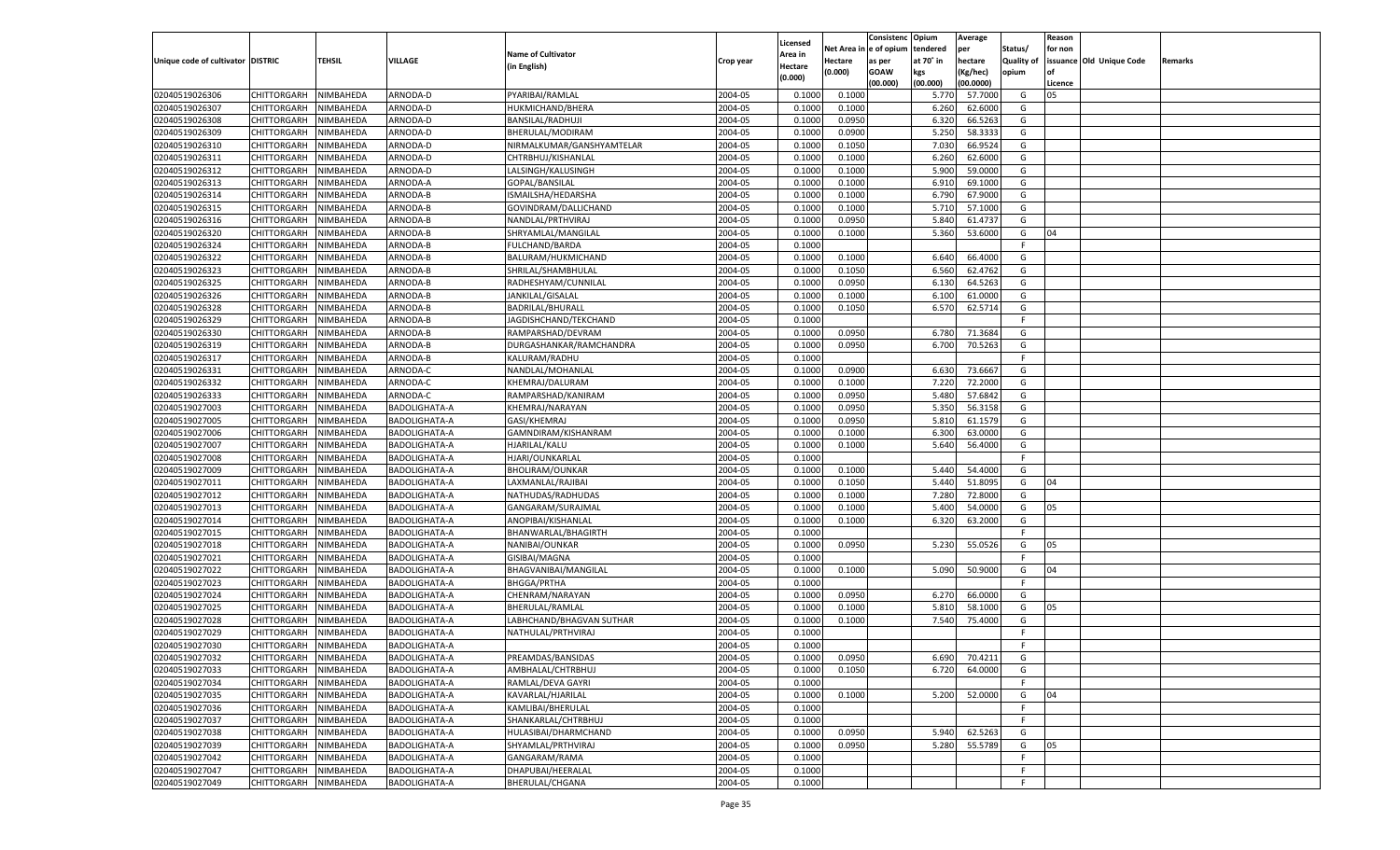|                                   |                    |           |                                       |                           |           |          |            | Consistenc Opium |           | Average   |                   | Reason    |                          |                    |
|-----------------------------------|--------------------|-----------|---------------------------------------|---------------------------|-----------|----------|------------|------------------|-----------|-----------|-------------------|-----------|--------------------------|--------------------|
|                                   |                    |           |                                       |                           |           | Licensed | Net Area i | l e of opium     | tendered  | per       | Status/           | for non   |                          |                    |
| Unique code of cultivator DISTRIC |                    | TEHSIL    | VILLAGE                               | <b>Name of Cultivator</b> | Crop year | Area in  | Hectare    | as per           | at 70° in | hectare   | <b>Quality of</b> |           | issuance Old Unique Code | Remarks            |
|                                   |                    |           |                                       | (in English)              |           | Hectare  | (0.000)    | <b>GOAW</b>      | kgs       | (Kg/hec)  | opium             | <b>of</b> |                          |                    |
|                                   |                    |           |                                       |                           |           | (0.000)  |            | (00.000)         | (00.000)  | (00.0000) |                   | Licence   |                          |                    |
| 02040519027050                    | CHITTORGARH        | NIMBAHEDA | <b>BADOLIGHATA-A</b>                  | <b>BHAGIRTH/MAGNA</b>     | 2004-05   | 0.1000   | 0.1000     |                  | 5.170     | 51.7000   | G                 | 04        |                          |                    |
| 02040519027052                    | CHITTORGARH        | NIMBAHEDA | <b>BADOLIGHATA-A</b>                  | DALLICHAND/KISHNRAM       | 2004-05   | 0.1000   |            |                  |           |           | F                 |           |                          |                    |
| 02040519027053                    | CHITTORGARH        | NIMBAHEDA | <b>BADOLIGHATA-A</b>                  | MHDANLAL/CHAGNA           | 2004-05   | 0.1000   |            |                  |           |           | F                 |           |                          |                    |
| 02040519027054                    |                    |           |                                       |                           |           |          |            |                  |           |           | F.                |           |                          |                    |
|                                   | CHITTORGARH        | NIMBAHEDA | <b>BADOLIGHATA-A</b>                  | NANDLAL/SHANKAR           | 2004-05   | 0.1000   |            |                  |           |           |                   |           |                          |                    |
| 02040519027056                    | CHITTORGARH        | NIMBAHEDA | <b>BADOLIGHATA-A</b>                  | RATANLAL/PARBHULAL        | 2004-05   | 0.1000   |            |                  |           |           | F.                |           |                          |                    |
| 02040519027058                    | CHITTORGARH        | NIMBAHEDA | <b>BADOLIGHATA-A</b>                  | SHANKARLAL/BHAGIRTH       | 2004-05   | 0.1000   |            |                  |           |           | F                 |           |                          |                    |
| 02040519027059                    | CHITTORGARH        | NIMBAHEDA | <b>BADOLIGHATA-A</b>                  | SAGARMAL/GISALAL          | 2004-05   | 0.1000   |            |                  |           |           | E                 |           |                          |                    |
| 02040519027063                    | CHITTORGARH        | NIMBAHEDA | <b>BADOLIGHATA-A</b>                  | BHANWARLAL/GASI           | 2004-05   | 0.1000   | 0.1050     |                  | 5.340     | 50.8571   | G                 | 04        |                          |                    |
| 02040519027069                    | CHITTORGARH        | NIMBAHEDA | <b>BADOLIGHATA-A</b>                  | RAMLAL/CHTRBHUJ           | 2004-05   | 0.1000   |            |                  |           |           | F.                |           |                          |                    |
| 02040519027073                    | CHITTORGARH        | NIMBAHEDA | <b>BADOLIGHATA-A</b>                  | RODILAL/OUNKAR            | 2004-05   | 0.1000   | 0.0950     |                  | 4.840     | 50.9474   | G                 | 04        |                          |                    |
| 02040519027075                    | CHITTORGARH        | NIMBAHEDA | <b>BADOLIGHATA-A</b>                  | PARVATIBAI/GOTTU          | 2004-05   | 0.1000   |            |                  |           |           | F.                |           |                          |                    |
| 02040519027076                    | CHITTORGARH        | NIMBAHEDA | BADOLIGHATA-A                         | NANALAL/RAMLAL            | 2004-05   | 0.1000   |            |                  |           |           | F.                |           |                          |                    |
| 02040519027077                    | CHITTORGARH        | NIMBAHEDA | <b>BADOLIGHATA-A</b>                  | PARBHUBAI/AMBHALAL        | 2004-05   | 0.1000   | 0.0950     |                  | 4.940     | 52.0000   | G                 | 04        |                          |                    |
| 02040519027078                    | CHITTORGARH        | NIMBAHEDA | BADOLIGHATA-A                         | GISIBAI/BALDEV            | 2004-05   | 0.1000   | 0.1000     |                  | 6.020     | 60.2000   | G                 |           |                          |                    |
| 02040519027079                    | CHITTORGARH        | NIMBAHEDA | BADOLIGHATA-A                         | BHERULAL/BHANWARLAL       | 2004-05   | 0.1000   |            |                  |           |           | F                 |           |                          |                    |
| 02040519027080                    | CHITTORGARH        | NIMBAHEDA | <b>BADOLIGHATA-B</b>                  | SHANKARLAL/UDHA           | 2004-05   | 0.1000   |            |                  |           |           | F.                |           |                          |                    |
| 02040519027081                    | CHITTORGARH        | NIMBAHEDA | <b>BADOLIGHATA-B</b>                  | SOHANLAL/BALDEV           | 2004-05   | 0.1000   | 0.1000     |                  | 6.410     | 64.1000   | G                 |           |                          |                    |
| 02040519027082                    | CHITTORGARH        | NIMBAHEDA | <b>BADOLIGHATA-B</b>                  | BHERULAL/KASIRAM          | 2004-05   | 0.1000   |            |                  |           |           | F.                |           |                          |                    |
| 02040519027083                    | CHITTORGARH        | NIMBAHEDA | <b>BADOLIGHATA-B</b>                  | BHURA/BHUVANA             | 2004-05   | 0.1000   |            |                  |           |           | F                 |           |                          |                    |
| 02040519027084                    | CHITTORGARH        | NIMBAHEDA | <b>BADOLIGHATA-B</b>                  | OMPARKASH/SOHANIBAI       | 2004-05   | 0.1000   | 0.1000     |                  | 6.850     | 68.5000   | G                 |           |                          |                    |
| 02040519027085                    | CHITTORGARH        | NIMBAHEDA | <b>BADOLIGHATA-B</b>                  | SUHAGIBAI/NATHU           | 2004-05   | 0.1000   |            |                  |           |           | F.                |           |                          |                    |
| 02040519027086                    | CHITTORGARH        | NIMBAHEDA | <b>BADOLIGHATA-B</b>                  | BARDICHAND/DEVA           | 2004-05   | 0.1000   | 0.0950     |                  | 6.180     | 65.0526   | G                 |           |                          |                    |
| 02040519027087                    | CHITTORGARH        | NIMBAHEDA | <b>BADOLIGHATA-B</b>                  | PYARIBAI/NANA             | 2004-05   | 0.1000   | 0.1000     |                  | 6.380     | 63.8000   | G                 |           |                          |                    |
|                                   | CHITTORGARH        |           | <b>BADOLIGHATA-B</b>                  |                           | 2004-05   |          | 0.0950     |                  | 5.590     | 58.8421   | G                 |           |                          |                    |
| 02040519027090                    |                    | NIMBAHEDA |                                       | WARDIBAI/GOPAL            |           | 0.1000   |            |                  |           |           |                   |           |                          |                    |
| 02040519027091                    | CHITTORGARH        | NIMBAHEDA | <b>BADOLIGHATA-B</b>                  | FAKIRCHAND/RAMA           | 2004-05   | 0.1000   | 0.1000     |                  | 5.820     | 58.2000   | G                 | 05        |                          |                    |
| 02040519027093                    | CHITTORGARH        | NIMBAHEDA | <b>BADOLIGHATA-B</b>                  | MULCHAND/BHANA            | 2004-05   | 0.1000   | 0.0950     |                  | 5.870     | 61.7895   | G                 |           |                          |                    |
| 02040519027095                    | CHITTORGARH        | NIMBAHEDA | <b>BADOLIGHATA-B</b>                  | RATANLAL/SHANKARLAL       | 2004-05   | 0.1000   | 0.0950     |                  | 6.750     | 71.0526   | G                 |           |                          |                    |
| 02040519027096                    | CHITTORGARH        | NIMBAHEDA | <b>BADOLIGHATA-B</b>                  | DEVILAL/MEGRAJ            | 2004-05   | 0.1000   |            |                  |           |           | F                 |           |                          | <b>NAME CHANGE</b> |
| 02040519027097                    | CHITTORGARH        | NIMBAHEDA | <b>BADOLIGHATA-B</b>                  | DHAPUBAI/BHAGVAN          | 2004-05   | 0.1000   | 0.1000     |                  | 6.320     | 63.2000   | G                 |           |                          | <b>NAME CHANGE</b> |
| 02040519027098                    | CHITTORGARH        | NIMBAHEDA | <b>BADOLIGHATA-B</b>                  | SOHANIBAI/BHAGVAN         | 2004-05   | 0.1000   | 0.1000     |                  | 5.910     | 59.1000   | G                 |           |                          |                    |
| 02040519027099                    | CHITTORGARH        | NIMBAHEDA | <b>BADOLIGHATA-B</b>                  | FAKIRCHAND/NARAYAN        | 2004-05   | 0.1000   |            |                  |           |           | F                 |           |                          |                    |
| 02040519027102                    | CHITTORGARH        | NIMBAHEDA | <b>BADOLIGHATA-B</b>                  | UMASHANKAR/MOHANLAL       | 2004-05   | 0.1000   | 0.0950     |                  | 6.140     | 64.6316   | G                 |           |                          |                    |
| 02040519027103                    | CHITTORGARH        | NIMBAHEDA | <b>BADOLIGHATA-B</b>                  | BHANWARLAL/CUNA           | 2004-05   | 0.1000   | 0.1000     |                  | 5.790     | 57.9000   | G                 |           |                          |                    |
| 02040519027105                    | CHITTORGARH        | NIMBAHEDA | <b>BADOLIGHATA-B</b>                  | KHEMRAJ/RODA              | 2004-05   | 0.1000   | 0.1000     |                  | 6.730     | 67.3000   | G                 |           |                          | <b>NAME CHANGE</b> |
| 02040519027106                    | CHITTORGARH        | NIMBAHEDA | <b>BADOLIGHATA-B</b>                  | LALCHAND/BHANA            | 2004-05   | 0.1000   | 0.0950     |                  | 6.130     | 64.5263   | G                 |           |                          |                    |
| 02040519027107                    | CHITTORGARH        | NIMBAHEDA | <b>BADOLIGHATA-B</b>                  | <b>OUNKAR/BHERA</b>       | 2004-05   | 0.1000   | 0.0950     |                  | 6.310     | 66.4211   | G                 |           |                          |                    |
| 02040519027111                    | CHITTORGARH        | NIMBAHEDA | <b>BADOLIGHATA-B</b>                  | WARDIBAI/SHANKARLAL       | 2004-05   | 0.1000   |            |                  |           |           | F                 |           |                          |                    |
| 02040519027116                    | CHITTORGARH        | NIMBAHEDA | <b>BADOLIGHATA-B</b>                  | KANKUBAI/GANGARAM         | 2004-05   | 0.1000   |            |                  |           |           | E                 |           |                          |                    |
| 02040519027117                    | CHITTORGARH        | NIMBAHEDA | <b>BADOLIGHATA-B</b>                  | BHANWARLAL/RAMA           | 2004-05   | 0.1000   |            |                  |           |           | F                 |           |                          |                    |
| 02040519027119                    | CHITTORGARH        | NIMBAHEDA | <b>BADOLIGHATA-B</b>                  | KELASHCHANDRA/SOHANLAL    | 2004-05   | 0.1000   | 0.0950     |                  | 6.480     | 68.2105   | G                 |           |                          |                    |
| 02040519027120                    | CHITTORGARH        | NIMBAHEDA | <b>BADOLIGHATA-B</b>                  | BHANWARLAL/CHTRBHUJ       | 2004-05   | 0.1000   | 0.1000     |                  | 6.430     | 64.3000   | G                 |           |                          |                    |
| 02040519027121                    | CHITTORGARH        | NIMBAHEDA | <b>BADOLIGHATA-B</b>                  | SHAMBHULAL/KASIRAM        | 2004-05   | 0.1000   | 0.1000     |                  | 8.220     | 82.2000   | G                 |           |                          |                    |
| 02040519027122                    | CHITTORGARH        | NIMBAHEDA | <b>BADOLIGHATA-B</b>                  | PARSHRAM/SHAMBHULAL       | 2004-05   | 0.1000   | 0.1000     |                  | 6.780     | 67.8000   | G                 |           |                          |                    |
| 02040519027123                    | CHITTORGARH        | NIMBAHEDA | <b>BADOLIGHATA-B</b>                  | GANGARAM/CUNA             | 2004-05   | 0.1000   |            |                  |           |           | F                 |           |                          |                    |
| 02040519027125                    | CHITTORGARH        | NIMBAHEDA | <b>BADOLIGHATA-B</b>                  | KISHANLAL/NANDA           | 2004-05   | 0.1000   | 0.1000     |                  | 5.790     | 57.9000   | G                 |           |                          |                    |
| 02040519027126                    | <b>CHITTORGARH</b> | NIMBAHEDA | <b>BADOLIGHATA-B</b>                  | KANTABAI/AMARSINGH        | 2004-05   | 0.1000   |            |                  |           |           | F                 |           |                          |                    |
| 02040519027127                    | CHITTORGARH        | NIMBAHEDA | <b>BADOLIGHATA-B</b>                  | MANGILAL/MODA             | 2004-05   | 0.1000   | 0.1000     |                  | 5.790     | 57.9000   | G                 |           |                          |                    |
| 02040519027128                    | CHITTORGARH        |           |                                       | SOHANLAL/CUNA             | 2004-05   |          |            |                  |           |           |                   |           |                          |                    |
| 02040519027130                    | <b>CHITTORGARH</b> | NIMBAHEDA | BADOLIGHATA-B<br><b>BADOLIGHATA-B</b> |                           |           | 0.1000   | 0.0950     |                  | 6.880     | 72.4211   | G<br>F.           |           |                          |                    |
|                                   |                    | NIMBAHEDA |                                       | AMBHALAL/DEVA             | 2004-05   | 0.1000   |            |                  |           |           |                   |           |                          |                    |
| 02040519027131                    | CHITTORGARH        | NIMBAHEDA | BADOLIGHATA-B                         | MOHANLAL/RODA             | 2004-05   | 0.1000   | 0.1000     |                  | 6.820     | 68.2000   | G                 |           |                          |                    |
| 02040519027132                    | CHITTORGARH        | NIMBAHEDA | BADOLIGHATA-B                         | GASI/UDHA                 | 2004-05   | 0.1000   |            |                  |           |           | F.                |           |                          |                    |
| 02040519027133                    | CHITTORGARH        | NIMBAHEDA | BADOLIGHATA-B                         | KHEMRAJ/DEVA              | 2004-05   | 0.1000   |            |                  |           |           | E                 |           |                          |                    |
| 02040519027135                    | <b>CHITTORGARH</b> | NIMBAHEDA | <b>BADOLIGHATA-B</b>                  | DALLICHAND/DEVA           | 2004-05   | 0.1000   |            |                  |           |           | E                 |           |                          |                    |
| 02040519027136                    | CHITTORGARH        | NIMBAHEDA | BADOLIGHATA-B                         | GERILAL/SHANKARLAL        | 2004-05   | 0.1000   | 0.1050     |                  | 6.850     | 65.2381   | G                 |           |                          |                    |
| 02040519027139                    | CHITTORGARH        | NIMBAHEDA | BADOLIGHATA-B                         | MANGILAL/BHOLIRAM         | 2004-05   | 0.1000   |            |                  |           |           | F.                |           |                          |                    |
| 02040519027140                    | CHITTORGARH        | NIMBAHEDA | BADOLIGHATA-B                         | RADHESHYAM/KASIRAM        | 2004-05   | 0.1000   |            |                  |           |           | F.                |           |                          |                    |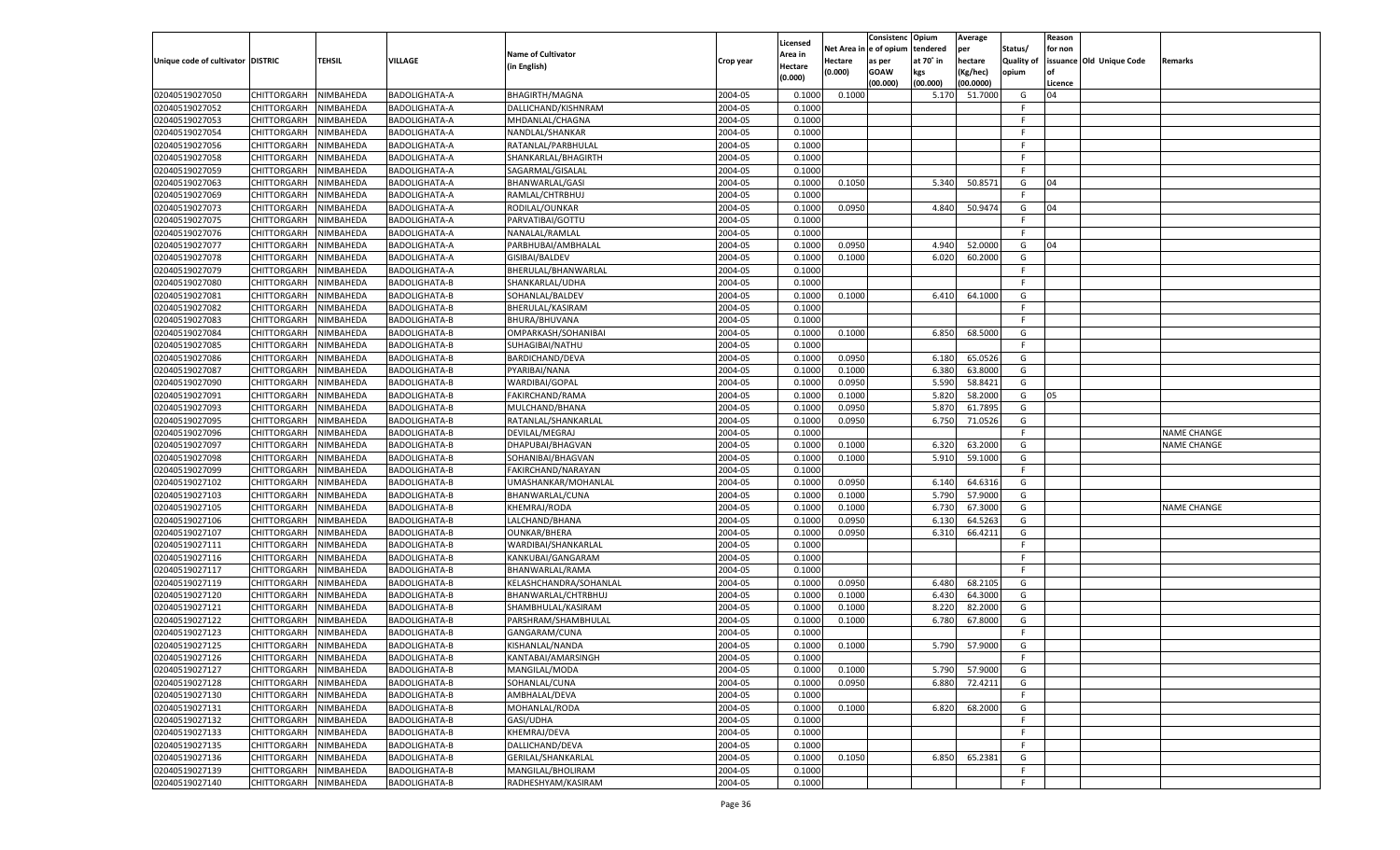|                                   |                       |           |                      |                              |           |                    |                  | Consistenc    | Opium     | Average   |            | Reason  |                          |             |
|-----------------------------------|-----------------------|-----------|----------------------|------------------------------|-----------|--------------------|------------------|---------------|-----------|-----------|------------|---------|--------------------------|-------------|
|                                   |                       |           |                      | <b>Name of Cultivator</b>    |           | Licensed           | Net Area iı      | n  e of opium | tendered  | per       | Status/    | for non |                          |             |
| Unique code of cultivator DISTRIC |                       | TEHSIL    | <b>VILLAGE</b>       |                              | Crop year | Area in            | Hectare          | as per        | at 70° in | hectare   | Quality of |         | issuance Old Unique Code | Remarks     |
|                                   |                       |           |                      | (in English)                 |           | Hectare<br>(0.000) | (0.000)          | <b>GOAW</b>   | kgs       | (Kg/hec)  | opium      |         |                          |             |
|                                   |                       |           |                      |                              |           |                    |                  | (00.000)      | (00.000)  | (00.0000) |            | Licence |                          |             |
| 02040519027141                    | CHITTORGARH           | NIMBAHEDA | <b>BADOLIGHATA-B</b> | SURAJMAL/OMJI                | 2004-05   | 0.1000             | 0.1000           |               | 7.470     | 74.7000   | G          |         |                          |             |
| 02040519027143                    | CHITTORGARH           | NIMBAHEDA | <b>BADOLIGHATA-B</b> | MOHANLAL/NARAYAN             | 2004-05   | 0.1000             |                  |               |           |           | -F         |         |                          |             |
| 02040519027144                    | CHITTORGARH           | NIMBAHEDA | <b>BADOLIGHATA-B</b> | MANGILAL/RAMAJI              | 2004-05   | 0.1000             |                  |               |           |           | F.         |         |                          |             |
| 02040519027147                    | CHITTORGARH           | NIMBAHEDA | <b>BADOLIGHATA-B</b> | DOLATRAM/LALCHAND            | 2004-05   | 0.1000             |                  |               |           |           | E          |         |                          |             |
| 02040519029001                    | CHITTORGARH           | NIMBAHEDA | BHAVLIYA             | KANU/SHVA                    | 2004-05   | 0.1000             | 0.1000           |               | 5.370     | 53.7000   | G          | 04      |                          |             |
| 02040519029002                    | CHITTORGARH           | NIMBAHEDA | BHAVLIYA             | BANSILAL/AMBHALAL            | 2004-05   | 0.1000             | 0.0950           |               | 5.290     | 55.6842   | G          | 05      |                          |             |
| 02040519029004                    | CHITTORGARH           | NIMBAHEDA | BHAVLIYA             | JITMAL/GASI                  | 2004-05   | 0.1000             | 0.1000           |               | 6.090     | 60.9000   | G          | 05      |                          |             |
| 02040519029005                    | CHITTORGARH           | NIMBAHEDA | BHAVLIYA             | BHANWARLAL/LAKHMICHAND       | 2004-05   | 0.1000             | 0.1050           |               | 6.23      | 59.3333   | G          |         |                          |             |
| 02040519029006                    | CHITTORGARH           | NIMBAHEDA | BHAVLIYA             | RAMA/DHULA                   | 2004-05   | 0.1000             |                  |               |           |           | F.         |         |                          |             |
| 02040519029007                    | CHITTORGARH           | NIMBAHEDA | BHAVLIYA             | KANKUBAI/BHANWARLAL          | 2004-05   | 0.1000             | 0.1000           |               | 7.300     | 73.0000   | G          |         |                          |             |
| 02040519029008                    | CHITTORGARH           | NIMBAHEDA | BHAVLIYA             | BHAGVATILAL/KANIYALAL        | 2004-05   | 0.1000             | 0.1000           |               | 4.900     | 49.0000   | G          | 04      |                          |             |
| 02040519029010                    | CHITTORGARH           | NIMBAHEDA | BHAVLIYA             | HARCHAND/RAMA                | 2004-05   | 0.1000             |                  |               |           |           | E          |         |                          |             |
| 02040519029011                    | CHITTORGARH           | NIMBAHEDA | BHAVLIYA             | MOHANLAL/SHIVLAL             | 2004-05   | 0.1000             | 0.1000           |               | 5.460     | 54.6000   | G          |         |                          |             |
| 02040519029013                    | CHITTORGARH           | NIMBAHEDA | BHAVLIYA             | KHEMA/KALU                   | 2004-05   | 0.1000             |                  |               |           |           | F.         |         |                          |             |
| 02040519029014                    | CHITTORGARH           | NIMBAHEDA | BHAVLIYA             | SHAMBHULAL/LAKHMA            | 2004-05   | 0.1000             | 0.1000           |               | 5.720     | 57.2000   | G          |         |                          |             |
| 02040519029016                    | CHITTORGARH           | NIMBAHEDA | BHAVLIYA             | UDHESINGH/MHDANSINGH         | 2004-05   | 0.1000             | 0.0950           |               | 5.320     | 56.0000   | G          | 05      |                          |             |
| 02040519029017                    | CHITTORGARH           | NIMBAHEDA | BHAVLIYA             | RATANLAL/RADHU               | 2004-05   | 0.1000             | 0.1000           |               | 5.080     | 50.8000   | G          | 04      |                          |             |
| 02040519029018                    | CHITTORGARH           | NIMBAHEDA | BHAVLIYA             | GANSHYAM/MANGILAL            | 2004-05   | 0.1000             | 0.1000           |               | 5.440     | 54.4000   | G          |         |                          |             |
| 02040519029019                    | CHITTORGARH           | NIMBAHEDA | BHAVLIYA             | HEERALAL/NARAYANLAL          | 2004-05   | 0.1000             |                  |               |           |           | F.         |         |                          |             |
| 02040519029020                    | CHITTORGARH           | NIMBAHEDA | BHAVLIYA             | NARAYAN/MAYARAM              | 2004-05   | 0.1000             | 0.1050           |               | 5.410     | 51.5238   | G          | 04      |                          |             |
| 02040519029021                    | CHITTORGARH           | NIMBAHEDA | BHAVLIYA             | DHAPUBAI/HEERA               | 2004-05   | 0.1000             |                  |               |           |           | F.         |         |                          |             |
| 02040519029023                    | CHITTORGARH           | NIMBAHEDA | BHAVLIYA             | BHANWARLAL/RUPLAL            | 2004-05   | 0.1000             | 0.1000           |               | 6.050     | 60.5000   | G          |         |                          |             |
| 02040519029026                    | CHITTORGARH           | NIMBAHEDA | BHAVLIYA             | SHANKARLAL/DAMARLAL          | 2004-05   | 0.1000             | 0.0950           |               | 6.030     | 63.4737   | G          |         |                          |             |
| 02040519029028                    | CHITTORGARH           | NIMBAHEDA | BHAVLIYA             | MOHANLAL/LALA                | 2004-05   | 0.1000             | 0.1000           |               | 4.670     | 46.7000   | G          | 04      |                          |             |
| 02040519029029                    | CHITTORGARH           | NIMBAHEDA | BHAVLIYA             | MANGILAL/RATANLAL            | 2004-05   | 0.1000             | 0.1000           |               | 5.160     | 51.6000   | G          | 04      |                          |             |
| 02040519029032                    | CHITTORGARH           | NIMBAHEDA | BHAVLIYA             | SATYENARAYAN/SOHANLAL/JITMAL | 2004-05   | 0.1000             | 0.0950           |               | 5.700     | 60.0000   | G          |         |                          | NAME CHANGE |
| 02040519029033                    | CHITTORGARH           | NIMBAHEDA | BHAVLIYA             | MODHULAL/GIRDHARI            | 2004-05   | 0.1000             |                  |               |           |           | F.         |         |                          |             |
| 02040519029036                    | CHITTORGARH           | NIMBAHEDA | BHAVLIYA             | MADHULAL/NANDRAM             | 2004-05   | 0.1000             | 0.1000           |               | 5.660     | 56.6000   | G          |         |                          |             |
| 02040519029038                    | CHITTORGARH           | NIMBAHEDA | BHAVLIYA             | MANGU/RAMA                   | 2004-05   | 0.1000             |                  |               |           |           | F.         |         |                          |             |
| 02040519029039                    | CHITTORGARH           | NIMBAHEDA | BHAVLIYA             | RUPLAL/DALCHAND              | 2004-05   | 0.1000             | 0.0950           |               | 5.680     | 59.7895   | G          |         |                          |             |
| 02040519029040                    | CHITTORGARH           | NIMBAHEDA | BHAVLIYA             | MANGILAL/NANDRAM             | 2004-05   | 0.1000             | 0.1000           |               | 4.990     | 49.9000   | G          | 04      |                          |             |
| 02040519029041                    |                       |           | BHAVLIYA             |                              | 2004-05   | 0.1000             |                  |               | 6.600     | 69.4737   | G          |         |                          |             |
|                                   | CHITTORGARH           | NIMBAHEDA | BHAVLIYA             | <b>BHAGIRTH/KHEMRAJ</b>      | 2004-05   |                    | 0.0950<br>0.0950 |               |           | 53.2632   |            |         |                          |             |
| 02040519029043                    | CHITTORGARH           | NIMBAHEDA |                      | TULSIBAI/DALCHAND            |           | 0.1000             |                  |               | 5.060     |           | G          | 04      |                          |             |
| 02040519029046                    | CHITTORGARH           | NIMBAHEDA | BHAVLIYA             | RUPDAS/MOHANDAS              | 2004-05   | 0.1000             | 0.1050           |               | 7.470     | 71.1429   | G          |         |                          |             |
| 02040519029053                    | CHITTORGARH           | NIMBAHEDA | <b>BHAVLIYA</b>      | PANNALAL/SHRILAL             | 2004-05   | 0.1000             |                  |               |           |           | F.         |         |                          |             |
| 02040519029054                    | CHITTORGARH           | NIMBAHEDA | BHAVLIYA             | LAXMANLAL/AMARTRAM           | 2004-05   | 0.1000             | 0.1000           |               | 4.960     | 49.6000   | G          | 04      |                          |             |
| 02040519029056                    | CHITTORGARH           | NIMBAHEDA | BHAVLIYA             | JAGDISHCHANDRA/OUNKARLAL     | 2004-05   | 0.1000             |                  |               |           |           | F.         |         |                          |             |
| 02040519029057                    | CHITTORGARH           | NIMBAHEDA | BHAVLIYA             | <b>BHOLIRAM/TEKCHAND</b>     | 2004-05   | 0.1000             |                  |               |           |           | F          |         |                          |             |
| 02040519029058                    | CHITTORGARH           | NIMBAHEDA | <b>BHAVLIYA</b>      | SOSARBAI/NARAYANLAL          | 2004-05   | 0.1000             |                  |               |           |           | F          |         |                          |             |
| 02040519029059                    | CHITTORGARH           | NIMBAHEDA | BHAVLIYA             | MHDANLAL/DAMARLAL            | 2004-05   | 0.1000             |                  |               |           |           | F          |         |                          |             |
| 02040519029060                    | CHITTORGARH           | NIMBAHEDA | BHAVLIYA             | CHAMPALAL/BHERAJI            | 2004-05   | 0.1000             | 0.1000           |               | 6.990     | 69.9000   | G          |         |                          |             |
| 02040519029063                    | CHITTORGARH           | NIMBAHEDA | BHAVLIYA             | <b>BHANA/RAMA</b>            | 2004-05   | 0.1000             |                  |               |           |           | F          |         |                          |             |
| 02040519029065                    | CHITTORGARH           | NIMBAHEDA | BHAVLIYA             | KARANSINGH/BHANWARSINGH      | 2004-05   | 0.1000             | 0.1000           |               | 6.380     | 63.8000   | G          | 05      |                          |             |
| 02040519029066                    | CHITTORGARH           | NIMBAHEDA | BHAVLIYA             | SOHANLAL/AMARTRAM            | 2004-05   | 0.1000             |                  |               |           |           | F          |         |                          |             |
| 02040519029067                    | CHITTORGARH           | NIMBAHEDA | BHAVLIYA             | HEERALAL/SHRILAL             | 2004-05   | 0.1000             | 0.1000           |               | 5.750     | 57.5000   | G          |         |                          |             |
| 02040519029068                    | CHITTORGARH NIMBAHEDA |           | BHAVLIYA             | MOHANLAL/SEETARAM            | 2004-05   | 0.1000             | 0.0950           |               | 6.110     | 64.3158   | G          |         |                          |             |
| 02040519029069                    | <b>CHITTORGARH</b>    | NIMBAHEDA | <b>BHAVLIYA</b>      | GOPILAL/SEETARAM             | 2004-05   | 0.1000             | 0.1000           |               | 5.010     | 50.1000   | G          | 04      |                          |             |
| 02040519029071                    | CHITTORGARH           | NIMBAHEDA | BHAVLIYA             | RATANLAL/RUPA                | 2004-05   | 0.1000             |                  |               |           |           | F          |         |                          |             |
| 02040519029072                    | CHITTORGARH           | NIMBAHEDA | BHAVLIYA             | MAGNIRAM/TEKCHAND            | 2004-05   | 0.1000             | 0.0950           |               | 5.650     | 59.4737   | G          |         |                          |             |
| 02040519029073                    | <b>CHITTORGARH</b>    | NIMBAHEDA | BHAVLIYA             | SOHANLAL/LALJI               | 2004-05   | 0.1000             | 0.1000           |               | 5.050     | 50.5000   | G          | 04      |                          |             |
| 02040519029075                    | <b>CHITTORGARH</b>    | NIMBAHEDA | <b>BHAVLIYA</b>      | AMBHALAL/PARSHRAM            | 2004-05   | 0.1000             | 0.0950           |               | 6.080     | 64.0000   | G          |         |                          |             |
| 02040519029076                    | CHITTORGARH           | NIMBAHEDA | BHAVLIYA             | KANIYALAL/PARSHRAM           | 2004-05   | 0.1000             |                  |               |           |           | F.         |         |                          |             |
| 02040519029077                    | CHITTORGARH           | NIMBAHEDA | BHAVLIYA             | SURESHCHANDRA/NIYATLAL       | 2004-05   | 0.1000             | 0.0950           |               | 5.680     | 59.7895   | G          |         |                          |             |
| 02040519029079                    | CHITTORGARH           | NIMBAHEDA | BHAVLIYA             | BADRILAL/OUNKARLAL           | 2004-05   | 0.1000             | 0.0900           |               | 5.190     | 57.6667   | G          |         |                          |             |
| 02040519029080                    | <b>CHITTORGARH</b>    | NIMBAHEDA | <b>BHAVLIYA</b>      | RAMESVARLAL/RUPLAL           | 2004-05   | 0.1000             | 0.1000           |               | 5.940     | 59.4000   | G          |         |                          |             |
| 02040519029081                    | <b>CHITTORGARH</b>    | NIMBAHEDA | BHAVLIYA             | BHARATKUMAR/SURESHCHAND      | 2004-05   | 0.1000             | 0.0950           |               | 6.730     | 70.8421   | G          |         |                          |             |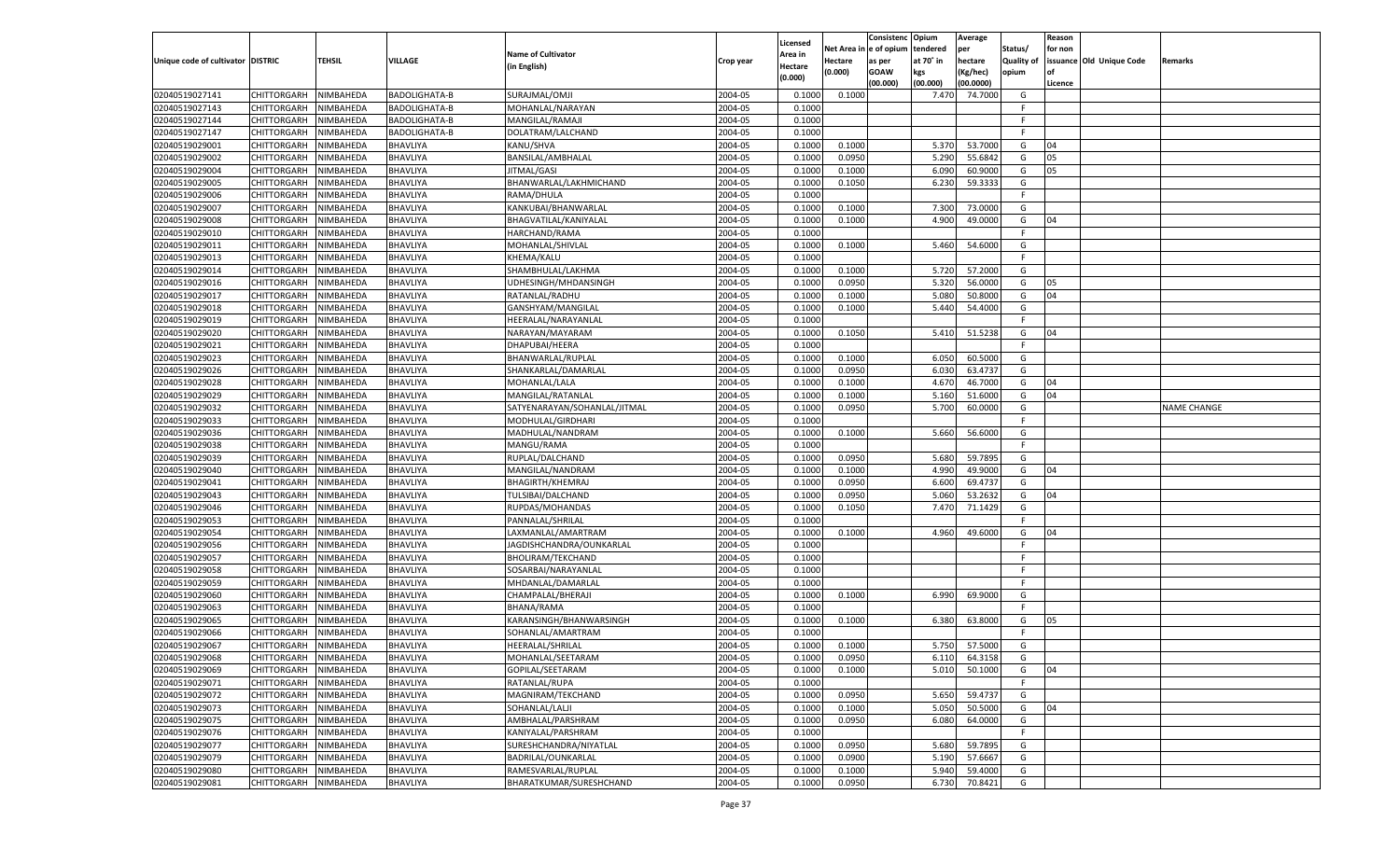|                                   |                                      |           |              |                                         |           |                     |            | Consistenc    | Opium     | Average   |            | Reason  |                          |                    |
|-----------------------------------|--------------------------------------|-----------|--------------|-----------------------------------------|-----------|---------------------|------------|---------------|-----------|-----------|------------|---------|--------------------------|--------------------|
|                                   |                                      |           |              | <b>Name of Cultivator</b>               |           | Licensed<br>Area in | Net Area i | n le of opium | tendered  | per       | Status/    | for non |                          |                    |
| Unique code of cultivator DISTRIC |                                      | TEHSIL    | VILLAGE      | (in English)                            | Crop year | Hectare             | Hectare    | as per        | at 70° in | hectare   | Quality of |         | issuance Old Unique Code | Remarks            |
|                                   |                                      |           |              |                                         |           | (0.000)             | (0.000)    | <b>GOAW</b>   | kgs       | (Kg/hec)  | opium      |         |                          |                    |
|                                   |                                      |           |              |                                         |           |                     |            | (00.000)      | (00.000)  | (00.0000) |            | Licence |                          |                    |
| 02040519029083                    | CHITTORGARH                          | NIMBAHEDA | BHAVLIYA     | MANGIDAS/BHOLUDAS                       | 2004-05   | 0.1000              | 0.0950     |               | 4.940     | 52.0000   | G          | 04      |                          |                    |
| 02040519029084                    | CHITTORGARH                          | NIMBAHEDA | BHAVLIYA     | BASNTIBAI/BHANWARLAL                    | 2004-05   | 0.1000              | 0.1000     |               | 5.700     | 57.0000   | G          | 05      |                          |                    |
| 02040519029087                    | CHITTORGARH                          | NIMBAHEDA | BHAVLIYA     | <b>OUNKAR/BARDU</b>                     | 2004-05   | 0.1000              | 0.0950     |               | 4.860     | 51.1579   | G          | 04      |                          |                    |
| 02040519029088                    | CHITTORGARH                          | NIMBAHEDA | BHAVLIYA     | RAMSINGH/FULSINGH                       | 2004-05   | 0.1000              | 0.1000     |               | 6.180     | 61.8000   | G          |         |                          |                    |
| 02040519029091                    | CHITTORGARH                          | NIMBAHEDA | BHAVLIYA     | MNOHANLAL/JITMAL                        | 2004-05   | 0.1000              | 0.1000     |               | 6.340     | 63.4000   | G          |         |                          |                    |
| 02040519029092                    | CHITTORGARH                          | NIMBAHEDA | BHAVLIYA     | BAGDIRAM/LAKHMAKUMAR                    | 2004-05   | 0.1000              | 0.1000     |               | 5.650     | 56.5000   | G          |         |                          |                    |
| 02040519029097                    | CHITTORGARH                          | NIMBAHEDA | BHAVLIYA     | JAGDISH/DALUMEGVAL                      | 2004-05   | 0.1000              | 0.1000     |               | 5.970     | 59.7000   | G          |         |                          |                    |
| 02040519029100                    | CHITTORGARH                          | NIMBAHEDA | BHAVLIYA     | MOHANLAL/RATANLAL                       | 2004-05   | 0.1000              | 0.1000     |               | 4.710     | 47.1000   | G          | 04      |                          |                    |
| 02040519029085                    | CHITTORGARH                          | NIMBAHEDA | BHAVLIYA     | SOHAN DAS/BHOLUDAS                      | 2004-05   | 0.1000              | 0.0950     |               | 5.740     | 60.4211   | G          | 05      |                          |                    |
| 02040519029099                    | CHITTORGARH                          | NIMBAHEDA | BHAVLIYA     | RAMESHLAL/NIMATLAL                      | 2004-05   | 0.1000              | 0.1000     |               | 6.020     | 60.2000   | G          |         |                          |                    |
| 02040519029101                    | CHITTORGARH                          | NIMBAHEDA | BHAVLIYA     | BARDIBAI/LALJI                          | 2004-05   | 0.1000              | 0.1000     |               | 5.410     | 54.1000   | G          |         |                          |                    |
| 02040519029094                    | CHITTORGARH                          | NIMBAHEDA | BHAVLIYA     | UDHA/FULAMEGVAL                         | 2004-05   | 0.1000              |            |               |           |           | E          |         |                          |                    |
| 02040519030001                    | CHITTORGARH                          | NIMBAHEDA | BHUJIYAKHEDI | GISU/LALU                               | 2004-05   | 0.1000              | 0.1000     |               | 5.440     | 54.4000   | G          |         |                          |                    |
| 02040519030002                    | CHITTORGARH                          | NIMBAHEDA | BHUJIYAKHEDI | RANGLAL/MANGILAL                        | 2004-05   | 0.1000              | 0.0950     |               | 5.630     | 59.2632   | G          |         |                          |                    |
| 02040519030003                    | CHITTORGARH                          | NIMBAHEDA | BHUJIYAKHEDI | DOLATRAM/NANDA                          | 2004-05   | 0.1000              | 0.1000     |               | 6.010     | 60.1000   | G          |         |                          |                    |
| 02040519030004                    | CHITTORGARH                          | NIMBAHEDA | BHUJIYAKHEDI | KASTURIBAI/PARBHULAL                    | 2004-05   | 0.1000              | 0.1000     |               | 6.330     | 63.3000   | G          |         |                          | <b>NAME CHANGE</b> |
| 02040519030005                    | CHITTORGARH                          | NIMBAHEDA | BHUJIYAKHEDI | DALLICHAND/NANDA                        | 2004-05   | 0.1000              | 0.0950     |               | 6.210     | 65.3684   | G          |         |                          |                    |
| 02040519030006                    | CHITTORGARH                          | NIMBAHEDA | BHUJIYAKHEDI | MATHRIBAI/BHANWARLAL                    | 2004-05   | 0.1000              | 0.1000     |               | 6.300     | 63.0000   | G          |         |                          |                    |
| 02040519030007                    | CHITTORGARH                          | NIMBAHEDA | BHUJIYAKHEDI | LALIBAI/MOHANLAL                        | 2004-05   | 0.1000              | 0.1000     |               | 5.520     | 55.2000   | G          |         |                          |                    |
| 02040519030008                    | CHITTORGARH                          | NIMBAHEDA | BHUJIYAKHEDI | JAGNNATH/SHANKARLAL                     | 2004-05   | 0.1000              | 0.1000     |               | 5.930     | 59.3000   | G          |         |                          |                    |
| 02040519030009                    | CHITTORGARH                          | NIMBAHEDA | BHUJIYAKHEDI | PYARCHAND/NANURAM                       | 2004-05   | 0.1000              | 0.1000     |               | 6.910     | 69.1000   | G          |         |                          |                    |
| 02040519030010                    | CHITTORGARH                          | NIMBAHEDA | BHUJIYAKHEDI | BALIBAI/FAKIRCHAND                      | 2004-05   | 0.1000              | 0.1000     |               | 5.390     | 53.9000   | G          | 04      |                          |                    |
| 02040519030011                    | CHITTORGARH                          | NIMBAHEDA | BHUJIYAKHEDI | NANDA/KESURAM                           | 2004-05   | 0.1000              | 0.1050     |               | 6.190     | 58.9524   | G          |         |                          |                    |
| 02040519030012                    | CHITTORGARH                          | NIMBAHEDA | BHUJIYAKHEDI | MANGILAL/KALU                           | 2004-05   | 0.1000              |            |               |           |           | F.         |         |                          |                    |
| 02040519030013                    | CHITTORGARH                          | NIMBAHEDA | BHUJIYAKHEDI | <b>OUNKAR/POKHER</b>                    | 2004-05   | 0.1000              | 0.1000     |               | 5.380     | 53.8000   | G          | 04      |                          |                    |
| 02040519030014                    | CHITTORGARH                          | NIMBAHEDA | BHUJIYAKHEDI | JAIRAM/CUNNILAL                         | 2004-05   | 0.1000              | 0.0950     |               | 4.990     | 52.5263   | G          | 04      |                          |                    |
| 02040519030015                    | CHITTORGARH                          | NIMBAHEDA | BHUJIYAKHEDI | KALURAM/DEVA                            | 2004-05   | 0.1000              | 0.1000     |               | 5.900     | 59.0000   | G          |         |                          |                    |
| 02040519030016                    | CHITTORGARH                          | NIMBAHEDA | BHUJIYAKHEDI | NIRBHERAM/MADHU                         | 2004-05   | 0.1000              | 0.1000     |               | 5.950     | 59.5000   | G          |         |                          |                    |
| 02040519030018                    | CHITTORGARH                          | NIMBAHEDA | BHUJIYAKHEDI | CUNNIBAI/BHAGU                          | 2004-05   | 0.1000              | 0.0950     |               | 5.250     | 55.2632   | G          |         |                          | <b>NAME CHANGE</b> |
| 02040519030019                    | CHITTORGARH                          | NIMBAHEDA | BHUJIYAKHEDI | CHANDIBAI/PRTHA                         | 2004-05   | 0.1000              | 0.1000     |               | 4.930     | 49.3000   | G          | 04      |                          |                    |
| 02040519030021                    | CHITTORGARH                          | NIMBAHEDA | BHUJIYAKHEDI | SUKHLAL/LALU                            | 2004-05   | 0.1000              | 0.0950     |               | 5.740     | 60.4211   | G          |         |                          |                    |
| 02040519030022                    | CHITTORGARH                          | NIMBAHEDA | BHUJIYAKHEDI | <b>BADRILAL/MOTI</b>                    | 2004-05   | 0.1000              | 0.1000     |               | 5.450     | 54.5000   | G          |         |                          |                    |
| 02040519030023                    | CHITTORGARH                          | NIMBAHEDA | BHUJIYAKHEDI | SANTILAL/VJAIRAM                        | 2004-05   | 0.1000              | 0.1000     |               | 6.370     | 63.7000   | G          |         |                          | <b>NAME CHANGE</b> |
| 02040519030024                    | CHITTORGARH                          | NIMBAHEDA | BHUJIYAKHEDI | SOHANIBAI/LAKHMICHAND                   | 2004-05   | 0.1000              | 0.1000     |               | 5.560     | 55.6000   | G          | 05      |                          |                    |
| 02040519030025                    | CHITTORGARH                          | NIMBAHEDA | BHUJIYAKHEDI | JAIRAJ/NANURAM                          | 2004-05   | 0.1000              | 0.1000     |               | 5.850     | 58.5000   | G          |         |                          |                    |
| 02040519030026                    | CHITTORGARH                          | NIMBAHEDA | BHUJIYAKHEDI | RAMLAL/NANURAM                          | 2004-05   | 0.1000              | 0.1000     |               | 5.780     | 57.8000   | G          |         |                          |                    |
| 02040519030027                    | CHITTORGARH                          | NIMBAHEDA | BHUJIYAKHEDI | NANA/KALU                               | 2004-05   | 0.1000              | 0.1000     |               | 5.390     | 53.9000   | G          | 04      |                          |                    |
| 02040519030028                    | CHITTORGARH                          | NIMBAHEDA | BHUJIYAKHEDI | OUNKARLAL/NANURAM                       | 2004-05   | 0.1000              | 0.1000     |               | 6.13(     | 61.3000   | G          |         |                          |                    |
| 02040519030029                    | CHITTORGARH                          | NIMBAHEDA | BHUJIYAKHEDI | NARAYANIBAI/ASHARAM                     | 2004-05   | 0.1000              | 0.1000     |               | 5.220     | 52.2000   | G          | 04      |                          |                    |
| 02040519030030                    | CHITTORGARH                          | NIMBAHEDA | BHUJIYAKHEDI | MOHANLAL/KESURAM                        | 2004-05   | 0.1000              |            |               |           |           | N          |         |                          |                    |
| 02040519030031                    | CHITTORGARH                          | NIMBAHEDA | BHUJIYAKHEDI | CUNNILAL/KESURAM                        | 2004-05   | 0.1000              | 0.1000     |               | 5.640     | 56.4000   | G          |         |                          |                    |
| 02040519030032                    | CHITTORGARH                          | NIMBAHEDA | BHUJIYAKHEDI | PREAMCHAND/BHANWARLAL                   | 2004-05   | 0.1000              | 0.1050     |               | 5.790     | 55.1429   | G          |         |                          |                    |
| 02040519030033                    | CHITTORGARH                          | NIMBAHEDA | BHUJIYAKHEDI | NATHULAL/FAKIRCHAND                     | 2004-05   | 0.1000              | 0.1000     |               | 5.920     | 59.2000   | G          |         |                          |                    |
| 02040519030036                    | CHITTORGARH                          | NIMBAHEDA | BHUJIYAKHEDI | FAKIRCHAND/CUNNILAL                     | 2004-05   | 0.1000              | 0.0950     |               | 5.590     | 58.8421   | G          |         |                          |                    |
| 02040519030038                    |                                      | NIMBAHEDA |              |                                         | 2004-05   | 0.1000              | 0.1000     |               | 5.870     | 58.7000   | G          |         |                          |                    |
|                                   | CHITTORGARH<br>CHITTORGARH NIMBAHEDA |           | BHUJIYAKHEDI | RATANLAL/BHANWARLAL<br>KISHANLAL/JAIRAJ |           |                     |            |               |           |           |            |         |                          |                    |
| 02040519030039                    |                                      |           | BHUJIYAKHEDI |                                         | 2004-05   | 0.1000              | 0.1000     |               | 6.120     | 61.2000   | G          |         |                          |                    |
| 02040519030040                    | <b>CHITTORGARH</b><br>CHITTORGARH    | NIMBAHEDA | BHUJIYAKHEDI | BANSILAL/CUNNILAL                       | 2004-05   | 0.1000              | 0.1000     |               | 6.090     | 60.9000   | G          |         |                          |                    |
| 02040519030041                    |                                      | NIMBAHEDA | BHUJIYAKHEDI | SANTILAL/JAIRAJ                         | 2004-05   | 0.1000              | 0.1000     |               | 5.410     | 54.1000   | G          |         |                          |                    |
| 02040519030042                    | <b>CHITTORGARH</b>                   | NIMBAHEDA | BHUJIYAKHEDI | JAGNNATH/MADHU                          | 2004-05   | 0.1000              | 0.1000     |               | 5.660     | 56.6000   | G          |         |                          |                    |
| 02040519030043                    | <b>CHITTORGARH</b>                   | NIMBAHEDA | BHUJIYAKHEDI | KALURAM/OUNKAR                          | 2004-05   | 0.1000              | 0.1000     |               | 5.660     | 56.6000   | G          |         |                          |                    |
| 02040519030044                    | CHITTORGARH                          | NIMBAHEDA | BHUJIYAKHEDI | DADAMCHAND/VHEJAIRAM                    | 2004-05   | 0.1000              | 0.1000     |               | 5.940     | 59.4000   | G          |         |                          |                    |
| 02040519030047                    | <b>CHITTORGARH</b>                   | NIMBAHEDA | BHUJIYAKHEDI | GITABAI/DALCHAND                        | 2004-05   | 0.1000              | 0.1000     |               | 6.560     | 65.6000   | G          |         |                          |                    |
| 02040519030049                    | CHITTORGARH                          | NIMBAHEDA | BHUJIYAKHEDI | MUKAND/MOHANLAL                         | 2004-05   | 0.1000              | 0.1000     |               | 4.960     | 49.6000   | G          | 04      |                          |                    |
| 02040519030050                    | <b>CHITTORGARH</b>                   | NIMBAHEDA | BHUJIYAKHEDI | BHAGVANLAL/GASI                         | 2004-05   | 0.1000              | 0.1000     |               | 4.750     | 47.5000   | G          | 04      |                          |                    |
| 02040519030051                    | <b>CHITTORGARH</b>                   | NIMBAHEDA | BHUJIYAKHEDI | RAMCHANDRA/GISA                         | 2004-05   | 0.1000              |            |               |           |           | N          |         |                          |                    |
| 02040519030052                    | CHITTORGARH                          | NIMBAHEDA | BHUJIYAKHEDI | PARBHULAL/BHANWARLAL                    | 2004-05   | 0.1000              | 0.1000     |               | 4.740     | 47.4000   | G          | 04      |                          |                    |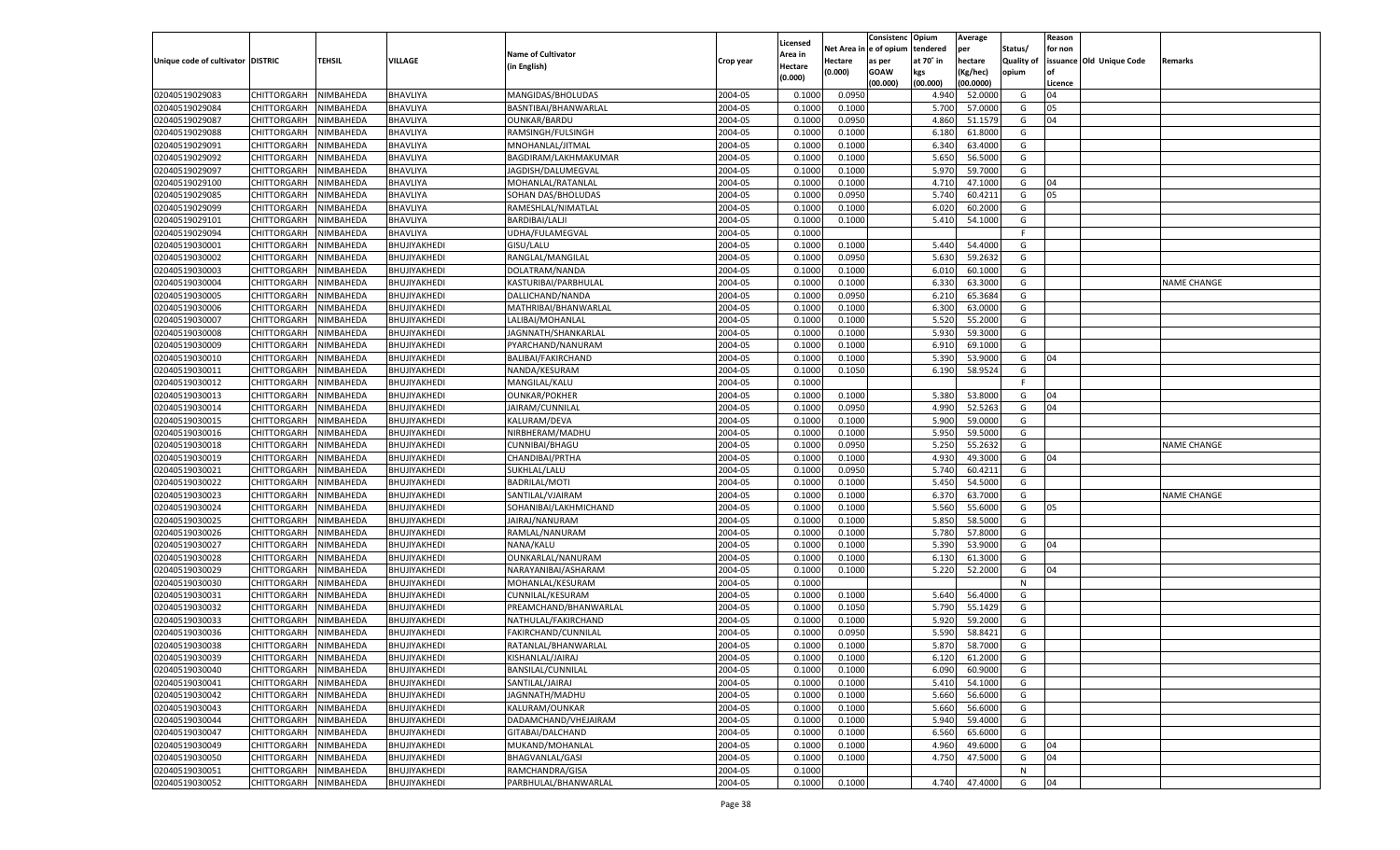|                                   |                       |           |                 |                                    |           |                    |                  | Consistenc    | Opium     | Average   |            | Reason  |                          |                    |
|-----------------------------------|-----------------------|-----------|-----------------|------------------------------------|-----------|--------------------|------------------|---------------|-----------|-----------|------------|---------|--------------------------|--------------------|
|                                   |                       |           |                 |                                    |           | Licensed           | Net Area iı      | n  e of opium | tendered  | per       | Status/    | for non |                          |                    |
| Unique code of cultivator DISTRIC |                       | TEHSIL    | <b>VILLAGE</b>  | <b>Name of Cultivator</b>          | Crop year | Area in            | Hectare          | as per        | at 70° in | hectare   | Quality of |         | issuance Old Unique Code | Remarks            |
|                                   |                       |           |                 | (in English)                       |           | Hectare<br>(0.000) | (0.000)          | <b>GOAW</b>   | kgs       | (Kg/hec)  | opium      |         |                          |                    |
|                                   |                       |           |                 |                                    |           |                    |                  | (00.000)      | (00.000)  | (00.0000) |            | Licence |                          |                    |
| 02040519030053                    | CHITTORGARH           | NIMBAHEDA | BHUJIYAKHEDI    | RANGLAL/BHAGIRTH                   | 2004-05   | 0.1000             | 0.1000           |               | 6.090     | 60.9000   | G          |         |                          |                    |
| 02040519030054                    | CHITTORGARH           | NIMBAHEDA | BHUJIYAKHEDI    | MUKANDLAL/JAIRAM                   | 2004-05   | 0.1000             | 0.1000           |               | 5.820     | 58.2000   | G          |         |                          |                    |
| 02040519030055                    | CHITTORGARH           | NIMBAHEDA | BHUJIYAKHEDI    | BAPULAL/DOLATRAM                   | 2004-05   | 0.1000             | 0.1000           |               | 6.540     | 65.4000   | G          |         |                          |                    |
| 02040519030056                    | CHITTORGARH           | NIMBAHEDA | BHUJIYAKHEDI    | RADHESHYAM/JAIRAJ                  | 2004-05   | 0.1000             | 0.1000           |               | 5.240     | 52.4000   | G          | 04      |                          |                    |
| 02040519030057                    | CHITTORGARH           | NIMBAHEDA | BHUJIYAKHEDI    | AMARCHAND/JAIRAM                   | 2004-05   | 0.1000             | 0.1050           |               | 6.020     | 57.3333   | G          |         |                          |                    |
| 02040519030058                    | CHITTORGARH           | NIMBAHEDA | BHUJIYAKHEDI    | NIRBHERAM/BADRILAL                 | 2004-05   | 0.1000             | 0.0900           |               | 4.650     | 51.6667   | G          | 04      |                          |                    |
| 02040519030059                    | CHITTORGARH           | NIMBAHEDA | BHUJIYAKHEDI    | JAGDISH/ASHARAM                    | 2004-05   | 0.1000             | 0.0950           |               | 6.040     | 63.5789   | G          |         |                          |                    |
| 02040519030060                    | CHITTORGARH           | NIMBAHEDA | BHUJIYAKHEDI    | MITTULAL/BANSILAL                  | 2004-05   | 0.1000             | 0.1000           |               | 6.080     | 60.8000   | G          |         |                          |                    |
| 02040519030061                    | CHITTORGARH           | NIMBAHEDA | BHUJIYAKHEDI    | JUNDMAL/KALU                       | 2004-05   | 0.1000             | 0.1000           |               | 6.000     | 60.0000   | G          |         |                          |                    |
| 02040519030062                    | CHITTORGARH           | NIMBAHEDA | BHUJIYAKHEDI    | BHAGIRTH/DOLATRAM                  | 2004-05   | 0.1000             | 0.0950           |               | 6.450     | 67.8947   | G          |         |                          |                    |
| 02040519030064                    | CHITTORGARH           | NIMBAHEDA | BHUJIYAKHEDI    | KALURAM/VJAIRAM                    | 2004-05   | 0.1000             | 0.1000           |               | 6.150     | 61.5000   | G          |         |                          |                    |
| 02040519030065                    | CHITTORGARH           | NIMBAHEDA | BHUJIYAKHEDI    | <b>BABULAL/MULAJI</b>              | 2004-05   | 0.1000             | 0.1000           |               | 4.810     | 48.1000   | G          | 04      |                          |                    |
| 02040519030067                    | CHITTORGARH           | NIMBAHEDA | BHUJIYAKHEDI    | LAXMILAL/DOLATRAM                  | 2004-05   | 0.1000             | 0.1050           |               | 6.000     | 57.1429   | G          |         |                          |                    |
| 02040519030068                    | CHITTORGARH           | NIMBAHEDA | BHUJIYAKHEDI    | PUSPABAI/BHIMRAJ                   | 2004-05   | 0.1000             | 0.1000           |               | 5.370     | 53.7000   | G          | 04      |                          |                    |
| 02040519030069                    | CHITTORGARH           | NIMBAHEDA | BHUJIYAKHEDI    | UDHERAM/DOLATRAM                   | 2004-05   | 0.1000             | 0.1000           |               | 5.410     | 54.1000   | G          |         |                          |                    |
| 02040519030070                    | CHITTORGARH           | NIMBAHEDA | BHUJIYAKHEDI    | BHIMRAJ/LAKHMICHAND                | 2004-05   | 0.1000             | 0.1000           |               | 5.910     | 59.1000   | G          |         |                          |                    |
| 02040519030071                    | CHITTORGARH           | NIMBAHEDA | BHUJIYAKHEDI    | DEVILAL/GASIRAM                    | 2004-05   | 0.1000             | 0.0950           |               | 5.320     | 56.0000   | G          |         |                          | <b>NAME CHANGE</b> |
| 02040519030072                    | CHITTORGARH           | NIMBAHEDA | BHUJIYAKHEDI    | RAMESVARLAL/BHANWARLAL             | 2004-05   | 0.1000             | 0.1000           |               | 5.910     | 59.1000   | G          |         |                          |                    |
| 02040519031001                    | CHITTORGARH           | NIMBAHEDA | <b>BORKHEDI</b> | BADAMIBAI/MOTILAL                  | 2004-05   | 0.1000             | 0.1000           |               | 5.790     | 57.9000   | G          | 05      |                          |                    |
| 02040519031002                    | CHITTORGARH           | NIMBAHEDA | <b>BORKHEDI</b> | SHANKAR/GIRDHARI                   | 2004-05   | 0.1000             | 0.0950           |               | 5.390     | 56.7368   | G          | 05      |                          |                    |
| 02040519031003                    | CHITTORGARH           | NIMBAHEDA | <b>BORKHEDI</b> | DEVILAL/TARACHAND                  | 2004-05   | 0.1000             | 0.1000           |               | 5.450     | 54.5000   | G          | 05      |                          |                    |
| 02040519031004                    | CHITTORGARH           | NIMBAHEDA | <b>BORKHEDI</b> | GOPILAL/NATHULAL                   | 2004-05   | 0.1000             | 0.1050           |               | 5.640     | 53.7143   | G          | 04      |                          |                    |
| 02040519031005                    | CHITTORGARH           | NIMBAHEDA | <b>BORKHEDI</b> | MATHRIBAI/PARBHULAL                | 2004-05   | 0.1000             |                  |               |           |           | F.         |         |                          | <b>NAME CHANGE</b> |
| 02040519031008                    | CHITTORGARH           | NIMBAHEDA | <b>BORKHEDI</b> | MANGILAL/OUNKARLAL                 | 2004-05   | 0.1000             | 0.1050           |               | 5.810     | 55.3333   | G          | 05      |                          |                    |
| 02040519031011                    | CHITTORGARH           | NIMBAHEDA | <b>BORKHEDI</b> | BHURIBAI/HEERALAL                  | 2004-05   | 0.1000             | 0.1000           |               | 5.760     | 57.6000   | G          | 05      |                          |                    |
| 02040519031014                    | CHITTORGARH           | NIMBAHEDA | <b>BORKHEDI</b> | SORAM/DEVA                         | 2004-05   | 0.1000             |                  |               |           |           | F.         |         |                          |                    |
| 02040519031015                    | CHITTORGARH           | NIMBAHEDA | <b>BORKHEDI</b> | CHOGALAL/TARACHAND                 | 2004-05   | 0.1000             | 0.1000           |               | 6.380     | 63.8000   | G          |         |                          |                    |
| 02040519031016                    | CHITTORGARH           | NIMBAHEDA | <b>BORKHEDI</b> | KISHANLAL/AMRA                     | 2004-05   | 0.1000             |                  |               |           |           | F.         |         |                          |                    |
| 02040519031018                    | CHITTORGARH           | NIMBAHEDA | <b>BORKHEDI</b> | RUPA/BHERULAL                      | 2004-05   | 0.1000             |                  |               |           |           | F.         |         |                          |                    |
| 02040519031020                    | CHITTORGARH           | NIMBAHEDA | <b>BORKHEDI</b> | GOKEL/HARIRAM                      | 2004-05   | 0.1000             | 0.1000           |               | 5.890     | 58.9000   | G          | 05      |                          |                    |
| 02040519031023                    | CHITTORGARH           | NIMBAHEDA | <b>BORKHEDI</b> | SHANGARIBAI/JHECHAND               | 2004-05   | 0.1000             | 0.1000           |               | 5.560     | 55.6000   | G          | 05      |                          |                    |
| 02040519031028                    | CHITTORGARH           | NIMBAHEDA | <b>BORKHEDI</b> | SHIVLAL/BHUVANA                    | 2004-05   | 0.1000             | 0.0950           |               | 5.920     | 62.3158   | G          |         |                          |                    |
| 02040519031031                    | CHITTORGARH           | NIMBAHEDA | <b>BORKHEDI</b> | JADAVBAI/NANALAL                   | 2004-05   | 0.1000             |                  |               |           |           | F.         |         |                          |                    |
| 02040519031032                    | CHITTORGARH           | NIMBAHEDA | <b>BORKHEDI</b> | <b>CUNNILAL/MEGA</b>               | 2004-05   | 0.1000             |                  |               |           |           | E          |         |                          |                    |
| 02040519031033                    | CHITTORGARH           | NIMBAHEDA | <b>BORKHEDI</b> | SHRILAL/HEERALAL                   | 2004-05   | 0.1000             | 0.1000           |               | 4.890     | 48.9000   | G          | 04      |                          |                    |
| 02040519031036                    | CHITTORGARH           | NIMBAHEDA | <b>BORKHEDI</b> | GULABHCHAND/SHANKARLAL             | 2004-05   | 0.1000             |                  |               |           |           | F          |         |                          |                    |
| 02040519031039                    | CHITTORGARH           | NIMBAHEDA | <b>BORKHEDI</b> | NANIBAI/GOMA                       | 2004-05   | 0.1000             | 0.1000           |               | 6.770     | 67.7000   | G          |         |                          |                    |
| 02040519031045                    | CHITTORGARH           | NIMBAHEDA | <b>BORKHEDI</b> | CHAMPALAL/NARU                     | 2004-05   | 0.1000             |                  |               |           |           | F          |         |                          |                    |
| 02040519031046                    | CHITTORGARH           | NIMBAHEDA | <b>BORKHEDI</b> | SHAYRABAI/KALURDAS                 | 2004-05   | 0.1000             | 0.1050           |               | 5.510     | 52.4762   | G          | 04      |                          |                    |
| 02040519031047                    | CHITTORGARH           | NIMBAHEDA | <b>BORKHEDI</b> | MANSINGH/GOVERDHANSINGH            | 2004-05   | 0.1000             | 0.0950           |               | 6.440     | 67.7895   | G          |         |                          |                    |
| 02040519031048                    | CHITTORGARH           | NIMBAHEDA | <b>BORKHEDI</b> | SOHANIBAI/KANA                     | 2004-05   | 0.1000             | 0.0950           |               | 5.580     | 58.7368   | G          | 05      |                          |                    |
| 02040519031050                    | CHITTORGARH           | NIMBAHEDA | <b>BORKHEDI</b> | BANSILAL/HEERALAI                  | 2004-05   | 0.1000             |                  |               |           |           | F          |         |                          |                    |
| 02040519031051                    | CHITTORGARH           | NIMBAHEDA | <b>BORKHEDI</b> | JAGDISH/GOMA                       | 2004-05   | 0.1000             | 0.1000           |               | 6.300     | 63.0000   | G          |         |                          |                    |
| 02040519031053                    | CHITTORGARH           | NIMBAHEDA | <b>BORKHEDI</b> | NARAYAN/SHANKARLAL                 | 2004-05   | 0.1000             | 0.1000           |               | 6.960     | 69.6000   | G          |         |                          |                    |
| 02040519031054                    | CHITTORGARH           | NIMBAHEDA | <b>BORKHEDI</b> | TULSIRAM/MANA                      | 2004-05   | 0.1000             | 0.1000           |               | 6.270     | 62.7000   | G          |         |                          |                    |
| 02040519031056                    | CHITTORGARH NIMBAHEDA |           | <b>BORKHEDI</b> | MADULAL/KISHNA                     | 2004-05   | 0.1000             |                  |               |           |           | F          |         |                          |                    |
| 02040519031057                    | <b>CHITTORGARH</b>    | NIMBAHEDA | <b>BORKHEDI</b> | RAMCHANDRA/JODHA                   | 2004-05   | 0.1000             |                  |               |           |           | F.         |         |                          |                    |
| 02040519031058                    | CHITTORGARH           | NIMBAHEDA | <b>BORKHEDI</b> | LHARULAL/NANDA                     | 2004-05   | 0.1000             | 0.0900           |               | 6.790     | 75.4444   | G          |         |                          |                    |
| 02040519031060                    | CHITTORGARH           | NIMBAHEDA | <b>BORKHEDI</b> | KALURAM/NARAYAN                    | 2004-05   | 0.1000             | 0.1000           |               | 5.820     | 58.2000   | G          | 05      |                          |                    |
| 02040519031061                    | <b>CHITTORGARH</b>    | NIMBAHEDA | <b>BORKHEDI</b> | CUNNILAL/NANDA                     | 2004-05   | 0.1000             | 0.1000           |               | 5.820     | 58.2000   | G          | 05      |                          |                    |
| 02040519031062                    | CHITTORGARH           | NIMBAHEDA | <b>BORKHEDI</b> | AMBHALAL/GIRDHARI                  | 2004-05   | 0.1000             | 0.0950           |               | 5.110     | 53.7895   | G          | 04      |                          |                    |
| 02040519031063                    | <b>CHITTORGARH</b>    | NIMBAHEDA | <b>BORKHEDI</b> | JAMNALAL/GOMA                      | 2004-05   |                    |                  |               | 6.250     | 62.5000   | G          |         |                          |                    |
| 02040519031064                    | CHITTORGARH           | NIMBAHEDA | <b>BORKHEDI</b> | MHDANLAL/AMRTH                     | 2004-05   | 0.1000             | 0.1000<br>0.1000 |               |           | 61.4000   |            | 05      |                          |                    |
|                                   | <b>CHITTORGARH</b>    | NIMBAHEDA | <b>BORKHEDI</b> |                                    |           | 0.1000             |                  |               | 6.140     |           | G<br>F.    |         |                          |                    |
| 02040519031066                    | CHITTORGARH           | NIMBAHEDA | <b>BORKHEDI</b> | KISHANLAL/OUNKAR<br>TULSIRAM/AMRTH | 2004-05   | 0.2000<br>0.1000   |                  |               |           |           |            |         |                          |                    |
| 02040519031067                    |                       |           |                 |                                    | 2004-05   |                    | 0.1000           |               | 5.550     | 55.5000   | G          | 05      |                          |                    |
| 02040519031068                    | <b>CHITTORGARH</b>    | NIMBAHEDA | <b>BORKHEDI</b> | RAMLAL/KISHNA                      | 2004-05   | 0.1000             | 0.1000           |               | 5.770     | 57.7000   | G          | 05      |                          |                    |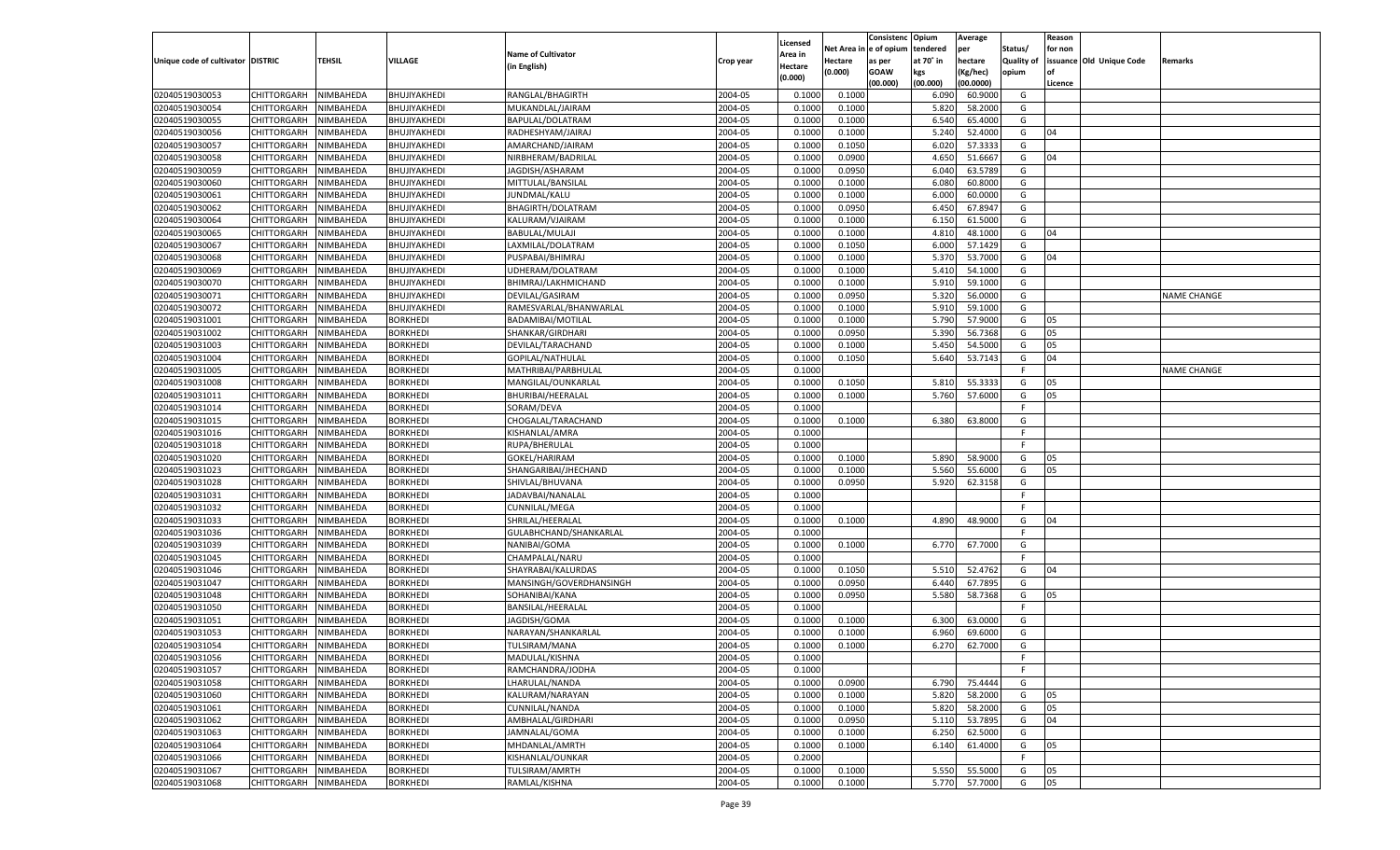|                                   |                       |           |                 |                           |           |                    |            | Consistenc   | Opium     | Average   |                   | Reason  |                          |                    |
|-----------------------------------|-----------------------|-----------|-----------------|---------------------------|-----------|--------------------|------------|--------------|-----------|-----------|-------------------|---------|--------------------------|--------------------|
|                                   |                       |           |                 |                           |           | Licensed           | Net Area i | n e of opium | tendered  | per       | Status/           | for non |                          |                    |
| Unique code of cultivator DISTRIC |                       | TEHSIL    | <b>VILLAGE</b>  | <b>Name of Cultivator</b> | Crop year | Area in            | Hectare    | as per       | at 70° in | hectare   | <b>Quality of</b> |         | issuance Old Unique Code | Remarks            |
|                                   |                       |           |                 | (in English)              |           | Hectare<br>(0.000) | (0.000)    | <b>GOAW</b>  | kgs       | (Kg/hec)  | opium             |         |                          |                    |
|                                   |                       |           |                 |                           |           |                    |            | (00.000)     | (00.000)  | (00.0000) |                   | Licence |                          |                    |
| 02040519031072                    | CHITTORGARH           | NIMBAHEDA | <b>BORKHEDI</b> | NARAYANLAL/TARACHAND      | 2004-05   | 0.1000             | 0.1000     |              | 5.920     | 59.2000   | G                 |         |                          |                    |
| 02040519031076                    | CHITTORGARH           | NIMBAHEDA | <b>BORKHEDI</b> | AMBHALAL/SORAM            | 2004-05   | 0.1000             |            |              |           |           | -F                |         |                          |                    |
| 02040519031077                    | CHITTORGARH           | NIMBAHEDA | <b>BORKHEDI</b> | RAMLAL/SORAM              | 2004-05   | 0.1000             |            |              |           |           | F.                |         |                          |                    |
| 02040519031078                    | CHITTORGARH           | NIMBAHEDA | <b>BORKHEDI</b> | KANIYALAL/SORAM           | 2004-05   | 0.1000             | 0.1000     |              | 6.090     | 60.9000   | G                 |         |                          |                    |
| 02040519033001                    | CHITTORGARH           | NIMBAHEDA | CHARLIYAMEVASA  | PARVATIBAI/NATHU          | 2004-05   | 0.1000             | 0.1000     |              | 6.150     | 61.5000   | G                 |         |                          | <b>NAME CHANGE</b> |
| 02040519033002                    | CHITTORGARH           | NIMBAHEDA | CHARLIYAMEVASA  | TULSIRAM/SHANKAR          | 2004-05   | 0.1000             | 0.1000     |              | 6.480     | 64.8000   | G                 |         |                          |                    |
| 02040519033003                    | CHITTORGARH           | NIMBAHEDA | CHARLIYAMEVASA  | PYARA/PRTHA               | 2004-05   | 0.1000             | 0.1000     |              | 6.27      | 62.7000   | G                 |         |                          |                    |
| 02040519033004                    | CHITTORGARH           | NIMBAHEDA | CHARLIYAMEVASA  | RUKMNIBAI/GOKEL           | 2004-05   | 0.1000             | 0.1000     |              | 7.140     | 71.4000   | G                 |         |                          |                    |
| 02040519033006                    | CHITTORGARH           | NIMBAHEDA | CHARLIYAMEVASA  | BHAVARIBAI/GOKEL          | 2004-05   | 0.1000             | 0.1000     |              | 6.170     | 61.7000   | G                 |         |                          |                    |
| 02040519033007                    | CHITTORGARH           | NIMBAHEDA | CHARLIYAMEVASA  | <b>BHERULAL/GOKEL</b>     | 2004-05   | 0.1000             | 0.1000     |              | 7.220     | 72.2000   | G                 |         |                          |                    |
| 02040519033008                    | CHITTORGARH           | NIMBAHEDA | CHARLIYAMEVASA  | <b>BAGDIRAM/MOTI</b>      | 2004-05   | 0.1000             | 0.1050     |              | 7.470     | 71.1429   | G                 |         |                          |                    |
| 02040519033009                    | CHITTORGARH           | NIMBAHEDA | CHARLIYAMEVASA  | MANGIBAI/BAGDURAM         | 2004-05   | 0.1000             | 0.0950     |              | 6.180     | 65.0526   | G                 |         |                          |                    |
| 02040519033013                    | CHITTORGARH           | NIMBAHEDA | CHARLIYAMEVASA  | BALU/KALU                 | 2004-05   | 0.1000             | 0.1000     |              | 6.380     | 63.8000   | G                 |         |                          |                    |
| 02040519033015                    | CHITTORGARH           | NIMBAHEDA | CHARLIYAMEVASA  | RADHU/PRTHA               | 2004-05   | 0.1000             | 0.1000     |              | 6.090     | 60.9000   | G                 |         |                          |                    |
| 02040519033016                    | CHITTORGARH           | NIMBAHEDA | CHARLIYAMEVASA  | DAKHIBAI/OUNKAR           | 2004-05   | 0.1000             | 0.1000     |              | 6.780     | 67.8000   | G                 |         |                          | <b>NAME CHANGE</b> |
| 02040519033017                    | CHITTORGARH           | NIMBAHEDA | CHARLIYAMEVASA  | KISHAN/VIJHERAM           | 2004-05   | 0.1000             | 0.1000     |              | 7.450     | 74.5000   | G                 |         |                          |                    |
| 02040519033018                    | CHITTORGARH           | NIMBAHEDA | CHARLIYAMEVASA  | PYARDAS/NANURAM           | 2004-05   | 0.1000             | 0.1000     |              | 5.920     | 59.2000   | G                 |         |                          |                    |
| 02040519033019                    | CHITTORGARH           | NIMBAHEDA | CHARLIYAMEVASA  | DALLA/KELA                | 2004-05   | 0.1000             | 0.1000     |              | 6.610     | 66.1000   | G                 |         |                          |                    |
| 02040519033020                    | CHITTORGARH           | NIMBAHEDA | CHARLIYAMEVASA  | DHAPUBAI/OUNKAR           | 2004-05   | 0.1000             | 0.1000     |              | 6.630     | 66.3000   | G                 |         |                          |                    |
| 02040519033022                    | CHITTORGARH           | NIMBAHEDA | CHARLIYAMEVASA  | KANIBAI/HEERALAL          | 2004-05   | 0.1000             | 0.1000     |              | 6.600     | 66.0000   | G                 |         |                          | <b>NAME CHANGE</b> |
| 02040519033023                    | CHITTORGARH           | NIMBAHEDA | CHARLIYAMEVASA  | <b>BANSILAL/RUPA</b>      | 2004-05   | 0.1000             | 0.1000     |              | 6.730     | 67.3000   | G                 |         |                          |                    |
| 02040519033025                    | CHITTORGARH           | NIMBAHEDA | CHARLIYAMEVASA  | KHEMRAJ/TARACHAND         | 2004-05   | 0.1000             | 0.0950     |              | 6.770     | 71.2632   | G                 |         |                          |                    |
| 02040519033026                    | CHITTORGARH           | NIMBAHEDA | CHARLIYAMEVASA  | ANSIBAI/HEERADAS          | 2004-05   | 0.1000             | 0.1050     |              | 6.860     | 65.3333   | G                 |         |                          |                    |
| 02040519033031                    | CHITTORGARH           | NIMBAHEDA | CHARLIYAMEVASA  | SHYAMLAL/LAKHMICHAND      | 2004-05   | 0.1000             | 0.1000     |              | 6.890     | 68.9000   | G                 |         |                          |                    |
| 02040519033032                    | CHITTORGARH           | NIMBAHEDA | CHARLIYAMEVASA  | JAMKUBAI/OUNKAR           | 2004-05   | 0.1000             | 0.1000     |              | 6.230     | 62.3000   | G                 |         |                          |                    |
| 02040519033033                    | CHITTORGARH           | NIMBAHEDA | CHARLIYAMEVASA  | SOLA/PRTHA                | 2004-05   | 0.1000             | 0.1000     |              | 6.440     | 64.4000   | G                 |         |                          |                    |
| 02040519033034                    | CHITTORGARH           | NIMBAHEDA | CHARLIYAMEVASA  | BHAGIRTH/MADHU            | 2004-05   | 0.1000             | 0.1000     |              | 6.510     | 65.1000   | G                 |         |                          |                    |
| 02040519033036                    | CHITTORGARH           | NIMBAHEDA | CHARLIYAMEVASA  | DEVILAL/BHERULAL          | 2004-05   | 0.1000             | 0.1000     |              | 7.000     | 70.0000   | G                 |         |                          |                    |
| 02040519033037                    | CHITTORGARH           | NIMBAHEDA | CHARLIYAMEVASA  | UDHERAM/OUNKAR            | 2004-05   | 0.1000             | 0.0950     |              | 6.530     | 68.7368   | G                 |         |                          |                    |
| 02040519033038                    | CHITTORGARH           | NIMBAHEDA | CHARLIYAMEVASA  | BHAGVATILAL/NATHULAL      | 2004-05   | 0.1000             | 0.1000     |              | 6.390     | 63.9000   | G                 |         |                          |                    |
| 02040519033040                    |                       | NIMBAHEDA |                 | PANNALAL/KALU             | 2004-05   | 0.1000             | 0.1000     |              | 6.900     | 69.0000   | G                 |         |                          |                    |
|                                   | CHITTORGARH           |           | CHARLIYAMEVASA  |                           |           |                    |            |              | 6.010     |           |                   |         |                          |                    |
| 02040519033041                    | CHITTORGARH           | NIMBAHEDA | CHARLIYAMEVASA  | UDHERAM/KHEMRAJ           | 2004-05   | 0.1000             | 0.1000     |              |           | 60.1000   | G                 |         |                          |                    |
| 02040519033042                    | CHITTORGARH           | NIMBAHEDA | CHARLIYAMEVASA  | GISALAL/OUNKAR            | 2004-05   | 0.1000             | 0.1000     |              | 6.630     | 66.3000   | G                 |         |                          |                    |
| 02040519033043                    | CHITTORGARH           | NIMBAHEDA | CHARLIYAMEVASA  | BHERULAL/BAGDIRAM         | 2004-05   | 0.1000             | 0.1050     |              | 6.980     | 66.4762   | G                 |         |                          |                    |
| 02040519033045                    | CHITTORGARH           | NIMBAHEDA | CHARLIYAMEVASA  | GIRDHARI/NATHU            | 2004-05   | 0.1000             | 0.1000     |              | 6.130     | 61.3000   | G                 | 01      |                          |                    |
| 02040519033046                    | CHITTORGARH           | NIMBAHEDA | CHARLIYAMEVASA  | GOPALDAS/CHENDAS          | 2004-05   | 0.1000             | 0.1000     |              | 6.950     | 69.5000   | G                 |         |                          |                    |
| 02040519033047                    | CHITTORGARH           | NIMBAHEDA | CHARLIYAMEVASA  | CUNNILAL/RUPA             | 2004-05   | 0.1000             |            |              |           |           | F.                |         |                          |                    |
| 02040519033048                    | CHITTORGARH           | NIMBAHEDA | CHARLIYAMEVASA  | JAMNALAL/SHANKAR          | 2004-05   | 0.1000             | 0.1000     |              | 6.900     | 69.0000   | G                 |         |                          |                    |
| 02040519033050                    | CHITTORGARH           | NIMBAHEDA | CHARLIYAMEVASA  | SANTILAL/OUNKAR           | 2004-05   | 0.1000             | 0.1000     |              | 6.380     | 63.8000   | G                 |         |                          |                    |
| 02040519033051                    | CHITTORGARH           | NIMBAHEDA | CHARLIYAMEVASA  | VISHNULAL/RADHU           | 2004-05   | 0.1000             | 0.1000     |              | 6.580     | 65.8000   | G                 |         |                          |                    |
| 02040519033052                    | CHITTORGARH           | NIMBAHEDA | CHARLIYAMEVASA  | BADRILAL/VJHERAM          | 2004-05   | 0.1000             | 0.1000     |              | 6.860     | 68.6000   | G                 |         |                          |                    |
| 02040519033054                    | CHITTORGARH           | NIMBAHEDA | CHARLIYAMEVASA  | PREAMCHAND/CHENDAS        | 2004-05   | 0.1000             | 0.1000     |              | 6.980     | 69.8000   | G                 |         |                          |                    |
| 02040519033056                    | CHITTORGARH           | NIMBAHEDA | CHARLIYAMEVASA  | <b>BANSILAL/BAGDIRAM</b>  | 2004-05   | 0.1000             | 0.1000     |              | 6.600     | 66.0000   | G                 |         |                          |                    |
| 02040519033057                    | CHITTORGARH           | NIMBAHEDA | CHARLIYAMEVASA  | LAXMIBAI/MOHANLAL         | 2004-05   | 0.1000             | 0.0950     |              | 7.350     | 77.3684   | G                 |         |                          | <b>NAME CHANGE</b> |
| 02040519033058                    | CHITTORGARH           | NIMBAHEDA | CHARLIYAMEVASA  | MANGILAL/KALU             | 2004-05   | 0.1000             | 0.1000     |              | 6.390     | 63.9000   | G                 |         |                          |                    |
| 02040519033059                    | CHITTORGARH NIMBAHEDA |           | CHARLIYAMEVASA  | AMARCHAND/BAGDIRAM        | 2004-05   | 0.1000             | 0.1000     |              | 6.620     | 66.2000   | G                 |         |                          |                    |
| 02040519033060                    | <b>CHITTORGARH</b>    | NIMBAHEDA | CHARLIYAMEVASA  | MANGILAL/GOKEL            | 2004-05   | 0.1000             | 0.0950     |              | 6.950     | 73.1579   | G                 |         |                          |                    |
| 02040519033062                    | CHITTORGARH           | NIMBAHEDA | CHARLIYAMEVASA  | BHERULAL/PYARA            | 2004-05   | 0.1000             | 0.0950     |              | 7.060     | 74.3158   | G                 |         |                          |                    |
| 02040519033063                    | CHITTORGARH           | NIMBAHEDA | CHARLIYAMEVASA  | KHEMRAJ/GOTTULAL          | 2004-05   | 0.1000             | 0.0950     |              | 6.360     | 66.9474   | G                 |         |                          |                    |
| 02040519033064                    | <b>CHITTORGARH</b>    | NIMBAHEDA | CHARLIYAMEVASA  | GOPAL/RAMLAL              | 2004-05   | 0.1000             | 0.1000     |              | 7.010     | 70.1000   | G                 |         |                          |                    |
| 02040519033065                    | CHITTORGARH           | NIMBAHEDA | CHARLIYAMEVASA  | PARBHULAL/RUPA            | 2004-05   | 0.1000             | 0.1000     |              | 6.900     | 69.0000   | G                 |         |                          |                    |
| 02040519033066                    | CHITTORGARH           | NIMBAHEDA | CHARLIYAMEVASA  | MOHANLAL/GODUPARJAPT      | 2004-05   | 0.1000             | 0.1000     |              | 6.660     | 66.6000   | G                 |         |                          |                    |
| 02040519033067                    | CHITTORGARH           | NIMBAHEDA | CHARLIYAMEVASA  | HUKMICHAND/SOLA           | 2004-05   | 0.1000             | 0.1000     |              | 7.100     | 71.0000   | G                 |         |                          |                    |
| 02040519033068                    | CHITTORGARH           | NIMBAHEDA | CHARLIYAMEVASA  | MANGIBAI/RAMCHANDRA       | 2004-05   | 0.1000             | 0.1000     |              | 6.400     | 64.0000   | G                 |         |                          |                    |
| 02040519033070                    | CHITTORGARH           | NIMBAHEDA | CHARLIYAMEVASA  | RAMLAL/BAGDIRAM           | 2004-05   | 0.1000             | 0.1000     |              | 6.930     | 69.3000   | G                 |         |                          |                    |
| 02040519033071                    | <b>CHITTORGARH</b>    | NIMBAHEDA | CHARLIYAMEVASA  | DEVA/MULA                 | 2004-05   | 0.1000             | 0.1000     |              | 5.940     | 59.4000   | G                 |         |                          |                    |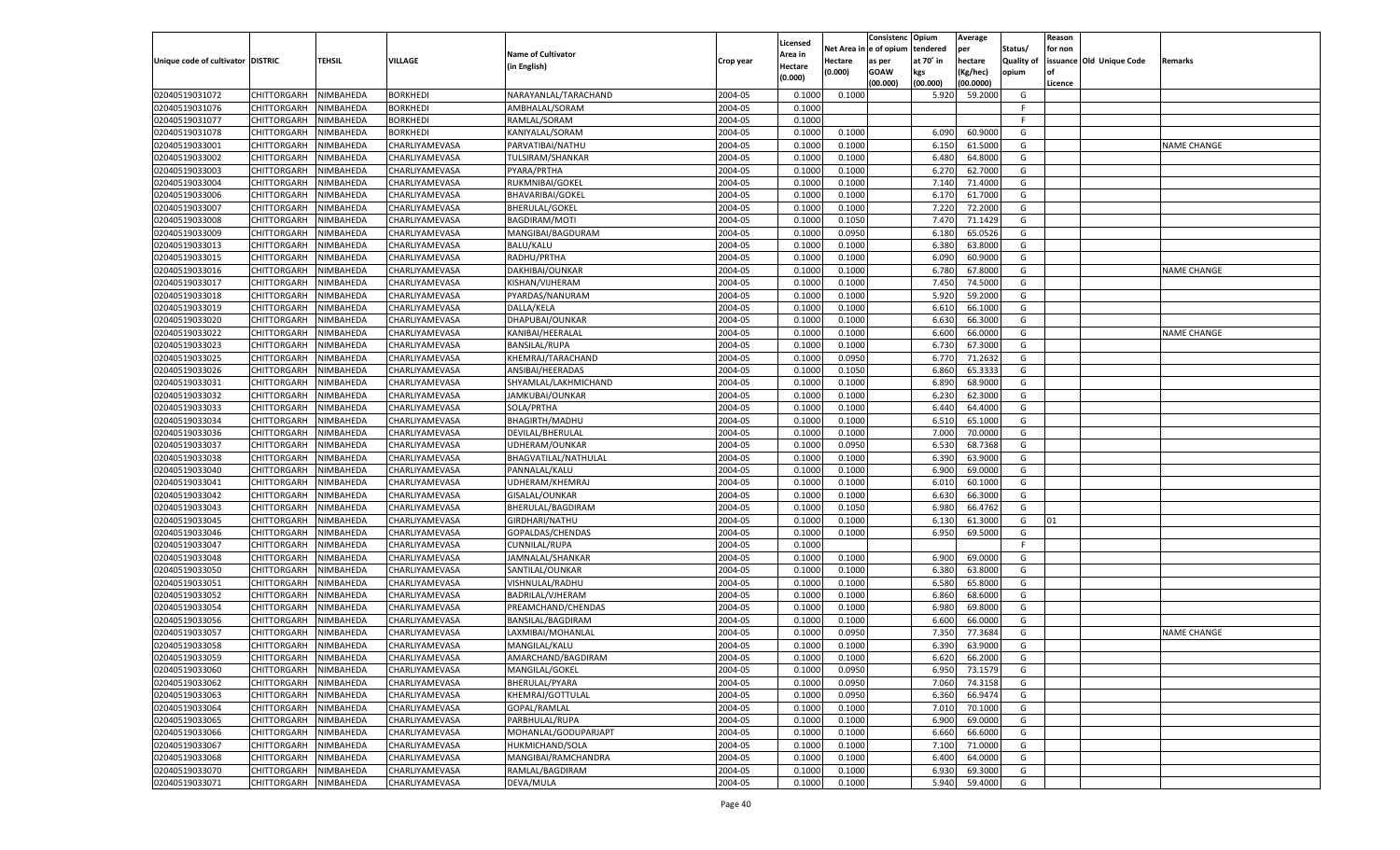|                                   |                                      |           |                                              |                           |           |                    |            | Consistenc    | Opium     | Average   |            | Reason  |                          |                    |
|-----------------------------------|--------------------------------------|-----------|----------------------------------------------|---------------------------|-----------|--------------------|------------|---------------|-----------|-----------|------------|---------|--------------------------|--------------------|
|                                   |                                      |           |                                              | <b>Name of Cultivator</b> |           | Licensed           | Net Area i | n  e of opium | tendered  | per       | Status/    | for non |                          |                    |
| Unique code of cultivator DISTRIC |                                      | TEHSIL    | <b>VILLAGE</b>                               | (in English)              | Crop year | Area in<br>Hectare | Hectare    | as per        | at 70° in | hectare   | Quality of |         | issuance Old Unique Code | Remarks            |
|                                   |                                      |           |                                              |                           |           | (0.000)            | (0.000)    | <b>GOAW</b>   | kgs       | (Kg/hec)  | opium      |         |                          |                    |
|                                   |                                      |           |                                              |                           |           |                    |            | (00.000)      | (00.000)  | (00.0000) |            | Licence |                          |                    |
| 02040519033072                    | CHITTORGARH                          | NIMBAHEDA | CHARLIYAMEVASA                               | RAJARAM/OUNKARKUMAR       | 2004-05   | 0.1000             | 0.1000     |               | 6.730     | 67.3000   | G          |         |                          |                    |
| 02040519033073                    | CHITTORGARH                          | NIMBAHEDA | CHARLIYAMEVASA                               | BHERULAL/HUKMICHAND       | 2004-05   | 0.1000             | 0.1000     |               | 7.140     | 71.4000   | G          |         |                          |                    |
| 02040519033075                    | CHITTORGARH                          | NIMBAHEDA | CHARLIYAMEVASA                               | MNOHARLAL/DOLA            | 2004-05   | 0.1000             | 0.0950     |               | 6.200     | 65.2632   | G          |         |                          |                    |
| 02040519033076                    | CHITTORGARH                          | NIMBAHEDA | CHARLIYAMEVASA                               | RADHESHYAM/BHERULAL       | 2004-05   | 0.1000             | 0.0950     |               | 6.730     | 70.8421   | G          |         |                          |                    |
| 02040519033078                    | CHITTORGARH                          | NIMBAHEDA | CHARLIYAMEVASA                               | <b>HEERALAL/NANDA</b>     | 2004-05   | 0.1000             | 0.1000     |               | 5.600     | 56.0000   | G          |         |                          |                    |
| 02040519033079                    | CHITTORGARH                          | NIMBAHEDA | CHARLIYAMEVASA                               | LALARAM/KALURAM           | 2004-05   | 0.1000             | 0.1000     |               | 6.710     | 67.1000   | G          |         |                          |                    |
| 02040519033080                    | CHITTORGARH                          | NIMBAHEDA | CHARLIYAMEVASA                               | BALURAM/NATHURAM          | 2004-05   | 0.1000             | 0.1000     |               | 6.490     | 64.9000   | G          |         |                          |                    |
| 02040519033082                    | CHITTORGARH                          | NIMBAHEDA | CHARLIYAMEVASA                               | CHANDIBAI/BHERULAI        | 2004-05   | 0.1000             | 0.1000     |               | 6.890     | 68.9000   | G          |         |                          |                    |
| 02040519033081                    | CHITTORGARH                          | NIMBAHEDA | CHARLIYAMEVASA                               | SATEYENARAYAN/MANGILAI    | 2004-05   | 0.1000             | 0.1000     |               | 6.570     | 65.7000   | G          |         |                          |                    |
| 02040519033074                    | CHITTORGARH                          | NIMBAHEDA | CHARLIYAMEVASA                               | MOHANLAL/SHANKARLAI       | 2004-05   | 0.1000             | 0.1000     |               | 6.250     | 62.5000   | G          |         |                          |                    |
| 02040519034001                    | CHITTORGARH                          | NIMBAHEDA | <b>DHANI</b>                                 | CUNNILAL/RAMCHANDRA       | 2004-05   | 0.1000             | 0.1000     |               | 6.940     | 69.4000   | G          |         |                          |                    |
| 02040519034002                    | CHITTORGARH                          | NIMBAHEDA | <b>DHANI</b>                                 | NENALAL/HJARI             | 2004-05   | 0.1000             | 0.1000     |               | 6.790     | 67.9000   | G          |         |                          |                    |
| 02040519034003                    | CHITTORGARH                          | NIMBAHEDA | <b>DHANI</b>                                 | MANGILAL/HJARI            | 2004-05   | 0.1000             | 0.1000     |               | 6.520     | 65.2000   | G          |         |                          |                    |
| 02040519034005                    | CHITTORGARH                          | NIMBAHEDA | <b>DHANI</b>                                 | NATHULAL/BHGGA            | 2004-05   | 0.1000             | 0.0950     |               | 6.200     | 65.2632   | G          |         |                          |                    |
| 02040519034009                    | CHITTORGARH                          | NIMBAHEDA | <b>DHANI</b>                                 | SHAMBHUBAI/PRHLAD         | 2004-05   | 0.1000             | 0.1000     |               | 6.530     | 65.3000   | G          |         |                          |                    |
| 02040519034010                    | CHITTORGARH                          | NIMBAHEDA | <b>DHANI</b>                                 | DARIYAVBAI/BAGGA          | 2004-05   | 0.1000             | 0.1000     |               | 6.220     | 62.2000   | G          |         |                          |                    |
| 02040519034011                    | CHITTORGARH                          | NIMBAHEDA | <b>DHANI</b>                                 | RATANLAL/KASTURIBAI       | 2004-05   | 0.1000             | 0.1000     |               | 6.790     | 67.9000   | G          |         |                          |                    |
| 02040519034016                    | CHITTORGARH                          | NIMBAHEDA | <b>DHANI</b>                                 | BAKSU/UDHA                | 2004-05   | 0.1000             | 0.1000     |               | 6.450     | 64.5000   | G          |         |                          |                    |
| 02040519034018                    | CHITTORGARH                          | NIMBAHEDA | <b>DHANI</b>                                 | SHANKAR/GOKEL             | 2004-05   | 0.1000             | 0.1000     |               | 6.680     | 66.8000   | G          |         |                          |                    |
| 02040519034020                    | CHITTORGARH                          | NIMBAHEDA | <b>DHANI</b>                                 | GAJRIBAI/BHUVANA          | 2004-05   | 0.1000             | 0.1000     |               | 6.070     | 60.7000   | G          |         |                          |                    |
| 02040519034022                    | CHITTORGARH                          | NIMBAHEDA | <b>DHANI</b>                                 | MAHADEV/NANURAM           | 2004-05   | 0.1000             | 0.1000     |               | 7.090     | 70.9000   | G          |         |                          |                    |
| 02040519034024                    | CHITTORGARH                          | NIMBAHEDA | <b>DHANI</b>                                 | DHAPUBAI/KHEMA            | 2004-05   | 0.1000             | 0.1000     |               | 6.140     | 61.4000   | G          |         |                          |                    |
| 02040519034027                    | CHITTORGARH                          | NIMBAHEDA | <b>DHANI</b>                                 | RADHULAL/SHVLAL           | 2004-05   | 0.1000             | 0.0950     |               | 6.170     | 64.9474   | G          |         |                          |                    |
| 02040519034030                    | CHITTORGARH                          | NIMBAHEDA | <b>DHANI</b>                                 | SARVANLAL/LOBHA           | 2004-05   | 0.1000             | 0.0950     |               | 6.000     | 63.1579   | G          |         |                          |                    |
| 02040519034031                    | CHITTORGARH                          | NIMBAHEDA | <b>DHANI</b>                                 | KARU/NANURAM              | 2004-05   | 0.1000             | 0.0950     |               | 6.400     | 67.3684   | G          |         |                          |                    |
| 02040519034033                    | CHITTORGARH                          | NIMBAHEDA | <b>DHANI</b>                                 | PRTHVIRAJ/KHEMRAJ         | 2004-05   | 0.1000             | 0.0950     |               | 5.850     | 61.5789   | G          |         |                          |                    |
| 02040519034034                    | CHITTORGARH                          | NIMBAHEDA | <b>DHANI</b>                                 | NOJUBAI/GOVINDRAM         | 2004-05   | 0.1000             | 0.1000     |               | 6.470     | 64.7000   | G          |         |                          |                    |
| 02040519034035                    | CHITTORGARH                          | NIMBAHEDA | <b>DHANI</b>                                 | BAGGARAM/DANNA            | 2004-05   | 0.1000             | 0.1000     |               | 5.980     | 59.8000   | G          |         |                          |                    |
| 02040519034036                    | CHITTORGARH                          | NIMBAHEDA | <b>DHANI</b>                                 | HEERALAL/RATANLAI         | 2004-05   | 0.1000             | 0.0950     |               | 6.490     | 68.3158   | G          |         |                          |                    |
| 02040519034038                    | CHITTORGARH                          | NIMBAHEDA | <b>DHANI</b>                                 | UDHERAM/MAGNA             | 2004-05   | 0.1000             | 0.0950     |               | 6.320     | 66.5263   | G          |         |                          |                    |
| 02040519034040                    | CHITTORGARH                          | NIMBAHEDA | <b>DHANI</b>                                 | JANIBAI/HEERALAL          | 2004-05   | 0.1000             |            |               |           |           | F.         |         |                          | <b>NAME CHANGE</b> |
| 02040519034041                    | CHITTORGARH                          | NIMBAHEDA | <b>DHANI</b>                                 | JUMMABAI/BADRILAI         | 2004-05   | 0.1000             | 0.0950     |               | 6.200     | 65.2632   | G          |         |                          |                    |
| 02040519034042                    | CHITTORGARH                          | NIMBAHEDA | <b>DHANI</b>                                 | <b>BAKTARAM/DHOKEL</b>    | 2004-05   | 0.1000             | 0.0950     |               | 6.060     | 63.7895   | G          |         |                          |                    |
| 02040519034043                    | CHITTORGARH                          | NIMBAHEDA | <b>DHANI</b>                                 | RAJARAM/HATHA             | 2004-05   | 0.1000             | 0.1000     |               | 6.940     | 69.4000   | G          |         |                          |                    |
| 02040519034044                    | CHITTORGARH                          | NIMBAHEDA | <b>DHANI</b>                                 | CUNNILAL/RAMLAL           | 2004-05   | 0.1000             | 0.0950     |               | 6.400     | 67.3684   | G          |         |                          |                    |
| 02040519034045                    | CHITTORGARH                          | NIMBAHEDA | <b>DHANI</b>                                 | <b>BAGDU/SHVA</b>         | 2004-05   | 0.1000             | 0.1000     |               | 7.000     | 70.0000   | G          |         |                          |                    |
| 02040519034046                    | CHITTORGARH                          | NIMBAHEDA | <b>DHANI</b>                                 | CHANDALAL/DEVA            | 2004-05   | 0.1000             | 0.1000     |               | 6.670     | 66.7000   | G          |         |                          |                    |
| 02040519034047                    | CHITTORGARH                          | NIMBAHEDA | <b>DHANI</b>                                 | MHDANLAL/CUNNILAL         | 2004-05   | 0.1000             | 0.1000     |               | 6.930     | 69.3000   | G          |         |                          |                    |
| 02040519034048                    | CHITTORGARH                          | NIMBAHEDA | <b>DHANI</b>                                 | RATIRAM/NARAYAN           | 2004-05   | 0.1000             | 0.0950     |               | 6.410     | 67.4737   | G          |         |                          |                    |
| 02040519034049                    | CHITTORGARH                          | NIMBAHEDA | <b>DHANI</b>                                 | BHERULAL/SEETARAM         | 2004-05   | 0.1000             | 0.0950     |               | 6.490     | 68.3158   | G          |         |                          |                    |
| 02040519034050                    | CHITTORGARH                          | NIMBAHEDA | <b>DHANI</b>                                 | <b>HJARIGIRI/RAMGIRI</b>  | 2004-05   | 0.1000             | 0.1000     |               | 6.230     | 62.3000   | G          |         |                          |                    |
| 02040519034051                    | CHITTORGARH                          | NIMBAHEDA | <b>DHANI</b>                                 | GANPATLAL/BHOMA           | 2004-05   | 0.1000             | 0.1000     |               | 6.650     | 66.5000   | G          |         |                          |                    |
| 02040519035001                    | CHITTORGARH                          | NIMBAHEDA | FACHARSOLANKI                                | SHUKDEV/NANURAM           | 2004-05   | 0.1000             | 0.1000     |               | 6.200     | 62.0000   | G          |         |                          |                    |
| 02040519035002                    | CHITTORGARH                          | NIMBAHEDA | <b>FACHARSOLANKI</b>                         | NARAYAN/PANNALAL          | 2004-05   | 0.1000             | 0.0950     |               | 5.950     | 62.6316   | G          |         |                          |                    |
| 02040519035003                    |                                      | NIMBAHEDA |                                              |                           | 2004-05   | 0.1000             | 0.1000     |               | 6.070     | 60.7000   | G          |         |                          |                    |
|                                   | CHITTORGARH<br>CHITTORGARH NIMBAHEDA |           | FACHARSOLANKI                                | <b>HANSIBAI/BHAGIRTH</b>  |           |                    |            |               |           |           |            |         |                          |                    |
| 02040519035004                    |                                      |           | <b>FACHARSOLANKI</b>                         | BARJIBAI/SHANKARLAL       | 2004-05   | 0.1000             | 0.0950     |               | 6.570     | 69.1579   | G          |         |                          |                    |
| 02040519035005                    | <b>CHITTORGARH</b>                   | NIMBAHEDA | <b>FACHARSOLANKI</b><br><b>FACHARSOLANKI</b> | KALURAM/KASIRAM           | 2004-05   | 0.1000             | 0.1000     |               | 5.730     | 57.3000   | G          |         |                          |                    |
| 02040519035007                    | CHITTORGARH                          | NIMBAHEDA |                                              | PARVATIBAI/UTHAMCHAND     | 2004-05   | 0.1000             | 0.1000     |               | 5.620     | 56.2000   | G          |         |                          | NAME CHANGE        |
| 02040519035008                    | CHITTORGARH                          | NIMBAHEDA | <b>FACHARSOLANKI</b>                         | DANNA/KHEMA               | 2004-05   | 0.1000             | 0.1000     |               | 5.410     | 54.1000   | G          | 05      |                          |                    |
| 02040519035009                    | <b>CHITTORGARH</b>                   | NIMBAHEDA | <b>FACHARSOLANKI</b>                         | NARAYANIBAI/MOHANLAL      | 2004-05   | 0.1000             | 0.1000     |               | 5.820     | 58.2000   | G          |         |                          |                    |
| 02040519035010                    | CHITTORGARH                          | NIMBAHEDA | <b>FACHARSOLANKI</b>                         | BARJIBAI/KJODH            | 2004-05   | 0.1000             | 0.1000     |               | 6.370     | 63.7000   | G          |         |                          |                    |
| 02040519035011                    | <b>CHITTORGARH</b>                   | NIMBAHEDA | <b>FACHARSOLANKI</b>                         | <b>GENDIBAI/RAMLAL</b>    | 2004-05   | 0.1000             | 0.1000     |               | 5.150     | 51.5000   | G          | 04      |                          |                    |
| 02040519035012                    | CHITTORGARH                          | NIMBAHEDA | <b>FACHARSOLANKI</b>                         | NANDLAL/GOPILAL           | 2004-05   | 0.1000             | 0.1000     |               | 5.890     | 58.9000   | G          |         |                          |                    |
| 02040519035013                    | CHITTORGARH                          | NIMBAHEDA | <b>FACHARSOLANKI</b>                         | BHERULAL/PRTHVIRAJ        | 2004-05   | 0.1000             | 0.1000     |               | 5.140     | 51.4000   | G          | 04      |                          |                    |
| 02040519035014                    | <b>CHITTORGARH</b>                   | NIMBAHEDA | <b>FACHARSOLANKI</b>                         | BHERU/WARDA               | 2004-05   | 0.1000             | 0.1000     |               | 5.600     | 56.0000   | G          |         |                          |                    |
| 02040519035015                    | CHITTORGARH                          | NIMBAHEDA | <b>FACHARSOLANKI</b>                         | RADHAKISHAN/MODA          | 2004-05   | 0.1000             | 0.0950     |               | 5.330     | 56.1053   | G          |         |                          |                    |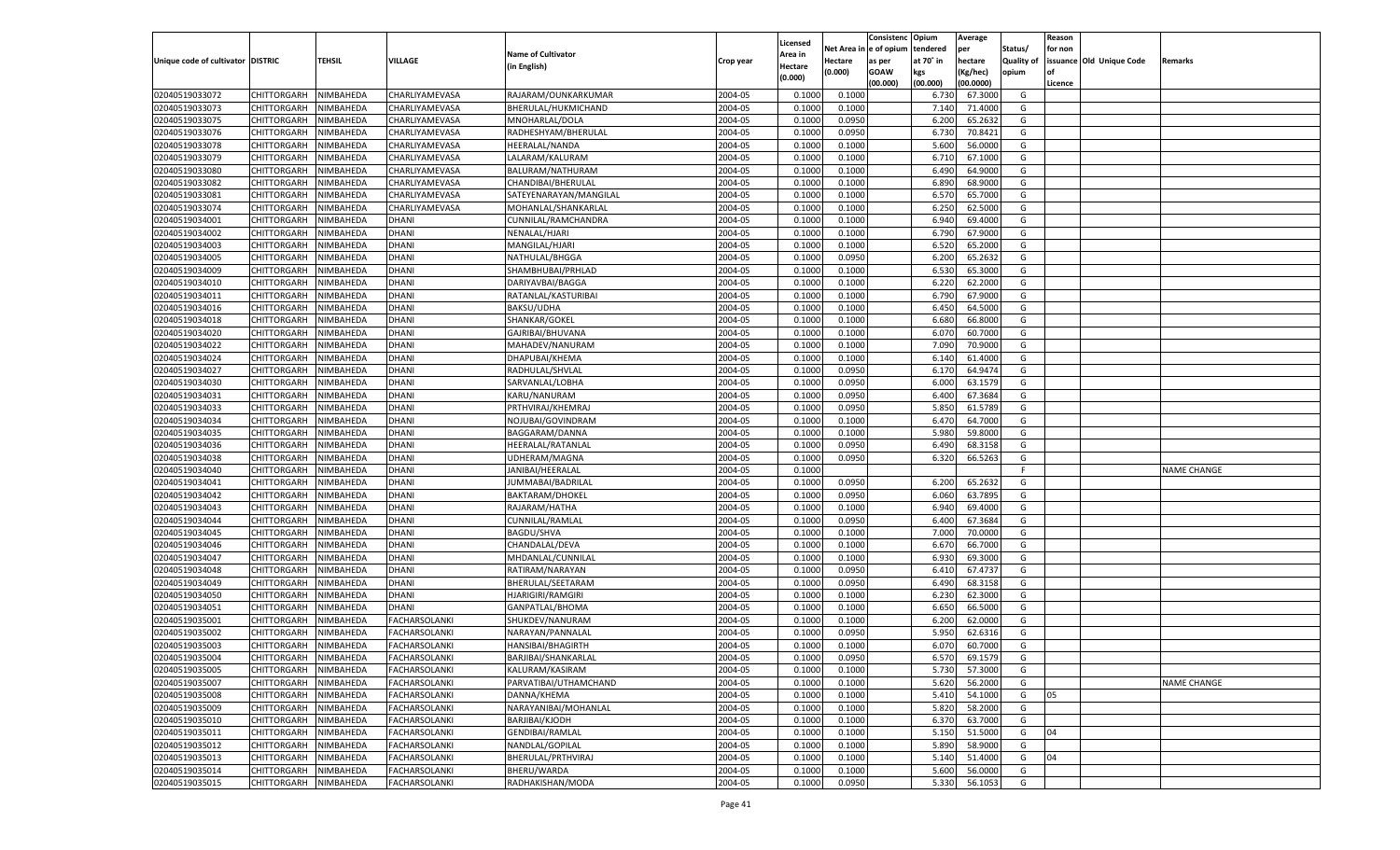|                                   |                       |                        |                      |                           |           |                           |          | Consistenc  | Opium     | Average   |                   | Reason  |                          |                    |
|-----------------------------------|-----------------------|------------------------|----------------------|---------------------------|-----------|---------------------------|----------|-------------|-----------|-----------|-------------------|---------|--------------------------|--------------------|
|                                   |                       |                        |                      | <b>Name of Cultivator</b> |           | Licensed                  | Net Area | le of opium | tendered  | per       | Status/           | for non |                          |                    |
| Unique code of cultivator DISTRIC |                       | <b>TEHSIL</b>          | VILLAGE              | (in English)              | Crop year | <b>Area in</b><br>Hectare | Hectare  | as per      | at 70° in | hectare   | <b>Quality of</b> |         | issuance Old Unique Code | Remarks            |
|                                   |                       |                        |                      |                           |           | (0.000)                   | (0.000)  | <b>GOAW</b> | kgs       | (Kg/hec)  | opium             |         |                          |                    |
|                                   |                       |                        |                      |                           |           |                           |          | (00.000)    | (00.000)  | (00.0000) |                   | Licence |                          |                    |
| 02040519035016                    | CHITTORGARH           | NIMBAHEDA              | <b>FACHARSOLANKI</b> | MULCHAND/NANURAM          | 2004-05   | 0.1000                    | 0.0950   |             | 6.060     | 63.7895   | G                 |         |                          |                    |
| 02040519035017                    | CHITTORGARH           | NIMBAHEDA              | <b>FACHARSOLANKI</b> | DOLATRAM/NARAYAN          | 2004-05   | 0.1000                    | 0.1000   |             | 5.540     | 55.4000   | G                 |         |                          |                    |
| 02040519035018                    | CHITTORGARH           | NIMBAHEDA              | FACHARSOLANKI        | SHYAMA/HEERA              | 2004-05   | 0.1000                    | 0.1000   |             | 5.660     | 56.6000   | G                 |         |                          |                    |
| 02040519035019                    | CHITTORGARH           | NIMBAHEDA              | FACHARSOLANKI        | RANGLAL/BHANWARLAL        | 2004-05   | 0.1000                    | 0.1000   |             | 6.030     | 60.3000   | G                 |         |                          |                    |
| 02040519035020                    | CHITTORGARH           | NIMBAHEDA              | FACHARSOLANKI        | GISULAL/OUNKAR            | 2004-05   | 0.1000                    | 0.1000   |             | 6.260     | 62.6000   | G                 |         |                          |                    |
| 02040519035021                    | CHITTORGARH           | NIMBAHEDA              | FACHARSOLANKI        | PARBHULAL/PANNALAL        | 2004-05   | 0.1000                    | 0.1000   |             | 6.350     | 63.5000   | G                 |         |                          |                    |
| 02040519035022                    | CHITTORGARH           | NIMBAHEDA              | <b>FACHARSOLANKI</b> | GORILAL/BHAGIRTH          | 2004-05   | 0.1000                    | 0.1000   |             | 5.910     | 59.1000   | G                 |         |                          |                    |
| 02040519035023                    | CHITTORGARH           | NIMBAHEDA              | FACHARSOLANKI        | KESURAM/KHEMA             | 2004-05   | 0.1000                    | 0.1000   |             | 6.210     | 62.1000   | G                 |         |                          |                    |
| 02040519035024                    | CHITTORGARH           | NIMBAHEDA              | FACHARSOLANKI        | GISU/FULCHAND             | 2004-05   | 0.1000                    | 0.1000   |             | 5.25      | 52.5000   | G                 | 04      |                          |                    |
| 02040519035025                    | CHITTORGARH           | NIMBAHEDA              | FACHARSOLANKI        | SHANKAR/KJODH             | 2004-05   | 0.1000                    | 0.1000   |             | 5.320     | 53.2000   | G                 | 04      |                          |                    |
| 02040519035026                    | CHITTORGARH           | NIMBAHEDA              | FACHARSOLANKI        | RUKAMNKVAR/GORISINGH      | 2004-05   | 0.1000                    | 0.1000   |             | 5.430     | 54.3000   | G                 |         |                          |                    |
| 02040519035031                    | CHITTORGARH           | NIMBAHEDA              | FACHARSOLANKI        | KALYANSINGH/NHARSINGH     | 2004-05   | 0.1000                    | 0.1000   |             | 5.080     | 50.8000   | G                 | 04      |                          |                    |
| 02040519035036                    | CHITTORGARH           | NIMBAHEDA              | FACHARSOLANKI        | HARKLAL/BHAGIRTH          | 2004-05   | 0.1000                    | 0.1000   |             | 5.710     | 57.1000   | G                 |         |                          |                    |
| 02040519035037                    | CHITTORGARH           | NIMBAHEDA              | FACHARSOLANKI        | NARAYANLAL/RAMLAL         | 2004-05   | 0.1000                    | 0.1000   |             | 5.290     | 52.9000   | G                 | 04      |                          |                    |
| 02040519035038                    | CHITTORGARH           | NIMBAHEDA              | FACHARSOLANKI        | LAXMILAL/UTHAMCHAND       | 2004-05   | 0.1000                    | 0.1000   |             | 5.550     | 55.5000   | G                 |         |                          |                    |
| 02040519035039                    | CHITTORGARH           | NIMBAHEDA              | FACHARSOLANKI        | SHIVLAL/GOPILAL           | 2004-05   | 0.1000                    | 0.1000   |             | 5.720     | 57.2000   | G                 |         |                          |                    |
| 02040519035040                    | CHITTORGARH           | NIMBAHEDA              | FACHARSOLANKI        | JAGNNATH/KANIRAM          | 2004-05   | 0.1000                    | 0.1000   |             | 4.820     | 48.2000   | G                 | 04      |                          |                    |
| 02040519035041                    | CHITTORGARH           | NIMBAHEDA              | <b>FACHARSOLANKI</b> | AMARSINGH/GORISINGH       | 2004-05   | 0.1000                    | 0.1000   |             | 5.550     | 55.5000   | G                 |         |                          |                    |
| 02040519035042                    | CHITTORGARH           | NIMBAHEDA              | FACHARSOLANKI        | RAMNARAYAN/SUKHDEV        | 2004-05   | 0.1000                    | 0.0950   |             | 5.860     | 61.6842   | G                 |         |                          |                    |
| 02040519035043                    | CHITTORGARH           | NIMBAHEDA              | FACHARSOLANKI        | NARAYANSINGH/UDHESINGH    | 2004-05   | 0.1000                    | 0.1000   |             | 5.380     | 53.8000   | G                 | 04      |                          |                    |
| 02040519037002                    | CHITTORGARH           | NIMBAHEDA              | GADOLA-A             | MANGILAL/HARLAL           | 2004-05   | 0.1000                    | 0.1050   |             | 5.990     | 57.0476   | G                 |         |                          |                    |
| 02040519037003                    | CHITTORGARH           | NIMBAHEDA              | GADOLA-A             | BAPULAL/NARU              | 2004-05   | 0.1000                    | 0.1000   |             | 5.930     | 59.3000   | G                 |         |                          |                    |
| 02040519037004                    | CHITTORGARH           | NIMBAHEDA              | GADOLA-A             | MOHANLAL/RUPA             | 2004-05   | 0.1000                    | 0.1050   |             | 5.190     | 49.4286   | G                 | 04      |                          |                    |
| 02040519037005                    | CHITTORGARH           | NIMBAHEDA              | GADOLA-A             | <b>BHERA/KALU</b>         | 2004-05   | 0.1000                    |          |             |           |           | F.                |         |                          |                    |
| 02040519037006                    | CHITTORGARH           | NIMBAHEDA              | GADOLA-A             | BHAVANIRAM/BHARMAL        | 2004-05   | 0.1000                    | 0.1050   |             | 6.570     | 62.5714   | G                 |         |                          |                    |
| 02040519037010                    | CHITTORGARH           | NIMBAHEDA              | GADOLA-A             | KAMLABAI/SHYAMLAL         | 2004-05   | 0.1000                    |          |             |           |           | F.                |         |                          |                    |
| 02040519037016                    | CHITTORGARH           | NIMBAHEDA              | GADOLA-A             | DEVILAL/GORILAL           | 2004-05   | 0.1000                    |          |             |           |           | F.                |         |                          |                    |
| 02040519037017                    | CHITTORGARH           | NIMBAHEDA              | GADOLA-A             | PARBHULAL/PRTHVIRAJ       | 2004-05   | 0.1000                    | 0.1000   |             | 5.500     | 55.0000   | G                 |         |                          |                    |
| 02040519037019                    | CHITTORGARH           | NIMBAHEDA              | GADOLA-A             | CHOTHMAL/NARU             | 2004-05   | 0.1000                    | 0.1050   |             | 6.110     | 58.1905   | G                 |         |                          |                    |
| 02040519037020                    | CHITTORGARH           | NIMBAHEDA              | GADOLA-A             | RAMCHANDRA/KARU           | 2004-05   | 0.1000                    |          |             |           |           | F.                |         |                          |                    |
| 02040519037021                    | CHITTORGARH           | NIMBAHEDA              | GADOLA-A             | HEERALAL/BHEBHUATJI       | 2004-05   | 0.1000                    |          |             |           |           | F                 |         |                          |                    |
| 02040519037022                    | CHITTORGARH           | NIMBAHEDA              | GADOLA-A             | JAGDISH/BHANA             | 2004-05   | 0.1000                    |          |             |           |           | F                 |         |                          |                    |
| 02040519037023                    | CHITTORGARH           | NIMBAHEDA              | GADOLA-A             | RAMSINGH/CHANDMAL         | 2004-05   | 0.1000                    |          |             |           |           | F                 |         |                          |                    |
| 02040519037024                    | CHITTORGARH           | NIMBAHEDA              | GADOLA-A             | GISALAL/LALU              | 2004-05   | 0.1000                    |          |             |           |           | F.                |         |                          |                    |
| 02040519037025                    | CHITTORGARH           | NIMBAHEDA              | GADOLA-A             | NANURAM/GISALAL           | 2004-05   | 0.1000                    | 0.1000   |             | 2.180     | 21.8000   | G                 | 04      |                          |                    |
| 02040519037026                    | CHITTORGARH           | NIMBAHEDA              | GADOLA-A             | CHANDMAL/GIRDHARI         | 2004-05   | 0.1000                    |          |             |           |           | F                 |         |                          |                    |
| 02040519037032                    | CHITTORGARH           | NIMBAHEDA              | GADOLA-A             | GOVERDHAN/MANGILAI        | 2004-05   | 0.1000                    |          |             |           |           | F                 |         |                          |                    |
| 02040519037038                    | CHITTORGARH           | NIMBAHEDA              | GADOLA-A             | DOLATRAM/NANDAJI          | 2004-05   | 0.1000                    |          |             |           |           | F.                |         |                          |                    |
| 02040519037039                    | CHITTORGARH           | NIMBAHEDA              | GADOLA-A             | KISHNA/GOKEL              | 2004-05   | 0.1000                    | 0.1000   |             | 4.850     | 48.5000   | G                 | 04      |                          |                    |
| 02040519037040                    | CHITTORGARH           | NIMBAHEDA              | GADOLA-A             | <b>HEERA/RODA</b>         | 2004-05   | 0.1000                    | 0.1050   |             | 4.800     | 45.7143   | G                 | 04      |                          |                    |
| 02040519037041                    | CHITTORGARH           | NIMBAHEDA              | GADOLA-A             | JASRAJ/BHERA              | 2004-05   | 0.1000                    |          |             |           |           | F.                |         |                          |                    |
| 02040519037042                    |                       |                        |                      |                           | 2004-05   | 0.1000                    |          |             |           |           | F.                |         |                          |                    |
|                                   | CHITTORGARH           | NIMBAHEDA<br>NIMBAHEDA | GADOLA-A<br>GADOLA-A | NANIBAI/RODILAL           |           |                           |          |             |           |           | F.                |         |                          | <b>NAME CHANGE</b> |
| 02040519037048                    | CHITTORGARH           |                        |                      | JUNYA/KISHNA              | 2004-05   | 0.1000                    |          |             |           |           |                   |         |                          |                    |
| 02040519037049                    | CHITTORGARH           | NIMBAHEDA              | GADOLA-A             | GISA/OUNKAR               | 2004-05   | 0.1000                    | 0.1000   |             | 5.190     | 51.9000   | G                 | 04      |                          |                    |
| 02040519037050                    | CHITTORGARH           | NIMBAHEDA              | GADOLA-A             | KALIBAI/BHERULAL          | 2004-05   | 0.1000                    | 0.1000   |             | 5.080     | 50.8000   | G                 | 04      |                          |                    |
| 02040519037052                    | CHITTORGARH NIMBAHEDA |                        | GADOLA-A             | BAPULAL/MEGA              | 2004-05   | 0.1000                    | 0.0950   |             | 5.010     | 52.7368   | G                 | 04      |                          |                    |
| 02040519037055                    | <b>CHITTORGARH</b>    | NIMBAHEDA              | GADOLA-A             | SEETARAM/HEMRAJ           | 2004-05   | 0.1000                    |          |             |           |           | F.                |         |                          |                    |
| 02040519037063                    | <b>CHITTORGARH</b>    | NIMBAHEDA              | GADOLA-A             | PRTHA/HMERA               | 2004-05   | 0.1000                    | 0.1000   |             | 4.880     | 48.8000   | G                 | 04      |                          |                    |
| 02040519037066                    | <b>CHITTORGARH</b>    | NIMBAHEDA              | GADOLA-A             | SHABUDIN/ALLUDIN          | 2004-05   | 0.1000                    |          |             |           |           | N                 |         |                          |                    |
| 02040519037067                    | <b>CHITTORGARH</b>    | NIMBAHEDA              | GADOLA-A             | MOHAMDHHUSEN/NURUDIN      | 2004-05   | 0.1000                    |          |             |           |           | F.                |         |                          |                    |
| 02040519037070                    | <b>CHITTORGARH</b>    | NIMBAHEDA              | GADOLA-A             | KHVAJAHUSHEN/KADARBAX     | 2004-05   | 0.1000                    | 0.1000   |             | 2.400     | 24.0000   | G                 | 04      |                          |                    |
| 02040519037072                    | <b>CHITTORGARH</b>    | NIMBAHEDA              | GADOLA-A             | GORILAL/LAKHMA            | 2004-05   | 0.1000                    | 0.0950   |             | 4.710     | 49.5789   | G                 | 04      |                          |                    |
| 02040519037074                    | <b>CHITTORGARH</b>    | NIMBAHEDA              | GADOLA-A             | DULICHAND/MEGA            | 2004-05   | 0.1000                    | 0.1000   |             | 5.240     | 52.4000   | G                 | 04      |                          |                    |
| 02040519037077                    | <b>CHITTORGARH</b>    | NIMBAHEDA              | GADOLA-A             | BHANWARLAL/BHIMA          | 2004-05   | 0.1000                    | 0.0950   |             | 4.420     | 46.5263   | G                 | 04      |                          |                    |
| 02040519037079                    | <b>CHITTORGARH</b>    | NIMBAHEDA              | GADOLA-A             | KISHNA/NARAYAN            | 2004-05   | 0.1000                    | 0.1000   |             | 4.520     | 45.2000   | G                 | 04      |                          |                    |
| 02040519037091                    | CHITTORGARH           | NIMBAHEDA              | GADOLA-A             | GOTTU/TARACHAND           | 2004-05   | 0.1000                    |          |             |           |           | F.                |         |                          |                    |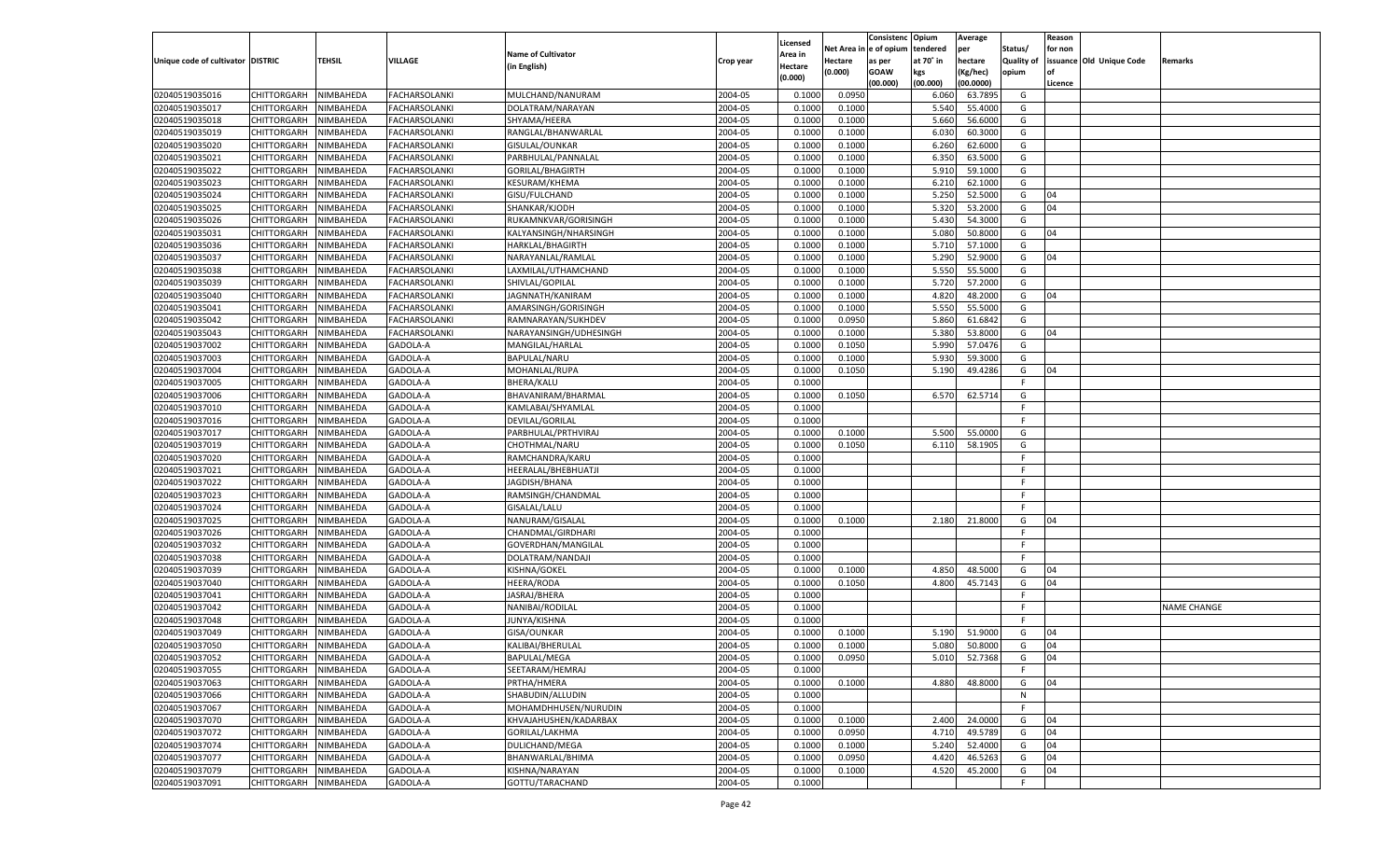|                                   |                       |           |                |                           |           |          |            | Consistenc   | Opium     | Average       |                | Reason  |                          |                    |
|-----------------------------------|-----------------------|-----------|----------------|---------------------------|-----------|----------|------------|--------------|-----------|---------------|----------------|---------|--------------------------|--------------------|
|                                   |                       |           |                |                           |           | Licensed | Net Area i | n e of opium | tendered  | per           | Status/        | for non |                          |                    |
| Unique code of cultivator DISTRIC |                       | TEHSIL    | <b>VILLAGE</b> | <b>Name of Cultivator</b> | Crop year | Area in  | Hectare    | as per       | at 70° in | hectare       | Quality of     |         | issuance Old Unique Code | Remarks            |
|                                   |                       |           |                | (in English)              |           | Hectare  | (0.000)    | <b>GOAW</b>  | kgs       | (Kg/hec)      | opium          |         |                          |                    |
|                                   |                       |           |                |                           |           | (0.000)  |            | (00.000)     | (00.000)  | (00.0000)     |                | Licence |                          |                    |
| 02040519037092                    | CHITTORGARH           | NIMBAHEDA | GADOLA-A       | GORILAL/MANGILAL          | 2004-05   | 0.1000   |            |              |           |               | F.             |         |                          |                    |
| 02040519037095                    | CHITTORGARH           | NIMBAHEDA | GADOLA-A       | JANIBAI/HEERALAL          | 2004-05   | 0.1000   |            |              |           |               | E              |         |                          |                    |
| 02040519037097                    | CHITTORGARH           | NIMBAHEDA | GADOLA-A       | NATHULAL/MANGILAL         | 2004-05   | 0.1000   |            |              |           |               | F.             |         |                          |                    |
| 02040519037099                    | CHITTORGARH           | NIMBAHEDA | GADOLA-A       | ABDULRAJAK/KADARBAX       | 2004-05   | 0.1000   | 0.1050     |              | 5.040     | 48.0000       | G              | 04      |                          |                    |
| 02040519037101                    | CHITTORGARH           | NIMBAHEDA | GADOLA-A       | <b>BHAGVAN/PANNAJI</b>    | 2004-05   | 0.1000   |            |              |           |               | F.             |         |                          |                    |
| 02040519037104                    | CHITTORGARH           | NIMBAHEDA | GADOLA-A       | BHERULAL/KANIRAM          | 2004-05   | 0.1000   | 0.1000     |              | 5.730     | 57.3000       | G              |         |                          |                    |
| 02040519037107                    | CHITTORGARH           | NIMBAHEDA | GADOLA-A       | SHAMBHUDIN/NIKAR          | 2004-05   | 0.1000   | 0.1050     |              | 4.540     | 43.2381       | G              | 04      |                          |                    |
| 02040519037108                    |                       |           |                | RAMESVAR/NARSINGH         | 2004-05   | 0.1000   |            |              |           |               | F.             |         |                          |                    |
|                                   | CHITTORGARH           | NIMBAHEDA | GADOLA-A       |                           |           |          |            |              |           |               | - 1            |         |                          |                    |
| 02040519037109                    | CHITTORGARH           | NIMBAHEDA | GADOLA-A       | RADHESHYAM/CUNNILAL       | 2004-05   | 0.1000   | 0.1000     | 44.56        | 4.090     | 40.9000       |                | 02      |                          |                    |
| 02040519037111                    | CHITTORGARH           | NIMBAHEDA | GADOLA-A       | CHAGANLAL/HJARILAL        | 2004-05   | 0.1000   |            |              |           |               | -F             |         |                          |                    |
| 02040519037118                    | CHITTORGARH           | NIMBAHEDA | GADOLA-A       | KAMLIBAI/MADHULAL         | 2004-05   | 0.1000   |            |              |           |               | F.             |         |                          |                    |
| 02040519037123                    | CHITTORGARH           | NIMBAHEDA | GADOLA-A       | MITTULAL/SHYAMLAL         | 2004-05   | 0.1000   | 0.1000     |              | 5.130     | 51.3000       | G              | 04      |                          |                    |
| 02040519037128                    | CHITTORGARH           | NIMBAHEDA | GADOLA-A       | KARULAL/RODILAL           | 2004-05   | 0.1000   | 0.1000     |              | 5.260     | 52.6000       | G              | 04      |                          |                    |
| 02040519037130                    | CHITTORGARH           | NIMBAHEDA | GADOLA-A       | JVARAMAL/GIRDHARI         | 2004-05   | 0.1000   | 0.1000     |              | 5.360     | 53.6000       | G              | 04      |                          |                    |
| 02040519037135                    | CHITTORGARH           | NIMBAHEDA | GADOLA-A       | LALURAM/BHANWARLAL        | 2004-05   | 0.1000   |            |              |           |               | F.             |         |                          |                    |
| 02040519037136                    | CHITTORGARH           | NIMBAHEDA | GADOLA-A       | BHANWARDAS/NATHUDAS       | 2004-05   | 0.1000   |            |              |           |               | F.             |         |                          |                    |
| 02040519037138                    | CHITTORGARH           | NIMBAHEDA | GADOLA-A       | AMBHALAL/UDHAJI           | 2004-05   | 0.1000   | 0.1000     |              | 4.820     | 48.2000       | G              | 04      |                          |                    |
| 02040519037139                    | CHITTORGARH           | NIMBAHEDA | GADOLA-A       | GOPAL/KARILAL             | 2004-05   | 0.1000   |            |              |           |               | F.             |         |                          |                    |
| 02040519037142                    | CHITTORGARH           | NIMBAHEDA | GADOLA-A       | PIRULAL/HEERALAL          | 2004-05   | 0.1000   |            |              |           |               | F.             |         |                          |                    |
| 02040519037144                    | CHITTORGARH           | NIMBAHEDA | GADOLA-A       | MOHMADSHALIM/VAJIRUDIN    | 2004-05   | 0.1000   |            |              |           |               | F.             |         |                          |                    |
| 02040519037148                    | CHITTORGARH           | NIMBAHEDA | GADOLA-A       | SURESHCHANDRA/BAGDIRAM    | 2004-05   | 0.1000   |            |              |           |               | F.             |         |                          |                    |
| 02040519037150                    | CHITTORGARH           | NIMBAHEDA | GADOLA-A       | TULSIRAM/NANAJI           | 2004-05   | 0.1000   |            |              |           |               | F.             |         |                          |                    |
| 02040519037151                    | CHITTORGARH           | NIMBAHEDA | GADOLA-A       | BADAMIBAI/HEERALAL        | 2004-05   | 0.1000   |            |              |           |               | F.             |         |                          |                    |
| 02040519037152                    | CHITTORGARH           | NIMBAHEDA | GADOLA-A       | BHERULAL/PYARAJI          | 2004-05   | 0.1000   | 0.1000     |              | 5.480     | 54.8000       | G              | 05      |                          |                    |
| 02040519037155                    | CHITTORGARH           | NIMBAHEDA | GADOLA-A       |                           | 2004-05   | 0.1000   |            |              |           |               | F.             |         |                          |                    |
|                                   |                       |           |                | RAMESHCHANDRA/PARBHULAL   |           |          |            |              | 4.850     | 48.5000       |                |         |                          |                    |
| 02040519037156                    | CHITTORGARH           | NIMBAHEDA | GADOLA-A       | LALURAM/SEETARAM          | 2004-05   | 0.1000   | 0.1000     |              |           |               | G              | 04      |                          |                    |
| 02040519037157                    | CHITTORGARH           | NIMBAHEDA | GADOLA-A       | PARHLADHCHANDRA/UDHELAL   | 2004-05   | 0.1000   | 0.1050     |              | 5.250     | 50.0000       | G              | 04      |                          |                    |
| 02040519037159                    | CHITTORGARH           | NIMBAHEDA | GADOLA-A       | PARVATIDEVI/RAMSINGH      | 2004-05   | 0.1000   |            |              |           |               | F.             |         |                          |                    |
| 02040519037160                    | CHITTORGARH           | NIMBAHEDA | GADOLA-A       | GITABAI/NANDAJI           | 2004-05   | 0.1000   |            |              |           |               | F.             |         |                          |                    |
| 02040519037161                    | CHITTORGARH           | NIMBAHEDA | GADOLA-A       | NARSINGH/BAGDIRAM         | 2004-05   | 0.1000   | 0.1050     |              | 5.430     | 51.7143       | G              | 04      |                          |                    |
| 02040519037162                    | CHITTORGARH           | NIMBAHEDA | GADOLA-A       | BARDICHAND/GISALAL        | 2004-05   | 0.1000   | 0.0950     |              | 1.330     | 14.0000       | G              | 04      |                          |                    |
| 02040519037163                    | CHITTORGARH           | NIMBAHEDA | GADOLA-A       | JAMKUBAI/BHANAJI          | 2004-05   | 0.1000   | 0.1000     |              | 4.670     | 46.7000       | G              | 04      |                          |                    |
| 02040519037164                    | CHITTORGARH           | NIMBAHEDA | GADOLA-A       | LALURAM/BAGDIRAM          | 2004-05   | 0.1000   |            |              |           |               | F.             |         |                          |                    |
| 02040519037166                    | CHITTORGARH           | NIMBAHEDA | GADOLA-A       | SUNDARBAI/HEERA           | 2004-05   | 0.1000   | 0.1050     |              | 5.190     | 49.4286       | G              | 04      |                          |                    |
| 02040519037167                    | CHITTORGARH           | NIMBAHEDA | GADOLA-B       | CHTRBHUJ/SOLAL            | 2004-05   | 0.1000   |            |              |           |               | F.             |         |                          |                    |
| 02040519037168                    | CHITTORGARH           | NIMBAHEDA | GADOLA-B       | GEANDIBAI/RAMLAL          | 2004-05   | 0.1000   | 0.1000     |              | 6.890     | 68.9000       | G              |         |                          |                    |
| 02040519037173                    | CHITTORGARH           | NIMBAHEDA | GADOLA-B       | BHAGVANTIBAI/PANCHMAL     | 2004-05   | 0.1000   |            |              |           |               | F.             |         |                          |                    |
| 02040519037176                    | CHITTORGARH           | NIMBAHEDA | GADOLA-B       | SHANKARLAL/NARU           | 2004-05   | 0.1000   | 0.0950     |              | 7.650     | 80.5263       | G              |         |                          |                    |
| 02040519037177                    | CHITTORGARH           | NIMBAHEDA | GADOLA-B       | OUNKARLAL/BHANWARLAL      | 2004-05   | 0.1000   | 0.1050     |              | 6.250     | 59.5238       | G              |         |                          |                    |
| 02040519037178                    | CHITTORGARH           | NIMBAHEDA | GADOLA-B       | BHERULAL/BHAGIRTH         | 2004-05   | 0.1000   | 0.1000     |              | 6.410     | 64.1000       | G              |         |                          |                    |
| 02040519037179                    | CHITTORGARH           | NIMBAHEDA | GADOLA-B       | JHECHAND/SHAMBHULAL       | 2004-05   | 0.1000   |            |              |           |               | F.             |         |                          |                    |
| 02040519037180                    | CHITTORGARH           | NIMBAHEDA | GADOLA-B       | TARACHAND/OUNKAR          | 2004-05   | 0.1000   |            |              |           |               | F              |         |                          |                    |
| 02040519037182                    | CHITTORGARH           | NIMBAHEDA | GADOLA-B       | AMRA/BHANA                | 2004-05   | 0.1000   | 0.1000     |              | 3.450     | 34.5000       | - 1            | 02      |                          |                    |
| 02040519037184                    | CHITTORGARH           | NIMBAHEDA | GADOLA-B       | KAMLABAI/SOBHALAL         | 2004-05   | 0.1000   |            |              |           |               | F              |         |                          |                    |
| 02040519037185                    | CHITTORGARH           | NIMBAHEDA | GADOLA-B       | RATANLAL/BHAGVANLAI       | 2004-05   | 0.1000   | 0.1000     |              | 6.810     | 68.1000       | G              |         |                          | <b>NAME CHANGE</b> |
|                                   |                       |           |                |                           |           |          |            |              |           |               |                |         |                          |                    |
| 02040519037186                    | CHITTORGARH NIMBAHEDA |           | GADOLA-B       | BADAMIBAI/KISHANLAL       | 2004-05   | 0.1000   | 0.1000     |              |           | 3.190 31.9000 | G              | 04      |                          |                    |
| 02040519037188                    | <b>CHITTORGARH</b>    | NIMBAHEDA | GADOLA-B       | RATANLAL/NARAYAN          | 2004-05   | 0.1000   | 0.1050     |              | 7.350     | 70.0000       | G              |         |                          |                    |
| 02040519037189                    | CHITTORGARH           | NIMBAHEDA | GADOLA-B       | DALCHAND/NARAYAN          | 2004-05   | 0.1000   | 0.1000     |              | 6.840     | 68.4000       | G              |         |                          |                    |
| 02040519037190                    | CHITTORGARH           | NIMBAHEDA | GADOLA-B       | UDHELAL/MANGU             | 2004-05   | 0.1000   | 0.1000     |              | 6.640     | 66.4000       | G              |         |                          |                    |
| 02040519037191                    | <b>CHITTORGARH</b>    | NIMBAHEDA | GADOLA-B       | BHAGVANIBAI/SEETARAM      | 2004-05   | 0.1000   |            |              |           |               | F.             |         |                          |                    |
| 02040519037193                    | <b>CHITTORGARH</b>    | NIMBAHEDA | GADOLA-B       | SHRILAL/KISHANLAL         | 2004-05   | 0.1000   | 0.1000     |              | 7.170     | 71.7000       | G              |         |                          |                    |
| 02040519037196                    | <b>CHITTORGARH</b>    | NIMBAHEDA | GADOLA-B       | WARDIBAI/BHAGATRAM        | 2004-05   | 0.1000   | 0.1050     |              | 5.980     | 56.9524       | - 1            | 02      |                          |                    |
| 02040519037198                    | CHITTORGARH           | NIMBAHEDA | GADOLA-B       | CHANDMAL/SHANKARLAL       | 2004-05   | 0.1000   | 0.1000     |              | 7.050     | 70.5000       | $\blacksquare$ | 02      |                          |                    |
| 02040519037199                    | CHITTORGARH           | NIMBAHEDA | GADOLA-B       | DALCHAND/SOLAL            | 2004-05   | 0.1000   |            |              |           |               | F.             |         |                          |                    |
| 02040519037200                    | CHITTORGARH           | NIMBAHEDA | GADOLA-B       | NANALAL/NARAYAN           | 2004-05   | 0.1000   |            |              |           |               | F.             |         |                          |                    |
| 02040519037201                    | <b>CHITTORGARH</b>    | NIMBAHEDA | GADOLA-B       | RAMESVARLAL/KUKA          | 2004-05   | 0.1000   |            |              |           |               | F.             |         |                          |                    |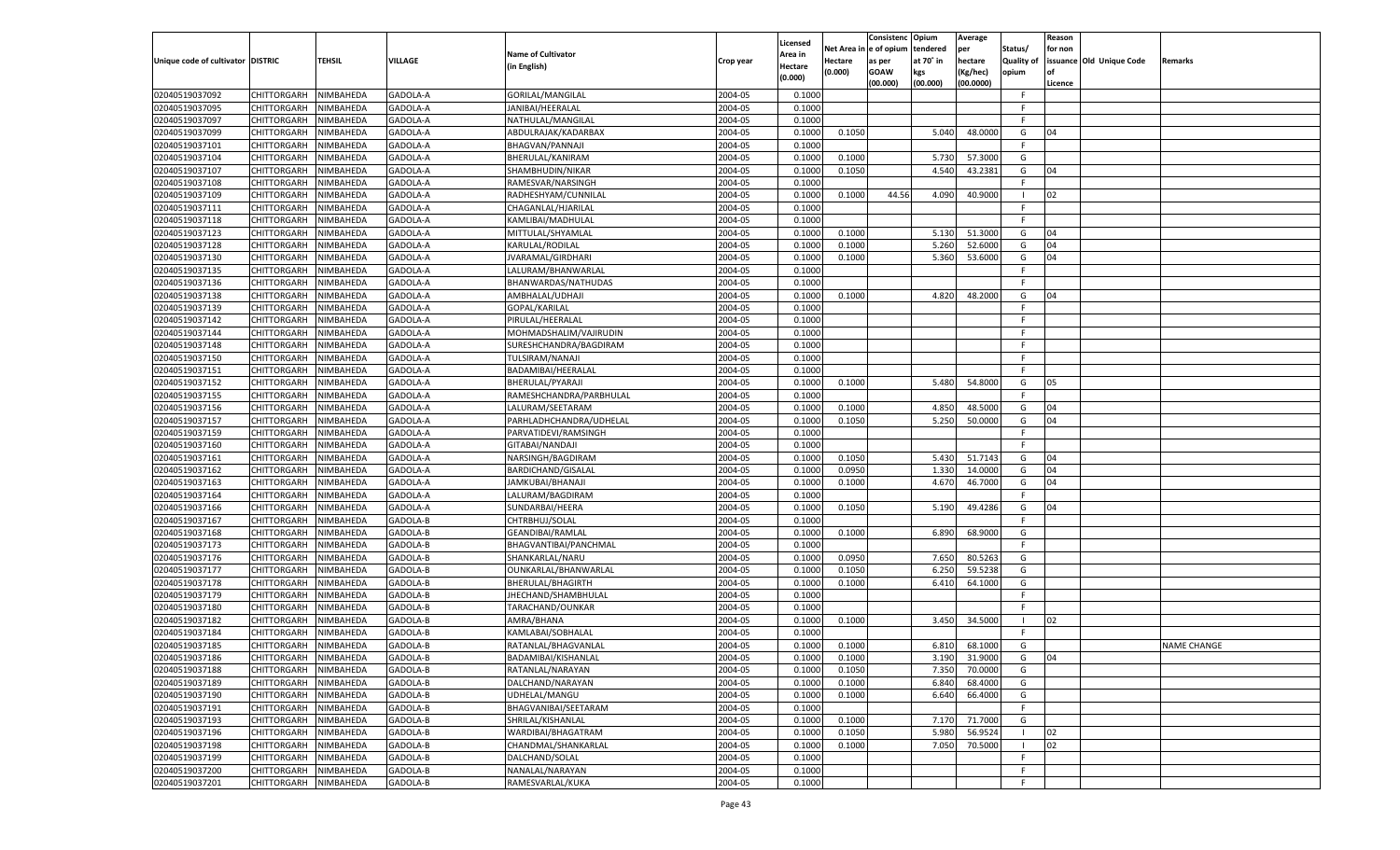|                                   |                       |           |                 |                             |           |                    |             | Consistenc    | Opium     | Average   |            | Reason  |                          |                       |
|-----------------------------------|-----------------------|-----------|-----------------|-----------------------------|-----------|--------------------|-------------|---------------|-----------|-----------|------------|---------|--------------------------|-----------------------|
|                                   |                       |           |                 |                             |           | Licensed           | Net Area iı | n  e of opium | tendered  | per       | Status/    | for non |                          |                       |
| Unique code of cultivator DISTRIC |                       | TEHSIL    | <b>VILLAGE</b>  | <b>Name of Cultivator</b>   | Crop year | Area in            | Hectare     | as per        | at 70° in | hectare   | Quality of |         | issuance Old Unique Code | Remarks               |
|                                   |                       |           |                 | (in English)                |           | Hectare<br>(0.000) | (0.000)     | <b>GOAW</b>   | kgs       | (Kg/hec)  | opium      |         |                          |                       |
|                                   |                       |           |                 |                             |           |                    |             | (00.000)      | (00.000)  | (00.0000) |            | Licence |                          |                       |
| 02040519037203                    | CHITTORGARH           | NIMBAHEDA | GADOLA-B        | SHANKARLAL/SOLAL            | 2004-05   | 0.1000             | 0.1000      |               | 6.390     | 63.9000   | G          |         |                          |                       |
| 02040519037206                    | CHITTORGARH           | NIMBAHEDA | GADOLA-B        | BABULAL/SHANKARLAL          | 2004-05   | 0.100              | 0.1000      |               | 6.680     | 66.8000   | G          |         |                          |                       |
| 02040519037207                    | CHITTORGARH           | NIMBAHEDA | GADOLA-B        | GORILAL/TARACHAND           | 2004-05   | 0.1000             | 0.1000      |               | 7.13(     | 71.3000   | - 1        | 02      |                          |                       |
| 02040519037211                    | CHITTORGARH           | NIMBAHEDA | GADOLA-B        | SURESHCHANDRA/RAMLAL        | 2004-05   | 0.1000             | 0.1000      |               | 7.350     | 73.5000   | G          |         |                          |                       |
| 02040519037213                    | CHITTORGARH           | NIMBAHEDA | GADOLA-B        | RAJARAM/AMBHALAL            | 2004-05   | 0.1000             | 0.1000      |               | 5.880     | 58.8000   | G          | 05      |                          |                       |
| 02040519037215                    | CHITTORGARH           | NIMBAHEDA | GADOLA-B        | RATANLAL/DANNA              | 2004-05   | 0.1000             | 0.1000      |               | 7.040     | 70.4000   | G          |         |                          |                       |
| 02040519037220                    | CHITTORGARH           | NIMBAHEDA | GADOLA-B        | KELASHDAS/NARAYANDAS        | 2004-05   | 0.1000             |             |               |           |           | F.         |         |                          |                       |
| 02040519037223                    | CHITTORGARH           | NIMBAHEDA | GADOLA-A        | ANSIBAI/UDHAJI              | 2004-05   | 0.1000             | 0.1050      |               | 5.720     | 54.4762   | G          | 05      |                          | TRANSFER/GADOLA B     |
| 02040519037224                    | CHITTORGARH           | NIMBAHEDA | GADOLA-A        | MHDANLAL/NATHULAL           | 2004-05   | 0.1000             | 0.1000      |               | 4.770     | 47.7000   | G          | 04      |                          | <b>NAME CHANGE</b>    |
| 02040519037225                    | CHITTORGARH           | NIMBAHEDA | GADOLA-A        | CHAMPA/NANA                 | 2004-05   | 0.1000             |             |               |           |           | N          |         | 02040519109017           | TRANSFER/PIPLIYAKEELA |
| 02040519037226                    | CHITTORGARH           | NIMBAHEDA | GADOLA-A        | CHTRBHUJ/LALA               | 2004-05   | 0.1000             |             |               |           |           | E          |         | 02040519109018           | TRANSFER/PIPLIYAKEELA |
| 02040519037227                    | CHITTORGARH           | NIMBAHEDA | GADOLA-A        | BAPULAL/MADHU               | 2004-05   | 0.1000             |             |               |           |           | N          |         | 02040519117002           | TRANSFER/SAGVA        |
|                                   |                       |           |                 |                             |           |                    |             |               |           |           |            |         |                          |                       |
| 02040519037228                    | CHITTORGARH           | NIMBAHEDA | GADOLA-A        | RAMCHANDRA/BAPULAL          | 2004-05   | 0.1000             |             |               |           |           | N          |         | 02040519117045           | TRANSFER/SAGVA        |
| 02040519038001                    | CHITTORGARH           | NIMBAHEDA | GANESHPURA      | GOVINDRAM/CHAGANLAL         | 2004-05   | 0.1000             | 0.1000      |               | 6.610     | 66.1000   | G          |         |                          |                       |
| 02040519038003                    | CHITTORGARH           | NIMBAHEDA | GANESHPURA      | PARBHULAL/HARIRAM           | 2004-05   | 0.1000             | 0.1000      |               | 6.760     | 67.6000   | G          |         |                          |                       |
| 02040519038004                    | CHITTORGARH           | NIMBAHEDA | GANESHPURA      | NANDLAL/BHANWARLAL          | 2004-05   | 0.1000             | 0.0950      |               | 6.590     | 69.3684   | G          |         |                          |                       |
| 02040519038005                    | CHITTORGARH           | NIMBAHEDA | GANESHPURA      | SUNDARLAL/DEVILAL/PYARCHAND | 2004-05   | 0.1000             | 0.1000      |               | 6.170     | 61.7000   | G          |         |                          | <b>NAME CHANGE</b>    |
| 02040519038007                    | CHITTORGARH           | NIMBAHEDA | GANESHPURA      | KALURAM/PYARCHAND           | 2004-05   | 0.1000             | 0.1000      |               | 6.990     | 69.9000   | G          |         |                          |                       |
| 02040519038008                    | CHITTORGARH           | NIMBAHEDA | GANESHPURA      | KISHANKAK/SHALIGRAM         | 2004-05   | 0.1000             | 0.0950      |               | 6.290     | 66.2105   | G          |         |                          |                       |
| 02040519038009                    | CHITTORGARH           | NIMBAHEDA | GANESHPURA      | BHUVANIRAM/PYARCHAND        | 2004-05   | 0.1000             | 0.0900      |               | 5.340     | 59.3333   | G          |         |                          |                       |
| 02040519038010                    | CHITTORGARH           | NIMBAHEDA | GANESHPURA      | BABULAL/CUNNIBAI            | 2004-05   | 0.1000             | 0.1000      |               | 6.290     | 62.9000   | G          |         |                          |                       |
| 02040519039001                    | CHITTORGARH           | NIMBAHEDA | KANPURA         | KHEMRAJ/BHURA               | 2004-05   | 0.1000             | 0.1000      |               | 8.480     | 84.8000   | G          |         |                          |                       |
| 02040519039002                    | CHITTORGARH           | NIMBAHEDA | <b>KANPURA</b>  | <b>GISA/RUPA</b>            | 2004-05   | 0.1000             | 0.1000      |               | 4.730     | 47.3000   | G          | 04      |                          |                       |
| 02040519039005                    | CHITTORGARH           | NIMBAHEDA | KANPURA         | SHANKARLAL/BHANWARLAL       | 2004-05   | 0.1000             |             |               |           |           | F.         |         |                          |                       |
| 02040519039007                    | CHITTORGARH           | NIMBAHEDA | KANPURA         | MOTIYABAI/SHANKARLAL        | 2004-05   | 0.1000             | 0.1000      |               | 6.450     | 64.5000   | G          |         |                          |                       |
| 02040519039008                    | CHITTORGARH           | NIMBAHEDA | KANPURA         | BHERU/PRTHVIRAJ             | 2004-05   | 0.1000             | 0.1000      |               | 5.870     | 58.7000   | G          |         |                          |                       |
| 02040519039011                    | CHITTORGARH           | NIMBAHEDA | KANPURA         | BANSIDAS/BHAGVANDAS         | 2004-05   | 0.1000             |             |               |           |           | F.         |         |                          |                       |
| 02040519039020                    | CHITTORGARH           | NIMBAHEDA | KANPURA         | BAGDIRAM/SHANKAR            | 2004-05   | 0.1000             | 0.0950      |               | 6.480     | 68.2105   | G          |         |                          |                       |
| 02040519039024                    | CHITTORGARH           | NIMBAHEDA | KANPURA         | <b>GORILAL/SHANKAR</b>      | 2004-05   | 0.1000             |             |               |           |           | F.         |         |                          |                       |
| 02040519039026                    | CHITTORGARH           | NIMBAHEDA | KANPURA         | NANDA/MEGA                  | 2004-05   | 0.1000             |             |               |           |           | E          |         |                          |                       |
| 02040519039027                    | CHITTORGARH           | NIMBAHEDA | <b>KANPURA</b>  | SURESHCHAND/SHANKARLAL      | 2004-05   | 0.1000             | 0.0950      |               | 4.810     | 50.6316   | G          | 04      |                          |                       |
| 02040519039029                    |                       |           | KANPURA         |                             | 2004-05   | 0.1000             | 0.0950      |               | 5.880     | 61.8947   | G          |         |                          |                       |
|                                   | CHITTORGARH           | NIMBAHEDA |                 | SHANKARLAL/GULABH           |           |                    |             |               |           |           |            |         |                          |                       |
| 02040519039030                    | CHITTORGARH           | NIMBAHEDA | <b>KANPURA</b>  | CHAMPALAL/MEGA              | 2004-05   | 0.1000             | 0.1000      |               | 5.890     | 58.9000   | G          |         |                          |                       |
| 02040519039032                    | CHITTORGARH           | NIMBAHEDA | KANPURA         | BHERULAL/HARCHAND           | 2004-05   | 0.1000             | 0.1000      |               | 5.820     | 58.2000   | G          |         |                          |                       |
| 02040519039036                    | CHITTORGARH           | NIMBAHEDA | <b>KANPURA</b>  | GAMNDIRAM/SHANKAR           | 2004-05   | 0.1000             | 0.1000      |               | 5.200     | 52.0000   | G          | 04      |                          |                       |
| 02040519039037                    | CHITTORGARH           | NIMBAHEDA | KANPURA         | GHERILAL/GANGARAM           | 2004-05   | 0.1000             |             |               |           |           | F          |         |                          |                       |
| 02040519039039                    | CHITTORGARH           | NIMBAHEDA | <b>KANPURA</b>  | MANGILAL/HEERALAL           | 2004-05   | 0.1000             | 0.0950      |               | 5.340     | 56.2105   | G          |         |                          |                       |
| 02040519039041                    | CHITTORGARH           | NIMBAHEDA | KANPURA         | KANIYALAL/HEERALAL          | 2004-05   | 0.1000             | 0.0950      |               | 5.500     | 57.8947   | G          |         |                          |                       |
| 02040519040001                    | CHITTORGARH           | NIMBAHEDA | KARTHANA        | RAMLAL/HARIRAM              | 2004-05   | 0.1000             |             |               |           |           | F.         |         |                          |                       |
| 02040519040002                    | CHITTORGARH           | NIMBAHEDA | KARTHANA        | KISHANLAL/HEMRAJ            | 2004-05   | 0.1000             | 0.1000      |               | 5.940     | 59.4000   | G          |         |                          |                       |
| 02040519040003                    | CHITTORGARH           | NIMBAHEDA | KARTHANA        | RUPA/CUNNILAL               | 2004-05   | 0.1000             | 0.0950      |               | 6.570     | 69.1579   | G          |         |                          |                       |
| 02040519040004                    | CHITTORGARH           | NIMBAHEDA | KARTHANA        | MANGILAL/NANDA              | 2004-05   | 0.1000             |             |               |           |           | F.         |         |                          |                       |
| 02040519040005                    | CHITTORGARH           | NIMBAHEDA | KARTHANA        | JAGNNATH/DULA               | 2004-05   | 0.1000             |             |               |           |           | E          |         |                          |                       |
| 02040519040008                    | CHITTORGARH           | NIMBAHEDA | KARTHANA        | BHUVANA/PRTHA               | 2004-05   | 0.1000             |             |               |           |           | F          |         |                          |                       |
| 02040519040009                    | CHITTORGARH           | NIMBAHEDA | KARTHANA        | MAKHANLAL/MANGILAL          | 2004-05   | 0.1000             |             |               |           |           | F.         |         |                          |                       |
| 02040519040012                    | CHITTORGARH NIMBAHEDA |           | <b>KARTHANA</b> | <b>BHAGIRTH/BHERA</b>       | 2004-05   | 0.1000             |             |               |           |           | F          |         |                          |                       |
| 02040519040013                    | <b>CHITTORGARH</b>    | NIMBAHEDA | <b>KARTHANA</b> | GISALAL/RANGLAL             | 2004-05   | 0.1000             | 0.1000      |               | 6.200     | 62.0000   | G          |         |                          |                       |
| 02040519040017                    | CHITTORGARH           | NIMBAHEDA | KARTHANA        | DEVILAL/NANURAM             | 2004-05   | 0.1000             |             |               |           |           | F          |         |                          |                       |
| 02040519040021                    | CHITTORGARH           | NIMBAHEDA | KARTHANA        | JASVANTSINGH/NHARSINGH      | 2004-05   | 0.1000             |             |               |           |           | F.         |         |                          |                       |
| 02040519040022                    | <b>CHITTORGARH</b>    | NIMBAHEDA | KARTHANA        | RADHESHYAM/HEMRAJ           | 2004-05   | 0.1000             | 0.0950      |               | 5.990     | 63.0526   | G          |         |                          |                       |
| 02040519040024                    | <b>CHITTORGARH</b>    | NIMBAHEDA | KARTHANA        | DEVILAL/RUPA                | 2004-05   | 0.1000             | 0.0950      |               | 7.010     | 73.7895   | G          |         |                          |                       |
|                                   |                       |           |                 |                             |           |                    |             |               |           |           |            |         |                          |                       |
| 02040519040025                    | CHITTORGARH           | NIMBAHEDA | KARTHANA        | RAMCHANDRA/MANGILAL         | 2004-05   | 0.1000             | 0.0950      |               | 6.850     | 72.1053   | G          |         |                          |                       |
| 02040519040028                    | CHITTORGARH           | NIMBAHEDA | KARTHANA        | SHAMBHULAL/RAMLAL           | 2004-05   | 0.1000             | 0.0950      |               | 7.060     | 74.3158   | G          |         |                          |                       |
| 02040519040032                    | CHITTORGARH           | NIMBAHEDA | KARTHANA        | BAGDIRAM/HEMRAJ             | 2004-05   | 0.1000             |             |               |           |           | F.         |         |                          |                       |
| 02040519040039                    | <b>CHITTORGARH</b>    | NIMBAHEDA | KARTHANA        | SOHANSINGH/MHDANSINGH       | 2004-05   | 0.1000             |             |               |           |           | F.         |         |                          |                       |
| 02040519040042                    | CHITTORGARH           | NIMBAHEDA | KARTHANA        | JALAMSINGH/NHARSINGH        | 2004-05   | 0.1000             |             |               |           |           | F.         |         |                          |                       |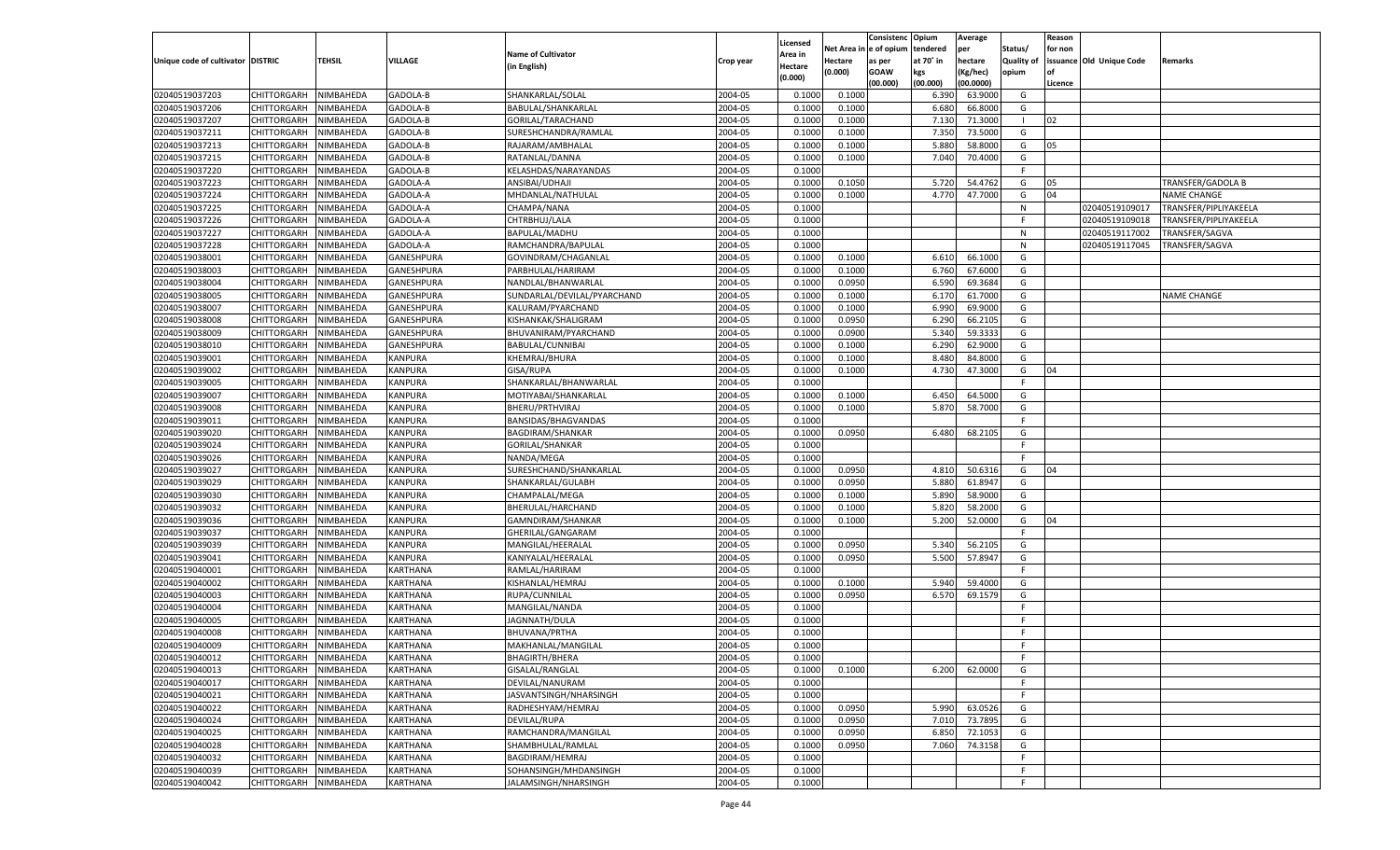|                                   |                       |               |                 |                           |           |                           |          | Consistenc  | Opium     | Average   |                   | Reason  |                          |                    |
|-----------------------------------|-----------------------|---------------|-----------------|---------------------------|-----------|---------------------------|----------|-------------|-----------|-----------|-------------------|---------|--------------------------|--------------------|
|                                   |                       |               |                 | <b>Name of Cultivator</b> |           | Licensed                  | Net Area | e of opium  | tendered  | per       | Status/           | for non |                          |                    |
| Unique code of cultivator DISTRIC |                       | <b>TEHSIL</b> | VILLAGE         | (in English)              | Crop year | <b>Area in</b><br>Hectare | Hectare  | as per      | at 70° in | hectare   | <b>Quality of</b> |         | issuance Old Unique Code | Remarks            |
|                                   |                       |               |                 |                           |           | (0.000)                   | (0.000)  | <b>GOAW</b> | kgs       | (Kg/hec)  | opium             |         |                          |                    |
|                                   |                       |               |                 |                           |           |                           |          | (00.000)    | (00.000)  | (00.0000) |                   | Licence |                          |                    |
| 02040519040044                    | CHITTORGARH           | NIMBAHEDA     | <b>KARTHANA</b> | NARAYAN/NATHULAL          | 2004-05   | 0.1000                    | 0.1000   | 43.33       | 3.819     | 38.1900   | - 1               | 02      |                          |                    |
| 02040519040055                    | CHITTORGARH           | NIMBAHEDA     | KARTHANA        | DHANRAJ/SHANKAR           | 2004-05   | 0.1000                    | 0.0950   |             | 4.880     | 51.3684   | G                 | 04      |                          |                    |
| 02040519040047                    | CHITTORGARH           | NIMBAHEDA     | KARTHANA        | NIRBHERAM/HEMRAJ          | 2004-05   | 0.1000                    |          |             |           |           | F.                |         |                          |                    |
| 02040519040057                    | CHITTORGARH           | NIMBAHEDA     | KARTHANA        | NARAYAN/OUNKAR            | 2004-05   | 0.1000                    |          |             |           |           | F.                |         |                          |                    |
| 02040519041001                    | CHITTORGARH           | NIMBAHEDA     | KARUNDA         | KESIBAI/NATHU             | 2004-05   | 0.1000                    |          |             |           |           | F.                |         |                          |                    |
| 02040519041002                    | CHITTORGARH           | NIMBAHEDA     | KARUNDA         | GANESH/TULSIRAM           | 2004-05   | 0.1000                    | 0.1000   |             | 6.220     | 62.2000   | G                 |         |                          |                    |
| 02040519041005                    | CHITTORGARH           | NIMBAHEDA     | KARUNDA         | DEVBAI/NARAYAN            | 2004-05   | 0.1000                    | 0.1000   |             | 6.210     | 62.1000   | G                 |         |                          |                    |
| 02040519041007                    | CHITTORGARH           | NIMBAHEDA     | KARUNDA         | OUNKARLAL/BHURALAL        | 2004-05   | 0.1000                    | 0.1000   |             | 5.940     | 59.4000   | G                 |         |                          |                    |
| 02040519041008                    | CHITTORGARH           | NIMBAHEDA     | KARUNDA         | OUNKAR/CHAGANLAL          | 2004-05   | 0.1000                    | 0.1050   |             | 6.430     | 61.2381   | G                 |         |                          |                    |
| 02040519041010                    | CHITTORGARH           | NIMBAHEDA     | KARUNDA         | MEGRAJ/LAXMAN             | 2004-05   | 0.1000                    |          |             |           |           | F.                |         |                          |                    |
| 02040519041012                    | CHITTORGARH           | NIMBAHEDA     | KARUNDA         | NARAYAN/MIYACHAND         | 2004-05   | 0.1000                    | 0.1000   |             | 5.910     | 59.1000   | G                 |         |                          |                    |
| 02040519041014                    | CHITTORGARH           | NIMBAHEDA     | KARUNDA         | MAGNIRAM/HARIRAM          | 2004-05   | 0.1000                    | 0.0950   |             | 6.330     | 66.6316   | G                 |         |                          |                    |
| 02040519041015                    | CHITTORGARH           | NIMBAHEDA     | KARUNDA         | BARDICHANDRA/AMARLAL      | 2004-05   | 0.1000                    |          |             |           |           | F.                |         |                          |                    |
| 02040519041017                    | CHITTORGARH           | NIMBAHEDA     | KARUNDA         | MANGIBAI/AMARLAL          | 2004-05   | 0.1000                    | 0.1000   |             | 5.820     | 58.2000   | G                 |         |                          | <b>NAME CHANGE</b> |
| 02040519041018                    | CHITTORGARH           | NIMBAHEDA     | KARUNDA         | BHERULAL/SURAJMAL         | 2004-05   | 0.1000                    |          |             |           |           | F.                |         |                          |                    |
| 02040519041020                    | CHITTORGARH           | NIMBAHEDA     | KARUNDA         | MANGU/JIVA                | 2004-05   | 0.1000                    |          |             |           |           | F.                |         |                          |                    |
| 02040519041022                    | CHITTORGARH           | NIMBAHEDA     | KARUNDA         | SAJJANKAVAR/DOLATSINGH    | 2004-05   | 0.1000                    | 0.1000   |             | 5.820     | 58.2000   | G                 |         | 02040519050006           | <b>TRANSFER</b>    |
| 02040519041023                    | CHITTORGARH           | NIMBAHEDA     | KARUNDA         | MANSINGH/ISAVARSINGH      | 2004-05   | 0.1000                    |          |             |           |           | N                 |         | 02040519032004           | TRANSFER           |
| 02040519041024                    | CHITTORGARH           | NIMBAHEDA     | KARUNDA         | KASTURIBAI/CHTRBHUJ       | 2004-05   | 0.1000                    |          |             |           |           | N                 |         | 02040519054002           | TRANSFER           |
| 02040519041025                    | CHITTORGARH           | NIMBAHEDA     | KARUNDA         | JAMKLAL/BARDA             | 2004-05   | 0.1000                    |          |             |           |           | N                 |         | 02040519054006           | TRANSFER           |
| 02040519042001                    | CHITTORGARH           | NIMBAHEDA     | KELI-A          | DURGASHANKAR/KASIRAM      | 2004-05   | 0.1000                    | 0.1050   |             | 3.160     | 30.0952   | G                 | 04      |                          |                    |
| 02040519042003                    | CHITTORGARH           | NIMBAHEDA     | KELI-A          | RAHIMBAX/SABUDIN          | 2004-05   | 0.1000                    | 0.1000   |             | 6.670     | 66.7000   | G                 |         |                          |                    |
| 02040519042005                    | CHITTORGARH           | NIMBAHEDA     | KELI-A          | RAMBAX/NANURAM            | 2004-05   | 0.1000                    | 0.1050   |             | 5.420     | 51.6190   | G                 | 04      |                          |                    |
| 02040519042006                    | CHITTORGARH           | NIMBAHEDA     | KELI-A          | KISHANSINGH/KALYANSINGH   | 2004-05   | 0.1000                    | 0.1000   |             | 5.160     | 51.6000   | G                 | 04      |                          |                    |
| 02040519042010                    | CHITTORGARH           | NIMBAHEDA     | KELI-A          | RAMNATH/BARDA             | 2004-05   | 0.1000                    |          |             |           |           | N                 |         |                          |                    |
| 02040519042022                    | CHITTORGARH           | NIMBAHEDA     | KELI-A          | BHANWARLAL/CHENRAM        | 2004-05   | 0.1000                    | 0.1000   |             | 5.210     | 52.1000   | G                 | 04      |                          |                    |
| 02040519042025                    | CHITTORGARH           | NIMBAHEDA     | KELI-A          | MUKANDLAL/NATHU           | 2004-05   | 0.1000                    | 0.1000   |             | 4.620     | 46.2000   | G                 | 04      |                          |                    |
| 02040519042029                    | CHITTORGARH           | NIMBAHEDA     | KELI-A          | RADHESHYAM/KANIYALAL      | 2004-05   | 0.1000                    | 0.1000   |             | 5.140     | 51.4000   | G                 | 04      |                          |                    |
| 02040519042032                    | CHITTORGARH           | NIMBAHEDA     | KELI-A          | BANSILAL/BHURALAL         | 2004-05   | 0.1000                    | 0.1050   | 39.05       | 3.067     | 29.2095   | $\blacksquare$    | 02      |                          |                    |
| 02040519042042                    | CHITTORGARH           | NIMBAHEDA     | KELI-A          | <b>BADRILAL/GASI</b>      | 2004-05   | 0.1000                    | 0.1050   |             | 5.510     | 52.4762   | G                 | 04      |                          |                    |
| 02040519042043                    | CHITTORGARH           | NIMBAHEDA     | KELI-A          | RAMPASADH/GASI            | 2004-05   | 0.1000                    |          |             |           |           | N                 |         |                          |                    |
| 02040519042049                    | CHITTORGARH           | NIMBAHEDA     | KELI-A          | BHERU/NARAYAN             | 2004-05   | 0.1000                    | 0.1050   |             | 5.090     | 48.4762   | G                 | 04      |                          |                    |
| 02040519042051                    | CHITTORGARH           | NIMBAHEDA     | KELI-A          | GULMOHMDH/JAANMOHMDH      | 2004-05   | 0.1000                    | 0.1000   | 44.53       | 3.741     | 37.4100   | - 1               | 02      |                          |                    |
| 02040519042052                    | CHITTORGARH           | NIMBAHEDA     | KELI-A          | NATHU/BHERULAL            | 2004-05   | 0.1000                    | 0.1000   | 45.18       | 4.026     | 40.2600   | - 1               | 02      |                          |                    |
| 02040519042054                    | CHITTORGARH           | NIMBAHEDA     | KELI-A          | MOHAN/SHANKAR             | 2004-05   | 0.1000                    | 0.1000   |             | 5.460     | 54.6000   | G                 | 05      |                          |                    |
| 02040519042060                    | CHITTORGARH           | NIMBAHEDA     | KELI-A          | BADRILAL/NARAYAN          | 2004-05   | 0.1000                    | 0.1050   |             | 5.670     | 54.0000   | G                 |         |                          |                    |
| 02040519042066                    |                       | NIMBAHEDA     | KELI-A          |                           | 2004-05   | 0.1000                    | 0.1050   |             | 5.430     | 51.7143   | G                 | 04      |                          |                    |
|                                   | CHITTORGARH           |               |                 | RADHESHYAM/OUNKARLAL      |           |                           |          |             |           |           |                   |         |                          |                    |
| 02040519042078<br>02040519042080  | CHITTORGARH           | NIMBAHEDA     | KELI-A          | KELASHCHAND/RADHESHYAM    | 2004-05   | 0.1000                    | 0.1000   |             | 5.610     | 56.1000   | G                 | 05      |                          |                    |
|                                   | CHITTORGARH           | NIMBAHEDA     | KELI-A          | BANSILAL/MOHANLAL         | 2004-05   | 0.1000                    | 0.1050   |             | 3.670     | 34.9524   | G                 | 04      |                          |                    |
| 02040519042083                    | CHITTORGARH           | NIMBAHEDA     | KELI-A          | BHERULAL/RATANLAL         | 2004-05   | 0.1000                    | 0.1000   |             | 5.85      | 58.5000   | G                 |         |                          |                    |
| 02040519042085                    | CHITTORGARH           | NIMBAHEDA     | KELI-A          | NANURAM/JASRAJ            | 2004-05   | 0.1000                    | 0.1000   |             | 5.800     | 58.0000   | G                 | 05      |                          |                    |
| 02040519042087                    | CHITTORGARH           | NIMBAHEDA     | KELI-A          | MUKANDLAL/BHURALAL        | 2004-05   | 0.1000                    | 0.1000   |             | 6.030     | 60.3000   | G                 |         |                          |                    |
| 02040519042115                    | CHITTORGARH           | NIMBAHEDA     | KELI-A          | HEERALAL/NATHU            | 2004-05   | 0.1000                    | 0.1050   |             | 5.620     | 53.5238   | G                 | 04      |                          |                    |
| 02040519042118                    | CHITTORGARH           | NIMBAHEDA     | KELI-A          | NATHULAL/DEVILAL          | 2004-05   | 0.1000                    | 0.1000   |             | 6.03      | 60.3000   | G                 |         |                          |                    |
| 02040519042084                    | CHITTORGARH           | NIMBAHEDA     | KELI-A          | BHERULAL/NANURAM          | 2004-05   | 0.1000                    | 0.1050   |             | 5.640     | 53.7143   | G                 | 04      |                          |                    |
| 02040519042092                    | CHITTORGARH NIMBAHEDA |               | <b>KELI-A</b>   | NASRUDIN/CHANDU           | 2004-05   | 0.1000                    | 0.1050   |             | 6.100     | 58.0952   | G                 |         |                          |                    |
| 02040519042132                    | <b>CHITTORGARH</b>    | NIMBAHEDA     | KELI-A          | JAMNABAI/KANIRAM          | 2004-05   | 0.1000                    | 0.1000   | 32.46       | 2.329     | 23.2900   | $\blacksquare$    | 02      |                          |                    |
| 02040519042138                    | CHITTORGARH           | NIMBAHEDA     | KELI-A          | RADHESHYAM/DEEPA          | 2004-05   | 0.1000                    | 0.1000   |             | 5.480     | 54.8000   | G                 |         | 02040519042129           | <b>TRANSFER</b>    |
| 02040519042079                    | <b>CHITTORGARH</b>    | NIMBAHEDA     | KELI-A          | PEMA/WARDA                | 2004-05   | 0.1000                    | 0.1000   |             | 4.930     | 49.3000   | G                 | 04      | 02040519042079           | <b>TRANSFER</b>    |
| 02040519043002                    | <b>CHITTORGARH</b>    | NIMBAHEDA     | KRIPARAMKIKHEDI | LALU/KISHNA               | 2004-05   | 0.1000                    |          |             |           |           | F.                |         |                          |                    |
| 02040519043003                    | <b>CHITTORGARH</b>    | NIMBAHEDA     | KRIPARAMKIKHEDI | BAGDIRAM/NARAYAN          | 2004-05   | 0.1000                    | 0.0950   |             | 6.160     | 64.8421   | G                 |         |                          |                    |
| 02040519043008                    | <b>CHITTORGARH</b>    | NIMBAHEDA     | KRIPARAMKIKHEDI | RATAN/BHIMA               | 2004-05   | 0.1000                    |          |             |           |           | F.                |         |                          |                    |
| 02040519043009                    | <b>CHITTORGARH</b>    | NIMBAHEDA     | KRIPARAMKIKHEDI | <b>KESARIMAL/DANNA</b>    | 2004-05   | 0.1000                    | 0.1000   |             | 3.460     | 34.6000   | G                 | 04      |                          |                    |
| 02040519043014                    | <b>CHITTORGARH</b>    | NIMBAHEDA     | KRIPARAMKIKHEDI | <b>GENDALAL/NANALAL</b>   | 2004-05   | 0.1000                    | 0.1000   |             | 6.120     | 61.2000   | G                 |         |                          |                    |
| 02040519043015                    | <b>CHITTORGARH</b>    | NIMBAHEDA     | KRIPARAMKIKHEDI | BHANWARLAL/NANALAL        | 2004-05   | 0.1000                    |          |             |           |           | F                 |         |                          |                    |
| 02040519043016                    | CHITTORGARH           | NIMBAHEDA     | KRIPARAMKIKHEDI | ANSIBAI/MITTULAL          | 2004-05   | 0.1000                    | 0.0950   |             | 5.620     | 59.1579   | G                 |         |                          |                    |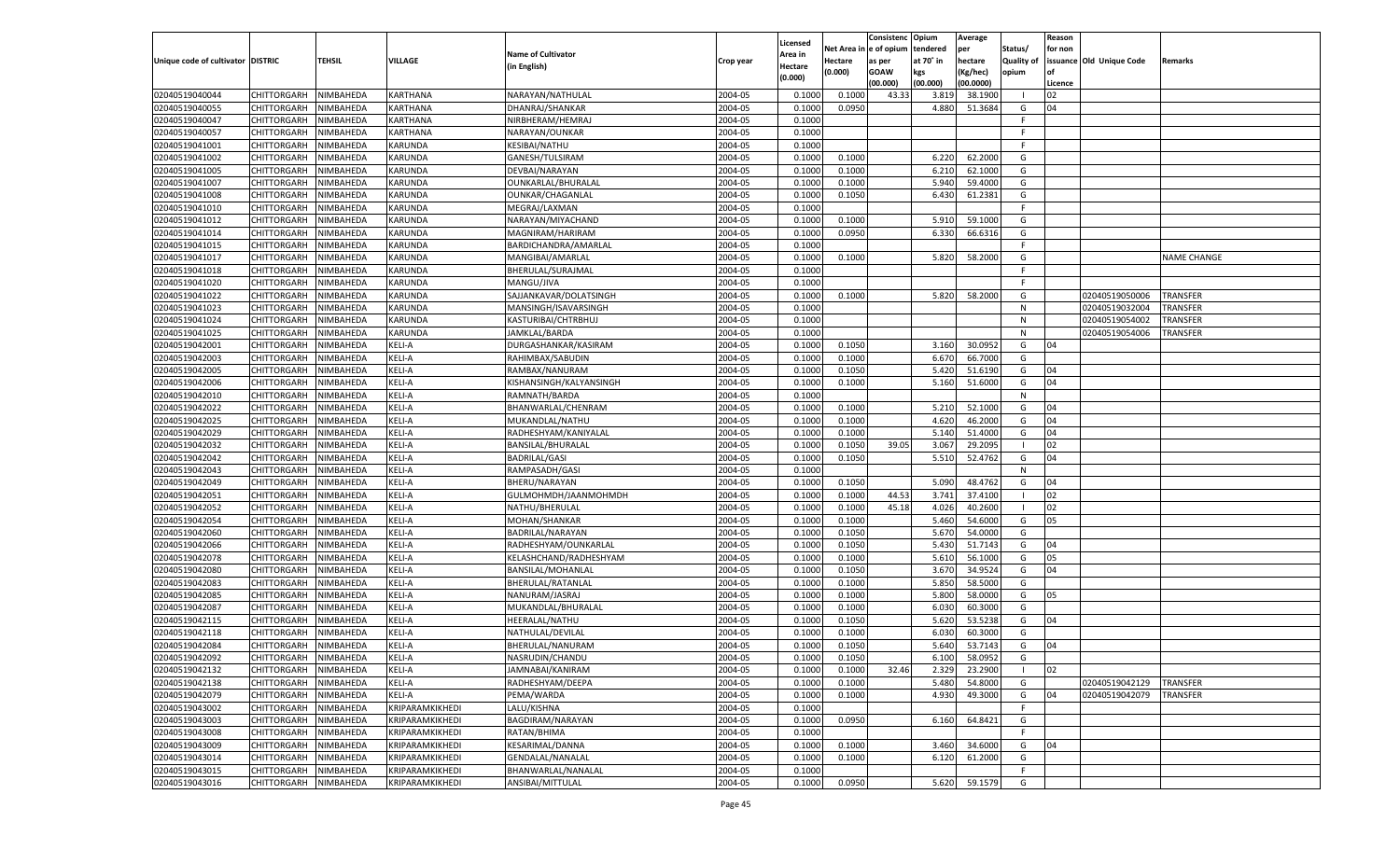|                                   |                            |           |                            |                           |                    |                    |            | Consistenc    | Opium     | Average       |            | Reason  |                          |                    |
|-----------------------------------|----------------------------|-----------|----------------------------|---------------------------|--------------------|--------------------|------------|---------------|-----------|---------------|------------|---------|--------------------------|--------------------|
|                                   |                            |           |                            | <b>Name of Cultivator</b> |                    | Licensed           | Net Area i | n  e of opium | tendered  | per           | Status/    | for non |                          |                    |
| Unique code of cultivator DISTRIC |                            | TEHSIL    | <b>VILLAGE</b>             |                           | Crop year          | Area in            | Hectare    | as per        | at 70° in | hectare       | Quality of |         | issuance Old Unique Code | Remarks            |
|                                   |                            |           |                            | (in English)              |                    | Hectare<br>(0.000) | (0.000)    | <b>GOAW</b>   | kgs       | (Kg/hec)      | opium      |         |                          |                    |
|                                   |                            |           |                            |                           |                    |                    |            | (00.000)      | (00.000)  | (00.0000)     |            | Licence |                          |                    |
| 02040519043023                    | CHITTORGARH                | NIMBAHEDA | KRIPARAMKIKHEDI            | NANDANATH/PARTHNATH       | 2004-05            | 0.1000             | 0.1000     |               | 5.940     | 59.4000       | G          |         |                          |                    |
| 02040519043024                    | CHITTORGARH                | NIMBAHEDA | KRIPARAMKIKHEDI            | LAKHMA/PYARA              | 2004-05            | 0.1000             |            |               |           |               | E          |         |                          |                    |
| 02040519043025                    | CHITTORGARH                | NIMBAHEDA | KRIPARAMKIKHEDI            | OUNKAR/DANNA              | 2004-05            | 0.1000             | 0.1050     |               | 4.350     | 41.4286       | G          | 04      |                          |                    |
| 02040519043029                    | CHITTORGARH                | NIMBAHEDA | KRIPARAMKIKHEDI            | AMARNATH/LALUNATH         | 2004-05            | 0.1000             | 0.1000     |               | 6.020     | 60.2000       | G          |         |                          |                    |
| 02040519043030                    | CHITTORGARH                | NIMBAHEDA | KRIPARAMKIKHEDI            | GOPALLAL/MITHULAL         | 2004-05            | 0.1000             | 0.0950     |               | 6.190     | 65.1579       | G          |         |                          |                    |
| 02040519043031                    | CHITTORGARH                | NIMBAHEDA | KRIPARAMKIKHEDI            | MANGUNATH/CHAMPANATH      | 2004-05            | 0.1000             |            |               |           |               | F.         |         |                          | NAME CHANGE        |
| 02040519043036                    | CHITTORGARH                | NIMBAHEDA | KRIPARAMKIKHEDI            | MANGU/PYARA               | 2004-05            | 0.1000             | 0.1000     |               | 2.330     | 23.3000       | G          | 04      |                          |                    |
| 02040519043039                    | CHITTORGARH                | NIMBAHEDA | KRIPARAMKIKHEDI            | MANGILAL/GIRDHARI         | 2004-05            | 0.1000             |            |               |           |               | E          |         |                          |                    |
| 02040519043051                    | CHITTORGARH                | NIMBAHEDA | KRIPARAMKIKHEDI            | SANTOSHLAL/GORILAL        | 2004-05            | 0.1000             |            |               |           |               | F.         |         |                          |                    |
| 02040519043060                    | CHITTORGARH                | NIMBAHEDA | KRIPARAMKIKHEDI            | AMARCHAND/PYARCHAND       | 2004-05            | 0.1000             | 0.1000     |               | 5.960     | 59.6000       | G          |         |                          |                    |
| 02040519043061                    | CHITTORGARH                | NIMBAHEDA | KRIPARAMKIKHEDI            | BABRULAL/GODAJI           | 2004-05            | 0.1000             | 0.1000     |               | 5.780     | 57.8000       | G          |         |                          |                    |
| 02040519043067                    | CHITTORGARH                | NIMBAHEDA | KRIPARAMKIKHEDI            | GOPALLAL/SORAMSUTHAR      | 2004-05            | 0.1000             | 0.1000     |               | 5.850     | 58.5000       | G          |         |                          |                    |
| 02040519043071                    | CHITTORGARH                | NIMBAHEDA | KRIPARAMKIKHEDI            | JAGDISHCHAND/LALURAM      | 2004-05            | 0.1000             | 0.0950     |               | 5.700     | 60.0000       | G          |         |                          |                    |
| 02040519043073                    | CHITTORGARH                | NIMBAHEDA | KRIPARAMKIKHEDI            | BAPULAL/SORAMSUTHAR       | 2004-05            | 0.1000             | 0.1000     |               | 6.430     | 64.3000       | G          |         |                          |                    |
| 02040519043069                    | CHITTORGARH                | NIMBAHEDA | KRIPARAMKIKHEDI            | BAPDAS/BHERUDAS           | 2004-05            | 0.1000             |            |               |           |               | F.         |         |                          |                    |
| 02040519044001                    | CHITTORGARH                | NIMBAHEDA | MADHYAKHEDI                | PARBHULAL/PYARA           | 2004-05            | 0.1000             | 0.1000     |               | 5.190     | 51.9000       | G          | 04      |                          |                    |
| 02040519044002                    | CHITTORGARH                | NIMBAHEDA | MADHYAKHEDI                | JANIBAI/HEERALAL          | 2004-05            | 0.1000             | 0.0950     |               | 5.590     | 58.8421       | G          |         |                          | <b>NAME CHANGE</b> |
| 02040519044003                    | CHITTORGARH                | NIMBAHEDA | MADHYAKHEDI                | BHANWARLAL/UDHA           | 2004-05            | 0.1000             | 0.0950     |               | 5.530     | 58.2105       | G          |         |                          |                    |
| 02040519044005                    | CHITTORGARH                | NIMBAHEDA | MADHYAKHEDI                | BHANWARLAL/GOKEL          | 2004-05            | 0.1000             | 0.1000     |               | 7.020     | 70.2000       | G          |         |                          |                    |
| 02040519044008                    | CHITTORGARH                | NIMBAHEDA | MADHYAKHEDI                | DURGALAL/HEERALAI         | 2004-05            | 0.1000             | 0.1000     |               | 5.640     | 56.4000       | G          |         |                          |                    |
| 02040519044012                    | CHITTORGARH                | NIMBAHEDA | MADHYAKHEDI                | GISALAL/GIRDHARI          | 2004-05            | 0.1000             | 0.1000     |               | 6.790     | 67.9000       | G          |         |                          |                    |
| 02040519044013                    | CHITTORGARH                | NIMBAHEDA | MADHYAKHEDI                | PYARCHAND/GASI            | 2004-05            | 0.1000             | 0.1000     |               | 5.830     | 58.3000       | G          |         |                          |                    |
| 02040519044014                    | CHITTORGARH                | NIMBAHEDA | MADHYAKHEDI                | MANGILAL/GIRDHARI         | 2004-05            | 0.1000             | 0.0950     |               | 6.450     | 67.8947       | G          |         |                          |                    |
| 02040519044017                    | CHITTORGARH                | NIMBAHEDA | MADHYAKHEDI                | MATHRALAL/NAGJIRAM        | 2004-05            | 0.1000             | 0.1000     |               | 4.490     | 44.9000       | G          | 04      |                          |                    |
| 02040519044019                    | CHITTORGARH                | NIMBAHEDA | MADHYAKHEDI                | NARAYAN/GASI              | 2004-05            | 0.1000             |            |               |           |               | F.         |         |                          |                    |
| 02040519044020                    |                            |           |                            | NARAYAN/BARDA             | 2004-05            | 0.1000             | 0.1050     |               | 6.170     | 58.7619       | G          |         |                          |                    |
| 02040519044026                    | CHITTORGARH<br>CHITTORGARH | NIMBAHEDA | MADHYAKHEDI<br>MADHYAKHEDI |                           | 2004-05            | 0.1000             | 0.1000     |               | 5.860     | 58.6000       | G          |         |                          |                    |
|                                   | CHITTORGARH                | NIMBAHEDA | MADHYAKHEDI                | NAVLRAM/NANURAM           |                    |                    |            |               |           |               | F.         |         |                          |                    |
| 02040519044027                    | CHITTORGARH                | NIMBAHEDA |                            | BHANWARLAL/PANNALAL       | 2004-05<br>2004-05 | 0.1000             | 0.1000     |               | 6.410     | 64.1000       | G          |         |                          |                    |
| 02040519044029                    |                            | NIMBAHEDA | MADHYAKHEDI                | BHERULAL/GULABH           |                    | 0.1000             |            |               |           |               |            |         |                          |                    |
| 02040519044030                    | CHITTORGARH                | NIMBAHEDA | MADHYAKHEDI                | ANSIBAI/GULABH            | 2004-05            | 0.1000             | 0.0900     |               | 5.740     | 63.7778       | G          |         |                          |                    |
| 02040519044031                    | CHITTORGARH                | NIMBAHEDA | MADHYAKHEDI                | BABULAL/BHERULAL          | 2004-05            | 0.1000             |            |               |           |               | F.         |         |                          |                    |
| 02040519044032                    | CHITTORGARH                | NIMBAHEDA | MADHYAKHEDI                | DINESHCHANDRA/BHERULAL    | 2004-05            | 0.1000             | 0.1000     |               | 6.280     | 62.8000       | G          |         |                          |                    |
| 02040519044033                    | CHITTORGARH                | NIMBAHEDA | MADHYAKHEDI                | NIMAKLAL/KHEMRAJ          | 2004-05            | 0.1000             | 0.0950     |               | 5.950     | 62.6316       | G          |         |                          |                    |
| 02040519044036                    | CHITTORGARH                | NIMBAHEDA | MADHYAKHEDI                | <b>VENIRAM/KHEMA</b>      | 2004-05            | 0.1000             | 0.1050     |               | 4.550     | 43.3333       | G          | 04      |                          |                    |
| 02040519044037                    | CHITTORGARH                | NIMBAHEDA | MADHYAKHEDI                | LAXMILAL/KHEMRAJ          | 2004-05            | 0.1000             | 0.1000     |               | 5.580     | 55.8000       | G          | 05      |                          |                    |
| 02040519044038                    | CHITTORGARH                | NIMBAHEDA | MADHYAKHEDI                | KANIYALAL/HEERALAL        | 2004-05            | 0.1000             | 0.1000     |               | 6.340     | 63.4000       | G          |         |                          |                    |
| 02040519044040                    | CHITTORGARH                | NIMBAHEDA | MADHYAKHEDI                | SOHANLAL/BHANWARLAI       | 2004-05            | 0.1000             | 0.0950     |               | 5.670     | 59.6842       | G          |         |                          |                    |
| 02040519044041                    | CHITTORGARH                | NIMBAHEDA | MADHYAKHEDI                | BAGDIRAM/PRTHVIRAJ        | 2004-05            | 0.1000             | 0.0950     |               | 5.540     | 58.3158       | G          | 05      |                          |                    |
| 02040519045003                    | CHITTORGARH                | NIMBAHEDA | MALYAKHEDI                 | BHUVANILAL/LAXMAN         | 2004-05            | 0.1000             | 0.0950     |               | 5.900     | 62.105        | G          |         |                          |                    |
| 02040519045004                    | CHITTORGARH                | NIMBAHEDA | MALYAKHEDI                 | NANDLAL/VENA              | 2004-05            | 0.1000             | 0.1050     |               | 4.950     | 47.1429       | G          | 04      |                          |                    |
| 02040519045005                    | CHITTORGARH                | NIMBAHEDA | MALYAKHEDI                 | OUNKARLAL/UDHIBAI         | 2004-05            | 0.1000             | 0.1000     |               | 5.810     | 58.1000       | G          |         |                          |                    |
| 02040519045006                    | CHITTORGARH                | NIMBAHEDA | MALYAKHEDI                 | RAMLAL/MANGNIRAM          | 2004-05            | 0.1000             | 0.0950     |               | 3.190     | 33.5789       | G          | 04      |                          |                    |
| 02040519045007                    | CHITTORGARH                | NIMBAHEDA | MALYAKHEDI                 | HADMATSINGH/JAISINGH      | 2004-05            | 0.1000             | 0.1000     |               | 5.700     | 57.0000       | G          |         |                          |                    |
| 02040519045008                    | CHITTORGARH                | NIMBAHEDA | MALYAKHEDI                 | BHAGVANLAL/PRTHVIRAJ      | 2004-05            | 0.1000             | 0.0950     |               | 5.810     | 61.1579       | G          |         |                          |                    |
| 02040519045009                    | CHITTORGARH                | NIMBAHEDA | MALYAKHEDI                 | RAMLAL/JAIRAM             | 2004-05            | 0.1000             |            |               |           |               | F.         |         |                          |                    |
| 02040519045010                    | CHITTORGARH NIMBAHEDA      |           | MALYAKHEDI                 | SHANKARLAL/JODHRAJ        | 2004-05            | 0.1000             | 0.0950     |               |           | 4.020 42.3158 | G          | 04      |                          |                    |
| 02040519045011                    | <b>CHITTORGARH</b>         | NIMBAHEDA | MALYAKHEDI                 | RUPLAL/MOHANLAL           | 2004-05            | 0.1000             |            |               |           |               | F.         |         |                          |                    |
| 02040519045015                    | <b>CHITTORGARH</b>         | NIMBAHEDA | MALYAKHEDI                 | RAMCHANDRA/PYARA          | 2004-05            | 0.1000             | 0.0950     |               | 5.060     | 53.2632       | G          | 04      |                          |                    |
| 02040519045016                    | CHITTORGARH                | NIMBAHEDA | MALYAKHEDI                 | MADHOLAL/NARAYAN          | 2004-05            | 0.1000             |            |               |           |               | F.         |         |                          |                    |
| 02040519045019                    | <b>CHITTORGARH</b>         | NIMBAHEDA | MALYAKHEDI                 | GOTAMLAL/MANA             | 2004-05            | 0.1000             |            |               |           |               | F.         |         |                          |                    |
| 02040519045021                    | CHITTORGARH                | NIMBAHEDA | MALYAKHEDI                 | MOHANLAL/BHAGIRTH         | 2004-05            | 0.1000             | 0.1000     |               | 4.140     | 41.4000       | G          | 04      |                          |                    |
| 02040519045022                    | <b>CHITTORGARH</b>         | NIMBAHEDA | MALYAKHEDI                 | RATANLAL/KISHANLAL        | 2004-05            | 0.1000             |            |               |           |               | F          |         |                          |                    |
| 02040519045023                    | <b>CHITTORGARH</b>         | NIMBAHEDA | MALYAKHEDI                 | KELASH/BHUVANIRAM         | 2004-05            | 0.1000             | 0.0950     |               | 4.440     | 46.7368       | G          | 04      |                          |                    |
| 02040519045025                    | CHITTORGARH                | NIMBAHEDA | MALYAKHEDI                 | GOTAMLAL/BHURALAL         | 2004-05            | 0.1000             | 0.0900     |               | 4.230     | 47.0000       | G          | 04      |                          |                    |
| 02040519045027                    | <b>CHITTORGARH</b>         | NIMBAHEDA | MALYAKHEDI                 | LAXMAN/PRTHA              | 2004-05            | 0.1000             | 0.1000     |               | 5.980     | 59.8000       | G          |         |                          |                    |
| 02040519045028                    | <b>CHITTORGARH</b>         | NIMBAHEDA | MALYAKHEDI                 | RATANLAL/JODHRAJ          | 2004-05            | 0.1000             | 0.0950     |               | 5.900     | 62.1053       | G          |         |                          |                    |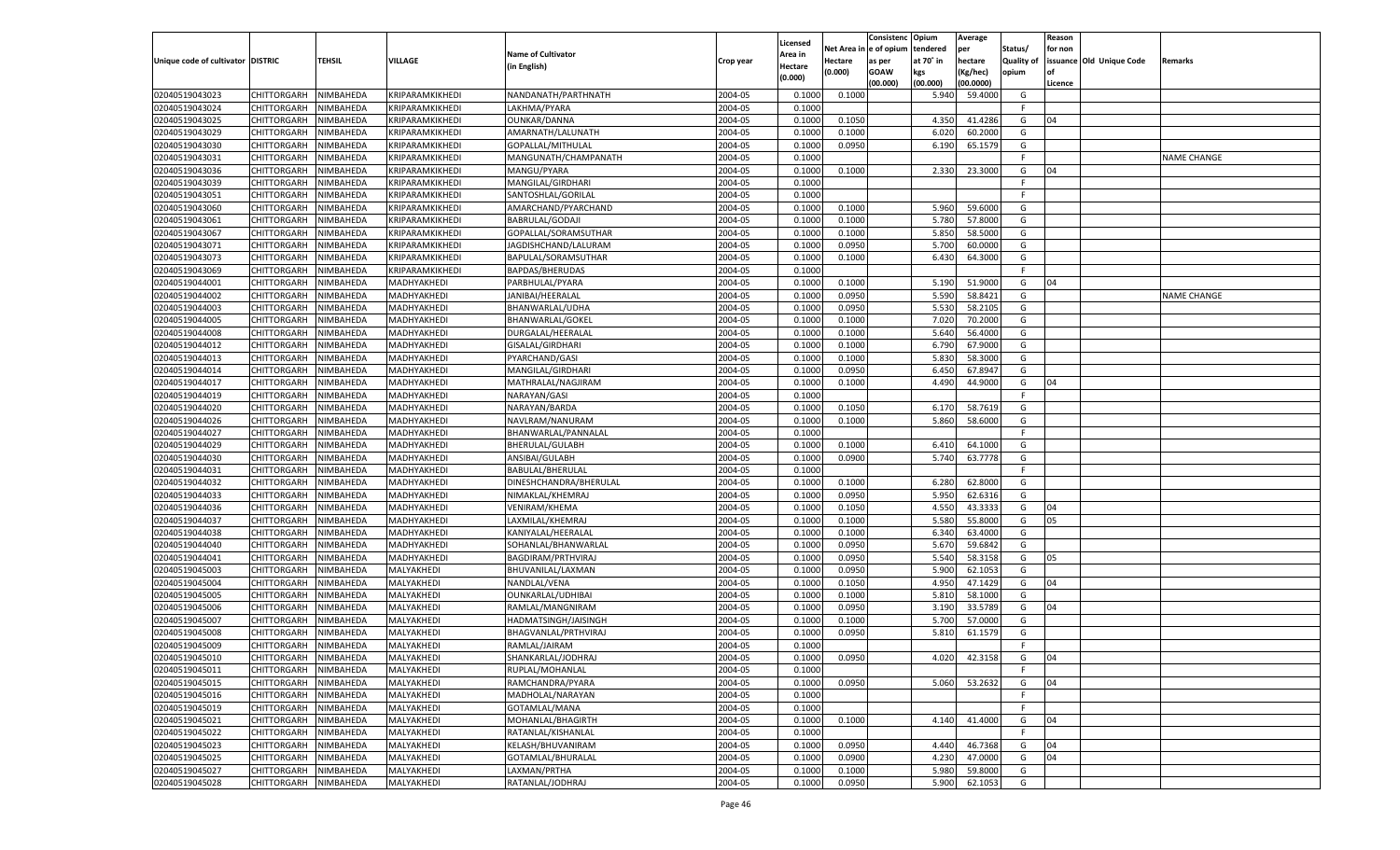|                                   |                       |               |                   |                                        |           |                    |            | Consistenc Opium |           | Average   |                   | Reason  |                          |                    |
|-----------------------------------|-----------------------|---------------|-------------------|----------------------------------------|-----------|--------------------|------------|------------------|-----------|-----------|-------------------|---------|--------------------------|--------------------|
|                                   |                       |               |                   | <b>Name of Cultivator</b>              |           | Licensed           | Net Area i | n  e of opium    | tendered  | per       | Status/           | for non |                          |                    |
| Unique code of cultivator DISTRIC |                       | <b>TEHSIL</b> | VILLAGE           |                                        | Crop year | \rea in            | Hectare    | as per           | at 70° in | hectare   | <b>Quality of</b> |         | issuance Old Unique Code | <b>Remarks</b>     |
|                                   |                       |               |                   | (in English)                           |           | Hectare<br>(0.000) | (0.000)    | <b>GOAW</b>      | kgs       | (Kg/hec)  | opium             |         |                          |                    |
|                                   |                       |               |                   |                                        |           |                    |            | (00.000)         | (00.000)  | (00.0000) |                   | Licence |                          |                    |
| 02040519045029                    | CHITTORGARH           | NIMBAHEDA     | MALYAKHEDI        | JIVANRAJ/NARAYAN                       | 2004-05   | 0.1000             |            |                  |           |           | -F.               |         |                          |                    |
| 02040519045031                    | CHITTORGARH           | NIMBAHEDA     | MALYAKHEDI        | GANSHYAMLAL/BHANWARLAL                 | 2004-05   | 0.2000             | 0.0900     |                  | 3.760     | 41.7778   | G                 | 04      |                          |                    |
| 02040519045033                    | CHITTORGARH           | NIMBAHEDA     | MALYAKHEDI        | RAMESHCHANDRA/BHUVANILAL               | 2004-05   | 0.1000             | 0.0950     |                  | 6.000     | 63.1579   | G                 |         |                          |                    |
| 02040519045038                    | CHITTORGARH           | NIMBAHEDA     | MALYAKHEDI        | BHAGVATSINGH/MOHANSINGH                | 2004-05   | 0.1000             | 0.0950     |                  | 5.900     | 62.1053   | G                 |         |                          |                    |
| 02040519045042                    | CHITTORGARH           | NIMBAHEDA     | MALYAKHEDI        | NARAYANLAL/JASRAJ                      | 2004-05   | 0.1000             | 0.1000     |                  | 5.930     | 59.3000   | G                 |         |                          |                    |
| 02040519045043                    | CHITTORGARH           | NIMBAHEDA     | MALYAKHEDI        | NAVLA/JITU                             | 2004-05   | 0.1000             |            |                  |           |           | F.                |         |                          |                    |
| 02040519045044                    | CHITTORGARH           | NIMBAHEDA     | MALYAKHEDI        | KHEMA/KANA                             | 2004-05   | 0.1000             | 0.0950     |                  | 4.77      | 50.2105   | G                 | 04      |                          |                    |
| 02040519045045                    | CHITTORGARH           | NIMBAHEDA     | MALYAKHEDI        | HARIBALAM/TULARAM                      | 2004-05   | 0.1000             | 0.0950     |                  | 4.970     | 52.3158   | G                 | 04      |                          |                    |
| 02040519045046                    | CHITTORGARH           | NIMBAHEDA     | MALYAKHEDI        | BHANWARSINGH/CHAGANSINGH               | 2004-05   | 0.1000             | 0.1000     |                  | 1.450     | 14.5000   | G                 | 04      |                          |                    |
| 02040519045047                    | CHITTORGARH           | NIMBAHEDA     | MALYAKHEDI        | BABRU/JAIRAJ                           | 2004-05   | 0.1000             |            |                  |           |           | F.                |         | 02040519083002           | TRANSFER           |
| 02040519046001                    | CHITTORGARH           | NIMBAHEDA     | MEVASAJAGIR       | BADRILAL/MHDANLAL                      | 2004-05   | 0.1000             | 0.0950     |                  | 5.83      | 61.3684   | G                 |         |                          |                    |
| 02040519046003                    | CHITTORGARH           | NIMBAHEDA     | MEVASAJAGIR       | JAGDISH/MHDANLAL                       | 2004-05   | 0.1000             | 0.1000     |                  | 6.27      | 62.7000   | G                 |         |                          |                    |
| 02040519046005                    | CHITTORGARH           | NIMBAHEDA     | MEVASAJAGIR       | NATHULAL/MANA                          | 2004-05   | 0.1000             | 0.1000     |                  | 6.090     | 60.9000   | G                 |         |                          |                    |
| 02040519046006                    | CHITTORGARH           | NIMBAHEDA     | MEVASAJAGIR       | MOHANLAL/KASIRAM                       | 2004-05   | 0.1000             | 0.1000     |                  | 6.470     | 64.7000   | G                 |         |                          | <b>NAME CHANGE</b> |
| 02040519046007                    | CHITTORGARH           | NIMBAHEDA     | MEVASAJAGIR       | PUSPAKUMARI/LOKENDRASINGH              | 2004-05   | 0.1000             | 0.1000     |                  | 6.580     | 65.8000   | G                 |         |                          |                    |
| 02040519046009                    | CHITTORGARH           | NIMBAHEDA     | MEVASAJAGIR       | <b>BAGDIRAM/DHULA</b>                  | 2004-05   | 0.1000             | 0.1000     |                  | 6.290     | 62.9000   | G                 |         |                          | <b>NAME CHANGE</b> |
| 02040519046011                    | CHITTORGARH           | NIMBAHEDA     | MEVASAJAGIR       | GULABIBAI/BIHARIDAS                    | 2004-05   | 0.1000             | 0.0950     |                  | 6.500     | 68.4211   | G                 |         |                          |                    |
| 02040519046012                    | CHITTORGARH           | NIMBAHEDA     | MEVASAJAGIR       | NANALAL/MANGILAL                       | 2004-05   | 0.1000             | 0.0950     |                  | 6.200     | 65.2632   | G                 |         |                          |                    |
| 02040519046014                    | CHITTORGARH           | NIMBAHEDA     | MEVASAJAGIR       | CHAMPALAL/GANPATLAL                    | 2004-05   | 0.1000             | 0.1000     |                  | 6.590     | 65.9000   | G                 |         |                          |                    |
| 02040519046015                    | CHITTORGARH           | NIMBAHEDA     | MEVASAJAGIR       | CHANDMAL/NARAYAN TELI                  | 2004-05   | 0.1000             | 0.1000     |                  | 6.510     | 65.1000   | G                 |         |                          |                    |
| 02040519046020                    | CHITTORGARH           | NIMBAHEDA     | MEVASAJAGIR       | NANURAM/DANNA                          | 2004-05   | 0.1000             | 0.1000     |                  | 6.440     | 64.4000   | G                 |         |                          |                    |
| 02040519046022                    | CHITTORGARH           | NIMBAHEDA     | MEVASAJAGIR       | BHERULAL/PRTHVIRAJ                     | 2004-05   | 0.1000             | 0.0950     |                  | 6.200     | 65.2632   | G                 |         |                          |                    |
| 02040519046025                    | CHITTORGARH           | NIMBAHEDA     | MEVASAJAGIR       | CHANCANBAI/MHDANLAL                    | 2004-05   | 0.1000             | 0.1000     |                  | 5.980     | 59.8000   | G                 |         |                          |                    |
|                                   |                       |               |                   |                                        |           | 0.1000             |            |                  | 5.940     | 62.5263   |                   |         |                          |                    |
| 02040519046026                    | CHITTORGARH           | NIMBAHEDA     | MEVASAJAGIR       | RAMNARAYAN/JUNDA                       | 2004-05   |                    | 0.0950     |                  |           |           | G                 |         |                          |                    |
| 02040519046028                    | CHITTORGARH           | NIMBAHEDA     | MEVASAJAGIR       | NARAYANIBAI/GANGARAM                   | 2004-05   | 0.1000             | 0.1000     |                  | 6.510     | 65.1000   | G                 |         |                          |                    |
| 02040519046029<br>02040519046031  | CHITTORGARH           | NIMBAHEDA     | MEVASAJAGIR       | SANTIBAI/NANALAL<br>BHGVATILAL/KASIRAM | 2004-05   | 0.1000             | 0.1000     |                  | 6.690     | 66.9000   | G                 |         |                          | <b>NAME CHANGE</b> |
|                                   | CHITTORGARH           | NIMBAHEDA     | MEVASAJAGIR       |                                        | 2004-05   | 0.1000             | 0.0950     |                  | 7.100     | 74.7368   | G                 |         |                          |                    |
| 02040519047001                    | CHITTORGARH           | NIMBAHEDA     | MOHMADPURA        | PAVANSINGH/KESARSINGH                  | 2004-05   | 0.1000             | 0.1000     |                  | 7.340     | 73.4000   | G                 |         |                          |                    |
| 02040519047002                    | CHITTORGARH           | NIMBAHEDA     | MOHMADPURA        | KESARSINGH/UDHESINGH                   | 2004-05   | 0.1000             | 0.1000     |                  | 6.870     | 68.7000   | G                 |         |                          |                    |
| 02040519047003                    | CHITTORGARH           | NIMBAHEDA     | MOHMADPURA        | CHGANLAL/KESARRAM                      | 2004-05   | 0.1000             | 0.1000     |                  | 6.400     | 64.0000   | G                 |         |                          |                    |
| 02040519047004                    | CHITTORGARH           | NIMBAHEDA     | MOHMADPURA        | GOPI/RADHU                             | 2004-05   | 0.1000             | 0.1000     |                  | 6.150     | 61.5000   | G                 |         |                          |                    |
| 02040519047006                    | CHITTORGARH           | NIMBAHEDA     | MOHMADPURA        | NIRBHESINGH/FTESINGH                   | 2004-05   | 0.1000             | 0.1000     |                  | 5.470     | 54.7000   | G                 |         |                          |                    |
| 02040519047007                    | CHITTORGARH           | NIMBAHEDA     | MOHMADPURA        | RAMLAL/MODA                            | 2004-05   | 0.1000             | 0.1000     |                  | 5.060     | 50.6000   | G                 | 04      |                          |                    |
| 02040519047008                    | CHITTORGARH           | NIMBAHEDA     | MOHMADPURA        | BHANWARLAL/KASIRAM                     | 2004-05   | 0.1000             | 0.1050     |                  | 6.000     | 57.1429   | G                 |         |                          |                    |
| 02040519047009                    | CHITTORGARH           | NIMBAHEDA     | MOHMADPURA        | CUNNILAL/BHAGVAN                       | 2004-05   | 0.1000             | 0.1000     |                  | 6.440     | 64.4000   | G                 |         |                          |                    |
| 02040519047011                    | CHITTORGARH           | NIMBAHEDA     | MOHMADPURA        | FULSINGH/FTESINGH                      | 2004-05   | 0.1000             | 0.1000     |                  | 6.350     | 63.5000   | G                 |         |                          |                    |
| 02040519047012                    | CHITTORGARH           | NIMBAHEDA     | MOHMADPURA        | BHERULAL/RAMAJI                        | 2004-05   | 0.1000             | 0.1000     |                  | 5.850     | 58.5000   | G                 |         |                          |                    |
| 02040519047016                    | CHITTORGARH           | NIMBAHEDA     | MOHMADPURA        | RATANLAL/BHURA                         | 2004-05   | 0.1000             |            |                  |           |           | F.                |         |                          |                    |
| 02040519047017                    | CHITTORGARH           | NIMBAHEDA     | MOHMADPURA        | KISHANLAL/BHURA                        | 2004-05   | 0.1000             | 0.1050     |                  | 6.910     | 65.8095   | G                 |         |                          |                    |
| 02040519047018                    | CHITTORGARH           | NIMBAHEDA     | MOHMADPURA        | KESURAM/KALU                           | 2004-05   | 0.1000             | 0.1000     |                  | 5.930     | 59.3000   | G                 |         |                          |                    |
| 02040519047020                    | CHITTORGARH           | NIMBAHEDA     | MOHMADPURA        | RATANSINGH/UDHESINGH                   | 2004-05   | 0.1000             |            |                  |           |           | N                 |         |                          |                    |
| 02040519047021                    | CHITTORGARH           | NIMBAHEDA     | MOHMADPURA        | BHERULAL/BHAGVAN                       | 2004-05   | 0.1000             | 0.1000     |                  | 6.330     | 63.3000   | G                 |         |                          |                    |
| 02040519047023                    | CHITTORGARH           | NIMBAHEDA     | MOHMADPURA        | LAXMIRAM/RAGUNATH                      | 2004-05   | 0.1000             | 0.1000     |                  | 4.580     | 45.8000   | G                 | 04      |                          |                    |
| 02040519047024                    | CHITTORGARH           | NIMBAHEDA     | MOHMADPURA        | MITTULAL/MANGILAL                      | 2004-05   | 0.1000             | 0.1000     |                  | 6.360     | 63.6000   | G                 |         |                          |                    |
| 02040519047025                    | CHITTORGARH           | NIMBAHEDA     | MOHMADPURA        | HEMRAJ/BHURA                           | 2004-05   | 0.1000             | 0.1000     |                  | 5.610     | 56.1000   | G                 |         |                          |                    |
| 02040519047028                    | CHITTORGARH NIMBAHEDA |               | MOHMADPURA        | MANGILAL/NANURAM                       | 2004-05   | 0.1000             |            |                  |           |           | F.                |         |                          |                    |
| 02040519047029                    | CHITTORGARH           | NIMBAHEDA     | MOHMADPURA        | BHURALAL/NAVLA                         | 2004-05   | 0.1000             | 0.1000     |                  | 6.120     | 61.2000   | G                 |         |                          |                    |
| 02040519047032                    | CHITTORGARH           | NIMBAHEDA     | MOHMADPURA        | NATHULAL/RAMA                          | 2004-05   | 0.1000             | 0.1000     |                  | 6.490     | 64.9000   | G                 |         |                          |                    |
| 02040519047033                    | <b>CHITTORGARH</b>    | NIMBAHEDA     | MOHMADPURA        | <b>BALULAL/KESULAL</b>                 | 2004-05   | 0.1000             | 0.0950     |                  | 6.160     | 64.8421   | G                 |         |                          |                    |
| 02040519047034                    | <b>CHITTORGARH</b>    | NIMBAHEDA     | MOHMADPURA        | NANALAL/MADHOLAL                       | 2004-05   | 0.1000             | 0.1000     |                  | 6.600     | 66.0000   | G                 |         |                          |                    |
| 02040519047035                    | CHITTORGARH           | NIMBAHEDA     | MOHMADPURA        | BHERULAL/MADHOLAL                      | 2004-05   | 0.1000             |            |                  |           |           | F                 |         |                          |                    |
| 02040519047036                    | CHITTORGARH           | NIMBAHEDA     | MOHMADPURA        | RATANLAL/KASIRAM                       | 2004-05   | 0.1000             | 0.1000     |                  | 6.650     | 66.5000   | G                 |         |                          |                    |
| 02040519047037                    | <b>CHITTORGARH</b>    | NIMBAHEDA     | MOHMADPURA        | SHAMBHULAL/MAGNIRAM                    | 2004-05   | 0.1000             | 0.1000     |                  | 5.330     | 53.3000   | G                 | 04      |                          |                    |
| 02040519047039                    | <b>CHITTORGARH</b>    | NIMBAHEDA     | MOHMADPURA        | NATHULAL/CUNNILAL                      | 2004-05   | 0.1000             |            |                  |           |           | F.                |         |                          |                    |
| 02040519047041                    | CHITTORGARH           | NIMBAHEDA     | MOHMADPURA        | BABUKHAN/FAKIRMOHMAD                   | 2004-05   | 0.1000             | 0.1000     |                  | 5.840     | 58.4000   | G                 |         |                          |                    |
| 02040519047043                    | CHITTORGARH           | NIMBAHEDA     | <b>MOHMADPURA</b> | MOTILAL/GOTTULAL                       | 2004-05   | 0.1000             | 0.1000     |                  | 6.300     | 63.0000   | G                 |         |                          |                    |
|                                   |                       |               |                   |                                        |           |                    |            |                  |           |           |                   |         |                          |                    |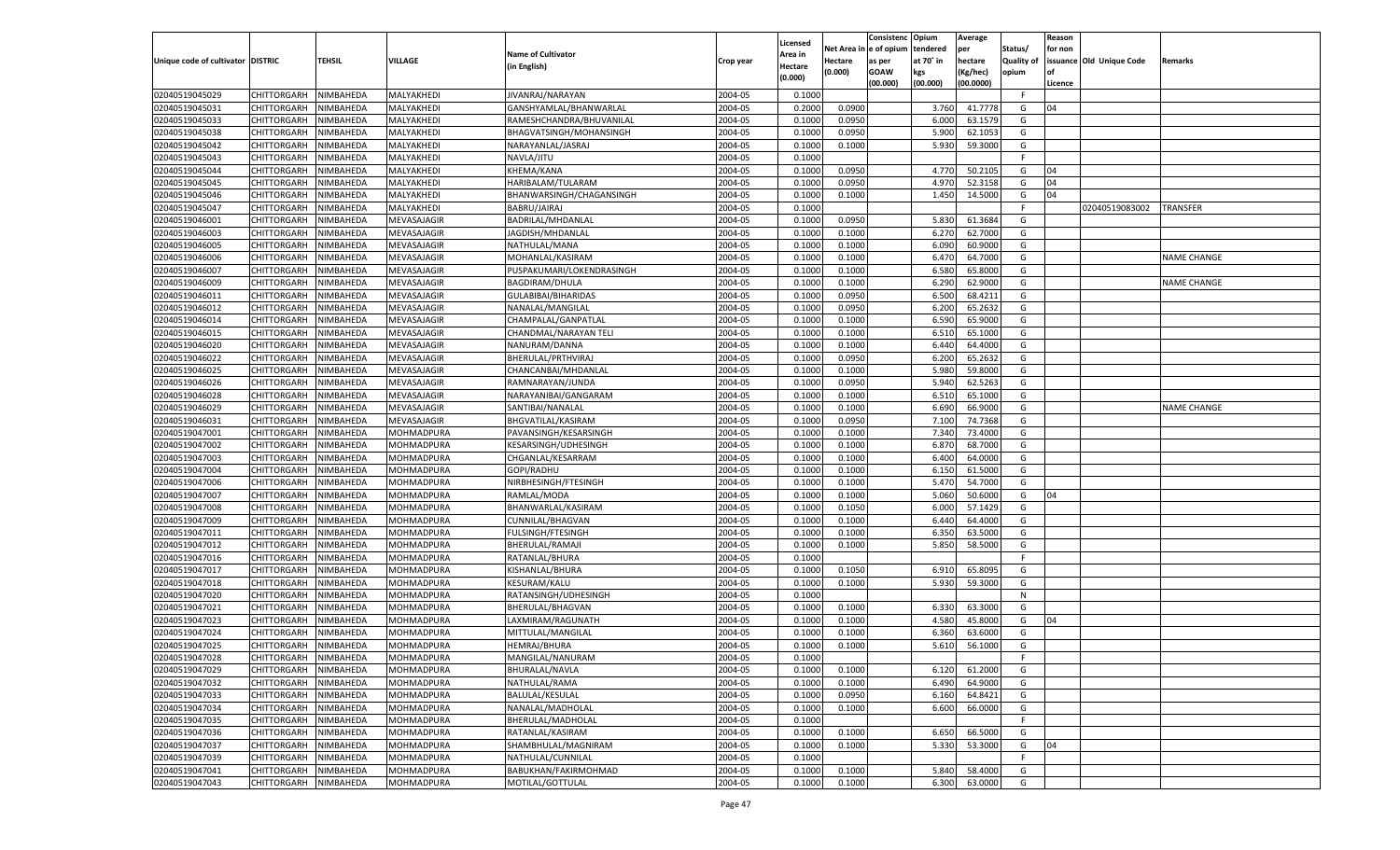|                                   |                       |           |                                      |                           |           |                     |            | Consistenc    | Opium     | Average       |            | Reason  |                          |                    |
|-----------------------------------|-----------------------|-----------|--------------------------------------|---------------------------|-----------|---------------------|------------|---------------|-----------|---------------|------------|---------|--------------------------|--------------------|
|                                   |                       |           |                                      | <b>Name of Cultivator</b> |           | Licensed<br>Area in | Net Area i | n le of opium | tendered  | per           | Status/    | for non |                          |                    |
| Unique code of cultivator DISTRIC |                       | TEHSIL    | <b>VILLAGE</b>                       | (in English)              | Crop year | Hectare             | Hectare    | as per        | at 70° in | hectare       | Quality of |         | issuance Old Unique Code | Remarks            |
|                                   |                       |           |                                      |                           |           | (0.000)             | (0.000)    | <b>GOAW</b>   | kgs       | (Kg/hec)      | opium      |         |                          |                    |
|                                   |                       |           |                                      |                           |           |                     |            | (00.000)      | (00.000)  | (00.0000)     |            | Licence |                          |                    |
| 02040519047045                    | CHITTORGARH           | NIMBAHEDA | MOHMADPURA                           | RAMCHANDRA/PEMA           | 2004-05   | 0.100               | 0.1000     |               | 6.900     | 69.0000       | G          |         |                          |                    |
| 02040519047047                    | CHITTORGARH           | NIMBAHEDA | MOHMADPURA                           | BADRILAL/MULCHAND         | 2004-05   | 0.1000              | 0.0950     |               | 5.660     | 59.5789       | G          |         |                          |                    |
| 02040519047048                    | CHITTORGARH           | NIMBAHEDA | MOHMADPURA                           | SOHANLAL/BHURALAL         | 2004-05   | 0.1000              |            |               |           |               | F.         |         |                          |                    |
| 02040519047051                    | CHITTORGARH           | NIMBAHEDA | MOHMADPURA                           | CHTRBHUJ/MANGILAL         | 2004-05   | 0.1000              |            |               |           |               | E          |         |                          |                    |
| 02040519047052                    | CHITTORGARH           | NIMBAHEDA | MOHMADPURA                           | PARBHUDAS/LAXMIDAS        | 2004-05   | 0.1000              | 0.1050     |               | 6.360     | 60.5714       | G          |         |                          |                    |
| 02040519047053                    | CHITTORGARH           | NIMBAHEDA | MOHMADPURA                           | BALCHAND/SHANKARLAL       | 2004-05   | 0.1000              | 0.1000     |               | 5.580     | 55.8000       | G          |         |                          |                    |
| 02040519047055                    | CHITTORGARH           | NIMBAHEDA | MOHMADPURA                           | DADAMCHAND/KESURAM        | 2004-05   | 0.1000              | 0.1000     |               | 6.010     | 60.1000       | G          |         |                          |                    |
| 02040519047056                    | CHITTORGARH           | NIMBAHEDA | MOHMADPURA                           | KALURAM/MANGILAL          | 2004-05   | 0.1000              |            |               |           |               | E          |         |                          |                    |
| 02040519047057                    | CHITTORGARH           | NIMBAHEDA | MOHMADPURA                           | KANIYALAL/MADHOLAL        | 2004-05   | 0.1000              |            |               |           |               | F.         |         |                          |                    |
| 02040519047059                    | CHITTORGARH           | NIMBAHEDA | MOHMADPURA                           | DHANRAJ/NOLA              | 2004-05   | 0.1000              | 0.1000     |               | 5.800     | 58.0000       | G          |         |                          |                    |
| 02040519047061                    | CHITTORGARH           | NIMBAHEDA | MOHMADPURA                           | BHERULAL/RATANLAL         | 2004-05   | 0.1000              | 0.1050     |               | 6.330     | 60.2857       | G          |         |                          |                    |
| 02040519047062                    | CHITTORGARH           | NIMBAHEDA | MOHMADPURA                           | MEGRAJ/BHAGIRTH           | 2004-05   | 0.1000              | 0.1050     |               | 5.910     | 56.2857       | G          |         |                          |                    |
| 02040519047064                    | CHITTORGARH           | NIMBAHEDA | MOHMADPURA                           | CUNNILAL/DALLA            | 2004-05   | 0.1000              | 0.1000     |               | 5.570     | 55.7000       | G          | 05      |                          |                    |
| 02040519047058                    | CHITTORGARH           | NIMBAHEDA | MOHMADPURA                           | LAKHMICHAND/NOLA          | 2004-05   | 0.1000              |            |               |           |               | E          |         |                          |                    |
| 02040519047060                    | CHITTORGARH           | NIMBAHEDA | MOHMADPURA                           | MANGILAL/DHANNA           | 2004-05   | 0.1000              |            |               |           |               | F.         |         |                          |                    |
| 02040519047065                    | CHITTORGARH           | NIMBAHEDA | MOHMADPURA                           | GANGABAI/MANGILAL         | 2004-05   | 0.1000              |            |               |           |               | F.         |         |                          |                    |
| 02040519048001                    | CHITTORGARH           | NIMBAHEDA | MOTHA                                | BADRILAL/SHANKARLAL       | 2004-05   | 0.1000              | 0.0950     |               | 5.900     | 62.1053       | G          |         |                          |                    |
| 02040519048002                    | CHITTORGARH           | NIMBAHEDA | MOTHA                                | BHANWARLAL/HUKMICHAND     | 2004-05   | 0.1000              | 0.1000     |               | 5.180     | 51.8000       | G          | 04      |                          |                    |
| 02040519048007                    | CHITTORGARH           | NIMBAHEDA | <b>MOTHA</b>                         | SANTILAL/HJARILAL         | 2004-05   | 0.1000              | 0.1000     |               | 5.500     | 55.0000       | G          |         |                          |                    |
| 02040519048008                    | CHITTORGARH           | NIMBAHEDA | MOTHA                                | MOTILAL/SHAMBHULAL        | 2004-05   | 0.1000              | 0.0950     |               | 4.840     | 50.9474       | G          | 04      |                          |                    |
| 02040519048009                    | CHITTORGARH           | NIMBAHEDA | MOTHA                                | RUKMNIBAI/CUNNILAL        | 2004-05   | 0.1000              | 0.0950     |               | 5.820     | 61.2632       | G          |         |                          |                    |
| 02040519048010                    | CHITTORGARH           | NIMBAHEDA | MOTHA                                | KESURAM/BABRU             | 2004-05   | 0.1000              | 0.1000     |               | 6.310     | 63.1000       | G          |         |                          |                    |
| 02040519048012                    | CHITTORGARH           | NIMBAHEDA | <b>MOTHA</b>                         | DALUDAS/GOVERDHANDAS      | 2004-05   | 0.1000              | 0.1000     |               | 5.090     | 50.9000       | G          | 04      |                          |                    |
| 02040519048016                    | CHITTORGARH           | NIMBAHEDA | MOTHA                                | KISHANLAL/CUNNILAL        | 2004-05   | 0.1000              | 0.0950     |               | 5.930     | 62.4211       | G          |         |                          |                    |
| 02040519048018                    | CHITTORGARH           | NIMBAHEDA | MOTHA                                | CHOGALAL/TARCHAND         | 2004-05   | 0.1000              | 0.0950     |               | 7.220     | 76.0000       | G          |         |                          |                    |
| 02040519048021                    | CHITTORGARH           | NIMBAHEDA | MOTHA                                | ASHOKKUMAR/BADRILAL       | 2004-05   | 0.1000              |            |               |           |               | N          |         |                          |                    |
| 02040519048022                    | CHITTORGARH           | NIMBAHEDA | <b>MOTHA</b>                         | NANDLAL/RAMLAL            | 2004-05   | 0.1000              | 0.1000     |               | 6.550     | 65.5000       | G          |         |                          |                    |
| 02040519048023                    | CHITTORGARH           | NIMBAHEDA | MOTHA                                | BABULAL/JAGNATH           | 2004-05   | 0.1000              |            |               |           |               | N          |         |                          | <b>NAME CHANGE</b> |
| 02040519048024                    | CHITTORGARH           | NIMBAHEDA | MOTHA                                | MANGILAL/TARACHAND        | 2004-05   | 0.1000              | 0.1000     |               | 5.680     | 56.8000       | G          |         |                          |                    |
| 02040519048025                    | CHITTORGARH           | NIMBAHEDA | <b>MOTHA</b>                         | YUDHISTAR/MANGILAL        | 2004-05   | 0.1000              | 0.1000     |               | 5.530     | 55.3000       | G          |         |                          |                    |
| 02040519048027                    | CHITTORGARH           | NIMBAHEDA | <b>MOTHA</b>                         | JAINARAYAN/MOTILAL        | 2004-05   | 0.1000              | 0.0950     |               | 5.490     | 57.7895       | G          |         |                          |                    |
| 02040519048028                    | CHITTORGARH           | NIMBAHEDA | <b>MOTHA</b>                         | SHANKARLAL/RAMLAL         | 2004-05   | 0.1000              | 0.1000     |               | 3.920     | 39.2000       | G          | 04      |                          |                    |
| 02040519048029                    | CHITTORGARH           | NIMBAHEDA | <b>MOTHA</b>                         | ARJUN/TARACHAND           | 2004-05   | 0.1000              | 0.1000     |               | 6.110     | 61.1000       | G          |         |                          |                    |
| 02040519048031                    | CHITTORGARH           | NIMBAHEDA | <b>MOTHA</b>                         | OUNKARLAL/CUNNILAL        | 2004-05   | 0.1000              | 0.0950     |               | 5.890     | 62.0000       | G          |         |                          |                    |
| 02040519048026                    | CHITTORGARH           | NIMBAHEDA | MOTHA                                | RAMCHANDRA/CUNNILAL       | 2004-05   | 0.1000              |            |               |           |               | F.         |         |                          |                    |
| 02040519049001                    | CHITTORGARH           | NIMBAHEDA | NAVABPURA                            | BHAGVAN/BHOJA             | 2004-05   | 0.1000              | 0.1000     |               | 6.100     | 61.0000       | G          |         |                          |                    |
| 02040519049004                    | CHITTORGARH           | NIMBAHEDA | NAVABPURA                            | PRTHVIRAJ/BHERA           | 2004-05   | 0.1000              | 0.0950     |               | 5.370     | 56.5263       | G          |         |                          |                    |
| 02040519049006                    | CHITTORGARH           | NIMBAHEDA | NAVABPURA                            | SOHANDAS/TULSIDAS         | 2004-05   | 0.1000              |            |               |           |               | F.         |         |                          |                    |
| 02040519049007                    | CHITTORGARH           | NIMBAHEDA | NAVABPURA                            | NARU/NANA                 | 2004-05   | 0.1000              | 0.1050     |               | 2.110     | 20.0952       | G          | 04      |                          |                    |
| 02040519049011                    | CHITTORGARH           | NIMBAHEDA | NAVABPURA                            | NANURAM/BHERA             | 2004-05   | 0.1000              | 0.1050     |               | 2.800     | 26.6667       | G          | 04      |                          |                    |
| 02040519049014                    | CHITTORGARH           | NIMBAHEDA | NAVABPURA                            | DALLA/KALU                | 2004-05   | 0.1000              | 0.1000     |               | 6.790     | 67.9000       | G          |         |                          |                    |
| 02040519049016                    | CHITTORGARH           | NIMBAHEDA | NAVABPURA                            | KISHANLAL/NANALAL         | 2004-05   | 0.1000              | 0.1050     |               | 5.830     | 55.5238       | G          |         |                          |                    |
| 02040519049017                    | CHITTORGARH           | NIMBAHEDA | NAVABPURA                            | RATNIBAI/OUNKAR           | 2004-05   | 0.1000              | 0.1000     |               | 6.080     | 60.8000       | G          |         |                          |                    |
| 02040519049019                    |                       |           |                                      |                           | 2004-05   | 0.1000              |            |               | 5.510     | 58.0000       | G          |         |                          |                    |
|                                   | CHITTORGARH           | NIMBAHEDA | NAVABPURA                            | NANURAM/BHURA             | 2004-05   |                     | 0.0950     |               | 5.650     | 56.5000       |            |         |                          |                    |
| 02040519049020                    | CHITTORGARH           | NIMBAHEDA | NAVABPURA                            | NATHULAL/BHURA            |           | 0.1000              | 0.1000     |               |           |               | G          |         |                          |                    |
| 02040519049022                    | CHITTORGARH NIMBAHEDA |           | <b>NAVABPURA</b><br><b>NAVABPURA</b> | AMBHALAL/BHURALAL         | 2004-05   | 0.1000              | 0.1050     |               |           | 5.530 52.6667 | G          | 04      |                          |                    |
| 02040519049023                    | <b>CHITTORGARH</b>    | NIMBAHEDA |                                      | MOHANLAL/PRTHVIRAJ        | 2004-05   | 0.1000              | 0.1000     |               | 6.190     | 61.9000       | G          |         |                          |                    |
| 02040519049024                    | CHITTORGARH           | NIMBAHEDA | NAVABPURA                            | KISHANLAL/KHEMA           | 2004-05   | 0.1000              | 0.1000     |               | 5.990     | 59.9000       | G          |         |                          |                    |
| 02040519049021                    | CHITTORGARH           | NIMBAHEDA | <b>NAVABPURA</b>                     | OUNKARLAL/MOTI            | 2004-05   | 0.1000              |            |               |           |               | F.         |         |                          |                    |
| 02040519049025                    | CHITTORGARH           | NIMBAHEDA | NAVABPURA                            | RATANLAL/NARAYAN          | 2004-05   | 0.1000              |            |               |           |               | F.         |         |                          |                    |
| 02040519051001                    | CHITTORGARH           | NIMBAHEDA | <b>RAMPURA</b>                       | RAMLAL/BHOLIRAM           | 2004-05   | 0.1000              |            |               |           |               | F.         |         |                          |                    |
| 02040519051002                    | CHITTORGARH           | NIMBAHEDA | <b>RAMPURA</b>                       | LALCHAND/SHANKARLAL       | 2004-05   | 0.1000              | 0.1000     |               | 5.590     | 55.9000       | G          |         |                          |                    |
| 02040519051003                    | CHITTORGARH           | NIMBAHEDA | <b>RAMPURA</b>                       | BHOTHLAL/DADAMCHAND       | 2004-05   | 0.1000              | 0.1000     |               | 5.630     | 56.3000       | G          | 05      |                          |                    |
| 02040519051005                    | CHITTORGARH           | NIMBAHEDA | <b>RAMPURA</b>                       | PRTHVIRAJ/OUNKARLAL       | 2004-05   | 0.1000              | 0.1000     |               | 6.220     | 62.2000       | G          |         |                          |                    |
| 02040519051007                    | CHITTORGARH           | NIMBAHEDA | <b>RAMPURA</b>                       | BACHRAJ/BHOLIRAM          | 2004-05   | 0.1000              | 0.0500     |               | 3.060     | 61.2000       | G          |         |                          |                    |
| 02040519051009                    | <b>CHITTORGARH</b>    | NIMBAHEDA | <b>RAMPURA</b>                       | MOTILAL/AMARTHRAM         | 2004-05   | 0.1000              | 0.1000     |               | 5.660     | 56.6000       | G          |         |                          |                    |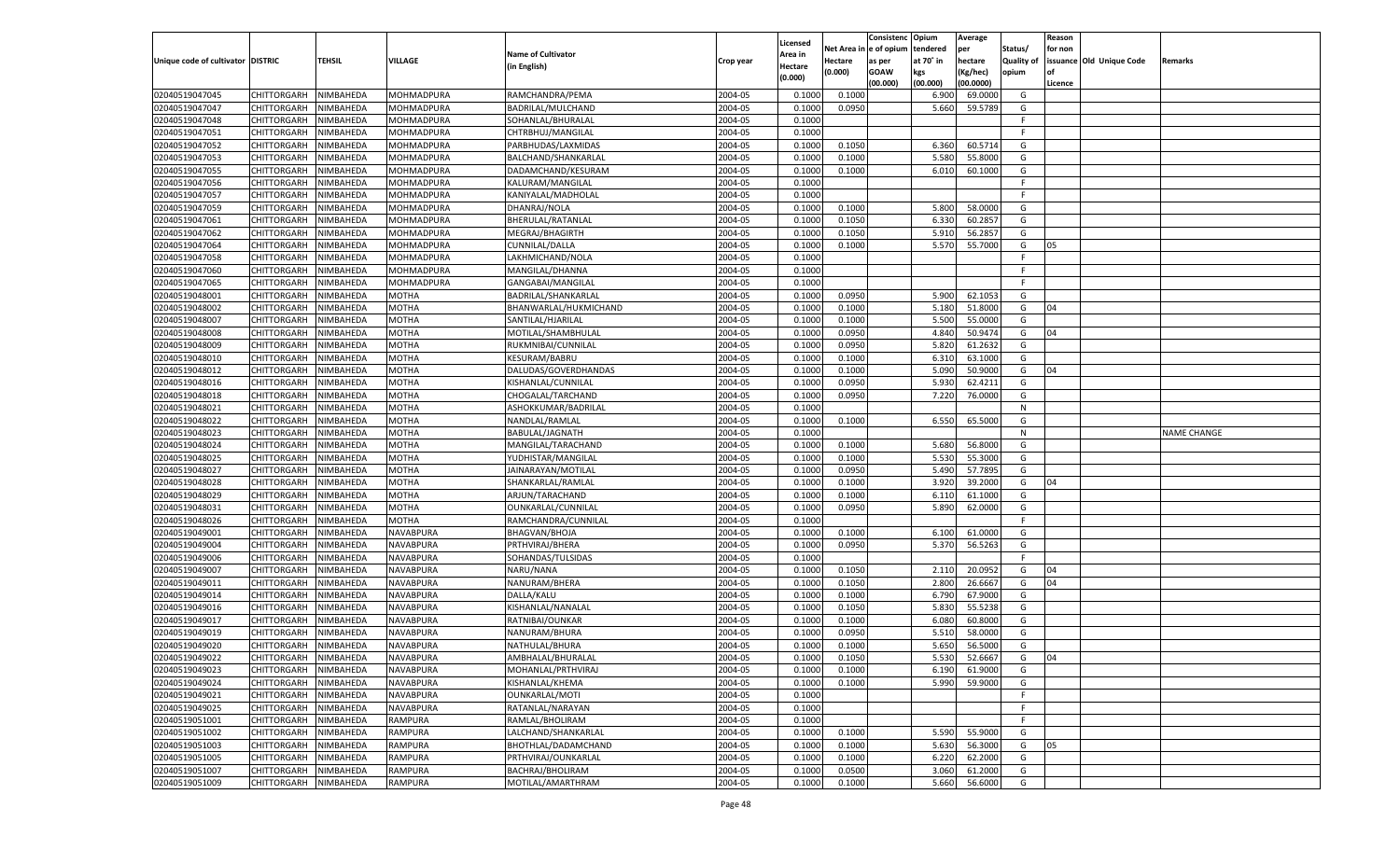|                                   |                       |               |                |                           |           |                           |          | Consistenc  | Opium     | Average   |                   | Reason  |                          |         |
|-----------------------------------|-----------------------|---------------|----------------|---------------------------|-----------|---------------------------|----------|-------------|-----------|-----------|-------------------|---------|--------------------------|---------|
|                                   |                       |               |                | <b>Name of Cultivator</b> |           | Licensed                  | Net Area | e of opium  | tendered  | per       | Status/           | for non |                          |         |
| Unique code of cultivator DISTRIC |                       | <b>TEHSIL</b> | VILLAGE        | (in English)              | Crop year | <b>Area in</b><br>Hectare | Hectare  | as per      | at 70° in | hectare   | <b>Quality of</b> |         | issuance Old Unique Code | Remarks |
|                                   |                       |               |                |                           |           | (0.000)                   | (0.000)  | <b>GOAW</b> | kgs       | (Kg/hec)  | opium             |         |                          |         |
|                                   |                       |               |                |                           |           |                           |          | (00.000)    | (00.000)  | (00.0000) |                   | Licence |                          |         |
| 02040519051010                    | CHITTORGARH           | NIMBAHEDA     | <b>RAMPURA</b> | HEERALAL/KISHANLAL        | 2004-05   | 0.1000                    |          |             |           |           | F.                |         |                          |         |
| 02040519051012                    | CHITTORGARH           | NIMBAHEDA     | RAMPURA        | NAGJIRAM/KISHANLAL        | 2004-05   | 0.1000                    | 0.1000   |             | 5.520     | 55.2000   | G                 | 05      |                          |         |
| 02040519051013                    | CHITTORGARH           | NIMBAHEDA     | RAMPURA        | DHAKHIBAI/TULSIBAI        | 2004-05   | 0.1000                    | 0.0950   |             | 6.37      | 67.0526   | G                 |         |                          |         |
| 02040519051014                    | CHITTORGARH           | NIMBAHEDA     | RAMPURA        | AMBHALAL/DHANRAJ          | 2004-05   | 0.1000                    | 0.1000   |             | 6.21      | 62.1000   | G                 |         |                          |         |
| 02040519051016                    | CHITTORGARH           | NIMBAHEDA     | RAMPURA        | GAMNDIRAM/KISHANLAI       | 2004-05   | 0.1000                    | 0.1000   |             | 7.210     | 72.1000   | G                 |         |                          |         |
| 02040519051017                    | CHITTORGARH           | NIMBAHEDA     | RAMPURA        | NARBDABAI/NAVLRAM         | 2004-05   | 0.1000                    | 0.1050   |             | 1.690     | 16.0952   | G                 | 04      |                          |         |
| 02040519051018                    | CHITTORGARH           | NIMBAHEDA     | RAMPURA        | RAMESVAR/BHOTHLAL         | 2004-05   | 0.1000                    | 0.1000   |             | 5.780     | 57.8000   | G                 |         |                          |         |
| 02040519051020                    | CHITTORGARH           | NIMBAHEDA     | RAMPURA        | KHEMRAJ/HJARI             | 2004-05   | 0.1000                    | 0.1050   |             | 5.190     | 49.4286   | G                 | 04      |                          |         |
| 02040519051021                    | CHITTORGARH           | NIMBAHEDA     | RAMPURA        | NANDLAL/OUNKARLAL         | 2004-05   | 0.1000                    | 0.1000   |             | 6.470     | 64.7000   | G                 |         |                          |         |
| 02040519051022                    | CHITTORGARH           | NIMBAHEDA     | RAMPURA        | GORILAL/CHATRBHUJ         | 2004-05   | 0.1000                    | 0.1000   |             | 5.950     | 59.5000   | G                 |         |                          |         |
| 02040519051023                    | CHITTORGARH           | NIMBAHEDA     | RAMPURA        | CHANCANBAI/KALURAM        | 2004-05   | 0.1000                    | 0.1000   |             | 5.950     | 59.5000   | G                 |         |                          |         |
| 02040519051024                    | CHITTORGARH           | NIMBAHEDA     | RAMPURA        | BHERULAL/CHOTHA           | 2004-05   | 0.1000                    | 0.1000   |             | 6.450     | 64.5000   | G                 |         |                          |         |
| 02040519051025                    | CHITTORGARH           | NIMBAHEDA     | RAMPURA        | CHANDIBAI/OUNKAR          | 2004-05   | 0.1000                    | 0.1000   |             | 5.410     | 54.1000   | G                 | 05      |                          |         |
| 02040519051026                    | CHITTORGARH           | NIMBAHEDA     | RAMPURA        | SOHANLAL/HJARI            | 2004-05   | 0.1000                    | 0.1000   |             | 6.700     | 67.0000   | G                 |         |                          |         |
| 02040519051028                    | CHITTORGARH           | NIMBAHEDA     | RAMPURA        | HABUDA/HARIRAM            | 2004-05   | 0.1000                    | 0.1000   |             | 6.970     | 69.7000   | G                 |         |                          |         |
| 02040519051029                    | CHITTORGARH           | NIMBAHEDA     | RAMPURA        | DAKHIBAI/SHRIRAM          | 2004-05   | 0.1000                    | 0.1000   |             | 6.360     | 63.6000   | G                 |         |                          |         |
| 02040519051031                    | CHITTORGARH           | NIMBAHEDA     | RAMPURA        | RAMCHANDRA/DALLA          | 2004-05   | 0.1000                    | 0.0950   |             | 4.830     | 50.8421   | G                 | 04      |                          |         |
| 02040519051032                    | CHITTORGARH           | NIMBAHEDA     | RAMPURA        | CHTRBHUJ/NANALAL          | 2004-05   | 0.1000                    | 0.1000   |             | 5.480     | 54.8000   | G                 | 05      |                          |         |
| 02040519051033                    | CHITTORGARH           | NIMBAHEDA     | RAMPURA        | DHANRAJ/PRTHA             | 2004-05   | 0.1000                    |          |             |           |           | F.                |         |                          |         |
| 02040519051034                    | CHITTORGARH           | NIMBAHEDA     | RAMPURA        | DYARAM/BHURA              | 2004-05   | 0.1000                    | 0.1000   |             | 5.740     | 57.4000   | G                 | 05      |                          |         |
| 02040519051036                    | CHITTORGARH           | NIMBAHEDA     | RAMPURA        | RAMNARAYAN/AMRATRAM       | 2004-05   | 0.1000                    | 0.1000   |             | 5.830     | 58.3000   | G                 |         |                          |         |
| 02040519051037                    | CHITTORGARH           | NIMBAHEDA     | RAMPURA        | BALIBAI/NIHALCHAND        | 2004-05   | 0.1000                    | 0.0900   |             | 3.250     | 36.1111   | G                 | 04      |                          |         |
| 02040519051040                    | CHITTORGARH           | NIMBAHEDA     | RAMPURA        | SHANKARLAL/RAMBAX         | 2004-05   | 0.1000                    | 0.0700   |             | 4.170     | 59.5714   | G                 |         |                          |         |
| 02040519051041                    | CHITTORGARH           | NIMBAHEDA     | RAMPURA        | PARTAPIBAI/NAVLRAM        | 2004-05   | 0.1000                    | 0.1000   | 46.06       | 1.468     | 14.6800   | - 1               | 02      |                          |         |
| 02040519051042                    | CHITTORGARH           | NIMBAHEDA     | RAMPURA        | JASRAJ/OUNKARLAL          | 2004-05   | 0.1000                    | 0.0950   |             | 6.390     | 67.2632   | G                 |         |                          |         |
| 02040519051043                    | CHITTORGARH           | NIMBAHEDA     | RAMPURA        | DADAMCHAND/NANA           | 2004-05   | 0.1000                    |          |             |           |           | F.                |         |                          |         |
| 02040519051045                    | CHITTORGARH           | NIMBAHEDA     | RAMPURA        | KELASH/NAVLRAM            | 2004-05   | 0.1000                    | 0.0950   |             | 5.140     | 54.1053   | G                 |         |                          |         |
| 02040519051046                    | CHITTORGARH           | NIMBAHEDA     | RAMPURA        | FULCHAND/KHEMRAJ          | 2004-05   | 0.1000                    | 0.1000   |             | 6.550     | 65.5000   | G                 |         |                          |         |
| 02040519051049                    | CHITTORGARH           | NIMBAHEDA     | RAMPURA        | SANTILAL/BHANWARLAL       | 2004-05   | 0.1000                    | 0.0950   |             | 5.640     | 59.3684   | G                 |         |                          |         |
| 02040519051050                    | CHITTORGARH           | NIMBAHEDA     | RAMPURA        | <b>BANSILAL/GOPILAL</b>   | 2004-05   | 0.1000                    |          |             |           |           | F.                |         |                          |         |
| 02040519051051                    | CHITTORGARH           | NIMBAHEDA     | RAMPURA        | KASIRAM/DYARAM            | 2004-05   | 0.1000                    | 0.0950   |             | 5.290     | 55.6842   | G                 | 05      |                          |         |
| 02040519051052                    | CHITTORGARH           | NIMBAHEDA     | RAMPURA        | DADAMCHAND/HEERALAL       | 2004-05   | 0.1000                    |          |             |           |           | F                 |         |                          |         |
| 02040519051053                    | CHITTORGARH           | NIMBAHEDA     | RAMPURA        | MOHANSINGH/JASRAJ         | 2004-05   | 0.1000                    | 0.1000   |             | 6.460     | 64.6000   | G                 |         |                          |         |
| 02040519051055                    | CHITTORGARH           | NIMBAHEDA     | RAMPURA        | MAHIPAL/UTHAMCHAND        | 2004-05   | 0.1000                    |          |             |           |           | F.                |         |                          |         |
| 02040519051058                    |                       |               | RAMPURA        |                           | 2004-05   | 0.1000                    |          |             | 6.290     | 62.9000   | G                 |         |                          |         |
| 02040519051059                    | CHITTORGARH           | NIMBAHEDA     |                | OUNKARLAL/BASRAJ          | 2004-05   | 0.1000                    | 0.1000   |             | 5.910     |           | G                 |         |                          |         |
|                                   | CHITTORGARH           | NIMBAHEDA     | RAMPURA        | JAMNALAL/RAMLAL           |           |                           | 0.1000   |             |           | 59.1000   |                   |         |                          |         |
| 02040519051061                    | CHITTORGARH           | NIMBAHEDA     | RAMPURA        | BHANWARLAL/PRTHVIRAJ      | 2004-05   | 0.1000                    | 0.1000   |             | 5.840     | 58.4000   | G                 |         |                          |         |
| 02040519051062                    | CHITTORGARH           | NIMBAHEDA     | RAMPURA        | BHERULAL/NAGJIRAM         | 2004-05   | 0.1000                    | 0.0950   |             | 6.820     | 71.7895   | G                 |         |                          |         |
| 02040519051063                    | CHITTORGARH           | NIMBAHEDA     | RAMPURA        | JANKILAL/KHEMRAJ          | 2004-05   | 0.1000                    | 0.0950   |             | 6.430     | 67.6842   | G                 |         |                          |         |
| 02040519051064                    | CHITTORGARH           | NIMBAHEDA     | RAMPURA        | KANIYALAL/NANDLAI         | 2004-05   | 0.1000                    | 0.1000   |             | 6.43      | 64.3000   | G                 |         |                          |         |
| 02040519051065                    | CHITTORGARH           | NIMBAHEDA     | RAMPURA        | GOPALLAL/NAVLRAM          | 2004-05   | 0.1000                    | 0.1000   |             | 6.000     | 60.0000   | G                 | 05      |                          |         |
| 02040519051072                    | CHITTORGARH           | NIMBAHEDA     | RAMPURA        | AMBHALAL/GOVINDRAM        | 2004-05   | 0.1000                    |          |             |           |           | F                 |         |                          |         |
| 02040519052001                    | CHITTORGARH           | NIMBAHEDA     | RATHANJANA-A   | GASI/KHEMRAJ              | 2004-05   | 0.1000                    | 0.1000   |             | 6.420     | 64.2000   | G                 |         |                          |         |
| 02040519052002                    | CHITTORGARH           | NIMBAHEDA     | RATHANJANA-A   | LALA/CHOTTU               | 2004-05   | 0.1000                    |          |             |           |           | F                 |         |                          |         |
| 02040519052003                    | CHITTORGARH           | NIMBAHEDA     | RATHANJANA-A   | SHYAMLAL/SHIVLAL          | 2004-05   | 0.1000                    | 0.0950   |             | 6.280     | 66.1053   | G                 |         |                          |         |
| 02040519052004                    | CHITTORGARH NIMBAHEDA |               | RATHANJANA-A   | MANGILAL/KHEMRAJ          | 2004-05   | 0.1000                    | 0.1000   |             | 3.960     | 39.6000   |                   | 02      |                          |         |
| 02040519052005                    | <b>CHITTORGARH</b>    | NIMBAHEDA     | RATHANJANA-A   | PRTHVIRAJ/GOKEL           | 2004-05   | 0.1000                    | 0.0900   |             | 6.650     | 73.8889   | G                 |         |                          |         |
| 02040519052006                    | CHITTORGARH           | NIMBAHEDA     | RATHANJANA-A   | PARBHULAL/MODA            | 2004-05   | 0.1000                    | 0.1000   |             | 4.510     | 45.1000   | G                 | 04      |                          |         |
| 02040519052007                    | <b>CHITTORGARH</b>    | NIMBAHEDA     | RATHANJANA-A   | NAVLA/GOKEL               | 2004-05   | 0.1000                    | 0.1000   |             | 6.100     | 61.0000   | G                 |         |                          |         |
| 02040519052008                    | <b>CHITTORGARH</b>    | NIMBAHEDA     | RATHANJANA-A   | MOTIYABAI/BHERA           | 2004-05   | 0.1000                    |          |             |           |           | F.                |         |                          |         |
| 02040519052009                    | <b>CHITTORGARH</b>    | NIMBAHEDA     | RATHANJANA-A   | OUNKARLAL/KHEMRAJ         | 2004-05   | 0.1000                    |          |             |           |           | F                 |         |                          |         |
| 02040519052010                    | CHITTORGARH           | NIMBAHEDA     | RATHANJANA-A   | PYARA/GOKEL               | 2004-05   | 0.1000                    |          |             |           |           | F.                |         |                          |         |
| 02040519052011                    | <b>CHITTORGARH</b>    | NIMBAHEDA     | RATHANJANA-A   | SUNDARBAI/MEGRAJ          | 2004-05   | 0.1000                    | 0.0900   |             | 5.980     | 66.4444   | G                 |         |                          |         |
| 02040519052013                    | CHITTORGARH           | NIMBAHEDA     | RATHANJANA-A   | <b>BADRILAL/BHGGA</b>     | 2004-05   | 0.1000                    |          |             |           |           | F.                |         |                          |         |
| 02040519052017                    | <b>CHITTORGARH</b>    | NIMBAHEDA     | RATHANJANA-A   | JAGDISH/TARACHAND         | 2004-05   | 0.1000                    | 0.1000   |             | 5.710     | 57.1000   | G                 | 05      |                          |         |
| 02040519052020                    | CHITTORGARH           | NIMBAHEDA     | RATHANJANA-A   | MANGIBAI/NATHU            | 2004-05   | 0.1000                    | 0.0950   |             | 5.630     | 59.2632   | G                 |         |                          |         |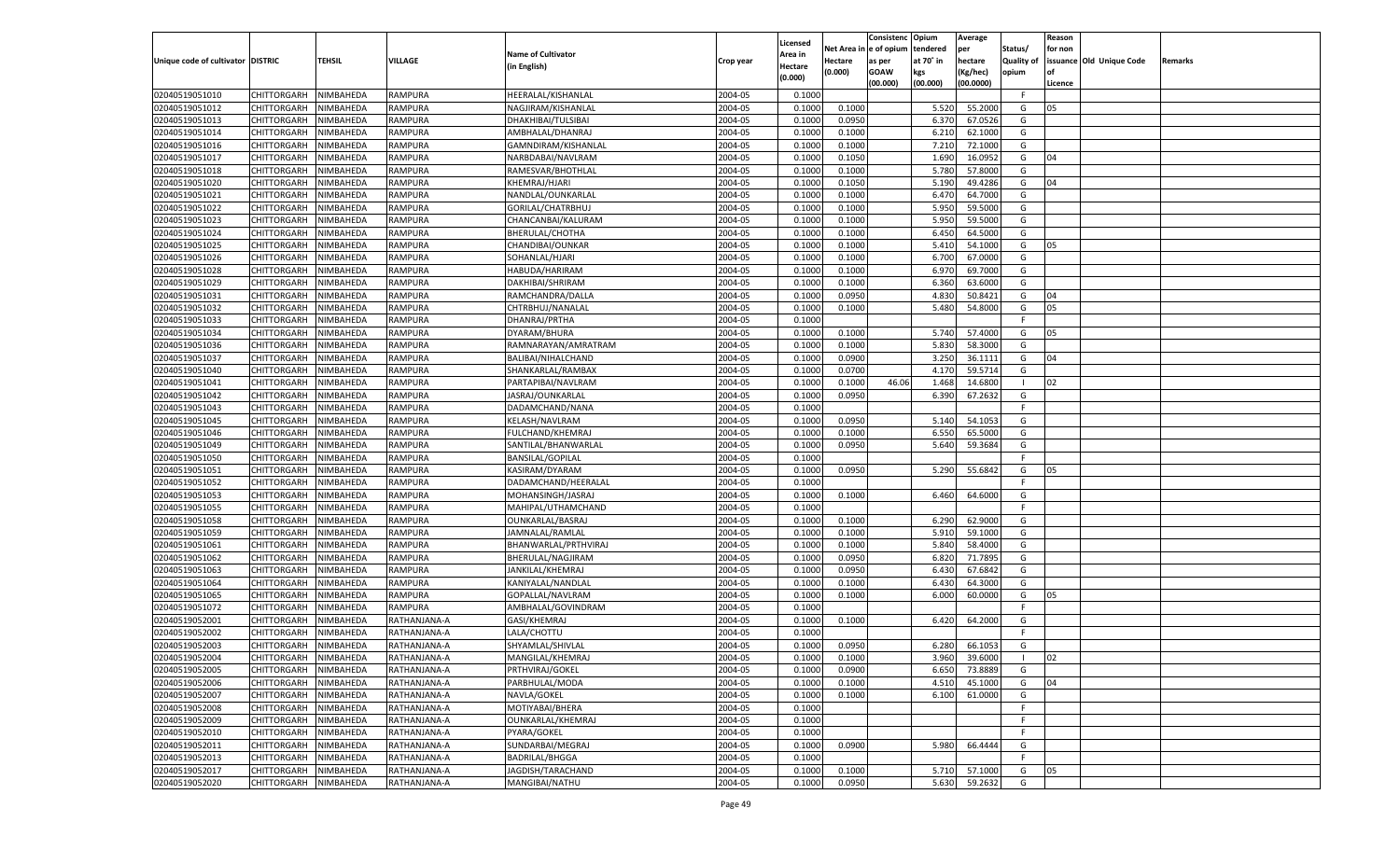|                                   |                            |           |                              |                            |           |                    |            | Consistenc    | Opium     | Average   |            | Reason  |                          |                    |
|-----------------------------------|----------------------------|-----------|------------------------------|----------------------------|-----------|--------------------|------------|---------------|-----------|-----------|------------|---------|--------------------------|--------------------|
|                                   |                            |           |                              |                            |           | Licensed           | Net Area i | n  e of opium | tendered  | per       | Status/    | for non |                          |                    |
| Unique code of cultivator DISTRIC |                            | TEHSIL    | <b>VILLAGE</b>               | <b>Name of Cultivator</b>  | Crop year | Area in            | Hectare    | as per        | at 70° in | hectare   | Quality of |         | issuance Old Unique Code | Remarks            |
|                                   |                            |           |                              | (in English)               |           | Hectare<br>(0.000) | (0.000)    | <b>GOAW</b>   | kgs       | (Kg/hec)  | opium      |         |                          |                    |
|                                   |                            |           |                              |                            |           |                    |            | (00.000)      | (00.000)  | (00.0000) |            | Licence |                          |                    |
| 02040519052022                    | CHITTORGARH                | NIMBAHEDA | RATHANJANA-A                 | MATHURALAL/NARAYAN         | 2004-05   | 0.1000             |            |               |           |           | -F         |         |                          |                    |
| 02040519052027                    | CHITTORGARH                | NIMBAHEDA | RATHANJANA-A                 | GHERILAL/BHURA             | 2004-05   | 0.1000             |            |               |           |           | F.         |         |                          |                    |
| 02040519052028                    | CHITTORGARH                | NIMBAHEDA | RATHANJANA-A                 | BALCHAND/BHAGVAN           | 2004-05   | 0.1000             | 0.1000     |               | 6.050     | 60.5000   | G          |         |                          |                    |
| 02040519052029                    | CHITTORGARH                | NIMBAHEDA | RATHANJANA-A                 | BHULIBAI/BHAGVAN           | 2004-05   | 0.1000             | 0.1000     |               | 5.750     | 57.5000   | G          |         |                          |                    |
| 02040519052034                    | CHITTORGARH                | NIMBAHEDA | RATHANJANA-A                 | GASILAL/RAMA               | 2004-05   | 0.1000             |            |               |           |           | F.         |         |                          |                    |
| 02040519052036                    | CHITTORGARH                | NIMBAHEDA | RATHANJANA-A                 | KAVERILAL/SURAJMAL         | 2004-05   | 0.1000             | 0.1050     |               | 5.990     | 57.0476   | G          |         |                          |                    |
| 02040519052038                    | CHITTORGARH                | NIMBAHEDA | RATHANJANA-A                 | GHATHUKAVAR/KUNDANSINGH    | 2004-05   | 0.1000             | 0.1000     |               | 5.950     | 59.5000   | G          |         |                          | <b>NAME CHANGE</b> |
| 02040519052039                    | CHITTORGARH                | NIMBAHEDA | RATHANJANA-A                 | <b>BHAGVAN/MODA</b>        | 2004-05   | 0.1000             | 0.1000     |               | 4.360     | 43.6000   | G          | 04      |                          |                    |
| 02040519052049                    | CHITTORGARH                | NIMBAHEDA | RATHANJANA-B                 | GOPAL/NARAYAN              | 2004-05   | 0.1000             |            |               |           |           | F.         |         |                          |                    |
| 02040519052051                    | CHITTORGARH                | NIMBAHEDA | RATHANJANA-B                 | KALURAM/NANALAL            | 2004-05   | 0.1000             | 0.0900     |               | 4.490     | 49.8889   | G          | 04      |                          |                    |
| 02040519052052                    | CHITTORGARH                | NIMBAHEDA | RATHANJANA-B                 | ASHU/SOLA                  | 2004-05   | 0.1000             | 0.1050     |               | 6.210     | 59.1429   | G          | 05      |                          |                    |
| 02040519052054                    | CHITTORGARH                | NIMBAHEDA | RATHANJANA-B                 | RAMIKUMAR/NARAYAN          | 2004-05   | 0.1000             |            |               |           |           | E          |         |                          | NAME CHANGE        |
| 02040519052056                    | CHITTORGARH                | NIMBAHEDA | RATHANJANA-B                 | NANDA/GANGARAM             | 2004-05   | 0.1000             |            |               |           |           | F.         |         |                          |                    |
| 02040519052058                    | CHITTORGARH                | NIMBAHEDA | RATHANJANA-B                 | SOHANIBAI/KHEMRAJ          | 2004-05   | 0.1000             | 0.1000     |               | 5.710     | 57.1000   | G          |         |                          |                    |
| 02040519052062                    | CHITTORGARH                | NIMBAHEDA | RATHANJANA-B                 | RAMCHANDRA/GOKEL           | 2004-05   | 0.1000             |            |               |           |           | F.         |         |                          |                    |
| 02040519052067                    | CHITTORGARH                | NIMBAHEDA | RATHANJANA-B                 | GASI/KISHNA                | 2004-05   | 0.1000             |            |               |           |           | F.         |         |                          |                    |
| 02040519052068                    | CHITTORGARH                | NIMBAHEDA | RATHANJANA-B                 | LALCHAND/HEERA             | 2004-05   | 0.1000             | 0.1000     |               | 7.600     | 76.0000   | G          |         |                          |                    |
| 02040519052069                    | CHITTORGARH                | NIMBAHEDA | RATHANJANA-B                 | SHANKAR/KJODH              | 2004-05   | 0.1000             | 0.0950     |               | 6.300     | 66.3158   | G          |         |                          |                    |
| 02040519052070                    | CHITTORGARH                | NIMBAHEDA | RATHANJANA-B                 | BADRILAL/NANDRAM           | 2004-05   | 0.1000             |            |               |           |           | F.         |         |                          |                    |
| 02040519052073                    | CHITTORGARH                | NIMBAHEDA | RATHANJANA-B                 | GANGABAI/BHAGIRTH          | 2004-05   | 0.1000             |            |               |           |           | F.         |         |                          |                    |
| 02040519052080                    | CHITTORGARH                | NIMBAHEDA | RATHANJANA-B                 | CHAMPALAL/BHAGVAN          | 2004-05   | 0.1000             | 0.1000     |               | 6.490     | 64.9000   | G          |         |                          |                    |
| 02040519052088                    |                            |           |                              | HJARI/HEERALAL             | 2004-05   | 0.1000             |            |               |           |           | F.         |         |                          |                    |
| 02040519052089                    | CHITTORGARH<br>CHITTORGARH | NIMBAHEDA | RATHANJANA-B                 | KACRU/BHERA                | 2004-05   | 0.1000             |            |               |           |           | F.         |         |                          |                    |
|                                   | CHITTORGARH                | NIMBAHEDA | RATHANJANA-B                 |                            |           |                    |            |               |           |           | F.         |         |                          |                    |
| 02040519052090                    |                            | NIMBAHEDA | RATHANJANA-B<br>RATHANJANA-B | PUSPA BAI/SHYAMLAL         | 2004-05   | 0.1000             |            |               |           |           |            |         |                          |                    |
| 02040519052094                    | CHITTORGARH                | NIMBAHEDA |                              | SURESHCHANDRA/MOHANLAL     | 2004-05   | 0.1000             | 0.1000     |               | 5.930     | 59.3000   | G          |         |                          |                    |
| 02040519052095                    | CHITTORGARH                | NIMBAHEDA | RATHANJANA-B                 | JASVANSINGH/KUNDANSINGH    | 2004-05   | 0.1000             | 0.1050     |               | 6.540     | 62.2857   | G          |         |                          |                    |
| 02040519052098                    | CHITTORGARH                | NIMBAHEDA | RATHANJANA-B                 | BADRILAL/KASIRAM           | 2004-05   | 0.1000             | 0.1000     |               | 6.610     | 66.1000   | G          |         |                          |                    |
| 02040519052099                    | CHITTORGARH                | NIMBAHEDA | RATHANJANA-B                 | RAJARAM/JAICHAND           | 2004-05   | 0.1000             | 0.0950     |               | 6.750     | 71.0526   | G          |         |                          |                    |
| 02040519052100                    | CHITTORGARH                | NIMBAHEDA | RATHANJANA-B                 | BAPULAL/HJARILAL(HEERALAL) | 2004-05   | 0.1000             |            |               |           |           | F.         |         |                          |                    |
| 02040519052101                    | CHITTORGARH                | NIMBAHEDA | RATHANJANA-B                 | JAGNNATH/NANDRAM           | 2004-05   | 0.1000             | 0.1000     |               | 6.530     | 65.3000   | G          |         |                          |                    |
| 02040519052102                    | CHITTORGARH                | NIMBAHEDA | RATHANJANA-B                 | BHERULAL/RAMCHANDRA        | 2004-05   | 0.1000             |            |               |           |           | F.         |         |                          |                    |
| 02040519052103                    | CHITTORGARH                | NIMBAHEDA | RATHANJANA-B                 | BANSILAL/KASIRAM           | 2004-05   | 0.1000             | 0.1000     |               | 6.140     | 61.4000   | G          |         |                          |                    |
| 02040519052105                    | CHITTORGARH                | NIMBAHEDA | RATHANJANA-B                 | LAKHMICHAND/NANDRAM        | 2004-05   | 0.1000             | 0.1000     |               | 6.710     | 67.1000   | G          |         |                          |                    |
| 02040519052106                    | CHITTORGARH                | NIMBAHEDA | RATHANJANA-B                 | BHERUSINGH/BHAGVANSINGH    | 2004-05   | 0.1000             | 0.0950     |               | 5.790     | 60.9474   | G          |         |                          |                    |
| 02040519052107                    | CHITTORGARH                | NIMBAHEDA | RATHANJANA-B                 | AMBHALAL/BHURALAL          | 2004-05   | 0.1000             |            |               |           |           | F.         |         |                          |                    |
| 02040519052108                    | CHITTORGARH                | NIMBAHEDA | RATHANJANA-B                 | SHANKARLAL/KISHANLAL       | 2004-05   | 0.1000             | 0.1000     |               | 6.670     | 66.7000   | G          |         |                          |                    |
| 02040519052111                    | CHITTORGARH                | NIMBAHEDA | RATHANJANA-B                 | DADAMCHAND/TARACHAND       | 2004-05   | 0.1000             |            |               |           |           | F.         |         |                          |                    |
| 02040519052113                    | CHITTORGARH                | NIMBAHEDA | RATHANJANA-B                 | SHAMBHULAL/MODA            | 2004-05   | 0.1000             |            |               |           |           | F.         |         |                          |                    |
| 02040519052114                    | CHITTORGARH                | NIMBAHEDA | RATHANJANA-B                 | AMBHALAL/KANIRAM           | 2004-05   | 0.1000             |            |               |           |           | E          |         |                          |                    |
| 02040519052115                    | CHITTORGARH                | NIMBAHEDA | RATHANJANA-B                 | BABUSINGH/AMARSINGH        | 2004-05   | 0.1000             | 0.0850     |               | 5.320     | 62.5882   | G          |         |                          |                    |
| 02040519052119                    | CHITTORGARH                | NIMBAHEDA | RATHANJANA-B                 | LOBHCHAND/KHEMRAJ          | 2004-05   | 0.1000             | 0.1000     |               | 5.830     | 58.3000   | G          |         |                          |                    |
| 02040519052122                    | CHITTORGARH                | NIMBAHEDA | RATHANJANA-B                 | BHERULAL/RAMLAL            | 2004-05   | 0.1000             |            |               |           |           | F.         |         |                          |                    |
| 02040519052127                    | CHITTORGARH                | NIMBAHEDA | RATHANJANA-B                 | <b>HEERALAL/GASILAL</b>    | 2004-05   | 0.1000             | 0.1000     |               | 0.670     | 6.7000    | G          | 04      |                          |                    |
| 02040519052129                    | CHITTORGARH                | NIMBAHEDA | RATHANJANA-B                 | SEETARAM/TARACHAND         | 2004-05   | 0.1000             |            |               |           |           | F          |         |                          |                    |
| 02040519052130                    | CHITTORGARH                | NIMBAHEDA | RATHANJANA-B                 | LALSINGH/BHAGVANSINGH      | 2004-05   | 0.1000             | 0.0900     |               | 5.770     | 64.1111   | G          |         |                          |                    |
| 02040519053002                    | CHITTORGARH NIMBAHEDA      |           | <b>RAVLIYA</b>               | DEVBAI/KISHNA              | 2004-05   | 0.1000             |            |               |           |           | F          |         |                          |                    |
| 02040519053003                    | <b>CHITTORGARH</b>         | NIMBAHEDA | <b>RAVLIYA</b>               | GOPILAL/OUNKAR             | 2004-05   | 0.1000             | 0.1000     |               | 5.780     | 57.8000   | G          | 05      |                          |                    |
| 02040519053005                    | CHITTORGARH                | NIMBAHEDA | RAVLIYA                      | NANALAL/OUNKAR             | 2004-05   | 0.1000             | 0.1000     |               | 5.620     | 56.2000   | G          | 05      |                          |                    |
| 02040519053006                    | CHITTORGARH                | NIMBAHEDA | RAVLIYA                      | KHEMA/PARBHU               | 2004-05   | 0.1000             |            |               |           |           | F.         |         |                          |                    |
| 02040519053007                    | CHITTORGARH                | NIMBAHEDA | RAVLIYA                      | HJARI/BHAUJI               | 2004-05   | 0.1000             |            |               |           |           | F.         |         |                          |                    |
| 02040519053014                    | <b>CHITTORGARH</b>         | NIMBAHEDA | RAVLIYA                      | HJARILAL/GOKEL             | 2004-05   | 0.1000             | 0.0950     |               | 5.400     | 56.8421   | G          | 05      |                          |                    |
| 02040519053017                    | CHITTORGARH                | NIMBAHEDA | RAVLIYA                      | UDHELAL/OUNKARLAL          | 2004-05   | 0.1000             |            |               |           |           | F          |         |                          |                    |
| 02040519053018                    | CHITTORGARH                | NIMBAHEDA | RAVLIYA                      | MANGILAL/BHARUJI           | 2004-05   | 0.1000             | 0.0950     |               | 4.180     | 44.0000   | G          | 04      |                          |                    |
| 02040519053019                    | CHITTORGARH                | NIMBAHEDA | RAVLIYA                      | AMBHALAL/LALA              | 2004-05   | 0.1000             |            |               |           |           | F          |         |                          |                    |
| 02040519053023                    | CHITTORGARH                | NIMBAHEDA | RAVLIYA                      | SHYANIBAI/BHERULAL         | 2004-05   | 0.1000             | 0.0950     |               | 6.070     | 63.8947   | G          |         |                          |                    |
| 02040519053024                    | <b>CHITTORGARH</b>         | NIMBAHEDA | <b>RAVLIYA</b>               | MANGILAL/SHANKAR           | 2004-05   | 0.1000             |            |               |           |           | F.         |         |                          |                    |
|                                   |                            |           |                              |                            |           |                    |            |               |           |           |            |         |                          |                    |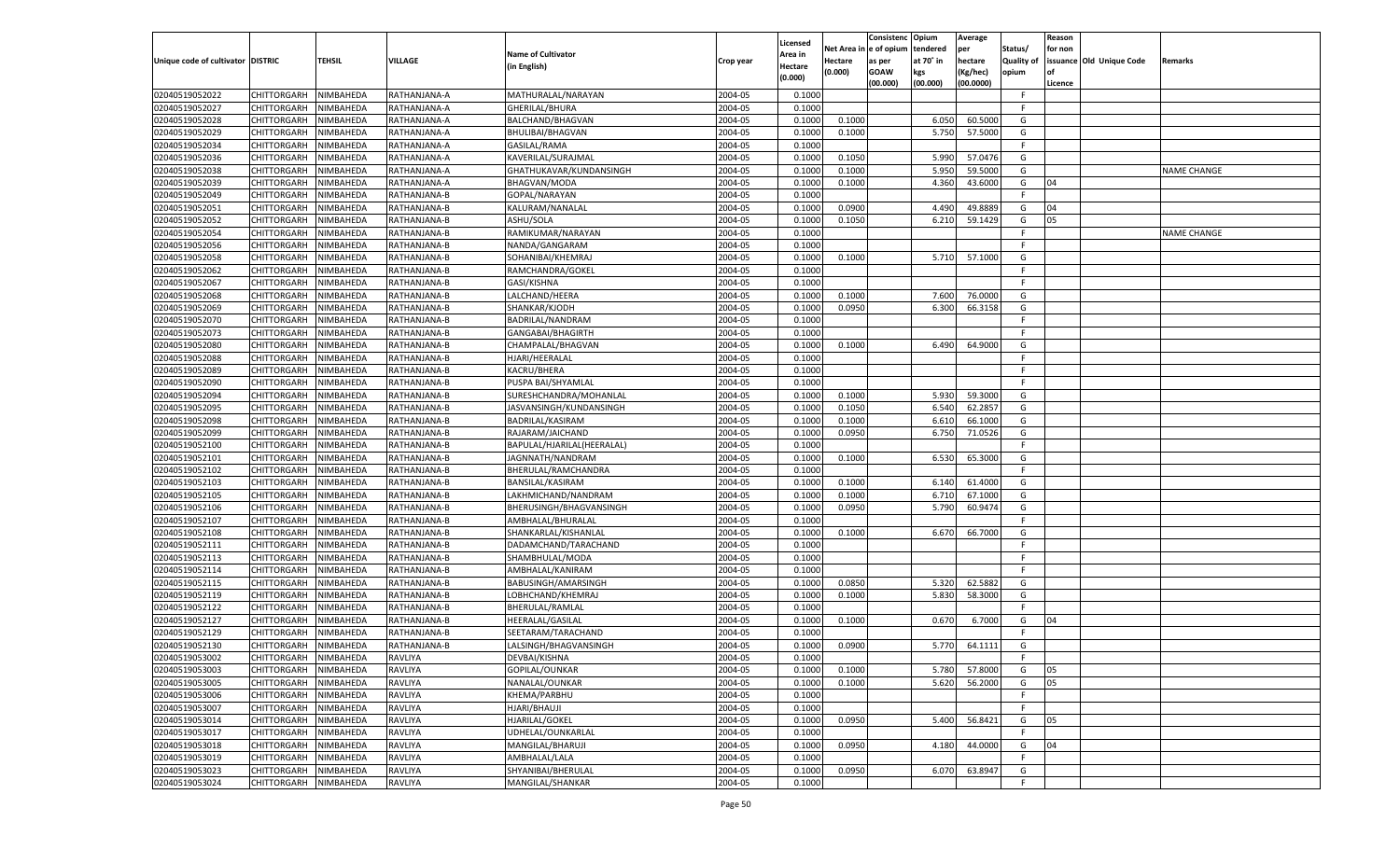|                                   |                       |           |                  |                           |           |                    |            | Consistenc    | Opium     | Average   |            | Reason  |                          |                             |
|-----------------------------------|-----------------------|-----------|------------------|---------------------------|-----------|--------------------|------------|---------------|-----------|-----------|------------|---------|--------------------------|-----------------------------|
|                                   |                       |           |                  | <b>Name of Cultivator</b> |           | Licensed           | Net Area i | n  e of opium | tendered  | per       | Status/    | for non |                          |                             |
| Unique code of cultivator DISTRIC |                       | TEHSIL    | VILLAGE          |                           | Crop year | Area in            | Hectare    | as per        | at 70° in | hectare   | Quality of |         | issuance Old Unique Code | Remarks                     |
|                                   |                       |           |                  | (in English)              |           | Hectare<br>(0.000) | (0.000)    | <b>GOAW</b>   | kgs       | (Kg/hec)  | opium      |         |                          |                             |
|                                   |                       |           |                  |                           |           |                    |            | (00.000)      | (00.000)  | (00.0000) |            | Licence |                          |                             |
| 02040519053030                    | CHITTORGARH           | NIMBAHEDA | RAVLIYA          | BHERULAL/RAMA             | 2004-05   | 0.1000             | 0.0900     |               | 5.250     | 58.3333   | G          | 05      |                          | <b>BY APPEAL</b>            |
| 02040519053031                    | CHITTORGARH           | NIMBAHEDA | RAVLIYA          | NANIBAI/BALUDAS           | 2004-05   | 0.1000             |            |               |           |           | E          |         |                          |                             |
| 02040519053033                    | CHITTORGARH           | NIMBAHEDA | RAVLIYA          | NARU/SORAM                | 2004-05   | 0.1000             | 0.1050     |               | 5.380     | 51.2381   | G          | 04      |                          |                             |
| 02040519053035                    | CHITTORGARH           | NIMBAHEDA | RAVLIYA          | OUNKARLAL/KALU            | 2004-05   | 0.1000             | 0.1000     |               | 3.030     | 30.3000   | G          | 04      |                          |                             |
| 02040519053039                    | CHITTORGARH           | NIMBAHEDA | RAVLIYA          | DHAPUBAI/BHAMAJ           | 2004-05   | 0.1000             | 0.1000     |               | 5.300     | 53.0000   | G          | 04      |                          |                             |
| 02040519053040                    | CHITTORGARH           | NIMBAHEDA | RAVLIYA          | NANDUBAI/GANESH           | 2004-05   | 0.1000             | 0.1000     |               | 5.370     | 53.7000   | G          | 04      |                          | TRANSFER/COME SINSVADI CH-I |
| 02040519055002                    | CHITTORGARH           | NIMBAHEDA | SANKLOKAKHEDA    | JHERAJ/BHOLIRAM           | 2004-05   | 0.1000             | 0.1000     |               | 6.790     | 67.9000   | G          |         |                          |                             |
| 02040519055003                    | CHITTORGARH           | NIMBAHEDA | SANKLOKAKHEDA    | HEMRAJ/BHERULAL           | 2004-05   | 0.1000             | 0.1000     |               | 6.380     | 63.8000   | G          |         |                          |                             |
| 02040519055004                    | CHITTORGARH           | NIMBAHEDA | SANKLOKAKHEDA    | MANGILAL/NANDLAL          | 2004-05   | 0.1000             | 0.1000     |               | 6.440     | 64.4000   | G          |         |                          |                             |
| 02040519055006                    | CHITTORGARH           | NIMBAHEDA | SANKLOKAKHEDA    | <b>DULIBAI/BHERULAL</b>   | 2004-05   | 0.1000             | 0.1000     |               | 6.290     | 62.9000   | G          |         |                          |                             |
| 02040519055007                    | CHITTORGARH           | NIMBAHEDA | SANKLOKAKHEDA    | JUNABAI/NARAYAN           | 2004-05   | 0.1000             | 0.1000     |               | 5.880     | 58.8000   | G          |         |                          |                             |
| 02040519055009                    | CHITTORGARH           | NIMBAHEDA | SANKLOKAKHEDA    | BASRAJ/BHERULAL JAT       | 2004-05   | 0.1000             | 0.1000     |               | 6.250     | 62.5000   | G          |         |                          |                             |
| 02040519055010                    | CHITTORGARH           | NIMBAHEDA | SANKLOKAKHEDA    | AMARTHRAM/NARAYAN         | 2004-05   | 0.1000             | 0.1000     |               | 5.940     | 59.4000   | G          |         |                          |                             |
| 02040519055011                    | CHITTORGARH           | NIMBAHEDA | SANKLOKAKHEDA    | BAPULAL/JASRAJ            | 2004-05   | 0.1000             | 0.1000     |               | 6.440     | 64.4000   | G          |         |                          |                             |
| 02040519055012                    | CHITTORGARH           | NIMBAHEDA | SANKLOKAKHEDA    | BHANWARLAL/MOHANLAL       | 2004-05   | 0.1000             | 0.1000     |               | 6.660     | 66.6000   | G          |         |                          |                             |
|                                   | CHITTORGARH           |           |                  |                           |           |                    |            |               |           | 64.8000   |            |         |                          |                             |
| 02040519055013                    |                       | NIMBAHEDA | SANKLOKAKHEDA    | RAMSINGH/JASRAJ           | 2004-05   | 0.1000             | 0.1000     |               | 6.480     |           | G          |         |                          |                             |
| 02040519055014                    | CHITTORGARH           | NIMBAHEDA | SANKLOKAKHEDA    | LOBHCHAND/HANSRAJ         | 2004-05   | 0.1000             | 0.1000     |               | 6.400     | 64.0000   | G          |         |                          |                             |
| 02040519055015                    | CHITTORGARH           | NIMBAHEDA | SANKLOKAKHEDA    | GOVINDRAM/HANSRAJ         | 2004-05   | 0.1000             | 0.1000     |               | 7.170     | 71.7000   | G          |         |                          |                             |
| 02040519055017                    | CHITTORGARH           | NIMBAHEDA | SANKLOKAKHEDA    | RATANLAL/BHOLIRAM         | 2004-05   | 0.1000             | 0.1000     |               | 6.150     | 61.5000   | G          |         |                          |                             |
| 02040519055021                    | CHITTORGARH           | NIMBAHEDA | SANKLOKAKHEDA    | RAMRATAN/HJARILAL         | 2004-05   | 0.1000             | 0.0950     |               | 6.030     | 63.4737   | G          |         |                          |                             |
| 02040519055023                    | CHITTORGARH           | NIMBAHEDA | SANKLOKAKHEDA    | CHANDIBAI/HJARILAL        | 2004-05   | 0.1000             | 0.0950     |               | 6.320     | 66.5263   | G          |         |                          | <b>NAME CHANGE</b>          |
| 02040519056001                    | CHITTORGARH           | NIMBAHEDA | SARTHAL          | DEVBAI/BHERULAL           | 2004-05   | 0.1000             | 0.1000     |               | 6.210     | 62.1000   | G          |         |                          |                             |
| 02040519056003                    | CHITTORGARH           | NIMBAHEDA | SARTHAL          | NANIBAI/NANALAL           | 2004-05   | 0.1000             |            |               |           |           | F.         |         |                          |                             |
| 02040519056005                    | CHITTORGARH           | NIMBAHEDA | SARTHAL          | GISULAL/NARAYAN           | 2004-05   | 0.1000             |            |               |           |           | E          |         |                          |                             |
| 02040519056008                    | CHITTORGARH           | NIMBAHEDA | SARTHAL          | NATHULAL/HEMRAJ           | 2004-05   | 0.1000             |            |               |           |           | F.         |         |                          |                             |
| 02040519056011                    | CHITTORGARH           | NIMBAHEDA | SARTHAL          | KHEMA/BHERU               | 2004-05   | 0.1000             |            |               |           |           | F.         |         |                          |                             |
| 02040519056012                    | CHITTORGARH           | NIMBAHEDA | SARTHAL          | MOHAN/RATTA               | 2004-05   | 0.1000             | 0.1000     |               | 6.390     | 63.9000   | G          |         |                          |                             |
| 02040519056013                    | CHITTORGARH           | NIMBAHEDA | SARTHAL          | <b>CUNNILAL/BHERU</b>     | 2004-05   | 0.1000             | 0.1000     |               | 5.840     | 58.4000   | G          |         |                          |                             |
| 02040519056017                    | CHITTORGARH           | NIMBAHEDA | SARTHAL          | OUNKAR/NARAYAN            | 2004-05   | 0.1000             |            |               |           |           | F.         |         |                          |                             |
| 02040519056025                    | CHITTORGARH           | NIMBAHEDA | SARTHAL          | MANGU/NAVLA               | 2004-05   | 0.1000             | 0.1000     |               | 5.400     | 54.0000   | G          |         |                          |                             |
| 02040519056027                    | CHITTORGARH           | NIMBAHEDA | SARTHAL          | NARAYAN/MOTI              | 2004-05   | 0.1000             | 0.1000     |               | 5.980     | 59.8000   | G          | 05      |                          |                             |
| 02040519056029                    | CHITTORGARH           | NIMBAHEDA | SARTHAL          | UDHIBAI/NANA              | 2004-05   | 0.1000             |            |               |           |           | F          |         |                          |                             |
| 02040519056030                    | CHITTORGARH           | NIMBAHEDA | SARTHAL          | HARJUBAI/RUPLAL           | 2004-05   | 0.1000             | 0.1000     |               | 4.620     | 46.2000   | G          | 04      |                          |                             |
| 02040519056031                    | CHITTORGARH           | NIMBAHEDA | SARTHAL          | DALLABAI/CHAMPA           | 2004-05   | 0.1000             |            |               |           |           | F          |         |                          |                             |
| 02040519056032                    | CHITTORGARH           | NIMBAHEDA | SARTHAL          | RAMCHANDRA/KALU           | 2004-05   | 0.1000             | 0.1000     |               | 5.770     | 57.7000   | G          |         |                          |                             |
| 02040519056033                    | CHITTORGARH           | NIMBAHEDA | SARTHAL          | MANGILAL/BHJJA            | 2004-05   | 0.1000             | 0.0950     |               | 5.600     | 58.9474   | G          |         |                          |                             |
| 02040519056034                    | CHITTORGARH           | NIMBAHEDA | SARTHAL          | ANSIBAI/NATHULAL          | 2004-05   | 0.1000             |            |               |           |           | F.         |         |                          |                             |
| 02040519056035                    | CHITTORGARH           | NIMBAHEDA | SARTHAL          | <b>BHAGVAN/MEHTAV</b>     | 2004-05   | 0.1000             |            |               |           |           | F          |         |                          |                             |
| 02040519056036                    |                       | NIMBAHEDA | SARTHAL          |                           | 2004-05   | 0.1000             |            |               |           |           | E          |         |                          |                             |
|                                   | CHITTORGARH           |           |                  | GORILAL/BHAGULAL          |           |                    |            |               |           |           |            |         |                          |                             |
| 02040519056037                    | CHITTORGARH           | NIMBAHEDA | SARTHAL          | <b>OUNKAR/HEERA</b>       | 2004-05   | 0.1000             |            |               |           |           | F          |         |                          |                             |
| 02040519057001                    | CHITTORGARH           | NIMBAHEDA | SATKHANDA        | SOHANLAL/RATANLAL         | 2004-05   | 0.1000             | 0.1000     | 43.44         | 3.655     | 36.5500   |            | 02      |                          |                             |
| 02040519057003                    | CHITTORGARH           | NIMBAHEDA | SATKHANDA        | JAGDISH/JALAM             | 2004-05   | 0.1000             |            |               |           |           | F          |         |                          |                             |
| 02040519057007                    | CHITTORGARH           | NIMBAHEDA | SATKHANDA        | MANGU/PEMA                | 2004-05   | 0.1000             | 0.1000     |               | 5.850     | 58.5000   | G          |         |                          |                             |
| 02040519057013                    | CHITTORGARH           | NIMBAHEDA | SATKHANDA        | MULCHAND/GASI             | 2004-05   | 0.1000             | 0.0950     |               | 5.820     | 61.2632   | G          |         |                          |                             |
| 02040519057014                    | CHITTORGARH           | NIMBAHEDA | SATKHANDA        | POKHER/PRTHA              | 2004-05   | 0.1000             | 0.1000     |               | 5.900     | 59.0000   | G          |         |                          |                             |
| 02040519057019                    | CHITTORGARH NIMBAHEDA |           | SATKHANDA        | BHAGVANLAL/UDHA           | 2004-05   | 0.1000             | 0.0950     | 44.14         | 3.885     | 40.8947   |            | 02      |                          |                             |
| 02040519057021                    | <b>CHITTORGARH</b>    | NIMBAHEDA | <b>SATKHANDA</b> | HANSHABAI/GIRDHARI        | 2004-05   | 0.1000             | 0.1000     |               | 6.290     | 62.9000   | G          |         |                          |                             |
| 02040519057027                    | CHITTORGARH           | NIMBAHEDA | SATKHANDA        | PARTHUDIBAI/RAMLAL        | 2004-05   | 0.1000             |            |               |           |           | F.         |         |                          |                             |
| 02040519057033                    | CHITTORGARH           | NIMBAHEDA | SATKHANDA        | HEERALAL/RAMLAL           | 2004-05   | 0.1000             | 0.1000     |               | 5.280     | 52.8000   | G          | 04      |                          |                             |
| 02040519057037                    | CHITTORGARH           | NIMBAHEDA | SATKHANDA        | PARTAPIBAI/NARAYAN        | 2004-05   | 0.1000             | 0.1000     |               | 5.350     | 53.5000   | G          | 04      | 02040519119002           | <b>TRANSFER</b>             |
| 02040519057038                    | CHITTORGARH           | NIMBAHEDA | <b>SATKHANDA</b> | BHURALAL/BARDICHAND       | 2004-05   | 0.1000             | 0.1000     |               | 5.440     | 54.4000   | G          |         | 02040519119006           | TRANSFER                    |
| 02040519058001                    | <b>CHITTORGARH</b>    | NIMBAHEDA | SHAHBAD          | OUNKARLAL/NANDLAL         | 2004-05   | 0.1000             | 0.1050     |               | 6.710     | 63.9048   | G          |         |                          |                             |
| 02040519058002                    | <b>CHITTORGARH</b>    | NIMBAHEDA | SHAHBAD          | KHEMRAJ/SHRILAL           | 2004-05   | 0.1000             |            |               |           |           | F          |         |                          |                             |
| 02040519058003                    | CHITTORGARH           | NIMBAHEDA | SHAHBAD          | RAMSINGH/AMRATRAM         | 2004-05   | 0.1000             | 0.1000     |               | 6.940     | 69.4000   | G          |         |                          |                             |
| 02040519058005                    | CHITTORGARH           | NIMBAHEDA | SHAHBAD          | LAXMIBAI/NANDLAL          | 2004-05   | 0.1000             | 0.1050     |               | 6.150     | 58.5714   | G          |         |                          |                             |
| 02040519058006                    | CHITTORGARH           | NIMBAHEDA | SHAHBAD          | HUDIBAI/CHTRBHUJ          | 2004-05   | 0.1000             | 0.0950     |               | 5.710     | 60.1053   | G          |         |                          |                             |
|                                   |                       |           |                  |                           |           |                    |            |               |           |           |            |         |                          |                             |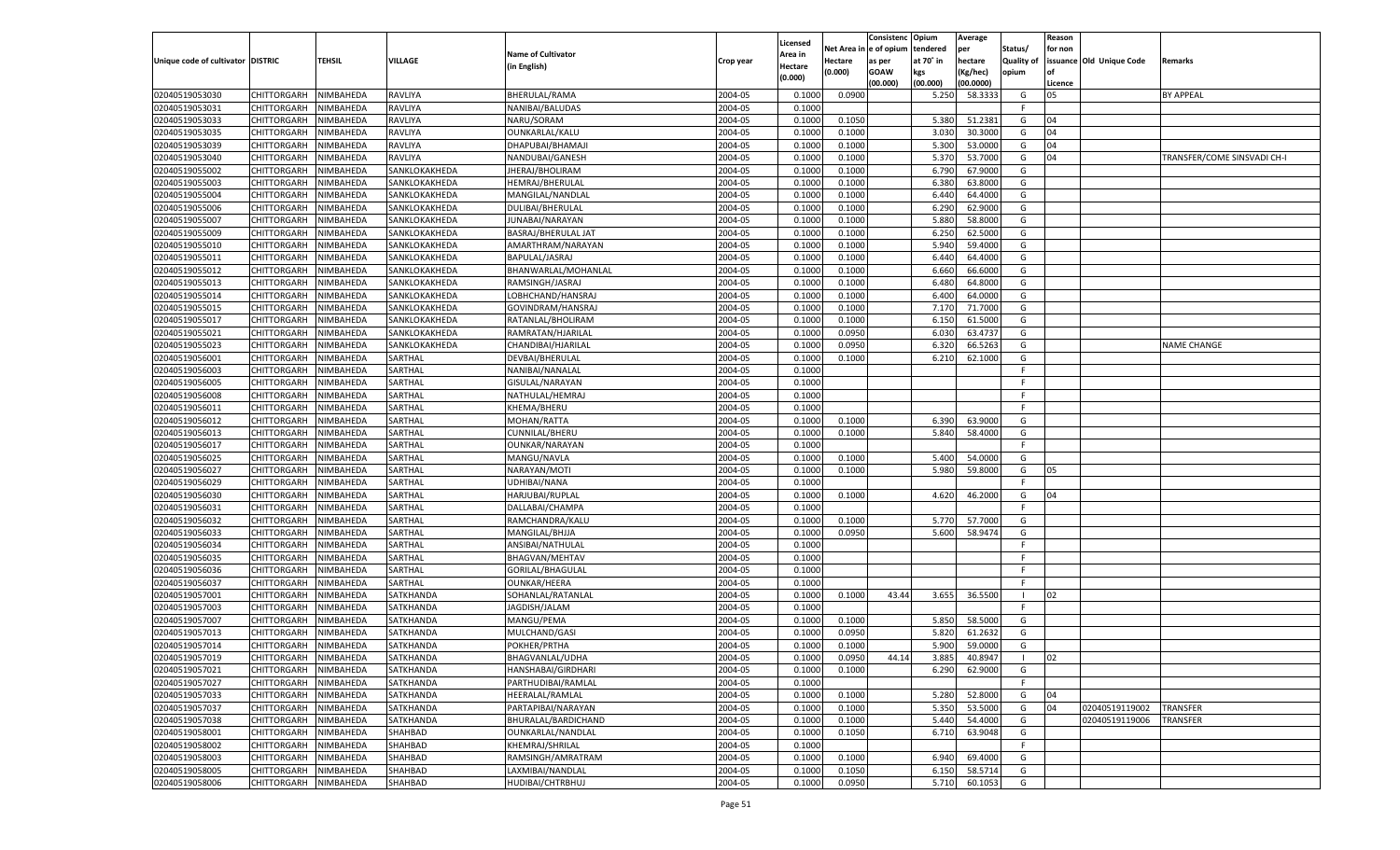|                                   |                       |           |              |                                    |           |          |             | Consistenc    | Opium     | Average       |                | Reason  |                          |                        |
|-----------------------------------|-----------------------|-----------|--------------|------------------------------------|-----------|----------|-------------|---------------|-----------|---------------|----------------|---------|--------------------------|------------------------|
|                                   |                       |           |              |                                    |           | Licensed | Net Area iı | n  e of opium | tendered  | per           | Status/        | for non |                          |                        |
| Unique code of cultivator DISTRIC |                       | TEHSIL    | VILLAGE      | <b>Name of Cultivator</b>          | Crop year | Area in  | Hectare     | as per        | at 70° in | hectare       | Quality of     |         | issuance Old Unique Code | Remarks                |
|                                   |                       |           |              | (in English)                       |           | Hectare  | (0.000)     | <b>GOAW</b>   | kgs       | (Kg/hec)      | opium          |         |                          |                        |
|                                   |                       |           |              |                                    |           | (0.000)  |             | (00.000)      | (00.000)  | (00.0000)     |                | Licence |                          |                        |
| 02040519058007                    | CHITTORGARH           | NIMBAHEDA | SHAHBAD      | BARDIBAI/NAVLRAM                   | 2004-05   | 0.100    | 0.1000      |               | 5.580     | 55.8000       | G              | 05      |                          | TRANSFER/BODOLIGHATA-A |
| 02040519058009                    | CHITTORGARH           | NIMBAHEDA | SHAHBAD      | BAPULAL/JASRAJ                     | 2004-05   | 0.1000   | 0.0950      |               | 5.730     | 60.3158       | G              |         |                          |                        |
| 02040519058010                    | CHITTORGARH           | NIMBAHEDA | SHAHBAD      | SARNGARIBAI/GAMNDIRAM              | 2004-05   | 0.1000   | 0.1000      |               | 5.820     | 58.2000       | G              |         |                          |                        |
|                                   |                       |           |              |                                    |           |          |             |               |           |               |                |         |                          |                        |
| 02040519058012                    | CHITTORGARH           | NIMBAHEDA | SHAHBAD      | DALCHAND/SHRIRAM                   | 2004-05   | 0.1000   | 0.1000      |               | 6.410     | 64.1000       | G              |         |                          |                        |
| 02040519058016                    | CHITTORGARH           | NIMBAHEDA | SHAHBAD      | NAVLRAM/GANGARAM                   | 2004-05   | 0.1000   | 0.1000      |               | 6.830     | 68.3000       | G              |         |                          |                        |
| 02040519058017                    | CHITTORGARH           | NIMBAHEDA | SHAHBAD      | BHOLIRAM/BHANWARLAL                | 2004-05   | 0.1000   | 0.1050      |               | 5.790     | 55.1429       | G              | 05      |                          |                        |
| 02040519058020                    | CHITTORGARH           | NIMBAHEDA | SHAHBAD      | SOBHARAM/SHRIRAM                   | 2004-05   | 0.1000   | 0.0950      |               | 5.820     | 61.2632       | G              |         |                          |                        |
| 02040519058022                    | CHITTORGARH           | NIMBAHEDA | SHAHBAD      | KASTURIBAI/RAMRATAN                | 2004-05   | 0.1000   | 0.1000      |               | 6.280     | 62.8000       | G              |         |                          |                        |
| 02040519058023                    | CHITTORGARH           | NIMBAHEDA | SHAHBAD      | MOHANLAL/VENIRAM                   | 2004-05   | 0.1000   | 0.1000      |               | 5.910     | 59.1000       | G              |         |                          |                        |
| 02040519058025                    | CHITTORGARH           | NIMBAHEDA | SHAHBAD      | DALU/DUNGA                         | 2004-05   | 0.1000   | 0.1000      |               | 3.950     | 39.5000       | G              | 04      |                          |                        |
| 02040519058027                    | CHITTORGARH           | NIMBAHEDA | SHAHBAD      | GEHRILAL/JASRAJ                    | 2004-05   | 0.1000   | 0.0950      |               | 5.980     | 62.9474       | G              |         |                          |                        |
| 02040519058028                    | CHITTORGARH           | NIMBAHEDA | SHAHBAD      | BAPULAL/CHTRBHUJ                   | 2004-05   | 0.1000   | 0.1000      |               | 6.630     | 66.3000       | G              |         |                          |                        |
| 02040519058029                    | CHITTORGARH           | NIMBAHEDA | SHAHBAD      | RAMSINGH/SOBHARAM                  | 2004-05   | 0.1000   | 0.0950      |               | 5.850     | 61.5789       | G              |         |                          |                        |
| 02040519058030                    | CHITTORGARH           | NIMBAHEDA | SHAHBAD      | DADAMCHAND/CHTRBHUJ                | 2004-05   | 0.1000   | 0.1000      |               | 6.130     | 61.3000       | G              |         |                          |                        |
|                                   | CHITTORGARH           |           | SHAHBAD      |                                    | 2004-05   |          |             |               |           |               | F.             |         |                          |                        |
| 02040519058031                    |                       | NIMBAHEDA |              | NIMATRAM/JASRAJ                    |           | 0.1000   |             |               |           |               |                |         |                          |                        |
| 02040519058033                    | CHITTORGARH           | NIMBAHEDA | SHAHBAD      | UTHAMCHAND/CHTRBHUJ                | 2004-05   | 0.1000   | 0.1000      |               | 6.050     | 60.5000       | G              |         |                          |                        |
| 02040519058035                    | CHITTORGARH           | NIMBAHEDA | SHAHBAD      | CHAMANLAL/BHOLIRAM                 | 2004-05   | 0.1000   | 0.1000      |               | 6.190     | 61.9000       | G              |         |                          |                        |
| 02040519058036                    | CHITTORGARH           | NIMBAHEDA | SHAHBAD      | GOPALLAL/DALCHAND                  | 2004-05   | 0.1000   | 0.1000      |               | 5.980     | 59.8000       | G              |         |                          |                        |
| 02040519058037                    | CHITTORGARH           | NIMBAHEDA | SHAHBAD      | NARULAL/PYARA                      | 2004-05   | 0.1000   |             |               |           |               | F.             |         |                          |                        |
| 02040519058038                    | CHITTORGARH           | NIMBAHEDA | SHAHBAD      | KARTARLAL/BHOLIRAM                 | 2004-05   | 0.1000   | 0.1000      |               | 5.870     | 58.7000       | G              |         |                          |                        |
| 02040519058041                    | CHITTORGARH           | NIMBAHEDA | SHAHBAD      | AMARSINGH/BHERUSINGH               | 2004-05   | 0.1000   | 0.0900      |               | 4.930     | 54.7778       | G              | 05      |                          |                        |
| 02040519058042                    | CHITTORGARH           | NIMBAHEDA | SHAHBAD      | GOTTU/BHAGGA                       | 2004-05   | 0.1000   | 0.1050      |               | 7.020     | 66.8571       | G              |         |                          |                        |
| 02040519058045                    | CHITTORGARH           | NIMBAHEDA | SHAHBAD      | <b>BHOTHLAL/HEERALAL</b>           | 2004-05   | 0.1000   | 0.1000      |               | 6.440     | 64.4000       | G              |         |                          |                        |
| 02040519058046                    | CHITTORGARH           | NIMBAHEDA | SHAHBAD      | <b>HEMRAJ/CHENABHII</b>            | 2004-05   | 0.1000   | 0.0950      |               | 5.630     | 59.2632       | G              |         |                          |                        |
| 02040519058047                    | CHITTORGARH           | NIMBAHEDA | SHAHBAD      | RAMNARAYAN/BHOLIRAM                | 2004-05   | 0.1000   | 0.0950      |               | 6.140     | 64.6316       | G              |         |                          |                        |
| 02040519058049                    | CHITTORGARH           | NIMBAHEDA | SHAHBAD      | KAMLSINGH/BENIRAM                  | 2004-05   | 0.1000   | 0.0950      |               | 3.970     | 41.7895       | G              | 04      |                          |                        |
|                                   |                       |           |              |                                    |           |          |             |               |           |               |                |         |                          |                        |
| 02040519058050                    | CHITTORGARH           | NIMBAHEDA | SHAHBAD      | RAMSVRUP UARF RAMESHVARLAL/NANDLAL | 2004-05   | 0.1000   | 0.0900      |               | 5.530     | 61.4444       | G              |         |                          |                        |
| 02040519058040                    | CHITTORGARH           | NIMBAHEDA | SHAHBAD      | CUNNILAL/DUNGAJI                   | 2004-05   | 0.1000   | 0.1000      |               | 5.050     | 50.5000       | G              | 04      |                          |                        |
| 02040519060002                    | CHITTORGARH           | NIMBAHEDA | TAI-A        | RAMCHANDRA/PRTHVIRAJ               | 2004-05   | 0.1000   | 0.1000      |               | 5.900     | 59.0000       | G              |         |                          |                        |
| 02040519060003                    | CHITTORGARH           | NIMBAHEDA | TAI-A        | SHANKARLAL/TULSIRAM                | 2004-05   | 0.1000   |             |               |           |               | F.             |         |                          |                        |
| 02040519060005                    | CHITTORGARH           | NIMBAHEDA | TAI-A        | LADHKUVAR/JAMNALAL                 | 2004-05   | 0.1000   | 0.1000      |               | 5.380     | 53.8000       | G              | 04      |                          |                        |
| 02040519060006                    | CHITTORGARH           | NIMBAHEDA | TAI-A        | KESURAM/PREAMCHANDRA               | 2004-05   | 0.1000   |             |               |           |               | F              |         |                          |                        |
| 02040519060007                    | CHITTORGARH           | NIMBAHEDA | TAI-A        | CHTRBHUJ/BHAGVAN                   | 2004-05   | 0.1000   | 0.1050      |               | 6.380     | 60.7619       | G              |         |                          |                        |
| 02040519060008                    | CHITTORGARH           | NIMBAHEDA | TAI-A        | SHANGARIBAI/BHAGVAN                | 2004-05   | 0.1000   | 0.1000      |               | 5.280     | 52.8000       | G              | 04      |                          |                        |
| 02040519060009                    | CHITTORGARH           | NIMBAHEDA | TAI-A        | RATANLAL/OUNKARLAL                 | 2004-05   | 0.1000   | 0.1000      |               | 6.090     | 60.9000       | G              |         |                          |                        |
| 02040519060011                    | CHITTORGARH           | NIMBAHEDA | TAI-A        | NARAYANIBAI/GISULAL                | 2004-05   | 0.1000   | 0.1000      |               | 5.370     | 53.7000       | G              | 04      |                          |                        |
| 02040519060013                    | CHITTORGARH           | NIMBAHEDA | TAI-A        | OUNKAR/HEERA                       | 2004-05   | 0.1000   | 0.1000      |               | 5.310     | 53.1000       | G              | 04      |                          |                        |
| 02040519060014                    | CHITTORGARH           | NIMBAHEDA | TAI-A        | SHYAMKUVAR/DULICHAND               | 2004-05   | 0.1000   | 0.1050      |               | 6.090     | 58.0000       | G              |         |                          |                        |
| 02040519060015                    | CHITTORGARH           | NIMBAHEDA | TAI-A        | GOVINDRAM/BAPULAL                  | 2004-05   | 0.1000   |             |               |           |               | F.             |         |                          |                        |
| 02040519060016                    |                       |           |              |                                    |           |          |             |               |           |               |                |         |                          |                        |
|                                   | CHITTORGARH           | NIMBAHEDA | TAI-A        | RAMESVAR/KESARIMAL                 | 2004-05   | 0.1000   | 0.1000      |               | 5.780     | 57.8000       | G              |         |                          |                        |
| 02040519060018                    | CHITTORGARH           | NIMBAHEDA | TAI-A        | MANGILAL/PRTHVIRAJ                 | 2004-05   | 0.1000   | 0.1000      |               | 6.700     | 67.0000       | G              |         |                          |                        |
| 02040519060019                    | CHITTORGARH           | NIMBAHEDA | TAI-A        | RAMCHANDIBAI/SHRILAL               | 2004-05   | 0.1000   |             |               |           |               | F              |         |                          |                        |
| 02040519060020                    | CHITTORGARH           | NIMBAHEDA | TAI-A        | RADHESHYAM/UDHERAM                 | 2004-05   | 0.1000   | 0.1000      |               | 5.800     | 58.0000       | G              |         |                          |                        |
| 02040519060022                    | CHITTORGARH           | NIMBAHEDA | TAI-A        | CHAMPALAL/PANNALAL                 | 2004-05   | 0.1000   | 0.1000      |               | 5.920     | 59.2000       | G              |         |                          |                        |
| 02040519060023                    | CHITTORGARH           | NIMBAHEDA | TAI-A        | DOLATRAM/MOTI                      | 2004-05   | 0.1000   | 0.0850      |               | 4.320     | 50.8235       | G              | 04      |                          |                        |
| 02040519060024                    | CHITTORGARH NIMBAHEDA |           | <b>TAI-A</b> | RAMCHANDRA/MOTI                    | 2004-05   | 0.1000   | 0.1050      |               |           | 5.110 48.6667 | G              | 04      |                          |                        |
| 02040519060025                    | <b>CHITTORGARH</b>    | NIMBAHEDA | TAI-A        | BHVANIRAM/MOTILAL                  | 2004-05   | 0.1000   | 0.1000      |               | 5.440     | 54.4000       | G              |         |                          |                        |
| 02040519060026                    | CHITTORGARH           | NIMBAHEDA | TAI-A        | RAMCHANRA/NANDA                    | 2004-05   | 0.1000   | 0.0950      |               | 5.420     | 57.0526       | G              |         |                          |                        |
| 02040519060028                    | CHITTORGARH           | NIMBAHEDA | TAI-A        | NANDRAM/RATANDAS                   | 2004-05   | 0.1000   |             |               |           |               | F.             |         |                          |                        |
| 02040519060029                    | CHITTORGARH           | NIMBAHEDA | TAI-A        | RAMCHANRA/BHANA                    | 2004-05   | 0.1000   |             |               |           |               | F.             |         |                          |                        |
| 02040519060030                    | CHITTORGARH           | NIMBAHEDA | TAI-A        | GIRDHARI/PRTHA                     | 2004-05   | 0.1000   | 0.0950      |               | 4.800     | 50.5263       | G              | 04      |                          |                        |
| 02040519060032                    | CHITTORGARH           | NIMBAHEDA | TAI-A        | GOVERDHAN/HJARILAL                 | 2004-05   |          | 0.1000      |               | 6.030     | 60.3000       | G              |         |                          | NAME CHANGE            |
|                                   |                       |           |              |                                    |           | 0.1000   |             |               |           |               |                |         |                          |                        |
| 02040519060034                    | CHITTORGARH           | NIMBAHEDA | TAI-A        | SUHAGIBAI/CHAGANLAL                | 2004-05   | 0.1000   | 0.1000      | 62.63         | 5.856     | 58.5600       | $\blacksquare$ | 02      |                          |                        |
| 02040519060035                    | CHITTORGARH           | NIMBAHEDA | TAI-A        | LAXMINARAYAN/NATHULAL              | 2004-05   | 0.1000   | 0.1000      |               | 5.100     | 51.0000       | G              | 04      |                          |                        |
| 02040519060037                    | CHITTORGARH           | NIMBAHEDA | TAI-A        | DAMARLAL/NIRBHESINGH               | 2004-05   | 0.1000   | 0.0950      |               | 5.870     | 61.7895       | G              |         |                          |                        |
| 02040519060038                    | <b>CHITTORGARH</b>    | NIMBAHEDA | TAI-A        | MOHANLAL/NANDA                     | 2004-05   | 0.1000   | 0.1000      |               | 5.940     | 59.4000       | G              |         |                          |                        |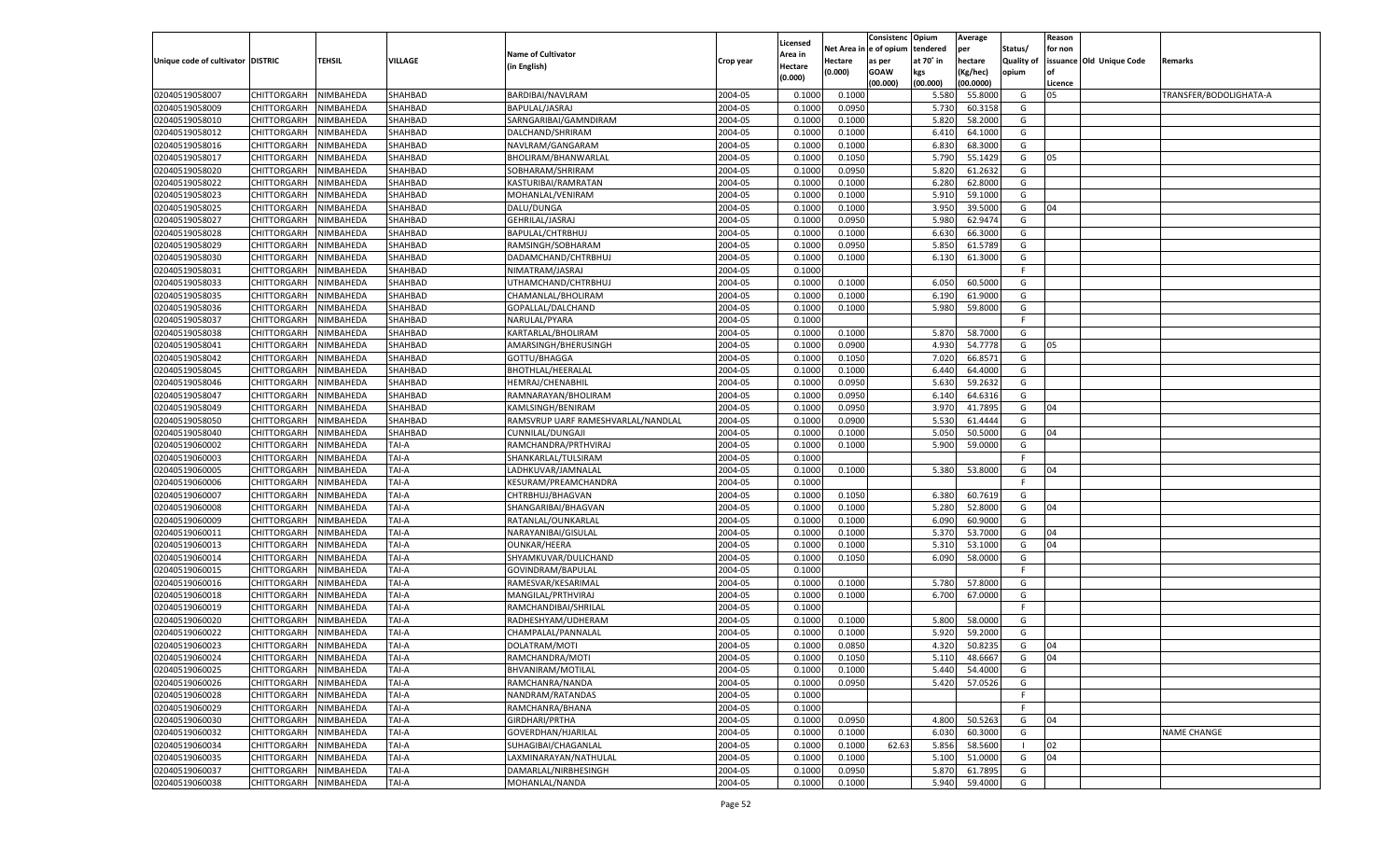|                                   |                       |               |                               |                           |           |                           |          | Consistenc  | Opium     | Average   |                   | Reason  |                          |                    |
|-----------------------------------|-----------------------|---------------|-------------------------------|---------------------------|-----------|---------------------------|----------|-------------|-----------|-----------|-------------------|---------|--------------------------|--------------------|
|                                   |                       |               |                               | <b>Name of Cultivator</b> |           | Licensed                  | Net Area | e of opium  | tendered  | per       | Status/           | for non |                          |                    |
| Unique code of cultivator DISTRIC |                       | <b>TEHSIL</b> | VILLAGE                       | (in English)              | Crop year | <b>Area in</b><br>Hectare | Hectare  | as per      | at 70° in | hectare   | <b>Quality of</b> |         | issuance Old Unique Code | Remarks            |
|                                   |                       |               |                               |                           |           | (0.000)                   | (0.000)  | <b>GOAW</b> | kgs       | (Kg/hec)  | opium             |         |                          |                    |
|                                   |                       |               |                               |                           |           |                           |          | (00.000)    | (00.000)  | (00.0000) |                   | Licence |                          |                    |
| 02040519060039                    | CHITTORGARH           | NIMBAHEDA     | TAI-B                         | PYARA/LALU                | 2004-05   | 0.1000                    | 0.1000   |             | 6.02(     | 60.2000   | G                 |         |                          |                    |
| 02040519060041                    | CHITTORGARH           | NIMBAHEDA     | TAI-B                         | VIDHIYA/KANIYALAL         | 2004-05   | 0.1000                    | 0.0950   |             | 5.740     | 60.4211   | G                 |         |                          |                    |
| 02040519060043                    | CHITTORGARH           | NIMBAHEDA     | TAI-B                         | SEETARAM/KISHANLAL        | 2004-05   | 0.1000                    | 0.1000   |             | 6.040     | 60.4000   | G                 |         |                          |                    |
| 02040519060044                    | CHITTORGARH           | NIMBAHEDA     | TAI-B                         | BHANWARIBAI/PRTHVIRAJ     | 2004-05   | 0.1000                    | 0.1000   |             | 5.670     | 56.7000   | G                 |         |                          |                    |
| 02040519060045                    | CHITTORGARH           | NIMBAHEDA     | TAI-B                         | LOBHCHAND/BHAGVANLAL      | 2004-05   | 0.1000                    | 0.1050   |             | 6.260     | 59.6190   | G                 |         |                          |                    |
| 02040519060046                    | CHITTORGARH           | NIMBAHEDA     | TAI-B                         | RAMCHNDR/BHANWARLAL       | 2004-05   | 0.1000                    | 0.1050   |             | 5.030     | 47.9048   | G                 | 04      |                          |                    |
| 02040519060048                    | CHITTORGARH           | NIMBAHEDA     | TAI-B                         | MANGILAL/POKER            | 2004-05   | 0.1000                    | 0.1000   |             | 5.950     | 59.5000   | G                 |         |                          |                    |
| 02040519060050                    | CHITTORGARH           | NIMBAHEDA     | TAI-B                         | MOHANIBAI/DALCHAND        | 2004-05   | 0.1000                    | 0.1050   |             | 6.290     | 59.9048   | G                 |         |                          |                    |
| 02040519060051                    | CHITTORGARH           | NIMBAHEDA     | TAI-B                         | NANALAL/NANDA             | 2004-05   | 0.1000                    | 0.1050   |             | 6.930     | 66.0000   | G                 |         |                          |                    |
| 02040519060052                    | CHITTORGARH           | NIMBAHEDA     | TAI-B                         | LOBHIBAI/HEMRAJ           | 2004-05   | 0.1000                    | 0.1050   |             | 5.840     | 55.6190   | G                 | 05      |                          |                    |
| 02040519060053                    | CHITTORGARH           | NIMBAHEDA     | TAI-B                         | RAMESVARLAL/NETRAM        | 2004-05   | 0.1000                    | 0.1000   |             | 5.540     | 55.4000   | G                 | 05      |                          |                    |
| 02040519060054                    | CHITTORGARH           | NIMBAHEDA     | TAI-B                         | MOHAN/MAGNA               | 2004-05   | 0.1000                    | 0.1000   |             | 5.420     | 54.2000   | G                 | 05      |                          |                    |
| 02040519060055                    | CHITTORGARH           | NIMBAHEDA     | TAI-B                         | BHAGVANLAL/MAGNA          | 2004-05   | 0.1000                    | 0.1050   |             | 5.060     | 48.1905   | G                 | 04      |                          |                    |
| 02040519060056                    | CHITTORGARH           | NIMBAHEDA     | TAI-B                         | NIRBHESINGH/NANURAM       | 2004-05   | 0.1000                    | 0.0950   |             | 6.380     | 67.1579   | G                 |         |                          |                    |
| 02040519060057                    | CHITTORGARH           | NIMBAHEDA     | TAI-B                         | OUNKARLAL/PREAMCHAND      | 2004-05   | 0.1000                    | 0.1050   |             | 5.840     | 55.6190   | G                 | 05      |                          |                    |
| 02040519060062                    | CHITTORGARH           | NIMBAHEDA     | TAI-B                         | MOTILAL/NANURAM           | 2004-05   | 0.1000                    | 0.1000   |             | 5.980     | 59.8000   | G                 |         |                          |                    |
| 02040519060064                    | CHITTORGARH           | NIMBAHEDA     | TAI-B                         | CHGANLALMOHANLAL          | 2004-05   | 0.1000                    |          |             |           |           | F                 |         |                          |                    |
| 02040519060065                    | CHITTORGARH           | NIMBAHEDA     | TAI-B                         | BHANWARLAL/BHAGIRTH       | 2004-05   | 0.1000                    |          |             |           |           | F.                |         |                          |                    |
| 02040519060066                    | CHITTORGARH           | NIMBAHEDA     | TAI-B                         | BAGDIRAM/KASHIRAM         | 2004-05   | 0.1000                    | 0.1050   |             | 6.320     | 60.1905   | G                 |         |                          |                    |
| 02040519060071                    | CHITTORGARH           | NIMBAHEDA     | TAI-B                         | NANDA/PRTHA               | 2004-05   | 0.1000                    | 0.0950   |             | 5.340     | 56.2105   | G                 | 05      |                          |                    |
| 02040519060073                    | CHITTORGARH           | NIMBAHEDA     | TAI-B                         | BHERULAL/GOKEL            | 2004-05   | 0.1000                    | 0.1000   |             | 5.870     | 58.7000   | G                 |         |                          |                    |
| 02040519060074                    | CHITTORGARH           | NIMBAHEDA     | TAI-B                         | BAJERAM/BHVANA            | 2004-05   | 0.1000                    | 0.1000   |             | 6.870     | 68.7000   | G                 |         |                          |                    |
| 02040519060077                    | CHITTORGARH           | NIMBAHEDA     | TAI-B                         | MULCHAND/LAKHMICHAND      | 2004-05   | 0.1000                    | 0.1000   |             | 6.050     | 60.5000   | G                 |         |                          | <b>NAME CHANGE</b> |
| 02040519060078                    | CHITTORGARH           | NIMBAHEDA     | TAI-B                         | GHISA/PRATHA              | 2004-05   | 0.1000                    | 0.1000   |             | 5.710     | 57.1000   | G                 | 05      |                          |                    |
| 02040519060080                    | CHITTORGARH           | NIMBAHEDA     | TAI-B                         | BIHARILAL/NANDA           | 2004-05   | 0.1000                    | 0.1050   |             | 5.850     | 55.7143   | G                 |         |                          |                    |
| 02040519060081                    | CHITTORGARH           | NIMBAHEDA     | TAI-B                         | BHANWARLAL/NANDRAM        | 2004-05   | 0.1000                    | 0.1050   |             | 6.27      | 59.7143   | G                 |         |                          |                    |
| 02040519060083                    | CHITTORGARH           | NIMBAHEDA     | TAI-B                         | AMARCHAND/SORAM           | 2004-05   | 0.1000                    | 0.1000   |             | 5.290     | 52.9000   | G                 | 04      |                          |                    |
| 02040519060085                    | CHITTORGARH           | NIMBAHEDA     | TAI-B                         | DEVA/BHAGVANA             | 2004-05   | 0.1000                    | 0.1000   |             | 5.680     | 56.8000   | G                 |         |                          |                    |
| 02040519060086                    | CHITTORGARH           | NIMBAHEDA     | TAI-B                         | BABULAL/JAMNALAI          | 2004-05   | 0.1000                    | 0.0950   |             | 5.710     | 60.105    | G                 |         |                          |                    |
| 02040519060087                    | CHITTORGARH           | NIMBAHEDA     | TAI-B                         | BAGDIRAM/SHORAM           | 2004-05   | 0.1000                    | 0.1000   |             | 4.900     | 49.0000   | G                 | 04      |                          |                    |
| 02040519060089                    | CHITTORGARH           | NIMBAHEDA     | TAI-B                         | SANTILAL/HEERALAL         | 2004-05   | 0.1000                    | 0.1000   |             | 6.000     | 60.0000   | G                 |         |                          |                    |
| 02040519060090                    | CHITTORGARH           | NIMBAHEDA     | TAI-B                         | GANGARAM/SHRILAL          | 2004-05   | 0.1000                    | 0.1000   |             | 5.960     | 59.6000   | G                 |         |                          |                    |
| 02040519060091                    | CHITTORGARH           | NIMBAHEDA     | TAI-A                         | MANGILAL/NATHULAL         | 2004-05   | 0.1000                    | 0.1050   |             | 6.690     | 63.7143   | G                 |         |                          |                    |
| 02040519060093                    | CHITTORGARH           | NIMBAHEDA     | TAI-A                         | BAGDIRAM/NANALAL          | 2004-05   | 0.1000                    | 0.1000   |             | 5.83      | 58.3000   | G                 |         |                          |                    |
| 02040519060094                    | CHITTORGARH           | NIMBAHEDA     | TAI-A                         | NARAYANLAL/MANGU          | 2004-05   | 0.1000                    | 0.1000   |             | 6.27      | 62.7000   | G                 |         |                          |                    |
| 02040519060095                    | CHITTORGARH           | NIMBAHEDA     | TAI-A                         | TULSIRAM/BHAGATRAM        | 2004-05   | 0.1000                    | 0.1000   |             | 6.040     | 60.4000   | G                 |         |                          |                    |
| 02040519060096                    | CHITTORGARH           | NIMBAHEDA     | TAI-A                         | MANJUBAI/OMPARKASH        | 2004-05   | 0.1000                    | 0.1050   |             | 5.770     | 54.9524   | G                 |         |                          |                    |
| 02040519060097                    | CHITTORGARH           | NIMBAHEDA     | TAI-A                         | CHANDPARKASH/OUNKARLAL    | 2004-05   | 0.1000                    | 0.1000   |             | 5.880     | 58.8000   | G                 |         |                          |                    |
| 02040519060099                    | CHITTORGARH           | NIMBAHEDA     | TAI-A                         | SHYAMLAL/JAMNALAL         | 2004-05   | 0.1000                    | 0.1000   |             | 6.220     | 62.2000   | G                 |         |                          |                    |
| 02040519060100                    | CHITTORGARH           | NIMBAHEDA     | TAI-A                         | UDHERAM/BHANWARLAL        | 2004-05   | 0.1000                    | 0.1000   |             | 5.200     | 52.0000   | G                 | 04      |                          |                    |
| 02040519060101                    | CHITTORGARH           | NIMBAHEDA     | TAI-A                         | PARBHULAL/BHANWARLAL      | 2004-05   | 0.1000                    | 0.1050   |             | 6.400     | 60.9524   | G                 |         |                          |                    |
| 02040519060102                    | CHITTORGARH           | NIMBAHEDA     | TAI-A                         | JIVARAJ/MOTILAL           | 2004-05   | 0.1000                    | 0.1050   |             | 6.320     | 60.1905   | G                 |         |                          |                    |
| 02040519060098                    | CHITTORGARH           | NIMBAHEDA     | TAI-A                         | MAGNIBAI/BHERULAL         | 2004-05   | 0.1000                    |          |             |           |           | F.                |         |                          |                    |
| 02040519060103                    | CHITTORGARH           | NIMBAHEDA     | TAI-A                         | TULSIRAM/DALLICHAND       | 2004-05   | 0.1000                    |          |             |           |           | F                 |         |                          |                    |
| 02040519061001                    | CHITTORGARH           | NIMBAHEDA     | TILAKHEDA                     | BHAGU/HARIRAM             | 2004-05   | 0.1000                    | 0.0850   |             | 5.190     | 61.0588   | G                 |         |                          |                    |
| 02040519061002                    | CHITTORGARH NIMBAHEDA |               | TILAKHEDA                     | DHANRAJ/SUKHRAJ           | 2004-05   | 0.1000                    | 0.1000   |             | 6.210     | 62.1000   | G                 |         |                          |                    |
| 02040519061003                    | <b>CHITTORGARH</b>    | NIMBAHEDA     | <b>TILAKHEDA</b>              | KISHANLAL/GANGARAM        | 2004-05   | 0.1000                    | 0.1050   | 45.68       | 3.193     |           | - 1               | 02      |                          |                    |
|                                   |                       |               |                               |                           |           |                           |          |             |           | 30.4095   |                   |         |                          |                    |
| 02040519061004                    | CHITTORGARH           | NIMBAHEDA     | TILAKHEDA<br><b>TILAKHEDA</b> | KELASHSINGH/JAVANSINGH    | 2004-05   | 0.1000                    | 0.0950   |             | 4.600     | 48.4211   | G                 | 04      |                          |                    |
| 02040519061006                    | <b>CHITTORGARH</b>    | NIMBAHEDA     |                               | CHAGANLAL/BHAGVAN         | 2004-05   | 0.1000                    | 0.1000   |             | 6.570     | 65.7000   | G                 |         |                          |                    |
| 02040519061007                    | <b>CHITTORGARH</b>    | NIMBAHEDA     | TILAKHEDA<br><b>TILAKHEDA</b> | WARDIBAI/GOPILAL          | 2004-05   | 0.1000                    | 0.1000   |             | 5.860     | 58.6000   | G                 |         |                          |                    |
| 02040519061012                    | <b>CHITTORGARH</b>    | NIMBAHEDA     |                               | <b>BAGDIRAM/GOPI</b>      | 2004-05   | 0.1000                    | 0.0950   |             | 6.020     | 63.3684   | G                 |         |                          |                    |
| 02040519061013                    | <b>CHITTORGARH</b>    | NIMBAHEDA     | TILAKHEDA                     | BANSILAL/KISHANLAL        | 2004-05   | 0.1000                    | 0.1000   |             | 5.930     | 59.3000   | G                 |         |                          |                    |
| 02040519061015                    | <b>CHITTORGARH</b>    | NIMBAHEDA     | <b>TILAKHEDA</b>              | DEVILAL/KALU              | 2004-05   | 0.1000                    | 0.1000   |             | 5.890     | 58.9000   | G                 |         |                          |                    |
| 02040519061016                    | <b>CHITTORGARH</b>    | NIMBAHEDA     | TILAKHEDA                     | SHANKARLAL/NARAYAN        | 2004-05   | 0.1000                    | 0.0950   |             | 5.170     | 54.4211   | G                 |         |                          |                    |
| 02040519061017                    | <b>CHITTORGARH</b>    | NIMBAHEDA     | <b>TILAKHEDA</b>              | CUNNILAL/GANGARAM         | 2004-05   | 0.1000                    | 0.1050   |             | 5.760     | 54.8571   | G                 | 05      |                          |                    |
| 02040519061018                    | <b>CHITTORGARH</b>    | NIMBAHEDA     | TILAKHEDA                     | AMRATRAM/RAMA             | 2004-05   | 0.1000                    | 0.0950   |             | 5.040     | 53.0526   | G                 | 04      |                          |                    |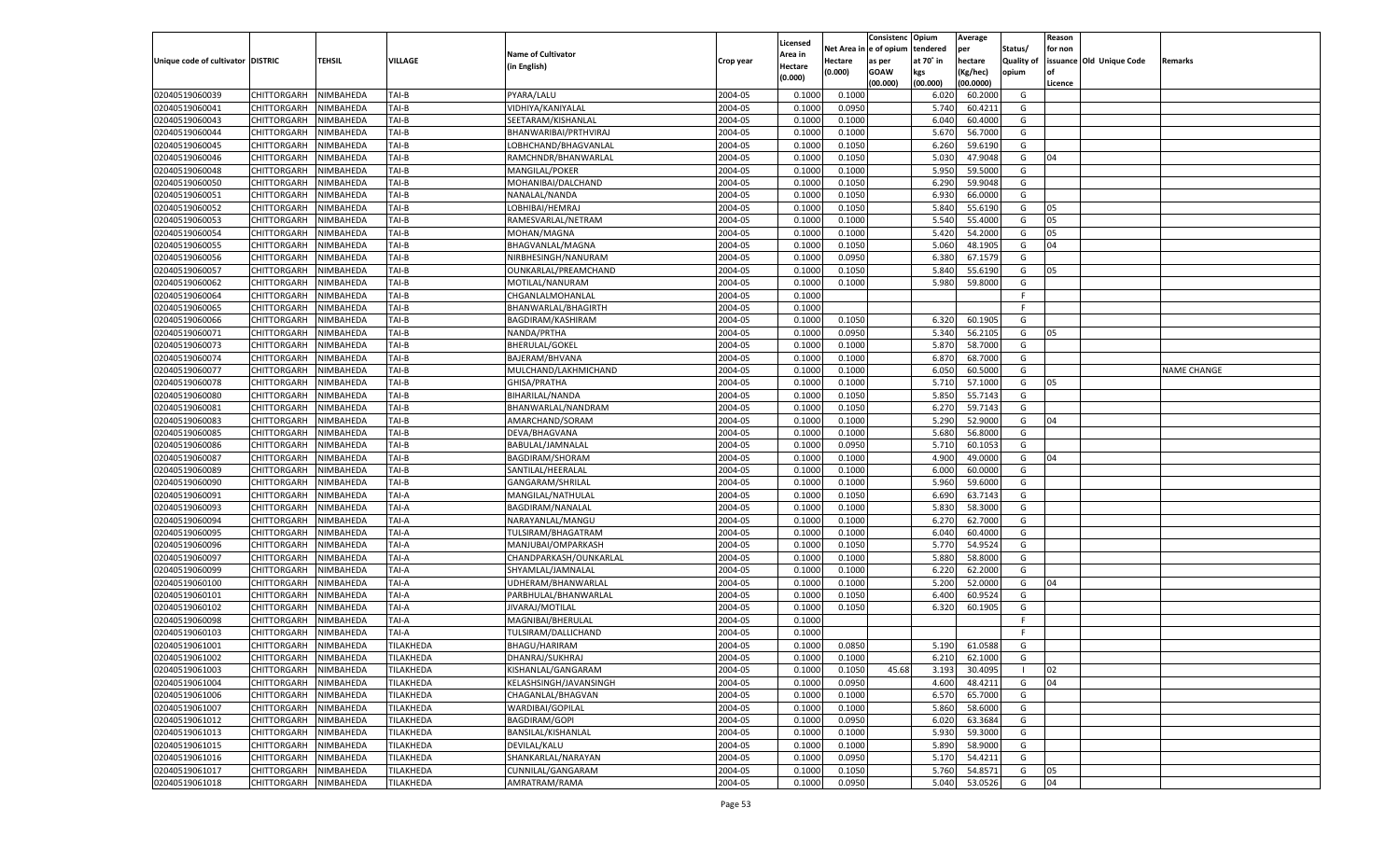|                                   |                       |           |                   |                           |           |                    |             | Consistenc    | Opium     | Average       |                   | Reason  |                          |                    |
|-----------------------------------|-----------------------|-----------|-------------------|---------------------------|-----------|--------------------|-------------|---------------|-----------|---------------|-------------------|---------|--------------------------|--------------------|
|                                   |                       |           |                   | <b>Name of Cultivator</b> |           | Licensed           | Net Area iı | n  e of opium | tendered  | per           | Status/           | for non |                          |                    |
| Unique code of cultivator DISTRIC |                       | TEHSIL    | <b>VILLAGE</b>    | (in English)              | Crop year | Area in<br>Hectare | Hectare     | as per        | at 70° in | hectare       | <b>Quality of</b> |         | issuance Old Unique Code | Remarks            |
|                                   |                       |           |                   |                           |           | (0.000)            | (0.000)     | <b>GOAW</b>   | kgs       | (Kg/hec)      | opium             |         |                          |                    |
|                                   |                       |           |                   |                           |           |                    |             | (00.000)      | (00.000)  | (00.0000)     |                   | Licence |                          |                    |
| 02040519061019                    | CHITTORGARH           | NIMBAHEDA | TILAKHEDA         | GULABCHAND/BARDICHAND     | 2004-05   | 0.1000             | 0.1000      |               | 5.590     | 55.9000       | G                 | 05      |                          |                    |
| 02040519061020                    | CHITTORGARH           | NIMBAHEDA | TILAKHEDA         | NANDLAL/SHANKARLAL        | 2004-05   | 0.1000             | 0.1000      |               | 5.550     | 55.5000       | G                 |         |                          |                    |
| 02040519061024                    | CHITTORGARH           | NIMBAHEDA | TILAKHEDA         | GANSHYAMSINGH/GANPATSINGH | 2004-05   | 0.1000             | 0.1000      |               | 5.070     | 50.7000       | G                 | 04      |                          |                    |
| 02040519061025                    | CHITTORGARH           | NIMBAHEDA | TILAKHEDA         | RATANLAL/GOPILAL          | 2004-05   | 0.1000             | 0.1000      |               | 4.880     | 48.8000       | G                 | 04      |                          |                    |
| 02040519061026                    | CHITTORGARH           | NIMBAHEDA | TILAKHEDA         | PREAMCHAND/MOTILAL        | 2004-05   | 0.1000             | 0.0950      |               | 5.040     | 53.0526       | G                 | 04      |                          |                    |
| 02040519061027                    | CHITTORGARH           | NIMBAHEDA | TILAKHEDA         | PANNA/CHOGALAL            | 2004-05   | 0.1000             |             |               |           |               | -F                |         |                          |                    |
| 02040519061031                    | CHITTORGARH           | NIMBAHEDA | TILAKHEDA         | CHTRBHUJ/CUNNILAL         | 2004-05   | 0.1000             | 0.0950      |               | 5.790     | 60.9474       | G                 |         |                          |                    |
| 02040519061032                    | CHITTORGARH           | NIMBAHEDA | TILAKHEDA         | SHANKARKAVAR/UTHSVARKAVAR | 2004-05   | 0.1000             | 0.1000      |               | 5.32      | 53.2000       | G                 | 04      | 02040519050004           | TRANSFER           |
| 02040519061033                    | CHITTORGARH           | NIMBAHEDA | TILAKHEDA         | KASIBAI/RAMA              | 2004-05   | 0.1000             | 0.0950      |               | 4.800     | 50.5263       | G                 | 04      | 02040519059001           | TRANSFER           |
| 02040519062001                    | CHITTORGARH           | NIMBAHEDA | UNKHLIYA-A        | GISULAL/GANGARAM          | 2004-05   | 0.1000             | 0.1000      |               | 7.390     | 73.9000       | G                 |         |                          |                    |
| 02040519062002                    | CHITTORGARH           | NIMBAHEDA | UNKHLIYA-A        | KALURAM/NAGJIRAM          | 2004-05   | 0.1000             | 0.1000      |               | 5.780     | 57.8000       | G                 | 05      |                          |                    |
| 02040519062003                    | CHITTORGARH           | NIMBAHEDA | UNKHLIYA-A        | BADRILAL/NANDLAL          | 2004-05   | 0.1000             | 0.1000      |               | 5.890     | 58.9000       | G                 |         |                          |                    |
| 02040519062004                    | CHITTORGARH           | NIMBAHEDA | <b>JNKHLIYA-A</b> | SEETABAI/GANGARAM         | 2004-05   | 0.1000             | 0.1000      |               | 6.920     | 69.2000       | G                 |         |                          |                    |
| 02040519062005                    | CHITTORGARH           | NIMBAHEDA | JNKHLIYA-A        | RAMLAL/NARAYAN            | 2004-05   | 0.1000             | 0.1000      |               | 5.860     | 58.6000       | G                 | 05      |                          |                    |
| 02040519062006                    | CHITTORGARH           | NIMBAHEDA | <b>JNKHLIYA-A</b> | DEVBAI/DEVILAL            | 2004-05   | 0.1000             | 0.1000      |               | 6.290     | 62.9000       | G                 |         |                          | <b>NAME CHANGE</b> |
| 02040519062008                    | CHITTORGARH           | NIMBAHEDA | JNKHLIYA-A        | KISHANLAL/UDHERAM         | 2004-05   | 0.1000             | 0.1000      |               | 5.820     | 58.2000       | G                 |         |                          |                    |
| 02040519062011                    | CHITTORGARH           | NIMBAHEDA | JNKHLIYA-A        | RATANLAL/BARDICHAND       | 2004-05   | 0.1000             | 0.1000      |               | 6.540     | 65.4000       | G                 |         |                          |                    |
| 02040519062012                    | CHITTORGARH           | NIMBAHEDA | JNKHLIYA-A        | MOTILAL/KHEMA             | 2004-05   | 0.1000             | 0.1000      |               | 5.840     | 58.4000       | G                 |         |                          |                    |
| 02040519062013                    | CHITTORGARH           | NIMBAHEDA | <b>JNKHLIYA-A</b> | <b>BHAGIRTH/KHEMA</b>     | 2004-05   | 0.1000             | 0.1000      |               | 5.580     | 55.8000       | G                 |         |                          |                    |
| 02040519062016                    | CHITTORGARH           | NIMBAHEDA | JNKHLIYA-A        | MANGILAL/MOTILAI          | 2004-05   | 0.1000             | 0.1000      |               | 5.830     | 58.3000       | G                 | 05      |                          |                    |
| 02040519062017                    | CHITTORGARH           | NIMBAHEDA | JNKHLIYA-A        | NANDLAL/BHOLIRAM          | 2004-05   | 0.1000             | 0.1000      |               | 6.020     | 60.2000       | G                 |         |                          |                    |
| 02040519062018                    | CHITTORGARH           | NIMBAHEDA | JNKHLIYA-A        | NIRBHERAM/RUKAMN          | 2004-05   | 0.1000             | 0.1000      |               | 6.020     | 60.2000       | G                 |         |                          |                    |
| 02040519062019                    | CHITTORGARH           | NIMBAHEDA | <b>JNKHLIYA-A</b> | KAMLESH/KANIRAM           | 2004-05   | 0.1000             | 0.1000      |               | 6.600     | 66.0000       | G                 |         |                          |                    |
| 02040519062020                    | CHITTORGARH           | NIMBAHEDA | JNKHLIYA-A        | MADHOLAL/BHAGATRAM        | 2004-05   | 0.1000             | 0.1000      |               | 5.880     | 58.8000       | G                 |         |                          |                    |
| 02040519062021                    | CHITTORGARH           | NIMBAHEDA | JNKHLIYA-A        | <b>BADRILAL/SUKHA</b>     | 2004-05   | 0.1000             | 0.1000      |               | 5.930     | 59.3000       | G                 |         |                          |                    |
| 02040519062022                    | CHITTORGARH           | NIMBAHEDA | JNKHLIYA-A        | SHANKAR/POKERLAL          | 2004-05   | 0.1000             | 0.1000      |               | 3.930     | 39.3000       | G                 | 04      |                          |                    |
| 02040519062023                    | CHITTORGARH           | NIMBAHEDA | UNKHLIYA-A        | GANGARAM/NANJI            | 2004-05   | 0.1000             | 0.1000      |               | 5.810     | 58.1000       | G                 |         |                          |                    |
| 02040519062024                    | CHITTORGARH           | NIMBAHEDA | JNKHLIYA-A        | BARDIBAI/SHANKARLAL       | 2004-05   | 0.1000             | 0.1000      |               | 5.970     | 59.7000       | G                 |         |                          |                    |
| 02040519062025                    | CHITTORGARH           | NIMBAHEDA | JNKHLIYA-A        | RAMESVARLAL/CUNNILAL      | 2004-05   | 0.1000             | 0.1000      |               | 7.110     | 71.1000       | G                 |         |                          |                    |
| 02040519062027                    | CHITTORGARH           | NIMBAHEDA | UNKHLIYA-A        | KANMAL/CHOGA              | 2004-05   | 0.1000             | 0.1000      |               | 5.780     | 57.8000       | G                 |         |                          |                    |
| 02040519062029                    | CHITTORGARH           | NIMBAHEDA | UNKHLIYA-A        | SHANKAR/CHTRBHUJ          | 2004-05   | 0.1000             | 0.1000      |               | 6.110     | 61.1000       | G                 |         |                          |                    |
| 02040519062030                    | CHITTORGARH           | NIMBAHEDA | UNKHLIYA-A        | UDHELAL/PANNALAI          | 2004-05   | 0.1000             |             |               |           |               | F                 |         |                          | <b>NAME CHANGE</b> |
| 02040519062031                    | CHITTORGARH           | NIMBAHEDA | UNKHLIYA-A        | NOJIBAI/CUNNILAL          | 2004-05   | 0.1000             |             |               |           |               | E                 |         |                          |                    |
| 02040519062032                    | CHITTORGARH           | NIMBAHEDA | UNKHLIYA-A        | SHANKAR/NATHU             | 2004-05   | 0.1000             | 0.1000      |               | 5.910     | 59.1000       | G                 |         |                          |                    |
| 02040519062033                    | CHITTORGARH           | NIMBAHEDA | UNKHLIYA-A        | DEVILAL/PRTHVIRAJ         | 2004-05   | 0.1000             | 0.1000      |               | 6.800     | 68.0000       | G                 |         |                          |                    |
| 02040519062037                    | CHITTORGARH           | NIMBAHEDA | UNKHLIYA-A        | GANESH/BHURA              | 2004-05   | 0.1000             | 0.0900      |               | 5.290     | 58.7778       | G                 |         |                          |                    |
| 02040519062038                    | CHITTORGARH           | NIMBAHEDA | UNKHLIYA-A        | MANGILAL/DAYARAM          | 2004-05   | 0.1000             | 0.0950      |               | 5.710     | 60.105        | G                 |         |                          |                    |
| 02040519062039                    | CHITTORGARH           | NIMBAHEDA | UNKHLIYA-A        | MHDANSINGH/MNOHARSINGH    | 2004-05   | 0.1000             |             |               |           |               | N                 |         |                          |                    |
| 02040519062040                    | CHITTORGARH           | NIMBAHEDA | UNKHLIYA-A        | RADHAKISHAN/GANESH        | 2004-05   | 0.1000             |             |               |           |               | E                 |         |                          |                    |
| 02040519062042                    | CHITTORGARH           | NIMBAHEDA | UNKHLIYA-A        | <b>HARIRAM/DHOKEL</b>     | 2004-05   | 0.1000             | 0.1000      |               | 4.030     | 40.3000       | G                 | 04      |                          |                    |
| 02040519062044                    | CHITTORGARH           | NIMBAHEDA | UNKHLIYA-A        | MHDANLAL/MOHANLAL         | 2004-05   | 0.1000             |             |               |           |               | N                 |         |                          |                    |
| 02040519062046                    | CHITTORGARH           | NIMBAHEDA | UNKHLIYA-A        | KISHANLAL/DUNGRAM         | 2004-05   | 0.1000             | 0.1000      |               | 6.050     | 60.5000       | G                 |         |                          |                    |
| 02040519062047                    | CHITTORGARH           | NIMBAHEDA | UNKHLIYA-A        | <b>BHOTHLAL/NANDLAL</b>   | 2004-05   | 0.1000             | 0.1000      |               | 6.010     | 60.1000       | G                 |         |                          |                    |
| 02040519062050                    | CHITTORGARH           | NIMBAHEDA | UNKHLIYA-A        | RAMCHANDRA/KHEMRAJ        | 2004-05   | 0.1000             |             |               |           |               | F                 |         |                          |                    |
| 02040519062051                    | CHITTORGARH           | NIMBAHEDA | UNKHLIYA-A        | RAMCHANDRA/BHOTHLAL       | 2004-05   | 0.1000             | 0.0950      |               | 5.950     | 62.6316       | G                 |         |                          |                    |
| 02040519062052                    | CHITTORGARH NIMBAHEDA |           | UNKHLIYA-A        | NIRBHERAM/LALCHAND        | 2004-05   | 0.1000             | 0.1000      |               |           | 5.320 53.2000 | G                 | 04      |                          |                    |
| 02040519062053                    | <b>CHITTORGARH</b>    | NIMBAHEDA | UNKHLIYA-A        | MHDANLAL/BHOLIRAM         | 2004-05   | 0.1000             | 0.1000      |               | 5.840     | 58.4000       | G                 |         |                          |                    |
| 02040519062054                    | CHITTORGARH           | NIMBAHEDA |                   | VENIRAM/KEVALCHAND        | 2004-05   |                    |             |               | 5.980     | 59.8000       | G                 |         |                          |                    |
| 02040519062055                    |                       | NIMBAHEDA | UNKHLIYA-A        |                           | 2004-05   | 0.1000             | 0.1000      |               |           |               | F                 |         |                          | <b>NAME CHANGE</b> |
|                                   | CHITTORGARH           |           | UNKHLIYA-A        | JAANIBAI/RADHAKISHAN      |           | 0.1000             |             |               |           |               |                   |         |                          |                    |
| 02040519062056<br>02040519062057  | <b>CHITTORGARH</b>    | NIMBAHEDA | UNKHLIYA-B        | RAMCHANDRA/NARAYAN        | 2004-05   | 0.1000             | 0.0950      |               | 5.490     | 57.7895       | G                 |         |                          |                    |
|                                   | CHITTORGARH           | NIMBAHEDA | UNKHLIYA-B        | JAIRAJ/BADRILAL           | 2004-05   | 0.1000             | 0.1000      |               | 5.920     | 59.2000       | G                 |         |                          |                    |
| 02040519062058                    | CHITTORGARH           | NIMBAHEDA | UNKHLIYA-B        | OUNKARLAL/GANGARAM        | 2004-05   | 0.1000             | 0.1050      |               | 5.930     | 56.4762       | G                 |         |                          |                    |
| 02040519062059                    | CHITTORGARH           | NIMBAHEDA | UNKHLIYA-B        | DEVILAL/NANDRAM           | 2004-05   | 0.1000             | 0.1000      |               | 5.180     | 51.8000       | G                 | 04      |                          |                    |
| 02040519062060                    | CHITTORGARH           | NIMBAHEDA | UNKHLIYA-B        | BANSILAL/BADRILAL         | 2004-05   | 0.1000             | 0.1000      |               | 6.310     | 63.1000       | G                 |         |                          |                    |
| 02040519062061                    | <b>CHITTORGARH</b>    | NIMBAHEDA | UNKHLIYA-B        | MOTILAL/MOHANLAL          | 2004-05   | 0.1000             | 0.1000      |               | 5.880     | 58.8000       | G                 |         |                          |                    |
| 02040519062062                    | <b>CHITTORGARH</b>    | NIMBAHEDA | UNKHLIYA-B        | NANDLAL/DUNGA             | 2004-05   | 0.1000             | 0.0950      |               | 6.300     | 66.3158       | G                 |         |                          |                    |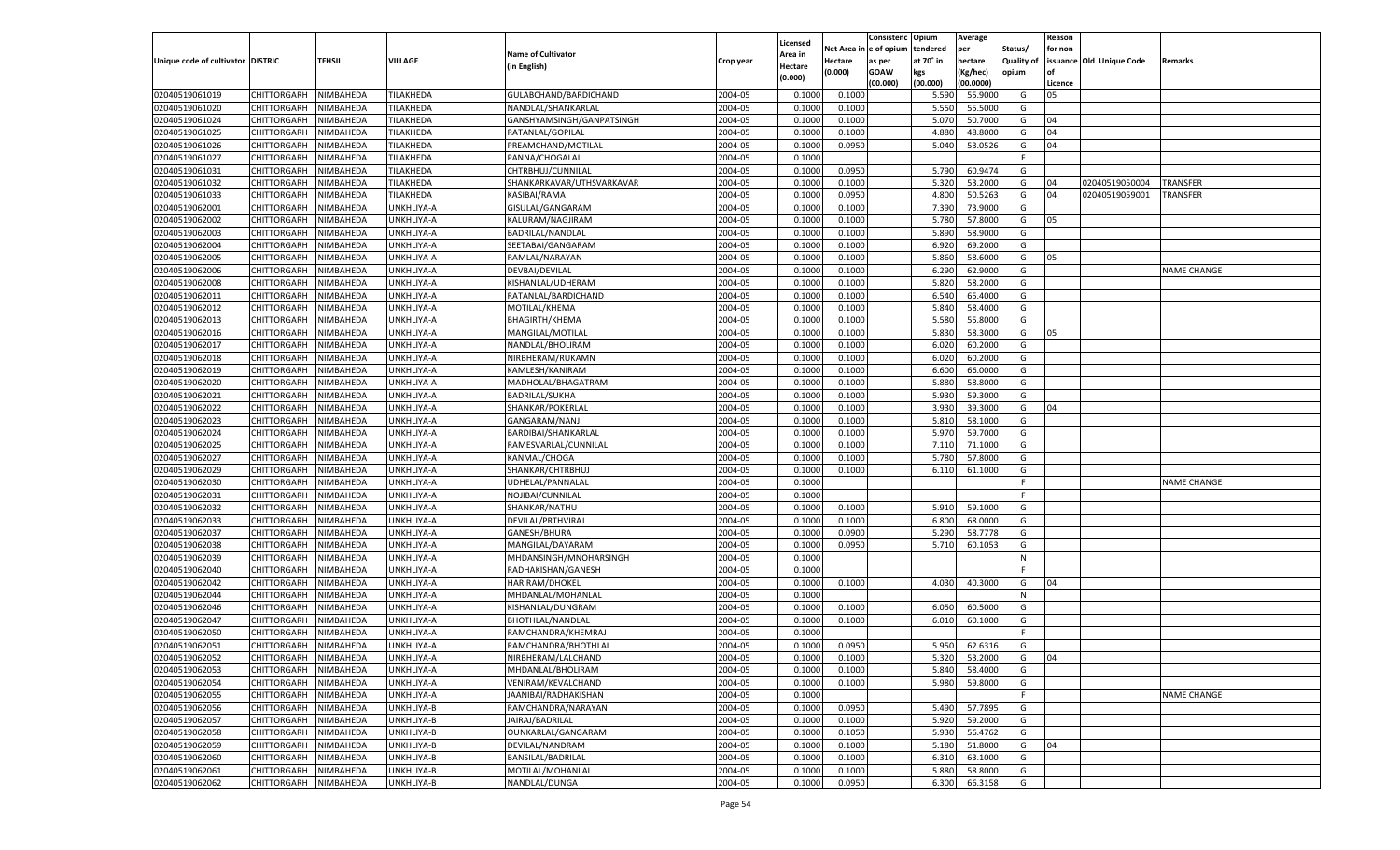|                                   |                       |               |            |                           |           |                |          | Consistenc  | Opium     | Average   |                   | Reason  |                          |                    |
|-----------------------------------|-----------------------|---------------|------------|---------------------------|-----------|----------------|----------|-------------|-----------|-----------|-------------------|---------|--------------------------|--------------------|
|                                   |                       |               |            |                           |           | Licensed       | Net Area | e of opium  | tendered  | per       | Status/           | for non |                          |                    |
| Unique code of cultivator DISTRIC |                       | <b>TEHSIL</b> | VILLAGE    | <b>Name of Cultivator</b> | Crop year | <b>Area in</b> | Hectare  | as per      | at 70° in | hectare   | <b>Quality of</b> |         | issuance Old Unique Code | Remarks            |
|                                   |                       |               |            | (in English)              |           | Hectare        | (0.000)  | <b>GOAW</b> | kgs       | (Kg/hec)  | opium             |         |                          |                    |
|                                   |                       |               |            |                           |           | (0.000)        |          | (00.000)    | (00.000)  | (00.0000) |                   | Licence |                          |                    |
| 02040519062063                    | CHITTORGARH           | NIMBAHEDA     | UNKHLIYA-B | KANIRAM/SUKHDEV           | 2004-05   | 0.1000         | 0.1000   |             | 6.450     | 64.5000   | G                 |         |                          |                    |
| 02040519062064                    | CHITTORGARH           | NIMBAHEDA     | UNKHLIYA-B | <b>BHAGIRTH/CUNNILAL</b>  | 2004-05   | 0.1000         | 0.0950   |             | 6.030     | 63.4737   | G                 |         |                          |                    |
| 02040519062065                    | CHITTORGARH           | NIMBAHEDA     | UNKHLIYA-B | NARAYAN/KASIRAM           | 2004-05   | 0.1000         | 0.1000   |             | 6.400     | 64.0000   | G                 |         |                          |                    |
| 02040519062066                    | CHITTORGARH           | NIMBAHEDA     | UNKHLIYA-B | BALURAM/TODHURAM          | 2004-05   | 0.1000         | 0.1000   |             | 5.84      | 58.4000   | G                 |         |                          |                    |
| 02040519062067                    | CHITTORGARH           | NIMBAHEDA     | UNKHLIYA-B | NANALAL/PANNALAI          | 2004-05   | 0.1000         | 0.0950   |             | 5.890     | 62.0000   | G                 |         |                          |                    |
| 02040519062068                    | CHITTORGARH           | NIMBAHEDA     | UNKHLIYA-B | RATANLAL/UDHERAM          | 2004-05   | 0.1000         | 0.1000   |             | 4.67      | 46.7000   | G                 | 04      |                          |                    |
| 02040519062069                    | CHITTORGARH           | NIMBAHEDA     | UNKHLIYA-B | HEMA/BHAGIRTH             | 2004-05   | 0.1000         | 0.0850   |             | 4.580     | 53.8824   | G                 | 04      |                          |                    |
| 02040519062071                    | CHITTORGARH           | NIMBAHEDA     | UNKHLIYA-B | CHAGANLAL/ASHARAM         | 2004-05   | 0.1000         | 0.1000   |             | 5.340     | 53.4000   | G                 | 04      |                          |                    |
| 02040519062072                    | CHITTORGARH           | NIMBAHEDA     | UNKHLIYA-B | MATHURALAL/MANGILAL       | 2004-05   | 0.1000         | 0.1000   |             | 5.910     | 59.1000   | G                 |         |                          |                    |
|                                   | CHITTORGARH           |               |            |                           |           |                |          |             |           |           |                   |         |                          |                    |
| 02040519062073                    |                       | NIMBAHEDA     | UNKHLIYA-B | DEVILAL/VENIRAM           | 2004-05   | 0.1000         | 0.1000   |             | 5.720     | 57.2000   | G                 |         |                          |                    |
| 02040519062074                    | CHITTORGARH           | NIMBAHEDA     | UNKHLIYA-B | DHAPUBAI/JAGNNATH         | 2004-05   | 0.1000         | 0.1000   |             | 5.830     | 58.3000   | G                 |         |                          |                    |
| 02040519062075                    | CHITTORGARH           | NIMBAHEDA     | UNKHLIYA-B | JAGNNATH/HEERALAL         | 2004-05   | 0.1000         | 0.1000   |             | 5.900     | 59.0000   | G                 |         |                          |                    |
| 02040519062076                    | CHITTORGARH           | NIMBAHEDA     | UNKHLIYA-B | BAGDIRAM/BOTHLAL          | 2004-05   | 0.1000         | 0.0950   |             | 6.650     | 70.0000   | G                 |         |                          | <b>NAME CHANGE</b> |
| 02040519062077                    | CHITTORGARH           | NIMBAHEDA     | UNKHLIYA-B | MOHANLAL/LAXMICHAND       | 2004-05   | 0.1000         | 0.1000   |             | 6.23      | 62.3000   | G                 |         |                          |                    |
| 02040519062078                    | CHITTORGARH           | NIMBAHEDA     | UNKHLIYA-B | KESURAM/NARAYAN           | 2004-05   | 0.1000         | 0.1000   |             | 6.850     | 68.5000   | G                 |         |                          |                    |
| 02040519062080                    | CHITTORGARH           | NIMBAHEDA     | UNKHLIYA-B | DOLATRAM/POKHER           | 2004-05   | 0.1000         | 0.1000   |             | 6.110     | 61.1000   | G                 |         |                          |                    |
| 02040519062081                    | CHITTORGARH           | NIMBAHEDA     | UNKHLIYA-B | BHANWARLAL/NARAYAN        | 2004-05   | 0.1000         | 0.1000   |             | 6.280     | 62.8000   | G                 |         |                          |                    |
| 02040519062082                    | CHITTORGARH           | NIMBAHEDA     | UNKHLIYA-B | <b>BALU/MANGILAL</b>      | 2004-05   | 0.1000         | 0.1000   |             | 5.750     | 57.5000   | G                 |         |                          |                    |
| 02040519062083                    | CHITTORGARH           | NIMBAHEDA     | UNKHLIYA-B | UTHAMCHAND/BHOLIRAM       | 2004-05   | 0.1000         | 0.1000   |             | 6.340     | 63.4000   | G                 |         |                          |                    |
| 02040519062084                    | CHITTORGARH           | NIMBAHEDA     | UNKHLIYA-B | GORILAL/NARAYAN           | 2004-05   | 0.1000         |          |             |           |           | N                 |         |                          |                    |
| 02040519062085                    | CHITTORGARH           | NIMBAHEDA     | UNKHLIYA-B | NANDLAL/JAGNNATH          | 2004-05   | 0.1000         | 0.1000   |             | 5.760     | 57.6000   | G                 |         |                          |                    |
| 02040519062086                    | CHITTORGARH           | NIMBAHEDA     | UNKHLIYA-B | CHAMPALAL/BADRILAL        | 2004-05   | 0.1000         | 0.1000   |             | 5.420     | 54.2000   | G                 |         |                          |                    |
| 02040519062087                    | CHITTORGARH           | NIMBAHEDA     | UNKHLIYA-B | TULSIRAM/KISHNA           | 2004-05   | 0.1000         | 0.1000   |             | 5.060     | 50.6000   | G                 | 04      |                          |                    |
| 02040519062089                    | CHITTORGARH           | NIMBAHEDA     | UNKHLIYA-B | GANGARAM/KALU             | 2004-05   | 0.1000         | 0.1000   |             | 5.510     | 55.1000   | G                 | 05      |                          |                    |
| 02040519062091                    | CHITTORGARH           | NIMBAHEDA     | UNKHLIYA-B | MATHURALAL/RATANLAL       | 2004-05   | 0.1000         | 0.1000   |             | 5.330     | 53.3000   | G                 | 04      |                          |                    |
| 02040519062092                    | CHITTORGARH           | NIMBAHEDA     | UNKHLIYA-B | MOHANLAL/NARAYAN          | 2004-05   | 0.1000         | 0.0950   |             | 5.300     | 55.7895   | G                 |         |                          |                    |
| 02040519062093                    | CHITTORGARH           | NIMBAHEDA     | UNKHLIYA-B | NANALAL/TODURAM           | 2004-05   | 0.1000         | 0.1050   |             | 6.150     | 58.5714   | G                 |         |                          |                    |
| 02040519062094                    | CHITTORGARH           | NIMBAHEDA     | UNKHLIYA-B | MOTILAL/TODURAM           | 2004-05   | 0.1000         | 0.1000   |             | 6.260     | 62.6000   | G                 |         |                          |                    |
| 02040519062095                    | CHITTORGARH           | NIMBAHEDA     | UNKHLIYA-B | MANGILAL/PRTHVIRAJ        | 2004-05   | 0.1000         | 0.1000   |             | 5.770     | 57.7000   | G                 |         |                          |                    |
| 02040519062096                    | CHITTORGARH           | NIMBAHEDA     | UNKHLIYA-B | UDHERAM/BABRU             | 2004-05   | 0.1000         | 0.1000   |             | 6.330     | 63.3000   | G                 |         |                          |                    |
| 02040519062097                    | CHITTORGARH           | NIMBAHEDA     | UNKHLIYA-B | GORILAL/BABRU             | 2004-05   | 0.1000         | 0.1000   |             | 6.890     | 68.9000   | G                 |         |                          |                    |
| 02040519062098                    | CHITTORGARH           | NIMBAHEDA     | UNKHLIYA-B | KANMAL/CHAGANLAL          | 2004-05   | 0.1000         | 0.1000   |             | 6.010     | 60.1000   | G                 |         |                          |                    |
| 02040519062099                    |                       | NIMBAHEDA     |            |                           | 2004-05   | 0.1000         | 0.1000   |             | 5.810     | 58.1000   | G                 |         |                          |                    |
|                                   | CHITTORGARH           |               | UNKHLIYA-B | MANGILAL/CUNNILAI         |           |                |          |             |           |           |                   |         |                          |                    |
| 02040519062100                    | CHITTORGARH           | NIMBAHEDA     | UNKHLIYA-B | DEVBAI/BHOTHLAL           | 2004-05   | 0.1000         | 0.1000   |             | 5.790     | 57.9000   | G                 |         |                          |                    |
| 02040519062101                    | CHITTORGARH           | NIMBAHEDA     | UNKHLIYA-B | TULSIBAI/PRTHVIRAJ        | 2004-05   | 0.1000         | 0.1000   |             | 6.460     | 64.6000   | G                 |         |                          |                    |
| 02040519062102                    | CHITTORGARH           | NIMBAHEDA     | UNKHLIYA-B | GANGABAI/MOHANDAS         | 2004-05   | 0.1000         | 0.1000   |             | 6.430     | 64.3000   | G                 |         |                          |                    |
| 02040519062103                    | CHITTORGARH           | NIMBAHEDA     | UNKHLIYA-B | DALCHAND/JIVRAJ           | 2004-05   | 0.1000         | 0.1000   |             | 5.290     | 52.9000   | G                 | 04      |                          |                    |
| 02040519062104                    | CHITTORGARH           | NIMBAHEDA     | UNKHLIYA-B | NIRBHESINGH/DALCHAND      | 2004-05   | 0.1000         | 0.0950   |             | 6.150     | 64.7368   | G                 |         |                          |                    |
| 02040519062105                    | CHITTORGARH           | NIMBAHEDA     | UNKHLIYA-B | PARTAPIBAI/HEERALAI       | 2004-05   | 0.1000         | 0.1000   |             | 5.400     | 54.0000   | G                 |         |                          |                    |
| 02040519062106                    | CHITTORGARH           | NIMBAHEDA     | UNKHLIYA-B | SOHANLAL/NANALAL          | 2004-05   | 0.1000         | 0.1000   |             | 5.200     | 52.0000   | G                 | 04      |                          |                    |
| 02040519062108                    | CHITTORGARH           | NIMBAHEDA     | UNKHLIYA-B | DEVILAL/TARACHAND         | 2004-05   | 0.1000         | 0.1000   |             | 5.580     | 55.8000   | G                 |         |                          |                    |
| 02040519062110                    | CHITTORGARH           | NIMBAHEDA     | UNKHLIYA-B | PARBHULAL/LAXMAN          | 2004-05   | 0.1000         | 0.1000   | 45.68       | 4.028     | 40.2800   | - 1               | 02      |                          |                    |
| 02040519062112                    | CHITTORGARH           | NIMBAHEDA     | UNKHLIYA-B | UDHELAL/KISHANLAL         | 2004-05   | 0.1000         | 0.1000   |             | 6.090     | 60.9000   | G                 |         |                          |                    |
| 02040519062113                    | CHITTORGARH           | NIMBAHEDA     | UNKHLIYA-B | BASNTIBAI/BHERULAL        | 2004-05   | 0.1000         | 0.1000   |             | 5.08      | 50.8000   | G                 | 04      |                          |                    |
| 02040519062115                    | CHITTORGARH           | NIMBAHEDA     | UNKHLIYA-B | MATHURALAL/FAKIRCHAND     | 2004-05   | 0.1000         | 0.1000   |             | 6.320     | 63.2000   | G                 |         |                          |                    |
| 02040519062117                    | CHITTORGARH NIMBAHEDA |               | UNKHLIYA-B | BABRU/MOTI                | 2004-05   | 0.1000         | 0.1000   |             | 5.190     | 51.9000   | G                 | 04      |                          |                    |
| 02040519062118                    | <b>CHITTORGARH</b>    | NIMBAHEDA     | UNKHLIYA-B | JAIRAJ/DHULA              | 2004-05   | 0.1000         | 0.1000   |             | 5.450     | 54.5000   | G                 |         |                          |                    |
| 02040519062121                    | CHITTORGARH           | NIMBAHEDA     | UNKHLIYA-B | SHANKARLAL/BHANWARLAL     | 2004-05   | 0.1000         | 0.1050   |             | 6.250     | 59.5238   | G                 |         |                          |                    |
| 02040519062122                    | <b>CHITTORGARH</b>    | NIMBAHEDA     | UNKHLIYA-B | BHANWARLAL/KESURAM        | 2004-05   | 0.1000         | 0.1000   |             | 6.460     | 64.6000   | G                 |         |                          |                    |
| 02040519062124                    | <b>CHITTORGARH</b>    | NIMBAHEDA     | UNKHLIYA-B | SHANKARLAL/DEVILAL        | 2004-05   | 0.1000         | 0.1000   |             | 5.800     | 58.0000   | G                 |         |                          |                    |
| 02040519062125                    | <b>CHITTORGARH</b>    | NIMBAHEDA     | UNKHLIYA-B | OUNKARLAL/KESURAM         | 2004-05   | 0.1000         | 0.1000   |             | 6.170     | 61.7000   | G                 |         |                          |                    |
| 02040519062126                    | <b>CHITTORGARH</b>    | NIMBAHEDA     | UNKHLIYA-B | LAKMICHAND/SUKHDEV        | 2004-05   | 0.1000         |          |             |           |           | F.                |         |                          |                    |
| 02040519062127                    | <b>CHITTORGARH</b>    | NIMBAHEDA     | UNKHLIYA-B | BAGDIRAM/HEERALAL         | 2004-05   | 0.1000         | 0.1050   |             | 5.450     | 51.9048   | G                 | 04      |                          |                    |
| 02040519062128                    | <b>CHITTORGARH</b>    | NIMBAHEDA     | UNKHLIYA-B | BHOTHLAL/RAMLAL           | 2004-05   | 0.1000         | 0.1000   |             | 6.160     | 61.6000   | G                 |         |                          |                    |
|                                   |                       |               |            | MATHURALAL/NARAYAN        |           |                |          |             |           |           |                   |         |                          |                    |
| 02040519062129                    | <b>CHITTORGARH</b>    | NIMBAHEDA     | UNKHLIYA-B |                           | 2004-05   | 0.1000         | 0.1000   |             | 6.150     | 61.5000   | G                 |         |                          |                    |
| 02040519062130                    | CHITTORGARH           | NIMBAHEDA     | UNKHLIYA-B | RANGLAL/LAXMICHAND        | 2004-05   | 0.1000         | 0.1000   |             | 6.020     | 60.2000   | G                 |         |                          |                    |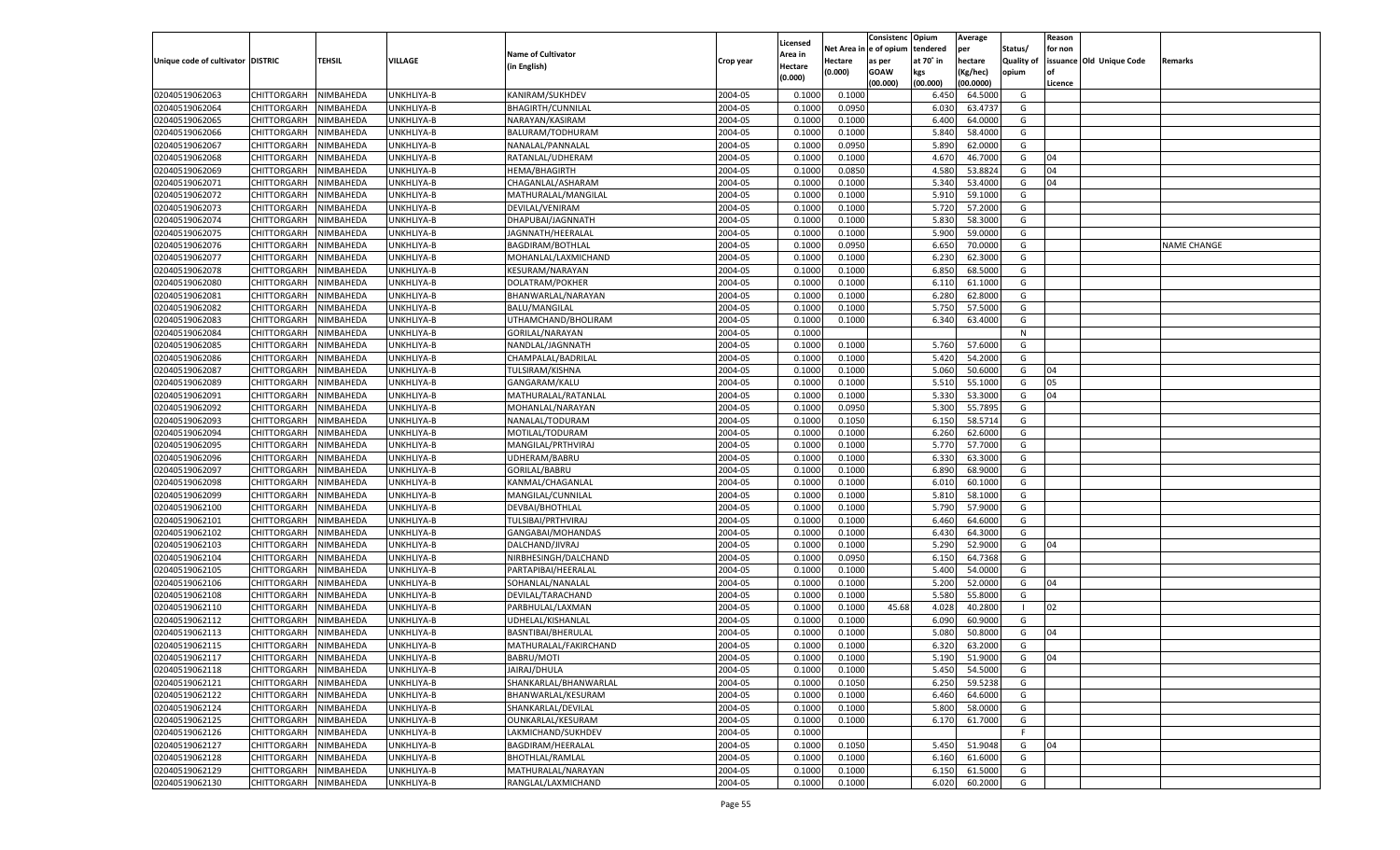|                                   |                       |               |              |                                            |           |                     |          | Consistenc  | Opium     | Average   |                   | Reason  |                          |                       |
|-----------------------------------|-----------------------|---------------|--------------|--------------------------------------------|-----------|---------------------|----------|-------------|-----------|-----------|-------------------|---------|--------------------------|-----------------------|
|                                   |                       |               |              | <b>Name of Cultivator</b>                  |           | Licensed<br>\rea in | Net Area | e of opium  | tendered  | per       | Status/           | for non |                          |                       |
| Unique code of cultivator DISTRIC |                       | <b>TEHSIL</b> | VILLAGE      | (in English)                               | Crop year | Hectare             | Hectare  | as per      | at 70° in | hectare   | <b>Quality of</b> |         | issuance Old Unique Code | Remarks               |
|                                   |                       |               |              |                                            |           | (0.000)             | (0.000)  | <b>GOAW</b> | kgs       | (Kg/hec)  | opium             |         |                          |                       |
|                                   |                       |               |              |                                            |           |                     |          | (00.000)    | (00.000)  | (00.0000) |                   | Licence |                          |                       |
| 02040519062131                    | CHITTORGARH           | NIMBAHEDA     | UNKHLIYA-B   | SHANKARLAL/HEERALAL                        | 2004-05   | 0.1000              | 0.1000   |             | 6.520     | 65.2000   | G                 |         |                          |                       |
| 02040519062132                    | CHITTORGARH           | NIMBAHEDA     | UNKHLIYA-B   | MOTILAL/UDHERAM                            | 2004-05   | 0.1000              | 0.1000   |             | 5.170     | 51.7000   | G                 | 04      |                          |                       |
| 02040519062133                    | CHITTORGARH           | NIMBAHEDA     | UNKHLIYA-B   | LAXMILAL/MOHANLAL                          | 2004-05   | 0.1000              | 0.1000   |             | 5.900     | 59.0000   | G                 |         |                          |                       |
| 02040519062135                    | CHITTORGARH           | NIMBAHEDA     | UNKHLIYA-B   | LABHCHAND/JAGNNATH                         | 2004-05   | 0.1000              | 0.1000   |             | 6.25      | 62.5000   | G                 |         |                          |                       |
| 02040519062136                    | CHITTORGARH           | NIMBAHEDA     | UNKHLIYA-B   | MITTULAL/BABRULAL                          | 2004-05   | 0.1000              | 0.1000   |             | 6.500     | 65.0000   | G                 |         |                          |                       |
| 02040519062137                    | CHITTORGARH           | NIMBAHEDA     | UNKHLIYA-B   | TARACHAND/PRTHA                            | 2004-05   | 0.1000              |          |             |           |           | F.                |         |                          |                       |
| 02040519062139                    | CHITTORGARH           | NIMBAHEDA     | UNKHLIYA-B   | UDHERAM/PRTHVIRAJ                          | 2004-05   | 0.1000              | 0.0950   |             | 6.710     | 70.6316   | G                 |         |                          |                       |
| 02040519062140                    | CHITTORGARH           | NIMBAHEDA     | UNKHLIYA-B   | RANGLAL/KESURAM                            | 2004-05   | 0.1000              | 0.1050   |             | 5.430     | 51.7143   | G                 | 04      |                          |                       |
| 02040519062142                    | CHITTORGARH           | NIMBAHEDA     | UNKHLIYA-B   | BHERULAL/CUNNILAL                          | 2004-05   | 0.1000              | 0.1000   |             | 6.370     | 63.7000   | G                 |         |                          |                       |
| 02040519062145                    | CHITTORGARH           | NIMBAHEDA     | UNKHLIYA-B   | LAXMILAL/SHANKARLAL                        | 2004-05   | 0.1000              | 0.1000   |             | 6.500     | 65.0000   | G                 |         |                          |                       |
| 02040519062146                    | CHITTORGARH           | NIMBAHEDA     | UNKHLIYA-B   | NANURAM/GOPAL                              | 2004-05   | 0.1000              | 0.1000   |             | 6.37      | 63.7000   | G                 |         |                          |                       |
| 02040519062147                    | CHITTORGARH           | NIMBAHEDA     | UNKHLIYA-B   | JAGDISHCHANDRA/JIVRAJ                      | 2004-05   | 0.1000              | 0.1000   |             | 5.23      | 52.3000   | G                 | 04      |                          |                       |
| 02040519062148                    | CHITTORGARH           | NIMBAHEDA     | UNKHLIYA-B   | NIRBHERAM/SHANKARLAL                       | 2004-05   | 0.1000              | 0.1000   |             | 6.130     | 61.3000   | G                 |         |                          |                       |
| 02040519062150                    | CHITTORGARH           | NIMBAHEDA     | UNKHLIYA-B   | MITTHULAL/BABRU                            | 2004-05   | 0.1000              | 0.1000   |             | 4.860     | 48.6000   | G                 | 04      |                          |                       |
| 02040519062151                    | CHITTORGARH           | NIMBAHEDA     | UNKHLIYA-B   | GOPAL/BHERULAL                             | 2004-05   | 0.1000              | 0.0950   |             | 4.910     | 51.6842   | G                 | 04      |                          |                       |
| 02040519062152                    | CHITTORGARH           | NIMBAHEDA     | UNKHLIYA-B   | KANMAL/MADHOLAL                            | 2004-05   | 0.1000              | 0.1000   |             | 5.980     | 59.8000   | G                 |         |                          |                       |
| 02040519062154                    | CHITTORGARH           | NIMBAHEDA     | UNKHLIYA-B   | BHVANIRAM/BASANTRAM                        | 2004-05   | 0.1000              | 0.1000   |             | 4.740     | 47.4000   | G                 | 04      |                          |                       |
| 02040519062158                    | CHITTORGARH           | NIMBAHEDA     | UNKHLIYA-B   | BHAGVANLAL/MANGILAL                        | 2004-05   | 0.1000              | 0.1000   |             | 5.590     | 55.9000   | G                 |         |                          |                       |
| 02040519062159                    | CHITTORGARH           | NIMBAHEDA     | UNKHLIYA-B   | UDHERAM/SUKHDEV                            | 2004-05   | 0.1000              | 0.1000   |             | 5.190     | 51.9000   | G                 | 04      |                          |                       |
| 02040519062161                    | CHITTORGARH           | NIMBAHEDA     | UNKHLIYA-B   | BADRILAL/CHTRBHUJ                          | 2004-05   | 0.1000              | 0.1000   |             | 5.740     | 57.4000   | G                 |         |                          |                       |
| 02040519062162                    | CHITTORGARH           | NIMBAHEDA     | UNKHLIYA-B   | AMBHALAL/NANDLAL                           | 2004-05   | 0.1000              | 0.1000   |             | 6.300     | 63.0000   | G                 |         |                          |                       |
| 02040519062163                    | CHITTORGARH           | NIMBAHEDA     | UNKHLIYA-B   | CUNNILAL/CHAGANLAL                         | 2004-05   | 0.1000              | 0.1050   |             | 6.390     | 60.8571   | G                 |         |                          |                       |
| 02040519062143                    | CHITTORGARH           | NIMBAHEDA     | UNKHLIYA-B   | MHDANLAL/NANURAM                           | 2004-05   | 0.1000              |          |             |           |           | F.                |         |                          |                       |
| 02040519062144                    | CHITTORGARH           | NIMBAHEDA     | UNKHLIYA-B   | KISHANLAL/DEVILAL                          | 2004-05   | 0.1000              |          |             |           |           | N                 |         |                          |                       |
| 02040519062165                    | CHITTORGARH           | NIMBAHEDA     | UNKHLIYA-A   | MANGILAL/RAMLAL                            | 2004-05   | 0.1000              | 0.1000   |             | 5.700     | 57.0000   | G                 |         |                          |                       |
| 02040519062173                    | CHITTORGARH           | NIMBAHEDA     | UNKHLIYA-A   | MANGILAL/CHTRBHUJ                          | 2004-05   | 0.1000              | 0.1000   |             | 6.990     | 69.9000   | G                 |         |                          |                       |
| 02040519062174                    | CHITTORGARH           | NIMBAHEDA     | UNKHLIYA-A   | PANNALAL/KJODHJI                           | 2004-05   | 0.1000              | 0.1000   |             | 5.790     | 57.9000   | G                 |         |                          |                       |
| 02040519062176                    | CHITTORGARH           | NIMBAHEDA     | UNKHLIYA-A   | BADRILAL/DALCHAND                          | 2004-05   | 0.1000              | 0.1000   |             | 6.640     | 66.4000   | G                 |         |                          | <b>NAME CHANGE</b>    |
| 02040519062177                    | CHITTORGARH           | NIMBAHEDA     | UNKHLIYA-A   | PYARCHAND/KHEMRAJ                          | 2004-05   | 0.1000              | 0.1000   |             | 5.080     | 50.8000   | G                 | 04      |                          |                       |
| 02040519062179                    | CHITTORGARH           | NIMBAHEDA     | UNKHLIYA-A   | BANSILAL/BADRILAL                          | 2004-05   | 0.1000              | 0.0950   |             | 5.660     | 59.5789   | G                 |         |                          |                       |
| 02040519062182                    | CHITTORGARH           | NIMBAHEDA     | UNKHLIYA-A   | MATHRALAL/BADRILAL                         | 2004-05   | 0.1000              | 0.0950   |             | 5.950     | 62.6316   | G                 |         |                          | <b>NAME CHANGE</b>    |
| 02040519062183                    | CHITTORGARH           | NIMBAHEDA     | UNKHLIYA-A   | RATANLAL/DEVILAL                           | 2004-05   | 0.1000              | 0.0950   |             | 6.090     | 64.1053   | G                 |         |                          |                       |
| 02040519062190                    | CHITTORGARH           | NIMBAHEDA     | UNKHLIYA-A   | NATHULAL/DALCHAND                          | 2004-05   | 0.1000              | 0.1000   |             | 5.820     | 58.2000   | G                 |         |                          |                       |
| 02040519062166                    | CHITTORGARH           | NIMBAHEDA     | UNKHLIYA-A   | BHERULAL/PRTHVIRAJ                         | 2004-05   | 0.1000              |          |             |           |           | F                 |         |                          |                       |
| 02040519062167                    | CHITTORGARH           | NIMBAHEDA     | UNKHLIYA-A   | DHANRAJ/HARLAL                             | 2004-05   | 0.1000              |          |             |           |           | F                 |         |                          |                       |
| 02040519062168                    | CHITTORGARH           | NIMBAHEDA     | UNKHLIYA-A   | CUNNILAL/HEMRAJ                            | 2004-05   | 0.1000              |          |             |           |           | F                 |         |                          |                       |
| 02040519062169                    | CHITTORGARH           | NIMBAHEDA     | UNKHLIYA-A   | RUKMNIBAI/NANURAM                          | 2004-05   | 0.1000              |          |             |           |           | F                 |         |                          |                       |
| 02040519062170                    | CHITTORGARH           | NIMBAHEDA     | UNKHLIYA-A   | NANDKISOR/NANURAM                          | 2004-05   | 0.1000              |          |             |           |           | F                 |         |                          |                       |
| 02040519062171                    | CHITTORGARH           | NIMBAHEDA     | UNKHLIYA-A   | JAGDISHCHANDRA/RATANLAL                    | 2004-05   | 0.1000              |          |             |           |           | F.                |         |                          |                       |
| 02040519062172                    | CHITTORGARH           | NIMBAHEDA     | UNKHLIYA-A   | JAGNNATH/HEMRAJ                            | 2004-05   | 0.1000              |          |             |           |           | N                 |         |                          |                       |
| 02040519062178                    | CHITTORGARH           | NIMBAHEDA     | UNKHLIYA-A   | DEVILAL/HEMRAJ                             | 2004-05   | 0.1000              |          |             |           |           | F                 |         |                          |                       |
| 02040519062180                    |                       |               |              |                                            | 2004-05   |                     |          |             |           |           | F                 |         |                          |                       |
| 02040519062181                    | CHITTORGARH           | NIMBAHEDA     | UNKHLIYA-A   | BHANWARLAL/KHEMRAJ<br>CHTRSINGH/MHDANSINGH | 2004-05   | 0.1000<br>0.1000    |          |             |           |           | N                 |         |                          |                       |
|                                   | CHITTORGARH           | NIMBAHEDA     | UNKHLIYA-A   | MATHURALAL/PRTHVIRAJ                       |           |                     |          |             |           |           | F                 |         |                          |                       |
| 02040519062189                    | CHITTORGARH           | NIMBAHEDA     | UNKHLIYA-A   |                                            | 2004-05   | 0.1000              |          |             |           |           |                   |         |                          |                       |
| 02040519063002                    | CHITTORGARH           | NIMBAHEDA     | PEMANDAKHEDA | BHANWARLAL/LALURAM                         | 2004-05   | 0.1000              | 0.1000   |             | 6.530     | 65.3000   | G                 |         |                          |                       |
| 02040519063004                    | CHITTORGARH NIMBAHEDA |               | PEMANDAKHEDA | OUNKARSIGH/MOTISINGH                       | 2004-05   | 0.1000              | 0.1000   |             | 6.360     | 63.6000   | G                 |         |                          |                       |
| 02040519063005                    | <b>CHITTORGARH</b>    | NIMBAHEDA     | PEMANDAKHEDA | NANDLAL/HEERALAL                           | 2004-05   | 0.1000              | 0.1000   |             | 6.380     | 63.8000   | G                 |         |                          |                       |
| 02040519063007                    | <b>CHITTORGARH</b>    | NIMBAHEDA     | PEMANDAKHEDA | BHOPALSINGH/MOTISINGH                      | 2004-05   | 0.1000              | 0.1050   |             | 6.130     | 58.3810   | G                 |         |                          |                       |
| 02040519063009                    | <b>CHITTORGARH</b>    | NIMBAHEDA     | PEMANDAKHEDA | BHANWARLAL/BHOTIYA                         | 2004-05   | 0.1000              | 0.1000   |             | 6.190     | 61.9000   | G                 |         |                          |                       |
| 02040519063011                    | <b>CHITTORGARH</b>    | NIMBAHEDA     | PEMANDAKHEDA | SHAMBHUSINGH/SHIVSINGH                     | 2004-05   | 0.1000              | 0.1000   |             | 6.400     | 64.0000   | G                 |         |                          |                       |
| 02040519063013                    | <b>CHITTORGARH</b>    | NIMBAHEDA     | PEMANDAKHEDA | BHERULAL/CUNNILAL                          | 2004-05   | 0.1000              | 0.1000   |             | 5.800     | 58.0000   | G                 |         |                          |                       |
| 02040519063016                    | <b>CHITTORGARH</b>    | NIMBAHEDA     | PEMANDAKHEDA | MANGU/HEERA                                | 2004-05   | 0.1000              | 0.1050   | 74.57       |           |           | - 1               | 02      |                          | 100% PENALTY ON OPIUM |
| 02040519063017                    | <b>CHITTORGARH</b>    | NIMBAHEDA     | PEMANDAKHEDA | NIHALKUVAR/RAMSINGH                        | 2004-05   | 0.1000              | 0.1000   |             | 6.200     | 62.0000   | G                 |         |                          |                       |
| 02040519063023                    | <b>CHITTORGARH</b>    | NIMBAHEDA     | PEMANDAKHEDA | RUGHNNATH/SHIVSINGH                        | 2004-05   | 0.1000              | 0.1000   |             | 5.950     | 59.5000   | G                 |         |                          |                       |
| 02040519063026                    | <b>CHITTORGARH</b>    | NIMBAHEDA     | PEMANDAKHEDA | GANPATSINGH/UDHESINGH                      | 2004-05   | 0.1000              | 0.1050   |             | 6.570     | 62.5714   | G                 |         |                          |                       |
| 02040519063028                    | CHITTORGARH           | NIMBAHEDA     | PEMANDAKHEDA | AMBHALAL/MULCHAND                          | 2004-05   | 0.1000              | 0.1050   |             | 6.580     | 62.6667   | G                 |         |                          |                       |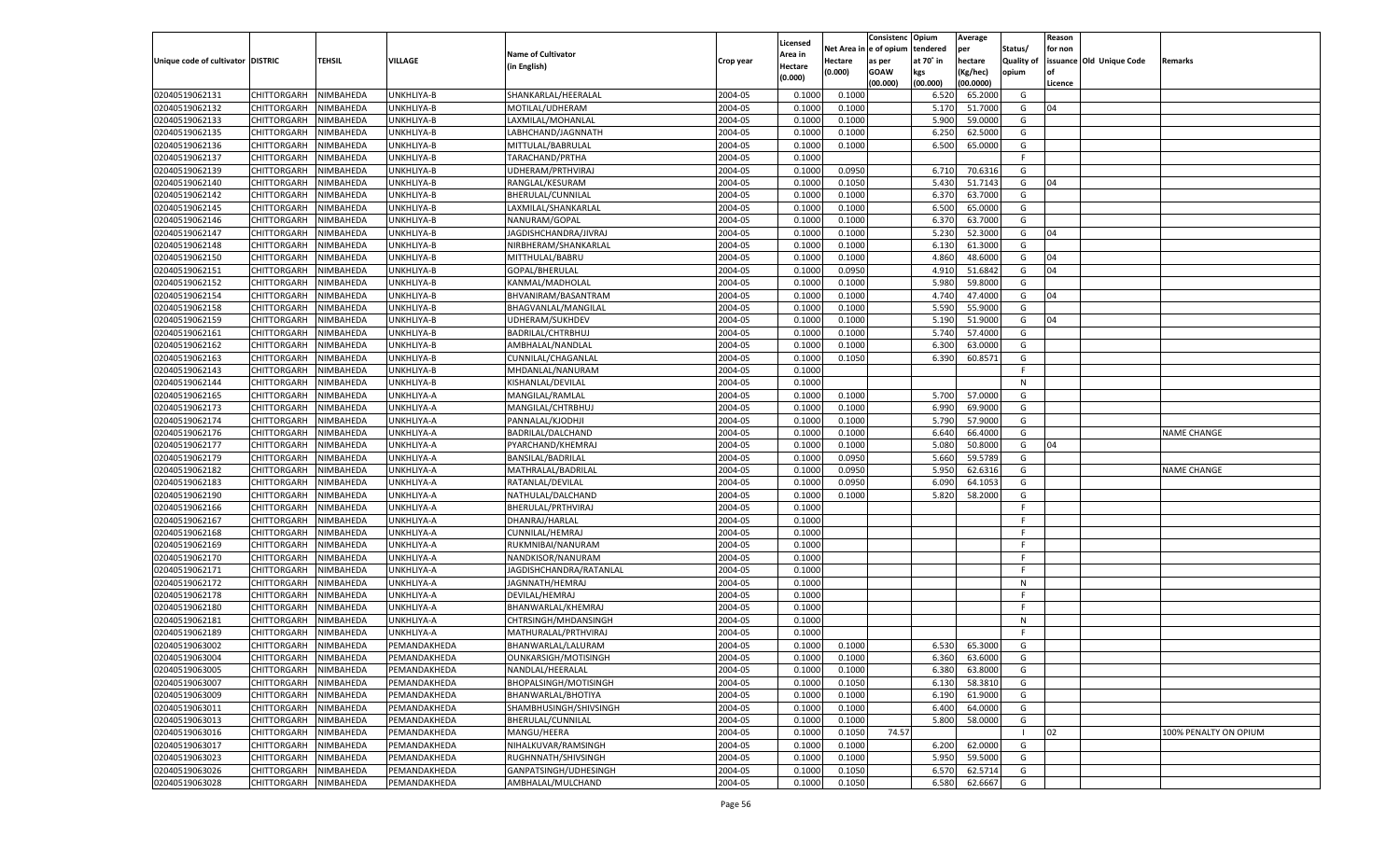|                                   |                       |           |                |                           |                    |                    |             | Consistenc    | Opium     | Average   |                   | Reason  |                          |                    |
|-----------------------------------|-----------------------|-----------|----------------|---------------------------|--------------------|--------------------|-------------|---------------|-----------|-----------|-------------------|---------|--------------------------|--------------------|
|                                   |                       |           |                | <b>Name of Cultivator</b> |                    | Licensed           | Net Area iı | n  e of opium | tendered  | per       | Status/           | for non |                          |                    |
| Unique code of cultivator DISTRIC |                       | TEHSIL    | <b>VILLAGE</b> | (in English)              | Crop year          | Area in<br>Hectare | Hectare     | as per        | at 70° in | hectare   | <b>Quality of</b> |         | issuance Old Unique Code | Remarks            |
|                                   |                       |           |                |                           |                    | (0.000)            | (0.000)     | <b>GOAW</b>   | kgs       | (Kg/hec)  | opium             |         |                          |                    |
|                                   |                       |           |                |                           |                    |                    |             | (00.000)      | (00.000)  | (00.0000) |                   | Licence |                          |                    |
| 02040519063029                    | CHITTORGARH           | NIMBAHEDA | PEMANDAKHEDA   | AMARSINGH/UDHESINGH       | 2004-05            | 0.1000             | 0.1000      |               | 6.330     | 63.3000   | G                 |         |                          |                    |
| 02040519063030                    | CHITTORGARH           | NIMBAHEDA | PEMANDAKHEDA   | SOBHALAL/NANDLAL          | 2004-05            | 0.1000             | 0.1000      |               | 6.400     | 64.0000   | G                 |         |                          |                    |
| 02040519063031                    | CHITTORGARH           | NIMBAHEDA | PEMANDAKHEDA   | BHANWARSINGH/AMARSINGH    | 2004-05            | 0.1000             | 0.1000      |               | 6.190     | 61.9000   | G                 |         |                          |                    |
| 02040519063032                    | CHITTORGARH           | NIMBAHEDA | PEMANDAKHEDA   | BASRAJ/NANDLAL            | 2004-05            | 0.1000             | 0.1000      |               | 6.440     | 64.4000   | G                 |         |                          |                    |
| 02040519063033                    | CHITTORGARH           | NIMBAHEDA | PEMANDAKHEDA   | CHANDMAL/SATEHYENARAYAN   | 2004-05            | 0.1000             | 0.1000      |               | 6.380     | 63.8000   | G                 |         |                          | TRANSFER/ARNODA-C  |
| 02040519063034                    | CHITTORGARH           | NIMBAHEDA | PEMANDAKHEDA   | RATANLAL/DHULAJI          | 2004-05            | 0.1000             | 0.1000      |               | 6.420     | 64.2000   | G                 |         |                          |                    |
| 02040519063035                    | CHITTORGARH           | NIMBAHEDA | PEMANDAKHEDA   | RAMRATAN/BHANWARLAL       | 2004-05            | 0.1000             | 0.1000      |               | 6.310     | 63.1000   | G                 |         |                          |                    |
| 02040519063038                    | CHITTORGARH           | NIMBAHEDA | PEMANDAKHEDA   | GISIBAI/MULCHAND          | 2004-05            | 0.1000             | 0.1000      |               | 6.190     | 61.9000   | G                 |         |                          | NAME CHANGE        |
| 02040519064003                    | CHITTORGARH           | NIMBAHEDA | ARNIYAMALI     | DHAPUBAI/SURAJMAL         | 2004-05            | 0.1000             | 0.1000      |               | 6.650     | 66.5000   | G                 |         |                          |                    |
| 02040519064006                    | CHITTORGARH           | NIMBAHEDA | ARNIYAMALI     | <b>BHERULAL/DHANNA</b>    | 2004-05            | 0.1000             |             |               |           |           | F.                |         |                          |                    |
| 02040519064007                    | CHITTORGARH           | NIMBAHEDA | ARNIYAMALI     | MISHRILAL/BHOTHLAL        | 2004-05            | 0.1000             | 0.1000      |               | 7.430     | 74.3000   | G                 |         |                          |                    |
| 02040519064009                    | CHITTORGARH           | NIMBAHEDA | ARNIYAMALI     | SHRILAL/BHOTHLAL          | 2004-05            | 0.1000             | 0.1000      |               | 6.520     | 65.2000   | G                 |         |                          |                    |
| 02040519064011                    | CHITTORGARH           | NIMBAHEDA | ARNIYAMALI     | BHERULAL/SORAM            | 2004-05            | 0.1000             | 0.0950      |               | 6.610     | 69.5789   | G                 |         |                          |                    |
| 02040519064014                    | CHITTORGARH           | NIMBAHEDA | ARNIYAMALI     | RAMNARAYAN/BHAGIRTH       | 2004-05            | 0.1000             | 0.0950      |               | 5.760     | 60.6316   | G                 |         |                          |                    |
| 02040519064020                    | CHITTORGARH           | NIMBAHEDA | ARNIYAMALI     | NANDA/TARACHAND           | 2004-05            | 0.1000             | 0.0950      |               | 5.740     | 60.4211   | G                 |         |                          |                    |
| 02040519064022                    | CHITTORGARH           | NIMBAHEDA | ARNIYAMALI     | RADHIBAI/BHANA            | 2004-05            | 0.1000             |             |               |           |           | F.                |         |                          |                    |
| 02040519064024                    | CHITTORGARH           | NIMBAHEDA | ARNIYAMALI     | AMBHALAL/TARACHAND        | 2004-05            | 0.1000             | 0.1000      |               | 6.860     | 68.6000   | G                 |         |                          |                    |
| 02040519064033                    | CHITTORGARH           | NIMBAHEDA | ARNIYAMALI     | GISIBAI/MANGILAL          | 2004-05            | 0.1000             | 0.1000      |               | 6.620     | 66.2000   | G                 |         |                          |                    |
| 02040519064034                    | CHITTORGARH           | NIMBAHEDA | ARNIYAMALI     | RATANLAL/GANGAJI          | 2004-05            | 0.1000             |             |               |           |           | F.                |         |                          |                    |
| 02040519064036                    | CHITTORGARH           | NIMBAHEDA | ARNIYAMALI     | BHERULAL/RAMA             | 2004-05            | 0.1000             |             |               |           |           | F.                |         |                          |                    |
| 02040519064037                    | CHITTORGARH           | NIMBAHEDA | ARNIYAMALI     | SOBHALAL/NANDA            | 2004-05            | 0.1000             | 0.1050      |               | 7.390     | 70.3810   | G                 |         |                          |                    |
| 02040519064043                    | CHITTORGARH           | NIMBAHEDA | ARNIYAMALI     | MOTILAL/BHERULAL          | 2004-05            | 0.1000             |             |               |           |           | F.                |         |                          |                    |
| 02040519064044                    | CHITTORGARH           | NIMBAHEDA | ARNIYAMALI     | DOLATRAM/LAKMICHAND       | 2004-05            | 0.1000             |             |               |           |           | F.                |         |                          |                    |
| 02040519064045                    | CHITTORGARH           | NIMBAHEDA | ARNIYAMALI     | LAXMAN/TEJA BHIL          | 2004-05            | 0.1000             |             |               |           |           | F.                |         |                          |                    |
| 02040519064047                    | CHITTORGARH           | NIMBAHEDA | ARNIYAMALI     | MANGILAL/GANGARAM         | 2004-05            | 0.1000             | 0.1000      |               | 5.680     | 56.8000   | G                 |         |                          |                    |
| 02040519064048                    | CHITTORGARH           | NIMBAHEDA | ARNIYAMALI     | KISHANLAL/HIRA JI         | 2004-05            | 0.1000             | 0.1000      |               | 6.240     | 62.4000   | G                 |         |                          |                    |
| 02040519064051                    | CHITTORGARH           | NIMBAHEDA | ARNIYAMALI     | LAXMINARAYAN/CHOGA JI     | 2004-05            | 0.1000             |             |               |           |           | F.                |         |                          |                    |
| 02040519064056                    | CHITTORGARH           | NIMBAHEDA | ARNIYAMALI     | SHANKAR/ASHU REGAR        | 2004-05            | 0.1000             | 0.0950      |               | 6.340     | 66.7368   | G                 |         |                          |                    |
| 02040519064063                    | CHITTORGARH           | NIMBAHEDA | ARNIYAMALI     | PAPULAL/UDA               | 2004-05            | 0.1000             |             |               |           |           | N                 |         | 02040519117044           | TRANSFER/SEGWA     |
| 02040519064064                    | CHITTORGARH           | NIMBAHEDA | ARNIYAMALI     | KALURAM/NARAYAN           | 2004-05            | 0.1000             |             |               |           |           | N                 |         | 02040519117050           | TRANSFER/SEGWA     |
| 02040519064065                    | CHITTORGARH           | NIMBAHEDA | ARNIYAMALI     | RAMCHAND/MANGILAL         | 2004-05            | 0.1000             | 0.0950      |               | 4.990     | 52.5263   | G                 | 04      | 02040519117045           | TRANSFER           |
| 02040519064001                    | CHITTORGARH           | NIMBAHEDA | ARNIYAMALI     | NATHULAL/RAMLAL           | 2004-05            | 0.1000             |             |               |           |           | F                 |         |                          |                    |
| 02040519064038                    | CHITTORGARH           | NIMBAHEDA | ARNIYAMALI     | GANESHIBAI/RAMA           | 2004-05            | 0.1000             |             |               |           |           | F                 |         |                          |                    |
| 02040519064066                    | CHITTORGARH           | NIMBAHEDA | ARNIYAMALI     | RADHAKISHAN/UDAMALI       | 2004-05            | 0.1000             | 0.0950      |               | 5.990     | 63.0526   | G                 |         | 02040519108002           | <b>TRANSFER</b>    |
| 02040519065001                    | CHITTORGARH           | NIMBAHEDA | <b>BADI-A</b>  | SOSARBAI/HEERALAI         | 2004-05            | 0.1000             | 0.1000      |               | 6.760     | 67.6000   | G                 |         |                          |                    |
| 02040519065002                    | CHITTORGARH           | NIMBAHEDA | <b>BADI-A</b>  | <b>BAGDIBAI/PARTHA</b>    | 2004-05            | 0.1000             | 0.1000      |               | 5.670     | 56.7000   | G                 |         |                          | <b>NAME CHANGE</b> |
| 02040519065003                    | CHITTORGARH           | NIMBAHEDA | <b>BADI-A</b>  | MANGU/NARAYAN             | 2004-05            | 0.1000             | 0.1000      |               | 5.740     | 57.4000   | G                 |         |                          |                    |
| 02040519065004                    | CHITTORGARH           | NIMBAHEDA | <b>BADI-A</b>  | NANURAM/NARAYAN           | 2004-05            | 0.1000             | 0.1000      |               | 6.990     | 69.9000   | G                 |         |                          |                    |
| 02040519065005                    | CHITTORGARH           | NIMBAHEDA | <b>BADI-A</b>  | DEVILAL/GISALAL/HAZARILAL | 2004-05            | 0.1000             | 0.1000      |               | 5.990     | 59.9000   | G                 |         |                          | <b>NAME CHANGE</b> |
| 02040519065007                    | CHITTORGARH           | NIMBAHEDA | <b>BADI-A</b>  | SOHANLAL/NAHARSINGH       | 2004-05            | 0.1000             | 0.0950      |               | 5.600     | 58.9474   | - 1               | 02      |                          |                    |
| 02040519065008                    | CHITTORGARH           | NIMBAHEDA | <b>BADI-A</b>  | NANDLAL/KALURAM           | 2004-05            | 0.1000             | 0.1000      |               | 7.320     | 73.2000   | G                 |         |                          |                    |
| 02040519065009                    | CHITTORGARH           | NIMBAHEDA | <b>BADI-A</b>  | OMPARKASH/BASRAJ          | 2004-05            | 0.1000             | 0.0950      |               | 6.450     | 67.8947   | G                 |         |                          |                    |
| 02040519065012                    | CHITTORGARH           | NIMBAHEDA | <b>BADI-A</b>  | BHANWARLAL/BHURA          | 2004-05            | 0.1000             | 0.1000      |               | 6.020     | 60.2000   | G                 |         |                          |                    |
| 02040519065015                    |                       |           | <b>BADI-A</b>  | KISHANLAL/PYARA           |                    | 0.1000             |             |               |           |           | F                 |         |                          |                    |
|                                   | CHITTORGARH           | NIMBAHEDA | <b>BADI-A</b>  |                           | 2004-05<br>2004-05 |                    |             |               |           | 54.5000   |                   |         |                          |                    |
| 02040519065014                    | CHITTORGARH           | NIMBAHEDA |                | MANGILAL/DAYARAM          |                    | 0.1000             | 0.1000      |               | 5.450     |           | G                 | 05      |                          |                    |
| 02040519065016                    | CHITTORGARH NIMBAHEDA |           | <b>BADI-A</b>  | BASHNTILAL/RAMCHANDRA     | 2004-05            | 0.1000             | 0.1000      |               | 6.390     | 63.9000   | G                 |         |                          |                    |
| 02040519065019                    | <b>CHITTORGARH</b>    | NIMBAHEDA | <b>BADI-A</b>  | LALU/GANGARAM             | 2004-05            | 0.1000             | 0.1000      |               | 5.180     | 51.8000   | G                 | 04      |                          |                    |
| 02040519065023                    | CHITTORGARH           | NIMBAHEDA | <b>BADI-A</b>  | JATUBAI/HAJARI            | 2004-05            | 0.1000             | 0.1000      |               | 5.990     | 59.9000   | G                 |         |                          |                    |
| 02040519065025                    | CHITTORGARH           | NIMBAHEDA | <b>BADI-A</b>  | FHULIBAIRATANLAL          | 2004-05            | 0.1000             | 0.1050      |               | 6.900     | 65.7143   | G                 |         |                          |                    |
| 02040519065026                    | <b>CHITTORGARH</b>    | NIMBAHEDA | <b>BADI-A</b>  | DHAPUBAI/BHANWARLAL       | 2004-05            | 0.1000             | 0.1000      |               | 7.190     | 71.9000   | G                 |         |                          |                    |
| 02040519065027                    | <b>CHITTORGARH</b>    | NIMBAHEDA | <b>BADI-A</b>  | LALCHAND/KHEMRAJ          | 2004-05            | 0.1000             | 0.1000      |               | 7.030     | 70.3000   | G                 |         |                          |                    |
| 02040519065028                    | CHITTORGARH           | NIMBAHEDA | <b>BADI-B</b>  | RATANLAL/MANGILAL         | 2004-05            | 0.1000             | 0.0950      |               | 7.000     | 73.6842   | G                 |         |                          |                    |
| 02040519065029                    | CHITTORGARH           | NIMBAHEDA | <b>BADI-B</b>  | MADANLAL/KANEHYALAL       | 2004-05            | 0.1000             | 0.1000      |               | 8.280     | 82.8000   | G                 |         |                          |                    |
| 02040519065030                    | CHITTORGARH           | NIMBAHEDA | <b>BADI-B</b>  | PARBHUBAI/MEGHRAJ         | 2004-05            | 0.1000             | 0.1000      |               | 6.850     | 68.5000   | G                 |         |                          |                    |
| 02040519065031                    | <b>CHITTORGARH</b>    | NIMBAHEDA | <b>BADI-B</b>  | SURESHCHANDRA/MANKLAL     | 2004-05            | 0.1000             | 0.1000      |               | 6.780     | 67.8000   | G                 |         |                          |                    |
| 02040519065032                    | <b>CHITTORGARH</b>    | NIMBAHEDA | <b>BADI-B</b>  | KESARBAI/KHYALILAL        | 2004-05            | 0.1000             | 0.1000      |               | 7.140     | 71.4000   | G                 |         |                          |                    |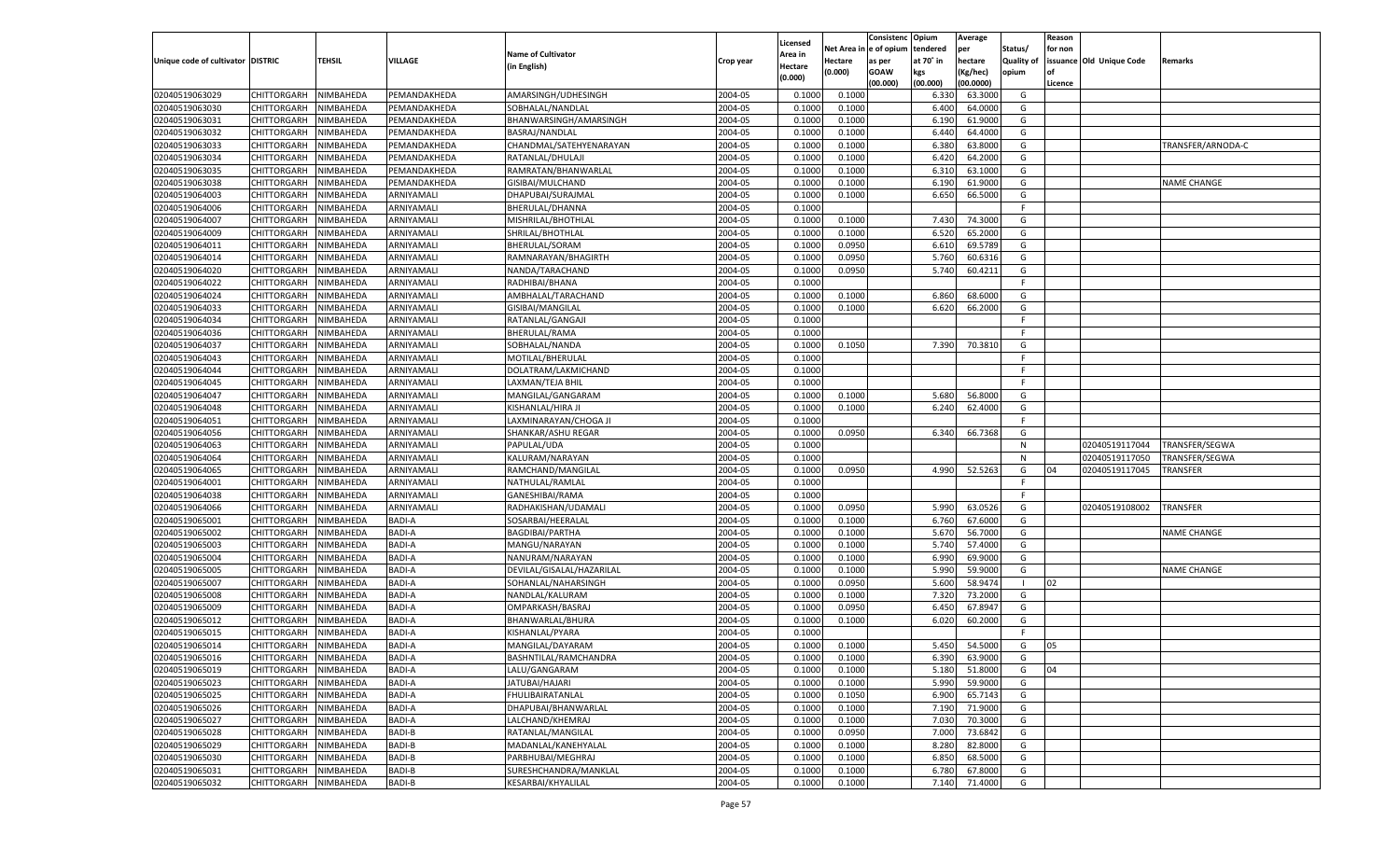|                                   |                       |               |                                |                                              |           |                           |          | Consistenc  | Opium     | Average            |                   | Reason  |                          |                    |
|-----------------------------------|-----------------------|---------------|--------------------------------|----------------------------------------------|-----------|---------------------------|----------|-------------|-----------|--------------------|-------------------|---------|--------------------------|--------------------|
|                                   |                       |               |                                | <b>Name of Cultivator</b>                    |           | Licensed                  | Net Area | le of opium | tendered  | per                | Status/           | for non |                          |                    |
| Unique code of cultivator DISTRIC |                       | <b>TEHSIL</b> | VILLAGE                        | (in English)                                 | Crop year | <b>Area in</b><br>Hectare | Hectare  | as per      | at 70° in | hectare            | <b>Quality of</b> |         | issuance Old Unique Code | Remarks            |
|                                   |                       |               |                                |                                              |           | (0.000)                   | (0.000)  | <b>GOAW</b> | kgs       | (Kg/hec)           | opium             |         |                          |                    |
|                                   |                       |               |                                |                                              |           |                           |          | (00.000)    | (00.000)  | (00.0000)          |                   | Licence |                          |                    |
| 02040519065033                    | CHITTORGARH           | NIMBAHEDA     | <b>BADI-B</b>                  | MOHANLAL/NHERULAL                            | 2004-05   | 0.1000                    | 0.1000   |             | 6.640     | 66.4000            | G                 |         |                          |                    |
| 02040519065037                    | CHITTORGARH           | NIMBAHEDA     | <b>BADI-B</b>                  | CHANDMAL/NOLA                                | 2004-05   | 0.1000                    | 0.1000   |             | 6.680     | 66.8000            | G                 |         |                          |                    |
| 02040519065038                    | CHITTORGARH           | NIMBAHEDA     | <b>BADI-B</b>                  | BAPULAL/CHOTHMAL                             | 2004-05   | 0.1000                    | 0.1000   |             | 6.480     | 64.8000            | G                 |         |                          |                    |
| 02040519065041                    | CHITTORGARH           | NIMBAHEDA     | <b>BADI-B</b>                  | HEERALAL/RAGHUNATH                           | 2004-05   | 0.1000                    | 0.1000   |             | 6.710     | 67.1000            | G                 |         |                          |                    |
| 02040519065045                    | CHITTORGARH           | NIMBAHEDA     | <b>BADI-B</b>                  | HEERALAL/SAVLAL                              | 2004-05   | 0.1000                    | 0.1050   |             | 3.530     | 33.6190            | - 1               | 02      |                          |                    |
| 02040519065047                    | CHITTORGARH           | NIMBAHEDA     | <b>BADI-B</b>                  | DALU/NAVLA                                   | 2004-05   | 0.1000                    | 0.1000   |             | 6.310     | 63.1000            | G                 |         |                          |                    |
| 02040519065049                    | CHITTORGARH           | NIMBAHEDA     | <b>BADI-B</b>                  | RAMLAL/BHERULAL                              | 2004-05   | 0.1000                    | 0.1000   |             | 6.820     | 68.2000            | G                 |         |                          | <b>NAME CHANGE</b> |
| 02040519065054                    | CHITTORGARH           | NIMBAHEDA     | <b>BADI-B</b>                  | SUNILAKUMAR/RATANLAL                         | 2004-05   | 0.1000                    | 0.1000   |             | 7.030     | 70.3000            | G                 |         |                          |                    |
| 02040519065057                    | CHITTORGARH           | NIMBAHEDA     | <b>BADI-B</b>                  | SHANTILAL/TRJPAL                             | 2004-05   | 0.1000                    | 0.1000   |             | 5.700     | 57.0000            | G                 | 05      |                          |                    |
| 02040519065058                    | CHITTORGARH           | NIMBAHEDA     | <b>BADI-B</b>                  | BHEYALAL/NATHULAL                            | 2004-05   | 0.1000                    | 0.1000   |             | 6.720     | 67.2000            | G                 |         |                          |                    |
| 02040519065060                    | CHITTORGARH           | NIMBAHEDA     | <b>BADI-B</b>                  | SHYAMUBAI/RAMNIVAS                           | 2004-05   | 0.1000                    | 0.1000   |             | 7.060     | 70.6000            | G                 |         |                          |                    |
| 02040519065061                    | CHITTORGARH           | NIMBAHEDA     | <b>BADI-B</b>                  | PREMCHAD/MANAKJI                             | 2004-05   | 0.1000                    | 0.1000   |             | 5.87      | 58.7000            | G                 | 05      |                          |                    |
| 02040519065062                    | CHITTORGARH           | NIMBAHEDA     | <b>BADI-B</b>                  | AASHISKUMAR/HIMMATHSINGH                     | 2004-05   | 0.1000                    | 0.1000   |             | 6.430     | 64.3000            | G                 |         |                          |                    |
| 02040519065064                    | CHITTORGARH           | NIMBAHEDA     | <b>BADI-B</b>                  | GISALAL/HAJARI                               | 2004-05   | 0.1000                    | 0.1000   |             | 6.730     | 67.3000            | G                 |         |                          |                    |
| 02040519065065                    | CHITTORGARH           | NIMBAHEDA     | <b>BADI-B</b>                  | OMPARKASH/NANURAM                            | 2004-05   | 0.1000                    | 0.1000   |             | 7.130     | 71.3000            | G                 |         |                          |                    |
| 02040519065066                    | CHITTORGARH           | NIMBAHEDA     | <b>BADI-B</b>                  | YASHVANTKUMAR/HEERALAL                       | 2004-05   | 0.1000                    | 0.1000   |             | 6.880     | 68.8000            | G                 |         |                          |                    |
| 02040519065071                    | CHITTORGARH           | NIMBAHEDA     | <b>BADI-B</b>                  | JAGDISHCHANDRA/KISHANLAL                     | 2004-05   | 0.1000                    | 0.1000   |             | 6.460     | 64.6000            | G                 |         |                          |                    |
| 02040519065072                    | CHITTORGARH           | NIMBAHEDA     | <b>BADI-B</b>                  | JAGDISH/SHANKERJI                            | 2004-05   | 0.1000                    | 0.1000   |             | 6.450     | 64.5000            | G                 |         |                          |                    |
| 02040519065075                    | CHITTORGARH           | NIMBAHEDA     | <b>BADI-B</b>                  | BHAGCHAND/HEERALAL                           | 2004-05   | 0.1000                    | 0.1000   |             | 6.140     | 61.4000            | G                 |         |                          |                    |
| 02040519065076                    | CHITTORGARH           | NIMBAHEDA     | <b>BADI-B</b>                  | RAJMAL/PANNALAL                              | 2004-05   | 0.1000                    | 0.1000   |             | 6.530     | 65.3000            | G                 |         |                          |                    |
| 02040519065078                    | CHITTORGARH           | NIMBAHEDA     | <b>BADI-B</b>                  | BHERULAL/JORJI                               | 2004-05   | 0.1000                    | 0.1000   |             | 7.020     | 70.2000            | G                 |         |                          |                    |
| 02040519065079                    | CHITTORGARH           | NIMBAHEDA     | <b>BADI-B</b>                  | GOPAL/KISHANLAL                              | 2004-05   | 0.1000                    | 0.1000   |             | 7.030     | 70.3000            | G                 |         |                          |                    |
| 02040519065081                    | CHITTORGARH           | NIMBAHEDA     | <b>BADI-B</b>                  | DHANRAJ/HEERALAL                             | 2004-05   | 0.1000                    | 0.1000   |             | 6.790     | 67.9000            | G                 |         |                          |                    |
| 02040519065082                    | CHITTORGARH           | NIMBAHEDA     | <b>BADI-B</b>                  | <b>BADRILAL/NAVLAJI</b>                      | 2004-05   | 0.1000                    | 0.1000   |             | 6.970     | 69.7000            | G                 |         |                          |                    |
| 02040519065084                    | CHITTORGARH           | NIMBAHEDA     | <b>BADI-B</b>                  | KELASHCHANDRA/BHERULAL                       | 2004-05   | 0.1000                    | 0.1000   |             | 6.960     | 69.6000            | G                 |         |                          |                    |
| 02040519065085                    | CHITTORGARH           | NIMBAHEDA     | <b>BADI-B</b>                  | UTTAMICHAND/DHANRAJ                          | 2004-05   | 0.1000                    | 0.1000   |             | 6.980     | 69.8000            | G                 |         |                          |                    |
| 02040519065086                    | CHITTORGARH           | NIMBAHEDA     | <b>BADI-B</b>                  | CHAMPALAL/SHRIRAM                            | 2004-05   | 0.1000                    | 0.1000   |             | 6.690     | 66.9000            | G                 |         |                          |                    |
| 02040519065088                    | CHITTORGARH           | NIMBAHEDA     | <b>BADI-B</b>                  | MADANLAL/ROOPLAL                             | 2004-05   | 0.1000                    | 0.1000   |             | 6.740     | 67.4000            | G                 |         |                          |                    |
| 02040519065089                    | CHITTORGARH           | NIMBAHEDA     | <b>BADI-B</b>                  | PURANMAL/HEERALAI                            | 2004-05   | 0.1000                    | 0.1000   |             | 6.850     | 68.5000            | G                 |         |                          |                    |
| 02040519065091                    | CHITTORGARH           | NIMBAHEDA     | <b>BADI-B</b>                  | BHAGAVANLAL/KALU                             | 2004-05   | 0.1000                    | 0.1000   |             | 6.440     | 64.4000            | G                 |         |                          |                    |
| 02040519065092                    | CHITTORGARH           | NIMBAHEDA     | <b>BADI-B</b>                  | TULSHIRAM/BHURALAL                           | 2004-05   | 0.1000                    | 0.1000   |             | 6.290     | 62.9000            | G                 |         |                          |                    |
| 02040519065093                    | CHITTORGARH           | NIMBAHEDA     | <b>BADI-B</b>                  | RATANLAL/PYARJI                              | 2004-05   | 0.1000                    | 0.1000   |             | 6.920     | 69.2000            | G                 |         |                          |                    |
| 02040519065094                    | CHITTORGARH           | NIMBAHEDA     | <b>BADI-B</b>                  | PARTHVIRAJ/ROOPA                             | 2004-05   | 0.1000                    | 0.1000   |             | 6.920     | 69.2000            | G                 |         |                          |                    |
| 02040519065096                    | CHITTORGARH           | NIMBAHEDA     | <b>BADI-B</b>                  | SHANTILAL/BHURA                              | 2004-05   | 0.1000                    | 0.1000   |             | 7.100     | 71.0000            | G                 |         |                          |                    |
| 02040519065097                    | CHITTORGARH           | NIMBAHEDA     | <b>BADI-B</b>                  | OUNKARLAL/SHORAM                             | 2004-05   | 0.1000                    | 0.1000   |             | 5.85      | 58.5000            | G                 |         |                          |                    |
| 02040519065098                    | CHITTORGARH           | NIMBAHEDA     | <b>BADI-B</b>                  | RAMLAL/MAYARAM                               | 2004-05   | 0.1000                    | 0.1000   |             | 6.670     | 66.7000            | G                 |         |                          |                    |
| 02040519065100                    |                       | NIMBAHEDA     | <b>BADI-B</b>                  |                                              | 2004-05   | 0.1000                    |          |             |           | 69.8000            | G                 |         |                          |                    |
|                                   | CHITTORGARH           |               |                                | BHERULAL/MOHANJI                             |           |                           | 0.1000   |             | 6.980     |                    |                   |         |                          |                    |
| 02040519065101                    | CHITTORGARH           | NIMBAHEDA     | <b>BADI-B</b><br><b>BADI-B</b> | YASHVANTLAL/GORILAL<br>RAMSAVROOP/UTTAMCHAND | 2004-05   | 0.1000                    | 0.1000   |             | 6.84      | 68.4000<br>68.5000 | G                 |         |                          |                    |
| 02040519065102                    | CHITTORGARH           | NIMBAHEDA     |                                |                                              | 2004-05   | 0.1000                    | 0.1000   |             | 6.85      |                    | G                 |         |                          |                    |
| 02040519065103                    | CHITTORGARH           | NIMBAHEDA     | <b>BADI-B</b>                  | RAMSAVROOP/SHANKERLAL                        | 2004-05   | 0.1000                    | 0.1000   |             | 6.240     | 62.4000            | G                 |         |                          |                    |
| 02040519065105                    | CHITTORGARH           | NIMBAHEDA     | <b>BADI-B</b>                  | MUKESH/TULSHIRAM                             | 2004-05   | 0.1000                    | 0.1000   |             | 7.010     | 70.1000            | G                 |         |                          |                    |
| 02040519065106                    | CHITTORGARH           | NIMBAHEDA     | <b>BADI-B</b>                  | KISHANLAL/POKHARJI                           | 2004-05   | 0.1000                    | 0.1000   |             | 7.010     | 70.1000            | G                 |         |                          |                    |
| 02040519065107                    | CHITTORGARH           | NIMBAHEDA     | <b>BADI-B</b>                  | GAHRILAL/BHAGATRAM                           | 2004-05   | 0.1000                    | 0.1000   |             | 6.930     | 69.3000            | G                 |         |                          |                    |
| 02040519065108                    | CHITTORGARH           | NIMBAHEDA     | <b>BADI-B</b>                  | AMRATRAM/BHERULAL                            | 2004-05   | 0.1000                    | 0.1000   |             | 7.09      | 70.9000            | G                 |         |                          |                    |
| 02040519065110                    | CHITTORGARH           | NIMBAHEDA     | <b>BADI-B</b>                  | RADHESHYAM/NANURAM/RADAKISHANN               | 2004-05   | 0.1000                    | 0.1000   |             | 1.550     | 15.5000            | G                 | 04      |                          |                    |
| 02040519065112                    | CHITTORGARH NIMBAHEDA |               | <b>BADI-B</b>                  | LOBHCHAND/BHANWARLAL                         | 2004-05   | 0.1000                    | 0.1000   |             | 6.930     | 69.3000            | G                 |         |                          |                    |
| 02040519065113                    | <b>CHITTORGARH</b>    | NIMBAHEDA     | <b>BADI-B</b>                  | RAMESHVARLAL/SHRILAL                         | 2004-05   | 0.1000                    | 0.1000   |             | 6.640     | 66.4000            | G                 |         |                          |                    |
| 02040519065114                    | CHITTORGARH           | NIMBAHEDA     | BADI-B                         | CHENRAM/DHANRAJ                              | 2004-05   | 0.1000                    | 0.1000   |             | 6.370     | 63.7000            | G                 |         |                          |                    |
| 02040519065118                    | <b>CHITTORGARH</b>    | NIMBAHEDA     | <b>BADI-A</b>                  | SHANKARLAL/PRTHVIRAJ                         | 2004-05   | 0.1000                    | 0.1000   |             | 6.780     | 67.8000            | G                 |         |                          |                    |
| 02040519065123                    | <b>CHITTORGARH</b>    | NIMBAHEDA     | <b>BADI-A</b>                  | DADAMCHAND/BHERULAL                          | 2004-05   | 0.1000                    | 0.1000   |             | 7.070     | 70.7000            | G                 |         |                          |                    |
| 02040519065124                    | <b>CHITTORGARH</b>    | NIMBAHEDA     | <b>BADI-A</b>                  | KHEMRAJ/BHANWARLAL                           | 2004-05   | 0.1000                    | 0.1000   |             | 6.050     | 60.5000            | G                 |         |                          |                    |
| 02040519065128                    | <b>CHITTORGARH</b>    | NIMBAHEDA     | <b>BADI-A</b>                  | PREAMCHAND/DHOKEL                            | 2004-05   | 0.1000                    | 0.0950   |             | 7.720     | 81.2632            | G                 |         |                          |                    |
| 02040519065129                    | <b>CHITTORGARH</b>    | NIMBAHEDA     | <b>BADI-A</b>                  | TRILOKCHAND/RAMRATAN                         | 2004-05   | 0.1000                    | 0.1000   |             | 6.990     | 69.9000            | G                 |         |                          |                    |
| 02040519065131                    | <b>CHITTORGARH</b>    | NIMBAHEDA     | <b>BADI-A</b>                  | BAPULAL/BHANWARLAL                           | 2004-05   | 0.1000                    | 0.1000   |             | 6.730     | 67.3000            | G                 |         |                          |                    |
| 02040519065132                    | <b>CHITTORGARH</b>    | NIMBAHEDA     | <b>BADI-A</b>                  | RAMSINGH/BHANWARLAL                          | 2004-05   | 0.1000                    | 0.1000   |             | 5.430     | 54.3000            | G                 |         |                          |                    |
| 02040519065133                    | <b>CHITTORGARH</b>    | NIMBAHEDA     | <b>BADI-A</b>                  | GORILAL/SHRIRAM                              | 2004-05   | 0.1000                    | 0.1000   |             | 5.890     | 58.9000            | G                 |         |                          |                    |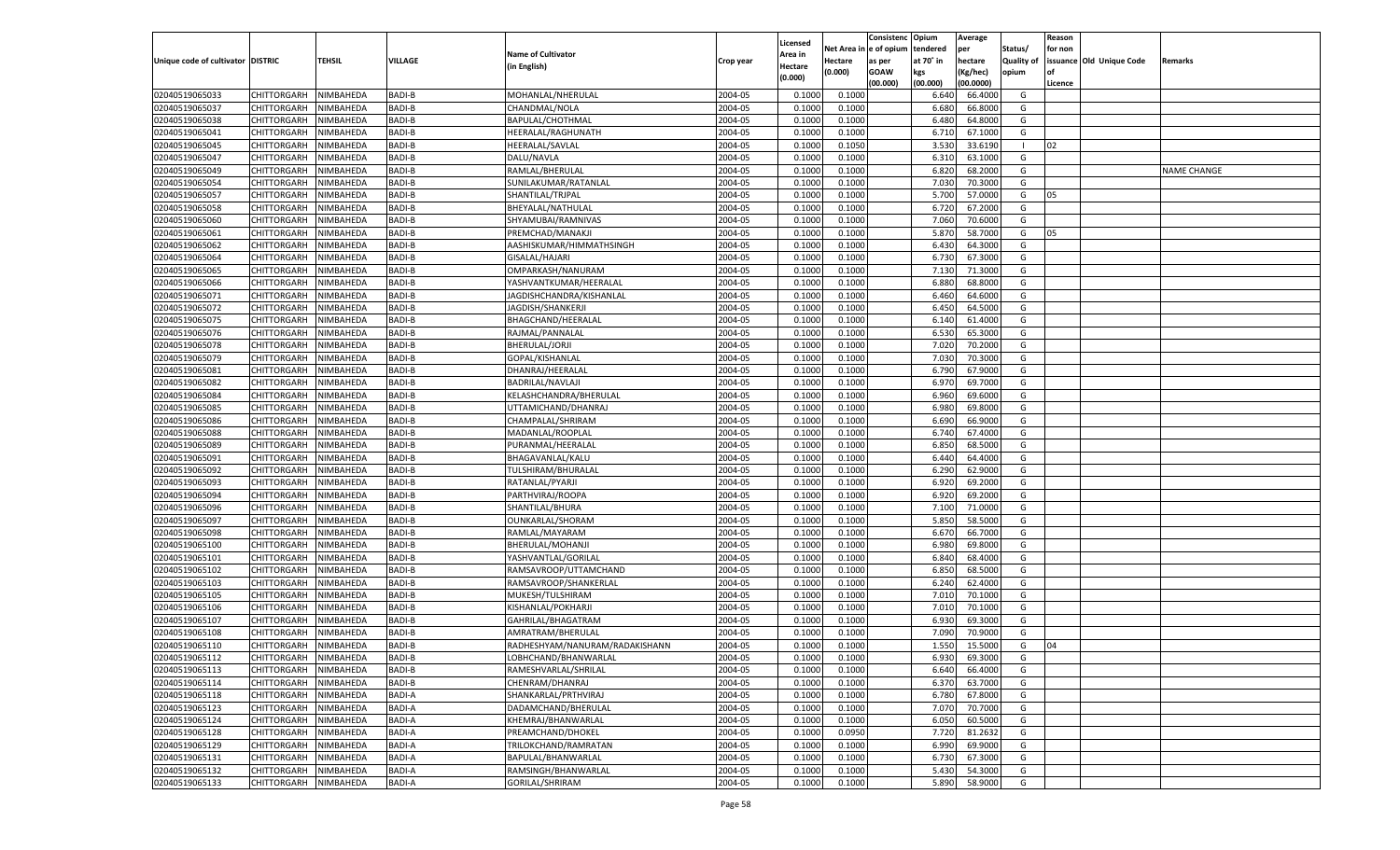|                                   |                                          |           |                                                      |                           |           |                     |             | Consistenc    | Opium     | Average            |                   | Reason  |                          |                      |
|-----------------------------------|------------------------------------------|-----------|------------------------------------------------------|---------------------------|-----------|---------------------|-------------|---------------|-----------|--------------------|-------------------|---------|--------------------------|----------------------|
|                                   |                                          |           |                                                      | <b>Name of Cultivator</b> |           | Licensed<br>Area in | Net Area iı | n  e of opium | tendered  | per                | Status/           | for non |                          |                      |
| Unique code of cultivator DISTRIC |                                          | TEHSIL    | <b>VILLAGE</b>                                       | (in English)              | Crop year | Hectare             | Hectare     | as per        | at 70° in | hectare            | <b>Quality of</b> |         | issuance Old Unique Code | Remarks              |
|                                   |                                          |           |                                                      |                           |           | (0.000)             | (0.000)     | <b>GOAW</b>   | kgs       | (Kg/hec)           | opium             |         |                          |                      |
|                                   |                                          |           |                                                      |                           |           |                     |             | (00.000)      | (00.000)  | (00.0000)          |                   | Licence |                          |                      |
| 02040519065134                    | CHITTORGARH                              | NIMBAHEDA | <b>BADI-A</b>                                        | GORILAL/BHANWARLAL        | 2004-05   | 0.1000              | 0.1000      |               | 5.210     | 52.1000            | G                 | 04      |                          |                      |
| 02040519065135                    | CHITTORGARH                              | NIMBAHEDA | <b>BADI-A</b>                                        | SURESHKUMAR/BHANWARLAL    | 2004-05   | 0.1000              | 0.0950      |               | 5.160     | 54.3158            | G                 |         |                          |                      |
| 02040519065137                    | CHITTORGARH                              | NIMBAHEDA | <b>BADI-A</b>                                        | SANTILAL/KHEMRAJ          | 2004-05   | 0.1000              | 0.1000      |               | 7.050     | 70.5000            | G                 |         |                          |                      |
| 02040519065138                    | CHITTORGARH                              | NIMBAHEDA | <b>BADI-A</b>                                        | KELASHCHAND/RAMRATAN      | 2004-05   | 0.1000              | 0.1000      |               | 6.160     | 61.6000            | G                 |         |                          |                      |
| 02040519065139                    | CHITTORGARH                              | NIMBAHEDA | <b>BADI-A</b>                                        | LABHCHAND/DHANRAJ         | 2004-05   | 0.1000              | 0.1000      |               | 6.330     | 63.3000            | G                 |         |                          |                      |
| 02040519065140                    | CHITTORGARH                              | NIMBAHEDA | <b>BADI-A</b>                                        | SHYAMDAS/RAMCHANDRADAS    | 2004-05   | 0.1000              | 0.1000      |               | 6.410     | 64.1000            | G                 |         |                          |                      |
| 02040519065141                    | CHITTORGARH                              | NIMBAHEDA | <b>BADI-A</b>                                        | FTEHLAL/CHENRAM           | 2004-05   | 0.1000              | 0.1000      |               | 7.470     | 74.7000            | G                 |         |                          |                      |
| 02040519065142                    | CHITTORGARH                              | NIMBAHEDA | <b>BADI-A</b>                                        | RAMRATAN/SHRIRAM          | 2004-05   | 0.1000              | 0.1000      |               | 6.100     | 61.0000            | G                 |         |                          |                      |
| 02040519065143                    | CHITTORGARH                              | NIMBAHEDA | <b>BADI-A</b>                                        | BAPULAL/KHEMRAJ           | 2004-05   | 0.1000              | 0.1000      |               | 6.690     | 66.9000            | G                 |         |                          |                      |
| 02040519065147                    | CHITTORGARH                              | NIMBAHEDA | <b>BADI-A</b>                                        | NOJIBAI/LABCHNAD CHOTI    | 2004-05   | 0.1000              | 0.1000      |               | 5.760     | 57.6000            | G                 |         |                          |                      |
| 02040519065148                    | CHITTORGARH                              | NIMBAHEDA | <b>BADI-A</b>                                        | GAMNDIRAM/OUNKAR          | 2004-05   | 0.1000              | 0.1000      |               | 5.970     | 59.7000            | G                 |         |                          |                      |
| 02040519065149                    | CHITTORGARH                              | NIMBAHEDA | <b>BADI-A</b>                                        | ANCHIBAI/HIRALAL          | 2004-05   | 0.1000              | 0.1000      |               | 5.820     | 58.2000            | G                 |         |                          |                      |
| 02040519065150                    | CHITTORGARH                              | NIMBAHEDA | <b>BADI-A</b>                                        | TULSIRAM/NARAYANDAS       | 2004-05   | 0.1000              | 0.1000      |               | 6.470     | 64.7000            | G                 |         |                          |                      |
| 02040519065151                    | CHITTORGARH                              | NIMBAHEDA | BADI-A                                               | CHATARBHUJ/NATHU          | 2004-05   | 0.1000              | 0.1000      |               | 5.850     | 58.5000            | G                 |         |                          |                      |
| 02040519065152                    | CHITTORGARH                              | NIMBAHEDA | <b>BADI-A</b>                                        | RAMRATAN/SHANKARDAS       | 2004-05   | 0.1000              | 0.1000      |               | 6.720     | 67.2000            | G                 |         |                          |                      |
| 02040519065153                    | CHITTORGARH                              | NIMBAHEDA | <b>BADI-B</b>                                        | DHAPUBAI/RAMCHANDRA       | 2004-05   | 0.1000              | 0.1000      |               | 5.220     | 52.2000            | G                 | 04      | 02040519107002           | <b>TRANSFER</b>      |
| 02040519065154                    | CHITTORGARH                              | NIMBAHEDA | <b>BADI-B</b>                                        | HEERALAL/OUNKAR           | 2004-05   | 0.1000              | 0.1050      |               | 4.960     | 47.2381            | G                 | 04      | 02040519107003           | <b>TRANSFER</b>      |
| 02040519065155                    | CHITTORGARH                              | NIMBAHEDA | <b>BADI-B</b>                                        | CHAGANLAL/RATANLAL        | 2004-05   | 0.1000              | 0.1000      |               | 5.220     | 52.2000            | G                 | 04      | 02040519107004           | TRANSFER             |
| 02040519065156                    | CHITTORGARH                              | NIMBAHEDA | <b>BADI-B</b>                                        | NANDUBAI/KISHANLAL        | 2004-05   | 0.1000              | 0.1000      |               | 6.160     | 61.6000            | G                 |         | 02040519107006           | <b>TRANSFER</b>      |
| 02040519065157                    | CHITTORGARH                              | NIMBAHEDA | <b>BADI-B</b>                                        | SAMNADRBAI/MOHANLAL       | 2004-05   | 0.1000              | 0.1000      |               | 6.040     | 60.4000            | G                 |         | 02040519107010           | NAME CHANGE/TRANSFER |
| 02040519065158                    | CHITTORGARH                              | NIMBAHEDA | <b>BADI-B</b>                                        | RATANSINGH/MULSINGH       | 2004-05   | 0.1000              | 0.0900      |               | 0.980     | 10.8889            | G                 | 04      | 02040519084001           | <b>TRANSFER</b>      |
| 02040519065159                    | CHITTORGARH                              | NIMBAHEDA | <b>BADI-B</b>                                        | GISIBAI/BHANWARSINGH      | 2004-05   | 0.1000              | 0.0900      |               | 0.990     | 11.0000            | G                 | 04      | 02040519084005           | TRANSFER             |
| 02040519065160                    | CHITTORGARH                              | NIMBAHEDA | <b>BADI-A</b>                                        | SHRIRAM/GOKEL             | 2004-05   | 0.1000              | 0.1000      |               | 6.730     | 67.3000            | G                 |         | 02040519094030           | TRANSFER             |
| 02040519066001                    | CHITTORGARH                              | NIMBAHEDA | <b>BADOLI MADHOSINGH</b>                             | CHAGANLAL/HEERALAL        | 2004-05   | 0.1000              | 0.1000      |               | 6.170     | 61.7000            | G                 |         |                          |                      |
| 02040519066002                    | CHITTORGARH                              | NIMBAHEDA | <b>BADOLI MADHOSINGH</b>                             | RATANLAL/FULLCHAND        | 2004-05   | 0.1000              | 0.0950      |               | 5.070     | 53.3684            | G                 | 04      |                          |                      |
| 02040519066004                    | CHITTORGARH                              | NIMBAHEDA | BADOLI MADHOSINGH                                    | CHUNNIBAI/SHANKERLAL      | 2004-05   | 0.1000              |             |               |           |                    | F.                |         |                          |                      |
| 02040519066005                    | CHITTORGARH                              | NIMBAHEDA | <b>BADOLI MADHOSINGH</b>                             | JAGDISH/LAXMILAL          | 2004-05   | 0.1000              | 0.1000      |               | 4.950     | 49.5000            | G                 | 04      |                          |                      |
| 02040519066006                    | CHITTORGARH                              | NIMBAHEDA | <b>BADOLI MADHOSINGH</b>                             | GULABCHAND/BHERA          | 2004-05   | 0.1000              | 0.1050      |               | 5.280     | 50.2857            | G                 | 04      |                          |                      |
| 02040519066007                    | CHITTORGARH                              | NIMBAHEDA | <b>BADOLI MADHOSINGH</b>                             | NARAYANLAL/KALULAL        | 2004-05   | 0.1000              |             |               |           |                    | F                 |         |                          |                      |
| 02040519066008                    | CHITTORGARH                              | NIMBAHEDA | <b>BADOLI MADHOSINGH</b>                             | SHANKERLAL/FULLCHAND      | 2004-05   | 0.1000              |             |               |           |                    | F.                |         |                          |                      |
| 02040519066010                    | CHITTORGARH                              | NIMBAHEDA | <b>BADOLI MADHOSINGH</b>                             | DOLADAS/NATHUDAS          | 2004-05   | 0.1000              | 0.0950      |               | 5.790     | 60.9474            | G                 |         |                          |                      |
| 02040519066011                    | CHITTORGARH                              | NIMBAHEDA | <b>BADOLI MADHOSINGH</b>                             | BADRILAL/AASHARAM         | 2004-05   | 0.1000              |             |               |           |                    | F                 |         |                          |                      |
| 02040519066012                    | CHITTORGARH                              | NIMBAHEDA | <b>BADOLI MADHOSINGH</b>                             | SHANKERLAL/OUNKARLAL      | 2004-05   | 0.1000              | 0.1000      |               | 5.340     | 53.4000            | G                 | 04      |                          |                      |
| 02040519066013                    | CHITTORGARH                              | NIMBAHEDA | <b>BADOLI MADHOSINGH</b>                             | UDAILAL/BHERULAL          | 2004-05   | 0.1000              | 0.1050      |               | 6.440     | 61.3333            | G                 |         |                          |                      |
| 02040519066014                    | CHITTORGARH                              | NIMBAHEDA | <b>BADOLI MADHOSINGH</b>                             | KAJOD/GOPILAL             | 2004-05   | 0.1000              |             |               |           |                    | F.                |         |                          |                      |
| 02040519066015                    | CHITTORGARH                              | NIMBAHEDA | <b>BADOLI MADHOSINGH</b>                             | MANGUIBAI/MUNDALAL        | 2004-05   | 0.1000              |             |               |           |                    | F                 |         |                          |                      |
| 02040519066016                    | CHITTORGARH                              | NIMBAHEDA | <b>BADOLI MADHOSINGH</b>                             | NARAYANSINGH/BHOPALSINGH  | 2004-05   | 0.1000              |             |               |           |                    | F                 |         |                          |                      |
| 02040519066017                    | CHITTORGARH                              | NIMBAHEDA | <b>BADOLI MADHOSINGH</b>                             | <b>BADRILAL/GOPILAL</b>   | 2004-05   | 0.1000              |             |               |           |                    | F.                |         |                          |                      |
| 02040519066019                    | CHITTORGARH                              | NIMBAHEDA | <b>BADOLI MADHOSINGH</b>                             | BAGDIRAM/CHATARBHUJ       | 2004-05   | 0.1000              | 0.1000      |               | 5.190     | 51.9000            | G                 | 04      |                          |                      |
| 02040519066021                    | CHITTORGARH                              | NIMBAHEDA | <b>BADOLI MADHOSINGH</b>                             | KASHIRAM/DEVA             | 2004-05   | 0.1000              | 0.1050      |               | 5.980     | 56.9524            | G                 | 05      |                          |                      |
| 02040519066024                    | CHITTORGARH                              | NIMBAHEDA | <b>BADOLI MADHOSINGH</b>                             | PREMCHAND/DHANRAJ         | 2004-05   | 0.1000              | 0.1000      |               | 5.240     | 52.4000            | G                 | 04      |                          |                      |
| 02040519066025                    | CHITTORGARH                              | NIMBAHEDA | <b>BADOLI MADHOSINGH</b>                             | JANIBAI/KHEMA             | 2004-05   | 0.1000              |             |               |           |                    | F                 |         |                          |                      |
| 02040519066026                    | CHITTORGARH                              | NIMBAHEDA | <b>BADOLI MADHOSINGH</b>                             | SHAMBHUKUNWAR/GOTUSINGH   | 2004-05   | 0.1000              | 0.0950      |               | 6.050     | 63.6842            | G                 |         |                          |                      |
| 02040519066027                    | CHITTORGARH                              | NIMBAHEDA | <b>BADOLI MADHOSINGH</b>                             | <b>BABULAL/UDAILAL</b>    | 2004-05   | 0.1000              |             |               |           |                    | F                 |         |                          |                      |
| 02040519066028                    | CHITTORGARH                              | NIMBAHEDA | <b>BADOLI MADHOSINGH</b>                             | MANGILAL/SEVARAM          | 2004-05   | 0.1000              |             |               |           |                    | F                 |         |                          |                      |
| 02040519066029                    | CHITTORGARH NIMBAHEDA                    |           | <b>BADOLI MADHOSINGH</b>                             | KANKUBAI/SEVARAM          | 2004-05   | 0.1000              |             |               |           |                    |                   |         |                          |                      |
| 02040519066030                    |                                          | NIMBAHEDA |                                                      | FULLCHAND/MOHANLAL        | 2004-05   | 0.1000              | 0.1050      |               | 6.220     |                    | G                 |         |                          |                      |
| 02040519066031                    | <b>CHITTORGARH</b><br><b>CHITTORGARH</b> | NIMBAHEDA | <b>BADOLI MADHOSINGH</b><br><b>BADOLI MADHOSINGH</b> | GANGARAM/DOULATRAM        | 2004-05   | 0.1000              | 0.1000      |               | 2.380     | 59.2381<br>23.8000 | - 1               | 02      |                          |                      |
| 02040519066032                    |                                          |           |                                                      |                           |           |                     |             |               |           |                    |                   |         |                          |                      |
|                                   | CHITTORGARH<br>CHITTORGARH               | NIMBAHEDA | <b>BADOLI MADHOSINGH</b>                             | NANALAL/DHANRAJ           | 2004-05   | 0.1000              |             |               |           |                    | F.<br>F.          |         |                          |                      |
| 02040519066033                    |                                          | NIMBAHEDA | <b>BADOLI MADHOSINGH</b><br><b>BADOLI MADHOSINGH</b> | BHANWARLAL/NARAYAN        | 2004-05   | 0.1000              |             |               |           |                    |                   |         |                          |                      |
| 02040519066038                    | <b>CHITTORGARH</b>                       | NIMBAHEDA |                                                      | NOJIBAI/BHANWARLAL        | 2004-05   | 0.1000              | 0.1000      |               | 6.040     | 60.4000            | G                 |         |                          |                      |
| 02040519066039                    | CHITTORGARH                              | NIMBAHEDA | <b>BADOLI MADHOSINGH</b>                             | FATEHLAL/PARBHULAL        | 2004-05   | 0.1000              | 0.1000      |               | 6.570     | 65.7000            | G                 |         |                          |                      |
| 02040519066042                    | CHITTORGARH                              | NIMBAHEDA | <b>BADOLI MADHOSINGH</b>                             | HEERALAL/NANAJI           | 2004-05   | 0.1000              |             |               |           |                    | F.                |         |                          |                      |
| 02040519066044                    | <b>CHITTORGARH</b>                       | NIMBAHEDA | <b>BADOLI MADHOSINGH</b>                             | GISALAL/VARDAJI           | 2004-05   | 0.1000              |             |               |           |                    | F.                |         |                          |                      |
| 02040519066045                    | <b>CHITTORGARH</b>                       | NIMBAHEDA | <b>BADOLI MADHOSINGH</b>                             | MANGILAL/CHUNNILAL        | 2004-05   | 0.1000              | 0.1050      |               | 6.070     | 57.8095            | G                 |         |                          |                      |
| 02040519066047                    | <b>CHITTORGARH</b>                       | NIMBAHEDA | <b>BADOLI MADHOSINGH</b>                             | JAYCHAND/NARUJI           | 2004-05   | 0.1000              | 0.1000      |               | 1.330     | 13.3000            | -1                | 02      |                          |                      |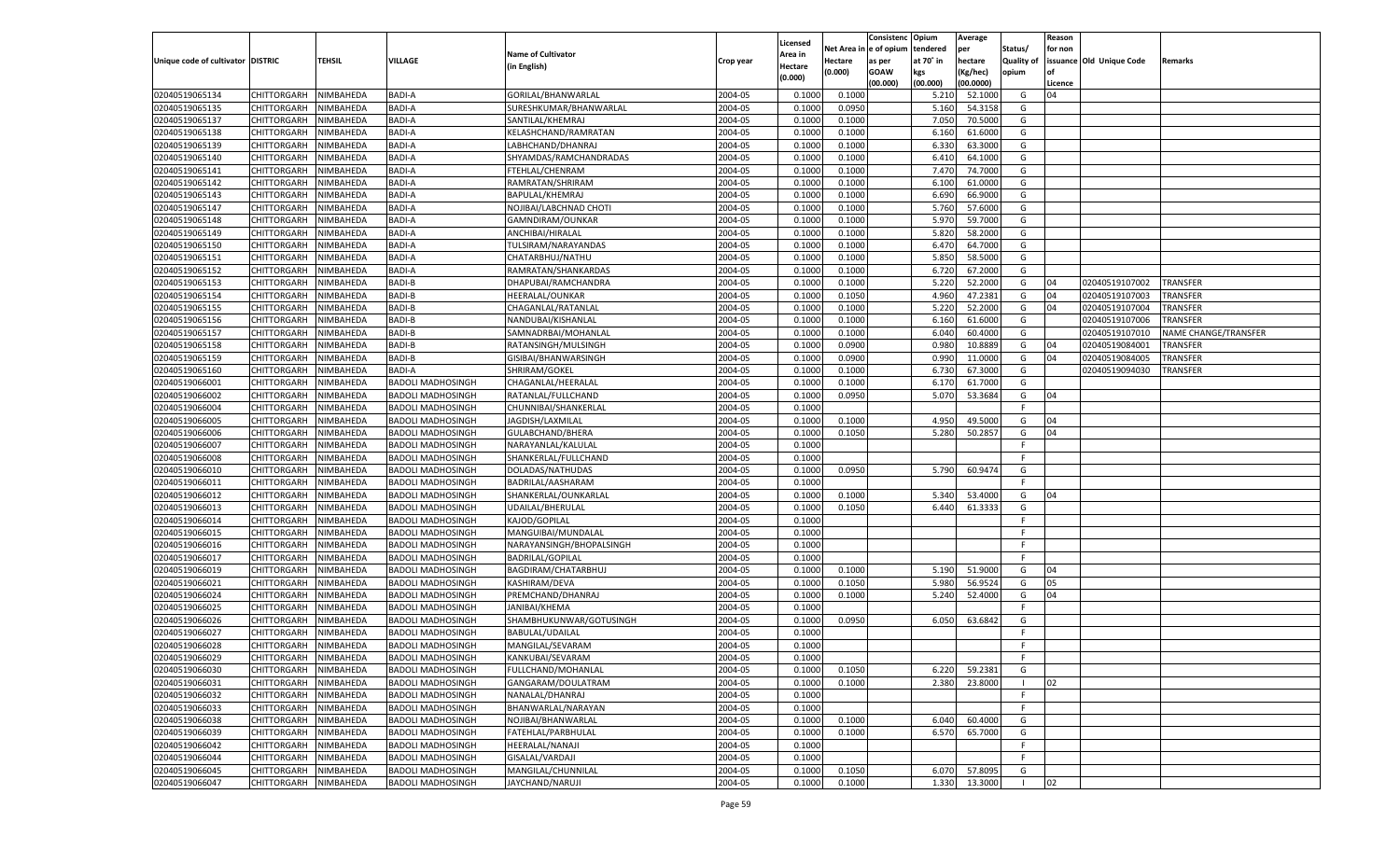|                                   |                       |               |                          |                            |           |                    |            | Consistenc Opium |           | Average   |                   | Reason  |                          |                    |
|-----------------------------------|-----------------------|---------------|--------------------------|----------------------------|-----------|--------------------|------------|------------------|-----------|-----------|-------------------|---------|--------------------------|--------------------|
|                                   |                       |               |                          | <b>Name of Cultivator</b>  |           | Licensed           | Net Area i | n  e of opium    | tendered  | per       | Status/           | for non |                          |                    |
| Unique code of cultivator DISTRIC |                       | <b>TEHSIL</b> | VILLAGE                  |                            | Crop year | \rea in            | Hectare    | as per           | at 70° in | hectare   | <b>Quality of</b> |         | issuance Old Unique Code | <b>Remarks</b>     |
|                                   |                       |               |                          | (in English)               |           | Hectare<br>(0.000) | (0.000)    | <b>GOAW</b>      | kgs       | (Kg/hec)  | opium             | nf      |                          |                    |
|                                   |                       |               |                          |                            |           |                    |            | (00.000)         | (00.000)  | (00.0000) |                   | Licence |                          |                    |
| 02040519066049                    | CHITTORGARH           | NIMBAHEDA     | <b>BADOLI MADHOSINGH</b> | BHERULAL/SEVARAM           | 2004-05   | 0.1000             |            |                  |           |           | -F.               |         |                          |                    |
| 02040519066050                    | CHITTORGARH           | NIMBAHEDA     | <b>BADOLI MADHOSINGH</b> | LAXMILAL/HEMRAJ            | 2004-05   | 0.1000             | 0.1000     |                  | 6.000     | 60.0000   | G                 |         |                          |                    |
| 02040519066051                    | CHITTORGARH           | NIMBAHEDA     | <b>BADOLI MADHOSINGH</b> | RADHESHYAM/MANGILAL        | 2004-05   | 0.1000             |            |                  |           |           | F                 |         |                          |                    |
| 02040519066052                    | CHITTORGARH           | NIMBAHEDA     | <b>BADOLI MADHOSINGH</b> | MANGILAL/VARDAJI           | 2004-05   | 0.1000             |            |                  |           |           | F.                |         |                          |                    |
| 02040519066053                    | CHITTORGARH           | NIMBAHEDA     | <b>BADOLI MADHOSINGH</b> | KANWARLALA/MATHRALAL       | 2004-05   | 0.1000             |            |                  |           |           | F.                |         |                          |                    |
| 02040519066054                    | CHITTORGARH           | NIMBAHEDA     | <b>BADOLI MADHOSINGH</b> | MOTILAL/RAMRATAN           | 2004-05   | 0.1000             |            |                  |           |           | F.                |         |                          |                    |
| 02040519066056                    | CHITTORGARH           | NIMBAHEDA     | <b>BADOLI MADHOSINGH</b> | BHERULAL/HEERALAL          | 2004-05   | 0.1000             | 0.0950     |                  | 5.620     | 59.1579   | G                 |         |                          |                    |
| 02040519066057                    | CHITTORGARH           | NIMBAHEDA     | <b>BADOLI MADHOSINGH</b> | BHANWARLAL/MOHANJI         | 2004-05   | 0.1000             | 0.1000     |                  | 7.730     | 77.3000   | G                 |         |                          |                    |
| 02040519066058                    | CHITTORGARH           | NIMBAHEDA     | <b>BADOLI MADHOSINGH</b> | MOTILAL/NARAYAN            | 2004-05   | 0.1000             | 0.0950     |                  | 6.560     | 69.0526   | G                 |         |                          |                    |
| 02040519066061                    | CHITTORGARH           | NIMBAHEDA     | <b>BADOLI MADHOSINGH</b> | AMARCHAND/MOHANLAL         | 2004-05   | 0.1000             |            |                  |           |           | F.                |         |                          |                    |
| 02040519066063                    | CHITTORGARH           | NIMBAHEDA     | <b>BADOLI MADHOSINGH</b> | KANHEYALAL/MOTILAL         | 2004-05   | 0.1000             | 0.1000     |                  | 6.280     | 62.8000   | G                 |         |                          |                    |
| 02040519066064                    | CHITTORGARH           | NIMBAHEDA     | <b>BADOLI MADHOSINGH</b> | RANGLAL/HEERALAL           | 2004-05   | 0.1000             | 0.0950     |                  | 6.02(     | 63.3684   | G                 |         |                          |                    |
| 02040519066065                    | CHITTORGARH           | NIMBAHEDA     | <b>BADOLI MADHOSINGH</b> | NANDRAM DAS/DOLADAS        | 2004-05   | 0.1000             | 0.1050     |                  | 5.880     | 56.0000   | G                 |         |                          |                    |
| 02040519066066                    | CHITTORGARH           | NIMBAHEDA     | <b>BADOLI MADHOSINGH</b> | SANTILAL/BAHNWARLAL DHAKAD | 2004-05   | 0.1000             |            |                  |           |           | F.                |         |                          |                    |
| 02040519066068                    | CHITTORGARH           | NIMBAHEDA     | <b>BADOLI MADHOSINGH</b> | NANDRAM/KASIRAM KUMAWAT    | 2004-05   | 0.1000             |            |                  |           |           | F.                |         |                          |                    |
| 02040519066070                    | CHITTORGARH           | NIMBAHEDA     | <b>BADOLI MADHOSINGH</b> | SURESH/NANADANGI           | 2004-05   | 0.1000             |            |                  |           |           | -F                |         |                          |                    |
| 02040519066072                    | CHITTORGARH           | NIMBAHEDA     | <b>BADOLI MADHOSINGH</b> | MADHOLAL/NANALAL DANGI     | 2004-05   | 0.1000             |            |                  |           |           | F.                |         |                          |                    |
| 02040519066074                    | CHITTORGARH           | NIMBAHEDA     | <b>BADOLI MADHOSINGH</b> | KASIRAM/NATHU SUTHAR       | 2004-05   | 0.1000             | 0.1000     |                  | 7.360     | 73.6000   | G                 |         |                          |                    |
| 02040519066079                    | CHITTORGARH           | NIMBAHEDA     | <b>BADOLI MADHOSINGH</b> | CHUNNILAL/HIRALAL DHAKAD   | 2004-05   | 0.1000             | 0.1050     |                  | 2.240     | 21.3333   | - 1               | 02      |                          |                    |
| 02040519066080                    | CHITTORGARH           | NIMBAHEDA     | <b>BADOLI MADHOSINGH</b> | DALICHNAD/DHNRAJ           | 2004-05   | 0.1000             | 0.0950     |                  | 5.720     | 60.2105   | G                 |         |                          |                    |
| 02040519066081                    | CHITTORGARH           | NIMBAHEDA     | <b>BADOLI MADHOSINGH</b> | MTHURALAL/KHEMA            | 2004-05   | 0.1000             |            |                  |           |           | F.                |         |                          |                    |
| 02040519066083                    | CHITTORGARH           | NIMBAHEDA     | <b>BADOLI MADHOSINGH</b> | ASARAM/BHANAJI DANGI       | 2004-05   | 0.1000             | 0.1000     |                  | 1.380     | 13.8000   |                   | 02      |                          |                    |
| 02040519066086                    | CHITTORGARH           | NIMBAHEDA     | <b>BADOLI MADHOSINGH</b> | JHAMKUBAI/NANURAM          | 2004-05   | 0.1000             |            |                  |           |           | F                 |         |                          |                    |
| 02040519066087                    | CHITTORGARH           | NIMBAHEDA     | <b>BADOLI MADHOSINGH</b> | UDYLAL/SHANKARLAL          | 2004-05   | 0.1000             | 0.1000     |                  | 6.110     | 61.1000   | G                 |         |                          |                    |
| 02040519066088                    | CHITTORGARH           | NIMBAHEDA     | <b>BADOLI MADHOSINGH</b> | SATYNARAYAN/BAGDIRAM       | 2004-05   | 0.1000             |            |                  |           |           | F.                |         |                          |                    |
| 02040519066090                    | CHITTORGARH           | NIMBAHEDA     | <b>BADOLI MADHOSINGH</b> | PARBULAL/GENDALAL          | 2004-05   | 0.1000             | 0.1000     |                  | 1.650     | 16.5000   | G                 | 04      |                          |                    |
| 02040519066091                    | CHITTORGARH           | NIMBAHEDA     | <b>BADOLI MADHOSINGH</b> | HANSRAJ/GOPALDANGI         | 2004-05   | 0.1000             | 0.1000     |                  | 6.440     | 64.4000   | G                 |         |                          |                    |
| 02040519066092                    | CHITTORGARH           | NIMBAHEDA     | <b>BADOLI MADHOSINGH</b> | NARAYAN/LAXMANDANGI        | 2004-05   | 0.1000             | 0.1000     |                  | 5.860     | 58.6000   | G                 |         |                          |                    |
| 02040519066095                    | CHITTORGARH           | NIMBAHEDA     | <b>BADOLI MADHOSINGH</b> | HARIRAM/ONKAR DHAKAD       | 2004-05   | 0.1000             |            |                  |           |           | F.                |         |                          |                    |
| 02040519066097                    | CHITTORGARH           | NIMBAHEDA     | <b>BADOLI MADHOSINGH</b> | BADRILAL/KISHANLAL         | 2004-05   | 0.1000             |            |                  |           |           | E                 |         |                          |                    |
|                                   |                       |               |                          |                            | 2004-05   |                    |            |                  |           |           | F.                |         |                          |                    |
| 02040519066099                    | CHITTORGARH           | NIMBAHEDA     | <b>BADOLI MADHOSINGH</b> | MOTILAL/NARAYAN DHAKAD     | 2004-05   | 0.1000             |            |                  |           |           |                   |         |                          |                    |
| 02040519066100                    | CHITTORGARH           | NIMBAHEDA     | <b>BADOLI MADHOSINGH</b> | LAKMICHAND/GISI DHAKAD     |           | 0.1000             | 0.1050     |                  | 6.050     | 57.6190   | G<br>G            |         |                          |                    |
| 02040519066101                    | CHITTORGARH           | NIMBAHEDA     | <b>BADOLI MADHOSINGH</b> | NARAYAN/JAGNATH DHAKAD     | 2004-05   | 0.1000             | 0.1000     |                  | 5.940     | 59.4000   |                   |         |                          |                    |
| 02040519066103                    | CHITTORGARH           | NIMBAHEDA     | <b>BADOLI MADHOSINGH</b> | <b>BHERULAL/GOKEL</b>      | 2004-05   | 0.1000             | 0.1050     |                  | 6.400     | 60.9524   | G                 |         | 02040519113006           | <b>TRANSFER</b>    |
| 02040519067001                    | CHITTORGARH           | NIMBAHEDA     | <b>BANGERDA MAMADEV</b>  | RAMCHANDRA/GOVERDHAN       | 2004-05   | 0.1000             | 0.0950     |                  | 5.680     | 59.7895   | G                 |         |                          |                    |
| 02040519067002                    | CHITTORGARH           | NIMBAHEDA     | <b>BANGERDA MAMADEV</b>  | RATANLAL/GASINATH          | 2004-05   | 0.1000             | 0.1000     |                  | 6.03      | 60.3000   | G                 |         |                          |                    |
| 02040519067004                    | CHITTORGARH           | NIMBAHEDA     | <b>BANGERDA MAMADEV</b>  | BHERULAL/BHAGVAN           | 2004-05   | 0.1000             | 0.0950     |                  | 5.060     | 53.2632   | G                 | 04      |                          |                    |
| 02040519067005                    | CHITTORGARH           | NIMBAHEDA     | <b>BANGERDA MAMADEV</b>  | DHAPUBAIBHOLIRAM           | 2004-05   | 0.1000             | 0.0950     |                  | 6.15      | 64.7368   | G                 |         |                          | <b>NAME CHANGE</b> |
| 02040519067006                    | CHITTORGARH           | NIMBAHEDA     | <b>BANGERDA MAMADEV</b>  | KASIRAM/GOVERDHAN          | 2004-05   | 0.1000             |            |                  |           |           | F.                |         |                          |                    |
| 02040519067007                    | CHITTORGARH           | NIMBAHEDA     | <b>BANGERDA MAMADEV</b>  | HUKMICHAND/GANGARAM        | 2004-05   | 0.1000             | 0.1000     |                  | 6.510     | 65.1000   | G                 |         |                          | <b>NAME CHANGE</b> |
| 02040519067009                    | CHITTORGARH           | NIMBAHEDA     | <b>BANGERDA MAMADEV</b>  | KANIRAM/WARDA              | 2004-05   | 0.1000             |            |                  |           |           | N                 |         |                          |                    |
| 02040519067008                    | CHITTORGARH           | NIMBAHEDA     | <b>BANGERDA MAMADEV</b>  | DAYARAM/WARDA              | 2004-05   | 0.1000             |            |                  |           |           | E                 |         |                          |                    |
| 02040519067010                    | CHITTORGARH           | NIMBAHEDA     | <b>BANGERDA MAMADEV</b>  | DEVILAL/MOTI               | 2004-05   | 0.1000             | 0.1000     |                  | 3.100     | 31.0000   | G                 | 04      |                          |                    |
| 02040519067011                    | CHITTORGARH           | NIMBAHEDA     | <b>BANGERDA MAMADEV</b>  | FHOOLCHNAD/KHEMRAJ         | 2004-05   | 0.1000             | 0.0950     |                  | 6.480     | 68.2105   | G                 |         |                          | <b>NAME CHANGE</b> |
| 02040519067014                    | CHITTORGARH           | NIMBAHEDA     | <b>BANGERDA MAMADEV</b>  | SANTILALL/DAYARAM          | 2004-05   | 0.1000             | 0.1000     |                  | 6.500     | 65.0000   | G                 |         |                          | <b>NAME CHANGE</b> |
| 02040519067017                    | CHITTORGARH NIMBAHEDA |               | <b>BANGERDA MAMADEV</b>  | MOHANLAL/MAGNIRAM          | 2004-05   | 0.1000             | 0.1050     |                  | 6.760     | 64.3810   | G                 |         |                          |                    |
| 02040519067019                    | CHITTORGARH           | NIMBAHEDA     | <b>BANGERDA MAMADEV</b>  | KISHANLAL/OUNKARLAL        | 2004-05   | 0.1000             | 0.0950     |                  | 5.100     | 53.6842   | G                 | 04      |                          |                    |
| 02040519067032                    | CHITTORGARH           | NIMBAHEDA     | <b>BANGERDA MAMADEV</b>  | KALULAL/PRTHA              | 2004-05   | 0.1000             |            |                  |           |           | F.                |         |                          |                    |
| 02040519067037                    | <b>CHITTORGARH</b>    | NIMBAHEDA     | <b>BANGERDA MAMADEV</b>  | KALU/MOTI                  | 2004-05   | 0.1000             | 0.1000     |                  | 2.350     | 23.5000   | G                 | 04      |                          |                    |
| 02040519067040                    | <b>CHITTORGARH</b>    | NIMBAHEDA     | <b>BANGERDA MAMADEV</b>  | KARULAL/JAISINGH           | 2004-05   | 0.1000             |            |                  |           |           | F.                |         |                          |                    |
| 02040519067042                    | CHITTORGARH           | NIMBAHEDA     | <b>BANGERDA MAMADEV</b>  | KISHANLAL/BHAGIRTH         | 2004-05   | 0.1000             | 0.0950     |                  | 5.830     | 61.3684   | G                 |         |                          |                    |
| 02040519067044                    | CHITTORGARH           | NIMBAHEDA     | <b>BANGERDA MAMADEV</b>  | BHERULAL/PYARA             | 2004-05   | 0.1000             | 0.0500     |                  | 2.750     | 55.0000   | G                 | 05      |                          |                    |
| 02040519067050                    | <b>CHITTORGARH</b>    | NIMBAHEDA     | <b>BANGERDA MAMADEV</b>  | BHANWARNATH/NANANATH       | 2004-05   | 0.1000             |            |                  |           |           | F.                |         |                          |                    |
| 02040519067052                    | CHITTORGARH           | NIMBAHEDA     | <b>BANGERDA MAMADEV</b>  | NARAYANIBAI/BAGDIRAM       | 2004-05   | 0.1000             | 0.1000     |                  | 5.800     | 58.0000   | G                 |         |                          | <b>NAME CHANGE</b> |
| 02040519067054                    | CHITTORGARH           | NIMBAHEDA     | <b>BANGERDA MAMADEV</b>  | BABRU/MANGU                | 2004-05   | 0.1000             | 0.0800     |                  | 4.960     | 62.0000   | G                 |         |                          |                    |
| 02040519067059                    | CHITTORGARH           | NIMBAHEDA     | <b>BANGERDA MAMADEV</b>  | BAGDIRAM/DHANRAJ           | 2004-05   | 0.1000             | 0.0800     |                  | 4.200     | 52.5000   | G                 | 04      |                          |                    |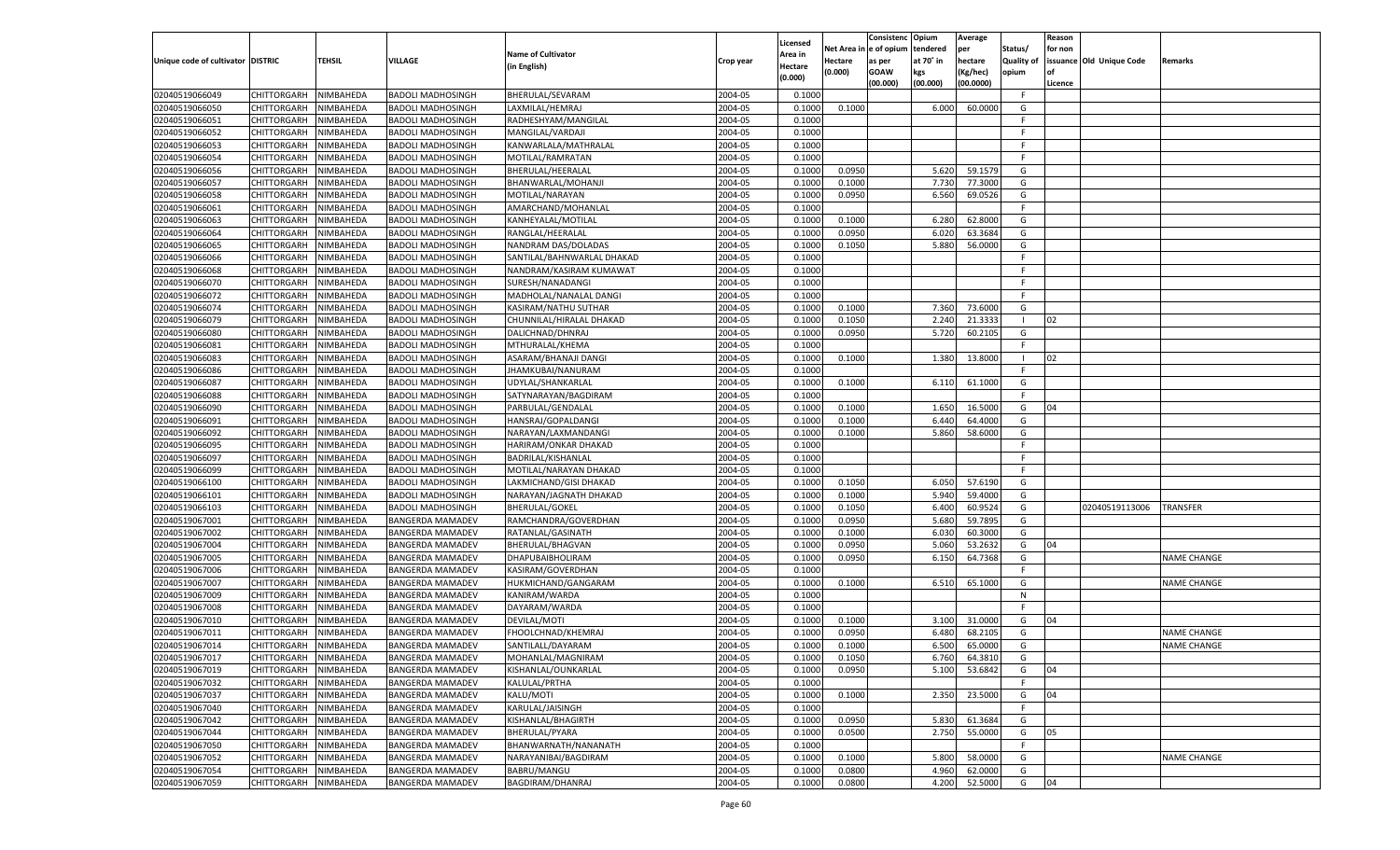|                                   |                    |           |                         |                           |           |          |            | Consistenc Opium |           | Average   |                   | Reason    |                          |                    |
|-----------------------------------|--------------------|-----------|-------------------------|---------------------------|-----------|----------|------------|------------------|-----------|-----------|-------------------|-----------|--------------------------|--------------------|
|                                   |                    |           |                         |                           |           | Licensed | Net Area i | l e of opium     | tendered  | per       | Status/           | for non   |                          |                    |
| Unique code of cultivator DISTRIC |                    | TEHSIL    | VILLAGE                 | <b>Name of Cultivator</b> | Crop year | Area in  | Hectare    | as per           | at 70° in | hectare   | <b>Quality of</b> |           | issuance Old Unique Code | Remarks            |
|                                   |                    |           |                         | (in English)              |           | Hectare  | (0.000)    | <b>GOAW</b>      | kgs       | (Kg/hec)  | opium             | <b>of</b> |                          |                    |
|                                   |                    |           |                         |                           |           | (0.000)  |            | (00.000)         | (00.000)  | (00.0000) |                   | Licence   |                          |                    |
| 02040519067060                    | CHITTORGARH        | NIMBAHEDA | <b>BANGERDA MAMADEV</b> | BAGRILAL/PYARCHAND        | 2004-05   | 0.1000   | 0.1000     |                  | 6.460     | 64.6000   | G                 |           |                          |                    |
| 02040519069001                    | CHITTORGARH        | NIMBAHEDA | BHAGWANPURA-A           | BHERULAL/BHANWARLAL       | 2004-05   | 0.1000   | 0.1000     |                  | 7.070     | 70.7000   | G                 |           |                          | <b>NAME CHANGE</b> |
| 02040519069002                    |                    | NIMBAHEDA |                         |                           | 2004-05   | 0.1000   | 0.1050     |                  | 6.480     | 61.7143   | G                 |           |                          |                    |
|                                   | CHITTORGARH        |           | BHAGWANPURA-A           | PARBHULAL/PYARA           |           |          |            |                  |           |           |                   |           |                          |                    |
| 02040519069003                    | CHITTORGARH        | NIMBAHEDA | BHAGWANPURA-A           | MAGNIRAM/HEERALAL         | 2004-05   | 0.1000   | 0.1050     |                  | 7.190     | 68.4762   | G                 |           |                          |                    |
| 02040519069004                    | CHITTORGARH        | NIMBAHEDA | BHAGWANPURA-A           | RAMESHLAL/RATANLAL        | 2004-05   | 0.1000   | 0.1000     |                  | 6.260     | 62.6000   | G                 |           |                          |                    |
| 02040519069005                    | CHITTORGARH        | NIMBAHEDA | BHAGWANPURA-A           | RATANLAL/BHAGIRATH        | 2004-05   | 0.1000   | 0.1000     |                  | 6.070     | 60.7000   | G                 |           |                          |                    |
| 02040519069006                    | CHITTORGARH        | NIMBAHEDA | BHAGWANPURA-A           | MANGILAL/KASHIRAM         | 2004-05   | 0.1000   | 0.1000     |                  | 5.920     | 59.2000   | G                 |           |                          |                    |
| 02040519069007                    | CHITTORGARH        | NIMBAHEDA | <b>BHAGWANPURA-A</b>    | RAMCHANDRA/DHULA          | 2004-05   | 0.1000   | 0.1000     |                  | 6.430     | 64.3000   | G                 |           |                          |                    |
| 02040519069010                    | CHITTORGARH        | NIMBAHEDA | BHAGWANPURA-A           | KISHNA/DHANNA             | 2004-05   | 0.1000   | 0.1000     |                  | 6.710     | 67.1000   | G                 |           |                          |                    |
| 02040519069011                    | CHITTORGARH        | NIMBAHEDA | BHAGWANPURA-A           | DEVILAL/UDA               | 2004-05   | 0.1000   | 0.1000     |                  | 6.690     | 66.9000   | G                 |           |                          | <b>NAME CHANGE</b> |
| 02040519069012                    | CHITTORGARH        | NIMBAHEDA | BHAGWANPURA-A           | HEERALAL/JAGANNATH        | 2004-05   | 0.1000   | 0.1000     |                  | 6.300     | 63.0000   | G                 |           |                          |                    |
| 02040519069014                    | CHITTORGARH        | NIMBAHEDA | BHAGWANPURA-A           | <b>HEERALAL/PYARA</b>     | 2004-05   | 0.1000   | 0.1050     |                  | 8.200     | 78.0952   | G                 |           |                          |                    |
| 02040519069015                    | CHITTORGARH        | NIMBAHEDA | BHAGWANPURA-A           | FULCHAND/NARAYAN          | 2004-05   | 0.1000   | 0.1000     |                  | 6.360     | 63.6000   | G                 |           |                          |                    |
| 02040519069016                    | CHITTORGARH        | NIMBAHEDA | BHAGWANPURA-A           | VARDA/DOLA                | 2004-05   | 0.1000   | 0.1000     |                  | 6.720     | 67.2000   | G                 |           |                          |                    |
|                                   | CHITTORGARH        | NIMBAHEDA |                         |                           | 2004-05   |          |            |                  | 6.400     | 64.0000   | G                 |           |                          |                    |
| 02040519069017                    |                    |           | BHAGWANPURA-A           | JAYRAM/NANDA              |           | 0.1000   | 0.1000     |                  |           |           |                   |           |                          |                    |
| 02040519069019                    | CHITTORGARH        | NIMBAHEDA | BHAGWANPURA-A           | HEERALAL/RAMCHANDRA       | 2004-05   | 0.1000   | 0.1000     |                  | 7.140     | 71.4000   | G                 |           |                          |                    |
| 02040519069020                    | CHITTORGARH        | NIMBAHEDA | BHAGWANPURA-A           | RAMESHVARLAL/PARBHULAL    | 2004-05   | 0.1000   | 0.1000     |                  | 6.650     | 66.5000   | G                 |           |                          |                    |
| 02040519069021                    | CHITTORGARH        | NIMBAHEDA | BHAGWANPURA-A           | BANSILAL/SHANKARLAL       | 2004-05   | 0.1000   | 0.1000     |                  | 6.330     | 63.3000   | G                 |           |                          |                    |
| 02040519069022                    | CHITTORGARH        | NIMBAHEDA | BHAGWANPURA-A           | BHANWARLAL/HEERALAL       | 2004-05   | 0.1000   | 0.0950     |                  | 6.820     | 71.7895   | G                 |           |                          |                    |
| 02040519069023                    | CHITTORGARH        | NIMBAHEDA | BHAGWANPURA-A           | SHANKERLAL/PYARA          | 2004-05   | 0.1000   | 0.1000     |                  | 6.830     | 68.3000   | G                 |           |                          |                    |
| 02040519069024                    | CHITTORGARH        | NIMBAHEDA | <b>BHAGWANPURA-A</b>    | BADRILAL/SHANKERLAL       | 2004-05   | 0.1000   | 0.1000     |                  | 6.740     | 67.4000   | G                 |           |                          | <b>NAME CHANGE</b> |
| 02040519069026                    | CHITTORGARH        | NIMBAHEDA | BHAGWANPURA-A           | LACHMICHAND/PYARA         | 2004-05   | 0.1000   | 0.0950     |                  | 5.700     | 60.0000   | G                 |           |                          |                    |
| 02040519069028                    | CHITTORGARH        | NIMBAHEDA | BHAGWANPURA-A           | MADANLAL/PRAYCHAND        | 2004-05   | 0.1000   | 0.1000     |                  | 6.740     | 67.4000   | G                 |           |                          |                    |
| 02040519069030                    | CHITTORGARH        | NIMBAHEDA | <b>BHAGWANPURA-A</b>    | BHERULAL/LAXMAN           | 2004-05   | 0.1000   | 0.1000     |                  | 6.220     | 62.2000   | G                 |           |                          |                    |
| 02040519069031                    | CHITTORGARH        | NIMBAHEDA | <b>BHAGWANPURA-A</b>    | MANGILAL/NARAYAN          | 2004-05   | 0.1000   | 0.1000     |                  | 6.210     | 62.1000   | G                 |           |                          |                    |
| 02040519069032                    | CHITTORGARH        | NIMBAHEDA | BHAGWANPURA-A           | RATANLAL/NARAYAN          | 2004-05   | 0.1000   | 0.0950     |                  | 6.550     | 68.9474   | G                 |           |                          |                    |
| 02040519069034                    | CHITTORGARH        | NIMBAHEDA |                         |                           | 2004-05   | 0.1000   | 0.1000     |                  | 6.270     | 62.7000   | G                 |           |                          |                    |
|                                   |                    |           | BHAGWANPURA-A           | LABHCHNAD/KASHIRAM        |           |          |            |                  |           |           |                   |           |                          |                    |
| 02040519069035                    | CHITTORGARH        | NIMBAHEDA | <b>BHAGWANPURA-A</b>    | NARAYANIBAI/MATHURALAL    | 2004-05   | 0.1000   | 0.1000     |                  | 6.330     | 63.3000   | G                 |           |                          |                    |
| 02040519069040                    | CHITTORGARH        | NIMBAHEDA | BHAGWANPURA-A           | SHANKERLAL/CHUNNILAL      | 2004-05   | 0.1000   | 0.1050     |                  | 6.710     | 63.9048   | G                 |           |                          |                    |
| 02040519069041                    | CHITTORGARH        | NIMBAHEDA | BHAGWANPURA-A           | DHAPUBAI/NARAYAN          | 2004-05   | 0.1000   | 0.0950     |                  | 6.940     | 73.0526   | G                 |           |                          |                    |
| 02040519069045                    | CHITTORGARH        | NIMBAHEDA | BHAGWANPURA-A           | RAMKANWARIBAI/NANALAL     | 2004-05   | 0.1000   | 0.1000     |                  | 6.250     | 62.5000   | G                 |           |                          |                    |
| 02040519069057                    | CHITTORGARH        | NIMBAHEDA | <b>BHAGWANPURA-B</b>    | GANPATLAL/BADRILAL        | 2004-05   | 0.1000   | 0.1050     |                  | 6.530     | 62.1905   | G                 |           |                          |                    |
| 02040519069058                    | CHITTORGARH        | NIMBAHEDA | <b>BHAGWANPURA-B</b>    | PARBHULAL/MOTILAL         | 2004-05   | 0.1000   | 0.1000     |                  | 6.31      | 63.1000   | G                 |           |                          |                    |
| 02040519069046                    | CHITTORGARH        | NIMBAHEDA | <b>BHAGWANPURA-B</b>    | KAVARLAL/MATHURALAL       | 2004-05   | 0.1000   | 0.0950     |                  | 6.200     | 65.2632   | G                 |           |                          |                    |
| 02040519069047                    | CHITTORGARH        | NIMBAHEDA | <b>BHAGWANPURA-B</b>    | FULCHAND/LAXMAN           | 2004-05   | 0.1000   | 0.1000     |                  | 7.170     | 71.7000   | G                 |           |                          |                    |
| 02040519069049                    | CHITTORGARH        | NIMBAHEDA | <b>BHAGWANPURA-B</b>    | PREAMCHAND/LAXMAN         | 2004-05   | 0.1000   | 0.1000     |                  | 6.340     | 63.4000   | G                 |           |                          |                    |
| 02040519069051                    | CHITTORGARH        | NIMBAHEDA | <b>BHAGWANPURA-B</b>    | JAGNNATH/BHAGIRTH         | 2004-05   | 0.1000   | 0.1000     |                  | 5.910     | 59.1000   | G                 |           |                          |                    |
| 02040519069052                    | CHITTORGARH        | NIMBAHEDA | <b>BHAGWANPURA-B</b>    | DEVILAL/GASI              | 2004-05   | 0.1000   | 0.1000     |                  | 6.280     | 62.8000   | G                 |           |                          |                    |
| 02040519069054                    | CHITTORGARH        | NIMBAHEDA | <b>BHAGWANPURA-B</b>    | <b>BIHARILAL/GABUR</b>    | 2004-05   | 0.1000   | 0.1000     |                  | 5.990     | 59.9000   | G                 |           |                          |                    |
| 02040519069055                    | CHITTORGARH        | NIMBAHEDA | <b>BHAGWANPURA-B</b>    | SHIVLAL/RAMCHANDRA        | 2004-05   | 0.1000   | 0.1000     |                  | 5.870     | 58.7000   | G                 |           |                          | <b>NAME CHANGE</b> |
|                                   | CHITTORGARH        |           |                         |                           |           |          |            |                  |           |           |                   |           |                          |                    |
| 02040519069056                    |                    | NIMBAHEDA | <b>BHAGWANPURA-B</b>    | UDAILAL/MATHURALAL        | 2004-05   | 0.1000   | 0.1000     |                  | 6.37      | 63.7000   | G                 |           |                          | <b>NAME CHANGE</b> |
| 02040519069059                    | CHITTORGARH        | NIMBAHEDA | <b>BHAGWANPURA-B</b>    | PARBHULAL/JAGNNATH        | 2004-05   | 0.1000   | 0.1000     |                  | 6.160     | 61.6000   | G                 |           |                          |                    |
| 02040519069060                    | CHITTORGARH        | NIMBAHEDA | <b>BHAGWANPURA-B</b>    | DHANRAJ/BHOLA             | 2004-05   | 0.1000   | 0.0950     |                  | 5.960     | 62.7368   | G                 |           |                          |                    |
| 02040519069061                    | CHITTORGARH        | NIMBAHEDA | BHAGWANPURA-B           | NANDA/SHVA                | 2004-05   | 0.1000   | 0.1000     |                  | 7.610     | 76.1000   | G                 |           |                          |                    |
| 02040519069062                    | CHITTORGARH        | NIMBAHEDA | <b>BHAGWANPURA-B</b>    | MODIRAM/DHANNA            | 2004-05   | 0.1000   | 0.1000     |                  | 5.860     | 58.6000   | G                 |           |                          |                    |
| 02040519069063                    | <b>CHITTORGARH</b> | NIMBAHEDA | BHAGWANPURA-B           | LAXMILAL/NARAYAN          | 2004-05   | 0.1000   | 0.1000     |                  | 6.320     | 63.2000   | G                 |           |                          |                    |
| 02040519069064                    | CHITTORGARH        | NIMBAHEDA | <b>BHAGWANPURA-B</b>    | RAMCHANDRA/MATHURALAL     | 2004-05   | 0.1000   | 0.1050     |                  | 6.520     | 62.0952   | G                 |           |                          |                    |
| 02040519069066                    | CHITTORGARH        | NIMBAHEDA | <b>BHAGWANPURA-B</b>    | <b>BANSILAL/NANDA</b>     | 2004-05   | 0.1000   | 0.1000     |                  | 6.430     | 64.3000   | G                 |           |                          |                    |
| 02040519069068                    | CHITTORGARH        | NIMBAHEDA | <b>BHAGWANPURA-B</b>    | KANIRM/NANDA              | 2004-05   | 0.1000   | 0.1050     |                  | 6.220     | 59.2381   | G                 |           |                          |                    |
| 02040519069070                    | CHITTORGARH        | NIMBAHEDA | <b>BHAGWANPURA-B</b>    | <b>OUNKAR/GOKEL</b>       | 2004-05   | 0.1000   | 0.1000     |                  | 6.500     | 65.0000   | G                 |           |                          |                    |
| 02040519069072                    | CHITTORGARH        | NIMBAHEDA | <b>BHAGWANPURA-B</b>    | BHERULAL/GASI             | 2004-05   | 0.1000   | 0.1000     |                  | 6.740     | 67.4000   | G                 |           |                          |                    |
| 02040519069073                    | CHITTORGARH        | NIMBAHEDA | <b>BHAGWANPURA-B</b>    | PARBHULAL/LAXMAN          | 2004-05   | 0.1000   | 0.1000     |                  | 6.100     | 61.0000   | G                 |           |                          |                    |
| 02040519069075                    | CHITTORGARH        | NIMBAHEDA | <b>BHAGWANPURA-B</b>    | MATHURALAL/RAMLAL         | 2004-05   | 0.1000   | 0.1000     |                  | 6.170     | 61.7000   | G                 |           |                          |                    |
| 02040519069076                    |                    |           |                         |                           |           |          |            |                  |           |           | E                 |           |                          |                    |
|                                   | CHITTORGARH        | NIMBAHEDA | <b>BHAGWANPURA-B</b>    | NANURAM/DHULA             | 2004-05   | 0.1000   |            |                  |           |           |                   |           |                          |                    |
| 02040519069077                    | CHITTORGARH        | NIMBAHEDA | <b>BHAGWANPURA-B</b>    | PARBHULAL/KESURAM         | 2004-05   | 0.1000   | 0.1000     |                  | 6.220     | 62.2000   | G                 |           |                          |                    |
| 02040519069079                    | CHITTORGARH        | NIMBAHEDA | <b>BHAGWANPURA-B</b>    | BHANWARLAL/KISHANLAL      | 2004-05   | 0.1000   | 0.1000     |                  | 6.390     | 63.9000   | G                 |           |                          |                    |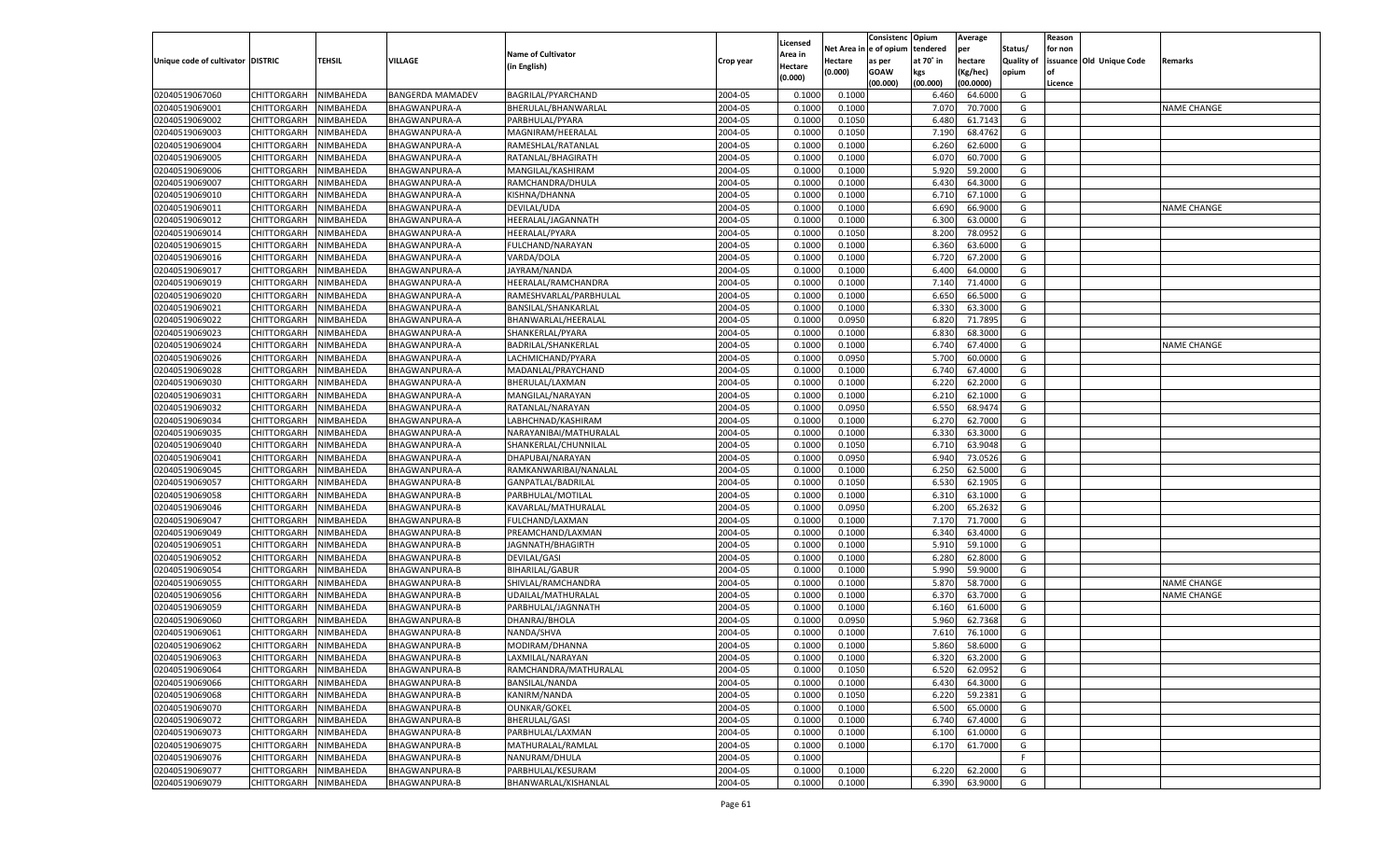|                                   |                       |           |                      |                           |                    |                     |            | Consistenc   | Opium     | Average       |                   | Reason  |                          |                    |
|-----------------------------------|-----------------------|-----------|----------------------|---------------------------|--------------------|---------------------|------------|--------------|-----------|---------------|-------------------|---------|--------------------------|--------------------|
|                                   |                       |           |                      | <b>Name of Cultivator</b> |                    | Licensed<br>Area in | Net Area i | n e of opium | tendered  | per           | Status/           | for non |                          |                    |
| Unique code of cultivator DISTRIC |                       | TEHSIL    | <b>VILLAGE</b>       | (in English)              | Crop year          | Hectare             | Hectare    | as per       | at 70° in | hectare       | <b>Quality of</b> |         | issuance Old Unique Code | Remarks            |
|                                   |                       |           |                      |                           |                    | (0.000)             | (0.000)    | <b>GOAW</b>  | kgs       | (Kg/hec)      | opium             |         |                          |                    |
|                                   |                       |           |                      |                           |                    |                     |            | (00.000)     | (00.000)  | (00.0000)     |                   | Licence |                          |                    |
| 02040519069082                    | CHITTORGARH           | NIMBAHEDA | BHAGWANPURA-B        | BHANWARLAL/DHANRAJ        | 2004-05            | 0.1000              | 0.1000     |              | 6.200     | 62.0000       | G                 |         |                          |                    |
| 02040519069083                    | CHITTORGARH           | NIMBAHEDA | BHAGWANPURA-B        | RADHESHYAM/MOTILAL        | 2004-05            | 0.100               | 0.1000     |              | 6.670     | 66.7000       | G                 |         |                          |                    |
| 02040519069084                    | CHITTORGARH           | NIMBAHEDA | <b>BHAGWANPURA-B</b> | <b>FULCHAND/GABUR</b>     | 2004-05            | 0.1000              | 0.1000     |              | 6.070     | 60.7000       | G                 |         |                          |                    |
| 02040519069085                    | CHITTORGARH           | NIMBAHEDA | BHAGWANPURA-B        | UDHA/KASIRAM              | 2004-05            | 0.1000              | 0.1000     |              | 6.250     | 62.5000       | G                 |         |                          |                    |
| 02040519069086                    | CHITTORGARH           | NIMBAHEDA | BHAGWANPURA-B        | HEERALAL/NARAYAN          | 2004-05            | 0.1000              | 0.1000     |              | 7.690     | 76.9000       | G                 |         |                          |                    |
| 02040519069088                    | CHITTORGARH           | NIMBAHEDA | BHAGWANPURA-B        | BHANWARLAL/NARAYAN        | 2004-05            | 0.1000              | 0.1000     |              | 5.880     | 58.8000       | G                 |         |                          |                    |
| 02040519069089                    | CHITTORGARH           | NIMBAHEDA | <b>BHAGWANPURA-B</b> | DHANRAJ/KASIRAM           | 2004-05            | 0.1000              | 0.1000     |              | 6.190     | 61.9000       | G                 |         |                          |                    |
| 02040519069090                    | CHITTORGARH           | NIMBAHEDA | BHAGWANPURA-B        | PRABHULAL/SHVA            | 2004-05            | 0.1000              | 0.0950     |              | 5.600     | 58.9474       | G                 |         |                          | NAME CHANGE        |
| 02040519069091                    | CHITTORGARH           | NIMBAHEDA | <b>BHAGWANPURA-B</b> | MANGILAL/NARAYAN          | 2004-05            | 0.1000              | 0.0950     |              | 6.250     | 65.7895       | G                 |         |                          |                    |
| 02040519069092                    | CHITTORGARH           | NIMBAHEDA | BHAGWANPURA-B        | RAMESHWARLAL/PREAMCHAND   | 2004-05            | 0.1000              | 0.1000     |              | 6.220     | 62.2000       | G                 |         |                          | NAME CHANGE        |
| 02040519069094                    | CHITTORGARH           | NIMBAHEDA | BHAGWANPURA-B        | KISHAN/NANDA              | 2004-05            | 0.1000              | 0.0950     |              | 6.520     | 68.6316       | G                 |         |                          |                    |
| 02040519069095                    | CHITTORGARH           | NIMBAHEDA | <b>BHAGWANPURA-B</b> | UDHA/KASIRAM              | 2004-05            | 0.1000              | 0.1000     |              | 6.500     | 65.0000       | G                 |         |                          |                    |
| 02040519069096                    | CHITTORGARH           | NIMBAHEDA | BHAGWANPURA-B        | RATANLAL/NARAYAN          | 2004-05            | 0.1000              | 0.1000     |              | 5.760     | 57.6000       | G                 |         |                          |                    |
| 02040519069097                    | CHITTORGARH           | NIMBAHEDA | BHAGWANPURA-B        | PARBHULAL/GASI            | 2004-05            | 0.1000              | 0.0950     |              | 6.650     | 70.0000       | G                 |         |                          |                    |
| 02040519069098                    | CHITTORGARH           | NIMBAHEDA | BHAGWANPURA-B        | PARBULAL/LAXMAN           | 2004-05            | 0.1000              | 0.1000     |              | 6.570     | 65.7000       | G                 |         |                          |                    |
| 02040519069099                    | CHITTORGARH           | NIMBAHEDA | BHAGWANPURA-B        | <b>HUKMICHAND/GISA</b>    | 2004-05            | 0.1000              | 0.1000     |              | 6.160     | 61.6000       | G                 |         |                          |                    |
| 02040519069100                    | CHITTORGARH           | NIMBAHEDA | BHAGWANPURA-B        | <b>BADRILAL/GOKEL</b>     | 2004-05            | 0.1000              | 0.1000     |              | 6.410     | 64.1000       | G                 |         |                          |                    |
| 02040519069101                    | CHITTORGARH           | NIMBAHEDA | BHAGWANPURA-B        | <b>BANSILAL/PYARA</b>     | 2004-05            | 0.1000              | 0.1000     |              | 6.650     | 66.5000       | G                 |         |                          |                    |
| 02040519069103                    | CHITTORGARH           | NIMBAHEDA | BHAGWANPURA-B        | MOTILAL/CHAMPALAL         | 2004-05            | 0.1000              | 0.1000     |              | 6.920     | 69.2000       | G                 |         |                          |                    |
| 02040519069104                    | CHITTORGARH           | NIMBAHEDA | BHAGWANPURA-B        | SHIVLAL/GOKEL             | 2004-05            | 0.1000              | 0.0950     |              | 5.670     | 59.6842       | G                 |         |                          |                    |
| 02040519069105                    | CHITTORGARH           | NIMBAHEDA | <b>BHAGWANPURA-B</b> | BADRILAL/CUNNILAL         | 2004-05            | 0.1000              | 0.1000     |              | 6.330     | 63.3000       | G                 |         |                          |                    |
| 02040519069109                    | CHITTORGARH           | NIMBAHEDA | BHAGWANPURA-B        | BAGDIRAM/RATANLAL         | 2004-05            | 0.1000              | 0.0950     |              | 5.740     | 60.4211       | G                 |         |                          |                    |
| 02040519069110                    | CHITTORGARH           | NIMBAHEDA | BHAGWANPURA-B        | SURESHCHAND/MTHURALAL     | 2004-05            | 0.1000              | 0.1000     |              | 6.120     | 61.2000       | G                 |         |                          |                    |
| 02040519069111                    | CHITTORGARH           | NIMBAHEDA | BHAGWANPURA-B        | PERMCHNAD/KISHNA JI       | 2004-05            | 0.1000              | 0.0950     |              | 6.240     | 65.6842       | G                 |         |                          |                    |
| 02040519069112                    | CHITTORGARH           | NIMBAHEDA | <b>BHAGWANPURA-B</b> | BADRILAL/NANDA            | 2004-05            | 0.1000              | 0.1000     |              | 6.530     | 65.3000       | G                 |         |                          |                    |
| 02040519069113                    | CHITTORGARH           | NIMBAHEDA | BHAGWANPURA-B        | BABULAL/KISHANA           | 2004-05            | 0.1000              | 0.0950     |              | 6.480     | 68.2105       | G                 |         |                          |                    |
| 02040519069114                    | CHITTORGARH           | NIMBAHEDA | BHAGWANPURA-B        | SIVESINGH/MANSINGH        | 2004-05            | 0.1000              | 0.1050     |              | 6.280     | 59.8095       | G                 |         |                          |                    |
| 02040519069115                    | CHITTORGARH           | NIMBAHEDA | BHAGWANPURA-B        | MOHANLAL/NANDA            | 2004-05            | 0.1000              | 0.1000     |              | 5.770     | 57.7000       | G                 |         |                          |                    |
| 02040519069116                    | CHITTORGARH           | NIMBAHEDA | BHAGWANPURA-B        | MUKESH/FULCHNAD           | 2004-05            | 0.1000              | 0.1000     |              | 6.010     | 60.1000       | G                 |         |                          |                    |
| 02040519069117                    | CHITTORGARH           | NIMBAHEDA | BHAGWANPURA-B        | MOHANLAL/KASIRAM          | 2004-05            | 0.1000              | 0.1050     |              | 6.270     | 59.7143       | G                 |         |                          |                    |
| 02040519069119                    | CHITTORGARH           | NIMBAHEDA | <b>BHAGWANPURA-B</b> | LAKMICHNAD/LAXMAN         | 2004-05            | 0.1000              | 0.1000     |              | 6.730     | 67.3000       | G                 |         |                          |                    |
| 02040519069121                    | CHITTORGARH           | NIMBAHEDA | <b>BHAGWANPURA-B</b> | DHNARAJ/SHANKAR           | 2004-05            | 0.1000              | 0.1000     |              | 6.730     | 67.3000       | G                 |         |                          |                    |
| 02040519069122                    | CHITTORGARH           | NIMBAHEDA | <b>BHAGWANPURA-B</b> | LABCHAND/PYARCHAND        | 2004-05            | 0.1000              | 0.1050     |              | 6.140     | 58.4762       | G                 |         |                          |                    |
| 02040519069124                    | CHITTORGARH           | NIMBAHEDA | <b>BHAGWANPURA-B</b> | DALCHNAD/LALU             | 2004-05            | 0.1000              | 0.1050     |              | 6.570     | 62.5714       | G                 |         |                          |                    |
| 02040519069125                    | CHITTORGARH           | NIMBAHEDA | <b>BHAGWANPURA-B</b> | BABRULAL/SHANKARLAL       | 2004-05            | 0.1000              | 0.1000     |              | 6.420     | 64.2000       | G                 |         |                          |                    |
| 02040519070001                    | CHITTORGARH           | NIMBAHEDA | <b>BHATTKOTDI</b>    | MATHURIBAI/MOTILAL        | 2004-05            | 0.1000              |            |              |           |               | F                 |         |                          | <b>NAME CHANGE</b> |
| 02040519070002                    | CHITTORGARH           | NIMBAHEDA | <b>BHATTKOTDI</b>    | MATHRIBAI/BADRILAL        | 2004-05            | 0.1000              | 0.1000     |              | 6.130     | 61.3000       | G                 |         |                          | <b>NAME CHANGE</b> |
| 02040519070006                    | CHITTORGARH           | NIMBAHEDA | <b>BHATTKOTDI</b>    | RANGLAL/TARACHAD          | 2004-05            | 0.1000              | 0.1000     |              | 6.310     | 63.1000       | G                 |         |                          |                    |
| 02040519070007                    | CHITTORGARH           | NIMBAHEDA | <b>BHATTKOTDI</b>    | <b>BHURA/DEVA</b>         | 2004-05            | 0.1000              | 0.1000     |              | 6.020     | 60.2000       | G                 |         |                          |                    |
| 02040519070008                    | CHITTORGARH           | NIMBAHEDA | <b>BHATTKOTDI</b>    | RAMESHCHAND/BADRILAL      | 2004-05            | 0.1000              | 0.0950     |              | 5.500     | 57.8947       | G                 |         |                          |                    |
| 02040519070009                    | CHITTORGARH           | NIMBAHEDA | <b>BHATTKOTDI</b>    | JAMNALAL/GANGARAM         | 2004-05            | 0.1000              | 0.1000     |              | 4.960     | 49.6000       | G                 | 04      |                          |                    |
| 02040519070012                    | CHITTORGARH           | NIMBAHEDA | <b>BHATTKOTDI</b>    | DHANRAJ/NANALAL           | 2004-05            | 0.1000              | 0.1050     |              | 5.340     | 50.8571       | G                 | 04      |                          |                    |
| 02040519070018                    | CHITTORGARH           | NIMBAHEDA | <b>BHATTKOTDI</b>    | NANALAL/KASHIRAM          | 2004-05            | 0.1000              | 0.1050     |              | 6.650     | 63.3333       | G                 |         |                          |                    |
| 02040519070019                    |                       |           |                      |                           |                    | 0.1000              |            |              | 6.240     |               | G                 |         |                          |                    |
|                                   | CHITTORGARH           | NIMBAHEDA | <b>BHATTKOTDI</b>    | SHANKERLAL/LAXMAN         | 2004-05<br>2004-05 |                     | 0.1050     |              |           | 59.4286       | F.                |         |                          | <b>NAME CHANGE</b> |
| 02040519070022                    | CHITTORGARH           | NIMBAHEDA | <b>BHATTKOTDI</b>    | SOHANIBAI/MANGILAL        |                    | 0.1000              |            |              |           |               |                   |         |                          |                    |
| 02040519070027                    | CHITTORGARH NIMBAHEDA |           | <b>BHATTKOTDI</b>    | NARAYANIBAI/NATHU         | 2004-05            | 0.1000              | 0.0950     |              |           | 5.690 59.8947 | G                 |         |                          |                    |
| 02040519070028                    | <b>CHITTORGARH</b>    | NIMBAHEDA | <b>BHATTKOTDI</b>    | AMBALAL/CHATARBHUJ        | 2004-05            | 0.1000              |            |              |           |               | -F                |         |                          |                    |
| 02040519070031                    | CHITTORGARH           | NIMBAHEDA | <b>BHATTKOTDI</b>    | <b>BHAGIRTH/KELAJI</b>    | 2004-05            | 0.1000              |            |              |           |               | F.                |         |                          |                    |
| 02040519070032                    | CHITTORGARH           | NIMBAHEDA | <b>BHATTKOTDI</b>    | RAMESHCHAD/GANGARAM       | 2004-05            | 0.1000              | 0.1000     |              | 5.850     | 58.5000       | G                 |         |                          |                    |
| 02040519070035                    | <b>CHITTORGARH</b>    | NIMBAHEDA | <b>BHATTKOTDI</b>    | UDAILAL/BADRILAL          | 2004-05            | 0.1000              |            |              |           |               | F.                |         |                          |                    |
| 02040519070036                    | CHITTORGARH           | NIMBAHEDA | <b>BHATTKOTDI</b>    | RANGLAL/LAXMICHAND        | 2004-05            | 0.1000              | 0.1000     |              | 6.560     | 65.6000       | G                 |         |                          |                    |
| 02040519070038                    | <b>CHITTORGARH</b>    | NIMBAHEDA | <b>BHATTKOTDI</b>    | FULLCHAND/CHATARBHUJ      | 2004-05            | 0.1000              | 0.1000     |              | 6.290     | 62.9000       | G                 |         |                          |                    |
| 02040519070039                    | <b>CHITTORGARH</b>    | NIMBAHEDA | <b>BHATTKOTDI</b>    | RATANLAL/BHANAJI          | 2004-05            | 0.1000              | 0.1050     |              | 6.310     | 60.0952       | G                 |         |                          |                    |
| 02040519070040                    | <b>CHITTORGARH</b>    | NIMBAHEDA | <b>BHATTKOTDI</b>    | MATHURALAL/TARACHAND      | 2004-05            | 0.1000              | 0.1000     |              | 5.820     | 58.2000       | G                 |         |                          |                    |
| 02040519070051                    | <b>CHITTORGARH</b>    | NIMBAHEDA | <b>BHATTKOTDI</b>    | ONAKRLAL/BHAGWAN MALI     | 2004-05            | 0.1000              |            |              |           |               | F.                |         |                          |                    |
| 02040519070053                    | <b>CHITTORGARH</b>    | NIMBAHEDA | <b>BHATTKOTDI</b>    | RAMLAL/BANWARLAL          | 2004-05            | 0.1000              | 0.1000     |              | 5.970     | 59.7000       | G                 |         |                          |                    |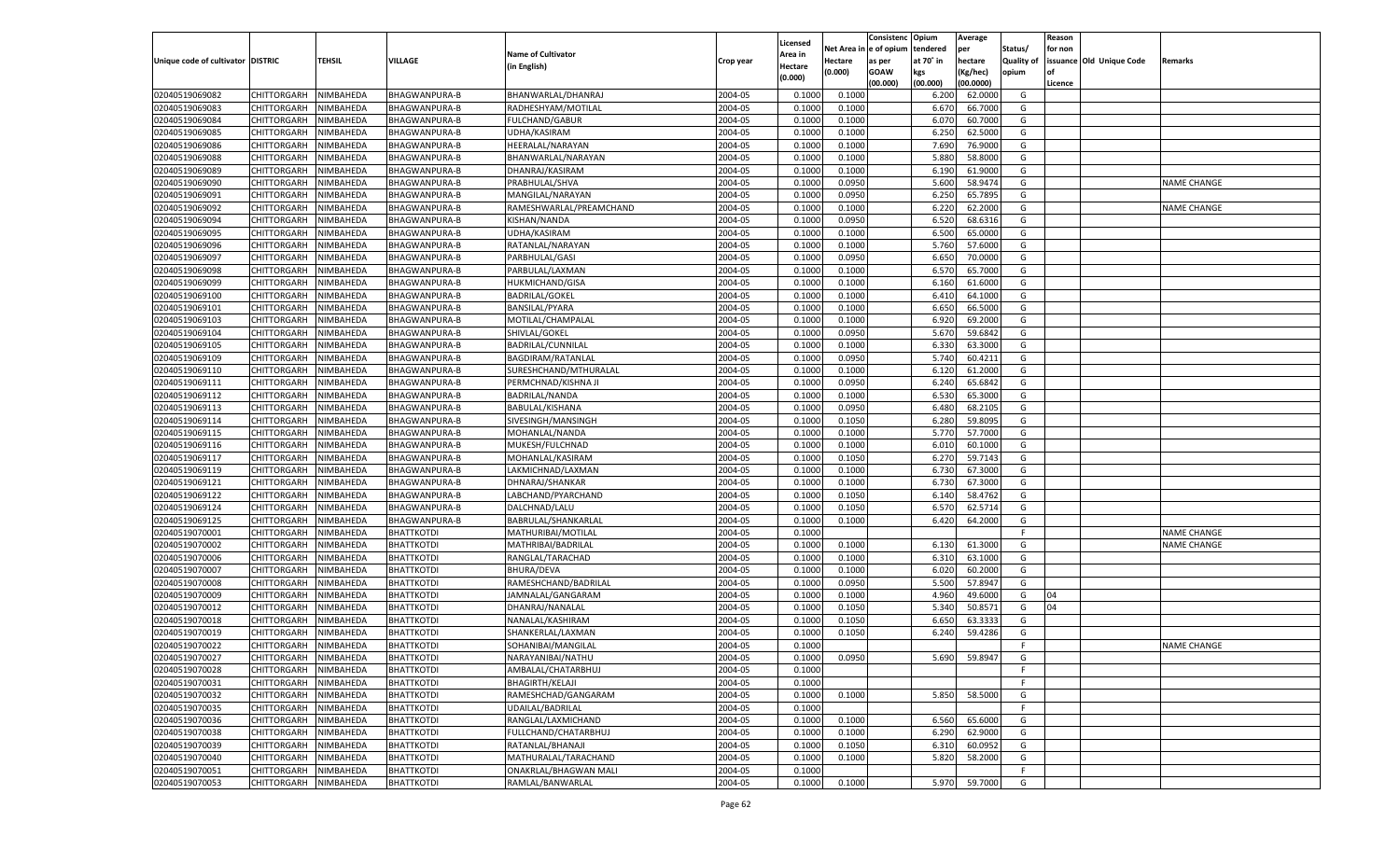|                                   |                                      |           |                                      |                                        |                    |                     |             | Consistenc    | Opium     | Average       |                   | Reason  |                          |                    |
|-----------------------------------|--------------------------------------|-----------|--------------------------------------|----------------------------------------|--------------------|---------------------|-------------|---------------|-----------|---------------|-------------------|---------|--------------------------|--------------------|
|                                   |                                      |           |                                      | <b>Name of Cultivator</b>              |                    | Licensed<br>Area in | Net Area iı | n  e of opium | tendered  | per           | Status/           | for non |                          |                    |
| Unique code of cultivator DISTRIC |                                      | TEHSIL    | <b>VILLAGE</b>                       | (in English)                           | Crop year          | Hectare             | Hectare     | as per        | at 70° in | hectare       | <b>Quality of</b> |         | issuance Old Unique Code | Remarks            |
|                                   |                                      |           |                                      |                                        |                    | (0.000)             | (0.000)     | <b>GOAW</b>   | kgs       | (Kg/hec)      | opium             |         |                          |                    |
|                                   |                                      |           |                                      |                                        |                    |                     |             | (00.000)      | (00.000)  | (00.0000)     |                   | Licence |                          |                    |
| 02040519070055                    | CHITTORGARH                          | NIMBAHEDA | <b>BHATTKOTDI</b>                    | GANGRAM/BURAJI                         | 2004-05            | 0.100               | 0.1000      |               | 6.150     | 61.5000       | G                 |         |                          |                    |
| 02040519070063                    | CHITTORGARH                          | NIMBAHEDA | <b>BHATTKOTDI</b>                    | RAMESHCHNAD/CHUNNILAL                  | 2004-05            | 0.100               | 0.0950      |               | 6.860     | 72.2105       | G                 |         |                          |                    |
| 02040519070064                    | CHITTORGARH                          | NIMBAHEDA | <b>BHATTKOTDI</b>                    | MOHANLAL/CHUNNILAL                     | 2004-05            | 0.1000              |             |               |           |               | F.                |         |                          |                    |
| 02040519070065                    | CHITTORGARH                          | NIMBAHEDA | <b>BHATTKOTDI</b>                    | GISALAL/LAXMICHAND                     | 2004-05            | 0.1000              | 0.1000      |               | 6.090     | 60.9000       | G                 |         |                          |                    |
| 02040519070066                    | CHITTORGARH                          | NIMBAHEDA | <b>BHATTKOTDI</b>                    | DURGASHANKAR/KASIRAM                   | 2004-05            | 0.1000              | 0.1000      |               | 5.810     | 58.1000       | G                 |         |                          |                    |
| 02040519070067                    | CHITTORGARH                          | NIMBAHEDA | <b>BHATTKOTDI</b>                    | RAMNARAYAN/CHUUNILAL                   | 2004-05            | 0.1000              | 0.1000      |               | 6.160     | 61.6000       | G                 |         |                          |                    |
| 02040519070068                    | CHITTORGARH                          | NIMBAHEDA | <b>BHATTKOTDI</b>                    | BHAGWATILAL/CHUUNILAL                  | 2004-05            | 0.1000              |             |               |           |               | F.                |         |                          |                    |
| 02040519070069                    | CHITTORGARH                          | NIMBAHEDA | <b>BHATTKOTDI</b>                    | NARAYANLAL/PYARFCHAND                  | 2004-05            | 0.1000              | 0.1050      |               | 6.520     | 62.0952       | G                 |         |                          |                    |
| 02040519070070                    | CHITTORGARH                          | NIMBAHEDA | <b>BHATTKOTDI</b>                    | BALUDAS/JAGATNATH                      | 2004-05            | 0.1000              |             |               |           |               | F.                |         |                          |                    |
| 02040519070071                    | CHITTORGARH                          | NIMBAHEDA | <b>BHATTKOTDI</b>                    | SOKINLAL/CHATRBHUJ                     | 2004-05            | 0.1000              | 0.1000      |               | 6.370     | 63.7000       | G                 |         |                          |                    |
| 02040519070072                    | CHITTORGARH                          | NIMBAHEDA | <b>BHATTKOTDI</b>                    | SHANTILAL/BHERULAL                     | 2004-05            | 0.1000              |             |               |           |               | F.                |         |                          |                    |
| 02040519070074                    | CHITTORGARH                          | NIMBAHEDA | <b>BHATTKOTDI</b>                    | MOTILAL/HEMRAJ                         | 2004-05            | 0.1000              | 0.1000      |               | 6.470     | 64.7000       | G                 |         |                          |                    |
| 02040519070075                    | CHITTORGARH                          | NIMBAHEDA | <b>BHATTKOTDI</b>                    | BABULALL/PARBHULAL                     | 2004-05            | 0.1000              | 0.1000      |               | 6.550     | 65.5000       | G                 |         |                          |                    |
| 02040519070076                    | CHITTORGARH                          | NIMBAHEDA | <b>BHATTKOTDI</b>                    | MATRA/RUPA                             | 2004-05            | 0.1000              |             |               |           |               | E                 |         | 02040519032001           | TRANSFER           |
| 02040519070077                    | CHITTORGARH                          | NIMBAHEDA | <b>BHATTKOTDI</b>                    | SOBHALAL/SHRILAL                       | 2004-05            | 0.1000              | 0.1000      |               | 6.360     | 63.6000       | G                 |         | 02040519108022           | TRANSFER           |
| 02040519072001                    | CHITTORGARH                          | NIMBAHEDA | BHERUKHEDA                           | HEERALAL/HARLAL                        | 2004-05            | 0.1000              | 0.1000      |               | 6.360     | 63.6000       | G                 |         |                          |                    |
| 02040519072002                    | CHITTORGARH                          | NIMBAHEDA | BHERUKHEDA                           | BADRILAL/KASIRAM                       | 2004-05            | 0.1000              | 0.1000      |               | 7.690     | 76.9000       | G                 |         |                          |                    |
| 02040519072005                    | CHITTORGARH                          | NIMBAHEDA | BHERUKHEDA                           | DHAPUBAI/GOPILAL                       | 2004-05            | 0.1000              | 0.1000      |               | 7.090     | 70.9000       | G                 |         |                          |                    |
| 02040519072006                    | CHITTORGARH                          | NIMBAHEDA | BHERUKHEDA                           | SUKHLAL/KHEMA                          | 2004-05            | 0.1000              | 0.1000      |               | 7.010     | 70.1000       | G                 |         |                          | <b>NAME CHANGE</b> |
| 02040519072007                    | CHITTORGARH                          | NIMBAHEDA | BHERUKHEDA                           | CHAMPALAL/HARLAL                       | 2004-05            | 0.1000              | 0.1000      |               | 6.730     | 67.3000       | G                 |         |                          |                    |
| 02040519072008                    | CHITTORGARH                          | NIMBAHEDA | BHERUKHEDA                           | GOPILAL/PRTHVIRAJ                      | 2004-05            | 0.1000              | 0.1000      |               | 6.860     | 68.6000       | G                 |         |                          |                    |
| 02040519072010                    | CHITTORGARH                          | NIMBAHEDA | BHERUKHEDA                           | NARAYAN/RUPA                           | 2004-05            | 0.1000              | 0.1000      |               | 6.630     | 66.3000       | G                 |         |                          |                    |
| 02040519072013                    | CHITTORGARH                          | NIMBAHEDA | BHERUKHEDA                           | JAIRAJ/MOTILAL                         | 2004-05            | 0.1000              | 0.1050      |               | 7.020     | 66.8571       | G                 |         |                          |                    |
| 02040519072014                    | CHITTORGARH                          | NIMBAHEDA | BHERUKHEDA                           | SHAMBHULAL/WARDA                       | 2004-05            | 0.1000              | 0.1000      |               | 6.130     | 61.3000       | G                 |         |                          |                    |
| 02040519072015                    | CHITTORGARH                          | NIMBAHEDA | BHERUKHEDA                           | RAMCHANDRA/RUPA                        | 2004-05            | 0.1000              | 0.0950      |               | 6.730     | 70.8421       | G                 |         |                          |                    |
| 02040519072016                    | CHITTORGARH                          | NIMBAHEDA | BHERUKHEDA                           | PARBHULAL/RUPA                         | 2004-05            | 0.1000              | 0.0950      |               | 7.380     | 77.6842       | G                 |         |                          |                    |
| 02040519072018                    | CHITTORGARH                          | NIMBAHEDA | BHERUKHEDA                           | PARBHULAL/BHURALAL                     | 2004-05            | 0.1000              | 0.1000      |               | 5.840     | 58.4000       | G                 | 05      |                          |                    |
| 02040519072019                    | CHITTORGARH                          | NIMBAHEDA | BHERUKHEDA                           | JAGDISH/WARDA                          | 2004-05            | 0.1000              | 0.0950      |               | 6.680     | 70.3158       | G                 |         |                          |                    |
| 02040519072020                    | CHITTORGARH                          | NIMBAHEDA | BHERUKHEDA                           | MOHANLAL/CHAMPALAL                     | 2004-05            | 0.1000              | 0.1000      |               | 7.020     | 70.2000       | G                 |         |                          |                    |
| 02040519072021                    | CHITTORGARH                          | NIMBAHEDA | BHERUKHEDA                           | RAMESH/GOPILAL                         | 2004-05            | 0.1000              | 0.1000      |               | 6.540     | 65.4000       | G                 |         |                          |                    |
| 02040519072022                    | CHITTORGARH                          | NIMBAHEDA | BHERUKHEDA                           | BHERULAL/JAGNNATH                      | 2004-05            | 0.1000              | 0.1000      |               | 6.760     | 67.6000       | G                 |         |                          |                    |
| 02040519072023                    | CHITTORGARH                          | NIMBAHEDA | BHERUKHEDA                           | SURESH/GOPILAL                         | 2004-05            | 0.1000              | 0.1000      |               | 6.640     | 66.4000       | G                 |         |                          |                    |
| 02040519072025                    | CHITTORGARH                          | NIMBAHEDA | BHERUKHEDA                           | GISALAL/KHEMRAJ                        | 2004-05            | 0.1000              | 0.1000      |               | 7.640     | 76.4000       | G                 |         |                          |                    |
| 02040519072026                    | CHITTORGARH                          | NIMBAHEDA | BHERUKHEDA                           | DEVILAL/BHANWARLAL                     | 2004-05            | 0.1000              | 0.1050      |               | 7.260     | 69.1429       | G                 |         |                          |                    |
| 02040519072028                    | CHITTORGARH                          | NIMBAHEDA | BHERUKHEDA                           | HUKMACHAND/NANDA                       | 2004-05            | 0.1000              | 0.1000      |               | 6.390     | 63.9000       | G                 |         |                          |                    |
| 02040519072029                    | CHITTORGARH                          | NIMBAHEDA | BHERUKHEDA                           | CHANDMAL/BHURALAL                      | 2004-05            | 0.1000              | 0.1000      |               | 6.020     | 60.2000       | G                 |         |                          |                    |
| 02040519072030                    | CHITTORGARH                          | NIMBAHEDA | BHERUKHEDA                           | JAGTHNATH/PARTHA                       | 2004-05            | 0.1000              | 0.1000      |               | 6.240     | 62.4000       | G                 |         |                          |                    |
| 02040519074001                    | CHITTORGARH                          | NIMBAHEDA | <b>BORAKHEDI</b>                     | RAMESHCHAND/JAMNALAL                   | 2004-05            | 0.1000              | 0.1000      |               | 6.400     | 64.0000       | G                 |         |                          |                    |
| 02040519074002                    | CHITTORGARH                          | NIMBAHEDA | <b>BORAKHEDI</b>                     | SHANAKARLAL/PARSHRAM                   | 2004-05            | 0.1000              | 0.0500      |               | 2.940     | 58.8000       | G                 |         |                          |                    |
| 02040519074003                    | CHITTORGARH                          | NIMBAHEDA | <b>BORAKHEDI</b>                     | JAMUNALAL/BHERULAL                     | 2004-05            | 0.1000              | 0.0950      |               | 6.460     | 68.0000       | G                 |         |                          |                    |
| 02040519074004                    | CHITTORGARH                          | NIMBAHEDA | <b>BORAKHEDI</b>                     | MOHANLAL/NATHULAL                      | 2004-05            | 0.1000              |             |               |           |               | F.                |         |                          |                    |
| 02040519074005                    | CHITTORGARH                          | NIMBAHEDA | <b>BORAKHEDI</b>                     | RAJUBAI/NANDLAL                        | 2004-05            | 0.1000              |             |               |           |               | F                 |         |                          |                    |
| 02040519074006                    | CHITTORGARH                          | NIMBAHEDA | <b>BORAKHEDI</b>                     | POKERLAL/KALURAM                       | 2004-05            | 0.1000              |             |               |           |               | E                 |         |                          |                    |
| 02040519074007                    | CHITTORGARH                          | NIMBAHEDA | <b>BORAKHEDI</b>                     | DALCHAND/OUNKARLAL                     | 2004-05            | 0.1000              |             |               |           |               | F                 |         |                          |                    |
| 02040519074008                    |                                      | NIMBAHEDA | <b>BORAKHEDI</b>                     |                                        | 2004-05            | 0.1000              | 0.0950      |               |           |               |                   | 04      |                          |                    |
|                                   | CHITTORGARH<br>CHITTORGARH NIMBAHEDA |           |                                      | CHENDARIBAI/OUNKAR<br>GOTAMLAL/FTEHLAL |                    |                     |             |               | 1.110     | 11.6842       | G                 |         |                          |                    |
| 02040519074009<br>02040519074010  |                                      |           | <b>BORAKHEDI</b>                     | MOHANLAL/POKERLAL                      | 2004-05<br>2004-05 | 0.1000              | 0.1000      |               |           | 6.730 67.3000 | G                 |         |                          |                    |
|                                   | <b>CHITTORGARH</b>                   | NIMBAHEDA | <b>BORAKHEDI</b>                     |                                        |                    | 0.1000              |             |               |           |               | -F                |         |                          |                    |
| 02040519074011                    | CHITTORGARH                          | NIMBAHEDA | <b>BORAKHEDI</b><br><b>BORAKHEDI</b> | NARAYANLAL/AMBHALAL                    | 2004-05            | 0.1000              | 0.1000      |               | 6.070     | 60.7000       | G                 |         |                          |                    |
| 02040519074012                    | CHITTORGARH                          | NIMBAHEDA |                                      | NARAYANLAL/SHAMBHULAL                  | 2004-05            | 0.1000              |             |               |           |               | F                 |         |                          |                    |
| 02040519074013                    | <b>CHITTORGARH</b>                   | NIMBAHEDA | <b>BORAKHEDI</b>                     | SYAMHUBAI/HANGAMIBAI                   | 2004-05            | 0.1000              | 0.1000      |               | 6.730     | 67.3000       | G                 |         |                          |                    |
| 02040519074014                    | CHITTORGARH                          | NIMBAHEDA | <b>BORAKHEDI</b>                     | NARYANLAL/CHAGANLAL                    | 2004-05            | 0.1000              | 0.1000      |               | 5.670     | 56.7000       | G                 |         |                          | <b>NAME CHANGE</b> |
| 02040519074015                    | <b>CHITTORGARH</b>                   | NIMBAHEDA | <b>BORAKHEDI</b>                     | GOPIBAI/GANGARAM                       | 2004-05            | 0.1000              | 0.1000      |               | 5.930     | 59.3000       | G                 |         |                          |                    |
| 02040519074016                    | CHITTORGARH                          | NIMBAHEDA | <b>BORAKHEDI</b>                     | GANGARAM/RADHAKISHAN                   | 2004-05            | 0.1000              |             |               |           |               | F                 |         |                          |                    |
| 02040519074017                    | <b>CHITTORGARH</b>                   | NIMBAHEDA | <b>BORAKHEDI</b>                     | DALCHAND/SHANKAR                       | 2004-05            | 0.1000              |             |               |           |               | F.                |         |                          |                    |
| 02040519074019                    | <b>CHITTORGARH</b>                   | NIMBAHEDA | <b>BORAKHEDI</b>                     | SARJUBAI/DAMARLAL                      | 2004-05            | 0.1000              |             |               |           |               | F.                |         |                          |                    |
| 02040519074020                    | <b>CHITTORGARH</b>                   | NIMBAHEDA | <b>BORAKHEDI</b>                     | RADHIBAI/KHEMRAJ                       | 2004-05            | 0.1000              | 0.1000      |               |           | 6.910 69.1000 | G                 |         |                          |                    |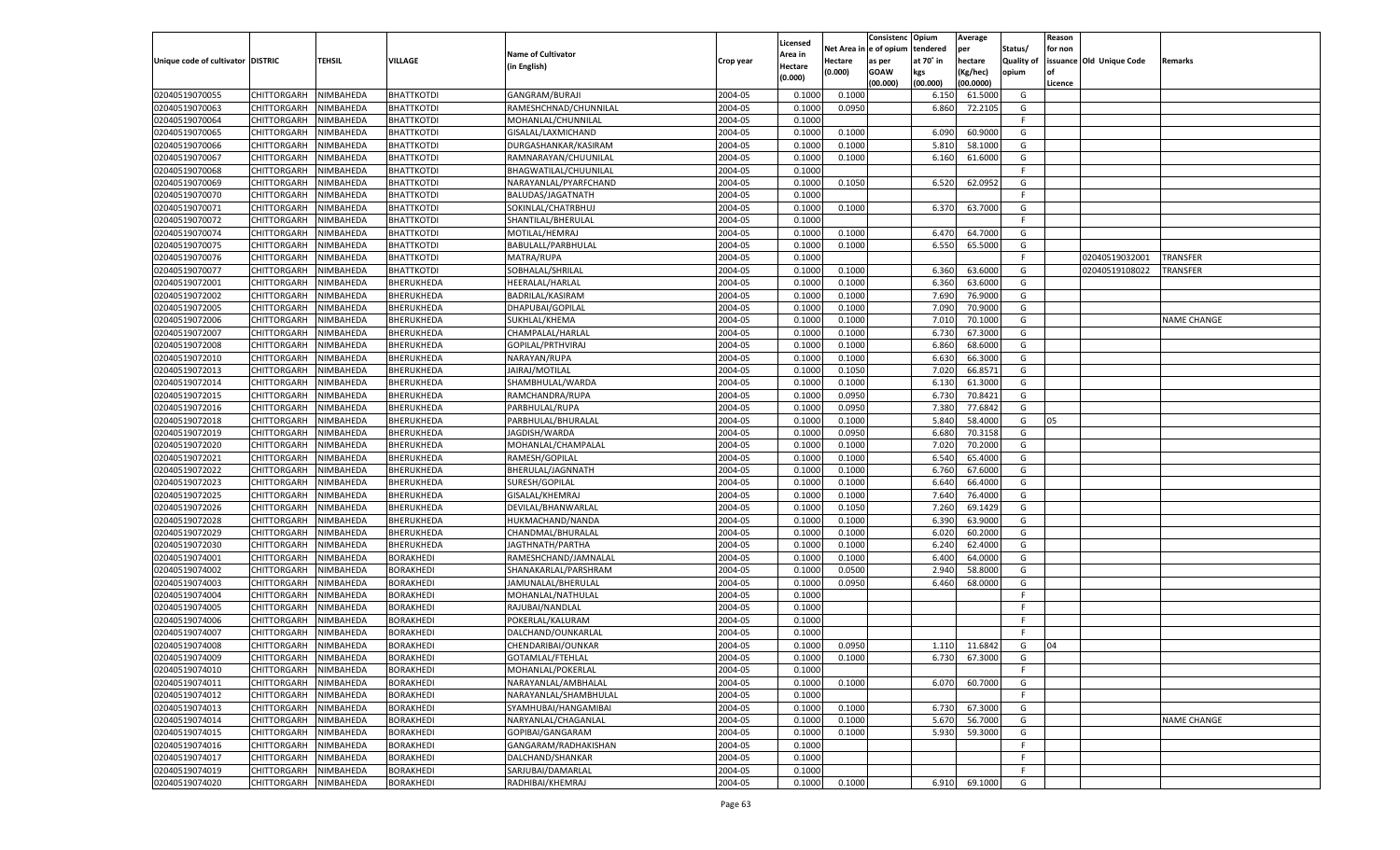|                                   |                       |           |                        |                            |           |                    |            | Consistenc    | Opium     | Average       |                   | Reason  |                          |                    |
|-----------------------------------|-----------------------|-----------|------------------------|----------------------------|-----------|--------------------|------------|---------------|-----------|---------------|-------------------|---------|--------------------------|--------------------|
|                                   |                       |           |                        |                            |           | Licensed           | Net Area i | n  e of opium | tendered  | per           | Status/           | for non |                          |                    |
| Unique code of cultivator DISTRIC |                       | TEHSIL    | <b>VILLAGE</b>         | <b>Name of Cultivator</b>  | Crop year | Area in            | Hectare    | as per        | at 70° in | hectare       | <b>Quality of</b> |         | issuance Old Unique Code | Remarks            |
|                                   |                       |           |                        | (in English)               |           | Hectare<br>(0.000) | (0.000)    | <b>GOAW</b>   | kgs       | (Kg/hec)      | opium             |         |                          |                    |
|                                   |                       |           |                        |                            |           |                    |            | (00.000)      | (00.000)  | (00.0000)     |                   | Licence |                          |                    |
| 02040519074022                    | CHITTORGARH           | NIMBAHEDA | <b>BORAKHEDI</b>       | MAHADEV/PRTHVIRAJ          | 2004-05   | 0.1000             |            |               |           |               | F.                |         |                          |                    |
| 02040519074023                    | CHITTORGARH           | NIMBAHEDA | <b>BORAKHEDI</b>       | NATHULAL/SHANKARLAL        | 2004-05   | 0.1000             | 0.1000     |               | 5.240     | 52.4000       | G                 | 04      |                          |                    |
| 02040519074024                    | CHITTORGARH           | NIMBAHEDA | <b>BORAKHEDI</b>       | KESURAM/MULCHAND/NARAYAN   | 2004-05   | 0.100              | 0.1000     |               | 6.150     | 61.5000       | G                 |         |                          |                    |
| 02040519074025                    | CHITTORGARH           | NIMBAHEDA | <b>BORAKHEDI</b>       | JAHGDISHCHAND/GISALAL      | 2004-05   | 0.1000             | 0.1000     |               | 5.880     | 58.8000       | G                 |         |                          |                    |
| 02040519074027                    | CHITTORGARH           | NIMBAHEDA | <b>BORAKHEDI</b>       | HEERALAL/JAIRAM            | 2004-05   | 0.1000             |            |               |           |               | F.                |         |                          |                    |
| 02040519074028                    | CHITTORGARH           | NIMBAHEDA | BORAKHEDI              | SHAMBHULAL/DALCHAND        | 2004-05   | 0.1000             | 0.1000     |               | 1.810     | 18.1000       | G                 | 04      |                          |                    |
| 02040519074029                    | CHITTORGARH           | NIMBAHEDA | <b>BORAKHEDI</b>       | POKHERLAL/NATHULAL         | 2004-05   | 0.1000             | 0.1000     |               | 5.640     | 56.4000       | G                 | 05      |                          |                    |
| 02040519074030                    | CHITTORGARH           | NIMBAHEDA | <b>BORAKHEDI</b>       | OUNKARLAL/DALURAM          | 2004-05   | 0.1000             |            |               |           |               | E                 |         |                          |                    |
| 02040519074033                    | CHITTORGARH           | NIMBAHEDA | <b>BORAKHEDI</b>       | RAMCHANDRA/JAMNALAL        | 2004-05   | 0.1000             | 0.1000     |               | 6.040     | 60.4000       | G                 |         |                          |                    |
| 02040519074034                    | CHITTORGARH           | NIMBAHEDA | BORAKHEDI              | TOLIRAM/FTEHLAL            | 2004-05   | 0.1000             | 0.1000     |               | 6.400     | 64.0000       | G                 |         |                          |                    |
| 02040519074035                    | CHITTORGARH           | NIMBAHEDA | <b>BORAKHEDI</b>       | KAVARLAL/MANGILAL          | 2004-05   | 0.1000             |            |               |           |               | F.                |         |                          |                    |
| 02040519074036                    | CHITTORGARH           | NIMBAHEDA | <b>BORAKHEDI</b>       | DEVKISHAN/NATHULAL         | 2004-05   | 0.1000             |            |               |           |               | E                 |         |                          |                    |
| 02040519074037                    | CHITTORGARH           | NIMBAHEDA | <b>BORAKHEDI</b>       | RUPLAL/FTEHLAL             | 2004-05   | 0.1000             |            |               |           |               | F.                |         |                          |                    |
| 02040519074038                    | CHITTORGARH           | NIMBAHEDA | BORAKHEDI              | LAXMILAL/DEVKISHAN         | 2004-05   | 0.1000             |            |               |           |               | E                 |         |                          |                    |
| 02040519074039                    | CHITTORGARH           | NIMBAHEDA | <b>BORAKHEDI</b>       | GORISHANKAR/CHAGANLAL      | 2004-05   | 0.1000             |            |               |           |               | E                 |         |                          |                    |
|                                   | CHITTORGARH           |           |                        |                            |           |                    |            |               | 6.460     | 64.6000       |                   |         |                          |                    |
| 02040519074042                    |                       | NIMBAHEDA | BORAKHEDI              | SANTILAL/MANGILAL          | 2004-05   | 0.1000             | 0.1000     |               |           |               | G                 |         |                          |                    |
| 02040519074044                    | CHITTORGARH           | NIMBAHEDA | <b>BORAKHEDI</b>       | MANGILAL/JADAVCHAND        | 2004-05   | 0.1000             | 0.1050     |               | 1.590     | 15.1429       | G                 | 04      |                          |                    |
| 02040519074045                    | CHITTORGARH           | NIMBAHEDA | <b>BORAKHEDI</b>       | SATEYENARAYAN/OUNKARLAL    | 2004-05   | 0.1000             | 0.1000     |               | 5.770     | 57.7000       | G                 |         |                          |                    |
| 02040519074046                    | CHITTORGARH           | NIMBAHEDA | <b>BORAKHEDI</b>       | SITABSAI/BALCHAND          | 2004-05   | 0.1000             |            |               |           |               | F.                |         |                          | <b>NAME CHANGE</b> |
| 02040519074048                    | CHITTORGARH           | NIMBAHEDA | BORAKHEDI              | SHAMBHULAL/NANURAM         | 2004-05   | 0.1000             |            |               |           |               | F.                |         |                          |                    |
| 02040519074049                    | CHITTORGARH           | NIMBAHEDA | BORAKHEDI              | GISIBAI/BHURABHIL          | 2004-05   | 0.1000             | 0.1000     |               | 5.760     | 57.6000       | G                 |         |                          |                    |
| 02040519074050                    | CHITTORGARH           | NIMBAHEDA | <b>BORAKHEDI</b>       | SHYAMLAL/SOBHARAM          | 2004-05   | 0.1000             | 0.1000     |               | 6.670     | 66.7000       | G                 |         |                          |                    |
| 02040519074051                    | CHITTORGARH           | NIMBAHEDA | <b>BORAKHEDI</b>       | CHTRBHUJ/KALURAM           | 2004-05   | 0.1000             | 0.1000     |               | 6.360     | 63.6000       | G                 |         |                          |                    |
| 02040519074052                    | CHITTORGARH           | NIMBAHEDA | BORAKHEDI              | SURAJMAL/DALCHAND          | 2004-05   | 0.1000             | 0.1000     |               | 5.050     | 50.5000       | G                 | 04      |                          |                    |
| 02040519074053                    | CHITTORGARH           | NIMBAHEDA | BORAKHEDI              | HEERALAL/GANESHLAI         | 2004-05   | 0.1000             |            |               |           |               | F.                |         |                          |                    |
| 02040519074054                    | CHITTORGARH           | NIMBAHEDA | <b>BORAKHEDI</b>       | RAMESVARLAL/PYARCHAND      | 2004-05   | 0.1000             | 0.1000     |               | 5.880     | 58.8000       | G                 |         |                          |                    |
| 02040519074055                    | CHITTORGARH           | NIMBAHEDA | <b>BORAKHEDI</b>       | RADHESHYAMDAS/MOHANDAS     | 2004-05   | 0.1000             | 0.0950     |               | 5.690     | 59.8947       | G                 |         |                          |                    |
| 02040519074059                    | CHITTORGARH           | NIMBAHEDA | BORAKHEDI              | BHAGIRATH/GANGARAM         | 2004-05   | 0.1000             |            |               |           |               | F.                |         | 02040519108027           | TRANSFER           |
| 02040519074056                    | CHITTORGARH           | NIMBAHEDA | <b>BORAKHEDI</b>       | RUPLAL/GANESHRAM           | 2004-05   | 0.1000             | 0.1050     |               | 6.740     | 64.1905       | G                 |         |                          |                    |
| 02040519074057                    | CHITTORGARH           | NIMBAHEDA | <b>BORAKHEDI</b>       | KALU/CUNNILAL              | 2004-05   | 0.1000             |            |               |           |               | F.                |         |                          |                    |
| 02040519074058                    | CHITTORGARH           | NIMBAHEDA | <b>BORAKHEDI</b>       | MANGIU/GASI                | 2004-05   | 0.1000             |            |               |           |               | E                 |         | 02040519113007           | <b>TRANSFER</b>    |
| 02040519075001                    | CHITTORGARH           | NIMBAHEDA | CHANDKHEDA             | PATASHIBAI/CHATARBHUJ      | 2004-05   | 0.1000             | 0.1000     |               | 6.030     | 60.3000       | G                 |         |                          |                    |
| 02040519075003                    | CHITTORGARH           | NIMBAHEDA | CHANDKHEDA             | <b>BHAGVATILAL/GAMER</b>   | 2004-05   | 0.1000             | 0.1000     |               | 5.910     | 59.1000       | G                 |         |                          |                    |
| 02040519075004                    | CHITTORGARH           | NIMBAHEDA | CHANDKHEDA             | BHURALAL/RAMCHANDRA        | 2004-05   | 0.1000             | 0.0950     |               | 6.050     | 63.6842       | G                 |         |                          |                    |
| 02040519075005                    | CHITTORGARH           | NIMBAHEDA | CHANDKHEDA             | JASRAJ/LACHMICHAND         | 2004-05   | 0.1000             | 0.1000     |               | 6.130     | 61.3000       | G                 |         |                          |                    |
| 02040519075007                    | CHITTORGARH           | NIMBAHEDA | CHANDKHEDA             | JAGANNTH/NARUJI            | 2004-05   | 0.1000             | 0.0950     |               | 5.540     | 58.3158       | G                 |         |                          |                    |
| 02040519075009                    | CHITTORGARH           | NIMBAHEDA | CHANDKHEDA             | UDAILAL/SHANKERLAI         | 2004-05   | 0.1000             | 0.1000     |               | 5.160     | 51.6000       | G                 | 04      |                          |                    |
| 02040519075011                    | CHITTORGARH           | NIMBAHEDA | CHANDKHEDA             | MANGIBAI/MANGILAL          | 2004-05   | 0.1000             | 0.1000     |               | 5.220     | 52.2000       | G                 | 04      |                          |                    |
|                                   |                       |           |                        | NANDA/FULLCHAND            | 2004-05   |                    | 0.1000     |               |           | 36.2000       | - 1               | 02      |                          |                    |
| 02040519075019                    | CHITTORGARH           | NIMBAHEDA | CHANDKHEDA             |                            |           | 0.1000             |            |               | 3.620     |               |                   |         |                          |                    |
| 02040519075021                    | CHITTORGARH           | NIMBAHEDA | CHANDKHEDA             | GISIBAI/ROOPA              | 2004-05   | 0.1000             | 0.1000     |               | 5.060     | 50.6000       | G                 | 04      |                          |                    |
| 02040519075024                    | CHITTORGARH           | NIMBAHEDA | CHANDKHEDA             | CHAMPALAL/ROOPA            | 2004-05   | 0.1000             | 0.1000     |               | 6.110     | 61.1000       | G                 |         |                          |                    |
| 02040519075025                    | CHITTORGARH           | NIMBAHEDA | CHANDKHEDA             | LAXMAN/NANDA               | 2004-05   | 0.1000             | 0.1000     |               | 6.120     | 61.2000       | G                 |         |                          |                    |
| 02040519075030                    | CHITTORGARH           | NIMBAHEDA | CHANDKHEDA             | MANGU/KHEMA                | 2004-05   | 0.1000             | 0.1000     |               | 5.490     | 54.9000       | G                 |         |                          |                    |
| 02040519075031                    | CHITTORGARH           | NIMBAHEDA | CHANDKHEDA             | NANARAM/MOTIYABAI          | 2004-05   | 0.1000             | 0.1000     |               | 5.23      | 52.3000       | G                 | 04      | 02040519103028           | <b>TRANSFER</b>    |
| 02040519075032                    | CHITTORGARH           | NIMBAHEDA | CHANDKHEDA             | GAMNDIRAM/JITMAL           | 2004-05   | 0.1000             | 0.0750     |               | 2.470     | 32.9333       | - 1               | 02      | 02040519103031           | <b>TRANSFER</b>    |
| 02040519075033                    | CHITTORGARH NIMBAHEDA |           | CHANDKHEDA             | PRTHVIRAJ/RAMLAL           | 2004-05   | 0.1000             | 0.1000     |               |           | 5.130 51.3000 | G                 | 04      | 02040519103024           | <b>TRANSFER</b>    |
| 02040519075034                    | <b>CHITTORGARH</b>    | NIMBAHEDA | CHANDKHEDA             | NANA/BHANA                 | 2004-05   | 0.1000             | 0.1000     |               | 5.600     | 56.0000       | G                 |         | 02040519103013           | TRANSFER           |
| 02040519076003                    | CHITTORGARH           | NIMBAHEDA | CHARLIYABRAHMAN        | MANGIBAI/BAGDURAM          | 2004-05   | 0.1000             |            |               |           |               | F.                |         |                          | <b>NAME CHANGE</b> |
| 02040519076005                    | CHITTORGARH           | NIMBAHEDA | CHARLIYABRAHMAN        | <b>BAGDURAM/PEMA</b>       | 2004-05   | 0.1000             | 0.0950     |               | 4.820     | 50.7368       | G                 | 04      |                          |                    |
| 02040519076006                    | CHITTORGARH           | NIMBAHEDA | CHARLIYABRAHMAN        | KALLUBAI/KASHIRAM          | 2004-05   | 0.1000             | 0.1000     |               | 5.730     | 57.3000       | G                 |         |                          | NAME CHANGE        |
| 02040519076007                    | CHITTORGARH           | NIMBAHEDA | <b>CHARLIYABRAHMAN</b> | CHUNNILAL/MODIRAM          | 2004-05   | 0.1000             | 0.1000     |               | 5.230     | 52.3000       | G                 | 04      |                          |                    |
| 02040519076017                    | CHITTORGARH           | NIMBAHEDA | CHARLIYABRAHMAN        | LALURAM/HEMRAJ             | 2004-05   | 0.1000             |            |               |           |               | F                 |         |                          |                    |
| 02040519076023                    | CHITTORGARH           | NIMBAHEDA | CHARLIYABRAHMAN        | PARTHVIRAJ/NARAYAN         | 2004-05   | 0.1000             | 0.1000     |               | 4.570     | 45.7000       | G                 | 04      |                          |                    |
| 02040519076004                    | CHITTORGARH           | NIMBAHEDA | CHARLIYABRAHMAN        | KHUBCHAND/JAYCHAND         | 2004-05   | 0.1000             | 0.1000     |               | 6.320     | 63.2000       | G                 |         |                          |                    |
| 02040519076001                    | <b>CHITTORGARH</b>    | NIMBAHEDA | CHARLIYABRAHMAN        | BHANWARLAL/MODIRAM         | 2004-05   | 0.1000             |            |               |           |               | F                 |         |                          |                    |
| 02040519076002                    | CHITTORGARH           | NIMBAHEDA | <b>CHARLIYABRAHMAN</b> | BAGDURAM/KISHNA BADHLALIYA | 2004-05   | 0.1000             |            |               |           |               | F.                |         |                          |                    |
|                                   |                       |           |                        |                            |           |                    |            |               |           |               |                   |         |                          |                    |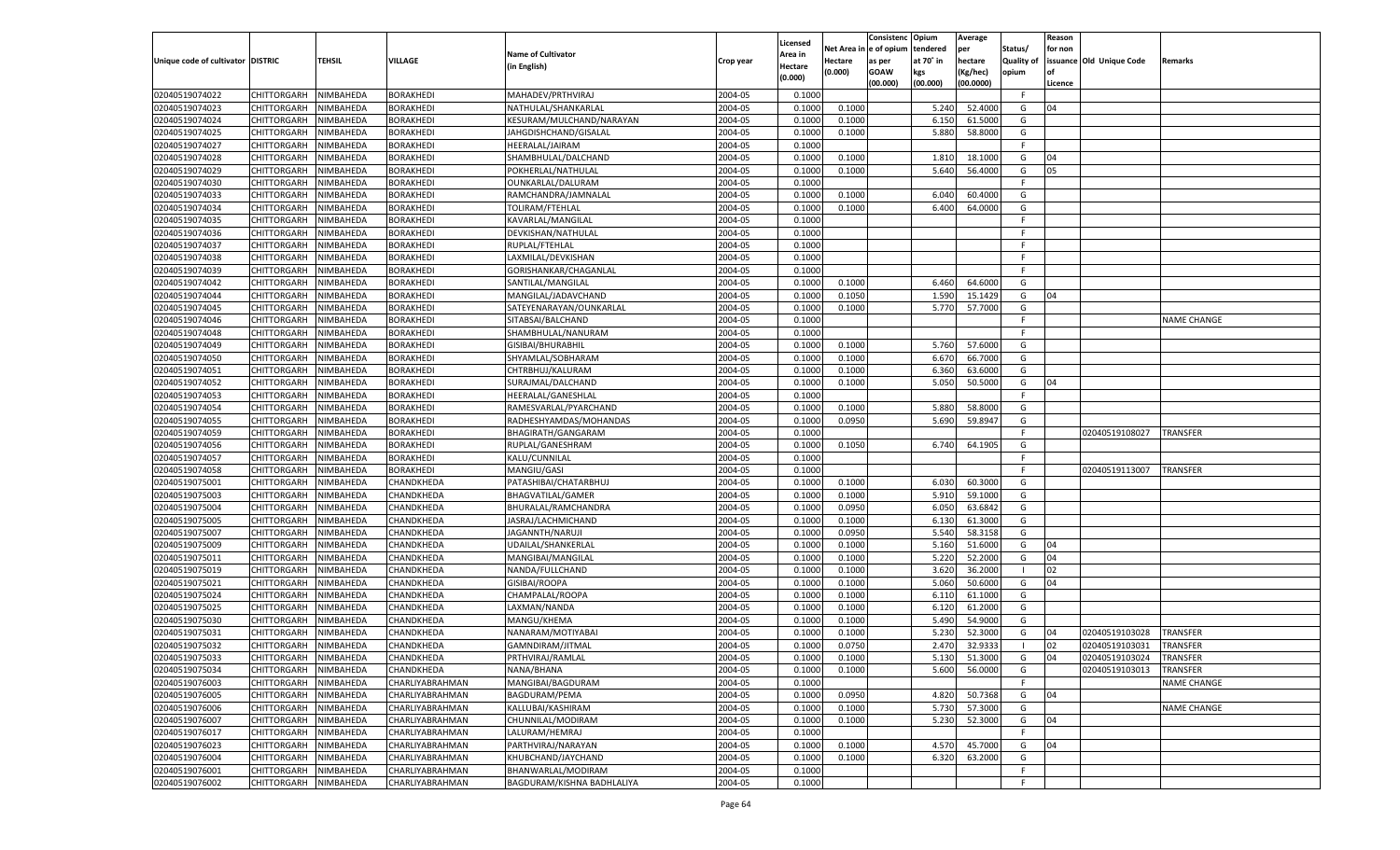|                                   |                    |           |                 |                           |           |          |         | Consistenc Opium       |           | Average   |                   | Reason  |                          |                |
|-----------------------------------|--------------------|-----------|-----------------|---------------------------|-----------|----------|---------|------------------------|-----------|-----------|-------------------|---------|--------------------------|----------------|
|                                   |                    |           |                 | <b>Name of Cultivator</b> |           | Licensed |         | Net Area in e of opium | tendered  | per       | Status/           | for non |                          |                |
| Unique code of cultivator DISTRIC |                    | TEHSIL    | VILLAGE         |                           | Crop year | Area in  | Hectare | as per                 | at 70° in | hectare   | <b>Quality of</b> |         | issuance Old Unique Code | <b>Remarks</b> |
|                                   |                    |           |                 | (in English)              |           | Hectare  | (0.000) | <b>GOAW</b>            | kgs       | (Kg/hec)  | opium             |         |                          |                |
|                                   |                    |           |                 |                           |           | (0.000)  |         | (00.000)               | (00.000)  | (00.0000) |                   | Licence |                          |                |
| 02040519077001                    | CHITTORGARH        | NIMBAHEDA | CHANGERI        | MADHOSINGH/KESARSINGH     | 2004-05   | 0.1000   | 0.1000  |                        | 6.190     | 61.9000   | G                 |         |                          |                |
| 02040519077002                    | CHITTORGARH        | NIMBAHEDA | CHANGERI        | RADHIBAI/FULCHAND         | 2004-05   | 0.1000   | 0.1000  |                        | 6.81      | 68.1000   | G                 |         |                          |                |
| 02040519077003                    | CHITTORGARH        | NIMBAHEDA | CHANGERI        | SAYARBAI/RATANLAL         | 2004-05   | 0.1000   | 0.1000  |                        | 7.250     | 72.5000   | G                 |         |                          |                |
| 02040519077004                    | CHITTORGARH        | NIMBAHEDA | CHANGERI        | MOTILAL/DHULA             | 2004-05   | 0.1000   | 0.1000  |                        | 6.200     | 62.0000   | G                 |         |                          |                |
| 02040519077006                    | CHITTORGARH        | NIMBAHEDA | CHANGERI        | NANDLAL/RAMCHANDRA        | 2004-05   | 0.1000   | 0.1000  |                        | 6.810     | 68.1000   | G                 |         |                          |                |
| 02040519077007                    | CHITTORGARH        | NIMBAHEDA | CHANGERI        | SEETADEVI/BAGDIRAM        | 2004-05   | 0.1000   | 0.1000  |                        | 6.470     | 64.7000   | G                 |         |                          |                |
| 02040519077009                    | CHITTORGARH        | NIMBAHEDA | CHANGERI        | LAXMICHAND/DOLA           | 2004-05   | 0.1000   |         |                        |           |           | F.                |         |                          |                |
| 02040519077013                    | CHITTORGARH        | NIMBAHEDA | CHANGERI        | MATHRIBAI/BHOTHLAL        | 2004-05   | 0.1000   | 0.1050  |                        | 6.530     | 62.1905   | G                 |         |                          |                |
|                                   |                    |           |                 |                           | 2004-05   |          |         |                        |           |           | F.                |         |                          |                |
| 02040519077014                    | CHITTORGARH        | NIMBAHEDA | CHANGERI        | BHANWARLAL/LAXMAN         |           | 0.1000   |         |                        |           |           |                   |         |                          | NAME CHANGE    |
| 02040519077015                    | CHITTORGARH        | NIMBAHEDA | CHANGERI        | MANGIBAI/BHANWARLAL       | 2004-05   | 0.1000   | 0.1000  |                        | 6.850     | 68.5000   | G                 |         |                          |                |
| 02040519077017                    | CHITTORGARH        | NIMBAHEDA | CHANGERI        | GOTTU/BHERAJI             | 2004-05   | 0.1000   | 0.1000  |                        | 6.270     | 62.7000   | G                 |         |                          |                |
| 02040519077018                    | CHITTORGARH        | NIMBAHEDA | CHANGERI        | PYARCHAND/RAMCHANDAR      | 2004-05   | 0.1000   | 0.1000  |                        | 6.240     | 62.4000   | G                 |         |                          |                |
| 02040519077019                    | CHITTORGARH        | NIMBAHEDA | CHANGERI        | HUKMICHAND/LAXMAN DHAKAD  | 2004-05   | 0.1000   | 0.1000  |                        | 6.600     | 66.0000   | G                 |         |                          |                |
| 02040519077020                    | CHITTORGARH        | NIMBAHEDA | CHANGERI        | HIRALAL/LAXAMN DHAKAD     | 2004-05   | 0.100    | 0.1000  |                        | 5.780     | 57.8000   | G                 | 05      |                          |                |
| 02040519077021                    | CHITTORGARH        | NIMBAHEDA | CHANGERI        | LALURAM/LAXMAN DHAKAD     | 2004-05   | 0.1000   | 0.1000  |                        | 6.410     | 64.1000   | G                 |         |                          |                |
| 02040519077023                    | CHITTORGARH        | NIMBAHEDA | CHANGERI        | KANCHANBAI/SOBHALAL       | 2004-05   | 0.1000   | 0.1000  |                        | 6.220     | 62.2000   | G                 |         |                          |                |
| 02040519077024                    | CHITTORGARH        | NIMBAHEDA | CHANGERI        | PARBHULAL/KHAMRAJ         | 2004-05   | 0.1000   | 0.1000  |                        | 6.340     | 63.4000   | G                 |         |                          |                |
| 02040519077025                    | CHITTORGARH        | NIMBAHEDA | CHANGERI        | GITABAI/NANALAL           | 2004-05   | 0.100    | 0.1000  |                        | 7.380     | 73.8000   | G                 |         |                          |                |
| 02040519077026                    | CHITTORGARH        | NIMBAHEDA | CHANGERI        | DADAMCHAND/HEMRAJ DHAKD   | 2004-05   | 0.1000   | 0.1000  |                        | 6.830     | 68.3000   | G                 |         |                          |                |
| 02040519077027                    | CHITTORGARH        | NIMBAHEDA | CHANGERI        | MANGILAL/HEMRAJDHAKAD     | 2004-05   | 0.1000   | 0.1000  |                        | 6.980     | 69.8000   | G                 |         |                          |                |
| 02040519077028                    | CHITTORGARH        | NIMBAHEDA | CHANGERI        | PANNALAL/HEMRAJ DHAKAD    | 2004-05   | 0.1000   | 0.1000  |                        | 5.120     | 51.2000   | G                 | 04      |                          |                |
| 02040519077030                    | CHITTORGARH        | NIMBAHEDA | CHANGERI        | TARACHAND/HEMRAJDHAKAD    | 2004-05   | 0.1000   | 0.0950  |                        | 6.300     | 66.3158   | G                 |         |                          |                |
| 02040519077032                    | CHITTORGARH        | NIMBAHEDA | CHANGERI        | HUKMICHAND/RAMCHAND       | 2004-05   | 0.1000   | 0.1000  |                        | 6.840     | 68.4000   | G                 |         |                          |                |
| 02040519077033                    | CHITTORGARH        | NIMBAHEDA | CHANGERI        | SOHANSINGH/KESARSINGH     | 2004-05   | 0.1000   |         |                        |           |           | -F                |         |                          |                |
| 02040519077034                    | CHITTORGARH        | NIMBAHEDA | CHANGERI        | BANWARSINGH/GOPALSINGH    | 2004-05   | 0.1000   | 0.1000  |                        | 4.820     | 48.2000   | G                 | 04      |                          |                |
| 02040519077031                    | CHITTORGARH        | NIMBAHEDA | CHANGERI        | BHANWARLAL/RAMCHAND       | 2004-05   | 0.1000   | 0.1000  |                        | 6.440     | 64.4000   | G                 |         |                          |                |
| 02040519078001                    | CHITTORGARH        | NIMBAHEDA | DALLAKISHANPURA | RADHESHYAM/JAGTNATH       | 2004-05   | 0.1000   | 0.1000  |                        | 7.120     | 71.2000   | G                 |         |                          |                |
| 02040519078003                    | CHITTORGARH        | NIMBAHEDA | DALLAKISHANPURA | SUKHLAL/PARBHULAL         | 2004-05   | 0.1000   | 0.1000  |                        | 5.800     | 58.0000   | G                 | 05      |                          |                |
|                                   |                    |           |                 |                           | 2004-05   | 0.1000   |         |                        |           | 65.8000   | G                 |         |                          |                |
| 02040519078004                    | CHITTORGARH        | NIMBAHEDA | DALLAKISHANPURA | SOBHARAM/PYARA            |           |          | 0.1000  |                        | 6.580     |           |                   |         |                          |                |
| 02040519078005                    | CHITTORGARH        | NIMBAHEDA | DALLAKISHANPURA | KANKUBAI/RAMLAL           | 2004-05   | 0.1000   | 0.1050  |                        | 6.160     | 58.6667   | G                 |         |                          |                |
| 02040519078008                    | CHITTORGARH        | NIMBAHEDA | DALLAKISHANPURA | GISIBAI/BHAGVAN           | 2004-05   | 0.1000   | 0.1000  |                        | 5.740     | 57.4000   | G                 |         |                          |                |
| 02040519078010                    | CHITTORGARH        | NIMBAHEDA | DALLAKISHANPURA | UDHELAL/ASHARAM           | 2004-05   | 0.1000   | 0.1000  |                        | 5.940     | 59.4000   | G                 |         |                          |                |
| 02040519078011                    | CHITTORGARH        | NIMBAHEDA | DALLAKISHANPURA | FULCHAND/SHANKARLAL       | 2004-05   | 0.1000   | 0.1000  |                        | 5.930     | 59.3000   | G                 | 05      |                          |                |
| 02040519078012                    | CHITTORGARH        | NIMBAHEDA | DALLAKISHANPURA | NARAYANLAL/UDHELAL        | 2004-05   | 0.1000   | 0.1000  |                        | 6.360     | 63.6000   | G                 |         |                          |                |
| 02040519078014                    | CHITTORGARH        | NIMBAHEDA | DALLAKISHANPURA | RAMESH/NANALAL            | 2004-05   | 0.1000   | 0.1000  |                        | 5.690     | 56.9000   | G                 |         |                          |                |
| 02040519078016                    | CHITTORGARH        | NIMBAHEDA | DALLAKISHANPURA | GOPAL/MANGILAL            | 2004-05   | 0.1000   | 0.1000  |                        | 5.670     | 56.7000   | G                 |         |                          |                |
| 02040519078017                    | CHITTORGARH        | NIMBAHEDA | DALLAKISHANPURA | GISALAL/MOTILAL           | 2004-05   | 0.1000   |         |                        |           |           | F.                |         |                          |                |
| 02040519078021                    | CHITTORGARH        | NIMBAHEDA | DALLAKISHANPURA | SRHIRAM/PYARAJI           | 2004-05   | 0.1000   | 0.1000  |                        | 6.170     | 61.7000   | G                 |         |                          |                |
| 02040519078023                    | CHITTORGARH        | NIMBAHEDA | DALLAKISHANPURA | DEVILAL/KANWARLAL         | 2004-05   | 0.1000   | 0.1000  |                        | 5.670     | 56.7000   | G                 |         |                          |                |
| 02040519078024                    | CHITTORGARH        | NIMBAHEDA | DALLAKISHANPURA | LALURAM/TARACHAND         | 2004-05   | 0.1000   | 0.1000  |                        | 6.370     | 63.7000   | G                 |         |                          |                |
| 02040519078025                    | CHITTORGARH        | NIMBAHEDA | DALLAKISHANPURA | ONKARLAL/RAMCHAND         | 2004-05   | 0.1000   | 0.1050  |                        | 6.000     | 57.1429   | G                 |         |                          |                |
| 02040519078027                    | CHITTORGARH        | NIMBAHEDA | DALLAKISHANPURA | RAMNARAYAN/JAGTNATH       | 2004-05   | 0.1000   | 0.1000  |                        | 5.810     | 58.1000   | G                 |         |                          |                |
| 02040519078028                    | CHITTORGARH        | NIMBAHEDA | DALLAKISHANPURA | ONAKRLAL/BANWARLAL        | 2004-05   | 0.100    | 0.0900  |                        | 5.070     | 56.3333   | G                 |         |                          |                |
| 02040519078029                    | CHITTORGARH        | NIMBAHEDA | DALLAKISHANPURA | SURESH/NANALAL            | 2004-05   | 0.1000   | 0.1000  |                        | 6.080     | 60.8000   | G                 |         |                          |                |
| 02040519078030                    | CHITTORGARH        | NIMBAHEDA | DALLAKISHANPURA | PARBHULAL/MOTILAL         | 2004-05   | 0.1000   |         |                        |           |           | F.                |         |                          |                |
| 02040519078031                    | CHITTORGARH        | NIMBAHEDA | DALLAKISHANPURA | KELASHCHAND/RAMLAL        | 2004-05   | 0.1000   | 0.1000  |                        | 6.820     | 68.2000   | G                 |         |                          |                |
| 02040519078034                    | CHITTORGARH        | NIMBAHEDA | DALLAKISHANPURA | JAGDISH/BHAGWANLAL        | 2004-05   | 0.1000   | 0.1000  |                        | 5.680     | 56.8000   | G                 |         |                          |                |
| 02040519078035                    | <b>CHITTORGARH</b> | NIMBAHEDA | DALLAKISHANPURA |                           | 2004-05   | 0.1000   | 0.1000  |                        | 4.540     | 45.4000   | G                 | 04      |                          |                |
| 02040519078036                    |                    |           |                 | BHERULAL/PARTHA JI        |           |          |         |                        |           |           |                   | 04      |                          |                |
|                                   | <b>CHITTORGARH</b> | NIMBAHEDA | DALLAKISHANPURA | RATANLAL/RAMLAL           | 2004-05   | 0.1000   | 0.1000  |                        | 4.970     | 49.7000   | G                 |         |                          |                |
| 02040519078037                    | <b>CHITTORGARH</b> | NIMBAHEDA | DALLAKISHANPURA | NANIBAI/SOBHALAL          | 2004-05   | 0.1000   | 0.1000  |                        | 6.320     | 63.2000   | G                 |         |                          |                |
| 02040519079001                    | <b>CHITTORGARH</b> | NIMBAHEDA | <b>DHANORA</b>  | GIRDHARILAL/KISHANLAL     | 2004-05   | 0.1000   | 0.1050  |                        | 8.420     | 80.1905   | G                 |         |                          |                |
| 02040519079002                    | <b>CHITTORGARH</b> | NIMBAHEDA | <b>DHANORA</b>  | MANGILAL/GASI             | 2004-05   | 0.1000   | 0.1000  |                        | 5.540     | 55.4000   | G                 |         |                          |                |
| 02040519079004                    | <b>CHITTORGARH</b> | NIMBAHEDA | <b>DHANORA</b>  | PARTAPIBAI/SHANKARLAL     | 2004-05   | 0.1000   | 0.1000  |                        | 5.950     | 59.5000   | G                 |         |                          |                |
| 02040519079005                    | <b>CHITTORGARH</b> | NIMBAHEDA | <b>DHANORA</b>  | PARBHULAL/NETAJI          | 2004-05   | 0.1000   | 0.1000  |                        | 6.000     | 60.0000   | G                 |         |                          |                |
| 02040519079006                    | <b>CHITTORGARH</b> | NIMBAHEDA | <b>DHANORA</b>  | NANIBAI/NATHULAL          | 2004-05   | 0.1000   | 0.1000  |                        | 5.600     | 56.0000   | G                 | 05      |                          |                |
| 02040519079008                    | <b>CHITTORGARH</b> | NIMBAHEDA | <b>DHANORA</b>  | ANSIBAI/BHERU             | 2004-05   | 0.1000   | 0.1050  |                        | 6.320     | 60.1905   | G                 |         |                          |                |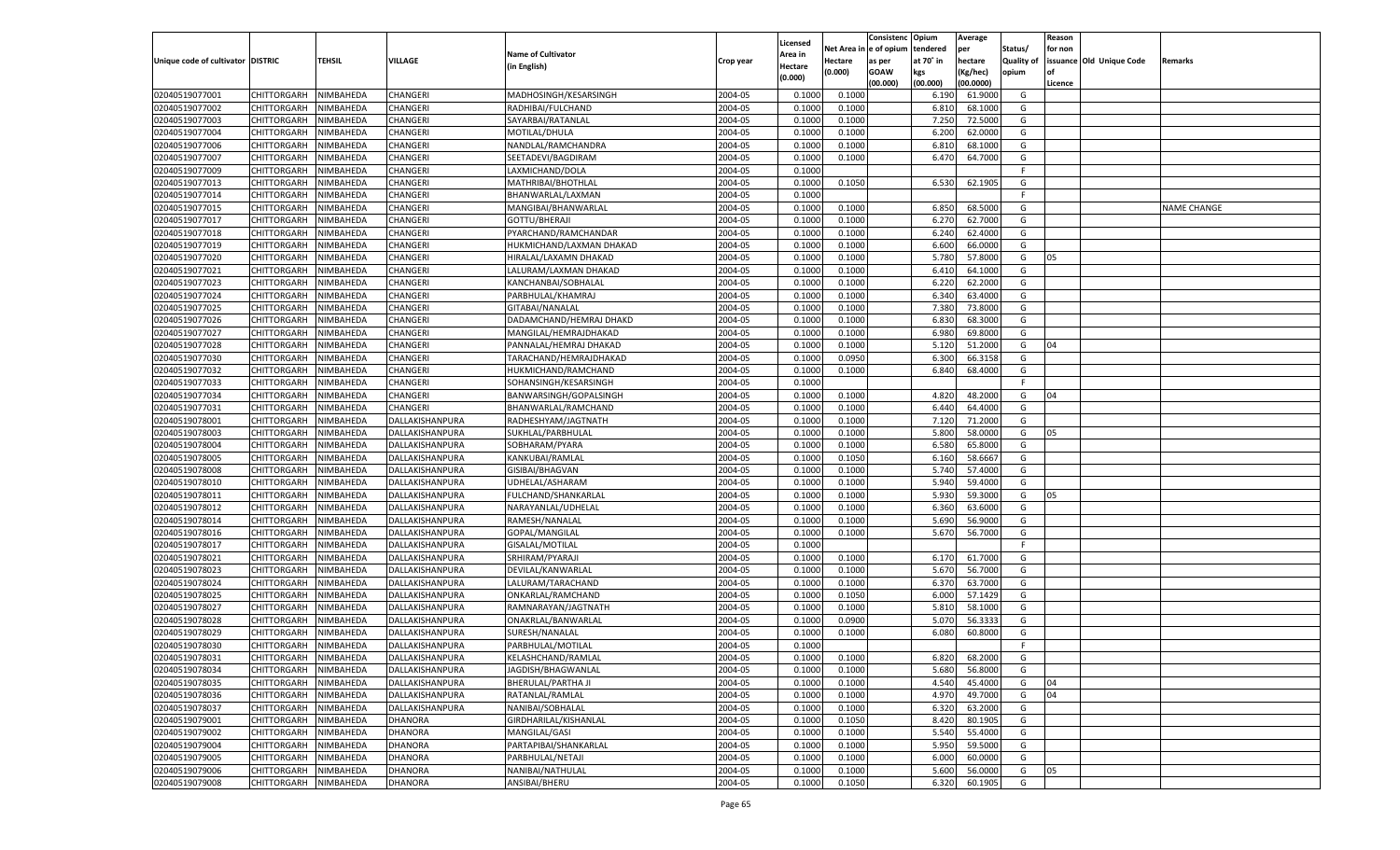|                                   |                                   |               |                     |                                         |                    | Licensed |                        | Consistenc  | Opium     | Average              |                   | Reason  |                          |                      |
|-----------------------------------|-----------------------------------|---------------|---------------------|-----------------------------------------|--------------------|----------|------------------------|-------------|-----------|----------------------|-------------------|---------|--------------------------|----------------------|
|                                   |                                   |               |                     | <b>Name of Cultivator</b>               |                    | Area in  | Net Area in e of opium |             | tendered  | per                  | Status/           | for non |                          |                      |
| Unique code of cultivator DISTRIC |                                   | <b>TEHSIL</b> | <b>VILLAGE</b>      | (in English)                            | Crop year          | Hectare  | <b>Hectare</b>         | as per      | at 70° in | hectare              | <b>Quality of</b> |         | issuance Old Unique Code | Remarks              |
|                                   |                                   |               |                     |                                         |                    | (0.000)  | (0.000)                | <b>GOAW</b> | kgs       | (Kg/hec)             | opium             |         |                          |                      |
| 02040519079009                    | CHITTORGARH                       | NIMBAHEDA     | <b>DHANORA</b>      | GATTUBAI/PRTHVIRAJ                      | 2004-05            | 0.1000   | 0.1000                 | (00.000)    | (00.000)  | (00.0000)<br>68.1000 | G                 | Licence |                          |                      |
| 02040519079010                    |                                   | NIMBAHEDA     | <b>DHANORA</b>      |                                         |                    |          |                        |             | 6.810     |                      |                   |         |                          |                      |
| 02040519079011                    | CHITTORGARH<br><b>CHITTORGARH</b> | NIMBAHEDA     | <b>DHANORA</b>      | CHTRBHUJ/BHIMRAJ<br>BHURALAL/GULABCHAND | 2004-05<br>2004-05 | 0.1000   | 0.1000                 |             | 6.010     | 60.1000<br>69.5000   | G                 |         |                          |                      |
|                                   |                                   |               |                     |                                         |                    | 0.1000   | 0.1000                 |             | 6.950     |                      | G                 |         |                          |                      |
| 02040519079012                    | CHITTORGARH                       | NIMBAHEDA     | <b>DHANORA</b>      | BHERULAL/BHAGIRTH                       | 2004-05<br>2004-05 | 0.1000   | 0.1000                 |             | 7.090     | 70.9000              | G                 |         |                          |                      |
| 02040519079015                    | CHITTORGARH                       | NIMBAHEDA     | <b>DHANORA</b>      | <b>HEERALAL/RUPA</b>                    |                    | 0.1000   | 0.1050                 |             | 6.180     | 58.8571              | G                 |         |                          |                      |
| 02040519079016                    | CHITTORGARH                       | NIMBAHEDA     | <b>DHANORA</b>      | AMBHALAL/PARBHULAL                      | 2004-05<br>2004-05 | 0.1000   | 0.1050                 |             | 4.980     | 47.4286              | G                 | 04      |                          |                      |
| 02040519079018                    | <b>CHITTORGARH</b>                | NIMBAHEDA     | <b>DHANORA</b>      | LAXMAN/NARAYAN                          |                    | 0.1000   | 0.1000                 |             | 6.930     | 69.3000              | G                 |         |                          |                      |
| 02040519079022                    | CHITTORGARH                       | NIMBAHEDA     | <b>DHANORA</b>      | SAGARBAI/MATHURALAL                     | 2004-05            | 0.1000   | 0.1000                 |             | 6.450     | 64.5000              | G                 |         |                          |                      |
| 02040519079023                    | CHITTORGARH                       | NIMBAHEDA     | <b>DHANORA</b>      | NANDUBAI/GASI                           | 2004-05            | 0.1000   | 0.1000                 |             | 5.600     | 56.0000              | G                 |         |                          |                      |
| 02040519079024                    | CHITTORGARH                       | NIMBAHEDA     | <b>DHANORA</b>      | RAMIBAI/NANDRAM                         | 2004-05            | 0.1000   | 0.1050                 |             | 6.820     | 64.9524              | G                 |         |                          |                      |
| 02040519079026                    | <b>CHITTORGARH</b>                | NIMBAHEDA     | <b>DHANORA</b>      | BHERULAL/RAMLAL                         | 2004-05            | 0.1000   | 0.1000                 |             | 7.290     | 72.9000              | G                 |         |                          |                      |
| 02040519079029                    | CHITTORGARH                       | NIMBAHEDA     | <b>DHANORA</b>      | BHERULAL/HJARILAI                       | 2004-05            | 0.1000   | 0.1050                 |             | 6.970     | 66.3810              | G                 |         |                          |                      |
| 02040519079030                    | CHITTORGARH                       | NIMBAHEDA     | <b>DHANORA</b>      | SHANKAR/KISHANLAL                       | 2004-05            | 0.1000   | 0.1000                 |             | 6.810     | 68.1000              | G                 |         |                          |                      |
| 02040519079032                    | CHITTORGARH                       | NIMBAHEDA     | <b>DHANORA</b>      | HEMRAJ/KISHANLAL                        | 2004-05            | 0.1000   | 0.1000                 |             | 6.550     | 65.5000              | G                 |         |                          |                      |
| 02040519079036                    | <b>CHITTORGARH</b>                | NIMBAHEDA     | <b>DHANORA</b>      | BHERULAL/MAGNIRAM                       | 2004-05            | 0.1000   | 0.1000                 |             | 6.400     | 64.0000              | G                 |         |                          |                      |
| 02040519080001                    | CHITTORGARH                       | NIMBAHEDA     | <b>DHINVA</b>       | JAGDISH/LALURAM                         | 2004-05            | 0.1000   |                        |             |           |                      | F.                |         |                          |                      |
| 02040519080002                    | CHITTORGARH                       | NIMBAHEDA     | <b>DHINVA</b>       | DOLATRAM/BHUVANISHANKAR                 | 2004-05            | 0.1000   |                        |             |           |                      | F.                |         |                          |                      |
| 02040519080003                    | CHITTORGARH                       | NIMBAHEDA     | <b>DHINVA</b>       | <b>BALURAM/BALDEV</b>                   | 2004-05            | 0.1000   |                        |             |           |                      | F.                |         |                          | TRANSFER/RANIKHEDA   |
| 02040519080004                    | <b>CHITTORGARH</b>                | NIMBAHEDA     | <b>DHINVA</b>       | JANUBAI/MANGU                           | 2004-05            | 0.1000   |                        |             |           |                      | F.                |         |                          |                      |
| 02040519080007                    | CHITTORGARH                       | NIMBAHEDA     | <b>DHINVA</b>       | MANGILAL/MAGNIRAM                       | 2004-05            | 0.1000   |                        |             |           |                      | F.                |         |                          |                      |
| 02040519080012                    | CHITTORGARH                       | NIMBAHEDA     | <b>DHINVA</b>       | MULCHAND/RATANLAL                       | 2004-05            | 0.1000   | 0.1000                 |             | 6.220     | 62.2000              | G                 |         |                          |                      |
| 02040519080017                    | CHITTORGARH                       | NIMBAHEDA     | <b>DHINVA</b>       | MATHURALAL/RATANLAI                     | 2004-05            | 0.1000   | 0.1000                 |             | 6.270     | 62.7000              | G                 |         |                          |                      |
| 02040519082003                    | <b>CHITTORGARH</b>                | NIMBAHEDA     | <b>FACHARAHIRAN</b> | OUNKARLAL/SHRILAL                       | 2004-05            | 0.1000   | 0.1000                 |             | 6.580     | 65.8000              | G                 |         |                          | TRANSFER/BORAKHRDI   |
| 02040519082005                    | CHITTORGARH                       | NIMBAHEDA     | FACHARAHIRAN        | NANDRAM/GOKAL                           | 2004-05            | 0.1000   |                        |             |           |                      | N                 |         |                          | TRANSFER/BORAKHRDI   |
| 02040519082007                    | CHITTORGARH                       | NIMBAHEDA     | <b>FACHARAHIRAN</b> | NANDUBAI/KISHANLAL                      | 2004-05            | 0.1000   | 0.1050                 |             | 4.660     | 44.3810              | G                 | 04      |                          |                      |
| 02040519082011                    | CHITTORGARH                       | NIMBAHEDA     | <b>FACHARAHIRAN</b> | PANNALAL/BHAGIRTH                       | 2004-05            | 0.1000   | 0.1000                 |             | 4.770     | 47.7000              | G                 | 04      |                          |                      |
| 02040519082013                    | <b>CHITTORGARH</b>                | NIMBAHEDA     | <b>FACHARAHIRAN</b> | HERALAL/SHRILAL                         | 2004-05            | 0.1000   | 0.1000                 |             | 6.760     | 67.6000              | G                 |         |                          | TRANSFER/BORAKHRDI   |
| 02040519082014                    | CHITTORGARH                       | NIMBAHEDA     | FACHARAHIRAN        | MHDANLAL/TARACHAND                      | 2004-05            | 0.1000   | 0.1000                 |             | 2.220     | 22.2000              | G                 | 04      |                          |                      |
| 02040519082017                    | CHITTORGARH                       | NIMBAHEDA     | <b>FACHARAHIRAN</b> | KALU/JAICHAND                           | 2004-05            | 0.1000   | 0.1000                 |             | 4.350     | 43.5000              |                   | 02      |                          |                      |
| 02040519082028                    | CHITTORGARH                       | NIMBAHEDA     | <b>FACHARAHIRAN</b> | RATANLAL/PRTHU                          | 2004-05            | 0.1000   | 0.1000                 |             | 2.960     | 29.6000              | G                 | 04      |                          |                      |
| 02040519085002                    | <b>CHITTORGARH</b>                | NIMBAHEDA     | <b>JHADSADRI3</b>   | BHAGWANIBIA/MANGU                       | 2004-05            | 0.1000   |                        |             |           |                      | F.                |         |                          |                      |
| 02040519085006                    | CHITTORGARH                       | NIMBAHEDA     | <b>JHADSADRI3</b>   | SHANKERLAL/HARIRAM                      | 2004-05            | 0.1000   | 0.1050                 |             | 6.500     | 61.9048              | G                 |         |                          |                      |
| 02040519085008                    | <b>CHITTORGARH</b>                | NIMBAHEDA     | <b>JHADSADRI3</b>   | BHANWARAL/PANNALAI                      | 2004-05            | 0.1000   | 0.1000                 |             | 6.450     | 64.5000              | G                 |         |                          |                      |
| 02040519085016                    | CHITTORGARH                       | NIMBAHEDA     | JHADSADRI 3         | BHANWARLAL/GASI                         | 2004-05            | 0.1000   | 0.1000                 |             | 4.910     | 49.1000              | G                 | 04      |                          |                      |
| 02040519085017                    | <b>CHITTORGARH</b>                | NIMBAHEDA     | <b>JHADSADRI3</b>   | NARAYAN/UDA                             | 2004-05            | 0.1000   | 0.1050                 |             | 5.670     | 54.0000              | G                 | 05      |                          |                      |
| 02040519085019                    | CHITTORGARH                       | NIMBAHEDA     | <b>JHADSADRI3</b>   | LAHRULAL/GAMER                          | 2004-05            | 0.1000   | 0.1000                 |             | 5.310     | 53.1000              | G                 | 04      |                          |                      |
| 02040519085020                    | <b>CHITTORGARH</b>                | NIMBAHEDA     | <b>JHADSADRI3</b>   | DEUBAI/DALU                             | 2004-05            | 0.1000   | 0.1050                 |             | 5.500     | 52.3810              | G                 | 04      |                          |                      |
| 02040519085021                    | CHITTORGARH                       | NIMBAHEDA     | JHADSADRI 3         | BHERULAL/JAYCHAND                       | 2004-05            | 0.1000   | 0.1000                 |             | 6.390     | 63.9000              | G                 |         |                          |                      |
| 02040519085025                    | <b>CHITTORGARH</b>                | NIMBAHEDA     | <b>JHADSADRI3</b>   | CHATARBHUJ/JGGANNATH                    | 2004-05            | 0.1000   | 0.1000                 |             | 6.480     | 64.8000              | G                 |         |                          |                      |
| 02040519085037                    | CHITTORGARH                       | NIMBAHEDA     | <b>JHADSADRI3</b>   | JEETMAL/GULAB                           | 2004-05            | 0.1000   | 0.1000                 |             | 5.110     | 51.1000              | G                 | 04      |                          |                      |
| 02040519085038                    | <b>CHITTORGARH</b>                | NIMBAHEDA     | <b>JHADSADRI3</b>   | NARAYANIBAI/RAMA                        | 2004-05            | 0.1000   |                        |             |           |                      | F.                |         |                          |                      |
| 02040519085039                    | CHITTORGARH                       | NIMBAHEDA     | JHADSADRI 3         | UDAYLAL/JAGTTNAATH                      | 2004-05            | 0.1000   |                        |             |           |                      | F.                |         |                          |                      |
| 02040519087001                    | <b>CHITTORGARH</b>                | NIMBAHEDA     | <b>JARLIYA</b>      | PYARCHAND/HARIRAM                       | 2004-05            | 0.1000   | 0.1000                 |             | 6.120     | 61.2000              | G                 |         |                          | TRANSFER/PIPLIYAKALA |
| 02040519087002                    | CHITTORGARH                       | NIMBAHEDA     | <b>JARLIYA</b>      | CHAMPABAI/VENDIRAM                      | 2004-05            | 0.1000   | 0.1000                 |             | 6.600     | 66.0000              | G                 |         |                          | TRANSFER/PIPLIYAKALA |
| 02040519087020                    | CHITTORGARH                       | NIMBAHEDA     | <b>JARLIYA</b>      | CHUNNILAL/PYARA                         | 2004-05            | 0.1000   | 0.1050                 |             | 4.590     | 43.7143              | G                 | 04      |                          |                      |
| 02040519087026                    | CHITTORGARH NIMBAHEDA             |               | <b>JARLIYA</b>      | RATANLAL/PYARA JI                       | 2004-05            | 0.1000   | 0.1050                 |             |           | 5.630 53.6190        | G                 | 04      |                          |                      |
| 02040519087030                    | CHITTORGARH                       | NIMBAHEDA     | <b>JARLIYA</b>      | MATHURALAL/DHANNAJI                     | 2004-05            | 0.1000   | 0.1050                 |             | 4.930     | 46.9524              | G                 | 04      |                          |                      |
| 02040519087032                    | <b>CHITTORGARH</b>                | NIMBAHEDA     | <b>JARLIYA</b>      | NANDALAL/MEGHAJI                        | 2004-05            | 0.1000   | 0.0950                 |             | 5.570     | 58.6316              | G                 |         |                          | TRANSFER/PIPLIYAKALA |
| 02040519087034                    | <b>CHITTORGARH</b>                | NIMBAHEDA     | <b>JARLIYA</b>      | NOJIBAI/GORILAL                         | 2004-05            | 0.1000   |                        |             |           |                      | N                 |         | 02040519109012           | TRANSFER/PIPLIYAKALA |
| 02040519087035                    | <b>CHITTORGARH</b>                | NIMBAHEDA     | <b>JARLIYA</b>      | RAMBAKSH/BHURIBAI                       | 2004-05            | 0.1000   |                        |             |           |                      | N                 |         | 02040519109013           | TRANSFER/PIPLIYAKALA |
| 02040519087036                    | <b>CHITTORGARH</b>                | NIMBAHEDA     | <b>JARLIYA</b>      | CHAMPABAI/ROOPA                         | 2004-05            | 0.1000   |                        |             |           |                      | N                 |         | 02040519109015           | TRANSFER/PIPLIYAKALA |
| 02040519088001                    | <b>CHITTORGARH</b>                | NIMBAHEDA     | JAVDA-A             | BHANWARLAL/FOJMAL                       | 2004-05            | 0.1000   | 0.1000                 |             | 1.550     | 15.5000              | G                 | 04      |                          |                      |
| 02040519088002                    | <b>CHITTORGARH</b>                | NIMBAHEDA     | JAVDA-A             | BHERULAL/UDHA                           | 2004-05            | 0.1000   | 0.1050                 |             | 8.170     | 77.8095              | G                 |         |                          |                      |
| 02040519088003                    | <b>CHITTORGARH</b>                | NIMBAHEDA     | JAVDA-A             | PARBHULAL/WARDA                         | 2004-05            | 0.1000   | 0.1000                 |             | 6.080     | 60.8000              | G                 |         |                          |                      |
| 02040519088004                    | <b>CHITTORGARH</b>                | NIMBAHEDA     | JAVDA-A             | KANIRAM/BHVANA                          | 2004-05            | 0.1000   | 0.1000                 |             | 6.480     | 64.8000              | G                 |         |                          |                      |
| 02040519088005                    | <b>CHITTORGARH</b>                | NIMBAHEDA     | JAVDA-A             | BANSILAL/NARAYAN                        | 2004-05            | 0.1000   | 0.1050                 |             | 6.170     | 58.7619              | G                 |         |                          |                      |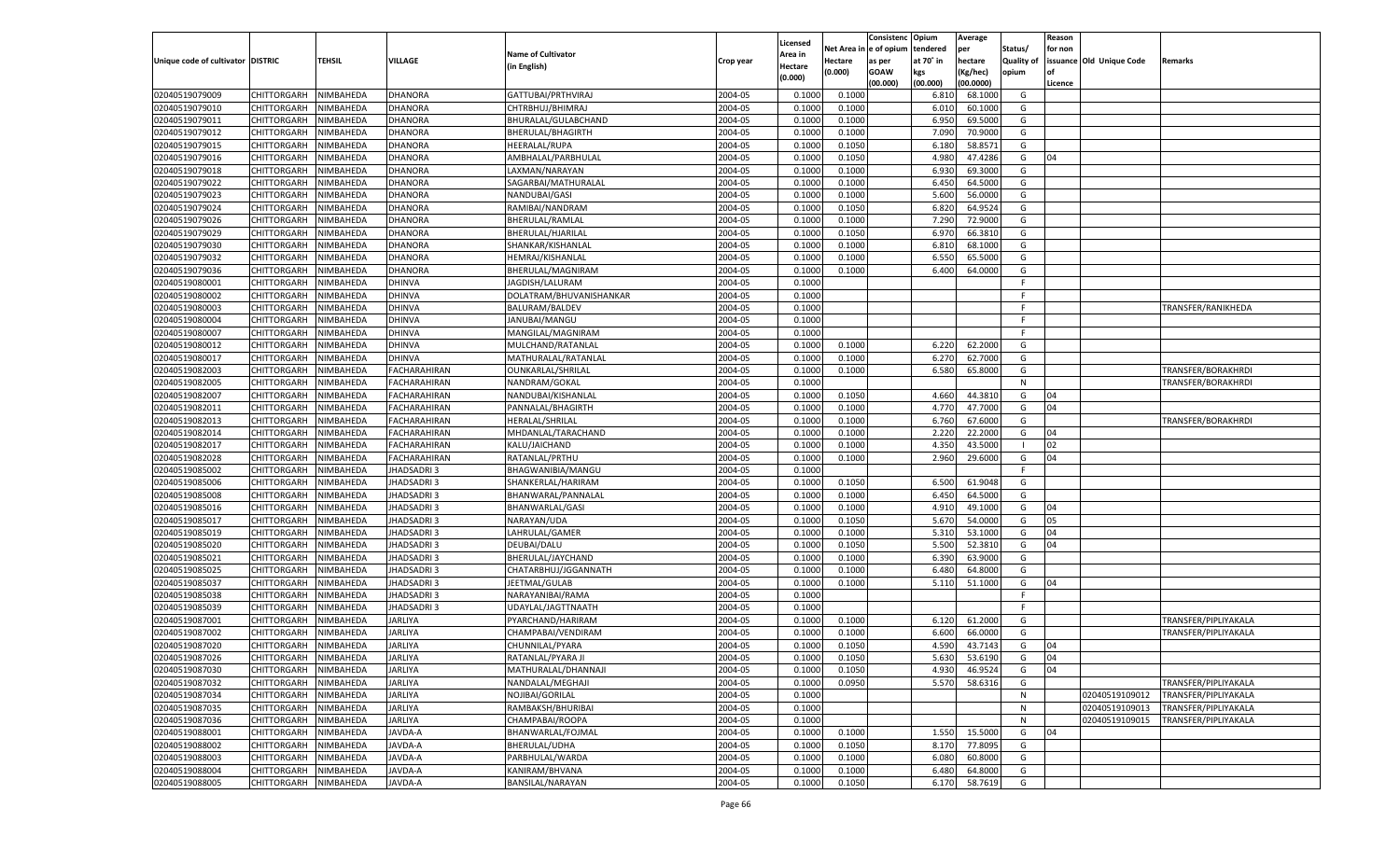| e of opium<br>Net Area<br>tendered<br>Status/<br>for non<br>per<br><b>Name of Cultivator</b><br><b>Area in</b><br><b>TEHSIL</b><br>VILLAGE<br>Unique code of cultivator DISTRIC<br>at 70° in<br>hectare<br><b>Quality of</b><br>issuance Old Unique Code<br>Hectare<br>Crop year<br>as per<br>Remarks<br>(in English)<br>Hectare<br>(0.000)<br><b>GOAW</b><br>kgs<br>(Kg/hec)<br>opium<br>(0.000)<br>(00.000)<br>(00.000)<br>(00.0000)<br>Licence<br>02040519088006<br>NIMBAHEDA<br>KAVARLAL/MOTILAL<br>2004-05<br>0.0950<br>CHITTORGARH<br>JAVDA-A<br>0.1000<br>6.040<br>63.5789<br>G<br>02040519088007<br>2004-05<br>CHITTORGARH<br>NIMBAHEDA<br><b>JAVDA-A</b><br>BADRILAL/SOBHARAM<br>0.1000<br>0.1000<br>6.140<br>61.4000<br>G<br>2004-05<br>0.0950<br>02040519088008<br>CHITTORGARH<br>NIMBAHEDA<br>JAVDA-A<br>BAGDIRAM/NATHULAL<br>0.1000<br>6.000<br>63.1579<br>G<br>02040519088009<br>2004-05<br>2.620<br>CHITTORGARH<br>NIMBAHEDA<br>JAVDA-A<br>GANGARAM/ASHARAM<br>0.1000<br>0.1050<br>24.9524<br>G<br>04<br>JAVDA-A<br>2004-05<br>6.060<br>60.6000<br>02040519088010<br>CHITTORGARH<br>NIMBAHEDA<br>BHANWARLAL/OUNKARLAL<br>0.1000<br>0.1000<br>G<br>05<br>02040519088011<br>2004-05<br>CHITTORGARH<br>NIMBAHEDA<br><b>JAVDA-A</b><br>HEERALAL/NARAYAN<br>0.1000<br>0.1000<br>1.660<br>16.6000<br>G<br>04<br>JAVDA-A<br>2004-05<br>04<br>02040519088012<br>CHITTORGARH<br>NIMBAHEDA<br>HARIRAM/KASIRAM<br>0.1000<br>0.1000<br>5.330<br>53.3000<br>G<br>02040519088013<br>2004-05<br>6.020<br>CHITTORGARH<br>NIMBAHEDA<br><b>JAVDA-A</b><br>JASRAJ/PANNALAL<br>0.1000<br>0.1000<br>60.2000<br>G<br>JAVDA-A<br>2004-05<br>14.6000<br>02040519088014<br>CHITTORGARH<br>NIMBAHEDA<br>SOUKINLAL/MANGILAL<br>0.1000<br>0.1000<br>1.460<br>G<br>04<br>02040519088015<br>2004-05<br>6.57<br>CHITTORGARH<br>NIMBAHEDA<br><b>JAVDA-A</b><br>BAGDIRAM/BHANA<br>0.1000<br>0.1050<br>62.5714<br>G<br>2004-05<br>02040519088016<br>CHITTORGARH<br>NIMBAHEDA<br><b>JAVDA-A</b><br>NANDUBAI/MOHANLAI<br>0.1000<br>0.1000<br>6.210<br>62.1000<br>G<br>02040519088018<br>2004-05<br>CHITTORGARH<br>NIMBAHEDA<br><b>JAVDA-A</b><br>GABURLAL/PYARELAL<br>0.1000<br>E<br>02040519088021<br>JAVDA-A<br>2004-05<br>0.1000<br>6.210<br>62.1000<br>G<br>CHITTORGARH<br>NIMBAHEDA<br>BHERULAL/BHVANA<br>0.1000<br>02040519088022<br>2004-05<br>6.400<br>60.9524<br>CHITTORGARH<br>NIMBAHEDA<br>AVDA-A<br>HARNARAYAN/SURAJMAL<br>0.1000<br>0.1050<br>G<br>02040519088023<br>AVDA-A<br>2004-05<br>0.1000<br>0.0950<br>5.980<br>62.9474<br>CHITTORGARH<br>NIMBAHEDA<br>KISHANLAL/NARAYANGUJAR<br>G<br>02040519088025<br>CHITTORGARH<br>2004-05<br>6.350<br>63.5000<br>NIMBAHEDA<br>AVDA-A<br>JAGDISH/GASI<br>0.1000<br>0.1000<br>G<br>02040519088027<br>NIMBAHEDA<br>AVDA-A<br>2004-05<br>0.1000<br>0.1000<br>6.890<br>68.9000<br>G<br>CHITTORGARH<br>MEGRAJ/DHYARAM<br>02040519088028<br>2004-05<br>6.050<br>60.5000<br>CHITTORGARH<br>NIMBAHEDA<br>AVDA-A<br>GORISHANKAR/NANDLAL<br>0.1000<br>0.1000<br>G<br>02040519088029<br>AVDA-A<br>SHANKARLAL/UDHA<br>2004-05<br>0.1000<br>5.600<br>56.0000<br>CHITTORGARH<br>NIMBAHEDA<br>0.1000<br>G<br>02040519088032<br>CHITTORGARH<br>2004-05<br>5.840<br>58.4000<br>NIMBAHEDA<br>AVDA-A<br>KASIRAM/VIJAIRAM<br>0.1000<br>0.1000<br>G<br>02040519088034<br>NIMBAHEDA<br>AVDA-A<br>2004-05<br>0.1000<br>0.1000<br>4.970<br>49.7000<br>G<br>CHITTORGARH<br>GOTTU/TEJPAL<br>04<br>02040519088035<br>2004-05<br>6.560<br>CHITTORGARH<br>NIMBAHEDA<br>AVDA-A<br>DALCHAND/NANURAM<br>0.1000<br>0.0950<br>69.0526<br>G<br>02040519088036<br>AVDA-A<br>2004-05<br>6.960<br>66.2857<br>CHITTORGARH<br>NIMBAHEDA<br>LACHIRAM/NARAYAN<br>0.1000<br>0.1050<br>G<br>02040519088037<br>CHITTORGARH<br>2004-05<br>6.570<br>62.5714<br>NIMBAHEDA<br>AVDA-A<br>NARAYAN/KESURAM<br>0.1000<br>0.1050<br>G<br>02040519088039<br>NIMBAHEDA<br>AVDA-A<br>2004-05<br>0.1000<br>7.310<br>69.6190<br>G<br>CHITTORGARH<br>KJODHJI/PREAMCHAND<br>0.1050<br>02040519088040<br>2004-05<br>6.830<br>CHITTORGARH<br>NIMBAHEDA<br>AVDA-A<br>SHIVLAL/WAJAIRAM<br>0.1000<br>0.1050<br>65.0476<br>G<br>02040519088041<br>AVDA-A<br>SHRILAL/HEERALAL<br>2004-05<br>0.1000<br>0.1000<br>61.3000<br>CHITTORGARH<br>NIMBAHEDA<br>6.130<br>G<br>02040519088042<br>2004-05<br>2.800<br>29.4737<br>CHITTORGARH<br>NIMBAHEDA<br>AVDA-A<br>MAGNIRAM/HEERALAL<br>0.1000<br>0.0950<br>G<br>04<br>02040519088043<br>AVDA-A<br>2004-05<br>0.1000<br>0.1000<br>5.970<br>59.7000<br>G<br>CHITTORGARH<br>NIMBAHEDA<br>SURESHKUMAR/BHANWARLAL<br>02040519088044<br>2004-05<br>6.740<br>CHITTORGARH<br>NIMBAHEDA<br>AVDA-A<br>MOHANLAL/NARAYAN<br>0.1000<br>0.1050<br>64.1905<br>G<br>02040519088045<br><b>JAVDA-A</b><br>2004-05<br>0.1000<br>0.1000<br>5.890<br>58.9000<br>CHITTORGARH<br>NIMBAHEDA<br>KALURAM/BHERULAL<br>G<br>02040519088047<br>2004-05<br>6.240<br>CHITTORGARH<br>NIMBAHEDA<br><b>JAVDA-A</b><br>BHAGVATIBAI/PARBHULAL<br>0.1000<br>0.1000<br>62.4000<br>G<br>02040519088049<br>NIMBAHEDA<br><b>JAVDA-A</b><br>SURESH/PANNALAL<br>2004-05<br>0.1000<br>0.1000<br>61.8000<br>CHITTORGARH<br>6.180<br>G<br>02040519088050<br>2004-05<br>61.8000<br>CHITTORGARH<br>NIMBAHEDA<br><b>JAVDA-A</b><br>NIRBHERAM/PARBHULAL<br>0.1000<br>0.1000<br>6.180<br>G<br>02040519088051<br><b>JAVDA-A</b><br>2004-05<br>0.1000<br>67.3000<br>CHITTORGARH<br>NIMBAHEDA<br>RAMCHANDRA/HEMRAJ<br>0.1000<br>6.730<br>G<br>02040519088052<br>SHIVLAL/PANNALAL<br>2004-05<br>6.210<br>CHITTORGARH<br>NIMBAHEDA<br><b>JAVDA-A</b><br>0.1000<br>0.1000<br>62.1000<br>G<br>02040519088054<br>NIMBAHEDA<br><b>JAVDA-A</b><br>2004-05<br>0.1000<br>0.1000<br>6.030<br>60.3000<br>CHITTORGARH<br>KAMLIBAI/MOTI<br>G<br>02040519088055<br>2004-05<br>2.420<br>24.2000<br>CHITTORGARH<br>NIMBAHEDA<br>AVDA-A<br>SHRILAL/MHADEV<br>0.1000<br>0.1000<br>G<br>04<br>02040519088056<br><b>JAVDA-A</b><br>2004-05<br>0.1000<br>6.070<br>60.7000<br>CHITTORGARH<br>NIMBAHEDA<br>CUNNILAL/BHAGVANLAL<br>0.1000<br>G<br>02040519088057<br>DHANRAJ/HEERALAL<br>2004-05<br>6.260<br>CHITTORGARH<br>NIMBAHEDA<br><b>JAVDA-A</b><br>0.1000<br>0.1000<br>62.6000<br>G<br>02040519088058<br>NIMBAHEDA<br><b>JAVDA-A</b><br>2004-05<br>0.0950<br>5.560<br>58.5263<br>CHITTORGARH<br>SURESHCHAND/WAJAIRAM<br>0.1000<br>G<br>02040519088059<br>2004-05<br>CHITTORGARH<br>NIMBAHEDA<br>AVDA-A<br>GANESHLAL/KANIRAM<br>0.1000<br>0.1000<br>6.350<br>63.5000<br>G<br><b>JAVDA-A</b><br>2004-05<br>02040519088060<br>CHITTORGARH<br>NIMBAHEDA<br>NANDLAL/SHANKARLAI<br>0.1000<br>0.1000<br>6.170<br>61.7000<br>G<br>02040519088061<br>CHITTORGARH<br>NIMBAHEDA<br>AVDA-A<br>BABULAL/KANIRAM (BAVTIYA)<br>2004-05<br>0.1000<br>F<br>NIMBAHEDA<br>JAVDA-A<br>GERILAL/KISHANLAL<br>2004-05<br>0.0950<br>43.8947<br>CHITTORGARH<br>0.1000<br>4.170<br>G<br>04<br>CHITTORGARH NIMBAHEDA<br>JAVDA-A<br>SHIVLAL/RUPLAL<br>2004-05<br>0.1000<br>0.1050<br>2.890<br>27.5238<br>G<br>04<br>JAVDA-A<br>BABULAL/KANIRAM(DHNOLIYA)<br>2004-05<br>0.1000<br>0.0950<br>6.020<br>63.3684<br><b>CHITTORGARH</b><br>NIMBAHEDA<br>G<br>NIMBAHEDA<br>PARSH/KJODH<br>2004-05<br>6.300<br>60.0000<br>CHITTORGARH<br>JAVDA-A<br>0.1000<br>0.1050<br>G<br>2004-05<br><b>CHITTORGARH</b><br>NIMBAHEDA<br>JAVDA-A<br>GISALAL/BHERULAL<br>0.1000<br>0.1000<br>6.020<br>60.2000<br>G<br><b>CHITTORGARH</b><br>NIMBAHEDA<br>JAVDA-A<br>GORISHANKARLAL/KANIYALAL<br>2004-05<br>0.1000<br>6.230<br>62.3000<br>0.1000<br>G<br><b>CHITTORGARH</b><br>NIMBAHEDA<br>JAVDA-A<br>KELASHCHAND/SHANKRALAL<br>2004-05<br>0.1000<br>F<br>NIMBAHEDA<br>2004-05<br>0.1000<br>67.1000<br>G<br><b>CHITTORGARH</b><br>JAVDA-A<br>HUKMICHAND/DOLA<br>0.1000<br>6.710<br>02040519088075<br><b>CHITTORGARH</b><br>NIMBAHEDA<br>JAVDA-A<br>MTHURALAL/MULCHAND<br>2004-05<br>0.1000<br>0.1050<br>5.660<br>53.9048<br>04<br>G<br>WAJAIRAM/BHYALAL<br>2004-05<br>0.0950<br>5.770<br>60.7368<br><b>CHITTORGARH</b><br>NIMBAHEDA<br><b>JAVDA-A</b><br>0.1000<br>G<br>NIMBAHEDA<br>JAVDA-A<br>DALCHAND/MEGRAJ<br>2004-05<br>0.1000<br>62.6000<br>G<br><b>CHITTORGARH</b><br>0.1000<br>6.260<br>DURGABAIGERILAL<br>2004-05<br>5.980<br>59.8000<br><b>NAME CHANGE</b><br><b>CHITTORGARH</b><br>NIMBAHEDA<br>JAVDA-A<br>0.1000<br>0.1000<br>G |                |  |  |          | Consistenc | Opium | Average | Reason |  |
|----------------------------------------------------------------------------------------------------------------------------------------------------------------------------------------------------------------------------------------------------------------------------------------------------------------------------------------------------------------------------------------------------------------------------------------------------------------------------------------------------------------------------------------------------------------------------------------------------------------------------------------------------------------------------------------------------------------------------------------------------------------------------------------------------------------------------------------------------------------------------------------------------------------------------------------------------------------------------------------------------------------------------------------------------------------------------------------------------------------------------------------------------------------------------------------------------------------------------------------------------------------------------------------------------------------------------------------------------------------------------------------------------------------------------------------------------------------------------------------------------------------------------------------------------------------------------------------------------------------------------------------------------------------------------------------------------------------------------------------------------------------------------------------------------------------------------------------------------------------------------------------------------------------------------------------------------------------------------------------------------------------------------------------------------------------------------------------------------------------------------------------------------------------------------------------------------------------------------------------------------------------------------------------------------------------------------------------------------------------------------------------------------------------------------------------------------------------------------------------------------------------------------------------------------------------------------------------------------------------------------------------------------------------------------------------------------------------------------------------------------------------------------------------------------------------------------------------------------------------------------------------------------------------------------------------------------------------------------------------------------------------------------------------------------------------------------------------------------------------------------------------------------------------------------------------------------------------------------------------------------------------------------------------------------------------------------------------------------------------------------------------------------------------------------------------------------------------------------------------------------------------------------------------------------------------------------------------------------------------------------------------------------------------------------------------------------------------------------------------------------------------------------------------------------------------------------------------------------------------------------------------------------------------------------------------------------------------------------------------------------------------------------------------------------------------------------------------------------------------------------------------------------------------------------------------------------------------------------------------------------------------------------------------------------------------------------------------------------------------------------------------------------------------------------------------------------------------------------------------------------------------------------------------------------------------------------------------------------------------------------------------------------------------------------------------------------------------------------------------------------------------------------------------------------------------------------------------------------------------------------------------------------------------------------------------------------------------------------------------------------------------------------------------------------------------------------------------------------------------------------------------------------------------------------------------------------------------------------------------------------------------------------------------------------------------------------------------------------------------------------------------------------------------------------------------------------------------------------------------------------------------------------------------------------------------------------------------------------------------------------------------------------------------------------------------------------------------------------------------------------------------------------------------------------------------------------------------------------------------------------------------------------------------------------------------------------------------------------------------------------------------------------------------------------------------------------------------------------------------------------------------------------------------------------------------------------------------------------------------------------------------------------------------------------------------------------------------------------------------------------------------------------------------------------------------------------------------------------------------------------------------------------------------------------------------------------------------------------------------------------------------------------------------------------------------------------------------------------------------------------------------------------------------------------------------------------------------------------------------------------------------------------------------------------------------------------------------------------------------------------------------------------------------------------------------------------------------------------------------------------------------------------------------------------------------------------------------------------------------------------------------------------------------------------------------------------------------------------------------------------------------------------------------------------------------------------------------------------------------------------------------------------------------------------------------------------------------------------------------------------------------------------------------------------------------------------------------------------------------------------------------------------------------------------------------------------------------------------------------------------------------------------------------------------------------------------------------------------------------------------------------------------------------------------------------------------------------------------------------------------------------------------------------------------------------------------------------------------|----------------|--|--|----------|------------|-------|---------|--------|--|
|                                                                                                                                                                                                                                                                                                                                                                                                                                                                                                                                                                                                                                                                                                                                                                                                                                                                                                                                                                                                                                                                                                                                                                                                                                                                                                                                                                                                                                                                                                                                                                                                                                                                                                                                                                                                                                                                                                                                                                                                                                                                                                                                                                                                                                                                                                                                                                                                                                                                                                                                                                                                                                                                                                                                                                                                                                                                                                                                                                                                                                                                                                                                                                                                                                                                                                                                                                                                                                                                                                                                                                                                                                                                                                                                                                                                                                                                                                                                                                                                                                                                                                                                                                                                                                                                                                                                                                                                                                                                                                                                                                                                                                                                                                                                                                                                                                                                                                                                                                                                                                                                                                                                                                                                                                                                                                                                                                                                                                                                                                                                                                                                                                                                                                                                                                                                                                                                                                                                                                                                                                                                                                                                                                                                                                                                                                                                                                                                                                                                                                                                                                                                                                                                                                                                                                                                                                                                                                                                                                                                                                                                                                                                                                                                                                                                                                                                                                                                                                                                                                                                                                                                                                                                                                                                                                                                                                                                                                                                                                                                                                                                                                                                                                                                                            |                |  |  | Licensed |            |       |         |        |  |
|                                                                                                                                                                                                                                                                                                                                                                                                                                                                                                                                                                                                                                                                                                                                                                                                                                                                                                                                                                                                                                                                                                                                                                                                                                                                                                                                                                                                                                                                                                                                                                                                                                                                                                                                                                                                                                                                                                                                                                                                                                                                                                                                                                                                                                                                                                                                                                                                                                                                                                                                                                                                                                                                                                                                                                                                                                                                                                                                                                                                                                                                                                                                                                                                                                                                                                                                                                                                                                                                                                                                                                                                                                                                                                                                                                                                                                                                                                                                                                                                                                                                                                                                                                                                                                                                                                                                                                                                                                                                                                                                                                                                                                                                                                                                                                                                                                                                                                                                                                                                                                                                                                                                                                                                                                                                                                                                                                                                                                                                                                                                                                                                                                                                                                                                                                                                                                                                                                                                                                                                                                                                                                                                                                                                                                                                                                                                                                                                                                                                                                                                                                                                                                                                                                                                                                                                                                                                                                                                                                                                                                                                                                                                                                                                                                                                                                                                                                                                                                                                                                                                                                                                                                                                                                                                                                                                                                                                                                                                                                                                                                                                                                                                                                                                                            |                |  |  |          |            |       |         |        |  |
|                                                                                                                                                                                                                                                                                                                                                                                                                                                                                                                                                                                                                                                                                                                                                                                                                                                                                                                                                                                                                                                                                                                                                                                                                                                                                                                                                                                                                                                                                                                                                                                                                                                                                                                                                                                                                                                                                                                                                                                                                                                                                                                                                                                                                                                                                                                                                                                                                                                                                                                                                                                                                                                                                                                                                                                                                                                                                                                                                                                                                                                                                                                                                                                                                                                                                                                                                                                                                                                                                                                                                                                                                                                                                                                                                                                                                                                                                                                                                                                                                                                                                                                                                                                                                                                                                                                                                                                                                                                                                                                                                                                                                                                                                                                                                                                                                                                                                                                                                                                                                                                                                                                                                                                                                                                                                                                                                                                                                                                                                                                                                                                                                                                                                                                                                                                                                                                                                                                                                                                                                                                                                                                                                                                                                                                                                                                                                                                                                                                                                                                                                                                                                                                                                                                                                                                                                                                                                                                                                                                                                                                                                                                                                                                                                                                                                                                                                                                                                                                                                                                                                                                                                                                                                                                                                                                                                                                                                                                                                                                                                                                                                                                                                                                                                            |                |  |  |          |            |       |         |        |  |
|                                                                                                                                                                                                                                                                                                                                                                                                                                                                                                                                                                                                                                                                                                                                                                                                                                                                                                                                                                                                                                                                                                                                                                                                                                                                                                                                                                                                                                                                                                                                                                                                                                                                                                                                                                                                                                                                                                                                                                                                                                                                                                                                                                                                                                                                                                                                                                                                                                                                                                                                                                                                                                                                                                                                                                                                                                                                                                                                                                                                                                                                                                                                                                                                                                                                                                                                                                                                                                                                                                                                                                                                                                                                                                                                                                                                                                                                                                                                                                                                                                                                                                                                                                                                                                                                                                                                                                                                                                                                                                                                                                                                                                                                                                                                                                                                                                                                                                                                                                                                                                                                                                                                                                                                                                                                                                                                                                                                                                                                                                                                                                                                                                                                                                                                                                                                                                                                                                                                                                                                                                                                                                                                                                                                                                                                                                                                                                                                                                                                                                                                                                                                                                                                                                                                                                                                                                                                                                                                                                                                                                                                                                                                                                                                                                                                                                                                                                                                                                                                                                                                                                                                                                                                                                                                                                                                                                                                                                                                                                                                                                                                                                                                                                                                                            |                |  |  |          |            |       |         |        |  |
|                                                                                                                                                                                                                                                                                                                                                                                                                                                                                                                                                                                                                                                                                                                                                                                                                                                                                                                                                                                                                                                                                                                                                                                                                                                                                                                                                                                                                                                                                                                                                                                                                                                                                                                                                                                                                                                                                                                                                                                                                                                                                                                                                                                                                                                                                                                                                                                                                                                                                                                                                                                                                                                                                                                                                                                                                                                                                                                                                                                                                                                                                                                                                                                                                                                                                                                                                                                                                                                                                                                                                                                                                                                                                                                                                                                                                                                                                                                                                                                                                                                                                                                                                                                                                                                                                                                                                                                                                                                                                                                                                                                                                                                                                                                                                                                                                                                                                                                                                                                                                                                                                                                                                                                                                                                                                                                                                                                                                                                                                                                                                                                                                                                                                                                                                                                                                                                                                                                                                                                                                                                                                                                                                                                                                                                                                                                                                                                                                                                                                                                                                                                                                                                                                                                                                                                                                                                                                                                                                                                                                                                                                                                                                                                                                                                                                                                                                                                                                                                                                                                                                                                                                                                                                                                                                                                                                                                                                                                                                                                                                                                                                                                                                                                                                            |                |  |  |          |            |       |         |        |  |
|                                                                                                                                                                                                                                                                                                                                                                                                                                                                                                                                                                                                                                                                                                                                                                                                                                                                                                                                                                                                                                                                                                                                                                                                                                                                                                                                                                                                                                                                                                                                                                                                                                                                                                                                                                                                                                                                                                                                                                                                                                                                                                                                                                                                                                                                                                                                                                                                                                                                                                                                                                                                                                                                                                                                                                                                                                                                                                                                                                                                                                                                                                                                                                                                                                                                                                                                                                                                                                                                                                                                                                                                                                                                                                                                                                                                                                                                                                                                                                                                                                                                                                                                                                                                                                                                                                                                                                                                                                                                                                                                                                                                                                                                                                                                                                                                                                                                                                                                                                                                                                                                                                                                                                                                                                                                                                                                                                                                                                                                                                                                                                                                                                                                                                                                                                                                                                                                                                                                                                                                                                                                                                                                                                                                                                                                                                                                                                                                                                                                                                                                                                                                                                                                                                                                                                                                                                                                                                                                                                                                                                                                                                                                                                                                                                                                                                                                                                                                                                                                                                                                                                                                                                                                                                                                                                                                                                                                                                                                                                                                                                                                                                                                                                                                                            |                |  |  |          |            |       |         |        |  |
|                                                                                                                                                                                                                                                                                                                                                                                                                                                                                                                                                                                                                                                                                                                                                                                                                                                                                                                                                                                                                                                                                                                                                                                                                                                                                                                                                                                                                                                                                                                                                                                                                                                                                                                                                                                                                                                                                                                                                                                                                                                                                                                                                                                                                                                                                                                                                                                                                                                                                                                                                                                                                                                                                                                                                                                                                                                                                                                                                                                                                                                                                                                                                                                                                                                                                                                                                                                                                                                                                                                                                                                                                                                                                                                                                                                                                                                                                                                                                                                                                                                                                                                                                                                                                                                                                                                                                                                                                                                                                                                                                                                                                                                                                                                                                                                                                                                                                                                                                                                                                                                                                                                                                                                                                                                                                                                                                                                                                                                                                                                                                                                                                                                                                                                                                                                                                                                                                                                                                                                                                                                                                                                                                                                                                                                                                                                                                                                                                                                                                                                                                                                                                                                                                                                                                                                                                                                                                                                                                                                                                                                                                                                                                                                                                                                                                                                                                                                                                                                                                                                                                                                                                                                                                                                                                                                                                                                                                                                                                                                                                                                                                                                                                                                                                            |                |  |  |          |            |       |         |        |  |
|                                                                                                                                                                                                                                                                                                                                                                                                                                                                                                                                                                                                                                                                                                                                                                                                                                                                                                                                                                                                                                                                                                                                                                                                                                                                                                                                                                                                                                                                                                                                                                                                                                                                                                                                                                                                                                                                                                                                                                                                                                                                                                                                                                                                                                                                                                                                                                                                                                                                                                                                                                                                                                                                                                                                                                                                                                                                                                                                                                                                                                                                                                                                                                                                                                                                                                                                                                                                                                                                                                                                                                                                                                                                                                                                                                                                                                                                                                                                                                                                                                                                                                                                                                                                                                                                                                                                                                                                                                                                                                                                                                                                                                                                                                                                                                                                                                                                                                                                                                                                                                                                                                                                                                                                                                                                                                                                                                                                                                                                                                                                                                                                                                                                                                                                                                                                                                                                                                                                                                                                                                                                                                                                                                                                                                                                                                                                                                                                                                                                                                                                                                                                                                                                                                                                                                                                                                                                                                                                                                                                                                                                                                                                                                                                                                                                                                                                                                                                                                                                                                                                                                                                                                                                                                                                                                                                                                                                                                                                                                                                                                                                                                                                                                                                                            |                |  |  |          |            |       |         |        |  |
|                                                                                                                                                                                                                                                                                                                                                                                                                                                                                                                                                                                                                                                                                                                                                                                                                                                                                                                                                                                                                                                                                                                                                                                                                                                                                                                                                                                                                                                                                                                                                                                                                                                                                                                                                                                                                                                                                                                                                                                                                                                                                                                                                                                                                                                                                                                                                                                                                                                                                                                                                                                                                                                                                                                                                                                                                                                                                                                                                                                                                                                                                                                                                                                                                                                                                                                                                                                                                                                                                                                                                                                                                                                                                                                                                                                                                                                                                                                                                                                                                                                                                                                                                                                                                                                                                                                                                                                                                                                                                                                                                                                                                                                                                                                                                                                                                                                                                                                                                                                                                                                                                                                                                                                                                                                                                                                                                                                                                                                                                                                                                                                                                                                                                                                                                                                                                                                                                                                                                                                                                                                                                                                                                                                                                                                                                                                                                                                                                                                                                                                                                                                                                                                                                                                                                                                                                                                                                                                                                                                                                                                                                                                                                                                                                                                                                                                                                                                                                                                                                                                                                                                                                                                                                                                                                                                                                                                                                                                                                                                                                                                                                                                                                                                                                            |                |  |  |          |            |       |         |        |  |
|                                                                                                                                                                                                                                                                                                                                                                                                                                                                                                                                                                                                                                                                                                                                                                                                                                                                                                                                                                                                                                                                                                                                                                                                                                                                                                                                                                                                                                                                                                                                                                                                                                                                                                                                                                                                                                                                                                                                                                                                                                                                                                                                                                                                                                                                                                                                                                                                                                                                                                                                                                                                                                                                                                                                                                                                                                                                                                                                                                                                                                                                                                                                                                                                                                                                                                                                                                                                                                                                                                                                                                                                                                                                                                                                                                                                                                                                                                                                                                                                                                                                                                                                                                                                                                                                                                                                                                                                                                                                                                                                                                                                                                                                                                                                                                                                                                                                                                                                                                                                                                                                                                                                                                                                                                                                                                                                                                                                                                                                                                                                                                                                                                                                                                                                                                                                                                                                                                                                                                                                                                                                                                                                                                                                                                                                                                                                                                                                                                                                                                                                                                                                                                                                                                                                                                                                                                                                                                                                                                                                                                                                                                                                                                                                                                                                                                                                                                                                                                                                                                                                                                                                                                                                                                                                                                                                                                                                                                                                                                                                                                                                                                                                                                                                                            |                |  |  |          |            |       |         |        |  |
|                                                                                                                                                                                                                                                                                                                                                                                                                                                                                                                                                                                                                                                                                                                                                                                                                                                                                                                                                                                                                                                                                                                                                                                                                                                                                                                                                                                                                                                                                                                                                                                                                                                                                                                                                                                                                                                                                                                                                                                                                                                                                                                                                                                                                                                                                                                                                                                                                                                                                                                                                                                                                                                                                                                                                                                                                                                                                                                                                                                                                                                                                                                                                                                                                                                                                                                                                                                                                                                                                                                                                                                                                                                                                                                                                                                                                                                                                                                                                                                                                                                                                                                                                                                                                                                                                                                                                                                                                                                                                                                                                                                                                                                                                                                                                                                                                                                                                                                                                                                                                                                                                                                                                                                                                                                                                                                                                                                                                                                                                                                                                                                                                                                                                                                                                                                                                                                                                                                                                                                                                                                                                                                                                                                                                                                                                                                                                                                                                                                                                                                                                                                                                                                                                                                                                                                                                                                                                                                                                                                                                                                                                                                                                                                                                                                                                                                                                                                                                                                                                                                                                                                                                                                                                                                                                                                                                                                                                                                                                                                                                                                                                                                                                                                                                            |                |  |  |          |            |       |         |        |  |
|                                                                                                                                                                                                                                                                                                                                                                                                                                                                                                                                                                                                                                                                                                                                                                                                                                                                                                                                                                                                                                                                                                                                                                                                                                                                                                                                                                                                                                                                                                                                                                                                                                                                                                                                                                                                                                                                                                                                                                                                                                                                                                                                                                                                                                                                                                                                                                                                                                                                                                                                                                                                                                                                                                                                                                                                                                                                                                                                                                                                                                                                                                                                                                                                                                                                                                                                                                                                                                                                                                                                                                                                                                                                                                                                                                                                                                                                                                                                                                                                                                                                                                                                                                                                                                                                                                                                                                                                                                                                                                                                                                                                                                                                                                                                                                                                                                                                                                                                                                                                                                                                                                                                                                                                                                                                                                                                                                                                                                                                                                                                                                                                                                                                                                                                                                                                                                                                                                                                                                                                                                                                                                                                                                                                                                                                                                                                                                                                                                                                                                                                                                                                                                                                                                                                                                                                                                                                                                                                                                                                                                                                                                                                                                                                                                                                                                                                                                                                                                                                                                                                                                                                                                                                                                                                                                                                                                                                                                                                                                                                                                                                                                                                                                                                                            |                |  |  |          |            |       |         |        |  |
|                                                                                                                                                                                                                                                                                                                                                                                                                                                                                                                                                                                                                                                                                                                                                                                                                                                                                                                                                                                                                                                                                                                                                                                                                                                                                                                                                                                                                                                                                                                                                                                                                                                                                                                                                                                                                                                                                                                                                                                                                                                                                                                                                                                                                                                                                                                                                                                                                                                                                                                                                                                                                                                                                                                                                                                                                                                                                                                                                                                                                                                                                                                                                                                                                                                                                                                                                                                                                                                                                                                                                                                                                                                                                                                                                                                                                                                                                                                                                                                                                                                                                                                                                                                                                                                                                                                                                                                                                                                                                                                                                                                                                                                                                                                                                                                                                                                                                                                                                                                                                                                                                                                                                                                                                                                                                                                                                                                                                                                                                                                                                                                                                                                                                                                                                                                                                                                                                                                                                                                                                                                                                                                                                                                                                                                                                                                                                                                                                                                                                                                                                                                                                                                                                                                                                                                                                                                                                                                                                                                                                                                                                                                                                                                                                                                                                                                                                                                                                                                                                                                                                                                                                                                                                                                                                                                                                                                                                                                                                                                                                                                                                                                                                                                                                            |                |  |  |          |            |       |         |        |  |
|                                                                                                                                                                                                                                                                                                                                                                                                                                                                                                                                                                                                                                                                                                                                                                                                                                                                                                                                                                                                                                                                                                                                                                                                                                                                                                                                                                                                                                                                                                                                                                                                                                                                                                                                                                                                                                                                                                                                                                                                                                                                                                                                                                                                                                                                                                                                                                                                                                                                                                                                                                                                                                                                                                                                                                                                                                                                                                                                                                                                                                                                                                                                                                                                                                                                                                                                                                                                                                                                                                                                                                                                                                                                                                                                                                                                                                                                                                                                                                                                                                                                                                                                                                                                                                                                                                                                                                                                                                                                                                                                                                                                                                                                                                                                                                                                                                                                                                                                                                                                                                                                                                                                                                                                                                                                                                                                                                                                                                                                                                                                                                                                                                                                                                                                                                                                                                                                                                                                                                                                                                                                                                                                                                                                                                                                                                                                                                                                                                                                                                                                                                                                                                                                                                                                                                                                                                                                                                                                                                                                                                                                                                                                                                                                                                                                                                                                                                                                                                                                                                                                                                                                                                                                                                                                                                                                                                                                                                                                                                                                                                                                                                                                                                                                                            |                |  |  |          |            |       |         |        |  |
|                                                                                                                                                                                                                                                                                                                                                                                                                                                                                                                                                                                                                                                                                                                                                                                                                                                                                                                                                                                                                                                                                                                                                                                                                                                                                                                                                                                                                                                                                                                                                                                                                                                                                                                                                                                                                                                                                                                                                                                                                                                                                                                                                                                                                                                                                                                                                                                                                                                                                                                                                                                                                                                                                                                                                                                                                                                                                                                                                                                                                                                                                                                                                                                                                                                                                                                                                                                                                                                                                                                                                                                                                                                                                                                                                                                                                                                                                                                                                                                                                                                                                                                                                                                                                                                                                                                                                                                                                                                                                                                                                                                                                                                                                                                                                                                                                                                                                                                                                                                                                                                                                                                                                                                                                                                                                                                                                                                                                                                                                                                                                                                                                                                                                                                                                                                                                                                                                                                                                                                                                                                                                                                                                                                                                                                                                                                                                                                                                                                                                                                                                                                                                                                                                                                                                                                                                                                                                                                                                                                                                                                                                                                                                                                                                                                                                                                                                                                                                                                                                                                                                                                                                                                                                                                                                                                                                                                                                                                                                                                                                                                                                                                                                                                                                            |                |  |  |          |            |       |         |        |  |
|                                                                                                                                                                                                                                                                                                                                                                                                                                                                                                                                                                                                                                                                                                                                                                                                                                                                                                                                                                                                                                                                                                                                                                                                                                                                                                                                                                                                                                                                                                                                                                                                                                                                                                                                                                                                                                                                                                                                                                                                                                                                                                                                                                                                                                                                                                                                                                                                                                                                                                                                                                                                                                                                                                                                                                                                                                                                                                                                                                                                                                                                                                                                                                                                                                                                                                                                                                                                                                                                                                                                                                                                                                                                                                                                                                                                                                                                                                                                                                                                                                                                                                                                                                                                                                                                                                                                                                                                                                                                                                                                                                                                                                                                                                                                                                                                                                                                                                                                                                                                                                                                                                                                                                                                                                                                                                                                                                                                                                                                                                                                                                                                                                                                                                                                                                                                                                                                                                                                                                                                                                                                                                                                                                                                                                                                                                                                                                                                                                                                                                                                                                                                                                                                                                                                                                                                                                                                                                                                                                                                                                                                                                                                                                                                                                                                                                                                                                                                                                                                                                                                                                                                                                                                                                                                                                                                                                                                                                                                                                                                                                                                                                                                                                                                                            |                |  |  |          |            |       |         |        |  |
|                                                                                                                                                                                                                                                                                                                                                                                                                                                                                                                                                                                                                                                                                                                                                                                                                                                                                                                                                                                                                                                                                                                                                                                                                                                                                                                                                                                                                                                                                                                                                                                                                                                                                                                                                                                                                                                                                                                                                                                                                                                                                                                                                                                                                                                                                                                                                                                                                                                                                                                                                                                                                                                                                                                                                                                                                                                                                                                                                                                                                                                                                                                                                                                                                                                                                                                                                                                                                                                                                                                                                                                                                                                                                                                                                                                                                                                                                                                                                                                                                                                                                                                                                                                                                                                                                                                                                                                                                                                                                                                                                                                                                                                                                                                                                                                                                                                                                                                                                                                                                                                                                                                                                                                                                                                                                                                                                                                                                                                                                                                                                                                                                                                                                                                                                                                                                                                                                                                                                                                                                                                                                                                                                                                                                                                                                                                                                                                                                                                                                                                                                                                                                                                                                                                                                                                                                                                                                                                                                                                                                                                                                                                                                                                                                                                                                                                                                                                                                                                                                                                                                                                                                                                                                                                                                                                                                                                                                                                                                                                                                                                                                                                                                                                                                            |                |  |  |          |            |       |         |        |  |
|                                                                                                                                                                                                                                                                                                                                                                                                                                                                                                                                                                                                                                                                                                                                                                                                                                                                                                                                                                                                                                                                                                                                                                                                                                                                                                                                                                                                                                                                                                                                                                                                                                                                                                                                                                                                                                                                                                                                                                                                                                                                                                                                                                                                                                                                                                                                                                                                                                                                                                                                                                                                                                                                                                                                                                                                                                                                                                                                                                                                                                                                                                                                                                                                                                                                                                                                                                                                                                                                                                                                                                                                                                                                                                                                                                                                                                                                                                                                                                                                                                                                                                                                                                                                                                                                                                                                                                                                                                                                                                                                                                                                                                                                                                                                                                                                                                                                                                                                                                                                                                                                                                                                                                                                                                                                                                                                                                                                                                                                                                                                                                                                                                                                                                                                                                                                                                                                                                                                                                                                                                                                                                                                                                                                                                                                                                                                                                                                                                                                                                                                                                                                                                                                                                                                                                                                                                                                                                                                                                                                                                                                                                                                                                                                                                                                                                                                                                                                                                                                                                                                                                                                                                                                                                                                                                                                                                                                                                                                                                                                                                                                                                                                                                                                                            |                |  |  |          |            |       |         |        |  |
|                                                                                                                                                                                                                                                                                                                                                                                                                                                                                                                                                                                                                                                                                                                                                                                                                                                                                                                                                                                                                                                                                                                                                                                                                                                                                                                                                                                                                                                                                                                                                                                                                                                                                                                                                                                                                                                                                                                                                                                                                                                                                                                                                                                                                                                                                                                                                                                                                                                                                                                                                                                                                                                                                                                                                                                                                                                                                                                                                                                                                                                                                                                                                                                                                                                                                                                                                                                                                                                                                                                                                                                                                                                                                                                                                                                                                                                                                                                                                                                                                                                                                                                                                                                                                                                                                                                                                                                                                                                                                                                                                                                                                                                                                                                                                                                                                                                                                                                                                                                                                                                                                                                                                                                                                                                                                                                                                                                                                                                                                                                                                                                                                                                                                                                                                                                                                                                                                                                                                                                                                                                                                                                                                                                                                                                                                                                                                                                                                                                                                                                                                                                                                                                                                                                                                                                                                                                                                                                                                                                                                                                                                                                                                                                                                                                                                                                                                                                                                                                                                                                                                                                                                                                                                                                                                                                                                                                                                                                                                                                                                                                                                                                                                                                                                            |                |  |  |          |            |       |         |        |  |
|                                                                                                                                                                                                                                                                                                                                                                                                                                                                                                                                                                                                                                                                                                                                                                                                                                                                                                                                                                                                                                                                                                                                                                                                                                                                                                                                                                                                                                                                                                                                                                                                                                                                                                                                                                                                                                                                                                                                                                                                                                                                                                                                                                                                                                                                                                                                                                                                                                                                                                                                                                                                                                                                                                                                                                                                                                                                                                                                                                                                                                                                                                                                                                                                                                                                                                                                                                                                                                                                                                                                                                                                                                                                                                                                                                                                                                                                                                                                                                                                                                                                                                                                                                                                                                                                                                                                                                                                                                                                                                                                                                                                                                                                                                                                                                                                                                                                                                                                                                                                                                                                                                                                                                                                                                                                                                                                                                                                                                                                                                                                                                                                                                                                                                                                                                                                                                                                                                                                                                                                                                                                                                                                                                                                                                                                                                                                                                                                                                                                                                                                                                                                                                                                                                                                                                                                                                                                                                                                                                                                                                                                                                                                                                                                                                                                                                                                                                                                                                                                                                                                                                                                                                                                                                                                                                                                                                                                                                                                                                                                                                                                                                                                                                                                                            |                |  |  |          |            |       |         |        |  |
|                                                                                                                                                                                                                                                                                                                                                                                                                                                                                                                                                                                                                                                                                                                                                                                                                                                                                                                                                                                                                                                                                                                                                                                                                                                                                                                                                                                                                                                                                                                                                                                                                                                                                                                                                                                                                                                                                                                                                                                                                                                                                                                                                                                                                                                                                                                                                                                                                                                                                                                                                                                                                                                                                                                                                                                                                                                                                                                                                                                                                                                                                                                                                                                                                                                                                                                                                                                                                                                                                                                                                                                                                                                                                                                                                                                                                                                                                                                                                                                                                                                                                                                                                                                                                                                                                                                                                                                                                                                                                                                                                                                                                                                                                                                                                                                                                                                                                                                                                                                                                                                                                                                                                                                                                                                                                                                                                                                                                                                                                                                                                                                                                                                                                                                                                                                                                                                                                                                                                                                                                                                                                                                                                                                                                                                                                                                                                                                                                                                                                                                                                                                                                                                                                                                                                                                                                                                                                                                                                                                                                                                                                                                                                                                                                                                                                                                                                                                                                                                                                                                                                                                                                                                                                                                                                                                                                                                                                                                                                                                                                                                                                                                                                                                                                            |                |  |  |          |            |       |         |        |  |
|                                                                                                                                                                                                                                                                                                                                                                                                                                                                                                                                                                                                                                                                                                                                                                                                                                                                                                                                                                                                                                                                                                                                                                                                                                                                                                                                                                                                                                                                                                                                                                                                                                                                                                                                                                                                                                                                                                                                                                                                                                                                                                                                                                                                                                                                                                                                                                                                                                                                                                                                                                                                                                                                                                                                                                                                                                                                                                                                                                                                                                                                                                                                                                                                                                                                                                                                                                                                                                                                                                                                                                                                                                                                                                                                                                                                                                                                                                                                                                                                                                                                                                                                                                                                                                                                                                                                                                                                                                                                                                                                                                                                                                                                                                                                                                                                                                                                                                                                                                                                                                                                                                                                                                                                                                                                                                                                                                                                                                                                                                                                                                                                                                                                                                                                                                                                                                                                                                                                                                                                                                                                                                                                                                                                                                                                                                                                                                                                                                                                                                                                                                                                                                                                                                                                                                                                                                                                                                                                                                                                                                                                                                                                                                                                                                                                                                                                                                                                                                                                                                                                                                                                                                                                                                                                                                                                                                                                                                                                                                                                                                                                                                                                                                                                                            |                |  |  |          |            |       |         |        |  |
|                                                                                                                                                                                                                                                                                                                                                                                                                                                                                                                                                                                                                                                                                                                                                                                                                                                                                                                                                                                                                                                                                                                                                                                                                                                                                                                                                                                                                                                                                                                                                                                                                                                                                                                                                                                                                                                                                                                                                                                                                                                                                                                                                                                                                                                                                                                                                                                                                                                                                                                                                                                                                                                                                                                                                                                                                                                                                                                                                                                                                                                                                                                                                                                                                                                                                                                                                                                                                                                                                                                                                                                                                                                                                                                                                                                                                                                                                                                                                                                                                                                                                                                                                                                                                                                                                                                                                                                                                                                                                                                                                                                                                                                                                                                                                                                                                                                                                                                                                                                                                                                                                                                                                                                                                                                                                                                                                                                                                                                                                                                                                                                                                                                                                                                                                                                                                                                                                                                                                                                                                                                                                                                                                                                                                                                                                                                                                                                                                                                                                                                                                                                                                                                                                                                                                                                                                                                                                                                                                                                                                                                                                                                                                                                                                                                                                                                                                                                                                                                                                                                                                                                                                                                                                                                                                                                                                                                                                                                                                                                                                                                                                                                                                                                                                            |                |  |  |          |            |       |         |        |  |
|                                                                                                                                                                                                                                                                                                                                                                                                                                                                                                                                                                                                                                                                                                                                                                                                                                                                                                                                                                                                                                                                                                                                                                                                                                                                                                                                                                                                                                                                                                                                                                                                                                                                                                                                                                                                                                                                                                                                                                                                                                                                                                                                                                                                                                                                                                                                                                                                                                                                                                                                                                                                                                                                                                                                                                                                                                                                                                                                                                                                                                                                                                                                                                                                                                                                                                                                                                                                                                                                                                                                                                                                                                                                                                                                                                                                                                                                                                                                                                                                                                                                                                                                                                                                                                                                                                                                                                                                                                                                                                                                                                                                                                                                                                                                                                                                                                                                                                                                                                                                                                                                                                                                                                                                                                                                                                                                                                                                                                                                                                                                                                                                                                                                                                                                                                                                                                                                                                                                                                                                                                                                                                                                                                                                                                                                                                                                                                                                                                                                                                                                                                                                                                                                                                                                                                                                                                                                                                                                                                                                                                                                                                                                                                                                                                                                                                                                                                                                                                                                                                                                                                                                                                                                                                                                                                                                                                                                                                                                                                                                                                                                                                                                                                                                                            |                |  |  |          |            |       |         |        |  |
|                                                                                                                                                                                                                                                                                                                                                                                                                                                                                                                                                                                                                                                                                                                                                                                                                                                                                                                                                                                                                                                                                                                                                                                                                                                                                                                                                                                                                                                                                                                                                                                                                                                                                                                                                                                                                                                                                                                                                                                                                                                                                                                                                                                                                                                                                                                                                                                                                                                                                                                                                                                                                                                                                                                                                                                                                                                                                                                                                                                                                                                                                                                                                                                                                                                                                                                                                                                                                                                                                                                                                                                                                                                                                                                                                                                                                                                                                                                                                                                                                                                                                                                                                                                                                                                                                                                                                                                                                                                                                                                                                                                                                                                                                                                                                                                                                                                                                                                                                                                                                                                                                                                                                                                                                                                                                                                                                                                                                                                                                                                                                                                                                                                                                                                                                                                                                                                                                                                                                                                                                                                                                                                                                                                                                                                                                                                                                                                                                                                                                                                                                                                                                                                                                                                                                                                                                                                                                                                                                                                                                                                                                                                                                                                                                                                                                                                                                                                                                                                                                                                                                                                                                                                                                                                                                                                                                                                                                                                                                                                                                                                                                                                                                                                                                            |                |  |  |          |            |       |         |        |  |
|                                                                                                                                                                                                                                                                                                                                                                                                                                                                                                                                                                                                                                                                                                                                                                                                                                                                                                                                                                                                                                                                                                                                                                                                                                                                                                                                                                                                                                                                                                                                                                                                                                                                                                                                                                                                                                                                                                                                                                                                                                                                                                                                                                                                                                                                                                                                                                                                                                                                                                                                                                                                                                                                                                                                                                                                                                                                                                                                                                                                                                                                                                                                                                                                                                                                                                                                                                                                                                                                                                                                                                                                                                                                                                                                                                                                                                                                                                                                                                                                                                                                                                                                                                                                                                                                                                                                                                                                                                                                                                                                                                                                                                                                                                                                                                                                                                                                                                                                                                                                                                                                                                                                                                                                                                                                                                                                                                                                                                                                                                                                                                                                                                                                                                                                                                                                                                                                                                                                                                                                                                                                                                                                                                                                                                                                                                                                                                                                                                                                                                                                                                                                                                                                                                                                                                                                                                                                                                                                                                                                                                                                                                                                                                                                                                                                                                                                                                                                                                                                                                                                                                                                                                                                                                                                                                                                                                                                                                                                                                                                                                                                                                                                                                                                                            |                |  |  |          |            |       |         |        |  |
|                                                                                                                                                                                                                                                                                                                                                                                                                                                                                                                                                                                                                                                                                                                                                                                                                                                                                                                                                                                                                                                                                                                                                                                                                                                                                                                                                                                                                                                                                                                                                                                                                                                                                                                                                                                                                                                                                                                                                                                                                                                                                                                                                                                                                                                                                                                                                                                                                                                                                                                                                                                                                                                                                                                                                                                                                                                                                                                                                                                                                                                                                                                                                                                                                                                                                                                                                                                                                                                                                                                                                                                                                                                                                                                                                                                                                                                                                                                                                                                                                                                                                                                                                                                                                                                                                                                                                                                                                                                                                                                                                                                                                                                                                                                                                                                                                                                                                                                                                                                                                                                                                                                                                                                                                                                                                                                                                                                                                                                                                                                                                                                                                                                                                                                                                                                                                                                                                                                                                                                                                                                                                                                                                                                                                                                                                                                                                                                                                                                                                                                                                                                                                                                                                                                                                                                                                                                                                                                                                                                                                                                                                                                                                                                                                                                                                                                                                                                                                                                                                                                                                                                                                                                                                                                                                                                                                                                                                                                                                                                                                                                                                                                                                                                                                            |                |  |  |          |            |       |         |        |  |
|                                                                                                                                                                                                                                                                                                                                                                                                                                                                                                                                                                                                                                                                                                                                                                                                                                                                                                                                                                                                                                                                                                                                                                                                                                                                                                                                                                                                                                                                                                                                                                                                                                                                                                                                                                                                                                                                                                                                                                                                                                                                                                                                                                                                                                                                                                                                                                                                                                                                                                                                                                                                                                                                                                                                                                                                                                                                                                                                                                                                                                                                                                                                                                                                                                                                                                                                                                                                                                                                                                                                                                                                                                                                                                                                                                                                                                                                                                                                                                                                                                                                                                                                                                                                                                                                                                                                                                                                                                                                                                                                                                                                                                                                                                                                                                                                                                                                                                                                                                                                                                                                                                                                                                                                                                                                                                                                                                                                                                                                                                                                                                                                                                                                                                                                                                                                                                                                                                                                                                                                                                                                                                                                                                                                                                                                                                                                                                                                                                                                                                                                                                                                                                                                                                                                                                                                                                                                                                                                                                                                                                                                                                                                                                                                                                                                                                                                                                                                                                                                                                                                                                                                                                                                                                                                                                                                                                                                                                                                                                                                                                                                                                                                                                                                                            |                |  |  |          |            |       |         |        |  |
|                                                                                                                                                                                                                                                                                                                                                                                                                                                                                                                                                                                                                                                                                                                                                                                                                                                                                                                                                                                                                                                                                                                                                                                                                                                                                                                                                                                                                                                                                                                                                                                                                                                                                                                                                                                                                                                                                                                                                                                                                                                                                                                                                                                                                                                                                                                                                                                                                                                                                                                                                                                                                                                                                                                                                                                                                                                                                                                                                                                                                                                                                                                                                                                                                                                                                                                                                                                                                                                                                                                                                                                                                                                                                                                                                                                                                                                                                                                                                                                                                                                                                                                                                                                                                                                                                                                                                                                                                                                                                                                                                                                                                                                                                                                                                                                                                                                                                                                                                                                                                                                                                                                                                                                                                                                                                                                                                                                                                                                                                                                                                                                                                                                                                                                                                                                                                                                                                                                                                                                                                                                                                                                                                                                                                                                                                                                                                                                                                                                                                                                                                                                                                                                                                                                                                                                                                                                                                                                                                                                                                                                                                                                                                                                                                                                                                                                                                                                                                                                                                                                                                                                                                                                                                                                                                                                                                                                                                                                                                                                                                                                                                                                                                                                                                            |                |  |  |          |            |       |         |        |  |
|                                                                                                                                                                                                                                                                                                                                                                                                                                                                                                                                                                                                                                                                                                                                                                                                                                                                                                                                                                                                                                                                                                                                                                                                                                                                                                                                                                                                                                                                                                                                                                                                                                                                                                                                                                                                                                                                                                                                                                                                                                                                                                                                                                                                                                                                                                                                                                                                                                                                                                                                                                                                                                                                                                                                                                                                                                                                                                                                                                                                                                                                                                                                                                                                                                                                                                                                                                                                                                                                                                                                                                                                                                                                                                                                                                                                                                                                                                                                                                                                                                                                                                                                                                                                                                                                                                                                                                                                                                                                                                                                                                                                                                                                                                                                                                                                                                                                                                                                                                                                                                                                                                                                                                                                                                                                                                                                                                                                                                                                                                                                                                                                                                                                                                                                                                                                                                                                                                                                                                                                                                                                                                                                                                                                                                                                                                                                                                                                                                                                                                                                                                                                                                                                                                                                                                                                                                                                                                                                                                                                                                                                                                                                                                                                                                                                                                                                                                                                                                                                                                                                                                                                                                                                                                                                                                                                                                                                                                                                                                                                                                                                                                                                                                                                                            |                |  |  |          |            |       |         |        |  |
|                                                                                                                                                                                                                                                                                                                                                                                                                                                                                                                                                                                                                                                                                                                                                                                                                                                                                                                                                                                                                                                                                                                                                                                                                                                                                                                                                                                                                                                                                                                                                                                                                                                                                                                                                                                                                                                                                                                                                                                                                                                                                                                                                                                                                                                                                                                                                                                                                                                                                                                                                                                                                                                                                                                                                                                                                                                                                                                                                                                                                                                                                                                                                                                                                                                                                                                                                                                                                                                                                                                                                                                                                                                                                                                                                                                                                                                                                                                                                                                                                                                                                                                                                                                                                                                                                                                                                                                                                                                                                                                                                                                                                                                                                                                                                                                                                                                                                                                                                                                                                                                                                                                                                                                                                                                                                                                                                                                                                                                                                                                                                                                                                                                                                                                                                                                                                                                                                                                                                                                                                                                                                                                                                                                                                                                                                                                                                                                                                                                                                                                                                                                                                                                                                                                                                                                                                                                                                                                                                                                                                                                                                                                                                                                                                                                                                                                                                                                                                                                                                                                                                                                                                                                                                                                                                                                                                                                                                                                                                                                                                                                                                                                                                                                                                            |                |  |  |          |            |       |         |        |  |
|                                                                                                                                                                                                                                                                                                                                                                                                                                                                                                                                                                                                                                                                                                                                                                                                                                                                                                                                                                                                                                                                                                                                                                                                                                                                                                                                                                                                                                                                                                                                                                                                                                                                                                                                                                                                                                                                                                                                                                                                                                                                                                                                                                                                                                                                                                                                                                                                                                                                                                                                                                                                                                                                                                                                                                                                                                                                                                                                                                                                                                                                                                                                                                                                                                                                                                                                                                                                                                                                                                                                                                                                                                                                                                                                                                                                                                                                                                                                                                                                                                                                                                                                                                                                                                                                                                                                                                                                                                                                                                                                                                                                                                                                                                                                                                                                                                                                                                                                                                                                                                                                                                                                                                                                                                                                                                                                                                                                                                                                                                                                                                                                                                                                                                                                                                                                                                                                                                                                                                                                                                                                                                                                                                                                                                                                                                                                                                                                                                                                                                                                                                                                                                                                                                                                                                                                                                                                                                                                                                                                                                                                                                                                                                                                                                                                                                                                                                                                                                                                                                                                                                                                                                                                                                                                                                                                                                                                                                                                                                                                                                                                                                                                                                                                                            |                |  |  |          |            |       |         |        |  |
|                                                                                                                                                                                                                                                                                                                                                                                                                                                                                                                                                                                                                                                                                                                                                                                                                                                                                                                                                                                                                                                                                                                                                                                                                                                                                                                                                                                                                                                                                                                                                                                                                                                                                                                                                                                                                                                                                                                                                                                                                                                                                                                                                                                                                                                                                                                                                                                                                                                                                                                                                                                                                                                                                                                                                                                                                                                                                                                                                                                                                                                                                                                                                                                                                                                                                                                                                                                                                                                                                                                                                                                                                                                                                                                                                                                                                                                                                                                                                                                                                                                                                                                                                                                                                                                                                                                                                                                                                                                                                                                                                                                                                                                                                                                                                                                                                                                                                                                                                                                                                                                                                                                                                                                                                                                                                                                                                                                                                                                                                                                                                                                                                                                                                                                                                                                                                                                                                                                                                                                                                                                                                                                                                                                                                                                                                                                                                                                                                                                                                                                                                                                                                                                                                                                                                                                                                                                                                                                                                                                                                                                                                                                                                                                                                                                                                                                                                                                                                                                                                                                                                                                                                                                                                                                                                                                                                                                                                                                                                                                                                                                                                                                                                                                                                            |                |  |  |          |            |       |         |        |  |
|                                                                                                                                                                                                                                                                                                                                                                                                                                                                                                                                                                                                                                                                                                                                                                                                                                                                                                                                                                                                                                                                                                                                                                                                                                                                                                                                                                                                                                                                                                                                                                                                                                                                                                                                                                                                                                                                                                                                                                                                                                                                                                                                                                                                                                                                                                                                                                                                                                                                                                                                                                                                                                                                                                                                                                                                                                                                                                                                                                                                                                                                                                                                                                                                                                                                                                                                                                                                                                                                                                                                                                                                                                                                                                                                                                                                                                                                                                                                                                                                                                                                                                                                                                                                                                                                                                                                                                                                                                                                                                                                                                                                                                                                                                                                                                                                                                                                                                                                                                                                                                                                                                                                                                                                                                                                                                                                                                                                                                                                                                                                                                                                                                                                                                                                                                                                                                                                                                                                                                                                                                                                                                                                                                                                                                                                                                                                                                                                                                                                                                                                                                                                                                                                                                                                                                                                                                                                                                                                                                                                                                                                                                                                                                                                                                                                                                                                                                                                                                                                                                                                                                                                                                                                                                                                                                                                                                                                                                                                                                                                                                                                                                                                                                                                                            |                |  |  |          |            |       |         |        |  |
|                                                                                                                                                                                                                                                                                                                                                                                                                                                                                                                                                                                                                                                                                                                                                                                                                                                                                                                                                                                                                                                                                                                                                                                                                                                                                                                                                                                                                                                                                                                                                                                                                                                                                                                                                                                                                                                                                                                                                                                                                                                                                                                                                                                                                                                                                                                                                                                                                                                                                                                                                                                                                                                                                                                                                                                                                                                                                                                                                                                                                                                                                                                                                                                                                                                                                                                                                                                                                                                                                                                                                                                                                                                                                                                                                                                                                                                                                                                                                                                                                                                                                                                                                                                                                                                                                                                                                                                                                                                                                                                                                                                                                                                                                                                                                                                                                                                                                                                                                                                                                                                                                                                                                                                                                                                                                                                                                                                                                                                                                                                                                                                                                                                                                                                                                                                                                                                                                                                                                                                                                                                                                                                                                                                                                                                                                                                                                                                                                                                                                                                                                                                                                                                                                                                                                                                                                                                                                                                                                                                                                                                                                                                                                                                                                                                                                                                                                                                                                                                                                                                                                                                                                                                                                                                                                                                                                                                                                                                                                                                                                                                                                                                                                                                                                            |                |  |  |          |            |       |         |        |  |
|                                                                                                                                                                                                                                                                                                                                                                                                                                                                                                                                                                                                                                                                                                                                                                                                                                                                                                                                                                                                                                                                                                                                                                                                                                                                                                                                                                                                                                                                                                                                                                                                                                                                                                                                                                                                                                                                                                                                                                                                                                                                                                                                                                                                                                                                                                                                                                                                                                                                                                                                                                                                                                                                                                                                                                                                                                                                                                                                                                                                                                                                                                                                                                                                                                                                                                                                                                                                                                                                                                                                                                                                                                                                                                                                                                                                                                                                                                                                                                                                                                                                                                                                                                                                                                                                                                                                                                                                                                                                                                                                                                                                                                                                                                                                                                                                                                                                                                                                                                                                                                                                                                                                                                                                                                                                                                                                                                                                                                                                                                                                                                                                                                                                                                                                                                                                                                                                                                                                                                                                                                                                                                                                                                                                                                                                                                                                                                                                                                                                                                                                                                                                                                                                                                                                                                                                                                                                                                                                                                                                                                                                                                                                                                                                                                                                                                                                                                                                                                                                                                                                                                                                                                                                                                                                                                                                                                                                                                                                                                                                                                                                                                                                                                                                                            |                |  |  |          |            |       |         |        |  |
|                                                                                                                                                                                                                                                                                                                                                                                                                                                                                                                                                                                                                                                                                                                                                                                                                                                                                                                                                                                                                                                                                                                                                                                                                                                                                                                                                                                                                                                                                                                                                                                                                                                                                                                                                                                                                                                                                                                                                                                                                                                                                                                                                                                                                                                                                                                                                                                                                                                                                                                                                                                                                                                                                                                                                                                                                                                                                                                                                                                                                                                                                                                                                                                                                                                                                                                                                                                                                                                                                                                                                                                                                                                                                                                                                                                                                                                                                                                                                                                                                                                                                                                                                                                                                                                                                                                                                                                                                                                                                                                                                                                                                                                                                                                                                                                                                                                                                                                                                                                                                                                                                                                                                                                                                                                                                                                                                                                                                                                                                                                                                                                                                                                                                                                                                                                                                                                                                                                                                                                                                                                                                                                                                                                                                                                                                                                                                                                                                                                                                                                                                                                                                                                                                                                                                                                                                                                                                                                                                                                                                                                                                                                                                                                                                                                                                                                                                                                                                                                                                                                                                                                                                                                                                                                                                                                                                                                                                                                                                                                                                                                                                                                                                                                                                            |                |  |  |          |            |       |         |        |  |
|                                                                                                                                                                                                                                                                                                                                                                                                                                                                                                                                                                                                                                                                                                                                                                                                                                                                                                                                                                                                                                                                                                                                                                                                                                                                                                                                                                                                                                                                                                                                                                                                                                                                                                                                                                                                                                                                                                                                                                                                                                                                                                                                                                                                                                                                                                                                                                                                                                                                                                                                                                                                                                                                                                                                                                                                                                                                                                                                                                                                                                                                                                                                                                                                                                                                                                                                                                                                                                                                                                                                                                                                                                                                                                                                                                                                                                                                                                                                                                                                                                                                                                                                                                                                                                                                                                                                                                                                                                                                                                                                                                                                                                                                                                                                                                                                                                                                                                                                                                                                                                                                                                                                                                                                                                                                                                                                                                                                                                                                                                                                                                                                                                                                                                                                                                                                                                                                                                                                                                                                                                                                                                                                                                                                                                                                                                                                                                                                                                                                                                                                                                                                                                                                                                                                                                                                                                                                                                                                                                                                                                                                                                                                                                                                                                                                                                                                                                                                                                                                                                                                                                                                                                                                                                                                                                                                                                                                                                                                                                                                                                                                                                                                                                                                                            |                |  |  |          |            |       |         |        |  |
|                                                                                                                                                                                                                                                                                                                                                                                                                                                                                                                                                                                                                                                                                                                                                                                                                                                                                                                                                                                                                                                                                                                                                                                                                                                                                                                                                                                                                                                                                                                                                                                                                                                                                                                                                                                                                                                                                                                                                                                                                                                                                                                                                                                                                                                                                                                                                                                                                                                                                                                                                                                                                                                                                                                                                                                                                                                                                                                                                                                                                                                                                                                                                                                                                                                                                                                                                                                                                                                                                                                                                                                                                                                                                                                                                                                                                                                                                                                                                                                                                                                                                                                                                                                                                                                                                                                                                                                                                                                                                                                                                                                                                                                                                                                                                                                                                                                                                                                                                                                                                                                                                                                                                                                                                                                                                                                                                                                                                                                                                                                                                                                                                                                                                                                                                                                                                                                                                                                                                                                                                                                                                                                                                                                                                                                                                                                                                                                                                                                                                                                                                                                                                                                                                                                                                                                                                                                                                                                                                                                                                                                                                                                                                                                                                                                                                                                                                                                                                                                                                                                                                                                                                                                                                                                                                                                                                                                                                                                                                                                                                                                                                                                                                                                                                            |                |  |  |          |            |       |         |        |  |
|                                                                                                                                                                                                                                                                                                                                                                                                                                                                                                                                                                                                                                                                                                                                                                                                                                                                                                                                                                                                                                                                                                                                                                                                                                                                                                                                                                                                                                                                                                                                                                                                                                                                                                                                                                                                                                                                                                                                                                                                                                                                                                                                                                                                                                                                                                                                                                                                                                                                                                                                                                                                                                                                                                                                                                                                                                                                                                                                                                                                                                                                                                                                                                                                                                                                                                                                                                                                                                                                                                                                                                                                                                                                                                                                                                                                                                                                                                                                                                                                                                                                                                                                                                                                                                                                                                                                                                                                                                                                                                                                                                                                                                                                                                                                                                                                                                                                                                                                                                                                                                                                                                                                                                                                                                                                                                                                                                                                                                                                                                                                                                                                                                                                                                                                                                                                                                                                                                                                                                                                                                                                                                                                                                                                                                                                                                                                                                                                                                                                                                                                                                                                                                                                                                                                                                                                                                                                                                                                                                                                                                                                                                                                                                                                                                                                                                                                                                                                                                                                                                                                                                                                                                                                                                                                                                                                                                                                                                                                                                                                                                                                                                                                                                                                                            |                |  |  |          |            |       |         |        |  |
|                                                                                                                                                                                                                                                                                                                                                                                                                                                                                                                                                                                                                                                                                                                                                                                                                                                                                                                                                                                                                                                                                                                                                                                                                                                                                                                                                                                                                                                                                                                                                                                                                                                                                                                                                                                                                                                                                                                                                                                                                                                                                                                                                                                                                                                                                                                                                                                                                                                                                                                                                                                                                                                                                                                                                                                                                                                                                                                                                                                                                                                                                                                                                                                                                                                                                                                                                                                                                                                                                                                                                                                                                                                                                                                                                                                                                                                                                                                                                                                                                                                                                                                                                                                                                                                                                                                                                                                                                                                                                                                                                                                                                                                                                                                                                                                                                                                                                                                                                                                                                                                                                                                                                                                                                                                                                                                                                                                                                                                                                                                                                                                                                                                                                                                                                                                                                                                                                                                                                                                                                                                                                                                                                                                                                                                                                                                                                                                                                                                                                                                                                                                                                                                                                                                                                                                                                                                                                                                                                                                                                                                                                                                                                                                                                                                                                                                                                                                                                                                                                                                                                                                                                                                                                                                                                                                                                                                                                                                                                                                                                                                                                                                                                                                                                            |                |  |  |          |            |       |         |        |  |
|                                                                                                                                                                                                                                                                                                                                                                                                                                                                                                                                                                                                                                                                                                                                                                                                                                                                                                                                                                                                                                                                                                                                                                                                                                                                                                                                                                                                                                                                                                                                                                                                                                                                                                                                                                                                                                                                                                                                                                                                                                                                                                                                                                                                                                                                                                                                                                                                                                                                                                                                                                                                                                                                                                                                                                                                                                                                                                                                                                                                                                                                                                                                                                                                                                                                                                                                                                                                                                                                                                                                                                                                                                                                                                                                                                                                                                                                                                                                                                                                                                                                                                                                                                                                                                                                                                                                                                                                                                                                                                                                                                                                                                                                                                                                                                                                                                                                                                                                                                                                                                                                                                                                                                                                                                                                                                                                                                                                                                                                                                                                                                                                                                                                                                                                                                                                                                                                                                                                                                                                                                                                                                                                                                                                                                                                                                                                                                                                                                                                                                                                                                                                                                                                                                                                                                                                                                                                                                                                                                                                                                                                                                                                                                                                                                                                                                                                                                                                                                                                                                                                                                                                                                                                                                                                                                                                                                                                                                                                                                                                                                                                                                                                                                                                                            |                |  |  |          |            |       |         |        |  |
|                                                                                                                                                                                                                                                                                                                                                                                                                                                                                                                                                                                                                                                                                                                                                                                                                                                                                                                                                                                                                                                                                                                                                                                                                                                                                                                                                                                                                                                                                                                                                                                                                                                                                                                                                                                                                                                                                                                                                                                                                                                                                                                                                                                                                                                                                                                                                                                                                                                                                                                                                                                                                                                                                                                                                                                                                                                                                                                                                                                                                                                                                                                                                                                                                                                                                                                                                                                                                                                                                                                                                                                                                                                                                                                                                                                                                                                                                                                                                                                                                                                                                                                                                                                                                                                                                                                                                                                                                                                                                                                                                                                                                                                                                                                                                                                                                                                                                                                                                                                                                                                                                                                                                                                                                                                                                                                                                                                                                                                                                                                                                                                                                                                                                                                                                                                                                                                                                                                                                                                                                                                                                                                                                                                                                                                                                                                                                                                                                                                                                                                                                                                                                                                                                                                                                                                                                                                                                                                                                                                                                                                                                                                                                                                                                                                                                                                                                                                                                                                                                                                                                                                                                                                                                                                                                                                                                                                                                                                                                                                                                                                                                                                                                                                                                            |                |  |  |          |            |       |         |        |  |
|                                                                                                                                                                                                                                                                                                                                                                                                                                                                                                                                                                                                                                                                                                                                                                                                                                                                                                                                                                                                                                                                                                                                                                                                                                                                                                                                                                                                                                                                                                                                                                                                                                                                                                                                                                                                                                                                                                                                                                                                                                                                                                                                                                                                                                                                                                                                                                                                                                                                                                                                                                                                                                                                                                                                                                                                                                                                                                                                                                                                                                                                                                                                                                                                                                                                                                                                                                                                                                                                                                                                                                                                                                                                                                                                                                                                                                                                                                                                                                                                                                                                                                                                                                                                                                                                                                                                                                                                                                                                                                                                                                                                                                                                                                                                                                                                                                                                                                                                                                                                                                                                                                                                                                                                                                                                                                                                                                                                                                                                                                                                                                                                                                                                                                                                                                                                                                                                                                                                                                                                                                                                                                                                                                                                                                                                                                                                                                                                                                                                                                                                                                                                                                                                                                                                                                                                                                                                                                                                                                                                                                                                                                                                                                                                                                                                                                                                                                                                                                                                                                                                                                                                                                                                                                                                                                                                                                                                                                                                                                                                                                                                                                                                                                                                                            |                |  |  |          |            |       |         |        |  |
|                                                                                                                                                                                                                                                                                                                                                                                                                                                                                                                                                                                                                                                                                                                                                                                                                                                                                                                                                                                                                                                                                                                                                                                                                                                                                                                                                                                                                                                                                                                                                                                                                                                                                                                                                                                                                                                                                                                                                                                                                                                                                                                                                                                                                                                                                                                                                                                                                                                                                                                                                                                                                                                                                                                                                                                                                                                                                                                                                                                                                                                                                                                                                                                                                                                                                                                                                                                                                                                                                                                                                                                                                                                                                                                                                                                                                                                                                                                                                                                                                                                                                                                                                                                                                                                                                                                                                                                                                                                                                                                                                                                                                                                                                                                                                                                                                                                                                                                                                                                                                                                                                                                                                                                                                                                                                                                                                                                                                                                                                                                                                                                                                                                                                                                                                                                                                                                                                                                                                                                                                                                                                                                                                                                                                                                                                                                                                                                                                                                                                                                                                                                                                                                                                                                                                                                                                                                                                                                                                                                                                                                                                                                                                                                                                                                                                                                                                                                                                                                                                                                                                                                                                                                                                                                                                                                                                                                                                                                                                                                                                                                                                                                                                                                                                            |                |  |  |          |            |       |         |        |  |
|                                                                                                                                                                                                                                                                                                                                                                                                                                                                                                                                                                                                                                                                                                                                                                                                                                                                                                                                                                                                                                                                                                                                                                                                                                                                                                                                                                                                                                                                                                                                                                                                                                                                                                                                                                                                                                                                                                                                                                                                                                                                                                                                                                                                                                                                                                                                                                                                                                                                                                                                                                                                                                                                                                                                                                                                                                                                                                                                                                                                                                                                                                                                                                                                                                                                                                                                                                                                                                                                                                                                                                                                                                                                                                                                                                                                                                                                                                                                                                                                                                                                                                                                                                                                                                                                                                                                                                                                                                                                                                                                                                                                                                                                                                                                                                                                                                                                                                                                                                                                                                                                                                                                                                                                                                                                                                                                                                                                                                                                                                                                                                                                                                                                                                                                                                                                                                                                                                                                                                                                                                                                                                                                                                                                                                                                                                                                                                                                                                                                                                                                                                                                                                                                                                                                                                                                                                                                                                                                                                                                                                                                                                                                                                                                                                                                                                                                                                                                                                                                                                                                                                                                                                                                                                                                                                                                                                                                                                                                                                                                                                                                                                                                                                                                                            |                |  |  |          |            |       |         |        |  |
|                                                                                                                                                                                                                                                                                                                                                                                                                                                                                                                                                                                                                                                                                                                                                                                                                                                                                                                                                                                                                                                                                                                                                                                                                                                                                                                                                                                                                                                                                                                                                                                                                                                                                                                                                                                                                                                                                                                                                                                                                                                                                                                                                                                                                                                                                                                                                                                                                                                                                                                                                                                                                                                                                                                                                                                                                                                                                                                                                                                                                                                                                                                                                                                                                                                                                                                                                                                                                                                                                                                                                                                                                                                                                                                                                                                                                                                                                                                                                                                                                                                                                                                                                                                                                                                                                                                                                                                                                                                                                                                                                                                                                                                                                                                                                                                                                                                                                                                                                                                                                                                                                                                                                                                                                                                                                                                                                                                                                                                                                                                                                                                                                                                                                                                                                                                                                                                                                                                                                                                                                                                                                                                                                                                                                                                                                                                                                                                                                                                                                                                                                                                                                                                                                                                                                                                                                                                                                                                                                                                                                                                                                                                                                                                                                                                                                                                                                                                                                                                                                                                                                                                                                                                                                                                                                                                                                                                                                                                                                                                                                                                                                                                                                                                                                            |                |  |  |          |            |       |         |        |  |
|                                                                                                                                                                                                                                                                                                                                                                                                                                                                                                                                                                                                                                                                                                                                                                                                                                                                                                                                                                                                                                                                                                                                                                                                                                                                                                                                                                                                                                                                                                                                                                                                                                                                                                                                                                                                                                                                                                                                                                                                                                                                                                                                                                                                                                                                                                                                                                                                                                                                                                                                                                                                                                                                                                                                                                                                                                                                                                                                                                                                                                                                                                                                                                                                                                                                                                                                                                                                                                                                                                                                                                                                                                                                                                                                                                                                                                                                                                                                                                                                                                                                                                                                                                                                                                                                                                                                                                                                                                                                                                                                                                                                                                                                                                                                                                                                                                                                                                                                                                                                                                                                                                                                                                                                                                                                                                                                                                                                                                                                                                                                                                                                                                                                                                                                                                                                                                                                                                                                                                                                                                                                                                                                                                                                                                                                                                                                                                                                                                                                                                                                                                                                                                                                                                                                                                                                                                                                                                                                                                                                                                                                                                                                                                                                                                                                                                                                                                                                                                                                                                                                                                                                                                                                                                                                                                                                                                                                                                                                                                                                                                                                                                                                                                                                                            |                |  |  |          |            |       |         |        |  |
|                                                                                                                                                                                                                                                                                                                                                                                                                                                                                                                                                                                                                                                                                                                                                                                                                                                                                                                                                                                                                                                                                                                                                                                                                                                                                                                                                                                                                                                                                                                                                                                                                                                                                                                                                                                                                                                                                                                                                                                                                                                                                                                                                                                                                                                                                                                                                                                                                                                                                                                                                                                                                                                                                                                                                                                                                                                                                                                                                                                                                                                                                                                                                                                                                                                                                                                                                                                                                                                                                                                                                                                                                                                                                                                                                                                                                                                                                                                                                                                                                                                                                                                                                                                                                                                                                                                                                                                                                                                                                                                                                                                                                                                                                                                                                                                                                                                                                                                                                                                                                                                                                                                                                                                                                                                                                                                                                                                                                                                                                                                                                                                                                                                                                                                                                                                                                                                                                                                                                                                                                                                                                                                                                                                                                                                                                                                                                                                                                                                                                                                                                                                                                                                                                                                                                                                                                                                                                                                                                                                                                                                                                                                                                                                                                                                                                                                                                                                                                                                                                                                                                                                                                                                                                                                                                                                                                                                                                                                                                                                                                                                                                                                                                                                                                            |                |  |  |          |            |       |         |        |  |
|                                                                                                                                                                                                                                                                                                                                                                                                                                                                                                                                                                                                                                                                                                                                                                                                                                                                                                                                                                                                                                                                                                                                                                                                                                                                                                                                                                                                                                                                                                                                                                                                                                                                                                                                                                                                                                                                                                                                                                                                                                                                                                                                                                                                                                                                                                                                                                                                                                                                                                                                                                                                                                                                                                                                                                                                                                                                                                                                                                                                                                                                                                                                                                                                                                                                                                                                                                                                                                                                                                                                                                                                                                                                                                                                                                                                                                                                                                                                                                                                                                                                                                                                                                                                                                                                                                                                                                                                                                                                                                                                                                                                                                                                                                                                                                                                                                                                                                                                                                                                                                                                                                                                                                                                                                                                                                                                                                                                                                                                                                                                                                                                                                                                                                                                                                                                                                                                                                                                                                                                                                                                                                                                                                                                                                                                                                                                                                                                                                                                                                                                                                                                                                                                                                                                                                                                                                                                                                                                                                                                                                                                                                                                                                                                                                                                                                                                                                                                                                                                                                                                                                                                                                                                                                                                                                                                                                                                                                                                                                                                                                                                                                                                                                                                                            | 02040519088063 |  |  |          |            |       |         |        |  |
|                                                                                                                                                                                                                                                                                                                                                                                                                                                                                                                                                                                                                                                                                                                                                                                                                                                                                                                                                                                                                                                                                                                                                                                                                                                                                                                                                                                                                                                                                                                                                                                                                                                                                                                                                                                                                                                                                                                                                                                                                                                                                                                                                                                                                                                                                                                                                                                                                                                                                                                                                                                                                                                                                                                                                                                                                                                                                                                                                                                                                                                                                                                                                                                                                                                                                                                                                                                                                                                                                                                                                                                                                                                                                                                                                                                                                                                                                                                                                                                                                                                                                                                                                                                                                                                                                                                                                                                                                                                                                                                                                                                                                                                                                                                                                                                                                                                                                                                                                                                                                                                                                                                                                                                                                                                                                                                                                                                                                                                                                                                                                                                                                                                                                                                                                                                                                                                                                                                                                                                                                                                                                                                                                                                                                                                                                                                                                                                                                                                                                                                                                                                                                                                                                                                                                                                                                                                                                                                                                                                                                                                                                                                                                                                                                                                                                                                                                                                                                                                                                                                                                                                                                                                                                                                                                                                                                                                                                                                                                                                                                                                                                                                                                                                                                            | 02040519088064 |  |  |          |            |       |         |        |  |
|                                                                                                                                                                                                                                                                                                                                                                                                                                                                                                                                                                                                                                                                                                                                                                                                                                                                                                                                                                                                                                                                                                                                                                                                                                                                                                                                                                                                                                                                                                                                                                                                                                                                                                                                                                                                                                                                                                                                                                                                                                                                                                                                                                                                                                                                                                                                                                                                                                                                                                                                                                                                                                                                                                                                                                                                                                                                                                                                                                                                                                                                                                                                                                                                                                                                                                                                                                                                                                                                                                                                                                                                                                                                                                                                                                                                                                                                                                                                                                                                                                                                                                                                                                                                                                                                                                                                                                                                                                                                                                                                                                                                                                                                                                                                                                                                                                                                                                                                                                                                                                                                                                                                                                                                                                                                                                                                                                                                                                                                                                                                                                                                                                                                                                                                                                                                                                                                                                                                                                                                                                                                                                                                                                                                                                                                                                                                                                                                                                                                                                                                                                                                                                                                                                                                                                                                                                                                                                                                                                                                                                                                                                                                                                                                                                                                                                                                                                                                                                                                                                                                                                                                                                                                                                                                                                                                                                                                                                                                                                                                                                                                                                                                                                                                                            | 02040519088066 |  |  |          |            |       |         |        |  |
|                                                                                                                                                                                                                                                                                                                                                                                                                                                                                                                                                                                                                                                                                                                                                                                                                                                                                                                                                                                                                                                                                                                                                                                                                                                                                                                                                                                                                                                                                                                                                                                                                                                                                                                                                                                                                                                                                                                                                                                                                                                                                                                                                                                                                                                                                                                                                                                                                                                                                                                                                                                                                                                                                                                                                                                                                                                                                                                                                                                                                                                                                                                                                                                                                                                                                                                                                                                                                                                                                                                                                                                                                                                                                                                                                                                                                                                                                                                                                                                                                                                                                                                                                                                                                                                                                                                                                                                                                                                                                                                                                                                                                                                                                                                                                                                                                                                                                                                                                                                                                                                                                                                                                                                                                                                                                                                                                                                                                                                                                                                                                                                                                                                                                                                                                                                                                                                                                                                                                                                                                                                                                                                                                                                                                                                                                                                                                                                                                                                                                                                                                                                                                                                                                                                                                                                                                                                                                                                                                                                                                                                                                                                                                                                                                                                                                                                                                                                                                                                                                                                                                                                                                                                                                                                                                                                                                                                                                                                                                                                                                                                                                                                                                                                                                            | 02040519088067 |  |  |          |            |       |         |        |  |
|                                                                                                                                                                                                                                                                                                                                                                                                                                                                                                                                                                                                                                                                                                                                                                                                                                                                                                                                                                                                                                                                                                                                                                                                                                                                                                                                                                                                                                                                                                                                                                                                                                                                                                                                                                                                                                                                                                                                                                                                                                                                                                                                                                                                                                                                                                                                                                                                                                                                                                                                                                                                                                                                                                                                                                                                                                                                                                                                                                                                                                                                                                                                                                                                                                                                                                                                                                                                                                                                                                                                                                                                                                                                                                                                                                                                                                                                                                                                                                                                                                                                                                                                                                                                                                                                                                                                                                                                                                                                                                                                                                                                                                                                                                                                                                                                                                                                                                                                                                                                                                                                                                                                                                                                                                                                                                                                                                                                                                                                                                                                                                                                                                                                                                                                                                                                                                                                                                                                                                                                                                                                                                                                                                                                                                                                                                                                                                                                                                                                                                                                                                                                                                                                                                                                                                                                                                                                                                                                                                                                                                                                                                                                                                                                                                                                                                                                                                                                                                                                                                                                                                                                                                                                                                                                                                                                                                                                                                                                                                                                                                                                                                                                                                                                                            | 02040519088068 |  |  |          |            |       |         |        |  |
|                                                                                                                                                                                                                                                                                                                                                                                                                                                                                                                                                                                                                                                                                                                                                                                                                                                                                                                                                                                                                                                                                                                                                                                                                                                                                                                                                                                                                                                                                                                                                                                                                                                                                                                                                                                                                                                                                                                                                                                                                                                                                                                                                                                                                                                                                                                                                                                                                                                                                                                                                                                                                                                                                                                                                                                                                                                                                                                                                                                                                                                                                                                                                                                                                                                                                                                                                                                                                                                                                                                                                                                                                                                                                                                                                                                                                                                                                                                                                                                                                                                                                                                                                                                                                                                                                                                                                                                                                                                                                                                                                                                                                                                                                                                                                                                                                                                                                                                                                                                                                                                                                                                                                                                                                                                                                                                                                                                                                                                                                                                                                                                                                                                                                                                                                                                                                                                                                                                                                                                                                                                                                                                                                                                                                                                                                                                                                                                                                                                                                                                                                                                                                                                                                                                                                                                                                                                                                                                                                                                                                                                                                                                                                                                                                                                                                                                                                                                                                                                                                                                                                                                                                                                                                                                                                                                                                                                                                                                                                                                                                                                                                                                                                                                                                            | 02040519088071 |  |  |          |            |       |         |        |  |
|                                                                                                                                                                                                                                                                                                                                                                                                                                                                                                                                                                                                                                                                                                                                                                                                                                                                                                                                                                                                                                                                                                                                                                                                                                                                                                                                                                                                                                                                                                                                                                                                                                                                                                                                                                                                                                                                                                                                                                                                                                                                                                                                                                                                                                                                                                                                                                                                                                                                                                                                                                                                                                                                                                                                                                                                                                                                                                                                                                                                                                                                                                                                                                                                                                                                                                                                                                                                                                                                                                                                                                                                                                                                                                                                                                                                                                                                                                                                                                                                                                                                                                                                                                                                                                                                                                                                                                                                                                                                                                                                                                                                                                                                                                                                                                                                                                                                                                                                                                                                                                                                                                                                                                                                                                                                                                                                                                                                                                                                                                                                                                                                                                                                                                                                                                                                                                                                                                                                                                                                                                                                                                                                                                                                                                                                                                                                                                                                                                                                                                                                                                                                                                                                                                                                                                                                                                                                                                                                                                                                                                                                                                                                                                                                                                                                                                                                                                                                                                                                                                                                                                                                                                                                                                                                                                                                                                                                                                                                                                                                                                                                                                                                                                                                                            | 02040519088073 |  |  |          |            |       |         |        |  |
|                                                                                                                                                                                                                                                                                                                                                                                                                                                                                                                                                                                                                                                                                                                                                                                                                                                                                                                                                                                                                                                                                                                                                                                                                                                                                                                                                                                                                                                                                                                                                                                                                                                                                                                                                                                                                                                                                                                                                                                                                                                                                                                                                                                                                                                                                                                                                                                                                                                                                                                                                                                                                                                                                                                                                                                                                                                                                                                                                                                                                                                                                                                                                                                                                                                                                                                                                                                                                                                                                                                                                                                                                                                                                                                                                                                                                                                                                                                                                                                                                                                                                                                                                                                                                                                                                                                                                                                                                                                                                                                                                                                                                                                                                                                                                                                                                                                                                                                                                                                                                                                                                                                                                                                                                                                                                                                                                                                                                                                                                                                                                                                                                                                                                                                                                                                                                                                                                                                                                                                                                                                                                                                                                                                                                                                                                                                                                                                                                                                                                                                                                                                                                                                                                                                                                                                                                                                                                                                                                                                                                                                                                                                                                                                                                                                                                                                                                                                                                                                                                                                                                                                                                                                                                                                                                                                                                                                                                                                                                                                                                                                                                                                                                                                                                            | 02040519088074 |  |  |          |            |       |         |        |  |
|                                                                                                                                                                                                                                                                                                                                                                                                                                                                                                                                                                                                                                                                                                                                                                                                                                                                                                                                                                                                                                                                                                                                                                                                                                                                                                                                                                                                                                                                                                                                                                                                                                                                                                                                                                                                                                                                                                                                                                                                                                                                                                                                                                                                                                                                                                                                                                                                                                                                                                                                                                                                                                                                                                                                                                                                                                                                                                                                                                                                                                                                                                                                                                                                                                                                                                                                                                                                                                                                                                                                                                                                                                                                                                                                                                                                                                                                                                                                                                                                                                                                                                                                                                                                                                                                                                                                                                                                                                                                                                                                                                                                                                                                                                                                                                                                                                                                                                                                                                                                                                                                                                                                                                                                                                                                                                                                                                                                                                                                                                                                                                                                                                                                                                                                                                                                                                                                                                                                                                                                                                                                                                                                                                                                                                                                                                                                                                                                                                                                                                                                                                                                                                                                                                                                                                                                                                                                                                                                                                                                                                                                                                                                                                                                                                                                                                                                                                                                                                                                                                                                                                                                                                                                                                                                                                                                                                                                                                                                                                                                                                                                                                                                                                                                                            |                |  |  |          |            |       |         |        |  |
|                                                                                                                                                                                                                                                                                                                                                                                                                                                                                                                                                                                                                                                                                                                                                                                                                                                                                                                                                                                                                                                                                                                                                                                                                                                                                                                                                                                                                                                                                                                                                                                                                                                                                                                                                                                                                                                                                                                                                                                                                                                                                                                                                                                                                                                                                                                                                                                                                                                                                                                                                                                                                                                                                                                                                                                                                                                                                                                                                                                                                                                                                                                                                                                                                                                                                                                                                                                                                                                                                                                                                                                                                                                                                                                                                                                                                                                                                                                                                                                                                                                                                                                                                                                                                                                                                                                                                                                                                                                                                                                                                                                                                                                                                                                                                                                                                                                                                                                                                                                                                                                                                                                                                                                                                                                                                                                                                                                                                                                                                                                                                                                                                                                                                                                                                                                                                                                                                                                                                                                                                                                                                                                                                                                                                                                                                                                                                                                                                                                                                                                                                                                                                                                                                                                                                                                                                                                                                                                                                                                                                                                                                                                                                                                                                                                                                                                                                                                                                                                                                                                                                                                                                                                                                                                                                                                                                                                                                                                                                                                                                                                                                                                                                                                                                            | 02040519088076 |  |  |          |            |       |         |        |  |
|                                                                                                                                                                                                                                                                                                                                                                                                                                                                                                                                                                                                                                                                                                                                                                                                                                                                                                                                                                                                                                                                                                                                                                                                                                                                                                                                                                                                                                                                                                                                                                                                                                                                                                                                                                                                                                                                                                                                                                                                                                                                                                                                                                                                                                                                                                                                                                                                                                                                                                                                                                                                                                                                                                                                                                                                                                                                                                                                                                                                                                                                                                                                                                                                                                                                                                                                                                                                                                                                                                                                                                                                                                                                                                                                                                                                                                                                                                                                                                                                                                                                                                                                                                                                                                                                                                                                                                                                                                                                                                                                                                                                                                                                                                                                                                                                                                                                                                                                                                                                                                                                                                                                                                                                                                                                                                                                                                                                                                                                                                                                                                                                                                                                                                                                                                                                                                                                                                                                                                                                                                                                                                                                                                                                                                                                                                                                                                                                                                                                                                                                                                                                                                                                                                                                                                                                                                                                                                                                                                                                                                                                                                                                                                                                                                                                                                                                                                                                                                                                                                                                                                                                                                                                                                                                                                                                                                                                                                                                                                                                                                                                                                                                                                                                                            | 02040519088077 |  |  |          |            |       |         |        |  |
|                                                                                                                                                                                                                                                                                                                                                                                                                                                                                                                                                                                                                                                                                                                                                                                                                                                                                                                                                                                                                                                                                                                                                                                                                                                                                                                                                                                                                                                                                                                                                                                                                                                                                                                                                                                                                                                                                                                                                                                                                                                                                                                                                                                                                                                                                                                                                                                                                                                                                                                                                                                                                                                                                                                                                                                                                                                                                                                                                                                                                                                                                                                                                                                                                                                                                                                                                                                                                                                                                                                                                                                                                                                                                                                                                                                                                                                                                                                                                                                                                                                                                                                                                                                                                                                                                                                                                                                                                                                                                                                                                                                                                                                                                                                                                                                                                                                                                                                                                                                                                                                                                                                                                                                                                                                                                                                                                                                                                                                                                                                                                                                                                                                                                                                                                                                                                                                                                                                                                                                                                                                                                                                                                                                                                                                                                                                                                                                                                                                                                                                                                                                                                                                                                                                                                                                                                                                                                                                                                                                                                                                                                                                                                                                                                                                                                                                                                                                                                                                                                                                                                                                                                                                                                                                                                                                                                                                                                                                                                                                                                                                                                                                                                                                                                            | 02040519088080 |  |  |          |            |       |         |        |  |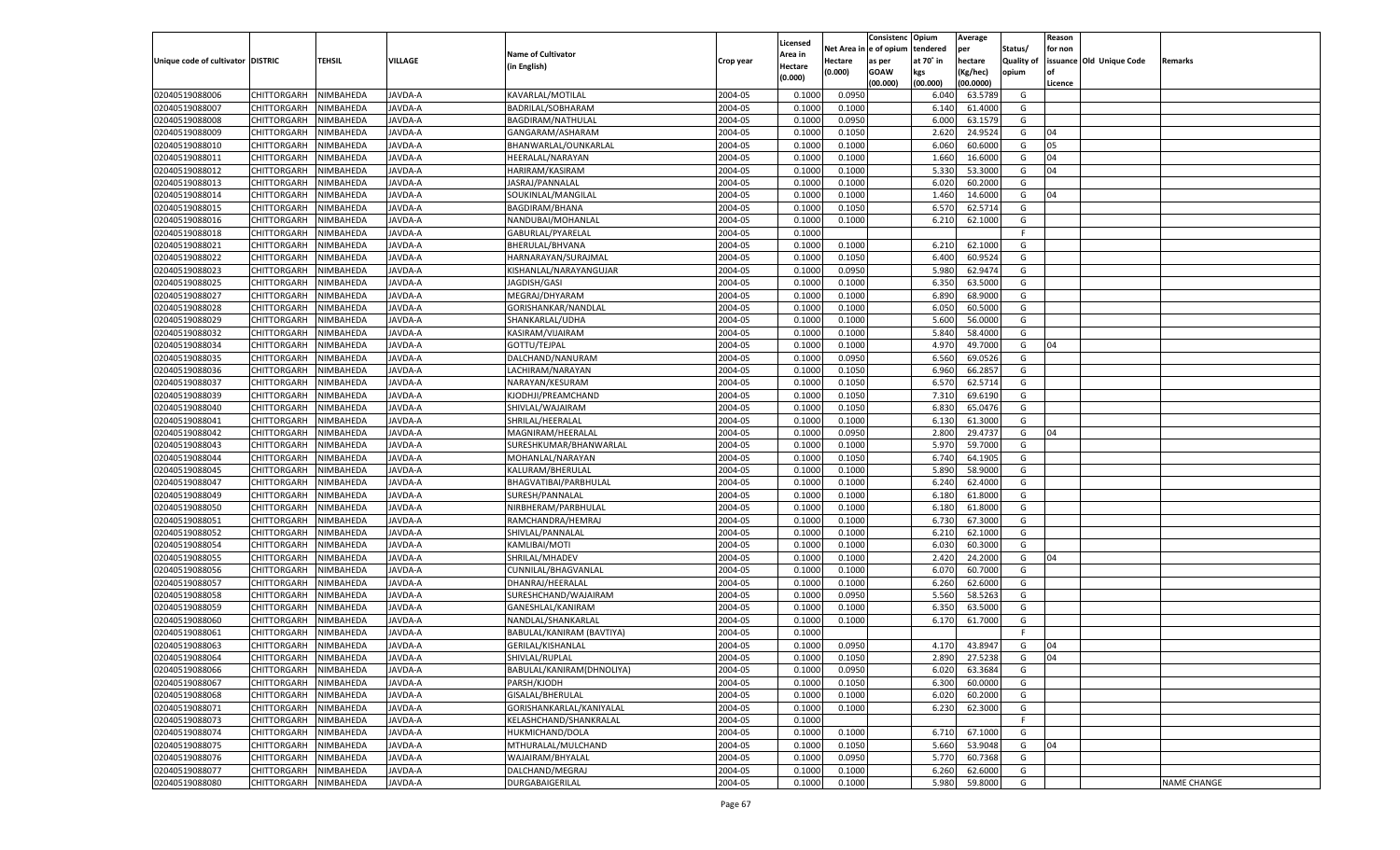|                                   |                       |               |                |                           |           |                     |          | Consistenc  | Opium     | Average   |                   | Reason  |                          |                    |
|-----------------------------------|-----------------------|---------------|----------------|---------------------------|-----------|---------------------|----------|-------------|-----------|-----------|-------------------|---------|--------------------------|--------------------|
|                                   |                       |               |                | <b>Name of Cultivator</b> |           | Licensed<br>\rea in | Net Area | e of opium  | tendered  | per       | Status/           | for non |                          |                    |
| Unique code of cultivator DISTRIC |                       | <b>TEHSIL</b> | VILLAGE        | (in English)              | Crop year | Hectare             | Hectare  | as per      | at 70° in | hectare   | <b>Quality of</b> |         | issuance Old Unique Code | Remarks            |
|                                   |                       |               |                |                           |           | (0.000)             | (0.000)  | <b>GOAW</b> | kgs       | (Kg/hec)  | opium             |         |                          |                    |
|                                   |                       |               |                |                           |           |                     |          | (00.000)    | (00.000)  | (00.0000) |                   | Licence |                          |                    |
| 02040519088082                    | CHITTORGARH           | NIMBAHEDA     | JAVDA-A        | SHAMBHULAL/WAJAIRAM       | 2004-05   | 0.1000              | 0.1000   |             | 6.590     | 65.9000   | G                 |         |                          |                    |
| 02040519088083                    | CHITTORGARH           | NIMBAHEDA     | <b>JAVDA-A</b> | OUNKARLAL/NARAYAN         | 2004-05   | 0.1000              | 0.1000   |             | 6.150     | 61.5000   | G                 |         |                          |                    |
| 02040519088084                    | CHITTORGARH           | NIMBAHEDA     | JAVDA-A        | NANALAL/SHANKARLAL        | 2004-05   | 0.1000              | 0.1000   |             | 6.170     | 61.7000   | G                 |         |                          |                    |
| 02040519088085                    | CHITTORGARH           | NIMBAHEDA     | JAVDA-A        | SANTILAL/MEGRAJ           | 2004-05   | 0.1000              | 0.1000   |             | 5.620     | 56.2000   | G                 |         |                          |                    |
| 02040519088086                    | CHITTORGARH           | NIMBAHEDA     | JAVDA-A        | KASTHURIBAI/BHERULAL      | 2004-05   | 0.1000              | 0.1000   |             | 6.280     | 62.8000   | G                 |         |                          |                    |
| 02040519088087                    | CHITTORGARH           | NIMBAHEDA     | <b>JAVDA-A</b> | UDHERAM/MODA              | 2004-05   | 0.1000              | 0.1000   |             | 6.160     | 61.6000   | G                 |         |                          |                    |
| 02040519088088                    | CHITTORGARH           | NIMBAHEDA     | JAVDA-A        | SANTILAL/RATANLAI         | 2004-05   | 0.1000              | 0.1050   |             | 6.500     | 61.9048   | G                 |         |                          |                    |
| 02040519088091                    | CHITTORGARH           | NIMBAHEDA     | <b>JAVDA-A</b> | FTEHLAL/MOHANLAL          | 2004-05   | 0.1000              | 0.0950   |             | 5.710     | 60.1053   | G                 |         |                          |                    |
| 02040519088092                    | CHITTORGARH           | NIMBAHEDA     | JAVDA-A        | BAGDIRAM/WAJAIRAM         | 2004-05   | 0.1000              |          |             |           |           | F.                |         |                          |                    |
| 02040519088094                    | CHITTORGARH           | NIMBAHEDA     | <b>JAVDA-A</b> | KISHANLAL/SOBHARAM        | 2004-05   | 0.1000              | 0.1000   |             | 6.290     | 62.9000   | G                 |         |                          |                    |
| 02040519088095                    | CHITTORGARH           | NIMBAHEDA     | JAVDA-A        | DAMARULAL/KJODHJI         | 2004-05   | 0.1000              | 0.0900   |             | 5.970     | 66.3333   | G                 |         |                          |                    |
| 02040519088098                    | CHITTORGARH           | NIMBAHEDA     | <b>JAVDA-A</b> | KESIBAI/JAGNNATH          | 2004-05   | 0.1000              | 0.1000   |             | 6.160     | 61.6000   | G                 |         |                          |                    |
| 02040519088099                    | CHITTORGARH           | NIMBAHEDA     | JAVDA-A        | BHAGVANLAL/RAMA           | 2004-05   | 0.1000              | 0.0950   |             | 5.780     | 60.8421   | G                 |         |                          |                    |
| 02040519088100                    | CHITTORGARH           | NIMBAHEDA     | AVDA-A         | SURESHCHAND/RUPLAL        | 2004-05   | 0.1000              |          |             |           |           | E                 |         |                          |                    |
| 02040519088101                    | CHITTORGARH           | NIMBAHEDA     | AVDA-A         | GERILAL/NARAYAN           | 2004-05   | 0.1000              | 0.1000   |             | 5.960     | 59.6000   | G                 |         |                          |                    |
| 02040519088102                    | CHITTORGARH           | NIMBAHEDA     | AVDA-A         | GOPILAL/OUNKARJI          | 2004-05   | 0.1000              | 0.1050   |             | 7.240     | 68.9524   | G                 |         |                          |                    |
| 02040519088103                    | CHITTORGARH           | NIMBAHEDA     | AVDA-A         | HUKMICHAND/HEERALAL       | 2004-05   | 0.1000              | 0.1000   |             | 6.170     | 61.7000   | G                 |         |                          |                    |
| 02040519088104                    | CHITTORGARH           | NIMBAHEDA     | AVDA-A         | SURESHCHAND/SHANKARLAL    | 2004-05   | 0.1000              | 0.1000   |             | 6.480     | 64.8000   | G                 |         |                          |                    |
| 02040519088105                    | CHITTORGARH           | NIMBAHEDA     | AVDA-A         | MULCHAND/RAMA             | 2004-05   | 0.1000              | 0.1000   |             | 6.460     | 64.6000   | G                 |         |                          |                    |
| 02040519088106                    | CHITTORGARH           | NIMBAHEDA     | AVDA-A         | BHERULAL/NATHULAL         | 2004-05   | 0.1000              | 0.1000   |             | 3.810     | 38.1000   | G                 | 04      |                          |                    |
| 02040519088109                    | CHITTORGARH           | NIMBAHEDA     | AVDA-A         | KASTHURIBAI/NARAYAN       | 2004-05   | 0.1000              | 0.1050   |             | 5.020     | 47.8095   | G                 | 04      |                          |                    |
| 02040519088110                    | CHITTORGARH           | NIMBAHEDA     | AVDA-A         | NIBHERAM/SHANKARLAI       | 2004-05   | 0.1000              | 0.1000   |             | 6.450     | 64.5000   | G                 |         |                          |                    |
| 02040519088112                    | CHITTORGARH           | NIMBAHEDA     | AVDA-A         | MOHANLAL/BHERULAL         | 2004-05   | 0.1000              | 0.1000   |             | 5.300     | 53.0000   | G                 | 04      |                          |                    |
| 02040519088113                    | CHITTORGARH           | NIMBAHEDA     | AVDA-A         | SHANKARLAL/DOLA           | 2004-05   | 0.1000              | 0.1000   |             | 6.080     | 60.8000   | G                 |         |                          |                    |
| 02040519088114                    | CHITTORGARH           | NIMBAHEDA     | AVDA-B         | SHANKERLAL/CHAGANLAL      | 2004-05   | 0.1000              | 0.1000   |             | 6.260     | 62.6000   | G                 |         |                          |                    |
| 02040519088115                    | CHITTORGARH           | NIMBAHEDA     | AVDA-B         | DEVILAL/MITHULAL          | 2004-05   | 0.1000              | 0.1000   |             | 6.340     | 63.4000   | G                 |         |                          |                    |
| 02040519088116                    | CHITTORGARH           | NIMBAHEDA     | AVDA-B         | MANGILAL/HARIRAM          | 2004-05   | 0.1000              | 0.1000   |             | 6.060     | 60.6000   | G                 |         |                          |                    |
| 02040519088117                    | CHITTORGARH           | NIMBAHEDA     | AVDA-B         | HEERALAL/NANDA            | 2004-05   | 0.1000              | 0.1000   |             | 6.23      | 62.3000   | G                 |         |                          |                    |
| 02040519088120                    | CHITTORGARH           | NIMBAHEDA     | AVDA-B         | BHAGVATIBAI/KESHURAM      | 2004-05   | 0.1000              | 0.1000   |             | 5.650     | 56.5000   | G                 |         |                          |                    |
| 02040519088121                    | CHITTORGARH           | NIMBAHEDA     | AVDA-B         | PARTHIRAJ/KAJOD           | 2004-05   | 0.1000              | 0.1000   |             | 6.030     | 60.3000   | G                 |         |                          |                    |
| 02040519088122                    | CHITTORGARH           | NIMBAHEDA     | <b>JAVDA-B</b> | RANGLAL/KAJOD             | 2004-05   | 0.1000              | 0.1000   |             | 5.650     | 56.5000   | G                 |         |                          |                    |
| 02040519088123                    | CHITTORGARH           | NIMBAHEDA     | JAVDA-B        | SHAKUBAI/HEERALAL         | 2004-05   | 0.1000              | 0.0950   |             | 6.000     | 63.1579   | G                 |         |                          |                    |
| 02040519088124                    | CHITTORGARH           | NIMBAHEDA     | <b>JAVDA-B</b> | RAMNARAYAN/CHAMPALAL      | 2004-05   | 0.1000              | 0.1000   |             | 5.870     | 58.7000   | G                 |         |                          |                    |
| 02040519088125                    | CHITTORGARH           | NIMBAHEDA     | JAVDA-B        | UDAILAL/NATHU             | 2004-05   | 0.1000              | 0.1000   |             | 6.110     | 61.1000   | G                 |         |                          | <b>NAME CHANGE</b> |
| 02040519088126                    | CHITTORGARH           | NIMBAHEDA     | <b>JAVDA-B</b> | KANKUBAI/DOLIBAI          | 2004-05   | 0.1000              | 0.1000   |             | 6.720     | 67.2000   | G                 |         |                          |                    |
| 02040519088127                    | CHITTORGARH           | NIMBAHEDA     | JAVDA-B        | BHANDA/PREMCHAND          | 2004-05   | 0.1000              | 0.1050   |             | 5.780     | 55.0476   | G                 |         |                          |                    |
| 02040519088128                    | CHITTORGARH           | NIMBAHEDA     | <b>JAVDA-B</b> | FULLCHAND/MAYARAM         | 2004-05   | 0.1000              | 0.0950   |             | 5.920     | 62.3158   | G                 |         |                          |                    |
| 02040519088129                    | CHITTORGARH           | NIMBAHEDA     | AVDA-B         | SHUKI BAI/SHOBHARAM       | 2004-05   | 0.1000              | 0.1050   |             | 5.710     | 54.3810   | G                 |         |                          |                    |
| 02040519088131                    | CHITTORGARH           | NIMBAHEDA     | <b>JAVDA-B</b> | SOHANLAL/SUGANLAL         | 2004-05   | 0.1000              | 0.0950   |             | 5.550     | 58.4211   | G                 |         |                          |                    |
| 02040519088132                    | CHITTORGARH           | NIMBAHEDA     | JAVDA-B        | MITHULAL/MYARAM           | 2004-05   | 0.1000              | 0.0950   |             | 6.460     | 68.0000   | G                 |         |                          |                    |
| 02040519088133                    | CHITTORGARH           | NIMBAHEDA     | <b>JAVDA-B</b> | KANIRAM/NATHU             | 2004-05   | 0.1000              | 0.1000   |             | 5.870     | 58.7000   | G                 |         |                          |                    |
| 02040519088134                    | CHITTORGARH           | NIMBAHEDA     | AVDA-B         | NANDA/NARAYAN             | 2004-05   | 0.1000              | 0.1000   |             | 6.170     | 61.7000   | G                 |         |                          |                    |
| 02040519088135                    | CHITTORGARH           | NIMBAHEDA     | <b>JAVDA-B</b> | MANGILAL/NANDRAM          | 2004-05   | 0.1000              | 0.0950   |             | 6.030     | 63.4737   | G                 |         |                          |                    |
| 02040519088137                    | CHITTORGARH           | NIMBAHEDA     | AVDA-B         | DOULATRAM/LAXMICHAND      | 2004-05   | 0.1000              | 0.1000   |             | 2.67      | 26.7000   | G                 | 04      |                          |                    |
| 02040519088138                    | CHITTORGARH           | NIMBAHEDA     | JAVDA-B        | MANA/KELA                 | 2004-05   | 0.1000              | 0.1050   |             | 5.980     | 56.9524   | G                 |         |                          |                    |
| 02040519088140                    | CHITTORGARH NIMBAHEDA |               | JAVDA-B        | <b>BADRILAL/MOHANDAS</b>  | 2004-05   | 0.1000              | 0.0950   |             | 4.680     | 49.2632   | G                 | 04      |                          |                    |
| 02040519088141                    | <b>CHITTORGARH</b>    | NIMBAHEDA     | JAVDA-B        | MADHOLAL/NANDLAL          | 2004-05   | 0.1000              | 0.1000   |             | 6.290     | 62.9000   | G                 |         |                          |                    |
| 02040519088143                    | CHITTORGARH           | NIMBAHEDA     | JAVDA-B        | GISALAL/HEERALLA          | 2004-05   | 0.1000              | 0.1000   |             | 6.530     | 65.3000   | G                 |         |                          |                    |
| 02040519088144                    | <b>CHITTORGARH</b>    | NIMBAHEDA     | JAVDA-B        | JANIBAI/KISHANLAL         | 2004-05   | 0.1000              | 0.0950   |             | 3.820     | 40.2105   | G                 | 04      |                          |                    |
| 02040519088146                    | <b>CHITTORGARH</b>    | NIMBAHEDA     | JAVDA-B        | DEUBAI/LAXMAN             | 2004-05   | 0.1000              | 0.1000   |             | 5.610     | 56.1000   | G                 |         |                          |                    |
| 02040519088149                    | <b>CHITTORGARH</b>    | NIMBAHEDA     | JAVDA-B        | CHAGANLAL/MOTILAL         | 2004-05   | 0.1000              | 0.1000   |             | 1.580     | 15.8000   | G                 | 04      |                          |                    |
| 02040519088154                    | <b>CHITTORGARH</b>    | NIMBAHEDA     | JAVDA-B        | SHANKERLAL/GASI           | 2004-05   | 0.1000              | 0.1000   |             | 6.460     | 64.6000   | G                 |         |                          |                    |
| 02040519088157                    | <b>CHITTORGARH</b>    | NIMBAHEDA     | JAVDA-B        | AMBALAL/KISHANLAL         | 2004-05   | 0.1000              | 0.0950   |             | 6.090     | 64.1053   | G                 |         |                          |                    |
| 02040519088158                    | CHITTORGARH           | NIMBAHEDA     | JAVDA-B        | SHATYANARAYAN/PANNALAL    | 2004-05   | 0.1000              | 0.1050   |             | 6.440     | 61.3333   | G                 |         |                          |                    |
| 02040519088159                    | <b>CHITTORGARH</b>    | NIMBAHEDA     | JAVDA-B        | RAMCHANDRIBAI/GOPILAL     | 2004-05   | 0.1000              |          |             |           |           | F                 |         |                          |                    |
| 02040519088163                    | CHITTORGARH           | NIMBAHEDA     | JAVDA-B        | AMBALAL/MOHANLAL          | 2004-05   | 0.1000              | 0.1000   |             | 5.650     | 56.5000   | G                 |         |                          |                    |
|                                   |                       |               |                |                           |           |                     |          |             |           |           |                   |         |                          |                    |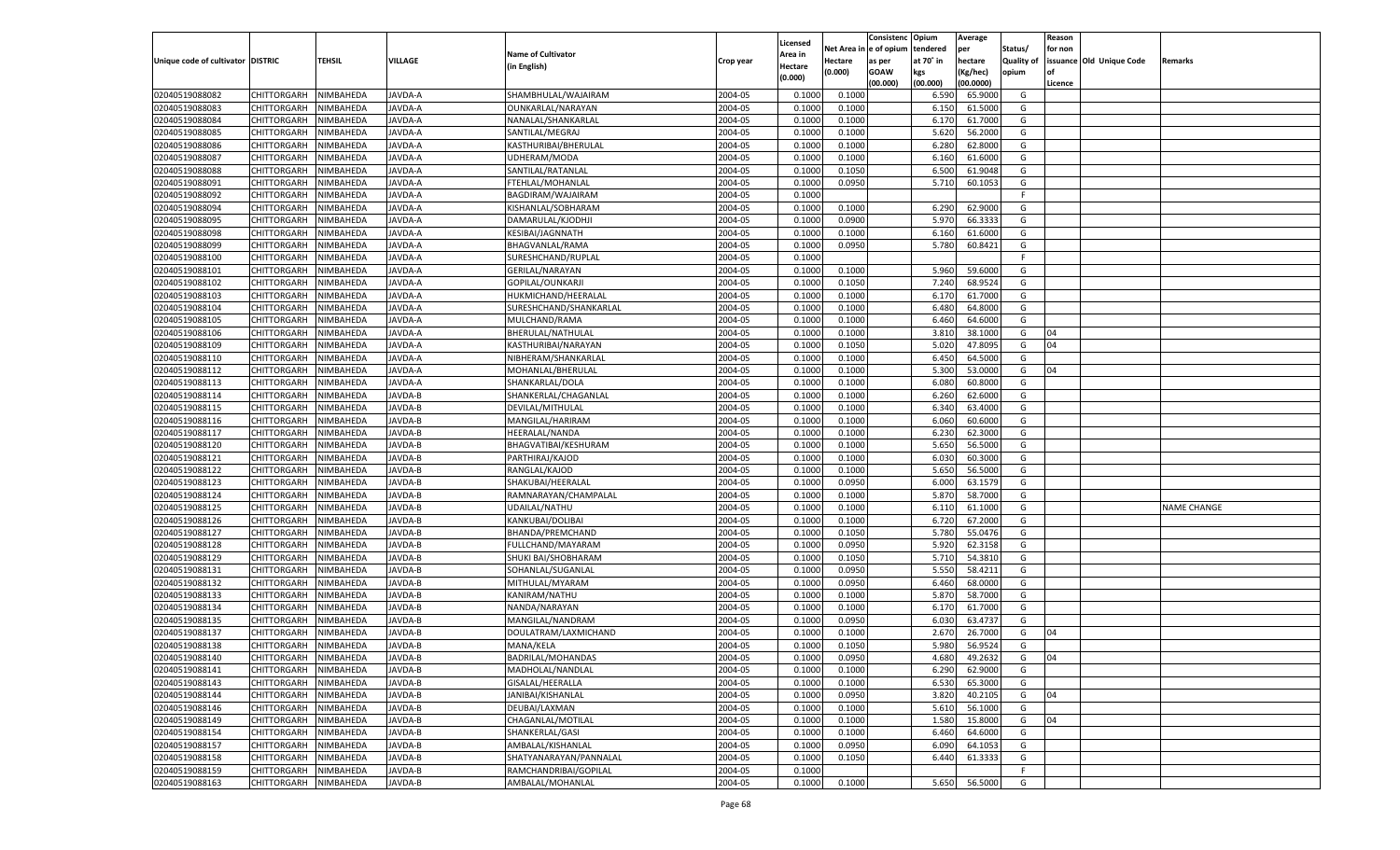|                                   |                    |           |                |                           |           |          |             | Consistenc    | Opium     | Average   |            | Reason  |                          |                    |
|-----------------------------------|--------------------|-----------|----------------|---------------------------|-----------|----------|-------------|---------------|-----------|-----------|------------|---------|--------------------------|--------------------|
|                                   |                    |           |                |                           |           | Licensed | Net Area iı | n  e of opium | tendered  | per       | Status/    | for non |                          |                    |
| Unique code of cultivator DISTRIC |                    | TEHSIL    | <b>VILLAGE</b> | <b>Name of Cultivator</b> | Crop year | Area in  | Hectare     | as per        | at 70° in | hectare   | Quality of |         | issuance Old Unique Code | Remarks            |
|                                   |                    |           |                | (in English)              |           | Hectare  | (0.000)     | <b>GOAW</b>   | kgs       | (Kg/hec)  | opium      |         |                          |                    |
|                                   |                    |           |                |                           |           | (0.000)  |             | (00.000)      | (00.000)  | (00.0000) |            | Licence |                          |                    |
| 02040519088164                    | CHITTORGARH        | NIMBAHEDA | JAVDA-B        | GANPATLAL/KALU            | 2004-05   | 0.1000   | 0.1000      |               | 5.940     | 59.4000   | G          |         |                          |                    |
| 02040519088167                    | CHITTORGARH        | NIMBAHEDA | JAVDA-B        | AKLINGDAS/MANGUDAS        | 2004-05   | 0.1000   | 0.0950      |               | 5.23      | 55.0526   | G          |         |                          |                    |
| 02040519088145                    | CHITTORGARH        | NIMBAHEDA | JAVDA-B        | SHANKERLAL/BHAGIRATH      | 2004-05   | 0.1000   | 0.1000      |               | 5.390     | 53.9000   | G          | 04      |                          |                    |
| 02040519088155                    | CHITTORGARH        | NIMBAHEDA | JAVDA-B        | BHANWARLAL/CHAMPALAL      | 2004-05   | 0.1000   | 0.0900      |               | 4.990     | 55.4444   | G          |         |                          |                    |
| 02040519088169                    | CHITTORGARH        | NIMBAHEDA | JAVDA-B        | UDALAL/KANHYALAL          | 2004-05   | 0.1000   | 0.1000      |               | 6.440     | 64.4000   | G          |         |                          |                    |
| 02040519088171                    | CHITTORGARH        | NIMBAHEDA | JAVDA-B        | SAMBHULAL/MAHDEV          | 2004-05   | 0.1000   | 0.1000      |               | 5.920     | 59.2000   | G          |         |                          |                    |
| 02040519088168                    | CHITTORGARH        | NIMBAHEDA | JAVDA-B        | LAXMAN/MHADEV JI          | 2004-05   | 0.1000   | 0.1050      |               | 6.320     | 60.1905   | G          |         |                          |                    |
| 02040519088171                    | CHITTORGARH        | NIMBAHEDA | JAVDA-B        | RAMLAL/BALA               | 2004-05   | 0.1000   | 0.1000      |               | 5.850     | 58.5000   | G          |         |                          |                    |
| 02040519088172                    | CHITTORGARH        | NIMBAHEDA | JAVDA-B        | KANIRAM/ONKARLAL          | 2004-05   | 0.1000   | 0.1000      |               | 6.440     | 64.4000   | G          |         |                          |                    |
| 02040519088173                    |                    |           |                |                           | 2004-05   |          |             |               |           |           | G          |         |                          |                    |
|                                   | CHITTORGARH        | NIMBAHEDA | JAVDA-B        | <b>BADRILAL/DOLAJI</b>    |           | 0.1000   | 0.0950      |               | 5.780     | 60.8421   |            |         |                          |                    |
| 02040519088174                    | CHITTORGARH        | NIMBAHEDA | JAVDA-B        | GORVADHANLAL/RATANLAL     | 2004-05   | 0.1000   | 0.1000      |               | 6.350     | 63.5000   | G          |         |                          |                    |
| 02040519088175                    | CHITTORGARH        | NIMBAHEDA | JAVDA-B        | BADRILAL/CHAGANLAL        | 2004-05   | 0.1000   | 0.1000      |               | 6.170     | 61.7000   | G          |         |                          |                    |
| 02040519088176                    | CHITTORGARH        | NIMBAHEDA | JAVDA-B        | BALURAM/MANGILAL          | 2004-05   | 0.1000   | 0.0950      |               | 5.200     | 54.7368   | G          |         |                          |                    |
| 02040519088178                    | CHITTORGARH        | NIMBAHEDA | JAVDA-B        | RADESYAM/MHADEV           | 2004-05   | 0.1000   | 0.1000      |               | 5.920     | 59.2000   | G          |         |                          |                    |
| 02040519088180                    | CHITTORGARH        | NIMBAHEDA | JAVDA-B        | MADANLAL/RUPLAL           | 2004-05   | 0.1000   |             |               |           |           | F.         | 07      |                          |                    |
| 02040519088181                    | CHITTORGARH        | NIMBAHEDA | <b>IAVDA-B</b> | BANWARDAS/BADRIDAS        | 2004-05   | 0.1000   | 0.1000      |               | 6.080     | 60.8000   | G          |         |                          |                    |
| 02040519088182                    | CHITTORGARH        | NIMBAHEDA | <b>AVDA-B</b>  | BANWARLAL/MAHDEV          | 2004-05   | 0.1000   | 0.0950      |               | 6.160     | 64.8421   | G          |         |                          |                    |
| 02040519088184                    | CHITTORGARH        | NIMBAHEDA | JAVDA-B        | <b>BALURAM/RUPLAL</b>     | 2004-05   | 0.1000   | 0.1050      |               | 5.320     | 50.6667   | G          | 04      |                          |                    |
| 02040519088185                    | CHITTORGARH        | NIMBAHEDA | JAVDA-B        | MATHURALAL/PYARA          | 2004-05   | 0.1000   | 0.1000      |               | 6.610     | 66.1000   | G          |         |                          |                    |
| 02040519088186                    | CHITTORGARH        | NIMBAHEDA | <b>IAVDA-B</b> | KISHANLAL/MOHANLAL        | 2004-05   | 0.1000   | 0.0950      |               | 6.130     | 64.5263   | G          |         |                          |                    |
| 02040519088187                    | CHITTORGARH        | NIMBAHEDA | JAVDA-B        | SHANKARIBAI/RAMESWARDAS   | 2004-05   | 0.1000   | 0.1000      |               | 1.500     | 15.0000   | G          | 04      |                          |                    |
| 02040519088188                    | CHITTORGARH        | NIMBAHEDA | JAVDA-B        | BHAGWANLAL/PYARA          | 2004-05   | 0.1000   |             |               |           |           | E          |         |                          |                    |
| 02040519089001                    | CHITTORGARH        | NIMBAHEDA | KACHARIYAKHEDI | JUNDALAL/KASTURIBAI/NAVLA | 2004-05   | 0.1000   | 0.1000      |               | 5.940     | 59.4000   | G          |         |                          |                    |
| 02040519089002                    | CHITTORGARH        | NIMBAHEDA | KACHARIYAKHEDI | CHAAGANLAL/PYARCHAND      | 2004-05   | 0.1000   | 0.1000      |               | 6.450     | 64.5000   | G          |         |                          | <b>NAME CHANGE</b> |
| 02040519089003                    | CHITTORGARH        | NIMBAHEDA | KACHARIYAKHEDI | RANGLAL/KANIRAM           | 2004-05   | 0.1000   | 0.1050      |               | 6.990     | 66.5714   | G          |         |                          |                    |
| 02040519089005                    | CHITTORGARH        | NIMBAHEDA | KACHARIYAKHEDI | BHERU/HEMRAJ              | 2004-05   | 0.1000   | 0.1000      |               | 6.780     | 67.8000   | G          |         |                          |                    |
| 02040519089006                    | CHITTORGARH        | NIMBAHEDA | KACHARIYAKHEDI | NANALAL/NOLA              | 2004-05   | 0.1000   | 0.1000      |               | 6.220     | 62.2000   | G          |         |                          |                    |
| 02040519089007                    | CHITTORGARH        | NIMBAHEDA | KACHARIYAKHEDI | DHAPUBAI/NARAYAN          | 2004-05   | 0.1000   | 0.1000      |               | 7.050     | 70.5000   | G          |         |                          |                    |
| 02040519089008                    | CHITTORGARH        | NIMBAHEDA | KACHARIYAKHEDI | JAGANNATH/KALU            | 2004-05   | 0.1000   | 0.1000      |               | 7.070     | 70.7000   | G          |         |                          |                    |
| 02040519089009                    | CHITTORGARH        | NIMBAHEDA | KACHARIYAKHEDI | MATHRIBAI/UDAIRAM         | 2004-05   | 0.1000   | 0.1050      |               | 6.850     | 65.2381   | G          |         |                          |                    |
| 02040519089011                    | CHITTORGARH        | NIMBAHEDA | KACHARIYAKHEDI | UDAIRAM/BHOTHLAL          | 2004-05   | 0.1000   |             |               |           |           | F.         |         |                          |                    |
| 02040519089012                    | CHITTORGARH        | NIMBAHEDA | KACHARIYAKHEDI | KISHANLAL/MOTILAL         | 2004-05   | 0.1000   |             |               |           |           | F          |         |                          |                    |
|                                   |                    |           |                |                           | 2004-05   |          |             |               |           | 61.9000   |            |         |                          |                    |
| 02040519089013                    | CHITTORGARH        | NIMBAHEDA | KACHARIYAKHEDI | NARAYAN/NANALAL           |           | 0.1000   | 0.1000      |               | 6.190     |           | G          |         |                          |                    |
| 02040519089014                    | CHITTORGARH        | NIMBAHEDA | KACHARIYAKHEDI | <b>BADRILAL/DOLA</b>      | 2004-05   | 0.1000   | 0.1050      |               | 7.170     | 68.285    | G          |         |                          |                    |
| 02040519089015                    | CHITTORGARH        | NIMBAHEDA | KACHARIYAKHEDI | JAGDISH/MANGILAL          | 2004-05   | 0.1000   | 0.0900      |               | 6.060     | 67.3333   | G          |         |                          |                    |
| 02040519089017                    | CHITTORGARH        | NIMBAHEDA | KACHARIYAKHEDI | PYARA/GABUR               | 2004-05   | 0.1000   |             |               |           |           | F          |         | 02040519089017           | <b>TRANSFER</b>    |
| 02040519089018                    | CHITTORGARH        | NIMBAHEDA | KACHARIYAKHEDI | KANIRAM/SEETARAM          | 2004-05   | 0.1000   | 0.1050      |               | 7.130     | 67.9048   | G          |         | 02040519089018           | TRANSFER           |
| 02040519089019                    | CHITTORGARH        | NIMBAHEDA | KACHARIYAKHEDI | JANIBAI/BHERULAL          | 2004-05   | 0.1000   | 0.1050      |               | 2.100     | 20.0000   | G          | 04      | 02040519089019           | TRANSFER           |
| 02040519091001                    | CHITTORGARH        | NIMBAHEDA | KHARAMANKCHOK  | RAMSINGH/NAVLSINGH        | 2004-05   | 0.1000   | 0.1000      |               | 6.020     | 60.2000   | G          |         |                          |                    |
| 02040519091002                    | CHITTORGARH        | NIMBAHEDA | KHARAMANKCHOK  | DALU/NARAYAN              | 2004-05   | 0.1000   | 0.1000      |               | 6.910     | 69.1000   | G          |         |                          |                    |
| 02040519091004                    | CHITTORGARH        | NIMBAHEDA | KHARAMANKCHOK  | GISALAL/NANURAM           | 2004-05   | 0.1000   | 0.1000      |               | 7.180     | 71.8000   | G          |         |                          |                    |
| 02040519091005                    | CHITTORGARH        | NIMBAHEDA | KHARAMANKCHOK  | MOTILAL/JIVA              | 2004-05   | 0.1000   | 0.1000      |               | 6.050     | 60.5000   | G          |         |                          |                    |
| 02040519091006                    | CHITTORGARH        | NIMBAHEDA | KHARAMANKCHOK  | MANGILAL/GANGABAI         | 2004-05   | 0.1000   | 0.1000      |               | 5.420     | 54.2000   | G          | 05      |                          |                    |
| 02040519091008                    | CHITTORGARH        | NIMBAHEDA | KHARAMANKCHOK  | <b>BHERU/HEERA</b>        | 2004-05   | 0.1000   | 0.1000      |               | 6.320     | 63.2000   | G          |         |                          |                    |
| 02040519091009                    | CHITTORGARH        | NIMBAHEDA | KHARAMANKCHOK  | DALLA/HARLAL              | 2004-05   | 0.1000   | 0.1000      |               | 6.120     | 61.2000   | G          |         |                          |                    |
| 02040519091010                    | CHITTORGARH        | NIMBAHEDA | KHARAMANKCHOK  | CHANDIBAI/RADHU           | 2004-05   | 0.1000   | 0.1000      |               | 5.770     | 57.7000   | G          |         |                          |                    |
| 02040519091011                    | <b>CHITTORGARH</b> | NIMBAHEDA | KHARAMANKCHOK  | LAKHMA/DUNGA              | 2004-05   | 0.1000   | 0.1000      |               | 5.390     | 53.9000   | G          | 04      |                          |                    |
| 02040519091014                    | CHITTORGARH        | NIMBAHEDA | KHARAMANKCHOK  | RAMLAL/JIVA               | 2004-05   | 0.1000   | 0.1000      |               | 6.460     | 64.6000   | G          |         |                          |                    |
| 02040519091019                    | CHITTORGARH        | NIMBAHEDA | KHARAMANKCHOK  | PAYARCHAND/KALU           | 2004-05   | 0.1000   | 0.0900      |               | 5.590     | 62.1111   | G          |         |                          |                    |
| 02040519091021                    | CHITTORGARH        | NIMBAHEDA | KHARAMANKCHOK  | NATHULAL/RUPA             | 2004-05   | 0.1000   | 0.1000      |               | 5.300     | 53.0000   | G          | 04      |                          |                    |
| 02040519091024                    | <b>CHITTORGARH</b> | NIMBAHEDA | KHARAMANKCHOK  | DEVILAL/NANURAM           | 2004-05   | 0.1000   | 0.1000      |               | 6.780     | 67.8000   | G          |         |                          |                    |
| 02040519091027                    | CHITTORGARH        | NIMBAHEDA | KHARAMANKCHOK  | BHAGWANLAL/HARLAL         | 2004-05   | 0.1000   | 0.1000      |               | 5.630     | 56.3000   | G          | 05      |                          |                    |
| 02040519091028                    | CHITTORGARH        | NIMBAHEDA | KHARAMANKCHOK  | RAMLAL/HARLAL             | 2004-05   | 0.1000   | 0.1000      |               | 6.560     | 65.6000   | G          |         |                          |                    |
| 02040519091003                    | CHITTORGARH        | NIMBAHEDA | KHARAMANKCHOK  | SHAMBU/RUPA               | 2004-05   | 0.1000   | 0.1000      |               | 6.910     | 69.1000   | G          |         |                          |                    |
|                                   |                    |           |                | SHANKAR/DHULA             |           |          |             |               |           |           |            |         |                          |                    |
| 02040519091012                    | CHITTORGARH        | NIMBAHEDA | KHARAMANKCHOK  |                           | 2004-05   | 0.1000   | 0.0900      |               | 5.910     | 65.6667   | G          |         |                          |                    |
| 02040519091013                    | <b>CHITTORGARH</b> | NIMBAHEDA | KHARAMANKCHOK  | PARBHUDAS/GOPALDAS        | 2004-05   | 0.1000   | 0.1000      |               | 5.140     | 51.4000   | G          | 04      |                          |                    |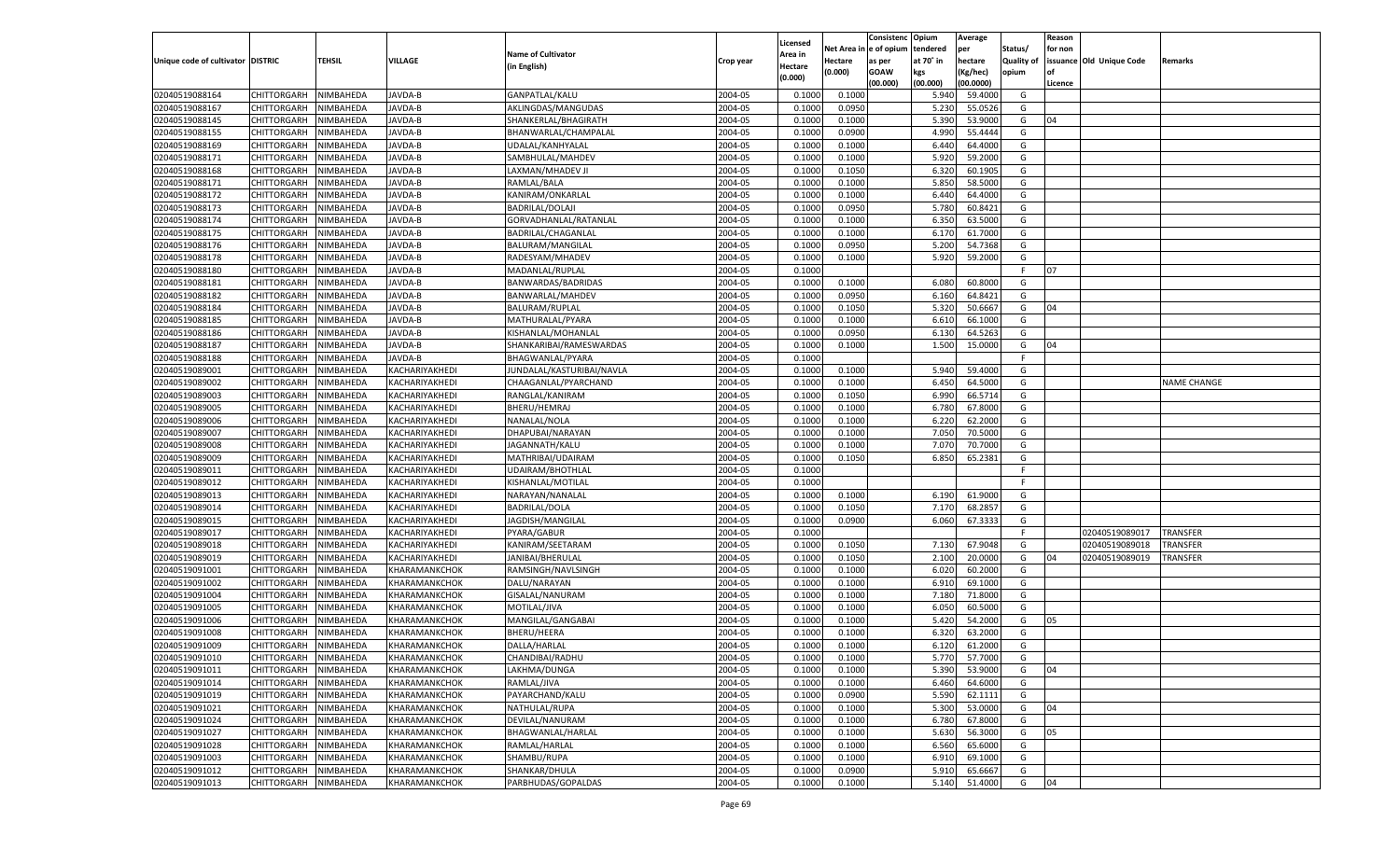|                                   |                       |               |                   |                            |           |                           |          | Consistenc  | Opium     | Average   |                   | Reason  |                          |                    |
|-----------------------------------|-----------------------|---------------|-------------------|----------------------------|-----------|---------------------------|----------|-------------|-----------|-----------|-------------------|---------|--------------------------|--------------------|
|                                   |                       |               |                   | <b>Name of Cultivator</b>  |           | Licensed                  | Net Area | e of opium  | tendered  | per       | Status/           | for non |                          |                    |
| Unique code of cultivator DISTRIC |                       | <b>TEHSIL</b> | VILLAGE           | (in English)               | Crop year | <b>Area in</b><br>Hectare | Hectare  | as per      | at 70° in | hectare   | <b>Quality of</b> |         | issuance Old Unique Code | Remarks            |
|                                   |                       |               |                   |                            |           | (0.000)                   | (0.000)  | <b>GOAW</b> | kgs       | (Kg/hec)  | opium             |         |                          |                    |
|                                   |                       |               |                   |                            |           |                           |          | (00.000)    | (00.000)  | (00.0000) |                   | Licence |                          |                    |
| 02040519091018                    | CHITTORGARH           | NIMBAHEDA     | KHARAMANKCHOK     | DALCHAND/KALU              | 2004-05   | 0.1000                    | 0.0900   |             | 6.310     | 70.1111   | G                 |         |                          |                    |
| 02040519091022                    | CHITTORGARH           | NIMBAHEDA     | KHARAMANKCHOK     | BHERULAL/MOTI              | 2004-05   | 0.1000                    | 0.1000   |             | 5.930     | 59.3000   | G                 |         |                          |                    |
| 02040519091026                    | CHITTORGARH           | NIMBAHEDA     | KHARAMANKCHOK     | GANPATSINGH/KARANSINGH     | 2004-05   | 0.1000                    | 0.1000   |             | 6.920     | 69.2000   | G                 |         |                          |                    |
| 02040519092001                    | CHITTORGARH           | NIMBAHEDA     | KHEDAJADIP        | MOTILALA/RATANLAL          | 2004-05   | 0.1000                    | 0.1000   |             | 5.530     | 55.3000   | G                 |         |                          | <b>NAME CHANGE</b> |
| 02040519092002                    | CHITTORGARH           | NIMBAHEDA     | KHEDAJADIP        | RAMLAL/PYARA               | 2004-05   | 0.1000                    | 0.1000   |             | 6.920     | 69.2000   | G                 |         |                          |                    |
| 02040519092003                    | CHITTORGARH           | NIMBAHEDA     | KHEDAJADIP        | RADESYAM/GASI              | 2004-05   | 0.1000                    | 0.1000   |             | 6.870     | 68.7000   | G                 |         |                          |                    |
| 02040519092004                    | CHITTORGARH           | NIMBAHEDA     | KHEDAJADIP        | PARBHULAL/JAGANNATH        | 2004-05   | 0.1000                    |          |             |           |           | F.                |         |                          | <b>NAME CHANGE</b> |
| 02040519092005                    | CHITTORGARH           | NIMBAHEDA     | KHEDAJADIP        | RAMCHANDRA/NANDA           | 2004-05   | 0.1000                    | 0.1000   |             | 7.030     | 70.3000   | G                 |         |                          |                    |
| 02040519092006                    | CHITTORGARH           | NIMBAHEDA     | KHEDAJADIP        | RAMCHANDRA/UDA             | 2004-05   | 0.1000                    | 0.1000   |             | 5.800     | 58.0000   | G                 |         |                          |                    |
| 02040519092007                    | CHITTORGARH           | NIMBAHEDA     | KHEDAJADIP        | SURESHCHANDRA/MANGILAL     | 2004-05   | 0.1000                    | 0.1000   |             | 6.130     | 61.3000   | G                 |         |                          |                    |
| 02040519092008                    | CHITTORGARH           | NIMBAHEDA     | KHEDAJADIP        | SOHANIBAI/CHAGANLAL        | 2004-05   | 0.1000                    | 0.1000   |             | 5.120     | 51.2000   | G                 | 04      |                          |                    |
| 02040519092009                    | CHITTORGARH           | NIMBAHEDA     | KHEDAJADIP        | BHURIBAI/NANDAJI           | 2004-05   | 0.1000                    | 0.1000   |             | 6.150     | 61.5000   | G                 |         |                          |                    |
| 02040519092010                    | CHITTORGARH           | NIMBAHEDA     | KHEDAJADIP        | GISIBAI/JAGANNATH          | 2004-05   | 0.1000                    | 0.1000   |             | 6.000     | 60.0000   | G                 |         |                          |                    |
| 02040519092011                    | CHITTORGARH           | NIMBAHEDA     | KHEDAJADIP        | BADRILAL/RAMAJI            | 2004-05   | 0.1000                    |          |             |           |           | N                 |         |                          |                    |
| 02040519092012                    | CHITTORGARH           | NIMBAHEDA     | KHEDAJADIP        | BHURIBAI/JAGANNATH         | 2004-05   | 0.1000                    | 0.1000   |             | 5.750     | 57.5000   | G                 |         |                          |                    |
| 02040519092013                    | CHITTORGARH           | NIMBAHEDA     | KHEDAJADIP        | RADHAKISHAN/KASHIRAM       | 2004-05   | 0.1000                    | 0.1000   |             | 5.260     | 52.6000   | G                 | 04      |                          |                    |
| 02040519092014                    | CHITTORGARH           | NIMBAHEDA     | KHEDAJADIP        | NATHU/DEVILAL              | 2004-05   | 0.1000                    | 0.1000   |             | 6.780     | 67.8000   | G                 |         |                          |                    |
| 02040519092015                    | CHITTORGARH           | NIMBAHEDA     | KHEDAJADIP        | NANDA/HEERA                | 2004-05   | 0.1000                    | 0.1000   |             | 6.27      | 62.7000   | G                 |         |                          |                    |
| 02040519092017                    | CHITTORGARH           | NIMBAHEDA     | KHEDAJADIP        | MANGILAL/ONKAR             | 2004-05   | 0.1000                    | 0.1000   |             | 6.710     | 67.1000   | G                 |         |                          |                    |
| 02040519093002                    | CHITTORGARH           | NIMBAHEDA     | KHERABAD          | ALLANUR/JIVANKHAN          | 2004-05   | 0.1000                    | 0.1000   |             | 6.140     | 61.4000   | G                 |         |                          |                    |
| 02040519093003                    | CHITTORGARH           | NIMBAHEDA     | KHERABAD          | MANGILAL/NARAYAN           | 2004-05   | 0.1000                    | 0.1000   |             | 5.890     | 58.9000   | G                 |         |                          |                    |
| 02040519093006                    | CHITTORGARH           | NIMBAHEDA     | KHERABAD          | NARAYAN/KHEMA              | 2004-05   | 0.1000                    | 0.1000   |             | 5.940     | 59.4000   | G                 |         |                          |                    |
| 02040519093007                    | CHITTORGARH           | NIMBAHEDA     | KHERABAD          | RAMLAL/DVEA                | 2004-05   | 0.1000                    | 0.1000   |             | 5.890     | 58.9000   | G                 |         |                          |                    |
| 02040519093009                    | CHITTORGARH           | NIMBAHEDA     | KHERABAD          | KHEVAJAHUSEN/ALLANUR       | 2004-05   | 0.1000                    | 0.1000   |             | 5.900     | 59.0000   | G                 |         |                          |                    |
| 02040519093012                    | CHITTORGARH           | NIMBAHEDA     | KHERABAD          | <b>GULSER KHA/ALLA KAH</b> | 2004-05   | 0.1000                    | 0.1000   |             | 6.120     | 61.2000   | G                 |         |                          |                    |
| 02040519093013                    | CHITTORGARH           | NIMBAHEDA     | KHERABAD          | UTAMCHAND/NARAYAN          | 2004-05   | 0.1000                    | 0.1000   |             | 5.910     | 59.1000   | G                 |         |                          |                    |
| 02040519094003                    | CHITTORGARH           | NIMBAHEDA     | KISHANPURA        | SAGARBAI/NETRAM            | 2004-05   | 0.1000                    | 0.1000   |             | 6.300     | 63.0000   | G                 |         |                          |                    |
| 02040519094004                    | CHITTORGARH           | NIMBAHEDA     | KISHANPURA        | NARAYANIBAI/GAMNDIRAM      | 2004-05   | 0.1000                    | 0.1000   |             | 6.770     | 67.7000   | G                 |         |                          |                    |
| 02040519094005                    | CHITTORGARH           | NIMBAHEDA     | KISHANPURA        | SITABAI/HEERALAL           | 2004-05   | 0.1000                    | 0.0950   |             | 5.920     | 62.3158   | G                 |         |                          |                    |
| 02040519094009                    | CHITTORGARH           | NIMBAHEDA     | KISHANPURA        | PREMCHAND/CHTRBHUJ         | 2004-05   | 0.1000                    | 0.1000   |             | 6.840     | 68.4000   | G                 |         |                          |                    |
| 02040519094011                    | CHITTORGARH           | NIMBAHEDA     | KISHANPURA        | NAGJIRAM/SHRIRAM           | 2004-05   | 0.1000                    | 0.1000   |             | 5.990     | 59.9000   | G                 |         |                          |                    |
| 02040519094012                    | CHITTORGARH           | NIMBAHEDA     | KISHANPURA        | BHOLIRAM/RAMLAL            | 2004-05   | 0.1000                    | 0.1000   |             | 6.050     | 60.5000   | G                 |         |                          |                    |
| 02040519094015                    | CHITTORGARH           | NIMBAHEDA     | KISHANPURA        | RAMRATAN/RAMLAI            | 2004-05   | 0.1000                    | 0.0950   |             | 6.310     | 66.4211   | G                 |         |                          |                    |
| 02040519094016                    | CHITTORGARH           | NIMBAHEDA     | KISHANPURA        | MANGIBAI/MOTILAL           | 2004-05   | 0.1000                    | 0.0950   |             | 6.230     | 65.5789   | G                 |         |                          |                    |
| 02040519094018                    |                       | NIMBAHEDA     | KISHANPURA        |                            | 2004-05   | 0.1000                    | 0.1000   |             | 5.940     | 59.4000   | G                 |         |                          |                    |
| 02040519094019                    | CHITTORGARH           |               | KISHANPURA        | MATHURALAL/MANGU           | 2004-05   | 0.1000                    |          |             | 7.080     | 70.8000   | G                 |         |                          |                    |
|                                   | CHITTORGARH           | NIMBAHEDA     | KISHANPURA        | BHERULAL/RAMA              |           | 0.1000                    | 0.1000   |             |           | 60.8000   |                   |         |                          |                    |
| 02040519094021                    | CHITTORGARH           | NIMBAHEDA     |                   | WASRAJ/KISHANJI            | 2004-05   |                           | 0.1000   |             | 6.080     |           | G                 |         |                          |                    |
| 02040519094024                    | CHITTORGARH           | NIMBAHEDA     | KISHANPURA        | TULSIBAI/JITMAL            | 2004-05   | 0.1000                    | 0.1000   |             | 5.950     | 59.5000   | G                 |         |                          |                    |
| 02040519094033                    | CHITTORGARH           | NIMBAHEDA     | KISHANPURA        | DEVRAM/MADHUDAS            | 2004-05   | 0.1000                    |          |             |           |           | F.                |         |                          |                    |
| 02040519094035                    | CHITTORGARH           | NIMBAHEDA     | KISHANPURA        | SANTILAL/BHANWARLAL        | 2004-05   | 0.1000                    | 0.1000   |             | 6.530     | 65.3000   | G                 |         |                          |                    |
| 02040519094037                    | CHITTORGARH           | NIMBAHEDA     | KISHANPURA        | HJARILAL/RAMLAL            | 2004-05   | 0.1000                    |          |             |           |           | F.                |         |                          |                    |
| 02040519094038                    | CHITTORGARH           | NIMBAHEDA     | KISHANPURA        | BALUDAS/NARAYANDAS         | 2004-05   | 0.1000                    | 0.0950   |             | 5.950     | 62.6316   | G                 |         |                          |                    |
| 02040519094039                    | CHITTORGARH           | NIMBAHEDA     | KISHANPURA        | UTHMICHAND/CHTRBHUJ        | 2004-05   | 0.1000                    | 0.1000   |             | 6.360     | 63.6000   | G                 |         |                          |                    |
| 02040519094042                    | CHITTORGARH           | NIMBAHEDA     | KISHANPURA        | KESURAM/MANGUBHIL          | 2004-05   | 0.1000                    | 0.1000   |             | 6.200     | 62.0000   | G                 |         |                          |                    |
| 02040519094044                    | CHITTORGARH           | NIMBAHEDA     | KISHANPURA        | RAMESVARLAL/BALUDAS        | 2004-05   | 0.1000                    | 0.1000   |             | 6.620     | 66.2000   | G                 |         |                          |                    |
| 02040519094046                    | CHITTORGARH NIMBAHEDA |               | KISHANPURA        | GOVINDRAM/BHANWARLAL       | 2004-05   | 0.1000                    | 0.0950   |             | 6.270     | 66.0000   | G                 |         |                          |                    |
| 02040519094047                    | <b>CHITTORGARH</b>    | NIMBAHEDA     | <b>KISHANPURA</b> | BAPULAL/LOBHCHAND          | 2004-05   | 0.1000                    | 0.1000   |             | 6.630     | 66.3000   | G                 |         |                          |                    |
| 02040519094050                    | CHITTORGARH           | NIMBAHEDA     | KISHANPURA        | HJARILAL/DHANRAJ           | 2004-05   | 0.1000                    | 0.1000   |             | 6.240     | 62.4000   | G                 |         |                          |                    |
| 02040519094051                    | <b>CHITTORGARH</b>    | NIMBAHEDA     | KISHANPURA        | GOVINDRAM/SHANKARLAL       | 2004-05   | 0.1000                    | 0.1000   |             | 6.490     | 64.9000   | G                 |         |                          |                    |
| 02040519094052                    | CHITTORGARH           | NIMBAHEDA     | KISHANPURA        | BHERULAL/SHANKARLAL        | 2004-05   | 0.1000                    | 0.1050   |             | 6.490     | 61.8095   | G                 |         |                          |                    |
| 02040519094053                    | <b>CHITTORGARH</b>    | NIMBAHEDA     | KISHANPURA        | SHUKIBAI/GOVINDRAM         | 2004-05   | 0.1000                    | 0.1000   |             | 6.500     | 65.0000   | G                 |         |                          |                    |
| 02040519094056                    | <b>CHITTORGARH</b>    | NIMBAHEDA     | KISHANPURA        | BHERULAL/NATHULAL          | 2004-05   | 0.1000                    | 0.1050   |             | 6.220     | 59.2381   | G                 |         |                          |                    |
| 02040519094061                    | <b>CHITTORGARH</b>    | NIMBAHEDA     | KISHANPURA        | RAMBAX/SHRIRAM             | 2004-05   | 0.1000                    | 0.0950   |             | 6.360     | 66.9474   | G                 |         |                          |                    |
| 02040519094062                    | <b>CHITTORGARH</b>    | NIMBAHEDA     | KISHANPURA        | RAMESVARLAL/CUNNILAL       | 2004-05   | 0.1000                    |          |             |           |           | F.                |         |                          |                    |
| 02040519094063                    | <b>CHITTORGARH</b>    | NIMBAHEDA     | <b>KISHANPURA</b> | BHAGWANIDEVI/DALCHAND      | 2004-05   | 0.1000                    | 0.0950   |             | 6.170     | 64.9474   | G                 |         |                          |                    |
| 02040519094066                    | CHITTORGARH           | NIMBAHEDA     | KISHANPURA        | RATANLAL/OUNKARLAL         | 2004-05   | 0.1000                    | 0.1000   |             | 5.950     | 59.5000   | G                 |         |                          |                    |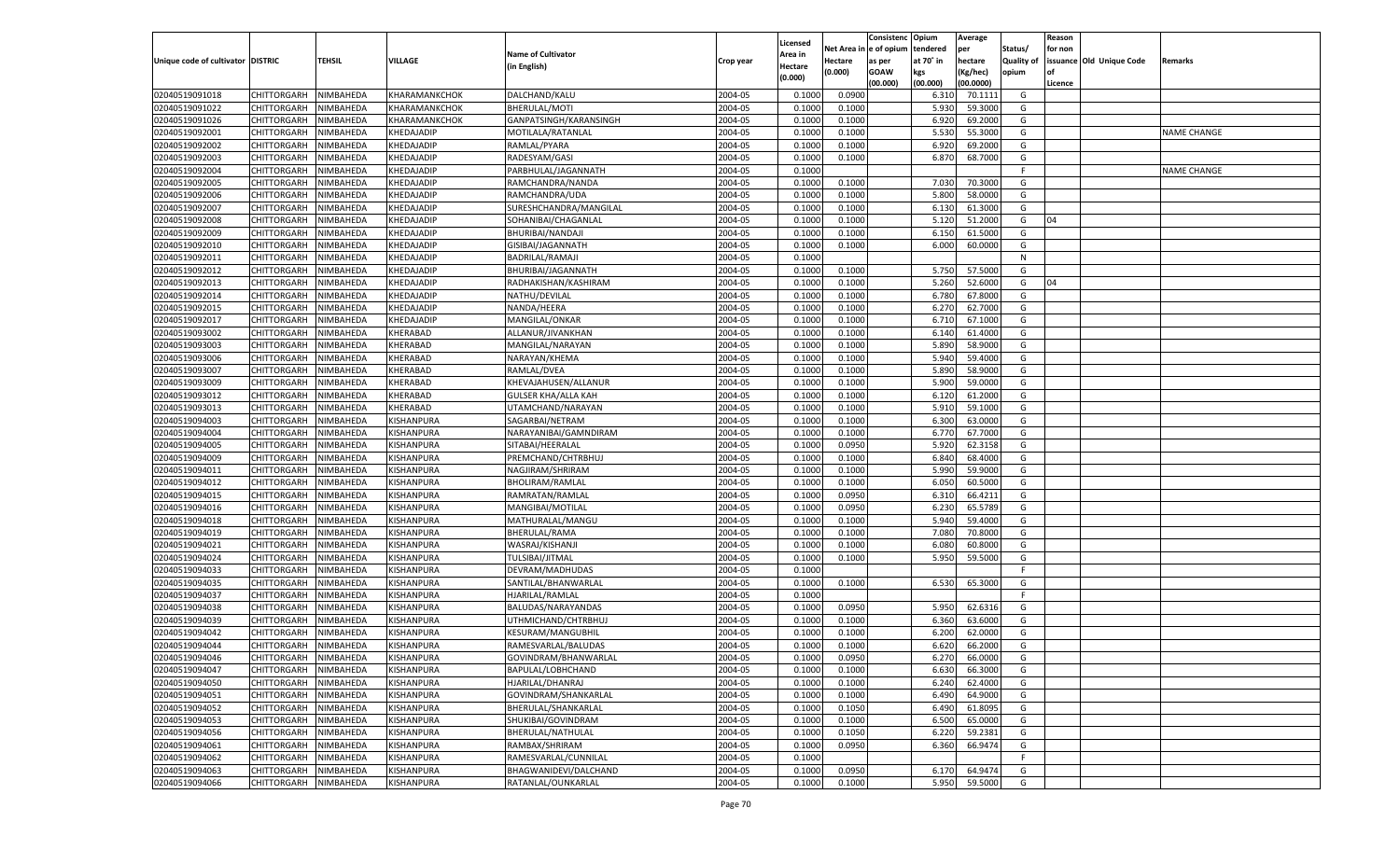| tendered<br>Net Area in e of opium<br>per<br>Status/<br>for non<br><b>Name of Cultivator</b><br>Area in<br><b>TEHSIL</b><br><b>VILLAGE</b><br>Unique code of cultivator DISTRIC<br>at 70° in<br>hectare<br><b>Quality of</b><br>issuance Old Unique Code<br>Hectare<br>as per<br>Remarks<br>Crop year<br>(in English)<br>Hectare<br>(0.000)<br><b>GOAW</b><br>kgs<br>(Kg/hec)<br>opium<br>(0.000)<br>(00.000)<br>(00.000)<br>(00.0000)<br>Licence<br>02040519094067<br>CHITTORGARH<br>KISHANPURA<br>DADAMCHAND/JITMAL<br>2004-05<br>0.0950<br>NIMBAHEDA<br>0.1000<br>6.130<br>64.5263<br>G<br>02040519094068<br>KISHANPURA<br>2004-05<br><b>CHITTORGARH</b><br>NIMBAHEDA<br>SANTILAL/HEERALAL(CHOTA)<br>0.1000<br>0.1000<br>6.440<br>64.4000<br>G<br>02040519094069<br>2004-05<br>7.220<br><b>CHITTORGARH</b><br>NIMBAHEDA<br>KISHANPURA<br>SHRIRAM/NATHU<br>0.1000<br>0.1000<br>72.2000<br>G<br>02040519094070<br>2004-05<br>5.950<br>59.5000<br>CHITTORGARH<br>NIMBAHEDA<br>KISHANPURA<br>KELASHCHAND/HEERALAL<br>0.1000<br>0.1000<br>G<br>2004-05<br>02040519094073<br>KISHANPURA<br>60.0000<br>G<br><b>CHITTORGARH</b><br>NIMBAHEDA<br>SHANKARLAL/MANGILAI<br>0.1000<br>0.1000<br>6.000<br>02040519094075<br>2004-05<br>CHITTORGARH<br>NIMBAHEDA<br>KISHANPURA<br>CHANDIBAI/LALCHAND<br>0.1000<br>0.1000<br>6.310<br>63.1000<br>G<br>02040519094077<br>2004-05<br>0.0950<br><b>CHITTORGARH</b><br>NIMBAHEDA<br>KISHANPURA<br>RAMNARAYAN/BHOLIRAM<br>0.1000<br>6.030<br>63.4737<br>G<br>02040519094079<br>2004-05<br>6.220<br>62.2000<br>CHITTORGARH<br>NIMBAHEDA<br>KISHANPURA<br>RAMSINGH/WASRAJ<br>0.1000<br>0.1000<br>G<br>2004-05<br>02040519094081<br>KISHANPURA<br>G<br><b>CHITTORGARH</b><br>NIMBAHEDA<br>RATANLAL/MOTIJI<br>0.1000<br>0.1000<br>6.000<br>60.0000<br>02040519094088<br>2004-05<br>CHITTORGARH<br>NIMBAHEDA<br>KISHANPURA<br>SALIMKHAN/NURKHAN<br>0.1000<br>0.0950<br>0.330<br>3.4737<br>02<br>- 1<br>02040519094090<br>2004-05<br><b>CHITTORGARH</b><br>NIMBAHEDA<br>KISHANPURA<br>RAMRATAN/CHATARBHUJ<br>0.1000<br>0.1000<br>6.320<br>63.2000<br>G<br>02040519094092<br>2004-05<br>5.980<br>CHITTORGARH<br>NIMBAHEDA<br>KISHANPURA<br>PARBULAL/MANGILAL<br>0.1000<br>0.1000<br>59.8000<br>G<br>2004-05<br>02040519094093<br>NIMBAHEDA<br>KISHANPURA<br>64.5000<br>G<br><b>CHITTORGARH</b><br><b>GORILAL/NATHUJI JAT</b><br>0.1000<br>0.1000<br>6.450<br>02040519094094<br>KISHANPURA<br>2004-05<br>0.1000<br>CHITTORGARH<br>NIMBAHEDA<br>HIRALAL/NATHU JI<br>F.<br>02040519094097<br>KISHANPURA<br>2004-05<br>0.1000<br>6.690<br>66.9000<br><b>CHITTORGARH</b><br>NIMBAHEDA<br>LHERIBAI/LOBCHAND<br>0.1000<br>G<br>02040519094098<br>KISHANPURA<br>2004-05<br>0.1000<br>CHITTORGARH<br>NIMBAHEDA<br>JAGGTNATH/NANALAL JAT<br>F.<br>02040519094099<br>NIMBAHEDA<br>KISHANPURA<br>KANCHANBAI/NANU KHAN<br>2004-05<br>0.1000<br>0.1000<br>5.970<br>59.7000<br>G<br>CHITTORGARH<br>02040519094100<br>KISHANPURA<br>2004-05<br>6.220<br>62.2000<br>CHITTORGARH<br>NIMBAHEDA<br>RAMDAS/NARAYANDAS<br>0.1000<br>0.1000<br>G<br>02040519094101<br>KISHANPURA<br>GORILAL/SHANKARLAL<br>2004-05<br>0.1000<br>0.1050<br>6.730<br>64.0952<br><b>CHITTORGARH</b><br>NIMBAHEDA<br>G<br>02040519094048<br>KISHANPURA<br>2004-05<br>6.000<br>60.0000<br>G<br><b>NAME CHANGE</b><br>CHITTORGARH<br>NIMBAHEDA<br>KAILASHIBAI/RAMRATAN<br>0.1000<br>0.1000<br>02040519094105<br>NIMBAHEDA<br>KISHANPURA<br>2004-05<br>0.1000<br>F<br><b>NAME CHANGE</b><br>CHITTORGARH<br>KAILASHIBAIS/SHANKARLAL<br>02040519094106<br>KISHANPURA<br>2004-05<br>0.1000<br>5.270<br>52.7000<br>02040519068001<br>CHITTORGARH<br>NIMBAHEDA<br>BHERUNATH/NARAYANLAL<br>0.1000<br>G<br>04<br>TRANSFER<br>02040519094107<br>KISHANPURA<br>2004-05<br>0.1000<br>0.1000<br>5.910<br>59.1000<br>02040519068002<br>TRANSFER<br><b>CHITTORGARH</b><br>NIMBAHEDA<br>GAJRAJSINGH/SHAMBHUSINGH<br>G<br>02040519094108<br>KISHANPURA<br>2004-05<br>6.140<br>61.4000<br>G<br>02040519068004<br>TRANSFER<br>CHITTORGARH<br>NIMBAHEDA<br>BADAMBAI/CHTRBHUJ<br>0.1000<br>0.1000<br>02040519094085<br>NIMBAHEDA<br>KISHANPURA<br>2004-05<br>0.1000<br>0.1000<br>6.150<br>61.5000<br>G<br>TRANSFER<br>CHITTORGARH<br>SANTILAL/HEERALAL(BHDA)<br>02040519068005<br>02040519094110<br>KISHANPURA<br>2004-05<br>5.760<br>57.6000<br>G<br>02040519068006<br>CHITTORGARH<br>NIMBAHEDA<br>SUHAGIBAI/DHANNAJI<br>0.1000<br>0.1000<br>TRANSFER<br>02040519095001<br>KOTADIKHURD<br>2004-05<br>0.1000<br><b>CHITTORGARH</b><br>NIMBAHEDA<br>DHULSINGH/OUNKARSINGH<br>F.<br>02040519095002<br>KOTADIKHURD<br>2004-05<br>0.1000<br>6.460<br>64.6000<br>G<br>CHITTORGARH<br>NIMBAHEDA<br>SHIVLAL/LAKHMICHAND<br>0.1000<br>02040519095004<br>NIMBAHEDA<br>KOTADIKHURD<br>2004-05<br>0.1000<br>0.1000<br>5.800<br>58.0000<br>G<br><b>NAME CHANGE</b><br>CHITTORGARH<br>NAGJIRAM/SHANKAR<br>02040519095005<br>KOTADIKHURD<br>2004-05<br>5.940<br>56.5714<br><b>CHITTORGARH</b><br>NIMBAHEDA<br>SAJJANSINGH/KESARBAI<br>0.1000<br>0.1050<br>G<br>02040519095006<br>NIMBAHEDA<br>2004-05<br>0.1000<br>0.1000<br>5.530<br>55.3000<br><b>CHITTORGARH</b><br>KOTADIKHURD<br>RATANSINGH/BHANWARSINGH<br>G<br>NAME CHANGE<br>02040519095007<br>2004-05<br>5.960<br>56.7619<br>CHITTORGARH<br>NIMBAHEDA<br>KOTADIKHURD<br>DHAPUBAI/VIJAISINGH<br>0.1000<br>0.1050<br>G<br>02040519095013<br>NIMBAHEDA<br>KOTADIKHURD<br>2004-05<br>0.1000<br>0.1050<br>54.4762<br><b>CHITTORGARH</b><br>GOVERDHANSINGH/RUPSIGNH<br>5.720<br>G<br>02040519095015<br>2004-05<br><b>CHITTORGARH</b><br>NIMBAHEDA<br>KOTADIKHURD<br>CHUNA/UDHA<br>0.1000<br>F.<br>02040519095019<br>NIMBAHEDA<br>SARDARBAI/BHANWARSINGH<br>2004-05<br><b>CHITTORGARH</b><br>KOTADIKHURD<br>0.1000<br>F.<br>02040519095022<br>2004-05<br><b>NAME CHANGE</b><br>CHITTORGARH<br>NIMBAHEDA<br>KOTADIKHURD<br>PREMCHAND/NARAYAN<br>0.1000<br>F.<br>02040519095028<br>NIMBAHEDA<br>KOTADIKHURD<br>SANTILAL/SHIVLAL<br>2004-05<br>0.1000<br>66.4000<br><b>CHITTORGARH</b><br>0.1000<br>6.640<br>G<br>02040519095029<br>2004-05<br>5.970<br><b>CHITTORGARH</b><br>NIMBAHEDA<br>KOTADIKHURD<br>HEERALAL/MOTILAL<br>0.1000<br>0.1000<br>59.7000<br>G<br>02040519095030<br>NIMBAHEDA<br>2004-05<br>0.1000<br>0.1000<br>5.380<br>53.8000<br><b>CHITTORGARH</b><br>KOTADIKHURD<br>RAMCHANDRA/GANGARAM<br>G<br>04<br>02040519095032<br>2004-05<br>6.040<br>57.5238<br>CHITTORGARH<br>NIMBAHEDA<br>KOTADIKHURD<br>GOVINDSINGH/SARDARSINGH<br>0.1000<br>0.1050<br>G<br>02040519095033<br>NIMBAHEDA<br>2004-05<br>0.1000<br><b>CHITTORGARH</b><br>KOTADIKHURD<br><b>BANSILAL/SHIVLAL</b><br>F.<br>02040519095034<br>2004-05<br>5.720<br>54.4762<br><b>CHITTORGARH</b><br>NIMBAHEDA<br>KOTADIKHURD<br>NARAYANSINGH/BHANWARSINGH<br>0.1000<br>0.1050<br>G<br>02040519095035<br>2004-05<br><b>CHITTORGARH</b><br>NIMBAHEDA<br>KOTADIKHURD<br>GMERSINGH/RUPSINGH<br>0.1000<br>F.<br>02040519095040<br>2004-05<br>CHITTORGARH<br>NIMBAHEDA<br>KOTADIKHURD<br>MNOHARSINGH/MOKHAMSINGH<br>0.1000<br>F.<br>02040519095049<br>NIMBAHEDA<br>2004-05<br>0.0950<br>54.3158<br>CHITTORGARH<br>KOTADIKHURD<br>NANIBAI/KHEMRAJ<br>0.1000<br>5.160<br>G<br>02040519095054<br>CHITTORGARH NIMBAHEDA<br>KOTADIKHURD<br>MANGUSINGH/SHIVESINGH<br>2004-05<br>0.1000<br>2004-05<br>02040519095055<br>KOTADIKHURD<br>SAMBHULAL/PERMCHAND<br>0.1000<br>0.0950<br>60.4211<br>CHITTORGARH<br>NIMBAHEDA<br>5.740<br>G<br>02040519095059<br>NIMBAHEDA<br>KOTADIKHURD<br>KANWARLAL/SHIVELAL<br>2004-05<br>0.1000<br>0.1000<br>6.210<br>62.1000<br><b>CHITTORGARH</b><br>G<br>2004-05<br>02040519095062<br>CHITTORGARH<br>NIMBAHEDA<br>KOTADIKHURD<br>ARJUNSINGH/BHIMSINGH<br>0.1000<br>0.1000<br>5.890<br>58.9000<br>G<br>02040519095064<br>NIMBAHEDA<br>KOTADIKHURD<br>SOHANSINGH/SARDARSINGH<br>2004-05<br>0.1000<br><b>CHITTORGARH</b><br>F.<br>2004-05<br>02040519095065<br>NIMBAHEDA<br>KOTADIKHURD<br>KAMALSINGH/SARDARSINGH<br>0.1000<br>0.1000<br>5.730<br>57.3000<br>G<br><b>CHITTORGARH</b><br>02040519095067<br>NIMBAHEDA<br>KOTADIKHURD<br>NANURAM/GANGARAM<br>2004-05<br><b>CHITTORGARH</b><br>0.1000<br>F.<br>2004-05<br>02040519095070<br>CHITTORGARH<br>NIMBAHEDA<br>KOTADIKHURD<br>KARULAL/PIRTVIRAJ<br>0.1000<br>0.1050<br>4.970<br>47.3333<br>04<br>G<br>02040519096001<br>NIMBAHEDA<br>NANA/GASI<br>2004-05<br>0.1000<br><b>CHITTORGARH</b><br>KOTDIKALA<br>F.<br>02040519096002<br>NIMBAHEDA<br><b>KOTDIKALA</b><br>BANSILAL/RAMLAL<br>2004-05<br>0.1000<br>0.1000<br>5.960<br>59.6000<br>NAME CHANGE<br><b>CHITTORGARH</b><br>G<br>02040519096005<br>HEERALAL/DHAYARAM<br>2004-05<br>5.200<br>52.0000<br>G<br>04<br><b>CHITTORGARH</b><br>NIMBAHEDA<br><b>KOTDIKALA</b><br>0.1000<br>0.1000 |  |  |  | Licensed | Consistenc | Opium | Average | Reason |  |
|--------------------------------------------------------------------------------------------------------------------------------------------------------------------------------------------------------------------------------------------------------------------------------------------------------------------------------------------------------------------------------------------------------------------------------------------------------------------------------------------------------------------------------------------------------------------------------------------------------------------------------------------------------------------------------------------------------------------------------------------------------------------------------------------------------------------------------------------------------------------------------------------------------------------------------------------------------------------------------------------------------------------------------------------------------------------------------------------------------------------------------------------------------------------------------------------------------------------------------------------------------------------------------------------------------------------------------------------------------------------------------------------------------------------------------------------------------------------------------------------------------------------------------------------------------------------------------------------------------------------------------------------------------------------------------------------------------------------------------------------------------------------------------------------------------------------------------------------------------------------------------------------------------------------------------------------------------------------------------------------------------------------------------------------------------------------------------------------------------------------------------------------------------------------------------------------------------------------------------------------------------------------------------------------------------------------------------------------------------------------------------------------------------------------------------------------------------------------------------------------------------------------------------------------------------------------------------------------------------------------------------------------------------------------------------------------------------------------------------------------------------------------------------------------------------------------------------------------------------------------------------------------------------------------------------------------------------------------------------------------------------------------------------------------------------------------------------------------------------------------------------------------------------------------------------------------------------------------------------------------------------------------------------------------------------------------------------------------------------------------------------------------------------------------------------------------------------------------------------------------------------------------------------------------------------------------------------------------------------------------------------------------------------------------------------------------------------------------------------------------------------------------------------------------------------------------------------------------------------------------------------------------------------------------------------------------------------------------------------------------------------------------------------------------------------------------------------------------------------------------------------------------------------------------------------------------------------------------------------------------------------------------------------------------------------------------------------------------------------------------------------------------------------------------------------------------------------------------------------------------------------------------------------------------------------------------------------------------------------------------------------------------------------------------------------------------------------------------------------------------------------------------------------------------------------------------------------------------------------------------------------------------------------------------------------------------------------------------------------------------------------------------------------------------------------------------------------------------------------------------------------------------------------------------------------------------------------------------------------------------------------------------------------------------------------------------------------------------------------------------------------------------------------------------------------------------------------------------------------------------------------------------------------------------------------------------------------------------------------------------------------------------------------------------------------------------------------------------------------------------------------------------------------------------------------------------------------------------------------------------------------------------------------------------------------------------------------------------------------------------------------------------------------------------------------------------------------------------------------------------------------------------------------------------------------------------------------------------------------------------------------------------------------------------------------------------------------------------------------------------------------------------------------------------------------------------------------------------------------------------------------------------------------------------------------------------------------------------------------------------------------------------------------------------------------------------------------------------------------------------------------------------------------------------------------------------------------------------------------------------------------------------------------------------------------------------------------------------------------------------------------------------------------------------------------------------------------------------------------------------------------------------------------------------------------------------------------------------------------------------------------------------------------------------------------------------------------------------------------------------------------------------------------------------------------------------------------------------------------------------------------------------------------------------------------------------------------------------------------------------------------------------------------------------------------------------------------------------------------------------------------------------------------------------------------------------------------------------------------------------------------------------------------------------------------------------------------------------------------------------------------------------------------------------------------------------------------------------------------------------------------------------------------------------------------------------------------------------------------------------------------------------------------------------------------------------------------------------------------------------------------------------------------------------------------------------------------------------------------------------------------------------------------------------------------------------------------------------------------------------------------------------------------------------------------|--|--|--|----------|------------|-------|---------|--------|--|
|                                                                                                                                                                                                                                                                                                                                                                                                                                                                                                                                                                                                                                                                                                                                                                                                                                                                                                                                                                                                                                                                                                                                                                                                                                                                                                                                                                                                                                                                                                                                                                                                                                                                                                                                                                                                                                                                                                                                                                                                                                                                                                                                                                                                                                                                                                                                                                                                                                                                                                                                                                                                                                                                                                                                                                                                                                                                                                                                                                                                                                                                                                                                                                                                                                                                                                                                                                                                                                                                                                                                                                                                                                                                                                                                                                                                                                                                                                                                                                                                                                                                                                                                                                                                                                                                                                                                                                                                                                                                                                                                                                                                                                                                                                                                                                                                                                                                                                                                                                                                                                                                                                                                                                                                                                                                                                                                                                                                                                                                                                                                                                                                                                                                                                                                                                                                                                                                                                                                                                                                                                                                                                                                                                                                                                                                                                                                                                                                                                                                                                                                                                                                                                                                                                                                                                                                                                                                                                                                                                                                                                                                                                                                                                                                                                                                                                                                                                                                                                                                                                                                                                                                                                                                                                                                                                                                                                                                                                                                                                                                                                                                                                                                                                                                                                                                                                                                                                                                                                                                                                                                                                                                                                                                                |  |  |  |          |            |       |         |        |  |
|                                                                                                                                                                                                                                                                                                                                                                                                                                                                                                                                                                                                                                                                                                                                                                                                                                                                                                                                                                                                                                                                                                                                                                                                                                                                                                                                                                                                                                                                                                                                                                                                                                                                                                                                                                                                                                                                                                                                                                                                                                                                                                                                                                                                                                                                                                                                                                                                                                                                                                                                                                                                                                                                                                                                                                                                                                                                                                                                                                                                                                                                                                                                                                                                                                                                                                                                                                                                                                                                                                                                                                                                                                                                                                                                                                                                                                                                                                                                                                                                                                                                                                                                                                                                                                                                                                                                                                                                                                                                                                                                                                                                                                                                                                                                                                                                                                                                                                                                                                                                                                                                                                                                                                                                                                                                                                                                                                                                                                                                                                                                                                                                                                                                                                                                                                                                                                                                                                                                                                                                                                                                                                                                                                                                                                                                                                                                                                                                                                                                                                                                                                                                                                                                                                                                                                                                                                                                                                                                                                                                                                                                                                                                                                                                                                                                                                                                                                                                                                                                                                                                                                                                                                                                                                                                                                                                                                                                                                                                                                                                                                                                                                                                                                                                                                                                                                                                                                                                                                                                                                                                                                                                                                                                                |  |  |  |          |            |       |         |        |  |
|                                                                                                                                                                                                                                                                                                                                                                                                                                                                                                                                                                                                                                                                                                                                                                                                                                                                                                                                                                                                                                                                                                                                                                                                                                                                                                                                                                                                                                                                                                                                                                                                                                                                                                                                                                                                                                                                                                                                                                                                                                                                                                                                                                                                                                                                                                                                                                                                                                                                                                                                                                                                                                                                                                                                                                                                                                                                                                                                                                                                                                                                                                                                                                                                                                                                                                                                                                                                                                                                                                                                                                                                                                                                                                                                                                                                                                                                                                                                                                                                                                                                                                                                                                                                                                                                                                                                                                                                                                                                                                                                                                                                                                                                                                                                                                                                                                                                                                                                                                                                                                                                                                                                                                                                                                                                                                                                                                                                                                                                                                                                                                                                                                                                                                                                                                                                                                                                                                                                                                                                                                                                                                                                                                                                                                                                                                                                                                                                                                                                                                                                                                                                                                                                                                                                                                                                                                                                                                                                                                                                                                                                                                                                                                                                                                                                                                                                                                                                                                                                                                                                                                                                                                                                                                                                                                                                                                                                                                                                                                                                                                                                                                                                                                                                                                                                                                                                                                                                                                                                                                                                                                                                                                                                                |  |  |  |          |            |       |         |        |  |
|                                                                                                                                                                                                                                                                                                                                                                                                                                                                                                                                                                                                                                                                                                                                                                                                                                                                                                                                                                                                                                                                                                                                                                                                                                                                                                                                                                                                                                                                                                                                                                                                                                                                                                                                                                                                                                                                                                                                                                                                                                                                                                                                                                                                                                                                                                                                                                                                                                                                                                                                                                                                                                                                                                                                                                                                                                                                                                                                                                                                                                                                                                                                                                                                                                                                                                                                                                                                                                                                                                                                                                                                                                                                                                                                                                                                                                                                                                                                                                                                                                                                                                                                                                                                                                                                                                                                                                                                                                                                                                                                                                                                                                                                                                                                                                                                                                                                                                                                                                                                                                                                                                                                                                                                                                                                                                                                                                                                                                                                                                                                                                                                                                                                                                                                                                                                                                                                                                                                                                                                                                                                                                                                                                                                                                                                                                                                                                                                                                                                                                                                                                                                                                                                                                                                                                                                                                                                                                                                                                                                                                                                                                                                                                                                                                                                                                                                                                                                                                                                                                                                                                                                                                                                                                                                                                                                                                                                                                                                                                                                                                                                                                                                                                                                                                                                                                                                                                                                                                                                                                                                                                                                                                                                                |  |  |  |          |            |       |         |        |  |
|                                                                                                                                                                                                                                                                                                                                                                                                                                                                                                                                                                                                                                                                                                                                                                                                                                                                                                                                                                                                                                                                                                                                                                                                                                                                                                                                                                                                                                                                                                                                                                                                                                                                                                                                                                                                                                                                                                                                                                                                                                                                                                                                                                                                                                                                                                                                                                                                                                                                                                                                                                                                                                                                                                                                                                                                                                                                                                                                                                                                                                                                                                                                                                                                                                                                                                                                                                                                                                                                                                                                                                                                                                                                                                                                                                                                                                                                                                                                                                                                                                                                                                                                                                                                                                                                                                                                                                                                                                                                                                                                                                                                                                                                                                                                                                                                                                                                                                                                                                                                                                                                                                                                                                                                                                                                                                                                                                                                                                                                                                                                                                                                                                                                                                                                                                                                                                                                                                                                                                                                                                                                                                                                                                                                                                                                                                                                                                                                                                                                                                                                                                                                                                                                                                                                                                                                                                                                                                                                                                                                                                                                                                                                                                                                                                                                                                                                                                                                                                                                                                                                                                                                                                                                                                                                                                                                                                                                                                                                                                                                                                                                                                                                                                                                                                                                                                                                                                                                                                                                                                                                                                                                                                                                                |  |  |  |          |            |       |         |        |  |
|                                                                                                                                                                                                                                                                                                                                                                                                                                                                                                                                                                                                                                                                                                                                                                                                                                                                                                                                                                                                                                                                                                                                                                                                                                                                                                                                                                                                                                                                                                                                                                                                                                                                                                                                                                                                                                                                                                                                                                                                                                                                                                                                                                                                                                                                                                                                                                                                                                                                                                                                                                                                                                                                                                                                                                                                                                                                                                                                                                                                                                                                                                                                                                                                                                                                                                                                                                                                                                                                                                                                                                                                                                                                                                                                                                                                                                                                                                                                                                                                                                                                                                                                                                                                                                                                                                                                                                                                                                                                                                                                                                                                                                                                                                                                                                                                                                                                                                                                                                                                                                                                                                                                                                                                                                                                                                                                                                                                                                                                                                                                                                                                                                                                                                                                                                                                                                                                                                                                                                                                                                                                                                                                                                                                                                                                                                                                                                                                                                                                                                                                                                                                                                                                                                                                                                                                                                                                                                                                                                                                                                                                                                                                                                                                                                                                                                                                                                                                                                                                                                                                                                                                                                                                                                                                                                                                                                                                                                                                                                                                                                                                                                                                                                                                                                                                                                                                                                                                                                                                                                                                                                                                                                                                                |  |  |  |          |            |       |         |        |  |
|                                                                                                                                                                                                                                                                                                                                                                                                                                                                                                                                                                                                                                                                                                                                                                                                                                                                                                                                                                                                                                                                                                                                                                                                                                                                                                                                                                                                                                                                                                                                                                                                                                                                                                                                                                                                                                                                                                                                                                                                                                                                                                                                                                                                                                                                                                                                                                                                                                                                                                                                                                                                                                                                                                                                                                                                                                                                                                                                                                                                                                                                                                                                                                                                                                                                                                                                                                                                                                                                                                                                                                                                                                                                                                                                                                                                                                                                                                                                                                                                                                                                                                                                                                                                                                                                                                                                                                                                                                                                                                                                                                                                                                                                                                                                                                                                                                                                                                                                                                                                                                                                                                                                                                                                                                                                                                                                                                                                                                                                                                                                                                                                                                                                                                                                                                                                                                                                                                                                                                                                                                                                                                                                                                                                                                                                                                                                                                                                                                                                                                                                                                                                                                                                                                                                                                                                                                                                                                                                                                                                                                                                                                                                                                                                                                                                                                                                                                                                                                                                                                                                                                                                                                                                                                                                                                                                                                                                                                                                                                                                                                                                                                                                                                                                                                                                                                                                                                                                                                                                                                                                                                                                                                                                                |  |  |  |          |            |       |         |        |  |
|                                                                                                                                                                                                                                                                                                                                                                                                                                                                                                                                                                                                                                                                                                                                                                                                                                                                                                                                                                                                                                                                                                                                                                                                                                                                                                                                                                                                                                                                                                                                                                                                                                                                                                                                                                                                                                                                                                                                                                                                                                                                                                                                                                                                                                                                                                                                                                                                                                                                                                                                                                                                                                                                                                                                                                                                                                                                                                                                                                                                                                                                                                                                                                                                                                                                                                                                                                                                                                                                                                                                                                                                                                                                                                                                                                                                                                                                                                                                                                                                                                                                                                                                                                                                                                                                                                                                                                                                                                                                                                                                                                                                                                                                                                                                                                                                                                                                                                                                                                                                                                                                                                                                                                                                                                                                                                                                                                                                                                                                                                                                                                                                                                                                                                                                                                                                                                                                                                                                                                                                                                                                                                                                                                                                                                                                                                                                                                                                                                                                                                                                                                                                                                                                                                                                                                                                                                                                                                                                                                                                                                                                                                                                                                                                                                                                                                                                                                                                                                                                                                                                                                                                                                                                                                                                                                                                                                                                                                                                                                                                                                                                                                                                                                                                                                                                                                                                                                                                                                                                                                                                                                                                                                                                                |  |  |  |          |            |       |         |        |  |
|                                                                                                                                                                                                                                                                                                                                                                                                                                                                                                                                                                                                                                                                                                                                                                                                                                                                                                                                                                                                                                                                                                                                                                                                                                                                                                                                                                                                                                                                                                                                                                                                                                                                                                                                                                                                                                                                                                                                                                                                                                                                                                                                                                                                                                                                                                                                                                                                                                                                                                                                                                                                                                                                                                                                                                                                                                                                                                                                                                                                                                                                                                                                                                                                                                                                                                                                                                                                                                                                                                                                                                                                                                                                                                                                                                                                                                                                                                                                                                                                                                                                                                                                                                                                                                                                                                                                                                                                                                                                                                                                                                                                                                                                                                                                                                                                                                                                                                                                                                                                                                                                                                                                                                                                                                                                                                                                                                                                                                                                                                                                                                                                                                                                                                                                                                                                                                                                                                                                                                                                                                                                                                                                                                                                                                                                                                                                                                                                                                                                                                                                                                                                                                                                                                                                                                                                                                                                                                                                                                                                                                                                                                                                                                                                                                                                                                                                                                                                                                                                                                                                                                                                                                                                                                                                                                                                                                                                                                                                                                                                                                                                                                                                                                                                                                                                                                                                                                                                                                                                                                                                                                                                                                                                                |  |  |  |          |            |       |         |        |  |
|                                                                                                                                                                                                                                                                                                                                                                                                                                                                                                                                                                                                                                                                                                                                                                                                                                                                                                                                                                                                                                                                                                                                                                                                                                                                                                                                                                                                                                                                                                                                                                                                                                                                                                                                                                                                                                                                                                                                                                                                                                                                                                                                                                                                                                                                                                                                                                                                                                                                                                                                                                                                                                                                                                                                                                                                                                                                                                                                                                                                                                                                                                                                                                                                                                                                                                                                                                                                                                                                                                                                                                                                                                                                                                                                                                                                                                                                                                                                                                                                                                                                                                                                                                                                                                                                                                                                                                                                                                                                                                                                                                                                                                                                                                                                                                                                                                                                                                                                                                                                                                                                                                                                                                                                                                                                                                                                                                                                                                                                                                                                                                                                                                                                                                                                                                                                                                                                                                                                                                                                                                                                                                                                                                                                                                                                                                                                                                                                                                                                                                                                                                                                                                                                                                                                                                                                                                                                                                                                                                                                                                                                                                                                                                                                                                                                                                                                                                                                                                                                                                                                                                                                                                                                                                                                                                                                                                                                                                                                                                                                                                                                                                                                                                                                                                                                                                                                                                                                                                                                                                                                                                                                                                                                                |  |  |  |          |            |       |         |        |  |
|                                                                                                                                                                                                                                                                                                                                                                                                                                                                                                                                                                                                                                                                                                                                                                                                                                                                                                                                                                                                                                                                                                                                                                                                                                                                                                                                                                                                                                                                                                                                                                                                                                                                                                                                                                                                                                                                                                                                                                                                                                                                                                                                                                                                                                                                                                                                                                                                                                                                                                                                                                                                                                                                                                                                                                                                                                                                                                                                                                                                                                                                                                                                                                                                                                                                                                                                                                                                                                                                                                                                                                                                                                                                                                                                                                                                                                                                                                                                                                                                                                                                                                                                                                                                                                                                                                                                                                                                                                                                                                                                                                                                                                                                                                                                                                                                                                                                                                                                                                                                                                                                                                                                                                                                                                                                                                                                                                                                                                                                                                                                                                                                                                                                                                                                                                                                                                                                                                                                                                                                                                                                                                                                                                                                                                                                                                                                                                                                                                                                                                                                                                                                                                                                                                                                                                                                                                                                                                                                                                                                                                                                                                                                                                                                                                                                                                                                                                                                                                                                                                                                                                                                                                                                                                                                                                                                                                                                                                                                                                                                                                                                                                                                                                                                                                                                                                                                                                                                                                                                                                                                                                                                                                                                                |  |  |  |          |            |       |         |        |  |
|                                                                                                                                                                                                                                                                                                                                                                                                                                                                                                                                                                                                                                                                                                                                                                                                                                                                                                                                                                                                                                                                                                                                                                                                                                                                                                                                                                                                                                                                                                                                                                                                                                                                                                                                                                                                                                                                                                                                                                                                                                                                                                                                                                                                                                                                                                                                                                                                                                                                                                                                                                                                                                                                                                                                                                                                                                                                                                                                                                                                                                                                                                                                                                                                                                                                                                                                                                                                                                                                                                                                                                                                                                                                                                                                                                                                                                                                                                                                                                                                                                                                                                                                                                                                                                                                                                                                                                                                                                                                                                                                                                                                                                                                                                                                                                                                                                                                                                                                                                                                                                                                                                                                                                                                                                                                                                                                                                                                                                                                                                                                                                                                                                                                                                                                                                                                                                                                                                                                                                                                                                                                                                                                                                                                                                                                                                                                                                                                                                                                                                                                                                                                                                                                                                                                                                                                                                                                                                                                                                                                                                                                                                                                                                                                                                                                                                                                                                                                                                                                                                                                                                                                                                                                                                                                                                                                                                                                                                                                                                                                                                                                                                                                                                                                                                                                                                                                                                                                                                                                                                                                                                                                                                                                                |  |  |  |          |            |       |         |        |  |
|                                                                                                                                                                                                                                                                                                                                                                                                                                                                                                                                                                                                                                                                                                                                                                                                                                                                                                                                                                                                                                                                                                                                                                                                                                                                                                                                                                                                                                                                                                                                                                                                                                                                                                                                                                                                                                                                                                                                                                                                                                                                                                                                                                                                                                                                                                                                                                                                                                                                                                                                                                                                                                                                                                                                                                                                                                                                                                                                                                                                                                                                                                                                                                                                                                                                                                                                                                                                                                                                                                                                                                                                                                                                                                                                                                                                                                                                                                                                                                                                                                                                                                                                                                                                                                                                                                                                                                                                                                                                                                                                                                                                                                                                                                                                                                                                                                                                                                                                                                                                                                                                                                                                                                                                                                                                                                                                                                                                                                                                                                                                                                                                                                                                                                                                                                                                                                                                                                                                                                                                                                                                                                                                                                                                                                                                                                                                                                                                                                                                                                                                                                                                                                                                                                                                                                                                                                                                                                                                                                                                                                                                                                                                                                                                                                                                                                                                                                                                                                                                                                                                                                                                                                                                                                                                                                                                                                                                                                                                                                                                                                                                                                                                                                                                                                                                                                                                                                                                                                                                                                                                                                                                                                                                                |  |  |  |          |            |       |         |        |  |
|                                                                                                                                                                                                                                                                                                                                                                                                                                                                                                                                                                                                                                                                                                                                                                                                                                                                                                                                                                                                                                                                                                                                                                                                                                                                                                                                                                                                                                                                                                                                                                                                                                                                                                                                                                                                                                                                                                                                                                                                                                                                                                                                                                                                                                                                                                                                                                                                                                                                                                                                                                                                                                                                                                                                                                                                                                                                                                                                                                                                                                                                                                                                                                                                                                                                                                                                                                                                                                                                                                                                                                                                                                                                                                                                                                                                                                                                                                                                                                                                                                                                                                                                                                                                                                                                                                                                                                                                                                                                                                                                                                                                                                                                                                                                                                                                                                                                                                                                                                                                                                                                                                                                                                                                                                                                                                                                                                                                                                                                                                                                                                                                                                                                                                                                                                                                                                                                                                                                                                                                                                                                                                                                                                                                                                                                                                                                                                                                                                                                                                                                                                                                                                                                                                                                                                                                                                                                                                                                                                                                                                                                                                                                                                                                                                                                                                                                                                                                                                                                                                                                                                                                                                                                                                                                                                                                                                                                                                                                                                                                                                                                                                                                                                                                                                                                                                                                                                                                                                                                                                                                                                                                                                                                                |  |  |  |          |            |       |         |        |  |
|                                                                                                                                                                                                                                                                                                                                                                                                                                                                                                                                                                                                                                                                                                                                                                                                                                                                                                                                                                                                                                                                                                                                                                                                                                                                                                                                                                                                                                                                                                                                                                                                                                                                                                                                                                                                                                                                                                                                                                                                                                                                                                                                                                                                                                                                                                                                                                                                                                                                                                                                                                                                                                                                                                                                                                                                                                                                                                                                                                                                                                                                                                                                                                                                                                                                                                                                                                                                                                                                                                                                                                                                                                                                                                                                                                                                                                                                                                                                                                                                                                                                                                                                                                                                                                                                                                                                                                                                                                                                                                                                                                                                                                                                                                                                                                                                                                                                                                                                                                                                                                                                                                                                                                                                                                                                                                                                                                                                                                                                                                                                                                                                                                                                                                                                                                                                                                                                                                                                                                                                                                                                                                                                                                                                                                                                                                                                                                                                                                                                                                                                                                                                                                                                                                                                                                                                                                                                                                                                                                                                                                                                                                                                                                                                                                                                                                                                                                                                                                                                                                                                                                                                                                                                                                                                                                                                                                                                                                                                                                                                                                                                                                                                                                                                                                                                                                                                                                                                                                                                                                                                                                                                                                                                                |  |  |  |          |            |       |         |        |  |
|                                                                                                                                                                                                                                                                                                                                                                                                                                                                                                                                                                                                                                                                                                                                                                                                                                                                                                                                                                                                                                                                                                                                                                                                                                                                                                                                                                                                                                                                                                                                                                                                                                                                                                                                                                                                                                                                                                                                                                                                                                                                                                                                                                                                                                                                                                                                                                                                                                                                                                                                                                                                                                                                                                                                                                                                                                                                                                                                                                                                                                                                                                                                                                                                                                                                                                                                                                                                                                                                                                                                                                                                                                                                                                                                                                                                                                                                                                                                                                                                                                                                                                                                                                                                                                                                                                                                                                                                                                                                                                                                                                                                                                                                                                                                                                                                                                                                                                                                                                                                                                                                                                                                                                                                                                                                                                                                                                                                                                                                                                                                                                                                                                                                                                                                                                                                                                                                                                                                                                                                                                                                                                                                                                                                                                                                                                                                                                                                                                                                                                                                                                                                                                                                                                                                                                                                                                                                                                                                                                                                                                                                                                                                                                                                                                                                                                                                                                                                                                                                                                                                                                                                                                                                                                                                                                                                                                                                                                                                                                                                                                                                                                                                                                                                                                                                                                                                                                                                                                                                                                                                                                                                                                                                                |  |  |  |          |            |       |         |        |  |
|                                                                                                                                                                                                                                                                                                                                                                                                                                                                                                                                                                                                                                                                                                                                                                                                                                                                                                                                                                                                                                                                                                                                                                                                                                                                                                                                                                                                                                                                                                                                                                                                                                                                                                                                                                                                                                                                                                                                                                                                                                                                                                                                                                                                                                                                                                                                                                                                                                                                                                                                                                                                                                                                                                                                                                                                                                                                                                                                                                                                                                                                                                                                                                                                                                                                                                                                                                                                                                                                                                                                                                                                                                                                                                                                                                                                                                                                                                                                                                                                                                                                                                                                                                                                                                                                                                                                                                                                                                                                                                                                                                                                                                                                                                                                                                                                                                                                                                                                                                                                                                                                                                                                                                                                                                                                                                                                                                                                                                                                                                                                                                                                                                                                                                                                                                                                                                                                                                                                                                                                                                                                                                                                                                                                                                                                                                                                                                                                                                                                                                                                                                                                                                                                                                                                                                                                                                                                                                                                                                                                                                                                                                                                                                                                                                                                                                                                                                                                                                                                                                                                                                                                                                                                                                                                                                                                                                                                                                                                                                                                                                                                                                                                                                                                                                                                                                                                                                                                                                                                                                                                                                                                                                                                                |  |  |  |          |            |       |         |        |  |
|                                                                                                                                                                                                                                                                                                                                                                                                                                                                                                                                                                                                                                                                                                                                                                                                                                                                                                                                                                                                                                                                                                                                                                                                                                                                                                                                                                                                                                                                                                                                                                                                                                                                                                                                                                                                                                                                                                                                                                                                                                                                                                                                                                                                                                                                                                                                                                                                                                                                                                                                                                                                                                                                                                                                                                                                                                                                                                                                                                                                                                                                                                                                                                                                                                                                                                                                                                                                                                                                                                                                                                                                                                                                                                                                                                                                                                                                                                                                                                                                                                                                                                                                                                                                                                                                                                                                                                                                                                                                                                                                                                                                                                                                                                                                                                                                                                                                                                                                                                                                                                                                                                                                                                                                                                                                                                                                                                                                                                                                                                                                                                                                                                                                                                                                                                                                                                                                                                                                                                                                                                                                                                                                                                                                                                                                                                                                                                                                                                                                                                                                                                                                                                                                                                                                                                                                                                                                                                                                                                                                                                                                                                                                                                                                                                                                                                                                                                                                                                                                                                                                                                                                                                                                                                                                                                                                                                                                                                                                                                                                                                                                                                                                                                                                                                                                                                                                                                                                                                                                                                                                                                                                                                                                                |  |  |  |          |            |       |         |        |  |
|                                                                                                                                                                                                                                                                                                                                                                                                                                                                                                                                                                                                                                                                                                                                                                                                                                                                                                                                                                                                                                                                                                                                                                                                                                                                                                                                                                                                                                                                                                                                                                                                                                                                                                                                                                                                                                                                                                                                                                                                                                                                                                                                                                                                                                                                                                                                                                                                                                                                                                                                                                                                                                                                                                                                                                                                                                                                                                                                                                                                                                                                                                                                                                                                                                                                                                                                                                                                                                                                                                                                                                                                                                                                                                                                                                                                                                                                                                                                                                                                                                                                                                                                                                                                                                                                                                                                                                                                                                                                                                                                                                                                                                                                                                                                                                                                                                                                                                                                                                                                                                                                                                                                                                                                                                                                                                                                                                                                                                                                                                                                                                                                                                                                                                                                                                                                                                                                                                                                                                                                                                                                                                                                                                                                                                                                                                                                                                                                                                                                                                                                                                                                                                                                                                                                                                                                                                                                                                                                                                                                                                                                                                                                                                                                                                                                                                                                                                                                                                                                                                                                                                                                                                                                                                                                                                                                                                                                                                                                                                                                                                                                                                                                                                                                                                                                                                                                                                                                                                                                                                                                                                                                                                                                                |  |  |  |          |            |       |         |        |  |
|                                                                                                                                                                                                                                                                                                                                                                                                                                                                                                                                                                                                                                                                                                                                                                                                                                                                                                                                                                                                                                                                                                                                                                                                                                                                                                                                                                                                                                                                                                                                                                                                                                                                                                                                                                                                                                                                                                                                                                                                                                                                                                                                                                                                                                                                                                                                                                                                                                                                                                                                                                                                                                                                                                                                                                                                                                                                                                                                                                                                                                                                                                                                                                                                                                                                                                                                                                                                                                                                                                                                                                                                                                                                                                                                                                                                                                                                                                                                                                                                                                                                                                                                                                                                                                                                                                                                                                                                                                                                                                                                                                                                                                                                                                                                                                                                                                                                                                                                                                                                                                                                                                                                                                                                                                                                                                                                                                                                                                                                                                                                                                                                                                                                                                                                                                                                                                                                                                                                                                                                                                                                                                                                                                                                                                                                                                                                                                                                                                                                                                                                                                                                                                                                                                                                                                                                                                                                                                                                                                                                                                                                                                                                                                                                                                                                                                                                                                                                                                                                                                                                                                                                                                                                                                                                                                                                                                                                                                                                                                                                                                                                                                                                                                                                                                                                                                                                                                                                                                                                                                                                                                                                                                                                                |  |  |  |          |            |       |         |        |  |
|                                                                                                                                                                                                                                                                                                                                                                                                                                                                                                                                                                                                                                                                                                                                                                                                                                                                                                                                                                                                                                                                                                                                                                                                                                                                                                                                                                                                                                                                                                                                                                                                                                                                                                                                                                                                                                                                                                                                                                                                                                                                                                                                                                                                                                                                                                                                                                                                                                                                                                                                                                                                                                                                                                                                                                                                                                                                                                                                                                                                                                                                                                                                                                                                                                                                                                                                                                                                                                                                                                                                                                                                                                                                                                                                                                                                                                                                                                                                                                                                                                                                                                                                                                                                                                                                                                                                                                                                                                                                                                                                                                                                                                                                                                                                                                                                                                                                                                                                                                                                                                                                                                                                                                                                                                                                                                                                                                                                                                                                                                                                                                                                                                                                                                                                                                                                                                                                                                                                                                                                                                                                                                                                                                                                                                                                                                                                                                                                                                                                                                                                                                                                                                                                                                                                                                                                                                                                                                                                                                                                                                                                                                                                                                                                                                                                                                                                                                                                                                                                                                                                                                                                                                                                                                                                                                                                                                                                                                                                                                                                                                                                                                                                                                                                                                                                                                                                                                                                                                                                                                                                                                                                                                                                                |  |  |  |          |            |       |         |        |  |
|                                                                                                                                                                                                                                                                                                                                                                                                                                                                                                                                                                                                                                                                                                                                                                                                                                                                                                                                                                                                                                                                                                                                                                                                                                                                                                                                                                                                                                                                                                                                                                                                                                                                                                                                                                                                                                                                                                                                                                                                                                                                                                                                                                                                                                                                                                                                                                                                                                                                                                                                                                                                                                                                                                                                                                                                                                                                                                                                                                                                                                                                                                                                                                                                                                                                                                                                                                                                                                                                                                                                                                                                                                                                                                                                                                                                                                                                                                                                                                                                                                                                                                                                                                                                                                                                                                                                                                                                                                                                                                                                                                                                                                                                                                                                                                                                                                                                                                                                                                                                                                                                                                                                                                                                                                                                                                                                                                                                                                                                                                                                                                                                                                                                                                                                                                                                                                                                                                                                                                                                                                                                                                                                                                                                                                                                                                                                                                                                                                                                                                                                                                                                                                                                                                                                                                                                                                                                                                                                                                                                                                                                                                                                                                                                                                                                                                                                                                                                                                                                                                                                                                                                                                                                                                                                                                                                                                                                                                                                                                                                                                                                                                                                                                                                                                                                                                                                                                                                                                                                                                                                                                                                                                                                                |  |  |  |          |            |       |         |        |  |
|                                                                                                                                                                                                                                                                                                                                                                                                                                                                                                                                                                                                                                                                                                                                                                                                                                                                                                                                                                                                                                                                                                                                                                                                                                                                                                                                                                                                                                                                                                                                                                                                                                                                                                                                                                                                                                                                                                                                                                                                                                                                                                                                                                                                                                                                                                                                                                                                                                                                                                                                                                                                                                                                                                                                                                                                                                                                                                                                                                                                                                                                                                                                                                                                                                                                                                                                                                                                                                                                                                                                                                                                                                                                                                                                                                                                                                                                                                                                                                                                                                                                                                                                                                                                                                                                                                                                                                                                                                                                                                                                                                                                                                                                                                                                                                                                                                                                                                                                                                                                                                                                                                                                                                                                                                                                                                                                                                                                                                                                                                                                                                                                                                                                                                                                                                                                                                                                                                                                                                                                                                                                                                                                                                                                                                                                                                                                                                                                                                                                                                                                                                                                                                                                                                                                                                                                                                                                                                                                                                                                                                                                                                                                                                                                                                                                                                                                                                                                                                                                                                                                                                                                                                                                                                                                                                                                                                                                                                                                                                                                                                                                                                                                                                                                                                                                                                                                                                                                                                                                                                                                                                                                                                                                                |  |  |  |          |            |       |         |        |  |
|                                                                                                                                                                                                                                                                                                                                                                                                                                                                                                                                                                                                                                                                                                                                                                                                                                                                                                                                                                                                                                                                                                                                                                                                                                                                                                                                                                                                                                                                                                                                                                                                                                                                                                                                                                                                                                                                                                                                                                                                                                                                                                                                                                                                                                                                                                                                                                                                                                                                                                                                                                                                                                                                                                                                                                                                                                                                                                                                                                                                                                                                                                                                                                                                                                                                                                                                                                                                                                                                                                                                                                                                                                                                                                                                                                                                                                                                                                                                                                                                                                                                                                                                                                                                                                                                                                                                                                                                                                                                                                                                                                                                                                                                                                                                                                                                                                                                                                                                                                                                                                                                                                                                                                                                                                                                                                                                                                                                                                                                                                                                                                                                                                                                                                                                                                                                                                                                                                                                                                                                                                                                                                                                                                                                                                                                                                                                                                                                                                                                                                                                                                                                                                                                                                                                                                                                                                                                                                                                                                                                                                                                                                                                                                                                                                                                                                                                                                                                                                                                                                                                                                                                                                                                                                                                                                                                                                                                                                                                                                                                                                                                                                                                                                                                                                                                                                                                                                                                                                                                                                                                                                                                                                                                                |  |  |  |          |            |       |         |        |  |
|                                                                                                                                                                                                                                                                                                                                                                                                                                                                                                                                                                                                                                                                                                                                                                                                                                                                                                                                                                                                                                                                                                                                                                                                                                                                                                                                                                                                                                                                                                                                                                                                                                                                                                                                                                                                                                                                                                                                                                                                                                                                                                                                                                                                                                                                                                                                                                                                                                                                                                                                                                                                                                                                                                                                                                                                                                                                                                                                                                                                                                                                                                                                                                                                                                                                                                                                                                                                                                                                                                                                                                                                                                                                                                                                                                                                                                                                                                                                                                                                                                                                                                                                                                                                                                                                                                                                                                                                                                                                                                                                                                                                                                                                                                                                                                                                                                                                                                                                                                                                                                                                                                                                                                                                                                                                                                                                                                                                                                                                                                                                                                                                                                                                                                                                                                                                                                                                                                                                                                                                                                                                                                                                                                                                                                                                                                                                                                                                                                                                                                                                                                                                                                                                                                                                                                                                                                                                                                                                                                                                                                                                                                                                                                                                                                                                                                                                                                                                                                                                                                                                                                                                                                                                                                                                                                                                                                                                                                                                                                                                                                                                                                                                                                                                                                                                                                                                                                                                                                                                                                                                                                                                                                                                                |  |  |  |          |            |       |         |        |  |
|                                                                                                                                                                                                                                                                                                                                                                                                                                                                                                                                                                                                                                                                                                                                                                                                                                                                                                                                                                                                                                                                                                                                                                                                                                                                                                                                                                                                                                                                                                                                                                                                                                                                                                                                                                                                                                                                                                                                                                                                                                                                                                                                                                                                                                                                                                                                                                                                                                                                                                                                                                                                                                                                                                                                                                                                                                                                                                                                                                                                                                                                                                                                                                                                                                                                                                                                                                                                                                                                                                                                                                                                                                                                                                                                                                                                                                                                                                                                                                                                                                                                                                                                                                                                                                                                                                                                                                                                                                                                                                                                                                                                                                                                                                                                                                                                                                                                                                                                                                                                                                                                                                                                                                                                                                                                                                                                                                                                                                                                                                                                                                                                                                                                                                                                                                                                                                                                                                                                                                                                                                                                                                                                                                                                                                                                                                                                                                                                                                                                                                                                                                                                                                                                                                                                                                                                                                                                                                                                                                                                                                                                                                                                                                                                                                                                                                                                                                                                                                                                                                                                                                                                                                                                                                                                                                                                                                                                                                                                                                                                                                                                                                                                                                                                                                                                                                                                                                                                                                                                                                                                                                                                                                                                                |  |  |  |          |            |       |         |        |  |
|                                                                                                                                                                                                                                                                                                                                                                                                                                                                                                                                                                                                                                                                                                                                                                                                                                                                                                                                                                                                                                                                                                                                                                                                                                                                                                                                                                                                                                                                                                                                                                                                                                                                                                                                                                                                                                                                                                                                                                                                                                                                                                                                                                                                                                                                                                                                                                                                                                                                                                                                                                                                                                                                                                                                                                                                                                                                                                                                                                                                                                                                                                                                                                                                                                                                                                                                                                                                                                                                                                                                                                                                                                                                                                                                                                                                                                                                                                                                                                                                                                                                                                                                                                                                                                                                                                                                                                                                                                                                                                                                                                                                                                                                                                                                                                                                                                                                                                                                                                                                                                                                                                                                                                                                                                                                                                                                                                                                                                                                                                                                                                                                                                                                                                                                                                                                                                                                                                                                                                                                                                                                                                                                                                                                                                                                                                                                                                                                                                                                                                                                                                                                                                                                                                                                                                                                                                                                                                                                                                                                                                                                                                                                                                                                                                                                                                                                                                                                                                                                                                                                                                                                                                                                                                                                                                                                                                                                                                                                                                                                                                                                                                                                                                                                                                                                                                                                                                                                                                                                                                                                                                                                                                                                                |  |  |  |          |            |       |         |        |  |
|                                                                                                                                                                                                                                                                                                                                                                                                                                                                                                                                                                                                                                                                                                                                                                                                                                                                                                                                                                                                                                                                                                                                                                                                                                                                                                                                                                                                                                                                                                                                                                                                                                                                                                                                                                                                                                                                                                                                                                                                                                                                                                                                                                                                                                                                                                                                                                                                                                                                                                                                                                                                                                                                                                                                                                                                                                                                                                                                                                                                                                                                                                                                                                                                                                                                                                                                                                                                                                                                                                                                                                                                                                                                                                                                                                                                                                                                                                                                                                                                                                                                                                                                                                                                                                                                                                                                                                                                                                                                                                                                                                                                                                                                                                                                                                                                                                                                                                                                                                                                                                                                                                                                                                                                                                                                                                                                                                                                                                                                                                                                                                                                                                                                                                                                                                                                                                                                                                                                                                                                                                                                                                                                                                                                                                                                                                                                                                                                                                                                                                                                                                                                                                                                                                                                                                                                                                                                                                                                                                                                                                                                                                                                                                                                                                                                                                                                                                                                                                                                                                                                                                                                                                                                                                                                                                                                                                                                                                                                                                                                                                                                                                                                                                                                                                                                                                                                                                                                                                                                                                                                                                                                                                                                                |  |  |  |          |            |       |         |        |  |
|                                                                                                                                                                                                                                                                                                                                                                                                                                                                                                                                                                                                                                                                                                                                                                                                                                                                                                                                                                                                                                                                                                                                                                                                                                                                                                                                                                                                                                                                                                                                                                                                                                                                                                                                                                                                                                                                                                                                                                                                                                                                                                                                                                                                                                                                                                                                                                                                                                                                                                                                                                                                                                                                                                                                                                                                                                                                                                                                                                                                                                                                                                                                                                                                                                                                                                                                                                                                                                                                                                                                                                                                                                                                                                                                                                                                                                                                                                                                                                                                                                                                                                                                                                                                                                                                                                                                                                                                                                                                                                                                                                                                                                                                                                                                                                                                                                                                                                                                                                                                                                                                                                                                                                                                                                                                                                                                                                                                                                                                                                                                                                                                                                                                                                                                                                                                                                                                                                                                                                                                                                                                                                                                                                                                                                                                                                                                                                                                                                                                                                                                                                                                                                                                                                                                                                                                                                                                                                                                                                                                                                                                                                                                                                                                                                                                                                                                                                                                                                                                                                                                                                                                                                                                                                                                                                                                                                                                                                                                                                                                                                                                                                                                                                                                                                                                                                                                                                                                                                                                                                                                                                                                                                                                                |  |  |  |          |            |       |         |        |  |
|                                                                                                                                                                                                                                                                                                                                                                                                                                                                                                                                                                                                                                                                                                                                                                                                                                                                                                                                                                                                                                                                                                                                                                                                                                                                                                                                                                                                                                                                                                                                                                                                                                                                                                                                                                                                                                                                                                                                                                                                                                                                                                                                                                                                                                                                                                                                                                                                                                                                                                                                                                                                                                                                                                                                                                                                                                                                                                                                                                                                                                                                                                                                                                                                                                                                                                                                                                                                                                                                                                                                                                                                                                                                                                                                                                                                                                                                                                                                                                                                                                                                                                                                                                                                                                                                                                                                                                                                                                                                                                                                                                                                                                                                                                                                                                                                                                                                                                                                                                                                                                                                                                                                                                                                                                                                                                                                                                                                                                                                                                                                                                                                                                                                                                                                                                                                                                                                                                                                                                                                                                                                                                                                                                                                                                                                                                                                                                                                                                                                                                                                                                                                                                                                                                                                                                                                                                                                                                                                                                                                                                                                                                                                                                                                                                                                                                                                                                                                                                                                                                                                                                                                                                                                                                                                                                                                                                                                                                                                                                                                                                                                                                                                                                                                                                                                                                                                                                                                                                                                                                                                                                                                                                                                                |  |  |  |          |            |       |         |        |  |
|                                                                                                                                                                                                                                                                                                                                                                                                                                                                                                                                                                                                                                                                                                                                                                                                                                                                                                                                                                                                                                                                                                                                                                                                                                                                                                                                                                                                                                                                                                                                                                                                                                                                                                                                                                                                                                                                                                                                                                                                                                                                                                                                                                                                                                                                                                                                                                                                                                                                                                                                                                                                                                                                                                                                                                                                                                                                                                                                                                                                                                                                                                                                                                                                                                                                                                                                                                                                                                                                                                                                                                                                                                                                                                                                                                                                                                                                                                                                                                                                                                                                                                                                                                                                                                                                                                                                                                                                                                                                                                                                                                                                                                                                                                                                                                                                                                                                                                                                                                                                                                                                                                                                                                                                                                                                                                                                                                                                                                                                                                                                                                                                                                                                                                                                                                                                                                                                                                                                                                                                                                                                                                                                                                                                                                                                                                                                                                                                                                                                                                                                                                                                                                                                                                                                                                                                                                                                                                                                                                                                                                                                                                                                                                                                                                                                                                                                                                                                                                                                                                                                                                                                                                                                                                                                                                                                                                                                                                                                                                                                                                                                                                                                                                                                                                                                                                                                                                                                                                                                                                                                                                                                                                                                                |  |  |  |          |            |       |         |        |  |
|                                                                                                                                                                                                                                                                                                                                                                                                                                                                                                                                                                                                                                                                                                                                                                                                                                                                                                                                                                                                                                                                                                                                                                                                                                                                                                                                                                                                                                                                                                                                                                                                                                                                                                                                                                                                                                                                                                                                                                                                                                                                                                                                                                                                                                                                                                                                                                                                                                                                                                                                                                                                                                                                                                                                                                                                                                                                                                                                                                                                                                                                                                                                                                                                                                                                                                                                                                                                                                                                                                                                                                                                                                                                                                                                                                                                                                                                                                                                                                                                                                                                                                                                                                                                                                                                                                                                                                                                                                                                                                                                                                                                                                                                                                                                                                                                                                                                                                                                                                                                                                                                                                                                                                                                                                                                                                                                                                                                                                                                                                                                                                                                                                                                                                                                                                                                                                                                                                                                                                                                                                                                                                                                                                                                                                                                                                                                                                                                                                                                                                                                                                                                                                                                                                                                                                                                                                                                                                                                                                                                                                                                                                                                                                                                                                                                                                                                                                                                                                                                                                                                                                                                                                                                                                                                                                                                                                                                                                                                                                                                                                                                                                                                                                                                                                                                                                                                                                                                                                                                                                                                                                                                                                                                                |  |  |  |          |            |       |         |        |  |
|                                                                                                                                                                                                                                                                                                                                                                                                                                                                                                                                                                                                                                                                                                                                                                                                                                                                                                                                                                                                                                                                                                                                                                                                                                                                                                                                                                                                                                                                                                                                                                                                                                                                                                                                                                                                                                                                                                                                                                                                                                                                                                                                                                                                                                                                                                                                                                                                                                                                                                                                                                                                                                                                                                                                                                                                                                                                                                                                                                                                                                                                                                                                                                                                                                                                                                                                                                                                                                                                                                                                                                                                                                                                                                                                                                                                                                                                                                                                                                                                                                                                                                                                                                                                                                                                                                                                                                                                                                                                                                                                                                                                                                                                                                                                                                                                                                                                                                                                                                                                                                                                                                                                                                                                                                                                                                                                                                                                                                                                                                                                                                                                                                                                                                                                                                                                                                                                                                                                                                                                                                                                                                                                                                                                                                                                                                                                                                                                                                                                                                                                                                                                                                                                                                                                                                                                                                                                                                                                                                                                                                                                                                                                                                                                                                                                                                                                                                                                                                                                                                                                                                                                                                                                                                                                                                                                                                                                                                                                                                                                                                                                                                                                                                                                                                                                                                                                                                                                                                                                                                                                                                                                                                                                                |  |  |  |          |            |       |         |        |  |
|                                                                                                                                                                                                                                                                                                                                                                                                                                                                                                                                                                                                                                                                                                                                                                                                                                                                                                                                                                                                                                                                                                                                                                                                                                                                                                                                                                                                                                                                                                                                                                                                                                                                                                                                                                                                                                                                                                                                                                                                                                                                                                                                                                                                                                                                                                                                                                                                                                                                                                                                                                                                                                                                                                                                                                                                                                                                                                                                                                                                                                                                                                                                                                                                                                                                                                                                                                                                                                                                                                                                                                                                                                                                                                                                                                                                                                                                                                                                                                                                                                                                                                                                                                                                                                                                                                                                                                                                                                                                                                                                                                                                                                                                                                                                                                                                                                                                                                                                                                                                                                                                                                                                                                                                                                                                                                                                                                                                                                                                                                                                                                                                                                                                                                                                                                                                                                                                                                                                                                                                                                                                                                                                                                                                                                                                                                                                                                                                                                                                                                                                                                                                                                                                                                                                                                                                                                                                                                                                                                                                                                                                                                                                                                                                                                                                                                                                                                                                                                                                                                                                                                                                                                                                                                                                                                                                                                                                                                                                                                                                                                                                                                                                                                                                                                                                                                                                                                                                                                                                                                                                                                                                                                                                                |  |  |  |          |            |       |         |        |  |
|                                                                                                                                                                                                                                                                                                                                                                                                                                                                                                                                                                                                                                                                                                                                                                                                                                                                                                                                                                                                                                                                                                                                                                                                                                                                                                                                                                                                                                                                                                                                                                                                                                                                                                                                                                                                                                                                                                                                                                                                                                                                                                                                                                                                                                                                                                                                                                                                                                                                                                                                                                                                                                                                                                                                                                                                                                                                                                                                                                                                                                                                                                                                                                                                                                                                                                                                                                                                                                                                                                                                                                                                                                                                                                                                                                                                                                                                                                                                                                                                                                                                                                                                                                                                                                                                                                                                                                                                                                                                                                                                                                                                                                                                                                                                                                                                                                                                                                                                                                                                                                                                                                                                                                                                                                                                                                                                                                                                                                                                                                                                                                                                                                                                                                                                                                                                                                                                                                                                                                                                                                                                                                                                                                                                                                                                                                                                                                                                                                                                                                                                                                                                                                                                                                                                                                                                                                                                                                                                                                                                                                                                                                                                                                                                                                                                                                                                                                                                                                                                                                                                                                                                                                                                                                                                                                                                                                                                                                                                                                                                                                                                                                                                                                                                                                                                                                                                                                                                                                                                                                                                                                                                                                                                                |  |  |  |          |            |       |         |        |  |
|                                                                                                                                                                                                                                                                                                                                                                                                                                                                                                                                                                                                                                                                                                                                                                                                                                                                                                                                                                                                                                                                                                                                                                                                                                                                                                                                                                                                                                                                                                                                                                                                                                                                                                                                                                                                                                                                                                                                                                                                                                                                                                                                                                                                                                                                                                                                                                                                                                                                                                                                                                                                                                                                                                                                                                                                                                                                                                                                                                                                                                                                                                                                                                                                                                                                                                                                                                                                                                                                                                                                                                                                                                                                                                                                                                                                                                                                                                                                                                                                                                                                                                                                                                                                                                                                                                                                                                                                                                                                                                                                                                                                                                                                                                                                                                                                                                                                                                                                                                                                                                                                                                                                                                                                                                                                                                                                                                                                                                                                                                                                                                                                                                                                                                                                                                                                                                                                                                                                                                                                                                                                                                                                                                                                                                                                                                                                                                                                                                                                                                                                                                                                                                                                                                                                                                                                                                                                                                                                                                                                                                                                                                                                                                                                                                                                                                                                                                                                                                                                                                                                                                                                                                                                                                                                                                                                                                                                                                                                                                                                                                                                                                                                                                                                                                                                                                                                                                                                                                                                                                                                                                                                                                                                                |  |  |  |          |            |       |         |        |  |
|                                                                                                                                                                                                                                                                                                                                                                                                                                                                                                                                                                                                                                                                                                                                                                                                                                                                                                                                                                                                                                                                                                                                                                                                                                                                                                                                                                                                                                                                                                                                                                                                                                                                                                                                                                                                                                                                                                                                                                                                                                                                                                                                                                                                                                                                                                                                                                                                                                                                                                                                                                                                                                                                                                                                                                                                                                                                                                                                                                                                                                                                                                                                                                                                                                                                                                                                                                                                                                                                                                                                                                                                                                                                                                                                                                                                                                                                                                                                                                                                                                                                                                                                                                                                                                                                                                                                                                                                                                                                                                                                                                                                                                                                                                                                                                                                                                                                                                                                                                                                                                                                                                                                                                                                                                                                                                                                                                                                                                                                                                                                                                                                                                                                                                                                                                                                                                                                                                                                                                                                                                                                                                                                                                                                                                                                                                                                                                                                                                                                                                                                                                                                                                                                                                                                                                                                                                                                                                                                                                                                                                                                                                                                                                                                                                                                                                                                                                                                                                                                                                                                                                                                                                                                                                                                                                                                                                                                                                                                                                                                                                                                                                                                                                                                                                                                                                                                                                                                                                                                                                                                                                                                                                                                                |  |  |  |          |            |       |         |        |  |
|                                                                                                                                                                                                                                                                                                                                                                                                                                                                                                                                                                                                                                                                                                                                                                                                                                                                                                                                                                                                                                                                                                                                                                                                                                                                                                                                                                                                                                                                                                                                                                                                                                                                                                                                                                                                                                                                                                                                                                                                                                                                                                                                                                                                                                                                                                                                                                                                                                                                                                                                                                                                                                                                                                                                                                                                                                                                                                                                                                                                                                                                                                                                                                                                                                                                                                                                                                                                                                                                                                                                                                                                                                                                                                                                                                                                                                                                                                                                                                                                                                                                                                                                                                                                                                                                                                                                                                                                                                                                                                                                                                                                                                                                                                                                                                                                                                                                                                                                                                                                                                                                                                                                                                                                                                                                                                                                                                                                                                                                                                                                                                                                                                                                                                                                                                                                                                                                                                                                                                                                                                                                                                                                                                                                                                                                                                                                                                                                                                                                                                                                                                                                                                                                                                                                                                                                                                                                                                                                                                                                                                                                                                                                                                                                                                                                                                                                                                                                                                                                                                                                                                                                                                                                                                                                                                                                                                                                                                                                                                                                                                                                                                                                                                                                                                                                                                                                                                                                                                                                                                                                                                                                                                                                                |  |  |  |          |            |       |         |        |  |
|                                                                                                                                                                                                                                                                                                                                                                                                                                                                                                                                                                                                                                                                                                                                                                                                                                                                                                                                                                                                                                                                                                                                                                                                                                                                                                                                                                                                                                                                                                                                                                                                                                                                                                                                                                                                                                                                                                                                                                                                                                                                                                                                                                                                                                                                                                                                                                                                                                                                                                                                                                                                                                                                                                                                                                                                                                                                                                                                                                                                                                                                                                                                                                                                                                                                                                                                                                                                                                                                                                                                                                                                                                                                                                                                                                                                                                                                                                                                                                                                                                                                                                                                                                                                                                                                                                                                                                                                                                                                                                                                                                                                                                                                                                                                                                                                                                                                                                                                                                                                                                                                                                                                                                                                                                                                                                                                                                                                                                                                                                                                                                                                                                                                                                                                                                                                                                                                                                                                                                                                                                                                                                                                                                                                                                                                                                                                                                                                                                                                                                                                                                                                                                                                                                                                                                                                                                                                                                                                                                                                                                                                                                                                                                                                                                                                                                                                                                                                                                                                                                                                                                                                                                                                                                                                                                                                                                                                                                                                                                                                                                                                                                                                                                                                                                                                                                                                                                                                                                                                                                                                                                                                                                                                                |  |  |  |          |            |       |         |        |  |
|                                                                                                                                                                                                                                                                                                                                                                                                                                                                                                                                                                                                                                                                                                                                                                                                                                                                                                                                                                                                                                                                                                                                                                                                                                                                                                                                                                                                                                                                                                                                                                                                                                                                                                                                                                                                                                                                                                                                                                                                                                                                                                                                                                                                                                                                                                                                                                                                                                                                                                                                                                                                                                                                                                                                                                                                                                                                                                                                                                                                                                                                                                                                                                                                                                                                                                                                                                                                                                                                                                                                                                                                                                                                                                                                                                                                                                                                                                                                                                                                                                                                                                                                                                                                                                                                                                                                                                                                                                                                                                                                                                                                                                                                                                                                                                                                                                                                                                                                                                                                                                                                                                                                                                                                                                                                                                                                                                                                                                                                                                                                                                                                                                                                                                                                                                                                                                                                                                                                                                                                                                                                                                                                                                                                                                                                                                                                                                                                                                                                                                                                                                                                                                                                                                                                                                                                                                                                                                                                                                                                                                                                                                                                                                                                                                                                                                                                                                                                                                                                                                                                                                                                                                                                                                                                                                                                                                                                                                                                                                                                                                                                                                                                                                                                                                                                                                                                                                                                                                                                                                                                                                                                                                                                                |  |  |  |          |            |       |         |        |  |
|                                                                                                                                                                                                                                                                                                                                                                                                                                                                                                                                                                                                                                                                                                                                                                                                                                                                                                                                                                                                                                                                                                                                                                                                                                                                                                                                                                                                                                                                                                                                                                                                                                                                                                                                                                                                                                                                                                                                                                                                                                                                                                                                                                                                                                                                                                                                                                                                                                                                                                                                                                                                                                                                                                                                                                                                                                                                                                                                                                                                                                                                                                                                                                                                                                                                                                                                                                                                                                                                                                                                                                                                                                                                                                                                                                                                                                                                                                                                                                                                                                                                                                                                                                                                                                                                                                                                                                                                                                                                                                                                                                                                                                                                                                                                                                                                                                                                                                                                                                                                                                                                                                                                                                                                                                                                                                                                                                                                                                                                                                                                                                                                                                                                                                                                                                                                                                                                                                                                                                                                                                                                                                                                                                                                                                                                                                                                                                                                                                                                                                                                                                                                                                                                                                                                                                                                                                                                                                                                                                                                                                                                                                                                                                                                                                                                                                                                                                                                                                                                                                                                                                                                                                                                                                                                                                                                                                                                                                                                                                                                                                                                                                                                                                                                                                                                                                                                                                                                                                                                                                                                                                                                                                                                                |  |  |  |          |            |       |         |        |  |
|                                                                                                                                                                                                                                                                                                                                                                                                                                                                                                                                                                                                                                                                                                                                                                                                                                                                                                                                                                                                                                                                                                                                                                                                                                                                                                                                                                                                                                                                                                                                                                                                                                                                                                                                                                                                                                                                                                                                                                                                                                                                                                                                                                                                                                                                                                                                                                                                                                                                                                                                                                                                                                                                                                                                                                                                                                                                                                                                                                                                                                                                                                                                                                                                                                                                                                                                                                                                                                                                                                                                                                                                                                                                                                                                                                                                                                                                                                                                                                                                                                                                                                                                                                                                                                                                                                                                                                                                                                                                                                                                                                                                                                                                                                                                                                                                                                                                                                                                                                                                                                                                                                                                                                                                                                                                                                                                                                                                                                                                                                                                                                                                                                                                                                                                                                                                                                                                                                                                                                                                                                                                                                                                                                                                                                                                                                                                                                                                                                                                                                                                                                                                                                                                                                                                                                                                                                                                                                                                                                                                                                                                                                                                                                                                                                                                                                                                                                                                                                                                                                                                                                                                                                                                                                                                                                                                                                                                                                                                                                                                                                                                                                                                                                                                                                                                                                                                                                                                                                                                                                                                                                                                                                                                                |  |  |  |          |            |       |         |        |  |
|                                                                                                                                                                                                                                                                                                                                                                                                                                                                                                                                                                                                                                                                                                                                                                                                                                                                                                                                                                                                                                                                                                                                                                                                                                                                                                                                                                                                                                                                                                                                                                                                                                                                                                                                                                                                                                                                                                                                                                                                                                                                                                                                                                                                                                                                                                                                                                                                                                                                                                                                                                                                                                                                                                                                                                                                                                                                                                                                                                                                                                                                                                                                                                                                                                                                                                                                                                                                                                                                                                                                                                                                                                                                                                                                                                                                                                                                                                                                                                                                                                                                                                                                                                                                                                                                                                                                                                                                                                                                                                                                                                                                                                                                                                                                                                                                                                                                                                                                                                                                                                                                                                                                                                                                                                                                                                                                                                                                                                                                                                                                                                                                                                                                                                                                                                                                                                                                                                                                                                                                                                                                                                                                                                                                                                                                                                                                                                                                                                                                                                                                                                                                                                                                                                                                                                                                                                                                                                                                                                                                                                                                                                                                                                                                                                                                                                                                                                                                                                                                                                                                                                                                                                                                                                                                                                                                                                                                                                                                                                                                                                                                                                                                                                                                                                                                                                                                                                                                                                                                                                                                                                                                                                                                                |  |  |  |          |            |       |         |        |  |
|                                                                                                                                                                                                                                                                                                                                                                                                                                                                                                                                                                                                                                                                                                                                                                                                                                                                                                                                                                                                                                                                                                                                                                                                                                                                                                                                                                                                                                                                                                                                                                                                                                                                                                                                                                                                                                                                                                                                                                                                                                                                                                                                                                                                                                                                                                                                                                                                                                                                                                                                                                                                                                                                                                                                                                                                                                                                                                                                                                                                                                                                                                                                                                                                                                                                                                                                                                                                                                                                                                                                                                                                                                                                                                                                                                                                                                                                                                                                                                                                                                                                                                                                                                                                                                                                                                                                                                                                                                                                                                                                                                                                                                                                                                                                                                                                                                                                                                                                                                                                                                                                                                                                                                                                                                                                                                                                                                                                                                                                                                                                                                                                                                                                                                                                                                                                                                                                                                                                                                                                                                                                                                                                                                                                                                                                                                                                                                                                                                                                                                                                                                                                                                                                                                                                                                                                                                                                                                                                                                                                                                                                                                                                                                                                                                                                                                                                                                                                                                                                                                                                                                                                                                                                                                                                                                                                                                                                                                                                                                                                                                                                                                                                                                                                                                                                                                                                                                                                                                                                                                                                                                                                                                                                                |  |  |  |          |            |       |         |        |  |
|                                                                                                                                                                                                                                                                                                                                                                                                                                                                                                                                                                                                                                                                                                                                                                                                                                                                                                                                                                                                                                                                                                                                                                                                                                                                                                                                                                                                                                                                                                                                                                                                                                                                                                                                                                                                                                                                                                                                                                                                                                                                                                                                                                                                                                                                                                                                                                                                                                                                                                                                                                                                                                                                                                                                                                                                                                                                                                                                                                                                                                                                                                                                                                                                                                                                                                                                                                                                                                                                                                                                                                                                                                                                                                                                                                                                                                                                                                                                                                                                                                                                                                                                                                                                                                                                                                                                                                                                                                                                                                                                                                                                                                                                                                                                                                                                                                                                                                                                                                                                                                                                                                                                                                                                                                                                                                                                                                                                                                                                                                                                                                                                                                                                                                                                                                                                                                                                                                                                                                                                                                                                                                                                                                                                                                                                                                                                                                                                                                                                                                                                                                                                                                                                                                                                                                                                                                                                                                                                                                                                                                                                                                                                                                                                                                                                                                                                                                                                                                                                                                                                                                                                                                                                                                                                                                                                                                                                                                                                                                                                                                                                                                                                                                                                                                                                                                                                                                                                                                                                                                                                                                                                                                                                                |  |  |  |          |            |       |         |        |  |
|                                                                                                                                                                                                                                                                                                                                                                                                                                                                                                                                                                                                                                                                                                                                                                                                                                                                                                                                                                                                                                                                                                                                                                                                                                                                                                                                                                                                                                                                                                                                                                                                                                                                                                                                                                                                                                                                                                                                                                                                                                                                                                                                                                                                                                                                                                                                                                                                                                                                                                                                                                                                                                                                                                                                                                                                                                                                                                                                                                                                                                                                                                                                                                                                                                                                                                                                                                                                                                                                                                                                                                                                                                                                                                                                                                                                                                                                                                                                                                                                                                                                                                                                                                                                                                                                                                                                                                                                                                                                                                                                                                                                                                                                                                                                                                                                                                                                                                                                                                                                                                                                                                                                                                                                                                                                                                                                                                                                                                                                                                                                                                                                                                                                                                                                                                                                                                                                                                                                                                                                                                                                                                                                                                                                                                                                                                                                                                                                                                                                                                                                                                                                                                                                                                                                                                                                                                                                                                                                                                                                                                                                                                                                                                                                                                                                                                                                                                                                                                                                                                                                                                                                                                                                                                                                                                                                                                                                                                                                                                                                                                                                                                                                                                                                                                                                                                                                                                                                                                                                                                                                                                                                                                                                                |  |  |  |          |            |       |         |        |  |
|                                                                                                                                                                                                                                                                                                                                                                                                                                                                                                                                                                                                                                                                                                                                                                                                                                                                                                                                                                                                                                                                                                                                                                                                                                                                                                                                                                                                                                                                                                                                                                                                                                                                                                                                                                                                                                                                                                                                                                                                                                                                                                                                                                                                                                                                                                                                                                                                                                                                                                                                                                                                                                                                                                                                                                                                                                                                                                                                                                                                                                                                                                                                                                                                                                                                                                                                                                                                                                                                                                                                                                                                                                                                                                                                                                                                                                                                                                                                                                                                                                                                                                                                                                                                                                                                                                                                                                                                                                                                                                                                                                                                                                                                                                                                                                                                                                                                                                                                                                                                                                                                                                                                                                                                                                                                                                                                                                                                                                                                                                                                                                                                                                                                                                                                                                                                                                                                                                                                                                                                                                                                                                                                                                                                                                                                                                                                                                                                                                                                                                                                                                                                                                                                                                                                                                                                                                                                                                                                                                                                                                                                                                                                                                                                                                                                                                                                                                                                                                                                                                                                                                                                                                                                                                                                                                                                                                                                                                                                                                                                                                                                                                                                                                                                                                                                                                                                                                                                                                                                                                                                                                                                                                                                                |  |  |  |          |            |       |         |        |  |
|                                                                                                                                                                                                                                                                                                                                                                                                                                                                                                                                                                                                                                                                                                                                                                                                                                                                                                                                                                                                                                                                                                                                                                                                                                                                                                                                                                                                                                                                                                                                                                                                                                                                                                                                                                                                                                                                                                                                                                                                                                                                                                                                                                                                                                                                                                                                                                                                                                                                                                                                                                                                                                                                                                                                                                                                                                                                                                                                                                                                                                                                                                                                                                                                                                                                                                                                                                                                                                                                                                                                                                                                                                                                                                                                                                                                                                                                                                                                                                                                                                                                                                                                                                                                                                                                                                                                                                                                                                                                                                                                                                                                                                                                                                                                                                                                                                                                                                                                                                                                                                                                                                                                                                                                                                                                                                                                                                                                                                                                                                                                                                                                                                                                                                                                                                                                                                                                                                                                                                                                                                                                                                                                                                                                                                                                                                                                                                                                                                                                                                                                                                                                                                                                                                                                                                                                                                                                                                                                                                                                                                                                                                                                                                                                                                                                                                                                                                                                                                                                                                                                                                                                                                                                                                                                                                                                                                                                                                                                                                                                                                                                                                                                                                                                                                                                                                                                                                                                                                                                                                                                                                                                                                                                                |  |  |  |          |            |       |         |        |  |
|                                                                                                                                                                                                                                                                                                                                                                                                                                                                                                                                                                                                                                                                                                                                                                                                                                                                                                                                                                                                                                                                                                                                                                                                                                                                                                                                                                                                                                                                                                                                                                                                                                                                                                                                                                                                                                                                                                                                                                                                                                                                                                                                                                                                                                                                                                                                                                                                                                                                                                                                                                                                                                                                                                                                                                                                                                                                                                                                                                                                                                                                                                                                                                                                                                                                                                                                                                                                                                                                                                                                                                                                                                                                                                                                                                                                                                                                                                                                                                                                                                                                                                                                                                                                                                                                                                                                                                                                                                                                                                                                                                                                                                                                                                                                                                                                                                                                                                                                                                                                                                                                                                                                                                                                                                                                                                                                                                                                                                                                                                                                                                                                                                                                                                                                                                                                                                                                                                                                                                                                                                                                                                                                                                                                                                                                                                                                                                                                                                                                                                                                                                                                                                                                                                                                                                                                                                                                                                                                                                                                                                                                                                                                                                                                                                                                                                                                                                                                                                                                                                                                                                                                                                                                                                                                                                                                                                                                                                                                                                                                                                                                                                                                                                                                                                                                                                                                                                                                                                                                                                                                                                                                                                                                                |  |  |  |          |            |       |         |        |  |
|                                                                                                                                                                                                                                                                                                                                                                                                                                                                                                                                                                                                                                                                                                                                                                                                                                                                                                                                                                                                                                                                                                                                                                                                                                                                                                                                                                                                                                                                                                                                                                                                                                                                                                                                                                                                                                                                                                                                                                                                                                                                                                                                                                                                                                                                                                                                                                                                                                                                                                                                                                                                                                                                                                                                                                                                                                                                                                                                                                                                                                                                                                                                                                                                                                                                                                                                                                                                                                                                                                                                                                                                                                                                                                                                                                                                                                                                                                                                                                                                                                                                                                                                                                                                                                                                                                                                                                                                                                                                                                                                                                                                                                                                                                                                                                                                                                                                                                                                                                                                                                                                                                                                                                                                                                                                                                                                                                                                                                                                                                                                                                                                                                                                                                                                                                                                                                                                                                                                                                                                                                                                                                                                                                                                                                                                                                                                                                                                                                                                                                                                                                                                                                                                                                                                                                                                                                                                                                                                                                                                                                                                                                                                                                                                                                                                                                                                                                                                                                                                                                                                                                                                                                                                                                                                                                                                                                                                                                                                                                                                                                                                                                                                                                                                                                                                                                                                                                                                                                                                                                                                                                                                                                                                                |  |  |  |          |            |       |         |        |  |
|                                                                                                                                                                                                                                                                                                                                                                                                                                                                                                                                                                                                                                                                                                                                                                                                                                                                                                                                                                                                                                                                                                                                                                                                                                                                                                                                                                                                                                                                                                                                                                                                                                                                                                                                                                                                                                                                                                                                                                                                                                                                                                                                                                                                                                                                                                                                                                                                                                                                                                                                                                                                                                                                                                                                                                                                                                                                                                                                                                                                                                                                                                                                                                                                                                                                                                                                                                                                                                                                                                                                                                                                                                                                                                                                                                                                                                                                                                                                                                                                                                                                                                                                                                                                                                                                                                                                                                                                                                                                                                                                                                                                                                                                                                                                                                                                                                                                                                                                                                                                                                                                                                                                                                                                                                                                                                                                                                                                                                                                                                                                                                                                                                                                                                                                                                                                                                                                                                                                                                                                                                                                                                                                                                                                                                                                                                                                                                                                                                                                                                                                                                                                                                                                                                                                                                                                                                                                                                                                                                                                                                                                                                                                                                                                                                                                                                                                                                                                                                                                                                                                                                                                                                                                                                                                                                                                                                                                                                                                                                                                                                                                                                                                                                                                                                                                                                                                                                                                                                                                                                                                                                                                                                                                                |  |  |  |          |            |       |         |        |  |
|                                                                                                                                                                                                                                                                                                                                                                                                                                                                                                                                                                                                                                                                                                                                                                                                                                                                                                                                                                                                                                                                                                                                                                                                                                                                                                                                                                                                                                                                                                                                                                                                                                                                                                                                                                                                                                                                                                                                                                                                                                                                                                                                                                                                                                                                                                                                                                                                                                                                                                                                                                                                                                                                                                                                                                                                                                                                                                                                                                                                                                                                                                                                                                                                                                                                                                                                                                                                                                                                                                                                                                                                                                                                                                                                                                                                                                                                                                                                                                                                                                                                                                                                                                                                                                                                                                                                                                                                                                                                                                                                                                                                                                                                                                                                                                                                                                                                                                                                                                                                                                                                                                                                                                                                                                                                                                                                                                                                                                                                                                                                                                                                                                                                                                                                                                                                                                                                                                                                                                                                                                                                                                                                                                                                                                                                                                                                                                                                                                                                                                                                                                                                                                                                                                                                                                                                                                                                                                                                                                                                                                                                                                                                                                                                                                                                                                                                                                                                                                                                                                                                                                                                                                                                                                                                                                                                                                                                                                                                                                                                                                                                                                                                                                                                                                                                                                                                                                                                                                                                                                                                                                                                                                                                                |  |  |  |          |            |       |         |        |  |
|                                                                                                                                                                                                                                                                                                                                                                                                                                                                                                                                                                                                                                                                                                                                                                                                                                                                                                                                                                                                                                                                                                                                                                                                                                                                                                                                                                                                                                                                                                                                                                                                                                                                                                                                                                                                                                                                                                                                                                                                                                                                                                                                                                                                                                                                                                                                                                                                                                                                                                                                                                                                                                                                                                                                                                                                                                                                                                                                                                                                                                                                                                                                                                                                                                                                                                                                                                                                                                                                                                                                                                                                                                                                                                                                                                                                                                                                                                                                                                                                                                                                                                                                                                                                                                                                                                                                                                                                                                                                                                                                                                                                                                                                                                                                                                                                                                                                                                                                                                                                                                                                                                                                                                                                                                                                                                                                                                                                                                                                                                                                                                                                                                                                                                                                                                                                                                                                                                                                                                                                                                                                                                                                                                                                                                                                                                                                                                                                                                                                                                                                                                                                                                                                                                                                                                                                                                                                                                                                                                                                                                                                                                                                                                                                                                                                                                                                                                                                                                                                                                                                                                                                                                                                                                                                                                                                                                                                                                                                                                                                                                                                                                                                                                                                                                                                                                                                                                                                                                                                                                                                                                                                                                                                                |  |  |  |          |            |       |         |        |  |
|                                                                                                                                                                                                                                                                                                                                                                                                                                                                                                                                                                                                                                                                                                                                                                                                                                                                                                                                                                                                                                                                                                                                                                                                                                                                                                                                                                                                                                                                                                                                                                                                                                                                                                                                                                                                                                                                                                                                                                                                                                                                                                                                                                                                                                                                                                                                                                                                                                                                                                                                                                                                                                                                                                                                                                                                                                                                                                                                                                                                                                                                                                                                                                                                                                                                                                                                                                                                                                                                                                                                                                                                                                                                                                                                                                                                                                                                                                                                                                                                                                                                                                                                                                                                                                                                                                                                                                                                                                                                                                                                                                                                                                                                                                                                                                                                                                                                                                                                                                                                                                                                                                                                                                                                                                                                                                                                                                                                                                                                                                                                                                                                                                                                                                                                                                                                                                                                                                                                                                                                                                                                                                                                                                                                                                                                                                                                                                                                                                                                                                                                                                                                                                                                                                                                                                                                                                                                                                                                                                                                                                                                                                                                                                                                                                                                                                                                                                                                                                                                                                                                                                                                                                                                                                                                                                                                                                                                                                                                                                                                                                                                                                                                                                                                                                                                                                                                                                                                                                                                                                                                                                                                                                                                                |  |  |  |          |            |       |         |        |  |
|                                                                                                                                                                                                                                                                                                                                                                                                                                                                                                                                                                                                                                                                                                                                                                                                                                                                                                                                                                                                                                                                                                                                                                                                                                                                                                                                                                                                                                                                                                                                                                                                                                                                                                                                                                                                                                                                                                                                                                                                                                                                                                                                                                                                                                                                                                                                                                                                                                                                                                                                                                                                                                                                                                                                                                                                                                                                                                                                                                                                                                                                                                                                                                                                                                                                                                                                                                                                                                                                                                                                                                                                                                                                                                                                                                                                                                                                                                                                                                                                                                                                                                                                                                                                                                                                                                                                                                                                                                                                                                                                                                                                                                                                                                                                                                                                                                                                                                                                                                                                                                                                                                                                                                                                                                                                                                                                                                                                                                                                                                                                                                                                                                                                                                                                                                                                                                                                                                                                                                                                                                                                                                                                                                                                                                                                                                                                                                                                                                                                                                                                                                                                                                                                                                                                                                                                                                                                                                                                                                                                                                                                                                                                                                                                                                                                                                                                                                                                                                                                                                                                                                                                                                                                                                                                                                                                                                                                                                                                                                                                                                                                                                                                                                                                                                                                                                                                                                                                                                                                                                                                                                                                                                                                                |  |  |  |          |            |       |         |        |  |
|                                                                                                                                                                                                                                                                                                                                                                                                                                                                                                                                                                                                                                                                                                                                                                                                                                                                                                                                                                                                                                                                                                                                                                                                                                                                                                                                                                                                                                                                                                                                                                                                                                                                                                                                                                                                                                                                                                                                                                                                                                                                                                                                                                                                                                                                                                                                                                                                                                                                                                                                                                                                                                                                                                                                                                                                                                                                                                                                                                                                                                                                                                                                                                                                                                                                                                                                                                                                                                                                                                                                                                                                                                                                                                                                                                                                                                                                                                                                                                                                                                                                                                                                                                                                                                                                                                                                                                                                                                                                                                                                                                                                                                                                                                                                                                                                                                                                                                                                                                                                                                                                                                                                                                                                                                                                                                                                                                                                                                                                                                                                                                                                                                                                                                                                                                                                                                                                                                                                                                                                                                                                                                                                                                                                                                                                                                                                                                                                                                                                                                                                                                                                                                                                                                                                                                                                                                                                                                                                                                                                                                                                                                                                                                                                                                                                                                                                                                                                                                                                                                                                                                                                                                                                                                                                                                                                                                                                                                                                                                                                                                                                                                                                                                                                                                                                                                                                                                                                                                                                                                                                                                                                                                                                                |  |  |  |          |            |       |         |        |  |
|                                                                                                                                                                                                                                                                                                                                                                                                                                                                                                                                                                                                                                                                                                                                                                                                                                                                                                                                                                                                                                                                                                                                                                                                                                                                                                                                                                                                                                                                                                                                                                                                                                                                                                                                                                                                                                                                                                                                                                                                                                                                                                                                                                                                                                                                                                                                                                                                                                                                                                                                                                                                                                                                                                                                                                                                                                                                                                                                                                                                                                                                                                                                                                                                                                                                                                                                                                                                                                                                                                                                                                                                                                                                                                                                                                                                                                                                                                                                                                                                                                                                                                                                                                                                                                                                                                                                                                                                                                                                                                                                                                                                                                                                                                                                                                                                                                                                                                                                                                                                                                                                                                                                                                                                                                                                                                                                                                                                                                                                                                                                                                                                                                                                                                                                                                                                                                                                                                                                                                                                                                                                                                                                                                                                                                                                                                                                                                                                                                                                                                                                                                                                                                                                                                                                                                                                                                                                                                                                                                                                                                                                                                                                                                                                                                                                                                                                                                                                                                                                                                                                                                                                                                                                                                                                                                                                                                                                                                                                                                                                                                                                                                                                                                                                                                                                                                                                                                                                                                                                                                                                                                                                                                                                                |  |  |  |          |            |       |         |        |  |
|                                                                                                                                                                                                                                                                                                                                                                                                                                                                                                                                                                                                                                                                                                                                                                                                                                                                                                                                                                                                                                                                                                                                                                                                                                                                                                                                                                                                                                                                                                                                                                                                                                                                                                                                                                                                                                                                                                                                                                                                                                                                                                                                                                                                                                                                                                                                                                                                                                                                                                                                                                                                                                                                                                                                                                                                                                                                                                                                                                                                                                                                                                                                                                                                                                                                                                                                                                                                                                                                                                                                                                                                                                                                                                                                                                                                                                                                                                                                                                                                                                                                                                                                                                                                                                                                                                                                                                                                                                                                                                                                                                                                                                                                                                                                                                                                                                                                                                                                                                                                                                                                                                                                                                                                                                                                                                                                                                                                                                                                                                                                                                                                                                                                                                                                                                                                                                                                                                                                                                                                                                                                                                                                                                                                                                                                                                                                                                                                                                                                                                                                                                                                                                                                                                                                                                                                                                                                                                                                                                                                                                                                                                                                                                                                                                                                                                                                                                                                                                                                                                                                                                                                                                                                                                                                                                                                                                                                                                                                                                                                                                                                                                                                                                                                                                                                                                                                                                                                                                                                                                                                                                                                                                                                                |  |  |  |          |            |       |         |        |  |
|                                                                                                                                                                                                                                                                                                                                                                                                                                                                                                                                                                                                                                                                                                                                                                                                                                                                                                                                                                                                                                                                                                                                                                                                                                                                                                                                                                                                                                                                                                                                                                                                                                                                                                                                                                                                                                                                                                                                                                                                                                                                                                                                                                                                                                                                                                                                                                                                                                                                                                                                                                                                                                                                                                                                                                                                                                                                                                                                                                                                                                                                                                                                                                                                                                                                                                                                                                                                                                                                                                                                                                                                                                                                                                                                                                                                                                                                                                                                                                                                                                                                                                                                                                                                                                                                                                                                                                                                                                                                                                                                                                                                                                                                                                                                                                                                                                                                                                                                                                                                                                                                                                                                                                                                                                                                                                                                                                                                                                                                                                                                                                                                                                                                                                                                                                                                                                                                                                                                                                                                                                                                                                                                                                                                                                                                                                                                                                                                                                                                                                                                                                                                                                                                                                                                                                                                                                                                                                                                                                                                                                                                                                                                                                                                                                                                                                                                                                                                                                                                                                                                                                                                                                                                                                                                                                                                                                                                                                                                                                                                                                                                                                                                                                                                                                                                                                                                                                                                                                                                                                                                                                                                                                                                                |  |  |  |          |            |       |         |        |  |
|                                                                                                                                                                                                                                                                                                                                                                                                                                                                                                                                                                                                                                                                                                                                                                                                                                                                                                                                                                                                                                                                                                                                                                                                                                                                                                                                                                                                                                                                                                                                                                                                                                                                                                                                                                                                                                                                                                                                                                                                                                                                                                                                                                                                                                                                                                                                                                                                                                                                                                                                                                                                                                                                                                                                                                                                                                                                                                                                                                                                                                                                                                                                                                                                                                                                                                                                                                                                                                                                                                                                                                                                                                                                                                                                                                                                                                                                                                                                                                                                                                                                                                                                                                                                                                                                                                                                                                                                                                                                                                                                                                                                                                                                                                                                                                                                                                                                                                                                                                                                                                                                                                                                                                                                                                                                                                                                                                                                                                                                                                                                                                                                                                                                                                                                                                                                                                                                                                                                                                                                                                                                                                                                                                                                                                                                                                                                                                                                                                                                                                                                                                                                                                                                                                                                                                                                                                                                                                                                                                                                                                                                                                                                                                                                                                                                                                                                                                                                                                                                                                                                                                                                                                                                                                                                                                                                                                                                                                                                                                                                                                                                                                                                                                                                                                                                                                                                                                                                                                                                                                                                                                                                                                                                                |  |  |  |          |            |       |         |        |  |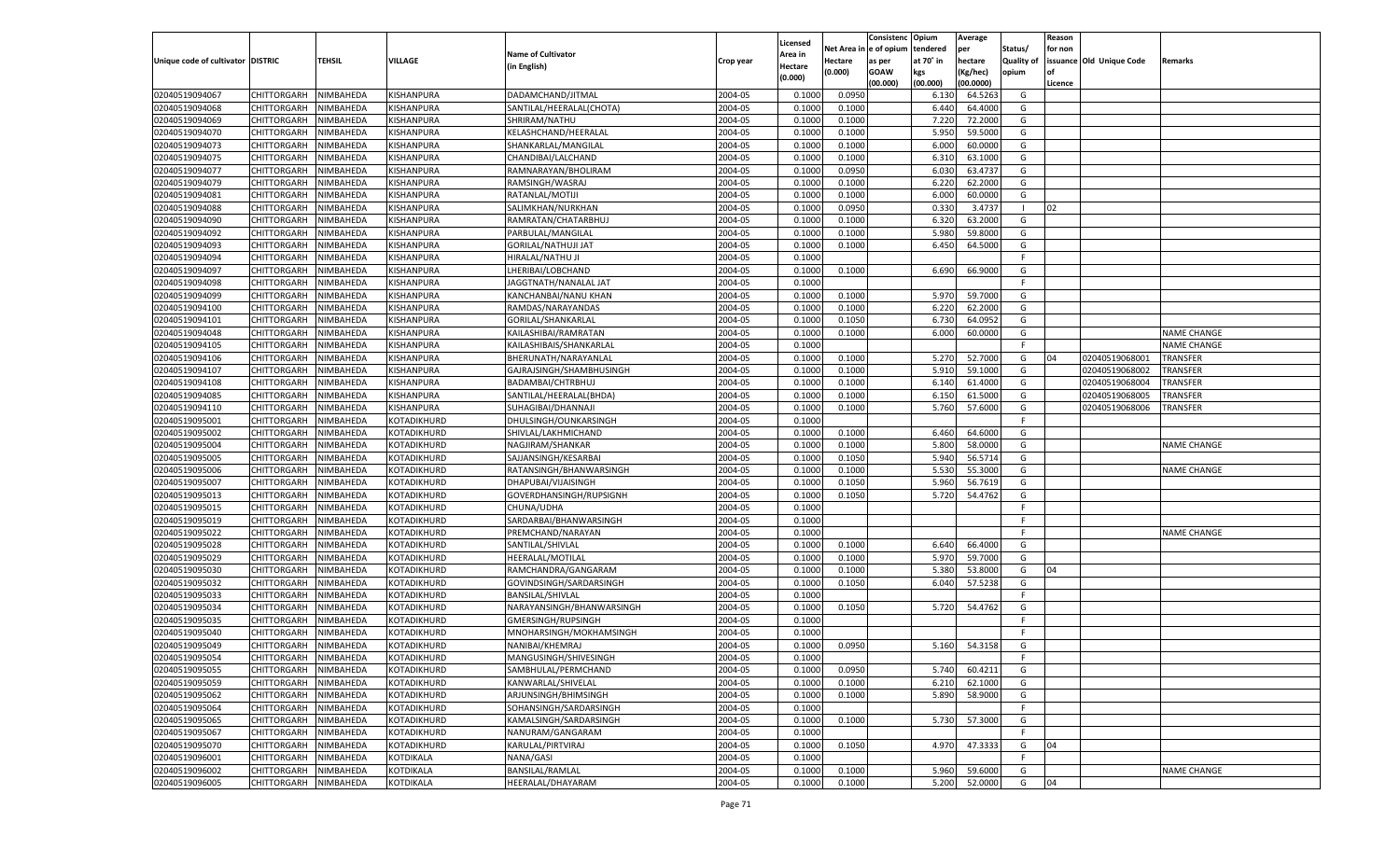|                                   |                       |           |                  |                           |           |                     |            | Consistenc  | Opium     | Average   |            | Reason  |                          |                    |
|-----------------------------------|-----------------------|-----------|------------------|---------------------------|-----------|---------------------|------------|-------------|-----------|-----------|------------|---------|--------------------------|--------------------|
|                                   |                       |           |                  | <b>Name of Cultivator</b> |           | Licensed<br>Area in | Net Area i | le of opium | tendered  | per       | Status/    | for non |                          |                    |
| Unique code of cultivator DISTRIC |                       | TEHSIL    | <b>VILLAGE</b>   | (in English)              | Crop year | Hectare             | Hectare    | as per      | at 70° in | hectare   | Quality of |         | issuance Old Unique Code | Remarks            |
|                                   |                       |           |                  |                           |           | (0.000)             | (0.000)    | <b>GOAW</b> | kgs       | (Kg/hec)  | opium      |         |                          |                    |
|                                   |                       |           |                  |                           |           |                     |            | (00.000)    | (00.000)  | (00.0000) |            | Licence |                          |                    |
| 02040519096006                    | CHITTORGARH           | NIMBAHEDA | KOTDIKALA        | SAGARBAI/GOTAM            | 2004-05   | 0.1000              | 0.1000     |             | 5.940     | 59.4000   | G          |         |                          |                    |
| 02040519096007                    | CHITTORGARH           | NIMBAHEDA | KOTDIKALA        | MOHANIBAI/BHURALAL        | 2004-05   | 0.1000              | 0.1000     |             | 5.930     | 59.3000   | G          |         |                          |                    |
| 02040519096009                    | CHITTORGARH           | NIMBAHEDA | <b>KOTDIKALA</b> | SHYANIBAI/TULSIRAM        | 2004-05   | 0.1000              | 0.1000     |             | 5.330     | 53.3000   | G          | 04      |                          |                    |
| 02040519096010                    | CHITTORGARH           | NIMBAHEDA | KOTDIKALA        | RATANLAL/MOTILAL          | 2004-05   | 0.1000              | 0.1000     |             | 5.840     | 58.4000   | G          |         |                          |                    |
| 02040519096011                    | CHITTORGARH           | NIMBAHEDA | KOTDIKALA        | BARDICHAND/NATHU          | 2004-05   | 0.1000              | 0.1000     |             | 7.200     | 72.0000   | G          |         |                          |                    |
| 02040519096012                    | CHITTORGARH           | NIMBAHEDA | KOTDIKALA        | KANIRAM/HARLAL            | 2004-05   | 0.1000              | 0.0950     |             | 5.970     | 62.8421   | G          |         |                          |                    |
| 02040519096015                    | CHITTORGARH           | NIMBAHEDA | <b>KOTDIKALA</b> | OMPARKASH/MATHURALAL      | 2004-05   | 0.1000              | 0.1000     |             | 4.870     | 48.7000   | G          | 04      |                          |                    |
| 02040519096017                    | CHITTORGARH           | NIMBAHEDA | KOTDIKALA        | MANGILAL/NARAYAN          | 2004-05   | 0.1000              | 0.1000     |             | 5.910     | 59.1000   | G          |         |                          |                    |
| 02040519096018                    | CHITTORGARH           | NIMBAHEDA | KOTDIKALA        | RAGUNATH/SHVA             | 2004-05   | 0.1000              |            |             |           |           | F.         |         |                          | <b>NAME CHANGE</b> |
| 02040519096021                    | CHITTORGARH           | NIMBAHEDA | KOTDIKALA        | BHERULAL/KHEMRAJ          | 2004-05   | 0.1000              |            |             |           |           | E          |         |                          | <b>NAME CHANGE</b> |
| 02040519096022                    | CHITTORGARH           | NIMBAHEDA | <b>KOTDIKALA</b> | BHANWARLAL/KANIRAM        | 2004-05   | 0.1000              | 0.1000     |             | 5.860     | 58.6000   | G          |         |                          |                    |
| 02040519096023                    | CHITTORGARH           | NIMBAHEDA | KOTDIKALA        | SOHANBAI/RAMA             | 2004-05   | 0.1000              | 0.1000     |             | 6.040     | 60.4000   | G          |         |                          |                    |
| 02040519096027                    | CHITTORGARH           | NIMBAHEDA | KOTDIKALA        | LALA/SHVA                 | 2004-05   | 0.1000              | 0.1050     |             | 4.700     | 44.7619   | G          | 04      |                          |                    |
| 02040519096029                    | CHITTORGARH           | NIMBAHEDA | KOTDIKALA        | CHAMPABAI/SHANKAR         | 2004-05   | 0.1000              |            |             |           |           | E          |         |                          |                    |
| 02040519096030                    | CHITTORGARH           | NIMBAHEDA | KOTDIKALA        | TULSIRAM/SEETARAM         | 2004-05   | 0.1000              |            |             |           |           | E          |         |                          |                    |
| 02040519096031                    | CHITTORGARH           | NIMBAHEDA | KOTDIKALA        | PARBHULAL/SHANKARLAL      | 2004-05   | 0.1000              | 0.1000     |             | 5.960     | 59.6000   | G          |         |                          |                    |
| 02040519128001                    | CHITTORGARH           | NIMBAHEDA | KANTHARIYA       | BHANWARSINGH/PAHADSINGH   | 2004-05   | 0.1000              | 0.0950     |             | 6.100     | 64.2105   | G          |         |                          | TRANSFER/JHADSADRI |
| 02040519128002                    | CHITTORGARH           | NIMBAHEDA | KANTHARIYA       | GOKALSINGH/AMERSINGH      | 2004-05   | 0.1000              | 0.1000     |             | 5.200     | 52.0000   | G          | 04      |                          |                    |
| 02040519128008                    | CHITTORGARH           | NIMBAHEDA | KANTHARIYA       | NOLA/GOPI                 | 2004-05   | 0.1000              | 0.1050     |             | 4.650     | 44.2857   | G          | 04      |                          |                    |
| 02040519128012                    | CHITTORGARH           | NIMBAHEDA | KANTHARIYA       | DAYARAM/MEGA              | 2004-05   | 0.1000              | 0.1000     |             | 6.490     | 64.9000   | G          |         |                          | TRANSFER/JHADSADRI |
| 02040519128014                    | CHITTORGARH           | NIMBAHEDA | KANTHARIYA       | UDAYRAM/MEGA              | 2004-05   | 0.1000              | 0.1000     |             | 6.930     | 69.3000   | G          |         |                          | TRANSFER/JHADSADRI |
| 02040519128004                    | CHITTORGARH           | NIMBAHEDA | KANTHARIYA       | <b>HAJARI/MAGANA</b>      | 2004-05   | 0.1000              | 0.1000     |             | 6.700     | 67.0000   | G          |         |                          | TRANSFER/JHADSADR  |
| 02040519128011                    | CHITTORGARH           | NIMBAHEDA | KANTHARIYA       | LAXMAN/KALU               | 2004-05   | 0.1000              |            |             |           |           | F.         |         |                          | TRANSFER/JHADSADR  |
| 02040519097001                    | CHITTORGARH           | NIMBAHEDA | <b>ASDAVAN</b>   | ALAUDIN/RAHMAN            | 2004-05   | 0.1000              | 0.1000     |             | 6.780     | 67.8000   | G          |         |                          |                    |
| 02040519097002                    | CHITTORGARH           | NIMBAHEDA | <b>ASDAVAN</b>   | <b>FATAHLAL/GORILAL</b>   | 2004-05   | 0.1000              | 0.1000     |             | 2.910     | 29.1000   | G          | 04      |                          |                    |
| 02040519097003                    | CHITTORGARH           | NIMBAHEDA | <b>ASDAVAN</b>   | MEGHRAJ/BHERULAL          | 2004-05   | 0.1000              | 0.1000     |             | 6.350     | 63.5000   | G          |         |                          |                    |
| 02040519097004                    | CHITTORGARH           | NIMBAHEDA | <b>ASDAVAN</b>   | KHYALILAL/PANNALAL        | 2004-05   | 0.1000              | 0.1000     |             | 6.240     | 62.4000   | G          |         |                          |                    |
| 02040519097005                    | CHITTORGARH           | NIMBAHEDA | <b>ASDAVAN</b>   | GAHRILAL/MODA             | 2004-05   | 0.1000              | 0.1000     |             | 6.630     | 66.3000   | G          |         |                          |                    |
| 02040519097007                    | CHITTORGARH           | NIMBAHEDA | <b>ASDAVAN</b>   | <b>BHAGVAN/SOLAL</b>      | 2004-05   | 0.1000              |            |             |           |           | F.         |         |                          |                    |
| 02040519097008                    | CHITTORGARH           | NIMBAHEDA | LASDAVAN         | KAJODIBAI/GAMERA          | 2004-05   | 0.1000              | 0.1000     |             | 6.440     | 64.4000   | G          |         |                          |                    |
| 02040519097009                    | CHITTORGARH           | NIMBAHEDA | LASDAVAN         | KANIRAM/BHAGVANLAL        | 2004-05   | 0.1000              |            |             |           |           | F.         |         |                          |                    |
| 02040519097010                    | CHITTORGARH           | NIMBAHEDA | LASDAVAN         | KASHIRAM/VENDA            | 2004-05   | 0.1000              | 0.1000     |             | 5.030     | 50.3000   | G          | 04      |                          |                    |
| 02040519097013                    | CHITTORGARH           | NIMBAHEDA | LASDAVAN         | DEVILAL/GAMERJI           | 2004-05   | 0.1000              | 0.1000     |             | 5.990     | 59.9000   | G          | 05      |                          |                    |
| 02040519097015                    | CHITTORGARH           | NIMBAHEDA | LASDAVAN         | UDAILAL/DALICHAND         | 2004-05   | 0.1000              | 0.1000     |             | 6.020     | 60.2000   | G          | 05      |                          |                    |
| 02040519097016                    | CHITTORGARH           | NIMBAHEDA | LASDAVAN         | TARACHAND/UDAJI           | 2004-05   | 0.1000              | 0.1000     |             | 6.520     | 65.2000   | G          |         |                          |                    |
| 02040519097017                    | CHITTORGARH           | NIMBAHEDA | LASDAVAN         | KHAVAJAHUSEN/SHAFIMOHMAD  | 2004-05   | 0.1000              | 0.1000     |             | 6.920     | 69.2000   | G          |         |                          |                    |
| 02040519097019                    | CHITTORGARH           | NIMBAHEDA | LASDAVAN         | SHANKERLAL/UDA            | 2004-05   | 0.1000              | 0.1000     |             | 6.200     | 62.0000   | G          |         |                          |                    |
| 02040519097020                    | CHITTORGARH           | NIMBAHEDA | LASDAVAN         | HEERALAL/BHAGVAN          | 2004-05   | 0.1000              | 0.1000     |             | 6.770     | 67.7000   | G          |         |                          |                    |
| 02040519097023                    | CHITTORGARH           | NIMBAHEDA | LASDAVAN         | BHERULAL/MOTILAL          | 2004-05   | 0.1000              |            |             |           |           | F.         |         |                          |                    |
| 02040519097024                    | CHITTORGARH           | NIMBAHEDA | LASDAVAN         | ROOPA/MODAJI              | 2004-05   | 0.1000              | 0.1000     |             | 6.240     | 62.4000   | G          |         |                          |                    |
| 02040519097025                    | CHITTORGARH           | NIMBAHEDA | LASDAVAN         | MADHULAL/CHANDMAL         | 2004-05   | 0.1000              | 0.1000     |             | 6.740     | 67.4000   | G          |         |                          |                    |
| 02040519097026                    | CHITTORGARH           | NIMBAHEDA | LASDAVAN         | MUKESH/CHANDMAL           | 2004-05   | 0.1000              | 0.1000     |             | 6.390     | 63.9000   | G          |         |                          |                    |
| 02040519097027                    | CHITTORGARH           | NIMBAHEDA | LASDAVAN         | DEVBAI/KANA               | 2004-05   | 0.1000              |            |             |           |           | F.         |         |                          | <b>NAME CHANGE</b> |
| 02040519097031                    | CHITTORGARH           | NIMBAHEDA | LASDAVAN         | NARAYANPURI/NANDPURI      | 2004-05   | 0.1000              | 0.1000     |             | 6.540     | 65.4000   | G          |         |                          |                    |
| 02040519097032                    |                       | NIMBAHEDA | LASDAVAN         |                           | 2004-05   | 0.1000              | 0.1000     |             | 6.900     | 69.0000   | G          |         |                          |                    |
|                                   | CHITTORGARH           |           |                  | SOHANBAI/CHANDMAI         |           |                     |            |             |           |           |            |         |                          |                    |
| 02040519097034                    | CHITTORGARH NIMBAHEDA |           | LASDAVAN         | HEERALAL/AMARCHAND        | 2004-05   | 0.1000              | 0.1000     |             | 4.940     | 49.4000   | G          | 04      |                          |                    |
| 02040519097038                    | <b>CHITTORGARH</b>    | NIMBAHEDA | LASDAVAN         | SUNDERBAI/CHAMPALAL       | 2004-05   | 0.1000              | 0.1000     |             | 6.820     | 68.2000   | G          |         |                          |                    |
| 02040519097045                    | CHITTORGARH           | NIMBAHEDA | LASDAVAN         | DEUBAI/MADHULAL           | 2004-05   | 0.1000              |            |             |           |           | F.         |         |                          |                    |
| 02040519098001                    | CHITTORGARH           | NIMBAHEDA | LAXMIPURA-3      | <b>VENIRAM/LALJI</b>      | 2004-05   | 0.1000              | 0.1000     |             | 6.590     | 65.9000   | G          |         |                          |                    |
| 02040519098002                    | CHITTORGARH           | NIMBAHEDA | LAXMIPURA-3      | BHAGUBAI/HJARILAL         | 2004-05   | 0.1000              | 0.1000     |             | 6.870     | 68.7000   | G          |         |                          |                    |
| 02040519098003                    | CHITTORGARH           | NIMBAHEDA | LAXMIPURA-3      | PARASRAM/BARGRAJ          | 2004-05   | 0.1000              | 0.1000     |             | 7.340     | 73.4000   | G          |         |                          | <b>NAME CHANGE</b> |
| 02040519098004                    | CHITTORGARH           | NIMBAHEDA | LAXMIPURA-3      | KALURAM/PRTHVIRAJ         | 2004-05   | 0.1000              | 0.1000     |             | 6.960     | 69.6000   | G          |         |                          |                    |
| 02040519098005                    | CHITTORGARH           | NIMBAHEDA | LAXMIPURA-3      | LHERIBAI/PREAMCHAND       | 2004-05   | 0.1000              | 0.1000     |             | 7.030     | 70.3000   | G          |         |                          |                    |
| 02040519098006                    | CHITTORGARH           | NIMBAHEDA | LAXMIPURA-3      | RUPIBAI/RUPA              | 2004-05   | 0.1000              | 0.0900     |             | 6.050     | 67.2222   | G          |         |                          |                    |
| 02040519098007                    | <b>CHITTORGARH</b>    | NIMBAHEDA | LAXMIPURA-3      | BHERULAL/OUNKARLAL        | 2004-05   | 0.1000              | 0.1050     |             | 7.390     | 70.3810   | G          |         |                          |                    |
| 02040519098008                    | CHITTORGARH           | NIMBAHEDA | LAXMIPURA-3      | MOHANSINGH/GULABSINGH     | 2004-05   | 0.1000              | 0.1000     |             | 6.690     | 66.9000   | G          |         |                          |                    |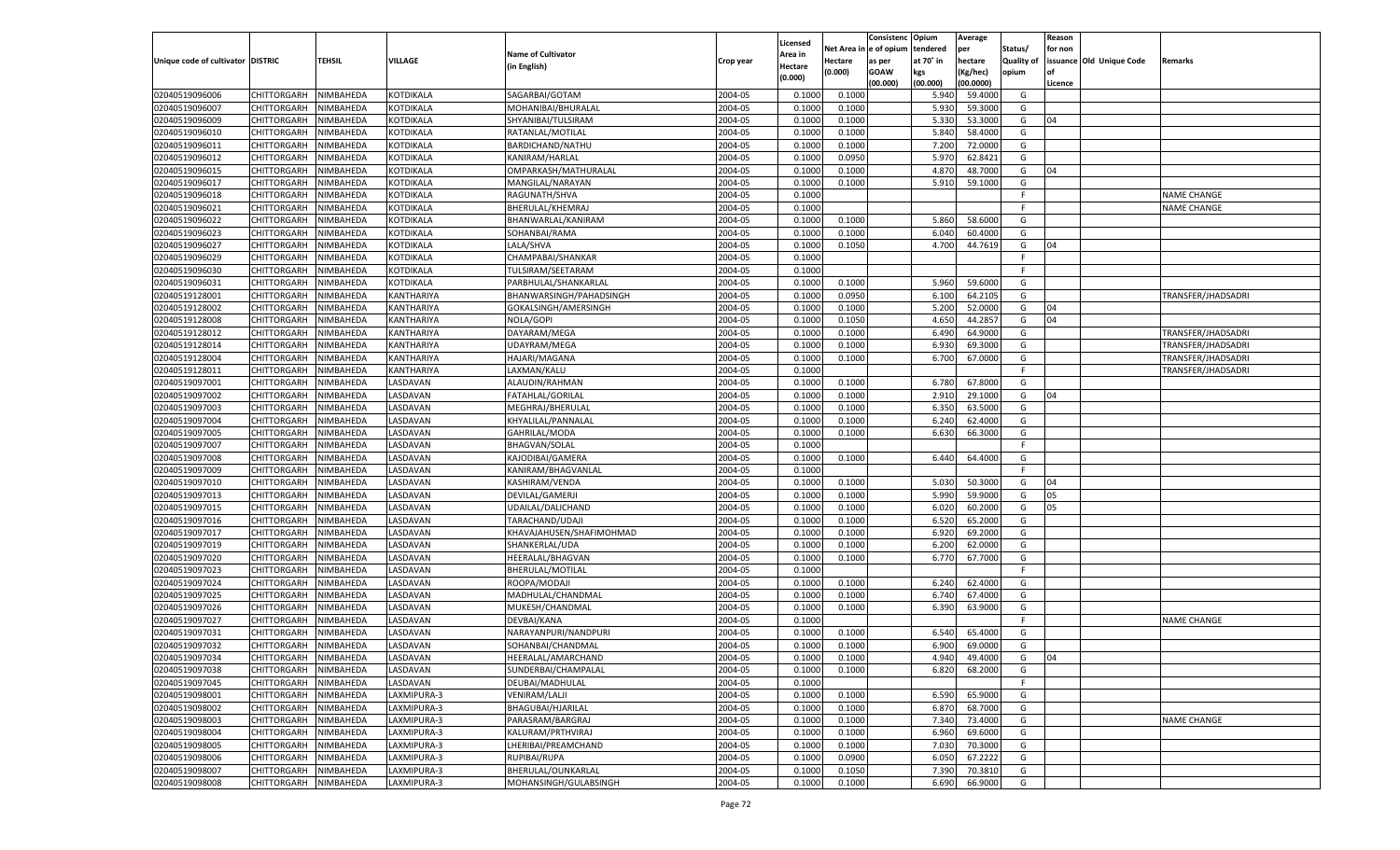|                                   |                    |           |             |                           |           |                    |            | Consistenc    | Opium     | Average   |                   | Reason  |                          |             |
|-----------------------------------|--------------------|-----------|-------------|---------------------------|-----------|--------------------|------------|---------------|-----------|-----------|-------------------|---------|--------------------------|-------------|
|                                   |                    |           |             |                           |           | Licensed           | Net Area i | n  e of opium | tendered  | per       | Status/           | for non |                          |             |
| Unique code of cultivator DISTRIC |                    | TEHSIL    | VILLAGE     | <b>Name of Cultivator</b> | Crop year | Area in            | Hectare    | as per        | at 70° in | hectare   | <b>Quality of</b> |         | issuance Old Unique Code | Remarks     |
|                                   |                    |           |             | (in English)              |           | Hectare<br>(0.000) | (0.000)    | <b>GOAW</b>   | kgs       | (Kg/hec)  | opium             |         |                          |             |
|                                   |                    |           |             |                           |           |                    |            | (00.000)      | (00.000)  | (00.0000) |                   | Licence |                          |             |
| 02040519098010                    | CHITTORGARH        | NIMBAHEDA | LAXMIPURA-3 | GOKULDAS/UDHERAM          | 2004-05   | 0.1000             | 0.1000     |               | 3.020     | 30.2000   | G                 | 04      |                          |             |
| 02040519098011                    | CHITTORGARH        | NIMBAHEDA | LAXMIPURA-3 | RAMNARAYAN/MAGANLAL       | 2004-05   | 0.1000             |            |               |           |           | E                 |         |                          |             |
| 02040519098012                    | CHITTORGARH        | NIMBAHEDA | LAXMIPURA-3 | NIRBHERAM/CHENRAM         | 2004-05   | 0.1000             | 0.1000     |               | 7.150     | 71.5000   | G                 |         |                          |             |
| 02040519098013                    | CHITTORGARH        | NIMBAHEDA | LAXMIPURA-3 | RAMNARAYAN/KALURAM        | 2004-05   | 0.1000             | 0.1000     |               | 7.43(     | 74.3000   | G                 |         |                          |             |
| 02040519098014                    | CHITTORGARH        | NIMBAHEDA | LAXMIPURA-3 | RAMCHANDRA/CUNNILAL       | 2004-05   | 0.1000             | 0.1000     |               | 7.040     | 70.4000   | G                 |         |                          |             |
| 02040519098020                    | CHITTORGARH        | NIMBAHEDA | LAXMIPURA-3 | BARDICHAND/NANDLAL        | 2004-05   | 0.1000             | 0.1000     |               | 7.040     | 70.4000   | G                 |         |                          |             |
| 02040519098021                    | CHITTORGARH        | NIMBAHEDA | LAXMIPURA-3 | AVANTILAL/HJARILAL        | 2004-05   | 0.1000             |            |               |           |           | F.                |         |                          |             |
| 02040519098022                    | CHITTORGARH        | NIMBAHEDA | LAXMIPURA-3 | RAMNIVASH/HJARILAL        | 2004-05   | 0.1000             | 0.1000     |               | 6.990     | 69.9000   | G                 |         |                          |             |
| 02040519098023                    | CHITTORGARH        | NIMBAHEDA | LAXMIPURA-3 | BABRU/HJARILAL            | 2004-05   | 0.1000             | 0.1000     |               | 6.23      | 62.3000   | G                 |         |                          |             |
| 02040519098024                    | CHITTORGARH        | NIMBAHEDA | LAXMIPURA-3 | KARPALSINGH/HJARILAL      | 2004-05   | 0.1000             | 0.1000     |               | 7.390     | 73.9000   | G                 |         |                          |             |
| 02040519098028                    | CHITTORGARH        | NIMBAHEDA | LAXMIPURA-3 | CHANRAM/LALA              | 2004-05   | 0.1000             | 0.0950     |               | 7.030     | 74.0000   | G                 |         |                          |             |
| 02040519099001                    | CHITTORGARH        | NIMBAHEDA | MAKHANPURA  | NARSINGHLAL/WARDICHAD     | 2004-05   | 0.1000             | 0.1000     |               | 6.280     | 62.8000   | G                 |         |                          |             |
| 02040519099002                    | CHITTORGARH        | NIMBAHEDA | MAKHANPURA  | GISADAS/MURLIDAS          | 2004-05   | 0.1000             | 0.1050     |               | 6.360     | 60.5714   | G                 |         |                          |             |
| 02040519099003                    | CHITTORGARH        | NIMBAHEDA | MAKHANPURA  | GAMNDIRAM/DHANRAJ         | 2004-05   | 0.1000             | 0.1000     |               | 6.490     | 64.9000   | G                 |         |                          |             |
| 02040519099010                    | CHITTORGARH        | NIMBAHEDA | MAKHANPURA  | MAGNIRAM/HEERALAL         | 2004-05   | 0.1000             | 0.1050     |               | 7.050     | 67.1429   | G                 |         |                          |             |
| 02040519099011                    | CHITTORGARH        | NIMBAHEDA | MAKHANPURA  | OUNKARLAL/AMRATRAM        | 2004-05   | 0.1000             | 0.1000     |               | 6.420     | 64.2000   | G                 |         |                          |             |
| 02040519099013                    | CHITTORGARH        | NIMBAHEDA | MAKHANPURA  | <b>HEERALAL/LALU</b>      | 2004-05   | 0.1000             | 0.1000     |               | 6.500     | 65.0000   | G                 |         |                          |             |
| 02040519099014                    | CHITTORGARH        | NIMBAHEDA | MAKHANPURA  | HARLAL/SEETARAM           | 2004-05   | 0.1000             | 0.1000     |               | 6.920     | 69.2000   | G                 |         |                          |             |
| 02040519099016                    | CHITTORGARH        | NIMBAHEDA | MAKHANPURA  | MOHANLAL/GMER             | 2004-05   | 0.1000             | 0.1000     |               | 6.150     | 61.5000   | G                 |         |                          |             |
| 02040519099017                    | CHITTORGARH        | NIMBAHEDA | MAKHANPURA  | HJARILAL/WARDICHAND       | 2004-05   | 0.1000             | 0.1000     |               | 6.430     | 64.3000   | G                 |         |                          |             |
| 02040519099020                    | CHITTORGARH        | NIMBAHEDA | MAKHANPURA  | CHAMPALAL/SEETARAM        | 2004-05   | 0.1000             | 0.1000     |               | 6.560     | 65.6000   | G                 |         |                          |             |
| 02040519099025                    | CHITTORGARH        | NIMBAHEDA | MAKHANPURA  | SANTILAL/BHERA            | 2004-05   | 0.1000             | 0.0950     |               | 6.730     | 70.8421   | G                 |         |                          |             |
| 02040519099026                    | CHITTORGARH        | NIMBAHEDA | MAKHANPURA  | MANGILAL/DEVJI            | 2004-05   | 0.1000             | 0.1000     |               | 5.940     | 59.4000   | G                 |         |                          |             |
| 02040519099027                    | CHITTORGARH        | NIMBAHEDA | MAKHANPURA  | KALU/SHANKAR              | 2004-05   | 0.1000             | 0.1000     |               | 6.110     | 61.1000   | G                 |         |                          |             |
| 02040519099029                    | CHITTORGARH        | NIMBAHEDA | MAKHANPURA  | AMARCHAND/HARLAL          | 2004-05   | 0.1000             | 0.1000     |               | 6.750     | 67.5000   | G                 |         |                          |             |
| 02040519099032                    | CHITTORGARH        | NIMBAHEDA | MAKHANPURA  | <b>OUNKARDAS/SHIVDAS</b>  | 2004-05   | 0.1000             | 0.1000     |               | 6.360     | 63.6000   | G                 |         |                          |             |
| 02040519099034                    | CHITTORGARH        | NIMBAHEDA | MAKHANPURA  | MANGILAL/TARACHAND        | 2004-05   | 0.1000             | 0.1000     |               | 6.830     | 68.3000   | G                 |         |                          |             |
| 02040519099038                    | CHITTORGARH        | NIMBAHEDA | MAKHANPURA  | LHERULAL/WARDICHAND       | 2004-05   | 0.1000             | 0.1000     |               | 6.560     | 65.6000   | G                 |         |                          |             |
| 02040519099040                    | CHITTORGARH        | NIMBAHEDA | MAKHANPURA  | BHURALAL/RAMA             | 2004-05   | 0.1000             | 0.1050     |               | 6.890     | 65.6190   | G                 |         |                          |             |
| 02040519099044                    | CHITTORGARH        | NIMBAHEDA | MAKHANPURA  | WARDICHAND/LALU           | 2004-05   | 0.1000             |            |               |           |           | F.                |         |                          |             |
| 02040519099052                    |                    |           |             |                           | 2004-05   | 0.1000             | 0.1000     |               | 6.290     | 62.9000   | G                 |         |                          |             |
| 02040519099053                    | CHITTORGARH        | NIMBAHEDA | MAKHANPURA  | POKER/MAGNIRAM            | 2004-05   | 0.1000             | 0.1050     |               | 6.190     | 58.9524   | G                 |         |                          |             |
|                                   | CHITTORGARH        | NIMBAHEDA | MAKHANPURA  | JAMNALAL/BHERULAL         | 2004-05   |                    |            |               |           | 67.8000   |                   |         |                          |             |
| 02040519100001                    | CHITTORGARH        | NIMBAHEDA | MANGROL-A   | ROOPCHAND/VENIRAM         |           | 0.1000             | 0.1000     |               | 6.780     |           | G                 |         |                          |             |
| 02040519100002                    | CHITTORGARH        | NIMBAHEDA | MANGROL-A   | DEVILAL/CHAGANLAL         | 2004-05   | 0.1000             | 0.1000     |               | 6.740     | 67.4000   | G                 |         |                          |             |
| 02040519100003                    | CHITTORGARH        | NIMBAHEDA | MANGROL-A   | NAGJIRAM/DHULA            | 2004-05   | 0.1000             |            |               |           |           | F.                |         |                          |             |
| 02040519100004                    | CHITTORGARH        | NIMBAHEDA | MANGROL-A   | NANIBAI/DHULA             | 2004-05   | 0.1000             | 0.1000     |               | 6.430     | 64.3000   | G                 |         |                          |             |
| 02040519100005                    | CHITTORGARH        | NIMBAHEDA | MANGROL-A   | KELASHIBAI/RAMNARAYAN     | 2004-05   | 0.1000             | 0.1000     |               | 6.710     | 67.1000   | G                 |         |                          |             |
| 02040519100006                    | CHITTORGARH        | NIMBAHEDA | MANGROL-A   | HARIRAM/KISHANLAL         | 2004-05   | 0.1000             | 0.0950     |               | 7.350     | 77.3684   | G                 |         |                          |             |
| 02040519100007                    | CHITTORGARH        | NIMBAHEDA | MANGROL-A   | OUNKARLAL/BHANWARLAL      | 2004-05   | 0.1000             | 0.1000     |               | 6.41      | 64.1000   | G                 |         |                          |             |
| 02040519100008                    | CHITTORGARH        | NIMBAHEDA | MANGROL-A   | DALCHAND/MOTILAL          | 2004-05   | 0.1000             | 0.0950     |               | 6.270     | 66.0000   | G                 |         |                          |             |
| 02040519100009                    | CHITTORGARH        | NIMBAHEDA | MANGROL-A   | NANALAL/GISHU             | 2004-05   | 0.1000             | 0.1000     |               | 6.100     | 61.0000   | G                 |         |                          |             |
| 02040519100010                    | CHITTORGARH        | NIMBAHEDA | MANGROL-A   | CHANDIBAI/CHAGANLAL       | 2004-05   | 0.1000             | 0.1000     |               | 6.400     | 64.0000   | G                 |         |                          |             |
| 02040519100011                    | CHITTORGARH        | NIMBAHEDA | MANGROL-A   | NARAYANIBAI/AMRATRAM      | 2004-05   | 0.1000             | 0.1000     |               | 5.760     | 57.6000   | G                 |         |                          |             |
| 02040519100012                    | CHITTORGARH        | NIMBAHEDA | MANGROL-A   | HAJARI/BHOLIRAM           | 2004-05   | 0.1000             | 0.1000     |               | 6.300     | 63.0000   | G                 |         |                          |             |
| 02040519100013                    | CHITTORGARH        | NIMBAHEDA | MANGROL-A   | KASTURIBAI/KHEMRAJ        | 2004-05   | 0.1000             | 0.1050     |               | 1.240     | 11.8095   | - 1               | 02      |                          |             |
| 02040519100014                    | CHITTORGARH        | NIMBAHEDA | MANGROL-A   | GAMNDIRAM/BHOTHLAL        | 2004-05   | 0.1000             | 0.1000     |               | 6.300     | 63.0000   | G                 |         |                          |             |
| 02040519100015                    | <b>CHITTORGARH</b> | NIMBAHEDA | MANGROL-A   | GISU/DOLA                 | 2004-05   | 0.1000             | 0.0950     |               | 5.880     | 61.8947   | G                 |         |                          |             |
| 02040519100017                    | CHITTORGARH        | NIMBAHEDA | MANGROL-A   | KISHANRAM/RAMBAKH         | 2004-05   | 0.1000             | 0.1000     |               | 5.990     | 59.9000   | G                 |         |                          |             |
| 02040519100018                    | <b>CHITTORGARH</b> | NIMBAHEDA | MANGROL-A   | RAMNIVAS/MODIBAI          | 2004-05   | 0.1000             | 0.0950     |               | 5.810     | 61.1579   | G                 |         |                          |             |
| 02040519100019                    | <b>CHITTORGARH</b> | NIMBAHEDA | MANGROL-A   | BHERULAL/OUNKARLAL        | 2004-05   | 0.1000             | 0.1000     |               | 6.160     | 61.6000   | G                 |         |                          |             |
| 02040519100020                    | CHITTORGARH        | NIMBAHEDA | MANGROL-A   | CHATARBHUJ/HUMICHAND      | 2004-05   | 0.1000             | 0.0950     |               | 6.250     | 65.7895   | G                 |         |                          |             |
| 02040519100021                    | CHITTORGARH        | NIMBAHEDA | MANGROL-A   | BAGDIRAM/OUNKARLAL        | 2004-05   | 0.1000             | 0.0950     |               | 5.660     | 59.5789   | G                 |         |                          |             |
| 02040519100022                    | CHITTORGARH        | NIMBAHEDA | MANGROL-A   | SAMPATBAI/GOVINDRAM       | 2004-05   | 0.1000             | 0.0950     |               | 6.020     | 63.3684   | G                 |         |                          | NAME CHANGE |
| 02040519100023                    | CHITTORGARH        | NIMBAHEDA | MANGROL-A   | GISIBAI/KARANDEV          | 2004-05   | 0.1000             | 0.1000     |               | 6.160     | 61.6000   | G                 |         |                          |             |
| 02040519100024                    | CHITTORGARH        | NIMBAHEDA | MANGROL-A   | SHRILAL/RAMLAL            | 2004-05   | 0.1000             | 0.1000     |               | 5.800     | 58.0000   | G                 |         |                          |             |
| 02040519100025                    | <b>CHITTORGARH</b> | NIMBAHEDA | MANGROL-A   | RAMVILAS/NANALAL          | 2004-05   | 0.1000             | 0.1000     |               | 6.060     | 60.6000   | G                 |         |                          |             |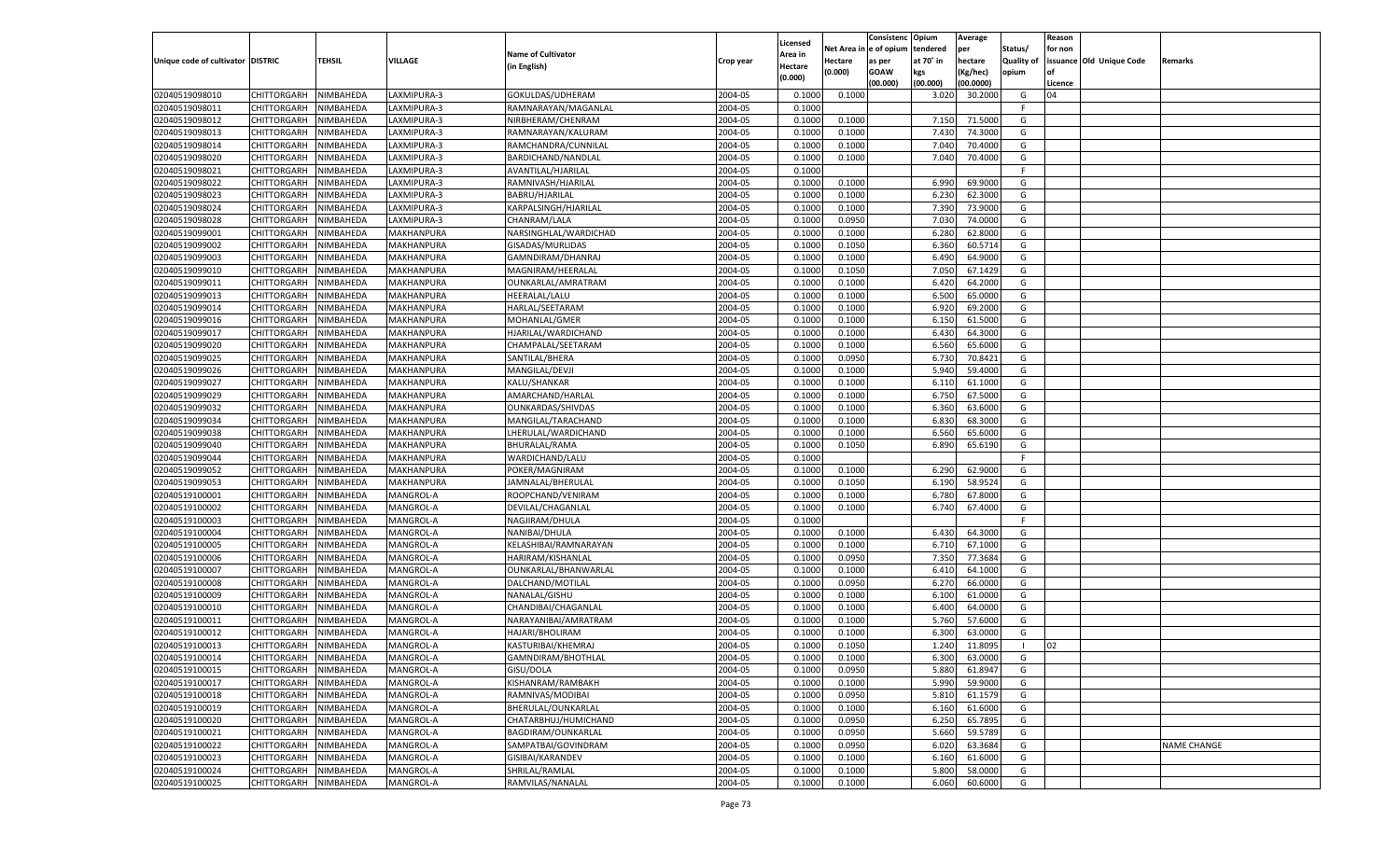|                                   |                                          |                        |                        |                              |                    | Licensed         |                  | Consistenc Opium       |                | Average            |                   | Reason  |                          |                |
|-----------------------------------|------------------------------------------|------------------------|------------------------|------------------------------|--------------------|------------------|------------------|------------------------|----------------|--------------------|-------------------|---------|--------------------------|----------------|
|                                   |                                          |                        |                        | <b>Name of Cultivator</b>    |                    | Area in          |                  | Net Area in e of opium | tendered       | per                | Status/           | for non |                          |                |
| Unique code of cultivator DISTRIC |                                          | TEHSIL                 | <b>VILLAGE</b>         | (in English)                 | Crop year          | Hectare          | Hectare          | as per                 | at 70° in      | hectare            | <b>Quality of</b> |         | issuance Old Unique Code | <b>Remarks</b> |
|                                   |                                          |                        |                        |                              |                    | (0.000)          | (0.000)          | <b>GOAW</b>            | kgs            | (Kg/hec)           | opium             |         |                          |                |
|                                   |                                          |                        |                        |                              |                    |                  |                  | (00.000)               | (00.000)       | (00.0000)          |                   | Licence |                          |                |
| 02040519100026                    | CHITTORGARH                              | NIMBAHEDA              | MANGROL-A              | AMRATRAM/DOULATRAM           | 2004-05            | 0.1000           | 0.0950           |                        | 5.290          | 55.6842            | G                 |         |                          |                |
| 02040519100027                    | CHITTORGARH                              | NIMBAHEDA              | MANGROL-A              | NUR/BOTHLAL                  | 2004-05            | 0.1000           | 0.1000           |                        | 4.910          | 49.1000            | G                 | 04      |                          |                |
| 02040519100028                    | CHITTORGARH                              | NIMBAHEDA              | MANGROL-A              | SHIVLAL/HEERALAL             | 2004-05            | 0.1000           | 0.1000           |                        | 6.040          | 60.4000            | G                 |         |                          |                |
| 02040519100029                    | CHITTORGARH                              | NIMBAHEDA              | MANGROL-A              | AMRATRAM/HAJARILAL           | 2004-05            | 0.1000           | 0.1000           |                        | 5.830          | 58.3000            | G                 |         |                          |                |
| 02040519100030                    | CHITTORGARH                              | NIMBAHEDA              | MANGROL-C              | KANHEYALAL/RATANLAL          | 2004-05            | 0.1000           | 0.1000           |                        | 7.080          | 70.8000            | G                 |         |                          |                |
| 02040519100032                    | CHITTORGARH                              | NIMBAHEDA              | MANGROL-A              | HAJARI/KISHANLAL GANDARU     | 2004-05            | 0.1000           | 0.0950           |                        | 7.790          | 82.0000            | G                 |         |                          |                |
| 02040519100033                    | CHITTORGARH                              | NIMBAHEDA              | MANGROL-A              | <b>BHAGIRATH/HAJARI</b>      | 2004-05            | 0.1000           | 0.1050           |                        | 6.920          | 65.9048            | G                 |         |                          |                |
| 02040519100035                    | CHITTORGARH                              | NIMBAHEDA              | MANGROL-A              | KANIRAM/OUNKAR               | 2004-05            | 0.1000           | 0.1050           |                        | 6.680          | 63.6190            | G                 |         |                          |                |
| 02040519100036                    | CHITTORGARH                              | NIMBAHEDA              | MANGROL-A              | SOHNIBAI/MODA                | 2004-05            | 0.1000           | 0.1000           |                        | 5.730          | 57.3000            | G                 |         |                          | NAME CHANGE    |
| 02040519100037                    | CHITTORGARH                              | NIMBAHEDA              | MANGROL-A              | DHANRAJ/DEVA                 | 2004-05            | 0.1000           | 0.1000           |                        | 6.440          | 64.4000            | G                 |         |                          |                |
| 02040519100040                    | CHITTORGARH                              | NIMBAHEDA              | MANGROL-A              | BHAGVATSINGH/OUNKARSINGH     | 2004-05            | 0.1000           | 0.1000           |                        | 6.170          | 61.7000            | G                 |         |                          |                |
| 02040519100041                    | CHITTORGARH                              | NIMBAHEDA              | MANGROL-A              | GANGARAM/GULAB               | 2004-05            | 0.1000           | 0.1000           |                        | 5.730          | 57.3000            | G                 |         |                          |                |
| 02040519100042                    | CHITTORGARH                              | NIMBAHEDA              | MANGROL-A              | MOHANLAL/KISHANLAL           | 2004-05            | 0.1000           | 0.0950           |                        | 5.860          | 61.6842            | G                 |         |                          |                |
| 02040519100043                    | CHITTORGARH                              | NIMBAHEDA              | MANGROL-A              | DOULATRAM/CHAGANLAL          | 2004-05            | 0.1000           | 0.1000           |                        | 6.540          | 65.4000            | G                 |         |                          |                |
| 02040519100045                    | CHITTORGARH                              | NIMBAHEDA              | MANGROL-A              | BHERULAL/VENDIRAM            | 2004-05            | 0.1000           | 0.1000           |                        | 7.660          | 76.6000            | G                 |         |                          |                |
| 02040519100046                    | CHITTORGARH                              | NIMBAHEDA              | MANGROL-A              | SULTANMOHMAD/RASUI           | 2004-05            | 0.1000           | 0.1000           |                        | 6.860          | 68.6000            | G                 |         |                          |                |
| 02040519100047                    | CHITTORGARH                              | NIMBAHEDA              | MANGROL-A              | BHERULAL/PARTHVIRAJ          | 2004-05            | 0.1000           |                  |                        |                |                    | F.                |         |                          |                |
| 02040519100048                    | CHITTORGARH                              | NIMBAHEDA              | MANGROL-A              | MADAN/DHULAJI                | 2004-05            | 0.1000           | 0.1000           |                        | 6.190          | 61.9000            | G                 |         |                          |                |
| 02040519100049                    | CHITTORGARH                              | NIMBAHEDA              | MANGROL-A              | DALCHAND/AMRATRAM            | 2004-05            | 0.1000           | 0.0950           |                        | 5.760          | 60.6316            | G                 |         |                          |                |
| 02040519100050                    | CHITTORGARH                              | NIMBAHEDA              | MANGROL-A              | MOJUDDIN/FAKIRMOHMAD         | 2004-05            | 0.1000           | 0.1000           |                        | 6.760          | 67.6000            | G                 |         |                          |                |
| 02040519100051                    | CHITTORGARH                              | NIMBAHEDA              | MANGROL-A              | MOLABAKSH/KHAJU              | 2004-05            | 0.1000           | 0.0950           |                        | 5.280          | 55.5789            | G                 | 05      |                          |                |
| 02040519100052                    | CHITTORGARH                              | NIMBAHEDA              | MANGROL-A              | DOULATRAM/DHULAIRAM          | 2004-05            | 0.1000           | 0.1000           |                        | 6.240          | 62.4000            | G                 |         |                          |                |
| 02040519100053                    | CHITTORGARH                              | NIMBAHEDA              | MANGROL-A              | LABHCHAND/ROOPCHAND          | 2004-05            | 0.1000           | 0.1050           |                        | 6.270          | 59.7143            | G                 |         |                          |                |
| 02040519100054                    | CHITTORGARH                              | NIMBAHEDA              | MANGROL-A              | JAMNALAL/HEERAJI             | 2004-05            | 0.1000           | 0.1050           |                        | 6.470          | 61.6190            | G                 |         |                          |                |
| 02040519100055                    | CHITTORGARH                              | NIMBAHEDA              | MANGROL-A              | DHANRAJ/KALUTELI             | 2004-05            | 0.1000           | 0.0950           |                        | 6.970          | 73.3684            | G                 |         |                          |                |
| 02040519100056                    | CHITTORGARH                              | NIMBAHEDA              | MANGROL-A              | RAJMAL/GAMNDIRAM             | 2004-05            | 0.1000           | 0.1000           |                        | 6.630          | 66.3000            | G                 |         |                          |                |
| 02040519100057                    | CHITTORGARH                              | NIMBAHEDA              | MANGROL-B              | MATHRALAL/NANDAJI            | 2004-05            | 0.1000           | 0.1000           |                        | 5.980          | 59.8000            | G                 |         |                          |                |
| 02040519100058                    | CHITTORGARH                              | NIMBAHEDA              | MANGROL-B              | PRTHVIRAJ/CHTRBHUJ           | 2004-05            | 0.1000           | 0.1000           |                        | 5.960          | 59.6000            | G                 |         |                          |                |
| 02040519100059                    | CHITTORGARH                              | NIMBAHEDA              | MANGROL-B              | VENIRAM/CHTRBHUJ             | 2004-05            | 0.1000           | 0.1000           |                        | 6.550          | 65.5000            | G                 |         |                          |                |
| 02040519100060                    | CHITTORGARH                              | NIMBAHEDA              | MANGROL-B              | HANGAMIBAI/AMRATRAM          | 2004-05            | 0.1000           | 0.0950           |                        | 6.740          | 70.9474            | G                 |         |                          |                |
| 02040519100062                    | CHITTORGARH                              | NIMBAHEDA              | MANGROL-B              | LHERIBAI/BHAGIRTH            | 2004-05            | 0.1000           | 0.0950           |                        | 6.210          | 65.3684            | G                 |         |                          |                |
| 02040519100063                    | CHITTORGARH                              | NIMBAHEDA              | MANGROL-B              | IBHRAHIM/FHKIRMOHMD          | 2004-05            | 0.1000           | 0.1000           |                        | 6.550          | 65.5000            | G                 |         |                          |                |
| 02040519100064                    | CHITTORGARH                              | NIMBAHEDA              | MANGROL-B              | RADHABAI/OUNKAR              | 2004-05            | 0.1000           | 0.0950           |                        | 6.280          | 66.1053            | G                 |         |                          |                |
| 02040519100065                    | CHITTORGARH                              | NIMBAHEDA              | MANGROL-B              | BADAMIBAI/PRTHVIRAJ          | 2004-05            | 0.1000           | 0.1000           |                        | 7.010          | 70.1000            | G                 |         |                          |                |
| 02040519100067                    | CHITTORGARH                              | NIMBAHEDA              | MANGROL-B              | ALLAUDIN/KHUDABAX            | 2004-05            | 0.1000           | 0.1000           |                        | 6.090          | 60.9000            | G                 |         |                          |                |
| 02040519100068                    | CHITTORGARH                              | NIMBAHEDA              | MANGROL-B              | KASTURIBAI/PYARA             | 2004-05            | 0.1000           | 0.1000           |                        | 6.710          | 67.1000            | G                 |         |                          |                |
| 02040519100069                    | CHITTORGARH                              | NIMBAHEDA              | MANGROL-B              | SULTAN/KHAJU                 | 2004-05            | 0.1000           | 0.1000           |                        | 6.710          | 67.1000            | G                 |         |                          |                |
| 02040519100070                    | CHITTORGARH                              | NIMBAHEDA              | MANGROL-B              | <b>HEERA/KISHNA</b>          | 2004-05            | 0.1000           | 0.1000           |                        | 5.27           | 52.7000            | G                 | 04      |                          |                |
| 02040519100071                    | CHITTORGARH                              | NIMBAHEDA              | MANGROL-B              | MITTU/KUKA                   | 2004-05            | 0.1000           | 0.1000           |                        | 6.310          | 63.1000            | G                 |         |                          |                |
| 02040519100072                    | CHITTORGARH                              | NIMBAHEDA              | MANGROL-B              | JANIBAI/KALURAM              | 2004-05            | 0.1000           | 0.1000           |                        | 6.040          | 60.4000            | G                 |         |                          |                |
| 02040519100073                    | CHITTORGARH                              | NIMBAHEDA              | MANGROL-B              | SHAMBHUDIN/BHUREKHAN         | 2004-05            | 0.1000           | 0.1000           |                        | 6.890          | 68.9000            | G                 |         |                          |                |
| 02040519100074                    | CHITTORGARH                              | NIMBAHEDA              | MANGROL-B              | MADHU/POKHER                 | 2004-05            | 0.1000           | 0.1000           |                        | 5.950          | 59.5000            | G                 |         |                          |                |
| 02040519100075                    | CHITTORGARH                              | NIMBAHEDA              | MANGROL-B              | ABDUL/FHKIRMOHMAD            | 2004-05            | 0.1000           | 0.1000           |                        | 6.560          | 65.6000            | G                 |         |                          |                |
| 02040519100076                    | CHITTORGARH                              | NIMBAHEDA              | MANGROL-B              | BHERULAL/KANIRAM             | 2004-05            | 0.1000           | 0.1050           |                        | 6.820          | 64.9524            | G                 |         |                          |                |
| 02040519100077                    | CHITTORGARH                              | NIMBAHEDA              | MANGROL-B              | BANSILAL/KALURAM             | 2004-05            | 0.1000           | 0.1050           |                        | 6.830          | 65.0476            | G                 |         |                          |                |
|                                   |                                          |                        |                        |                              |                    |                  |                  |                        |                |                    |                   |         |                          |                |
| 02040519100078<br>02040519100079  | CHITTORGARH                              | NIMBAHEDA<br>NIMBAHEDA | MANGROL-B              | MANGIBAI/RATANLAL            | 2004-05<br>2004-05 | 0.1000           | 0.1000           |                        | 6.740          | 67.4000<br>64.5714 | G                 |         |                          |                |
| 02040519100080                    | <b>CHITTORGARH</b><br><b>CHITTORGARH</b> | NIMBAHEDA              | MANGROL-B<br>MANGROL-B | LALU/BHERA<br>KALURAM/RAMLAL | 2004-05            | 0.1000<br>0.1000 | 0.1050<br>0.1000 |                        | 6.780<br>6.820 | 68.2000            | G<br>G            |         |                          |                |
|                                   |                                          |                        |                        |                              |                    |                  |                  |                        |                |                    |                   |         |                          |                |
| 02040519100083                    | <b>CHITTORGARH</b>                       | NIMBAHEDA              | MANGROL-B              | HJARI/CHTRBHUJ               | 2004-05            | 0.1000           | 0.1000           |                        | 6.330          | 63.3000            | G                 |         |                          |                |
| 02040519100084                    | <b>CHITTORGARH</b>                       | NIMBAHEDA              | MANGROL-B              | CHAMPA/RODA                  | 2004-05            | 0.1000           | 0.1000           |                        | 6.750          | 67.5000            | G                 |         |                          |                |
| 02040519100086                    | <b>CHITTORGARH</b>                       | NIMBAHEDA              | MANGROL-B              | NARAYANIBAI/BHERULAL         | 2004-05            | 0.1000           | 0.1000           |                        | 6.150          | 61.5000            | G                 |         |                          |                |
| 02040519100087                    | <b>CHITTORGARH</b>                       | NIMBAHEDA              | MANGROL-B              | KISHANLAL/SEETARAM           | 2004-05            | 0.1000           | 0.1000           |                        | 6.200          | 62.0000            | G                 |         |                          |                |
| 02040519100088                    | <b>CHITTORGARH</b>                       | NIMBAHEDA              | MANGROL-B              | MALA/OUNKARIBAI              | 2004-05            | 0.1000           | 0.1000           |                        | 6.770          | 67.7000            | G                 |         |                          |                |
| 02040519100089                    | <b>CHITTORGARH</b>                       | NIMBAHEDA              | MANGROL-B              | RUPCHAND/DEVJI               | 2004-05            | 0.1000           | 0.1000           |                        | 6.260          | 62.6000            | G                 |         |                          |                |
| 02040519100091                    | <b>CHITTORGARH</b>                       | NIMBAHEDA              | MANGROL-B              | MODIRAM/MANGILAL             | 2004-05            | 0.1000           | 0.1000           |                        | 5.480          | 54.8000            | G                 |         |                          | NAME CHANGE    |
| 02040519100092                    | <b>CHITTORGARH</b>                       | NIMBAHEDA              | MANGROL-B              | SHRILAL/SHIVLAL(JAT)         | 2004-05            | 0.1000           | 0.1000           |                        | 6.430          | 64.3000            | G                 |         |                          | NAME CHANGE    |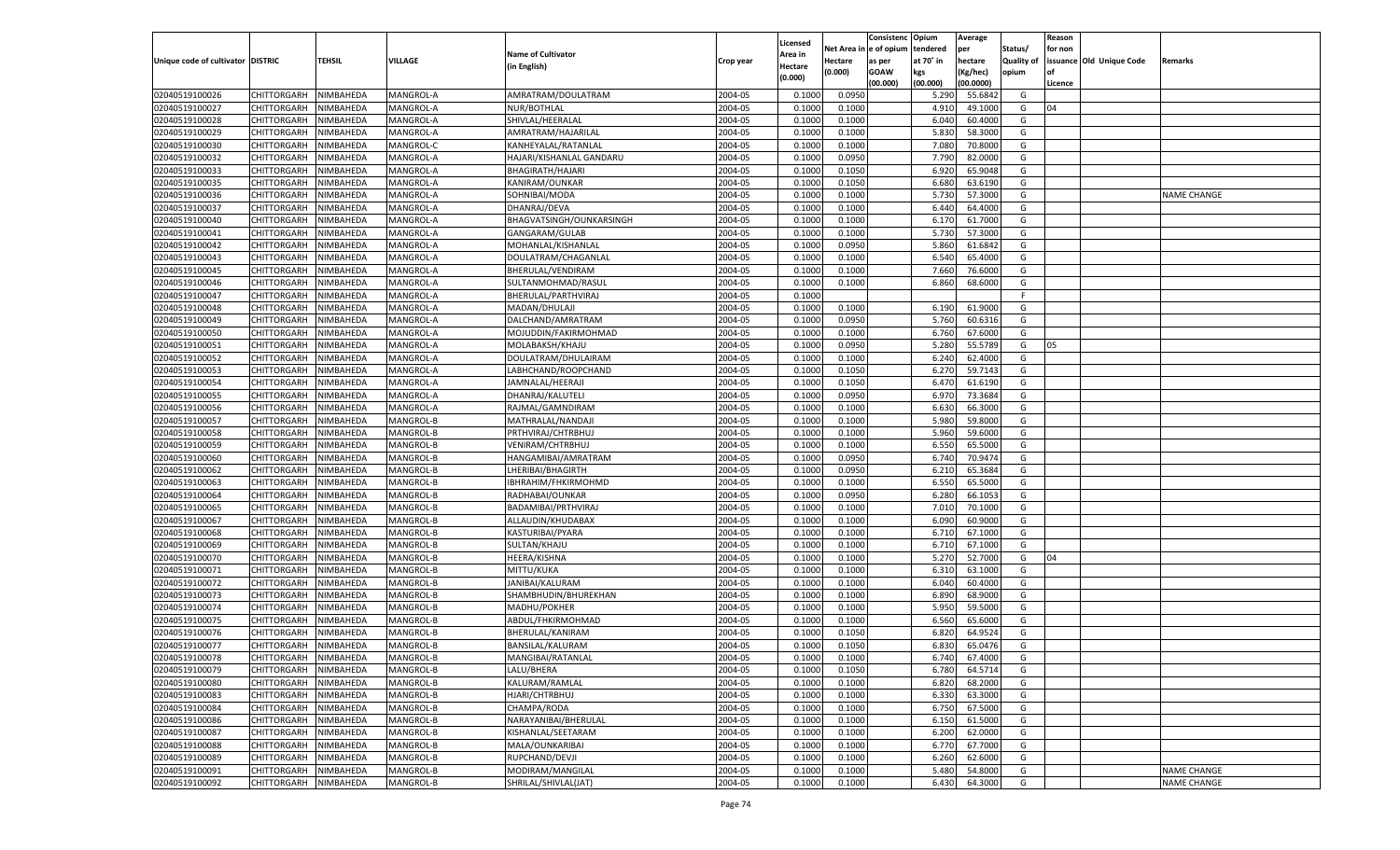|                                   |                       |               |                  |                            |           |                    |            | Consistenc Opium |           | Average   |                   | Reason  |                          |                    |
|-----------------------------------|-----------------------|---------------|------------------|----------------------------|-----------|--------------------|------------|------------------|-----------|-----------|-------------------|---------|--------------------------|--------------------|
|                                   |                       |               |                  | <b>Name of Cultivator</b>  |           | Licensed           | Net Area i | n e of opium     | tendered  | per       | Status/           | for non |                          |                    |
| Unique code of cultivator DISTRIC |                       | <b>TEHSIL</b> | VILLAGE          |                            | Crop year | \rea in            | Hectare    | as per           | at 70° in | hectare   | <b>Quality of</b> |         | issuance Old Unique Code | <b>Remarks</b>     |
|                                   |                       |               |                  | (in English)               |           | Hectare<br>(0.000) | (0.000)    | <b>GOAW</b>      | kgs       | (Kg/hec)  | opium             |         |                          |                    |
|                                   |                       |               |                  |                            |           |                    |            | (00.000)         | (00.000)  | (00.0000) |                   | Licence |                          |                    |
| 02040519100093                    | CHITTORGARH           | NIMBAHEDA     | MANGROL-B        | GAMNDIRAM/DHANRAJ          | 2004-05   | 0.1000             | 0.1000     |                  | 6.000     | 60.0000   | G                 |         |                          |                    |
| 02040519100095                    | CHITTORGARH           | NIMBAHEDA     | MANGROL-B        | TAMUBAI/PRTHVIRAJ          | 2004-05   | 0.1000             | 0.1000     |                  | 6.05      | 60.5000   | G                 |         |                          |                    |
| 02040519100096                    | CHITTORGARH           | NIMBAHEDA     | MANGROL-B        | <b>OUNKAR/BHERULAL</b>     | 2004-05   | 0.1000             | 0.1050     |                  | 7.230     | 68.8571   | G                 |         |                          |                    |
| 02040519100097                    | CHITTORGARH           | NIMBAHEDA     | MANGROL-B        | SHANKAR/PRTHA              | 2004-05   | 0.1000             | 0.1000     |                  | 6.82      | 68.2000   | G                 |         |                          |                    |
| 02040519100099                    | CHITTORGARH           | NIMBAHEDA     | MANGROL-B        | BABU MO./IMAMUDIN          | 2004-05   | 0.1000             | 0.1000     |                  | 6.040     | 60.4000   | G                 |         |                          |                    |
| 02040519100100                    | CHITTORGARH           | NIMBAHEDA     | MANGROL-B        | PARASMAL/BHERULAL          | 2004-05   | 0.1000             | 0.1000     |                  | 6.410     | 64.1000   | G                 |         |                          |                    |
| 02040519100101                    | CHITTORGARH           | NIMBAHEDA     | MANGROL-B        | HJARILAL/SHRILAL           | 2004-05   | 0.1000             | 0.1000     |                  | 5.13(     | 51.3000   | G                 | 04      |                          |                    |
| 02040519100103                    | CHITTORGARH           | NIMBAHEDA     | MANGROL-B        | KHEMRAJ/NOLA               | 2004-05   | 0.1000             | 0.1050     |                  | 6.510     | 62.0000   | G                 |         |                          |                    |
| 02040519100104                    | CHITTORGARH           | NIMBAHEDA     | MANGROL-B        | PUNA/OUNKAR                | 2004-05   | 0.1000             | 0.1000     |                  | 6.450     | 64.5000   | G                 |         |                          |                    |
| 02040519100105                    | CHITTORGARH           | NIMBAHEDA     | MANGROL-B        | PARTAPSINGH/OUNKARSINGH    | 2004-05   | 0.1000             | 0.1000     |                  | 6.460     | 64.6000   | G                 |         |                          |                    |
| 02040519100106                    | CHITTORGARH           | NIMBAHEDA     | MANGROL-B        | GOPILAL/NARYANGUJAR        | 2004-05   | 0.1000             | 0.1000     |                  | 6.800     | 68.0000   | G                 |         |                          |                    |
| 02040519100107                    | CHITTORGARH           | NIMBAHEDA     | MANGROL-B        | LABHCHAND/GAMNDIRAM        | 2004-05   | 0.1000             | 0.1000     |                  | 5.560     | 55.6000   | G                 |         |                          |                    |
| 02040519100108                    | CHITTORGARH           | NIMBAHEDA     | MANGROL-B        | MOTILAL/RAMRATAN           | 2004-05   | 0.1000             | 0.1000     |                  | 6.600     | 66.0000   | G                 |         |                          |                    |
| 02040519100111                    | CHITTORGARH           | NIMBAHEDA     | MANGROL-B        | RAMJUKHAN/DALEKHAN         | 2004-05   | 0.1000             | 0.1000     |                  | 4.950     | 49.5000   | - 1               | 02      |                          |                    |
| 02040519100113                    | CHITTORGARH           | NIMBAHEDA     | MANGROL-B        | SAFHIQMOHMAD/MITTUSHA      | 2004-05   | 0.1000             | 0.1050     |                  | 7.430     | 70.7619   | G                 |         |                          |                    |
| 02040519100114                    | CHITTORGARH           | NIMBAHEDA     | MANGROL-B        | NATHU/GISALALKUMAWAT       | 2004-05   | 0.1000             | 0.1000     |                  | 7.120     | 71.2000   | G                 |         |                          |                    |
| 02040519100115                    | CHITTORGARH           | NIMBAHEDA     | MANGROL-B        | RAFIKMOHMAD/ANARKHAN       | 2004-05   | 0.1000             | 0.1000     |                  | 6.340     | 63.4000   | G                 |         |                          |                    |
| 02040519100116                    | CHITTORGARH           | NIMBAHEDA     | MANGROL-B        | RAMNARAYAN/VENIRAM         | 2004-05   | 0.1000             | 0.0950     |                  | 7.460     | 78.5263   | G                 |         |                          |                    |
| 02040519100117                    | CHITTORGARH           | NIMBAHEDA     | MANGROL-B        | NANDLAL/VENIRAM            | 2004-05   | 0.1000             | 0.1050     |                  | 2.150     | 20.4762   | G                 | 04      |                          |                    |
| 02040519100118                    | CHITTORGARH           | NIMBAHEDA     | MANGROL-B        | RAMNARAYAN/KALURAM         | 2004-05   | 0.1000             | 0.1000     |                  | 7.090     | 70.9000   | G                 |         |                          |                    |
| 02040519100119                    | CHITTORGARH           | NIMBAHEDA     | MANGROL-B        | MHDANLAL/PRTHVIRAJ         | 2004-05   | 0.1000             | 0.1000     |                  | 6.600     | 66.0000   | G                 |         |                          |                    |
|                                   |                       |               |                  | PARSHRAM/HJARILAL          |           |                    |            |                  | 6.400     | 64.0000   | G                 |         |                          |                    |
| 02040519100120                    | CHITTORGARH           | NIMBAHEDA     | MANGROL-B        |                            | 2004-05   | 0.1000             | 0.1000     |                  |           |           |                   |         |                          |                    |
| 02040519100121                    | CHITTORGARH           | NIMBAHEDA     | MANGROL-B        | CHANDMOHMAD/IBRAHIMPINJARA | 2004-05   | 0.1000             | 0.1000     |                  | 6.770     | 67.7000   | G                 |         |                          |                    |
| 02040519100122                    | CHITTORGARH           | NIMBAHEDA     | MANGROL-B        | LOBHCHAND/PRTHVIAJ         | 2004-05   | 0.1000             | 0.1050     |                  | 6.180     | 58.8571   | G                 |         |                          |                    |
| 02040519100123                    | CHITTORGARH           | NIMBAHEDA     | MANGROL-B        | PUSHPABAI/MHDANLAL         | 2004-05   | 0.1000             | 0.1000     |                  | 6.120     | 61.2000   | G                 |         |                          | <b>NAME CHANGE</b> |
| 02040519100124                    | CHITTORGARH           | NIMBAHEDA     | MANGROL-B        | BHERULAL/BHAGIRTH          | 2004-05   | 0.1000             | 0.1050     |                  | 7.090     | 67.5238   | G                 |         |                          |                    |
| 02040519100125                    | CHITTORGARH           | NIMBAHEDA     | MANGROL-B        | NANALAL/MANGILAL           | 2004-05   | 0.1000             | 0.1000     |                  | 5.970     | 59.7000   | G                 |         |                          |                    |
| 02040519100126                    | CHITTORGARH           | NIMBAHEDA     | MANGROL-B        | AMARCHAND/GISABHIL         | 2004-05   | 0.1000             |            |                  |           |           | F.                |         |                          |                    |
| 02040519100127                    | CHITTORGARH           | NIMBAHEDA     | MANGROL-B        | CHATARBHUJ/GISUGAYARI      | 2004-05   | 0.1000             | 0.1000     |                  | 5.980     | 59.8000   | G                 |         |                          |                    |
| 02040519100131                    | CHITTORGARH           | NIMBAHEDA     | MANGROL-B        | KAMLESH/CHAGANLAL          | 2004-05   | 0.1000             | 0.1000     |                  | 6.220     | 62.2000   | G                 |         |                          |                    |
| 02040519100132                    | CHITTORGARH           | NIMBAHEDA     | MANGROL-B        | NARAYAN/POKHER             | 2004-05   | 0.1000             | 0.1000     |                  | 6.27      | 62.7000   | G                 |         |                          |                    |
| 02040519100133                    | CHITTORGARH           | NIMBAHEDA     | MANGROL-B        | RATANLAL/GISALAL           | 2004-05   | 0.1000             | 0.1000     |                  | 6.750     | 67.5000   | G                 |         |                          |                    |
| 02040519100134                    | CHITTORGARH           | NIMBAHEDA     | MANGROL-B        | MAGNIRAM/GULABHJI          | 2004-05   | 0.1000             | 0.1050     |                  | 6.300     | 60.0000   | G                 |         |                          |                    |
| 02040519100136                    | CHITTORGARH           | NIMBAHEDA     | MANGROL-B        | RAMNARAYAN/GISULAL         | 2004-05   | 0.1000             | 0.0950     |                  | 6.520     | 68.6316   | G                 |         |                          |                    |
| 02040519100141                    | CHITTORGARH           | NIMBAHEDA     | MANGROL-B        | RAJJAKMOHMAD/MITTUSHA      | 2004-05   | 0.1000             | 0.1050     |                  | 6.740     | 64.1905   | G                 |         |                          |                    |
| 02040519100142                    | CHITTORGARH           | NIMBAHEDA     | MANGROL-B        | KAMRUHIN/MITTUKHAN         | 2004-05   | 0.1000             | 0.1000     |                  | 7.020     | 70.2000   | G                 |         |                          |                    |
| 02040519100143                    | CHITTORGARH           | NIMBAHEDA     | MANGROL-B        | DALLICHAND/BHANABHIL       | 2004-05   | 0.1000             | 0.1000     |                  | 6.280     | 62.8000   | G                 |         |                          |                    |
| 02040519100144                    | CHITTORGARH           | NIMBAHEDA     | MANGROL-B        | LOBHCHAND/HJARILAL         | 2004-05   | 0.1000             | 0.0900     |                  | 6.990     | 77.6667   | G                 |         |                          |                    |
| 02040519100146                    | CHITTORGARH           | NIMBAHEDA     | MANGROL-B        | SANTILAL/SHANKARLAL        | 2004-05   | 0.1000             | 0.1050     |                  | 6.460     | 61.5238   | G                 |         |                          |                    |
| 02040519100147                    | CHITTORGARH           | NIMBAHEDA     | MANGROL-B        | SAFIMOHMAD/ABDULPIJARA     | 2004-05   | 0.1000             | 0.1000     |                  | 7.13(     | 71.3000   | G                 |         |                          |                    |
| 02040519100148                    | CHITTORGARH           | NIMBAHEDA     | MANGROL-B        | BHERULAL/NARAYANLAL        | 2004-05   | 0.1000             | 0.1000     |                  | 6.530     | 65.3000   | G                 |         |                          |                    |
| 02040519100149                    | CHITTORGARH           | NIMBAHEDA     | MANGROL-B        | NARVARSINGH/CHTRBHUJ       | 2004-05   | 0.1000             | 0.0950     |                  | 6.800     | 71.5789   | G                 |         |                          |                    |
| 02040519100150                    | CHITTORGARH           | NIMBAHEDA     | MANGROL-B        | BAPULAL/HJARILAL           | 2004-05   | 0.1000             | 0.0950     |                  | 5.660     | 59.5789   | G                 |         |                          |                    |
| 02040519100151                    | CHITTORGARH           | NIMBAHEDA     | MANGROL-B        | JITMAL/CHUNNILAL           | 2004-05   | 0.1000             | 0.1000     |                  | 6.610     | 66.1000   | G                 |         |                          |                    |
| 02040519100153                    | CHITTORGARH           | NIMBAHEDA     | MANGROL-B        | TODARMAL/HJARILAI          | 2004-05   | 0.1000             | 0.1000     |                  | 7.000     | 70.0000   | G                 |         |                          |                    |
| 02040519100155                    | CHITTORGARH NIMBAHEDA |               | <b>MANGROL-B</b> | SANTILAL/CHAMPALAL         | 2004-05   | 0.1000             | 0.1000     |                  | 6.320     | 63.2000   | G                 |         |                          |                    |
| 02040519100156                    | CHITTORGARH           | NIMBAHEDA     | MANGROL-B        | KELASHCHAND/BHAGIRTH       | 2004-05   | 0.1000             | 0.0950     |                  | 6.780     | 71.3684   | G                 |         |                          |                    |
| 02040519100157                    | CHITTORGARH           | NIMBAHEDA     | MANGROL-B        | MOHANLAL/DHULIRAM          | 2004-05   | 0.1000             | 0.0950     |                  | 6.670     | 70.2105   | G                 |         |                          |                    |
| 02040519100158                    | <b>CHITTORGARH</b>    | NIMBAHEDA     | MANGROL-B        | RAJJAKMOHMAD/IBRAHIM       | 2004-05   | 0.1000             | 0.1000     |                  | 6.940     | 69.4000   | G                 |         |                          |                    |
| 02040519100159                    | <b>CHITTORGARH</b>    | NIMBAHEDA     | MANGROL-B        | KELASH/NANALAL             | 2004-05   | 0.1000             | 0.1000     |                  | 6.440     | 64.4000   | G                 |         |                          |                    |
| 02040519100160                    | CHITTORGARH           | NIMBAHEDA     | MANGROL-B        | TAKHATSINGH/OUNKARLAL      | 2004-05   | 0.1000             | 0.1000     |                  | 7.180     | 71.8000   | G                 |         |                          |                    |
| 02040519100161                    | CHITTORGARH           | NIMBAHEDA     | MANGROL-C        | GORILAL/OUNKARLAL          | 2004-05   | 0.1000             | 0.0950     |                  | 7.830     | 82.4211   | G                 |         |                          |                    |
| 02040519100162                    | <b>CHITTORGARH</b>    | NIMBAHEDA     | MANGROL-C        | MANGIBAI/SHANKARLAL        | 2004-05   | 0.1000             | 0.1000     |                  | 6.480     | 64.8000   | G                 |         |                          |                    |
| 02040519100163                    | CHITTORGARH           | NIMBAHEDA     | MANGROL-C        | LALURAM/CHAGANLAL          | 2004-05   | 0.1000             |            |                  |           |           | F.                |         |                          |                    |
| 02040519100166                    | CHITTORGARH           | NIMBAHEDA     | MANGROL-C        | MOHANLAL/KALU              | 2004-05   | 0.1000             | 0.1000     |                  | 6.780     | 67.8000   | G                 |         |                          |                    |
| 02040519100168                    | CHITTORGARH           | NIMBAHEDA     | MANGROL-C        | VENIRAM/BHERULAL           | 2004-05   | 0.1000             | 0.0950     |                  | 6.470     | 68.1053   | G                 |         |                          |                    |
|                                   |                       |               |                  |                            |           |                    |            |                  |           |           |                   |         |                          |                    |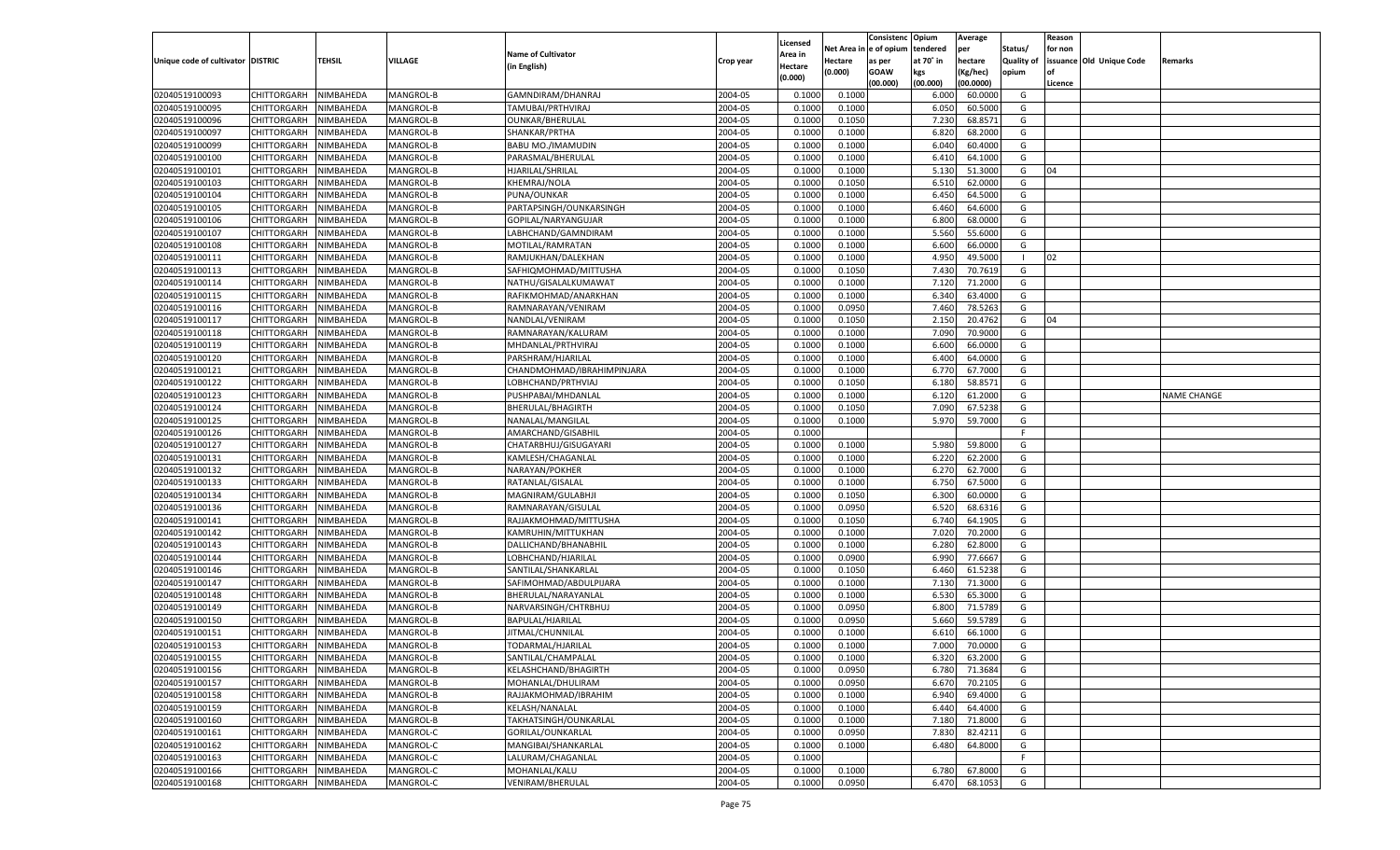|                                   |                       |               |           |                              |           |                           |          | Consistenc  | Opium          | Average   |                   | Reason  |                          |                    |
|-----------------------------------|-----------------------|---------------|-----------|------------------------------|-----------|---------------------------|----------|-------------|----------------|-----------|-------------------|---------|--------------------------|--------------------|
|                                   |                       |               |           | <b>Name of Cultivator</b>    |           | Licensed                  | Net Area | e of opium  | tendered       | per       | Status/           | for non |                          |                    |
| Unique code of cultivator DISTRIC |                       | <b>TEHSIL</b> | VILLAGE   | (in English)                 | Crop year | <b>Area in</b><br>Hectare | Hectare  | as per      | at 70° in      | hectare   | <b>Quality of</b> |         | issuance Old Unique Code | Remarks            |
|                                   |                       |               |           |                              |           | (0.000)                   | (0.000)  | <b>GOAW</b> | kgs            | (Kg/hec)  | opium             |         |                          |                    |
|                                   |                       |               |           |                              |           |                           |          | (00.000)    | (00.000)       | (00.0000) |                   | Licence |                          |                    |
| 02040519100169                    | CHITTORGARH           | NIMBAHEDA     | MANGROL-C | RAJMAL/RAMRATAN              | 2004-05   | 0.1000                    | 0.1000   |             | 6.240          | 62.4000   | G                 |         |                          |                    |
| 02040519100171                    | CHITTORGARH           | NIMBAHEDA     | MANGROL-C | KALURAMA/BABRU               | 2004-05   | 0.1000                    | 0.1000   |             | 6.310          | 63.1000   | G                 |         |                          |                    |
| 02040519100172                    | CHITTORGARH           | NIMBAHEDA     | MANGROL-C | MANGILAL/SOLAL               | 2004-05   | 0.1000                    | 0.1050   |             | 7.160          | 68.1905   | G                 |         |                          |                    |
| 02040519100173                    | CHITTORGARH           | NIMBAHEDA     | MANGROL-C | MOTILAL/POKHER               | 2004-05   | 0.1000                    | 0.1000   |             | 6.560          | 65.6000   | G                 |         |                          |                    |
| 02040519100174                    | CHITTORGARH           | NIMBAHEDA     | MANGROL-C | <b>BHERUGIR/GULABGIR</b>     | 2004-05   | 0.1000                    | 0.1000   |             | 6.760          | 67.6000   | G                 |         |                          |                    |
| 02040519100175                    | CHITTORGARH           | NIMBAHEDA     | MANGROL-C | BHURALAL/RAMA                | 2004-05   | 0.1000                    | 0.1000   |             | 6.860          | 68.6000   | G                 |         |                          |                    |
| 02040519100177                    | CHITTORGARH           | NIMBAHEDA     | MANGROL-C | GANGABAI/MOHANLAL            | 2004-05   | 0.1000                    | 0.1000   |             | 6.390          | 63.9000   | G                 |         |                          |                    |
| 02040519100178                    | CHITTORGARH           | NIMBAHEDA     | MANGROL-C | GANGABAI/GISULAL             | 2004-05   | 0.1000                    | 0.0950   |             | 6.060          | 63.7895   | G                 |         |                          |                    |
| 02040519100179                    | CHITTORGARH           | NIMBAHEDA     | MANGROL-C | SHONIBAI/RAGU                | 2004-05   | 0.1000                    | 0.1000   |             | 6.750          | 67.5000   | G                 |         |                          |                    |
| 02040519100180                    | CHITTORGARH           | NIMBAHEDA     | MANGROL-C | MUBARIK/RAHIMBAX             | 2004-05   | 0.1000                    | 0.1000   |             | 5.760          | 57.6000   | G                 |         |                          |                    |
| 02040519100182                    | CHITTORGARH           | NIMBAHEDA     | MANGROL-C | PARBHULAL/HARIRAM            | 2004-05   | 0.1000                    | 0.1000   |             | 6.100          | 61.0000   | G                 |         |                          |                    |
| 02040519100183                    | CHITTORGARH           | NIMBAHEDA     | MANGROL-C | RAMI/MOTI                    | 2004-05   | 0.1000                    | 0.1050   |             | 6.41           | 61.0476   | G                 |         |                          |                    |
| 02040519100184                    | CHITTORGARH           | NIMBAHEDA     | MANGROL-C | CHAGANLAL/SHRILAL            | 2004-05   | 0.1000                    | 0.1000   |             | 6.300          | 63.0000   | G                 |         |                          |                    |
| 02040519100185                    | CHITTORGARH           | NIMBAHEDA     | MANGROL-C | SAGARMAL/GOKEL               | 2004-05   | 0.1000                    | 0.1050   |             | 6.460          | 61.5238   | G                 |         |                          |                    |
| 02040519100187                    | CHITTORGARH           | NIMBAHEDA     | MANGROL-C | RADHABAI/BHAGVANLAL          | 2004-05   | 0.1000                    | 0.1000   |             | 5.810          | 58.1000   | G                 |         |                          |                    |
| 02040519100188                    | CHITTORGARH           | NIMBAHEDA     | MANGROL-C | KALUDAS/RAGUDAS              | 2004-05   | 0.1000                    | 0.1050   |             | 5.120          | 48.7619   | G                 | 04      |                          |                    |
| 02040519100189                    | CHITTORGARH           | NIMBAHEDA     | MANGROL-C | RAJMAL/PYARCHAND             | 2004-05   | 0.1000                    | 0.1050   |             | 6.610          | 62.9524   | G                 |         |                          |                    |
| 02040519100190                    | CHITTORGARH           | NIMBAHEDA     | MANGROL-C | BHAGWANLAL/RAMLAI            | 2004-05   | 0.1000                    | 0.1000   |             | 6.110          | 61.1000   | G                 |         |                          | <b>NAME CHANGE</b> |
| 02040519100191                    | CHITTORGARH           | NIMBAHEDA     | MANGROL-C | OUNKARLAL/BHAGVAN            | 2004-05   | 0.1000                    | 0.1000   |             | 6.380          | 63.8000   | G                 |         |                          |                    |
| 02040519100192                    | CHITTORGARH           | NIMBAHEDA     | MANGROL-C | GISULAL/AMRA                 | 2004-05   | 0.1000                    | 0.1050   |             | 6.960          | 66.2857   | G                 |         |                          |                    |
| 02040519100193                    | CHITTORGARH           | NIMBAHEDA     | MANGROL-C | PARVATIBAI/DALCHAND          | 2004-05   | 0.1000                    | 0.0950   |             | 6.260          | 65.8947   | G                 |         |                          |                    |
| 02040519100194                    | CHITTORGARH           | NIMBAHEDA     | MANGROL-C | SHANKARLAL/BHERU             | 2004-05   | 0.1000                    | 0.1000   |             | 7.060          | 70.6000   | G                 |         |                          |                    |
| 02040519100195                    | CHITTORGARH           | NIMBAHEDA     | MANGROL-C | NANDLAL/NARAYAN              | 2004-05   | 0.1000                    | 0.1050   |             | 5.350          | 50.9524   | G                 | 04      |                          |                    |
| 02040519100196                    | CHITTORGARH           | NIMBAHEDA     | MANGROL-C | SHRILAL/MODA                 | 2004-05   | 0.1000                    | 0.1050   |             | 7.040          | 67.0476   | G                 |         |                          |                    |
| 02040519100197                    | CHITTORGARH           | NIMBAHEDA     | MANGROL-C | SHANKARLAL/HARLAL            | 2004-05   | 0.1000                    | 0.1000   |             | 6.380          | 63.8000   | G                 |         |                          |                    |
| 02040519100199                    | CHITTORGARH           | NIMBAHEDA     | MANGROL-C | NANALAL/KANA                 | 2004-05   | 0.1000                    |          |             |                |           | F.                |         |                          |                    |
| 02040519100200                    | CHITTORGARH           | NIMBAHEDA     | MANGROL-C | CHAGANLAL/GANGARAM           | 2004-05   | 0.1000                    | 0.1000   |             | 6.220          | 62.2000   | G                 |         |                          |                    |
| 02040519100201                    | CHITTORGARH           | NIMBAHEDA     | MANGROL-C | MGIDMOHMAD/SHAHBUDIN         | 2004-05   | 0.1000                    | 0.1000   |             | 6.270          | 62.7000   | G                 |         |                          |                    |
| 02040519100202                    | CHITTORGARH           | NIMBAHEDA     | MANGROL-C | SHANKARGIR/MADHUGIR          | 2004-05   | 0.1000                    | 0.1050   |             | 6.860          | 65.3333   | G                 |         |                          |                    |
| 02040519100203                    | CHITTORGARH           | NIMBAHEDA     | MANGROL-C | DHANNA/BHURA                 | 2004-05   | 0.1000                    | 0.1050   |             | 7.250          | 69.0476   | G                 |         |                          |                    |
| 02040519100208                    | CHITTORGARH           | NIMBAHEDA     | MANGROL-C | BAPULAL/RAMRATAN             | 2004-05   | 0.1000                    | 0.1000   |             | 7.090          | 70.9000   | G                 |         |                          |                    |
| 02040519100211                    | CHITTORGARH           | NIMBAHEDA     | MANGROL-C | NARULAL/POKHER               | 2004-05   | 0.1000                    | 0.0950   |             | 6.240          | 65.6842   | G                 |         |                          |                    |
| 02040519100213                    | CHITTORGARH           | NIMBAHEDA     | MANGROL-C | DHULA/KHEMAREGAR             | 2004-05   | 0.1000                    | 0.1000   |             | 6.83           | 68.3000   | G                 |         |                          |                    |
| 02040519100214                    | CHITTORGARH           | NIMBAHEDA     | MANGROL-C | HASTIMAL/BHERULAL            | 2004-05   | 0.1000                    | 0.1050   |             | 6.660          | 63.4286   | G                 |         |                          |                    |
| 02040519100215                    |                       | NIMBAHEDA     | MANGROL-C | RAMLAL/OUNKAR                | 2004-05   | 0.1000                    | 0.1000   |             |                | 65.7000   | G                 |         |                          |                    |
| 02040519100216                    | CHITTORGARH           |               | MANGROL-C | OMPARKASH/CUNNILAL           | 2004-05   | 0.1000                    |          |             | 6.570<br>6.500 | 65.0000   | G                 |         |                          |                    |
|                                   | CHITTORGARH           | NIMBAHEDA     |           |                              |           |                           | 0.1000   |             |                | 68.5714   |                   |         |                          |                    |
| 02040519100217                    | CHITTORGARH           | NIMBAHEDA     | MANGROL-C | BHANA/KHEMA                  | 2004-05   | 0.1000                    | 0.1050   |             | 7.200          |           | G                 |         |                          |                    |
| 02040519100218                    | CHITTORGARH           | NIMBAHEDA     | MANGROL-C | DALU/KHEMAREGAR              | 2004-05   | 0.1000                    | 0.1000   |             | 6.900          | 69.0000   | G                 |         |                          |                    |
| 02040519100220                    | CHITTORGARH           | NIMBAHEDA     | MANGROL-C | SAGARMAL/BHAGIRTH            | 2004-05   | 0.1000                    | 0.0950   |             | 6.970          | 73.3684   | G                 |         |                          |                    |
| 02040519100221                    | CHITTORGARH           | NIMBAHEDA     | MANGROL-C | RATANLAL/KALURAM             | 2004-05   | 0.1000                    | 0.1000   |             | 7.050          | 70.5000   | G                 |         |                          |                    |
| 02040519100222                    | CHITTORGARH           | NIMBAHEDA     | MANGROL-C | OMPARKASH/BANSILAL           | 2004-05   | 0.1000                    | 0.1000   |             | 6.83           | 68.3000   | G                 |         |                          |                    |
| 02040519100223                    | CHITTORGARH           | NIMBAHEDA     | MANGROL-A | ISHAKMOHMAD/ALLADIN          | 2004-05   | 0.1000                    | 0.0950   |             | 5.880          | 61.8947   | G                 |         |                          |                    |
| 02040519100224                    | CHITTORGARH           | NIMBAHEDA     | MANGROL-C | <b>GOPALLAL/LALUJI GUJAR</b> | 2004-05   | 0.1000                    | 0.1000   |             | 5.960          | 59.6000   | G                 |         |                          |                    |
| 02040519100225                    | CHITTORGARH           | NIMBAHEDA     | MANGROL-C | PARBHULAL/GOKAL SUTHAR       | 2004-05   | 0.1000                    | 0.1000   |             | 6.07           | 60.7000   | G                 |         |                          |                    |
| 02040519100227                    | CHITTORGARH           | NIMBAHEDA     | MANGROL-C | NSHIRSHA/KHUNKA SHA          | 2004-05   | 0.1000                    | 0.1000   |             | 6.490          | 64.9000   | G                 |         |                          |                    |
| 02040519100229                    | CHITTORGARH NIMBAHEDA |               | MANGROL-C | DOLATGIRI/MOHANGIRI          | 2004-05   | 0.1000                    | 0.1000   |             | 6.170          | 61.7000   | G                 |         |                          |                    |
| 02040519100230                    | <b>CHITTORGARH</b>    | NIMBAHEDA     | MANGROL-C | SADIK MO./KHAJU JI           | 2004-05   | 0.1000                    | 0.1000   |             | 7.030          | 70.3000   | G                 |         |                          |                    |
| 02040519100231                    | <b>CHITTORGARH</b>    | NIMBAHEDA     | MANGROL-C | PURANAML/SHANKARLAL          | 2004-05   | 0.1000                    | 0.1000   |             | 6.570          | 65.7000   | G                 |         |                          |                    |
| 02040519100234                    | <b>CHITTORGARH</b>    | NIMBAHEDA     | MANGROL-C | HAKIMKAH/GASI KHA            | 2004-05   | 0.1000                    | 0.1000   |             | 6.140          | 61.4000   | G                 |         |                          |                    |
| 02040519100236                    | <b>CHITTORGARH</b>    | NIMBAHEDA     | MANGROL-C | RAMLAL/CHAMPALAL             | 2004-05   | 0.1000                    | 0.1050   |             | 7.140          | 68.0000   | G                 |         |                          |                    |
| 02040519100237                    | <b>CHITTORGARH</b>    | NIMBAHEDA     | MANGROL-C | RAMESWAR/MANGILAL            | 2004-05   | 0.1000                    | 0.1000   |             | 6.830          | 68.3000   | G                 |         |                          |                    |
| 02040519100238                    | <b>CHITTORGARH</b>    | NIMBAHEDA     | MANGROL-C | <b>BABRU/GISA GADRI</b>      | 2004-05   | 0.1000                    | 0.1000   |             | 6.800          | 68.0000   | G                 |         |                          |                    |
| 02040519100239                    | <b>CHITTORGARH</b>    | NIMBAHEDA     | MANGROL-A | MANGIBAI/RAMRATAN            | 2004-05   | 0.1000                    | 0.1000   |             | 6.880          | 68.8000   | G                 |         |                          |                    |
| 02040519100240                    | <b>CHITTORGARH</b>    | NIMBAHEDA     | MANGROL-A | VENIRAM/DOLATRAM JAT         | 2004-05   | 0.1000                    | 0.1000   |             | 6.300          | 63.0000   | G                 |         |                          |                    |
| 02040519100241                    | <b>CHITTORGARH</b>    | NIMBAHEDA     | MANGROL-A | KANKUBAI/VAJERAM             | 2004-05   | 0.1000                    | 0.1000   |             | 5.870          | 58.7000   | G                 |         |                          |                    |
| 02040519100243                    | <b>CHITTORGARH</b>    | NIMBAHEDA     | MANGROL-C | RADESYAM/BHAGWANLAL          | 2004-05   | 0.1000                    | 0.1000   |             | 7.200          | 72.0000   | G                 |         |                          |                    |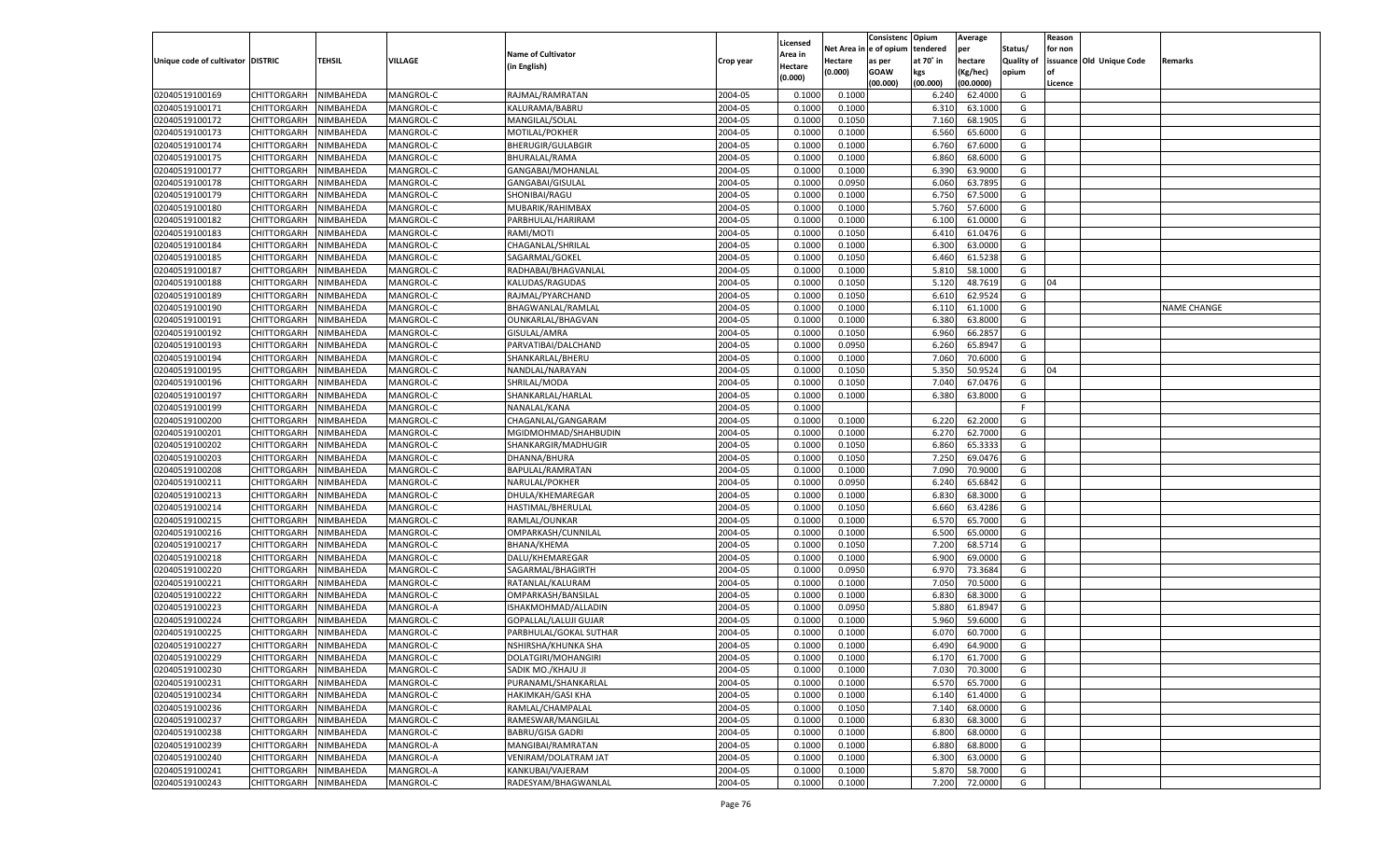|                                   |                    |               |                  |                           |           | Licensed |         | Consistenc Opium       |           | Average   |                   | Reason  |                          |                    |
|-----------------------------------|--------------------|---------------|------------------|---------------------------|-----------|----------|---------|------------------------|-----------|-----------|-------------------|---------|--------------------------|--------------------|
|                                   |                    |               |                  | <b>Name of Cultivator</b> |           | Area in  |         | Net Area in e of opium | tendered  | per       | Status/           | for non |                          |                    |
| Unique code of cultivator DISTRIC |                    | <b>TEHSIL</b> | <b>VILLAGE</b>   | (in English)              | Crop year | Hectare  | Hectare | as per                 | at 70° in | hectare   | <b>Quality of</b> |         | issuance Old Unique Code | <b>Remarks</b>     |
|                                   |                    |               |                  |                           |           | (0.000)  | (0.000) | <b>GOAW</b>            | kgs       | (Kg/hec)  | opium             |         |                          |                    |
|                                   |                    |               |                  |                           |           |          |         | (00.000)               | (00.000)  | (00.0000) |                   | Licence |                          |                    |
| 02040519100245                    | CHITTORGARH        | NIMBAHEDA     | <b>MANGROL-A</b> | JAGDESH/NANDLAL           | 2004-05   | 0.1000   | 0.1000  |                        | 3.790     | 37.9000   | G                 | 04      |                          |                    |
| 02040519100246                    | CHITTORGARH        | NIMBAHEDA     | MANGROL-C        | SYAMLAL/DALCHAND          | 2004-05   | 0.1000   | 0.0950  |                        | 6.380     | 67.1579   | G                 |         |                          |                    |
| 02040519100247                    | CHITTORGARH        | NIMBAHEDA     | MANGROL-A        | KELASHPURI/ONKARPURI      | 2004-05   | 0.1000   | 0.1000  |                        | 6.430     | 64.3000   | G                 |         |                          |                    |
| 02040519100249                    | CHITTORGARH        | NIMBAHEDA     | MANGROL-A        | BABUKHA/AMIRKHA           | 2004-05   | 0.1000   | 0.1000  |                        | 5.870     | 58.7000   | G                 |         |                          |                    |
| 02040519100250                    | CHITTORGARH        | NIMBAHEDA     | MANGROL-A        | EIDKHA/BASIRKAH           | 2004-05   | 0.1000   | 0.1000  |                        | 5.810     | 58.1000   | G                 |         |                          |                    |
| 02040519100251                    | CHITTORGARH        | NIMBAHEDA     | MANGROL-A        | RAMRATAN/KHEMRAJ          | 2004-05   | 0.1000   | 0.1000  |                        | 5.920     | 59.2000   | G                 |         |                          |                    |
| 02040519100252                    | CHITTORGARH        | NIMBAHEDA     | MANGROL-C        | BANWARLAL/LALURAM SHARMA  | 2004-05   | 0.1000   | 0.0950  |                        | 6.130     | 64.5263   | G                 |         |                          |                    |
| 02040519100253                    | CHITTORGARH        | NIMBAHEDA     | MANGROL-C        | MANGILAL/MOHANLAL SHARMA  | 2004-05   | 0.1000   | 0.1000  |                        | 6.690     | 66.9000   | G                 |         |                          |                    |
| 02040519100254                    | CHITTORGARH        | NIMBAHEDA     | <b>MANGROL-A</b> | BAGDIRAM/BHERULAL         | 2004-05   | 0.1000   |         |                        |           |           | F.                |         |                          |                    |
| 02040519100256                    | CHITTORGARH        | NIMBAHEDA     | MANGROL-C        | PERMCHAND/GISU GADRI      | 2004-05   | 0.1000   | 0.1000  |                        | 6.990     | 69.9000   | G                 |         |                          |                    |
| 02040519100255                    | CHITTORGARH        | NIMBAHEDA     | MANGROL-A        | RUPLAL/RAMLAL MEGWAL      | 2004-05   | 0.1000   | 0.1000  |                        | 6.290     | 62.9000   | G                 |         |                          |                    |
| 02040519100257                    | CHITTORGARH        | NIMBAHEDA     | MANGROL-A        | DOLLA/NARU BHIL           | 2004-05   | 0.1000   | 0.1000  |                        | 5.930     | 59.3000   | G                 |         |                          |                    |
| 02040519100258                    | CHITTORGARH        | NIMBAHEDA     | <b>MANGROL-A</b> | SHANTILAL/AMRATRAM JAT    | 2004-05   | 0.1000   | 0.0950  |                        | 6.770     | 71.2632   | G                 |         |                          |                    |
| 02040519100259                    | CHITTORGARH        | NIMBAHEDA     | MANGROL-A        | RAMLAL/KALU TELI          | 2004-05   | 0.1000   | 0.1050  |                        | 5.390     | 51.3333   | G                 | 04      |                          |                    |
| 02040519100260                    | CHITTORGARH        | NIMBAHEDA     | MANGROL-A        | SHANTILAL/MITHULAL KHUMAR | 2004-05   | 0.1000   | 0.1050  |                        | 6.560     | 62.4762   | G                 |         |                          |                    |
| 02040519100261                    | CHITTORGARH        | NIMBAHEDA     | MANGROL-A        | LAXMAN/MULCHAND           | 2004-05   | 0.1000   | 0.1050  |                        | 6.120     | 58.2857   | G                 |         |                          |                    |
| 02040519100262                    | CHITTORGARH        | NIMBAHEDA     | MANGROL-A        | SHKUR MO./RASHUL MO.      | 2004-05   | 0.1000   | 0.1000  |                        | 6.240     | 62.4000   | G                 |         |                          |                    |
|                                   |                    |               |                  |                           | 2004-05   | 0.1000   |         |                        | 6.400     | 64.0000   | G                 |         |                          |                    |
| 02040519100263<br>02040519100264  | CHITTORGARH        | NIMBAHEDA     | MANGROL-A        | GOPALLAL/GAMNDIRAM        |           |          | 0.1000  |                        |           |           |                   |         |                          |                    |
|                                   | CHITTORGARH        | NIMBAHEDA     | MANGROL-A        | HIRALAL/DOLLA GADRI       | 2004-05   | 0.1000   | 0.1050  |                        | 6.890     | 65.6190   | G                 |         |                          |                    |
| 02040519100266                    | CHITTORGARH        | NIMBAHEDA     | MANGROL-C        | TOLIRAM/CHAGANLAL GUJAR   | 2004-05   | 0.1000   | 0.1000  |                        | 7.180     | 71.8000   | G                 |         |                          |                    |
| 02040519100267                    | CHITTORGARH        | NIMBAHEDA     | MANGROL-A        | SYAMPURI/ONKARPURI        | 2004-05   | 0.1000   | 0.1000  |                        | 6.330     | 63.3000   | G                 |         |                          |                    |
| 02040519100268                    | CHITTORGARH        | NIMBAHEDA     | MANGROL-A        | <b>BARDICHAND/GISULAL</b> | 2004-05   | 0.1000   | 0.1000  |                        | 5.990     | 59.9000   | G                 |         |                          |                    |
| 02040519100269                    | CHITTORGARH        | NIMBAHEDA     | MANGROL-A        | SAHNTILAL/NARU REGAR      | 2004-05   | 0.1000   | 0.0950  |                        | 5.520     | 58.1053   | G                 |         |                          |                    |
| 02040519100271                    | CHITTORGARH        | NIMBAHEDA     | MANGROL-A        | RAMSINGH/KALURAM JAT      | 2004-05   | 0.1000   | 0.1000  |                        | 5.870     | 58.7000   | G                 |         |                          |                    |
| 02040519100272                    | CHITTORGARH        | NIMBAHEDA     | MANGROL-A        | MOHANSINGH/KALURAM        | 2004-05   | 0.1000   | 0.1000  |                        | 6.320     | 63.2000   | G                 |         |                          |                    |
| 02040519100273                    | CHITTORGARH        | NIMBAHEDA     | MANGROL-A        | BHERULAL/MODA JI          | 2004-05   | 0.1000   | 0.1000  |                        | 5.770     | 57.7000   | G                 |         |                          |                    |
| 02040519100275                    | CHITTORGARH        | NIMBAHEDA     | MANGROL-A        | SIVEPARKASH/RAMNARAYAN    | 2004-05   | 0.1000   | 0.1000  |                        | 6.530     | 65.3000   | G                 |         |                          |                    |
| 02040519100276                    | CHITTORGARH        | NIMBAHEDA     | MANGROL-A        | ASOKKHUMAR/ONKARLAL JAT   | 2004-05   | 0.1000   | 0.1000  |                        | 6.450     | 64.5000   | G                 |         |                          |                    |
| 02040519100277                    | CHITTORGARH        | NIMBAHEDA     | MANGROL-A        | SHANKARLAL/LALURAM        | 2004-05   | 0.1000   | 0.1000  |                        | 5.840     | 58.4000   | G                 |         |                          |                    |
| 02040519100278                    | CHITTORGARH        | NIMBAHEDA     | MANGROL-A        | BHURALAL/MITHULAL         | 2004-05   | 0.1000   | 0.1000  |                        | 6.830     | 68.3000   | G                 |         |                          |                    |
| 02040519100281                    | CHITTORGARH        | NIMBAHEDA     | MANGROL-C        | GANGABAI/NARAYAN          | 2004-05   | 0.1000   |         |                        |           |           | N                 |         | 02040519105001           | TRANSFER           |
| 02040519100282                    | CHITTORGARH        | NIMBAHEDA     | MANGROL-C        | SOHANLAL/BHANWARLAL       | 2004-05   | 0.1000   | 0.1000  |                        | 4.330     | 43.3000   | G                 | 04      | 02040519105003           | TRANSFER           |
| 02040519100283                    | CHITTORGARH        | NIMBAHEDA     | MANGROL-C        | GOKEL/BHAGCHAND           | 2004-05   | 0.1000   | 0.1000  |                        | 5.980     | 59.8000   | G                 |         | 02040519105004           | TRANSFER           |
| 02040519100284                    | CHITTORGARH        | NIMBAHEDA     | MANGROL-C        | DAYARAM/GMER              | 2004-05   | 0.1000   | 0.1000  |                        | 3.350     | 33.5000   | G                 | 04      | 02040519105005           | TRANSFER           |
| 02040519101001                    | CHITTORGARH        | NIMBAHEDA     | MARJEEVI-A       | MATHARIBAI/CHAGANLAL      | 2004-05   | 0.1000   | 0.1000  |                        | 6.160     | 61.6000   | G                 |         |                          | NAME CHANGE        |
| 02040519101002                    | CHITTORGARH        | NIMBAHEDA     | MARJEEVI-A       | SHANKERLAL/BHERULAL       | 2004-05   | 0.1000   | 0.0950  |                        | 6.480     | 68.2105   | G                 |         |                          |                    |
| 02040519101003                    | CHITTORGARH        | NIMBAHEDA     | MARJEEVI-A       | KARULAL/BHANWARLAL        | 2004-05   | 0.1000   | 0.1050  |                        | 7.27      | 69.2381   | G                 |         |                          |                    |
| 02040519101004                    | CHITTORGARH        | NIMBAHEDA     | MARJEEVI-A       | CHAGANLAL/BHERA           | 2004-05   | 0.1000   | 0.1000  |                        | 6.560     | 65.6000   | G                 |         |                          |                    |
| 02040519101005                    | CHITTORGARH        | NIMBAHEDA     | MARJEEVI-A       | RUDHNATH/BHERA            | 2004-05   | 0.1000   | 0.1000  |                        | 6.580     | 65.8000   | G                 |         |                          |                    |
| 02040519101007                    | CHITTORGARH        | NIMBAHEDA     | MARJEEVI-A       | LALURAM/SHANKERLAL        | 2004-05   | 0.1000   | 0.1000  |                        | 6.240     | 62.4000   | G                 |         |                          |                    |
| 02040519101008                    | CHITTORGARH        | NIMBAHEDA     | MARJEEVI-A       | AMRATLAL/DHANNA           | 2004-05   | 0.1000   | 0.1050  |                        | 7.120     | 67.8095   | G                 |         |                          | <b>NAME CHANGE</b> |
| 02040519101009                    | CHITTORGARH        | NIMBAHEDA     | MARJEEVI-A       | LALU/NANDA                | 2004-05   | 0.1000   | 0.1000  |                        | 6.180     | 61.8000   | G                 |         |                          |                    |
| 02040519101010                    | CHITTORGARH        | NIMBAHEDA     | MARJEEVI-A       | NABBUBAI/SHRILAL          | 2004-05   | 0.1000   | 0.1000  |                        | 6.740     | 67.4000   | G                 |         |                          | <b>NAME CHANGE</b> |
| 02040519101012                    | CHITTORGARH        | NIMBAHEDA     | MARJEEVI-A       | SAMANDARBAI/MODJI         | 2004-05   | 0.1000   | 0.0950  |                        | 6.800     | 71.5789   | G                 |         |                          |                    |
| 02040519101015                    | CHITTORGARH        | NIMBAHEDA     | MARJEEVI-A       | KANA/NANDA                | 2004-05   | 0.1000   | 0.1050  |                        | 6.400     | 60.9524   | G                 |         |                          |                    |
| 02040519101016                    | CHITTORGARH        | NIMBAHEDA     | MARJEEVI-A       | GANGABAI/HEERALAL         | 2004-05   | 0.1000   | 0.1000  |                        | 6.330     | 63.3000   | G                 |         |                          |                    |
| 02040519101017                    | <b>CHITTORGARH</b> | NIMBAHEDA     | MARJEEVI-A       | MANGILAL/SEETARAM         | 2004-05   | 0.1000   | 0.1050  |                        | 7.590     | 72.2857   | G                 |         |                          |                    |
| 02040519101018                    | <b>CHITTORGARH</b> | NIMBAHEDA     | MARJEEVI-A       | PARTHVIRAJ/KESHURAM       | 2004-05   | 0.1000   | 0.1050  |                        | 7.090     | 67.5238   | G                 |         |                          |                    |
| 02040519101019                    | <b>CHITTORGARH</b> | NIMBAHEDA     | MARJEEVI-A       | MOHANIBAI/MODA            | 2004-05   | 0.1000   | 0.1050  |                        | 6.480     | 61.7143   | G                 |         |                          |                    |
| 02040519101020                    |                    | NIMBAHEDA     | MARJEEVI-A       |                           |           |          |         |                        |           |           | G                 |         |                          |                    |
|                                   | <b>CHITTORGARH</b> |               |                  | BHANWARLAL/VIJAYRAM       | 2004-05   | 0.1000   | 0.1000  |                        | 6.250     | 62.5000   |                   |         |                          |                    |
| 02040519101021                    | <b>CHITTORGARH</b> | NIMBAHEDA     | MARJEEVI-A       | GANPATLAL/DAYARAM         | 2004-05   | 0.1000   | 0.1000  |                        | 5.950     | 59.5000   | G                 |         |                          |                    |
| 02040519101022                    | <b>CHITTORGARH</b> | NIMBAHEDA     | MARJEEVI-A       | SHANTILAL/BHERULAL        | 2004-05   | 0.1000   | 0.1000  |                        | 6.990     | 69.9000   | G                 |         |                          |                    |
| 02040519101023                    | <b>CHITTORGARH</b> | NIMBAHEDA     | MARJEEVI-A       | KANIRAM/BHAGVAN           | 2004-05   | 0.1000   | 0.1000  |                        | 6.530     | 65.3000   | G                 |         |                          |                    |
| 02040519101025                    | <b>CHITTORGARH</b> | NIMBAHEDA     | MARJEEVI-A       | MATHURALAL/BHAGVAN        | 2004-05   | 0.1000   | 0.0950  |                        | 6.720     | 70.7368   | G                 |         |                          |                    |
| 02040519101061                    | <b>CHITTORGARH</b> | NIMBAHEDA     | MARJEEVI-A       | WJHERAM/MOHANLAL          | 2004-05   | 0.1000   |         |                        |           |           | N                 |         | 02040519090001           | <b>TRANSFER</b>    |
| 02040519101062                    | <b>CHITTORGARH</b> | NIMBAHEDA     | MARJEEVI-A       | PREAMCHAND/MAGNA          | 2004-05   | 0.1000   | 0.1000  |                        | 5.900     | 59.0000   | G                 |         | 02040519090003           | TRANSFER           |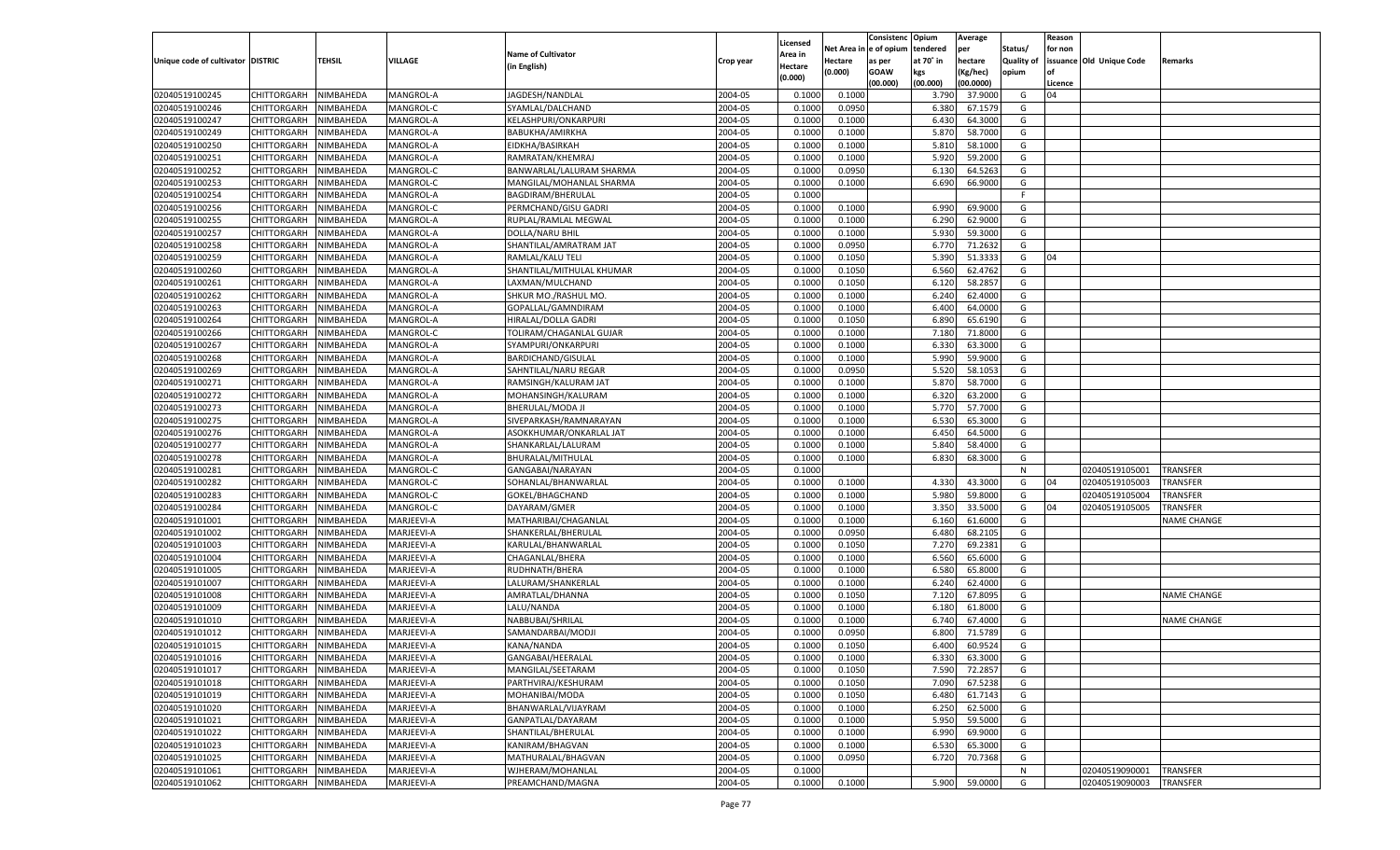|                                   |                                   |               |                 |                            |           |                           |          | Consistenc  | Opium     | Average   |                   | Reason  |                          |                 |
|-----------------------------------|-----------------------------------|---------------|-----------------|----------------------------|-----------|---------------------------|----------|-------------|-----------|-----------|-------------------|---------|--------------------------|-----------------|
|                                   |                                   |               |                 | <b>Name of Cultivator</b>  |           | Licensed                  | Net Area | e of opium  | tendered  | per       | Status/           | for non |                          |                 |
| Unique code of cultivator DISTRIC |                                   | <b>TEHSIL</b> | VILLAGE         | (in English)               | Crop year | <b>Area in</b><br>Hectare | Hectare  | as per      | at 70° in | hectare   | <b>Quality of</b> |         | issuance Old Unique Code | Remarks         |
|                                   |                                   |               |                 |                            |           | (0.000)                   | (0.000)  | <b>GOAW</b> | kgs       | (Kg/hec)  | opium             |         |                          |                 |
|                                   |                                   |               |                 |                            |           |                           |          | (00.000)    | (00.000)  | (00.0000) |                   | Licence |                          |                 |
| 02040519101063                    | CHITTORGARH                       | NIMBAHEDA     | MARJEEVI-A      | DHAPUBAI/CHTRA             | 2004-05   | 0.1000                    |          |             |           |           | N                 |         | 02040519090004           | <b>TRANSFER</b> |
| 02040519101064                    | CHITTORGARH                       | NIMBAHEDA     | MARJEEVI-A      | NARAYAN/BHGGA              | 2004-05   | 0.1000                    |          |             |           |           | N                 |         | 02040519090010           | TRANSFER        |
| 02040519101034                    | CHITTORGARH                       | NIMBAHEDA     | MARJEEVI-B      | NANURAM/JOR JI             | 2004-05   | 0.1000                    | 0.1000   |             | 7.510     | 75.1000   | G                 |         |                          |                 |
| 02040519101035                    | CHITTORGARH                       | NIMBAHEDA     | MARJEEVI-B      | KANVARLAL/MOD JI           | 2004-05   | 0.1000                    | 0.1000   |             | 6.570     | 65.7000   | G                 |         |                          |                 |
| 02040519101036                    | CHITTORGARH                       | NIMBAHEDA     | MARJEEVI-B      | MOHANLAL/KESHURAM          | 2004-05   | 0.1000                    | 0.1000   |             | 5.930     | 59.3000   | G                 |         |                          |                 |
| 02040519101037                    | CHITTORGARH                       | NIMBAHEDA     | MARJEEVI-B      | <b>JAGDISH/RODJI</b>       | 2004-05   | 0.1000                    | 0.1000   |             | 5.970     | 59.7000   | G                 |         |                          |                 |
| 02040519101038                    | CHITTORGARH                       | NIMBAHEDA     | MARJEEVI-B      | MANNALAL/MEGHA             | 2004-05   | 0.1000                    | 0.0950   |             | 5.750     | 60.5263   | G                 |         |                          |                 |
| 02040519101041                    | CHITTORGARH                       | NIMBAHEDA     | MARJEEVI-B      | RODJI/FULLCHAND            | 2004-05   | 0.1000                    | 0.1000   |             | 5.750     | 57.5000   | G                 |         |                          |                 |
| 02040519101043                    | CHITTORGARH                       | NIMBAHEDA     | MARJEEVI-B      | SHANKERLAL/KEVAL           | 2004-05   | 0.1000                    | 0.1000   |             | 6.23      | 62.3000   | G                 |         |                          |                 |
| 02040519101045                    | CHITTORGARH                       | NIMBAHEDA     | MARJEEVI-B      | MOTYABAI/GOTU              | 2004-05   | 0.1000                    | 0.1050   |             | 5.860     | 55.8095   | G                 |         |                          |                 |
| 02040519101047                    | CHITTORGARH                       | NIMBAHEDA     | MARJEEVI-B      | NANDUBAI/JANIBAI           | 2004-05   | 0.1000                    | 0.1000   |             | 6.460     | 64.6000   | G                 |         |                          |                 |
| 02040519101049                    | CHITTORGARH                       | NIMBAHEDA     | MARJEEVI-B      | SOHANBAI/MEGHA             | 2004-05   | 0.1000                    | 0.1000   |             | 5.010     | 50.1000   | G                 | 04      |                          |                 |
| 02040519101050                    | CHITTORGARH                       | NIMBAHEDA     | MARJEEVI-B      | HEERALAL/NANDRAM           | 2004-05   | 0.1000                    | 0.1000   |             | 6.000     | 60.0000   | G                 |         |                          |                 |
| 02040519101053                    | CHITTORGARH                       | NIMBAHEDA     | MARJEEVI-B      | NANIBAI/RODJI              | 2004-05   | 0.1000                    | 0.1000   |             | 5.130     | 51.3000   | G                 | 04      |                          |                 |
| 02040519101054                    | CHITTORGARH                       | NIMBAHEDA     | MARJEEVI-B      | HARIRAM/PYARA              | 2004-05   | 0.1000                    | 0.1050   |             | 6.750     | 64.2857   | G                 |         |                          |                 |
| 02040519101055                    | CHITTORGARH                       | NIMBAHEDA     | MARJEEVI-B      | GANPATLAL/SHANKERLAL       | 2004-05   | 0.1000                    | 0.1050   |             | 6.190     | 58.9524   | G                 |         |                          |                 |
| 02040519101056                    | CHITTORGARH                       | NIMBAHEDA     | MARJEEVI-B      | MULCHAND/BHERA             | 2004-05   | 0.1000                    | 0.0950   |             | 6.200     | 65.2632   | G                 |         |                          |                 |
| 02040519101057                    | CHITTORGARH                       | NIMBAHEDA     | MARJEEVI-B      | NANDUBAI/KESHURAM          | 2004-05   | 0.1000                    | 0.1000   |             | 6.330     | 63.3000   | G                 |         |                          |                 |
| 02040519101059                    | CHITTORGARH                       | NIMBAHEDA     | MARJEEVI-B      | CHUNNILAL/NANDA            | 2004-05   | 0.1000                    | 0.1000   |             | 5.910     | 59.1000   | G                 |         |                          |                 |
| 02040519104001                    | CHITTORGARH                       | NIMBAHEDA     | MUNDAVLI        | MOTILAL/HARLAL             | 2004-05   | 0.1000                    | 0.1050   |             | 6.340     | 60.3810   | G                 |         |                          |                 |
| 02040519104002                    | CHITTORGARH                       | NIMBAHEDA     | MUNDAVLI        | BADRILAL/NANDA             | 2004-05   | 0.1000                    | 0.1000   |             | 6.840     | 68.4000   | G                 |         |                          |                 |
| 02040519104003                    | CHITTORGARH                       | NIMBAHEDA     | MUNDAVLI        | UDAILAL/PARTHVIRAJ         | 2004-05   | 0.1000                    | 0.1000   |             | 6.540     | 65.4000   | G                 |         |                          |                 |
| 02040519104004                    | CHITTORGARH                       | NIMBAHEDA     | MUNDAVLI        | HEERALAL/GULAB             | 2004-05   | 0.1000                    | 0.0950   |             | 6.290     | 66.2105   | G                 |         |                          |                 |
| 02040519104005                    | CHITTORGARH                       | NIMBAHEDA     | MUNDAVLI        | MEGHA/DEVA                 | 2004-05   | 0.1000                    | 0.1000   |             | 6.120     | 61.2000   | G                 |         |                          |                 |
| 02040519104006                    | CHITTORGARH                       | NIMBAHEDA     | MUNDAVLI        | MOHANLAL/HANSRAJ           | 2004-05   | 0.1000                    | 0.1000   |             | 6.280     | 62.8000   | G                 |         |                          |                 |
| 02040519104007                    | CHITTORGARH                       | NIMBAHEDA     | MUNDAVLI        | AMARCHAND/VARDA            | 2004-05   | 0.1000                    | 0.1000   |             | 2.090     | 20.9000   | G                 | 04      |                          |                 |
| 02040519104008                    | CHITTORGARH                       | NIMBAHEDA     | MUNDAVLI        | PARBHULAL/KANIRAM          | 2004-05   | 0.1000                    | 0.1000   |             | 6.160     | 61.6000   | G                 |         |                          |                 |
| 02040519104009                    | CHITTORGARH                       | NIMBAHEDA     | MUNDAVLI        | MOTILAL/PYARIBAI           | 2004-05   | 0.1000                    | 0.1000   |             | 6.770     | 67.7000   | G                 |         |                          |                 |
| 02040519104011                    | CHITTORGARH                       | NIMBAHEDA     | MUNDAVLI        | MATHURALAL/SHIVLAL         | 2004-05   | 0.1000                    | 0.1000   |             | 7.080     | 70.8000   | G                 |         |                          |                 |
| 02040519104012                    | CHITTORGARH                       | NIMBAHEDA     | MUNDAVLI        | LAHRIBAI/SHANKERLAL        | 2004-05   | 0.1000                    |          |             |           |           | F.                |         |                          |                 |
| 02040519104013                    | CHITTORGARH                       | NIMBAHEDA     | MUNDAVLI        | FULLCHAND/NANDA            | 2004-05   | 0.1000                    | 0.1000   |             | 6.170     | 61.7000   | G                 |         |                          |                 |
| 02040519104014                    | CHITTORGARH                       | NIMBAHEDA     | MUNDAVLI        | GARPATLAL/NANDA            | 2004-05   | 0.1000                    |          |             |           |           | F.                |         |                          |                 |
| 02040519104015                    | CHITTORGARH                       | NIMBAHEDA     | MUNDAVLI        | DEUBAIBHANWAR              | 2004-05   | 0.1000                    |          |             |           |           | F.                |         |                          |                 |
| 02040519104016                    | CHITTORGARH                       | NIMBAHEDA     | MUNDAVLI        | KISHANLAL/NARAYAN          | 2004-05   | 0.1000                    | 0.0500   |             | 3.080     | 61.6000   | G                 |         |                          |                 |
| 02040519104019                    | CHITTORGARH                       | NIMBAHEDA     | MUNDAVLI        | SOHANIBAI/NARAYAN          | 2004-05   | 0.1000                    | 0.1000   |             | 2.300     | 23.0000   | G                 | 04      |                          |                 |
| 02040519104021                    | CHITTORGARH                       | NIMBAHEDA     | MUNDAVLI        | NARANDARSINGH/SAJJANSINGH  | 2004-05   | 0.1000                    | 0.1000   |             | 6.150     | 61.5000   | G                 |         |                          |                 |
| 02040519104022                    | CHITTORGARH                       | NIMBAHEDA     | MUNDAVLI        | BALIBAI/BHANWARLAL         | 2004-05   | 0.1000                    |          |             |           |           | F.                |         |                          |                 |
| 02040519104023                    | CHITTORGARH                       | NIMBAHEDA     | MUNDAVLI        | BAGDIRAM/MANGILAL          | 2004-05   | 0.1000                    |          |             |           |           | F.                |         |                          |                 |
| 02040519104025                    | CHITTORGARH                       | NIMBAHEDA     | MUNDAVLI        | <b>UDAILAL/DHULA</b>       | 2004-05   | 0.1000                    | 0.0950   |             | 5.930     | 62.4211   | G                 |         |                          |                 |
| 02040519104026                    | CHITTORGARH                       | NIMBAHEDA     | MUNDAVLI        | ABHAYSINGH/BHANWARSINGH    | 2004-05   | 0.1000                    | 0.1000   |             | 1.300     | 13.0000   | - 1               | 02      |                          |                 |
| 02040519104029                    | CHITTORGARH                       | NIMBAHEDA     | MUNDAVLI        | UTTMCHAND/MOTILAL          | 2004-05   | 0.1000                    |          |             |           |           | F                 |         |                          |                 |
| 02040519104030                    | CHITTORGARH                       | NIMBAHEDA     | MUNDAVLI        | GASIRAM/BARDADHAKAD        | 2004-05   | 0.1000                    | 0.1000   |             | 6.780     | 67.8000   | G                 |         |                          |                 |
| 02040519104031                    | CHITTORGARH                       | NIMBAHEDA     | MUNDAVLI        | KISHANLAL/TULSIRAM         | 2004-05   | 0.1000                    |          |             |           |           | F.                |         |                          |                 |
| 02040519104033                    | CHITTORGARH                       | NIMBAHEDA     | MUNDAVLI        | HUKMICHAND/UDA MEGWAL      | 2004-05   | 0.1000                    | 0.1000   |             | 6.820     | 68.2000   | G                 |         |                          |                 |
| 02040519104034                    |                                   | NIMBAHEDA     | MUNDAVLI        | JAYRAJ/TARACHAND           | 2004-05   | 0.1000                    | 0.1000   |             | 6.700     | 67.0000   | G                 |         |                          |                 |
|                                   | CHITTORGARH                       |               |                 |                            |           |                           |          |             |           |           |                   |         |                          |                 |
| 02040519104035                    | CHITTORGARH NIMBAHEDA             |               | MUNDAVLI        | KISHANLAL/GULABCHAND       | 2004-05   | 0.1000                    | 0.1000   |             | 6.820     | 68.2000   | G                 |         |                          |                 |
| 02040519104037                    | <b>CHITTORGARH</b><br>CHITTORGARH | NIMBAHEDA     | <b>MUNDAVLI</b> | KELASIBAI/MADANLAL         | 2004-05   | 0.1000                    | 0.0950   |             | 6.590     | 69.3684   | G<br>F.           |         |                          |                 |
| 02040519104039                    |                                   | NIMBAHEDA     | MUNDAVLI        | BANSILAL/NARAYAN           | 2004-05   | 0.1000                    |          |             |           |           |                   |         |                          |                 |
| 02040519104041                    | <b>CHITTORGARH</b>                | NIMBAHEDA     | <b>MUNDAVLI</b> | RADESYAM/MOTILAL           | 2004-05   | 0.1000                    | 0.1000   |             | 6.200     | 62.0000   | G                 |         |                          |                 |
| 02040519104042                    | <b>CHITTORGARH</b>                | NIMBAHEDA     | MUNDAVLI        | RAMESWARLAL/UDAYLAL        | 2004-05   | 0.1000                    | 0.1000   |             | 6.420     | 64.2000   | G                 |         |                          |                 |
| 02040519104044                    | <b>CHITTORGARH</b>                | NIMBAHEDA     | MUNDAVLI        | MANGUSINGH/CHOGASINGH      | 2004-05   | 0.1000                    | 0.1000   |             | 6.090     | 60.9000   | G                 |         |                          |                 |
| 02040519104060                    | <b>CHITTORGARH</b>                | NIMBAHEDA     | MUNDAVLI        | GOPILAL/MEGA MEGWAL        | 2004-05   | 0.1000                    | 0.1000   |             | 6.960     | 69.6000   | G                 |         |                          |                 |
| 02040519104049                    | <b>CHITTORGARH</b>                | NIMBAHEDA     | MUNDAVLI        | SHURENDARSINGH/SAJJANSINGH | 2004-05   | 0.1000                    | 0.1000   |             | 6.440     | 64.4000   | G                 |         |                          |                 |
| 02040519104050                    | <b>CHITTORGARH</b>                | NIMBAHEDA     | MUNDAVLI        | PANNALAL/NATHU NAI         | 2004-05   | 0.1000                    | 0.1050   |             | 6.850     | 65.2381   | G                 |         |                          |                 |
| 02040519104055                    | <b>CHITTORGARH</b>                | NIMBAHEDA     | <b>MUNDAVLI</b> | MOHANSINGH/CHOGAJI         | 2004-05   | 0.1000                    | 0.1050   |             | 6.300     | 60.0000   | G                 |         |                          |                 |
| 02040519104057                    | CHITTORGARH                       | NIMBAHEDA     | MUNDAVLI        | HUKMICHAND/TARACHAND       | 2004-05   | 0.1000                    |          |             |           |           | F.                |         |                          |                 |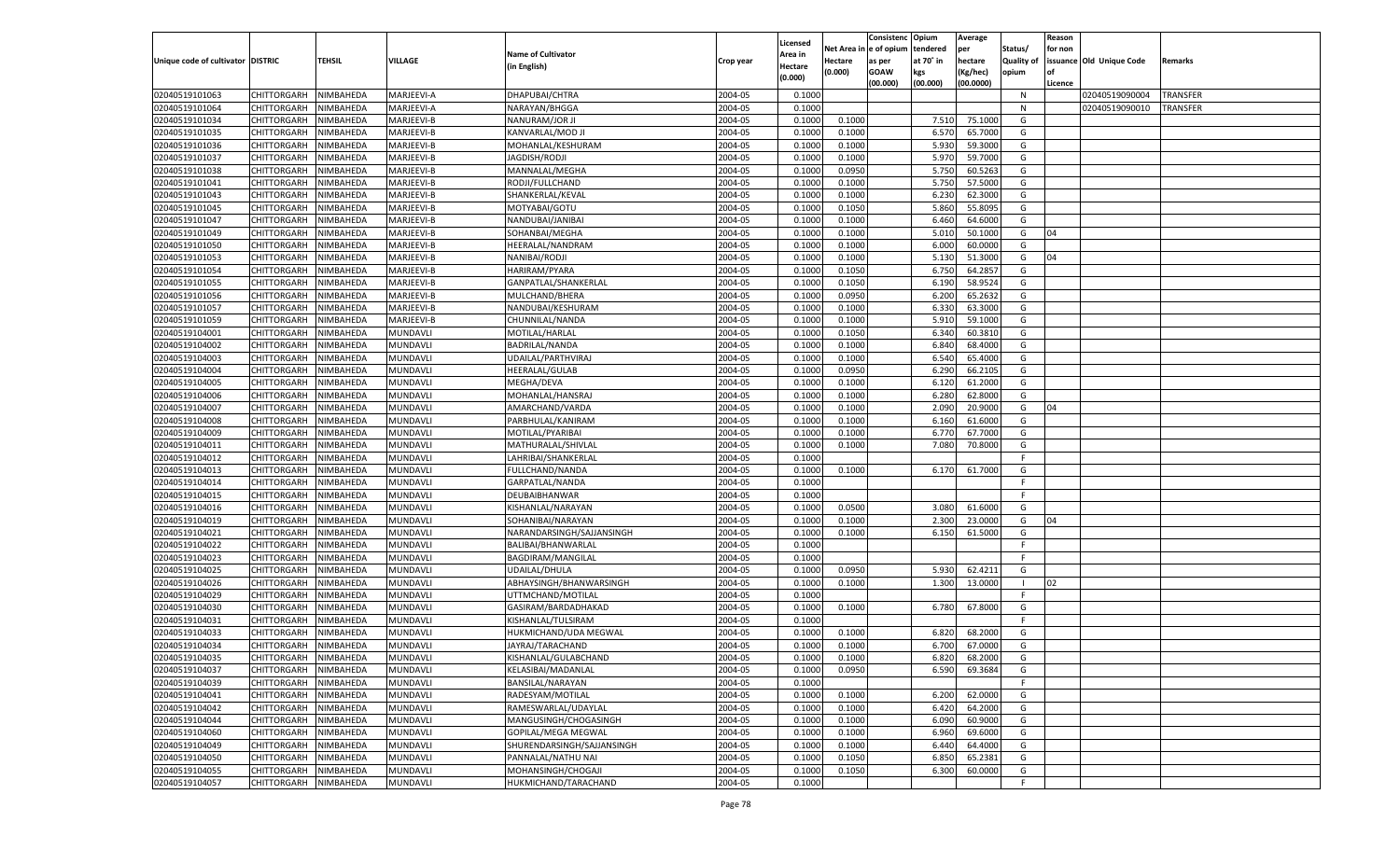|                                   |                       |               |                               |                              |           |                           |          | Consistenc  | Opium     | Average   |                   | Reason  |                          |                    |
|-----------------------------------|-----------------------|---------------|-------------------------------|------------------------------|-----------|---------------------------|----------|-------------|-----------|-----------|-------------------|---------|--------------------------|--------------------|
|                                   |                       |               |                               | <b>Name of Cultivator</b>    |           | Licensed                  | Net Area | e of opium  | tendered  | per       | Status/           | for non |                          |                    |
| Unique code of cultivator DISTRIC |                       | <b>TEHSIL</b> | VILLAGE                       | (in English)                 | Crop year | <b>Area in</b><br>Hectare | Hectare  | as per      | at 70° in | hectare   | <b>Quality of</b> |         | issuance Old Unique Code | Remarks            |
|                                   |                       |               |                               |                              |           | (0.000)                   | (0.000)  | <b>GOAW</b> | kgs       | (Kg/hec)  | opium             |         |                          |                    |
|                                   |                       |               |                               |                              |           |                           |          | (00.000)    | (00.000)  | (00.0000) |                   | Licence |                          |                    |
| 02040519104058                    | CHITTORGARH           | NIMBAHEDA     | MUNDAVLI                      | UDAYLAL/RAMLAL               | 2004-05   | 0.1000                    | 0.1000   |             | 6.220     | 62.2000   | G                 |         |                          |                    |
| 02040519104059                    | CHITTORGARH           | NIMBAHEDA     | MUNDAVLI                      | MANGILAL/SHANKARLAL          | 2004-05   | 0.1000                    | 0.1000   |             | 7.060     | 70.6000   | G                 |         |                          |                    |
| 02040519104062                    | CHITTORGARH           | NIMBAHEDA     | MUNDAVLI                      | BHURALAL/GULABCHAND          | 2004-05   | 0.1000                    | 0.1050   |             | 7.47      | 71.1429   | G                 |         |                          |                    |
| 02040519104063                    | CHITTORGARH           | NIMBAHEDA     | MUNDAVLI                      | SIVELAL/BHAGWAN JI           | 2004-05   | 0.1000                    | 0.0950   |             | 6.682     | 70.3368   | G                 |         |                          |                    |
| 02040519104068                    | CHITTORGARH           | NIMBAHEDA     | MUNDAVLI                      | RAMLAL/MEGA                  | 2004-05   | 0.1000                    | 0.1000   |             | 6.520     | 65.2000   | G                 |         |                          |                    |
| 02040519104064                    | CHITTORGARH           | NIMBAHEDA     | MUNDAVLI                      | SOBHALAL/BHNWARLAL           | 2004-05   | 0.1000                    | 0.1000   |             | 6.780     | 67.8000   | G                 |         |                          |                    |
| 02040519104069                    | CHITTORGARH           | NIMBAHEDA     | MUNDAVLI                      | BAGDIRAM/SHIVELAL            | 2004-05   | 0.1000                    | 0.0950   |             | 6.77      | 71.2632   | G                 |         |                          |                    |
| 02040519104070                    | CHITTORGARH           | NIMBAHEDA     | MUNDAVLI                      | DEVILAL/MOTYILAL             | 2004-05   | 0.1000                    | 0.1000   |             | 6.180     | 61.8000   | G                 |         |                          |                    |
| 02040519106001                    | CHITTORGARH           | NIMBAHEDA     | NAHRSINGHGARH                 | MANGILAL/PRTHVIRAJ           | 2004-05   | 0.1000                    | 0.1000   |             | 6.57      | 65.7000   | G                 |         |                          |                    |
| 02040519106002                    | CHITTORGARH           | NIMBAHEDA     | NAHRSINGHGARH                 | HEERALAL/KASIRAM             | 2004-05   | 0.1000                    | 0.1000   |             | 5.480     | 54.8000   | G                 |         |                          |                    |
| 02040519106005                    | CHITTORGARH           | NIMBAHEDA     | NAHRSINGHGARH                 | RADHESHYAM/LAXMAN            | 2004-05   | 0.1000                    | 0.1000   |             | 6.27      | 62.7000   | G                 |         |                          |                    |
| 02040519106006                    | CHITTORGARH           | NIMBAHEDA     | NAHRSINGHGARH                 | BADRILAL/PRTHVIRAJ           | 2004-05   | 0.1000                    | 0.1000   |             | 6.930     | 69.3000   | G                 |         |                          |                    |
| 02040519106007                    | CHITTORGARH           | NIMBAHEDA     | NAHRSINGHGARH                 | GOPILAL/BAGDIRAM             | 2004-05   | 0.1000                    | 0.1000   |             | 6.810     | 68.1000   | G                 |         |                          |                    |
| 02040519106009                    | CHITTORGARH           | NIMBAHEDA     | NAHRSINGHGARH                 | GOPILAL/MOTI                 | 2004-05   | 0.1000                    | 0.1050   |             | 6.31      | 60.0952   | G                 |         |                          |                    |
| 02040519106010                    | CHITTORGARH           | NIMBAHEDA     | NAHRSINGHGARH                 | DHANRAJ/WARDA                | 2004-05   | 0.1000                    | 0.1000   |             | 5.460     | 54.6000   | G                 |         |                          |                    |
| 02040519106011                    | CHITTORGARH           | NIMBAHEDA     | NAHRSINGHGARH                 | <b>BHOLIRAM/GASI</b>         | 2004-05   | 0.1000                    | 0.1050   |             | 6.680     | 63.6190   | G                 |         |                          |                    |
| 02040519106012                    | CHITTORGARH           | NIMBAHEDA     | NAHRSINGHGARH                 | GANGARAM/DEVA                | 2004-05   | 0.1000                    | 0.1050   |             | 6.250     | 59.5238   | G                 |         |                          |                    |
| 02040519106014                    | CHITTORGARH           | NIMBAHEDA     | NAHRSINGHGARH                 | MANGILAL/KISHANLAL           | 2004-05   | 0.1000                    | 0.1050   |             | 6.320     | 60.1905   | G                 |         |                          |                    |
| 02040519106016                    | CHITTORGARH           | NIMBAHEDA     | NAHRSINGHGARH                 | CHAGANLAL/CHAMPALAL          | 2004-05   | 0.1000                    | 0.1000   |             | 5.950     | 59.5000   | G                 |         |                          |                    |
| 02040519106008                    | CHITTORGARH           | NIMBAHEDA     | NAHRSINGHGARH                 | GOPILAL/NANDA                | 2004-05   | 0.1000                    | 0.1000   |             | 5.920     | 59.2000   | G                 |         |                          |                    |
| 02040519106021                    | CHITTORGARH           | NIMBAHEDA     | NAHRSINGHGARH                 | RAMCHANDRA/NANA              | 2004-05   | 0.1000                    | 0.0950   |             | 5.710     | 60.1053   | G                 |         | 02040519086002           | <b>TRANSFER</b>    |
| 02040519106018                    | CHITTORGARH           | NIMBAHEDA     | NAHRSINGHGARH                 | MANGILAL/BHUVANA             | 2004-05   | 0.1000                    | 0.0950   |             | 5.850     | 61.5789   | G                 |         | 02040519086004           | TRANSFER           |
| 02040519106019                    | CHITTORGARH           | NIMBAHEDA     | NAHRSINGHGARH                 | TAMMUBAI/DHANRAJ             | 2004-05   | 0.1000                    | 0.0950   |             | 5.780     | 60.8421   | G                 |         | 02040519086005           | TRANSFER           |
| 02040519109007                    | CHITTORGARH           | NIMBAHEDA     | PIPLIYAKALA                   | NANURAM/LALA                 | 2004-05   | 0.1000                    |          |             |           |           | N                 |         |                          |                    |
| 02040519109008                    | CHITTORGARH           | NIMBAHEDA     | PIPLIYAKALA                   | BHANWARLAL/MADHOLAL          | 2004-05   | 0.1000                    |          |             |           |           | N                 |         |                          |                    |
| 02040519109021                    | CHITTORGARH           | NIMBAHEDA     | PIPLIYAKALA                   | KANKUBAI/DALU                | 2004-05   | 0.1000                    |          |             |           |           | N                 |         |                          |                    |
| 02040519109023                    | CHITTORGARH           | NIMBAHEDA     | PIPLIYAKALA                   | RADHESHYAM/LAXMAN            | 2004-05   | 0.1000                    |          |             |           |           | N                 |         |                          |                    |
| 02040519110004                    | CHITTORGARH           | NIMBAHEDA     | RANIKHEDA                     | BAGDIRAM/DAYARAM             | 2004-05   | 0.1000                    | 0.1050   |             | 5.130     | 48.8571   | G                 | 04      |                          |                    |
| 02040519110013                    | CHITTORGARH           | NIMBAHEDA     | RANIKHEDA                     | NANDUBAI/NANALAL/MANGILAL    | 2004-05   | 0.1000                    | 0.1000   |             | 5.410     | 54.1000   | G                 |         |                          |                    |
| 02040519110020                    | CHITTORGARH           | NIMBAHEDA     | RANIKHEDA                     | RATANLAL/NANDA               | 2004-05   | 0.1000                    |          |             |           |           | F.                |         |                          |                    |
| 02040519110031                    | CHITTORGARH           | NIMBAHEDA     | RANIKHEDA                     | AMRATRAM/NARAYAN             | 2004-05   | 0.1000                    | 0.0950   |             | 5.300     | 55.7895   | G                 |         |                          |                    |
| 02040519110033                    | CHITTORGARH           | NIMBAHEDA     | RANIKHEDA                     | NATHIBAI/NARAYAN             | 2004-05   | 0.1000                    | 0.1000   |             | 6.750     | 67.5000   | G                 |         |                          |                    |
| 02040519110036                    | CHITTORGARH           | NIMBAHEDA     | RANIKHEDA                     | GOPILAL/JAYCHAND             | 2004-05   | 0.1000                    | 0.1000   |             | 5.250     | 52.5000   | G                 | 04      |                          |                    |
| 02040519110037                    | CHITTORGARH           | NIMBAHEDA     | RANIKHEDA                     | PRTHVIRAJ/JORAVAR            | 2004-05   | 0.1000                    | 0.1000   |             | 6.610     | 66.1000   | G                 |         | 02040519103004           | <b>TRANSFER</b>    |
| 02040519111001                    |                       | NIMBAHEDA     | RASULPURA                     |                              | 2004-05   | 0.1000                    |          |             |           |           | F.                |         |                          |                    |
|                                   | <b>CHITTORGARH</b>    |               |                               | RATANLAL/BHAGVAN             |           |                           |          |             |           |           | F.                |         |                          |                    |
| 02040519111006                    | CHITTORGARH           | NIMBAHEDA     | RASULPURA                     | <b>BADRILAL/RAMA</b>         | 2004-05   | 0.1000                    |          |             |           | 64.3000   |                   |         |                          |                    |
| 02040519111007                    | CHITTORGARH           | NIMBAHEDA     | RASULPURA                     | PYARA/VARDA                  | 2004-05   | 0.1000                    | 0.1000   |             | 6.430     |           | G                 |         |                          |                    |
| 02040519111009<br>02040519111011  | CHITTORGARH           | NIMBAHEDA     | RASULPURA<br><b>RASULPURA</b> | SAVA/GASI<br>SHANKER/NARAYAN | 2004-05   | 0.1000                    |          |             |           |           | F.<br>F.          |         |                          |                    |
|                                   | <b>CHITTORGARH</b>    | NIMBAHEDA     |                               |                              | 2004-05   | 0.1000                    |          |             |           |           |                   |         |                          |                    |
| 02040519111012                    | CHITTORGARH           | NIMBAHEDA     | RASULPURA                     | BHARULAL/MANGILAL            | 2004-05   | 0.1000                    | 0.0900   |             | 4.760     | 52.8889   | G                 | 04      |                          | <b>NAME CHANGE</b> |
| 02040519111025                    | CHITTORGARH           | NIMBAHEDA     | RASULPURA                     | JAGANNATH/MAGNA              | 2004-05   | 0.1000                    | 0.1050   |             | 6.710     | 63.9048   | G                 |         |                          |                    |
| 02040519111027                    | CHITTORGARH           | NIMBAHEDA     | RASULPURA                     | BHERULAL/BHAGAVAN            | 2004-05   | 0.1000                    |          |             |           |           | F.                |         |                          |                    |
| 02040519111029                    | CHITTORGARH           | NIMBAHEDA     | RASULPURA                     | RATANLAL/NARAYAN             | 2004-05   | 0.1000                    |          |             |           |           | F                 |         |                          |                    |
| 02040519111032                    | CHITTORGARH           | NIMBAHEDA     | RASULPURA                     | GOKEL/KHEMA                  | 2004-05   | 0.1000                    |          |             |           |           | F                 |         | 02040519113001           | <b>TRANSFER</b>    |
| 02040519116001                    | CHITTORGARH           | NIMBAHEDA     | SEMLIYA-3                     | KAMLIBAI/SUKHLAL             | 2004-05   | 0.1000                    | 0.0950   |             | 6.360     | 66.9474   | G                 |         |                          |                    |
| 02040519116002                    | CHITTORGARH NIMBAHEDA |               | SEMLIYA-3                     | GISALAL/BARDICHAND           | 2004-05   | 0.1000                    | 0.1000   |             | 6.110     | 61.1000   | G                 |         |                          |                    |
| 02040519116003                    | <b>CHITTORGARH</b>    | NIMBAHEDA     | SEMLIYA-3                     | HEERALAL/WARDA               | 2004-05   | 0.1000                    | 0.0950   |             | 7.160     | 75.3684   | G                 |         |                          |                    |
| 02040519116004                    | CHITTORGARH           | NIMBAHEDA     | SEMLIYA-3                     | MAGNIRAM/WARDA               | 2004-05   | 0.1000                    | 0.0500   |             | 3.090     | 61.8000   | G                 |         |                          |                    |
| 02040519116005                    | <b>CHITTORGARH</b>    | NIMBAHEDA     | SEMLIYA-3                     | BHOLIRAM/HUKMICHAND          | 2004-05   | 0.1000                    | 0.1000   |             | 6.970     | 69.7000   | G                 |         |                          |                    |
| 02040519116006                    | <b>CHITTORGARH</b>    | NIMBAHEDA     | SEMLIYA-3                     | SANTILAL/NARAYAN             | 2004-05   | 0.1000                    | 0.1050   |             | 7.590     | 72.2857   | G                 |         |                          | <b>NAME CHANGE</b> |
| 02040519116007                    | <b>CHITTORGARH</b>    | NIMBAHEDA     | SEMLIYA-3                     | GOPILAL/MANGILAL             | 2004-05   | 0.1000                    | 0.0950   |             | 6.320     | 66.5263   | G                 |         |                          | <b>NAME CHANGE</b> |
| 02040519116008                    | <b>CHITTORGARH</b>    | NIMBAHEDA     | SEMLIYA-3                     | GOPILAL/PYARA                | 2004-05   | 0.1000                    | 0.1000   |             | 6.930     | 69.3000   | G                 |         |                          |                    |
| 02040519116010                    | <b>CHITTORGARH</b>    | NIMBAHEDA     | SEMLIYA-3                     | BAGDIRAM/GANGARAM            | 2004-05   | 0.1000                    | 0.1000   |             | 6.120     | 61.2000   | G                 |         |                          |                    |
| 02040519116012                    | <b>CHITTORGARH</b>    | NIMBAHEDA     | SEMLIYA-3                     | GATTUBAI/PRTHVIRAJ           | 2004-05   | 0.1000                    | 0.1000   |             | 6.010     | 60.1000   | G                 |         |                          |                    |
| 02040519116013                    | <b>CHITTORGARH</b>    | NIMBAHEDA     | SEMLIYA-3                     | KASIRAM/MODA                 | 2004-05   | 0.1000                    | 0.0950   |             | 6.050     | 63.6842   | G                 |         |                          |                    |
| 02040519116014                    | CHITTORGARH           | NIMBAHEDA     | SEMLIYA-3                     | BHANWARSINGH/SAMANDARSINGH   | 2004-05   | 0.1000                    |          |             |           |           | F.                | 08      |                          |                    |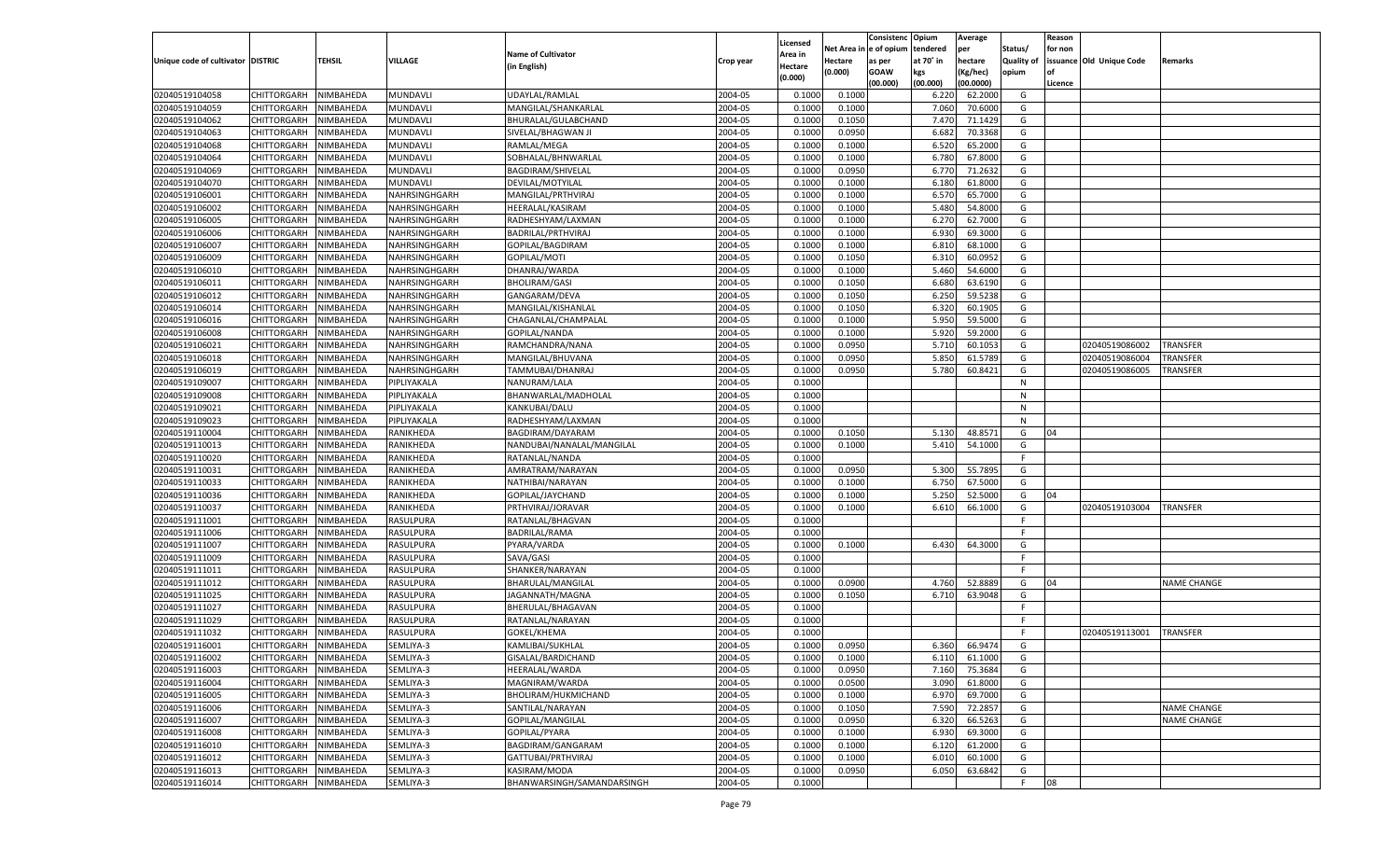|                                   |                                      |           |                  |                            |                    |                     |                  | Consistenc    | Opium          | Average            |                   | Reason  |                          |                             |
|-----------------------------------|--------------------------------------|-----------|------------------|----------------------------|--------------------|---------------------|------------------|---------------|----------------|--------------------|-------------------|---------|--------------------------|-----------------------------|
|                                   |                                      |           |                  | <b>Name of Cultivator</b>  |                    | Licensed<br>Area in | Net Area i       | n le of opium | tendered       | per                | Status/           | for non |                          |                             |
| Unique code of cultivator DISTRIC |                                      | TEHSIL    | <b>VILLAGE</b>   | (in English)               | Crop year          | Hectare             | Hectare          | as per        | at 70° in      | hectare            | <b>Quality of</b> |         | issuance Old Unique Code | Remarks                     |
|                                   |                                      |           |                  |                            |                    | (0.000)             | (0.000)          | <b>GOAW</b>   | kgs            | (Kg/hec)           | opium             |         |                          |                             |
|                                   |                                      |           |                  |                            |                    |                     |                  | (00.000)      | (00.000)       | (00.0000)          |                   | Licence |                          |                             |
| 02040519116015                    | CHITTORGARH                          | NIMBAHEDA | SEMLIYA-3        | BHERULAL/MOHANLAL          | 2004-05            | 0.1000              | 0.1000           |               | 6.100          | 61.0000            | G                 |         |                          |                             |
| 02040519116016                    | CHITTORGARH                          | NIMBAHEDA | SEMLIYA-3        | ANSIBAI/JAICHAND           | 2004-05            | 0.1000              | 0.1050           |               | 6.360          | 60.5714            | G                 |         |                          |                             |
| 02040519116017                    | CHITTORGARH                          | NIMBAHEDA | SEMLIYA-3        | SHIVLAL/KHEMRAJ            | 2004-05            | 0.1000              | 0.1000           |               | 6.070          | 60.7000            | G                 |         |                          |                             |
| 02040519116018                    | CHITTORGARH                          | NIMBAHEDA | SEMLIYA-3        | PRTHA/MANGU                | 2004-05            | 0.1000              | 0.0950           |               | 6.060          | 63.7895            | G                 |         |                          |                             |
| 02040519116019                    | CHITTORGARH                          | NIMBAHEDA | SEMLIYA-3        | RAMLAL/LAKHMICHAND         | 2004-05            | 0.1000              | 0.0950           |               | 5.990          | 63.0526            | G                 |         |                          |                             |
| 02040519116020                    | CHITTORGARH                          | NIMBAHEDA | SEMLIYA-3        | GOPILAL/MODA               | 2004-05            | 0.1000              | 0.1000           |               | 6.150          | 61.5000            | G                 |         |                          |                             |
| 02040519116021                    | CHITTORGARH                          | NIMBAHEDA | SEMLIYA-3        | CHAMPALAL/MODAJI           | 2004-05            | 0.1000              | 0.1000           |               | 6.530          | 65.3000            | G                 |         |                          |                             |
| 02040519116022                    | CHITTORGARH                          | NIMBAHEDA | SEMLIYA-3        | SHAMBHULAL/SHANKARLAL      | 2004-05            | 0.1000              | 0.1000           |               | 6.340          | 63.4000            | G                 |         |                          |                             |
| 02040519116023                    | CHITTORGARH                          | NIMBAHEDA | SEMLIYA-3        | BHERULAL/HANGAMIBAI        | 2004-05            | 0.1000              | 0.1050           |               | 6.630          | 63.1429            | G                 |         |                          |                             |
| 02040519116025                    | CHITTORGARH                          | NIMBAHEDA | SEMLIYA-3        | RADHESHYAM/KANIRAM         | 2004-05            | 0.1000              | 0.1000           |               | 6.870          | 68.7000            | G                 |         |                          |                             |
| 02040519116028                    | CHITTORGARH                          | NIMBAHEDA | SEMLIYA-3        | BHAGVANIBAI/NANDA          | 2004-05            | 0.1000              | 0.1050           |               | 6.100          | 58.0952            | G                 |         |                          |                             |
| 02040519116029                    | CHITTORGARH                          | NIMBAHEDA | SEMLIYA-3        | NANALAL/SUKHLAL            | 2004-05            | 0.1000              | 0.1000           |               | 6.390          | 63.9000            | G                 |         |                          | NAME CHANGE                 |
| 02040519116031                    | CHITTORGARH                          | NIMBAHEDA | SEMLIYA-3        | HARIRAM/DHANRAJ            | 2004-05            | 0.1000              | 0.0950           |               | 6.290          | 66.2105            | G                 |         |                          |                             |
| 02040519116032                    | CHITTORGARH                          | NIMBAHEDA | SEMLIYA-3        | KANKUBAI/HARIRAM           | 2004-05            | 0.1000              | 0.1050           |               | 6.190          | 58.9524            | G                 |         |                          |                             |
| 02040519116035                    | CHITTORGARH                          | NIMBAHEDA | SEMLIYA-3        | MANGILAL/OUNKAR            | 2004-05            | 0.1000              |                  |               |                |                    | F.                |         |                          |                             |
| 02040519116036                    | CHITTORGARH                          | NIMBAHEDA | SEMLIYA-3        | <b>BAGDIRAM/GOPILAL</b>    | 2004-05            | 0.1000              | 0.1000           |               | 6.600          | 66.0000            | G                 |         |                          |                             |
| 02040519116038                    | CHITTORGARH                          | NIMBAHEDA | SEMLIYA-3        | OUNKARLAL/TULSIRAM         | 2004-05            | 0.1000              | 0.1000           |               | 6.430          | 64.3000            | G                 |         |                          |                             |
| 02040519116039                    | CHITTORGARH                          | NIMBAHEDA | SEMLIYA-3        | BADRILAL/PRTHVIRAJ         | 2004-05            | 0.1000              | 0.1000           |               | 6.320          | 63.2000            | G                 |         |                          |                             |
| 02040519116040                    | CHITTORGARH                          | NIMBAHEDA | SEMLIYA-3        | CHAGANLAL/PRTHVIRAJ        | 2004-05            | 0.1000              | 0.1050           |               | 7.200          | 68.5714            | G                 |         |                          |                             |
| 02040519116041                    | CHITTORGARH                          | NIMBAHEDA | SEMLIYA-3        | ARJUANSINGH/GOVERDHANSINGH | 2004-05            | 0.1000              | 0.1000           |               | 6.120          | 61.2000            | G                 |         |                          |                             |
| 02040519116044                    | CHITTORGARH                          | NIMBAHEDA | SEMLIYA-3        | HEERALAL/MOTILAL           | 2004-05            | 0.1000              | 0.1000           |               | 6.810          | 68.1000            | G                 |         |                          |                             |
| 02040519116045                    | CHITTORGARH                          | NIMBAHEDA | SEMLIYA-3        | MAKHANLAL/SUKHLAL          | 2004-05            | 0.1000              | 0.1000           |               | 6.090          | 60.9000            | G                 |         |                          |                             |
| 02040519116046                    | CHITTORGARH                          | NIMBAHEDA | SEMLIYA-3        | DHANRAJ/GANGARAM           | 2004-05            | 0.1000              | 0.1000           |               | 6.120          | 61.2000            | G                 |         |                          |                             |
| 02040519116047                    | CHITTORGARH                          | NIMBAHEDA | SEMLIYA-3        | DALCHAND/NANDA             | 2004-05            | 0.1000              | 0.1050           |               | 6.040          | 57.5238            | G                 |         |                          |                             |
| 02040519116048                    | CHITTORGARH                          | NIMBAHEDA | SEMLIYA-3        | TULSIRAM/WARDA             | 2004-05            | 0.1000              | 0.1000           |               | 6.250          | 62.5000            | G                 |         |                          |                             |
| 02040519116050                    | CHITTORGARH                          | NIMBAHEDA | SEMLIYA-3        | KISHANLAL/NANDA            | 2004-05            | 0.1000              | 0.0950           |               | 6.060          | 63.7895            | G                 |         |                          |                             |
| 02040519116051                    | CHITTORGARH                          | NIMBAHEDA | SEMLIYA-3        | MOTILAL/PRTHVIRAJ          | 2004-05            | 0.1000              | 0.1000           |               | 6.040          | 60.4000            | G                 |         |                          |                             |
| 02040519116052                    | CHITTORGARH                          | NIMBAHEDA | SEMLIYA-3        | RADHESHYAM/NARAYAN         | 2004-05            | 0.1000              | 0.1000           |               | 5.980          | 59.8000            | G                 |         |                          |                             |
| 02040519116053                    | CHITTORGARH                          | NIMBAHEDA | SEMLIYA-3        | LAXMINARAYAN/PRTHVIRAJ     | 2004-05            | 0.1000              | 0.1000           |               | 6.100          | 61.0000            | G                 |         |                          |                             |
| 02040519116054                    | CHITTORGARH                          | NIMBAHEDA | SEMLIYA-3        | DEVILAL/CHAMPALAL          | 2004-05            | 0.1000              | 0.0950           |               | 6.550          | 68.9474            | G                 |         |                          |                             |
| 02040519116057                    | CHITTORGARH                          | NIMBAHEDA | SEMLIYA-3        | KAVARLAL/BHOLIRAM          | 2004-05            | 0.1000              | 0.1000           |               | 6.600          | 66.0000            | G                 |         |                          |                             |
| 02040519116059                    | CHITTORGARH                          | NIMBAHEDA | SEMLIYA-3        | PARBHULAL/SHVLAL           | 2004-05            | 0.1000              | 0.1000           |               | 6.040          | 60.4000            | G                 |         |                          |                             |
| 02040519116060                    | CHITTORGARH                          | NIMBAHEDA | SEMLIYA-3        | RADHESHYAM/LAKHMICHAND     | 2004-05            | 0.1000              | 0.0950           |               | 6.190          | 65.1579            | G                 |         |                          |                             |
| 02040519116061                    | CHITTORGARH                          | NIMBAHEDA | SEMLIYA-3        | SURESHCHANDRA/SUKHLAL      | 2004-05            | 0.1000              | 0.1000           |               | 6.300          | 63.0000            | G                 |         |                          |                             |
| 02040519116062                    | CHITTORGARH                          | NIMBAHEDA | SEMLIYA-3        | SURESHCHANDRA/GISALAL      | 2004-05            | 0.1000              | 0.1000           |               | 6.100          | 61.0000            | G                 |         |                          |                             |
| 02040519116065                    | CHITTORGARH                          | NIMBAHEDA | SEMLIYA-3        | SEETARAM/NARAYAN           | 2004-05            | 0.1000              | 0.0950           |               | 5.840          | 61.4737            | G                 | 05      |                          |                             |
| 02040519116067                    | CHITTORGARH                          | NIMBAHEDA | SEMLIYA-3        | DHANRAJ/HRIRAM             | 2004-05            | 0.1000              | 0.1000           |               | 6.450          | 64.5000            | G                 |         |                          |                             |
| 02040519116068                    | CHITTORGARH                          | NIMBAHEDA | SEMLIYA-3        | AMRATRAM/MAGNIRAM          | 2004-05            | 0.1000              | 0.0950           |               | 5.910          | 62.2105            | G                 |         | 02040519121010           | <b>NAME CHANGE/TRANSFER</b> |
| 02040519116069                    | CHITTORGARH                          | NIMBAHEDA | SEMLIYA-3        | BHERULAL/NARAYANLAL        | 2004-05            | 0.1000              |                  |               |                |                    | N                 |         | 02040519121006           | TRANSFER                    |
| 02040519116070                    | CHITTORGARH                          | NIMBAHEDA | SEMLIYA-3        | GANGARAM/NANURAM           | 2004-05            | 0.1000              |                  |               |                |                    | F                 |         | 02040519009006           | TRANSFER                    |
| 02040519117001                    | CHITTORGARH                          | NIMBAHEDA | SENGVA           | UDAILAL/CHOTHMAL           | 2004-05            | 0.1000              |                  |               |                |                    | F                 |         |                          |                             |
| 02040519117004                    | CHITTORGARH                          | NIMBAHEDA | SENGVA           | NANURAM/UDAILAL            | 2004-05            | 0.1000              |                  |               |                |                    | F                 |         |                          |                             |
| 02040519117006                    | CHITTORGARH                          | NIMBAHEDA | SENGVA           | MOHAN/NARAYAN              | 2004-05            | 0.1000              |                  |               |                |                    | E                 |         |                          |                             |
| 02040519117010                    | CHITTORGARH                          | NIMBAHEDA | SENGVA           | LAKHMA/GORILAL             | 2004-05            | 0.1000              |                  |               |                |                    | F                 |         |                          |                             |
| 02040519117041                    |                                      | NIMBAHEDA | SENGVA           |                            | 2004-05            | 0.1000              |                  |               |                |                    | F.                |         |                          |                             |
|                                   | CHITTORGARH<br>CHITTORGARH NIMBAHEDA |           |                  | CHUNNILAL/INDERMAL         |                    |                     |                  |               |                |                    |                   |         |                          |                             |
| 02040519120003                    | <b>CHITTORGARH</b>                   |           | <b>GUDAKHEDA</b> | CHUNA/KAJOD                | 2004-05<br>2004-05 | 0.1000<br>0.1000    | 0.1050<br>0.1000 |               | 7.000<br>6.910 | 66.6667<br>69.1000 | G                 |         |                          |                             |
| 02040519120007                    |                                      | NIMBAHEDA | <b>GUDAKHEDA</b> | MOHANIBAI/SHANKARLAL       |                    |                     |                  |               |                |                    | G                 |         |                          |                             |
| 02040519120010                    | CHITTORGARH                          | NIMBAHEDA | <b>GUDAKHEDA</b> | LALURAM/ONKAR              | 2004-05            | 0.1000              | 0.1050           |               | 6.480          | 61.7143            | G                 |         |                          |                             |
| 02040519120016                    | CHITTORGARH                          | NIMBAHEDA | <b>GUDAKHEDA</b> | MANA/BHANA                 | 2004-05            | 0.1000              | 0.1050           |               | 6.710          | 63.9048            | G                 |         |                          |                             |
| 02040519120022                    | CHITTORGARH                          | NIMBAHEDA | <b>GUDAKHEDA</b> | DALIBAI/MOTI               | 2004-05            | 0.1000              | 0.1000           |               | 6.110          | 61.1000            | G                 |         |                          |                             |
| 02040519120024                    | CHITTORGARH                          | NIMBAHEDA | <b>GUDAKHEDA</b> | NATHU/RAMA                 | 2004-05            | 0.1000              | 0.1050           |               | 6.970          | 66.3810            | G                 |         |                          |                             |
| 02040519120014                    | CHITTORGARH                          | NIMBAHEDA | <b>GUDAKHEDA</b> | DHANKIBAI/DAYARAM          | 2004-05            | 0.1000              | 0.0950           |               | 5.680          | 59.7895            | G                 |         |                          | NAME CHANGE                 |
| 02040519120002                    | CHITTORGARH                          | NIMBAHEDA | <b>GUDAKHEDA</b> | KALU/BHERA                 | 2004-05            | 0.1000              | 0.1050           |               | 7.270          | 69.2381            | G                 |         |                          |                             |
| 02040519120008                    | CHITTORGARH                          | NIMBAHEDA | <b>GUDAKHEDA</b> | DHAPUBAI/NATHU             | 2004-05            | 0.1000              | 0.1050           |               | 7.330          | 69.8095            | G                 |         |                          | NAME CHANGE                 |
| 02040519121001                    | CHITTORGARH                          | NIMBAHEDA | SOBHAVLI         | BHANWARLAL/BHERA           | 2004-05            | 0.1000              | 0.1000           |               | 5.850          | 58.5000            | G                 |         |                          |                             |
| 02040519121002                    | CHITTORGARH                          | NIMBAHEDA | SOBHAVLI         | KANIRAM/UDA                | 2004-05            | 0.1000              | 0.1000           |               | 6.460          | 64.6000            | G                 |         |                          |                             |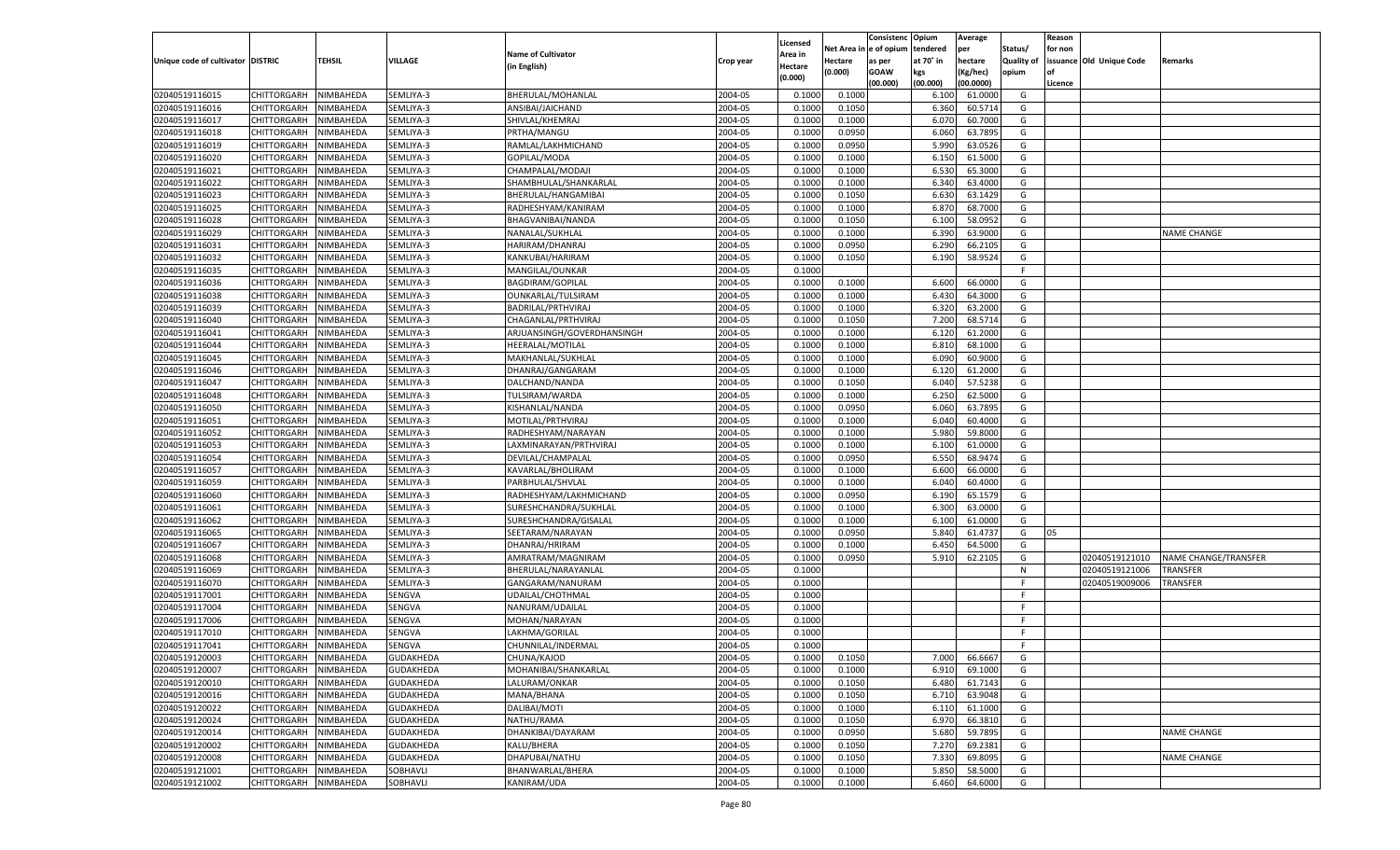|                                   |                    |               |            |                           |           | Licensed |          | Consistenc Opium |           | Average   |                   | Reason  |                          |                    |
|-----------------------------------|--------------------|---------------|------------|---------------------------|-----------|----------|----------|------------------|-----------|-----------|-------------------|---------|--------------------------|--------------------|
|                                   |                    |               |            | <b>Name of Cultivator</b> |           | \rea in  | Net Area | e of opium) ו    | tendered  | per       | Status/           | for non |                          |                    |
| Unique code of cultivator DISTRIC |                    | <b>TEHSIL</b> | VILLAGE    | (in English)              | Crop year | Hectare  | Hectare  | as per           | at 70° in | hectare   | <b>Quality of</b> |         | issuance Old Unique Code | <b>Remarks</b>     |
|                                   |                    |               |            |                           |           | (0.000)  | (0.000)  | <b>GOAW</b>      | kgs       | (Kg/hec)  | opium             |         |                          |                    |
|                                   |                    |               |            |                           |           |          |          | (00.000)         | (00.000)  | (00.0000) |                   | Licence |                          |                    |
| 02040519121008                    | CHITTORGARH        | NIMBAHEDA     | SOBHAVLI   | TULSIRAM/DHULA            | 2004-05   | 0.1000   | 0.1000   |                  | 6.290     | 62.9000   | G                 |         |                          |                    |
| 02040519121010                    | CHITTORGARH        | NIMBAHEDA     | SOBHAVLI   | MANGILAL/GOKAL            | 2004-05   | 0.1000   | 0.1000   |                  | 6.090     | 60.9000   | G                 |         |                          |                    |
| 02040519121014                    | CHITTORGARH        | NIMBAHEDA     | SOBHAVLI   | BHERULAL/LAXMAN           | 2004-05   | 0.1000   | 0.1000   |                  | 6.850     | 68.5000   | G                 |         |                          |                    |
| 02040519121005                    | CHITTORGARH        | NIMBAHEDA     | SOBHAVLI   | SHANKARLAL/KALU           | 2004-05   | 0.1000   | 0.1000   |                  | 5.540     | 55.4000   | G                 |         |                          |                    |
| 02040519123001                    | CHITTORGARH        | NIMBAHEDA     | SARLAI     | MANGILAL/PONKAR           | 2004-05   | 0.1000   | 0.1000   |                  | 6.67      | 66.7000   | G                 |         |                          |                    |
| 02040519123002                    | CHITTORGARH        | NIMBAHEDA     | SARLAI     | BHERULAL/GANGARAM         | 2004-05   | 0.1000   | 0.1000   |                  | 6.390     | 63.9000   | G                 |         |                          |                    |
| 02040519123003                    | CHITTORGARH        | NIMBAHEDA     | SARLAI     | <b>BARDICHAND/GASI</b>    | 2004-05   | 0.1000   | 0.1000   |                  | 6.27      | 62.7000   | G                 |         |                          |                    |
| 02040519123004                    | CHITTORGARH        | NIMBAHEDA     | SARLAI     | MOHANLAL/HARI RAM         | 2004-05   | 0.1000   | 0.1000   |                  | 7.200     | 72.0000   | G                 |         |                          |                    |
| 02040519123005                    | CHITTORGARH        | NIMBAHEDA     | SARLAI     | RAMCHANDAR/SURAJMAL       | 2004-05   | 0.1000   | 0.1000   |                  | 6.37      | 63.7000   | G                 |         |                          |                    |
| 02040519123006                    | CHITTORGARH        | NIMBAHEDA     | SARLAI     | HULASIBAI/BHAGWAN         | 2004-05   | 0.1000   | 0.1000   |                  | 6.090     | 60.9000   | G                 |         |                          |                    |
| 02040519123008                    | CHITTORGARH        | NIMBAHEDA     | SARLAI     | GASI/AMRA                 | 2004-05   | 0.1000   | 0.0950   |                  | 6.730     | 70.8421   | G                 |         |                          |                    |
| 02040519123010                    | CHITTORGARH        | NIMBAHEDA     | SARLAI     | HIRALAL/NANURAM           | 2004-05   | 0.1000   | 0.1000   |                  | 6.780     | 67.8000   | G                 |         |                          |                    |
| 02040519123011                    | CHITTORGARH        | NIMBAHEDA     | SARLAI     | BHAGWANIBAI/CHAMPALAL     | 2004-05   | 0.1000   | 0.1050   |                  | 6.62(     | 63.0476   | G                 |         |                          |                    |
| 02040519123012                    | CHITTORGARH        | NIMBAHEDA     | SARLAI     | MOHANLAL/KALU             | 2004-05   | 0.1000   | 0.1050   |                  | 6.040     | 57.5238   | G                 |         |                          |                    |
| 02040519123015                    | CHITTORGARH        | NIMBAHEDA     | SARLAI     | SITABAI/SANTILAL          | 2004-05   | 0.1000   | 0.1000   |                  | 6.790     | 67.9000   | G                 |         |                          |                    |
| 02040519123016                    | CHITTORGARH        | NIMBAHEDA     | SARLAI     | PERMBAI/GANSYAM           | 2004-05   | 0.1000   | 0.1000   |                  | 6.230     | 62.3000   | G                 |         |                          |                    |
| 02040519123021                    | CHITTORGARH        | NIMBAHEDA     | SARLAI     | RAMLAL/BHUWANA            | 2004-05   | 0.1000   | 0.1000   |                  | 6.550     | 65.5000   | G                 |         |                          |                    |
| 02040519123023                    | CHITTORGARH        | NIMBAHEDA     | SARLAI     | DEVILAL/MODA              | 2004-05   | 0.1000   | 0.1000   |                  | 6.770     | 67.7000   | G                 |         |                          |                    |
| 02040519123033                    | CHITTORGARH        | NIMBAHEDA     | SARLAI     | BAGDIRAM/DALU             | 2004-05   | 0.1000   |          |                  |           |           | F.                |         |                          |                    |
| 02040519123043                    | CHITTORGARH        | NIMBAHEDA     | SARLAI     | BASNTIBAI/DEVA            | 2004-05   | 0.1000   | 0.1000   |                  | 6.080     | 60.8000   | G                 |         |                          |                    |
| 02040519123028                    | CHITTORGARH        | NIMBAHEDA     | SARLAI     | HIRA/MODA                 | 2004-05   | 0.1000   | 0.1050   |                  | 6.610     | 62.9524   | G                 |         |                          |                    |
| 02040519123041                    | CHITTORGARH        | NIMBAHEDA     | SARLAI     | BHANWARLALCHAMPALAL       | 2004-05   | 0.1000   |          |                  |           |           | F.                |         |                          |                    |
| 02040519123013                    | CHITTORGARH        | NIMBAHEDA     | SARLAI     | MANGILAL/BHERA            | 2004-05   | 0.1000   | 0.1000   |                  | 6.320     | 63.2000   | G                 |         |                          |                    |
| 02040519123007                    | CHITTORGARH        | NIMBAHEDA     | SARLAI     | PYARA/MODA                | 2004-05   | 0.1000   | 0.1000   |                  | 5.120     | 51.2000   | G                 | 04      |                          |                    |
| 02040519123014                    | CHITTORGARH        | NIMBAHEDA     | SARLAI     | BAGDIBAI/LAXMAN           | 2004-05   | 0.1000   | 0.1000   |                  | 5.860     | 58.6000   | G                 |         |                          |                    |
| 02040519124001                    | CHITTORGARH        | NIMBAHEDA     | AHMADNAGAR | BHANWAR LAL/KHEMRAJ       | 2004-05   | 0.1000   | 0.1000   |                  | 6.380     | 63.8000   | G                 |         |                          |                    |
| 02040519124003                    | CHITTORGARH        | NIMBAHEDA     | AHMADNAGAR | MANGI LAL/MAGNIRAM        | 2004-05   | 0.1000   | 0.1050   |                  | 6.200     | 59.0476   | G                 |         |                          |                    |
| 02040519124004                    | CHITTORGARH        | NIMBAHEDA     | AHMADNAGAR | <b>BHERU LAL/KHEMRAJ</b>  | 2004-05   | 0.1000   | 0.1000   |                  | 7.010     | 70.1000   | G                 |         |                          |                    |
| 02040519124005                    | CHITTORGARH        | NIMBAHEDA     | AHMADNAGAR | AMBHALAL/SHANKAARLAL      | 2004-05   | 0.1000   | 0.1000   |                  | 5.960     | 59.6000   | G                 |         |                          |                    |
| 02040519124006                    | CHITTORGARH        | NIMBAHEDA     | AHMADNAGAR | NARAYAN/GULAB             | 2004-05   | 0.1000   | 0.1050   |                  | 5.770     | 54.9524   | G                 | 05      |                          |                    |
| 02040519124007                    | CHITTORGARH        | NIMBAHEDA     | AHMADNAGAR | SUHASIBAI/SAMBHULAL       | 2004-05   | 0.1000   | 0.1050   |                  | 6.320     | 60.1905   | G                 |         |                          |                    |
| 02040519124009                    | CHITTORGARH        | NIMBAHEDA     | AHMADNAGAR | SANTILAL/MAGNA            | 2004-05   | 0.1000   | 0.1000   |                  | 6.190     | 61.9000   | G                 |         |                          |                    |
| 02040519124011                    | CHITTORGARH        | NIMBAHEDA     | AHMADNAGAR | VARDICHAND/BHAGIRATH      | 2004-05   | 0.1000   | 0.1000   |                  | 6.160     | 61.6000   | G                 |         |                          |                    |
| 02040519124014                    | CHITTORGARH        | NIMBAHEDA     | AHMADNAGAR | CHATARBHUJ/GANGARAM       | 2004-05   | 0.1000   | 0.1000   |                  | 6.260     | 62.6000   | G                 |         |                          |                    |
| 02040519124002                    | CHITTORGARH        | NIMBAHEDA     | AHMADNAGAR | <b>BADRI LAL/KHEMRAJ</b>  | 2004-05   | 0.1000   | 0.1000   |                  | 6.650     | 66.5000   | G                 |         |                          |                    |
| 02040519124010                    | CHITTORGARH        | NIMBAHEDA     | AHMADNAGAR | KISHANA/BHERA             | 2004-05   | 0.1000   | 0.0950   |                  | 5.740     | 60.4211   | G                 |         |                          |                    |
| 02040518001001                    | CHITTORGARH        | DUNGLA        | ALAKHEDI   | BALKISHAN/LAXMAN          | 2004-05   | 0.1000   | 0.0950   |                  | 6.020     | 63.3684   | G                 |         |                          |                    |
| 02040518001002                    | CHITTORGARH        | DUNGLA        | ALAKHEDI   | LAXMINARAYAN/CHATARBHUJ   | 2004-05   | 0.1000   | 0.0900   |                  | 5.160     | 57.3333   | G                 |         |                          |                    |
| 02040518001003                    | CHITTORGARH        | DUNGLA        | ALAKHEDI   | TOLIRAM/OUNKAR            | 2004-05   | 0.1000   | 0.1000   |                  | 5.960     | 59.6000   | G                 |         |                          |                    |
| 02040518001005                    | CHITTORGARH        | DUNGLA        | ALAKHEDI   | GEHARILAL/LAXMAN          | 2004-05   | 0.1000   | 0.0950   |                  | 5.790     | 60.9474   | G                 |         |                          |                    |
| 02040518001006                    | CHITTORGARH        | DUNGLA        | ALAKHEDI   | MOHANLAL/LAXMAN           | 2004-05   | 0.1000   | 0.0950   |                  | 5.780     | 60.8421   | G                 |         |                          |                    |
| 02040518001007                    | CHITTORGARH        | DUNGLA        | ALAKHEDI   | MULCHAND/OUNKAR           | 2004-05   | 0.1000   | 0.0950   |                  | 5.740     | 60.4211   | G                 |         |                          |                    |
| 02040518001008                    | CHITTORGARH        | DUNGLA        | ALAKHEDI   | MADHULAL/KUBHCHAND        | 2004-05   | 0.1000   | 0.0950   |                  | 5.810     | 61.1579   | G                 |         |                          | <b>NAME CHANGE</b> |
| 02040518001009                    | CHITTORGARH        | DUNGLA        | ALAKHEDI   | BHANWARLAL/TECKCHAND      | 2004-05   |          | 0.1000   |                  | 5.040     | 50.4000   |                   | 04      |                          |                    |
|                                   |                    |               | ALAKHEDI   |                           | 2004-05   | 0.1000   | 0.1000   |                  |           | 56.3000   | G<br>G            |         |                          |                    |
| 02040518001011                    | CHITTORGARH        | DUNGLA        |            | KYALILAL/HEERALAL         |           | 0.1000   |          |                  | 5.630     |           |                   |         |                          |                    |
| 02040518001013                    | CHITTORGARH        | <b>DUNGLA</b> | ALAKHEDI   | GOPILAL/KISHNA            | 2004-05   | 0.1000   | 0.1000   |                  | 5.420     | 54.2000   | G                 |         |                          |                    |
| 02040518001015                    | CHITTORGARH        | <b>DUNGLA</b> | ALAKHEDI   | SHANKERLAL/LAXMAN         | 2004-05   | 0.1000   | 0.0950   |                  | 5.770     | 60.7368   | G                 |         |                          |                    |
| 02040518001020                    | CHITTORGARH        | <b>DUNGLA</b> | ALAKHEDI   | KALURAM/OUNKAR            | 2004-05   | 0.1000   | 0.0950   |                  | 5.610     | 59.0526   | G                 |         |                          |                    |
| 02040518001023                    | <b>CHITTORGARH</b> | <b>DUNGLA</b> | ALAKHEDI   | MANGYA/KERING             | 2004-05   | 0.1000   | 0.1000   |                  | 5.930     | 59.3000   | G                 |         |                          |                    |
| 02040518001025                    | <b>CHITTORGARH</b> | <b>DUNGLA</b> | ALAKHEDI   | GORILAL/UDAILAL           | 2004-05   | 0.1000   | 0.1000   |                  | 2.530     | 25.3000   | G                 | 04      |                          |                    |
| 02040518001027                    | CHITTORGARH        | <b>DUNGLA</b> | ALAKHEDI   | GOPLSINGH/RAMSINGH        | 2004-05   | 0.1000   | 0.1000   |                  | 6.510     | 65.1000   | G                 |         |                          |                    |
| 02040518001030                    | CHITTORGARH        | DUNGLA        | ALAKHEDI   | LAXMAN/SHOBHALAL          | 2004-05   | 0.1000   | 0.1000   |                  | 5.870     | 58.7000   | G                 |         |                          |                    |
| 02040518001031                    | <b>CHITTORGARH</b> | <b>DUNGLA</b> | ALAKHEDI   | RATNLAL/JYOTICHAND        | 2004-05   | 0.1000   | 0.1000   | 60.35            | 5.340     | 53.4000   | G                 | 04      |                          |                    |
| 02040518001038                    | <b>CHITTORGARH</b> | <b>DUNGLA</b> | ALAKHEDI   | KESARSINGH/RAMSINGH       | 2004-05   | 0.1000   | 0.1000   |                  | 5.800     | 58.0000   | G                 |         |                          |                    |
| 02040518001041                    | CHITTORGARH        | <b>DUNGLA</b> | ALAKHEDI   | BHANWARLAL/HEERALAL       | 2004-05   | 0.1000   | 0.1000   | 60.35            | 5.290     | 52.9000   | G                 | 04      |                          |                    |
| 02040518001042                    | CHITTORGARH        | <b>DUNGLA</b> | ALAKHEDI   | JAGNANTHIBAI/JYOTICHAND   | 2004-05   | 0.1000   | 0.1000   |                  | 5.950     | 59.5000   | G                 |         |                          |                    |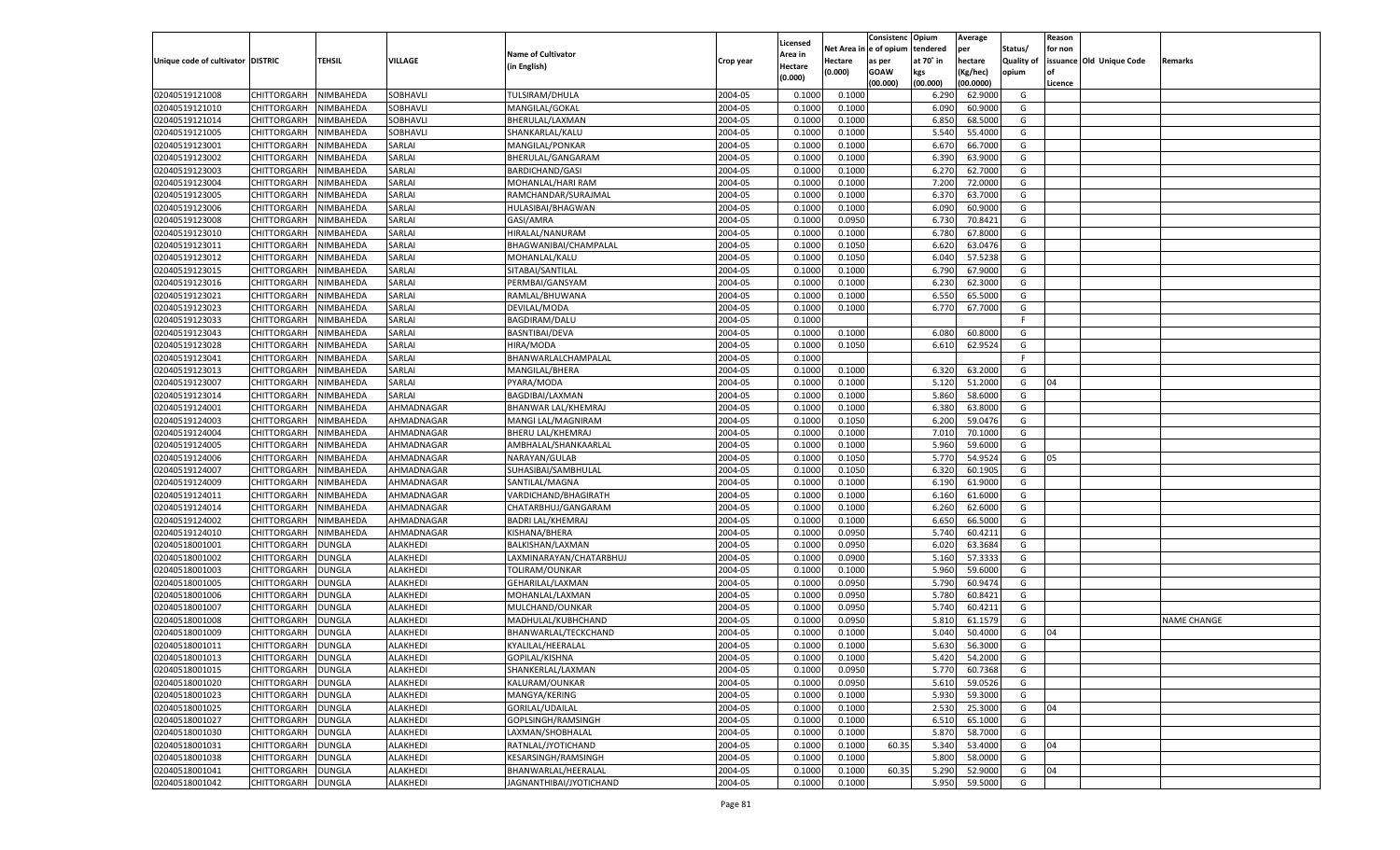|                                   |                    |               |                |                             |           |                    |             | Consistenc    | Opium     | Average   |                   | Reason  |                          |                    |
|-----------------------------------|--------------------|---------------|----------------|-----------------------------|-----------|--------------------|-------------|---------------|-----------|-----------|-------------------|---------|--------------------------|--------------------|
|                                   |                    |               |                |                             |           | Licensed           | Net Area iı | n  e of opium | tendered  | per       | Status/           | for non |                          |                    |
| Unique code of cultivator DISTRIC |                    | TEHSIL        | <b>VILLAGE</b> | <b>Name of Cultivator</b>   | Crop year | Area in            | Hectare     | as per        | at 70° in | hectare   | <b>Quality of</b> |         | issuance Old Unique Code | Remarks            |
|                                   |                    |               |                | (in English)                |           | Hectare<br>(0.000) | (0.000)     | <b>GOAW</b>   | kgs       | (Kg/hec)  | opium             |         |                          |                    |
|                                   |                    |               |                |                             |           |                    |             | (00.000)      | (00.000)  | (00.0000) |                   | Licence |                          |                    |
| 02040518001010                    | CHITTORGARH        | DUNGLA        | ALAKHEDI       | SAVAILAL/KHETILAL           | 2004-05   | 0.1000             | 0.1000      |               | 4.880     | 48.8000   | G                 | 04      |                          |                    |
| 02040518001016                    | CHITTORGARH        | DUNGLA        | ALAKHEDI       | DOLATRAM/UDAILAL            | 2004-05   | 0.1000             | 0.0950      |               | 5.880     | 61.8947   | G                 |         |                          |                    |
| 02040518001026                    | CHITTORGARH        | DUNGLA        | ALAKHEDI       | CHUNNILAL/GANESH            | 2004-05   | 0.1000             | 0.0950      |               | 5.540     | 58.3158   | G                 |         |                          |                    |
| 02040518001028                    | CHITTORGARH        | DUNGLA        | ALAKHEDI       | SHAMBHU LAL/MOHAN LAL       | 2004-05   | 0.1000             | 0.1000      |               | 4.990     | 49.9000   | G                 | 04      |                          |                    |
| 02040518001036                    | CHITTORGARH        | DUNGLA        | ALAKHEDI       | MANGILAL/NANALAL            | 2004-05   | 0.1000             |             |               |           |           | F.                |         |                          |                    |
| 02040518001014                    | CHITTORGARH        | DUNGLA        | ALAKHEDI       | RANGLAL/MATRA               | 2004-05   | 0.1000             | 0.1000      |               | 0.950     | 9.5000    | - 1               | 02      |                          |                    |
| 02040518002007                    | CHITTORGARH        | DUNGLA        | AALOD          | SORAM DAS/LAXMAN DAS        | 2004-05   | 0.1000             |             |               |           |           | F.                |         |                          |                    |
| 02040518002011                    | CHITTORGARH        | DUNGLA        | AALOD          | <b>BHURI BAI/DALI CHAND</b> | 2004-05   | 0.1000             |             |               |           |           | E                 |         |                          |                    |
| 02040518002016                    | CHITTORGARH        | DUNGLA        | AALOD          | <b>OUNKAR LAL/NAN</b>       | 2004-05   | 0.1000             |             |               |           |           | F.                |         |                          |                    |
| 02040518002017                    | CHITTORGARH        | DUNGLA        | AALOD          | RAM LAL/CHRCHI BAI          | 2004-05   | 0.1000             | 0.0950      |               | 5.660     | 59.5789   | G                 |         |                          |                    |
| 02040518002020                    | CHITTORGARH        | DUNGLA        | AALOD          | SHANKAR LAL/DOLA            | 2004-05   | 0.1000             | 0.1000      |               | 5.200     | 52.0000   | G                 | 04      |                          |                    |
| 02040518002021                    | CHITTORGARH        | DUNGLA        | AALOD          | MOHAN LAL/SHANKAR LAL       | 2004-05   | 0.1000             |             |               |           |           | E                 |         |                          |                    |
| 02040518002009                    | CHITTORGARH        | DUNGLA        | AALOD          | MOHANI BAI/BHERU LAI        | 2004-05   | 0.1000             |             |               |           |           | F.                |         |                          |                    |
| 02040518002003                    | CHITTORGARH        | DUNGLA        | AALOD          | KISHNA/GANGA RAM            | 2004-05   | 0.1000             | 0.0950      |               | 5.650     | 59.4737   | G                 |         |                          |                    |
| 02040518002010                    | CHITTORGARH        | DUNGLA        | AALOD          | RAM LAL/BHERA               | 2004-05   | 0.1000             | 0.1000      |               | 4.860     | 48.6000   | G                 | 04      |                          |                    |
| 02040518002023                    | CHITTORGARH        | DUNGLA        | AALOD          | DEVA/VARDA                  | 2004-05   | 0.1000             | 0.1000      |               | 4.620     | 46.2000   | G                 | 04      | 02040518036001           | TRANSFER           |
| 02040518002024                    | CHITTORGARH        | <b>DUNGLA</b> | AALOD          | <b>GOPI LAL/CHENA</b>       | 2004-05   | 0.1000             | 0.1000      |               | 5.900     | 59.0000   | G                 |         | 02040518036011           | <b>TRANSFER</b>    |
| 02040518003002                    | CHITTORGARH        | DUNGLA        | ARNED          | <b>OUNKAR / BHOLA</b>       | 2004-05   | 0.1000             | 0.1000      |               | 5.860     | 58.6000   | G                 |         |                          |                    |
| 02040518003003                    | CHITTORGARH        | DUNGLA        | ARNED          | RAM NARAYAN/DEVA            | 2004-05   | 0.1000             | 0.1000      |               | 3.280     | 32.8000   | G                 | 04      |                          |                    |
| 02040518003004                    | CHITTORGARH        | DUNGLA        | ARNED          | CHOGA LAL/SHVA JANVA        | 2004-05   | 0.1000             | 0.1000      |               | 6.620     | 66.2000   | G                 |         |                          |                    |
| 02040518003005                    | CHITTORGARH        | DUNGLA        | ARNED          | GOKEL/JHECHAND              | 2004-05   | 0.1000             | 0.0950      |               | 6.030     | 63.4737   | G                 |         |                          |                    |
| 02040518003006                    | CHITTORGARH        | DUNGLA        | ARNED          | LAXMAN/BABRU                | 2004-05   | 0.1000             | 0.0950      |               | 5.590     | 58.8421   | G                 |         |                          |                    |
| 02040518003008                    | CHITTORGARH        | DUNGLA        | ARNED          | SHANKAR/DALCHAND            | 2004-05   | 0.1000             | 0.1000      |               | 6.260     | 62.6000   | G                 |         |                          | <b>NAME CHANGE</b> |
| 02040518003009                    | CHITTORGARH        | DUNGLA        | ARNED          | SHRI LAL/BHURA JANVA        | 2004-05   | 0.1000             | 0.0950      |               | 6.180     | 65.0526   | G                 |         |                          |                    |
| 02040518003011                    | CHITTORGARH        | DUNGLA        | ARNED          | SHAMBHU LAL/OUNKAR LAL      | 2004-05   | 0.1000             | 0.0950      |               | 6.280     | 66.1053   | G                 |         |                          |                    |
| 02040518003013                    | CHITTORGARH        | DUNGLA        | ARNED          | GOPI/SHVA                   | 2004-05   | 0.1000             | 0.1000      |               | 5.240     | 52.4000   | G                 | 04      |                          |                    |
| 02040518003016                    | CHITTORGARH        | DUNGLA        | ARNED          | JAGNNTH/KANIRAM             | 2004-05   | 0.1000             | 0.1000      |               | 6.270     | 62.7000   | G                 |         |                          |                    |
| 02040518003022                    | CHITTORGARH        | DUNGLA        | ARNED          | DAL CHAND/PEMA              | 2004-05   | 0.1000             | 0.0950      |               | 5.530     | 58.2105   | G                 |         |                          |                    |
| 02040518003028                    | CHITTORGARH        | DUNGLA        | ARNED          |                             | 2004-05   | 0.1000             | 0.0950      |               | 6.280     | 66.1053   | G                 |         |                          |                    |
|                                   |                    |               |                | KISHAN LAL/BHAGVAN          |           |                    |             |               |           |           |                   |         |                          |                    |
| 02040518003031                    | CHITTORGARH        | DUNGLA        | ARNED          | <b>HUDDI BAI/JAGNNTH</b>    | 2004-05   | 0.1000             | 0.1000      |               | 6.340     | 63.4000   | G                 |         |                          |                    |
| 02040518003032                    | CHITTORGARH        | DUNGLA        | ARNED          | POKHAR LAL/CHTRBHUJ         | 2004-05   | 0.1000             | 0.1000      |               | 5.590     | 55.9000   | G                 |         |                          |                    |
| 02040518003038                    | CHITTORGARH        | DUNGLA        | ARNED          | BHAGVATILAL/DOLATRAM        | 2004-05   | 0.1000             | 0.1000      |               | 5.650     | 56.5000   | G                 |         |                          |                    |
| 02040518003045                    | CHITTORGARH        | DUNGLA        | ARNED          | HUKMI CHAND/BHANWAR LAL     | 2004-05   | 0.1000             |             |               |           |           | F.                |         |                          |                    |
| 02040518003046                    | CHITTORGARH        | DUNGLA        | ARNED          | <b>GOTAM PURI/RAM PURI</b>  | 2004-05   | 0.1000             | 0.1000      |               | 6.060     | 60.6000   | G                 |         |                          |                    |
| 02040518003047                    | CHITTORGARH        | DUNGLA        | ARNED          | KISHAN LAL/PRTHVI RAJ       | 2004-05   | 0.1000             | 0.1000      |               | 5.890     | 58.9000   | G                 |         |                          |                    |
| 02040518003049                    | CHITTORGARH        | DUNGLA        | ARNED          | JAGNNTH/TULSI RAM           | 2004-05   | 0.1000             | 0.1000      |               | 5.240     | 52.4000   | G                 | 04      |                          |                    |
| 02040518003050                    | CHITTORGARH        | <b>DUNGLA</b> | ARNED          | <b>BHANWAR LAL/BHURA</b>    | 2004-05   | 0.1000             | 0.0950      |               | 5.770     | 60.7368   | G                 |         |                          |                    |
| 02040518003051                    | CHITTORGARH        | DUNGLA        | ARNED          | HEERA/MODA                  | 2004-05   | 0.1000             |             |               |           |           | F                 |         |                          |                    |
| 02040518003055                    | CHITTORGARH        | DUNGLA        | ARNED          | BADRI LAL/BHANWAR LAL       | 2004-05   | 0.1000             | 0.1000      |               | 6.310     | 63.1000   | G                 |         |                          |                    |
| 02040518003056                    | CHITTORGARH        | DUNGLA        | ARNED          | OUNKAR/UDHA                 | 2004-05   | 0.1000             | 0.1000      |               | 5.620     | 56.2000   | G                 |         |                          |                    |
| 02040518003057                    | CHITTORGARH        | DUNGLA        | ARNED          | MOHAN PURI/MADHO PURI       | 2004-05   | 0.1000             | 0.0950      |               | 6.380     | 67.1579   | G                 |         |                          |                    |
| 02040518003058                    | CHITTORGARH        | DUNGLA        | ARNED          | CHAGAN LAL/BHANA            | 2004-05   | 0.1000             | 0.1000      |               | 5.850     | 58.5000   | G                 |         |                          |                    |
| 02040518003010                    | CHITTORGARH        | DUNGLA        | ARNED          | HUKMI CHAND/MATURA LAL      | 2004-05   | 0.1000             | 0.1000      |               | 5.960     | 59.6000   | G                 |         |                          |                    |
| 02040518003017                    | CHITTORGARH        | DUNGLA        | ARNED          | NATHU/KANA                  | 2004-05   | 0.1000             | 0.1050      |               | 4.960     | 47.2381   | G                 | 04      |                          |                    |
| 02040518003029                    | CHITTORGARH        | <b>DUNGLA</b> | ARNED          | <b>GEHRILAL/KNIRAM</b>      | 2004-05   | 0.1000             | 0.1000      |               | 5.230     | 52.3000   | G                 | 04      |                          |                    |
| 02040518003030                    | CHITTORGARH DUNGLA |               | ARNED          | OUNKAR/KALU                 | 2004-05   | 0.1000             | 0.0950      |               | 6.140     | 64.6316   | G                 |         |                          |                    |
| 02040518003014                    | <b>CHITTORGARH</b> | <b>DUNGLA</b> | ARNED          | KALU/UDAI LAL LUHAR         | 2004-05   | 0.1000             | 0.1000      |               | 6.640     | 66.4000   | G                 |         |                          |                    |
| 02040518003059                    | <b>CHITTORGARH</b> | <b>DUNGLA</b> | ARNED          | KISHAN LAL/BHAGVAN [DATAVAT | 2004-05   | 0.1000             | 0.1000      |               | 5.840     | 58.4000   | G                 |         |                          |                    |
| 02040518003019                    | CHITTORGARH        | <b>DUNGLA</b> | ARNED          | DALLI CHAND/GANGA RAM       | 2004-05   | 0.1000             | 0.1000      |               | 6.170     | 61.7000   | G                 |         |                          |                    |
| 02040518003023                    | <b>CHITTORGARH</b> | <b>DUNGLA</b> | ARNED          | BADAMI BAI/OUNKAR JI        | 2004-05   | 0.1000             |             |               |           |           | F.                |         |                          |                    |
| 02040518003020                    | <b>CHITTORGARH</b> | <b>DUNGLA</b> | ARNED          | <b>GOPI LAL/NARAYAN</b>     | 2004-05   | 0.1000             |             |               |           |           | F                 |         |                          |                    |
| 02040518005003                    | CHITTORGARH        | <b>DUNGLA</b> | <b>BADVAI</b>  | PRTHVIRAJ/NANDA             | 2004-05   | 0.1000             | 0.1000      |               | 4.860     | 48.6000   | G                 | 04      |                          |                    |
| 02040518005006                    | CHITTORGARH        | <b>DUNGLA</b> | <b>BADVAI</b>  | BANSI LAL/LAXMI RAM         | 2004-05   | 0.1000             | 0.1050      |               | 6.010     | 57.2381   | G                 |         |                          |                    |
| 02040518005011                    | CHITTORGARH        | <b>DUNGLA</b> | <b>BADVAI</b>  | <b>GOPI LAL/OUNKAR</b>      | 2004-05   | 0.1000             | 0.1000      |               | 6.040     | 60.4000   | G                 |         |                          |                    |
| 02040518005014                    | <b>CHITTORGARH</b> | <b>DUNGLA</b> | <b>BADVAI</b>  | <b>GASI LAL/NATHU LAL</b>   | 2004-05   | 0.1000             | 0.1000      |               | 6.070     | 60.7000   | G                 |         |                          |                    |
| 02040518005020                    | <b>CHITTORGARH</b> | <b>DUNGLA</b> | <b>BADVAI</b>  | <b>GENESH/RUP LAL</b>       | 2004-05   | 0.1000             | 0.1000      | 55.16         | 5.390     | 53.9000   | G                 | 04      |                          |                    |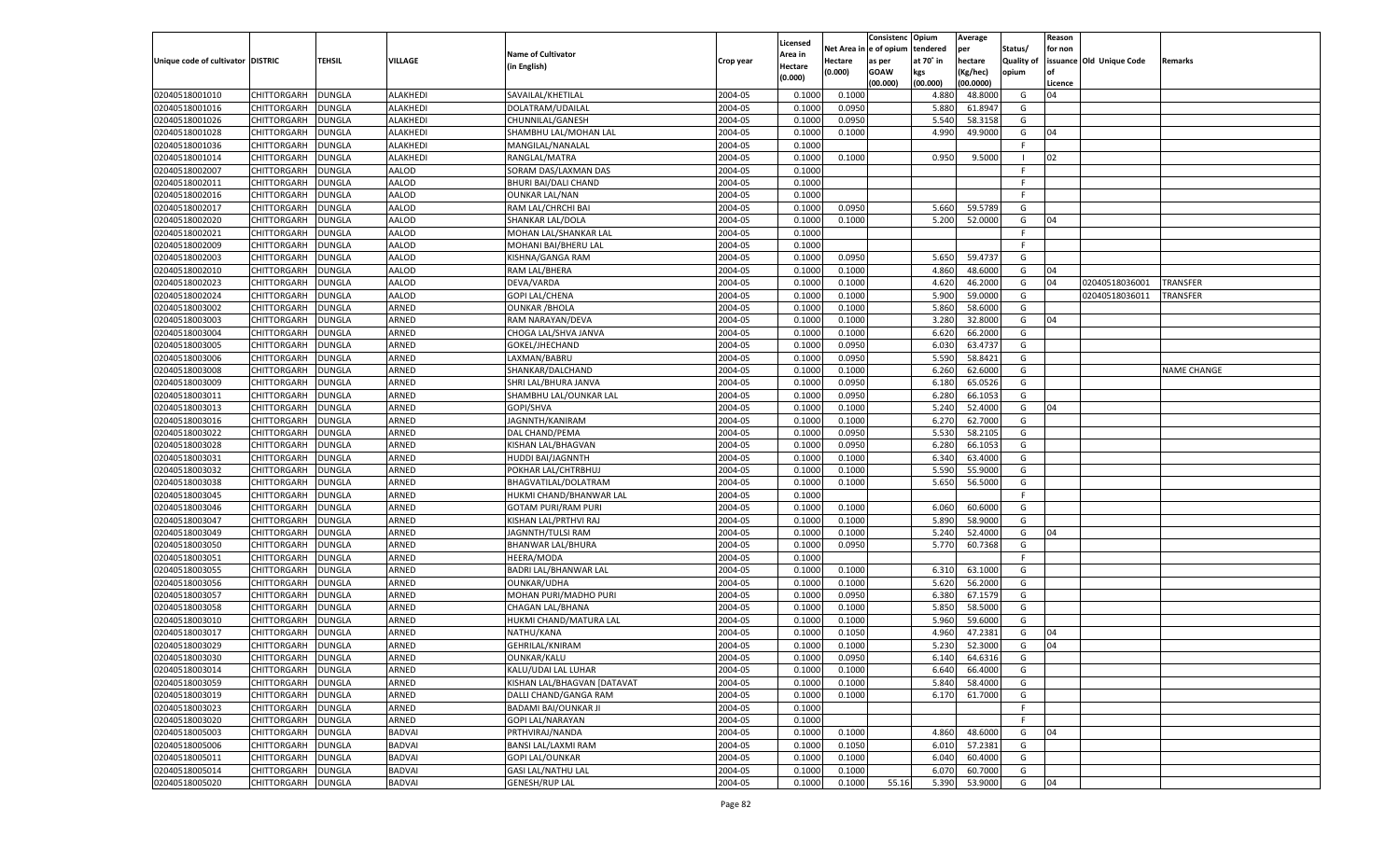|                                   |                    |               |                         |                            |           |          |             | Consistenc   | Opium     | Average   |            | Reason  |                          |                    |
|-----------------------------------|--------------------|---------------|-------------------------|----------------------------|-----------|----------|-------------|--------------|-----------|-----------|------------|---------|--------------------------|--------------------|
|                                   |                    |               |                         |                            |           | Licensed | Net Area iı | n e of opium | tendered  | per       | Status/    | for non |                          |                    |
| Unique code of cultivator DISTRIC |                    | TEHSIL        | <b>VILLAGE</b>          | <b>Name of Cultivator</b>  | Crop year | Area in  | Hectare     | as per       | at 70° in | hectare   | Quality of |         | issuance Old Unique Code | Remarks            |
|                                   |                    |               |                         | (in English)               |           | Hectare  | (0.000)     | <b>GOAW</b>  | kgs       | (Kg/hec)  | opium      |         |                          |                    |
|                                   |                    |               |                         |                            |           | (0.000)  |             | (00.000)     | (00.000)  | (00.0000) |            | Licence |                          |                    |
| 02040518005022                    | CHITTORGARH        | DUNGLA        | <b>BADVAI</b>           | KALU LAL/NAVLA             | 2004-05   | 0.1000   | 0.1000      |              | 6.390     | 63.9000   | G          |         |                          |                    |
| 02040518005030                    | CHITTORGARH        | DUNGLA        | <b>BADVAI</b>           | MOHANIBAIKISHAN LAL        | 2004-05   | 0.100    | 0.1000      |              | 5.940     | 59.4000   | G          |         |                          |                    |
| 02040518005029                    | CHITTORGARH        | DUNGLA        | <b>BADVAI</b>           | PEMA/OUNKAR LAL            | 2004-05   | 0.1000   | 0.1000      |              | 5.800     | 58.0000   | G          |         |                          |                    |
| 02040518005001                    | CHITTORGARH        | DUNGLA        | <b>BADVAI</b>           | ANSAR BAI/VARDI CHAND      | 2004-05   | 0.1000   | 0.0950      |              | 6.11      | 64.3158   | G          |         |                          |                    |
| 02040518005016                    | CHITTORGARH        | DUNGLA        | <b>BADVAI</b>           | LAXMILAL/SHANKER LAL       | 2004-05   | 0.1000   | 0.1000      |              | 5.660     | 56.6000   | G          |         |                          |                    |
| 02040518005032                    | CHITTORGARH        | DUNGLA        | <b>BADVAI</b>           | MADU LAL/NARAYAN           | 2004-05   | 0.1000   | 0.1000      |              | 5.660     | 56.6000   | G          |         |                          |                    |
| 02040518005010                    | CHITTORGARH        | DUNGLA        | <b>BADVAI</b>           | <b>OUNKAR LAL/AASARAM</b>  | 2004-05   | 0.1000   | 0.1050      |              | 6.160     | 58.6667   | G          |         |                          |                    |
| 02040518005013                    | CHITTORGARH        | DUNGLA        | <b>BADVAI</b>           | MANGI LAL/KHESYA           | 2004-05   | 0.1000   |             |              |           |           | E          |         |                          |                    |
| 02040518005023                    | CHITTORGARH        | DUNGLA        | <b>BADVAI</b>           | MOTI LAL/LAXMAN SINGH AHIR | 2004-05   | 0.1000   |             |              |           |           | F.         |         |                          |                    |
| 02040518007001                    | CHITTORGARH        |               |                         |                            | 2004-05   | 0.1000   |             |              | 6.400     | 64.0000   | G          |         |                          |                    |
|                                   |                    | DUNGLA        | BHANAKHEDI              | LAXMILAL/OUNKAR            |           |          | 0.1000      |              |           |           |            |         |                          |                    |
| 02040518007006                    | CHITTORGARH        | DUNGLA        | BHANAKHEDI              | NANALAL/SUKHLAL            | 2004-05   | 0.1000   | 0.1000      |              | 6.360     | 63.6000   | G          |         |                          |                    |
| 02040518007007                    | CHITTORGARH        | DUNGLA        | BHANAKHEDI              | KISHANLAL/HEERALAL         | 2004-05   | 0.1000   | 0.1050      |              | 6.860     | 65.3333   | G          |         |                          |                    |
| 02040518007008                    | CHITTORGARH        | DUNGLA        | BHANAKHEDI              | LAXMICHAND/GASHI           | 2004-05   | 0.1000   | 0.1000      |              | 6.120     | 61.2000   | G          |         |                          |                    |
| 02040518007010                    | CHITTORGARH        | DUNGLA        | BHANAKHEDI              | SANJUDEVI/VENDIRAM         | 2004-05   | 0.1000   | 0.1000      |              | 5.860     | 58.6000   | G          |         |                          | NAME CHANGE        |
| 02040518007002                    | CHITTORGARH        | DUNGLA        | BHANAKHEDI              | <b>KESHURAM/OUNKAR</b>     | 2004-05   | 0.1000   | 0.1000      |              | 5.990     | 59.9000   | G          |         |                          |                    |
| 02040518008002                    | CHITTORGARH        | DUNGLA        | <b>BHATOLI BAGRIYAN</b> | KISHAN LAL/GASHI LAL       | 2004-05   | 0.1000   | 0.1000      |              | 6.250     | 62.5000   | G          |         |                          |                    |
| 02040518008003                    | CHITTORGARH        | DUNGLA        | <b>BHATOLI BAGRIYAN</b> | UDAI LAL/GASHI LAL         | 2004-05   | 0.1000   | 0.1000      |              | 5.910     | 59.1000   | G          |         |                          |                    |
| 02040518008004                    | CHITTORGARH        | DUNGLA        | <b>BHATOLI BAGRIYAN</b> | SHANKER LAL/VENDA          | 2004-05   | 0.1000   |             |              |           |           | F.         |         |                          |                    |
| 02040518008006                    | CHITTORGARH        | DUNGLA        | <b>BHATOLI BAGRIYAN</b> | BHERU NATH/KAJOD NATH      | 2004-05   | 0.1000   | 0.1000      |              | 5.760     | 57.6000   | G          |         |                          |                    |
| 02040518008008                    | CHITTORGARH        | DUNGLA        | <b>BHATOLI BAGRIYAN</b> | PYARA/CHENA                | 2004-05   | 0.1000   | 0.1000      |              | 5.860     | 58.6000   | G          |         |                          |                    |
| 02040518008001                    | CHITTORGARH        | DUNGLA        | <b>BHATOLI BAGRIYAN</b> | KISHAN LAL/HEERA LAL       | 2004-05   | 0.1000   | 0.1000      |              | 6.210     | 62.1000   | G          |         |                          |                    |
| 02040518008009                    | CHITTORGARH        | DUNGLA        | <b>BHATOLI BAGRIYAN</b> | LAXMAN LAL/PARTHA          | 2004-05   | 0.1000   | 0.1000      |              | 5.810     | 58.1000   | G          |         |                          |                    |
| 02040518031012                    | CHITTORGARH        | DUNGLA        | <b>BHATOLI BAGRIYAN</b> | JAI SINGH/HEERA            | 2004-05   | 0.1000   | 0.1000      |              | 2.200     | 22.0000   | G          | 04      | 02040518031006           | TRANSFER           |
| 02040518008007                    | CHITTORGARH        | DUNGLA        | <b>BHATOLI BAGRIYAN</b> | <b>DEVA/DALI CHAND</b>     | 2004-05   | 0.1000   |             |              |           |           | F.         |         |                          |                    |
| 02040518008011                    | CHITTORGARH        | DUNGLA        | <b>BHATOLI BAGRIYAN</b> | OUNKAR LAL/SHANKER LAL     | 2004-05   | 0.1000   |             |              |           |           | F.         |         |                          |                    |
| 02040518009002                    | CHITTORGARH        | DUNGLA        | <b>BHATOLI GUJRAN</b>   | RATAN/NARAYAN              | 2004-05   | 0.1000   | 0.1000      |              | 6.260     | 62.6000   | G          |         |                          |                    |
| 02040518009006                    | CHITTORGARH        | DUNGLA        | <b>BHATOLI GUJRAN</b>   | BHEEMA/NARAYN              | 2004-05   | 0.1000   | 0.1000      |              | 5.900     | 59.0000   | G          |         |                          |                    |
| 02040518009004                    | CHITTORGARH        | DUNGLA        | <b>BHATOLI GUJRAN</b>   | NARAYN BAI/LAXMAN          | 2004-05   | 0.1000   |             |              |           |           | F.         |         |                          |                    |
| 02040518009007                    | CHITTORGARH        | DUNGLA        | <b>BHATOLI GUJRAN</b>   | KALU/BABRU                 | 2004-05   | 0.1000   | 0.1000      |              | 6.230     | 62.3000   | G          |         |                          |                    |
| 02040518009009                    | CHITTORGARH        | DUNGLA        | <b>BHATOLI GUJRAN</b>   | BHERA/NARAYAN              | 2004-05   | 0.1000   | 0.1050      |              | 4.740     | 45.1429   | G          | 04      |                          |                    |
| 02040518009013                    |                    |               |                         | KANA/KALU                  | 2004-05   | 0.1000   | 0.1000      |              | 6.010     | 60.1000   | G          |         |                          |                    |
|                                   | CHITTORGARH        | DUNGLA        | <b>BHATOLI GUJRAN</b>   |                            |           |          |             |              |           |           | F          |         |                          |                    |
| 02040518009016                    | CHITTORGARH        | DUNGLA        | <b>BHATOLI GUJRAN</b>   | <b>BHURIBAI/GANESH</b>     | 2004-05   | 0.1000   |             |              |           |           |            |         |                          |                    |
| 02040518009019                    | CHITTORGARH        | <b>DUNGLA</b> | <b>BHATOLI GUJRAN</b>   | GORU/TARU                  | 2004-05   | 0.1000   | 0.1050      |              | 6.160     | 58.6667   | G          |         |                          |                    |
| 02040518009020                    | CHITTORGARH        | DUNGLA        | <b>BHATOLI GUJRAN</b>   | HUKMA/BHOLA                | 2004-05   | 0.1000   | 0.1050      |              | 2.520     | 24.0000   | G          | 04      |                          |                    |
| 02040518009024                    | CHITTORGARH        | DUNGLA        | <b>BHATOLI GUJRAN</b>   | NANA/BHAGU                 | 2004-05   | 0.1000   | 0.1050      |              | 6.050     | 57.6190   | G          |         |                          |                    |
| 02040518009025                    | CHITTORGARH        | DUNGLA        | <b>BHATOLI GUJRAN</b>   | <b>UDA/BHERA</b>           | 2004-05   | 0.1000   | 0.0950      |              | 5.490     | 57.7895   | G          |         |                          |                    |
| 02040518009026                    | CHITTORGARH        | <b>DUNGLA</b> | <b>BHATOLI GUJRAN</b>   | KALU/UDA                   | 2004-05   | 0.1000   |             |              |           |           | F.         |         |                          |                    |
| 02040518009027                    | CHITTORGARH        | DUNGLA        | <b>BHATOLI GUJRAN</b>   | PYARA/HEERA                | 2004-05   | 0.1000   | 0.1000      |              | 5.920     | 59.2000   | G          |         |                          |                    |
| 02040518009021                    | CHITTORGARH        | DUNGLA        | <b>BHATOLI GUJRAN</b>   | <b>HAJARI/BHERA</b>        | 2004-05   | 0.1000   | 0.0950      |              | 5.740     | 60.4211   | G          |         |                          |                    |
| 02040518009008                    | CHITTORGARH        | DUNGLA        | <b>BHATOLI GUJRAN</b>   | SHOBHA LAL/KISHAN LAL      | 2004-05   | 0.1000   | 0.1000      |              | 6.410     | 64.1000   | G          |         |                          |                    |
| 02040518009017                    | CHITTORGARH        | <b>DUNGLA</b> | <b>BHATOLI GUJRAN</b>   | RAMA/CHAMPA                | 2004-05   | 0.1000   |             |              |           |           | F.         |         |                          |                    |
| 02040518009028                    | CHITTORGARH        | DUNGLA        | <b>BHATOLI GUJRAN</b>   | OUNKAR LAL/SHANKER LAL     | 2004-05   | 0.1000   |             |              |           |           | F          |         |                          |                    |
| 02040518009029                    | CHITTORGARH        | DUNGLA        | <b>BHATOLI GUJRAN</b>   | NARAYANI BAI/BHERA         | 2004-05   | 0.1000   | 0.1000      |              | 6.070     | 60.7000   | G          |         | 02040518039025           | TRANSFER/LOTHIYANA |
| 02040518009010                    | CHITTORGARH        | DUNGLA        | <b>BHATOLI GUJRAN</b>   | <b>GANGA RAM/DEVA</b>      | 2004-05   | 0.1000   |             |              |           |           | F          |         |                          |                    |
| 02040518009015                    | CHITTORGARH        | <b>DUNGLA</b> | <b>BHATOLI GUJRAN</b>   | <b>BHURI BAI/MOTI</b>      | 2004-05   | 0.1000   |             |              |           |           | F.         |         |                          |                    |
| 02040518013001                    | CHITTORGARH DUNGLA |               | <b>BILOT</b>            | KISHAN LAL/NATHU           | 2004-05   | 0.1000   | 0.1000      |              | 6.240     | 62.4000   | G          |         |                          |                    |
| 02040518013002                    | <b>CHITTORGARH</b> | <b>DUNGLA</b> | <b>BILOT</b>            | SANTI LAL/PYARA            | 2004-05   | 0.1000   |             |              |           |           | -F         |         |                          |                    |
| 02040518015003                    | CHITTORGARH        | <b>DUNGLA</b> | <b>BILOT</b>            | HEMERIBAI/NETRAM           | 2004-05   | 0.1000   | 0.1050      |              | 6.250     | 59.5238   | G          |         |                          | <b>NAME CHANGE</b> |
| 02040518016004                    | CHITTORGARH        | <b>DUNGLA</b> | <b>BILOT</b>            | NAVLA/MOTI                 | 2004-05   | 0.1000   | 0.1000      |              | 6.220     | 62.2000   | G          |         |                          |                    |
| 02040518013006                    | <b>CHITTORGARH</b> | <b>DUNGLA</b> | <b>BILOT</b>            | <b>GOPI LAL/OUNKAR</b>     | 2004-05   | 0.1000   | 0.1000      |              | 5.940     | 59.4000   | G          |         |                          |                    |
| 02040518013007                    | CHITTORGARH        | <b>DUNGLA</b> | <b>BILOT</b>            | MANGIBAI/DADMCHAND         | 2004-05   | 0.1000   | 0.1050      |              | 5.970     | 56.8571   | G          |         |                          | <b>NAME CHANGE</b> |
| 02040518013008                    | CHITTORGARH        | <b>DUNGLA</b> | <b>BILOT</b>            | BHERA/HMERA                | 2004-05   | 0.1000   | 0.1000      |              | 5.450     | 54.5000   | G          |         |                          |                    |
| 02040518013010                    | CHITTORGARH        | <b>DUNGLA</b> | <b>BILOT</b>            | CHTRA/NANDA                | 2004-05   | 0.1000   | 0.1050      |              | 5.300     | 50.4762   | G          | 04      |                          |                    |
| 02040518023011                    | <b>CHITTORGARH</b> | <b>DUNGLA</b> | <b>BILOT</b>            | KJODI BAI/RUPA             | 2004-05   | 0.1000   | 0.1000      |              | 5.090     | 50.9000   | G          | 04      |                          |                    |
|                                   |                    |               |                         |                            |           |          |             |              |           |           |            |         |                          |                    |
| 02040518013012                    | CHITTORGARH        | <b>DUNGLA</b> | <b>BILOT</b>            | DALU/WAKTA                 | 2004-05   | 0.1000   | 0.1000      |              | 5.520     | 55.2000   | G          |         |                          |                    |
| 02040518025013                    | CHITTORGARH        | <b>DUNGLA</b> | <b>BILOT</b>            | GOTM/DEVA                  | 2004-05   | 0.1000   | 0.1000      |              | 6.300     | 63.0000   | G          |         |                          |                    |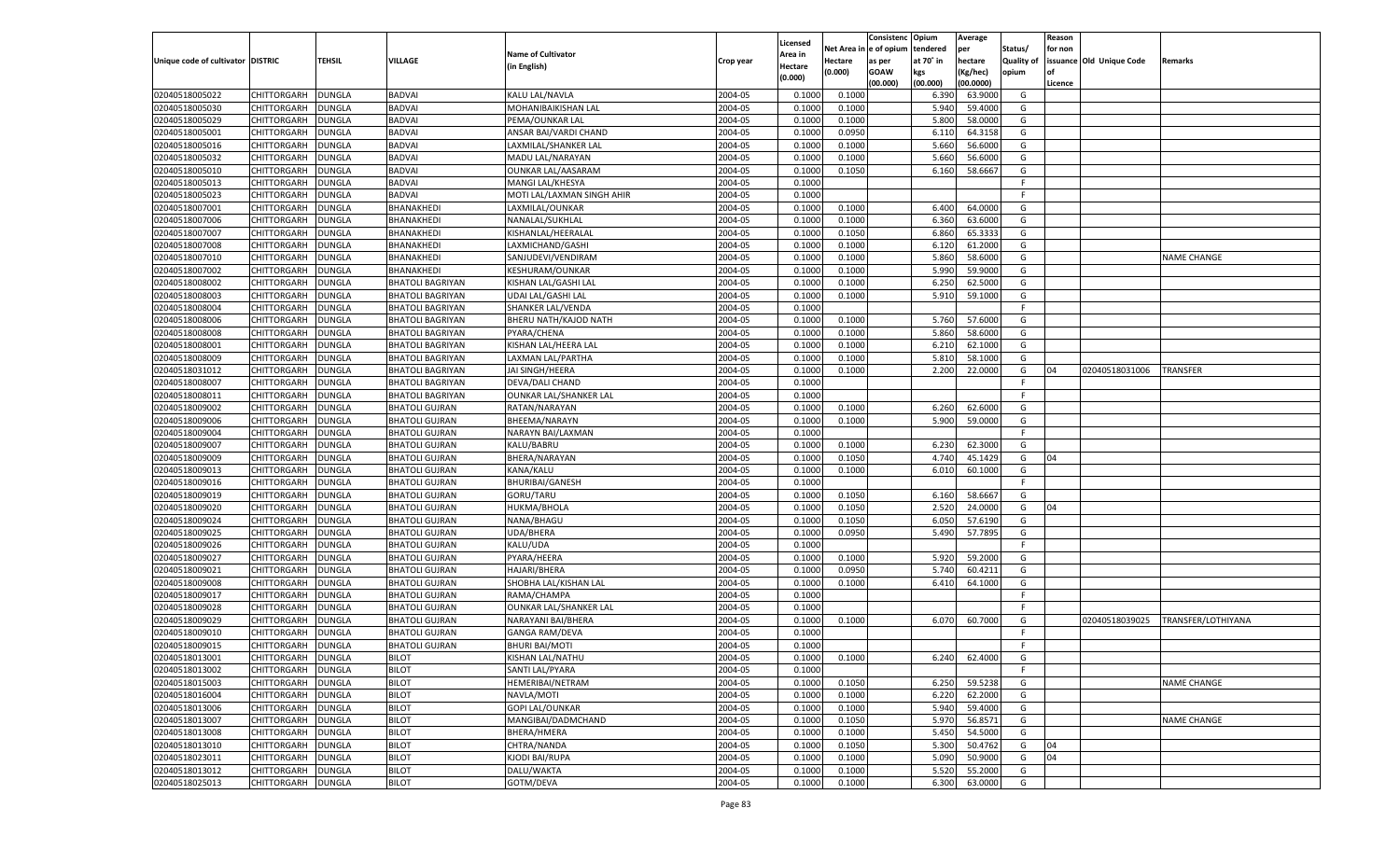|                                   |                            |                  |                      |                           |           |                     |                  | Consistenc    | Opium     | Average           |            | Reason  |                          |                      |
|-----------------------------------|----------------------------|------------------|----------------------|---------------------------|-----------|---------------------|------------------|---------------|-----------|-------------------|------------|---------|--------------------------|----------------------|
|                                   |                            |                  |                      | <b>Name of Cultivator</b> |           | Licensed<br>Area in | Net Area i       | n  e of opium | tendered  | per               | Status/    | for non |                          |                      |
| Unique code of cultivator DISTRIC |                            | TEHSIL           | VILLAGE              | (in English)              | Crop year | Hectare             | Hectare          | as per        | at 70° in | hectare           | Quality of |         | issuance Old Unique Code | Remarks              |
|                                   |                            |                  |                      |                           |           | (0.000)             | (0.000)          | <b>GOAW</b>   | kgs       | (Kg/hec)          | opium      |         |                          |                      |
|                                   |                            |                  |                      |                           |           |                     |                  | (00.000)      | (00.000)  | (00.0000)         |            | Licence |                          |                      |
| 02040518013014                    | CHITTORGARH                | DUNGLA           | <b>BILOT</b>         | NARAYAN/CHMPA             | 2004-05   | 0.1000              | 0.0950           |               | 5.810     | 61.1579           | G          |         |                          |                      |
| 02040518013017                    | CHITTORGARH                | DUNGLA           | <b>BILOT</b>         | KESHURAM/BHAGVAN          | 2004-05   | 0.100               | 0.1000           |               | 6.160     | 61.6000           | G          |         |                          | NAME CHANGE          |
| 02040518030018                    | CHITTORGARH                | DUNGLA           | <b>BILOT</b>         | <b>GOLABI BAI/HEMA</b>    | 2004-05   | 0.1000              | 0.1050           |               | 5.770     | 54.9524           | G          |         |                          |                      |
| 02040518013019                    | CHITTORGARH                | DUNGLA           | <b>BILOT</b>         | RUPA/MODA                 | 2004-05   | 0.1000              | 0.1050           |               | 6.070     | 57.8095           | G          |         |                          |                      |
| 02040518013020                    | CHITTORGARH                | DUNGLA           | <b>BILOT</b>         | HAJARI/GOTTU              | 2004-05   | 0.1000              | 0.1050           |               | 5.800     | 55.2381           | G          |         |                          | <b>NAME CHANGE</b>   |
| 02040518013022                    | CHITTORGARH                | DUNGLA           | <b>BILOT</b>         | KANKUBAI/HEERA            | 2004-05   | 0.1000              | 0.1000           |               | 5.900     | 59.0000           | G          |         |                          | NAME CHANGE          |
| 02040518013023                    | CHITTORGARH                | DUNGLA           | <b>BILOT</b>         | WAKTA/KASHIRAM            | 2004-05   | 0.1000              | 0.1000           |               | 6.560     | 65.6000           | G          |         |                          |                      |
| 02040518013024                    | CHITTORGARH                | DUNGLA           | <b>BILOT</b>         | NERNDRA SINGH/HEERA LAL   | 2004-05   | 0.1000              |                  |               |           |                   | E          |         |                          |                      |
| 02040518013025                    | CHITTORGARH                | DUNGLA           | <b>BILOT</b>         | DEV BAI/MOTI LAL          | 2004-05   | 0.1000              | 0.1000           |               | 6.470     | 64.7000           | G          |         |                          |                      |
| 02040518013026                    | CHITTORGARH                | DUNGLA           | <b>BILOT</b>         | CHOGA LAL/KHEMA           | 2004-05   | 0.1000              | 0.1000           |               | 5.870     | 58.7000           | G          |         |                          |                      |
| 02040518013027                    | CHITTORGARH                | DUNGLA           | <b>BILOT</b>         | NARAYAN/RUPA              | 2004-05   | 0.1000              | 0.1000           |               | 6.290     | 62.9000           | G          |         |                          |                      |
| 02040518013028                    | CHITTORGARH                | DUNGLA           | <b>BILOT</b>         | MANGI LAL/NENA            | 2004-05   | 0.1000              | 0.1050           | 58.19         | 5.630     | 53.6190           | G          | 04      |                          |                      |
| 02040518013029                    | CHITTORGARH                | DUNGLA           | <b>BILOT</b>         | BAGDIRAM/NARAYAN          | 2004-05   | 0.1000              | 0.1050           |               | 5.850     | 55.7143           | G          |         |                          |                      |
| 02040518013030                    | CHITTORGARH                | DUNGLA           | <b>BILOT</b>         | SHANKAR LAL/RAMA          | 2004-05   | 0.1000              | 0.0950           |               | 6.040     | 63.5789           | G          |         |                          |                      |
| 02040518013031                    | CHITTORGARH                | DUNGLA           | <b>BILOT</b>         | JASHRAJ/PYAR JI           | 2004-05   | 0.1000              | 0.1000           |               | 6.790     | 67.9000           | G          |         |                          |                      |
| 02040518013032                    | CHITTORGARH                | DUNGLA           | <b>BILOT</b>         | NARAYAN/OUNKAR            | 2004-05   | 0.1000              | 0.1000           |               | 6.070     | 60.7000           | G          |         |                          |                      |
| 02040518013033                    | CHITTORGARH                | DUNGLA           | <b>BILOT</b>         | KAMALCHAND/WARDI CHAND    | 2004-05   | 0.1000              | 0.1000           |               | 6.210     | 62.1000           | G          |         |                          |                      |
| 02040518013034                    | CHITTORGARH                | DUNGLA           | <b>BILOT</b>         | OUNKAR/MEGA               | 2004-05   | 0.1000              | 0.1050           |               | 6.280     | 59.8095           | G          |         |                          |                      |
| 02040518013035                    | CHITTORGARH                | DUNGLA           | <b>BILOT</b>         | MANGI LAL/JAGNNTH         | 2004-05   | 0.1000              | 0.1000           |               | 6.050     | 60.5000           | G          |         |                          |                      |
| 02040518013037                    | CHITTORGARH                | DUNGLA           | <b>BILOT</b>         | <b>NANU RAM/FARTA</b>     | 2004-05   | 0.1000              | 0.1000           |               | 6.000     | 60.0000           | G          |         |                          |                      |
| 02040518013038                    | CHITTORGARH                | DUNGLA           | <b>BILOT</b>         | SANTI LAL/KISHAN LAL      | 2004-05   | 0.1000              | 0.0950           |               | 6.640     | 69.8947           | G          |         |                          |                      |
| 02040518013039                    | CHITTORGARH                | DUNGLA           | <b>BILOT</b>         | LOBHCHAND/BHAGVAN         | 2004-05   | 0.1000              | 0.1000           |               | 5.930     | 59.3000           | G          |         |                          |                      |
| 02040518013040                    | CHITTORGARH                | DUNGLA           | <b>BILOT</b>         | RAMESAR LAL/KISHAN LAL    | 2004-05   | 0.1000              | 0.0950           |               | 6.550     | 68.9474           | G          |         |                          |                      |
| 02040518013041                    | CHITTORGARH                | DUNGLA           | <b>BILOT</b>         | KALU LAL/GOTTU            | 2004-05   | 0.1000              | 0.1000           |               | 5.860     | 58.6000           | G          |         |                          |                      |
| 02040518013042                    | CHITTORGARH                | DUNGLA           | <b>BILOT</b>         | <b>OUNKAR LAL/GOTTU</b>   | 2004-05   | 0.1000              | 0.1050           |               | 5.430     | 51.7143           | G          | 04      |                          |                      |
| 02040518013044                    | CHITTORGARH                | DUNGLA           | <b>BILOT</b>         | NARAYAN/BABRU BDA         | 2004-05   | 0.1000              | 0.1000           |               | 6.170     | 61.7000           | G          |         |                          |                      |
| 02040518013046                    | CHITTORGARH                | DUNGLA           | <b>BILOT</b>         | BHUPRAJ/BHANWAR LAI       | 2004-05   | 0.1000              | 0.1050           |               | 6.390     | 60.8571           | G          |         |                          | <b>NAME CHANGE</b>   |
| 02040518013048                    | CHITTORGARH                | DUNGLA           | <b>BILOT</b>         | NARAYAN/BABRU CHOTA       | 2004-05   | 0.1000              | 0.1000           |               | 5.000     | 50.0000           | G          | 04      |                          |                      |
| 02040518013049                    | CHITTORGARH                | DUNGLA           | <b>BILOT</b>         | <b>BABU LAL/GOPI</b>      | 2004-05   | 0.1000              | 0.0950           |               | 5.710     | 60.1053           | G          |         |                          |                      |
| 02040518013050                    | CHITTORGARH                | DUNGLA           | <b>BILOT</b>         | GHISA/WARDA               | 2004-05   | 0.1000              | 0.1050           |               | 3.210     | 30.5714           | G          | 04      |                          |                      |
| 02040518013053                    | CHITTORGARH                | DUNGLA           | <b>BILOT</b>         | <b>HEERA LAL/JAGNNTH</b>  | 2004-05   | 0.1000              | 0.1000           |               | 6.070     | 60.7000           | G          |         |                          |                      |
| 02040518013054                    | CHITTORGARH                | DUNGLA           | <b>BILOT</b>         | JEETMAL/GAMERA            | 2004-05   | 0.1000              | 0.1000           |               | 0.880     | 8.8000            | - 1        | 02      |                          |                      |
| 02040518013055                    | CHITTORGARH                | <b>DUNGLA</b>    | <b>BILOT</b>         | DANRAJ/KHUMA              | 2004-05   | 0.1000              | 0.1000           |               | 5.750     | 57.5000           | G          |         |                          |                      |
| 02040518013051                    | CHITTORGARH                | DUNGLA           | <b>BILOT</b>         | BHAJJA/HAVA               | 2004-05   | 0.1000              | 0.1000           |               | 6.080     | 60.8000           | G          |         |                          |                      |
| 02040518013052                    | CHITTORGARH                | DUNGLA           | <b>BILOT</b>         | RAM LAL/DEVA              | 2004-05   | 0.1000              | 0.1050           |               | 6.410     | 61.0476           | G          |         |                          |                      |
| 02040518013056                    | CHITTORGARH                | DUNGLA           | <b>BILOT</b>         | GOPILAL/GANGARAM          | 2004-05   | 0.1000              | 0.1000           |               | 6.080     | 60.8000           | G          |         | 02040518013016           | <b>TRANSFER</b>      |
| 02040518013057                    | CHITTORGARH                | <b>DUNGLA</b>    | <b>BILOT</b>         | UGAM KUNVAR/NIRBHYA SINGH | 2004-05   | 0.1000              | 0.1000           | 56.73         | 5.300     | 53.0000           | G          | 04      | 02040518011003           | TRANSFER             |
| 02040518013058                    | CHITTORGARH                | DUNGLA           | <b>BILOT</b>         | MADAN SINGH/NIRBAYA SINGH | 2004-05   | 0.1000              | 0.1050           |               | 5.550     | 52.8571           | G          | 04      | 02040518011009           | TRANSFER             |
| 02040518013059                    | CHITTORGARH                | DUNGLA           | <b>BILOT</b>         | <b>HEERALAL/SHANKER</b>   | 2004-05   | 0.1000              | 0.1050           |               | 5.280     | 50.285            | G          | 04      | 02040518011010           | NAME CHANGE/TRANSFER |
| 02040518014002                    |                            |                  | CHIKARDA             |                           | 2004-05   | 0.1000              |                  |               | 5.900     | 59.0000           | G          |         |                          |                      |
| 02040518014006                    | CHITTORGARH                | DUNGLA<br>DUNGLA | CHIKARDA             | SHANKAR LAL/LALU          | 2004-05   | 0.1000              | 0.1000<br>0.1050 |               | 6.370     | 60.6667           | G          |         |                          |                      |
| 02040518014009                    | CHITTORGARH                |                  |                      | NARAYAN/NATHU             | 2004-05   | 0.1000              |                  |               | 5.800     |                   | G          |         |                          |                      |
|                                   | CHITTORGARH<br>CHITTORGARH | DUNGLA           | CHIKARDA<br>CHIKARDA | SURESHKUMAR/BADRILAL SONI |           |                     | 0.1000           |               |           | 58.0000<br>58.285 |            |         |                          |                      |
| 02040518014010                    |                            | DUNGLA           |                      | BHULIBAI/KALURAM          | 2004-05   | 0.1000              | 0.1050           |               | 6.120     |                   | G          |         |                          |                      |
| 02040518014014                    | CHITTORGARH                | DUNGLA           | CHIKARDA             | BHERU/BOTA                | 2004-05   | 0.1000              | 0.1000           |               | 5.790     | 57.9000           | G          |         |                          |                      |
| 02040518014017                    | CHITTORGARH                | <b>DUNGLA</b>    | CHIKARDA             | GOPALDAS/KISHNADAS        | 2004-05   | 0.1000              | 0.1000           |               | 5.910     | 59.1000           | G          |         |                          |                      |
| 02040518014020                    | CHITTORGARH DUNGLA         |                  | <b>CHIKARDA</b>      | LALURAM/RAMAGUJAR         | 2004-05   | 0.1000              | 0.1000           |               |           | 5.830 58.3000     | G          |         |                          |                      |
| 02040518014022                    | <b>CHITTORGARH</b>         | <b>DUNGLA</b>    | <b>CHIKARDA</b>      | PANNALAL/CHHUNILAL        | 2004-05   | 0.1000              | 0.1050           |               | 6.140     | 58.4762           | G          |         |                          |                      |
| 02040518014024                    | CHITTORGARH                | <b>DUNGLA</b>    | CHIKARDA             | KASIRAM/AMBALAL           | 2004-05   | 0.1000              | 0.1000           |               | 5.140     | 51.4000           | G          | 04      |                          |                      |
| 02040518014025                    | CHITTORGARH                | <b>DUNGLA</b>    | CHIKARDA             | JAGDESHCHANDR/NATHULAL    | 2004-05   | 0.1000              |                  |               |           |                   | -F         |         |                          |                      |
| 02040518014026                    | CHITTORGARH                | <b>DUNGLA</b>    | CHIKARDA             | KANKUBAI/GOKAL            | 2004-05   | 0.1000              | 0.1000           |               | 5.780     | 57.8000           | G          |         |                          | NAMECHANGE           |
| 02040518014027                    | CHITTORGARH                | <b>DUNGLA</b>    | <b>CHIKARDA</b>      | UDYLAL/RAMNATH            | 2004-05   | 0.1000              | 0.1000           |               | 5.790     | 57.9000           | G          |         |                          |                      |
| 02040518014028                    | CHITTORGARH                | <b>DUNGLA</b>    | CHIKARDA             | KELASHCHAND/RATANLAL      | 2004-05   | 0.1000              | 0.1050           |               | 6.240     | 59.4286           | G          |         |                          |                      |
| 02040518014029                    | CHITTORGARH                | <b>DUNGLA</b>    | CHIKARDA             | MANGILAL/PANAGUJAR        | 2004-05   | 0.1000              | 0.1000           |               | 5.920     | 59.2000           | G          |         |                          |                      |
| 02040518014030                    | CHITTORGARH                | <b>DUNGLA</b>    | CHIKARDA             | DEVRAM/KHEMRAJ            | 2004-05   | 0.1000              | 0.1050           |               | 5.950     | 56.6667           | G          |         |                          |                      |
| 02040518014031                    | <b>CHITTORGARH</b>         | <b>DUNGLA</b>    | <b>CHIKARDA</b>      | INDRMAL/CHANDMAL SUNAR    | 2004-05   | 0.1000              | 0.1050           |               | 6.040     | 57.5238           | G          |         |                          |                      |
| 02040518014032                    | CHITTORGARH                | <b>DUNGLA</b>    | CHIKARDA             | GASIRAM/DHULLA            | 2004-05   | 0.1000              | 0.1000           |               | 5.880     | 58.8000           | G          |         |                          |                      |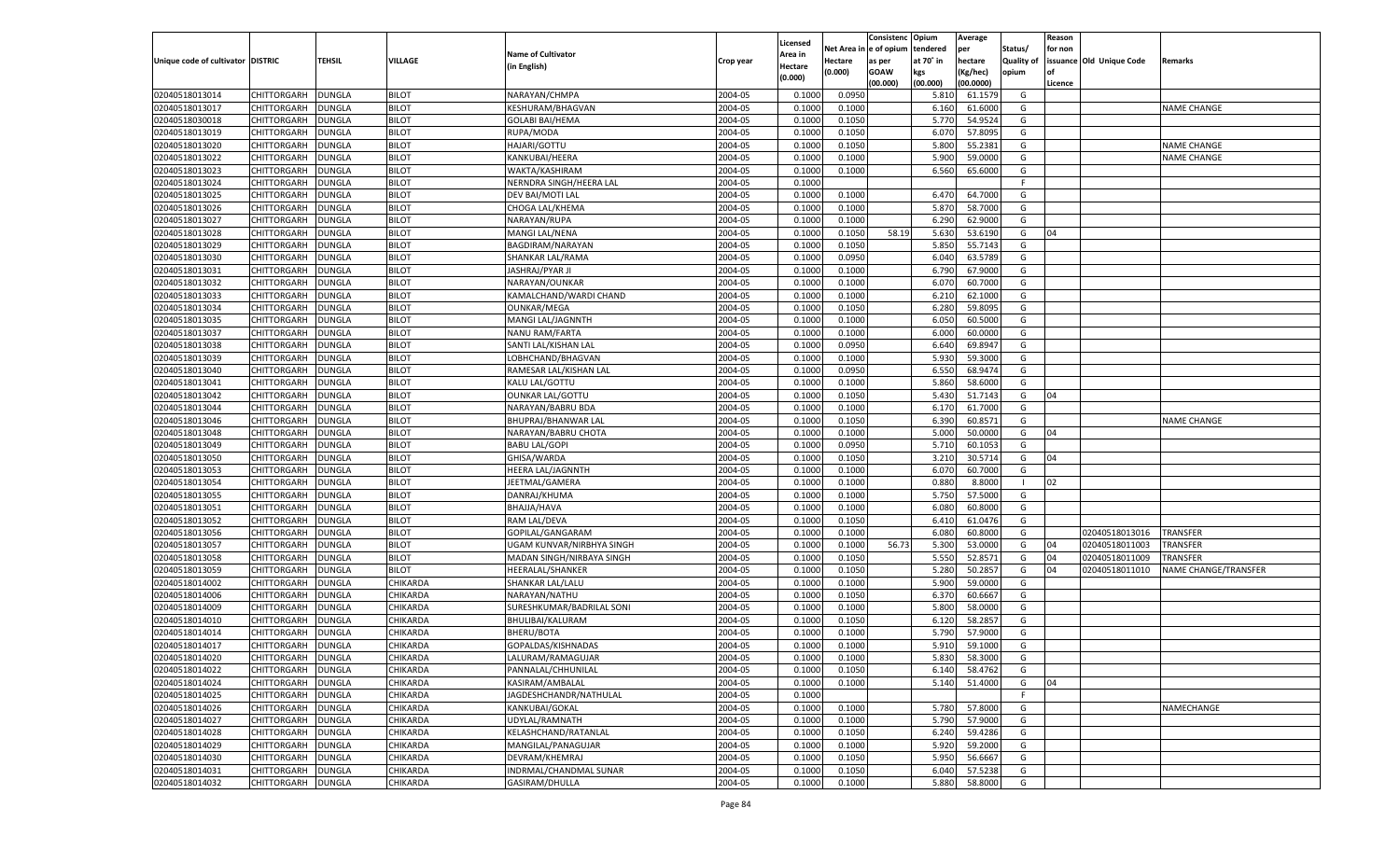|                                   |                            |               |                 |                                  |                    |                     |             | Consistenc    | Opium     | Average   |            | Reason  |                          |                     |
|-----------------------------------|----------------------------|---------------|-----------------|----------------------------------|--------------------|---------------------|-------------|---------------|-----------|-----------|------------|---------|--------------------------|---------------------|
|                                   |                            |               |                 | <b>Name of Cultivator</b>        |                    | Licensed<br>Area in | Net Area iı | n  e of opium | tendered  | per       | Status/    | for non |                          |                     |
| Unique code of cultivator DISTRIC |                            | TEHSIL        | VILLAGE         | (in English)                     | Crop year          | Hectare             | Hectare     | as per        | at 70° in | hectare   | Quality of |         | issuance Old Unique Code | Remarks             |
|                                   |                            |               |                 |                                  |                    | (0.000)             | (0.000)     | <b>GOAW</b>   | kgs       | (Kg/hec)  | opium      |         |                          |                     |
|                                   |                            |               |                 |                                  |                    |                     |             | (00.000)      | (00.000)  | (00.0000) |            | Licence |                          |                     |
| 02040518014033                    | CHITTORGARH                | <b>DUNGLA</b> | CHIKARDA        | GOPILAL/GAMER                    | 2004-05            | 0.1000              | 0.1000      |               | 5.900     | 59.0000   | G          |         |                          |                     |
| 02040518014034                    | CHITTORGARH                | DUNGLA        | CHIKARDA        | KANHYALAL/NARAYN                 | 2004-05            | 0.1000              | 0.0950      |               | 5.870     | 61.7895   | G          |         |                          |                     |
| 02040518014035                    | CHITTORGARH                | DUNGLA        | CHIKARDA        | TEJPAL/PERMCHAND                 | 2004-05            | 0.1000              | 0.1000      |               | 5.900     | 59.0000   | G          |         |                          |                     |
| 02040518014036                    | CHITTORGARH                | DUNGLA        | CHIKARDA        | MITHULAL/PARTAP KHATIK           | 2004-05            | 0.1000              | 0.1050      |               | 6.020     | 57.3333   | G          |         |                          |                     |
| 02040518014037                    | CHITTORGARH                | DUNGLA        | CHIKARDA        | BAWANIRAM/NARAYAN                | 2004-05            | 0.1000              |             |               |           |           | F.         |         |                          |                     |
| 02040518014039                    | CHITTORGARH                | DUNGLA        | CHIKARDA        | CHATARBHUJ/DHUNGAJI              | 2004-05            | 0.1000              | 0.1000      | 55.51         | 5.390     | 53.9000   | G          | 04      |                          |                     |
| 02040518014040                    | CHITTORGARH                | DUNGLA        | CHIKARDA        | RAMESWERLAL/VARDICHAND           | 2004-05            | 0.1000              | 0.1000      |               | 6.070     | 60.7000   | G          |         |                          |                     |
| 02040518014043                    | CHITTORGARH                | DUNGLA        | CHIKARDA        | PYARCHAND/DHULALJI GUJAR         | 2004-05            | 0.1000              | 0.1050      |               | 5.790     | 55.1429   | G          |         |                          |                     |
| 02040518014044                    | CHITTORGARH                | DUNGLA        | CHIKARDA        | DALU/DUNGAJI                     | 2004-05            | 0.1000              |             |               |           |           | F.         |         |                          |                     |
| 02040518014045                    | CHITTORGARH                | DUNGLA        | CHIKARDA        | PEMA/DEVAJI GADRI                | 2004-05            | 0.1000              | 0.1000      | 52.28         | 5.330     | 53.3000   | G          | 04      |                          |                     |
| 02040518014048                    | CHITTORGARH                | DUNGLA        | CHIKARDA        | MANGILAL/HIRALAL GUJAR           | 2004-05            | 0.1000              | 0.1000      |               | 5.820     | 58.2000   | G          |         |                          |                     |
| 02040518014049                    | CHITTORGARH                | DUNGLA        | CHIKARDA        | <b>BARDICHAND/GHERILAL GUJAR</b> | 2004-05            | 0.1000              | 0.1000      |               | 5.840     | 58.4000   | G          |         |                          |                     |
| 02040518014050                    | CHITTORGARH                | DUNGLA        | CHIKARDA        | NARAYANLAL/RAJU KATIK            | 2004-05            | 0.1000              | 0.1000      |               | 5.790     | 57.9000   | G          |         |                          |                     |
| 02040518014051                    | CHITTORGARH                | DUNGLA        | CHIKARDA        | LAXMILAL/FAKIRCHAND GARG         | 2004-05            | 0.1000              | 0.1000      |               | 6.000     | 60.0000   | G          |         |                          |                     |
| 02040518014053                    | CHITTORGARH                | DUNGLA        | CHIKARDA        | DEVRAM/GASIRAM                   | 2004-05            | 0.1000              | 0.1000      |               | 5.730     | 57.3000   | G          |         |                          |                     |
| 02040518014054                    | CHITTORGARH                | DUNGLA        | CHIKARDA        | ONKAR/UDA CHAMAR                 | 2004-05            | 0.1000              | 0.1000      |               | 5.680     | 56.8000   | G          |         |                          |                     |
| 02040518014052                    | CHITTORGARH                | DUNGLA        | CHIKARDA        | GHERILAL/DOLLAJI                 | 2004-05            | 0.1000              | 0.1000      | 55.17         | 5.310     | 53.1000   | G          | 04      |                          |                     |
| 02040518014055                    | CHITTORGARH                | DUNGLA        | CHIKARDA        | <b>BARDA/NATHU MEGWAL</b>        | 2004-05            | 0.1000              | 0.1000      |               | 6.110     | 61.1000   | G          |         |                          |                     |
| 02040518014058                    | CHITTORGARH                | DUNGLA        | CHIKARDA        | MOHANLAL/HIRALAL KHATOD          | 2004-05            | 0.1000              |             |               |           |           | F.         |         |                          |                     |
| 02040518014060                    | CHITTORGARH                | DUNGLA        | CHIKARDA        | JAMUNALAL/CHATARBHUJ DARJI       | 2004-05            | 0.1000              | 0.1000      | 61.06         | 5.540     | 55.4000   | G          |         |                          |                     |
| 02040518014061                    | CHITTORGARH                | DUNGLA        | CHIKARDA        | NIHALCHAND/SHRILAL LODA          | 2004-05            | 0.1000              |             |               |           |           | F          |         |                          |                     |
| 02040518014062                    | CHITTORGARH                | DUNGLA        | CHIKARDA        | TULSIBAI/PONKARLAL GADRI         | 2004-05            | 0.1000              |             |               |           |           | F.         |         |                          |                     |
| 02040518014065                    | CHITTORGARH                | DUNGLA        | CHIKARDA        | HAJARI/KISHANA JAT               | 2004-05            | 0.1000              | 0.1000      |               | 5.950     | 59.5000   | G          |         |                          |                     |
| 02040518014067                    | CHITTORGARH                | DUNGLA        | CHIKARDA        | MOTILAL/BHURAJI BHRAMAN          | 2004-05            | 0.1000              |             |               |           |           | F.         |         |                          | TRANSFER/SARANGPURA |
| 02040518014068                    | CHITTORGARH                | DUNGLA        | CHIKARDA        | CHATARBHUJ/NARAYAN               | 2004-05            | 0.1000              |             |               |           |           | F.         |         |                          |                     |
| 02040518014069                    | CHITTORGARH                | DUNGLA        | CHIKARDA        | RAMESWAR/GOPILAL                 | 2004-05            | 0.1000              | 0.1000      |               | 6.020     | 60.2000   | G          |         |                          |                     |
| 02040518014070                    | CHITTORGARH                | DUNGLA        | CHIKARDA        | PIRTVIRAJ/LALU GADRI             | 2004-05            | 0.1000              | 0.1000      |               | 6.410     | 64.1000   | G          |         |                          |                     |
| 02040518014072                    | CHITTORGARH                | DUNGLA        | CHIKARDA        | <b>GOTILAL/DHULA JI</b>          | 2004-05            | 0.1000              | 0.1000      |               | 5.130     | 51.3000   | G          | 04      |                          |                     |
| 02040518014078                    | CHITTORGARH                | DUNGLA        | CHIKARDA        | PERMCHAND/MANGILAL CHODARI       | 2004-05            | 0.1000              | 0.1000      |               | 4.960     | 49.6000   | G          | 04      |                          |                     |
| 02040518014081                    | CHITTORGARH                | DUNGLA        | CHIKARDA        | <b>GANESH/NANAJI KHTIK</b>       | 2004-05            | 0.1000              | 0.1000      |               | 5.120     | 51.2000   | G          | 04      |                          |                     |
| 02040518014082                    | CHITTORGARH                | DUNGLA        | CHIKARDA        | UDYLAL/VARDICHAND KHUMAR         | 2004-05            | 0.1000              | 0.1000      |               | 5.600     | 56.0000   | G          |         |                          |                     |
| 02040518014083                    | CHITTORGARH                | DUNGLA        | CHIKARDA        | SOHANLAL/NANDAJI                 | 2004-05            | 0.1000              | 0.1000      |               | 5.690     | 56.9000   | G          |         |                          |                     |
| 02040518014087                    | CHITTORGARH                | DUNGLA        | CHIKARDA        | HUDIBAI/HIRALAL                  | 2004-05            | 0.1000              | 0.1000      |               | 1.110     | 11.1000   | G          | 04      |                          |                     |
| 02040518014088                    | CHITTORGARH                | DUNGLA        | CHIKARDA        | RAMPARSAD/NANAJI KATIK           | 2004-05            | 0.1000              | 0.1000      |               | 6.140     | 61.4000   | G          |         |                          |                     |
| 02040518014091                    | CHITTORGARH                | DUNGLA        | CHIKARDA        | HIRALAL/GHERILAL GUJAR           | 2004-05            | 0.1000              | 0.1050      |               | 6.160     | 58.6667   | G          |         |                          |                     |
| 02040518014092                    | CHITTORGARH                | DUNGLA        | CHIKARDA        | KANIRAM/UDAJI GUJAR              | 2004-05            | 0.1000              | 0.1000      |               | 6.220     | 62.2000   | G          |         |                          |                     |
| 02040518014097                    | CHITTORGARH                | <b>DUNGLA</b> | CHIKARDA        | SANTILAL/SHRILAL KATIK           | 2004-05            | 0.1000              | 0.1000      |               | 5.190     | 51.9000   | G          | 04      |                          |                     |
| 02040518014098                    | CHITTORGARH                | DUNGLA        | CHIKARDA        | KELASHCHAND/SAWRAM MENARIYA      | 2004-05            | 0.1000              | 0.1000      |               | 1.130     | 11.3000   | G          | 04      |                          |                     |
| 02040518014099                    | CHITTORGARH                | DUNGLA        | CHIKARDA        | UDYLAL/NANAJI                    | 2004-05            | 0.1000              | 0.1000      |               | 5.490     | 54.9000   | G          |         |                          |                     |
| 02040518014100                    | CHITTORGARH                | DUNGLA        | CHIKARDA        | SANTILAL/KAZODJI                 | 2004-05            | 0.1000              | 0.1050      |               | 5.900     | 56.1905   | G          |         |                          |                     |
| 02040518014101                    | CHITTORGARH                | <b>DUNGLA</b> | CHIKARDA        | NANALAL/BHERULAL                 | 2004-05            | 0.1000              | 0.0950      |               | 6.490     | 68.3158   | G          |         |                          |                     |
| 02040518014103                    | CHITTORGARH                | DUNGLA        | CHIKARDA        | TARACHAND/TIKAMCHAND             | 2004-05            | 0.1000              | 0.1000      |               | 6.020     | 60.2000   | G          |         |                          |                     |
| 02040518014077                    | CHITTORGARH                | DUNGLA        | CHIKARDA        | <b>BURIBAI/KALU</b>              | 2004-05            | 0.1000              | 0.1000      |               | 5.070     | 50.7000   | G          | 04      |                          |                     |
| 02040518014071                    | CHITTORGARH                | DUNGLA        | CHIKARDA        | HIRADAS/VEJRAM VESNAW            | 2004-05            | 0.1000              | 0.1000      |               | 0.680     | 6.8000    | - 1        | 02      |                          |                     |
| 02040518014041                    |                            | <b>DUNGLA</b> | CHIKARDA        |                                  | 2004-05            | 0.1000              | 0.1050      |               | 5.520     | 52.5714   | G          | 04      |                          |                     |
|                                   | CHITTORGARH<br>CHITTORGARH |               | <b>CHIKARDA</b> | RATANLAL/DHULAJI                 |                    |                     |             |               |           |           |            |         |                          |                     |
| 02040518014073                    |                            | <b>DUNGLA</b> |                 | AMBALAL/THAKRI                   | 2004-05<br>2004-05 | 0.1000              | 0.0950      |               | 5.560     | 58.5263   | G          |         |                          |                     |
| 02040518014021<br>02040518014076  | <b>CHITTORGARH</b>         | <b>DUNGLA</b> | <b>CHIKARDA</b> | KESURAM/CHHUNILAL                |                    | 0.1000              | 0.1050      |               | 5.150     | 49.0476   | G          | 04      |                          |                     |
|                                   | <b>CHITTORGARH</b>         | <b>DUNGLA</b> | CHIKARDA        | <b>BADRILAL/KALU SUTHAR</b>      | 2004-05            | 0.1000              | 0.1000      |               | 5.290     | 52.9000   | G          | 04      |                          |                     |
| 02040518014080                    | <b>CHITTORGARH</b>         | <b>DUNGLA</b> | CHIKARDA        | NARAYAN/MODA MEGWAL              | 2004-05            | 0.1000              | 0.1000      |               | 5.180     | 51.8000   | G          | 04      |                          |                     |
| 02040518014085                    | CHITTORGARH                | <b>DUNGLA</b> | CHIKARDA        | LACHIRAM/KAZODJI BRHAMAN         | 2004-05            | 0.1000              | 0.1050      |               | 1.600     | 15.2381   | G          | 04      |                          |                     |
| 02040518014102                    | CHITTORGARH                | <b>DUNGLA</b> | <b>CHIKARDA</b> | HIRIBAI/LALUJI JAT               | 2004-05            | 0.1000              | 0.1000      |               | 5.260     | 52.6000   | G          | 04      |                          |                     |
| 02040518014038                    | CHITTORGARH                | <b>DUNGLA</b> | <b>CHIKARDA</b> | BHERULAL/HARLAL LUHAR            | 2004-05            | 0.1000              | 0.1000      |               | 2.710     | 27.1000   | G          | 04      |                          |                     |
| 02040518014064                    | CHITTORGARH                | <b>DUNGLA</b> | <b>CHIKARDA</b> | BHERULAL/MANGU GADRI             | 2004-05            | 0.1000              | 0.1000      |               | 5.400     | 54.0000   | G          |         |                          |                     |
| 02040518014079                    | CHITTORGARH                | <b>DUNGLA</b> | CHIKARDA        | KALURAM/KELAJI GADRI             | 2004-05            | 0.1000              |             |               |           |           | F.         |         |                          |                     |
| 02040518014095                    | <b>CHITTORGARH</b>         | <b>DUNGLA</b> | <b>CHIKARDA</b> | TULSA/GODHAD KATIK               | 2004-05            | 0.1000              | 0.1000      |               | 1.490     | 14.9000   | G          | 04      |                          |                     |
| 02040518014107                    | CHITTORGARH                | <b>DUNGLA</b> | CHIKARDA        | MANGILAL/VENAJI                  | 2004-05            | 0.1000              |             |               |           |           | F.         |         |                          |                     |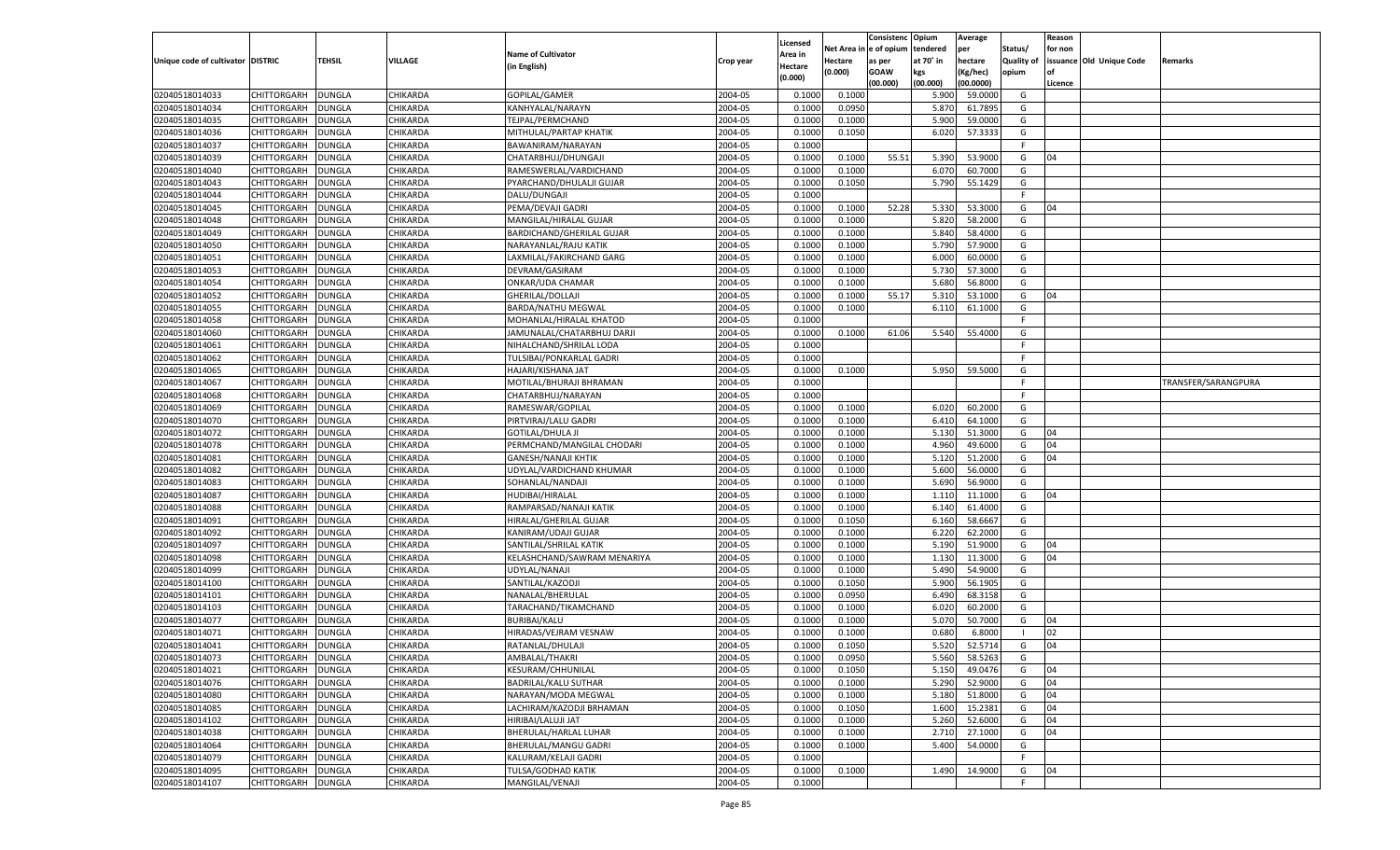|                                   |                    |               |               |                            |           |          |            | Consistenc   | Opium     | Average   |            | Reason  |                          |         |
|-----------------------------------|--------------------|---------------|---------------|----------------------------|-----------|----------|------------|--------------|-----------|-----------|------------|---------|--------------------------|---------|
|                                   |                    |               |               |                            |           | Licensed | Net Area i | n e of opium | tendered  | per       | Status/    | for non |                          |         |
| Unique code of cultivator DISTRIC |                    | TEHSIL        | VILLAGE       | <b>Name of Cultivator</b>  | Crop year | Area in  | Hectare    | as per       | at 70° in | hectare   | Quality of |         | issuance Old Unique Code | Remarks |
|                                   |                    |               |               | (in English)               |           | Hectare  | (0.000)    | <b>GOAW</b>  | kgs       | (Kg/hec)  | opium      |         |                          |         |
|                                   |                    |               |               |                            |           | (0.000)  |            | (00.000)     | (00.000)  | (00.0000) |            | Licence |                          |         |
| 02040518014108                    | CHITTORGARH        | DUNGLA        | CHIKARDA      | HAJARILAL/PARTAJI GADRI    | 2004-05   | 0.1000   | 0.1000     |              | 1.800     | 18.0000   | G          | 04      |                          |         |
| 02040518014110                    | CHITTORGARH        | DUNGLA        | CHIKARDA      | RAMLAL/PARTAP KATIK        | 2004-05   | 0.1000   | 0.1050     |              | 1.370     | 13.0476   | - 1        | 02      |                          |         |
| 02040518014090                    | CHITTORGARH        | DUNGLA        | CHIKARDA      | KHAJU MO./FAKIR MO         | 2004-05   | 0.1000   |            |              |           |           | F.         |         |                          |         |
| 02040518015001                    | CHITTORGARH        | DUNGLA        | <b>DELWAS</b> | FULCHAND/KAJOD DHAKD       | 2004-05   | 0.1000   | 0.0950     |              | 6.130     | 64.5263   | G          |         |                          |         |
| 02040518015002                    | CHITTORGARH        | DUNGLA        | DELWAS        | GEMERA/DALU                | 2004-05   | 0.1000   | 0.0950     |              | 5.590     | 58.8421   | G          |         |                          |         |
| 02040518015005                    | CHITTORGARH        | DUNGLA        | <b>DELWAS</b> | RATANA/OUNKAR              | 2004-05   | 0.1000   | 0.1000     |              | 6.620     | 66.2000   | G          |         |                          |         |
| 02040518015006                    | CHITTORGARH        | DUNGLA        | DELWAS        | UDHA/RAMA                  | 2004-05   | 0.1000   | 0.1000     |              | 5.860     | 58.6000   | G          |         |                          |         |
| 02040518015007                    | CHITTORGARH        | DUNGLA        | <b>DELWAS</b> | CHANDRPARKASH/FULCHAND     | 2004-05   | 0.1000   | 0.0950     |              | 6.360     | 66.9474   | G          |         |                          |         |
| 02040518015008                    | CHITTORGARH        | DUNGLA        | DELWAS        | SOHANI BAI/HAMERA          | 2004-05   | 0.1000   | 0.1000     |              | 6.23      | 62.3000   | G          |         |                          |         |
|                                   | CHITTORGARH        |               | DELWAS        |                            | 2004-05   |          |            |              | 5.880     |           | G          |         |                          |         |
| 02040518015010                    |                    | DUNGLA        |               | NARAYAN LAL/BHAGVAN LAL    |           | 0.1000   | 0.1000     |              |           | 58.8000   |            |         |                          |         |
| 02040518015011                    | CHITTORGARH        | DUNGLA        | DELWAS        | PEMA/BHAGVAN               | 2004-05   | 0.1000   | 0.1000     |              | 5.890     | 58.9000   | G          |         |                          |         |
| 02040518015012                    | CHITTORGARH        | DUNGLA        | <b>DELWAS</b> | KAJOD/KARSHNA              | 2004-05   | 0.1000   | 0.1050     |              | 6.100     | 58.0952   | G          |         |                          |         |
| 02040518015014                    | CHITTORGARH        | DUNGLA        | DELWAS        | BHANWAR LAL/LALU           | 2004-05   | 0.1000   | 0.1000     |              | 6.190     | 61.9000   | G          |         |                          |         |
| 02040518015016                    | CHITTORGARH        | DUNGLA        | DELWAS        | RAMLAL/GANESH              | 2004-05   | 0.1000   | 0.1050     |              | 6.100     | 58.0952   | G          |         |                          |         |
| 02040518015017                    | CHITTORGARH        | DUNGLA        | DELWAS        | RATAN LAL/CHATARBHUJ       | 2004-05   | 0.1000   | 0.1000     |              | 7.210     | 72.1000   | G          |         |                          |         |
| 02040518015018                    | CHITTORGARH        | DUNGLA        | DELWAS        | NAVLA/AANDA                | 2004-05   | 0.1000   | 0.0950     |              | 6.100     | 64.2105   | G          |         |                          |         |
| 02040518015019                    | CHITTORGARH        | DUNGLA        | DELWAS        | MANGI LAL/KAJOD            | 2004-05   | 0.1000   | 0.0950     |              | 5.640     | 59.3684   | G          |         |                          |         |
| 02040518015021                    | CHITTORGARH        | DUNGLA        | DELWAS        | NATHU/BABRU                | 2004-05   | 0.1000   | 0.1000     |              | 5.840     | 58.4000   | G          |         |                          |         |
| 02040518015022                    | CHITTORGARH        | DUNGLA        | DELWAS        | DALLA/BABRU                | 2004-05   | 0.1000   | 0.1000     |              | 5.890     | 58.9000   | G          |         |                          |         |
| 02040518015023                    | CHITTORGARH        | DUNGLA        | DELWAS        | <b>RUP LAL/LALU</b>        | 2004-05   | 0.1000   | 0.1000     |              | 6.070     | 60.7000   | G          |         |                          |         |
| 02040518015024                    | CHITTORGARH        | DUNGLA        | DELWAS        | MOHAN LAL/LALU             | 2004-05   | 0.1000   | 0.1050     |              | 6.760     | 64.3810   | G          |         |                          |         |
| 02040518015025                    | CHITTORGARH        | DUNGLA        | DELWAS        | NARAYAN LAL/DEVI LAL       | 2004-05   | 0.1000   | 0.0900     |              | 5.490     | 61.0000   | G          |         |                          |         |
| 02040518015029                    | CHITTORGARH        | DUNGLA        | DELWAS        | RAMESHVAR LAL/LAXMI LAL    | 2004-05   | 0.1000   | 0.1000     |              | 6.390     | 63.9000   | G          |         |                          |         |
| 02040518015030                    | CHITTORGARH        | DUNGLA        | DELWAS        | <b>OUNKAR LAL/RAM LAL</b>  | 2004-05   | 0.1000   | 0.1000     |              | 6.430     | 64.3000   | G          |         |                          |         |
| 02040518015031                    | CHITTORGARH        | DUNGLA        | DELWAS        | NARAYAN/UDHA               | 2004-05   | 0.1000   | 0.1000     |              | 3.470     | 34.7000   | G          | 04      |                          |         |
| 02040518015034                    | CHITTORGARH        | DUNGLA        | DELWAS        | RATAN LAL/BHARTH LAL       | 2004-05   | 0.1000   | 0.1000     |              | 5.920     | 59.2000   | G          |         |                          |         |
| 02040518015035                    | CHITTORGARH        | DUNGLA        | DELWAS        | CHAMPA LAL/DEVA            | 2004-05   | 0.1000   | 0.1000     |              | 5.740     | 57.4000   | G          |         |                          |         |
| 02040518015036                    | CHITTORGARH        | DUNGLA        | DELWAS        | NANDA/OUNKAR               | 2004-05   | 0.1000   | 0.1000     |              | 6.090     | 60.9000   | G          |         |                          |         |
| 02040518015038                    | CHITTORGARH        | DUNGLA        | DELWAS        | BHVANI SHANKAR/HIMTRAM     | 2004-05   | 0.1000   | 0.1000     |              | 6.640     | 66.4000   | G          |         |                          |         |
| 02040518015039                    | CHITTORGARH        | DUNGLA        | DELWAS        | NANDU BAI / ASHARAM        | 2004-05   | 0.1000   | 0.1000     |              | 6.040     | 60.4000   | G          |         |                          |         |
| 02040518015040                    | CHITTORGARH        | DUNGLA        | DELWAS        | SHANKAR LAL/KALU           | 2004-05   | 0.1000   | 0.1000     |              | 6.870     | 68.7000   | G          |         |                          |         |
| 02040518015043                    | CHITTORGARH        | DUNGLA        | DELWAS        | RAMA/HEERA                 | 2004-05   | 0.1000   | 0.1000     |              | 5.830     | 58.3000   | G          |         |                          |         |
|                                   |                    |               |               |                            | 2004-05   | 0.1000   | 0.1000     |              |           | 58.7000   |            |         |                          |         |
| 02040518015045                    | CHITTORGARH        | DUNGLA        | DELWAS        | HEERA/AANDA                |           |          |            |              | 5.870     |           | G          |         |                          |         |
| 02040518015046                    | CHITTORGARH        | DUNGLA        | DELWAS        | <b>HAR LAL/LAXMAN</b>      | 2004-05   | 0.1000   | 0.1000     |              | 4.910     | 49.1000   | G          | 04      |                          |         |
| 02040518015047                    | CHITTORGARH        | DUNGLA        | DELWAS        | BHANWAR LAL/BHERU LAL      | 2004-05   | 0.1000   | 0.0950     |              | 6.520     | 68.6316   | G          |         |                          |         |
| 02040518015052                    | CHITTORGARH        | DUNGLA        | DELWAS        | LAKHMA/KANA                | 2004-05   | 0.1000   | 0.1000     |              | 5.040     | 50.4000   | G          | 04      |                          |         |
| 02040518015053                    | CHITTORGARH        | <b>DUNGLA</b> | DELWAS        | NOKVKAND/MTHRA             | 2004-05   | 0.1000   | 0.1000     |              | 5.870     | 58.7000   | G          |         |                          |         |
| 02040518015054                    | CHITTORGARH        | DUNGLA        | DELWAS        | <b>GANGA BAI /JAGNATH</b>  | 2004-05   | 0.1000   | 0.1000     |              | 6.300     | 63.0000   | G          |         |                          |         |
| 02040518015060                    | CHITTORGARH        | DUNGLA        | DELWAS        | DEVI DAS / BOJI DAS        | 2004-05   | 0.1000   | 0.1000     |              | 6.170     | 61.7000   | G          |         |                          |         |
| 02040518015061                    | CHITTORGARH        | DUNGLA        | <b>DELWAS</b> | MITHU DAS/BHOJI DAS        | 2004-05   | 0.1000   | 0.0950     |              | 5.820     | 61.2632   | G          |         |                          |         |
| 02040518015062                    | CHITTORGARH        | <b>DUNGLA</b> | DELWAS        | HARIRAM/BHAGVAN            | 2004-05   | 0.1000   | 0.1050     |              | 5.140     | 48.9524   | G          | 04      |                          |         |
| 02040518015063                    | CHITTORGARH        | DUNGLA        | <b>DELWAS</b> | NANDA/SHANKAR              | 2004-05   | 0.1000   | 0.1050     |              | 6.050     | 57.6190   | G          |         |                          |         |
| 02040518015065                    | CHITTORGARH        | DUNGLA        | DELWAS        | LALU/HEERA                 | 2004-05   | 0.1000   | 0.1000     |              | 6.030     | 60.3000   | G          |         |                          |         |
| 02040518015068                    | CHITTORGARH        | DUNGLA        | <b>DELWAS</b> | LAXMAN/FULI BAI            | 2004-05   | 0.1000   | 0.1000     |              | 5.960     | 59.6000   | G          |         |                          |         |
| 02040518015071                    | CHITTORGARH        | <b>DUNGLA</b> | DELWAS        | MITHU LAL/MEGA NAI         | 2004-05   | 0.1000   | 0.1000     |              | 4.990     | 49.9000   | G          | 04      |                          |         |
| 02040518015072                    | CHITTORGARH        | <b>DUNGLA</b> | <b>DELWAS</b> | SANTOSHRAM/CHTRBHUJ        | 2004-05   | 0.1000   | 0.1000     |              | 7.080     | 70.8000   | G          |         |                          |         |
| 02040518015073                    | <b>CHITTORGARH</b> | <b>DUNGLA</b> | <b>DELWAS</b> | WAKTA/NARAYAN              | 2004-05   | 0.1000   | 0.0950     |              | 6.280     | 66.1053   | G          |         |                          |         |
| 02040518015074                    | CHITTORGARH        | <b>DUNGLA</b> | <b>DELWAS</b> | HEERA DAS/KAJOD DAS        | 2004-05   | 0.1000   | 0.1000     |              | 6.430     | 64.3000   | G          |         |                          |         |
| 02040518015075                    | CHITTORGARH        | <b>DUNGLA</b> | <b>DELWAS</b> | NANU RAM/BHERA             | 2004-05   | 0.1000   | 0.1000     |              | 5.690     | 56.9000   | G          |         |                          |         |
| 02040518015076                    | CHITTORGARH        | <b>DUNGLA</b> | <b>DELWAS</b> | <b>BDRI LAL/PARBHU</b>     | 2004-05   | 0.1000   | 0.1000     |              | 5.600     | 56.0000   | G          |         |                          |         |
| 02040518015077                    | <b>CHITTORGARH</b> | <b>DUNGLA</b> | <b>DELWAS</b> | NARAYAN/OUNKAR             | 2004-05   | 0.1000   | 0.0950     |              | 6.150     | 64.7368   | G          |         |                          |         |
| 02040518015078                    | CHITTORGARH        | <b>DUNGLA</b> | <b>DELWAS</b> | BHURA/WAKTA                | 2004-05   | 0.1000   | 0.1000     |              | 6.310     | 63.1000   | G          |         |                          |         |
| 02040518015081                    | <b>CHITTORGARH</b> | <b>DUNGLA</b> | <b>DELWAS</b> | OUNKAR/GANGA RAM           | 2004-05   | 0.1000   | 0.1000     |              | 6.650     | 66.5000   | G          |         |                          |         |
| 02040518015082                    | CHITTORGARH        | <b>DUNGLA</b> | <b>DELWAS</b> | MANGI LAL/KISHNA           | 2004-05   | 0.1000   | 0.1050     |              | 6.000     | 57.1429   | G          |         |                          |         |
| 02040518015084                    | <b>CHITTORGARH</b> | <b>DUNGLA</b> | <b>DELWAS</b> | HEERA LAL/LALU             | 2004-05   | 0.1000   | 0.1000     |              | 5.680     | 56.8000   | G          |         |                          |         |
| 02040518015087                    | CHITTORGARH        | <b>DUNGLA</b> | DELWAS        | <b>BHART LAL/NATHU LAL</b> | 2004-05   |          | 0.1000     |              | 5.900     | 59.0000   | G          |         |                          |         |
|                                   |                    |               |               |                            |           | 0.1000   |            |              |           |           |            |         |                          |         |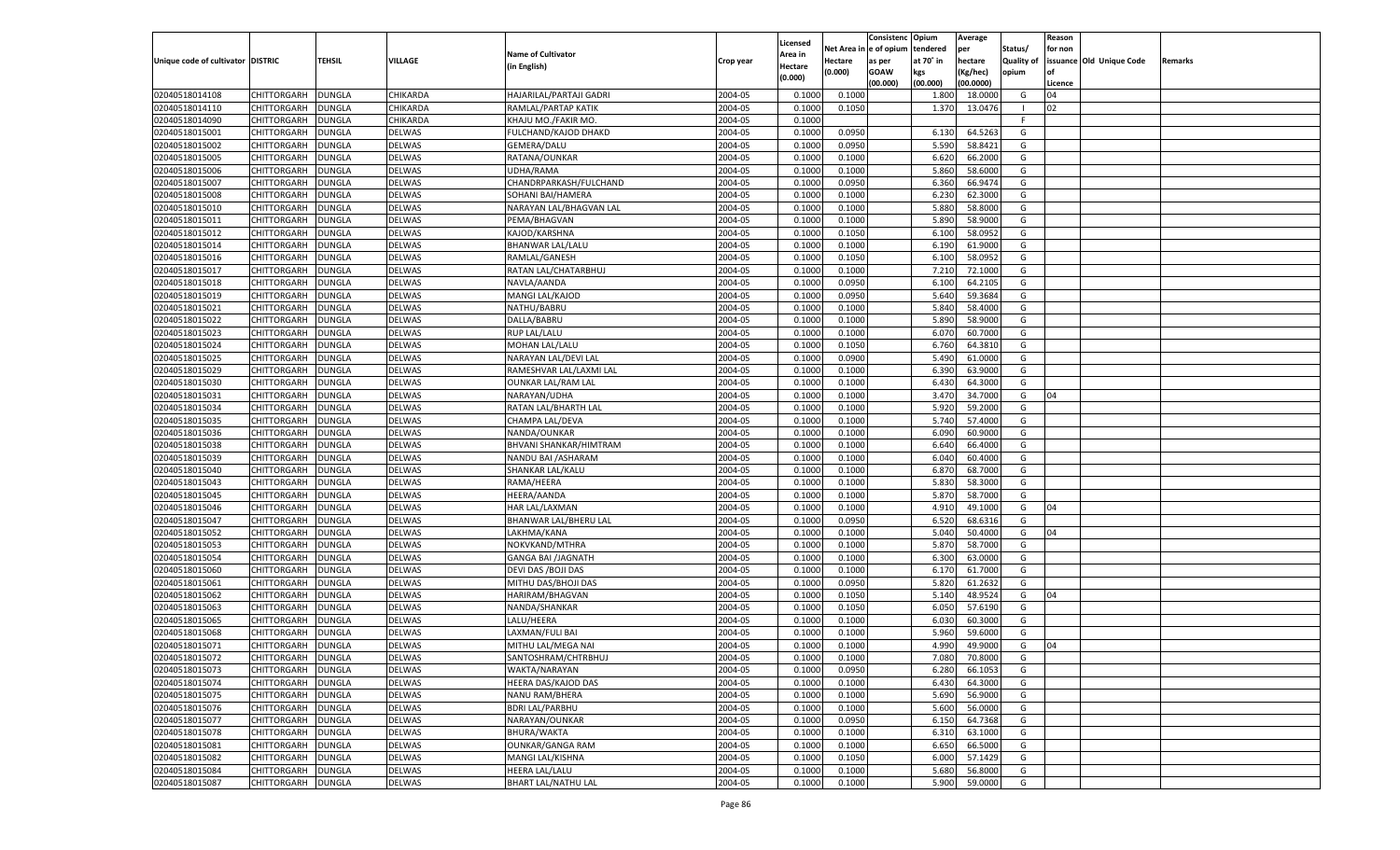|                                   |                    |               |                 |                                |                    |                     |             | Consistenc    | Opium     | Average   |            | Reason  |                          |                 |
|-----------------------------------|--------------------|---------------|-----------------|--------------------------------|--------------------|---------------------|-------------|---------------|-----------|-----------|------------|---------|--------------------------|-----------------|
|                                   |                    |               |                 | <b>Name of Cultivator</b>      |                    | Licensed<br>Area in | Net Area iı | n  e of opium | tendered  | per       | Status/    | for non |                          |                 |
| Unique code of cultivator DISTRIC |                    | TEHSIL        | VILLAGE         | (in English)                   | Crop year          | Hectare             | Hectare     | as per        | at 70° in | hectare   | Quality of |         | issuance Old Unique Code | Remarks         |
|                                   |                    |               |                 |                                |                    | (0.000)             | (0.000)     | <b>GOAW</b>   | kgs       | (Kg/hec)  | opium      |         |                          |                 |
|                                   |                    |               |                 |                                |                    |                     |             | (00.000)      | (00.000)  | (00.0000) |            | Licence |                          |                 |
| 02040518015090                    | CHITTORGARH        | DUNGLA        | <b>DELWAS</b>   | RUP LAL/SHANKAR LAL            | 2004-05            | 0.1000              | 0.1000      | 63.57         | 5.350     | 53.5000   | G          | 04      |                          |                 |
| 02040518015092                    | CHITTORGARH        | DUNGLA        | <b>DELWAS</b>   | DALU/PEMA                      | 2004-05            | 0.1000              | 0.1000      |               | 5.710     | 57.1000   | G          |         |                          |                 |
| 02040518015093                    | CHITTORGARH        | DUNGLA        | DELWAS          | <b>BABRU/DEVA</b>              | 2004-05            | 0.1000              | 0.1000      |               | 6.300     | 63.0000   | G          |         |                          |                 |
| 02040518015094                    | CHITTORGARH        | DUNGLA        | <b>DELWAS</b>   | BHERU SINGH/BHUVANI SINGH      | 2004-05            | 0.1000              | 0.1000      |               | 6.030     | 60.3000   | G          |         |                          |                 |
| 02040518015096                    | CHITTORGARH        | DUNGLA        | DELWAS          | PEMA/NAVLA                     | 2004-05            | 0.1000              | 0.1000      |               | 6.730     | 67.3000   | G          |         |                          |                 |
| 02040518015098                    | CHITTORGARH        | DUNGLA        | <b>DELWAS</b>   | <b>BHERA/SHVA</b>              | 2004-05            | 0.1000              | 0.1000      |               | 5.490     | 54.9000   | G          |         |                          |                 |
| 02040518015099                    | CHITTORGARH        | DUNGLA        | DELWAS          | TEJPARKASH/PITAMBAR NAGDA      | 2004-05            | 0.1000              | 0.0950      |               | 6.060     | 63.7895   | G          |         |                          |                 |
| 02040518015100                    | CHITTORGARH        | DUNGLA        | <b>DELWAS</b>   | <b>BANSHI LAL/LALU BHIL</b>    | 2004-05            | 0.1000              | 0.1000      |               | 6.320     | 63.2000   | G          |         |                          |                 |
| 02040518015101                    | CHITTORGARH        | DUNGLA        | DELWAS          | CHGAN LAL/OUNKAR LAL           | 2004-05            | 0.1000              | 0.0950      |               | 6.370     | 67.0526   | G          |         |                          |                 |
| 02040518015103                    | CHITTORGARH        | DUNGLA        | <b>DELWAS</b>   | RAM LAL/BHERA                  | 2004-05            | 0.1000              | 0.1000      |               | 6.000     | 60.0000   | G          |         |                          |                 |
| 02040518015105                    | CHITTORGARH        | DUNGLA        | DELWAS          | LAXMI LAL/NARAYAN              | 2004-05            | 0.1000              |             |               |           |           | F.         |         |                          |                 |
| 02040518015106                    | CHITTORGARH        | DUNGLA        | <b>DELWAS</b>   | MOHAN LAL/OUNKAR LAL           | 2004-05            | 0.1000              | 0.0950      |               | 6.880     | 72.4211   | G          |         |                          |                 |
| 02040518015107                    | CHITTORGARH        | DUNGLA        | DELWAS          | GANGABAI/DHANRAJ               | 2004-05            | 0.1000              | 0.1000      |               | 7.060     | 70.6000   | G          |         |                          |                 |
| 02040518015109                    | CHITTORGARH        | DUNGLA        | DELWAS          | KESAR SINGH/BHANWAR SINGH      | 2004-05            | 0.1000              | 0.1000      |               | 5.710     | 57.1000   | G          |         |                          |                 |
| 02040518015112                    | CHITTORGARH        | DUNGLA        | DELWAS          | DEVI LAL/OUNKAR LAL            | 2004-05            | 0.1000              |             |               |           |           | F.         |         |                          |                 |
| 02040518015113                    | CHITTORGARH        | DUNGLA        | DELWAS          | KISHAN LAL/CHMPA LAL           | 2004-05            | 0.1000              | 0.1000      |               | 6.180     | 61.8000   | G          |         |                          |                 |
| 02040518015114                    | CHITTORGARH        | DUNGLA        | DELWAS          | KAWAR LAL/BHANWAR LAL          | 2004-05            | 0.1000              | 0.0950      |               | 6.690     | 70.4211   | G          |         |                          |                 |
| 02040518015115                    | CHITTORGARH        | DUNGLA        | DELWAS          | MANGI LAL/JETA                 | 2004-05            | 0.1000              | 0.1050      |               | 6.330     | 60.2857   | G          |         |                          |                 |
| 02040518015116                    | CHITTORGARH        | DUNGLA        | DELWAS          | NAVL SINGH/BHUVANI SINGH       | 2004-05            | 0.1000              | 0.1000      |               | 5.680     | 56.8000   | G          |         |                          |                 |
| 02040518015117                    | CHITTORGARH        | DUNGLA        | DELWAS          | UDHE LAL/OUNKAR                | 2004-05            | 0.1000              | 0.0950      |               | 5.870     | 61.7895   | G          |         |                          |                 |
| 02040518015119                    | CHITTORGARH        | DUNGLA        | DELWAS          | LACHIRAM/ONKAR MEGWAL          | 2004-05            | 0.1000              | 0.1000      |               | 6.140     | 61.4000   | G          |         |                          |                 |
| 02040518015058                    | CHITTORGARH        | DUNGLA        | DELWAS          | <b>BHANWAR LAL/SHANKER LAL</b> | 2004-05            | 0.1000              | 0.1050      |               | 6.240     | 59.4286   | G          |         |                          |                 |
| 02040518015041                    | CHITTORGARH        | DUNGLA        | DELWAS          | LAHRI BAI/BABRU                | 2004-05            | 0.1000              | 0.1000      |               | 5.860     | 58.6000   | G          |         |                          |                 |
| 02040518015108                    | CHITTORGARH        | DUNGLA        | DELWAS          | CHAMPA LAL/NATHU JI            | 2004-05            | 0.1000              | 0.1000      |               | 6.600     | 66.0000   | G          |         |                          |                 |
| 02040518015120                    | CHITTORGARH        | DUNGLA        | DELWAS          | CHATUR BHUJ/MODA               | 2004-05            | 0.1000              | 0.1000      |               | 6.780     | 67.8000   | G          |         |                          |                 |
| 02040518015056                    | CHITTORGARH        | DUNGLA        | DELWAS          | SHANTILAL/NARAYAN              | 2004-05            | 0.1000              |             |               |           |           | F.         |         |                          |                 |
| 02040518015086                    | CHITTORGARH        | DUNGLA        | DELWAS          | DALLA/BHERA                    | 2004-05            | 0.1000              |             |               |           |           | F.         |         |                          |                 |
| 02040518015089                    | CHITTORGARH        | DUNGLA        | DELWAS          | OUNKAR/BHAGWAN                 | 2004-05            | 0.1000              |             |               |           |           | F.         |         |                          |                 |
| 02040518015102                    | CHITTORGARH        | DUNGLA        | DELWAS          | DULLA/SAVA                     | 2004-05            | 0.1000              |             |               |           |           | F.         |         |                          |                 |
| 02040518015104                    | CHITTORGARH        | DUNGLA        | <b>DELWAS</b>   | DOLAT SINGH/LAXMAN SINGH       | 2004-05            | 0.1000              |             |               |           |           | F.         |         |                          |                 |
| 02040518015110                    | CHITTORGARH        | DUNGLA        | DELWAS          | NARAYAN/DEVA MEGHWAL           | 2004-05            | 0.1000              |             |               |           |           | E          |         |                          |                 |
| 02040518017001                    | CHITTORGARH        | DUNGLA        | <b>DEVIPURA</b> | CHANDU/GOKAL                   | 2004-05            | 0.1000              | 0.1000      |               | 6.230     | 62.3000   | G          |         |                          |                 |
| 02040518017002                    | CHITTORGARH        | <b>DUNGLA</b> | <b>DEVIPURA</b> | DALLA/UDA                      | 2004-05            | 0.1000              | 0.0950      |               | 5.420     | 57.0526   | G          |         |                          |                 |
| 02040518017004                    | CHITTORGARH        | DUNGLA        | DEVIPURA        | ROOPA/GOKAL                    | 2004-05            | 0.1000              | 0.0900      |               | 5.870     | 65.2222   | G          |         |                          |                 |
| 02040518017009                    | CHITTORGARH        | DUNGLA        | <b>DEVIPURA</b> | <b>BAGDIBAI/KALU</b>           | 2004-05            | 0.1000              | 0.1000      |               | 5.640     | 56.4000   | G          |         |                          | NAMECHANGE      |
| 02040518017012                    | CHITTORGARH        | DUNGLA        | <b>DEVIPURA</b> | <b>BHERU LAL/OUNKAR</b>        | 2004-05            | 0.1000              | 0.1000      |               | 6.570     | 65.7000   | G          |         |                          |                 |
| 02040518017008                    | CHITTORGARH        | <b>DUNGLA</b> | <b>DEVIPURA</b> | <b>OUNKAR/PEMA</b>             | 2004-05            | 0.1000              | 0.1000      |               | 6.390     | 63.9000   | G          |         |                          |                 |
| 02040518017013                    | CHITTORGARH        | DUNGLA        | <b>DEVIPURA</b> | JEETMAL/RAMESHVAR LAL          | 2004-05            | 0.1000              | 0.1000      |               | 6.120     | 61.2000   | G          |         | 02040518037050           | <b>TRANSFER</b> |
| 02040518017014                    | CHITTORGARH        | DUNGLA        | <b>DEVIPURA</b> | BHANA/DEVA                     | 2004-05            | 0.1000              | 0.1000      |               | 5.470     | 54.7000   | G          |         | 02040518006002           | TRANSFER        |
| 02040518017015                    | CHITTORGARH        | DUNGLA        | <b>DEVIPURA</b> | RAM LAL/BHEEMA                 | 2004-05            | 0.1000              | 0.1000      |               | 5.940     | 59.4000   | G          |         | 02040518006006           | TRANSFER        |
| 02040518017003                    | CHITTORGARH        | <b>DUNGLA</b> | <b>DEVIPURA</b> | SAVI BAI/GOKAL                 | 2004-05            | 0.1000              | 0.1000      | 55.16         | 5.390     | 53.9000   | G          | 04      |                          |                 |
| 02040518017007                    | CHITTORGARH        | DUNGLA        | <b>DEVIPURA</b> | <b>KANNI BAI/LALU</b>          | 2004-05            | 0.1000              | 0.1000      |               | 5.700     | 57.0000   | G          |         |                          |                 |
| 02040518017010                    | CHITTORGARH        | DUNGLA        | <b>DEVIPURA</b> | KISHANIBAI/BEEJRAM             | 2004-05            | 0.1000              |             |               |           |           | F.         |         |                          |                 |
| 02040518018001                    | CHITTORGARH        | DUNGLA        | DEVLI           | <b>BHAWAR LAL/BABRU</b>        | 2004-05            | 0.1000              | 0.0950      |               | 5.770     | 60.7368   | G          |         |                          |                 |
| 02040518018005                    |                    | <b>DUNGLA</b> | DEVLI           |                                | 2004-05            | 0.1000              |             |               |           |           | F.         |         |                          |                 |
|                                   | CHITTORGARH        |               |                 | JANI BAI / BHERU LAL           |                    |                     |             |               |           |           | F.         |         |                          |                 |
| 02040518018006<br>02040518018013  | CHITTORGARH DUNGLA |               | <b>DEVLI</b>    | JHECHAND/JHERAM                | 2004-05<br>2004-05 | 0.1000              |             |               |           |           | F.         |         |                          |                 |
|                                   | <b>CHITTORGARH</b> | <b>DUNGLA</b> | <b>DEVLI</b>    | CHANDMAL/PRTHA                 |                    | 0.1000              |             |               |           |           |            |         |                          |                 |
| 02040518018014                    | CHITTORGARH        | <b>DUNGLA</b> | <b>DEVLI</b>    | AMBHA LAL/SHVARAM              | 2004-05            | 0.1000              | 0.1050      |               | 5.460     | 52.0000   | G          | 04      |                          |                 |
| 02040518018019                    | CHITTORGARH        | <b>DUNGLA</b> | <b>DEVLI</b>    | KANNIRAQM/JHERAM               | 2004-05            | 0.1000              | 0.1000      |               | 2.600     | 26.0000   | G          | 04      |                          |                 |
| 02040518018026                    | <b>CHITTORGARH</b> | <b>DUNGLA</b> | <b>DEVLI</b>    | PURANMAL/HEERA LAL             | 2004-05            | 0.1000              | 0.1000      |               | 1.900     | 19.0000   | G          | 04      |                          |                 |
| 02040518018027                    | CHITTORGARH        | <b>DUNGLA</b> | <b>DEVLI</b>    | HEERA LAL/CUNNI LAL            | 2004-05            | 0.1000              | 0.1000      |               | 6.280     | 62.8000   | G          |         |                          |                 |
| 02040518018028                    | CHITTORGARH        | <b>DUNGLA</b> | <b>DEVLI</b>    | BHAGVAN LAL/HEERA JANVA        | 2004-05            | 0.1000              | 0.1000      |               | 5.120     | 51.2000   | G          | 04      |                          |                 |
| 02040518018036                    | CHITTORGARH        | <b>DUNGLA</b> | <b>DEVLI</b>    | NARAYAN/JHECHAND               | 2004-05            | 0.1000              | 0.1000      |               | 5.990     | 59.9000   | G          |         |                          |                 |
| 02040518018037                    | <b>CHITTORGARH</b> | <b>DUNGLA</b> | <b>DEVLI</b>    | BAGDIRAM/HEERA LAL             | 2004-05            | 0.1000              |             |               |           |           | F.         |         |                          |                 |
| 02040518018002                    | <b>CHITTORGARH</b> | <b>DUNGLA</b> | <b>DEVLI</b>    | JAIRAM/TULCHA                  | 2004-05            | 0.1000              | 0.1000      |               | 6.310     | 63.1000   | G          |         |                          |                 |
| 02040518018021                    | <b>CHITTORGARH</b> | <b>DUNGLA</b> | <b>DEVLI</b>    | DEU BAI/BALU                   | 2004-05            | 0.1000              |             |               |           |           | F.         |         |                          |                 |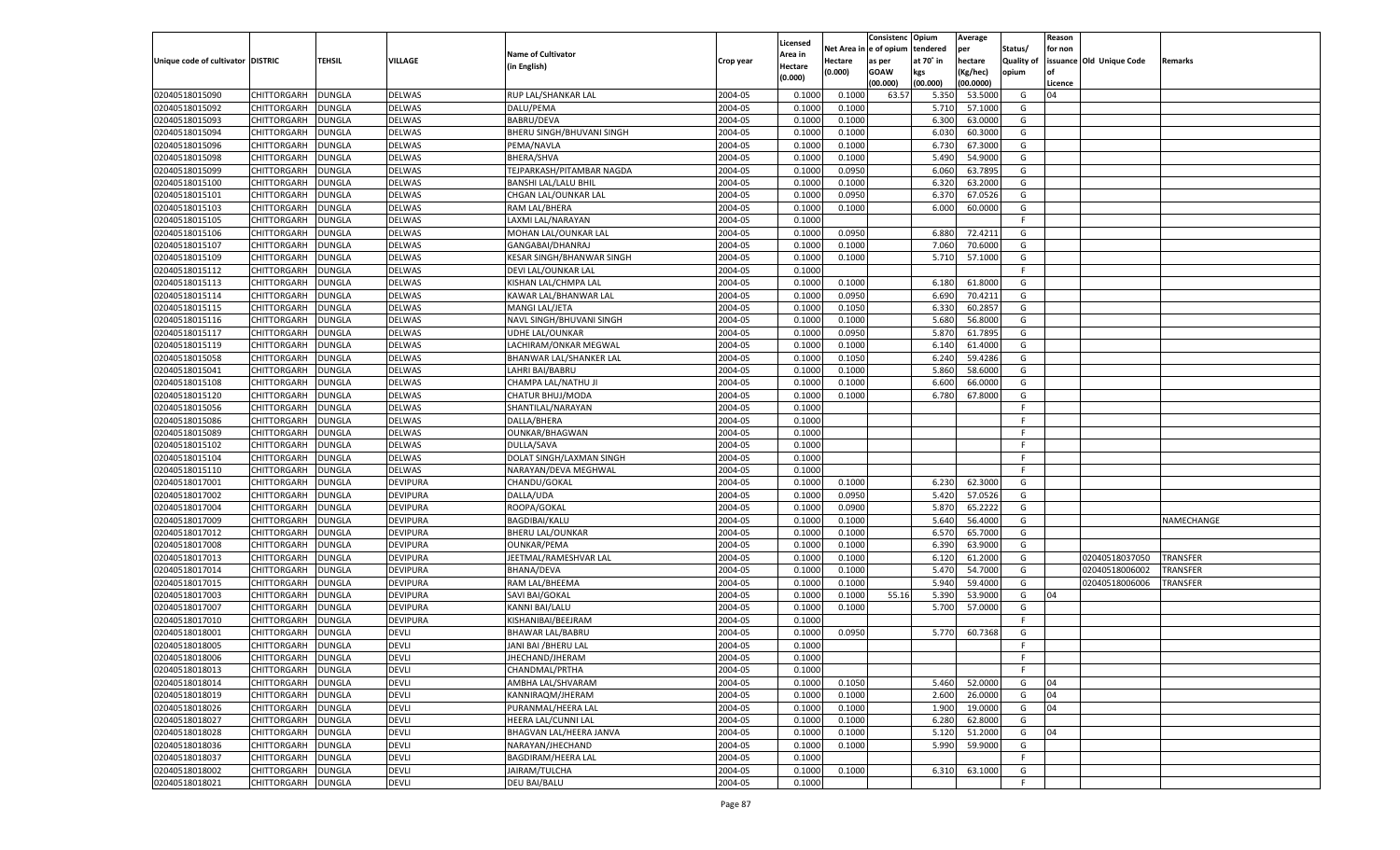|                                   |                    |               |                   |                           |           |                    |             | Consistenc   | Opium     | Average       |                   | Reason  |                          |                    |
|-----------------------------------|--------------------|---------------|-------------------|---------------------------|-----------|--------------------|-------------|--------------|-----------|---------------|-------------------|---------|--------------------------|--------------------|
|                                   |                    |               |                   |                           |           | Licensed           | Net Area iı | n e of opium | tendered  | per           | Status/           | for non |                          |                    |
| Unique code of cultivator DISTRIC |                    | TEHSIL        | VILLAGE           | <b>Name of Cultivator</b> | Crop year | Area in            | Hectare     | as per       | at 70° in | hectare       | <b>Quality of</b> |         | issuance Old Unique Code | Remarks            |
|                                   |                    |               |                   | (in English)              |           | Hectare<br>(0.000) | (0.000)     | <b>GOAW</b>  | kgs       | (Kg/hec)      | opium             |         |                          |                    |
|                                   |                    |               |                   |                           |           |                    |             | (00.000)     | (00.000)  | (00.0000)     |                   | Licence |                          |                    |
| 02040518018023                    | CHITTORGARH        | DUNGLA        | DEVLI             | SAVA/KERING               | 2004-05   | 0.1000             | 0.0950      |              | 4.970     | 52.3158       | G                 | 04      |                          |                    |
| 02040518018012                    | CHITTORGARH        | DUNGLA        | DEVLI             | <b>BHERU LAL/GIRDHRI</b>  | 2004-05   | 0.1000             | 0.1000      |              | 6.300     | 63.0000       | G                 |         |                          |                    |
| 02040518018004                    | CHITTORGARH        | DUNGLA        | <b>DEVLI</b>      | GIRDHARI/GOTU             | 2004-05   | 0.1000             | 0.1000      |              | 1.950     | 19.5000       | G                 | 04      |                          |                    |
| 02040518018039                    | CHITTORGARH        | DUNGLA        | <b>DEVLI</b>      | <b>BADAMI BAI/NAWLA</b>   | 2004-05   | 0.1000             | 0.0950      |              | 5.700     | 60.0000       | G                 |         |                          |                    |
| 02040518018040                    | CHITTORGARH        | DUNGLA        | DEVLI             | KANHEYALAL/MAGNA          | 2004-05   | 0.1000             |             |              |           |               | F.                |         |                          |                    |
| 02040518019005                    | CHITTORGARH        | DUNGLA        | <b>DUNGLA</b>     | KELASHI BAI/BARDA TELI    | 2004-05   | 0.1000             | 0.1000      |              | 5.810     | 58.1000       | G                 |         |                          |                    |
| 02040518019006                    | CHITTORGARH        | DUNGLA        | <b>DUNGLA</b>     | LAXMAN/WAKTA              | 2004-05   | 0.1000             | 0.1000      |              | 6.23      | 62.3000       | G                 |         |                          |                    |
| 02040518019007                    | CHITTORGARH        | DUNGLA        | <b>DUNGLA</b>     | CHATRA/BABRU              | 2004-05   | 0.1000             | 0.1000      |              | 6.260     | 62.6000       | G                 |         |                          |                    |
| 02040518019008                    | CHITTORGARH        | DUNGLA        | <b>DUNGLA</b>     | UDAI LAL/KISHANA          | 2004-05   | 0.1000             | 0.0950      |              | 5.990     | 63.0526       | G                 |         |                          |                    |
| 02040518019009                    | CHITTORGARH        | DUNGLA        | <b>DUNGLA</b>     | SANTI LAL/PYARA           | 2004-05   | 0.1000             | 0.1000      |              | 5.890     | 58.9000       | G                 |         |                          |                    |
| 02040518019011                    | CHITTORGARH        | DUNGLA        | <b>DUNGLA</b>     | SHANKAR LAL/BHERU TELI    | 2004-05   | 0.1000             | 0.1000      |              | 6.650     | 66.5000       | G                 |         |                          |                    |
| 02040518019012                    | CHITTORGARH        | DUNGLA        | <b>DUNGLA</b>     | HEERA LAL/BHERU SEKHAWAT  | 2004-05   | 0.1000             | 0.1000      |              | 5.840     | 58.4000       | G                 |         |                          |                    |
| 02040518019020                    | CHITTORGARH        | DUNGLA        | <b>DUNGLA</b>     | REVANTI LAL/DEVI LAL      | 2004-05   | 0.1000             | 0.1000      |              | 5.960     | 59.6000       | G                 |         |                          |                    |
| 02040518019021                    | CHITTORGARH        | DUNGLA        | <b>DUNGLA</b>     | CUNNI LAL/KALU LAL        | 2004-05   | 0.1000             | 0.1000      |              | 6.310     | 63.1000       | G                 |         |                          |                    |
| 02040518019022                    | CHITTORGARH        | DUNGLA        | <b>DUNGLA</b>     | GANCHNAD/WARDI CHAND      | 2004-05   | 0.1000             | 0.1000      |              | 6.160     | 61.6000       | G                 |         |                          |                    |
| 02040518019023                    | CHITTORGARH        | DUNGLA        | <b>DUNGLA</b>     | KARU LAL/DANRAJ           | 2004-05   | 0.1000             | 0.1000      |              | 6.000     | 60.0000       | G                 |         |                          |                    |
| 02040518019024                    | CHITTORGARH        | DUNGLA        | <b>DUNGLA</b>     | JHECHAND/GODADH TELI      | 2004-05   | 0.1000             | 0.1000      |              | 6.680     | 66.8000       | G                 |         |                          |                    |
| 02040518019025                    | CHITTORGARH        | DUNGLA        | <b>DUNGLA</b>     | KACRUMAL/DEVA             | 2004-05   | 0.1000             | 0.0950      |              | 5.900     | 62.1053       | G                 |         |                          |                    |
| 02040518019027                    | CHITTORGARH        | DUNGLA        | <b>DUNGLA</b>     | RAJMAL/RANG LAL           | 2004-05   | 0.1000             | 0.1000      |              | 6.180     | 61.8000       | G                 |         |                          |                    |
| 02040518019030                    | CHITTORGARH        | DUNGLA        | <b>DUNGLA</b>     | HAMIR LAL/KISOR           | 2004-05   | 0.1000             |             |              |           |               | N                 |         |                          |                    |
| 02040518019031                    | CHITTORGARH        | DUNGLA        | <b>DUNGLA</b>     | HUDIBAI/BHAGVANLAL        | 2004-05   | 0.1000             | 0.1050      |              | 6.230     | 59.3333       | G                 |         |                          | <b>NAME CHANGE</b> |
| 02040518019015                    | CHITTORGARH        | DUNGLA        | <b>DUNGLA</b>     | <b>BHERU LAL/BABRU</b>    | 2004-05   | 0.1000             | 0.1000      |              | 6.360     | 63.6000       | G                 |         |                          |                    |
| 02040518019032                    | CHITTORGARH        | DUNGLA        | <b>DUNGLA</b>     | NARAYAN/TARACHAND         | 2004-05   | 0.1000             | 0.1000      |              | 1.560     | 15.6000       | - 1               | 02      |                          |                    |
| 02040518019034                    | CHITTORGARH        | DUNGLA        | <b>DUNGLA</b>     | CHANDMAL/FOJMAL           | 2004-05   | 0.1000             | 0.1000      |              | 4.360     | 43.6000       | G                 | 04      |                          |                    |
| 02040518019017                    | CHITTORGARH        | DUNGLA        | <b>DUNGLA</b>     | <b>HEERA LAL/BHERA</b>    | 2004-05   | 0.1000             | 0.1000      |              | 5.810     | 58.1000       | G                 |         |                          |                    |
| 02040518019046                    | CHITTORGARH        | DUNGLA        | <b>DUNGLA</b>     | NAND LAL/NARAYAN          | 2004-05   | 0.1000             | 0.1000      |              | 5.810     | 58.1000       | G                 |         |                          |                    |
| 02040518019048                    | CHITTORGARH        | DUNGLA        | <b>DUNGLA</b>     | PUNAM CHAND/BHAGVAN LAL   | 2004-05   | 0.1000             | 0.0950      |              | 5.860     | 61.6842       | G                 |         |                          |                    |
| 02040518019049                    | CHITTORGARH        | DUNGLA        | <b>DUNGLA</b>     | <b>GASI LAL/GOKEL</b>     | 2004-05   | 0.1000             |             |              |           |               | F.                |         |                          |                    |
| 02040518019050                    | CHITTORGARH        | DUNGLA        | <b>DUNGLA</b>     | DAL CHAND/DEVA            | 2004-05   | 0.1000             | 0.1000      |              | 6.740     | 67.4000       | G                 |         |                          |                    |
| 02040518019051                    | CHITTORGARH        | DUNGLA        | <b>DUNGLA</b>     | BHANWARLAL/BURALAL        | 2004-05   | 0.1000             | 0.1000      |              | 5.870     | 58.7000       | G                 |         |                          |                    |
| 02040518019052                    |                    |               | <b>DUNGLA</b>     |                           | 2004-05   | 0.1000             | 0.1000      |              | 5.820     | 58.2000       | G                 |         |                          |                    |
|                                   | CHITTORGARH        | DUNGLA        |                   | SHNATILAL/GOTILAL         |           |                    |             |              | 5.790     | 57.9000       |                   |         |                          |                    |
| 02040518019002                    | CHITTORGARH        | DUNGLA        | <b>DUNGLA</b>     | KISHAN LAL/HEERA LAL      | 2004-05   | 0.1000             | 0.1000      |              |           |               | G                 |         |                          |                    |
| 02040518019014                    | CHITTORGARH        | DUNGLA        | <b>DUNGLA</b>     | SHANKER LAL/NARAYAN       | 2004-05   | 0.1000             | 0.0950      |              | 5.620     | 59.1579       | G                 |         |                          |                    |
| 02040518019013                    | CHITTORGARH        | DUNGLA        | <b>DUNGLA</b>     | <b>BHANWAR LAL/VAKTA</b>  | 2004-05   | 0.1000             | 0.0950      |              | 6.010     | 63.2632       | G                 |         |                          |                    |
| 02040518019045                    | CHITTORGARH        | DUNGLA        | <b>DUNGLA</b>     | UDAI LAL/BALU             | 2004-05   | 0.1000             |             |              |           |               | N                 |         |                          |                    |
| 02040518019053                    | CHITTORGARH        | DUNGLA        | <b>DUNGLA</b>     | BHAGWANLAL/PYARA          | 2004-05   | 0.1000             |             |              |           |               | N                 |         |                          |                    |
| 02040518020001                    | CHITTORGARH        | DUNGLA        | DURGAKHEDA        | GOVERDHAN LAL/GANGARAM    | 2004-05   | 0.1000             |             |              |           |               | F.                |         |                          |                    |
| 02040518020002                    | CHITTORGARH        | DUNGLA        | DURGAKHEDA        | LIMBHA/BHERA              | 2004-05   | 0.1000             | 0.1000      |              | 6.270     | 62.7000       | G                 |         |                          |                    |
| 02040518020004                    | CHITTORGARH        | DUNGLA        | DURGAKHEDA        | MODI BAI/BHAGU            | 2004-05   | 0.1000             |             |              |           |               | F.                |         |                          |                    |
| 02040518020007                    | CHITTORGARH        | DUNGLA        | DURGAKHEDA        | MANGI LAL/PYARE LAL       | 2004-05   | 0.1000             | 0.1000      |              | 6.300     | 63.0000       | G                 |         |                          |                    |
| 02040518020008                    | CHITTORGARH        | DUNGLA        | DURGAKHEDA        | PRTHA/BABRU               | 2004-05   | 0.1000             |             |              |           |               | F.                |         |                          |                    |
| 02040518020009                    | CHITTORGARH        | DUNGLA        | DURGAKHEDA        | RAM LAL/KISHNA            | 2004-05   | 0.1000             | 0.1000      |              | 5.990     | 59.9000       | G                 |         |                          |                    |
| 02040518020011                    | CHITTORGARH        | DUNGLA        | DURGAKHEDA        | RODI LAL/NARAYANI BAI     | 2004-05   | 0.1000             | 0.1000      |              | 6.200     | 62.0000       | G                 |         |                          |                    |
| 02040518020013                    | CHITTORGARH        | DUNGLA        | DURGAKHEDA        | DOLI/CHENA                | 2004-05   | 0.1000             | 0.1000      |              | 5.400     | 54.0000       | G                 |         |                          |                    |
| 02040518020014                    | CHITTORGARH        | <b>DUNGLA</b> | DURGAKHEDA        | NARAYAN/KISHNA MEENA      | 2004-05   | 0.1000             | 0.0950      |              | 5.560     | 58.5263       | G                 |         |                          |                    |
| 02040518020015                    | CHITTORGARH DUNGLA |               | <b>DURGAKHEDA</b> | LCHUDI/KISHAN SINGH       | 2004-05   | 0.1000             | 0.0950      |              |           | 5.280 55.5789 | G                 |         |                          |                    |
| 02040518020016                    | <b>CHITTORGARH</b> | <b>DUNGLA</b> | DURGAKHEDA        | LAXMI CHNAD/BAGGA         | 2004-05   | 0.1000             | 0.1000      |              | 5.920     | 59.2000       | G                 |         |                          |                    |
| 02040518020017                    | <b>CHITTORGARH</b> | <b>DUNGLA</b> | DURGAKHEDA        | RAM LAL/RAM SINGH/BHAGU   | 2004-05   | 0.1000             |             |              |           |               | F.                |         |                          |                    |
| 02040518020018                    | CHITTORGARH        | <b>DUNGLA</b> | DURGAKHEDA        | NANDRAM/REVA SHANKAR      | 2004-05   | 0.1000             | 0.1000      |              | 5.910     | 59.1000       | G                 |         |                          |                    |
| 02040518020019                    | <b>CHITTORGARH</b> | <b>DUNGLA</b> | DURGAKHEDA        | NANURAM/BHAGU RAVAT       | 2004-05   | 0.1000             |             |              |           |               | F.                |         |                          |                    |
| 02040518020024                    | CHITTORGARH        | <b>DUNGLA</b> | DURGAKHEDA        | PRTHA/BABRU RAVTH         | 2004-05   | 0.1000             | 0.1000      |              | 6.280     | 62.8000       | G                 |         |                          |                    |
| 02040518020029                    | CHITTORGARH        | <b>DUNGLA</b> | DURGAKHEDA        | JAGPAL SINGH/KALU SINGH   | 2004-05   | 0.1000             | 0.1050      |              | 5.270     | 50.1905       | G                 | 04      |                          |                    |
| 02040518020020                    | CHITTORGARH        | <b>DUNGLA</b> | DURGAKHEDA        | SHANTI LAL/GANGA JI RAVAT | 2004-05   | 0.1000             | 0.1050      | 55.16        | 5.650     | 53.8095       | G                 | 04      |                          |                    |
| 02040518020006                    | CHITTORGARH        | <b>DUNGLA</b> | DURGAKHEDA        | BHERA/OUNKAR              | 2004-05   | 0.1000             |             |              |           |               | F.                |         |                          |                    |
| 02040518020003                    | <b>CHITTORGARH</b> | <b>DUNGLA</b> | DURGAKHEDA        | BALU/GOKAL                | 2004-05   | 0.1000             | 0.1000      |              | 5.290     | 52.9000       | G                 | 04      |                          |                    |
| 02040518020027                    | <b>CHITTORGARH</b> | <b>DUNGLA</b> | DURGAKHEDA        | LACXMAN SINGH/KALU SINGH  | 2004-05   | 0.1000             | 0.1000      |              | 4.960     | 49.6000       | G                 | 04      |                          |                    |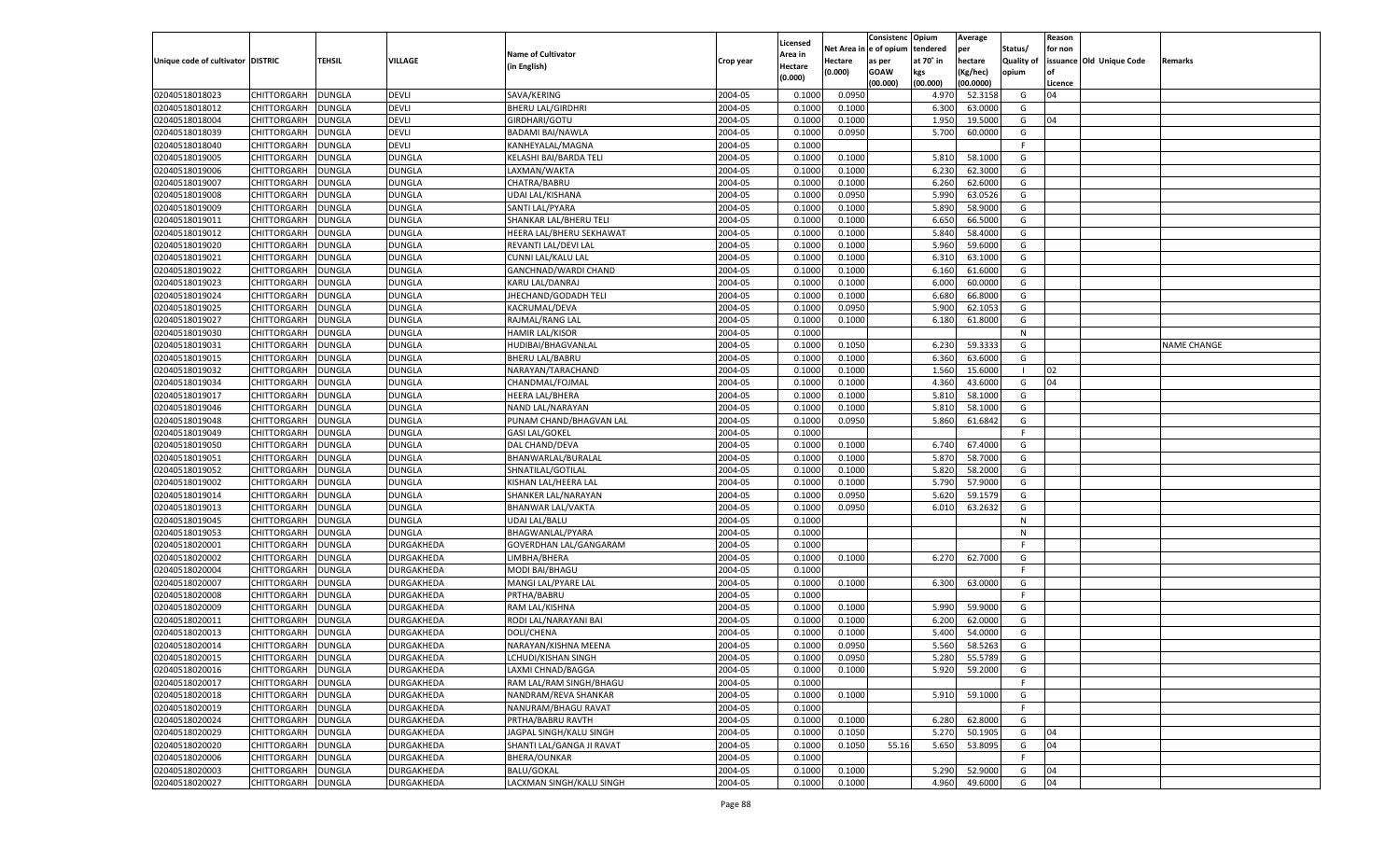|                                   |                    |               |                      |                               |                    |                    |                  | Consistenc    | Opium          | Average            |                   | Reason  |                          |                    |
|-----------------------------------|--------------------|---------------|----------------------|-------------------------------|--------------------|--------------------|------------------|---------------|----------------|--------------------|-------------------|---------|--------------------------|--------------------|
|                                   |                    |               |                      |                               |                    | Licensed           | Net Area iı      | n  e of opium | tendered       | per                | Status/           | for non |                          |                    |
| Unique code of cultivator DISTRIC |                    | TEHSIL        | <b>VILLAGE</b>       | <b>Name of Cultivator</b>     | Crop year          | Area in            | Hectare          | as per        | at 70° in      | hectare            | <b>Quality of</b> |         | issuance Old Unique Code | Remarks            |
|                                   |                    |               |                      | (in English)                  |                    | Hectare<br>(0.000) | (0.000)          | <b>GOAW</b>   | kgs            | (Kg/hec)           | opium             |         |                          |                    |
|                                   |                    |               |                      |                               |                    |                    |                  | (00.000)      | (00.000)       | (00.0000)          |                   | Licence |                          |                    |
| 02040518020031                    | CHITTORGARH        | DUNGLA        | DURGAKHEDA           | UDAI LAL/OUNKAR LAL           | 2004-05            | 0.1000             | 0.1000           |               | 6.180          | 61.8000            | G                 |         |                          |                    |
| 02040518020022                    | CHITTORGARH        | DUNGLA        | DURGAKHEDA           | NAHAR SINGH/KALU SINGH        | 2004-05            | 0.1000             |                  |               |                |                    | F.                |         |                          |                    |
| 02040518022001                    | CHITTORGARH        | DUNGLA        | FALASIYA             | MATRIBAI/BARDA                | 2004-05            | 0.1000             |                  |               |                |                    | F.                |         |                          | NAME CHANGE        |
| 02040518022002                    | CHITTORGARH        | DUNGLA        | FALASIYA             | MODA/BHAJYA                   | 2004-05            | 0.1000             | 0.1000           |               | 5.870          | 58.7000            | G                 |         |                          |                    |
| 02040518022004                    | CHITTORGARH        | DUNGLA        | FALASIYA             | <b>BABRIYA/GASI LAL</b>       | 2004-05            | 0.1000             |                  |               |                |                    | F.                |         |                          |                    |
| 02040518022005                    | CHITTORGARH        | DUNGLA        | FALASIYA             | GALLA/NAVLA                   | 2004-05            | 0.1000             |                  |               |                |                    | F.                |         |                          |                    |
| 02040518022007                    | CHITTORGARH        | DUNGLA        | FALASIYA             | DALIBAI/NARAYAN LAL           | 2004-05            | 0.1000             |                  |               |                |                    | F.                |         |                          |                    |
| 02040518022010                    | CHITTORGARH        | DUNGLA        | FALASIYA             | BHURA LAL/LALU LAL            | 2004-05            | 0.1000             | 0.0950           |               | 5.910          | 62.2105            | G                 |         |                          |                    |
| 02040518022011                    | CHITTORGARH        | DUNGLA        | FALASIYA             | HMERA/BHAGA                   | 2004-05            | 0.1000             |                  |               |                |                    | F.                |         |                          |                    |
| 02040518022019                    | CHITTORGARH        | DUNGLA        | FALASIYA             | NATHU/DOLA                    | 2004-05            | 0.1000             |                  |               |                |                    | F.                |         |                          |                    |
| 02040518022020                    | CHITTORGARH        | DUNGLA        | FALASIYA             | <b>BALU LAL/BHERA</b>         | 2004-05            | 0.1000             | 0.0950           |               | 5.660          | 59.5789            | G                 |         |                          |                    |
| 02040518022022                    | CHITTORGARH        | DUNGLA        | FALASIYA             | <b>GIRDHARI/HAR LAL</b>       | 2004-05            | 0.1000             | 0.0950           |               | 5.640          | 59.3684            | G                 |         |                          |                    |
| 02040518022023                    | CHITTORGARH        | DUNGLA        | FALASIYA             | NARU/JHECHAND                 | 2004-05            | 0.1000             |                  |               |                |                    | F.                |         |                          |                    |
| 02040518022025                    | CHITTORGARH        | DUNGLA        | FALASIYA             | PAYARIBAI/DALU RAM            | 2004-05            | 0.1000             |                  |               |                |                    | F.                |         |                          |                    |
| 02040518022026                    | CHITTORGARH        | DUNGLA        | FALASIYA             | PRTHA/WATHA                   | 2004-05            | 0.1000             | 0.1000           |               | 5.960          | 59.6000            | G                 |         |                          |                    |
| 02040518022027                    | CHITTORGARH        | DUNGLA        | FALASIYA             | NARAYAN/TOLIRAM               | 2004-05            | 0.1000             |                  |               |                |                    | F.                |         |                          |                    |
| 02040518022028                    | CHITTORGARH        | DUNGLA        | FALASIYA             | KHEMA/BHOLA GAYRI             | 2004-05            | 0.1000             |                  |               |                |                    | F.                |         |                          |                    |
| 02040518022029                    | CHITTORGARH        | DUNGLA        | FALASIYA             | KALU/DALU GAYRI               | 2004-05            | 0.1000             | 0.0950           |               | 5.860          | 61.6842            | G                 |         |                          |                    |
| 02040518022030                    | CHITTORGARH        | DUNGLA        | FALASIYA             | MITTHU KUWAR/NARSINGH         | 2004-05            | 0.1000             |                  |               |                |                    | F.                |         |                          |                    |
| 02040518022032                    | CHITTORGARH        | DUNGLA        | FALASIYA             | RAM LAL/BHGGA                 | 2004-05            | 0.1000             |                  |               |                |                    | F.                |         |                          |                    |
| 02040518022033                    | CHITTORGARH        | DUNGLA        | FALASIYA             | KANA/AMRA                     | 2004-05            | 0.1000             | 0.0950           |               | 6.210          | 65.3684            | G                 |         |                          |                    |
| 02040518022034                    | CHITTORGARH        | DUNGLA        | FALASIYA             | KALU/GASI GAYRI               | 2004-05            | 0.1000             |                  |               |                |                    | F.                |         |                          |                    |
| 02040518022036                    | CHITTORGARH        | DUNGLA        | FALASIYA             | NARAYAN/HAR LAL               | 2004-05            | 0.1000             | 0.0950           |               | 5.870          | 61.7895            | G                 |         |                          |                    |
| 02040518022037                    | CHITTORGARH        |               |                      |                               | 2004-05            | 0.1000             | 0.1000           |               | 6.020          | 60.2000            | G                 |         |                          |                    |
| 02040518022038                    | CHITTORGARH        | DUNGLA        | FALASIYA<br>FALASIYA | NARAYANI BAI/WARDA            | 2004-05            |                    | 0.1000           |               |                | 58.7000            | G                 |         |                          |                    |
| 02040518022039                    |                    | DUNGLA        |                      | MANGI LAL/KJODH               |                    | 0.1000             |                  |               | 5.870<br>6.230 |                    |                   |         |                          |                    |
|                                   | CHITTORGARH        | DUNGLA        | FALASIYA             | LAXMAN LAL/HARI RAM           | 2004-05<br>2004-05 | 0.1000             | 0.0950<br>0.1000 |               | 5.880          | 65.5789<br>58.8000 | G                 |         |                          |                    |
| 02040518022043                    | CHITTORGARH        | DUNGLA        | FALASIYA             | KALU RAM/MODA                 |                    | 0.1000             |                  |               |                |                    | G                 |         |                          |                    |
| 02040518022046                    | CHITTORGARH        | DUNGLA        | FALASIYA             | <b>BABRU/LALU RAM</b>         | 2004-05            | 0.1000             | 0.0950           |               | 5.870          | 61.7895            | G                 |         |                          |                    |
| 02040518022048                    | CHITTORGARH        | DUNGLA        | FALASIYA             | RUPA/DALU RAVTH               | 2004-05            | 0.1000             | 0.0950           |               | 5.950          | 62.6316            | G                 |         |                          |                    |
| 02040518022050                    | CHITTORGARH        | DUNGLA        | FALASIYA             | NAND LAL/GIDHARI              | 2004-05            | 0.1000             |                  |               |                |                    | F.                |         |                          |                    |
| 02040518022051                    | CHITTORGARH        | DUNGLA        | <b>FALASIYA</b>      | <b>GASI LAL/DEVA</b>          | 2004-05            | 0.1000             |                  |               |                |                    | F                 |         |                          |                    |
| 02040518022052                    | CHITTORGARH        | DUNGLA        | <b>FALASIYA</b>      | KISHAN LAL/DANRAJ             | 2004-05            | 0.1000             |                  |               |                |                    | F                 |         |                          |                    |
| 02040518022054                    | CHITTORGARH        | DUNGLA        | FALASIYA             | HAMERA/HMERAJ                 | 2004-05            | 0.1000             |                  |               |                |                    | E                 |         |                          |                    |
| 02040518022055                    | CHITTORGARH        | DUNGLA        | FALASIYA             | PYARI BAI/MOTI GAYRI          | 2004-05            | 0.1000             | 0.1000           |               | 5.920          | 59.2000            | G                 |         |                          |                    |
| 02040518022059                    | CHITTORGARH        | DUNGLA        | <b>FALASIYA</b>      | MANGILAL/DALU                 | 2004-05            | 0.1000             | 0.1000           |               | 5.880          | 58.8000            | G                 |         |                          | <b>NAME CHANGE</b> |
| 02040518022056                    | CHITTORGARH        | DUNGLA        | <b>FALASIYA</b>      | <b>HARI RAM/RODA</b>          | 2004-05            | 0.1000             | 0.1000           |               | 5.870          | 58.7000            | G                 |         |                          |                    |
| 02040518022031                    | CHITTORGARH        | <b>DUNGLA</b> | <b>FALASIYA</b>      | GOKAL/VAKTA                   | 2004-05            | 0.1000             |                  |               |                |                    | F.                |         |                          |                    |
| 02040518022041                    | CHITTORGARH        | DUNGLA        | <b>FALASIYA</b>      | <b>BABRU/ROOPA</b>            | 2004-05            | 0.1000             |                  |               |                |                    | F.                |         |                          |                    |
| 02040518024001                    | CHITTORGARH        | DUNGLA        | GODAKHEDA            | <b>UDAI BAI/SHANKAR LAL</b>   | 2004-05            | 0.1000             | 0.0950           |               | 5.790          | 60.9474            | G                 |         |                          |                    |
| 02040518024002                    | CHITTORGARH        | DUNGLA        | GODAKHEDA            | MOTI LAL/KISHNA               | 2004-05            | 0.1000             | 0.0950           |               | 5.750          | 60.5263            | G                 |         |                          |                    |
| 02040518024004                    | CHITTORGARH        | DUNGLA        | GODAKHEDA            | NANDA/KESYA                   | 2004-05            | 0.1000             |                  |               |                |                    | F.                |         |                          |                    |
| 02040518024006                    | CHITTORGARH        | DUNGLA        | GODAKHEDA            | GAMERA/GASI                   | 2004-05            | 0.1000             | 0.1000           |               | 5.790          | 57.9000            | G                 |         |                          |                    |
| 02040518024010                    | CHITTORGARH        | DUNGLA        | GODAKHEDA            | NARAYAN/DALU                  | 2004-05            | 0.1000             | 0.1000           |               | 5.880          | 58.8000            | G                 |         |                          |                    |
| 02040518024012                    | CHITTORGARH        | DUNGLA        | GODAKHEDA            | PARTHA/DOLA                   | 2004-05            | 0.1000             |                  |               |                |                    | F.                |         |                          |                    |
| 02040518024013                    | CHITTORGARH        | <b>DUNGLA</b> | GODAKHEDA            | MEGA/KISHNA                   | 2004-05            | 0.1000             | 0.0950           |               | 6.030          | 63.4737            | G                 |         |                          |                    |
| 02040518024014                    | CHITTORGARH        | <b>DUNGLA</b> | <b>GODAKHEDA</b>     | <b>GHERI LAL/BHERA</b>        | 2004-05            | 0.1000             | 0.1050           |               |                | 6.230 59.3333      | G                 |         |                          |                    |
| 02040518024005                    | <b>CHITTORGARH</b> | <b>DUNGLA</b> | GODAKHEDA            | HAR LAL/PRATHVIRAJ            | 2004-05            | 0.1000             |                  |               |                |                    | F.                |         |                          |                    |
| 02040518027002                    | CHITTORGARH        | <b>DUNGLA</b> | <b>GURJANIYA</b>     | MOHAN BAI/GANESH              | 2004-05            | 0.1000             | 0.1000           |               | 5.350          | 53.5000            | G                 | 04      |                          | TRANSFER/PARANA    |
| 02040518027003                    | <b>CHITTORGARH</b> | <b>DUNGLA</b> | <b>GURJANIYA</b>     | KUMAN SINGH/UDHE SINGH        | 2004-05            | 0.1000             | 0.0950           |               | 4.860          | 51.1579            | G                 | 04      |                          | TRANSFER/PARANA    |
| 02040518027006                    | CHITTORGARH        | <b>DUNGLA</b> | <b>GURJANIYA</b>     | <b>GOVERDHAN DAS/UDHE DAS</b> | 2004-05            | 0.1000             | 0.1050           |               | 5.710          | 54.3810            | - 1               | 02      |                          | TRANSFER/PARANA    |
| 02040518027008                    | CHITTORGARH        | <b>DUNGLA</b> | <b>GURJANIYA</b>     | MOHAN LAL/CUNNI LAL           | 2004-05            | 0.1000             | 0.1000           |               | 5.780          | 57.8000            | G                 |         |                          | TRANSFER/PARANA    |
| 02040518027009                    | CHITTORGARH        | <b>DUNGLA</b> | <b>GURJANIYA</b>     | DALLA/LACHIRAM                | 2004-05            | 0.1000             | 0.1000           |               | 5.390          | 53.9000            | G                 | 04      |                          | TRANSFER/PARANA    |
| 02040518027010                    | CHITTORGARH        | <b>DUNGLA</b> | <b>GURJANIYA</b>     | <b>HEMA/UDHA</b>              | 2004-05            | 0.1000             | 0.1000           |               | 6.300          | 63.0000            | G                 |         |                          | TRANSFER/PARANA    |
| 02040518027015                    | CHITTORGARH        | <b>DUNGLA</b> | <b>GURJANIYA</b>     | GASI/KISHNA                   | 2004-05            | 0.1000             | 0.1000           |               | 5.850          | 58.5000            | G                 |         |                          |                    |
| 02040518027004                    | CHITTORGARH        | <b>DUNGLA</b> | <b>GURJANIYA</b>     | NARAYAN/CHUNIYA               | 2004-05            | 0.1000             | 0.1000           |               | 6.050          | 60.5000            | G                 |         |                          |                    |
| 02040518027022                    | CHITTORGARH        | <b>DUNGLA</b> | <b>GURJANIYA</b>     | NATHU/GOKAL                   | 2004-05            | 0.1000             | 0.1000           |               | 5.970          | 59.7000            | G                 |         |                          |                    |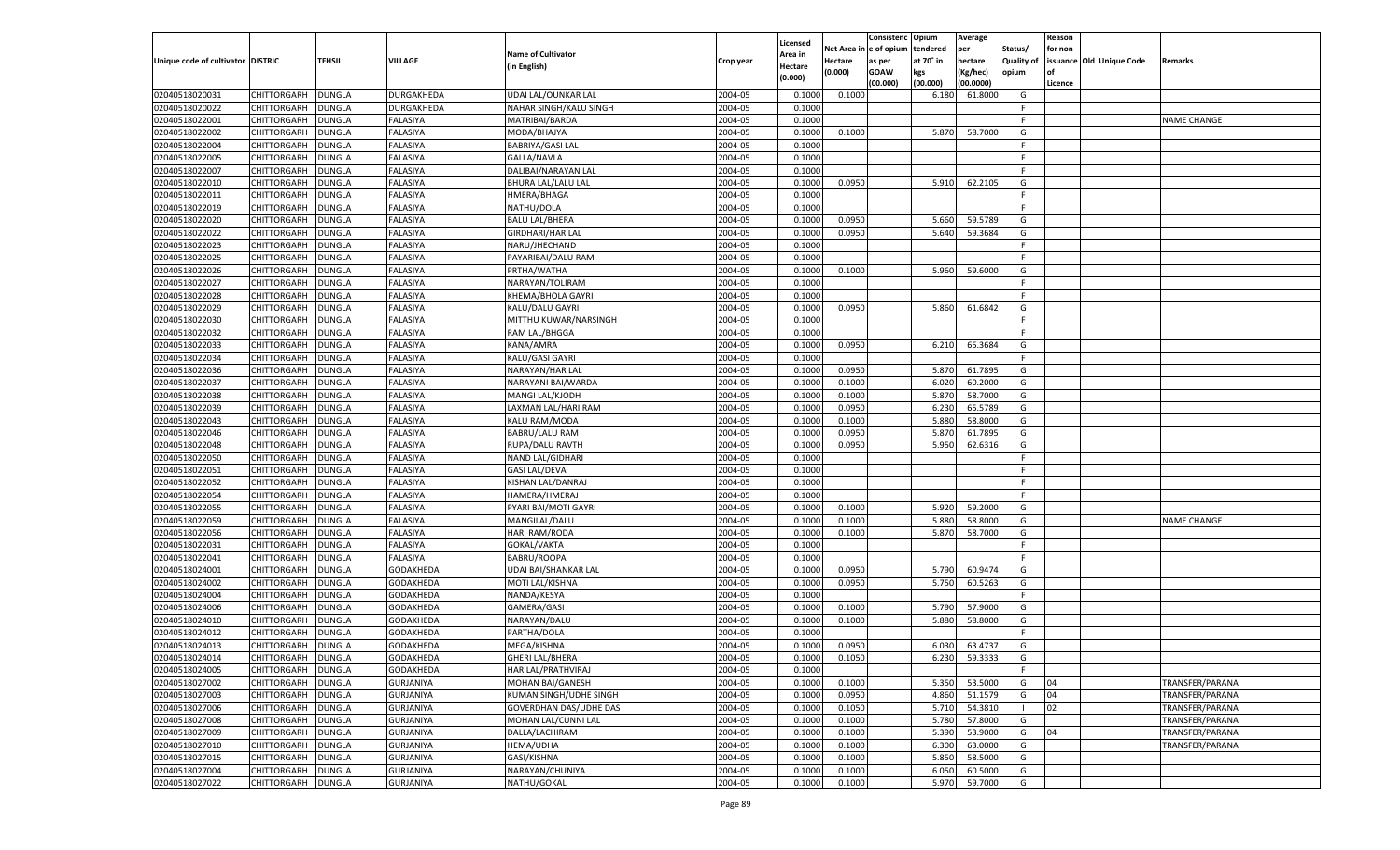|                                   |                    |               |                  |                           |                    | Licensed |                  | Consistenc Opium       |           | Average   |                   | Reason  |                          |                    |
|-----------------------------------|--------------------|---------------|------------------|---------------------------|--------------------|----------|------------------|------------------------|-----------|-----------|-------------------|---------|--------------------------|--------------------|
|                                   |                    |               |                  | <b>Name of Cultivator</b> |                    | Area in  |                  | Net Area in e of opium | tendered  | per       | Status/           | for non |                          |                    |
| Unique code of cultivator DISTRIC |                    | <b>TEHSIL</b> | <b>VILLAGE</b>   | (in English)              | Crop year          | Hectare  | Hectare          | as per                 | at 70° in | hectare   | <b>Quality of</b> |         | issuance Old Unique Code | <b>Remarks</b>     |
|                                   |                    |               |                  |                           |                    | (0.000)  | (0.000)          | <b>GOAW</b>            | kgs       | (Kg/hec)  | opium             |         |                          |                    |
|                                   |                    |               |                  |                           |                    |          |                  | (00.000)               | (00.000)  | (00.0000) |                   | Licence |                          |                    |
| 02040518027001                    | CHITTORGARH        | <b>DUNGLA</b> | GURJANIYA        | KISHOR/KALU               | 2004-05            | 0.1000   |                  |                        |           |           | -F.               |         |                          |                    |
| 02040518027005                    | CHITTORGARH        | DUNGLA        | GURJANIYA        | NARU/MOTI                 | 2004-05            | 0.1000   |                  |                        |           |           | F.                |         |                          |                    |
| 02040518027020                    | CHITTORGARH        | <b>DUNGLA</b> | <b>GURJANIYA</b> | UDHE SINGH/GIRDHARI SINGH | 2004-05            | 0.1000   | 0.1050           |                        | 5.740     | 54.6667   | G                 |         |                          |                    |
| 02040518026001                    | CHITTORGARH        | DUNGLA        | GUMANPURA        | <b>BHAGA/NATHU</b>        | 2004-05            | 0.1000   | 0.1000           |                        | 6.300     | 63.0000   | G                 |         |                          |                    |
| 02040518026002                    | CHITTORGARH        | <b>DUNGLA</b> | GUMANPURA        | <b>KESIYA/UDHA</b>        | 2004-05            | 0.1000   |                  |                        |           |           | F.                |         |                          |                    |
| 02040518026003                    | CHITTORGARH        | DUNGLA        | <b>GUMANPURA</b> | <b>BABRI BAI/DEVA</b>     | 2004-05            | 0.1000   |                  |                        |           |           | F.                |         |                          |                    |
| 02040518026004                    | CHITTORGARH        | <b>DUNGLA</b> | GUMANPURA        | SHANKAR/MODA              | 2004-05            | 0.1000   | 0.1000           |                        | 5.860     | 58.6000   | G                 |         |                          |                    |
| 02040518026005                    | CHITTORGARH        | DUNGLA        | <b>GUMANPURA</b> | NARU/UDHA                 | 2004-05            | 0.1000   | 0.1000           |                        | 5.870     | 58.7000   | G                 |         |                          |                    |
| 02040518026007                    | CHITTORGARH        | <b>DUNGLA</b> | GUMANPURA        | RAM LAL/GODHA             | 2004-05            | 0.1000   |                  |                        |           |           | F.                |         |                          |                    |
| 02040518026009                    | CHITTORGARH        | DUNGLA        | <b>GUMANPURA</b> | ODAILAL/GANGA RAM         | 2004-05            | 0.1000   |                  |                        |           |           | F.                |         |                          |                    |
| 02040518026011                    | CHITTORGARH        | <b>DUNGLA</b> | GUMANPURA        | NANU RAM/NATHU RAM        | 2004-05            | 0.1000   | 0.1000           |                        | 6.440     | 64.4000   | G                 |         |                          |                    |
| 02040518026013                    | CHITTORGARH        | DUNGLA        | <b>GUMANPURA</b> | NAVLA/NATHU               | 2004-05            | 0.1000   | 0.1000           |                        | 6.300     | 63.0000   | G                 |         |                          |                    |
| 02040518026016                    | CHITTORGARH        | DUNGLA        | GUMANPURA        | SOLA/UDHA                 | 2004-05            | 0.1000   |                  |                        |           |           | F.                |         |                          |                    |
| 02040518026017                    | CHITTORGARH        | DUNGLA        | GUMANPURA        | ALIRAM/BHERA              | 2004-05            | 0.1000   |                  |                        |           |           | F.                |         |                          |                    |
| 02040518026019                    | CHITTORGARH        | DUNGLA        | GUMANPURA        | RAMA/SHVA                 | 2004-05            | 0.1000   |                  |                        |           |           | F.                |         |                          |                    |
| 02040518026020                    | CHITTORGARH        | DUNGLA        | GUMANPURA        | <b>SHANKAR / GENESH</b>   | 2004-05            | 0.1000   | 0.0950           |                        | 5.890     | 62.0000   | G                 |         |                          |                    |
| 02040518026021                    | CHITTORGARH        | DUNGLA        | GUMANPURA        | KUKA/NATHU                | 2004-05            | 0.1000   |                  |                        |           |           | F.                |         |                          |                    |
| 02040518026022                    | CHITTORGARH        | DUNGLA        | GUMANPURA        | PURA/LAKHA                | 2004-05            | 0.1000   |                  |                        |           |           | E                 |         |                          |                    |
| 02040518026023                    | CHITTORGARH        | DUNGLA        | GUMANPURA        | MANGI LAL/KHEMRAJ         | 2004-05            | 0.1000   |                  |                        |           |           | F.                |         |                          |                    |
| 02040518026027                    | CHITTORGARH        | DUNGLA        | GUMANPURA        | MAGNA/NATHU LAL           | 2004-05            | 0.1000   |                  |                        |           |           | -F.               |         |                          |                    |
| 02040518026029                    | CHITTORGARH        | DUNGLA        | <b>GUMANPURA</b> | PYARA/KANA                | 2004-05            | 0.1000   | 0.1000           |                        | 6.060     | 60.6000   | G                 |         |                          |                    |
| 02040518026031                    | CHITTORGARH        | DUNGLA        | GUMANPURA        | CHANDA/GOKEL              | 2004-05            | 0.1000   |                  |                        |           |           | F.                |         |                          |                    |
| 02040518026033                    | CHITTORGARH        | DUNGLA        | GUMANPURA        | NARAYAN/BHURA             | 2004-05            | 0.1000   | 0.1050           |                        | 6.880     | 65.5238   | G                 |         |                          |                    |
| 02040518026025                    | CHITTORGARH        | DUNGLA        | GUMANPURA        | SHANKER/UDA               | 2004-05            | 0.1000   |                  |                        |           |           | -F.               |         |                          |                    |
| 02040518026034                    | CHITTORGARH        | DUNGLA        | <b>GUMANPURA</b> | <b>UDHE LAL/GENESH</b>    | 2004-05            | 0.1000   | 0.1000           |                        | 4.840     | 48.4000   | G                 | 04      |                          |                    |
| 02040518026035                    | CHITTORGARH        | DUNGLA        | GUMANPURA        | RUPA/BHERA                | 2004-05            | 0.1000   | 0.1050           |                        | 2.180     | 20.7619   | G                 | 04      |                          |                    |
| 02040518026036                    | CHITTORGARH        | DUNGLA        | GUMANPURA        | BAGDIRAM/OUNKAR           | 2004-05            | 0.1000   | 0.1000           |                        | 3.620     | 36.2000   | G                 | 04      |                          |                    |
| 02040518026038                    | CHITTORGARH        | DUNGLA        | GUMANPURA        | GHASHI/RAMLAL             | 2004-05            | 0.1000   | 0.1000           |                        | 4.810     | 48.1000   | G                 | 04      |                          |                    |
| 02040518026040                    | CHITTORGARH        | <b>DUNGLA</b> | GUMANPURA        | <b>BHOLA/BHERA</b>        | 2004-05            | 0.1000   |                  |                        |           |           | N                 |         |                          |                    |
| 02040518026048                    | CHITTORGARH        | DUNGLA        | GUMANPURA        | NARAYAN/ONKAR             | 2004-05            | 0.1000   | 0.0950           |                        | 5.480     | 57.6842   | G                 |         |                          |                    |
| 02040518026049                    | CHITTORGARH        | DUNGLA        | GUMANPURA        | GOTAM/KALU                | 2004-05            | 0.1000   |                  |                        |           |           | F.                |         |                          |                    |
| 02040518026053                    | CHITTORGARH        | DUNGLA        | GUMANPURA        | MODI RAM/HEMRAJ           | 2004-05            | 0.1000   |                  |                        |           |           | -F.               |         |                          |                    |
| 02040518026055                    | CHITTORGARH        | DUNGLA        | GUMANPURA        | LALU/KANA                 | 2004-05            | 0.1000   |                  |                        |           |           | F.                |         |                          |                    |
| 02040518026043                    | CHITTORGARH        | DUNGLA        | GUMANPURA        | KALU/BHERA                | 2004-05            | 0.1000   | 0.0950           |                        | 5.450     | 57.3684   | G                 |         |                          |                    |
| 02040518026051                    | CHITTORGARH        | DUNGLA        | GUMANPURA        | BAGGA/NARAYAN             | 2004-05            | 0.1000   |                  |                        |           |           | F.                |         |                          |                    |
| 02040518026014                    | CHITTORGARH        | DUNGLA        | GUMANPURA        | BABRU/GANGARAM            | 2004-05            | 0.1000   | 0.1050           |                        | 2.240     | 21.3333   | G                 | 04      |                          |                    |
| 02040518026057                    | CHITTORGARH        | DUNGLA        | GUMANPURA        | NARAYN/LALU               | 2004-05            | 0.1000   | 0.1050           |                        | 5.840     | 55.6190   | G                 |         | 02040518023007           | <b>TRANSFER</b>    |
| 02040518026058                    | CHITTORGARH        | DUNGLA        | GUMANPURA        | DEVA/NAVLA                | 2004-05            | 0.1000   | 0.0900           |                        | 5.150     | 57.2222   | G                 |         | 02040518023009           | TRANSFER           |
| 02040518026059                    | CHITTORGARH        | DUNGLA        | <b>GUMANPURA</b> | <b>FATEH LAL/RODU</b>     | 2004-05            | 0.1000   |                  |                        |           |           | F.                |         | 02040518023002           | TRANSFER           |
| 02040518026060                    | CHITTORGARH        | DUNGLA        | GUMANPURA        | <b>NANU RAM/BHERA</b>     | 2004-05            | 0.1000   | 0.1000           |                        | 6.190     | 61.9000   | G                 |         | 02040518023003           | TRANSFER           |
| 02040518029001                    | CHITTORGARH        | DUNGLA        | JAJALWAS         | MADHAW DAS/BHAGVAN DAS    | 2004-05            | 0.1000   | 0.0950           |                        | 5.960     | 62.7368   | G                 |         |                          |                    |
| 02040518029002                    | CHITTORGARH        | DUNGLA        | JAJALWAS         | SOBHA LAL/GOTTU LAL       | 2004-05            | 0.1000   | 0.1000           |                        | 6.010     | 60.1000   | G                 |         |                          |                    |
| 02040518029005                    | CHITTORGARH        | DUNGLA        | JAJALWAS         | SEETA BAI/CHMPA LAL       | 2004-05            | 0.1000   | 0.1000           |                        | 6.260     | 62.6000   | G                 |         |                          |                    |
| 02040518029006                    | CHITTORGARH        | DUNGLA        | JAJALWAS         | NANADRAMDAS/HANUMAN DAS   | 2004-05            | 0.1000   |                  |                        | 5.890     | 58.9000   |                   |         |                          |                    |
| 02040518029008                    | CHITTORGARH        | DUNGLA        | JAJALWAS         | <b>BAGDI RAM/WARDA</b>    | 2004-05            | 0.1000   | 0.1000<br>0.1000 |                        | 6.050     | 60.5000   | G<br>G            |         |                          |                    |
|                                   |                    |               |                  |                           |                    |          |                  |                        |           |           |                   |         |                          | <b>NAME CHANGE</b> |
| 02040518029009                    | CHITTORGARH        | <b>DUNGLA</b> | JAJALWAS         | GOLABIBAI/SHANKAR         | 2004-05<br>2004-05 | 0.1000   | 0.1000           |                        | 5.950     | 59.5000   | G                 |         |                          |                    |
| 02040518029010                    | CHITTORGARH        | <b>DUNGLA</b> | JAJALWAS         | DEVI LAL/DOLTRAM          |                    | 0.1000   | 0.0950           |                        | 5.760     | 60.6316   | G                 |         |                          |                    |
| 02040518029011                    | <b>CHITTORGARH</b> | <b>DUNGLA</b> | <b>JAJALWAS</b>  | <b>BHURIBAI/CHMPA LAL</b> | 2004-05            | 0.1000   | 0.0950           |                        | 5.730     | 60.3158   | G                 |         |                          | NAME CHANGE        |
| 02040518029015                    | CHITTORGARH        | <b>DUNGLA</b> | <b>JAJALWAS</b>  | RAM NARAYAN / MOHAN LAL   | 2004-05            | 0.1000   | 0.1000           |                        | 6.090     | 60.9000   | G                 |         |                          |                    |
| 02040518029016                    | <b>CHITTORGARH</b> | <b>DUNGLA</b> | <b>JAJALWAS</b>  | SURAJMAL/SHRI LAL         | 2004-05            | 0.1000   | 0.1000           |                        | 6.590     | 65.9000   | G                 |         |                          |                    |
| 02040518029017                    | CHITTORGARH        | <b>DUNGLA</b> | <b>JAJALWAS</b>  | KISHAN DAS/MOTI DAS       | 2004-05            | 0.1000   | 0.1000           |                        | 6.120     | 61.2000   | G                 |         |                          |                    |
| 02040518029019                    | <b>CHITTORGARH</b> | DUNGLA        | <b>JAJALWAS</b>  | NATHU/MIYA CHAND          | 2004-05            | 0.1000   | 0.0950           |                        | 5.860     | 61.6842   | G                 |         |                          |                    |
| 02040518029022                    | CHITTORGARH        | <b>DUNGLA</b> | <b>JAJALWAS</b>  | RAMESVAR LAL/GOTI LAL     | 2004-05            | 0.1000   | 0.0950           |                        | 5.960     | 62.7368   | G                 |         |                          |                    |
| 02040518029023                    | <b>CHITTORGARH</b> | <b>DUNGLA</b> | <b>JAJALWAS</b>  | MANGI LAL/DOLTRAM         | 2004-05            | 0.1000   | 0.1000           |                        | 6.240     | 62.4000   | G                 |         |                          |                    |
| 02040518029024                    | <b>CHITTORGARH</b> | <b>DUNGLA</b> | <b>JAJALWAS</b>  | KRSHIYA/HANSA             | 2004-05            | 0.1000   | 0.0950           |                        | 5.770     | 60.7368   | G                 |         |                          |                    |
| 02040518029025                    | <b>CHITTORGARH</b> | <b>DUNGLA</b> | JAJALWAS         | HEERA LAL/WENIRAM         | 2004-05            | 0.1000   | 0.1000           |                        | 5.240     | 52.4000   | G                 | 04      |                          |                    |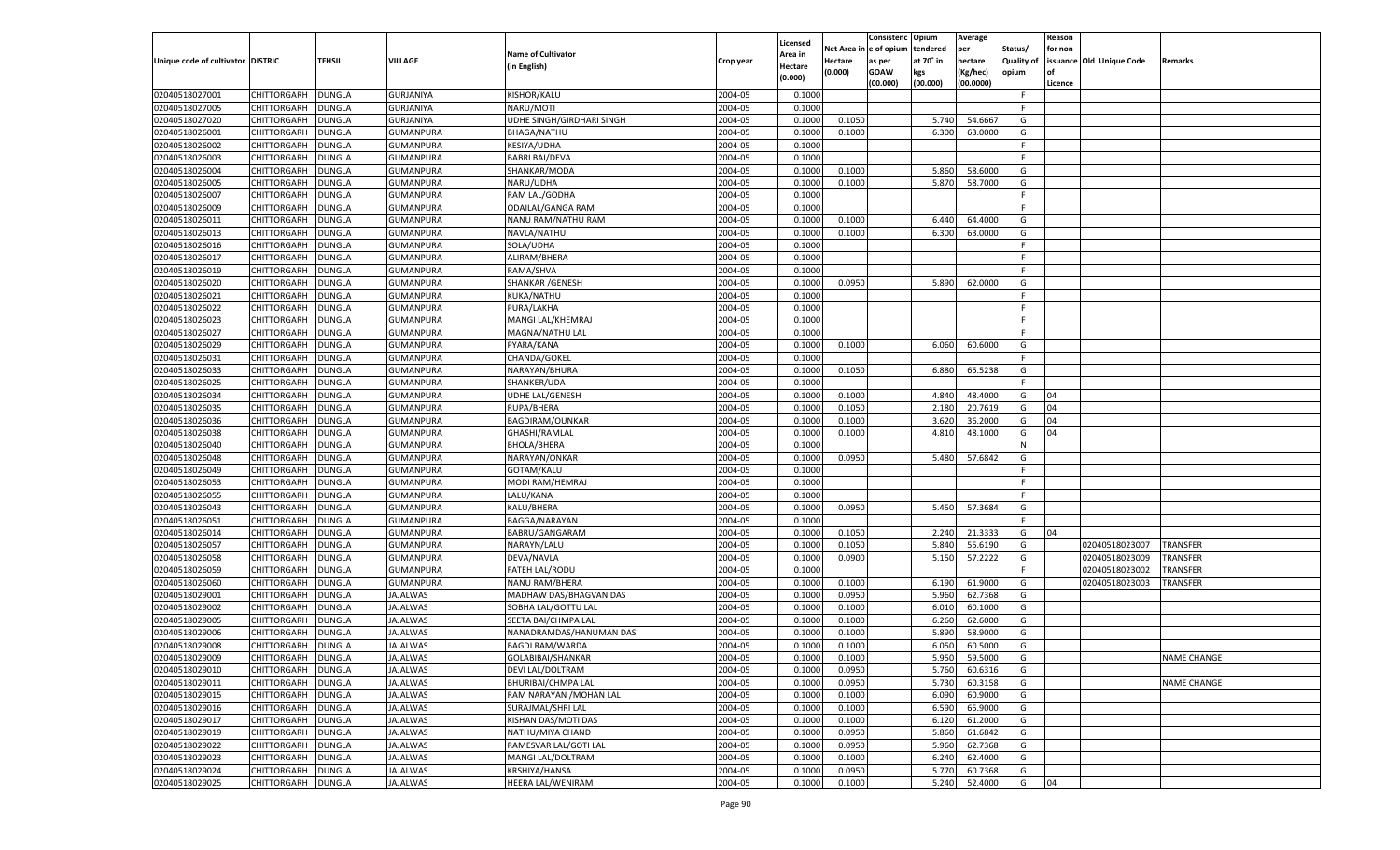| n e of opium<br>Net Area i<br>tendered<br>per<br>Status/<br>for non<br><b>Name of Cultivator</b><br>Area in<br>Unique code of cultivator DISTRIC<br>TEHSIL<br>VILLAGE<br>at 70° in<br>hectare<br><b>Quality of</b><br>issuance Old Unique Code<br>Hectare<br>as per<br>Remarks<br>Crop year<br>(in English)<br>Hectare<br>(0.000)<br><b>GOAW</b><br>kgs<br>(Kg/hec)<br>opium<br>(0.000)<br>(00.000)<br>(00.000)<br>(00.0000)<br>Licence<br>02040518029026<br>CHITTORGARH<br>2004-05<br>0.0950<br>DUNGLA<br><b>JAJALWAS</b><br>NANDRAM/LALU RAM<br>0.1000<br>5.870<br>61.7895<br>G<br>02040518029028<br>2004-05<br>CHITTORGARH<br>DUNGLA<br>JAJALWAS<br>JAGNNTH DAS/HANUMAN DAS<br>0.1000<br>0.1000<br>6.120<br>61.2000<br>G<br><b>JAJALWAS</b><br>2004-05<br>02040518029029<br>CHITTORGARH<br>DUNGLA<br>MOHAN / GOTAM<br>0.1000<br>0.1000<br>6.090<br>60.9000<br>G<br>02040518029030<br>2004-05<br>5.970<br>62.8421<br>CHITTORGARH<br>DUNGLA<br>JAJALWAS<br>DEVI LAL/KALU MEGVAL<br>0.1000<br>0.0950<br>G<br>02040518029032<br><b>JAJALWAS</b><br>2004-05<br>F.<br>CHITTORGARH<br>DUNGLA<br>KANIRAM/GAPU<br>0.1000<br>02040518029033<br>2004-05<br>6.220<br>CHITTORGARH<br>DUNGLA<br>JAJALWAS<br>LAXMI LAL/CHMPA LAL<br>0.1000<br>0.1000<br>62.2000<br>G<br>02040518029034<br>2004-05<br>CHITTORGARH<br>DUNGLA<br>JAJALWAS<br>HEMRAJ/HANUMAN DAS<br>0.1000<br>0.1000<br>6.420<br>64.2000<br>G<br>02040518029035<br>2004-05<br>58.19<br>5.300<br>CHITTORGARH<br>DUNGLA<br>JAJALWAS<br>NARAYAN/BHERA<br>0.1000<br>0.1000<br>53.0000<br>G<br>04<br>02040518029036<br><b>JAJALWAS</b><br>2004-05<br>0.0950<br>4.990<br>52.5263<br>04<br>CHITTORGARH<br>DUNGLA<br>UDHA/BHERA<br>0.1000<br>G<br>02040518029037<br>2004-05<br>CHITTORGARH<br>DUNGLA<br>JAJALWAS<br><b>GENESH/GOPI LAL</b><br>0.1000<br>0.0950<br>5.750<br>60.5263<br>G<br>02040518029044<br>2004-05<br>CHITTORGARH<br>DUNGLA<br>JAJALWAS<br>NARAYAN/GOTAM<br>0.1000<br>0.1000<br>6.150<br>61.5000<br>G<br>02040518029045<br>2004-05<br>5.970<br>62.8421<br>CHITTORGARH<br>DUNGLA<br>JAJALWAS<br><b>BHARTH LAL/SOBHA LAL</b><br>0.1000<br>0.0950<br>G<br>02040518029046<br><b>JAJALWAS</b><br>2004-05<br>F.<br>CHITTORGARH<br>DUNGLA<br>SEETA RAM DAS/BHAGVAN DAS<br>0.1000<br>02040518029020<br>2004-05<br>5.490<br>54.9000<br>CHITTORGARH<br>DUNGLA<br>JAJALWAS<br>JAGANNATH/LAXMAN<br>0.1000<br>0.1000<br>G<br>02040518029031<br>CHITTORGARH<br><b>AJALWAS</b><br>KESHU/LAXMAN<br>2004-05<br>6.290<br>62.9000<br>DUNGLA<br>0.1000<br>0.1000<br>G<br>02040518029043<br>2004-05<br>58.19<br>5.320<br>53.2000<br>CHITTORGARH<br>DUNGLA<br><b>IAJALWAS</b><br>NARAYAN LAL/UDAI LAL<br>0.1000<br>0.1000<br>G<br>04<br>02040518029027<br>DUNGLA<br><b>AJALWAS</b><br>2004-05<br>0.1000<br>56.73<br>5.310<br>53.1000<br>G<br>04<br>CHITTORGARH<br>KALU/GOUTAM MEGHWAL<br>0.1000<br>02040518029021<br>2004-05<br>CHITTORGARH<br>DUNGLA<br>JAJALWAS<br><b>BAJERAM/KALU JI</b><br>0.1000<br>E<br>02040518030001<br><b>IALAMPURA</b><br>2004-05<br>0.1050<br>6.420<br>61.1429<br>CHITTORGARH<br>DUNGLA<br>SHANKAR DAS/NARAYAN DAS<br>0.1000<br>G<br>02040518030002<br>2004-05<br>5.600<br>56.0000<br>CHITTORGARH<br>DUNGLA<br>JALAMPURA<br>NATHU SINGH/BHERU SINGH<br>0.1000<br>0.1000<br>G<br>02040518030003<br>CHITTORGARH<br>DUNGLA<br><b>JALAMPURA</b><br>2004-05<br>0.1050<br>6.550<br>62.3810<br>G<br>BHANWAR SINGH/SARDHAR SINGH<br>0.1000<br>02040518030004<br>2004-05<br>5.920<br>59.2000<br>CHITTORGARH<br>DUNGLA<br>JALAMPURA<br>DAPU KUWAR/BHAGVAN SINGH<br>0.1000<br>0.1000<br>G<br>02040518030006<br><b>JALAMPURA</b><br>2004-05<br>0.1000<br>6.070<br>60.7000<br>CHITTORGARH<br>DUNGLA<br>DEVI SINGH/MADO SINGH<br>0.1000<br>G<br>02040518030007<br>CHITTORGARH<br>2004-05<br>5.680<br>56.8000<br>DUNGLA<br>JALAMPURA<br>NAHAR SINGH/DEVI SINGH<br>0.1000<br>0.1000<br>G<br>02040518030008<br>CHITTORGARH<br>DUNGLA<br><b>JALAMPURA</b><br>2004-05<br>0.1050<br>6.490<br>61.8095<br>G<br>NIRBHE SINGH/CHTR SINGH<br>0.1000<br>02040518030009<br>2004-05<br>5.970<br>CHITTORGARH<br>DUNGLA<br>JALAMPURA<br>HUDI BAI/LAXMAN DAS<br>0.1000<br>0.1050<br>56.8571<br>G<br>02040518030010<br><b>JALAMPURA</b><br>2004-05<br>0.1000<br>59.00<br>5.350<br>53.5000<br>CHITTORGARH<br>DUNGLA<br>PREAM KUWAR/RAYH SINGH<br>0.1000<br>G<br>04<br>TRANSFER/PARANA<br>02040518032001<br>CHITTORGARH<br>2004-05<br>0.0950<br>5.990<br>DUNGLA<br><b>IHADSHADRI-4</b><br><b>BHAGVAN LAL/GOKEL</b><br>0.1000<br>63.0526<br>G<br>02040518032002<br>CHITTORGARH<br>DUNGLA<br><b>HADSHADRI-4</b><br>2004-05<br>0.1000<br>6.400<br>64.0000<br>G<br>NARAYAN LAL/MODI BAI<br>0.1000<br>02040518032003<br>2004-05<br>2.820<br>CHITTORGARH<br>DUNGLA<br>JHADSHADRI-4<br>KHUMI BAI/DHYARAM<br>0.1000<br>0.0450<br>62.6667<br>G<br>02040518032004<br>JHADSHADRI-4<br>2004-05<br>0.1000<br>6.440<br>64.4000<br>CHITTORGARH<br>DUNGLA<br>GASI/DAYARAM<br>0.1000<br>G<br>02040518032005<br>2004-05<br>5.940<br>59.4000<br>CHITTORGARH<br>DUNGLA<br>JHADSHADRI-4<br>HEERA/RAMA<br>0.1000<br>0.1000<br>G<br>02040518032007<br>DUNGLA<br>JHADSHADRI-4<br>2004-05<br>5.850<br>58.5000<br>CHITTORGARH<br>SANTI LAL/RAM LAL<br>0.1000<br>0.1000<br>G<br>02040518032008<br>2004-05<br>6.090<br>CHITTORGARH<br>DUNGLA<br>JHADSHADRI-4<br>UDHERAM/KALU<br>0.1000<br>0.1000<br>60.9000<br>G<br>02040518032009<br>JHADSHADRI-4<br>2004-05<br>CHITTORGARH<br>DUNGLA<br>SHANKAR/GMERA<br>0.1000<br>F.<br>02040518032010<br>2004-05<br>5.840<br>58.4000<br>CHITTORGARH<br>DUNGLA<br>JHADSHADRI-4<br>BHAGVAN/NARAYAN<br>0.1000<br>0.1000<br>G<br>02040518032011<br>DUNGLA<br>JHADSHADRI-4<br>2004-05<br>0.0950<br>5.720<br>60.2105<br>CHITTORGARH<br>MIYACHAND/KISHNA<br>0.1000<br>G<br>02040518032012<br>2004-05<br>5.890<br>58.9000<br>CHITTORGARH<br>DUNGLA<br>JHADSHADRI-4<br>MANGI BAI/KISHNA LAL<br>0.1000<br>0.1000<br>G<br><b>NAME CHANGE</b><br>02040518032013<br>JHADSHADRI-4<br>2004-05<br>0.0950<br>5.860<br>61.6842<br>CHITTORGARH<br>DUNGLA<br>RAM LAL/GOTTU<br>0.1000<br>G<br>02040518032014<br>2004-05<br>5.640<br>59.3684<br>CHITTORGARH<br>DUNGLA<br>JHADSHADRI-4<br>WARDI CHAND/MANK LAL<br>0.1000<br>0.0950<br>G<br>02040518032015<br>DUNGLA<br>JHADSHADRI-4<br>2004-05<br>5.720<br>57.2000<br>CHITTORGARH<br>JAYCHAND/CHMPA LAL<br>0.1000<br>0.1000<br>G<br>02040518032017<br>2004-05<br>6.240<br>CHITTORGARH<br>DUNGLA<br>JHADSHADRI-4<br>AMRCHAND/JIVAN LAL<br>0.1000<br>0.1000<br>62.4000<br>G<br>02040518032018<br>2004-05<br>5.830<br>58.3000<br>CHITTORGARH<br>DUNGLA<br>JHADSHADRI-4<br>MTHRA LAL/SEVA DAS<br>0.1000<br>0.1000<br>G<br>02040518032019<br>2004-05<br>5.700<br>CHITTORGARH<br>DUNGLA<br>JHADSHADRI-4<br>RAMESVAR LAL/CHENA<br>0.1000<br>0.1000<br>57.0000<br>G<br>02040518032021<br><b>DUNGLA</b><br>2004-05<br>5.830<br>58.3000<br>CHITTORGARH<br>JHADSHADRI-4<br>GOPAL/TEKA<br>0.1000<br>0.1000<br>G<br>02040518032022<br>CHITTORGARH DUNGLA<br>JHADSHADRI-4<br>PANNA LAL/KALU<br>2004-05<br>0.1000<br>0.1050<br>5.910 56.2857<br>G<br>02040518031003<br><b>TRANSFER</b><br>2004-05<br>02040518032023<br><b>CHITTORGARH</b><br><b>DUNGLA</b><br>JHADSHADRI-4<br>KALU/HEERA<br>0.1000<br>0.1000<br>5.870<br>58.7000<br>02040518031004<br>G<br><b>TRANSFER</b><br>02040518032006<br>CHITTORGARH<br><b>DUNGLA</b><br>JHADSHADRI-4<br>RAMNARAYAN/UDA<br>2004-05<br>0.1000<br>F.<br>2004-05<br>02040518033004<br><b>CHITTORGARH</b><br><b>DUNGLA</b><br>KARANA<br>DEVA/GMERA<br>0.1000<br>F<br>02040518033005<br>CHITTORGARH<br><b>DUNGLA</b><br>KARANA<br>NARAYAN/GULAB<br>2004-05<br>0.1000<br>F.<br>02040518033006<br>CHITTORGARH<br><b>DUNGLA</b><br><b>KARANA</b><br>MODA/MAGNA<br>2004-05<br>0.1000<br>0.1000<br>63.2000<br>6.320<br>G |                |             |               |        |                        |         |          | Consistenc | Opium | Average |   | Reason |             |
|------------------------------------------------------------------------------------------------------------------------------------------------------------------------------------------------------------------------------------------------------------------------------------------------------------------------------------------------------------------------------------------------------------------------------------------------------------------------------------------------------------------------------------------------------------------------------------------------------------------------------------------------------------------------------------------------------------------------------------------------------------------------------------------------------------------------------------------------------------------------------------------------------------------------------------------------------------------------------------------------------------------------------------------------------------------------------------------------------------------------------------------------------------------------------------------------------------------------------------------------------------------------------------------------------------------------------------------------------------------------------------------------------------------------------------------------------------------------------------------------------------------------------------------------------------------------------------------------------------------------------------------------------------------------------------------------------------------------------------------------------------------------------------------------------------------------------------------------------------------------------------------------------------------------------------------------------------------------------------------------------------------------------------------------------------------------------------------------------------------------------------------------------------------------------------------------------------------------------------------------------------------------------------------------------------------------------------------------------------------------------------------------------------------------------------------------------------------------------------------------------------------------------------------------------------------------------------------------------------------------------------------------------------------------------------------------------------------------------------------------------------------------------------------------------------------------------------------------------------------------------------------------------------------------------------------------------------------------------------------------------------------------------------------------------------------------------------------------------------------------------------------------------------------------------------------------------------------------------------------------------------------------------------------------------------------------------------------------------------------------------------------------------------------------------------------------------------------------------------------------------------------------------------------------------------------------------------------------------------------------------------------------------------------------------------------------------------------------------------------------------------------------------------------------------------------------------------------------------------------------------------------------------------------------------------------------------------------------------------------------------------------------------------------------------------------------------------------------------------------------------------------------------------------------------------------------------------------------------------------------------------------------------------------------------------------------------------------------------------------------------------------------------------------------------------------------------------------------------------------------------------------------------------------------------------------------------------------------------------------------------------------------------------------------------------------------------------------------------------------------------------------------------------------------------------------------------------------------------------------------------------------------------------------------------------------------------------------------------------------------------------------------------------------------------------------------------------------------------------------------------------------------------------------------------------------------------------------------------------------------------------------------------------------------------------------------------------------------------------------------------------------------------------------------------------------------------------------------------------------------------------------------------------------------------------------------------------------------------------------------------------------------------------------------------------------------------------------------------------------------------------------------------------------------------------------------------------------------------------------------------------------------------------------------------------------------------------------------------------------------------------------------------------------------------------------------------------------------------------------------------------------------------------------------------------------------------------------------------------------------------------------------------------------------------------------------------------------------------------------------------------------------------------------------------------------------------------------------------------------------------------------------------------------------------------------------------------------------------------------------------------------------------------------------------------------------------------------------------------------------------------------------------------------------------------------------------------------------------------------------------------------------------------------------------------------------------------------------------------------------------------------------------------------------------------------------------------------------------------------------------------------------------------------------------------------------------------------------------------------------------------------------------------------------------------------------------------------------------------------------------------------------------------------------------------------------------------------------------------------------------------------------------------------------------------------------------------------------------------------------------------------------------------------------------------------------------|----------------|-------------|---------------|--------|------------------------|---------|----------|------------|-------|---------|---|--------|-------------|
|                                                                                                                                                                                                                                                                                                                                                                                                                                                                                                                                                                                                                                                                                                                                                                                                                                                                                                                                                                                                                                                                                                                                                                                                                                                                                                                                                                                                                                                                                                                                                                                                                                                                                                                                                                                                                                                                                                                                                                                                                                                                                                                                                                                                                                                                                                                                                                                                                                                                                                                                                                                                                                                                                                                                                                                                                                                                                                                                                                                                                                                                                                                                                                                                                                                                                                                                                                                                                                                                                                                                                                                                                                                                                                                                                                                                                                                                                                                                                                                                                                                                                                                                                                                                                                                                                                                                                                                                                                                                                                                                                                                                                                                                                                                                                                                                                                                                                                                                                                                                                                                                                                                                                                                                                                                                                                                                                                                                                                                                                                                                                                                                                                                                                                                                                                                                                                                                                                                                                                                                                                                                                                                                                                                                                                                                                                                                                                                                                                                                                                                                                                                                                                                                                                                                                                                                                                                                                                                                                                                                                                                                                                                                                                                                                                                                                                                                                                                                                                                                                                                                                                                                                                                                                                      |                |             |               |        |                        |         | Licensed |            |       |         |   |        |             |
|                                                                                                                                                                                                                                                                                                                                                                                                                                                                                                                                                                                                                                                                                                                                                                                                                                                                                                                                                                                                                                                                                                                                                                                                                                                                                                                                                                                                                                                                                                                                                                                                                                                                                                                                                                                                                                                                                                                                                                                                                                                                                                                                                                                                                                                                                                                                                                                                                                                                                                                                                                                                                                                                                                                                                                                                                                                                                                                                                                                                                                                                                                                                                                                                                                                                                                                                                                                                                                                                                                                                                                                                                                                                                                                                                                                                                                                                                                                                                                                                                                                                                                                                                                                                                                                                                                                                                                                                                                                                                                                                                                                                                                                                                                                                                                                                                                                                                                                                                                                                                                                                                                                                                                                                                                                                                                                                                                                                                                                                                                                                                                                                                                                                                                                                                                                                                                                                                                                                                                                                                                                                                                                                                                                                                                                                                                                                                                                                                                                                                                                                                                                                                                                                                                                                                                                                                                                                                                                                                                                                                                                                                                                                                                                                                                                                                                                                                                                                                                                                                                                                                                                                                                                                                                      |                |             |               |        |                        |         |          |            |       |         |   |        |             |
|                                                                                                                                                                                                                                                                                                                                                                                                                                                                                                                                                                                                                                                                                                                                                                                                                                                                                                                                                                                                                                                                                                                                                                                                                                                                                                                                                                                                                                                                                                                                                                                                                                                                                                                                                                                                                                                                                                                                                                                                                                                                                                                                                                                                                                                                                                                                                                                                                                                                                                                                                                                                                                                                                                                                                                                                                                                                                                                                                                                                                                                                                                                                                                                                                                                                                                                                                                                                                                                                                                                                                                                                                                                                                                                                                                                                                                                                                                                                                                                                                                                                                                                                                                                                                                                                                                                                                                                                                                                                                                                                                                                                                                                                                                                                                                                                                                                                                                                                                                                                                                                                                                                                                                                                                                                                                                                                                                                                                                                                                                                                                                                                                                                                                                                                                                                                                                                                                                                                                                                                                                                                                                                                                                                                                                                                                                                                                                                                                                                                                                                                                                                                                                                                                                                                                                                                                                                                                                                                                                                                                                                                                                                                                                                                                                                                                                                                                                                                                                                                                                                                                                                                                                                                                                      |                |             |               |        |                        |         |          |            |       |         |   |        |             |
|                                                                                                                                                                                                                                                                                                                                                                                                                                                                                                                                                                                                                                                                                                                                                                                                                                                                                                                                                                                                                                                                                                                                                                                                                                                                                                                                                                                                                                                                                                                                                                                                                                                                                                                                                                                                                                                                                                                                                                                                                                                                                                                                                                                                                                                                                                                                                                                                                                                                                                                                                                                                                                                                                                                                                                                                                                                                                                                                                                                                                                                                                                                                                                                                                                                                                                                                                                                                                                                                                                                                                                                                                                                                                                                                                                                                                                                                                                                                                                                                                                                                                                                                                                                                                                                                                                                                                                                                                                                                                                                                                                                                                                                                                                                                                                                                                                                                                                                                                                                                                                                                                                                                                                                                                                                                                                                                                                                                                                                                                                                                                                                                                                                                                                                                                                                                                                                                                                                                                                                                                                                                                                                                                                                                                                                                                                                                                                                                                                                                                                                                                                                                                                                                                                                                                                                                                                                                                                                                                                                                                                                                                                                                                                                                                                                                                                                                                                                                                                                                                                                                                                                                                                                                                                      |                |             |               |        |                        |         |          |            |       |         |   |        |             |
|                                                                                                                                                                                                                                                                                                                                                                                                                                                                                                                                                                                                                                                                                                                                                                                                                                                                                                                                                                                                                                                                                                                                                                                                                                                                                                                                                                                                                                                                                                                                                                                                                                                                                                                                                                                                                                                                                                                                                                                                                                                                                                                                                                                                                                                                                                                                                                                                                                                                                                                                                                                                                                                                                                                                                                                                                                                                                                                                                                                                                                                                                                                                                                                                                                                                                                                                                                                                                                                                                                                                                                                                                                                                                                                                                                                                                                                                                                                                                                                                                                                                                                                                                                                                                                                                                                                                                                                                                                                                                                                                                                                                                                                                                                                                                                                                                                                                                                                                                                                                                                                                                                                                                                                                                                                                                                                                                                                                                                                                                                                                                                                                                                                                                                                                                                                                                                                                                                                                                                                                                                                                                                                                                                                                                                                                                                                                                                                                                                                                                                                                                                                                                                                                                                                                                                                                                                                                                                                                                                                                                                                                                                                                                                                                                                                                                                                                                                                                                                                                                                                                                                                                                                                                                                      |                |             |               |        |                        |         |          |            |       |         |   |        |             |
|                                                                                                                                                                                                                                                                                                                                                                                                                                                                                                                                                                                                                                                                                                                                                                                                                                                                                                                                                                                                                                                                                                                                                                                                                                                                                                                                                                                                                                                                                                                                                                                                                                                                                                                                                                                                                                                                                                                                                                                                                                                                                                                                                                                                                                                                                                                                                                                                                                                                                                                                                                                                                                                                                                                                                                                                                                                                                                                                                                                                                                                                                                                                                                                                                                                                                                                                                                                                                                                                                                                                                                                                                                                                                                                                                                                                                                                                                                                                                                                                                                                                                                                                                                                                                                                                                                                                                                                                                                                                                                                                                                                                                                                                                                                                                                                                                                                                                                                                                                                                                                                                                                                                                                                                                                                                                                                                                                                                                                                                                                                                                                                                                                                                                                                                                                                                                                                                                                                                                                                                                                                                                                                                                                                                                                                                                                                                                                                                                                                                                                                                                                                                                                                                                                                                                                                                                                                                                                                                                                                                                                                                                                                                                                                                                                                                                                                                                                                                                                                                                                                                                                                                                                                                                                      |                |             |               |        |                        |         |          |            |       |         |   |        |             |
|                                                                                                                                                                                                                                                                                                                                                                                                                                                                                                                                                                                                                                                                                                                                                                                                                                                                                                                                                                                                                                                                                                                                                                                                                                                                                                                                                                                                                                                                                                                                                                                                                                                                                                                                                                                                                                                                                                                                                                                                                                                                                                                                                                                                                                                                                                                                                                                                                                                                                                                                                                                                                                                                                                                                                                                                                                                                                                                                                                                                                                                                                                                                                                                                                                                                                                                                                                                                                                                                                                                                                                                                                                                                                                                                                                                                                                                                                                                                                                                                                                                                                                                                                                                                                                                                                                                                                                                                                                                                                                                                                                                                                                                                                                                                                                                                                                                                                                                                                                                                                                                                                                                                                                                                                                                                                                                                                                                                                                                                                                                                                                                                                                                                                                                                                                                                                                                                                                                                                                                                                                                                                                                                                                                                                                                                                                                                                                                                                                                                                                                                                                                                                                                                                                                                                                                                                                                                                                                                                                                                                                                                                                                                                                                                                                                                                                                                                                                                                                                                                                                                                                                                                                                                                                      |                |             |               |        |                        |         |          |            |       |         |   |        |             |
|                                                                                                                                                                                                                                                                                                                                                                                                                                                                                                                                                                                                                                                                                                                                                                                                                                                                                                                                                                                                                                                                                                                                                                                                                                                                                                                                                                                                                                                                                                                                                                                                                                                                                                                                                                                                                                                                                                                                                                                                                                                                                                                                                                                                                                                                                                                                                                                                                                                                                                                                                                                                                                                                                                                                                                                                                                                                                                                                                                                                                                                                                                                                                                                                                                                                                                                                                                                                                                                                                                                                                                                                                                                                                                                                                                                                                                                                                                                                                                                                                                                                                                                                                                                                                                                                                                                                                                                                                                                                                                                                                                                                                                                                                                                                                                                                                                                                                                                                                                                                                                                                                                                                                                                                                                                                                                                                                                                                                                                                                                                                                                                                                                                                                                                                                                                                                                                                                                                                                                                                                                                                                                                                                                                                                                                                                                                                                                                                                                                                                                                                                                                                                                                                                                                                                                                                                                                                                                                                                                                                                                                                                                                                                                                                                                                                                                                                                                                                                                                                                                                                                                                                                                                                                                      |                |             |               |        |                        |         |          |            |       |         |   |        |             |
|                                                                                                                                                                                                                                                                                                                                                                                                                                                                                                                                                                                                                                                                                                                                                                                                                                                                                                                                                                                                                                                                                                                                                                                                                                                                                                                                                                                                                                                                                                                                                                                                                                                                                                                                                                                                                                                                                                                                                                                                                                                                                                                                                                                                                                                                                                                                                                                                                                                                                                                                                                                                                                                                                                                                                                                                                                                                                                                                                                                                                                                                                                                                                                                                                                                                                                                                                                                                                                                                                                                                                                                                                                                                                                                                                                                                                                                                                                                                                                                                                                                                                                                                                                                                                                                                                                                                                                                                                                                                                                                                                                                                                                                                                                                                                                                                                                                                                                                                                                                                                                                                                                                                                                                                                                                                                                                                                                                                                                                                                                                                                                                                                                                                                                                                                                                                                                                                                                                                                                                                                                                                                                                                                                                                                                                                                                                                                                                                                                                                                                                                                                                                                                                                                                                                                                                                                                                                                                                                                                                                                                                                                                                                                                                                                                                                                                                                                                                                                                                                                                                                                                                                                                                                                                      |                |             |               |        |                        |         |          |            |       |         |   |        |             |
|                                                                                                                                                                                                                                                                                                                                                                                                                                                                                                                                                                                                                                                                                                                                                                                                                                                                                                                                                                                                                                                                                                                                                                                                                                                                                                                                                                                                                                                                                                                                                                                                                                                                                                                                                                                                                                                                                                                                                                                                                                                                                                                                                                                                                                                                                                                                                                                                                                                                                                                                                                                                                                                                                                                                                                                                                                                                                                                                                                                                                                                                                                                                                                                                                                                                                                                                                                                                                                                                                                                                                                                                                                                                                                                                                                                                                                                                                                                                                                                                                                                                                                                                                                                                                                                                                                                                                                                                                                                                                                                                                                                                                                                                                                                                                                                                                                                                                                                                                                                                                                                                                                                                                                                                                                                                                                                                                                                                                                                                                                                                                                                                                                                                                                                                                                                                                                                                                                                                                                                                                                                                                                                                                                                                                                                                                                                                                                                                                                                                                                                                                                                                                                                                                                                                                                                                                                                                                                                                                                                                                                                                                                                                                                                                                                                                                                                                                                                                                                                                                                                                                                                                                                                                                                      |                |             |               |        |                        |         |          |            |       |         |   |        |             |
|                                                                                                                                                                                                                                                                                                                                                                                                                                                                                                                                                                                                                                                                                                                                                                                                                                                                                                                                                                                                                                                                                                                                                                                                                                                                                                                                                                                                                                                                                                                                                                                                                                                                                                                                                                                                                                                                                                                                                                                                                                                                                                                                                                                                                                                                                                                                                                                                                                                                                                                                                                                                                                                                                                                                                                                                                                                                                                                                                                                                                                                                                                                                                                                                                                                                                                                                                                                                                                                                                                                                                                                                                                                                                                                                                                                                                                                                                                                                                                                                                                                                                                                                                                                                                                                                                                                                                                                                                                                                                                                                                                                                                                                                                                                                                                                                                                                                                                                                                                                                                                                                                                                                                                                                                                                                                                                                                                                                                                                                                                                                                                                                                                                                                                                                                                                                                                                                                                                                                                                                                                                                                                                                                                                                                                                                                                                                                                                                                                                                                                                                                                                                                                                                                                                                                                                                                                                                                                                                                                                                                                                                                                                                                                                                                                                                                                                                                                                                                                                                                                                                                                                                                                                                                                      |                |             |               |        |                        |         |          |            |       |         |   |        |             |
|                                                                                                                                                                                                                                                                                                                                                                                                                                                                                                                                                                                                                                                                                                                                                                                                                                                                                                                                                                                                                                                                                                                                                                                                                                                                                                                                                                                                                                                                                                                                                                                                                                                                                                                                                                                                                                                                                                                                                                                                                                                                                                                                                                                                                                                                                                                                                                                                                                                                                                                                                                                                                                                                                                                                                                                                                                                                                                                                                                                                                                                                                                                                                                                                                                                                                                                                                                                                                                                                                                                                                                                                                                                                                                                                                                                                                                                                                                                                                                                                                                                                                                                                                                                                                                                                                                                                                                                                                                                                                                                                                                                                                                                                                                                                                                                                                                                                                                                                                                                                                                                                                                                                                                                                                                                                                                                                                                                                                                                                                                                                                                                                                                                                                                                                                                                                                                                                                                                                                                                                                                                                                                                                                                                                                                                                                                                                                                                                                                                                                                                                                                                                                                                                                                                                                                                                                                                                                                                                                                                                                                                                                                                                                                                                                                                                                                                                                                                                                                                                                                                                                                                                                                                                                                      |                |             |               |        |                        |         |          |            |       |         |   |        |             |
|                                                                                                                                                                                                                                                                                                                                                                                                                                                                                                                                                                                                                                                                                                                                                                                                                                                                                                                                                                                                                                                                                                                                                                                                                                                                                                                                                                                                                                                                                                                                                                                                                                                                                                                                                                                                                                                                                                                                                                                                                                                                                                                                                                                                                                                                                                                                                                                                                                                                                                                                                                                                                                                                                                                                                                                                                                                                                                                                                                                                                                                                                                                                                                                                                                                                                                                                                                                                                                                                                                                                                                                                                                                                                                                                                                                                                                                                                                                                                                                                                                                                                                                                                                                                                                                                                                                                                                                                                                                                                                                                                                                                                                                                                                                                                                                                                                                                                                                                                                                                                                                                                                                                                                                                                                                                                                                                                                                                                                                                                                                                                                                                                                                                                                                                                                                                                                                                                                                                                                                                                                                                                                                                                                                                                                                                                                                                                                                                                                                                                                                                                                                                                                                                                                                                                                                                                                                                                                                                                                                                                                                                                                                                                                                                                                                                                                                                                                                                                                                                                                                                                                                                                                                                                                      |                |             |               |        |                        |         |          |            |       |         |   |        |             |
|                                                                                                                                                                                                                                                                                                                                                                                                                                                                                                                                                                                                                                                                                                                                                                                                                                                                                                                                                                                                                                                                                                                                                                                                                                                                                                                                                                                                                                                                                                                                                                                                                                                                                                                                                                                                                                                                                                                                                                                                                                                                                                                                                                                                                                                                                                                                                                                                                                                                                                                                                                                                                                                                                                                                                                                                                                                                                                                                                                                                                                                                                                                                                                                                                                                                                                                                                                                                                                                                                                                                                                                                                                                                                                                                                                                                                                                                                                                                                                                                                                                                                                                                                                                                                                                                                                                                                                                                                                                                                                                                                                                                                                                                                                                                                                                                                                                                                                                                                                                                                                                                                                                                                                                                                                                                                                                                                                                                                                                                                                                                                                                                                                                                                                                                                                                                                                                                                                                                                                                                                                                                                                                                                                                                                                                                                                                                                                                                                                                                                                                                                                                                                                                                                                                                                                                                                                                                                                                                                                                                                                                                                                                                                                                                                                                                                                                                                                                                                                                                                                                                                                                                                                                                                                      |                |             |               |        |                        |         |          |            |       |         |   |        |             |
|                                                                                                                                                                                                                                                                                                                                                                                                                                                                                                                                                                                                                                                                                                                                                                                                                                                                                                                                                                                                                                                                                                                                                                                                                                                                                                                                                                                                                                                                                                                                                                                                                                                                                                                                                                                                                                                                                                                                                                                                                                                                                                                                                                                                                                                                                                                                                                                                                                                                                                                                                                                                                                                                                                                                                                                                                                                                                                                                                                                                                                                                                                                                                                                                                                                                                                                                                                                                                                                                                                                                                                                                                                                                                                                                                                                                                                                                                                                                                                                                                                                                                                                                                                                                                                                                                                                                                                                                                                                                                                                                                                                                                                                                                                                                                                                                                                                                                                                                                                                                                                                                                                                                                                                                                                                                                                                                                                                                                                                                                                                                                                                                                                                                                                                                                                                                                                                                                                                                                                                                                                                                                                                                                                                                                                                                                                                                                                                                                                                                                                                                                                                                                                                                                                                                                                                                                                                                                                                                                                                                                                                                                                                                                                                                                                                                                                                                                                                                                                                                                                                                                                                                                                                                                                      |                |             |               |        |                        |         |          |            |       |         |   |        |             |
|                                                                                                                                                                                                                                                                                                                                                                                                                                                                                                                                                                                                                                                                                                                                                                                                                                                                                                                                                                                                                                                                                                                                                                                                                                                                                                                                                                                                                                                                                                                                                                                                                                                                                                                                                                                                                                                                                                                                                                                                                                                                                                                                                                                                                                                                                                                                                                                                                                                                                                                                                                                                                                                                                                                                                                                                                                                                                                                                                                                                                                                                                                                                                                                                                                                                                                                                                                                                                                                                                                                                                                                                                                                                                                                                                                                                                                                                                                                                                                                                                                                                                                                                                                                                                                                                                                                                                                                                                                                                                                                                                                                                                                                                                                                                                                                                                                                                                                                                                                                                                                                                                                                                                                                                                                                                                                                                                                                                                                                                                                                                                                                                                                                                                                                                                                                                                                                                                                                                                                                                                                                                                                                                                                                                                                                                                                                                                                                                                                                                                                                                                                                                                                                                                                                                                                                                                                                                                                                                                                                                                                                                                                                                                                                                                                                                                                                                                                                                                                                                                                                                                                                                                                                                                                      |                |             |               |        |                        |         |          |            |       |         |   |        |             |
|                                                                                                                                                                                                                                                                                                                                                                                                                                                                                                                                                                                                                                                                                                                                                                                                                                                                                                                                                                                                                                                                                                                                                                                                                                                                                                                                                                                                                                                                                                                                                                                                                                                                                                                                                                                                                                                                                                                                                                                                                                                                                                                                                                                                                                                                                                                                                                                                                                                                                                                                                                                                                                                                                                                                                                                                                                                                                                                                                                                                                                                                                                                                                                                                                                                                                                                                                                                                                                                                                                                                                                                                                                                                                                                                                                                                                                                                                                                                                                                                                                                                                                                                                                                                                                                                                                                                                                                                                                                                                                                                                                                                                                                                                                                                                                                                                                                                                                                                                                                                                                                                                                                                                                                                                                                                                                                                                                                                                                                                                                                                                                                                                                                                                                                                                                                                                                                                                                                                                                                                                                                                                                                                                                                                                                                                                                                                                                                                                                                                                                                                                                                                                                                                                                                                                                                                                                                                                                                                                                                                                                                                                                                                                                                                                                                                                                                                                                                                                                                                                                                                                                                                                                                                                                      |                |             |               |        |                        |         |          |            |       |         |   |        |             |
|                                                                                                                                                                                                                                                                                                                                                                                                                                                                                                                                                                                                                                                                                                                                                                                                                                                                                                                                                                                                                                                                                                                                                                                                                                                                                                                                                                                                                                                                                                                                                                                                                                                                                                                                                                                                                                                                                                                                                                                                                                                                                                                                                                                                                                                                                                                                                                                                                                                                                                                                                                                                                                                                                                                                                                                                                                                                                                                                                                                                                                                                                                                                                                                                                                                                                                                                                                                                                                                                                                                                                                                                                                                                                                                                                                                                                                                                                                                                                                                                                                                                                                                                                                                                                                                                                                                                                                                                                                                                                                                                                                                                                                                                                                                                                                                                                                                                                                                                                                                                                                                                                                                                                                                                                                                                                                                                                                                                                                                                                                                                                                                                                                                                                                                                                                                                                                                                                                                                                                                                                                                                                                                                                                                                                                                                                                                                                                                                                                                                                                                                                                                                                                                                                                                                                                                                                                                                                                                                                                                                                                                                                                                                                                                                                                                                                                                                                                                                                                                                                                                                                                                                                                                                                                      |                |             |               |        |                        |         |          |            |       |         |   |        |             |
|                                                                                                                                                                                                                                                                                                                                                                                                                                                                                                                                                                                                                                                                                                                                                                                                                                                                                                                                                                                                                                                                                                                                                                                                                                                                                                                                                                                                                                                                                                                                                                                                                                                                                                                                                                                                                                                                                                                                                                                                                                                                                                                                                                                                                                                                                                                                                                                                                                                                                                                                                                                                                                                                                                                                                                                                                                                                                                                                                                                                                                                                                                                                                                                                                                                                                                                                                                                                                                                                                                                                                                                                                                                                                                                                                                                                                                                                                                                                                                                                                                                                                                                                                                                                                                                                                                                                                                                                                                                                                                                                                                                                                                                                                                                                                                                                                                                                                                                                                                                                                                                                                                                                                                                                                                                                                                                                                                                                                                                                                                                                                                                                                                                                                                                                                                                                                                                                                                                                                                                                                                                                                                                                                                                                                                                                                                                                                                                                                                                                                                                                                                                                                                                                                                                                                                                                                                                                                                                                                                                                                                                                                                                                                                                                                                                                                                                                                                                                                                                                                                                                                                                                                                                                                                      |                |             |               |        |                        |         |          |            |       |         |   |        |             |
|                                                                                                                                                                                                                                                                                                                                                                                                                                                                                                                                                                                                                                                                                                                                                                                                                                                                                                                                                                                                                                                                                                                                                                                                                                                                                                                                                                                                                                                                                                                                                                                                                                                                                                                                                                                                                                                                                                                                                                                                                                                                                                                                                                                                                                                                                                                                                                                                                                                                                                                                                                                                                                                                                                                                                                                                                                                                                                                                                                                                                                                                                                                                                                                                                                                                                                                                                                                                                                                                                                                                                                                                                                                                                                                                                                                                                                                                                                                                                                                                                                                                                                                                                                                                                                                                                                                                                                                                                                                                                                                                                                                                                                                                                                                                                                                                                                                                                                                                                                                                                                                                                                                                                                                                                                                                                                                                                                                                                                                                                                                                                                                                                                                                                                                                                                                                                                                                                                                                                                                                                                                                                                                                                                                                                                                                                                                                                                                                                                                                                                                                                                                                                                                                                                                                                                                                                                                                                                                                                                                                                                                                                                                                                                                                                                                                                                                                                                                                                                                                                                                                                                                                                                                                                                      |                |             |               |        |                        |         |          |            |       |         |   |        |             |
|                                                                                                                                                                                                                                                                                                                                                                                                                                                                                                                                                                                                                                                                                                                                                                                                                                                                                                                                                                                                                                                                                                                                                                                                                                                                                                                                                                                                                                                                                                                                                                                                                                                                                                                                                                                                                                                                                                                                                                                                                                                                                                                                                                                                                                                                                                                                                                                                                                                                                                                                                                                                                                                                                                                                                                                                                                                                                                                                                                                                                                                                                                                                                                                                                                                                                                                                                                                                                                                                                                                                                                                                                                                                                                                                                                                                                                                                                                                                                                                                                                                                                                                                                                                                                                                                                                                                                                                                                                                                                                                                                                                                                                                                                                                                                                                                                                                                                                                                                                                                                                                                                                                                                                                                                                                                                                                                                                                                                                                                                                                                                                                                                                                                                                                                                                                                                                                                                                                                                                                                                                                                                                                                                                                                                                                                                                                                                                                                                                                                                                                                                                                                                                                                                                                                                                                                                                                                                                                                                                                                                                                                                                                                                                                                                                                                                                                                                                                                                                                                                                                                                                                                                                                                                                      |                |             |               |        |                        |         |          |            |       |         |   |        |             |
|                                                                                                                                                                                                                                                                                                                                                                                                                                                                                                                                                                                                                                                                                                                                                                                                                                                                                                                                                                                                                                                                                                                                                                                                                                                                                                                                                                                                                                                                                                                                                                                                                                                                                                                                                                                                                                                                                                                                                                                                                                                                                                                                                                                                                                                                                                                                                                                                                                                                                                                                                                                                                                                                                                                                                                                                                                                                                                                                                                                                                                                                                                                                                                                                                                                                                                                                                                                                                                                                                                                                                                                                                                                                                                                                                                                                                                                                                                                                                                                                                                                                                                                                                                                                                                                                                                                                                                                                                                                                                                                                                                                                                                                                                                                                                                                                                                                                                                                                                                                                                                                                                                                                                                                                                                                                                                                                                                                                                                                                                                                                                                                                                                                                                                                                                                                                                                                                                                                                                                                                                                                                                                                                                                                                                                                                                                                                                                                                                                                                                                                                                                                                                                                                                                                                                                                                                                                                                                                                                                                                                                                                                                                                                                                                                                                                                                                                                                                                                                                                                                                                                                                                                                                                                                      |                |             |               |        |                        |         |          |            |       |         |   |        |             |
|                                                                                                                                                                                                                                                                                                                                                                                                                                                                                                                                                                                                                                                                                                                                                                                                                                                                                                                                                                                                                                                                                                                                                                                                                                                                                                                                                                                                                                                                                                                                                                                                                                                                                                                                                                                                                                                                                                                                                                                                                                                                                                                                                                                                                                                                                                                                                                                                                                                                                                                                                                                                                                                                                                                                                                                                                                                                                                                                                                                                                                                                                                                                                                                                                                                                                                                                                                                                                                                                                                                                                                                                                                                                                                                                                                                                                                                                                                                                                                                                                                                                                                                                                                                                                                                                                                                                                                                                                                                                                                                                                                                                                                                                                                                                                                                                                                                                                                                                                                                                                                                                                                                                                                                                                                                                                                                                                                                                                                                                                                                                                                                                                                                                                                                                                                                                                                                                                                                                                                                                                                                                                                                                                                                                                                                                                                                                                                                                                                                                                                                                                                                                                                                                                                                                                                                                                                                                                                                                                                                                                                                                                                                                                                                                                                                                                                                                                                                                                                                                                                                                                                                                                                                                                                      |                |             |               |        |                        |         |          |            |       |         |   |        |             |
|                                                                                                                                                                                                                                                                                                                                                                                                                                                                                                                                                                                                                                                                                                                                                                                                                                                                                                                                                                                                                                                                                                                                                                                                                                                                                                                                                                                                                                                                                                                                                                                                                                                                                                                                                                                                                                                                                                                                                                                                                                                                                                                                                                                                                                                                                                                                                                                                                                                                                                                                                                                                                                                                                                                                                                                                                                                                                                                                                                                                                                                                                                                                                                                                                                                                                                                                                                                                                                                                                                                                                                                                                                                                                                                                                                                                                                                                                                                                                                                                                                                                                                                                                                                                                                                                                                                                                                                                                                                                                                                                                                                                                                                                                                                                                                                                                                                                                                                                                                                                                                                                                                                                                                                                                                                                                                                                                                                                                                                                                                                                                                                                                                                                                                                                                                                                                                                                                                                                                                                                                                                                                                                                                                                                                                                                                                                                                                                                                                                                                                                                                                                                                                                                                                                                                                                                                                                                                                                                                                                                                                                                                                                                                                                                                                                                                                                                                                                                                                                                                                                                                                                                                                                                                                      |                |             |               |        |                        |         |          |            |       |         |   |        |             |
|                                                                                                                                                                                                                                                                                                                                                                                                                                                                                                                                                                                                                                                                                                                                                                                                                                                                                                                                                                                                                                                                                                                                                                                                                                                                                                                                                                                                                                                                                                                                                                                                                                                                                                                                                                                                                                                                                                                                                                                                                                                                                                                                                                                                                                                                                                                                                                                                                                                                                                                                                                                                                                                                                                                                                                                                                                                                                                                                                                                                                                                                                                                                                                                                                                                                                                                                                                                                                                                                                                                                                                                                                                                                                                                                                                                                                                                                                                                                                                                                                                                                                                                                                                                                                                                                                                                                                                                                                                                                                                                                                                                                                                                                                                                                                                                                                                                                                                                                                                                                                                                                                                                                                                                                                                                                                                                                                                                                                                                                                                                                                                                                                                                                                                                                                                                                                                                                                                                                                                                                                                                                                                                                                                                                                                                                                                                                                                                                                                                                                                                                                                                                                                                                                                                                                                                                                                                                                                                                                                                                                                                                                                                                                                                                                                                                                                                                                                                                                                                                                                                                                                                                                                                                                                      |                |             |               |        |                        |         |          |            |       |         |   |        |             |
|                                                                                                                                                                                                                                                                                                                                                                                                                                                                                                                                                                                                                                                                                                                                                                                                                                                                                                                                                                                                                                                                                                                                                                                                                                                                                                                                                                                                                                                                                                                                                                                                                                                                                                                                                                                                                                                                                                                                                                                                                                                                                                                                                                                                                                                                                                                                                                                                                                                                                                                                                                                                                                                                                                                                                                                                                                                                                                                                                                                                                                                                                                                                                                                                                                                                                                                                                                                                                                                                                                                                                                                                                                                                                                                                                                                                                                                                                                                                                                                                                                                                                                                                                                                                                                                                                                                                                                                                                                                                                                                                                                                                                                                                                                                                                                                                                                                                                                                                                                                                                                                                                                                                                                                                                                                                                                                                                                                                                                                                                                                                                                                                                                                                                                                                                                                                                                                                                                                                                                                                                                                                                                                                                                                                                                                                                                                                                                                                                                                                                                                                                                                                                                                                                                                                                                                                                                                                                                                                                                                                                                                                                                                                                                                                                                                                                                                                                                                                                                                                                                                                                                                                                                                                                                      |                |             |               |        |                        |         |          |            |       |         |   |        |             |
|                                                                                                                                                                                                                                                                                                                                                                                                                                                                                                                                                                                                                                                                                                                                                                                                                                                                                                                                                                                                                                                                                                                                                                                                                                                                                                                                                                                                                                                                                                                                                                                                                                                                                                                                                                                                                                                                                                                                                                                                                                                                                                                                                                                                                                                                                                                                                                                                                                                                                                                                                                                                                                                                                                                                                                                                                                                                                                                                                                                                                                                                                                                                                                                                                                                                                                                                                                                                                                                                                                                                                                                                                                                                                                                                                                                                                                                                                                                                                                                                                                                                                                                                                                                                                                                                                                                                                                                                                                                                                                                                                                                                                                                                                                                                                                                                                                                                                                                                                                                                                                                                                                                                                                                                                                                                                                                                                                                                                                                                                                                                                                                                                                                                                                                                                                                                                                                                                                                                                                                                                                                                                                                                                                                                                                                                                                                                                                                                                                                                                                                                                                                                                                                                                                                                                                                                                                                                                                                                                                                                                                                                                                                                                                                                                                                                                                                                                                                                                                                                                                                                                                                                                                                                                                      |                |             |               |        |                        |         |          |            |       |         |   |        |             |
|                                                                                                                                                                                                                                                                                                                                                                                                                                                                                                                                                                                                                                                                                                                                                                                                                                                                                                                                                                                                                                                                                                                                                                                                                                                                                                                                                                                                                                                                                                                                                                                                                                                                                                                                                                                                                                                                                                                                                                                                                                                                                                                                                                                                                                                                                                                                                                                                                                                                                                                                                                                                                                                                                                                                                                                                                                                                                                                                                                                                                                                                                                                                                                                                                                                                                                                                                                                                                                                                                                                                                                                                                                                                                                                                                                                                                                                                                                                                                                                                                                                                                                                                                                                                                                                                                                                                                                                                                                                                                                                                                                                                                                                                                                                                                                                                                                                                                                                                                                                                                                                                                                                                                                                                                                                                                                                                                                                                                                                                                                                                                                                                                                                                                                                                                                                                                                                                                                                                                                                                                                                                                                                                                                                                                                                                                                                                                                                                                                                                                                                                                                                                                                                                                                                                                                                                                                                                                                                                                                                                                                                                                                                                                                                                                                                                                                                                                                                                                                                                                                                                                                                                                                                                                                      |                |             |               |        |                        |         |          |            |       |         |   |        |             |
|                                                                                                                                                                                                                                                                                                                                                                                                                                                                                                                                                                                                                                                                                                                                                                                                                                                                                                                                                                                                                                                                                                                                                                                                                                                                                                                                                                                                                                                                                                                                                                                                                                                                                                                                                                                                                                                                                                                                                                                                                                                                                                                                                                                                                                                                                                                                                                                                                                                                                                                                                                                                                                                                                                                                                                                                                                                                                                                                                                                                                                                                                                                                                                                                                                                                                                                                                                                                                                                                                                                                                                                                                                                                                                                                                                                                                                                                                                                                                                                                                                                                                                                                                                                                                                                                                                                                                                                                                                                                                                                                                                                                                                                                                                                                                                                                                                                                                                                                                                                                                                                                                                                                                                                                                                                                                                                                                                                                                                                                                                                                                                                                                                                                                                                                                                                                                                                                                                                                                                                                                                                                                                                                                                                                                                                                                                                                                                                                                                                                                                                                                                                                                                                                                                                                                                                                                                                                                                                                                                                                                                                                                                                                                                                                                                                                                                                                                                                                                                                                                                                                                                                                                                                                                                      |                |             |               |        |                        |         |          |            |       |         |   |        |             |
|                                                                                                                                                                                                                                                                                                                                                                                                                                                                                                                                                                                                                                                                                                                                                                                                                                                                                                                                                                                                                                                                                                                                                                                                                                                                                                                                                                                                                                                                                                                                                                                                                                                                                                                                                                                                                                                                                                                                                                                                                                                                                                                                                                                                                                                                                                                                                                                                                                                                                                                                                                                                                                                                                                                                                                                                                                                                                                                                                                                                                                                                                                                                                                                                                                                                                                                                                                                                                                                                                                                                                                                                                                                                                                                                                                                                                                                                                                                                                                                                                                                                                                                                                                                                                                                                                                                                                                                                                                                                                                                                                                                                                                                                                                                                                                                                                                                                                                                                                                                                                                                                                                                                                                                                                                                                                                                                                                                                                                                                                                                                                                                                                                                                                                                                                                                                                                                                                                                                                                                                                                                                                                                                                                                                                                                                                                                                                                                                                                                                                                                                                                                                                                                                                                                                                                                                                                                                                                                                                                                                                                                                                                                                                                                                                                                                                                                                                                                                                                                                                                                                                                                                                                                                                                      |                |             |               |        |                        |         |          |            |       |         |   |        |             |
|                                                                                                                                                                                                                                                                                                                                                                                                                                                                                                                                                                                                                                                                                                                                                                                                                                                                                                                                                                                                                                                                                                                                                                                                                                                                                                                                                                                                                                                                                                                                                                                                                                                                                                                                                                                                                                                                                                                                                                                                                                                                                                                                                                                                                                                                                                                                                                                                                                                                                                                                                                                                                                                                                                                                                                                                                                                                                                                                                                                                                                                                                                                                                                                                                                                                                                                                                                                                                                                                                                                                                                                                                                                                                                                                                                                                                                                                                                                                                                                                                                                                                                                                                                                                                                                                                                                                                                                                                                                                                                                                                                                                                                                                                                                                                                                                                                                                                                                                                                                                                                                                                                                                                                                                                                                                                                                                                                                                                                                                                                                                                                                                                                                                                                                                                                                                                                                                                                                                                                                                                                                                                                                                                                                                                                                                                                                                                                                                                                                                                                                                                                                                                                                                                                                                                                                                                                                                                                                                                                                                                                                                                                                                                                                                                                                                                                                                                                                                                                                                                                                                                                                                                                                                                                      |                |             |               |        |                        |         |          |            |       |         |   |        |             |
|                                                                                                                                                                                                                                                                                                                                                                                                                                                                                                                                                                                                                                                                                                                                                                                                                                                                                                                                                                                                                                                                                                                                                                                                                                                                                                                                                                                                                                                                                                                                                                                                                                                                                                                                                                                                                                                                                                                                                                                                                                                                                                                                                                                                                                                                                                                                                                                                                                                                                                                                                                                                                                                                                                                                                                                                                                                                                                                                                                                                                                                                                                                                                                                                                                                                                                                                                                                                                                                                                                                                                                                                                                                                                                                                                                                                                                                                                                                                                                                                                                                                                                                                                                                                                                                                                                                                                                                                                                                                                                                                                                                                                                                                                                                                                                                                                                                                                                                                                                                                                                                                                                                                                                                                                                                                                                                                                                                                                                                                                                                                                                                                                                                                                                                                                                                                                                                                                                                                                                                                                                                                                                                                                                                                                                                                                                                                                                                                                                                                                                                                                                                                                                                                                                                                                                                                                                                                                                                                                                                                                                                                                                                                                                                                                                                                                                                                                                                                                                                                                                                                                                                                                                                                                                      |                |             |               |        |                        |         |          |            |       |         |   |        |             |
|                                                                                                                                                                                                                                                                                                                                                                                                                                                                                                                                                                                                                                                                                                                                                                                                                                                                                                                                                                                                                                                                                                                                                                                                                                                                                                                                                                                                                                                                                                                                                                                                                                                                                                                                                                                                                                                                                                                                                                                                                                                                                                                                                                                                                                                                                                                                                                                                                                                                                                                                                                                                                                                                                                                                                                                                                                                                                                                                                                                                                                                                                                                                                                                                                                                                                                                                                                                                                                                                                                                                                                                                                                                                                                                                                                                                                                                                                                                                                                                                                                                                                                                                                                                                                                                                                                                                                                                                                                                                                                                                                                                                                                                                                                                                                                                                                                                                                                                                                                                                                                                                                                                                                                                                                                                                                                                                                                                                                                                                                                                                                                                                                                                                                                                                                                                                                                                                                                                                                                                                                                                                                                                                                                                                                                                                                                                                                                                                                                                                                                                                                                                                                                                                                                                                                                                                                                                                                                                                                                                                                                                                                                                                                                                                                                                                                                                                                                                                                                                                                                                                                                                                                                                                                                      |                |             |               |        |                        |         |          |            |       |         |   |        |             |
|                                                                                                                                                                                                                                                                                                                                                                                                                                                                                                                                                                                                                                                                                                                                                                                                                                                                                                                                                                                                                                                                                                                                                                                                                                                                                                                                                                                                                                                                                                                                                                                                                                                                                                                                                                                                                                                                                                                                                                                                                                                                                                                                                                                                                                                                                                                                                                                                                                                                                                                                                                                                                                                                                                                                                                                                                                                                                                                                                                                                                                                                                                                                                                                                                                                                                                                                                                                                                                                                                                                                                                                                                                                                                                                                                                                                                                                                                                                                                                                                                                                                                                                                                                                                                                                                                                                                                                                                                                                                                                                                                                                                                                                                                                                                                                                                                                                                                                                                                                                                                                                                                                                                                                                                                                                                                                                                                                                                                                                                                                                                                                                                                                                                                                                                                                                                                                                                                                                                                                                                                                                                                                                                                                                                                                                                                                                                                                                                                                                                                                                                                                                                                                                                                                                                                                                                                                                                                                                                                                                                                                                                                                                                                                                                                                                                                                                                                                                                                                                                                                                                                                                                                                                                                                      |                |             |               |        |                        |         |          |            |       |         |   |        |             |
|                                                                                                                                                                                                                                                                                                                                                                                                                                                                                                                                                                                                                                                                                                                                                                                                                                                                                                                                                                                                                                                                                                                                                                                                                                                                                                                                                                                                                                                                                                                                                                                                                                                                                                                                                                                                                                                                                                                                                                                                                                                                                                                                                                                                                                                                                                                                                                                                                                                                                                                                                                                                                                                                                                                                                                                                                                                                                                                                                                                                                                                                                                                                                                                                                                                                                                                                                                                                                                                                                                                                                                                                                                                                                                                                                                                                                                                                                                                                                                                                                                                                                                                                                                                                                                                                                                                                                                                                                                                                                                                                                                                                                                                                                                                                                                                                                                                                                                                                                                                                                                                                                                                                                                                                                                                                                                                                                                                                                                                                                                                                                                                                                                                                                                                                                                                                                                                                                                                                                                                                                                                                                                                                                                                                                                                                                                                                                                                                                                                                                                                                                                                                                                                                                                                                                                                                                                                                                                                                                                                                                                                                                                                                                                                                                                                                                                                                                                                                                                                                                                                                                                                                                                                                                                      |                |             |               |        |                        |         |          |            |       |         |   |        |             |
|                                                                                                                                                                                                                                                                                                                                                                                                                                                                                                                                                                                                                                                                                                                                                                                                                                                                                                                                                                                                                                                                                                                                                                                                                                                                                                                                                                                                                                                                                                                                                                                                                                                                                                                                                                                                                                                                                                                                                                                                                                                                                                                                                                                                                                                                                                                                                                                                                                                                                                                                                                                                                                                                                                                                                                                                                                                                                                                                                                                                                                                                                                                                                                                                                                                                                                                                                                                                                                                                                                                                                                                                                                                                                                                                                                                                                                                                                                                                                                                                                                                                                                                                                                                                                                                                                                                                                                                                                                                                                                                                                                                                                                                                                                                                                                                                                                                                                                                                                                                                                                                                                                                                                                                                                                                                                                                                                                                                                                                                                                                                                                                                                                                                                                                                                                                                                                                                                                                                                                                                                                                                                                                                                                                                                                                                                                                                                                                                                                                                                                                                                                                                                                                                                                                                                                                                                                                                                                                                                                                                                                                                                                                                                                                                                                                                                                                                                                                                                                                                                                                                                                                                                                                                                                      |                |             |               |        |                        |         |          |            |       |         |   |        |             |
|                                                                                                                                                                                                                                                                                                                                                                                                                                                                                                                                                                                                                                                                                                                                                                                                                                                                                                                                                                                                                                                                                                                                                                                                                                                                                                                                                                                                                                                                                                                                                                                                                                                                                                                                                                                                                                                                                                                                                                                                                                                                                                                                                                                                                                                                                                                                                                                                                                                                                                                                                                                                                                                                                                                                                                                                                                                                                                                                                                                                                                                                                                                                                                                                                                                                                                                                                                                                                                                                                                                                                                                                                                                                                                                                                                                                                                                                                                                                                                                                                                                                                                                                                                                                                                                                                                                                                                                                                                                                                                                                                                                                                                                                                                                                                                                                                                                                                                                                                                                                                                                                                                                                                                                                                                                                                                                                                                                                                                                                                                                                                                                                                                                                                                                                                                                                                                                                                                                                                                                                                                                                                                                                                                                                                                                                                                                                                                                                                                                                                                                                                                                                                                                                                                                                                                                                                                                                                                                                                                                                                                                                                                                                                                                                                                                                                                                                                                                                                                                                                                                                                                                                                                                                                                      |                |             |               |        |                        |         |          |            |       |         |   |        |             |
|                                                                                                                                                                                                                                                                                                                                                                                                                                                                                                                                                                                                                                                                                                                                                                                                                                                                                                                                                                                                                                                                                                                                                                                                                                                                                                                                                                                                                                                                                                                                                                                                                                                                                                                                                                                                                                                                                                                                                                                                                                                                                                                                                                                                                                                                                                                                                                                                                                                                                                                                                                                                                                                                                                                                                                                                                                                                                                                                                                                                                                                                                                                                                                                                                                                                                                                                                                                                                                                                                                                                                                                                                                                                                                                                                                                                                                                                                                                                                                                                                                                                                                                                                                                                                                                                                                                                                                                                                                                                                                                                                                                                                                                                                                                                                                                                                                                                                                                                                                                                                                                                                                                                                                                                                                                                                                                                                                                                                                                                                                                                                                                                                                                                                                                                                                                                                                                                                                                                                                                                                                                                                                                                                                                                                                                                                                                                                                                                                                                                                                                                                                                                                                                                                                                                                                                                                                                                                                                                                                                                                                                                                                                                                                                                                                                                                                                                                                                                                                                                                                                                                                                                                                                                                                      |                |             |               |        |                        |         |          |            |       |         |   |        |             |
|                                                                                                                                                                                                                                                                                                                                                                                                                                                                                                                                                                                                                                                                                                                                                                                                                                                                                                                                                                                                                                                                                                                                                                                                                                                                                                                                                                                                                                                                                                                                                                                                                                                                                                                                                                                                                                                                                                                                                                                                                                                                                                                                                                                                                                                                                                                                                                                                                                                                                                                                                                                                                                                                                                                                                                                                                                                                                                                                                                                                                                                                                                                                                                                                                                                                                                                                                                                                                                                                                                                                                                                                                                                                                                                                                                                                                                                                                                                                                                                                                                                                                                                                                                                                                                                                                                                                                                                                                                                                                                                                                                                                                                                                                                                                                                                                                                                                                                                                                                                                                                                                                                                                                                                                                                                                                                                                                                                                                                                                                                                                                                                                                                                                                                                                                                                                                                                                                                                                                                                                                                                                                                                                                                                                                                                                                                                                                                                                                                                                                                                                                                                                                                                                                                                                                                                                                                                                                                                                                                                                                                                                                                                                                                                                                                                                                                                                                                                                                                                                                                                                                                                                                                                                                                      |                |             |               |        |                        |         |          |            |       |         |   |        |             |
|                                                                                                                                                                                                                                                                                                                                                                                                                                                                                                                                                                                                                                                                                                                                                                                                                                                                                                                                                                                                                                                                                                                                                                                                                                                                                                                                                                                                                                                                                                                                                                                                                                                                                                                                                                                                                                                                                                                                                                                                                                                                                                                                                                                                                                                                                                                                                                                                                                                                                                                                                                                                                                                                                                                                                                                                                                                                                                                                                                                                                                                                                                                                                                                                                                                                                                                                                                                                                                                                                                                                                                                                                                                                                                                                                                                                                                                                                                                                                                                                                                                                                                                                                                                                                                                                                                                                                                                                                                                                                                                                                                                                                                                                                                                                                                                                                                                                                                                                                                                                                                                                                                                                                                                                                                                                                                                                                                                                                                                                                                                                                                                                                                                                                                                                                                                                                                                                                                                                                                                                                                                                                                                                                                                                                                                                                                                                                                                                                                                                                                                                                                                                                                                                                                                                                                                                                                                                                                                                                                                                                                                                                                                                                                                                                                                                                                                                                                                                                                                                                                                                                                                                                                                                                                      |                |             |               |        |                        |         |          |            |       |         |   |        |             |
|                                                                                                                                                                                                                                                                                                                                                                                                                                                                                                                                                                                                                                                                                                                                                                                                                                                                                                                                                                                                                                                                                                                                                                                                                                                                                                                                                                                                                                                                                                                                                                                                                                                                                                                                                                                                                                                                                                                                                                                                                                                                                                                                                                                                                                                                                                                                                                                                                                                                                                                                                                                                                                                                                                                                                                                                                                                                                                                                                                                                                                                                                                                                                                                                                                                                                                                                                                                                                                                                                                                                                                                                                                                                                                                                                                                                                                                                                                                                                                                                                                                                                                                                                                                                                                                                                                                                                                                                                                                                                                                                                                                                                                                                                                                                                                                                                                                                                                                                                                                                                                                                                                                                                                                                                                                                                                                                                                                                                                                                                                                                                                                                                                                                                                                                                                                                                                                                                                                                                                                                                                                                                                                                                                                                                                                                                                                                                                                                                                                                                                                                                                                                                                                                                                                                                                                                                                                                                                                                                                                                                                                                                                                                                                                                                                                                                                                                                                                                                                                                                                                                                                                                                                                                                                      |                |             |               |        |                        |         |          |            |       |         |   |        |             |
|                                                                                                                                                                                                                                                                                                                                                                                                                                                                                                                                                                                                                                                                                                                                                                                                                                                                                                                                                                                                                                                                                                                                                                                                                                                                                                                                                                                                                                                                                                                                                                                                                                                                                                                                                                                                                                                                                                                                                                                                                                                                                                                                                                                                                                                                                                                                                                                                                                                                                                                                                                                                                                                                                                                                                                                                                                                                                                                                                                                                                                                                                                                                                                                                                                                                                                                                                                                                                                                                                                                                                                                                                                                                                                                                                                                                                                                                                                                                                                                                                                                                                                                                                                                                                                                                                                                                                                                                                                                                                                                                                                                                                                                                                                                                                                                                                                                                                                                                                                                                                                                                                                                                                                                                                                                                                                                                                                                                                                                                                                                                                                                                                                                                                                                                                                                                                                                                                                                                                                                                                                                                                                                                                                                                                                                                                                                                                                                                                                                                                                                                                                                                                                                                                                                                                                                                                                                                                                                                                                                                                                                                                                                                                                                                                                                                                                                                                                                                                                                                                                                                                                                                                                                                                                      |                |             |               |        |                        |         |          |            |       |         |   |        |             |
|                                                                                                                                                                                                                                                                                                                                                                                                                                                                                                                                                                                                                                                                                                                                                                                                                                                                                                                                                                                                                                                                                                                                                                                                                                                                                                                                                                                                                                                                                                                                                                                                                                                                                                                                                                                                                                                                                                                                                                                                                                                                                                                                                                                                                                                                                                                                                                                                                                                                                                                                                                                                                                                                                                                                                                                                                                                                                                                                                                                                                                                                                                                                                                                                                                                                                                                                                                                                                                                                                                                                                                                                                                                                                                                                                                                                                                                                                                                                                                                                                                                                                                                                                                                                                                                                                                                                                                                                                                                                                                                                                                                                                                                                                                                                                                                                                                                                                                                                                                                                                                                                                                                                                                                                                                                                                                                                                                                                                                                                                                                                                                                                                                                                                                                                                                                                                                                                                                                                                                                                                                                                                                                                                                                                                                                                                                                                                                                                                                                                                                                                                                                                                                                                                                                                                                                                                                                                                                                                                                                                                                                                                                                                                                                                                                                                                                                                                                                                                                                                                                                                                                                                                                                                                                      |                |             |               |        |                        |         |          |            |       |         |   |        |             |
|                                                                                                                                                                                                                                                                                                                                                                                                                                                                                                                                                                                                                                                                                                                                                                                                                                                                                                                                                                                                                                                                                                                                                                                                                                                                                                                                                                                                                                                                                                                                                                                                                                                                                                                                                                                                                                                                                                                                                                                                                                                                                                                                                                                                                                                                                                                                                                                                                                                                                                                                                                                                                                                                                                                                                                                                                                                                                                                                                                                                                                                                                                                                                                                                                                                                                                                                                                                                                                                                                                                                                                                                                                                                                                                                                                                                                                                                                                                                                                                                                                                                                                                                                                                                                                                                                                                                                                                                                                                                                                                                                                                                                                                                                                                                                                                                                                                                                                                                                                                                                                                                                                                                                                                                                                                                                                                                                                                                                                                                                                                                                                                                                                                                                                                                                                                                                                                                                                                                                                                                                                                                                                                                                                                                                                                                                                                                                                                                                                                                                                                                                                                                                                                                                                                                                                                                                                                                                                                                                                                                                                                                                                                                                                                                                                                                                                                                                                                                                                                                                                                                                                                                                                                                                                      |                |             |               |        |                        |         |          |            |       |         |   |        |             |
|                                                                                                                                                                                                                                                                                                                                                                                                                                                                                                                                                                                                                                                                                                                                                                                                                                                                                                                                                                                                                                                                                                                                                                                                                                                                                                                                                                                                                                                                                                                                                                                                                                                                                                                                                                                                                                                                                                                                                                                                                                                                                                                                                                                                                                                                                                                                                                                                                                                                                                                                                                                                                                                                                                                                                                                                                                                                                                                                                                                                                                                                                                                                                                                                                                                                                                                                                                                                                                                                                                                                                                                                                                                                                                                                                                                                                                                                                                                                                                                                                                                                                                                                                                                                                                                                                                                                                                                                                                                                                                                                                                                                                                                                                                                                                                                                                                                                                                                                                                                                                                                                                                                                                                                                                                                                                                                                                                                                                                                                                                                                                                                                                                                                                                                                                                                                                                                                                                                                                                                                                                                                                                                                                                                                                                                                                                                                                                                                                                                                                                                                                                                                                                                                                                                                                                                                                                                                                                                                                                                                                                                                                                                                                                                                                                                                                                                                                                                                                                                                                                                                                                                                                                                                                                      |                |             |               |        |                        |         |          |            |       |         |   |        |             |
|                                                                                                                                                                                                                                                                                                                                                                                                                                                                                                                                                                                                                                                                                                                                                                                                                                                                                                                                                                                                                                                                                                                                                                                                                                                                                                                                                                                                                                                                                                                                                                                                                                                                                                                                                                                                                                                                                                                                                                                                                                                                                                                                                                                                                                                                                                                                                                                                                                                                                                                                                                                                                                                                                                                                                                                                                                                                                                                                                                                                                                                                                                                                                                                                                                                                                                                                                                                                                                                                                                                                                                                                                                                                                                                                                                                                                                                                                                                                                                                                                                                                                                                                                                                                                                                                                                                                                                                                                                                                                                                                                                                                                                                                                                                                                                                                                                                                                                                                                                                                                                                                                                                                                                                                                                                                                                                                                                                                                                                                                                                                                                                                                                                                                                                                                                                                                                                                                                                                                                                                                                                                                                                                                                                                                                                                                                                                                                                                                                                                                                                                                                                                                                                                                                                                                                                                                                                                                                                                                                                                                                                                                                                                                                                                                                                                                                                                                                                                                                                                                                                                                                                                                                                                                                      |                |             |               |        |                        |         |          |            |       |         |   |        |             |
|                                                                                                                                                                                                                                                                                                                                                                                                                                                                                                                                                                                                                                                                                                                                                                                                                                                                                                                                                                                                                                                                                                                                                                                                                                                                                                                                                                                                                                                                                                                                                                                                                                                                                                                                                                                                                                                                                                                                                                                                                                                                                                                                                                                                                                                                                                                                                                                                                                                                                                                                                                                                                                                                                                                                                                                                                                                                                                                                                                                                                                                                                                                                                                                                                                                                                                                                                                                                                                                                                                                                                                                                                                                                                                                                                                                                                                                                                                                                                                                                                                                                                                                                                                                                                                                                                                                                                                                                                                                                                                                                                                                                                                                                                                                                                                                                                                                                                                                                                                                                                                                                                                                                                                                                                                                                                                                                                                                                                                                                                                                                                                                                                                                                                                                                                                                                                                                                                                                                                                                                                                                                                                                                                                                                                                                                                                                                                                                                                                                                                                                                                                                                                                                                                                                                                                                                                                                                                                                                                                                                                                                                                                                                                                                                                                                                                                                                                                                                                                                                                                                                                                                                                                                                                                      |                |             |               |        |                        |         |          |            |       |         |   |        |             |
|                                                                                                                                                                                                                                                                                                                                                                                                                                                                                                                                                                                                                                                                                                                                                                                                                                                                                                                                                                                                                                                                                                                                                                                                                                                                                                                                                                                                                                                                                                                                                                                                                                                                                                                                                                                                                                                                                                                                                                                                                                                                                                                                                                                                                                                                                                                                                                                                                                                                                                                                                                                                                                                                                                                                                                                                                                                                                                                                                                                                                                                                                                                                                                                                                                                                                                                                                                                                                                                                                                                                                                                                                                                                                                                                                                                                                                                                                                                                                                                                                                                                                                                                                                                                                                                                                                                                                                                                                                                                                                                                                                                                                                                                                                                                                                                                                                                                                                                                                                                                                                                                                                                                                                                                                                                                                                                                                                                                                                                                                                                                                                                                                                                                                                                                                                                                                                                                                                                                                                                                                                                                                                                                                                                                                                                                                                                                                                                                                                                                                                                                                                                                                                                                                                                                                                                                                                                                                                                                                                                                                                                                                                                                                                                                                                                                                                                                                                                                                                                                                                                                                                                                                                                                                                      |                |             |               |        |                        |         |          |            |       |         |   |        |             |
|                                                                                                                                                                                                                                                                                                                                                                                                                                                                                                                                                                                                                                                                                                                                                                                                                                                                                                                                                                                                                                                                                                                                                                                                                                                                                                                                                                                                                                                                                                                                                                                                                                                                                                                                                                                                                                                                                                                                                                                                                                                                                                                                                                                                                                                                                                                                                                                                                                                                                                                                                                                                                                                                                                                                                                                                                                                                                                                                                                                                                                                                                                                                                                                                                                                                                                                                                                                                                                                                                                                                                                                                                                                                                                                                                                                                                                                                                                                                                                                                                                                                                                                                                                                                                                                                                                                                                                                                                                                                                                                                                                                                                                                                                                                                                                                                                                                                                                                                                                                                                                                                                                                                                                                                                                                                                                                                                                                                                                                                                                                                                                                                                                                                                                                                                                                                                                                                                                                                                                                                                                                                                                                                                                                                                                                                                                                                                                                                                                                                                                                                                                                                                                                                                                                                                                                                                                                                                                                                                                                                                                                                                                                                                                                                                                                                                                                                                                                                                                                                                                                                                                                                                                                                                                      |                |             |               |        |                        |         |          |            |       |         |   |        |             |
|                                                                                                                                                                                                                                                                                                                                                                                                                                                                                                                                                                                                                                                                                                                                                                                                                                                                                                                                                                                                                                                                                                                                                                                                                                                                                                                                                                                                                                                                                                                                                                                                                                                                                                                                                                                                                                                                                                                                                                                                                                                                                                                                                                                                                                                                                                                                                                                                                                                                                                                                                                                                                                                                                                                                                                                                                                                                                                                                                                                                                                                                                                                                                                                                                                                                                                                                                                                                                                                                                                                                                                                                                                                                                                                                                                                                                                                                                                                                                                                                                                                                                                                                                                                                                                                                                                                                                                                                                                                                                                                                                                                                                                                                                                                                                                                                                                                                                                                                                                                                                                                                                                                                                                                                                                                                                                                                                                                                                                                                                                                                                                                                                                                                                                                                                                                                                                                                                                                                                                                                                                                                                                                                                                                                                                                                                                                                                                                                                                                                                                                                                                                                                                                                                                                                                                                                                                                                                                                                                                                                                                                                                                                                                                                                                                                                                                                                                                                                                                                                                                                                                                                                                                                                                                      |                |             |               |        |                        |         |          |            |       |         |   |        |             |
|                                                                                                                                                                                                                                                                                                                                                                                                                                                                                                                                                                                                                                                                                                                                                                                                                                                                                                                                                                                                                                                                                                                                                                                                                                                                                                                                                                                                                                                                                                                                                                                                                                                                                                                                                                                                                                                                                                                                                                                                                                                                                                                                                                                                                                                                                                                                                                                                                                                                                                                                                                                                                                                                                                                                                                                                                                                                                                                                                                                                                                                                                                                                                                                                                                                                                                                                                                                                                                                                                                                                                                                                                                                                                                                                                                                                                                                                                                                                                                                                                                                                                                                                                                                                                                                                                                                                                                                                                                                                                                                                                                                                                                                                                                                                                                                                                                                                                                                                                                                                                                                                                                                                                                                                                                                                                                                                                                                                                                                                                                                                                                                                                                                                                                                                                                                                                                                                                                                                                                                                                                                                                                                                                                                                                                                                                                                                                                                                                                                                                                                                                                                                                                                                                                                                                                                                                                                                                                                                                                                                                                                                                                                                                                                                                                                                                                                                                                                                                                                                                                                                                                                                                                                                                                      |                |             |               |        |                        |         |          |            |       |         |   |        |             |
|                                                                                                                                                                                                                                                                                                                                                                                                                                                                                                                                                                                                                                                                                                                                                                                                                                                                                                                                                                                                                                                                                                                                                                                                                                                                                                                                                                                                                                                                                                                                                                                                                                                                                                                                                                                                                                                                                                                                                                                                                                                                                                                                                                                                                                                                                                                                                                                                                                                                                                                                                                                                                                                                                                                                                                                                                                                                                                                                                                                                                                                                                                                                                                                                                                                                                                                                                                                                                                                                                                                                                                                                                                                                                                                                                                                                                                                                                                                                                                                                                                                                                                                                                                                                                                                                                                                                                                                                                                                                                                                                                                                                                                                                                                                                                                                                                                                                                                                                                                                                                                                                                                                                                                                                                                                                                                                                                                                                                                                                                                                                                                                                                                                                                                                                                                                                                                                                                                                                                                                                                                                                                                                                                                                                                                                                                                                                                                                                                                                                                                                                                                                                                                                                                                                                                                                                                                                                                                                                                                                                                                                                                                                                                                                                                                                                                                                                                                                                                                                                                                                                                                                                                                                                                                      |                |             |               |        |                        |         |          |            |       |         |   |        |             |
|                                                                                                                                                                                                                                                                                                                                                                                                                                                                                                                                                                                                                                                                                                                                                                                                                                                                                                                                                                                                                                                                                                                                                                                                                                                                                                                                                                                                                                                                                                                                                                                                                                                                                                                                                                                                                                                                                                                                                                                                                                                                                                                                                                                                                                                                                                                                                                                                                                                                                                                                                                                                                                                                                                                                                                                                                                                                                                                                                                                                                                                                                                                                                                                                                                                                                                                                                                                                                                                                                                                                                                                                                                                                                                                                                                                                                                                                                                                                                                                                                                                                                                                                                                                                                                                                                                                                                                                                                                                                                                                                                                                                                                                                                                                                                                                                                                                                                                                                                                                                                                                                                                                                                                                                                                                                                                                                                                                                                                                                                                                                                                                                                                                                                                                                                                                                                                                                                                                                                                                                                                                                                                                                                                                                                                                                                                                                                                                                                                                                                                                                                                                                                                                                                                                                                                                                                                                                                                                                                                                                                                                                                                                                                                                                                                                                                                                                                                                                                                                                                                                                                                                                                                                                                                      |                |             |               |        |                        |         |          |            |       |         |   |        |             |
|                                                                                                                                                                                                                                                                                                                                                                                                                                                                                                                                                                                                                                                                                                                                                                                                                                                                                                                                                                                                                                                                                                                                                                                                                                                                                                                                                                                                                                                                                                                                                                                                                                                                                                                                                                                                                                                                                                                                                                                                                                                                                                                                                                                                                                                                                                                                                                                                                                                                                                                                                                                                                                                                                                                                                                                                                                                                                                                                                                                                                                                                                                                                                                                                                                                                                                                                                                                                                                                                                                                                                                                                                                                                                                                                                                                                                                                                                                                                                                                                                                                                                                                                                                                                                                                                                                                                                                                                                                                                                                                                                                                                                                                                                                                                                                                                                                                                                                                                                                                                                                                                                                                                                                                                                                                                                                                                                                                                                                                                                                                                                                                                                                                                                                                                                                                                                                                                                                                                                                                                                                                                                                                                                                                                                                                                                                                                                                                                                                                                                                                                                                                                                                                                                                                                                                                                                                                                                                                                                                                                                                                                                                                                                                                                                                                                                                                                                                                                                                                                                                                                                                                                                                                                                                      |                |             |               |        |                        |         |          |            |       |         |   |        |             |
|                                                                                                                                                                                                                                                                                                                                                                                                                                                                                                                                                                                                                                                                                                                                                                                                                                                                                                                                                                                                                                                                                                                                                                                                                                                                                                                                                                                                                                                                                                                                                                                                                                                                                                                                                                                                                                                                                                                                                                                                                                                                                                                                                                                                                                                                                                                                                                                                                                                                                                                                                                                                                                                                                                                                                                                                                                                                                                                                                                                                                                                                                                                                                                                                                                                                                                                                                                                                                                                                                                                                                                                                                                                                                                                                                                                                                                                                                                                                                                                                                                                                                                                                                                                                                                                                                                                                                                                                                                                                                                                                                                                                                                                                                                                                                                                                                                                                                                                                                                                                                                                                                                                                                                                                                                                                                                                                                                                                                                                                                                                                                                                                                                                                                                                                                                                                                                                                                                                                                                                                                                                                                                                                                                                                                                                                                                                                                                                                                                                                                                                                                                                                                                                                                                                                                                                                                                                                                                                                                                                                                                                                                                                                                                                                                                                                                                                                                                                                                                                                                                                                                                                                                                                                                                      |                |             |               |        |                        |         |          |            |       |         |   |        |             |
|                                                                                                                                                                                                                                                                                                                                                                                                                                                                                                                                                                                                                                                                                                                                                                                                                                                                                                                                                                                                                                                                                                                                                                                                                                                                                                                                                                                                                                                                                                                                                                                                                                                                                                                                                                                                                                                                                                                                                                                                                                                                                                                                                                                                                                                                                                                                                                                                                                                                                                                                                                                                                                                                                                                                                                                                                                                                                                                                                                                                                                                                                                                                                                                                                                                                                                                                                                                                                                                                                                                                                                                                                                                                                                                                                                                                                                                                                                                                                                                                                                                                                                                                                                                                                                                                                                                                                                                                                                                                                                                                                                                                                                                                                                                                                                                                                                                                                                                                                                                                                                                                                                                                                                                                                                                                                                                                                                                                                                                                                                                                                                                                                                                                                                                                                                                                                                                                                                                                                                                                                                                                                                                                                                                                                                                                                                                                                                                                                                                                                                                                                                                                                                                                                                                                                                                                                                                                                                                                                                                                                                                                                                                                                                                                                                                                                                                                                                                                                                                                                                                                                                                                                                                                                                      |                |             |               |        |                        |         |          |            |       |         |   |        |             |
|                                                                                                                                                                                                                                                                                                                                                                                                                                                                                                                                                                                                                                                                                                                                                                                                                                                                                                                                                                                                                                                                                                                                                                                                                                                                                                                                                                                                                                                                                                                                                                                                                                                                                                                                                                                                                                                                                                                                                                                                                                                                                                                                                                                                                                                                                                                                                                                                                                                                                                                                                                                                                                                                                                                                                                                                                                                                                                                                                                                                                                                                                                                                                                                                                                                                                                                                                                                                                                                                                                                                                                                                                                                                                                                                                                                                                                                                                                                                                                                                                                                                                                                                                                                                                                                                                                                                                                                                                                                                                                                                                                                                                                                                                                                                                                                                                                                                                                                                                                                                                                                                                                                                                                                                                                                                                                                                                                                                                                                                                                                                                                                                                                                                                                                                                                                                                                                                                                                                                                                                                                                                                                                                                                                                                                                                                                                                                                                                                                                                                                                                                                                                                                                                                                                                                                                                                                                                                                                                                                                                                                                                                                                                                                                                                                                                                                                                                                                                                                                                                                                                                                                                                                                                                                      |                |             |               |        |                        |         |          |            |       |         |   |        |             |
|                                                                                                                                                                                                                                                                                                                                                                                                                                                                                                                                                                                                                                                                                                                                                                                                                                                                                                                                                                                                                                                                                                                                                                                                                                                                                                                                                                                                                                                                                                                                                                                                                                                                                                                                                                                                                                                                                                                                                                                                                                                                                                                                                                                                                                                                                                                                                                                                                                                                                                                                                                                                                                                                                                                                                                                                                                                                                                                                                                                                                                                                                                                                                                                                                                                                                                                                                                                                                                                                                                                                                                                                                                                                                                                                                                                                                                                                                                                                                                                                                                                                                                                                                                                                                                                                                                                                                                                                                                                                                                                                                                                                                                                                                                                                                                                                                                                                                                                                                                                                                                                                                                                                                                                                                                                                                                                                                                                                                                                                                                                                                                                                                                                                                                                                                                                                                                                                                                                                                                                                                                                                                                                                                                                                                                                                                                                                                                                                                                                                                                                                                                                                                                                                                                                                                                                                                                                                                                                                                                                                                                                                                                                                                                                                                                                                                                                                                                                                                                                                                                                                                                                                                                                                                                      |                |             |               |        |                        |         |          |            |       |         |   |        |             |
|                                                                                                                                                                                                                                                                                                                                                                                                                                                                                                                                                                                                                                                                                                                                                                                                                                                                                                                                                                                                                                                                                                                                                                                                                                                                                                                                                                                                                                                                                                                                                                                                                                                                                                                                                                                                                                                                                                                                                                                                                                                                                                                                                                                                                                                                                                                                                                                                                                                                                                                                                                                                                                                                                                                                                                                                                                                                                                                                                                                                                                                                                                                                                                                                                                                                                                                                                                                                                                                                                                                                                                                                                                                                                                                                                                                                                                                                                                                                                                                                                                                                                                                                                                                                                                                                                                                                                                                                                                                                                                                                                                                                                                                                                                                                                                                                                                                                                                                                                                                                                                                                                                                                                                                                                                                                                                                                                                                                                                                                                                                                                                                                                                                                                                                                                                                                                                                                                                                                                                                                                                                                                                                                                                                                                                                                                                                                                                                                                                                                                                                                                                                                                                                                                                                                                                                                                                                                                                                                                                                                                                                                                                                                                                                                                                                                                                                                                                                                                                                                                                                                                                                                                                                                                                      | 02040518033009 | CHITTORGARH | <b>DUNGLA</b> | KARANA | <b>BAGDI RAM/GOKEL</b> | 2004-05 | 0.1000   |            |       |         | F |        | NAME CHANGE |
| 2004-05<br>02040518033010<br>CHITTORGARH<br><b>DUNGLA</b><br>KARANA<br>RAMIBAI/BHURA<br>0.1000<br>0.0950<br>65.5789<br>G<br>6.230                                                                                                                                                                                                                                                                                                                                                                                                                                                                                                                                                                                                                                                                                                                                                                                                                                                                                                                                                                                                                                                                                                                                                                                                                                                                                                                                                                                                                                                                                                                                                                                                                                                                                                                                                                                                                                                                                                                                                                                                                                                                                                                                                                                                                                                                                                                                                                                                                                                                                                                                                                                                                                                                                                                                                                                                                                                                                                                                                                                                                                                                                                                                                                                                                                                                                                                                                                                                                                                                                                                                                                                                                                                                                                                                                                                                                                                                                                                                                                                                                                                                                                                                                                                                                                                                                                                                                                                                                                                                                                                                                                                                                                                                                                                                                                                                                                                                                                                                                                                                                                                                                                                                                                                                                                                                                                                                                                                                                                                                                                                                                                                                                                                                                                                                                                                                                                                                                                                                                                                                                                                                                                                                                                                                                                                                                                                                                                                                                                                                                                                                                                                                                                                                                                                                                                                                                                                                                                                                                                                                                                                                                                                                                                                                                                                                                                                                                                                                                                                                                                                                                                    |                |             |               |        |                        |         |          |            |       |         |   |        |             |
| 02040518033012<br><b>CHITTORGARH</b><br><b>DUNGLA</b><br>KARANA<br>MANGI LAL/MAGNA<br>2004-05<br>0.1000<br>6.060<br>60.6000<br>0.1000<br>G                                                                                                                                                                                                                                                                                                                                                                                                                                                                                                                                                                                                                                                                                                                                                                                                                                                                                                                                                                                                                                                                                                                                                                                                                                                                                                                                                                                                                                                                                                                                                                                                                                                                                                                                                                                                                                                                                                                                                                                                                                                                                                                                                                                                                                                                                                                                                                                                                                                                                                                                                                                                                                                                                                                                                                                                                                                                                                                                                                                                                                                                                                                                                                                                                                                                                                                                                                                                                                                                                                                                                                                                                                                                                                                                                                                                                                                                                                                                                                                                                                                                                                                                                                                                                                                                                                                                                                                                                                                                                                                                                                                                                                                                                                                                                                                                                                                                                                                                                                                                                                                                                                                                                                                                                                                                                                                                                                                                                                                                                                                                                                                                                                                                                                                                                                                                                                                                                                                                                                                                                                                                                                                                                                                                                                                                                                                                                                                                                                                                                                                                                                                                                                                                                                                                                                                                                                                                                                                                                                                                                                                                                                                                                                                                                                                                                                                                                                                                                                                                                                                                                           |                |             |               |        |                        |         |          |            |       |         |   |        |             |
| 02040518033016<br>CHITTORGARH<br><b>DUNGLA</b><br>KARANA<br><b>HAR LAL/BHAGVAN</b><br>2004-05<br>0.1000<br>0.1000<br>5.920<br>59.2000<br>G                                                                                                                                                                                                                                                                                                                                                                                                                                                                                                                                                                                                                                                                                                                                                                                                                                                                                                                                                                                                                                                                                                                                                                                                                                                                                                                                                                                                                                                                                                                                                                                                                                                                                                                                                                                                                                                                                                                                                                                                                                                                                                                                                                                                                                                                                                                                                                                                                                                                                                                                                                                                                                                                                                                                                                                                                                                                                                                                                                                                                                                                                                                                                                                                                                                                                                                                                                                                                                                                                                                                                                                                                                                                                                                                                                                                                                                                                                                                                                                                                                                                                                                                                                                                                                                                                                                                                                                                                                                                                                                                                                                                                                                                                                                                                                                                                                                                                                                                                                                                                                                                                                                                                                                                                                                                                                                                                                                                                                                                                                                                                                                                                                                                                                                                                                                                                                                                                                                                                                                                                                                                                                                                                                                                                                                                                                                                                                                                                                                                                                                                                                                                                                                                                                                                                                                                                                                                                                                                                                                                                                                                                                                                                                                                                                                                                                                                                                                                                                                                                                                                                           |                |             |               |        |                        |         |          |            |       |         |   |        |             |
| 02040518033019<br><b>CHITTORGARH</b><br><b>DUNGLA</b><br>KARANA<br>SHANKAR LAL/OUNKAR LAL<br>2004-05<br>0.1000<br>5.210<br>52.1000<br>G<br>04<br>0.1000                                                                                                                                                                                                                                                                                                                                                                                                                                                                                                                                                                                                                                                                                                                                                                                                                                                                                                                                                                                                                                                                                                                                                                                                                                                                                                                                                                                                                                                                                                                                                                                                                                                                                                                                                                                                                                                                                                                                                                                                                                                                                                                                                                                                                                                                                                                                                                                                                                                                                                                                                                                                                                                                                                                                                                                                                                                                                                                                                                                                                                                                                                                                                                                                                                                                                                                                                                                                                                                                                                                                                                                                                                                                                                                                                                                                                                                                                                                                                                                                                                                                                                                                                                                                                                                                                                                                                                                                                                                                                                                                                                                                                                                                                                                                                                                                                                                                                                                                                                                                                                                                                                                                                                                                                                                                                                                                                                                                                                                                                                                                                                                                                                                                                                                                                                                                                                                                                                                                                                                                                                                                                                                                                                                                                                                                                                                                                                                                                                                                                                                                                                                                                                                                                                                                                                                                                                                                                                                                                                                                                                                                                                                                                                                                                                                                                                                                                                                                                                                                                                                                              |                |             |               |        |                        |         |          |            |       |         |   |        |             |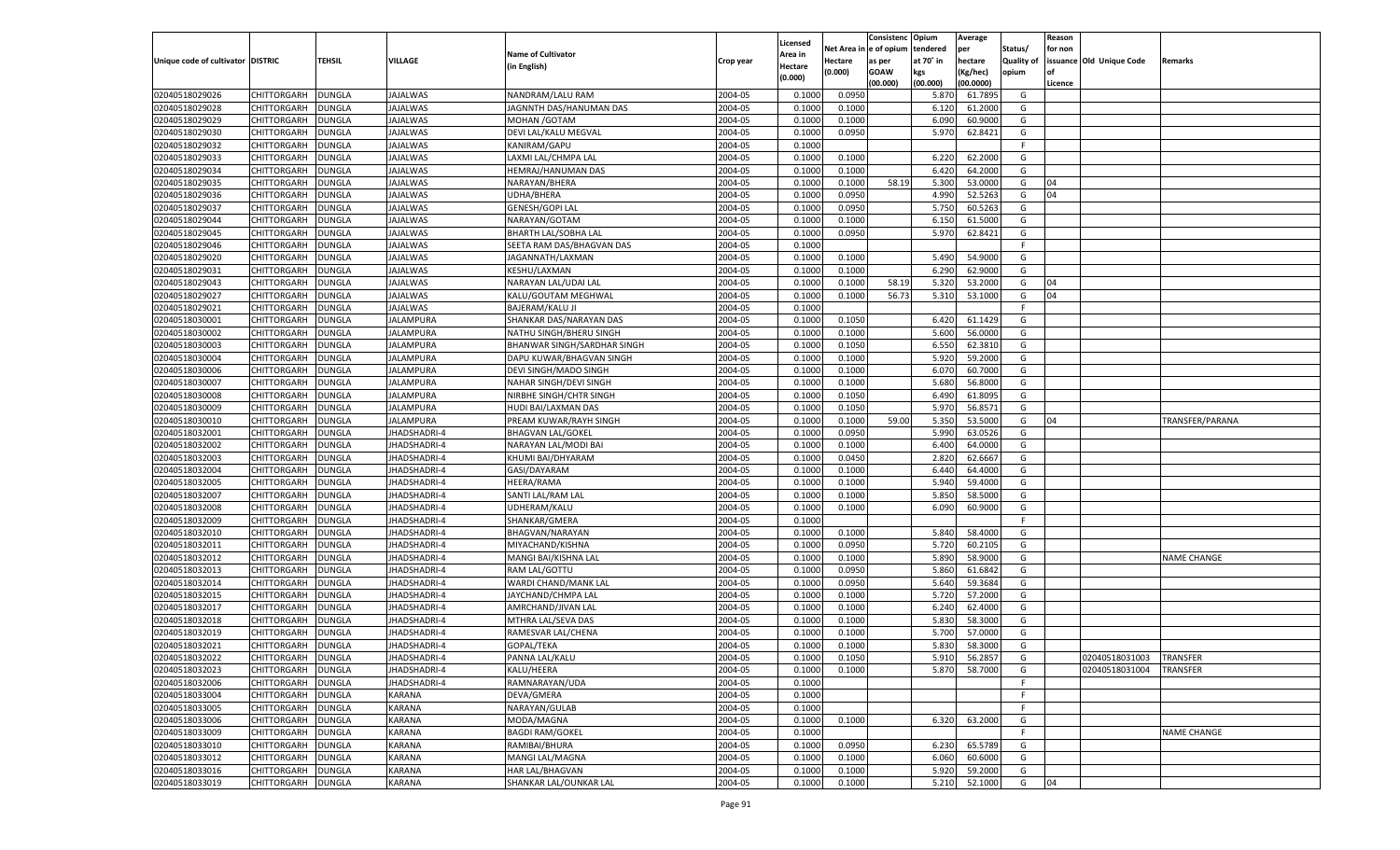|                                   |                      |               |               |                           |           |                           |          | Consistenc  | Opium     | Average   |                   | Reason  |                          |                    |
|-----------------------------------|----------------------|---------------|---------------|---------------------------|-----------|---------------------------|----------|-------------|-----------|-----------|-------------------|---------|--------------------------|--------------------|
|                                   |                      |               |               | <b>Name of Cultivator</b> |           | Licensed                  | Net Area | e of opium  | tendered  | per       | Status/           | for non |                          |                    |
| Unique code of cultivator DISTRIC |                      | <b>TEHSIL</b> | VILLAGE       | (in English)              | Crop year | <b>Area in</b><br>Hectare | Hectare  | as per      | at 70° in | hectare   | <b>Quality of</b> |         | issuance Old Unique Code | Remarks            |
|                                   |                      |               |               |                           |           | (0.000)                   | (0.000)  | <b>GOAW</b> | kgs       | (Kg/hec)  | opium             |         |                          |                    |
|                                   |                      |               |               |                           |           |                           |          | (00.000)    | (00.000)  | (00.0000) |                   | Licence |                          |                    |
| 02040518033024                    | CHITTORGARH          | <b>DUNGLA</b> | KARANA        | JAMUNALAL/OUNKAR LAL      | 2004-05   | 0.1000                    | 0.1000   |             | 5.770     | 57.7000   | G                 |         |                          | <b>NAME CHANGE</b> |
| 02040518033025                    | CHITTORGARH          | DUNGLA        | KARANA        | PYARA/DALLA               | 2004-05   | 0.1000                    | 0.1000   |             | 5.670     | 56.7000   | G                 |         |                          |                    |
| 02040518033027                    | CHITTORGARH          | DUNGLA        | KARANA        | NARAYAN/NANA              | 2004-05   | 0.1000                    | 0.0950   |             | 5.510     | 58.0000   | G                 |         |                          |                    |
| 02040518033036                    | CHITTORGARH          | DUNGLA        | KARANA        | GOKEL/GMERA               | 2004-05   | 0.1000                    | 0.1000   |             | 5.520     | 55.2000   | G                 |         |                          |                    |
| 02040518033038                    | CHITTORGARH          | DUNGLA        | KARANA        | GMERA/DOLA                | 2004-05   | 0.1000                    | 0.1000   |             | 5.770     | 57.7000   | G                 |         |                          |                    |
| 02040518033042                    | CHITTORGARH          | DUNGLA        | KARANA        | KESURAM/BHARMAL           | 2004-05   | 0.1000                    | 0.1000   |             | 6.470     | 64.7000   | G                 |         |                          |                    |
| 02040518033043                    | CHITTORGARH          | DUNGLA        | KARANA        | KISHAN LAL/BHANWAR LAL    | 2004-05   | 0.1000                    | 0.1000   |             | 4.580     | 70.4615   | G                 |         |                          | AS PER KHASRA      |
| 02040518033044                    | CHITTORGARH          | DUNGLA        | KARANA        | KAMAL KUWAR/PRTAP SINGH   | 2004-05   | 0.1000                    |          |             |           |           | F.                |         |                          |                    |
| 02040518033046                    | CHITTORGARH          | DUNGLA        | KARANA        | WAKTA/DALLA               | 2004-05   | 0.1000                    | 0.0950   |             | 5.550     | 58.4211   | G                 |         |                          |                    |
| 02040518033049                    | CHITTORGARH          | DUNGLA        | KARANA        | KALU/DEVA                 | 2004-05   | 0.1000                    | 0.1000   |             | 5.900     | 59.0000   | G                 |         |                          |                    |
| 02040518033051                    | CHITTORGARH          | DUNGLA        | KARANA        | MOHAN LAL/RUPA            | 2004-05   | 0.1000                    |          |             |           |           | F.                |         |                          |                    |
| 02040518033053                    | CHITTORGARH          | DUNGLA        | KARANA        | CHATARBHUJ/NANA           | 2004-05   | 0.1000                    | 0.1000   |             | 5.740     | 57.4000   | G                 |         |                          |                    |
| 02040518033055                    | CHITTORGARH          | DUNGLA        | KARANA        | RAMA/GOTTU                | 2004-05   | 0.1000                    | 0.1000   |             | 4.97      | 49.7000   | G                 | 04      |                          |                    |
| 02040518033060                    | CHITTORGARH          | DUNGLA        | KARANA        | <b>OUNKAR LAL/MAGNA</b>   | 2004-05   | 0.1000                    | 0.1000   |             | 5.840     | 58.4000   | G                 |         |                          |                    |
| 02040518033062                    | CHITTORGARH          | DUNGLA        | KARANA        | CHATARBHUJ/UDA            | 2004-05   | 0.1000                    |          |             |           |           | F.                |         |                          |                    |
| 02040518033068                    | CHITTORGARH          | DUNGLA        | KARANA        | BHANWAR LAL/ASHARAM       | 2004-05   | 0.1000                    |          |             |           |           | F.                |         |                          |                    |
| 02040518033072                    | CHITTORGARH          | <b>DUNGLA</b> | KARANA        | KANHIYA LAL/HEERA LAL     | 2004-05   | 0.1000                    |          |             |           |           | F.                |         |                          |                    |
| 02040518033073                    | CHITTORGARH          | DUNGLA        | KARANA        | MOTI/GOTTU                | 2004-05   | 0.1000                    | 0.1000   | 58.61       | 5.370     | 53.7000   | G                 | 04      |                          |                    |
| 02040518033081                    | CHITTORGARH          | <b>DUNGLA</b> | KARANA        | KANA/KALU LAL CHOTA       | 2004-05   | 0.1000                    | 0.1000   |             | 4.660     | 46.6000   | G                 | 04      |                          |                    |
| 02040518033084                    | CHITTORGARH          | DUNGLA        | KARANA        | <b>BHGVATI LAL/CHOTU</b>  | 2004-05   | 0.1000                    | 0.0950   |             | 4.960     | 52.2105   | G                 | 04      |                          |                    |
| 02040518033086                    | CHITTORGARH          | DUNGLA        | KARANA        | UDHE LAL/MAGNI RAM        | 2004-05   | 0.1000                    | 0.1000   |             | 5.720     | 57.2000   | G                 |         |                          |                    |
| 02040518033089                    | CHITTORGARH          | DUNGLA        | KARANA        | MODI BAI/HEMRAJ           | 2004-05   | 0.1000                    | 0.1000   |             | 5.810     | 58.1000   | G                 |         |                          |                    |
| 02040518033091                    | CHITTORGARH          | <b>DUNGLA</b> | KARANA        | CHOGA LAL/SHVA            | 2004-05   | 0.1000                    | 0.1000   |             | 5.730     | 57.3000   | G                 |         |                          |                    |
| 02040518033098                    | CHITTORGARH          | DUNGLA        | KARANA        | RAJU/RUPA                 | 2004-05   | 0.1000                    |          |             |           |           | F.                |         |                          |                    |
| 02040518033099                    | CHITTORGARH          | DUNGLA        | KARANA        | HEMRAJ/VIJAYRAM           | 2004-05   | 0.1000                    | 0.1000   |             | 5.400     | 54.0000   | G                 |         |                          |                    |
| 02040518033104                    | CHITTORGARH          | DUNGLA        | KARANA        | RATAN LAL/SHANKAR LAL     | 2004-05   | 0.1000                    | 0.1000   |             | 4.750     | 47.5000   | G                 | 04      |                          |                    |
| 02040518033113                    | CHITTORGARH          | <b>DUNGLA</b> | KARANA        | NARAYAN LAL/UDHE LAL      | 2004-05   | 0.1000                    | 0.1000   |             | 1.840     | 18.4000   | - 1               | 02      |                          |                    |
| 02040518033029                    | CHITTORGARH          | DUNGLA        | KARANA        | DHANRAJ/BHAGVAN           | 2004-05   | 0.1000                    |          |             |           |           | F.                |         |                          |                    |
| 02040518033030                    | CHITTORGARH          | DUNGLA        | KARANA        | GORI SHANKER/MAGNI RAM    | 2004-05   | 0.1000                    | 0.1000   |             | 5.950     | 59.5000   | G                 |         |                          |                    |
| 02040518033048                    | CHITTORGARH          | <b>DUNGLA</b> | KARANA        | SHYAM LAL/MAGNI RAM       | 2004-05   | 0.1000                    |          |             |           |           | F.                |         |                          |                    |
| 02040518033054                    | CHITTORGARH          | <b>DUNGLA</b> | KARANA        | BHANA/UDHA                | 2004-05   | 0.1000                    | 0.1000   |             | 5.710     | 57.1000   | G                 |         |                          |                    |
| 02040518033070                    | CHITTORGARH          | <b>DUNGLA</b> | KARANA        | JAGANNATH/ROOPA           | 2004-05   | 0.1000                    |          |             |           |           | F.                |         |                          |                    |
| 02040518033018                    | CHITTORGARH          | <b>DUNGLA</b> | KARANA        | KESURAM/NARAYAN           | 2004-05   | 0.1000                    | 0.1000   |             | 5.840     | 58.4000   | G                 |         |                          |                    |
| 02040518033022                    | CHITTORGARH          | DUNGLA        | KARANA        | MEGHA/BHERA               | 2004-05   | 0.1000                    | 0.1000   |             | 5.740     | 57.4000   | G                 |         |                          |                    |
| 02040518033037                    |                      | <b>DUNGLA</b> | KARANA        |                           | 2004-05   | 0.1000                    |          |             |           |           | F.                |         |                          |                    |
| 02040518033008                    | CHITTORGARH          |               | KARANA        | GAMRA/KALU                | 2004-05   |                           | 0.0950   |             | 5.370     | 56.5263   | G                 |         |                          |                    |
|                                   | CHITTORGARH          | <b>DUNGLA</b> | KARANA        | MOHAN/UDA                 |           | 0.1000<br>0.1000          |          |             |           |           |                   |         |                          |                    |
| 02040518033056                    | <b>CHITTORGARH</b>   | <b>DUNGLA</b> |               | RAM LAL/VENDI RAM         | 2004-05   |                           | 0.1000   | 55.51       | 5.350     | 53.5000   | G                 | 04      |                          |                    |
| 02040518033040                    | CHITTORGARH          | DUNGLA        | KARANA        | MOTI/KALU                 | 2004-05   | 0.1000                    | 0.1000   |             | 5.810     | 58.1000   | G                 |         |                          |                    |
| 02040518033118                    | <b>CHITTORGARH</b>   | <b>DUNGLA</b> | KARANA        | KISHANKUWER/SAJANSINGH    | 2004-05   | 0.1000                    |          |             |           |           | F.                |         |                          |                    |
| 02040518034001                    | CHITTORGARH          | <b>DUNGLA</b> | KATERA        | MOTI LAL/HEERA NAND       | 2004-05   | 0.1000                    |          |             |           |           | F                 |         |                          |                    |
| 02040518034002                    | CHITTORGARH          | <b>DUNGLA</b> | KATERA        | <b>KESHI BAI/SHANKER</b>  | 2004-05   | 0.1000                    |          |             |           |           | F                 |         |                          |                    |
| 02040518034004                    | CHITTORGARH          | DUNGLA        | KATERA        | UDA/KAJOD                 | 2004-05   | 0.1000                    |          |             |           |           | F                 |         |                          |                    |
| 02040518034005                    | CHITTORGARH          | <b>DUNGLA</b> | KATERA        | DHANNA/KAJOD              | 2004-05   | 0.1000                    |          |             |           |           | F.                |         |                          |                    |
| 02040518034006                    | CHITTORGARH          | DUNGLA        | KATERA        | TOLI RAM/NAVAL RAM        | 2004-05   | 0.1000                    | 0.1000   |             | 5.850     | 58.5000   | G                 |         |                          |                    |
| 02040518034007                    | CHITTORGARH          | <b>DUNGLA</b> | KATERA        | HARNARAYAN/VIJAY RAM      | 2004-05   | 0.1000                    | 0.0950   |             | 5.660     | 59.5789   | G                 |         |                          |                    |
| 02040518034010                    | CHITTORGARH   DUNGLA |               | <b>KATERA</b> | AMRAT RAM/OUNKAR          | 2004-05   | 0.1000                    | 0.0500   |             | 3.130     | 62.6000   | G                 |         |                          |                    |
| 02040518034011                    | <b>CHITTORGARH</b>   | <b>DUNGLA</b> | <b>KATERA</b> | BHAVANI SHANKER/BHEEM JI  | 2004-05   | 0.1000                    |          |             |           |           | F                 |         |                          |                    |
| 02040518034012                    | <b>CHITTORGARH</b>   | <b>DUNGLA</b> | KATERA        | <b>UDAI LAL/DEV RAM</b>   | 2004-05   | 0.1000                    | 0.1000   |             | 5.620     | 56.2000   | G                 |         |                          |                    |
| 02040518034013                    | <b>CHITTORGARH</b>   | <b>DUNGLA</b> | <b>KATERA</b> | SHO RAM/MOTI              | 2004-05   | 0.1000                    | 0.0950   |             | 4.790     | 50.4211   | G                 | 04      |                          |                    |
| 02040518034014                    | <b>CHITTORGARH</b>   | <b>DUNGLA</b> | <b>KATERA</b> | SHANKER/BHERA             | 2004-05   | 0.1000                    | 0.1000   |             | 4.970     | 49.7000   | G                 | 04      |                          |                    |
| 02040518034015                    | <b>CHITTORGARH</b>   | <b>DUNGLA</b> | <b>KATERA</b> | OUNKAR/DHANRAJ            | 2004-05   | 0.1000                    |          |             |           |           | F                 |         |                          |                    |
| 02040518034017                    | <b>CHITTORGARH</b>   | <b>DUNGLA</b> | KATERA        | BHERA/MEGHA               | 2004-05   | 0.1000                    | 0.1050   |             | 2.210     | 21.0476   | G                 | 04      |                          |                    |
| 02040518034020                    | <b>CHITTORGARH</b>   | <b>DUNGLA</b> | <b>KATERA</b> | GANPAT/MANA               | 2004-05   | 0.1000                    | 0.1000   |             | 5.010     | 50.1000   | G                 | 04      |                          |                    |
| 02040518034021                    | <b>CHITTORGARH</b>   | <b>DUNGLA</b> | <b>KATERA</b> | <b>NANI BAI/BHERA</b>     | 2004-05   | 0.1000                    |          |             |           |           | F.                |         |                          |                    |
| 02040518034023                    | <b>CHITTORGARH</b>   | <b>DUNGLA</b> | KATERA        | CHUNNI LAL/BHERA          | 2004-05   | 0.1000                    | 0.0950   |             | 5.590     | 58.8421   | G                 |         |                          |                    |
| 02040518034024                    | <b>CHITTORGARH</b>   | <b>DUNGLA</b> | KATERA        | <b>KURI BAI/MOHAN</b>     | 2004-05   | 0.1000                    | 0.1000   |             | 5.700     | 57.0000   | G                 |         |                          |                    |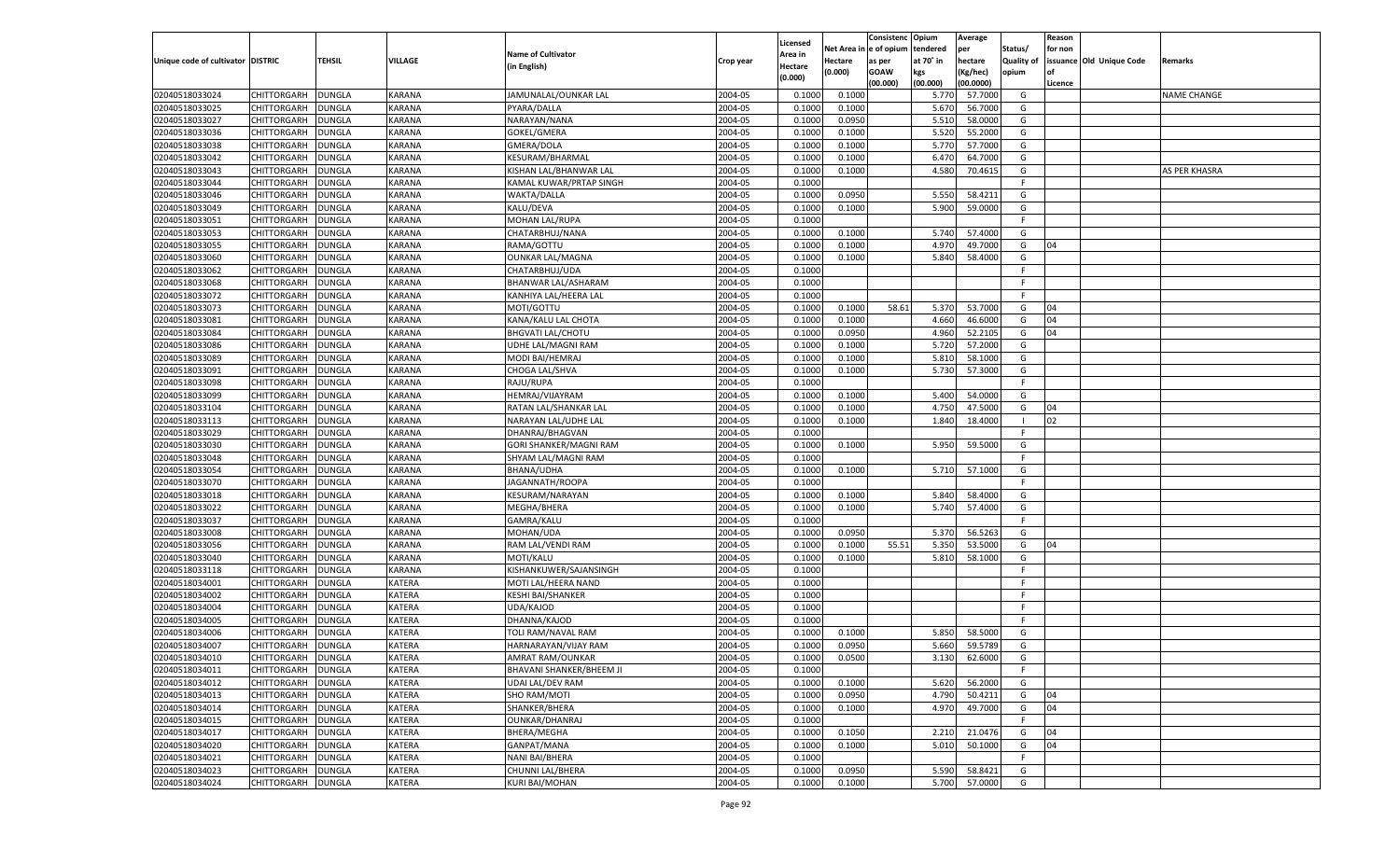|                                   |                    |               |               |                             |           |                    |         | Consistenc Opium       |           | Average   |                   | Reason  |                          |                    |
|-----------------------------------|--------------------|---------------|---------------|-----------------------------|-----------|--------------------|---------|------------------------|-----------|-----------|-------------------|---------|--------------------------|--------------------|
|                                   |                    |               |               | <b>Name of Cultivator</b>   |           | Licensed           |         | Net Area in e of opium | tendered  | per       | Status/           | for non |                          |                    |
| Unique code of cultivator DISTRIC |                    | TEHSIL        | VILLAGE       |                             | Crop year | Area in            | Hectare | as per                 | at 70° in | hectare   | <b>Quality of</b> |         | issuance Old Unique Code | <b>Remarks</b>     |
|                                   |                    |               |               | (in English)                |           | Hectare<br>(0.000) | (0.000) | <b>GOAW</b>            | kgs       | (Kg/hec)  | opium             |         |                          |                    |
|                                   |                    |               |               |                             |           |                    |         | (00.000)               | (00.000)  | (00.0000) |                   | Licence |                          |                    |
| 02040518034027                    | CHITTORGARH        | <b>DUNGLA</b> | KATERA        | <b>OUNKAR/NANDA</b>         | 2004-05   | 0.1000             | 0.0950  |                        | 4.950     | 52.1053   | G                 | 04      |                          |                    |
| 02040518034031                    | CHITTORGARH        | DUNGLA        | KATERA        | NAVLIBAI/VARDA              | 2004-05   | 0.1000             |         |                        |           |           | F.                |         |                          |                    |
| 02040518034032                    | CHITTORGARH        | <b>DUNGLA</b> | <b>KATERA</b> | KHEMRAJ/MIYA RAM            | 2004-05   | 0.1000             |         |                        |           |           | F.                |         |                          |                    |
| 02040518034034                    | CHITTORGARH        | DUNGLA        | KATERA        | PREM SHANKER/PARMANAND      | 2004-05   | 0.1000             | 0.1000  |                        | 5.090     | 50.9000   | G                 | 04      |                          |                    |
| 02040518034035                    | CHITTORGARH        | <b>DUNGLA</b> | <b>KATERA</b> | AASA RAM/KAJOD              | 2004-05   | 0.1000             | 0.0950  |                        | 5.630     | 59.2632   | G                 |         |                          |                    |
| 02040518034036                    | CHITTORGARH        | DUNGLA        | <b>KATERA</b> | <b>BAGDI RAM/LIMBA</b>      | 2004-05   | 0.1000             | 0.1000  |                        | 5.900     | 59.0000   | G                 |         |                          |                    |
| 02040518034037                    | CHITTORGARH        | <b>DUNGLA</b> | <b>KATERA</b> | <b>BABU LAL/VARDI CHAND</b> | 2004-05   | 0.1000             | 0.1000  |                        | 6.430     | 64.3000   | G                 |         |                          |                    |
| 02040518034038                    | CHITTORGARH        | DUNGLA        | KATERA        | LACHI RAM/NAVAL RAM         | 2004-05   | 0.1000             | 0.1000  |                        | 5.290     | 52.9000   | G                 | 04      |                          |                    |
| 02040518034040                    | CHITTORGARH        | <b>DUNGLA</b> | <b>KATERA</b> | KHUB CHAND/GANGA RAM        | 2004-05   | 0.1000             | 0.0950  |                        | 5.300     | 55.7895   | G                 |         |                          |                    |
| 02040518034041                    | CHITTORGARH        | DUNGLA        | KATERA        | <b>GAMNESH LAL/KAJOD</b>    | 2004-05   | 0.1000             |         |                        |           |           | F.                |         |                          |                    |
| 02040518034042                    | CHITTORGARH        | <b>DUNGLA</b> | <b>KATERA</b> | <b>UDAI LAL/TOLI RAM</b>    | 2004-05   | 0.1000             | 0.1000  |                        | 5.900     | 59.0000   | G                 |         |                          |                    |
| 02040518034043                    | CHITTORGARH        | DUNGLA        | KATERA        | RAM CHANDRA/VAJE RAM        | 2004-05   | 0.1000             |         |                        |           |           | F.                |         |                          |                    |
| 02040518034044                    | CHITTORGARH        | DUNGLA        | <b>KATERA</b> | <b>BHAGVAN LAL/TOLI RAM</b> | 2004-05   | 0.1000             |         |                        |           |           | F.                |         |                          |                    |
| 02040518034045                    | CHITTORGARH        | DUNGLA        | KATERA        | <b>OUNKAR LAL/TOLI RAM</b>  | 2004-05   | 0.1000             |         |                        |           |           | E                 |         |                          |                    |
| 02040518034046                    | CHITTORGARH        | DUNGLA        | KATERA        | BHERU LAL/PARBHU LAL        | 2004-05   | 0.1000             |         |                        |           |           | F.                |         |                          |                    |
| 02040518034047                    | CHITTORGARH        | DUNGLA        | KATERA        | REVA SHANKER/GEHRI LAL      | 2004-05   | 0.1000             | 0.0500  |                        | 2.380     | 47.6000   | G                 | 04      |                          |                    |
|                                   |                    |               |               |                             | 2004-05   | 0.1000             |         |                        |           |           | F.                |         |                          |                    |
| 02040518034048                    | CHITTORGARH        | DUNGLA        | KATERA        | RAM CHANDRA/DHANNA BRAMAN   |           |                    |         |                        |           |           | E                 |         |                          |                    |
| 02040518034049                    | CHITTORGARH        | DUNGLA        | KATERA        | <b>BANSHI LAL/SHANKER</b>   | 2004-05   | 0.1000             |         |                        |           |           |                   |         |                          |                    |
| 02040518034050                    | CHITTORGARH        | DUNGLA        | KATERA        | CHUNNI LAL/KAJOD            | 2004-05   | 0.1000             |         |                        |           |           | F.                |         |                          |                    |
| 02040518034051                    | CHITTORGARH        | DUNGLA        | KATERA        | SHANTI LAL/KAJOD            | 2004-05   | 0.1000             |         |                        |           |           | -F                |         |                          |                    |
| 02040518034052                    | CHITTORGARH        | DUNGLA        | KATERA        | VAKTI BAI/NAVAL KISHOR      | 2004-05   | 0.1000             |         |                        |           |           | F.                |         |                          |                    |
| 02040518034053                    | CHITTORGARH        | DUNGLA        | KATERA        | GOTTU/KANNA                 | 2004-05   | 0.1000             | 0.0950  |                        | 4.390     | 46.2105   | - 1               | 02      |                          |                    |
| 02040518034054                    | CHITTORGARH        | DUNGLA        | KATERA        | JAGDISH CHANDRA/BABRU       | 2004-05   | 0.1000             | 0.0950  |                        | 5.920     | 62.3158   | G                 |         |                          |                    |
| 02040518034056                    | CHITTORGARH        | DUNGLA        | KATERA        | BHERU LAL/HEERA LAI         | 2004-05   | 0.1000             | 0.0950  |                        | 5.650     | 59.4737   | G                 |         |                          |                    |
| 02040518034057                    | CHITTORGARH        | DUNGLA        | KATERA        | PARAS RAM/GANGA RAM         | 2004-05   | 0.1000             | 0.0950  |                        | 5.630     | 59.2632   | G                 |         |                          |                    |
| 02040518034058                    | CHITTORGARH        | DUNGLA        | KATERA        | DAL CHAND/NARBDA SHANKER    | 2004-05   | 0.1000             | 0.1000  |                        | 5.950     | 59.5000   | G                 |         |                          |                    |
| 02040518034059                    | CHITTORGARH        | DUNGLA        | KATERA        | BHAGVAN LAL/SHANKER LAI     | 2004-05   | 0.1000             | 0.0950  |                        | 6.530     | 68.7368   | G                 |         |                          |                    |
| 02040518034060                    | CHITTORGARH        | DUNGLA        | KATERA        | KISHNA/BHERA                | 2004-05   | 0.1000             | 0.0950  |                        | 5.570     | 58.6316   | G                 |         |                          |                    |
| 02040518034061                    | CHITTORGARH        | DUNGLA        | KATERA        | SHANKER/MOTI                | 2004-05   | 0.1000             | 0.0950  |                        | 6.190     | 65.1579   | G                 |         |                          |                    |
| 02040518034062                    | CHITTORGARH        | DUNGLA        | KATERA        | VARDI CHAND/KAJOD           | 2004-05   | 0.1000             |         |                        |           |           | E                 |         |                          |                    |
| 02040518034063                    | CHITTORGARH        | DUNGLA        | KATERA        | RAM CHANDRA/AMRAT RAM       | 2004-05   | 0.1000             |         |                        |           |           | F.                |         |                          |                    |
| 02040518034064                    | CHITTORGARH        | DUNGLA        | KATERA        | <b>BHAGVAN LAL/KANNA</b>    | 2004-05   | 0.1000             | 0.1000  |                        | 6.000     | 60.0000   | G                 |         |                          |                    |
| 02040518034066                    | CHITTORGARH        | DUNGLA        | <b>KATERA</b> | LAXMAN/BHERA                | 2004-05   | 0.1000             |         |                        |           |           | F.                |         |                          |                    |
| 02040518034067                    | CHITTORGARH        | DUNGLA        | KATERA        | NARAYAN/OUNKAR LAL          | 2004-05   | 0.1000             | 0.1000  |                        | 6.160     | 61.6000   | G                 |         |                          |                    |
| 02040518034068                    | CHITTORGARH        | DUNGLA        | KATERA        | SHANTI LAL/NARBDA SHANKER   | 2004-05   | 0.1000             |         |                        |           |           | F.                |         |                          |                    |
| 02040518034070                    | CHITTORGARH        | DUNGLA        | KATERA        | GANGA RAM/VAJE RAM          | 2004-05   | 0.1000             |         |                        |           |           | -F                |         |                          |                    |
| 02040518034022                    | CHITTORGARH        | DUNGLA        | <b>KATERA</b> | SHANKER/PARMANAND           | 2004-05   | 0.1000             | 0.1000  |                        | 6.230     | 62.3000   | G                 |         |                          |                    |
| 02040518034025                    | CHITTORGARH        | DUNGLA        | KATERA        | SHRI LAL/PARTAP             | 2004-05   | 0.1000             | 0.1000  |                        | 3.730     | 37.3000   | G                 | 04      |                          |                    |
| 02040518034039                    | CHITTORGARH        | DUNGLA        | KATERA        | <b>BHAGVAN LAL/UDA</b>      | 2004-05   | 0.1000             |         |                        |           |           | F.                |         |                          |                    |
| 02040518034029                    | CHITTORGARH        | DUNGLA        | KATERA        | BHEEMA/NARAYAN              | 2004-05   | 0.1000             | 0.0950  |                        | 5.580     | 58.7368   | G                 |         |                          |                    |
| 02040518034018                    | CHITTORGARH        | DUNGLA        | KATERA        | <b>BARDI BAI/KALU</b>       | 2004-05   | 0.1000             |         |                        |           |           | F.                |         |                          |                    |
| 02040518037002                    | CHITTORGARH        | DUNGLA        | KISHANKARERI  | <b>BHURA LAL/GOPAL</b>      | 2004-05   | 0.1000             | 0.1000  |                        | 5.980     | 59.8000   | G                 |         |                          |                    |
|                                   |                    |               |               | PERAM CHAND/KISHAN LAL      | 2004-05   | 0.1000             |         |                        |           |           | N                 |         |                          |                    |
| 02040518037003<br>02040518037006  | CHITTORGARH        | DUNGLA        | KISHANKARERI  |                             |           |                    |         |                        |           |           |                   |         |                          |                    |
|                                   | CHITTORGARH        | DUNGLA        | KISHANKARERI  | ROOPA/CHATARBHUJ            | 2004-05   | 0.1000             | 0.1000  |                        | 6.510     | 65.1000   | G                 |         |                          |                    |
| 02040518037007                    | CHITTORGARH        | DUNGLA        | KISHANKARERI  | SUKHA/CHTRBHUJ              | 2004-05   | 0.1000             | 0.1000  |                        | 5.950     | 59.5000   | G                 |         |                          |                    |
| 02040518037008                    | CHITTORGARH        | <b>DUNGLA</b> | KISHANKARERI  | PARBHU LAL/SHANKAR LAL      | 2004-05   | 0.1000             | 0.1000  |                        | 6.080     | 60.8000   | G                 |         |                          |                    |
| 02040518037009                    | <b>CHITTORGARH</b> | <b>DUNGLA</b> | KISHANKARERI  | <b>GENESH / GOKEL</b>       | 2004-05   | 0.1000             | 0.1000  |                        | 6.330     | 63.3000   | G                 |         |                          |                    |
| 02040518037010                    | <b>CHITTORGARH</b> | <b>DUNGLA</b> | KISHANKARERI  | MANGI LAL/GOKEL             | 2004-05   | 0.1000             | 0.1000  |                        | 6.120     | 61.2000   | G                 |         |                          |                    |
| 02040518037013                    | CHITTORGARH        | <b>DUNGLA</b> | KISHANKARERI  | MOHAN LAL/DEVA              | 2004-05   | 0.1000             | 0.1050  |                        | 6.370     | 60.6667   | G                 |         |                          |                    |
| 02040518037014                    | <b>CHITTORGARH</b> | <b>DUNGLA</b> | KISHANKARERI  | RUP LAL/SHRI LAL            | 2004-05   | 0.1000             | 0.1050  |                        | 5.930     | 56.4762   | G                 |         |                          |                    |
| 02040518037016                    | CHITTORGARH        | <b>DUNGLA</b> | KISHANKARERI  | <b>BARDI CHAND/OUNKAR</b>   | 2004-05   | 0.1000             | 0.1050  |                        | 6.140     | 58.4762   | G                 |         |                          |                    |
| 02040518037017                    | <b>CHITTORGARH</b> | DUNGLA        | KISHANKARERI  | AMBALAL/KISHNA              | 2004-05   | 0.1000             | 0.1000  |                        | 6.050     | 60.5000   | G                 |         |                          | <b>NAME CHANGE</b> |
| 02040518037020                    | CHITTORGARH        | <b>DUNGLA</b> | KISHANKARERI  | CHTRBHUJ/KHEMRAJ            | 2004-05   | 0.1000             | 0.1000  |                        | 6.200     | 62.0000   | G                 |         |                          |                    |
| 02040518037022                    | CHITTORGARH        | <b>DUNGLA</b> | KISHANKARERI  | KHEMRAJ/NATHU               | 2004-05   | 0.1000             | 0.1050  |                        | 6.400     | 60.9524   | G                 |         |                          |                    |
| 02040518037029                    | <b>CHITTORGARH</b> | <b>DUNGLA</b> | KISHANKARERI  | KALU LAL/NATHU              | 2004-05   | 0.1000             | 0.1000  |                        | 6.210     | 62.1000   | G                 |         |                          |                    |
| 02040518037036                    | <b>CHITTORGARH</b> | <b>DUNGLA</b> | KISHANKARERI  | NATHU LAL/DEV KISHAN        | 2004-05   | 0.1000             | 0.1000  |                        | 6.660     | 66.6000   | G                 |         |                          |                    |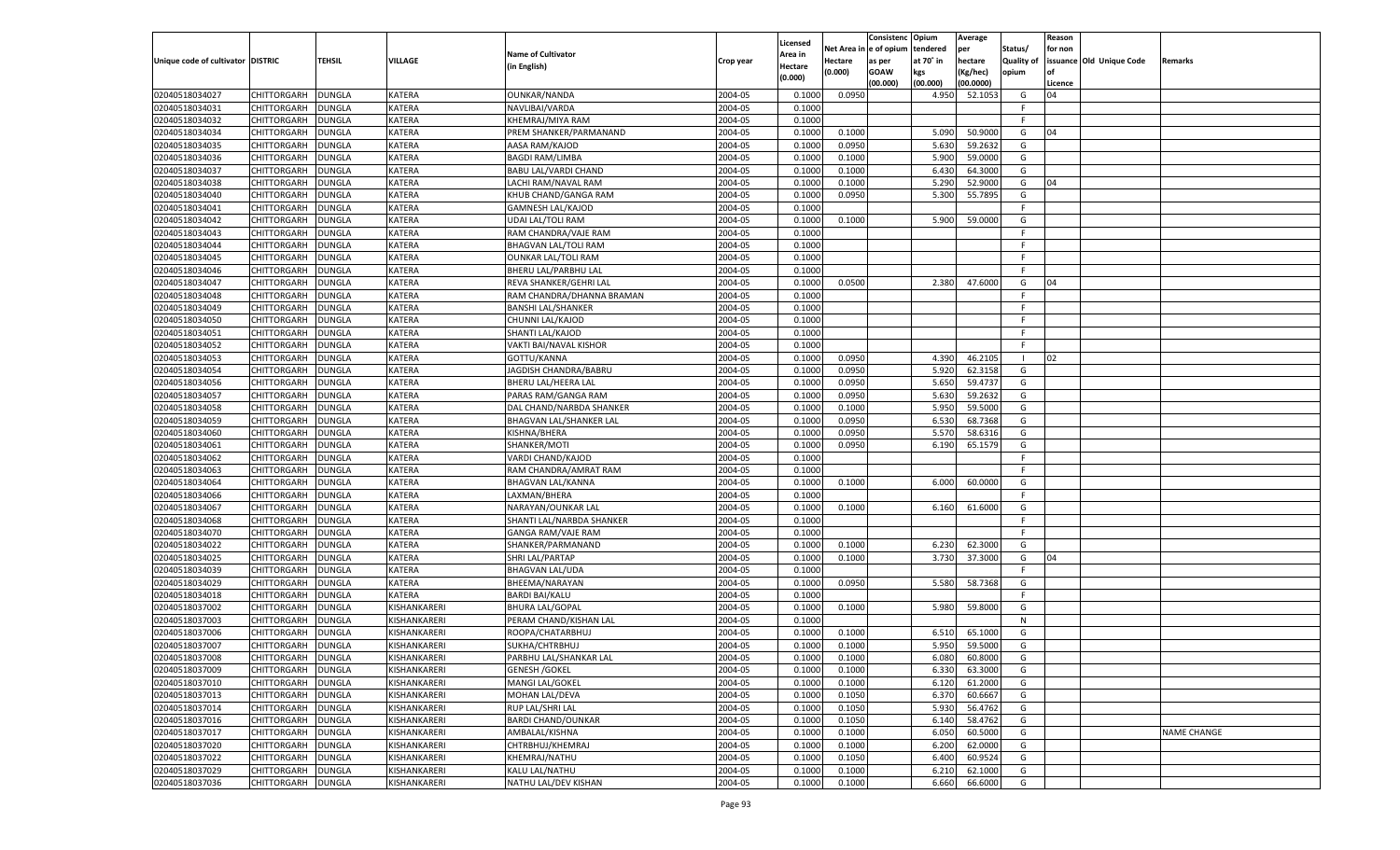|                                   |                    |               |                |                              |           |                    |            | Consistenc    | Opium     | Average   |                   | Reason  |                          |                    |
|-----------------------------------|--------------------|---------------|----------------|------------------------------|-----------|--------------------|------------|---------------|-----------|-----------|-------------------|---------|--------------------------|--------------------|
|                                   |                    |               |                |                              |           | Licensed           | Net Area i | n  e of opium | tendered  | per       | Status/           | for non |                          |                    |
| Unique code of cultivator DISTRIC |                    | TEHSIL        | <b>VILLAGE</b> | <b>Name of Cultivator</b>    | Crop year | Area in            | Hectare    | as per        | at 70° in | hectare   | <b>Quality of</b> |         | issuance Old Unique Code | Remarks            |
|                                   |                    |               |                | (in English)                 |           | Hectare<br>(0.000) | (0.000)    | <b>GOAW</b>   | kgs       | (Kg/hec)  | opium             |         |                          |                    |
|                                   |                    |               |                |                              |           |                    |            | (00.000)      | (00.000)  | (00.0000) |                   | Licence |                          |                    |
| 02040518037041                    | CHITTORGARH        | DUNGLA        | KISHANKARERI   | BHERU LAL/TOLI RAM           | 2004-05   | 0.1000             |            |               |           |           | N                 |         |                          |                    |
| 02040518037042                    | CHITTORGARH        | DUNGLA        | KISHANKARERI   | MOTI LAL/LAXMAN              | 2004-05   | 0.1000             | 0.1000     |               | 6.970     | 69.7000   | G                 |         |                          |                    |
| 02040518037044                    | CHITTORGARH        | DUNGLA        | KISHANKARERI   | HARI RAM/HMERA               | 2004-05   | 0.1000             | 0.1050     |               | 6.460     | 61.5238   | G                 |         |                          |                    |
| 02040518037045                    | CHITTORGARH        | DUNGLA        | KISHANKARERI   | SHANKAR/NANA GUJR            | 2004-05   | 0.1000             | 0.1050     |               | 6.490     | 61.8095   | G                 |         |                          |                    |
| 02040518037049                    | CHITTORGARH        | DUNGLA        | KISHANKARERI   | SHANKAR/GANGA RAM            | 2004-05   | 0.1000             | 0.1050     |               | 6.500     | 61.9048   | G                 |         |                          |                    |
| 02040518037018                    | CHITTORGARH        | DUNGLA        | KISHANKARERI   | MODI LAL/JAI SINGH           | 2004-05   | 0.1000             | 0.1000     |               | 6.250     | 62.5000   | G                 |         |                          |                    |
| 02040518037037                    | CHITTORGARH        | DUNGLA        | KISHANKARERI   | <b>VIJAY RAM/OUNKAR</b>      | 2004-05   | 0.1000             | 0.1000     |               | 5.480     | 54.8000   | G                 |         |                          |                    |
| 02040518037046                    | CHITTORGARH        | DUNGLA        | KISHANKARERI   | WARDI CHAND/BHERA            | 2004-05   | 0.1000             | 0.1000     |               | 6.060     | 60.6000   | G                 |         |                          |                    |
| 02040518037004                    | CHITTORGARH        | DUNGLA        | KISHANKARERI   | GOKAL/CHTRBHUJ               | 2004-05   | 0.1000             | 0.0950     |               | 5.860     | 61.6842   | G                 |         |                          |                    |
| 02040518037011                    | CHITTORGARH        | DUNGLA        | KISHANKARERI   | MEGHRAJ/OUNKAR               | 2004-05   | 0.1000             |            |               |           |           | F.                |         |                          |                    |
| 02040518037021                    | CHITTORGARH        | DUNGLA        | KISHANKARERI   | MANGI LAL/LAXMAN             | 2004-05   | 0.1000             |            |               |           |           | N                 |         |                          |                    |
| 02040518038002                    | CHITTORGARH        | DUNGLA        | LUXMIPURA-4    | CHAMPA LAL/KISHAN LAL        | 2004-05   | 0.1000             | 0.1000     |               | 6.310     | 63.1000   | G                 |         |                          |                    |
| 02040518038005                    | CHITTORGARH        | DUNGLA        | LUXMIPURA-4    | RAMESHVAR LAL/SAV LAL        | 2004-05   | 0.1000             | 0.0950     |               | 5.690     | 59.8947   | G                 |         |                          |                    |
| 02040518038010                    | CHITTORGARH        | DUNGLA        | LUXMIPURA-4    | BAGDI LAL/NARAYAN LAL        | 2004-05   | 0.1000             | 0.1000     |               | 6.780     | 67.8000   | G                 |         |                          |                    |
| 02040518038011                    | CHITTORGARH        | DUNGLA        | LUXMIPURA-4    | NARAYAN LAL/KANA             | 2004-05   | 0.1000             | 0.1000     |               | 6.940     | 69.4000   | G                 |         |                          |                    |
| 02040518038012                    | CHITTORGARH        | DUNGLA        | LUXMIPURA-4    | HEMRAJ/DALLA                 | 2004-05   | 0.1000             | 0.1000     |               | 5.440     | 54.4000   | G                 |         |                          |                    |
| 02040518038013                    | CHITTORGARH        | DUNGLA        | LUXMIPURA-4    | KALU RAM/RAMA                | 2004-05   | 0.1000             | 0.0950     |               | 6.200     | 65.2632   | G                 |         |                          |                    |
| 02040518038014                    | CHITTORGARH        | DUNGLA        | LUXMIPURA-4    | <b>OUNKAR/MOTI LAL</b>       | 2004-05   | 0.1000             | 0.1000     |               | 5.890     | 58.9000   | G                 |         |                          |                    |
| 02040518038022                    | CHITTORGARH        | DUNGLA        | LUXMIPURA-4    | <b>GOKAL/PURA CHAMAR</b>     | 2004-05   | 0.1000             | 0.1000     |               | 5.450     | 54.5000   | G                 |         |                          |                    |
| 02040518038024                    | CHITTORGARH        | DUNGLA        | LUXMIPURA-4    | <b>BANSHI LAL/NARAYAN</b>    | 2004-05   | 0.1000             | 0.1000     |               | 6.620     | 66.2000   | G                 |         |                          |                    |
| 02040518038019                    | CHITTORGARH        | DUNGLA        | LUXMIPURA-4    | MOTI LAL/OUNKAR LAL          | 2004-05   | 0.1000             | 0.1000     |               | 6.410     | 64.1000   | G                 |         |                          |                    |
| 02040518038003                    | CHITTORGARH        | DUNGLA        | LUXMIPURA-4    | <b>OUNKAR/SAV RAM</b>        | 2004-05   | 0.1000             | 0.1000     |               | 6.590     | 65.9000   | G                 |         |                          |                    |
| 02040518038016                    | CHITTORGARH        | DUNGLA        | LUXMIPURA-4    | HARLAL/GAMERA                | 2004-05   | 0.1000             | 0.1000     |               | 6.040     | 60.4000   | G                 |         |                          | <b>NAME CHANGE</b> |
| 02040518038017                    | CHITTORGARH        | DUNGLA        | LUXMIPURA-4    | <b>BAGDI RAM/DALU</b>        | 2004-05   | 0.1000             | 0.1000     |               | 5.900     | 59.0000   | G                 |         |                          |                    |
| 02040518039001                    | CHITTORGARH        | DUNGLA        | LOTHIYANA      | MADHAV LAL/BHERU LAL         | 2004-05   | 0.1000             | 0.1000     |               | 6.040     | 60.4000   | G                 |         |                          |                    |
| 02040518039003                    | CHITTORGARH        | DUNGLA        | LOTHIYANA      | <b>KISHAN LAL/GIRDHARI</b>   | 2004-05   | 0.1000             | 0.1000     |               | 6.140     | 61.4000   | G                 |         |                          |                    |
| 02040518039004                    | CHITTORGARH        | DUNGLA        | LOTHIYANA      | NARAYAN LAL/DAL CHAND        | 2004-05   | 0.1000             | 0.1050     |               | 6.350     | 60.4762   | G                 |         |                          |                    |
| 02040518039005                    | CHITTORGARH        | DUNGLA        | LOTHIYANA      | MOHAN LAL/BHERU LAL          | 2004-05   | 0.1000             | 0.1050     |               | 6.280     | 59.8095   | G                 |         |                          |                    |
| 02040518039006                    | CHITTORGARH        | DUNGLA        | LOTHIYANA      | <b>OUNKAR LAL/BHANA</b>      | 2004-05   | 0.1000             |            |               |           |           | F                 |         |                          |                    |
| 02040518039007                    | CHITTORGARH        | DUNGLA        | LOTHIYANA      | <b>HEMRAJ/BHERU</b>          | 2004-05   | 0.1000             | 0.1000     |               | 6.760     | 67.6000   | G                 |         |                          |                    |
| 02040518039010                    | CHITTORGARH        | DUNGLA        | LOTHIYANA      | MOTI/LALU                    | 2004-05   | 0.1000             | 0.1000     |               | 6.050     | 60.5000   | G                 |         |                          |                    |
| 02040518039011                    | CHITTORGARH        | DUNGLA        | LOTHIYANA      | <b>UDA/SHORAM KHAROL</b>     | 2004-05   | 0.1000             | 0.1050     |               | 5.470     | 52.0952   | G                 | 04      |                          |                    |
| 02040518039012                    | CHITTORGARH        | DUNGLA        | LOTHIYANA      | MADHAV LAL/KISHNA            | 2004-05   | 0.1000             | 0.1000     |               | 6.230     | 62.3000   | G                 |         |                          |                    |
| 02040518039014                    | CHITTORGARH        | DUNGLA        | LOTHIYANA      | LALU/ROOPA                   | 2004-05   | 0.1000             | 0.1000     |               | 6.510     | 65.1000   | G                 |         |                          |                    |
| 02040518039015                    | CHITTORGARH        | DUNGLA        | LOTHIYANA      | KALU/ROOPA                   | 2004-05   | 0.1000             | 0.1000     |               | 6.370     | 63.7000   | G                 |         |                          |                    |
| 02040518039018                    | CHITTORGARH        | DUNGLA        | LOTHIYANA      | GOUTAM/LACHI RAM             | 2004-05   | 0.1000             | 0.1000     |               | 6.200     | 62.0000   | G                 |         |                          |                    |
| 02040518039019                    | CHITTORGARH        | DUNGLA        | LOTHIYANA      | RAM LAL/TARA CHAND           | 2004-05   | 0.1000             | 0.1000     |               | 6.030     | 60.3000   | G                 |         |                          |                    |
| 02040518039021                    | CHITTORGARH        | DUNGLA        | LOTHIYANA      | MANGI LAL/NAVLA              | 2004-05   | 0.1000             |            |               |           |           | F                 |         |                          |                    |
| 02040518039022                    | CHITTORGARH        | DUNGLA        | LOTHIYANA      | CHOGA LAL/TARA CHAND         | 2004-05   | 0.1000             | 0.1000     |               | 5.070     | 50.7000   | G                 | 04      |                          |                    |
| 02040518039023                    | CHITTORGARH        | DUNGLA        | LOTHIYANA      | KALU/KISHANA                 | 2004-05   | 0.1000             | 0.1000     |               | 6.110     | 61.1000   | G                 |         |                          |                    |
| 02040518039027                    | CHITTORGARH        | DUNGLA        | LOTHIYANA      | DEVILAL/DAL CHAND            | 2004-05   | 0.1000             | 0.1000     |               | 6.210     | 62.1000   | G                 |         |                          |                    |
| 02040518039028                    | CHITTORGARH        | DUNGLA        | LOTHIYANA      | VARDI BAI/RATAN LAL          | 2004-05   | 0.1000             | 0.1050     |               | 6.810     | 64.8571   | G                 |         |                          |                    |
| 02040518039031                    | CHITTORGARH        | DUNGLA        | LOTHIYANA      | <b>HEERA LAL/JETA</b>        | 2004-05   | 0.1000             | 0.1000     |               | 6.040     | 60.4000   | G                 |         |                          |                    |
| 02040518039034                    | CHITTORGARH        | DUNGLA        | LOTHIYANA      | MADHO LAL/UDAI RAM           | 2004-05   | 0.1000             | 0.1000     |               | 6.050     | 60.5000   | G                 |         |                          |                    |
| 02040518039035                    | CHITTORGARH        | <b>DUNGLA</b> | LOTHIYANA      | <b>BADRIBAI/GANESH KUMAR</b> | 2004-05   | 0.1000             | 0.1000     |               | 6.010     | 60.1000   | G                 |         |                          |                    |
| 02040518039036                    | CHITTORGARH        | <b>DUNGLA</b> | LOTHIYANA      | KESABAI/HEERA/KISHNA         | 2004-05   | 0.1000             |            |               |           |           |                   |         |                          |                    |
| 02040518039039                    | <b>CHITTORGARH</b> | <b>DUNGLA</b> | LOTHIYANA      | MANGU/DEVA                   | 2004-05   | 0.1000             | 0.1000     |               | 5.590     | 55.9000   | G                 |         |                          |                    |
| 02040518039042                    | <b>CHITTORGARH</b> | <b>DUNGLA</b> | LOTHIYANA      | RAM LAL/NAVLA                | 2004-05   | 0.1000             | 0.1000     |               | 5.990     | 59.9000   | G                 |         |                          |                    |
| 02040518039044                    | CHITTORGARH        | <b>DUNGLA</b> | LOTHIYANA      | AMBA LAL/RAM LAL             | 2004-05   | 0.1000             | 0.1000     |               | 6.120     | 61.2000   | G                 |         |                          |                    |
| 02040518039047                    | CHITTORGARH        | <b>DUNGLA</b> | LOTHIYANA      | HEERA LAL/PARTHVIRAJ         | 2004-05   | 0.1000             | 0.1000     |               | 5.870     | 58.7000   | G                 |         |                          |                    |
| 02040518039050                    | CHITTORGARH        | <b>DUNGLA</b> | LOTHIYANA      | RAMBAKSH/SHO RAM             | 2004-05   | 0.1000             | 0.1000     |               | 6.560     | 65.6000   | G                 |         |                          |                    |
| 02040518039032                    | CHITTORGARH        | <b>DUNGLA</b> | LOTHIYANA      | <b>DEU BAI/PARTHA</b>        | 2004-05   | 0.1000             | 0.1000     |               | 5.860     | 58.6000   | G                 |         |                          |                    |
| 02040518039041                    | CHITTORGARH        | <b>DUNGLA</b> | LOTHIYANA      | KALU/SHORAM                  | 2004-05   | 0.1000             | 0.1000     |               | 6.030     | 60.3000   | G                 |         |                          |                    |
| 02040518039013                    | CHITTORGARH        | <b>DUNGLA</b> | LOTHIYANA      | <b>BHOLI RAM/KESHO RAM</b>   | 2004-05   | 0.1000             | 0.1000     |               | 6.250     | 62.5000   | G                 |         |                          |                    |
|                                   | CHITTORGARH        | <b>DUNGLA</b> |                |                              |           |                    |            |               |           |           | $\blacksquare$    | 02      |                          |                    |
| 02040518039045                    |                    |               | LOTHIYANA      | AMAR CHAND/RAM LAL           | 2004-05   | 0.1000             | 0.1000     |               | 5.110     | 51.1000   |                   |         |                          |                    |
| 02040518039048                    | <b>CHITTORGARH</b> | <b>DUNGLA</b> | LOTHIYANA      | JAGGA/LALA                   | 2004-05   | 0.1000             | 0.1000     |               | 5.780     | 57.8000   | G                 |         |                          |                    |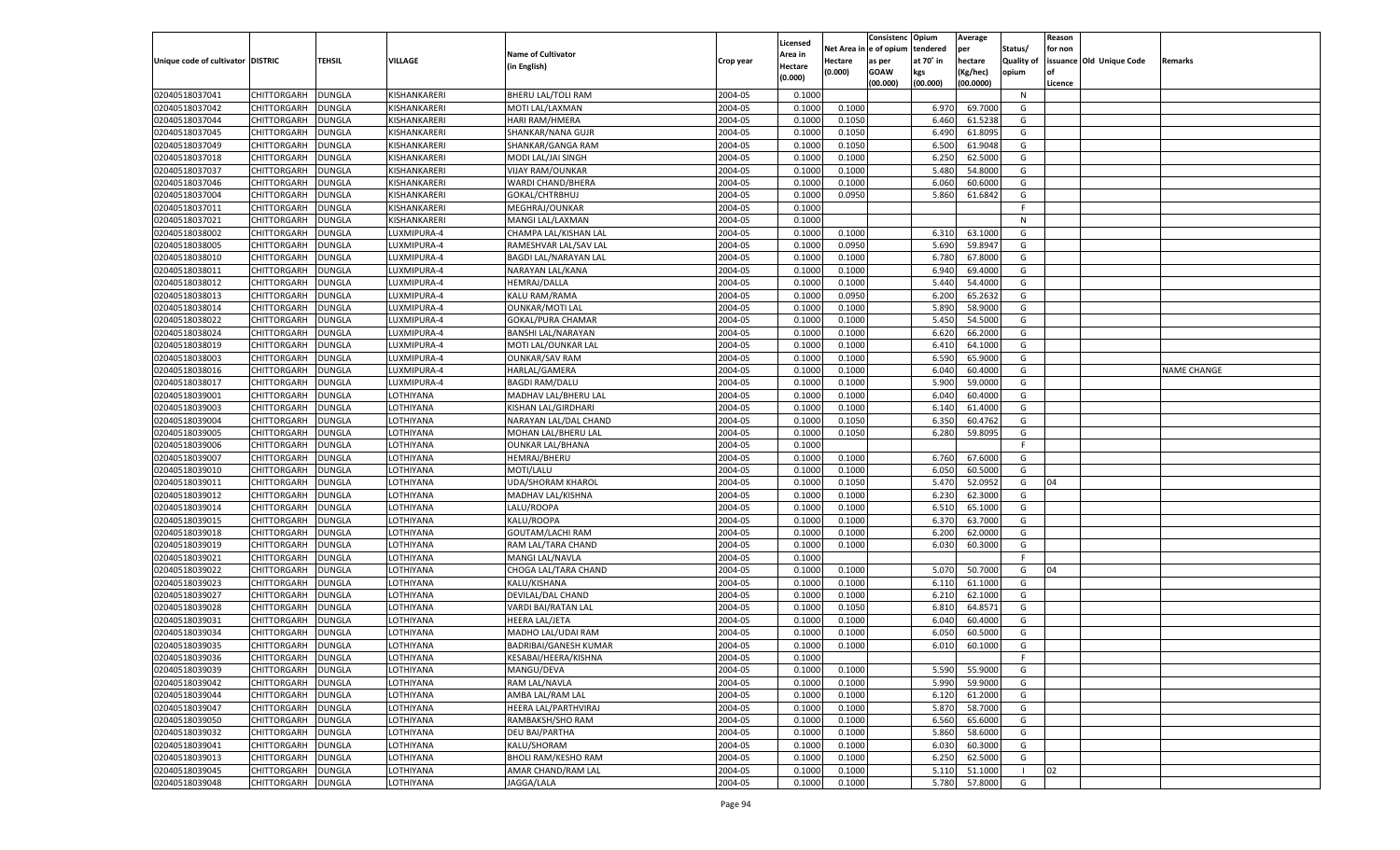|                                   |                    |               |                 |                            |           |          |             | Consistenc    | Opium     | Average   |                   | Reason  |                          |                    |
|-----------------------------------|--------------------|---------------|-----------------|----------------------------|-----------|----------|-------------|---------------|-----------|-----------|-------------------|---------|--------------------------|--------------------|
|                                   |                    |               |                 |                            |           | Licensed | Net Area iı | n le of opium | tendered  | per       | Status/           | for non |                          |                    |
| Unique code of cultivator DISTRIC |                    | TEHSIL        | <b>VILLAGE</b>  | <b>Name of Cultivator</b>  | Crop year | Area in  | Hectare     | as per        | at 70° in | hectare   | <b>Quality of</b> |         | issuance Old Unique Code | Remarks            |
|                                   |                    |               |                 | (in English)               |           | Hectare  | (0.000)     | <b>GOAW</b>   | kgs       | (Kg/hec)  | opium             |         |                          |                    |
|                                   |                    |               |                 |                            |           | (0.000)  |             | (00.000)      | (00.000)  | (00.0000) |                   | Licence |                          |                    |
| 02040518039051                    | CHITTORGARH        | DUNGLA        | LOTHIYANA       | KALI BAI/SHO RAM           | 2004-05   | 0.1000   | 0.1050      |               | 4.850     | 46.1905   | - 1               | 02      | 02040518024015           | <b>TRANSFER</b>    |
| 02040518039020                    | CHITTORGARH        | DUNGLA        | LOTHIYANA       | SAVA RAM/PRATVIRAJ         | 2004-05   | 0.1000   | 0.1000      |               | 6.390     | 63.9000   | G                 |         |                          |                    |
| 02040518039026                    | CHITTORGARH        | DUNGLA        | LOTHIYANA       | NAND RAM/JAI RAM           | 2004-05   | 0.1000   | 0.1000      |               | 6.640     | 66.4000   | G                 |         |                          |                    |
| 02040518039030                    | CHITTORGARH        | DUNGLA        | LOTHIYANA       | DHANRAJ/KISHNA             | 2004-05   | 0.1000   | 0.0900      |               | 5.980     | 66.4444   | G                 |         |                          |                    |
| 02040518039038                    | CHITTORGARH        | DUNGLA        | LOTHIYANA       | RAM SHANKER/NATHU LAL      | 2004-05   | 0.1000   | 0.1000      |               | 5.23      | 52.3000   | G                 | 04      |                          |                    |
| 02040518039040                    | CHITTORGARH        | DUNGLA        | LOTHIYANA       | RAM LAL/KISHAN LAL         | 2004-05   | 0.1000   | 0.1050      |               | 6.340     | 60.3810   | G                 |         |                          |                    |
| 02040518039043                    | CHITTORGARH        | DUNGLA        | LOTHIYANA       | <b>UDAI RAM/VARDA</b>      | 2004-05   | 0.1000   | 0.1050      |               | 6.210     | 59.1429   | G                 |         |                          |                    |
| 02040518039009                    | CHITTORGARH        | DUNGLA        | LOTHIYANA       | HEERA LAL/JAI RAM          | 2004-05   | 0.1000   |             |               |           |           | E                 |         |                          |                    |
| 02040518039049                    | CHITTORGARH        | DUNGLA        | LOTHIYANA       | DEU BAI/DALLI CHAND        | 2004-05   | 0.1000   | 0.1000      |               | 6.450     | 64.5000   | G                 |         |                          |                    |
| 02040518043001                    |                    |               |                 |                            | 2004-05   | 0.1000   |             |               |           |           | -F                |         |                          |                    |
|                                   | CHITTORGARH        | DUNGLA        | MALUKDASKIKHEDI | MAGNI RAM/BHERA            |           |          |             |               |           |           | F.                |         |                          |                    |
| 02040518043002                    | CHITTORGARH        | DUNGLA        | MALUKDASKIKHEDI | AMRCHAND/UDHA              | 2004-05   | 0.1000   |             |               |           |           |                   |         |                          |                    |
| 02040518043003                    | CHITTORGARH        | DUNGLA        | MALUKDASKIKHEDI | KISOR/WARDA                | 2004-05   | 0.1000   | 0.1000      |               | 5.550     | 55.5000   | G                 |         |                          |                    |
| 02040518043004                    | CHITTORGARH        | DUNGLA        | MALUKDASKIKHEDI | <b>OUNKAR LAL/DEVA</b>     | 2004-05   | 0.1000   |             |               |           |           | F.                |         |                          |                    |
| 02040518043007                    | CHITTORGARH        | DUNGLA        | MALUKDASKIKHEDI | KISHAN LAL/CHATARBHUJ      | 2004-05   | 0.1000   |             |               |           |           | F.                |         |                          |                    |
| 02040518043008                    | CHITTORGARH        | DUNGLA        | MALUKDASKIKHEDI | <b>OUNKAR LAL/BHAGVAN</b>  | 2004-05   | 0.1000   |             |               |           |           | F.                |         |                          |                    |
| 02040518043009                    | CHITTORGARH        | DUNGLA        | MALUKDASKIKHEDI | <b>HEERA LAL/VARDA</b>     | 2004-05   | 0.1000   | 0.1000      |               | 6.170     | 61.7000   | G                 |         |                          |                    |
| 02040518043011                    | CHITTORGARH        | DUNGLA        | MALUKDASKIKHEDI | KALU LAL/BHULI BAI         | 2004-05   | 0.1000   | 0.0500      |               | 2.860     | 57.2000   | G                 |         |                          |                    |
| 02040518043012                    | CHITTORGARH        | DUNGLA        | MALUKDASKIKHEDI | LACHI RAM/WARDA            | 2004-05   | 0.1000   | 0.1000      |               | 5.650     | 56.5000   | G                 |         |                          |                    |
| 02040518043013                    | CHITTORGARH        | DUNGLA        | MALUKDASKIKHEDI | KISHANLAL/HEERA LALCHOTA   | 2004-05   | 0.1000   |             |               |           |           | F.                |         |                          | <b>NAME CHANGE</b> |
| 02040518043017                    | CHITTORGARH        | DUNGLA        | MALUKDASKIKHEDI | LAXMAN LAL/BHAGVAN LAL     | 2004-05   | 0.1000   | 0.0950      |               | 5.290     | 55.6842   | G                 |         |                          |                    |
| 02040518043018                    | CHITTORGARH        | DUNGLA        | MALUKDASKIKHEDI | DALI BAI/BHAGVAN LAL       | 2004-05   | 0.1000   |             |               |           |           | F.                |         |                          |                    |
| 02040518043022                    | CHITTORGARH        | DUNGLA        | MALUKDASKIKHEDI | NARAYAN LAL/GULAB CHAND    | 2004-05   | 0.1000   | 0.0950      |               | 5.230     | 55.0526   | G                 |         |                          |                    |
| 02040518043023                    | CHITTORGARH        | DUNGLA        | MALUKDASKIKHEDI | KISHAN LAL/HEERA LAL       | 2004-05   | 0.1000   | 0.1000      |               | 1.610     | 16.1000   | G                 | 04      |                          |                    |
| 02040518043024                    | CHITTORGARH        | DUNGLA        | MALUKDASKIKHEDI | KISHNA/LALU RAM JAT        | 2004-05   | 0.1000   | 0.0950      |               | 2.910     | 30.6316   | G                 | 04      |                          |                    |
| 02040518043025                    | CHITTORGARH        | DUNGLA        | MALUKDASKIKHEDI | LAXMAN LAL/LAKHMA          | 2004-05   | 0.1000   |             |               |           |           | F.                |         |                          |                    |
| 02040518043005                    | CHITTORGARH        | DUNGLA        | MALUKDASKIKHEDI | KISHAN LAL/TARACHAND       | 2004-05   | 0.1000   |             |               |           |           | F.                |         |                          |                    |
| 02040518043006                    | CHITTORGARH        | DUNGLA        | MALUKDASKIKHEDI | NATHU/VARDA                | 2004-05   | 0.1000   |             |               |           |           | F.                |         |                          |                    |
| 02040518043010                    | CHITTORGARH        | DUNGLA        | MALUKDASKIKHEDI | UDAI LAL/OUNKAR            | 2004-05   | 0.1000   |             |               |           |           | E                 |         |                          |                    |
| 02040518043016                    | CHITTORGARH        | DUNGLA        | MALUKDASKIKHEDI | KALU/JAY CHAND             | 2004-05   | 0.1000   | 0.1000      |               | 5.530     | 55.3000   | G                 |         |                          |                    |
| 02040518043021                    | CHITTORGARH        | DUNGLA        | MALUKDASKIKHEDI | <b>BHERU LAL/BHEEMA</b>    | 2004-05   | 0.1000   |             |               |           |           | F.                |         |                          |                    |
| 02040518043014                    | CHITTORGARH        | DUNGLA        | MALUKDASKIKHEDI | <b>GMERA/MOTI LAL</b>      | 2004-05   | 0.1000   |             |               |           |           | E                 |         |                          |                    |
| 02040518043015                    |                    |               |                 |                            | 2004-05   | 0.1000   |             |               |           |           | F                 |         |                          |                    |
|                                   | CHITTORGARH        | DUNGLA        | MALUKDASKIKHEDI | <b>BHAGVAN LAL/BHERA</b>   | 2004-05   |          |             |               |           |           | E                 |         |                          |                    |
| 02040518043019                    | CHITTORGARH        | DUNGLA        | MALUKDASKIKHEDI | RAMI BAI/BHAGVAN LAL       |           | 0.1000   |             |               |           |           | E                 |         |                          |                    |
| 02040518043020                    | CHITTORGARH        | DUNGLA        | MALUKDASKIKHEDI | <b>KSTURIBAI/JAY CHAND</b> | 2004-05   | 0.1000   |             |               |           |           |                   |         |                          | <b>NAME CHANGE</b> |
| 02040518040002                    | CHITTORGARH        | <b>DUNGLA</b> | MANGALWAD       | HASTIMAL/PARTHVIRAJ        | 2004-05   | 0.1000   | 0.1050      |               | 4.140     | 39.4286   | G                 | 04      |                          |                    |
| 02040518040004                    | CHITTORGARH        | DUNGLA        | MANGALWAD       | ALIRAM/LAXMAN              | 2004-05   | 0.1000   | 0.1000      |               | 6.180     | 61.8000   | G                 |         |                          |                    |
| 02040518040012                    | CHITTORGARH        | <b>DUNGLA</b> | MANGALWAD       | KISHAN LAL/BHERA           | 2004-05   | 0.1000   | 0.1050      |               | 6.390     | 60.8571   | G                 |         |                          |                    |
| 02040518040014                    | CHITTORGARH        | DUNGLA        | MANGALWAD       | CHAMPA LAL/MODIRAM         | 2004-05   | 0.1000   | 0.1000      |               | 5.870     | 58.7000   | G                 |         |                          |                    |
| 02040518040019                    | CHITTORGARH        | DUNGLA        | MANGALWAD       | SHANKAR LAL/NATHU          | 2004-05   | 0.1000   | 0.1050      |               | 5.680     | 54.0952   | G                 |         |                          |                    |
| 02040518040020                    | CHITTORGARH        | DUNGLA        | MANGALWAD       | NANDA/KISHNA               | 2004-05   | 0.1000   | 0.1000      |               | 6.060     | 60.6000   | G                 |         |                          |                    |
| 02040518040022                    | CHITTORGARH        | <b>DUNGLA</b> | MANGALWAD       | PARBHU LAL/KHUMAN SALVI    | 2004-05   | 0.1000   |             |               |           |           | F.                |         |                          |                    |
| 02040518040028                    | CHITTORGARH        | DUNGLA        | MANGALWAD       | HEMRAJ/LAKHMI CHAND        | 2004-05   | 0.1000   | 0.1000      |               | 5.180     | 51.8000   | G                 | 04      |                          |                    |
| 02040518040042                    | CHITTORGARH        | DUNGLA        | MANGALWAD       | LAXMAN/LAKHMA              | 2004-05   | 0.1000   | 0.0950      |               | 4.860     | 51.1579   | - 1               | 02      |                          |                    |
| 02040518040047                    | CHITTORGARH        | DUNGLA        | MANGALWAD       | GANGABAI/BHANA             | 2004-05   | 0.1000   | 0.1000      |               | 6.11      | 61.1000   | G                 |         |                          | <b>NAME CHANGE</b> |
| 02040518040056                    | CHITTORGARH        | <b>DUNGLA</b> | MANGALWAD       | PREM SHANKER/PARMANAND     | 2004-05   | 0.1000   | 0.1000      |               | 5.400     | 54.0000   | G                 |         |                          | <b>NAME CHANGE</b> |
| 02040518040030                    | CHITTORGARH        | <b>DUNGLA</b> | MANGALWAD       | MOHAN LAL/RAM LAL UPADYAY  | 2004-05   | 0.1000   | 0.1000      |               | 4.830     | 48.3000   | G                 | 04      |                          |                    |
| 02040518040009                    | <b>CHITTORGARH</b> | <b>DUNGLA</b> | MANGALWAD       | NATHU/KESHYA               | 2004-05   | 0.1000   | 0.1050      |               | 5.900     | 56.1905   | G                 |         |                          |                    |
| 02040518040013                    | CHITTORGARH        | <b>DUNGLA</b> | MANGALWAD       | BHANWAR LAL/KHUMAN         | 2004-05   | 0.1000   |             |               |           |           | N                 |         |                          |                    |
| 02040518040054                    | CHITTORGARH        | <b>DUNGLA</b> | MANGALWAD       | DEVI SINGH/BAGH SINGH      | 2004-05   | 0.1000   | 0.1000      |               | 5.950     | 59.5000   | G                 |         |                          |                    |
| 02040518040051                    | <b>CHITTORGARH</b> | <b>DUNGLA</b> | MANGALWAD       | KESLASH/VARDA              | 2004-05   | 0.1000   | 0.1000      |               | 5.860     | 58.6000   | G                 |         |                          |                    |
| 02040518040060                    | CHITTORGARH        | <b>DUNGLA</b> | MANGALWAD       | <b>GORI LAL/DOLA</b>       | 2004-05   | 0.1000   |             |               |           |           | N                 |         | 02040518021014           | <b>TRANSFER</b>    |
| 02040518040061                    | CHITTORGARH        | <b>DUNGLA</b> | MANGALWAD       | NARAYAN/GOKAL              | 2004-05   | 0.1000   |             |               |           |           | N                 |         | 02040518021009           | TRANSFER           |
| 02040518040062                    | <b>CHITTORGARH</b> | <b>DUNGLA</b> | MANGALWAD       | BHERU LAL/HAR LAL          | 2004-05   | 0.1000   |             |               |           |           | N                 |         | 02040518021010           | <b>TRANSFER</b>    |
| 02040518040063                    | CHITTORGARH        | <b>DUNGLA</b> | MANGALWAD       | UDA/RODA                   | 2004-05   | 0.1000   |             |               |           |           | N                 |         | 02040518021001           | TRANSFER           |
| 02040518040064                    | CHITTORGARH        | <b>DUNGLA</b> | MANGALWAD       | NARAYAN/GOKAL              | 2004-05   | 0.1000   |             |               |           |           | N                 |         | 02040518021009           | TRANSFER           |
|                                   |                    |               | MANGALWAD       |                            |           |          |             |               |           |           | F.                |         |                          |                    |
| 02040518040040                    | CHITTORGARH        | <b>DUNGLA</b> |                 | FULA/ISAVR LUHAR           | 2004-05   | 0.1000   |             |               |           |           |                   |         |                          |                    |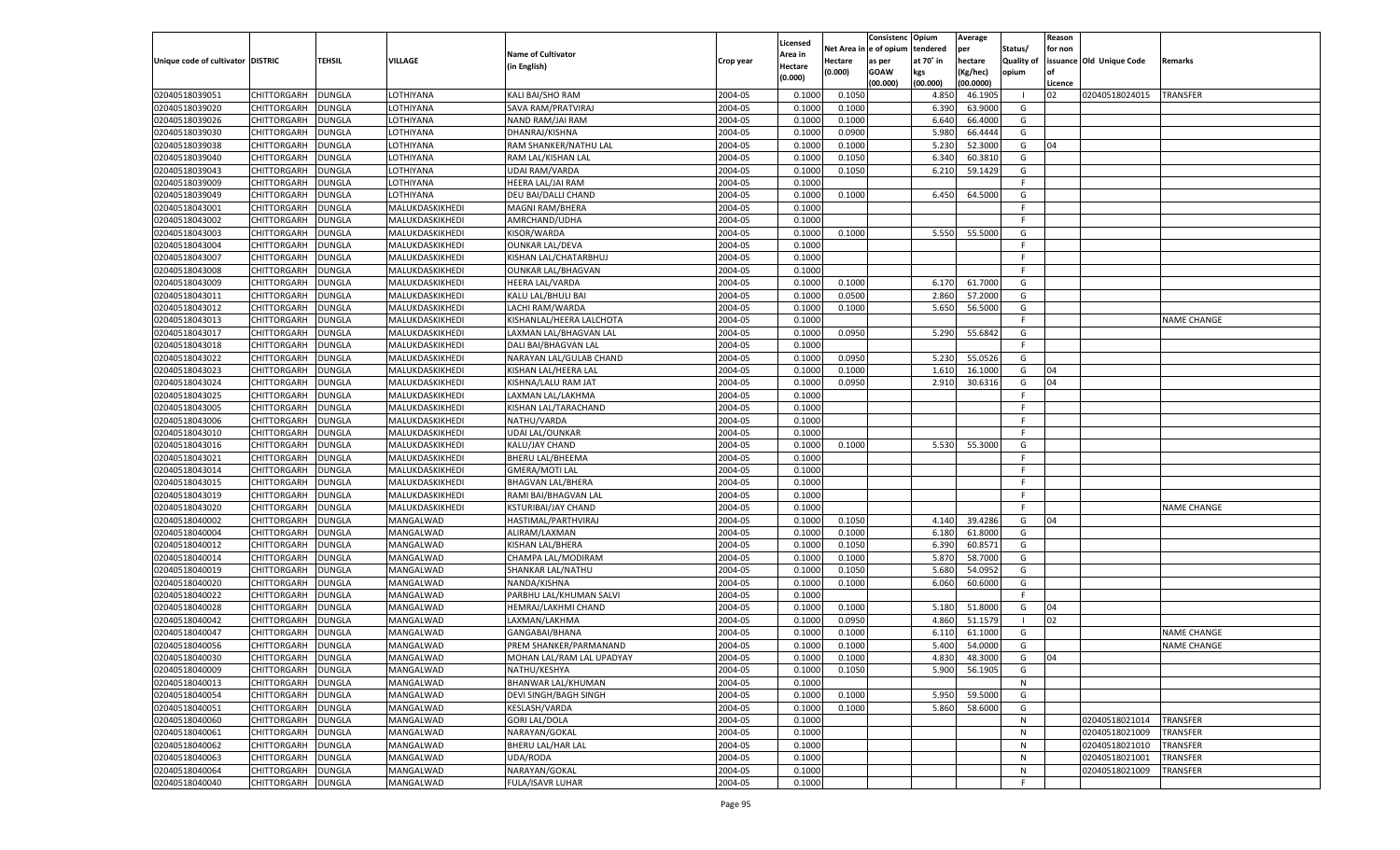|                                   |                    |               |                |                             |           |                    |             | Consistenc   | Opium     | Average   |                   | Reason  |                          |                    |
|-----------------------------------|--------------------|---------------|----------------|-----------------------------|-----------|--------------------|-------------|--------------|-----------|-----------|-------------------|---------|--------------------------|--------------------|
|                                   |                    |               |                |                             |           | Licensed           | Net Area iı | n e of opium | tendered  | per       | Status/           | for non |                          |                    |
| Unique code of cultivator DISTRIC |                    | TEHSIL        | <b>VILLAGE</b> | <b>Name of Cultivator</b>   | Crop year | Area in            | Hectare     | as per       | at 70° in | hectare   | <b>Quality of</b> |         | issuance Old Unique Code | Remarks            |
|                                   |                    |               |                | (in English)                |           | Hectare<br>(0.000) | (0.000)     | <b>GOAW</b>  | kgs       | (Kg/hec)  | opium             |         |                          |                    |
|                                   |                    |               |                |                             |           |                    |             | (00.000)     | (00.000)  | (00.0000) |                   | Licence |                          |                    |
| 02040518040044                    | CHITTORGARH        | <b>DUNGLA</b> | MANGALWAD      | MANGI LAL/RAMA              | 2004-05   | 0.1000             | 0.1000      |              | 0.610     | 6.1000    | - 1               | 02      |                          |                    |
| 02040518046001                    | CHITTORGARH        | DUNGLA        | NALYAKHEDA     | DALU/BHANA GUJAR            | 2004-05   | 0.1000             | 0.0950      |              | 5.930     | 62.4211   | G                 |         |                          |                    |
| 02040518046003                    | CHITTORGARH        | DUNGLA        | NALYAKHEDA     | CHAMPA LAL/BHERU LAL        | 2004-05   | 0.1000             | 0.1000      |              | 5.900     | 59.0000   | G                 |         |                          |                    |
| 02040518046004                    | CHITTORGARH        | DUNGLA        | NALYAKHEDA     | SHREELAL/UDA                | 2004-05   | 0.1000             | 0.1000      |              | 6.020     | 60.2000   | G                 |         |                          | <b>NAME CHANGE</b> |
| 02040518046006                    | CHITTORGARH        | DUNGLA        | NALYAKHEDA     | <b>HEMRAJ/NARAYAN</b>       | 2004-05   | 0.1000             | 0.0950      |              | 5.660     | 59.5789   | G                 |         |                          | NAME CHANGE        |
| 02040518046007                    | CHITTORGARH        | DUNGLA        | NALYAKHEDA     | BHERA/GOTU                  | 2004-05   | 0.1000             | 0.0950      |              | 5.840     | 61.4737   | G                 |         |                          |                    |
| 02040518046010                    | CHITTORGARH        | DUNGLA        | NALYAKHEDA     | NANURAM/TARACHAND BABRI     | 2004-05   | 0.1000             | 0.0950      |              | 5.650     | 59.4737   | G                 |         |                          |                    |
| 02040518046012                    | CHITTORGARH        | DUNGLA        | NALYAKHEDA     | AMBA/PONKAR GUJAR           | 2004-05   | 0.1000             | 0.1000      |              | 5.390     | 53.9000   | G                 | 04      |                          |                    |
| 02040518046013                    | CHITTORGARH        | DUNGLA        | NALYAKHEDA     | LALU/BHANA GUJAR            | 2004-05   | 0.1000             | 0.1000      |              | 6.290     | 62.9000   | G                 |         |                          |                    |
| 02040518046014                    | CHITTORGARH        | DUNGLA        | NALYAKHEDA     | KALU/GOTU GUJAR             | 2004-05   | 0.1000             | 0.0950      |              | 5.610     | 59.0526   | G                 |         |                          |                    |
| 02040518046015                    | CHITTORGARH        | DUNGLA        | NALYAKHEDA     | RAMESWAR/SHANKAR            | 2004-05   | 0.1000             | 0.1000      |              | 5.920     | 59.2000   | G                 |         |                          |                    |
| 02040518046017                    | CHITTORGARH        | DUNGLA        | NALYAKHEDA     | CHAGAN/KALU                 | 2004-05   | 0.1000             | 0.1000      |              | 5.840     | 58.4000   | G                 |         |                          |                    |
| 02040518046019                    | CHITTORGARH        | DUNGLA        | NALYAKHEDA     | NARAYAN/GIRDAHRI GUJAR      | 2004-05   | 0.1000             | 0.1000      |              | 5.910     | 59.1000   | G                 |         |                          |                    |
| 02040518046020                    | CHITTORGARH        | DUNGLA        | NALYAKHEDA     | KALU/UDA                    | 2004-05   | 0.1000             | 0.1000      |              | 6.070     | 60.7000   | G                 |         |                          | NAME CHANGE        |
| 02040518046021                    | CHITTORGARH        | DUNGLA        | NALYAKHEDA     | RAMA/KESAR                  | 2004-05   | 0.1000             | 0.1000      |              | 5.900     | 59.0000   | G                 |         |                          |                    |
| 02040518046022                    | CHITTORGARH        | DUNGLA        | NALYAKHEDA     | <b>UDA/HMERA GUJAR</b>      | 2004-05   | 0.1000             | 0.0950      |              | 5.660     | 59.5789   | G                 |         |                          |                    |
| 02040518046023                    | CHITTORGARH        | <b>DUNGLA</b> | NALYAKHEDA     | ONKAR/RAJING                | 2004-05   | 0.1000             | 0.0950      |              | 5.610     | 59.0526   | G                 |         |                          |                    |
| 02040518046024                    | CHITTORGARH        | DUNGLA        | NALYAKHEDA     | UDA/RUPA                    | 2004-05   | 0.1000             | 0.0950      |              | 6.170     | 64.9474   | G                 |         |                          |                    |
| 02040518046026                    | CHITTORGARH        | DUNGLA        | NALYAKHEDA     | NARAYANBAI/UDA              | 2004-05   | 0.1000             | 0.1000      |              | 5.920     | 59.2000   | G                 |         |                          | <b>NAME CHANGE</b> |
| 02040518046002                    | CHITTORGARH        | DUNGLA        | NALYAKHEDA     | RAMESHVAR/SAVA              | 2004-05   | 0.1000             | 0.0950      |              | 5.650     | 59.4737   | G                 |         |                          |                    |
| 02040518046008                    | CHITTORGARH        | <b>DUNGLA</b> | NALYAKHEDA     | MANGILAL/DEVA GUJAR         | 2004-05   | 0.1000             | 0.1000      |              | 5.910     | 59.1000   | G                 |         |                          |                    |
| 02040518046016                    | CHITTORGARH        | DUNGLA        | NALYAKHEDA     | DOLATRAM/SHANKAR GUJAR      | 2004-05   | 0.1000             | 0.1000      |              | 5.900     | 59.0000   | G                 |         |                          |                    |
| 02040518044004                    | CHITTORGARH        | DUNGLA        | NADAKHEDA      | RAM CHANDRA/CHATARBHUJ      | 2004-05   | 0.1000             | 0.1000      |              | 5.860     | 58.6000   | G                 |         |                          |                    |
| 02040518044006                    | CHITTORGARH        | DUNGLA        | NADAKHEDA      | JEETU/DHANNA                | 2004-05   | 0.1000             | 0.1000      |              | 6.180     | 61.8000   | G                 |         |                          |                    |
| 02040518044007                    | CHITTORGARH        | <b>DUNGLA</b> | NADAKHEDA      | <b>GANGA RAM/OUNKAR DAS</b> | 2004-05   | 0.1000             | 0.1000      |              | 6.150     | 61.5000   | G                 |         |                          |                    |
| 02040518044009                    | CHITTORGARH        | DUNGLA        | NADAKHEDA      | NARAYAN LAL/JETA            | 2004-05   | 0.1000             | 0.1000      |              | 5.840     | 58.4000   | G                 |         |                          |                    |
| 02040518044010                    | CHITTORGARH        | DUNGLA        | NADAKHEDA      | PYARA/UDA                   | 2004-05   | 0.1000             | 0.1000      |              | 5.960     | 59.6000   | G                 |         |                          |                    |
| 02040518044012                    | CHITTORGARH        | DUNGLA        | NADAKHEDA      | GOKAL/HOLA                  | 2004-05   | 0.1000             | 0.1000      |              | 7.320     | 73.2000   | G                 |         |                          |                    |
| 02040518044013                    | CHITTORGARH        | <b>DUNGLA</b> | NADAKHEDA      | HAJARI LAL/JAGANNATH        | 2004-05   | 0.1000             | 0.0950      |              | 6.220     | 65.4737   | G                 |         |                          |                    |
|                                   |                    |               |                |                             |           |                    |             |              | 5.910     |           |                   |         |                          |                    |
| 02040518044014                    | CHITTORGARH        | DUNGLA        | NADAKHEDA      | RAMESHVAR/NARAYAN           | 2004-05   | 0.1000             | 0.1000      |              |           | 59.1000   | G                 |         |                          |                    |
| 02040518044016                    | CHITTORGARH        | DUNGLA        | NADAKHEDA      | <b>HEERA LAL/UDA</b>        | 2004-05   | 0.1000             | 0.1000      |              | 5.810     | 58.1000   | G                 |         |                          |                    |
| 02040518044018                    | CHITTORGARH        | DUNGLA        | NADAKHEDA      | KAJOD/GOKAL                 | 2004-05   | 0.1000             | 0.1000      |              | 4.540     | 45.4000   | - 1               | 02      |                          |                    |
| 02040518044020                    | CHITTORGARH        | <b>DUNGLA</b> | NADAKHEDA      | UDA/HAJARI                  | 2004-05   | 0.1000             | 0.1000      |              | 5.480     | 54.8000   | G                 |         |                          |                    |
| 02040518044021                    | CHITTORGARH        | DUNGLA        | NADAKHEDA      | PYARI BAI/NANDA             | 2004-05   | 0.1000             | 0.1000      |              | 5.750     | 57.5000   | G                 |         |                          |                    |
| 02040518044022                    | CHITTORGARH        | DUNGLA        | NADAKHEDA      | PYARA/DHANNA                | 2004-05   | 0.1000             | 0.1000      |              | 5.820     | 58.2000   | G                 |         |                          |                    |
| 02040518044025                    | CHITTORGARH        | DUNGLA        | NADAKHEDA      | CHAGAN/UDA JI               | 2004-05   | 0.1000             |             |              |           |           | F                 |         |                          |                    |
| 02040518044027                    | CHITTORGARH        | <b>DUNGLA</b> | NADAKHEDA      | HAR LAL/NARAYAN             | 2004-05   | 0.1000             |             |              |           |           | E                 |         |                          |                    |
| 02040518044030                    | CHITTORGARH        | DUNGLA        | NADAKHEDA      | NANA/VENDA                  | 2004-05   | 0.1000             | 0.1000      |              | 5.820     | 58.2000   | G                 |         |                          |                    |
| 02040518044033                    | CHITTORGARH        | <b>DUNGLA</b> | NADAKHEDA      | <b>BHURA LAL/UDA</b>        | 2004-05   | 0.1000             | 0.1000      |              | 5.810     | 58.1000   | G                 |         |                          |                    |
| 02040518044026                    | CHITTORGARH        | DUNGLA        | NADAKHEDA      | MANGIBAI/MADHU LAL          | 2004-05   | 0.1000             | 0.1000      |              | 5.730     | 57.3000   | G                 |         |                          |                    |
| 02040518044002                    | CHITTORGARH        | <b>DUNGLA</b> | NADAKHEDA      | <b>BHERIBAI/GISA</b>        | 2004-05   | 0.1000             | 0.1000      |              | 5.520     | 55.2000   | G                 |         |                          |                    |
| 02040518044008                    | CHITTORGARH        | DUNGLA        | NADAKHEDA      | SOSAR BAI/GANESH NATH       | 2004-05   | 0.1000             | 0.1000      |              | 5.780     | 57.8000   | G                 |         |                          |                    |
| 02040518044001                    | CHITTORGARH        | DUNGLA        | NADAKHEDA      | SHANKER/NATHU DAS           | 2004-05   | 0.1000             | 0.1000      |              | 5.480     | 54.8000   | G                 |         |                          | <b>NAME CHANGE</b> |
| 02040518044005                    | CHITTORGARH        | DUNGLA        | NADAKHEDA      | NARAYAN/CHAMPA LAL          | 2004-05   | 0.1000             |             |              |           |           | F                 |         |                          |                    |
| 02040518044029                    | CHITTORGARH        | <b>DUNGLA</b> | NADAKHEDA      | HAJARI/BHAGH CHAND          | 2004-05   | 0.1000             |             |              |           |           | F                 |         |                          |                    |
| 02040518047008                    | CHITTORGARH        | <b>DUNGLA</b> | <b>NEGDIYA</b> | RUPA/BAGGA                  | 2004-05   | 0.1000             | 0.1000      |              | 5.630     | 56.3000   | G                 |         |                          |                    |
| 02040518047009                    | <b>CHITTORGARH</b> | <b>DUNGLA</b> | NEGDIYA        | KANA/BAGGA                  | 2004-05   | 0.1000             | 0.1000      |              | 4.810     | 48.1000   | $\blacksquare$    | 02      |                          |                    |
| 02040518047021                    | CHITTORGARH        | <b>DUNGLA</b> | NEGDIYA        | HARIRAM/DEVA                | 2004-05   | 0.1000             | 0.0950      |              | 5.050     | 53.1579   | G                 | 04      |                          |                    |
| 02040518047024                    | CHITTORGARH        | <b>DUNGLA</b> | NEGDIYA        | SUKHSINGH/UDAESINGH         | 2004-05   | 0.1000             | 0.1000      |              | 6.040     | 60.4000   | G                 |         |                          |                    |
| 02040518047025                    | <b>CHITTORGARH</b> | <b>DUNGLA</b> | NEGDIYA        | BHERU SINGH/INDAR SINGH     | 2004-05   | 0.1000             | 0.0950      |              | 5.500     | 57.8947   | G                 |         |                          |                    |
| 02040518047027                    | CHITTORGARH        | <b>DUNGLA</b> | NEGDIYA        | UDAI BAI/JETA               | 2004-05   | 0.1000             | 0.0950      |              | 5.930     | 62.4211   | G                 |         |                          |                    |
| 02040518047029                    | <b>CHITTORGARH</b> | <b>DUNGLA</b> | NEGDIYA        | LALU/GOKAL                  | 2004-05   | 0.1000             | 0.1000      |              | 5.170     | 51.7000   | G                 | 04      |                          |                    |
| 02040518047011                    | CHITTORGARH        | <b>DUNGLA</b> | NEGDIYA        | LALU/KALU                   | 2004-05   | 0.1000             | 0.1000      |              | 5.190     | 51.9000   | G                 | 04      |                          |                    |
| 02040518047014                    | <b>CHITTORGARH</b> | <b>DUNGLA</b> | NEGDIYA        | BHERU LAL/CHAMPA LAL        | 2004-05   | 0.1000             | 0.0950      |              | 5.690     | 59.8947   | G                 |         |                          |                    |
| 02040518047015                    | <b>CHITTORGARH</b> | <b>DUNGLA</b> | NEGDIYA        | DAL CHAND/UDA               | 2004-05   | 0.1000             | 0.0950      |              | 5.010     | 52.7368   | G                 | 04      |                          |                    |
| 02040518047031                    | <b>CHITTORGARH</b> | <b>DUNGLA</b> | NEGDIYA        | PRTVIRAJ/BHERULAL           | 2004-05   | 0.1000             | 0.0950      |              | 5.240     | 55.1579   | G                 |         |                          |                    |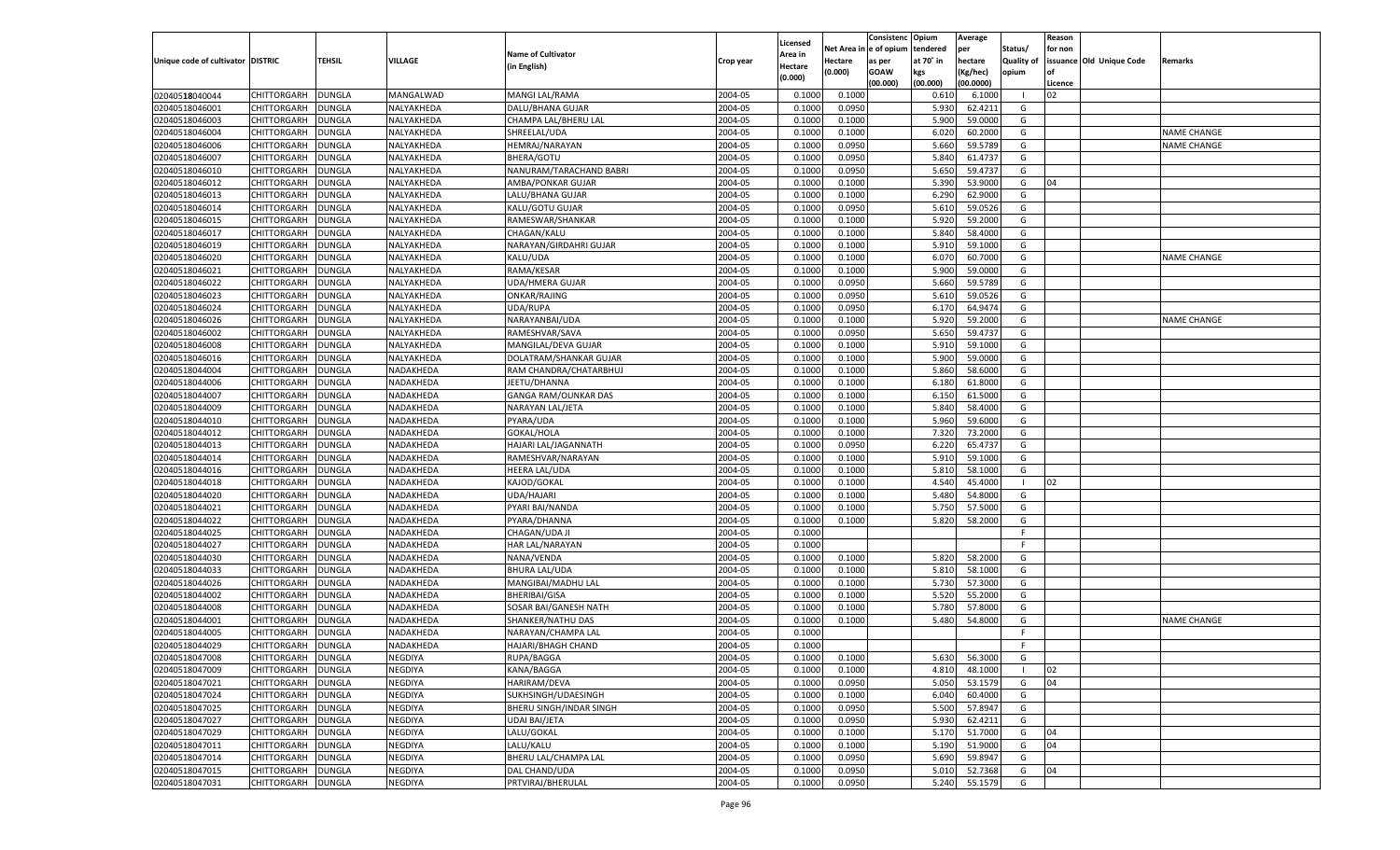|                                   |                    |                         |                  |                                 |           |                    |            | Consistenc   | Opium     | Average       |                   | Reason  |                          |                    |
|-----------------------------------|--------------------|-------------------------|------------------|---------------------------------|-----------|--------------------|------------|--------------|-----------|---------------|-------------------|---------|--------------------------|--------------------|
|                                   |                    |                         |                  |                                 |           | Licensed           | Net Area i | n e of opium | tendered  | per           | Status/           | for non |                          |                    |
| Unique code of cultivator DISTRIC |                    | TEHSIL                  | VILLAGE          | <b>Name of Cultivator</b>       | Crop year | Area in            | Hectare    | as per       | at 70° in | hectare       | <b>Quality of</b> |         | issuance Old Unique Code | Remarks            |
|                                   |                    |                         |                  | (in English)                    |           | Hectare<br>(0.000) | (0.000)    | <b>GOAW</b>  | kgs       | (Kg/hec)      | opium             |         |                          |                    |
|                                   |                    |                         |                  |                                 |           |                    |            | (00.000)     | (00.000)  | (00.0000)     |                   | Licence |                          |                    |
| 02040518049003                    | CHITTORGARH        | DUNGLA                  | NOGAWAN          | MITHU LAL/DHANNA                | 2004-05   | 0.1000             |            |              |           |               | F.                |         |                          |                    |
| 02040518049011                    | CHITTORGARH        | DUNGLA                  | NOGAWAN          | AMARATRAM/SHAMBHU               | 2004-05   | 0.1000             |            |              |           |               | E                 |         |                          |                    |
| 02040518049018                    | CHITTORGARH        | DUNGLA                  | NOGAWAN          | BHAGGA/CHATARBHUJ               | 2004-05   | 0.1000             |            |              |           |               | F.                |         |                          |                    |
| 02040518049020                    | CHITTORGARH        | DUNGLA                  | NOGAWAN          | <b>HEERA/LALU</b>               | 2004-05   | 0.1000             |            |              |           |               | E                 |         |                          |                    |
| 02040518049021                    | CHITTORGARH        | DUNGLA                  | NOGAWAN          | MOTI LAL/GOKAL                  | 2004-05   | 0.1000             |            |              |           |               | F.                |         |                          |                    |
| 02040518049023                    | CHITTORGARH        | DUNGLA                  | NOGAWAN          | DALU/SAVLAL                     | 2004-05   | 0.1000             |            |              |           |               | -F                |         |                          |                    |
| 02040518049028                    | CHITTORGARH        | DUNGLA                  | NOGAWAN          | MOTI/BHAGVANA                   | 2004-05   | 0.1000             |            |              |           |               | F.                |         |                          |                    |
| 02040518049037                    | CHITTORGARH        | DUNGLA                  | NOGAWAN          | MANGI LAL/SUKH LAL              | 2004-05   | 0.1000             |            |              |           |               | E                 |         |                          |                    |
| 02040518049002                    | CHITTORGARH        | DUNGLA                  | NOGAWAN          | KELASH PURI/SHAMBHU PURI        | 2004-05   | 0.1000             |            |              |           |               | F.                |         |                          |                    |
| 02040518049006                    | CHITTORGARH        | DUNGLA                  | NOGAWAN          | MOHAN/DALU                      | 2004-05   | 0.1000             |            |              |           |               | -F                |         |                          |                    |
| 02040518049009                    | CHITTORGARH        | DUNGLA                  | NOGAWAN          | NARAYAN/DHANNA                  | 2004-05   | 0.1000             |            |              |           |               | F.                |         |                          |                    |
| 02040518049019                    | CHITTORGARH        | DUNGLA                  | NOGAWAN          | BHERU LAL/JAI CHAND             | 2004-05   | 0.1000             |            |              |           |               | E                 |         |                          |                    |
| 02040518049008                    | CHITTORGARH        | DUNGLA                  | NOGAWAN          | LAHMICHNAD/KHEMRAJ              | 2004-05   | 0.1000             |            |              |           |               | F.                |         |                          | <b>NAME CHANGE</b> |
| 02040518049013                    | CHITTORGARH        | DUNGLA                  | NOGAWAN          | <b>GULAB/NANA</b>               | 2004-05   | 0.1000             |            |              |           |               | E                 |         |                          |                    |
| 02040518049038                    | CHITTORGARH        | DUNGLA                  | NOGAWAN          | RAMLAL/AKLING                   | 2004-05   | 0.1000             |            |              |           |               | E                 |         | 02040518064002           | TRANSFER           |
| 02040518049039                    | CHITTORGARH        | DUNGLA                  | NOGAWAN          | KALU/DEVA                       | 2004-05   | 0.1000             |            |              |           |               | E                 |         | 02040518064007           | TRANSFER           |
| 02040518049040                    | CHITTORGARH        | DUNGLA                  | NOGAWAN          | BADAMIBAI/HEERALLALGUJAR        | 2004-05   | 0.1000             |            |              |           |               | F.                |         | 02040518064003           | TRANSFER           |
| 02040518049041                    | CHITTORGARH        | DUNGLA                  | NOGAWAN          | UDA/NAGGA                       | 2004-05   | 0.1000             |            |              |           |               | E                 |         | 02040518064006           | TRANSFER           |
| 02040518049005                    | CHITTORGARH        | DUNGLA                  | NOGAWAN          | BHANVRU/UDA                     | 2004-05   | 0.1000             |            |              |           |               | N                 |         |                          |                    |
| 02040518049034                    | CHITTORGARH        | DUNGLA                  | NOGAWAN          | <b>GHASI LAL/KISHNA</b>         | 2004-05   | 0.1000             |            |              |           |               | F.                |         |                          |                    |
| 02040518051003                    | CHITTORGARH        | <b>DUNGLA</b>           | PARANA           | PRBHULAL/RAMA                   | 2004-05   | 0.1000             | 0.1000     |              | 5.260     | 52.6000       | G                 | 04      |                          |                    |
| 02040518051004                    | CHITTORGARH        | DUNGLA                  | PARANA           | GOVERDHAN SINGH/GOPAL SINGH     | 2004-05   | 0.1000             | 0.1000     |              | 5.550     | 55.5000       | G                 |         |                          |                    |
| 02040518051005                    | CHITTORGARH        | DUNGLA                  | PARANA           | <b>BANSI LAL/NATHU</b>          | 2004-05   | 0.1000             | 0.1000     |              | 6.140     | 61.4000       | G                 |         |                          |                    |
| 02040518051009                    | CHITTORGARH        | DUNGLA                  | PARANA           | MADAN LAL/DALU TELI             | 2004-05   | 0.1000             | 0.0950     |              | 6.000     | 63.1579       | G                 |         |                          |                    |
| 02040518051010                    | CHITTORGARH        | DUNGLA                  | PARANA           | <b>BAGDI RAM/BHARU</b>          | 2004-05   | 0.1000             | 0.0950     |              | 5.850     | 61.5789       | G                 |         |                          |                    |
| 02040518051011                    | CHITTORGARH        | DUNGLA                  | PARANA           | HEERA LAL/BHIMA                 | 2004-05   | 0.1000             | 0.1000     |              | 6.23      | 62.3000       | G                 |         |                          |                    |
| 02040518051012                    | CHITTORGARH        | DUNGLA                  | PARANA           | ROD SINGH/FHTE SINGH            | 2004-05   | 0.1000             | 0.0950     |              | 6.020     | 63.3684       | G                 |         |                          |                    |
| 02040518051016                    | CHITTORGARH        | DUNGLA                  | PARANA           | PURA/RUPA                       | 2004-05   | 0.1000             | 0.1000     |              | 5.850     | 58.5000       | G                 |         |                          |                    |
| 02040518051019                    | CHITTORGARH        | <b>DUNGLA</b>           | PARANA           | MANGI LAL/RAMA                  | 2004-05   | 0.1000             | 0.1000     |              | 5.620     | 56.2000       | G                 |         |                          |                    |
| 02040518051025                    | CHITTORGARH        | DUNGLA                  | PARANA           | <b>GULAB SINGH/DALPAT SINGH</b> | 2004-05   | 0.1000             | 0.1000     |              | 4.980     | 49.8000       | G                 | 04      |                          |                    |
| 02040518051026                    | CHITTORGARH        | DUNGLA                  | PARANA           | SHANKAR LAL/RAM LAL             | 2004-05   | 0.1000             | 0.1000     |              | 5.820     | 58.2000       | G                 |         |                          |                    |
| 02040518051028                    |                    |                         |                  | NARAYAN/DURA                    | 2004-05   | 0.1000             |            |              | 5.980     | 62.9474       | G                 |         |                          |                    |
|                                   | CHITTORGARH        | DUNGLA<br><b>DUNGLA</b> | PARANA<br>PARANA |                                 | 2004-05   | 0.1000             | 0.0950     |              |           | 60.6316       |                   |         |                          |                    |
| 02040518051029                    | CHITTORGARH        |                         |                  | SUNDAR LAL/SUKH LAL             |           |                    | 0.0950     |              | 5.760     |               | G                 |         |                          |                    |
| 02040518051030                    | CHITTORGARH        | DUNGLA                  | PARANA           | LACHU BAI/MAGNI RAM             | 2004-05   | 0.1000             | 0.1000     |              | 5.940     | 59.4000       | G                 |         |                          |                    |
| 02040518051032                    | CHITTORGARH        | DUNGLA                  | PARANA           | RAM SINGH/NATHU SINGH           | 2004-05   | 0.1000             | 0.1000     |              | 6.190     | 61.9000       | G                 |         |                          |                    |
| 02040518051037                    | CHITTORGARH        | DUNGLA                  | PARANA           | PARVATI BAI/OUNKAR DAS          | 2004-05   | 0.1000             | 0.0950     |              | 5.420     | 57.0526       | G                 |         |                          |                    |
| 02040518051038                    | CHITTORGARH        | <b>DUNGLA</b>           | PARANA           | <b>GANGA RAM/DOLA</b>           | 2004-05   | 0.1000             | 0.0950     |              | 6.210     | 65.3684       | G                 |         |                          |                    |
| 02040518051039                    | CHITTORGARH        | DUNGLA                  | PARANA           | MANGI LAL/VARDA                 | 2004-05   | 0.1000             | 0.1000     |              | 5.910     | 59.1000       | G                 |         |                          |                    |
| 02040518051021                    | CHITTORGARH        | DUNGLA                  | PARANA           | <b>HAR LAL/KANA</b>             | 2004-05   | 0.1000             | 0.0950     |              | 5.700     | 60.0000       | G                 |         |                          |                    |
| 02040518051034                    | CHITTORGARH        | DUNGLA                  | PARANA           | MOHAN LAL/BHAGVATI LAL          | 2004-05   | 0.1000             | 0.1000     |              | 6.15      | 61.5000       | G                 |         |                          |                    |
| 02040518051035                    | CHITTORGARH        | <b>DUNGLA</b>           | PARANA           | RAM NARAYAN/DEEP CHAND          | 2004-05   | 0.1000             | 0.0950     |              | 5.640     | 59.3684       | G                 |         |                          |                    |
| 02040518051018                    | CHITTORGARH        | DUNGLA                  | PARANA           | DHAN KUNWAR/NARAYAN             | 2004-05   | 0.1000             | 0.1000     |              | 6.220     | 62.2000       | G                 |         |                          |                    |
| 02040518051024                    | CHITTORGARH        | DUNGLA                  | PARANA           | <b>GHISI BAI/KALU</b>           | 2004-05   | 0.1000             | 0.1000     |              | 5.460     | 54.6000       | G                 |         |                          |                    |
| 02040518051027                    | CHITTORGARH        | DUNGLA                  | PARANA           | AMBHA LAL/BHURA LAL             | 2004-05   | 0.1000             | 0.1000     |              | 5.730     | 57.3000       | G                 |         |                          |                    |
| 02040518051007                    | CHITTORGARH        | <b>DUNGLA</b>           | PARANA           | UDA/NARU                        | 2004-05   | 0.1000             | 0.0950     |              | 6.200     | 65.2632       | G                 |         |                          |                    |
| 02040518052001                    | CHITTORGARH        | <b>DUNGLA</b>           | PARMESHWARPURA   | UDA/WRDA                        | 2004-05   | 0.1000             | 0.1000     |              |           | 5.860 58.6000 | G                 |         |                          |                    |
| 02040518052002                    | <b>CHITTORGARH</b> | <b>DUNGLA</b>           | PARMESHWARPURA   | BHERU LAL/RATAN LAL             | 2004-05   | 0.1000             | 0.0950     |              | 5.660     | 59.5789       | G                 |         |                          |                    |
| 02040518052003                    | <b>CHITTORGARH</b> | <b>DUNGLA</b>           | PARMESHWARPURA   | KALULAL/SHANKAR LAL             | 2004-05   | 0.1000             | 0.1000     |              | 5.890     | 58.9000       | G                 |         |                          | NAME CHANGE        |
| 02040518052004                    | CHITTORGARH        | <b>DUNGLA</b>           | PARMESHWARPURA   | MAGANIRAM/NATHU LAL             | 2004-05   | 0.1000             |            |              |           |               | F                 |         |                          | NAME CHANGE        |
| 02040518052005                    | CHITTORGARH        | <b>DUNGLA</b>           | PARMESHWARPURA   | HAJARI/NANDA                    | 2004-05   | 0.1000             | 0.0950     |              | 5.630     | 59.2632       | G                 |         |                          |                    |
| 02040518052006                    | <b>CHITTORGARH</b> | <b>DUNGLA</b>           | PARMESHWARPURA   | HANSRAJ/CHMPA                   | 2004-05   | 0.1000             | 0.1000     |              | 5.620     | 56.2000       | G                 |         |                          |                    |
| 02040518052007                    | CHITTORGARH        | <b>DUNGLA</b>           | PARMESHWARPURA   | SORAM/BHANA                     | 2004-05   | 0.1000             | 0.0950     |              | 5.530     | 58.2105       | G                 |         |                          |                    |
| 02040518052009                    | CHITTORGARH        | <b>DUNGLA</b>           | PARMESHWARPURA   | RATAN LAL/KISHNA                | 2004-05   | 0.1000             | 0.1000     |              | 6.050     | 60.5000       | G                 |         |                          |                    |
| 02040518052010                    | CHITTORGARH        | <b>DUNGLA</b>           | PARMESHWARPURA   | SOSAR BAI/KALU LAL              | 2004-05   | 0.1000             |            |              |           |               | F.                |         |                          |                    |
| 02040518052011                    | <b>CHITTORGARH</b> | <b>DUNGLA</b>           | PARMESHWARPURA   | TULSHIRAM/NANU DAS              | 2004-05   | 0.1000             |            |              |           |               | F.                |         |                          |                    |
| 02040518052012                    | <b>CHITTORGARH</b> | <b>DUNGLA</b>           | PARMESHWARPURA   | KISHAN LAL/HEMRAJ               | 2004-05   | 0.1000             |            |              |           |               | F.                |         |                          |                    |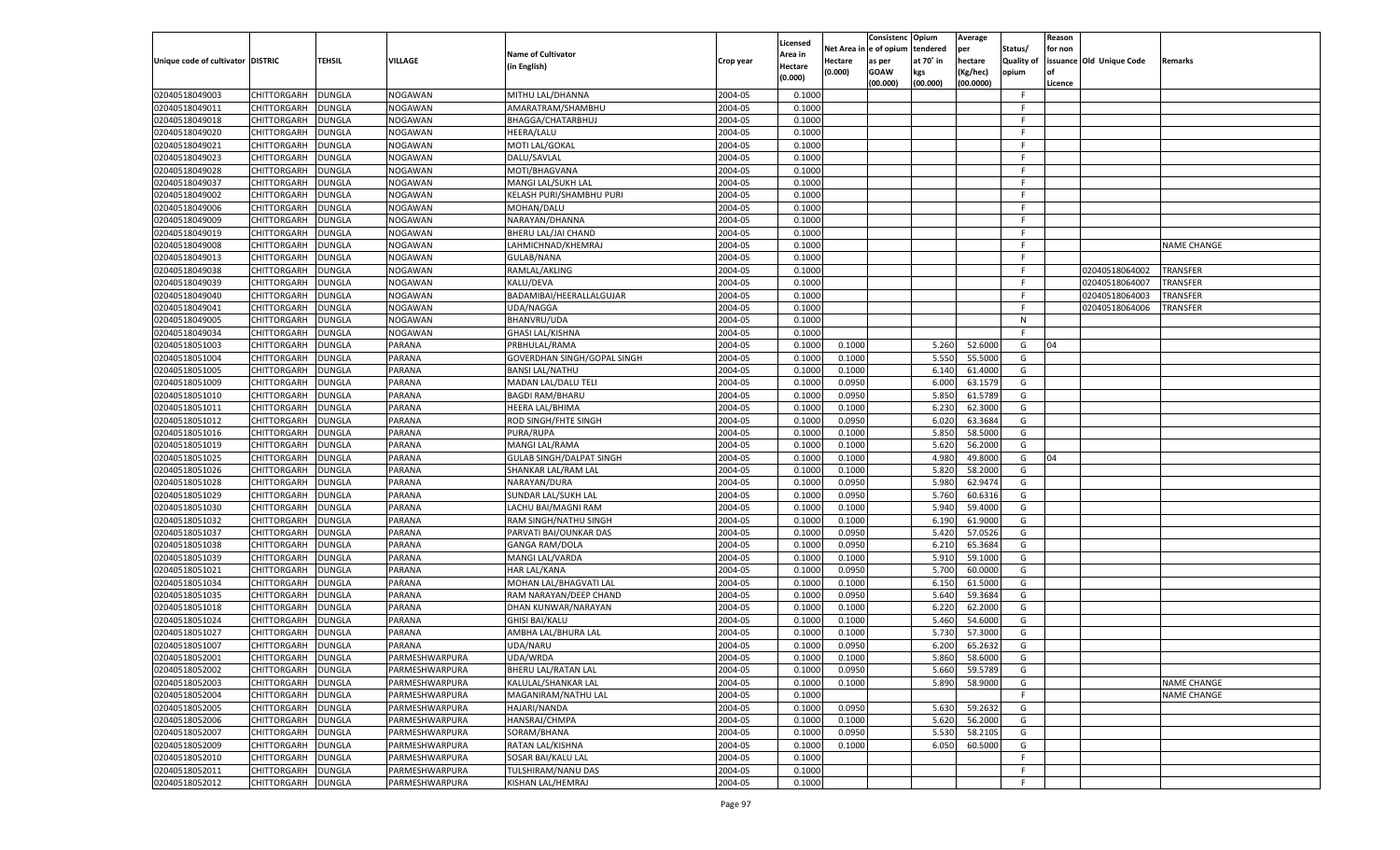|                                   |                    |               |                |                           |           |                    |             | Consistenc    | Opium     | Average   |            | Reason  |                          |                      |
|-----------------------------------|--------------------|---------------|----------------|---------------------------|-----------|--------------------|-------------|---------------|-----------|-----------|------------|---------|--------------------------|----------------------|
|                                   |                    |               |                |                           |           | Licensed           | Net Area iı | n  e of opium | tendered  | per       | Status/    | for non |                          |                      |
| Unique code of cultivator DISTRIC |                    | TEHSIL        | <b>VILLAGE</b> | <b>Name of Cultivator</b> | Crop year | Area in            | Hectare     | as per        | at 70° in | hectare   | Quality of |         | issuance Old Unique Code | Remarks              |
|                                   |                    |               |                | (in English)              |           | Hectare<br>(0.000) | (0.000)     | <b>GOAW</b>   | kgs       | (Kg/hec)  | opium      |         |                          |                      |
|                                   |                    |               |                |                           |           |                    |             | (00.000)      | (00.000)  | (00.0000) |            | Licence |                          |                      |
| 02040518052013                    | CHITTORGARH        | <b>DUNGLA</b> | PARMESHWARPURA | AMBHA LAL/SHANKAR LAL     | 2004-05   | 0.100              | 0.1000      |               | 6.21      | 62.1000   | G          |         |                          |                      |
| 02040518052014                    | CHITTORGARH        | DUNGLA        | PARMESHWARPURA | KALU /JODHA               | 2004-05   | 0.100              | 0.0950      |               | 5.470     | 57.5789   | G          |         |                          |                      |
| 02040518052015                    | CHITTORGARH        | DUNGLA        | PARMESHWARPURA | GODHA/MOTI                | 2004-05   | 0.1000             |             |               |           |           | F.         |         |                          |                      |
| 02040518052016                    | CHITTORGARH        | DUNGLA        | PARMESHWARPURA | RAM CHANDRA/KISHAN LAL    | 2004-05   | 0.1000             |             |               |           |           | E          |         |                          |                      |
| 02040518052020                    | CHITTORGARH        | DUNGLA        | PARMESHWARPURA | CHUNNI LAL/NARAYAN        | 2004-05   | 0.1000             |             |               |           |           | F.         |         |                          |                      |
| 02040518052021                    | CHITTORGARH        | DUNGLA        | PARMESHWARPURA | RAM LAL/OUNKAR            | 2004-05   | 0.1000             | 0.1000      |               | 6.170     | 61.7000   | G          |         |                          |                      |
| 02040518052022                    | CHITTORGARH        | DUNGLA        | PARMESHWARPURA | RATAN LAL/MAGNA           | 2004-05   | 0.1000             |             |               |           |           | F.         |         |                          |                      |
| 02040518052023                    | CHITTORGARH        | DUNGLA        | PARMESHWARPURA | NANURAM/PRTHA             | 2004-05   | 0.1000             |             |               |           |           | F.         |         |                          |                      |
| 02040518052025                    | CHITTORGARH        | DUNGLA        | PARMESHWARPURA | SHANKAR LAL/KISHNA        | 2004-05   | 0.1000             | 0.0950      |               | 5.500     | 57.8947   | G          |         |                          |                      |
| 02040518052026                    | CHITTORGARH        | DUNGLA        | PARMESHWARPURA | OUNKAR/JHECHAND           | 2004-05   | 0.1000             |             |               |           |           | F.         |         |                          |                      |
| 02040518052027                    | CHITTORGARH        | DUNGLA        | PARMESHWARPURA | LAXMI RAM/NANDA           | 2004-05   | 0.1000             | 0.0950      |               | 5.740     | 60.4211   | G          |         |                          |                      |
| 02040518052028                    | CHITTORGARH        | DUNGLA        | PARMESHWARPURA | GAMERA/BHERA              | 2004-05   | 0.1000             |             |               |           |           | F.         |         |                          |                      |
| 02040518052029                    | CHITTORGARH        | DUNGLA        | PARMESHWARPURA | MANGILAL/CHATIRBHUJ/MOTI  | 2004-05   | 0.1000             | 0.0950      |               | 5.780     | 60.8421   | G          |         |                          |                      |
| 02040518052030                    | CHITTORGARH        | DUNGLA        | PARMESHWARPURA | PYARCHAND/KISHAN A        | 2004-05   | 0.1000             |             |               |           |           | F.         |         |                          |                      |
| 02040518052019                    | CHITTORGARH        | DUNGLA        | PARMESHWARPURA | WARDA/NARAYAN             | 2004-05   | 0.1000             | 0.1000      |               | 5.520     | 55.2000   | G          |         |                          |                      |
| 02040518052018                    | CHITTORGARH        | DUNGLA        | PARMESHWARPURA | VARDI CHAND/RAMA          | 2004-05   | 0.1000             | 0.0950      |               | 5.670     | 59.6842   | G          |         |                          |                      |
| 02040518052031                    | CHITTORGARH        | DUNGLA        | PARMESHWARPURA | <b>BHERA/HAR CHAND</b>    | 2004-05   | 0.1000             | 0.1000      |               | 5.580     | 55.8000   | G          |         | 02040518016003           | <b>TRANSFER</b>      |
| 02040518052032                    | CHITTORGARH        | DUNGLA        | PARMESHWARPURA | <b>BHANA/LALU</b>         | 2004-05   | 0.1000             |             |               |           |           | F.         |         | 02040518016002           | TRANSFER             |
| 02040518052033                    | CHITTORGARH        | DUNGLA        | PARMESHWARPURA | UDA/MEGHA                 | 2004-05   | 0.1000             | 0.1000      |               | 5.840     | 58.4000   | G          |         | 02040518064008           | TRANSFER             |
| 02040518053004                    |                    |               | PIRANA         |                           | 2004-05   | 0.1000             | 0.1000      |               | 5.090     | 50.9000   | G          | 04      |                          |                      |
|                                   | CHITTORGARH        | DUNGLA        |                | RAMESVAR LAL/GOTTU        |           |                    |             |               |           |           |            |         |                          |                      |
| 02040518053006                    | CHITTORGARH        | DUNGLA        | PIRANA         | SHYAM LAL/SHVRAM          | 2004-05   | 0.1000             | 0.1000      |               | 5.890     | 58.9000   | G          |         |                          |                      |
| 02040518053010                    | CHITTORGARH        | DUNGLA        | PIRANA         | SHVARAM/RAM JI            | 2004-05   | 0.1000             |             |               |           |           | F.         | 07      |                          |                      |
| 02040518053011                    | CHITTORGARH        | DUNGLA        | PIRANA         | GOKEL/RAMA                | 2004-05   | 0.1000             |             |               |           |           | F.         |         |                          |                      |
| 02040518053012                    | CHITTORGARH        | DUNGLA        | PIRANA         | <b>MOHANI BAI/POKHER</b>  | 2004-05   | 0.1000             |             |               |           |           | F.         |         |                          |                      |
| 02040518053014                    | CHITTORGARH        | DUNGLA        | PIRANA         | LACHHU BAI/PARSHRAM       | 2004-05   | 0.1000             | 0.1000      |               | 5.880     | 58.8000   | G          |         |                          |                      |
| 02040518053015                    | CHITTORGARH        | DUNGLA        | PIRANA         | <b>HEERA LAL/BHERA</b>    | 2004-05   | 0.1000             | 0.1000      |               | 6.250     | 62.5000   | G          |         |                          |                      |
| 02040518053016                    | CHITTORGARH        | DUNGLA        | PIRANA         | SHVARAM/OUNKAR LAL        | 2004-05   | 0.1000             | 0.1000      |               | 6.400     | 64.0000   | G          |         |                          |                      |
| 02040518053019                    | CHITTORGARH        | DUNGLA        | PIRANA         | PREAM CHAND/BHAGVAN       | 2004-05   | 0.1000             |             |               |           |           | F.         |         |                          |                      |
| 02040518053022                    | CHITTORGARH        | DUNGLA        | PIRANA         | RATAN LAL/BHURA           | 2004-05   | 0.1000             | 0.0950      |               | 4.910     | 51.6842   | G          | 04      |                          |                      |
| 02040518053023                    | CHITTORGARH        | DUNGLA        | PIRANA         | HANGAMIBAI/KISHAN LAL     | 2004-05   | 0.1000             |             |               |           |           | E          |         |                          | <b>NAME CHANGE</b>   |
| 02040518053035                    | CHITTORGARH        | DUNGLA        | PIRANA         | <b>OUNKAR/BHANA</b>       | 2004-05   | 0.1000             | 0.1000      |               | 4.250     | 42.5000   | G          | 04      |                          |                      |
| 02040518053036                    | CHITTORGARH        | DUNGLA        | PIRANA         | SHAMBHU LAL/GANGA RAM     | 2004-05   | 0.1000             |             |               |           |           | F          |         |                          |                      |
| 02040518053042                    | CHITTORGARH        | <b>DUNGLA</b> | PIRANA         | CHUNNI LAL/MANNA LAL      | 2004-05   | 0.1000             | 0.1000      |               | 4.240     | 42.4000   | G          | 04      |                          |                      |
| 02040518053048                    | CHITTORGARH        | DUNGLA        | PIRANA         | GOKAL/KANIRAM             | 2004-05   | 0.1000             |             |               |           |           | F          |         |                          |                      |
| 02040518053053                    | CHITTORGARH        | DUNGLA        | PIRANA         | RAJA/MITHU                | 2004-05   | 0.1000             |             |               |           |           | E          |         |                          | <b>NAME CHANGE</b>   |
| 02040518053054                    | CHITTORGARH        | DUNGLA        | PIRANA         | MANGILAL/KJODH            | 2004-05   | 0.1000             | 0.0950      |               | 5.560     | 58.5263   | G          |         |                          | <b>NAME CHANGE</b>   |
| 02040518053055                    | CHITTORGARH        | <b>DUNGLA</b> | PIRANA         | WARDI BAI/OUNKAR          | 2004-05   | 0.1000             |             |               |           |           | F.         |         |                          |                      |
| 02040518053056                    | CHITTORGARH        | DUNGLA        | PIRANA         | SHANKAR LAL/OUNKAR        | 2004-05   | 0.1000             | 0.1000      |               | 3.930     | 39.3000   | G          | 04      |                          |                      |
| 02040518053060                    | CHITTORGARH        | DUNGLA        | PIRANA         | KALU/BHERA                | 2004-05   | 0.1000             |             |               |           |           | F.         | 07      |                          |                      |
| 02040518053001                    | CHITTORGARH        | DUNGLA        | PIRANA         | KALU/BHANA                | 2004-05   | 0.1000             |             |               |           |           | F          |         |                          |                      |
| 02040518053034                    | CHITTORGARH        | <b>DUNGLA</b> | PIRANA         | UDA/GOPU                  | 2004-05   | 0.1000             | 0.1000      |               | 5.190     | 51.9000   | G          | 04      |                          |                      |
| 02040518053037                    | CHITTORGARH        | DUNGLA        | PIRANA         | KALU/MOTI                 | 2004-05   | 0.1000             |             |               |           |           | F          |         |                          |                      |
| 02040518053046                    | CHITTORGARH        | DUNGLA        | PIRANA         | BAGDIRAM/LACHI RAM        | 2004-05   | 0.1000             | 0.1000      |               | 5.550     | 55.5000   | G          |         |                          |                      |
| 02040518053003                    | CHITTORGARH        | DUNGLA        | PIRANA         | NARAYAN/GANGA RAM         | 2004-05   | 0.1000             | 0.1000      |               | 5.480     | 54.8000   | G          |         |                          |                      |
| 02040518053065                    | CHITTORGARH        | <b>DUNGLA</b> | PIRANA         | <b>GENESHLAL/MANA</b>     | 2004-05   | 0.1000             |             |               |           |           | F.         |         |                          |                      |
| 02040518053066                    | CHITTORGARH        | <b>DUNGLA</b> | PIRANA         | MADHO LAL/RUDH NATH       | 2004-05   | 0.1000             |             |               |           |           | N          |         | 02040518035004           | TRANSFER             |
| 02040518053067                    | <b>CHITTORGARH</b> | <b>DUNGLA</b> | PIRANA         | HEERA LAL/VARDA           | 2004-05   | 0.1000             |             |               |           |           | N          |         | 02040518035007           | TRANSFER/DEVLI       |
| 02040518053068                    | CHITTORGARH        | <b>DUNGLA</b> | PIRANA         | KISHAN LAL/GOKAL          | 2004-05   | 0.1000             |             |               |           |           | F.         |         | 02040518035021           | TRANSFER             |
| 02040518053069                    | CHITTORGARH        | <b>DUNGLA</b> | PIRANA         | LAHARIBAI/GORDHAN         | 2004-05   | 0.1000             |             |               |           |           | N          |         | 02040518035005           | NAME CHANGE/TRANSFER |
| 02040518053013                    | <b>CHITTORGARH</b> | <b>DUNGLA</b> | PIRANA         | RATANIBAI/DHANNA          | 2004-05   | 0.1000             |             |               |           |           | F.         |         |                          | <b>NAME CHANGE</b>   |
| 02040518053027                    | <b>CHITTORGARH</b> | <b>DUNGLA</b> | PIRANA         | VARDA/SUKHA               | 2004-05   | 0.1000             | 0.1000      |               | 5.270     | 52.7000   | G          | 04      |                          |                      |
| 02040518053033                    | CHITTORGARH        | <b>DUNGLA</b> | PIRANA         | PRTHA/UDHA                | 2004-05   | 0.1000             |             |               |           |           | F          |         |                          |                      |
| 02040518053040                    | CHITTORGARH        | <b>DUNGLA</b> | PIRANA         | MANGU/BHURA               | 2004-05   | 0.1000             |             |               |           |           | F.         |         |                          |                      |
| 02040518053045                    | <b>CHITTORGARH</b> | <b>DUNGLA</b> | PIRANA         | GASHI LAL/CHUNNI LAL      | 2004-05   | 0.1000             |             |               |           |           | N          |         |                          |                      |
| 02040518053047                    | <b>CHITTORGARH</b> | <b>DUNGLA</b> | PIRANA         | BAGGA/GANGA               | 2004-05   | 0.1000             |             |               |           |           | F.         |         |                          |                      |
| 02040518054001                    | <b>CHITTORGARH</b> |               |                | RAMA/PRTHA                | 2004-05   |                    | 0.1000      |               | 6.550     | 65.5000   | G          |         |                          |                      |
|                                   |                    | <b>DUNGLA</b> | RAWATPURA      |                           |           | 0.1000             |             |               |           |           |            |         |                          |                      |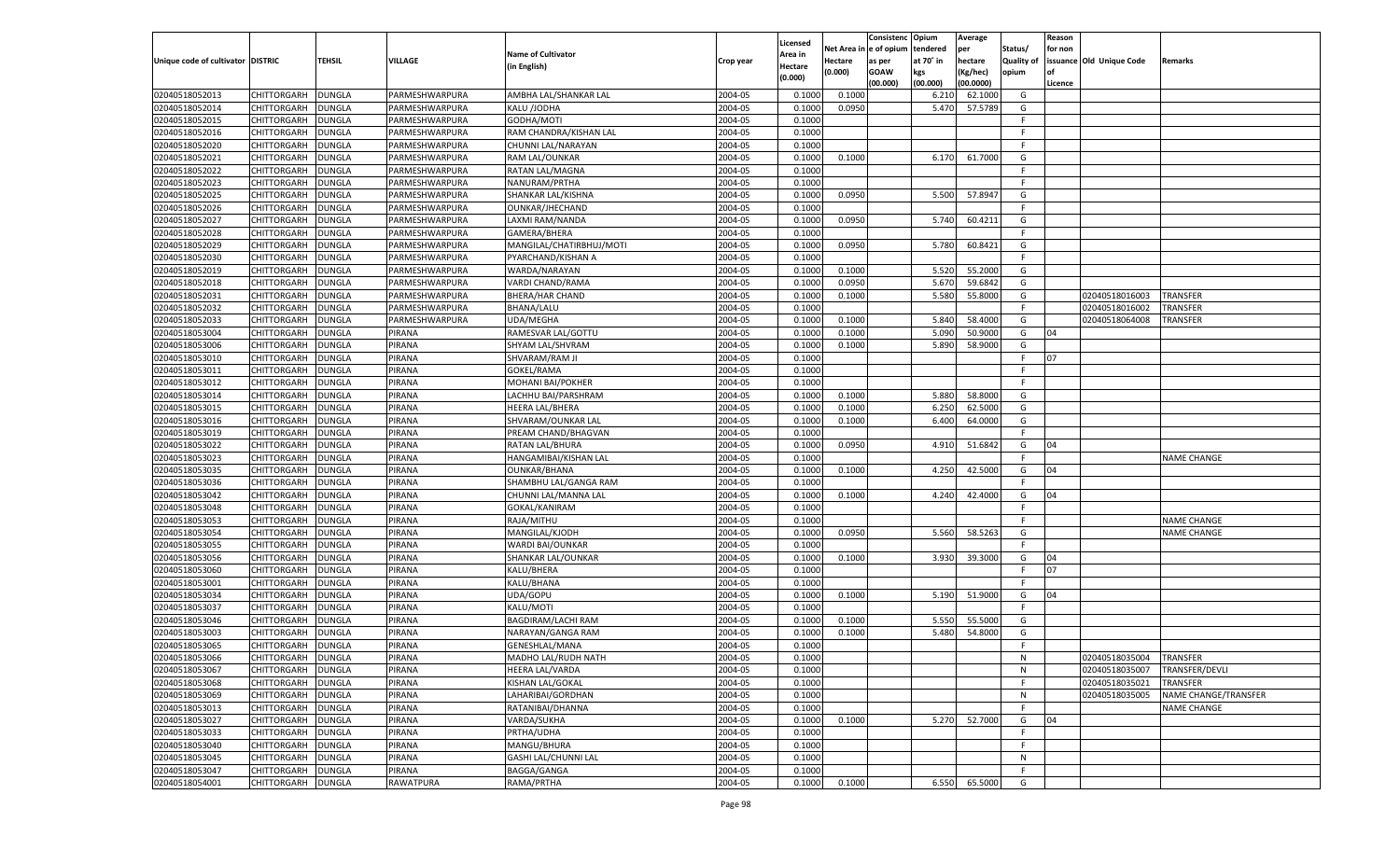|                                   |                    |               |                |                                            |           |                    |             | Consistenc   | Opium     | Average   |            | Reason  |                          |                    |
|-----------------------------------|--------------------|---------------|----------------|--------------------------------------------|-----------|--------------------|-------------|--------------|-----------|-----------|------------|---------|--------------------------|--------------------|
|                                   |                    |               |                | <b>Name of Cultivator</b>                  |           | Licensed           | Net Area iı | n e of opium | tendered  | per       | Status/    | for non |                          |                    |
| Unique code of cultivator DISTRIC |                    | TEHSIL        | <b>VILLAGE</b> |                                            | Crop year | Area in            | Hectare     | as per       | at 70° in | hectare   | Quality of |         | issuance Old Unique Code | Remarks            |
|                                   |                    |               |                | (in English)                               |           | Hectare<br>(0.000) | (0.000)     | <b>GOAW</b>  | kgs       | (Kg/hec)  | opium      |         |                          |                    |
|                                   |                    |               |                |                                            |           |                    |             | (00.000)     | (00.000)  | (00.0000) |            | Licence |                          |                    |
| 02040518054003                    | CHITTORGARH        | DUNGLA        | RAWATPURA      | <b>KANNI RAM/MOTI</b>                      | 2004-05   | 0.1000             | 0.1000      |              | 6.020     | 60.2000   | G          |         |                          |                    |
| 02040518054004                    | CHITTORGARH        | DUNGLA        | RAWATPURA      | <b>BHGGA/GOKEL</b>                         | 2004-05   | 0.1000             | 0.1000      |              | 6.000     | 60.0000   | G          |         |                          |                    |
| 02040518054005                    | CHITTORGARH        | DUNGLA        | RAWATPURA      | GHASI/MODA                                 | 2004-05   | 0.1000             | 0.0950      |              | 5.900     | 62.1053   | G          |         |                          |                    |
| 02040518054006                    | CHITTORGARH        | DUNGLA        | RAWATPURA      | RATAN LAL/BHERU LAL                        | 2004-05   | 0.1000             | 0.1000      |              | 6.000     | 60.0000   | G          |         |                          |                    |
| 02040518054008                    | CHITTORGARH        | DUNGLA        | RAWATPURA      | CHUNILAL/VISHNU                            | 2004-05   | 0.1000             | 0.1000      |              | 6.460     | 64.6000   | G          |         |                          | <b>NAME CHANGE</b> |
| 02040518054011                    | CHITTORGARH        | DUNGLA        | RAWATPURA      | NANDA/LAXMAN                               | 2004-05   | 0.1000             | 0.1000      |              | 6.980     | 69.8000   | G          |         |                          |                    |
| 02040518054012                    | CHITTORGARH        | DUNGLA        | RAWATPURA      | MAGNI RAM/BHARA                            | 2004-05   | 0.1000             | 0.1000      |              | 2.160     | 21.6000   | G          | 04      |                          |                    |
| 02040518054017                    | CHITTORGARH        | DUNGLA        | RAWATPURA      | PARTAP/WARDA                               | 2004-05   | 0.1000             | 0.1000      |              | 6.860     | 68.6000   | G          |         |                          |                    |
| 02040518054021                    | CHITTORGARH        | DUNGLA        | RAWATPURA      | <b>SHV RAM/AMRA</b>                        | 2004-05   | 0.1000             | 0.1000      |              | 6.360     | 63.6000   | G          |         |                          |                    |
| 02040518054023                    | CHITTORGARH        | DUNGLA        | RAWATPURA      | PRABHULAL/MANGILAL                         | 2004-05   | 0.1000             | 0.1000      |              | 6.010     | 60.1000   | G          |         |                          |                    |
| 02040518054026                    | CHITTORGARH        | DUNGLA        | RAWATPURA      | MANGI LAL/KELA                             | 2004-05   | 0.1000             | 0.1000      |              | 6.000     | 60.0000   | G          |         |                          |                    |
| 02040518054033                    | CHITTORGARH        | DUNGLA        | RAWATPURA      | DALU/KANA                                  | 2004-05   | 0.1000             | 0.1000      |              | 5.720     | 57.2000   | G          |         |                          |                    |
| 02040518054035                    | CHITTORGARH        | DUNGLA        | RAWATPURA      | NARAYAN/PRTHA                              | 2004-05   | 0.1000             | 0.0950      |              | 6.050     | 63.6842   | G          |         |                          |                    |
| 02040518054027                    | CHITTORGARH        | DUNGLA        | RAWATPURA      | UDI BAI/JAI CHAND                          | 2004-05   | 0.1000             | 0.0950      |              | 6.180     | 65.0526   | G          |         |                          |                    |
| 02040518054039                    | CHITTORGARH        | DUNGLA        | RAWATPURA      | HIMMAT SINGH/AMAR SINGH                    | 2004-05   | 0.1000             |             |              |           |           | N          |         | 02040518025002           | TRANSFER           |
| 02040518054010                    | CHITTORGARH        | DUNGLA        | RAWATPURA      | MATHURA LAL/LAXMI LAL                      | 2004-05   | 0.1000             | 0.0950      |              | 6.200     | 65.2632   | G          |         |                          |                    |
| 02040518054030                    | CHITTORGARH        | DUNGLA        | RAWATPURA      | BHERULAL/BHELI                             | 2004-05   | 0.1000             | 0.0950      |              | 5.810     | 61.1579   | G          |         |                          |                    |
| 02040518054038                    | CHITTORGARH        | DUNGLA        | RAWATPURA      | MOJIRAM/CHENA                              | 2004-05   | 0.1000             | 0.1000      |              | 5.590     | 55.9000   | G          |         |                          |                    |
| 02040518055001                    | CHITTORGARH        | DUNGLA        | SANGESRA       | AMBA LAL/RAM LAL                           | 2004-05   | 0.1000             | 0.1000      |              | 6.080     | 60.8000   | G          |         |                          |                    |
| 02040518055003                    | CHITTORGARH        | DUNGLA        | SANGESRA       | UDA/ROOPA                                  | 2004-05   | 0.1000             |             |              |           |           | F.         | 07      |                          |                    |
| 02040518055006                    | CHITTORGARH        | DUNGLA        | SANGESRA       | HAJARI/NAVLA                               | 2004-05   | 0.1000             |             |              |           |           | F.         |         |                          |                    |
| 02040518055009                    | CHITTORGARH        | DUNGLA        | SANGESRA       | GOPAL/KHUB CHAND                           | 2004-05   | 0.1000             |             |              |           |           | F.         |         |                          |                    |
| 02040518055017                    | CHITTORGARH        | DUNGLA        | SANGESRA       | SHANKAR/KISHAN GIR                         | 2004-05   | 0.1000             |             |              |           |           | F.         |         |                          |                    |
| 02040518055019                    | CHITTORGARH        | DUNGLA        | SANGESRA       | ANDA/BHERA BHEEL                           | 2004-05   | 0.1000             |             |              |           |           | F.         |         |                          |                    |
| 02040518055020                    | CHITTORGARH        | DUNGLA        | SANGESRA       | PRATHVIRAJ/DANNA                           | 2004-05   | 0.1000             |             |              |           |           | F.         |         |                          |                    |
| 02040518056001                    | CHITTORGARH        | DUNGLA        | SARANGPURA     | KALU LAL/MEGHA                             | 2004-05   | 0.1000             |             |              |           |           | F.         |         |                          |                    |
| 02040518056002                    | CHITTORGARH        | DUNGLA        | SARANGPURA     | BHERA/HAMERA                               | 2004-05   | 0.1000             |             |              |           |           | F.         |         |                          |                    |
| 02040518056003                    | CHITTORGARH        | DUNGLA        | SARANGPURA     | BHERA/NATHU                                | 2004-05   | 0.1000             | 0.1000      |              | 5.950     | 59.5000   | G          |         |                          |                    |
| 02040518056004                    | CHITTORGARH        | DUNGLA        | SARANGPURA     | HAV LAL/GOTTU                              | 2004-05   | 0.1000             | 0.1050      |              | 6.530     | 62.1905   | G          |         |                          |                    |
| 02040518056005                    | CHITTORGARH        | DUNGLA        | SARANGPURA     | SHREELAL/HARIRAM                           | 2004-05   | 0.1000             | 0.0500      |              | 2.830     | 56.6000   | G          |         |                          | <b>NAME CHANGE</b> |
| 02040518056006                    |                    | DUNGLA        | SARANGPURA     | HAJARI/JODHA                               | 2004-05   | 0.1000             | 0.1050      |              | 5.910     | 56.285    | G          |         |                          |                    |
| 02040518056007                    | CHITTORGARH        |               | SARANGPURA     |                                            | 2004-05   | 0.1000             |             |              | 5.970     | 62.8421   | G          | 05      |                          |                    |
|                                   | CHITTORGARH        | DUNGLA        |                | UDHE LAL/BHANWAR LAL<br>SAHV LAL/BHURA LAL | 2004-05   | 0.1000             | 0.0950      |              |           |           | F.         |         |                          |                    |
| 02040518056008                    | CHITTORGARH        | DUNGLA        | SARANGPURA     |                                            |           |                    |             |              |           |           |            |         |                          |                    |
| 02040518056009                    | CHITTORGARH        | DUNGLA        | SARANGPURA     | KISHAN LAL/KALU LAL                        | 2004-05   | 0.1000             | 0.1050      |              | 5.940     | 56.5714   | G          |         |                          |                    |
| 02040518056011                    | CHITTORGARH        | DUNGLA        | SARANGPURA     | CHTRBHUJ/MODA                              | 2004-05   | 0.1000             |             |              |           |           | F.         |         |                          |                    |
| 02040518056012                    | CHITTORGARH        | DUNGLA        | SARANGPURA     | KALU/BHANA                                 | 2004-05   | 0.1000             |             |              |           |           | F          |         |                          |                    |
| 02040518056014                    | CHITTORGARH        | <b>DUNGLA</b> | SARANGPURA     | GHERI LAL/GANGA RAM                        | 2004-05   | 0.1000             | 0.1000      |              | 5.620     | 56.2000   | G          |         |                          |                    |
| 02040518056016                    | CHITTORGARH        | DUNGLA        | SARANGPURA     | MANGI LAL/JODHA                            | 2004-05   | 0.1000             | 0.1050      |              | 6.230     | 59.3333   | G          |         |                          |                    |
| 02040518056018                    | CHITTORGARH        | DUNGLA        | SARANGPURA     | RAMJAN ALLI/ANAR ALLI                      | 2004-05   | 0.1000             |             |              |           |           | F.         |         |                          |                    |
| 02040518056019                    | CHITTORGARH        | DUNGLA        | SARANGPURA     | RAMIBAI/BHERULAL                           | 2004-05   | 0.1000             | 0.1050      |              | 6.360     | 60.5714   | G          |         |                          |                    |
| 02040518058001                    | CHITTORGARH        | <b>DUNGLA</b> | SETHWANA       | MOHAN LAL/OUNKAR                           | 2004-05   | 0.1000             | 0.1000      |              | 6.300     | 63.0000   | G          |         |                          |                    |
| 02040518058002                    | CHITTORGARH        | DUNGLA        | SETHWANA       | NARU/LAKHMA CHOTA                          | 2004-05   | 0.1000             |             |              |           |           | F          |         |                          |                    |
| 02040518058003                    | CHITTORGARH        | DUNGLA        | SETHWANA       | <b>TULSHI RAM/MOTI</b>                     | 2004-05   | 0.1000             | 0.1000      |              | 6.130     | 61.3000   | G          |         |                          |                    |
| 02040518058004                    | CHITTORGARH        | DUNGLA        | SETHWANA       | ROOP LAL/NARU                              | 2004-05   | 0.1000             | 0.1000      |              | 5.900     | 59.0000   | G          |         |                          |                    |
| 02040518058005                    | CHITTORGARH        | <b>DUNGLA</b> | SETHWANA       | HEERALAL/GIRDHARI                          | 2004-05   | 0.1000             | 0.1000      |              | 5.610     | 56.1000   | G          |         |                          | <b>NAME CHANGE</b> |
| 02040518058006                    | CHITTORGARH        | <b>DUNGLA</b> | SETHWANA       | DEU BAI/MODA                               | 2004-05   | 0.1000             | 0.0950      |              | 5.320     | 56.0000   | G          |         |                          |                    |
| 02040518058007                    | <b>CHITTORGARH</b> | <b>DUNGLA</b> | SETHWANA       | KALU/JETA                                  | 2004-05   | 0.1000             | 0.1000      |              | 5.630     | 56.3000   | G          |         |                          |                    |
| 02040518058008                    | CHITTORGARH        | <b>DUNGLA</b> | SETHWANA       | OUNKAR DASS/UDAI RAM DAS                   | 2004-05   | 0.1000             | 0.1000      |              | 5.740     | 57.4000   | G          |         |                          |                    |
| 02040518058009                    | CHITTORGARH        | <b>DUNGLA</b> | SETHWANA       | RAM LAL/NARULAL                            | 2004-05   | 0.1000             | 0.1000      |              | 5.570     | 55.7000   | G          |         |                          |                    |
| 02040518058010                    | CHITTORGARH        | <b>DUNGLA</b> | SETHWANA       | MANGI LAL/UDAI LAL                         | 2004-05   | 0.1000             | 0.1000      |              | 6.280     | 62.8000   | G          |         |                          |                    |
| 02040518058011                    | CHITTORGARH        | <b>DUNGLA</b> | SETHWANA       | GASHI/CHATARBHUJ                           | 2004-05   | 0.1000             | 0.1000      |              | 6.370     | 63.7000   | G          |         |                          |                    |
| 02040518058013                    | CHITTORGARH        | <b>DUNGLA</b> | SETHWANA       | MITHU LAL/GAMERA                           | 2004-05   | 0.1000             | 0.1000      |              | 6.330     | 63.3000   | G          |         |                          |                    |
| 02040518058015                    | CHITTORGARH        | <b>DUNGLA</b> | SETHWANA       | KHEMA/MOTI                                 | 2004-05   | 0.1000             | 0.1000      |              | 6.050     | 60.5000   | G          |         |                          |                    |
| 02040518058017                    | <b>CHITTORGARH</b> | <b>DUNGLA</b> | SETHWANA       | UDA/GAMERA                                 | 2004-05   | 0.1000             | 0.1000      |              | 5.740     | 57.4000   | G          |         |                          |                    |
| 02040518058018                    | <b>CHITTORGARH</b> | <b>DUNGLA</b> | SETHWANA       | SHANKER/DHANNA                             | 2004-05   | 0.1000             | 0.0950      |              | 5.670     | 59.6842   | G          |         |                          |                    |
| 02040518058019                    | <b>CHITTORGARH</b> | <b>DUNGLA</b> | SETHWANA       | NATHU/HEMA                                 | 2004-05   | 0.1000             | 0.0950      |              | 6.470     | 68.1053   | G          |         |                          |                    |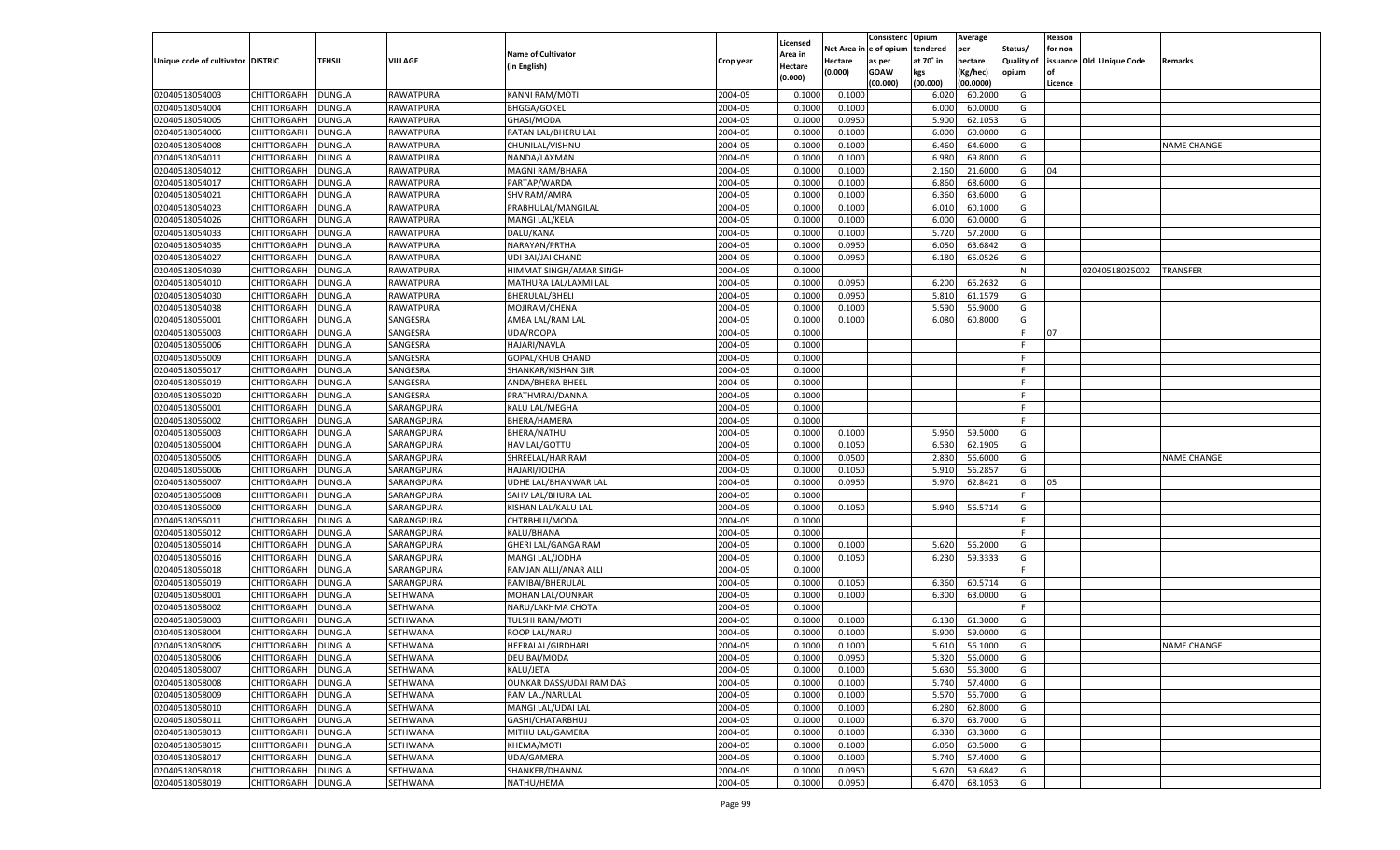|                                   |                    |                         |                                |                           |           |                     |             | Consistenc    | Opium     | Average   |                | Reason  |                          |                    |
|-----------------------------------|--------------------|-------------------------|--------------------------------|---------------------------|-----------|---------------------|-------------|---------------|-----------|-----------|----------------|---------|--------------------------|--------------------|
|                                   |                    |                         |                                | <b>Name of Cultivator</b> |           | Licensed<br>Area in | Net Area iı | n  e of opium | tendered  | per       | Status/        | for non |                          |                    |
| Unique code of cultivator DISTRIC |                    | TEHSIL                  | <b>VILLAGE</b>                 | (in English)              | Crop year | Hectare             | Hectare     | as per        | at 70° in | hectare   | Quality of     |         | issuance Old Unique Code | Remarks            |
|                                   |                    |                         |                                |                           |           | (0.000)             | (0.000)     | <b>GOAW</b>   | kgs       | (Kg/hec)  | opium          |         |                          |                    |
|                                   |                    |                         |                                |                           |           |                     |             | (00.000)      | (00.000)  | (00.0000) |                | Licence |                          |                    |
| 02040518058021                    | CHITTORGARH        | DUNGLA                  | SETHWANA                       | NANU RAM/DEVA             | 2004-05   | 0.1000              | 0.0900      |               | 5.540     | 61.5556   | G              |         |                          |                    |
| 02040518058022                    | CHITTORGARH        | DUNGLA                  | SETHWANA                       | <b>HAR LAL/RAJING</b>     | 2004-05   | 0.1000              | 0.1000      |               | 5.670     | 56.7000   | G              |         |                          |                    |
| 02040518058023                    | CHITTORGARH        | DUNGLA                  | SETHWANA                       | <b>HAR LAL/MANA</b>       | 2004-05   | 0.1000              | 0.1000      |               | 7.020     | 70.2000   | G              |         |                          |                    |
| 02040518058025                    | CHITTORGARH        | DUNGLA                  | SETHWANA                       | RATAN LAL/MOHAN DAS       | 2004-05   | 0.1000              | 0.0950      |               | 6.130     | 64.5263   | G              |         |                          |                    |
| 02040518058027                    | CHITTORGARH        | DUNGLA                  | SETHWANA                       | LALIT KUMAR/OUNKAR LAL    | 2004-05   | 0.1000              | 0.1000      |               | 5.440     | 54.4000   | G              |         |                          |                    |
| 02040518058028                    | CHITTORGARH        | DUNGLA                  | SETHWANA                       | SHRI LAL/JAY SINGH        | 2004-05   | 0.1000              | 0.0950      |               | 5.800     | 61.0526   | G              |         |                          |                    |
| 02040518058029                    | CHITTORGARH        | DUNGLA                  | SETHWANA                       | <b>GOTU LAL/KHUMA</b>     | 2004-05   | 0.1000              | 0.1000      |               | 4.830     | 48.3000   | G              | 04      |                          |                    |
| 02040518058030                    | CHITTORGARH        | DUNGLA                  | SETHWANA                       | KALU/CHENA SUTHAR         | 2004-05   | 0.1000              | 0.1000      |               | 6.260     | 62.6000   | G              |         |                          |                    |
| 02040518058026                    | CHITTORGARH        | DUNGLA                  | SETHWANA                       | <b>BHERU LAL/LAKHMA</b>   | 2004-05   | 0.1000              | 0.0950      |               | 6.280     | 66.1053   | G              |         |                          |                    |
| 02040518060001                    | CHITTORGARH        | DUNGLA                  | SUREDA                         | RODI LAL/HEERA LAL        | 2004-05   | 0.1000              | 0.1000      |               | 6.050     | 60.5000   | G              |         |                          |                    |
| 02040518060002                    | CHITTORGARH        | DUNGLA                  | SUREDA                         | <b>HEERA LAL/RAMA</b>     | 2004-05   | 0.1000              | 0.1050      |               | 6.310     | 60.0952   | G              |         |                          |                    |
| 02040518060003                    | CHITTORGARH        | DUNGLA                  | SUREDA                         | RUPSINGH/LAXMAN SINGH     | 2004-05   | 0.1000              | 0.1050      |               | 6.070     | 57.8095   | G              |         |                          |                    |
| 02040518060004                    | CHITTORGARH        | DUNGLA                  | SUREDA                         | SHVA/NANDA                | 2004-05   | 0.1000              | 0.1000      |               | 6.080     | 60.8000   | G              |         |                          |                    |
| 02040518060006                    | CHITTORGARH        | DUNGLA                  | SUREDA                         | RAMI BAI/GULAB            | 2004-05   | 0.1000              | 0.1000      |               | 0.800     | 8.0000    | $\blacksquare$ | 02      |                          |                    |
| 02040518060007                    | CHITTORGARH        | DUNGLA                  | SUREDA                         | <b>BHANWAR LAL/PRTHA</b>  | 2004-05   | 0.1000              | 0.0950      |               | 5.520     | 58.1053   | G              |         |                          |                    |
| 02040518060009                    | CHITTORGARH        | DUNGLA                  | SUREDA                         | PRTHA/KALU                | 2004-05   | 0.1000              | 0.1050      |               | 6.200     | 59.0476   | G              |         |                          |                    |
| 02040518060010                    | CHITTORGARH        | <b>DUNGLA</b>           | SUREDA                         | NANDA/GOVERDHAN           | 2004-05   | 0.1000              | 0.1000      |               | 5.850     | 58.5000   | G              |         |                          |                    |
| 02040518060013                    | CHITTORGARH        | DUNGLA                  | SUREDA                         | MAGNI RAM/KASI RAM        | 2004-05   | 0.1000              | 0.1000      |               | 5.810     | 58.1000   | G              |         |                          |                    |
| 02040518060014                    | CHITTORGARH        | DUNGLA                  | SUREDA                         | GOTTU/NARAYAN             | 2004-05   | 0.1000              | 0.1000      |               | 5.340     | 53.4000   | G              | 04      |                          |                    |
| 02040518060015                    | CHITTORGARH        | DUNGLA                  | SUREDA                         | GALLA/PRTHA               | 2004-05   | 0.1000              | 0.1050      |               | 6.070     | 57.8095   | G              |         |                          |                    |
| 02040518060021                    | CHITTORGARH        | DUNGLA                  | SUREDA                         | <b>BHAGA/RUPA</b>         | 2004-05   | 0.1000              | 0.1000      |               | 6.140     | 61.4000   | G              |         |                          |                    |
| 02040518060023                    | CHITTORGARH        | DUNGLA                  | SUREDA                         | KALU/CHOKHA               | 2004-05   | 0.1000              | 0.1000      |               | 5.950     | 59.5000   | G              |         |                          |                    |
| 02040518060025                    | CHITTORGARH        | DUNGLA                  | SUREDA                         | LAXMAN/PRTHA              | 2004-05   | 0.1000              | 0.1000      |               | 6.231     | 62.3100   | G              |         |                          |                    |
| 02040518060027                    | CHITTORGARH        | DUNGLA                  | SUREDA                         | <b>BABRU/DEVA</b>         | 2004-05   | 0.1000              | 0.0950      |               | 5.840     | 61.4737   | G              |         |                          |                    |
| 02040518060029                    | CHITTORGARH        | DUNGLA                  | SUREDA                         | KALU SINGH/LAXMAN SINGH   | 2004-05   | 0.1000              | 0.1050      |               | 6.260     | 59.6190   | G              |         |                          |                    |
| 02040518060030                    | CHITTORGARH        | DUNGLA                  | SUREDA                         | LAKHMA/BHAGVAN            | 2004-05   | 0.1000              | 0.1000      |               | 5.960     | 59.6000   | G              |         |                          |                    |
| 02040518060031                    | CHITTORGARH        | DUNGLA                  | SUREDA                         | MOHAN LAL/GOTTU           | 2004-05   | 0.1000              | 0.1000      |               | 5.930     | 59.3000   | G              |         |                          |                    |
| 02040518060037                    | CHITTORGARH        | DUNGLA                  | SUREDA                         | <b>OUNKAR/SHIV SINGH</b>  | 2004-05   | 0.1000              |             |               |           |           | F.             |         |                          |                    |
| 02040518060042                    | CHITTORGARH        | DUNGLA                  | SUREDA                         | AMBHA LAL/HEERA LAL       | 2004-05   | 0.1000              | 0.1000      |               | 6.070     | 60.7000   | G              |         |                          |                    |
| 02040518060043                    | CHITTORGARH        | DUNGLA                  | <b>SUREDA</b>                  | BHERA/UDHA                | 2004-05   | 0.1000              |             |               |           |           | F.             |         |                          |                    |
| 02040518060052                    | CHITTORGARH        | DUNGLA                  | <b>SUREDA</b>                  | NARAYAN SINGH/FTHE SINGH  | 2004-05   | 0.1000              | 0.1000      |               | 6.270     | 62.7000   | G              |         |                          |                    |
| 02040518060054                    | CHITTORGARH        | DUNGLA                  | <b>SUREDA</b>                  | DEVA/RAMA GUJR            | 2004-05   | 0.1000              | 0.1000      | 59.00         | 5.380     | 53.8000   | G              | 04      |                          |                    |
| 02040518060047                    | CHITTORGARH        | <b>DUNGLA</b>           | SUREDA                         | LAXMI LAL/GOVERDAN        | 2004-05   | 0.1000              | 0.1000      |               | 5.810     | 58.1000   | G              |         |                          |                    |
| 02040518060018                    | CHITTORGARH        | DUNGLA                  | SUREDA                         | <b>KHEMRAJ/GOPA</b>       | 2004-05   | 0.1000              | 0.1000      |               | 5.960     | 59.6000   | G              |         |                          |                    |
| 02040518060028                    |                    |                         | <b>SUREDA</b>                  |                           | 2004-05   | 0.1000              |             |               |           |           | F              | 07      |                          |                    |
| 02040518060061                    | CHITTORGARH        | DUNGLA                  |                                | <b>SHANKER LAL/ROOPA</b>  | 2004-05   | 0.1000              |             |               | 4.950     | 47.1429   | - 1            | 02      |                          | TRANSFER           |
|                                   | CHITTORGARH        | DUNGLA<br><b>DUNGLA</b> | <b>SUREDA</b><br><b>SUREDA</b> | LAXMAN/DEVKISHAN          | 2004-05   |                     | 0.1050      |               |           |           | F.             |         | 02040518048001           |                    |
| 02040518060062                    | CHITTORGARH        |                         |                                | VARDI CHAND/LAXMAN        |           | 0.1000              |             |               |           |           |                |         | 02040518048009           | TRANSFER           |
| 02040518062001                    | CHITTORGARH        | DUNGLA                  | <b>TALAWADA</b>                | PREAM CHAND/GOTTU DHAKAD  | 2004-05   | 0.1000              | 0.1000      |               | 6.600     | 66.0000   | G              |         |                          |                    |
| 02040518062002                    | CHITTORGARH        | DUNGLA                  | <b>TALAWADA</b>                | NIRBHE SINGH/AMAR SINGH   | 2004-05   | 0.1000              | 0.1000      |               | 6.150     | 61.5000   | G              |         |                          |                    |
| 02040518062004                    | CHITTORGARH        | DUNGLA                  | TALAWADA                       | ANCHI BAI/RAM LAL         | 2004-05   | 0.1000              | 0.1000      |               | 5.530     | 55.3000   | G              |         |                          |                    |
| 02040518062008                    | CHITTORGARH        | DUNGLA                  | <b>TALAWADA</b>                | PRBHULAL/BHANWAR LAL      | 2004-05   | 0.1000              | 0.0950      |               | 7.000     | 73.6842   | G              |         |                          | <b>NAME CHANGE</b> |
| 02040518062009                    | CHITTORGARH        | DUNGLA                  | TALAWADA                       | SANTI LAL/WARDI CHAND     | 2004-05   | 0.1000              | 0.0950      |               | 6.010     | 63.2632   | G              |         |                          |                    |
| 02040518062010                    | CHITTORGARH        | DUNGLA                  | <b>TALAWADA</b>                | RAMA/KHEMA                | 2004-05   | 0.1000              | 0.1000      |               | 5.900     | 59.0000   | G              |         |                          |                    |
| 02040518062011                    | CHITTORGARH        | DUNGLA                  | TALAWADA                       | LAXMAN SINGH/AMAR SINGH   | 2004-05   | 0.1000              | 0.1000      |               | 6.190     | 61.9000   | G              |         |                          |                    |
| 02040518062012                    | CHITTORGARH        | <b>DUNGLA</b>           | TALAWADA                       | RAJI BAI/PRTHA            | 2004-05   | 0.1000              | 0.1000      |               | 6.480     | 64.8000   | G              |         |                          |                    |
| 02040518062013                    | CHITTORGARH DUNGLA |                         | <b>TALAWADA</b>                | KESIBAI/NARAYAN           | 2004-05   | 0.1000              | 0.1000      |               | 5.600     | 56.0000   | G              |         |                          | <b>NAME CHANGE</b> |
| 02040518062014                    | <b>CHITTORGARH</b> | <b>DUNGLA</b>           | <b>TALAWADA</b>                | BHANWAR LAL/MOHAN LAL     | 2004-05   | 0.1000              | 0.0950      |               | 6.540     | 68.8421   | G              |         |                          |                    |
| 02040518062015                    | <b>CHITTORGARH</b> | <b>DUNGLA</b>           | <b>TALAWADA</b>                | MADHU LAL/HUKMI CHAND     | 2004-05   | 0.1000              | 0.0950      |               | 6.180     | 65.0526   | G              |         |                          |                    |
| 02040518062016                    | CHITTORGARH        | <b>DUNGLA</b>           | <b>TALAWADA</b>                | NARAYAN/HARI RAM          | 2004-05   | 0.1000              | 0.1000      |               | 5.720     | 57.2000   | G              |         |                          |                    |
| 02040518062017                    | CHITTORGARH        | <b>DUNGLA</b>           | <b>TALAWADA</b>                | <b>DEVI LAL/HAR LAL</b>   | 2004-05   | 0.1000              | 0.0950      |               | 6.310     | 66.4211   | G              |         |                          |                    |
| 02040518062018                    | CHITTORGARH        | <b>DUNGLA</b>           | <b>TALAWADA</b>                | MOHAN LAL/NARAYAN         | 2004-05   | 0.1000              | 0.0950      |               | 6.770     | 71.2632   | G              |         |                          |                    |
| 02040518062019                    | CHITTORGARH        | <b>DUNGLA</b>           | <b>TALAWADA</b>                | PARBHU LAL/GOTTU          | 2004-05   | 0.1000              | 0.1000      |               | 6.580     | 65.8000   | G              |         |                          |                    |
| 02040518062021                    | CHITTORGARH        | <b>DUNGLA</b>           | <b>TALAWADA</b>                | LALIT SINGH/NAHR SINGH    | 2004-05   | 0.1000              | 0.0950      |               | 5.310     | 55.8947   | G              |         |                          |                    |
| 02040518062022                    | CHITTORGARH        | <b>DUNGLA</b>           | <b>TALAWADA</b>                | KAJODH/BHANA              | 2004-05   | 0.1000              | 0.1000      |               | 6.430     | 64.3000   | G              |         |                          |                    |
| 02040518062023                    | CHITTORGARH        | <b>DUNGLA</b>           | <b>TALAWADA</b>                | PYAR CHAND/HANSRAJ        | 2004-05   | 0.1000              | 0.0950      |               | 5.580     | 58.7368   | G              |         |                          |                    |
| 02040518062024                    | <b>CHITTORGARH</b> | <b>DUNGLA</b>           | <b>TALAWADA</b>                | UDHE LAL/NARAYN           | 2004-05   | 0.1000              | 0.0950      |               | 6.290     | 66.2105   | G              |         |                          |                    |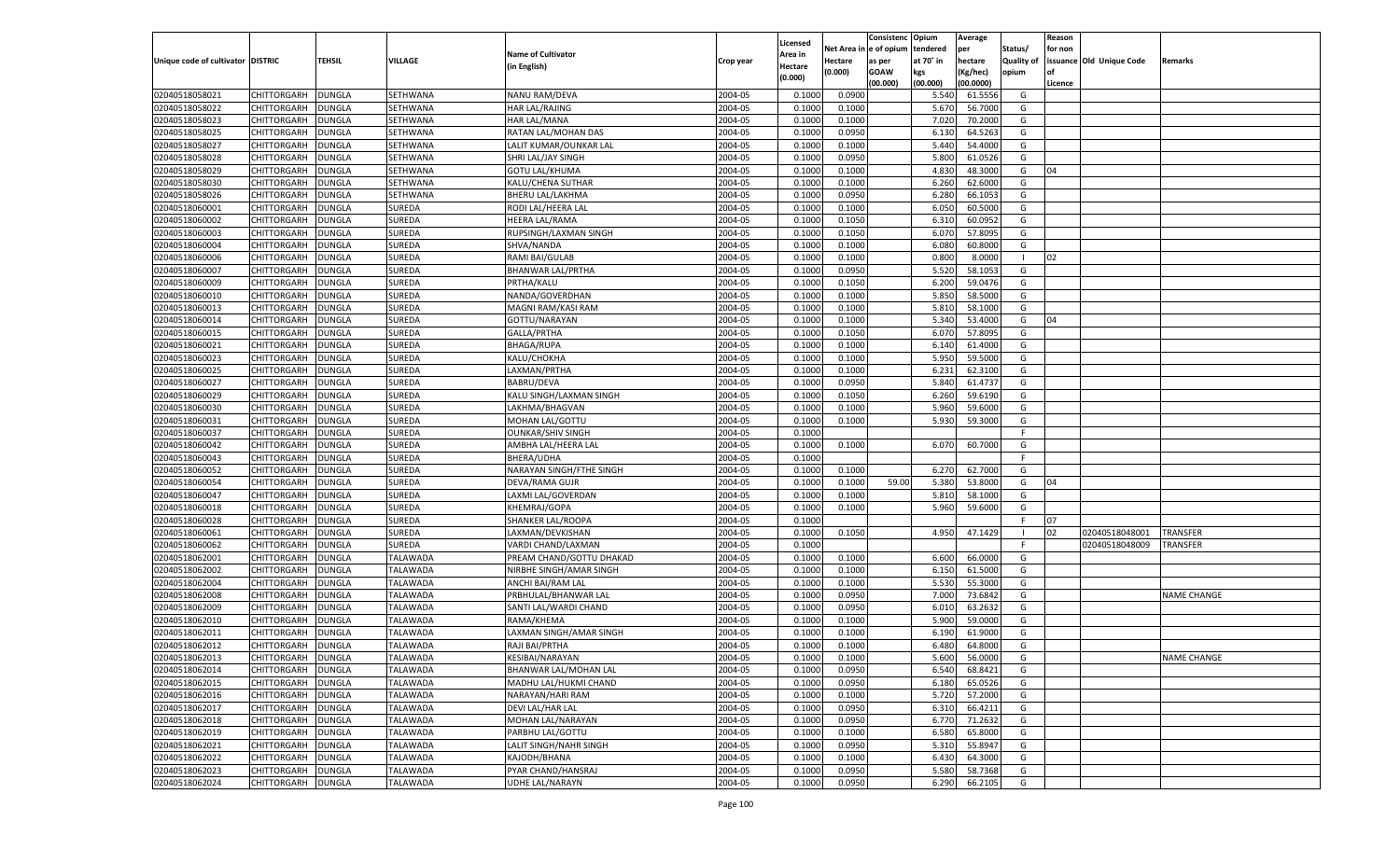|                                   |                    |               |                 |                            |           |                    |            | Consistenc    | Opium     | Average   |            | Reason  |                          |                    |
|-----------------------------------|--------------------|---------------|-----------------|----------------------------|-----------|--------------------|------------|---------------|-----------|-----------|------------|---------|--------------------------|--------------------|
|                                   |                    |               |                 | <b>Name of Cultivator</b>  |           | Licensed           | Net Area i | n  e of opium | tendered  | per       | Status/    | for non |                          |                    |
| Unique code of cultivator DISTRIC |                    | TEHSIL        | VILLAGE         |                            | Crop year | Area in            | Hectare    | as per        | at 70° in | hectare   | Quality of |         | issuance Old Unique Code | Remarks            |
|                                   |                    |               |                 | (in English)               |           | Hectare<br>(0.000) | (0.000)    | <b>GOAW</b>   | kgs       | (Kg/hec)  | opium      |         |                          |                    |
|                                   |                    |               |                 |                            |           |                    |            | (00.000)      | (00.000)  | (00.0000) |            | Licence |                          |                    |
| 02040518062027                    | CHITTORGARH        | DUNGLA        | <b>TALAWADA</b> | <b>BHANAWAR LAL/MEGA</b>   | 2004-05   | 0.1000             | 0.1000     |               | 6.800     | 68.0000   | G          |         |                          |                    |
| 02040518062028                    | CHITTORGARH        | DUNGLA        | TALAWADA        | BHANWAR LAL/JAGNNTH        | 2004-05   | 0.1000             | 0.1000     |               | 6.760     | 67.6000   | G          |         |                          |                    |
| 02040518062029                    | CHITTORGARH        | DUNGLA        | TALAWADA        | RATAN LAL/NARAYAN          | 2004-05   | 0.1000             | 0.1000     |               | 6.870     | 68.7000   | G          |         |                          |                    |
| 02040518062031                    | CHITTORGARH        | DUNGLA        | TALAWADA        | JAY CHAND/KHEMA            | 2004-05   | 0.1000             | 0.0950     |               | 5.720     | 60.2105   | G          |         |                          |                    |
| 02040518062033                    | CHITTORGARH        | DUNGLA        | <b>TALAWADA</b> | JAGNNATH/TULSIRAM          | 2004-05   | 0.1000             | 0.0950     |               | 6.21      | 65.3684   | G          |         |                          |                    |
| 02040518062034                    | CHITTORGARH        | DUNGLA        | TALAWADA        | BHANWAR LAL/DULI LAL       | 2004-05   | 0.1000             | 0.1000     |               | 5.500     | 55.0000   | G          |         |                          |                    |
| 02040518062035                    | CHITTORGARH        | DUNGLA        | TALAWADA        | JAGDISH CHAND/MOHAN LAL    | 2004-05   | 0.1000             | 0.0950     |               | 6.640     | 69.8947   | G          |         |                          |                    |
| 02040518062036                    | CHITTORGARH        | DUNGLA        | TALAWADA        | <b>KESURAM/RUPA</b>        | 2004-05   | 0.1000             | 0.1000     |               | 5.790     | 57.9000   | G          |         |                          |                    |
| 02040518062037                    | CHITTORGARH        | DUNGLA        | <b>TALAWADA</b> | SURESH CHAND/HEERA LAL     | 2004-05   | 0.1000             | 0.0950     |               | 6.250     | 65.7895   | G          |         |                          |                    |
| 02040518062038                    | CHITTORGARH        | DUNGLA        | TALAWADA        | LAL CHAND/KESRIMAL         | 2004-05   | 0.1000             | 0.1000     |               | 6.090     | 60.9000   | G          |         |                          |                    |
| 02040518062040                    | CHITTORGARH        | DUNGLA        | TALAWADA        | DULESHANKAR/JAMNA LAL      | 2004-05   | 0.1000             | 0.0950     |               | 5.430     | 57.1579   | G          |         |                          |                    |
| 02040518062046                    | CHITTORGARH        | DUNGLA        | TALAWADA        | <b>OUNKAR / DEVA SALVI</b> | 2004-05   | 0.1000             | 0.0950     |               | 5.770     | 60.7368   | G          |         |                          |                    |
| 02040518062047                    | CHITTORGARH        | DUNGLA        | <b>TALAWADA</b> | NAHR SINGH/TAKHT SINGH     | 2004-05   | 0.1000             | 0.0950     |               | 6.720     | 70.7368   | G          |         |                          |                    |
| 02040518062048                    | CHITTORGARH        | DUNGLA        | TALAWADA        | SEETA RAM/MANGI LAL        | 2004-05   | 0.1000             | 0.1000     |               | 6.070     | 60.7000   | G          |         |                          |                    |
| 02040518062049                    | CHITTORGARH        | DUNGLA        | <b>TALAWADA</b> | GOPILAL/DAYARAM            | 2004-05   | 0.1000             | 0.1000     |               | 6.580     | 65.8000   | G          |         |                          |                    |
| 02040518062053                    | CHITTORGARH        | DUNGLA        | TALAWADA        | RATAN LAL/OUNKAR           | 2004-05   | 0.1000             | 0.0950     |               | 5.490     | 57.7895   | G          |         |                          |                    |
| 02040518062055                    | CHITTORGARH        | DUNGLA        | <b>TALAWADA</b> | <b>BHURA LAL/BHANA</b>     | 2004-05   | 0.1000             | 0.1050     |               | 5.790     | 55.1429   | G          |         |                          |                    |
| 02040518062059                    |                    |               |                 |                            | 2004-05   | 0.1000             |            |               | 5.670     | 59.6842   | G          |         |                          | NAME CHANGE        |
|                                   | CHITTORGARH        | DUNGLA        | TALAWADA        | BHAGWANLAL/LAXMAN          |           |                    | 0.0950     |               |           |           |            |         |                          |                    |
| 02040518062060                    | CHITTORGARH        | DUNGLA        | <b>TALAWADA</b> | FAHTE SINGH/BHIM SINGH     | 2004-05   | 0.1000             | 0.0950     |               | 5.520     | 58.1053   | G          |         |                          |                    |
| 02040518062061                    | CHITTORGARH        | DUNGLA        | TALAWADA        | UDHE LAL/DAL CHAND         | 2004-05   | 0.1000             | 0.0950     |               | 6.300     | 66.3158   | G          |         |                          |                    |
| 02040518062063                    | CHITTORGARH        | DUNGLA        | <b>TALAWADA</b> | <b>BHAGVTI LAL/JAGNNTH</b> | 2004-05   | 0.1000             | 0.1000     |               | 5.780     | 57.8000   | G          |         |                          |                    |
| 02040518062064                    | CHITTORGARH        | DUNGLA        | TALAWADA        | NANU RAM/MOTI MEGVAL       | 2004-05   | 0.1000             | 0.1000     |               | 6.010     | 60.1000   | G          |         |                          |                    |
| 02040518062065                    | CHITTORGARH        | DUNGLA        | <b>TALAWADA</b> | PARASRAM/JAGNNTH           | 2004-05   | 0.1000             | 0.1000     |               | 6.310     | 63.1000   | G          |         |                          |                    |
| 02040518062066                    | CHITTORGARH        | DUNGLA        | TALAWADA        | NARAYAN/RADHA KISHAN       | 2004-05   | 0.1000             | 0.1000     |               | 6.500     | 65.0000   | G          |         |                          |                    |
| 02040518062068                    | CHITTORGARH        | DUNGLA        | <b>TALAWADA</b> | <b>BHAGIRTH/CHMPA LAL</b>  | 2004-05   | 0.1000             | 0.1000     |               | 5.620     | 56.2000   | G          |         |                          |                    |
| 02040518062069                    | CHITTORGARH        | DUNGLA        | TALAWADA        | DEVI LAL/OUNKAR LAL        | 2004-05   | 0.1000             | 0.0950     |               | 5.910     | 62.2105   | G          |         |                          |                    |
| 02040518062070                    | CHITTORGARH        | DUNGLA        | <b>TALAWADA</b> | SANTI LAL/SHANKAR          | 2004-05   | 0.1000             | 0.1000     |               | 5.900     | 59.0000   | G          |         |                          |                    |
| 02040518062071                    | CHITTORGARH        | DUNGLA        | TALAWADA        | <b>GOPI LAL/DULA</b>       | 2004-05   | 0.1000             | 0.1000     |               | 5.670     | 56.7000   | G          |         |                          |                    |
| 02040518062075                    | CHITTORGARH        | DUNGLA        | <b>TALAWADA</b> | <b>GEETABAI/SOBHA LAL</b>  | 2004-05   | 0.1000             | 0.1000     |               | 5.910     | 59.1000   | G          |         |                          | <b>NAME CHANGE</b> |
| 02040518062076                    | CHITTORGARH        | DUNGLA        | <b>TALAWADA</b> | KAMLA BAI/MOHAN LAL        | 2004-05   | 0.1000             | 0.1000     |               | 5.970     | 59.7000   | G          |         |                          |                    |
| 02040518062077                    | CHITTORGARH        | DUNGLA        | <b>TALAWADA</b> | BHURA LAL/NARAYAN          | 2004-05   | 0.1000             | 0.1000     |               | 6.440     | 64.4000   | G          |         |                          |                    |
| 02040518062080                    | CHITTORGARH        | DUNGLA        | TALAWADA        | BHANWAR LAL/DEVI LAL       | 2004-05   | 0.1000             | 0.1000     |               | 6.470     | 64.7000   | G          |         |                          |                    |
| 02040518062081                    | CHITTORGARH        | DUNGLA        | <b>TALAWADA</b> | ISHAVAR SINGH/LAXMAN SINGH | 2004-05   | 0.1000             | 0.1000     |               | 5.900     | 59.0000   | G          |         |                          |                    |
| 02040518062084                    | CHITTORGARH        | DUNGLA        | TALAWADA        | <b>NANU RAM/GOKEL</b>      | 2004-05   | 0.1000             | 0.0950     |               | 5.440     | 57.2632   | G          |         |                          |                    |
| 02040518062085                    | CHITTORGARH        | DUNGLA        | <b>TALAWADA</b> | CHTENDR SINGH/IANDR SINGH  | 2004-05   | 0.1000             | 0.0950     |               | 5.650     | 59.4737   | G          |         |                          |                    |
| 02040518062087                    | CHITTORGARH        | DUNGLA        | TALAWADA        | KHUMAN SINGH/NARAYAN SINGH | 2004-05   | 0.1000             | 0.1000     |               | 6.190     | 61.9000   | G          |         |                          |                    |
| 02040518062088                    | CHITTORGARH        | <b>DUNGLA</b> | <b>TALAWADA</b> | NANA LAL/KHEMA             | 2004-05   | 0.1000             | 0.1000     |               | 6.840     | 68.4000   | G          |         |                          |                    |
| 02040518062089                    | CHITTORGARH        | DUNGLA        | TALAWADA        | RAMESVAR LAL/RATAN LAL     | 2004-05   | 0.1000             | 0.1000     |               | 6.890     | 68.9000   | G          |         |                          |                    |
| 02040518062090                    | CHITTORGARH        | DUNGLA        | <b>TALAWADA</b> | VIJERAM/MOTI LAL           | 2004-05   | 0.1000             | 0.1000     |               | 6.200     | 62.0000   | G          |         |                          |                    |
| 02040518062091                    | CHITTORGARH        | DUNGLA        | TALAWADA        | TULSIRAM/BHANWAR LAL       | 2004-05   | 0.1000             | 0.1000     |               | 6.900     | 69.0000   | G          |         |                          |                    |
| 02040518062092                    | CHITTORGARH        | DUNGLA        | <b>TALAWADA</b> | PRAHLAD/MOHAN LAL          | 2004-05   | 0.1000             | 0.0950     |               | 6.670     | 70.2105   | G          |         |                          |                    |
| 02040518062093                    | CHITTORGARH        | DUNGLA        | TALAWADA        | MHDAN LAL/BHANWAR LAL      | 2004-05   | 0.1000             | 0.0950     |               | 6.600     | 69.4737   | G          |         |                          |                    |
| 02040518062095                    | CHITTORGARH        | DUNGLA        | <b>TALAWADA</b> | GOPI LAL/MITHU LAL         | 2004-05   | 0.1000             | 0.0950     |               | 6.250     | 65.7895   | G          |         |                          |                    |
| 02040518062096                    | CHITTORGARH        | DUNGLA        | TALAWADA        | MANGI LAL/DEVI LAL         | 2004-05   | 0.1000             | 0.1000     |               | 5.950     | 59.5000   | G          |         |                          |                    |
| 02040518062097                    | CHITTORGARH        | <b>DUNGLA</b> | TALAWADA        | <b>UDHE LAL/JAGNNTH</b>    | 2004-05   | 0.1000             | 0.1000     |               | 5.710     | 57.1000   | G          |         |                          |                    |
| 02040518062098                    | CHITTORGARH        | <b>DUNGLA</b> | <b>TALAWADA</b> | SANTI LAL/MOHAN LAL        | 2004-05   | 0.1000             | 0.0950     |               | 6.810     | 71.6842   | G          |         |                          |                    |
| 02040518062099                    | <b>CHITTORGARH</b> | <b>DUNGLA</b> | <b>TALAWADA</b> | MHDAN LAL/FULCHAND         | 2004-05   | 0.1000             | 0.1000     |               | 5.860     | 58.6000   | G          |         |                          |                    |
| 02040518062104                    | <b>CHITTORGARH</b> | <b>DUNGLA</b> | <b>TALAWADA</b> | PYARCHNAD/JAYCHAND         | 2004-05   | 0.1000             | 0.1000     |               | 6.340     | 63.4000   | G          |         |                          |                    |
| 02040518062105                    | CHITTORGARH        | <b>DUNGLA</b> | <b>TALAWADA</b> | <b>BOHMA/DOLLA MOGIYA</b>  | 2004-05   | 0.1000             | 0.1000     |               | 5.880     | 58.8000   | G          |         |                          |                    |
| 02040518062106                    | <b>CHITTORGARH</b> | <b>DUNGLA</b> | <b>TALAWADA</b> | PARBHULAL/MODA             | 2004-05   | 0.1000             | 0.0950     |               | 6.180     | 65.0526   | G          |         |                          |                    |
| 02040518062107                    | CHITTORGARH        | <b>DUNGLA</b> | <b>TALAWADA</b> | CHHUNILAL/BARDA            | 2004-05   | 0.1000             | 0.0950     | 62.37         | 5.080     | 53.4737   | G          | 04      |                          |                    |
| 02040518062109                    | <b>CHITTORGARH</b> | <b>DUNGLA</b> | <b>TALAWADA</b> | NANURAM/MODA               | 2004-05   | 0.1000             | 0.1000     |               | 6.430     | 64.3000   | G          |         |                          |                    |
| 02040518062111                    | CHITTORGARH        | <b>DUNGLA</b> | <b>TALAWADA</b> | HIRALAL/AWANTILAL          | 2004-05   | 0.1000             | 0.0950     |               | 6.790     | 71.4737   | G          |         |                          |                    |
|                                   | <b>CHITTORGARH</b> |               |                 |                            |           |                    |            |               |           |           |            |         |                          |                    |
| 02040518062113                    |                    | <b>DUNGLA</b> | <b>TALAWADA</b> | NANALAL/BHERA              | 2004-05   | 0.1000             | 0.0950     |               | 5.610     | 59.0526   | G          |         |                          |                    |
| 02040518062114                    | <b>CHITTORGARH</b> | <b>DUNGLA</b> | <b>TALAWADA</b> | FTHESINGH/NAHARSINGH       | 2004-05   | 0.1000             | 0.1000     |               | 5.580     | 55.8000   | G          |         |                          |                    |
| 02040518062115                    | <b>CHITTORGARH</b> | <b>DUNGLA</b> | <b>TALAWADA</b> | RATANLAL\MOTILAL           | 2004-05   | 0.1000             | 0.1000     |               | 5.910     | 59.1000   | G          |         |                          |                    |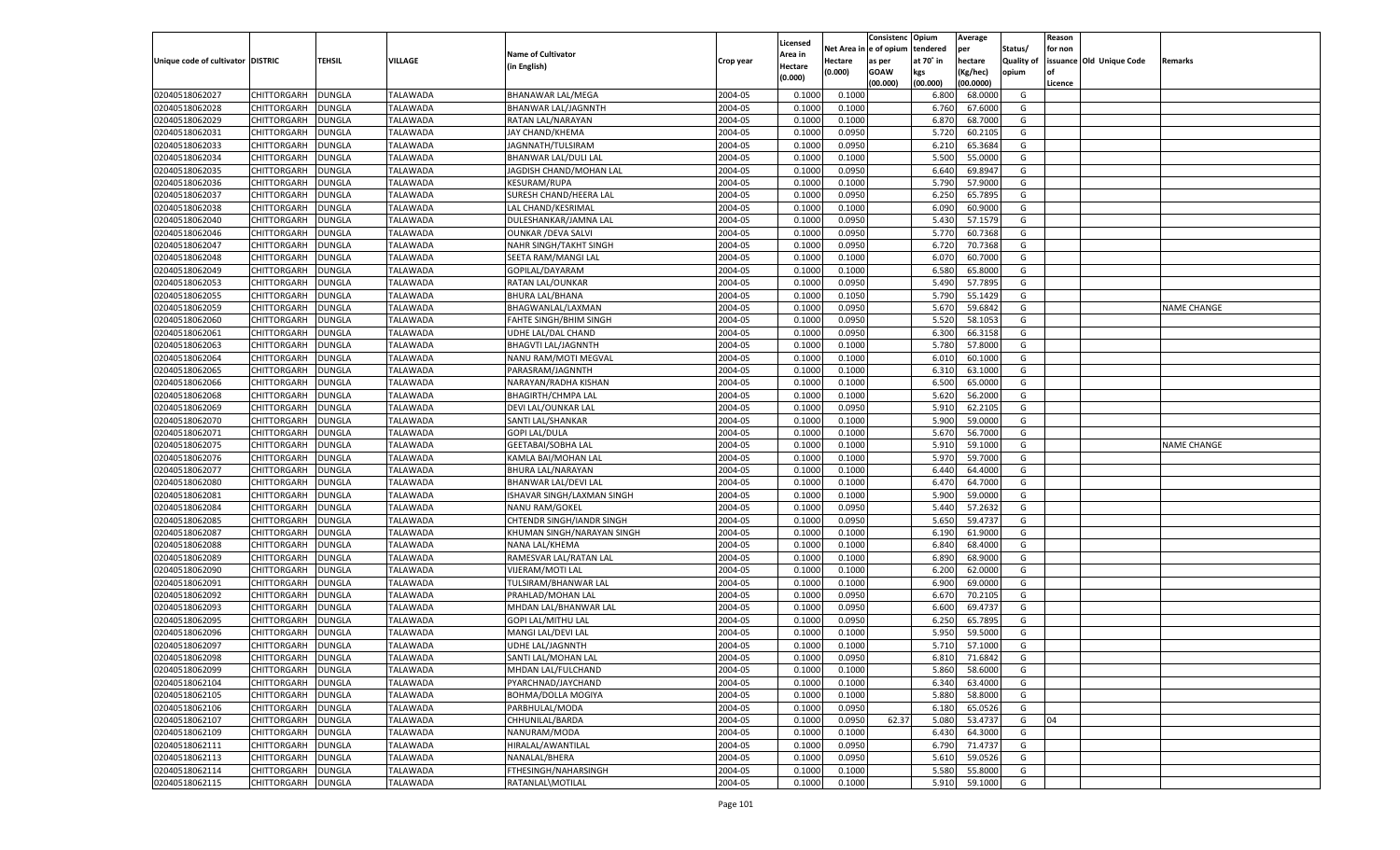|                                   |                    |               |                 |                           |           | Licensed |                        | Consistenc  | Opium     | Average   |                   | Reason  |                          |                    |
|-----------------------------------|--------------------|---------------|-----------------|---------------------------|-----------|----------|------------------------|-------------|-----------|-----------|-------------------|---------|--------------------------|--------------------|
|                                   |                    |               |                 | <b>Name of Cultivator</b> |           | Area in  | Net Area in e of opium |             | tendered  | per       | Status/           | for non |                          |                    |
| Unique code of cultivator DISTRIC |                    | <b>TEHSIL</b> | <b>VILLAGE</b>  | (in English)              | Crop year | Hectare  | <b>Hectare</b>         | as per      | at 70° in | hectare   | <b>Quality of</b> |         | issuance Old Unique Code | Remarks            |
|                                   |                    |               |                 |                           |           | (0.000)  | (0.000)                | <b>GOAW</b> | kgs       | (Kg/hec)  | opium             |         |                          |                    |
|                                   |                    |               |                 |                           |           |          |                        | (00.000)    | (00.000)  | (00.0000) |                   | Licence |                          |                    |
| 02040518062116                    | CHITTORGARH        | <b>DUNGLA</b> | <b>TALAWADA</b> | KUBHERSINGH/BAWANISINGH   | 2004-05   | 0.1000   | 0.1000                 |             | 5.530     | 55.3000   | G                 |         |                          |                    |
| 02040518062005                    | CHITTORGARH        | <b>DUNGLA</b> | <b>TALAWADA</b> | CHOGA LAL/VANDA           | 2004-05   | 0.1000   | 0.1000                 |             | 6.690     | 66.9000   | G                 |         |                          |                    |
| 02040518062079                    | <b>CHITTORGARH</b> | <b>DUNGLA</b> | <b>TALAWADA</b> | LALA/NANA                 | 2004-05   | 0.1000   | 0.1000                 |             | 5.840     | 58.4000   | G                 |         |                          |                    |
| 02040518062032                    | CHITTORGARH        | <b>DUNGLA</b> | <b>TALAWADA</b> | SHANKER LAL/DALU          | 2004-05   | 0.1000   | 0.0950                 |             | 5.690     | 59.8947   | G                 |         |                          |                    |
| 02040518062117                    | CHITTORGARH        | <b>DUNGLA</b> | <b>TALAWADA</b> | FULCHAND/CHAPALAL         | 2004-05   | 0.1000   | 0.0950                 |             | 6.150     | 64.7368   | G                 |         |                          | TRANSFER/DELWAS    |
| 02040518062062                    | CHITTORGARH        | <b>DUNGLA</b> | <b>TALAWADA</b> | KISHNA/BHAJJA             | 2004-05   | 0.1000   | 0.1000                 |             | 6.020     | 60.2000   | G                 |         |                          |                    |
| 02040518062108                    | <b>CHITTORGARH</b> | <b>DUNGLA</b> | <b>TALAWADA</b> | MOHANSINGH/RAMSINGH       | 2004-05   | 0.1000   | 0.0950                 |             | 5.820     | 61.2632   | G                 |         |                          |                    |
| 02040518063001                    | CHITTORGARH        | <b>DUNGLA</b> | TEELAKHEDA-4    | HAJARI LAL/KISHAN LAL     | 2004-05   | 0.1000   | 0.1000                 |             | 5.910     | 59.1000   | G                 |         |                          |                    |
| 02040518063002                    | CHITTORGARH        | <b>DUNGLA</b> | TEELAKHEDA-4    | AMBHA LAL/BHANA           | 2004-05   | 0.1000   | 0.0650                 |             | 4.040     | 62.1538   | G                 |         |                          |                    |
| 02040518063003                    | CHITTORGARH        | <b>DUNGLA</b> | TEELAKHEDA-4    | KANNIRAM/OUNKAR           | 2004-05   | 0.1000   |                        |             |           |           | F.                |         |                          |                    |
| 02040518063004                    | <b>CHITTORGARH</b> | <b>DUNGLA</b> | TEELAKHEDA-4    | DALICHAND/UDHA            | 2004-05   | 0.1000   | 0.1000                 |             | 5.420     | 54.2000   | G                 |         |                          |                    |
| 02040518063006                    | CHITTORGARH        | <b>DUNGLA</b> | TEELAKHEDA-4    | SHANKR/GOTAMI BAI         | 2004-05   | 0.1000   | 0.1000                 |             | 5.260     | 52.6000   | G                 | 04      |                          |                    |
| 02040518063009                    | CHITTORGARH        | <b>DUNGLA</b> | TEELAKHEDA-4    | <b>OUNKAR LAL/KALU</b>    | 2004-05   | 0.1000   | 0.0950                 |             | 5.760     | 60.6316   | G                 |         |                          |                    |
| 02040518063010                    | CHITTORGARH        | <b>DUNGLA</b> | TEELAKHEDA-4    | SHUVAGIBAI/MOTI LAL       | 2004-05   | 0.1000   |                        |             |           |           | F.                |         |                          | <b>NAME CHANGE</b> |
| 02040518063011                    | <b>CHITTORGARH</b> | <b>DUNGLA</b> | TEELAKHEDA-4    | MAGNI RAM/KISHNA          | 2004-05   | 0.1000   | 0.1000                 |             | 5.700     | 57.0000   | G                 |         |                          |                    |
| 02040518063012                    | CHITTORGARH        | <b>DUNGLA</b> | TEELAKHEDA-4    | PRYAR CHAND/BHANA         | 2004-05   | 0.1000   | 0.0950                 |             | 5.910     | 62.2105   | G                 |         |                          |                    |
| 02040518063014                    | CHITTORGARH        | <b>DUNGLA</b> | TEELAKHEDA-4    | NARAYAN DAS/POKHAR DAS    | 2004-05   | 0.1000   | 0.1000                 |             | 5.940     | 59.4000   | G                 |         |                          |                    |
| 02040518063015                    | CHITTORGARH        | <b>DUNGLA</b> | TEELAKHEDA-4    | HAMER BAI/OUKAR           | 2004-05   | 0.1000   | 0.1000                 |             | 5.650     | 56.5000   | G                 |         |                          | NAME CHANGE        |
| 02040518063018                    | <b>CHITTORGARH</b> | <b>DUNGLA</b> | TEELAKHEDA-4    | VARDA/KHUMA               | 2004-05   | 0.1000   |                        |             |           |           | N                 |         |                          |                    |
| 02040518063008                    | CHITTORGARH        | <b>DUNGLA</b> | TEELAKHEDA-4    | BHERULAL/SHORAM           | 2004-05   | 0.1000   | 0.1000                 |             | 5.520     | 55.2000   | G                 |         |                          | <b>NAME CHANGE</b> |
| 02040518063007                    | CHITTORGARH        | <b>DUNGLA</b> | TEELAKHEDA-4    | <b>BHURI BAI/PRTHA</b>    | 2004-05   | 0.1000   | 0.0950                 |             | 5.940     | 62.5263   | G                 |         |                          |                    |
| 02040518063019                    | CHITTORGARH        | <b>DUNGLA</b> | TEELAKHEDA-4    | <b>UDAI LAL/BHANA</b>     | 2004-05   | 0.1000   | 0.0950                 |             | 5.420     | 57.0526   | G                 |         | 02040518045002           | <b>TRANSFER</b>    |
| 02040518063020                    | <b>CHITTORGARH</b> | <b>DUNGLA</b> | TEELAKHEDA-4    | LAKHMI CHAND/GOTU GODADA  | 2004-05   | 0.1000   |                        |             |           |           | F.                |         | 02040518045003           | TRANSFER           |
| 02040518063021                    | CHITTORGARH        | <b>DUNGLA</b> | TEELAKHEDA-4    | DAL CHNAD/TULSHI RAM      | 2004-05   | 0.1000   |                        |             |           |           | E.                |         | 02040518045004           | TRANSFER           |
| 02040518063022                    | CHITTORGARH        | <b>DUNGLA</b> | TEELAKHEDA-4    | SHREE LAL/AMBA            | 2004-05   | 0.1000   | 0.0950                 |             | 4.940     | 52.0000   | G                 | 04      | 02040518045005           | TRANSFER           |
| 02040518063023                    | CHITTORGARH        | <b>DUNGLA</b> | TEELAKHEDA-4    | AMBA LAL/DEVA             | 2004-05   | 0.1000   | 0.1000                 |             | 6.320     | 63.2000   | G                 |         | 02040518045007           | TRANSFER           |
| 02040518063005                    | <b>CHITTORGARH</b> | <b>DUNGLA</b> | TEELAKHEDA-4    | MANGI LAL/KANKU BAI       | 2004-05   | 0.1000   |                        |             |           |           | F.                |         |                          |                    |
| 02040518063017                    | CHITTORGARH        | <b>DUNGLA</b> | TEELAKHEDA-4    | KAJODHI BAI/BARDA         | 2004-05   | 0.1000   | 0.0950                 |             | 1.890     | 19.8947   | G                 | 04      |                          |                    |
| 02040518059001                    | CHITTORGARH        | <b>DUNGLA</b> | SUJAKHEDA       | KALU/BHANA                | 2004-05   | 0.1000   | 0.1000                 |             | 6.370     | 63.7000   | G                 |         |                          |                    |
| 02040518059002                    | CHITTORGARH        | <b>DUNGLA</b> | SUJAKHEDA       | <b>HEERA/KISHNA</b>       | 2004-05   | 0.1000   | 0.1000                 |             | 5.960     | 59.6000   | G                 |         |                          |                    |
| 02040518059003                    | <b>CHITTORGARH</b> | <b>DUNGLA</b> | SUJAKHEDA       | SOSAR/KISHANA             | 2004-05   | 0.1000   | 0.1000                 |             | 6.050     | 60.5000   | G                 |         |                          | <b>NAME CHANGE</b> |
| 02040518059007                    | CHITTORGARH        | <b>DUNGLA</b> | SUJAKHEDA       | <b>GHISI/RATA</b>         | 2004-05   | 0.1000   | 0.0900                 |             | 5.190     | 57.6667   | G                 |         |                          |                    |
| 02040518059009                    | <b>CHITTORGARH</b> | <b>DUNGLA</b> | SUJAKHEDA       | TULSHI RAM/BHURA          | 2004-05   | 0.1000   | 0.0900                 |             | 5.610     | 62.3333   | G                 |         |                          |                    |
| 02040518059011                    | CHITTORGARH        | <b>DUNGLA</b> | SUJAKHEDA       | BHAGWANLAL/HEERA          | 2004-05   | 0.1000   | 0.1000                 |             | 6.460     | 64.6000   | G                 |         |                          | <b>NAME CHANGE</b> |
| 02040518059013                    | <b>CHITTORGARH</b> | <b>DUNGLA</b> | SUJAKHEDA       | MAGNIRAM/KISHNA           | 2004-05   | 0.1000   | 0.1000                 |             | 6.110     | 61.1000   | G                 |         |                          |                    |
| 02040518059014                    | CHITTORGARH        | <b>DUNGLA</b> | SUJAKHEDA       | MATRIBAI/PARTAP           | 2004-05   | 0.1000   | 0.1000                 |             | 6.180     | 61.8000   | G                 |         |                          | <b>NAME CHANGE</b> |
| 02040518059016                    | <b>CHITTORGARH</b> | <b>DUNGLA</b> | SUJAKHEDA       | NARAYAN/MODA              | 2004-05   | 0.1000   | 0.1000                 |             | 5.910     | 59.1000   | G                 |         |                          |                    |
| 02040518059017                    | CHITTORGARH        | <b>DUNGLA</b> | SUJAKHEDA       | SHANKER/KISHNA            | 2004-05   | 0.1000   | 0.1050                 |             | 5.960     | 56.7619   | G                 |         |                          |                    |
| 02040518059018                    | <b>CHITTORGARH</b> | <b>DUNGLA</b> | SUJAKHEDA       | RAM LAL/CHUNNI LAL        | 2004-05   | 0.1000   | 0.1000                 |             | 6.020     | 60.2000   | G                 |         |                          |                    |
| 02040518059019                    | CHITTORGARH        | <b>DUNGLA</b> | SUJAKHEDA       | RAMESHVAR LAL/KISHNA      | 2004-05   | 0.1000   | 0.1000                 |             | 6.150     | 61.5000   | G                 |         |                          |                    |
| 02040518059020                    | <b>CHITTORGARH</b> | <b>DUNGLA</b> | SUJAKHEDA       | <b>BHAGVAN LAL/NOLA</b>   | 2004-05   | 0.1000   | 0.1000                 |             | 5.770     | 57.7000   | G                 |         |                          |                    |
| 02040518059023                    | CHITTORGARH        | <b>DUNGLA</b> | SUJAKHEDA       | <b>BHAGVAN/SHO RAM</b>    | 2004-05   | 0.1000   | 0.1000                 |             | 6.340     | 63.4000   | G                 |         |                          |                    |
| 02040518059025                    | <b>CHITTORGARH</b> | <b>DUNGLA</b> | SUJAKHEDA       | KHUMANI BAI/UDA           | 2004-05   | 0.1000   | 0.1000                 |             | 6.060     | 60.6000   | G                 |         |                          |                    |
| 02040518059026                    | CHITTORGARH        | <b>DUNGLA</b> | SUJAKHEDA       | KALU/BHERA                | 2004-05   | 0.1000   | 0.1000                 |             | 5.840     | 58.4000   | G                 |         |                          | NAME CHANGE        |
| 02040518059027                    | CHITTORGARH        | <b>DUNGLA</b> | SUJAKHEDA       | NARAYAN/KISHANA           | 2004-05   | 0.1000   | 0.1000                 |             | 6.050     | 60.5000   | G                 |         |                          |                    |
| 02040518059033                    | CHITTORGARH DUNGLA |               | SUJAKHEDA       | KELASHI/SHOHAN LAL/OUNKAR | 2004-05   | 0.1000   | 0.1000                 |             | 6.440     | 64.4000   | G                 |         |                          |                    |
| 02040518059035                    | <b>CHITTORGARH</b> | <b>DUNGLA</b> | SUJAKHEDA       | <b>OUNKAR/UDA</b>         | 2004-05   | 0.1000   | 0.1000                 |             | 5.950     | 59.5000   | G                 |         |                          |                    |
| 02040518059037                    | <b>CHITTORGARH</b> | <b>DUNGLA</b> | SUJAKHEDA       | BHAGVAN/GAMERA            | 2004-05   | 0.1000   | 0.1000                 |             | 5.800     | 58.0000   | G                 |         |                          |                    |
| 02040518059038                    | <b>CHITTORGARH</b> | <b>DUNGLA</b> | SUJAKHEDA       | NARAYAN/BHERA             | 2004-05   | 0.1000   | 0.1050                 |             | 6.370     | 60.6667   | G                 |         |                          | <b>NAME CHANGE</b> |
| 02040518059039                    | <b>CHITTORGARH</b> | <b>DUNGLA</b> | SUJAKHEDA       | BHAGVAN/PYARA             | 2004-05   | 0.1000   | 0.1000                 |             | 5.930     | 59.3000   | G                 |         |                          |                    |
| 02040518059043                    | <b>CHITTORGARH</b> | <b>DUNGLA</b> | SUJAKHEDA       | BHANWARLAL/CHAMPA         | 2004-05   | 0.1000   | 0.0950                 |             | 5.770     | 60.7368   | G                 |         |                          | <b>NAME CHANGE</b> |
| 02040518059004                    | <b>CHITTORGARH</b> | <b>DUNGLA</b> | SUJAKHEDA       | KISHANIBAI/CHUNA          | 2004-05   | 0.1000   | 0.1000                 |             | 6.050     | 60.5000   | G                 |         |                          |                    |
| 02040518059012                    | CHITTORGARH        | <b>DUNGLA</b> | SUJAKHEDA       | RAMLAL/KHEMA              | 2004-05   | 0.1000   | 0.0900                 |             | 5.240     | 58.2222   | G                 |         |                          | NAME CHANGE        |
| 02040518059042                    |                    | <b>DUNGLA</b> | SUJAKHEDA       | <b>JAMKU BAI/UDA</b>      | 2004-05   | 0.1000   | 0.0950                 |             | 5.600     | 58.9474   |                   |         |                          |                    |
|                                   | <b>CHITTORGARH</b> |               | SUJAKHEDA       |                           |           |          |                        |             |           |           | G                 |         |                          |                    |
| 02040518059015                    | <b>CHITTORGARH</b> | <b>DUNGLA</b> |                 | PARTABI BAI/NATHU         | 2004-05   | 0.1000   |                        |             |           |           | F                 |         |                          |                    |
| 02040518059032                    | <b>CHITTORGARH</b> | <b>DUNGLA</b> | SUJAKHEDA       | <b>UDA/KISHOR</b>         | 2004-05   | 0.1000   |                        |             |           |           | F.                |         |                          |                    |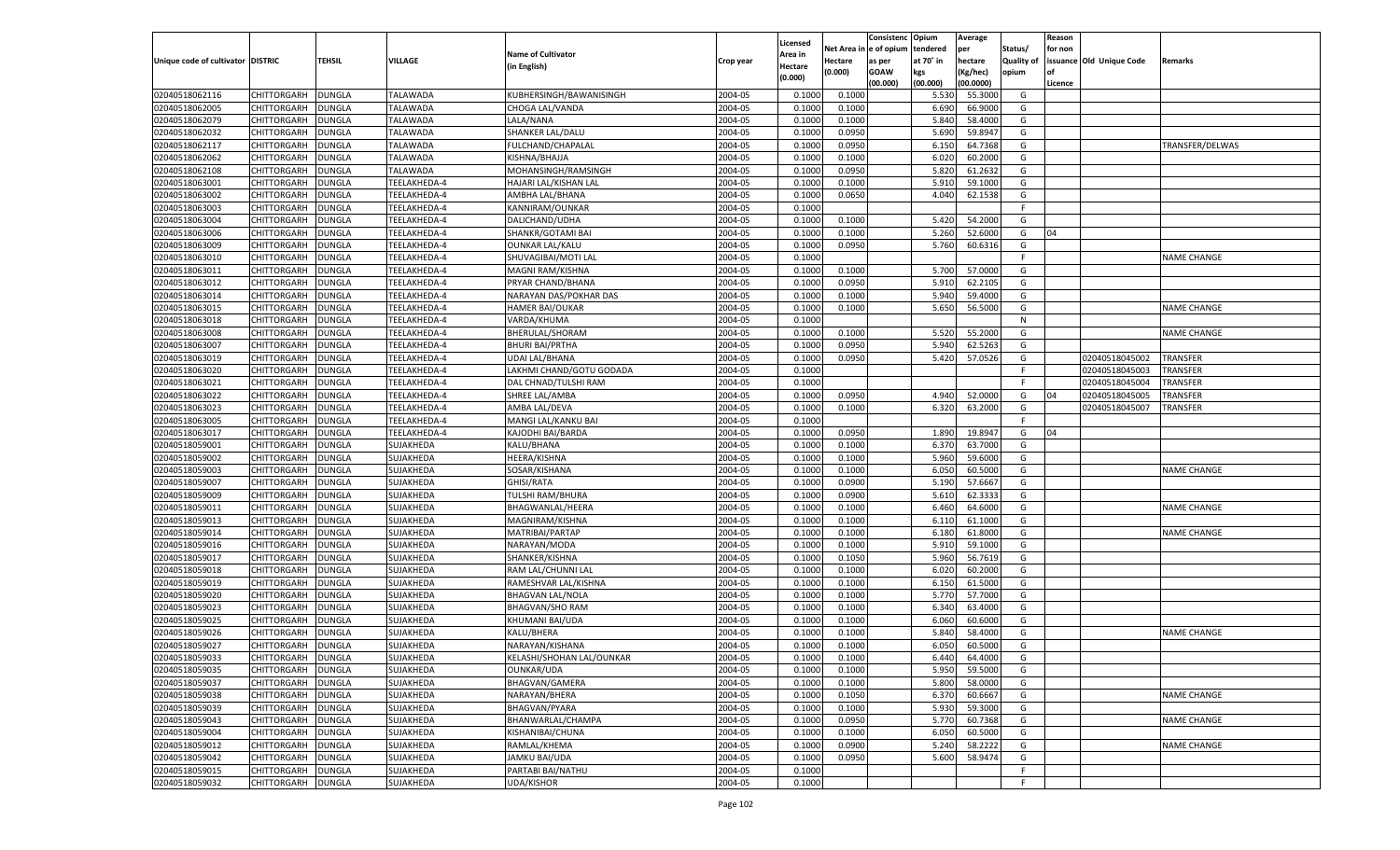|                                   |                    |               |              |                           |           | Licensed       |            | Consistenc Opium |           | Average   |                   | Reason  |                          |                    |
|-----------------------------------|--------------------|---------------|--------------|---------------------------|-----------|----------------|------------|------------------|-----------|-----------|-------------------|---------|--------------------------|--------------------|
|                                   |                    |               |              | <b>Name of Cultivator</b> |           | <b>Area in</b> | Net Area i | n  e of opium    | tendered  | per       | Status/           | for non |                          |                    |
| Unique code of cultivator DISTRIC |                    | <b>TEHSIL</b> | VILLAGE      | (in English)              | Crop year | Hectare        | Hectare    | as per           | at 70° in | hectare   | <b>Quality of</b> |         | issuance Old Unique Code | <b>Remarks</b>     |
|                                   |                    |               |              |                           |           | (0.000)        | (0.000)    | <b>GOAW</b>      | kgs       | (Kg/hec)  | opium             |         |                          |                    |
|                                   |                    |               |              |                           |           |                |            | (00.000)         | (00.000)  | (00.0000) |                   | Licence |                          |                    |
| 02040518059040                    | CHITTORGARH        | <b>DUNGLA</b> | SUJAKHEDA    | <b>BHERI BAI/KHEMA</b>    | 2004-05   | 0.1000         |            |                  |           |           | -F.               |         |                          |                    |
| 02040518059029                    | CHITTORGARH        | DUNGLA        | SUJAKHEDA    | BHURIBAI/MAGNI RAM        | 2004-05   | 0.1000         | 0.1000     |                  | 5.750     | 57.5000   | G                 |         |                          | <b>NAME CHANGE</b> |
| 02040518050003                    | CHITTORGARH        | DUNGLA        | PALOD        | HEERA/UDA                 | 2004-05   | 0.1000         | 0.1000     |                  | 6.840     | 68.4000   | G                 |         |                          |                    |
| 02040518050004                    | CHITTORGARH        | DUNGLA        | PALOD        | BHANWAR LAL/NATHU         | 2004-05   | 0.1000         | 0.1050     |                  | 6.540     | 62.2857   | G                 |         |                          |                    |
| 02040518050005                    | CHITTORGARH        | <b>DUNGLA</b> | PALOD        | RAMLAL/PANNA              | 2004-05   | 0.1000         | 0.1000     |                  | 9.590     | 95.9000   | G                 |         |                          |                    |
| 02040518050007                    | CHITTORGARH        | DUNGLA        | PALOD        | MOHAN/PANNA               | 2004-05   | 0.1000         | 0.1050     |                  | 6.320     | 60.1905   | G                 |         |                          |                    |
| 02040518050009                    | CHITTORGARH        | DUNGLA        | PALOD        | NANDA/NANALAL             | 2004-05   | 0.1000         | 0.1000     |                  | 6.230     | 62.3000   | G                 | 09      |                          |                    |
| 02040518050013                    | CHITTORGARH        | DUNGLA        | PALOD        | NARAYANI BAI/SAVA         | 2004-05   | 0.1000         | 0.1050     |                  | 6.590     | 62.7619   | G                 |         |                          |                    |
| 02040518050015                    | CHITTORGARH        | DUNGLA        | PALOD        | RAM CHANDRA/LAXMI CHAND   | 2004-05   | 0.1000         | 0.1000     |                  | 6.660     | 66.6000   | G                 |         |                          |                    |
| 02040518050016                    | CHITTORGARH        | DUNGLA        | PALOD        | NARAYAN/KISHANA           | 2004-05   | 0.1000         | 0.1000     |                  | 6.010     | 60.1000   | G                 |         |                          |                    |
| 02040518050017                    | CHITTORGARH        | DUNGLA        | PALOD        | RAM CHANDRA/HEERA         | 2004-05   | 0.1000         | 0.1050     |                  | 6.460     | 61.5238   | G                 |         |                          |                    |
| 02040518050019                    | CHITTORGARH        | DUNGLA        | PALOD        | MOTI/CHUNA                | 2004-05   | 0.1000         | 0.0950     |                  | 5.540     | 58.3158   | G                 |         |                          |                    |
| 02040518050022                    | CHITTORGARH        | DUNGLA        | PALOD        | MOTI/ROOPA                | 2004-05   | 0.1000         | 0.1050     |                  | 6.630     | 63.1429   | G                 |         |                          |                    |
| 02040518050023                    | CHITTORGARH        | DUNGLA        | PALOD        | NATHU/ROOPA               | 2004-05   | 0.1000         | 0.1050     |                  | 6.120     | 58.2857   | G                 |         |                          |                    |
| 02040518050025                    | CHITTORGARH        | DUNGLA        | PALOD        | CHATARBHUJ/PANNA          | 2004-05   | 0.1000         | 0.1000     |                  | 3.440     | 34.4000   | -1                | 02      |                          |                    |
| 02040518050029                    | CHITTORGARH        | DUNGLA        | PALOD        | GOTU/VARDA                | 2004-05   | 0.1000         |            |                  |           |           | -F                |         |                          |                    |
| 02040518050030                    | CHITTORGARH        | DUNGLA        | PALOD        | SURAJMAL/TARA CHAND       | 2004-05   | 0.1000         | 0.1050     |                  | 6.370     | 60.6667   | G                 |         |                          |                    |
| 02040518050031                    | CHITTORGARH        | DUNGLA        | PALOD        | NARAYAN/MANA              | 2004-05   | 0.1000         | 0.1050     |                  | 6.690     | 63.7143   | G                 |         |                          |                    |
| 02040518050032                    | CHITTORGARH        | DUNGLA        | PALOD        | GOTU/LAKHMA               | 2004-05   | 0.1000         | 0.1050     |                  | 6.150     | 58.5714   | G                 |         |                          |                    |
| 02040518050033                    | CHITTORGARH        | DUNGLA        | PALOD        | NANDA/ROOPA               | 2004-05   | 0.1000         | 0.1000     |                  | 6.040     | 60.4000   | G                 |         |                          |                    |
| 02040518050035                    | CHITTORGARH        | DUNGLA        | PALOD        | <b>BAGDI RAM/BABRU</b>    | 2004-05   | 0.1000         | 0.1000     |                  | 6.160     | 61.6000   | G                 |         |                          |                    |
| 02040518050036                    | CHITTORGARH        | DUNGLA        | PALOD        | BHERU LAL/CHATARBHUJ      | 2004-05   | 0.1000         | 0.1000     |                  | 6.330     | 63.3000   | G                 |         |                          |                    |
| 02040518050037                    | CHITTORGARH        | DUNGLA        | PALOD        | RAM LAL/OUNKAR            | 2004-05   | 0.1000         | 0.1000     |                  | 6.110     | 61.1000   | G                 |         |                          |                    |
| 02040518050038                    | CHITTORGARH        | DUNGLA        | PALOD        | MOHAN/OUNKAR              | 2004-05   | 0.1000         | 0.1000     |                  | 6.040     | 60.4000   | G                 |         |                          |                    |
| 02040518050040                    | CHITTORGARH        | DUNGLA        | PALOD        | NAVLA/GANGA               | 2004-05   | 0.1000         | 0.1050     |                  | 7.010     | 66.7619   | G                 |         |                          |                    |
| 02040518050043                    | CHITTORGARH        | DUNGLA        | PALOD        | SHANKER PURI/RAM PURI     | 2004-05   | 0.1000         | 0.1000     |                  | 6.130     | 61.3000   | G                 |         |                          |                    |
| 02040518050044                    | CHITTORGARH        | DUNGLA        | PALOD        | PANNA/OUNKAR              | 2004-05   | 0.1000         | 0.1000     |                  | 6.090     | 60.9000   | G                 |         |                          |                    |
| 02040518050045                    | CHITTORGARH        | DUNGLA        | PALOD        | DHAPU BAI/KALU            | 2004-05   | 0.1000         | 0.1000     |                  | 6.040     | 60.4000   | G                 |         |                          |                    |
| 02040518050046                    | CHITTORGARH        | DUNGLA        | PALOD        | KAJOD/OUNKAR              | 2004-05   | 0.1000         | 0.1000     |                  | 6.050     | 60.5000   | G                 |         |                          |                    |
| 02040518050051                    | CHITTORGARH        | DUNGLA        | PALOD        | KALU/BHERA                | 2004-05   | 0.1000         |            |                  |           |           | F.                |         |                          |                    |
| 02040518050052                    | CHITTORGARH        | DUNGLA        | PALOD        | <b>HAJARI/HEERA</b>       | 2004-05   | 0.1000         | 0.1000     |                  | 5.100     | 51.0000   | G                 | 04      |                          |                    |
| 02040518050053                    | CHITTORGARH        | DUNGLA        | PALOD        | SURAJMAL/BHOLA            | 2004-05   | 0.1000         | 0.1000     |                  | 6.350     | 63.5000   | G                 |         |                          |                    |
|                                   |                    |               | PALOD        |                           | 2004-05   |                |            |                  |           |           | G                 |         |                          |                    |
| 02040518050054                    | CHITTORGARH        | DUNGLA        |              | BHANWAR LAL/MOHAN         |           | 0.1000         | 0.1050     |                  | 6.470     | 61.6190   |                   |         |                          |                    |
| 02040518050056                    | CHITTORGARH        | DUNGLA        | PALOD        | DEVA/CHATARBHUJ           | 2004-05   | 0.1000         | 0.1000     |                  | 6.480     | 64.8000   | G                 |         |                          |                    |
| 02040518050058                    | CHITTORGARH        | DUNGLA        | PALOD        | CHOGA LAL/JAI CHAND       | 2004-05   | 0.1000         | 0.0750     | 60.40            | 4.000     | 53.3333   | G                 | 04      |                          |                    |
| 02040518050059                    | CHITTORGARH        | DUNGLA        | PALOD        | KANA/CHUNNI LAL           | 2004-05   | 0.1000         | 0.1000     |                  | 5.480     | 54.8000   | G                 |         |                          |                    |
| 02040518050062                    | CHITTORGARH        | DUNGLA        | PALOD        | RAMESHVAR LAL/UDA         | 2004-05   | 0.1000         | 0.1000     |                  | 6.050     | 60.5000   | G                 |         |                          |                    |
| 02040518050063                    | CHITTORGARH        | DUNGLA        | PALOD        | CHUNNI LAL/HARI RAM       | 2004-05   | 0.1000         | 0.1000     |                  | 6.190     | 61.9000   | G                 |         |                          |                    |
| 02040518050065                    | CHITTORGARH        | DUNGLA        | PALOD        | GAMERI BAI/JAI CHAND      | 2004-05   | 0.1000         | 0.1000     |                  | 6.060     | 60.6000   | G                 |         |                          |                    |
| 02040518050069                    | CHITTORGARH        | DUNGLA        | PALOD        | GOKAL/NANA                | 2004-05   | 0.1000         | 0.1000     |                  | 6.27      | 62.7000   | G                 |         |                          |                    |
| 02040518050070                    | CHITTORGARH        | DUNGLA        | PALOD        | KALU LAL/TEKA             | 2004-05   | 0.1000         | 0.1000     |                  | 6.170     | 61.7000   | G                 |         |                          |                    |
| 02040518050072                    | CHITTORGARH        | DUNGLA        | PALOD        | KAJOD/GANESH              | 2004-05   | 0.1000         | 0.1000     |                  | 4.810     | 48.1000   | - 1               | 02      |                          |                    |
| 02040518050076                    | CHITTORGARH        | DUNGLA        | PALOD        | CHOGA LAL/NAVLA           | 2004-05   | 0.1000         | 0.1000     |                  | 6.080     | 60.8000   | G                 |         |                          |                    |
| 02040518050077                    | CHITTORGARH        | DUNGLA        | PALOD        | SAVA/LAXMAN               | 2004-05   | 0.1000         | 0.1000     |                  | 6.00      | 60.0000   | G                 |         |                          |                    |
| 02040518050080                    | CHITTORGARH        | DUNGLA        | PALOD        | NARAYAN/CHUNA             | 2004-05   | 0.1000         | 0.1050     |                  | 6.340     | 60.3810   | G                 |         |                          |                    |
| 02040518050083                    | CHITTORGARH        | <b>DUNGLA</b> | <b>PALOD</b> | SHOHAN LAL/UDA            | 2004-05   | 0.1000         | 0.1000     |                  | 6.050     | 60.5000   | G                 |         |                          |                    |
| 02040518050084                    | CHITTORGARH        | <b>DUNGLA</b> | PALOD        | <b>BHERU/RAMA</b>         | 2004-05   | 0.1000         | 0.1050     |                  | 6.360     | 60.5714   | G                 |         |                          |                    |
| 02040518050085                    | CHITTORGARH        | <b>DUNGLA</b> | PALOD        | MOTI/LAKHMA               | 2004-05   | 0.1000         | 0.1000     |                  | 6.530     | 65.3000   | G                 |         |                          |                    |
| 02040518050086                    | <b>CHITTORGARH</b> | <b>DUNGLA</b> | PALOD        | BHERU LAL/JAI CHAND       | 2004-05   | 0.1000         | 0.1000     |                  | 6.210     | 62.1000   | G                 |         |                          |                    |
| 02040518050088                    | <b>CHITTORGARH</b> | <b>DUNGLA</b> | PALOD        | NARAYAN/BHERA             | 2004-05   | 0.1000         | 0.0900     |                  | 6.410     | 71.2222   | G                 |         |                          |                    |
| 02040518050089                    | CHITTORGARH        | <b>DUNGLA</b> | PALOD        | SHANKER/KALU              | 2004-05   | 0.1000         | 0.1000     |                  | 6.440     | 64.4000   | G                 |         |                          |                    |
| 02040518050090                    | CHITTORGARH        | <b>DUNGLA</b> | PALOD        | <b>HEERA LAL/GANGA</b>    | 2004-05   | 0.1000         | 0.1000     |                  | 6.850     | 68.5000   | G                 |         |                          |                    |
| 02040518050091                    | <b>CHITTORGARH</b> | <b>DUNGLA</b> | PALOD        | NAVLA/LAXMAN              | 2004-05   | 0.1000         | 0.1000     |                  | 6.020     | 60.2000   | G                 |         |                          |                    |
| 02040518050093                    | <b>CHITTORGARH</b> | <b>DUNGLA</b> | PALOD        | TARA CHAND/MOHAN          | 2004-05   | 0.1000         | 0.1000     |                  | 6.320     | 63.2000   | G                 |         |                          |                    |
| 02040518050095                    | CHITTORGARH        | <b>DUNGLA</b> | PALOD        | KALU/ROOPA                | 2004-05   | 0.1000         | 0.1000     |                  | 5.880     | 58.8000   | G                 |         |                          |                    |
| 02040518050098                    | CHITTORGARH        | <b>DUNGLA</b> | PALOD        | BABRU/CHATARBHUJ          | 2004-05   | 0.1000         | 0.1000     |                  | 6.180     | 61.8000   | G                 |         |                          |                    |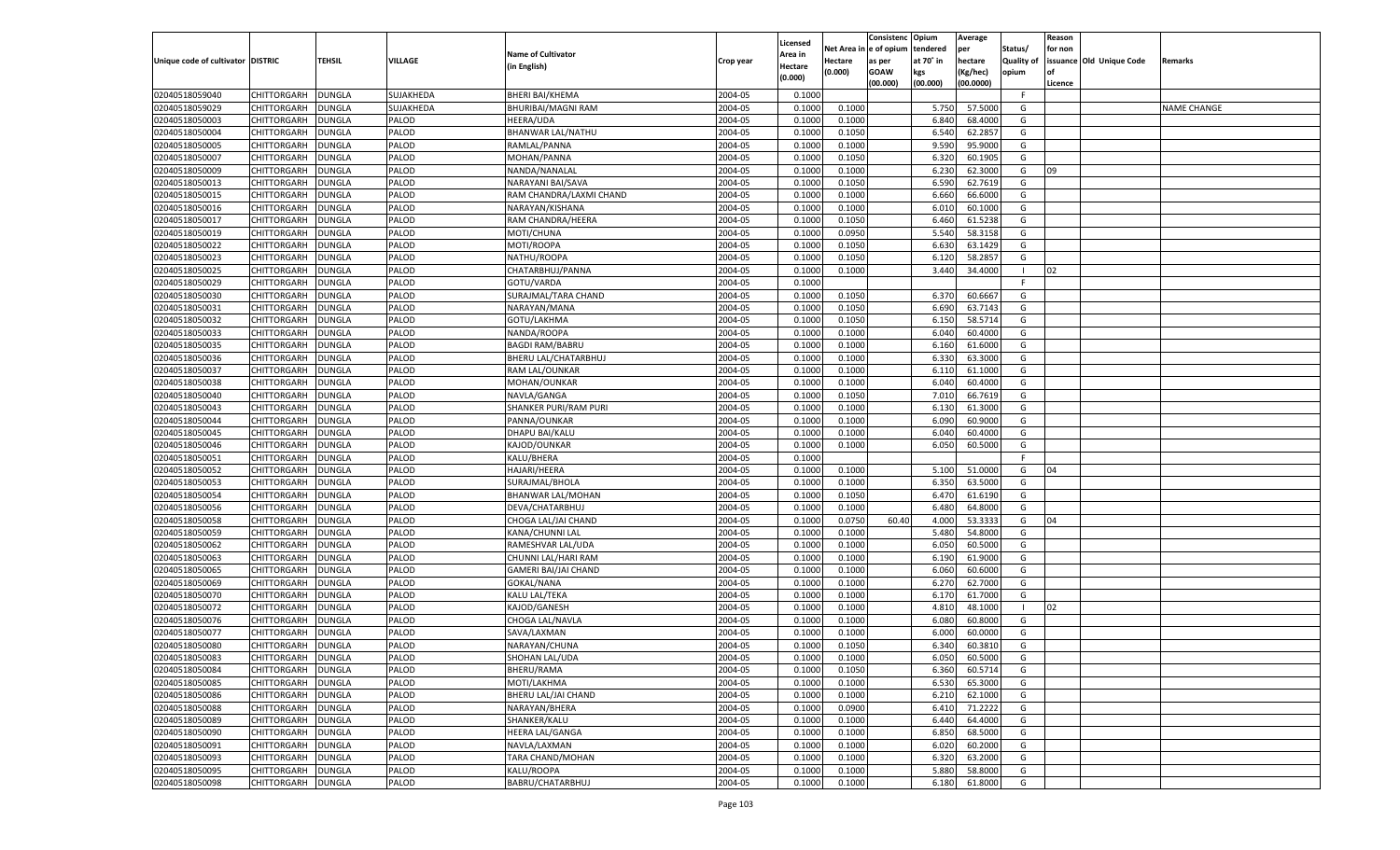|                                   |                    |                  |                |                             |                    | Licensed |         | Consistenc Opium       |           | Average   |            | Reason  |                          |                    |
|-----------------------------------|--------------------|------------------|----------------|-----------------------------|--------------------|----------|---------|------------------------|-----------|-----------|------------|---------|--------------------------|--------------------|
|                                   |                    |                  |                | <b>Name of Cultivator</b>   |                    | Area in  |         | Net Area in e of opium | tendered  | per       | Status/    | for non |                          |                    |
| Unique code of cultivator DISTRIC |                    | <b>TEHSIL</b>    | <b>VILLAGE</b> | (in English)                | Crop year          | Hectare  | Hectare | as per                 | at 70° in | hectare   | Quality of |         | issuance Old Unique Code | <b>Remarks</b>     |
|                                   |                    |                  |                |                             |                    | (0.000)  | (0.000) | <b>GOAW</b>            | kgs       | (Kg/hec)  | opium      |         |                          |                    |
|                                   |                    |                  |                |                             |                    |          |         | (00.000)               | (00.000)  | (00.0000) |            | Licence |                          |                    |
| 02040518050100                    | CHITTORGARH        | <b>DUNGLA</b>    | PALOD          | NARAYNI BAI/GOTU            | 2004-05            | 0.1000   | 0.1000  |                        | 6.230     | 62.3000   | G          |         |                          |                    |
| 02040518050101                    | CHITTORGARH        | DUNGLA           | PALOD          | SAVLAL/NARAYAN              | 2004-05            | 0.1000   | 0.1000  |                        | 6.340     | 63.4000   | G          |         |                          |                    |
| 02040518050102                    | CHITTORGARH        | <b>DUNGLA</b>    | PALOD          | AMBA LAL/UDA                | 2004-05            | 0.1000   | 0.1000  |                        | 6.040     | 60.4000   | G          |         |                          |                    |
| 02040518050103                    | CHITTORGARH        | DUNGLA           | PALOD          | KALU RAM/UDA                | 2004-05            | 0.1000   | 0.1000  |                        | 6.080     | 60.8000   | G          |         |                          |                    |
| 02040518050104                    | CHITTORGARH        | <b>DUNGLA</b>    | PALOD          | <b>BARDI BAI/HEERA</b>      | 2004-05            | 0.1000   |         |                        |           |           | F.         |         |                          |                    |
| 02040518050105                    | CHITTORGARH        | DUNGLA           | PALOD          | KALU/GANGA RAM              | 2004-05            | 0.1000   | 0.1000  |                        | 6.670     | 66.7000   | G          |         |                          |                    |
| 02040518050106                    | CHITTORGARH        | <b>DUNGLA</b>    | PALOD          | SHANKER/MOTI                | 2004-05            | 0.1000   | 0.1000  |                        | 7.060     | 70.6000   | G          |         |                          |                    |
| 02040518050107                    | CHITTORGARH        | DUNGLA           | PALOD          | PARBHU/OUNKAR               | 2004-05            | 0.1000   | 0.1000  |                        | 6.040     | 60.4000   | G          |         |                          |                    |
| 02040518050108                    | CHITTORGARH        | <b>DUNGLA</b>    | PALOD          | CHOGA/PANNA                 | 2004-05            | 0.1000   | 0.1000  |                        | 6.600     | 66.0000   | G          |         |                          |                    |
| 02040518050068                    | CHITTORGARH        | DUNGLA           | PALOD          | NANDA/PEMA                  | 2004-05            | 0.1000   | 0.1050  |                        | 6.600     | 62.8571   | G          |         |                          |                    |
| 02040518050049                    | CHITTORGARH        | <b>DUNGLA</b>    | PALOD          | <b>BAGDIRAM/LAKHMA</b>      | 2004-05            | 0.1000   |         |                        |           |           | F.         |         |                          | <b>NAME CHANGE</b> |
| 02040518050087                    | CHITTORGARH        | DUNGLA           | PALOD          | KHANA/RATANA                | 2004-05            | 0.1000   | 0.1050  |                        | 4.740     | 45.1429   | - 1        | 02      |                          | <b>NAME CHANGE</b> |
| 02040518050109                    | CHITTORGARH        | DUNGLA           | PALOD          | SORAM/BHANA                 | 2004-05            | 0.1000   | 0.1000  |                        | 6.050     | 60.5000   | G          |         | 02040518031007           | <b>TRANSFER</b>    |
| 02040518050094                    | CHITTORGARH        | DUNGLA           | PALOD          | BHERU/JEEVA                 | 2004-05            | 0.1000   |         |                        |           |           | N          |         |                          |                    |
| 02040518057001                    | CHITTORGARH        | DUNGLA           | SEMLIYA-4      | NAVALRAM/KANA               | 2004-05            | 0.1000   |         |                        |           |           | F.         |         |                          |                    |
| 02040518057002                    | CHITTORGARH        | DUNGLA           | SEMLIYA-4      | KANA/NATHU                  | 2004-05            | 0.1000   | 0.1000  |                        | 6.080     | 60.8000   | G          |         |                          |                    |
| 02040518057003                    | CHITTORGARH        | DUNGLA           | SEMLIYA-4      | BHERA/BHANA MAEGHWAL        | 2004-05            | 0.1000   |         |                        |           |           | F.         |         |                          |                    |
| 02040518057004                    | CHITTORGARH        | DUNGLA           | SEMLIYA-4      | SAVA/RODA                   | 2004-05            | 0.1000   |         |                        |           |           | E          |         |                          |                    |
| 02040518057006                    | CHITTORGARH        | DUNGLA           | SEMLIYA-4      | <b>BHERA/KANA DANGI</b>     | 2004-05            | 0.1000   | 0.0950  |                        | 1.210     | 12.7368   | G          | 04      |                          |                    |
| 02040518057009                    | CHITTORGARH        | DUNGLA           | SEMLIYA-4      | VARDA/KISHOR                | 2004-05            | 0.1000   |         |                        |           |           | -F         |         |                          |                    |
| 02040518057010                    | CHITTORGARH        | DUNGLA           | SEMLIYA-4      | KARANSINGH/SHADULSINGH      | 2004-05            | 0.1000   |         |                        |           |           | F.         |         |                          |                    |
| 02040518057011                    | CHITTORGARH        | DUNGLA           | SEMLIYA-4      | PURANMAL/BHAGVAN            | 2004-05            | 0.1000   | 0.1000  |                        | 5.910     | 59.1000   | G          |         |                          |                    |
| 02040518057013                    | CHITTORGARH        | DUNGLA           | SEMLIYA-4      | <b>BAGDIRAM/KERING</b>      | 2004-05            | 0.1000   |         |                        |           |           | F.         |         |                          |                    |
| 02040518057015                    | CHITTORGARH        | DUNGLA           | SEMLIYA-4      | NARAYAN/KALU                | 2004-05            | 0.1000   | 0.0600  |                        | 3.340     | 55.6667   | G          |         |                          |                    |
| 02040518057016                    | CHITTORGARH        | DUNGLA           | SEMLIYA-4      | <b>BALIBAI/DEVILAL</b>      | 2004-05            | 0.1000   |         |                        |           |           | F.         |         |                          |                    |
| 02040518057017                    | CHITTORGARH        | DUNGLA           | SEMLIYA-4      | <b>HEERALAL/UDA</b>         | 2004-05            | 0.1000   |         |                        |           |           | E          |         |                          |                    |
| 02040518057018                    | CHITTORGARH        | DUNGLA           | SEMLIYA-4      | <b>BHAGVAN/TARU</b>         | 2004-05            | 0.1000   | 0.1000  |                        | 5.530     | 55.3000   | G          |         |                          |                    |
| 02040518057020                    | CHITTORGARH        | DUNGLA           | SEMLIYA-4      | JAYCHAND/HEERA              | 2004-05            | 0.1000   | 0.1050  |                        | 5.710     | 54.3810   | G          |         |                          |                    |
| 02040518057021                    | CHITTORGARH        | DUNGLA           | SEMLIYA-4      | BHAGVANLAL/KANA             | 2004-05            | 0.1000   | 0.0950  |                        | 5.730     | 60.3158   | G          |         |                          |                    |
| 02040518057024                    | CHITTORGARH        | DUNGLA           | SEMLIYA-4      | DHARAMCHAND/HEERALAL        | 2004-05            | 0.1000   |         |                        |           |           | F.         |         |                          |                    |
| 02040518057025                    | CHITTORGARH        | DUNGLA           | SEMLIYA-4      | SHANKERLAL/PEETHA           | 2004-05            | 0.1000   |         |                        |           |           | F.         |         |                          |                    |
| 02040518057028                    | CHITTORGARH        | DUNGLA           | SEMLIYA-4      | AMRIBAI/NATHULAL            | 2004-05            | 0.1000   | 0.1000  |                        | 5.470     | 54.7000   | G          |         |                          |                    |
| 02040518057030                    | CHITTORGARH        | DUNGLA           | SEMLIYA-4      | GOKALCHAND/KALU             | 2004-05            | 0.1000   |         |                        |           |           | F.         |         |                          |                    |
| 02040518057031                    | CHITTORGARH        | DUNGLA           | SEMLIYA-4      | UDAIPURI/DHULPURI           | 2004-05            | 0.1000   |         |                        |           |           | F.         |         |                          |                    |
| 02040518057034                    | CHITTORGARH        | DUNGLA           | SEMLIYA-4      | GANGARAM/CHUNA              | 2004-05            | 0.1000   | 0.1000  |                        | 2.270     | 22.7000   | G          | 04      |                          |                    |
| 02040518057035                    | CHITTORGARH        | DUNGLA           | SEMLIYA-4      | BALURAM/BADARJI             | 2004-05            | 0.1000   | 0.1000  |                        | 5.300     | 53.0000   | G          | 04      |                          |                    |
| 02040518057043                    | CHITTORGARH        | DUNGLA           | SEMLIYA-4      | KHUMA/CHATRA                | 2004-05            | 0.1000   |         |                        |           |           | N          |         |                          |                    |
| 02040518057045                    | CHITTORGARH        | DUNGLA           | SEMLIYA-4      | LUNDA/CHUNA                 | 2004-05            | 0.1000   |         |                        |           |           | E          |         |                          |                    |
| 02040518057046                    | CHITTORGARH        | DUNGLA           | SEMLIYA-4      | GOTU/CHUNIYA                | 2004-05            | 0.1000   |         |                        |           |           | F.         |         |                          |                    |
| 02040518057049                    | CHITTORGARH        | DUNGLA           | SEMLIYA-4      | PARBHUBAI/PARTHA            | 2004-05            | 0.1000   |         |                        |           |           | -F.        |         |                          |                    |
| 02040518057050                    | CHITTORGARH        | DUNGLA           | SEMLIYA-4      | MOHAN/KIKA                  | 2004-05            | 0.1000   | 0.1000  |                        | 5.420     | 54.2000   | G          |         |                          |                    |
| 02040518057051                    | CHITTORGARH        | DUNGLA           | SEMLIYA-4      | KALIBAI/UDA                 | 2004-05            | 0.1000   |         |                        |           |           | E          |         |                          |                    |
| 02040518057057                    | CHITTORGARH        | DUNGLA           | SEMLIYA-4      | NANDDA/OUNKAR               | 2004-05            | 0.1000   |         |                        |           |           | F.         |         |                          |                    |
| 02040518057062                    | CHITTORGARH        | DUNGLA           | SEMLIYA-4      | <b>BHAGVAN/BHERA</b>        | 2004-05            | 0.1000   |         |                        |           |           | F.         |         |                          |                    |
| 02040518057064                    | CHITTORGARH        | DUNGLA           | SEMLIYA-4      | JEETMAL//GANGA              | 2004-05            | 0.1000   | 0.0950  |                        | 5.450     | 57.3684   | G          |         |                          |                    |
|                                   |                    |                  |                |                             |                    |          |         |                        |           |           | -F         |         |                          |                    |
| 02040518057052                    | CHITTORGARH        | <b>DUNGLA</b>    | SEMLIYA-4      | MOHANSINGH/RADHUSINGH       | 2004-05<br>2004-05 | 0.1000   |         |                        | 5.450     | 54.5000   |            |         |                          | TRANSFER           |
| 02040518057079                    | <b>CHITTORGARH</b> | <b>DUNGLA</b>    | SEMLIYA-4      | GOPAL/KALU<br>KANIBAI/AMARA |                    | 0.1000   | 0.1000  |                        |           |           | G          |         | 02040518004002           |                    |
| 02040518057080                    | CHITTORGARH        | <b>DUNGLA</b>    | SEMLIYA-4      |                             | 2004-05            | 0.1000   | 0.1050  |                        | 4.750     | 45.2381   | G<br>F.    | 04      | 02040518004014           | TRANSFER           |
| 02040518057081                    | <b>CHITTORGARH</b> | <b>DUNGLA</b>    | SEMLIYA-4      | RATAN SINGH/TAKHAT SING     | 2004-05            | 0.1000   |         |                        |           |           |            |         | 02040518004013           | TRANSFER           |
| 02040518057022                    | <b>CHITTORGARH</b> | <b>DUNGLA</b>    | SEMLIYA-4      | VENDIRAM/PEETHA             | 2004-05            | 0.1000   |         |                        |           |           | N          |         |                          |                    |
| 02040518057061                    | <b>CHITTORGARH</b> | <b>DUNGLA</b>    | SEMLIYA-4      | SIKENDERKHAN/PEERUKHAN      | 2004-05            | 0.1000   |         |                        |           |           | N          |         |                          |                    |
| 02040518057063                    | CHITTORGARH        | <b>DUNGLA</b>    | SEMLIYA-4      | CHOGALAL/BHANA              | 2004-05            | 0.1000   |         |                        |           |           | F.         |         |                          |                    |
| 02040520003001                    | <b>CHITTORGARH</b> | <b>BADISADRI</b> | ACHALPURA      | HAJARI RAM/VIJAY RAM        | 2004-05            | 0.1000   |         |                        |           |           | F.         |         |                          |                    |
| 02040520003002                    | <b>CHITTORGARH</b> | <b>BADISADRI</b> | ACHALPURA      | LABH CHAND/HEERA LAL        | 2004-05            | 0.1000   | 0.0950  |                        | 4.700     | 49.4737   | G          | 04      |                          |                    |
| 02040520003003                    | <b>CHITTORGARH</b> | <b>BADISADRI</b> | ACHALPURA      | KHASHI RAM/RUDH NATH        | 2004-05            | 0.1000   | 0.1050  |                        | 5.300     | 50.4762   | G          | 04      |                          |                    |
| 02040520003006                    | <b>CHITTORGARH</b> | <b>BADISADRI</b> | ACHALPURA      | BADAMI BAI/CHATARBHUJ       | 2004-05            | 0.1000   | 0.1050  |                        | 5.920     | 56.3810   | G          |         |                          |                    |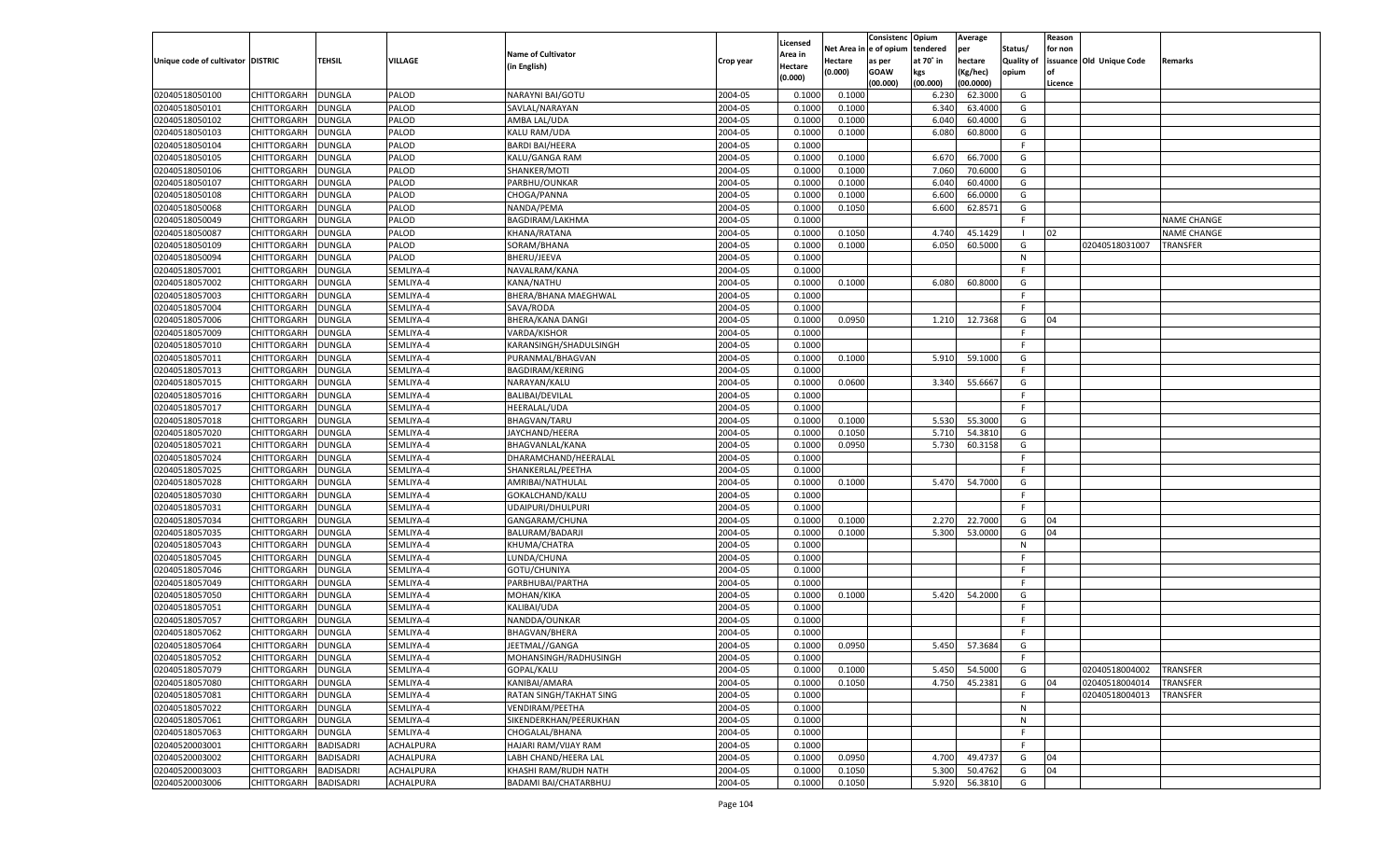|                                   |                       |                  |                 |                                 |           |                     |            | Consistenc    | Opium     | Average   |            | Reason  |                          |                    |
|-----------------------------------|-----------------------|------------------|-----------------|---------------------------------|-----------|---------------------|------------|---------------|-----------|-----------|------------|---------|--------------------------|--------------------|
|                                   |                       |                  |                 | <b>Name of Cultivator</b>       |           | Licensed<br>Area in | Net Area i | n  e of opium | tendered  | per       | Status/    | for non |                          |                    |
| Unique code of cultivator DISTRIC |                       | TEHSIL           | <b>VILLAGE</b>  | (in English)                    | Crop year | Hectare             | Hectare    | as per        | at 70° in | hectare   | Quality of |         | issuance Old Unique Code | Remarks            |
|                                   |                       |                  |                 |                                 |           | (0.000)             | (0.000)    | <b>GOAW</b>   | kgs       | (Kg/hec)  | opium      |         |                          |                    |
|                                   |                       |                  |                 |                                 |           |                     |            | (00.000)      | (00.000)  | (00.0000) |            | Licence |                          |                    |
| 02040520003010                    | CHITTORGARH           | <b>BADISADRI</b> | ACHALPURA       | UTAM CHAND/RUDH NATH            | 2004-05   | 0.1000              | 0.0950     |               | 4.930     | 51.8947   | G          | 04      |                          |                    |
| 02040520003014                    | CHITTORGARH           | BADISADRI        | ACHALPURA       | KAMAL SINGH/LAXMI CHAND         | 2004-05   | 0.1000              |            |               |           |           | E          |         |                          |                    |
| 02040520003016                    | CHITTORGARH           | BADISADRI        | ACHALPURA       | MANGI LAL/GAMER                 | 2004-05   | 0.1000              |            |               |           |           | F.         |         |                          |                    |
| 02040520003017                    | CHITTORGARH           | BADISADRI        | ACHALPURA       | NAND LAL/JAY CHAND              | 2004-05   | 0.1000              |            |               |           |           | E          |         |                          |                    |
| 02040520003018                    | CHITTORGARH           | BADISADRI        | ACHALPURA       | LAL CHAND/GAMER                 | 2004-05   | 0.1000              | 0.1000     |               | 2.910     | 29.1000   | G          | 04      |                          |                    |
| 02040520003020                    | CHITTORGARH           | BADISADRI        | ACHALPURA       | <b>BHOLI RAM/KANI RAM</b>       | 2004-05   | 0.1000              | 0.1000     |               | 5.520     | 55.2000   | G          |         |                          |                    |
| 02040520003022                    | CHITTORGARH           | BADISADRI        | ACHALPURA       | <b>HEERA LAL/BHAGIRATH</b>      | 2004-05   | 0.1000              | 0.1000     |               | 5.200     | 52.0000   | G          | 04      |                          |                    |
| 02040520003023                    | CHITTORGARH           | BADISADRI        | ACHALPURA       | NAKSHTRA/BHANA                  | 2004-05   | 0.1000              |            |               |           |           | E          | 07      |                          |                    |
| 02040520003024                    | CHITTORGARH           | BADISADRI        | ACHALPURA       | LAXMAN/BADRILAL                 | 2004-05   | 0.1000              |            |               |           |           | F.         |         | 02040520012007           | TRANSFER           |
| 02040520003025                    | CHITTORGARH           | BADISADRI        | ACHALPURA       | HARLAL/NAVALRAM                 | 2004-05   | 0.1000              | 0.1000     |               | 5.700     | 57.0000   | G          |         | 02040520012006           | TRANSFER           |
| 02040520003026                    | CHITTORGARH           | BADISADRI        | ACHALPURA       | SURESH/HAJARI                   | 2004-05   | 0.1000              |            |               |           |           | F.         |         | 02040520012004           | TRANSFER           |
| 02040520003027                    | CHITTORGARH           | BADISADRI        | ACHALPURA       | PARTAP SINGH/GOKAL SINGH        | 2004-05   | 0.1000              | 0.1000     |               | 5.060     | 50.6000   | G          | 04      | 02040520075009           | TRANSFER           |
| 02040520003028                    | CHITTORGARH           | BADISADRI        | ACHALPURA       | <b>BALU SINGH/NIRBHAY SINGH</b> | 2004-05   | 0.1000              | 0.1000     |               | 4.580     | 45.8000   | G          | 04      | 02040520075004           | TRANSFER           |
| 02040520006001                    | CHITTORGARH           | BADISADRI        | <b>BADVAL-B</b> | NARAYANLAL/SHANKERLAL           | 2004-05   | 0.1000              | 0.1000     |               | 6.160     | 61.6000   | G          |         |                          |                    |
| 02040520006002                    | CHITTORGARH           | <b>BADISADRI</b> | <b>BADVAL-B</b> | PARASRAM/PARTAP KUMAR           | 2004-05   | 0.1000              | 0.1000     |               | 6.630     | 66.3000   | G          |         |                          |                    |
| 02040520006003                    | CHITTORGARH           | BADISADRI        | BADVAL-B        | MITHULAL/KASHIRAM JANVA         | 2004-05   | 0.1000              | 0.1000     |               | 5.800     | 58.0000   | G          |         |                          |                    |
| 02040520006004                    | CHITTORGARH           | <b>BADISADRI</b> | <b>BADVAL-B</b> | <b>GERILAL/SUKHLAL</b>          | 2004-05   | 0.1000              | 0.1000     |               | 5.880     | 58.8000   | G          |         |                          |                    |
| 02040520006005                    | CHITTORGARH           | BADISADRI        | BADVAL-B        | RAMLAL/ROOPA                    | 2004-05   | 0.1000              | 0.0950     |               | 6.940     | 73.0526   | G          |         |                          |                    |
| 02040520006006                    | CHITTORGARH           | BADISADRI        | <b>BADVAL-B</b> | KELASHDAS/BAGDIRAM              | 2004-05   | 0.1000              | 0.1000     |               | 4.910     | 49.1000   | G          | 04      |                          |                    |
| 02040520006007                    | CHITTORGARH           | BADISADRI        | BADVAL-B        | MITHULAL/GANGARAM               | 2004-05   | 0.1000              | 0.1000     |               | 5.870     | 58.7000   | G          |         |                          |                    |
| 02040520006008                    | CHITTORGARH           | <b>BADISADRI</b> | <b>BADVAL-B</b> | DEVILAL/KANIRAM                 | 2004-05   | 0.1000              | 0.1000     |               | 6.400     | 64.0000   | G          |         |                          |                    |
| 02040520006009                    | CHITTORGARH           | BADISADRI        | BADVAL-B        | SHANKERLAL/SUKHLAL              | 2004-05   | 0.1000              | 0.1050     |               | 6.380     | 60.7619   | G          |         |                          |                    |
| 02040520006010                    | CHITTORGARH           | BADISADRI        | <b>BADVAL-B</b> | UDAILAL/BABRU JANVA             | 2004-05   | 0.1000              | 0.1050     |               | 6.370     | 60.6667   | G          |         |                          |                    |
| 02040520006011                    | CHITTORGARH           | BADISADRI        | BADVAL-B        | KASHIRAM/BABRU                  | 2004-05   | 0.1000              | 0.1000     |               | 5.800     | 58.0000   | G          |         |                          |                    |
| 02040520006012                    | CHITTORGARH           | <b>BADISADRI</b> | <b>BADVAL-B</b> | MOHANLAL/CHAGANLAI              | 2004-05   | 0.1000              | 0.1000     |               | 5.920     | 59.2000   | G          |         |                          |                    |
| 02040520006013                    | CHITTORGARH           | BADISADRI        | BADVAL-B        | JAGANNATH/NANDA                 | 2004-05   | 0.1000              | 0.1000     |               | 6.330     | 63.3000   | G          |         |                          |                    |
| 02040520006014                    | CHITTORGARH           | <b>BADISADRI</b> | <b>BADVAL-B</b> | KALUGIR/SHANKERGIR              | 2004-05   | 0.1000              | 0.1000     |               | 5.890     | 58.9000   | G          |         |                          |                    |
| 02040520006015                    | CHITTORGARH           | BADISADRI        | BADVAL-B        | MANGILAL/RAMJU PINJARA          | 2004-05   | 0.1000              | 0.1000     |               | 6.710     | 67.1000   | G          |         |                          |                    |
| 02040520006016                    | CHITTORGARH           | <b>BADISADRI</b> | <b>BADVAL-B</b> | KISHANLAL/CHAGANLAL             | 2004-05   | 0.1000              | 0.1000     |               | 5.980     | 59.8000   | G          |         |                          |                    |
| 02040520006017                    | CHITTORGARH           | BADISADRI        | BADVAL-B        | MOHANLAL/HEMA                   | 2004-05   | 0.1000              | 0.1050     |               | 5.980     | 56.9524   | G          |         |                          |                    |
| 02040520006018                    | CHITTORGARH           | <b>BADISADRI</b> | <b>BADVAL-B</b> | RADHESYAM/GABBA                 | 2004-05   | 0.1000              | 0.1000     |               | 6.490     | 64.9000   | G          |         |                          |                    |
| 02040520006021                    | CHITTORGARH           | <b>BADISADRI</b> | <b>BADVAL-B</b> | GANESHLAL/SAVA                  | 2004-05   | 0.1000              | 0.1050     |               | 6.090     | 58.0000   | G          |         |                          |                    |
| 02040520006022                    | CHITTORGARH           | <b>BADISADRI</b> | <b>BADVAL-B</b> | BADRILAL/DHULA MEGWAL           | 2004-05   | 0.1000              | 0.1000     |               | 6.070     | 60.7000   | G          |         |                          |                    |
| 02040520006023                    | CHITTORGARH           | BADISADRI        | <b>BADVAL-B</b> | MITHULAL/TULSHIRAM              | 2004-05   | 0.1000              | 0.1000     |               | 6.060     | 60.6000   | G          |         |                          |                    |
| 02040520006024                    | CHITTORGARH           | <b>BADISADRI</b> | <b>BADVAL-B</b> | SURYAPARKASH/KASHIRAM VYAS      | 2004-05   | 0.1000              | 0.1050     |               | 4.880     | 46.4762   | G          | 04      |                          |                    |
| 02040520006025                    | CHITTORGARH           | <b>BADISADRI</b> | <b>BADVAL-B</b> | PARBHULAL/DHULA                 | 2004-05   | 0.1000              | 0.1000     |               | 5.790     | 57.9000   | G          |         |                          |                    |
| 02040520006027                    | CHITTORGARH           | <b>BADISADRI</b> | <b>BADVAL-B</b> | KISHANLAL/GABBA                 | 2004-05   | 0.1000              | 0.1050     |               | 5.030     | 47.9048   | G          | 04      |                          |                    |
| 02040520006029                    | CHITTORGARH           | BADISADRI        | <b>BADVAL-B</b> | CHAGNLAL/BHURA                  | 2004-05   | 0.1000              | 0.1000     |               | 6.220     | 62.2000   | G          |         |                          |                    |
| 02040520006030                    | CHITTORGARH           | <b>BADISADRI</b> | <b>BADVAL-B</b> | RADHA/VENDA                     | 2004-05   | 0.1000              | 0.1000     |               | 6.020     | 60.2000   | G          |         |                          | <b>NAME CHANGE</b> |
| 02040520006031                    | CHITTORGARH           | <b>BADISADRI</b> | <b>BADVAL-B</b> | MITHULAL/GASI                   | 2004-05   | 0.1000              | 0.1000     |               | 6.010     | 60.1000   | G          |         |                          |                    |
| 02040520006033                    | CHITTORGARH           | <b>BADISADRI</b> | <b>BADVAL-B</b> | UDAILAL/BABRU RAVAT             | 2004-05   | 0.1000              |            |               |           |           | $\circ$    | 01      |                          |                    |
| 02040520006035                    | CHITTORGARH           | BADISADRI        | <b>BADVAL-B</b> | BADRILAL/GANGARAM               | 2004-05   | 0.1000              | 0.1000     |               | 5.740     | 57.4000   | G          |         |                          |                    |
| 02040520006036                    | CHITTORGARH           | BADISADRI        | <b>BADVAL-B</b> | SUKHLAL/HARIRAM                 | 2004-05   | 0.1000              | 0.1000     |               | 6.480     | 64.8000   | G          |         |                          |                    |
| 02040520006037                    | CHITTORGARH           | BADISADRI        | <b>BADVAL-B</b> | MANGILAL/MOHAN                  | 2004-05   | 0.1000              | 0.1000     |               | 5.980     | 59.8000   | G          |         |                          |                    |
| 02040520006038                    | CHITTORGARH           | <b>BADISADRI</b> | <b>BADVAL-B</b> | JAMAKLAL/GASI                   | 2004-05   | 0.1000              | 0.0950     |               | 5.980     | 62.9474   | G          |         |                          |                    |
| 02040520006039                    | CHITTORGARH BADISADRI |                  | <b>BADVAL-B</b> | MITHULAL/LAXMAN                 | 2004-05   | 0.1000              | 0.1050     |               | 6.610     | 62.9524   | G          |         |                          | <b>NAME CHANGE</b> |
| 02040520006041                    | <b>CHITTORGARH</b>    | <b>BADISADRI</b> | <b>BADVAL-B</b> | AMIRMOHMAD/EBRAHIM              | 2004-05   | 0.1000              | 0.1000     |               | 5.900     | 59.0000   | G          |         |                          |                    |
| 02040520006042                    | CHITTORGARH           | <b>BADISADRI</b> | <b>BADVAL-B</b> | SAVAILAL/DEEPA                  | 2004-05   | 0.1000              | 0.1000     |               | 5.880     | 58.8000   | G          |         |                          |                    |
| 02040520006043                    | CHITTORGARH           | <b>BADISADRI</b> | <b>BADVAL-B</b> | SHANKERLAL/HAJARILAL            | 2004-05   | 0.1000              | 0.1000     |               | 6.040     | 60.4000   | G          |         |                          | <b>NAME CHANGE</b> |
| 02040520006045                    | CHITTORGARH           | <b>BADISADRI</b> | <b>BADVAL-B</b> | MITHULAL/POKHAR JOSHI           | 2004-05   |                     | 0.0950     |               | 6.070     | 63.8947   | G          |         |                          |                    |
| 02040520006047                    | CHITTORGARH           | <b>BADISADRI</b> | <b>BADVAL-B</b> | DALCHAND/GABBA                  | 2004-05   | 0.1000<br>0.1000    | 0.1000     |               | 5.210     | 52.1000   | G          | 04      |                          |                    |
| 02040520006049                    | CHITTORGARH           | <b>BADISADRI</b> | <b>BADVAL-B</b> | PARBHULAL/OUNKAR                | 2004-05   |                     | 0.1000     |               | 5.740     | 57.4000   | G          |         |                          |                    |
|                                   |                       | <b>BADISADRI</b> | <b>BADVAL-B</b> |                                 | 2004-05   | 0.1000              | 0.1000     |               |           |           |            |         |                          |                    |
| 02040520006051                    | CHITTORGARH           |                  |                 | BALU/UDA                        |           | 0.1000              |            |               | 4.970     | 49.7000   | G          | 04      |                          |                    |
| 02040520006052                    | CHITTORGARH           | <b>BADISADRI</b> | <b>BADVAL-B</b> | KISHANLAL/MODA                  | 2004-05   | 0.1000              | 0.1000     |               | 5.080     | 50.8000   | G          | 04      |                          |                    |
| 02040520006053                    | CHITTORGARH           | <b>BADISADRI</b> | <b>BADVAL-B</b> | KISHANLAL/POKHAR                | 2004-05   | 0.1000              | 0.1000     |               | 5.900     | 59.0000   | G          |         |                          |                    |
| 02040520006055                    | <b>CHITTORGARH</b>    | <b>BADISADRI</b> | <b>BADVAL-B</b> | KALURAM/RAMA                    | 2004-05   | 0.1000              | 0.1000     |               | 6.110     | 61.1000   | G          |         |                          |                    |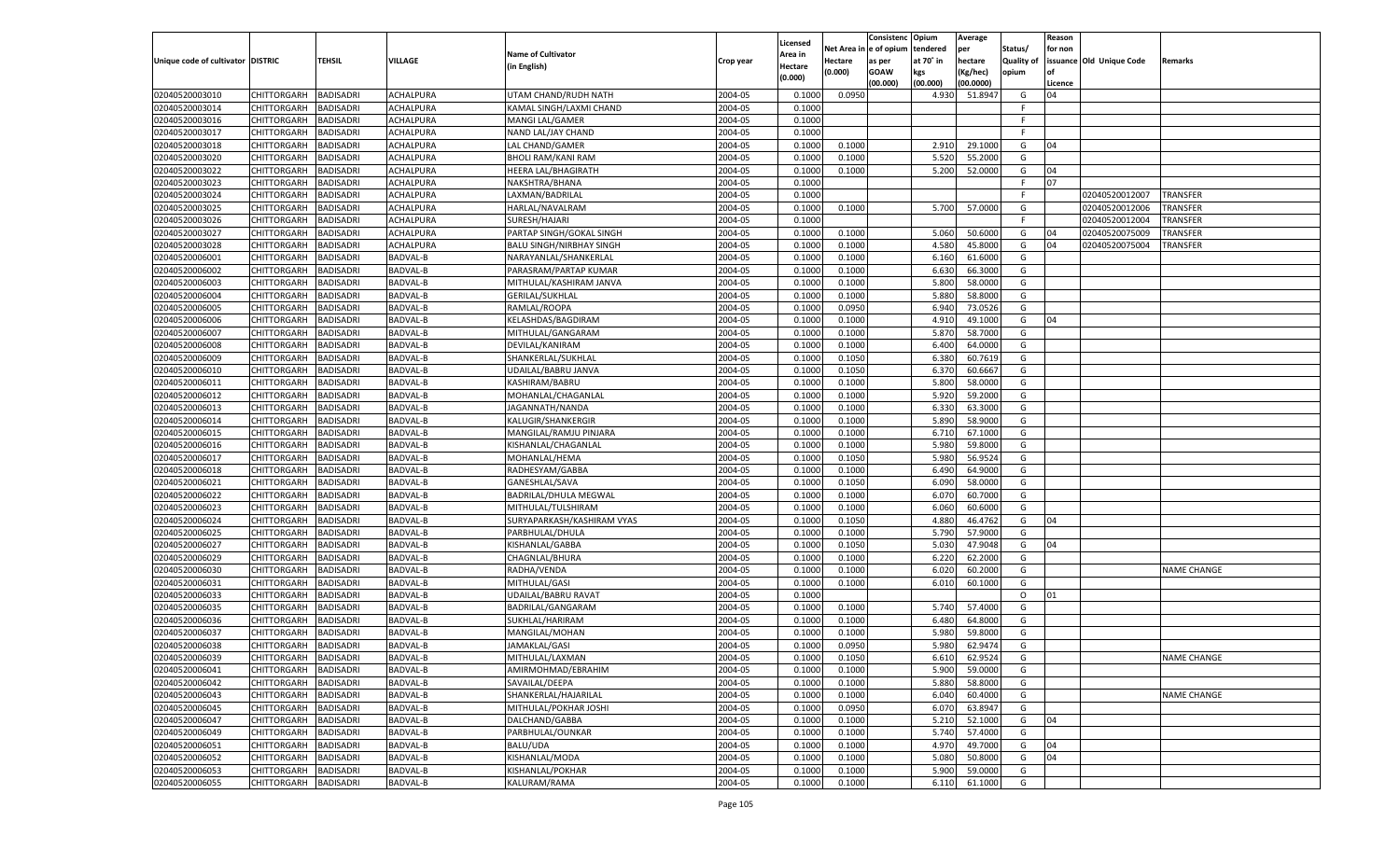|                                   |                       |                  |                 |                            |           |          |            | Consistenc   | Opium     | Average   |                   | Reason  |                          |         |
|-----------------------------------|-----------------------|------------------|-----------------|----------------------------|-----------|----------|------------|--------------|-----------|-----------|-------------------|---------|--------------------------|---------|
|                                   |                       |                  |                 |                            |           | Licensed | Net Area i | n e of opium | tendered  | per       | Status/           | for non |                          |         |
| Unique code of cultivator DISTRIC |                       | TEHSIL           | VILLAGE         | <b>Name of Cultivator</b>  | Crop year | Area in  | Hectare    | as per       | at 70° in | hectare   | <b>Quality of</b> |         | issuance Old Unique Code | Remarks |
|                                   |                       |                  |                 | (in English)               |           | Hectare  | (0.000)    | <b>GOAW</b>  | kgs       | (Kg/hec)  | opium             |         |                          |         |
|                                   |                       |                  |                 |                            |           | (0.000)  |            | (00.000)     | (00.000)  | (00.0000) |                   | Licence |                          |         |
| 02040520006056                    | CHITTORGARH           | BADISADRI        | BADVAL-B        | CHATARBHUJ/RAMLAL          | 2004-05   | 0.1000   | 0.1050     |              | 6.600     | 62.8571   | G                 |         |                          |         |
| 02040520006058                    | CHITTORGARH           | BADISADRI        | BADVAL-B        | NARAYANLAL/VENDIRAM        | 2004-05   | 0.1000   | 0.1000     |              | 5.820     | 58.2000   | G                 |         |                          |         |
| 02040520006060                    | CHITTORGARH           | BADISADRI        | BADVAL-B        | PARASRAM/MAGNIRAM          | 2004-05   | 0.1000   | 0.1000     |              | 5.840     | 58.4000   | G                 |         |                          |         |
| 02040520006061                    | CHITTORGARH           | BADISADRI        | BADVAL-B        | MOHANLAL/NARAYAN           | 2004-05   | 0.1000   | 0.1000     |              | 6.170     | 61.7000   | G                 |         |                          |         |
| 02040520006062                    | CHITTORGARH           | BADISADRI        | BADVAL-B        | POKHARLAL/OUNKAR           | 2004-05   | 0.1000   | 0.1050     |              | 6.080     | 57.9048   | G                 |         |                          |         |
| 02040520006063                    | CHITTORGARH           | BADISADRI        | BADVAL-B        | TULASHIRAM/BABRU           | 2004-05   | 0.1000   | 0.1000     |              | 6.090     | 60.9000   | G                 |         |                          |         |
| 02040520006064                    | CHITTORGARH           | BADISADRI        | BADVAL-B        | <b>BHERULAL/SHANKER</b>    | 2004-05   | 0.1000   | 0.1050     |              | 7.430     | 70.7619   | G                 |         |                          |         |
| 02040520006065                    | CHITTORGARH           | BADISADRI        | BADVAL-B        | VENDIRAM/KASHIRAM          | 2004-05   | 0.1000   | 0.1000     |              | 5.750     | 57.5000   | G                 |         |                          |         |
| 02040520006066                    | CHITTORGARH           | BADISADRI        | <b>BADVAL-B</b> | TULASHIRAM/SHRILAL         | 2004-05   | 0.1000   | 0.1000     |              | 2.650     | 26.5000   | G                 | 04      |                          |         |
| 02040520006067                    |                       |                  |                 |                            | 2004-05   |          |            |              |           |           | G                 |         |                          |         |
|                                   | CHITTORGARH           | BADISADRI        | BADVAL-B        | MAGNIRAM/NARAYAN           |           | 0.1000   | 0.1000     |              | 5.760     | 57.6000   |                   |         |                          |         |
| 02040520006068                    | CHITTORGARH           | BADISADRI        | BADVAL-B        | LAXMILAL/BABRU             | 2004-05   | 0.1000   | 0.1000     |              | 5.930     | 59.3000   | G                 |         |                          |         |
| 02040520006069                    | CHITTORGARH           | BADISADRI        | BADVAL-B        | GASHIRAM/JAGANNATH         | 2004-05   | 0.1000   | 0.1000     |              | 5.930     | 59.3000   | G                 |         |                          |         |
| 02040520006070                    | CHITTORGARH           | BADISADRI        | <b>BADVAL-B</b> | SHANKERLAL/RAMNATH BRANMAN | 2004-05   | 0.1000   | 0.1050     |              | 5.860     | 55.8095   | G                 |         |                          |         |
| 02040520006071                    | CHITTORGARH           | BADISADRI        | BADVAL-B        | UDAILAL/CHOGALAL           | 2004-05   | 0.1000   | 0.0950     |              | 5.800     | 61.0526   | G                 |         |                          |         |
| 02040520006072                    | CHITTORGARH           | BADISADRI        | <b>BADVAL-B</b> | CHATARBHUJ/HEERA           | 2004-05   | 0.1000   | 0.1000     |              | 5.820     | 58.2000   | G                 |         |                          |         |
| 02040520006074                    | CHITTORGARH           | BADISADRI        | BADVAL-B        | KISHANLAL/SAVARAM          | 2004-05   | 0.1000   | 0.1050     |              | 6.030     | 57.4286   | G                 |         |                          |         |
| 02040520006075                    | CHITTORGARH           | <b>BADISADRI</b> | <b>BADVAL-B</b> | MOTILAL/SUKHA JANVA        | 2004-05   | 0.1000   | 0.1000     |              | 6.520     | 65.2000   | G                 |         |                          |         |
| 02040520006078                    | CHITTORGARH           | BADISADRI        | BADVAL-A        | SHANKER/GABBA              | 2004-05   | 0.1000   | 0.1000     |              | 5.620     | 56.2000   | G                 | 05      |                          |         |
| 02040520006079                    | CHITTORGARH           | BADISADRI        | <b>BADVAL-A</b> | GOKAL/RAMLAL               | 2004-05   | 0.1000   | 0.1050     |              | 6.420     | 61.1429   | G                 |         |                          |         |
| 02040520006080                    | CHITTORGARH           | BADISADRI        | BADVAL-A        | MOTILAL/BHAGVAN            | 2004-05   | 0.1000   | 0.1000     |              | 5.840     | 58.4000   | G                 |         |                          |         |
| 02040520006081                    | CHITTORGARH           | <b>BADISADRI</b> | BADVAL-A        | NARAYANLAL/BABRU           | 2004-05   | 0.1000   | 0.1000     |              | 5.920     | 59.2000   | G                 |         |                          |         |
| 02040520006082                    | CHITTORGARH           | BADISADRI        | BADVAL-A        | DEVILAL/KALU               | 2004-05   | 0.1000   | 0.1000     |              | 5.840     | 58.4000   | G                 |         |                          |         |
| 02040520006083                    | CHITTORGARH           | BADISADRI        | <b>BADVAL-A</b> | NARAYAN/FATHA              | 2004-05   | 0.1000   | 0.1000     |              | 6.540     | 65.4000   | G                 |         |                          |         |
| 02040520006085                    | CHITTORGARH           | BADISADRI        | BADVAL-A        | SHANKERLAL/DALU            | 2004-05   | 0.1000   | 0.1000     |              | 6.350     | 63.5000   | G                 |         |                          |         |
| 02040520006087                    | CHITTORGARH           | <b>BADISADRI</b> | BADVAL-A        | PARTAPSINGH/NAHARSINGH     | 2004-05   | 0.1000   | 0.1000     |              | 5.350     | 53.5000   | G                 | 04      |                          |         |
| 02040520006089                    | CHITTORGARH           | BADISADRI        | BADVAL-A        | PYARCHAND/RAKBA            | 2004-05   | 0.1000   | 0.1000     |              | 5.950     | 59.5000   | G                 |         |                          |         |
| 02040520006090                    | CHITTORGARH           | BADISADRI        | <b>BADVAL-A</b> | NAVALA/KISHNA              | 2004-05   | 0.1000   | 0.1000     |              | 5.820     | 58.2000   | G                 |         |                          |         |
| 02040520006091                    | CHITTORGARH           | BADISADRI        | BADVAL-A        | CHENSINGH/DEVISINGH        | 2004-05   | 0.1000   | 0.1000     |              | 5.560     | 55.6000   | G                 | 05      |                          |         |
| 02040520006092                    | CHITTORGARH           | BADISADRI        | BADVAL-A        | KESARSINGH/MOHANSINGH      | 2004-05   | 0.1000   | 0.1050     |              | 6.110     | 58.1905   | G                 |         |                          |         |
| 02040520006093                    | CHITTORGARH           | BADISADRI        | BADVAL-A        | DEVISINGH/MOHANSINGH       | 2004-05   | 0.1000   | 0.1000     |              | 5.400     | 54.0000   | G                 | 05      |                          |         |
| 02040520006094                    | CHITTORGARH           | <b>BADISADRI</b> | <b>BADVAL-A</b> | BHANWARLAL/BALA            | 2004-05   | 0.1000   | 0.1000     |              | 5.420     | 54.2000   | G                 | 05      |                          |         |
| 02040520006095                    | CHITTORGARH           | <b>BADISADRI</b> | BADVAL-A        | RAMLAL/BABRU               | 2004-05   | 0.1000   | 0.1000     |              | 6.050     | 60.5000   | G                 |         |                          |         |
|                                   |                       | <b>BADISADRI</b> | <b>BADVAL-A</b> |                            | 2004-05   |          |            |              |           | 63.4000   |                   |         |                          |         |
| 02040520006096                    | CHITTORGARH           |                  |                 | KHEMRAJ/JAGANNATH          |           | 0.1000   | 0.1000     |              | 6.340     |           | G                 |         |                          |         |
| 02040520006097                    | CHITTORGARH           | BADISADRI        | BADVAL-A        | KISHANLAL/KALU             | 2004-05   | 0.1000   | 0.0950     |              | 6.010     | 63.2632   | G                 |         |                          |         |
| 02040520006098                    | CHITTORGARH           | BADISADRI        | <b>BADVAL-A</b> | RAMCHANDRA/LAXMAN          | 2004-05   | 0.1000   | 0.1000     |              | 5.900     | 59.0000   | G                 |         |                          |         |
| 02040520006099                    | CHITTORGARH           | <b>BADISADRI</b> | BADVAL-A        | MOHANLAL/SUKHLAL           | 2004-05   | 0.1000   | 0.1050     |              | 6.250     | 59.5238   | G                 |         |                          |         |
| 02040520006101                    | CHITTORGARH           | <b>BADISADRI</b> | <b>BADVAL-A</b> | JAGANNATH/BHURA            | 2004-05   | 0.1000   | 0.1000     |              | 5.950     | 59.5000   | G                 |         |                          |         |
| 02040520006102                    | CHITTORGARH           | BADISADRI        | BADVAL-A        | <b>KHEMRAJ/OUNKAR</b>      | 2004-05   | 0.1000   | 0.1000     |              | 6.270     | 62.7000   | G                 |         |                          |         |
| 02040520006103                    | CHITTORGARH           | BADISADRI        | <b>BADVAL-A</b> | LAXMILAL/SUKHLAL           | 2004-05   | 0.1000   | 0.1000     |              | 6.810     | 68.1000   | G                 |         |                          |         |
| 02040520006105                    | CHITTORGARH           | <b>BADISADRI</b> | BADVAL-A        | <b>OUNKAR/KANIRAM</b>      | 2004-05   | 0.1000   | 0.1000     |              | 5.810     | 58.1000   | G                 | 05      |                          |         |
| 02040520006106                    | CHITTORGARH           | <b>BADISADRI</b> | <b>BADVAL-A</b> | CHOGALAL/RAMLAL            | 2004-05   | 0.1000   | 0.1000     |              | 5.740     | 57.4000   | G                 | 05      |                          |         |
| 02040520006107                    | CHITTORGARH           | BADISADRI        | BADVAL-A        | KESHURAM/HEERALAI          | 2004-05   | 0.1000   | 0.1050     |              | 6.280     | 59.8095   | G                 | 05      |                          |         |
| 02040520006108                    | CHITTORGARH           | BADISADRI        | <b>BADVAL-A</b> | <b>HAJARI/NATHU</b>        | 2004-05   | 0.1000   | 0.1000     |              | 6.000     | 60.0000   | G                 |         |                          |         |
| 02040520006109                    | CHITTORGARH           | BADISADRI        | BADVAL-A        | MOHANLAL/KALU              | 2004-05   | 0.1000   | 0.1000     |              | 5.650     | 56.5000   | G                 | 05      |                          |         |
| 02040520006110                    | CHITTORGARH           | <b>BADISADRI</b> | BADVAL-A        | GOKAL/BHAGVAN              | 2004-05   | 0.1000   | 0.1050     |              | 5.750     | 54.7619   | G                 | 05      |                          |         |
| 02040520006111                    | CHITTORGARH BADISADRI |                  | <b>BADVAL-A</b> | DEVILAL/BHABUL             | 2004-05   | 0.1000   | 0.1000     |              | 6.100     | 61.0000   | G                 |         |                          |         |
| 02040520006112                    | <b>CHITTORGARH</b>    | <b>BADISADRI</b> | <b>BADVAL-A</b> | RATANLAL/KASHIRAM          | 2004-05   | 0.1000   | 0.1000     |              | 5.430     | 54.3000   | G                 | 05      |                          |         |
| 02040520006113                    | CHITTORGARH           | <b>BADISADRI</b> | BADVAL-A        | BHURALAL/NANDA             | 2004-05   | 0.1000   | 0.1000     |              | 6.190     | 61.9000   | G                 |         |                          |         |
| 02040520006114                    | <b>CHITTORGARH</b>    | <b>BADISADRI</b> | <b>BADVAL-A</b> | SHIVLAL/BABRU              | 2004-05   | 0.1000   | 0.1000     |              | 6.260     | 62.6000   | G                 |         |                          |         |
| 02040520006115                    | <b>CHITTORGARH</b>    | <b>BADISADRI</b> | <b>BADVAL-A</b> | LALURAM/OUNKAR             | 2004-05   | 0.1000   | 0.1000     |              | 5.770     | 57.7000   | G                 |         |                          |         |
| 02040520006116                    | <b>CHITTORGARH</b>    | <b>BADISADRI</b> | <b>BADVAL-A</b> | MITHULAL/OUNKAR            | 2004-05   | 0.1000   | 0.1000     |              | 6.980     | 69.8000   | G                 |         |                          |         |
| 02040520006118                    | CHITTORGARH           | <b>BADISADRI</b> | <b>BADVAL-A</b> | AMRATIBAI/TULASHIRAM       | 2004-05   | 0.1000   | 0.1000     |              | 5.640     | 56.4000   | G                 | 05      |                          |         |
| 02040520006119                    | CHITTORGARH           | <b>BADISADRI</b> | <b>BADVAL-A</b> | KHEMA/CHATARBHUJ           | 2004-05   | 0.1000   | 0.1050     |              | 5.920     | 56.3810   | G                 |         |                          |         |
| 02040520006120                    | CHITTORGARH           | <b>BADISADRI</b> | <b>BADVAL-A</b> | CHUNNILAL/ROOPA            | 2004-05   | 0.1000   | 0.1000     |              | 5.820     | 58.2000   | G                 |         |                          |         |
|                                   |                       |                  |                 |                            |           |          |            |              |           |           |                   |         |                          |         |
| 02040520006121                    | CHITTORGARH           | <b>BADISADRI</b> | <b>BADVAL-A</b> | GABBA/BABRU                | 2004-05   | 0.1000   | 0.1000     |              | 5.710     | 57.1000   | G                 |         |                          |         |
| 02040520006122                    | <b>CHITTORGARH</b>    | <b>BADISADRI</b> | <b>BADVAL-A</b> | LAXMAN/PEMA                | 2004-05   | 0.1000   | 0.1000     |              | 5.780     | 57.8000   | G                 | 05      |                          |         |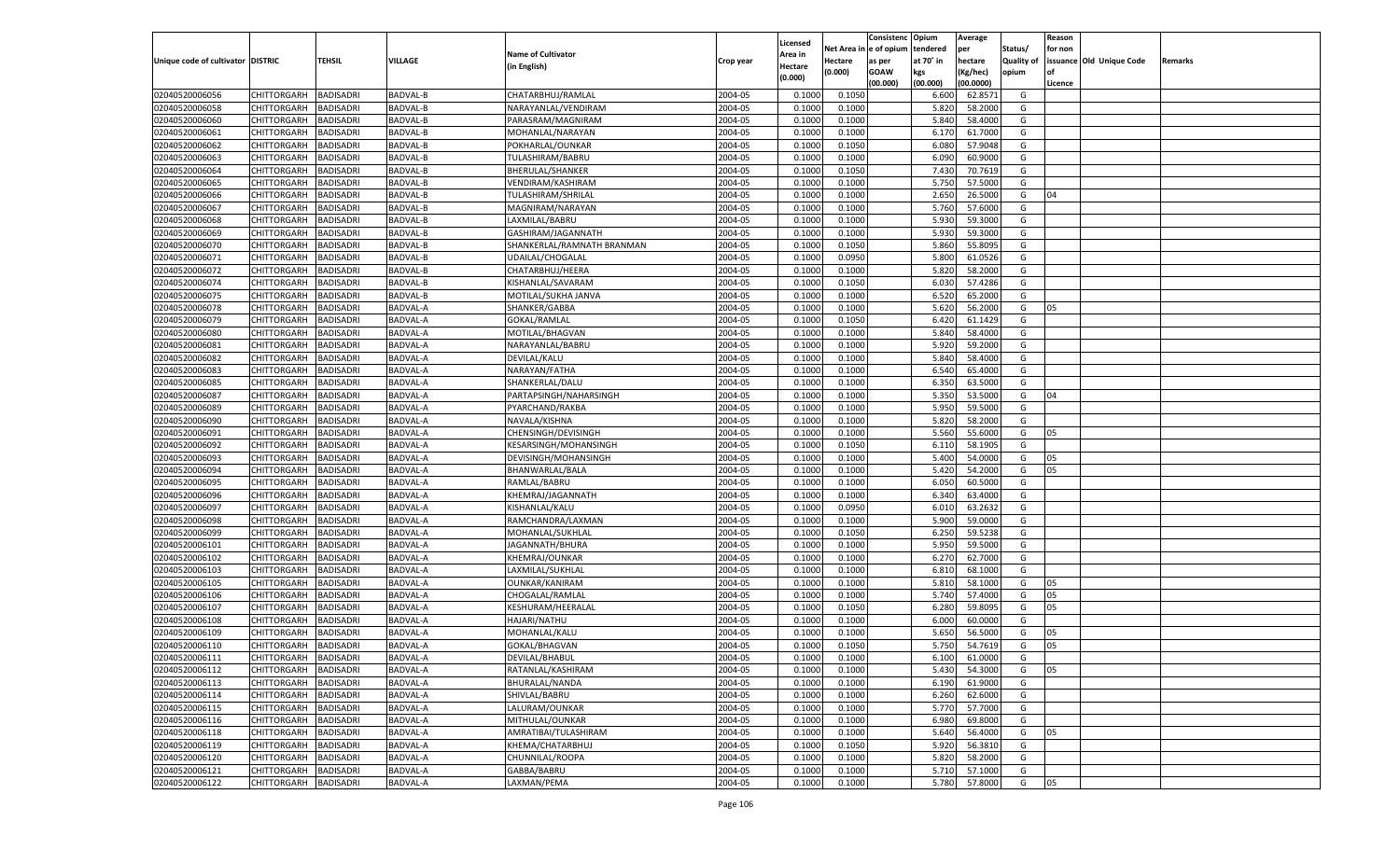|                                   |                                   |                                      |                 |                           |           |                     |            | Consistenc    | Opium     | Average   |                   | Reason  |                                  |                      |
|-----------------------------------|-----------------------------------|--------------------------------------|-----------------|---------------------------|-----------|---------------------|------------|---------------|-----------|-----------|-------------------|---------|----------------------------------|----------------------|
|                                   |                                   |                                      |                 | <b>Name of Cultivator</b> |           | Licensed<br>Area in | Net Area i | n  e of opium | tendered  | per       | Status/           | for non |                                  |                      |
| Unique code of cultivator DISTRIC |                                   | TEHSIL                               | VILLAGE         | (in English)              | Crop year | Hectare             | Hectare    | as per        | at 70° in | hectare   | <b>Quality of</b> |         | issuance Old Unique Code         | Remarks              |
|                                   |                                   |                                      |                 |                           |           | (0.000)             | (0.000)    | <b>GOAW</b>   | kgs       | (Kg/hec)  | opium             |         |                                  |                      |
|                                   |                                   |                                      |                 |                           |           |                     |            | (00.000)      | (00.000)  | (00.0000) |                   | Licence |                                  |                      |
| 02040520006123                    | CHITTORGARH                       | BADISADRI                            | <b>BADVAL-A</b> | GANESHDAS/NANDDAS         | 2004-05   | 0.1000              | 0.1050     |               | 5.650     | 53.8095   | G                 | 04      |                                  |                      |
| 02040520006124                    | CHITTORGARH                       | BADISADRI                            | BADVAL-A        | <b>BHERU/UDA</b>          | 2004-05   | 0.100               | 0.1000     |               | 5.400     | 54.0000   | G                 | 05      |                                  |                      |
| 02040520006127                    | CHITTORGARH                       | BADISADRI                            | BADVAL-A        | SHANKERLAL/POKHAR         | 2004-05   | 0.1000              | 0.1000     |               | 5.630     | 56.3000   | G                 | 05      |                                  |                      |
| 02040520006128                    | CHITTORGARH                       | BADISADRI                            | BADVAL-A        | JAGANNATH/KANIRAM         | 2004-05   | 0.1000              | 0.1000     |               | 5.680     | 56.8000   | G                 | 05      |                                  |                      |
| 02040520006129                    | CHITTORGARH                       | BADISADRI                            | BADVAL-A        | JAGANNATH/HEERALAL        | 2004-05   | 0.1000              | 0.1000     |               | 6.140     | 61.4000   | G                 |         |                                  |                      |
| 02040520006130                    | CHITTORGARH                       | BADISADRI                            | BADVAL-A        | SHANKERLAL/KASHIRAM       | 2004-05   | 0.1000              | 0.1000     |               | 5.640     | 56.4000   | G                 | 05      |                                  |                      |
| 02040520006132                    | CHITTORGARH                       | BADISADRI                            | BADVAL-A        | DEVILAL/NARAYAN           | 2004-05   | 0.1000              | 0.1050     |               | 5.790     | 55.1429   | G                 | 05      |                                  |                      |
| 02040520006133                    | CHITTORGARH                       | BADISADRI                            | BADVAL-A        | SHRILAL/JAGANNATH         | 2004-05   | 0.1000              | 0.1000     |               | 5.810     | 58.1000   | G                 |         |                                  |                      |
| 02040520006134                    | CHITTORGARH                       | BADISADRI                            | BADVAL-A        | SHOBHALAL/CHUNNILAI       | 2004-05   | 0.1000              | 0.0950     |               | 6.680     | 70.3158   | G                 |         |                                  |                      |
| 02040520006135                    | CHITTORGARH                       | BADISADRI                            | BADVAL-A        | CHUNNILAL/KHEMRAJ         | 2004-05   | 0.1000              | 0.1000     |               | 5.830     | 58.3000   | G                 | 05      |                                  |                      |
| 02040520006136                    | CHITTORGARH                       | BADISADRI                            | BADVAL-A        | RAMCHANDRA/JAGANNATH      | 2004-05   | 0.1000              | 0.0950     |               | 5.890     | 62.0000   | G                 | 05      |                                  |                      |
| 02040520006137                    | CHITTORGARH                       | BADISADRI                            | BADVAL-A        | MOTILAL/CHUNNILAL         | 2004-05   | 0.1000              | 0.1000     |               | 5.730     | 57.3000   | G                 | 05      |                                  |                      |
| 02040520006138                    | CHITTORGARH                       | BADISADRI                            | BADVAL-A        | BHANWARLAL/NANDA          | 2004-05   | 0.1000              | 0.1000     |               | 5.600     | 56.0000   | G                 | 05      |                                  |                      |
| 02040520006139                    | CHITTORGARH                       | BADISADRI                            | BADVAL-A        | HEERALAL/RAMLAL           | 2004-05   | 0.1000              | 0.1050     |               | 5.700     | 54.2857   | G                 | 05      |                                  |                      |
| 02040520006140                    | CHITTORGARH                       | BADISADRI                            | BADVAL-A        | OUNKARLAL/JAYCHAND        | 2004-05   | 0.1000              | 0.1000     |               | 5.920     | 59.2000   | G                 |         |                                  |                      |
| 02040520006141                    | CHITTORGARH                       | BADISADRI                            | BADVAL-A        | SHANKERLAL/BABRU          | 2004-05   | 0.1000              | 0.1000     |               | 5.950     | 59.5000   | G                 |         |                                  |                      |
| 02040520006142                    | CHITTORGARH                       | <b>BADISADRI</b>                     | BADVAL-A        | HEERALAL/KHEMRAJ          | 2004-05   | 0.1000              | 0.1000     |               | 5.420     | 54.2000   | G                 | 05      |                                  |                      |
| 02040520006144                    | CHITTORGARH                       | BADISADRI                            | BADVAL-A        | RAMESHVARLAL/BABRU        | 2004-05   | 0.1000              | 0.1000     |               | 5.410     | 54.1000   | G                 | 05      |                                  |                      |
| 02040520006147                    | CHITTORGARH                       | BADISADRI                            | BADVAL-A        | UDAILAL/DOLA              | 2004-05   | 0.1000              | 0.1000     |               | 5.690     | 56.9000   | G                 |         |                                  |                      |
| 02040520006148                    | CHITTORGARH                       | BADISADRI                            | BADVAL-A        | BHANWARLAL/RAKBA          | 2004-05   | 0.1000              | 0.1000     |               | 5.940     | 59.4000   | G                 |         |                                  |                      |
| 02040520006149                    | CHITTORGARH                       | <b>BADISADRI</b>                     | BADVAL-A        | CHAMAN/GABBA JI           | 2004-05   | 0.1000              | 0.1000     |               | 5.970     | 59.7000   | G                 |         |                                  |                      |
| 02040520006150                    | CHITTORGARH                       | BADISADRI                            | BADVAL-A        | KISHANLAL/KASHIRAM        | 2004-05   | 0.1000              | 0.1000     |               | 6.180     | 61.8000   | G                 |         |                                  |                      |
| 02040520006151                    | CHITTORGARH                       | BADISADRI                            | BADVAL-A        | DHANRAJ/DEEPA             | 2004-05   | 0.1000              | 0.1000     |               | 5.710     | 57.1000   | G                 |         |                                  |                      |
| 02040520006152                    | CHITTORGARH                       | BADISADRI                            | BADVAL-A        | KESHURAM/BHANA            | 2004-05   | 0.1000              | 0.1000     |               | 5.410     | 54.1000   | G                 | 05      |                                  |                      |
| 02040520006154                    | CHITTORGARH                       | <b>BADISADRI</b>                     | BADVAL-A        | DALICHAND/POKHAR          | 2004-05   | 0.1000              | 0.1000     |               | 5.400     | 54.0000   | G                 | 05      |                                  |                      |
| 02040520006157                    | CHITTORGARH                       | BADISADRI                            | BADVAL-B        | JASHRAJ/KASHIRAM          | 2004-05   | 0.1000              | 0.1000     |               | 5.870     | 58.7000   | G                 |         |                                  |                      |
| 02040520006158                    | CHITTORGARH                       | BADISADRI                            | <b>BADVAL-B</b> | MANGILAL/DEEPA            | 2004-05   | 0.1000              | 0.1000     |               | 6.070     | 60.7000   | G                 |         |                                  |                      |
| 02040520006159                    | CHITTORGARH                       | BADISADRI                            | BADVAL-B        | LAXMAN/DHANNA MEENA       | 2004-05   | 0.1000              | 0.1050     |               | 6.170     | 58.7619   | G                 |         |                                  |                      |
| 02040520006161                    | CHITTORGARH                       | BADISADRI                            | <b>BADVAL-B</b> | PARBHULAL/NATHU JANVA     | 2004-05   | 0.1000              | 0.1000     |               | 5.870     | 58.7000   | G                 |         |                                  |                      |
| 02040520006163                    | CHITTORGARH                       | BADISADRI                            | <b>BADVAL-B</b> | JAMNALAL/PARBHULAL        | 2004-05   | 0.1000              | 0.1000     |               | 6.270     | 62.7000   | G                 |         |                                  |                      |
| 02040520006164                    | CHITTORGARH                       | <b>BADISADRI</b>                     | <b>BADVAL-B</b> | RATANGIR/SHANKERGIR       | 2004-05   | 0.1000              | 0.1000     |               | 5.950     | 59.5000   | G                 |         |                                  |                      |
| 02040520006165                    | CHITTORGARH                       | <b>BADISADRI</b>                     | <b>BADVAL-B</b> | GEHRILAL/KHEMA MEENA      | 2004-05   | 0.1000              | 0.1000     |               | 6.110     | 61.1000   | G                 |         |                                  |                      |
| 02040520006166                    | CHITTORGARH                       | <b>BADISADRI</b>                     | <b>BADVAL-B</b> | LAHRIBAI/MODIRAM          | 2004-05   | 0.1000              | 0.0950     |               | 5.540     | 58.3158   | G                 | 05      | 02040520004005                   | TRANSFER             |
| 02040520006167                    | CHITTORGARH                       | BADISADRI                            | <b>BADVAL-B</b> | <b>GULABGIR/VARDEGIR</b>  | 2004-05   | 0.1000              | 0.1000     |               | 4.940     | 49.4000   | G                 | 04      | 02040520004006                   | TRANSFER             |
| 02040520006168                    | CHITTORGARH                       | <b>BADISADRI</b>                     | <b>BADVAL-B</b> | RAMCHANDRA/BAGDU          | 2004-05   | 0.1000              | 0.0950     |               | 5.660     | 59.5789   | G                 |         | 02040520004004                   | TRANSFER             |
| 02040520006169                    | CHITTORGARH                       | <b>BADISADRI</b>                     | <b>BADVAL-B</b> | PANCHA/GANGA              | 2004-05   | 0.1000              | 0.1000     |               | 5.900     | 59.0000   | G                 |         | 02040520043020                   | TRANSFER             |
| 02040520006170                    | CHITTORGARH                       | <b>BADISADRI</b>                     | <b>BADVAL-B</b> | <b>KESARBAI/HARJI</b>     | 2004-05   | 0.1000              | 0.1000     |               | 5.900     | 59.0000   | G                 |         | 02040520043021                   | TRANSFER             |
| 02040520006171                    | CHITTORGARH                       | BADISADRI                            | BADVAL-B        | NAVLA/GOUTAM              | 2004-05   | 0.1000              | 0.1000     |               | 5.810     | 58.1000   | G                 |         | 02040520043009                   | TRANSFER             |
| 02040520007001                    | CHITTORGARH                       | <b>BADISADRI</b>                     | BAGLOKAKHEDA    | BHERU LAL/KANI RAM        | 2004-05   | 0.1000              |            |               |           |           | F.                |         |                                  |                      |
| 02040520007003                    | CHITTORGARH                       | <b>BADISADRI</b>                     | BAGLOKAKHEDA    | BHANWARI BAI/KISHAN SINGH | 2004-05   | 0.1000              | 0.1000     |               | 4.300     | 43.0000   | G                 | 04      |                                  |                      |
| 02040520007004                    | CHITTORGARH                       | <b>BADISADRI</b>                     | BAGLOKAKHEDA    | <b>HEERA / VARDA</b>      | 2004-05   | 0.1000              | 0.0950     |               | 4.600     | 48.4211   | G                 | 04      |                                  |                      |
| 02040520007005                    | CHITTORGARH                       | BADISADRI                            | BAGLOKAKHEDA    | SHANKER/SAVA              | 2004-05   | 0.1000              |            |               |           |           | F                 |         |                                  |                      |
| 02040520007006                    | CHITTORGARH                       | BADISADRI                            | BAGLOKAKHEDA    | SHIV RAM/NATHU SALVI      | 2004-05   | 0.1000              | 0.1050     |               | 5.950     | 56.6667   | G                 |         |                                  |                      |
| 02040520007007                    | CHITTORGARH                       | BADISADRI                            | BAGLOKAKHEDA    | NANDA/BHAGIRATH           | 2004-05   | 0.1000              | 0.1050     |               | 6.310     | 60.0952   | G                 |         |                                  |                      |
| 02040520007009                    | CHITTORGARH                       | <b>BADISADRI</b>                     | BAGLOKAKHEDA    | SAVA LAL/NATHU DHAKAD     | 2004-05   | 0.1000              | 0.1000     |               | 6.070     | 60.7000   | G                 |         |                                  |                      |
| 02040520007010                    | CHITTORGARH BADISADRI             |                                      | BAGLOKAKHEDA    | <b>BHERU LAL/OUNKAR</b>   | 2004-05   | 0.1000              | 0.1000     |               | 4.840     | 48.4000   | G                 | 04      |                                  |                      |
| 02040520007012                    | <b>CHITTORGARH</b>                | <b>BADISADRI</b>                     | BAGLOKAKHEDA    | <b>UDAI LAL/JAY CHAND</b> | 2004-05   | 0.1000              |            |               |           |           | F.                |         |                                  |                      |
| 02040520007014                    | <b>CHITTORGARH</b>                | <b>BADISADRI</b>                     | BAGLOKAKHEDA    | MOHAN LAL/ROOPA           | 2004-05   | 0.1000              | 0.1000     |               | 4.970     | 49.7000   | G                 | 04      |                                  |                      |
| 02040520007015                    | CHITTORGARH                       | <b>BADISADRI</b>                     | BAGLOKAKHEDA    | SHAMBHU SINGH/UDAI SINGH  | 2004-05   | 0.1000              |            |               |           |           | F                 |         |                                  |                      |
| 02040520007018                    | <b>CHITTORGARH</b>                | <b>BADISADRI</b>                     | BAGLOKAKHEDA    | FULL CHAND/NATHU          | 2004-05   | 0.1000              | 0.0950     |               | 5.940     | 62.5263   | G                 |         |                                  |                      |
| 02040520007020                    | CHITTORGARH                       | <b>BADISADRI</b>                     | BAGLOKAKHEDA    | MODIRAM/GOUTAM            | 2004-05   | 0.1000              | 0.1050     |               | 6.150     | 58.5714   | G                 |         | 02040520050008                   | <b>TRANSFER</b>      |
| 02040520007021                    | <b>CHITTORGARH</b>                | <b>BADISADRI</b>                     | BAGLOKAKHEDA    | <b>BHAGVATILAL/RAMA</b>   | 2004-05   | 0.1000              |            |               |           |           | N                 |         | 02040520100004                   |                      |
|                                   |                                   |                                      |                 |                           | 2004-05   |                     |            |               |           |           | F.                |         |                                  | TRANSFER<br>TRANSFER |
| 02040520007022                    | CHITTORGARH                       | <b>BADISADRI</b>                     | BAGLOKAKHEDA    | PUR SINGH/KISHAN SINGH    |           | 0.1000              |            |               |           |           | F.                |         | 02040520076005                   |                      |
| 02040520007023                    | CHITTORGARH<br><b>CHITTORGARH</b> | <b>BADISADRI</b><br><b>BADISADRI</b> | BAGLOKAKHEDA    | NATHU/VAKTA               | 2004-05   | 0.1000<br>0.1000    |            |               |           |           | F.                |         | 02040520076006<br>02040520005010 | TRANSFER<br>TRANSFER |
| 02040520007024                    |                                   |                                      | BAGLOKAKHEDA    | SAVROOPSINGH/AANANDSINGH  | 2004-05   |                     |            |               |           |           |                   |         |                                  |                      |
| 02040520009001                    | <b>CHITTORGARH</b>                | <b>BADISADRI</b>                     | <b>BANSHI</b>   | <b>OUNKAR/BHURA</b>       | 2004-05   | 0.1000              | 0.0950     |               | 5.750     | 60.5263   | G                 |         |                                  |                      |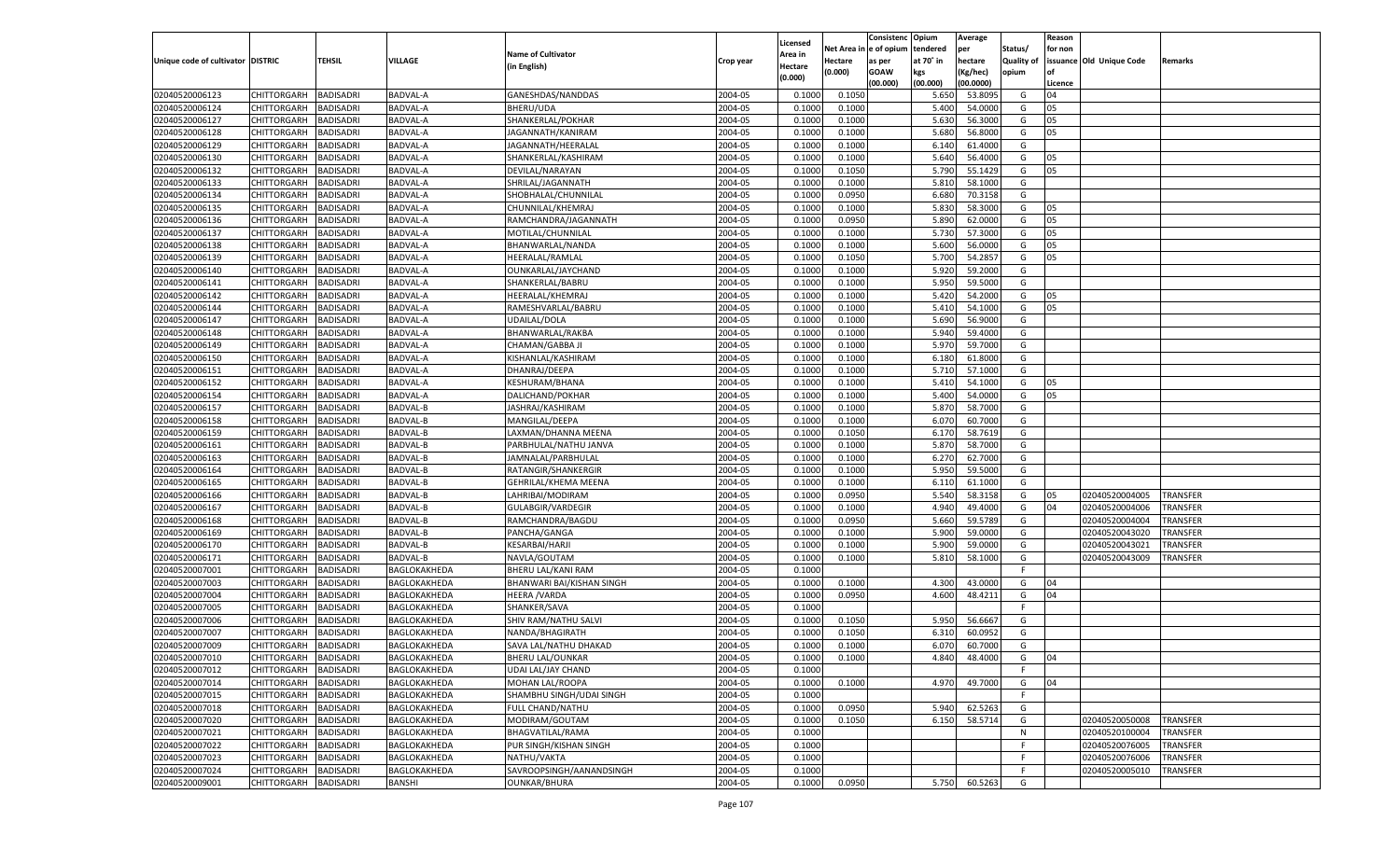|                                   |             |                  |               |                           |           | Licensed |                        | Consistenc  | Opium     | Average   |                   | Reason  |                          |                                |
|-----------------------------------|-------------|------------------|---------------|---------------------------|-----------|----------|------------------------|-------------|-----------|-----------|-------------------|---------|--------------------------|--------------------------------|
|                                   |             |                  |               | <b>Name of Cultivator</b> |           | Area in  | Net Area in e of opium |             | tendered  | per       | Status/           | for non |                          |                                |
| Unique code of cultivator DISTRIC |             | <b>TEHSIL</b>    | VILLAGE       | (in English)              | Crop year | Hectare  | Hectare                | as per      | at 70° in | hectare   | <b>Quality of</b> |         | issuance Old Unique Code | <b>Remarks</b>                 |
|                                   |             |                  |               |                           |           | (0.000)  | (0.000)                | <b>GOAW</b> | kgs       | Kg/hec)   | opium             |         |                          |                                |
|                                   |             |                  |               |                           |           |          |                        | (00.000)    | (00.000)  | (00.0000) |                   | Licence |                          |                                |
| 02040520009002                    | CHITTORGARH | <b>BADISADRI</b> | <b>BANSHI</b> | GOVARDHAN/KALU            | 2004-05   | 0.1000   | 0.100                  |             | 5.970     | 59.700    | G                 |         |                          |                                |
| 02040520009004                    | CHITTORGARH | BADISADRI        | <b>BANSHI</b> | MADANLAL/MOHANLAL         | 2004-05   | 0.1000   | 0.1000                 |             | 6.360     | 63.600    | G                 |         |                          |                                |
| 02040520009005                    | CHITTORGARH | BADISADRI        | <b>BANSHI</b> | SANVARIBAI/DAMU/KISHANLAL | 2004-05   | 0.1000   | 0.1000                 |             | 5.880     | 58.800    | G                 |         |                          |                                |
| 02040520009007                    | CHITTORGARH | BADISADRI        | BANSHI        | HARLAL/RAMSUKH            | 2004-05   | 0.1000   | 0.1000                 |             | 5.940     | 59.400    | G                 |         |                          |                                |
| 02040520009011                    | CHITTORGARH | BADISADRI        | <b>BANSHI</b> | FATEHSINGH/CHATARSINGH    | 2004-05   | 0.1000   | 0.0950                 |             | 5.670     | 59.684    | G                 |         |                          | <b>NAME CHANGE</b>             |
| 02040520009013                    | CHITTORGARH | BADISADRI        | BANSHI        | BHERA/BABRU               | 2004-05   | 0.1000   | 0.1050                 |             | 2.960     | 28.190    | - 1               | 02      |                          |                                |
| 02040520009014                    | CHITTORGARH | BADISADRI        | <b>BANSHI</b> | BHERULAL/CHUNNILAL        | 2004-05   | 0.1000   | 0.0950                 |             | 5.810     | 61.157    | G                 |         |                          |                                |
| 02040520009015                    | CHITTORGARH | BADISADRI        | BANSHI        | SHANKERSINGH/PREMSINGH    | 2004-05   | 0.1000   | 0.1000                 |             | 5.870     | 58.7000   | G                 |         |                          |                                |
| 02040520009017                    | CHITTORGARH | BADISADRI        | <b>BANSHI</b> | PARTHA/BHAGVAN            | 2004-05   | 0.1000   | 0.1000                 |             | 6.580     | 65.800    | G                 |         |                          |                                |
| 02040520009019                    | CHITTORGARH | BADISADRI        | BANSHI        | OUNKARLAL/PARBHULAL       | 2004-05   | 0.1000   | 0.1000                 |             | 4.820     | 48.200    | G                 | 04      |                          |                                |
| 02040520009020                    | CHITTORGARH | BADISADRI        | <b>BANSHI</b> | HIMMATSINGH/AMARSINGH     | 2004-05   | 0.1000   | 0.1000                 |             | 5.660     | 56.600    | G                 | 05      |                          |                                |
| 02040520009025                    | CHITTORGARH | BADISADRI        | BANSHI        | BASANTILAL/MOHANLAL       | 2004-05   | 0.1000   | 0.1000                 |             | 6.110     | 61.100    | G                 |         |                          |                                |
| 02040520009029                    | CHITTORGARH | BADISADRI        | <b>BANSHI</b> | HEERALAL/UDAIRAM          | 2004-05   | 0.1000   | 0.1000                 |             | 5.070     | 50.700    | G                 | 04      |                          |                                |
| 02040520009031                    | CHITTORGARH | BADISADRI        | BANSHI        | GOUTAMIBAI/SHANKERLAL     | 2004-05   | 0.1000   | 0.1000                 |             | 5.820     | 58.200    | G                 |         |                          |                                |
| 02040520009033                    | CHITTORGARH | BADISADRI        | BANSHI        | SHAMBHU SINGH/NAHAR SINGH | 2004-05   | 0.1000   | 0.1000                 |             | 5.160     | 51.600    | G                 | 04      | 02040520048003           | <b>TRANSFER</b>                |
| 02040520009034                    | CHITTORGARH | BADISADRI        | BANSHI        | <b>BHAGGA/NANDA</b>       | 2004-05   | 0.1000   | 0.1000                 |             | 6.030     | 60.3000   | G                 |         | 02040520048006           | TRANSFER                       |
| 02040520009035                    | CHITTORGARH | BADISADRI        | <b>BANSHI</b> | <b>BALDEV/SUKHLAL</b>     | 2004-05   | 0.1000   | 0.0950                 |             | 6.080     | 64.000    | G                 |         | 02040520102002           | <b>TRANSFER</b>                |
| 02040520009036                    | CHITTORGARH | BADISADRI        | BANSHI        | <b>BHAGGA/KALU</b>        | 2004-05   | 0.1000   |                        |             |           |           | F.                |         |                          | TRANSFER/TAKHTPURA,DHARIYAWAD  |
| 02040520009037                    | CHITTORGARH | BADISADRI        | BANSHI        | JAVANSINGH/PATHESINGH     | 2004-05   | 0.1000   |                        |             |           |           | N                 |         |                          | TRANSFER/TAKHTPURA, DHARIYAWAD |
| 02040520010001                    | CHITTORGARH | BADISADRI        | ВНАВНАКАКНЕDА | MATHARIBAI/BHANWARLAL     | 2004-05   | 0.1000   | 0.1000                 |             | 6.080     | 60.800    | G                 |         |                          |                                |
| 02040520010002                    | CHITTORGARH | BADISADRI        | ВНАВНАКАКНЕDА | MOTILAL/LAXMAN            | 2004-05   | 0.1000   | 0.1000                 |             | 6.160     | 61.600    | G                 |         |                          |                                |
| 02040520010007                    | CHITTORGARH | BADISADRI        | ВНАВНАКАКНЕDА | GOPI/PYARA                | 2004-05   | 0.1000   | 0.0950                 |             | 5.860     | 61.6842   | G                 |         |                          |                                |
| 02040520010008                    | CHITTORGARH | BADISADRI        | ВНАВНАКАКНЕDА | NAGJIRAM/NATHU            | 2004-05   | 0.1000   | 0.0950                 |             | 5.680     | 59.789    | G                 |         |                          |                                |
| 02040520010009                    | CHITTORGARH | <b>BADISADRI</b> | ВНАВНАКАКНЕDА | RAMESHVAR/KASHIRAM        | 2004-05   | 0.1000   | 0.0950                 |             | 5.980     | 62.9474   | G                 |         |                          |                                |
| 02040520010010                    | CHITTORGARH | BADISADRI        | ВНАВНАКАКНЕDА | LAXMILAL/DEVA             | 2004-05   | 0.1000   | 0.1000                 |             | 5.890     | 58.900    | G                 |         |                          |                                |
| 02040520013001                    | CHITTORGARH | BADISADRI        | BHANUJA       | JAMNALAL/PRATHVIRAJ       | 2004-05   | 0.1000   | 0.0950                 |             | 5.890     | 62.000    | G                 |         |                          |                                |
| 02040520013002                    | CHITTORGARH | BADISADRI        | BHANUJA       | SOHANBAI/DALU             | 2004-05   | 0.1000   | 0.0950                 |             | 5.880     | 61.8947   | G                 |         |                          |                                |
| 02040520013003                    | CHITTORGARH | BADISADRI        | BHANUJA       | KESHYABAI/NANALAL         | 2004-05   | 0.1000   |                        |             |           |           | -F                |         |                          |                                |
| 02040520013007                    | CHITTORGARH | BADISADRI        | BHANUJA       | JAMNABAI/DEVILAL          | 2004-05   | 0.1000   | 0.1000                 |             | 5.970     | 59.700    | G                 |         |                          |                                |
| 02040520013069                    | CHITTORGARH | BADISADRI        | BHANUJA       | RUKMANIBAI/MOTILAL        | 2004-05   | 0.1000   | 0.0950                 |             | 6.430     | 67.6842   | G                 |         |                          |                                |
| 02040520013009                    | CHITTORGARH | BADISADRI        | BHANUJA       | LALU/VARDA                | 2004-05   | 0.1000   | 0.1000                 |             | 6.080     | 60.800    | G                 |         |                          |                                |
| 02040520013010                    | CHITTORGARH | BADISADRI        | BHANUJA       | GASILAL/LALU              | 2004-05   | 0.1000   | 0.1000                 |             | 6.100     | 61.000    | G                 |         |                          |                                |
| 02040520013013                    | CHITTORGARH | BADISADRI        | BHANUJA       | TULSHIRAM/AMRA            | 2004-05   | 0.1000   | 0.1000                 |             | 5.360     | 53.600    | G                 | 04      |                          |                                |
| 02040520013016                    | CHITTORGARH | BADISADRI        | BHANUJA       | <b>OUNKAR/GABBA</b>       | 2004-05   | 0.2000   | 0.0950                 |             | 6.200     | 65.263    | G                 |         |                          |                                |
| 02040520013017                    | CHITTORGARH | BADISADRI        | BHANUJA       | KISHANLAL/BABRU           | 2004-05   | 0.1000   | 0.0950                 |             | 6.520     | 68.6316   | G                 |         |                          |                                |
| 02040520013018                    |             |                  |               |                           |           |          |                        |             |           |           | F.                |         |                          |                                |
|                                   | CHITTORGARH | BADISADRI        | BHANUJA       | BHANWARLAL/RAMLAL         | 2004-05   | 0.1000   |                        |             |           |           | -F                |         |                          |                                |
| 02040520013021                    | CHITTORGARH | BADISADRI        | BHANUJA       | <b>DEVILAL/GASHI</b>      | 2004-05   | 0.1000   |                        |             |           |           |                   |         |                          |                                |
| 02040520013024                    | CHITTORGARH | BADISADRI        | BHANUJA       | KALURAM/BHERULAL          | 2004-05   | 0.1000   | 0.0900                 |             | 5.620     | 62.4444   | G                 |         |                          |                                |
| 02040520013025                    | CHITTORGARH | BADISADRI        | BHANUJA       | MITHULAL/CHAMPALAL        | 2004-05   | 0.1000   | 0.1000                 |             | 6.750     | 67.5000   | G                 |         |                          |                                |
| 02040520013026                    | CHITTORGARH | BADISADRI        | BHANUJA       | BHAGVN/BHERULAL           | 2004-05   | 0.1000   |                        |             |           |           | -F                |         |                          |                                |
| 02040520013035                    | CHITTORGARH | BADISADRI        | BHANUJA       | DEVISINGH/VIJAYSINGH      | 2004-05   | 0.1000   | 0.0950                 |             | 5.870     | 61.789    | G                 |         |                          |                                |
| 02040520013037                    | CHITTORGARH | BADISADRI        | BHANUJA       | HEERALAL/SUKHLAL          | 2004-05   | 0.1000   | 0.0950                 |             | 6.03      | 63.473    | G                 |         |                          |                                |
| 02040520013041                    | CHITTORGARH | BADISADRI        | BHANUJA       | BADAMIBAI/CHUNNILAL       | 2004-05   | 0.1000   | 0.1050                 |             | 5.060     | 48.190    | G                 | 04      |                          |                                |
| 02040520013042                    | CHITTORGARH | BADISADRI        | BHANUJA       | NARAYANI BAI/DALCHAND     | 2004-05   | 0.1000   |                        |             |           |           | - F               |         |                          | <b>NAME CHANGE</b>             |
| 02040520013051                    | CHITTORGARH | BADISADRI        | BHANUJA       | RAMESHVARLAL/KISHNA       | 2004-05   | 0.1000   |                        |             |           |           | $\mathsf{N}$      |         |                          |                                |
| 02040520013053                    | CHITTORGARH | <b>BADISADRI</b> | BHANUJA       | BHANWAR/DHULA             | 2004-05   | 0.1000   |                        |             |           |           | - F               |         |                          |                                |
| 02040520013054                    | CHITTORGARH | BADISADRI        | BHANUJA       | SHYAMLAL/RAMLAL           | 2004-05   | 0.1000   |                        |             |           |           | F.                |         |                          |                                |
| 02040520013058                    | CHITTORGARH | BADISADRI        | BHANUJA       | NARAYAN/KHEMA             | 2004-05   | 0.1000   | 0.1050                 |             | 6.000     | 57.1429   | G                 |         |                          |                                |
| 02040520013059                    | CHITTORGARH | BADISADRI        | BHANUJA       | CHAGANLAL/NARAYAN JANVA   | 2004-05   | 0.1000   |                        |             |           |           | F                 |         |                          |                                |
| 02040520013065                    | CHITTORGARH | BADISADRI        | BHANUJA       | JAMNALAL/UDAILAL          | 2004-05   | 0.1000   | 0.1000                 |             | 7.060     | 70.6000   | G                 |         |                          |                                |
| 02040520013066                    | CHITTORGARH | BADISADRI        | BHANUJA       | MITHULAL/GASI JANVA       | 2004-05   | 0.1000   | 0.1000                 |             | 7.030     | 70.3000   | G                 |         |                          |                                |
| 02040520013068                    | CHITTORGARH | BADISADRI        | BHANUJA       | DEVA/BHERA KUMAR          | 2004-05   | 0.1000   | 0.0950                 |             | 5.780     | 60.8421   | G                 |         |                          |                                |
| 02040520017001                    | CHITTORGARH | BADISADRI        | BOHEDAA       | LAXMINARAYAN/SHANKERLAL   | 2004-05   | 0.1000   | 0.0950                 |             | 6.090     | 64.1053   | G                 |         |                          |                                |
| 02040520017002                    | CHITTORGARH | BADISADRI        | BOHEDAA       | GOKALCHAN/SHOHANLAL       | 2004-05   | 0.1000   | 0.1000                 |             | 5.920     | 59.2000   | G                 |         |                          |                                |
| 02040520017003                    | CHITTORGARH | BADISADRI        | BOHEDAA       | LACHUDIBAI/NARAYAN        | 2004-05   | 0.1000   | 0.1000                 |             | 5.920     | 59.2000   | G                 |         |                          |                                |
| 02040520017004                    | CHITTORGARH | BADISADRI        | BOHEDAA       | CHOTHMAL/JAYCHAND         | 2004-05   | 0.1000   | 0.1000                 |             | 5.920     | 59.2000   | G                 |         |                          |                                |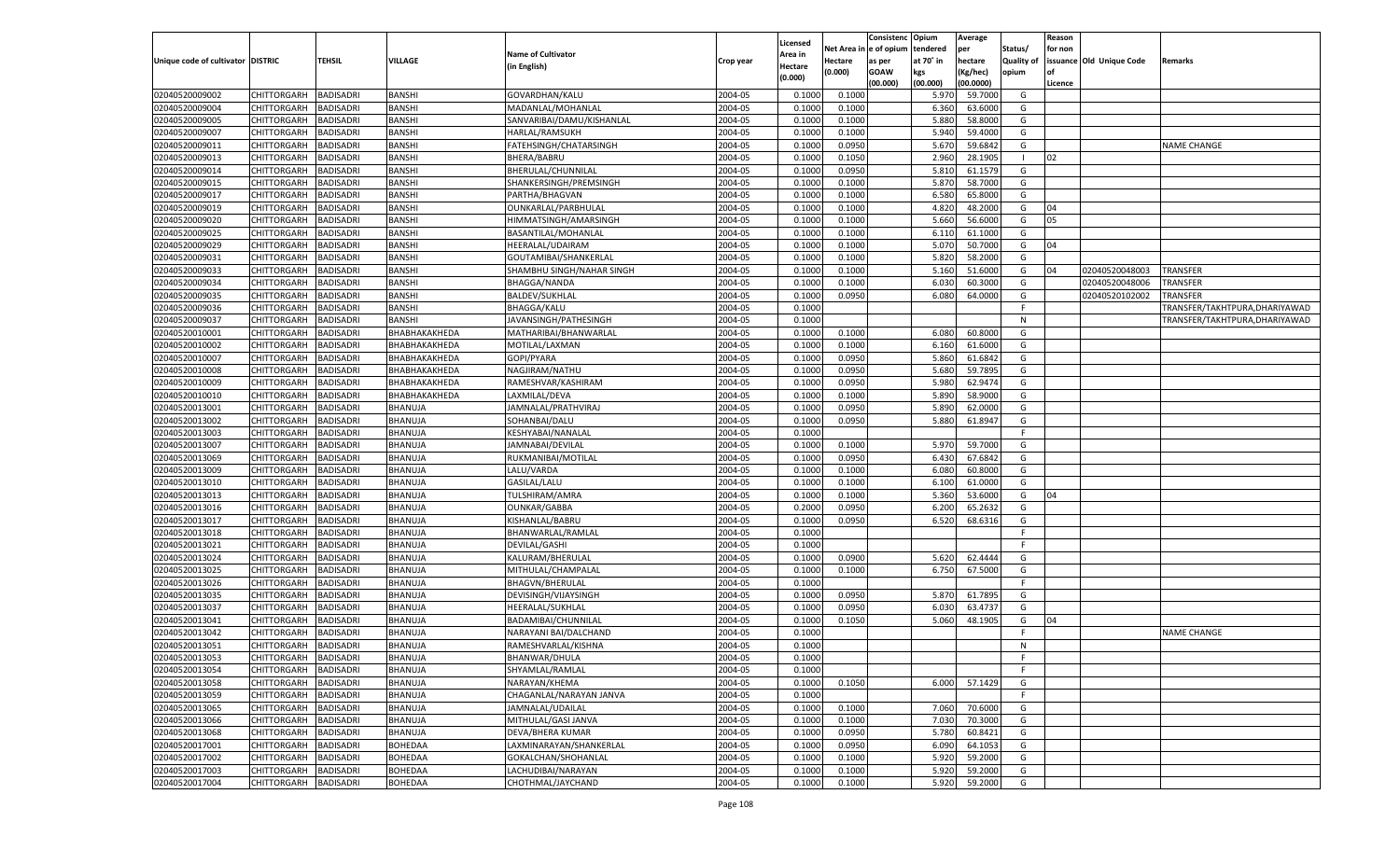|                                   |                            |                                      |                                  |                           |           |                     |            | Consistenc    | Opium     | Average   |            | Reason  |                          |                            |
|-----------------------------------|----------------------------|--------------------------------------|----------------------------------|---------------------------|-----------|---------------------|------------|---------------|-----------|-----------|------------|---------|--------------------------|----------------------------|
|                                   |                            |                                      |                                  | <b>Name of Cultivator</b> |           | Licensed<br>Area in | Net Area i | n le of opium | tendered  | per       | Status/    | for non |                          |                            |
| Unique code of cultivator DISTRIC |                            | TEHSIL                               | <b>VILLAGE</b>                   | (in English)              | Crop year | Hectare             | Hectare    | as per        | at 70° in | hectare   | Quality of |         | issuance Old Unique Code | Remarks                    |
|                                   |                            |                                      |                                  |                           |           | (0.000)             | (0.000)    | <b>GOAW</b>   | kgs       | (Kg/hec)  | opium      |         |                          |                            |
|                                   |                            |                                      |                                  |                           |           |                     |            | (00.000)      | (00.000)  | (00.0000) |            | Licence |                          |                            |
| 02040520017005                    | CHITTORGARH                | BADISADRI                            | BOHEDAA                          | BALIBAI/HEERALAL          | 2004-05   | 0.1000              | 0.0950     |               | 5.610     | 59.0526   | G          |         |                          |                            |
| 02040520017006                    | CHITTORGARH                | BADISADRI                            | <b>BOHEDAA</b>                   | MATHURALAL/MOHANLAL       | 2004-05   | 0.1000              | 0.0950     |               | 5.640     | 59.3684   | G          |         |                          |                            |
| 02040520017007                    | CHITTORGARH                | BADISADRI                            | <b>BOHEDAA</b>                   | KANIRAM/NATHU             | 2004-05   | 0.1000              | 0.1000     |               | 6.310     | 63.1000   | G          |         |                          |                            |
| 02040520017008                    | CHITTORGARH                | BADISADRI                            | <b>BOHEDAA</b>                   | SUKHLAL/BAGDIRAM          | 2004-05   | 0.1000              | 0.1000     |               | 5.660     | 56.6000   | G          | 05      |                          |                            |
| 02040520017009                    | CHITTORGARH                | BADISADRI                            | BOHEDAA                          | BHAGVATILAL/CHUNNILAL     | 2004-05   | 0.1000              | 0.0950     |               | 5.960     | 62.7368   | G          |         |                          |                            |
| 02040520017010                    | CHITTORGARH                | BADISADRI                            | BOHEDAA                          | SHANKERLAL/NAVLA          | 2004-05   | 0.1000              | 0.0950     |               | 4.890     | 51.4737   | G          | 04      |                          |                            |
| 02040520017011                    | CHITTORGARH                | BADISADRI                            | <b>BOHEDAA</b>                   | BHAGVANLAL/PYARJ          | 2004-05   | 0.1000              | 0.0950     |               | 5.390     | 56.7368   | G          | 05      |                          |                            |
| 02040520017012                    | CHITTORGARH                | BADISADRI                            | <b>BOHEDAA</b>                   | KISHANLAL/MANNA           | 2004-05   | 0.1000              |            |               |           |           | E          |         |                          |                            |
| 02040520017013                    | CHITTORGARH                | BADISADRI                            | BOHEDAA                          | GASI/RAMA MOGYA           | 2004-05   | 0.1000              | 0.1000     |               | 5.890     | 58.9000   | G          |         |                          |                            |
| 02040520017014                    | CHITTORGARH                | BADISADRI                            | BOHEDAA                          | GULABCHAND/NARAYAN        | 2004-05   | 0.1000              | 0.1000     |               | 6.150     | 61.5000   | G          |         |                          |                            |
| 02040520017015                    | CHITTORGARH                | BADISADRI                            | BOHEDAA                          | JAGANNATH/NARAYAN         | 2004-05   | 0.1000              | 0.1000     |               | 5.870     | 58.7000   | G          |         |                          |                            |
| 02040520017018                    | CHITTORGARH                | BADISADRI                            | <b>BOHEDAA</b>                   | UDIBAI/SHANKERLAL         | 2004-05   | 0.1000              |            |               |           |           | E          |         |                          |                            |
| 02040520017022                    | CHITTORGARH                | BADISADRI                            | BOHEDAA                          | RAMLAL/KISHNA             | 2004-05   | 0.1000              | 0.1000     |               | 5.190     | 51.9000   | G          | 04      |                          |                            |
| 02040520017023                    | CHITTORGARH                | <b>BADISADRI</b>                     | BOHEDAA                          | DHANRAJ/KISHNA            | 2004-05   | 0.1000              | 0.1000     |               | 6.070     | 60.7000   | G          |         |                          |                            |
| 02040520017024                    | CHITTORGARH                | <b>BADISADRI</b>                     | BOHEDAA                          | <b>BHANA/KHUMA</b>        | 2004-05   | 0.1000              | 0.1000     |               | 6.520     | 65.2000   | G          |         |                          |                            |
| 02040520017025                    | CHITTORGARH                | BADISADRI                            | BOHEDAA                          | CHANDRASHEKHAR/MOHANLAL   | 2004-05   | 0.1000              | 0.0950     |               | 5.650     | 59.4737   | G          |         |                          |                            |
| 02040520017027                    | CHITTORGARH                | <b>BADISADRI</b>                     | <b>BOHEDAA</b>                   | MADANPARSHAD/NARSINGHDAS  | 2004-05   | 0.1000              | 0.1000     |               | 6.150     | 61.5000   | G          |         |                          |                            |
| 02040520017029                    | CHITTORGARH                | BADISADRI                            | BOHEDAA                          | KISHANLAL/OUNKAR          | 2004-05   | 0.1000              | 0.0950     |               | 5.930     | 62.4211   | G          |         |                          |                            |
| 02040520017030                    | CHITTORGARH                | <b>BADISADRI</b>                     | BOHEDAA                          | SHANKERLAL/NARAYAN        | 2004-05   | 0.1000              |            |               |           |           | F.         |         |                          |                            |
| 02040520017149                    | CHITTORGARH                | BADISADRI                            | BOHEDAA                          | SHANKRIBAI/LACHHIRAM      | 2004-05   | 0.1000              |            |               |           |           | N          |         |                          | TRANSFER/CAME FROM PANDERA |
| 02040520017031                    | CHITTORGARH                | <b>BADISADRI</b>                     | <b>BOHEDAA</b>                   | LALURAM/CHUNNILAL         | 2004-05   | 0.1000              | 0.1000     |               | 5.160     | 51.6000   | G          | 04      |                          |                            |
| 02040520017032                    | CHITTORGARH                | BADISADRI                            | BOHEDAA                          | GANESHIBAI/KISHANDAS      | 2004-05   | 0.1000              | 0.1000     |               | 5.720     | 57.2000   | G          | 05      |                          |                            |
| 02040520017033                    | CHITTORGARH                | <b>BADISADRI</b>                     | BOHEDAA                          | SHANKERLAL/JAGANNATH      | 2004-05   | 0.1000              | 0.0950     |               | 6.240     | 65.6842   | G          |         |                          |                            |
| 02040520017034                    | CHITTORGARH                | BADISADRI                            | BOHEDAA                          | DURGASHANKER/BHANWARLAL   | 2004-05   | 0.1000              |            |               |           |           | F.         |         |                          | <b>NAME CHANGE</b>         |
| 02040520017035                    | CHITTORGARH                | <b>BADISADRI</b>                     | <b>BOHEDAA</b>                   | CHUNNILAL/KISHNA          | 2004-05   | 0.1000              |            |               |           |           | F.         |         |                          |                            |
| 02040520017037                    | CHITTORGARH                | BADISADRI                            | BOHEDAA                          | SHANKERLAL/VARDA          | 2004-05   | 0.1000              | 0.1000     |               | 5.760     | 57.6000   | G          |         |                          |                            |
| 02040520017038                    | CHITTORGARH                | <b>BADISADRI</b>                     | BOHEDAA                          | SHOBHABAI/PARBHULAL       | 2004-05   | 0.1000              | 0.1000     |               | 5.990     | 59.9000   | G          |         |                          |                            |
| 02040520017040                    | CHITTORGARH                | BADISADRI                            | <b>BOHEDAA</b>                   | <b>HEMRAJ/NARAYAN</b>     | 2004-05   | 0.1000              | 0.1000     |               | 5.890     | 58.9000   | G          |         |                          |                            |
| 02040520017048                    | CHITTORGARH                | <b>BADISADRI</b>                     | BOHEDAA                          | SHANKER/KISHNA            | 2004-05   | 0.1000              |            |               |           |           | F.         |         |                          |                            |
| 02040520017049                    | CHITTORGARH                | BADISADRI                            | BOHEDAA                          | TULSHIBAI/OUNKAR          | 2004-05   | 0.1000              | 0.1000     |               | 5.640     | 56.4000   | G          | 05      |                          |                            |
| 02040520017050                    | CHITTORGARH                | <b>BADISADRI</b>                     | <b>BOHEDAA</b>                   | LAXMAN/SAVA               | 2004-05   | 0.1000              | 0.0950     |               | 4.440     | 46.7368   | G          | 04      |                          |                            |
| 02040520017051                    | CHITTORGARH                | <b>BADISADRI</b>                     | <b>BOHEDAA</b>                   | SHANKER/DALU              | 2004-05   | 0.1000              | 0.1000     |               | 4.720     | 47.2000   | G          | 04      |                          |                            |
| 02040520017052                    | CHITTORGARH                | <b>BADISADRI</b>                     | <b>BOHEDAA</b>                   | RADHIBAI/GOKAL            | 2004-05   | 0.1000              | 0.1000     |               | 5.200     | 52.0000   | G          | 04      |                          |                            |
| 02040520017053                    | CHITTORGARH                | BADISADRI                            | BOHEDAA                          | TEJSINGH/OUNKARSINGH      | 2004-05   | 0.1000              |            |               |           |           | F          |         |                          | <b>NAME CHANGE</b>         |
| 02040520017057                    | CHITTORGARH                | <b>BADISADRI</b>                     | <b>BOHEDAA</b>                   | CHOGALAL/KISHNA           | 2004-05   | 0.1000              | 0.1000     |               | 5.910     | 59.1000   | G          |         |                          |                            |
| 02040520017060                    | CHITTORGARH                | <b>BADISADRI</b>                     | <b>BOHEDAA</b>                   | GEETABAI/BAGDIRAM         | 2004-05   | 0.1000              | 0.1000     |               | 5.510     | 55.1000   | G          |         |                          |                            |
| 02040520017061                    | CHITTORGARH                | <b>BADISADRI</b>                     | <b>BOHEDAA</b>                   | BHANWARLAL/DHANNA         | 2004-05   | 0.1000              | 0.1000     |               | 3.550     | 35.5000   | G          | 04      |                          |                            |
| 02040520017062                    | CHITTORGARH                | BADISADRI                            | BOHEDAA                          | NANDLAL/JAGANNATH         | 2004-05   | 0.1000              | 0.1000     |               | 5.280     | 52.8000   | G          | 04      |                          |                            |
| 02040520017065                    | CHITTORGARH                | <b>BADISADRI</b>                     | <b>BOHEDAA</b>                   | SUNDERBAI/SUKHLAL         | 2004-05   | 0.1000              | 0.0950     |               | 4.510     | 47.4737   | G          | 04      |                          |                            |
| 02040520017068                    |                            |                                      |                                  | MOHANLAL/SHANKERLAL       | 2004-05   | 0.1000              |            |               |           |           | F          |         |                          |                            |
| 02040520017069                    | CHITTORGARH                | <b>BADISADRI</b><br><b>BADISADRI</b> | <b>BOHEDAA</b><br><b>BOHEDAA</b> | CHAMPALAL/HEERALAL        | 2004-05   | 0.1000              | 0.1000     |               | 4.780     | 47.8000   | G          | 04      |                          |                            |
| 02040520017071                    | CHITTORGARH                |                                      |                                  | SHOBHALAL/NATHU JOSHI     | 2004-05   | 0.1000              |            |               | 5.750     | 57.5000   | G          |         |                          |                            |
| 02040520017072                    | CHITTORGARH<br>CHITTORGARH | BADISADRI                            | BOHEDAA<br><b>BOHEDAA</b>        | CHATARBHUJ/MOHAN SUTHAR   |           |                     | 0.1000     |               |           |           |            |         |                          |                            |
|                                   |                            | BADISADRI                            |                                  |                           | 2004-05   | 0.1000              | 0.1000     |               | 5.560     | 55.6000   | G          | 05      |                          |                            |
| 02040520017081                    | CHITTORGARH                | BADISADRI                            | BOHEDAA                          | BHANWARLAL/HARIRAM        | 2004-05   | 0.1000              | 0.1000     |               | 5.740     | 57.4000   | G          |         |                          |                            |
| 02040520017082                    | CHITTORGARH                | <b>BADISADRI</b>                     | BOHEDAA                          | MEGHRAJ/BHOLIRAM          | 2004-05   | 0.1000              | 0.1000     |               | 5.900     | 59.0000   | G          |         |                          |                            |
| 02040520017084                    | CHITTORGARH BADISADRI      |                                      | <b>BOHEDAA</b>                   | MOHANLAL/CHUNNIALAL       | 2004-05   | 0.1000              |            |               |           |           |            |         |                          |                            |
| 02040520017085                    | <b>CHITTORGARH</b>         | <b>BADISADRI</b>                     | <b>BOHEDAA</b>                   | AHMADNUR/FAKIRMOHAMAD     | 2004-05   | 0.1000              | 0.1000     |               | 5.860     | 58.6000   | G          |         |                          |                            |
| 02040520017086                    | <b>CHITTORGARH</b>         | <b>BADISADRI</b>                     | <b>BOHEDAA</b>                   | LAXMILAL/SURAJMAL         | 2004-05   | 0.1000              |            |               |           |           | F          |         |                          |                            |
| 02040520017088                    | CHITTORGARH                | <b>BADISADRI</b>                     | <b>BOHEDAA</b>                   | <b>BAGDIRAM/KHUMA JAT</b> | 2004-05   | 0.1000              | 0.1000     |               | 5.490     | 54.9000   | G          | 05      |                          |                            |
| 02040520017089                    | <b>CHITTORGARH</b>         | <b>BADISADRI</b>                     | <b>BOHEDAA</b>                   | SHANKERLAL/KALURAM        | 2004-05   | 0.1000              | 0.1000     |               | 5.110     | 51.1000   | G          | 04      |                          |                            |
| 02040520017090                    | <b>CHITTORGARH</b>         | <b>BADISADRI</b>                     | <b>BOHEDAA</b>                   | KESHRIMAL/PARBHULAL       | 2004-05   | 0.1000              | 0.1000     |               | 5.720     | 57.2000   | G          | 05      |                          |                            |
| 02040520017092                    | CHITTORGARH                | <b>BADISADRI</b>                     | <b>BOHEDAA</b>                   | BAGDIRAM/MITHULAL         | 2004-05   | 0.1000              | 0.0950     |               | 5.260     | 55.3684   | G          | 05      |                          |                            |
| 02040520017094                    | CHITTORGARH                | <b>BADISADRI</b>                     | <b>BOHEDAA</b>                   | SHANKERLAL/VENDIRAM       | 2004-05   | 0.1000              | 0.0900     |               | 5.440     | 60.4444   | G          |         |                          |                            |
| 02040520017095                    | CHITTORGARH                | <b>BADISADRI</b>                     | <b>BOHEDAA</b>                   | AMARATLAL/SHANKERLAL      | 2004-05   | 0.1000              | 0.0900     |               | 5.270     | 58.5556   | G          |         |                          |                            |
| 02040520017098                    | <b>CHITTORGARH</b>         | <b>BADISADRI</b>                     | <b>BOHEDAA</b>                   | <b>BALU/PARBHU</b>        | 2004-05   | 0.1000              | 0.1000     |               | 5.820     | 58.2000   | G          |         |                          |                            |
| 02040520017106                    | <b>CHITTORGARH</b>         | <b>BADISADRI</b>                     | <b>BOHEDAA</b>                   | KISHANLAL/NARAYAN         | 2004-05   | 0.1000              | 0.1000     |               | 5.080     | 50.8000   | G          | 04      |                          |                            |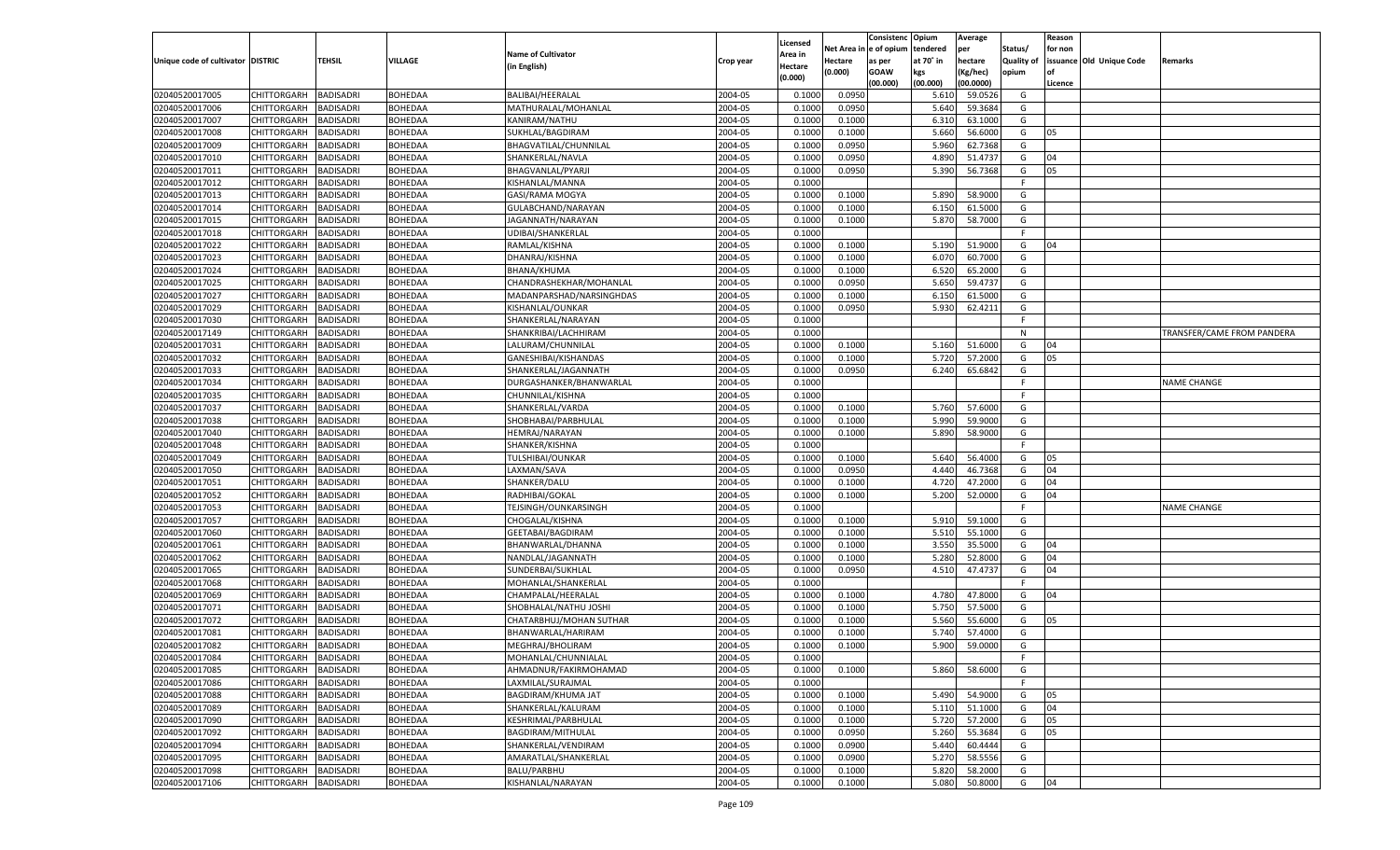|                                   |                       |                  |                      |                            |           | Licensed |                        | Consistenc  | Opium          | Average   |                   | Reason  |                          |                   |
|-----------------------------------|-----------------------|------------------|----------------------|----------------------------|-----------|----------|------------------------|-------------|----------------|-----------|-------------------|---------|--------------------------|-------------------|
|                                   |                       |                  |                      | <b>Name of Cultivator</b>  |           | Area in  | Net Area in e of opium |             | tendered       | per       | Status/           | for non |                          |                   |
| Unique code of cultivator DISTRIC |                       | <b>TEHSIL</b>    | <b>VILLAGE</b>       | (in English)               | Crop year | Hectare  | Hectare                | as per      | at 70° in      | hectare   | <b>Quality of</b> |         | issuance Old Unique Code | Remarks           |
|                                   |                       |                  |                      |                            |           | (0.000)  | (0.000)                | <b>GOAW</b> | kgs            | (Kg/hec)  | opium             |         |                          |                   |
| 02040520017107                    | CHITTORGARH           | <b>BADISADRI</b> | <b>BOHEDAB</b>       | KANHEYALAL/GOVARDHAN       | 2004-05   | 0.1000   | 0.0950                 | (00.000)    | (00.000)       | (00.0000) | G                 | Licence |                          |                   |
| 02040520017108                    |                       | <b>BADISADRI</b> | <b>BOHEDAB</b>       |                            | 2004-05   | 0.1000   |                        |             | 5.830          | 61.3684   | G                 |         |                          |                   |
| 02040520017109                    | CHITTORGARH           |                  | <b>BOHEDAB</b>       | BHANWARSINGH/SHAMBHUSINGH  | 2004-05   | 0.1000   | 0.0950<br>0.0950       |             | 5.880<br>4.940 | 61.8947   | G                 | 04      |                          |                   |
| 02040520017110                    | <b>CHITTORGARH</b>    | <b>BADISADRI</b> |                      | MAGNIRAM/HEMA              |           |          |                        |             |                | 52.0000   |                   |         |                          |                   |
|                                   | CHITTORGARH           | <b>BADISADRI</b> | <b>BOHEDAB</b>       | SUVAGIBAI/BABRU            | 2004-05   | 0.1000   | 0.1000                 |             | 5.910          | 59.1000   | G                 |         |                          |                   |
| 02040520017111                    | CHITTORGARH           | <b>BADISADRI</b> | <b>BOHEDAB</b>       | DHAPUBAI/DEVILAL           | 2004-05   | 0.1000   | 0.1000                 |             | 5.980          | 59.8000   | G                 |         |                          |                   |
| 02040520017112                    | CHITTORGARH           | <b>BADISADRI</b> | <b>BOHEDAB</b>       | BHERULAL/KISHNA            | 2004-05   | 0.1000   | 0.1000                 |             | 5.730          | 57.3000   | G                 |         |                          |                   |
| 02040520017113                    | <b>CHITTORGARH</b>    | <b>BADISADRI</b> | <b>BOHEDAB</b>       | KANKUBAI/CHUNNILAL         | 2004-05   | 0.1000   | 0.1000                 |             | 5.880          | 58.8000   | G                 |         |                          |                   |
| 02040520017115                    | CHITTORGARH           | <b>BADISADRI</b> | <b>BOHEDAB</b>       | BAGDIBAI/KISHANLAL         | 2004-05   | 0.1000   | 0.1000                 |             | 5.810          | 58.1000   | G                 |         |                          |                   |
| 02040520017116                    | CHITTORGARH           | <b>BADISADRI</b> | <b>BOHEDAB</b>       | SHANKERLAL/PARBHULAL       | 2004-05   | 0.1000   | 0.0950                 |             | 5.660          | 59.5789   | G                 |         |                          |                   |
| 02040520017121                    | CHITTORGARH           | <b>BADISADRI</b> | <b>BOHEDAB</b>       | AATMARAM/SURAJMAL          | 2004-05   | 0.1000   | 0.1000                 |             | 6.710          | 67.1000   | G                 |         |                          |                   |
| 02040520017122                    | <b>CHITTORGARH</b>    | <b>BADISADRI</b> | <b>BOHEDAB</b>       | DHAPUBAI/VARDA             | 2004-05   | 0.1000   |                        |             |                |           | F.                |         |                          |                   |
| 02040520017123                    | CHITTORGARH           | <b>BADISADRI</b> | <b>BOHEDAB</b>       | <b>BHERUSINGH/KAJOD</b>    | 2004-05   | 0.1000   | 0.1000                 |             | 6.200          | 62.0000   | G                 |         |                          |                   |
| 02040520017125                    | CHITTORGARH           | <b>BADISADRI</b> | <b>BOHEDAB</b>       | KESIBAI/RAMNATH            | 2004-05   | 0.1000   | 0.1000                 |             | 5.130          | 51.3000   | G                 | 04      |                          |                   |
| 02040520017127                    | CHITTORGARH           | <b>BADISADRI</b> | <b>BOHEDAB</b>       | NARAYAN/BALU               | 2004-05   | 0.1000   | 0.1000                 |             | 5.820          | 58.2000   | G                 |         |                          |                   |
| 02040520017132                    | CHITTORGARH           | <b>BADISADRI</b> | <b>BOHEDAB</b>       | AMRATIBAI/SHIVLAL          | 2004-05   | 0.1000   | 0.1000                 |             | 6.050          | 60.5000   | G                 |         |                          |                   |
| 02040520017134                    | CHITTORGARH           | <b>BADISADRI</b> | <b>BOHEDAB</b>       | KELASH/RAMCHANDRA          | 2004-05   | 0.1000   |                        |             |                |           | F.                |         |                          |                   |
| 02040520017135                    | CHITTORGARH           | <b>BADISADRI</b> | <b>BOHEDAB</b>       | DHANRAJ/KALU               | 2004-05   | 0.1000   | 0.1000                 |             | 5.710          | 57.1000   | G                 |         |                          |                   |
| 02040520017137                    | CHITTORGARH           | <b>BADISADRI</b> | <b>BOHEDAB</b>       | GOVARDHAN/OUNKAR           | 2004-05   | 0.1000   | 0.0950                 |             | 5.600          | 58.9474   | G                 |         |                          |                   |
| 02040520017139                    | CHITTORGARH           | <b>BADISADRI</b> | <b>BOHEDAB</b>       | <b>BALU/DANU</b>           | 2004-05   | 0.1000   | 0.0950                 |             | 5.790          | 60.9474   | G                 |         |                          |                   |
| 02040520017140                    | CHITTORGARH           | <b>BADISADRI</b> | <b>BOHEDAB</b>       | LALURAM/FATHA              | 2004-05   | 0.1000   | 0.1000                 |             | 5.560          | 55.6000   | G                 |         |                          |                   |
| 02040520017143                    | CHITTORGARH           | <b>BADISADRI</b> | <b>BOHEDAB</b>       | AMBALAL/CHAMPALAL          | 2004-05   | 0.1000   | 0.1000                 |             | 5.910          | 59.1000   | G                 |         |                          |                   |
| 02040520014008                    | CHITTORGARH           | <b>BADISADRI</b> | <b>BHATOLIBRAMAN</b> | <b>OUNKAR LAL/RAM LAL</b>  | 2004-05   | 0.1000   |                        |             |                |           | F.                |         |                          | TRANSFER/SHRATHLA |
| 02040520021001                    | CHITTORGARH           | <b>BADISADRI</b> | CHARANKHEDI          | <b>BADGDIRAM/GOTU</b>      | 2004-05   | 0.1000   |                        |             |                |           | F.                |         |                          |                   |
| 02040520021002                    | CHITTORGARH           | <b>BADISADRI</b> | CHARANKHEDI          | CHUNNILAL/GOKAL            | 2004-05   | 0.1000   |                        |             |                |           | F.                |         |                          |                   |
| 02040520021005                    | CHITTORGARH           | <b>BADISADRI</b> | CHARANKHEDI          | SHYANIBAI/NANURAM          | 2004-05   | 0.1000   |                        |             |                |           | F.                |         |                          | NAME CHANGE       |
| 02040520021009                    | CHITTORGARH           | <b>BADISADRI</b> | CHARANKHEDI          | KHEMA/PITHA                | 2004-05   | 0.1000   |                        |             |                |           | F.                |         |                          |                   |
| 02040520021010                    | CHITTORGARH           | <b>BADISADRI</b> | CHARANKHEDI          | BAGDIDANI/KISHANDAS        | 2004-05   | 0.1000   | 0.1050                 |             | 5.740          | 54.6667   | G                 |         |                          |                   |
| 02040520021011                    | CHITTORGARH           | <b>BADISADRI</b> | CHARANKHEDI          | GATTUBAI/VEERDAN           | 2004-05   | 0.1000   | 0.1050                 |             | 5.870          | 55.9048   | G                 |         |                          |                   |
| 02040520021012                    | CHITTORGARH           | <b>BADISADRI</b> | CHARANKHEDI          | JASSUBAI/AMARDAN           | 2004-05   | 0.1000   | 0.1050                 |             | 5.470          | 52.0952   | G                 | 04      |                          |                   |
| 02040520021020                    | CHITTORGARH           | <b>BADISADRI</b> | CHARANKHEDI          | SHANKER/DEVA               | 2004-05   | 0.1000   | 0.1000                 |             | 5.850          | 58.5000   | G                 |         |                          |                   |
| 02040520021021                    | CHITTORGARH           | <b>BADISADRI</b> | CHARANKHEDI          | LAXMANDAN/RAMDAN           | 2004-05   | 0.1000   | 0.1050                 |             | 5.080          | 48.3810   | G                 | 04      |                          |                   |
| 02040520021022                    | CHITTORGARH           | <b>BADISADRI</b> | CHARANKHEDI          | HARIRAM/NATHU CHAMAR       | 2004-05   | 0.1000   | 0.1050                 |             | 5.360          | 51.0476   | G                 | 04      |                          |                   |
| 02040520021023                    | CHITTORGARH           | <b>BADISADRI</b> | CHARANKHEDI          | SAJJANBAI/RADHUDAN         | 2004-05   | 0.1000   | 0.1050                 |             | 6.130          | 58.3810   | G                 |         |                          |                   |
| 02040520021025                    | CHITTORGARH           | <b>BADISADRI</b> | CHARANKHED           | RATANDAN/RODDAN            | 2004-05   | 0.1000   | 0.1050                 |             | 5.720          | 54.4762   | G                 |         |                          |                   |
| 02040520021027                    | <b>CHITTORGARH</b>    | <b>BADISADRI</b> | CHARANKHEDI          | SUMERSINGH/SHAMBHUSINGH    | 2004-05   | 0.1000   | 0.1050                 |             | 5.360          | 51.0476   | G                 | 04      |                          |                   |
| 02040520021028                    | CHITTORGARH           | <b>BADISADRI</b> | CHARANKHEDI          | MANGUDAN/SHAKTIDAN         | 2004-05   | 0.1000   |                        |             |                |           | F.                |         |                          |                   |
| 02040520021029                    | CHITTORGARH           | <b>BADISADRI</b> | CHARANKHEDI          | MANGILAL/JAGANNATH         | 2004-05   | 0.1000   |                        |             |                |           | F.                |         |                          |                   |
| 02040520021030                    | CHITTORGARH           | <b>BADISADRI</b> | CHARANKHEDI          | LALURAM/GOPAL              | 2004-05   | 0.1000   | 0.1000                 |             | 5.780          | 57.8000   | G                 |         |                          |                   |
| 02040520021031                    | <b>CHITTORGARH</b>    | <b>BADISADRI</b> | CHARANKHEDI          | GANGADAN/MAHADAN           | 2004-05   | 0.1000   | 0.1050                 |             | 5.710          | 54.3810   | G                 |         |                          |                   |
| 02040520021032                    | CHITTORGARH           | <b>BADISADRI</b> | CHARANKHEDI          | BADRIDAN/CHANDIDAN         | 2004-05   | 0.1000   |                        |             |                |           | F.                |         |                          |                   |
| 02040520021034                    | CHITTORGARH           | <b>BADISADRI</b> | CHARANKHEDI          | HIMMATSINGH/SHANKERSINGH   | 2004-05   | 0.1000   |                        |             |                |           | F.                |         |                          |                   |
| 02040520021038                    | CHITTORGARH           | <b>BADISADRI</b> | CHARANKHEDI          | MANGILAL/JALAM             | 2004-05   | 0.1000   | 0.1000                 |             | 6.410          | 64.1000   | G                 |         |                          |                   |
| 02040520021039                    | <b>CHITTORGARH</b>    | <b>BADISADRI</b> | CHARANKHED           | RADHESHYAM/MOHANLAL SUTHAR | 2004-05   | 0.1000   |                        |             |                |           | F.                |         |                          |                   |
| 02040520021040                    | CHITTORGARH           | <b>BADISADRI</b> | CHARANKHED           | KHEMA/RAM                  | 2004-05   | 0.1000   |                        |             |                |           | F                 |         |                          |                   |
| 02040520021042                    | CHITTORGARH           | <b>BADISADRI</b> | CHARANKHEDI          | MAGNI RAM/BHERA            | 2004-05   | 0.1000   |                        |             |                |           | N                 |         | 02040520016001           | <b>TRANSFER</b>   |
| 02040520021043                    | CHITTORGARH BADISADRI |                  | CHARANKHEDI          | <b>BAGDI RAM/VARDA</b>     | 2004-05   | 0.1000   |                        |             |                |           |                   |         | 02040520016007           | <b>TRANSFER</b>   |
| 02040520021044                    | <b>CHITTORGARH</b>    | <b>BADISADRI</b> | CHARANKHEDI          | SHANKER/KALU               | 2004-05   | 0.1000   |                        |             |                |           | F.                |         | 02040520016002           | <b>TRANSFER</b>   |
| 02040520021045                    | <b>CHITTORGARH</b>    | <b>BADISADRI</b> | CHARANKHEDI          | RADHA KISHAN/POKHAR        | 2004-05   | 0.1000   | 0.1050                 |             | 6.360          | 60.5714   | G                 |         | 02040520024005           | TRANSFER          |
| 02040520021046                    | CHITTORGARH           | <b>BADISADRI</b> | CHARANKHEDI          | NANALAL/BHANWAR LAL        | 2004-05   | 0.1000   |                        |             |                |           | F.                |         | 02040520024007           | TRANSFER          |
| 02040520021047                    | <b>CHITTORGARH</b>    | <b>BADISADRI</b> | CHARANKHEDI          | MAAN SINGH/RODA SINGH      | 2004-05   | 0.1000   | 0.1050                 |             | 6.580          | 62.6667   | G                 |         | 02040520005008           | TRANSFER          |
| 02040520021048                    | <b>CHITTORGARH</b>    | <b>BADISADRI</b> | CHARANKHEDI          | NARAYAN SINGH/UDAI SINGH   | 2004-05   | 0.1000   | 0.1050                 |             | 3.090          | 29.4286   | G                 | 04      | 02040520061003           | TRANSFER          |
| 02040520021049                    | <b>CHITTORGARH</b>    | <b>BADISADRI</b> | CHARANKHEDI          | MOHAN/KANA                 | 2004-05   | 0.1000   |                        |             |                |           | N                 |         | 02040520016006           | TRANSFER          |
| 02040520023001                    | CHITTORGARH           | <b>BADISADRI</b> | <b>DAYALPURA</b>     | NETIBAI/BELIYA             | 2004-05   | 0.1000   | 0.1000                 |             | 6.110          | 61.1000   | G                 |         |                          |                   |
| 02040520023002                    | <b>CHITTORGARH</b>    | <b>BADISADRI</b> | DAYALPURA            | GOUTAM/LAKHMA              | 2004-05   | 0.1000   | 0.1000                 |             | 6.150          | 61.5000   | G                 |         |                          |                   |
| 02040520023005                    | <b>CHITTORGARH</b>    | <b>BADISADRI</b> | <b>DAYALPURA</b>     | GOPAL/GOUTAM               | 2004-05   | 0.1000   | 0.1000                 |             | 6.030          | 60.3000   | G                 |         |                          |                   |
| 02040520023006                    |                       | <b>BADISADRI</b> | <b>DAYALPURA</b>     | SHANKER/KISHNA             | 2004-05   |          |                        |             | 6.770          | 67.7000   | G                 |         |                          |                   |
|                                   | <b>CHITTORGARH</b>    |                  |                      |                            |           | 0.1000   | 0.1000                 |             |                |           |                   |         |                          |                   |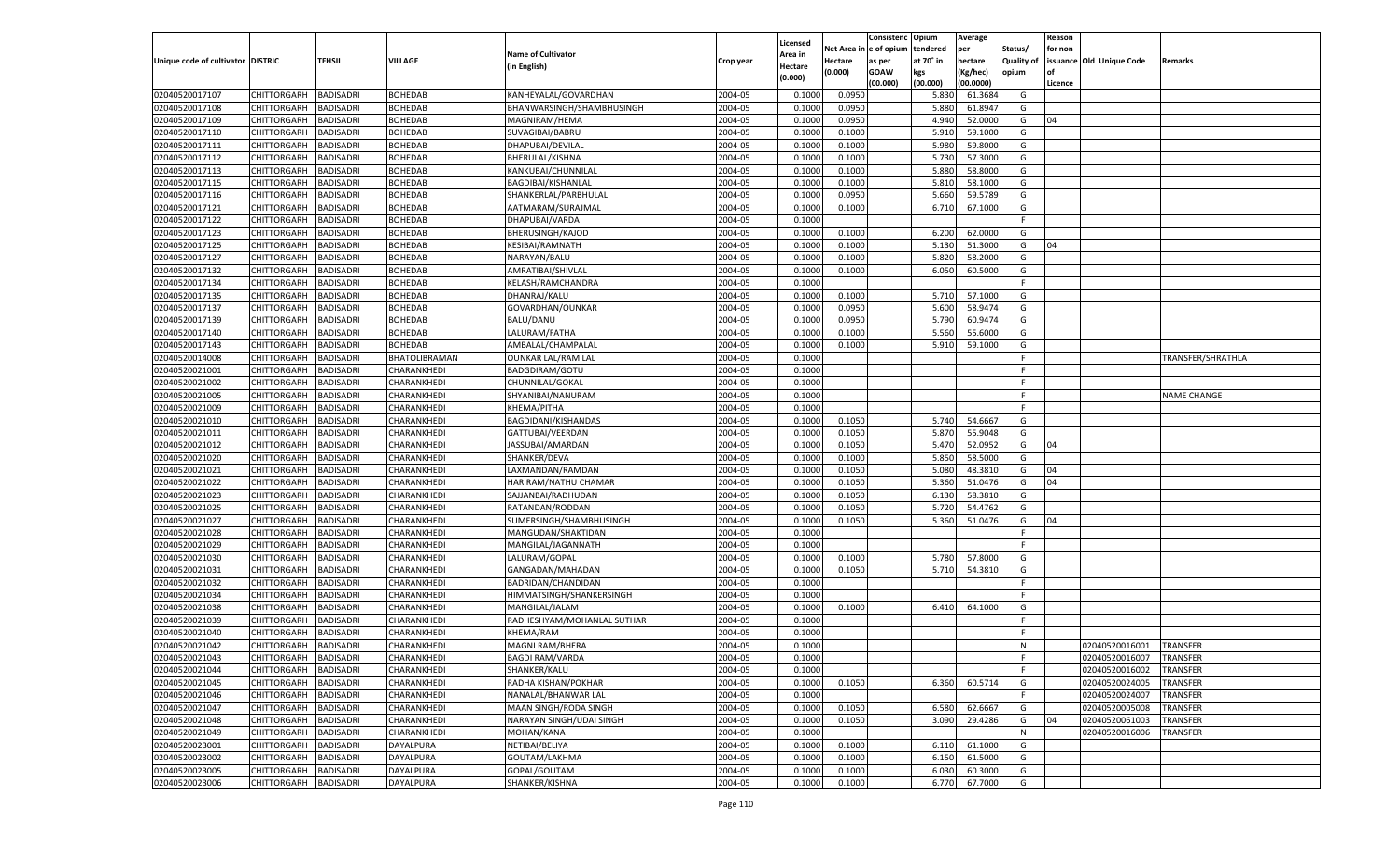|                                   |                       |                  |                |                           |           | Licensed |                        | Consistenc  | Opium     | Average       |                   | Reason  |                          |                      |
|-----------------------------------|-----------------------|------------------|----------------|---------------------------|-----------|----------|------------------------|-------------|-----------|---------------|-------------------|---------|--------------------------|----------------------|
|                                   |                       |                  |                | <b>Name of Cultivator</b> |           | Area in  | Net Area in e of opium |             | tendered  | per           | Status/           | for non |                          |                      |
| Unique code of cultivator DISTRIC |                       | <b>TEHSIL</b>    | <b>VILLAGE</b> | (in English)              | Crop year | Hectare  | <b>Hectare</b>         | as per      | at 70° in | hectare       | <b>Quality of</b> |         | issuance Old Unique Code | Remarks              |
|                                   |                       |                  |                |                           |           | (0.000)  | (0.000)                | <b>GOAW</b> | kgs       | (Kg/hec)      | opium             |         |                          |                      |
|                                   |                       |                  |                |                           |           |          |                        | (00.000)    | (00.000)  | (00.0000)     |                   | Licence |                          |                      |
| 02040520023007                    | CHITTORGARH           | <b>BADISADRI</b> | DAYALPURA      | RAMSINGH/LACHMA           | 2004-05   | 0.1000   | 0.1000                 |             | 6.080     | 60.8000       | G                 |         |                          |                      |
| 02040520023008                    | CHITTORGARH           | <b>BADISADRI</b> | DAYALPURA      | NATHU/MAVA                | 2004-05   | 0.1000   | 0.1000                 |             | 6.010     | 60.1000       | G                 |         |                          |                      |
| 02040520023011                    | <b>CHITTORGARH</b>    | <b>BADISADRI</b> | DAYALPURA      | CHATRA/GOUTAM             | 2004-05   | 0.1000   | 0.1000                 |             | 5.980     | 59.8000       | G                 |         |                          |                      |
| 02040520023012                    | CHITTORGARH           | <b>BADISADRI</b> | DAYALPURA      | <b>GANGA RAM/HAMERA</b>   | 2004-05   | 0.1000   | 0.1000                 |             | 4.760     | 47.6000       | G                 | 04      | 02040520039003           | TRANSFER             |
| 02040520023013                    | <b>CHITTORGARH</b>    | <b>BADISADRI</b> | DAYALPURA      | <b>KANI RAM/MOTI</b>      | 2004-05   | 0.1000   | 0.1000                 |             | 6.260     | 62.6000       | G                 |         | 02040520039004           | TRANSFER             |
| 02040520023014                    | CHITTORGARH           | <b>BADISADRI</b> | DAYALPURA      | VAJE RAM/PARTHA           | 2004-05   | 0.1000   | 0.1000                 |             | 4.400     | 44.0000       | G                 | 04      | 02040520039005           | TRANSFER             |
| 02040520023015                    | <b>CHITTORGARH</b>    | <b>BADISADRI</b> | DAYALPURA      | HARI SINGH/TEJ SINGH      | 2004-05   | 0.1000   | 0.0950                 |             | 5.730     | 60.3158       | G                 |         | 02040520039001           | TRANSFER             |
| 02040520025001                    | CHITTORGARH           | <b>BADISADRI</b> | <b>DEVRI</b>   | MANSHAPURI/GOVARDHANPURI  | 2004-05   | 0.1000   | 0.0950                 |             | 5.120     | 53.8947       | G                 | 04      |                          |                      |
| 02040520025002                    | <b>CHITTORGARH</b>    | <b>BADISADRI</b> | <b>DEVRI</b>   | VAJIBAI/GOUTAMPURI        | 2004-05   | 0.1000   | 0.1000                 |             | 5.420     | 54.2000       | G                 | 05      |                          | TRANSFER/FINODRA     |
| 02040520025004                    | CHITTORGARH           | <b>BADISADRI</b> | <b>DEVRI</b>   | NANUPURI/LAHARPURI        | 2004-05   | 0.1000   | 0.1000                 |             | 5.690     | 56.9000       | G                 | 05      |                          | TRANSFER/FINODRA     |
| 02040520025006                    | <b>CHITTORGARH</b>    | <b>BADISADRI</b> | <b>DEVRI</b>   | SOSARBAI/NARAYANPURI      | 2004-05   | 0.1000   | 0.1050                 |             | 5.540     | 52.7619       | G                 | 04      |                          |                      |
| 02040520025008                    | CHITTORGARH           | <b>BADISADRI</b> | <b>DEVRI</b>   | SARSIBAI/SHANKERPURI      | 2004-05   | 0.1000   | 0.1000                 |             | 5.380     | 53.8000       | G                 | 04      |                          |                      |
| 02040520025009                    | <b>CHITTORGARH</b>    | <b>BADISADRI</b> | <b>DEVRI</b>   | SARJUBAI/HEERAPURI        | 2004-05   | 0.1000   | 0.1000                 |             | 5.350     | 53.5000       | G                 | 04      |                          |                      |
| 02040520025010                    | CHITTORGARH           | <b>BADISADRI</b> | <b>DEVRI</b>   | SHANKERGIR/HEERAGAI       | 2004-05   | 0.1000   | 0.1000                 |             | 5.400     | 54.0000       | G                 | 05      |                          | TRANSFER/FINODRA     |
| 02040520025011                    | <b>CHITTORGARH</b>    | <b>BADISADRI</b> | <b>DEVRI</b>   | KISHNA/JAYCHAND           | 2004-05   | 0.1000   | 0.1000                 |             | 4.260     | 42.6000       | G                 | 04      |                          |                      |
| 02040520025016                    | CHITTORGARH           | <b>BADISADRI</b> | <b>DEVRI</b>   | HARLAL/NARAYAN            | 2004-05   | 0.1000   | 0.0950                 |             | 5.340     | 56.2105       | G                 | 05      |                          | TRANSFER/SATIKAKHEDA |
| 02040520025017                    | CHITTORGARH           | <b>BADISADRI</b> | <b>DEVRI</b>   | NIRBHAYPURI/NANDPURI      | 2004-05   | 0.1000   | 0.1000                 |             | 5.700     | 57.0000       | G                 |         |                          | TRANSFER/SATIKAKHEDA |
| 02040520025018                    | CHITTORGARH           | <b>BADISADRI</b> | <b>DEVRI</b>   | VAKTUPURI/UDAIPURI        | 2004-05   | 0.1000   | 0.1000                 |             | 5.720     | 57.2000       | G                 |         |                          | TRANSFER/SATIKAKHEDA |
| 02040520025019                    | <b>CHITTORGARH</b>    | <b>BADISADRI</b> | <b>DEVRI</b>   | NARAYAN/GIRDHRI           | 2004-05   | 0.1000   | 0.1000                 |             | 4.550     | 45.5000       | G                 | 04      | 02040520066004           | TRANSFER             |
| 02040520025020                    | CHITTORGARH           | <b>BADISADRI</b> | <b>DEVRI</b>   | MAHTABI BAI/SHAMBHU       | 2004-05   | 0.1000   | 0.1000                 |             | 5.350     | 53.5000       | G                 | 04      | 02040520066009           | TRANSFER             |
| 02040520027001                    | CHITTORGARH           | <b>BADISADRI</b> | <b>FACHAR</b>  | SHANKER/KALU              | 2004-05   | 0.1000   |                        |             |           |               | F.                |         |                          |                      |
| 02040520027002                    | CHITTORGARH           | <b>BADISADRI</b> | <b>FACHAR</b>  | KASHIRAM/TECKCHAND SUTHAR | 2004-05   | 0.1000   |                        |             |           |               | F.                |         |                          |                      |
| 02040520027007                    | <b>CHITTORGARH</b>    | <b>BADISADRI</b> | <b>FACHAR</b>  | HARLAL/OUNKAR             | 2004-05   | 0.1000   |                        |             |           |               | F.                | 07      |                          |                      |
| 02040520027008                    | CHITTORGARH           | <b>BADISADRI</b> | <b>FACHAR</b>  | BABRU/VARDA               | 2004-05   | 0.1000   |                        |             |           |               | F.                |         |                          |                      |
| 02040520027012                    | CHITTORGARH           | <b>BADISADRI</b> | <b>FACHAR</b>  | MOVANIBAI/PYARCHAND       | 2004-05   | 0.1000   |                        |             |           |               | F.                |         |                          |                      |
| 02040520027014                    | CHITTORGARH           | <b>BADISADRI</b> | <b>FACHAR</b>  | NARAYAN/GANESH            | 2004-05   | 0.1000   |                        |             |           |               | F.                |         |                          | <b>VAME CHANGE</b>   |
| 02040520027017                    | <b>CHITTORGARH</b>    | <b>BADISADRI</b> | <b>FACHAR</b>  | <b>HEARLAL/UDA</b>        | 2004-05   | 0.1000   |                        |             |           |               | F.                |         |                          |                      |
| 02040520027018                    | CHITTORGARH           | <b>BADISADRI</b> | <b>FACHAR</b>  | VARDICHAND/CHUNNILAL      | 2004-05   | 0.1000   |                        |             |           |               | F.                |         |                          |                      |
| 02040520027021                    | CHITTORGARH           | <b>BADISADRI</b> | <b>FACHAR</b>  | SOVANIBAI/HEERA           | 2004-05   | 0.1000   |                        |             |           |               | F.                |         |                          |                      |
| 02040520027022                    | <b>CHITTORGARH</b>    | <b>BADISADRI</b> | <b>FACHAR</b>  | ROOPA/KISHNA              | 2004-05   | 0.1000   |                        |             |           |               | F.                |         |                          |                      |
| 02040520027023                    | <b>CHITTORGARH</b>    | <b>BADISADRI</b> | <b>FACHAR</b>  | RAMESHVAR/NANDA           | 2004-05   | 0.1000   |                        |             |           |               | E                 |         |                          |                      |
| 02040520027024                    | CHITTORGARH           | <b>BADISADRI</b> | <b>FACHAR</b>  | RAMCHANDRA/NARAYAN        | 2004-05   | 0.1000   |                        |             |           |               | F                 |         |                          |                      |
| 02040520027025                    | <b>CHITTORGARH</b>    | <b>BADISADRI</b> | <b>FACHAR</b>  | SHYANDI BAI/BHANWAR LAL   | 2004-05   | 0.1000   |                        |             |           |               | N                 |         | 02040520067003           | <b>TRANSFER</b>      |
| 02040520028001                    | <b>CHITTORGARH</b>    | <b>BADISADRI</b> | <b>FINODRA</b> | <b>HEERALAL/NANDA</b>     | 2004-05   | 0.1000   |                        |             |           |               | F.                |         |                          |                      |
| 02040520028003                    | <b>CHITTORGARH</b>    | <b>BADISADRI</b> | <b>FINODRA</b> | NARAYAN/NAVLA             | 2004-05   | 0.1000   | 0.1000                 |             | 5.190     | 51.9000       | G                 | 04      |                          |                      |
| 02040520028004                    | CHITTORGARH           | <b>BADISADRI</b> | <b>FINODRA</b> | NAVLA/NATHU               | 2004-05   | 0.1000   | 0.0950                 |             | 5.130     | 54.0000       | G                 | 05      |                          |                      |
| 02040520028005                    | <b>CHITTORGARH</b>    | <b>BADISADRI</b> | <b>FINODRA</b> | BHAGVANLAL/UDA            | 2004-05   | 0.1000   |                        |             |           |               | F.                |         |                          |                      |
| 02040520028006                    | CHITTORGARH           | <b>BADISADRI</b> | <b>FINODRA</b> | SHIVGIR/MOHAN GUSAI       | 2004-05   | 0.1000   | 0.1000                 |             | 4.670     | 46.7000       | G                 | 04      |                          |                      |
| 02040520028007                    | <b>CHITTORGARH</b>    | <b>BADISADRI</b> | <b>FINODRA</b> | GANGARAM/BHURA            | 2004-05   | 0.1000   |                        |             |           |               | F.                |         |                          |                      |
| 02040520028010                    | CHITTORGARH           | <b>BADISADRI</b> | <b>FINODRA</b> | LAHRIBAIMOTI              | 2004-05   | 0.1000   | 0.0950                 |             | 5.870     | 61.7895       | G                 |         |                          |                      |
| 02040520028011                    | <b>CHITTORGARH</b>    | <b>BADISADRI</b> | <b>FINODRA</b> | <b>KESHYA/NAVLA</b>       | 2004-05   | 0.1000   | 0.1000                 |             | 5.490     | 54.9000       | G                 | 05      |                          |                      |
| 02040520028012                    | CHITTORGARH           | <b>BADISADRI</b> | <b>FINODRA</b> | BHAGVAN/NARAYAN           | 2004-05   | 0.1000   | 0.1000                 |             | 5.330     | 53.3000       | G                 | 04      |                          |                      |
| 02040520028015                    | <b>CHITTORGARH</b>    | <b>BADISADRI</b> | <b>FINODRA</b> | <b>GOKAL/TEKA</b>         | 2004-05   | 0.1000   |                        |             |           |               | F.                |         |                          |                      |
| 02040520028020                    | CHITTORGARH           | <b>BADISADRI</b> | <b>FINODRA</b> | BHAGVANLAL/KANIRAM        | 2004-05   | 0.1000   |                        |             |           |               | F.                |         |                          |                      |
| 02040520028021                    | CHITTORGARH           | <b>BADISADRI</b> | <b>FINODRA</b> | CHUNNILAL/RAMJI           | 2004-05   | 0.1000   |                        |             |           |               | F.                |         |                          |                      |
| 02040520028022                    | CHITTORGARH BADISADRI |                  | <b>FINODRA</b> | NARAYANLAL/JAGANNATH      | 2004-05   | 0.1000   | 0.1000                 |             |           | 1.330 13.3000 | G                 | 04      |                          |                      |
| 02040520028024                    | <b>CHITTORGARH</b>    | <b>BADISADRI</b> | <b>FINODRA</b> | BHERA/JAGGA               | 2004-05   | 0.1000   |                        |             |           |               | F.                |         |                          |                      |
| 02040520028025                    | <b>CHITTORGARH</b>    | <b>BADISADRI</b> | <b>FINODRA</b> | UDA/DEVA                  | 2004-05   | 0.1000   | 0.1000                 |             | 5.420     | 54.2000       | G                 | 05      |                          |                      |
| 02040520028027                    | CHITTORGARH           | <b>BADISADRI</b> | <b>FINODRA</b> | SHANKERLAL/UDA            | 2004-05   | 0.1000   |                        |             |           |               | F.                |         |                          |                      |
| 02040520028028                    | <b>CHITTORGARH</b>    | <b>BADISADRI</b> | <b>FINODRA</b> | KASHIGIR/BHAVANGIR        | 2004-05   | 0.1000   |                        |             |           |               | F.                |         |                          |                      |
| 02040520028030                    | <b>CHITTORGARH</b>    | <b>BADISADRI</b> | <b>FINODRA</b> | ANCHIBAI/OUNKAR           | 2004-05   | 0.1000   | 0.1000                 |             | 5.400     | 54.0000       | G                 | 05      |                          |                      |
| 02040520028031                    | <b>CHITTORGARH</b>    | <b>BADISADRI</b> | <b>FINODRA</b> | JAYCHAND/DHANNA           | 2004-05   | 0.1000   | 0.1050                 |             | 5.420     | 51.6190       | G                 | 04      |                          |                      |
| 02040520028036                    | CHITTORGARH           | <b>BADISADRI</b> | <b>FINODRA</b> | POKHAR LAL/SHANKER LAL    | 2004-05   | 0.1000   |                        |             |           |               | F.                |         | 02040520032003           | TRANSFER/JANTAI      |
| 02040520028037                    | <b>CHITTORGARH</b>    | <b>BADISADRI</b> | <b>FINODRA</b> | SHYAM LAL/KOSHOR          | 2004-05   | 0.1000   |                        |             |           |               | F.                |         | 02040520032002           | TRANSFER/JANTAI      |
| 02040520028038                    | <b>CHITTORGARH</b>    | <b>BADISADRI</b> | <b>FINODRA</b> | OUNKAR/LALU               | 2004-05   | 0.1000   |                        |             |           |               | F.                |         | 02040520032006           | TRANSFER/JANTAI      |
| 02040520028039                    | <b>CHITTORGARH</b>    | <b>BADISADRI</b> | <b>FINODRA</b> | BHURA LAL/KISHAN LAL      | 2004-05   | 0.1000   |                        |             |           |               | F.                |         | 02040520032001           | TRANSFER/JANTAI      |
|                                   |                       |                  |                |                           |           |          |                        |             |           |               |                   |         |                          |                      |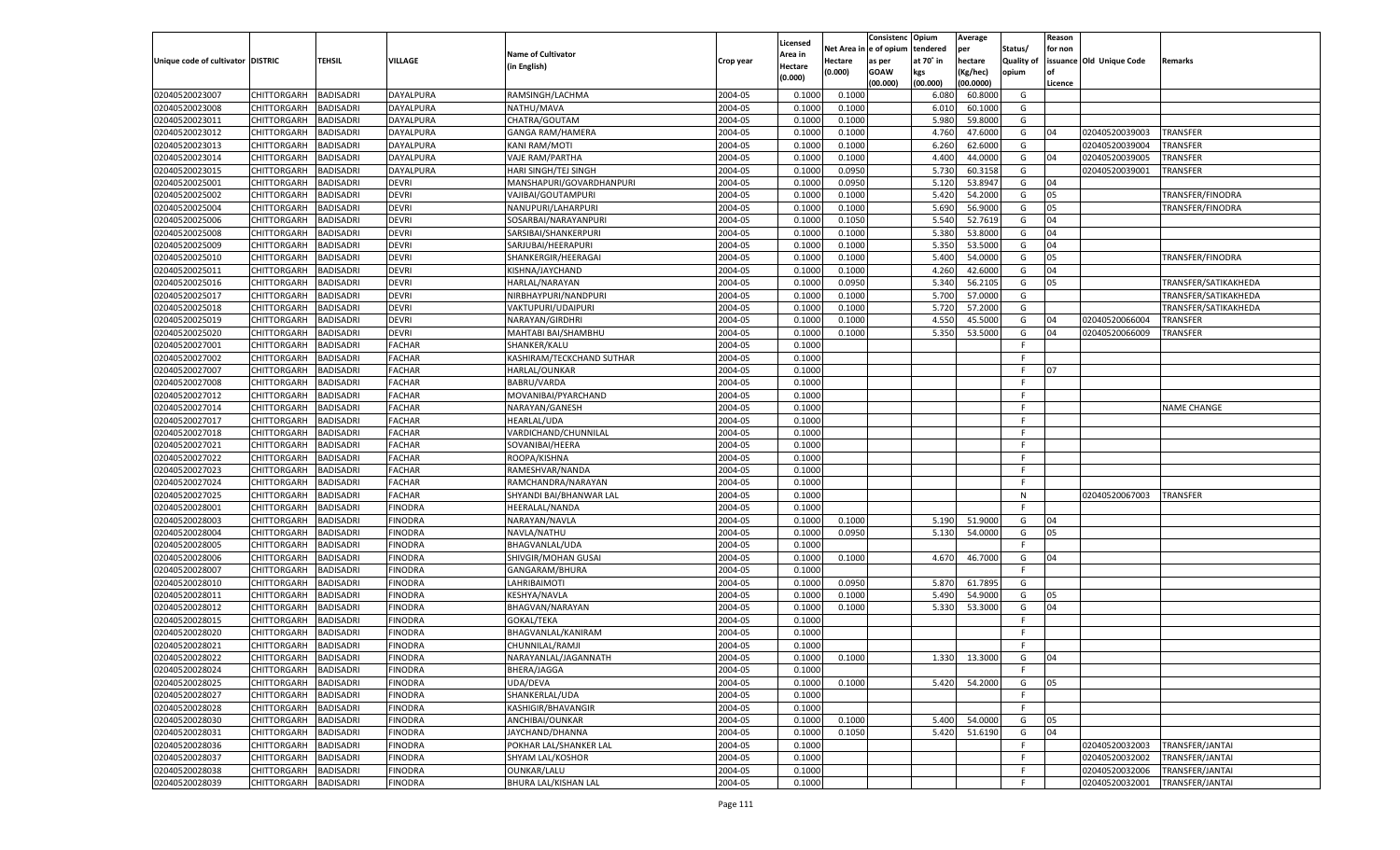|                                   |                       |                  |                  |                           |           |                    |            | Consistenc    | Opium     | Average   |                   | Reason  |                          |                              |
|-----------------------------------|-----------------------|------------------|------------------|---------------------------|-----------|--------------------|------------|---------------|-----------|-----------|-------------------|---------|--------------------------|------------------------------|
|                                   |                       |                  |                  |                           |           | Licensed           | Net Area i | n  e of opium | tendered  | per       | Status/           | for non |                          |                              |
| Unique code of cultivator DISTRIC |                       | TEHSIL           | <b>VILLAGE</b>   | <b>Name of Cultivator</b> | Crop year | Area in            | Hectare    | as per        | at 70° in | hectare   | <b>Quality of</b> |         | issuance Old Unique Code | Remarks                      |
|                                   |                       |                  |                  | (in English)              |           | Hectare<br>(0.000) | (0.000)    | <b>GOAW</b>   | kgs       | (Kg/hec)  | opium             |         |                          |                              |
|                                   |                       |                  |                  |                           |           |                    |            | (00.000)      | (00.000)  | (00.0000) |                   | Licence |                          |                              |
| 02040520029001                    | CHITTORGARH           | <b>BADISADRI</b> | <b>GAJANDEVI</b> | HARKUBAI/RAMLAL           | 2004-05   | 0.1000             | 0.1000     |               | 6.360     | 63.6000   | G                 |         |                          |                              |
| 02040520029002                    | CHITTORGARH           | BADISADRI        | <b>GAJANDEVI</b> | GANGABAI/VARDA            | 2004-05   | 0.100              | 0.1000     |               | 6.370     | 63.7000   | G                 |         |                          |                              |
| 02040520029003                    | CHITTORGARH           | BADISADRI        | <b>GAJANDEVI</b> | KISHANLAL/HARIRAM         | 2004-05   | 0.1000             | 0.1000     |               | 6.100     | 61.0000   | G                 |         |                          |                              |
| 02040520029005                    | CHITTORGARH           | BADISADRI        | <b>GAJANDEVI</b> | UDAILAL/KASHIRAM          | 2004-05   | 0.1000             | 0.1000     |               | 6.540     | 65.4000   | G                 |         |                          |                              |
| 02040520029006                    | CHITTORGARH           | BADISADRI        | <b>GAJANDEVI</b> | MOHANLAL/PREMCHAND        | 2004-05   | 0.1000             | 0.1000     |               | 6.340     | 63.4000   | G                 |         |                          |                              |
| 02040520029008                    | CHITTORGARH           | BADISADRI        | <b>GAJANDEVI</b> | NANDLAL/KANIRAM           | 2004-05   | 0.1000             | 0.1000     |               | 6.140     | 61.4000   | G                 |         |                          |                              |
| 02040520029009                    | CHITTORGARH           | BADISADRI        | <b>GAJANDEVI</b> | MANGILAL/BABRU            | 2004-05   | 0.1000             | 0.1000     |               | 6.120     | 61.2000   | G                 |         |                          |                              |
| 02040520029010                    | CHITTORGARH           | BADISADRI        | <b>GAJANDEVI</b> | MATHRIBAI/FULLCHAND       | 2004-05   | 0.1000             | 0.1000     |               | 6.730     | 67.3000   | G                 |         |                          |                              |
| 02040520029011                    | CHITTORGARH           | BADISADRI        | <b>GAJANDEVI</b> | SUNDERBAI/VAJERAM         | 2004-05   | 0.1000             | 0.1000     |               | 6.540     | 65.4000   | G                 |         |                          | <b>NAME CHANGE</b>           |
| 02040520029013                    | CHITTORGARH           | BADISADRI        | <b>GAJANDEVI</b> | GOPILAL/HEMRAJ            | 2004-05   | 0.1000             | 0.1000     |               | 6.240     | 62.4000   | G                 |         |                          |                              |
| 02040520029014                    | CHITTORGARH           | BADISADRI        | <b>GAJANDEVI</b> | NARAYANLAL/GHASI          | 2004-05   | 0.1000             | 0.1000     |               | 7.040     | 70.4000   | G                 |         |                          |                              |
| 02040520029016                    | CHITTORGARH           | BADISADRI        | <b>GAJANDEVI</b> | DALCHAND/TECKCHAND        | 2004-05   | 0.1000             | 0.1000     |               | 6.360     | 63.6000   | G                 |         |                          |                              |
| 02040520029019                    | CHITTORGARH           | BADISADRI        | <b>GAJANDEVI</b> | LAXMINARAYAN/PYARCHAND    | 2004-05   | 0.1000             | 0.0950     |               | 6.430     | 67.6842   | G                 |         |                          |                              |
| 02040520029020                    | CHITTORGARH           | BADISADRI        | <b>GAJANDEVI</b> | BABRULAL/OUNKARLAL        | 2004-05   | 0.1000             | 0.0950     |               | 6.260     | 65.8947   | G                 |         |                          |                              |
| 02040520029021                    | CHITTORGARH           | <b>BADISADRI</b> | <b>GAJANDEVI</b> | NANDKISHOR/OUNKARLAL      | 2004-05   | 0.1000             | 0.1000     |               | 6.470     | 64.7000   | G                 |         |                          |                              |
| 02040520029022                    | CHITTORGARH           | BADISADRI        | <b>GAJANDEVI</b> | BHANWARLAL/BHOLIRAM       | 2004-05   | 0.1000             | 0.1000     |               | 6.000     | 60.0000   | G                 |         |                          |                              |
| 02040520029023                    | CHITTORGARH           | <b>BADISADRI</b> | <b>GAJANDEVI</b> | JERAJ/GASHI               | 2004-05   | 0.1000             | 0.1000     |               | 6.330     | 63.3000   | G                 |         |                          |                              |
| 02040520029026                    | CHITTORGARH           | BADISADRI        | <b>GAJANDEVI</b> | UTAMCHAND/MATARALAL       | 2004-05   | 0.1000             | 0.1000     |               | 6.540     | 65.4000   | G                 |         |                          |                              |
|                                   | CHITTORGARH           | <b>BADISADRI</b> |                  |                           | 2004-05   |                    | 0.1000     |               |           | 61.2000   |                   |         |                          |                              |
| 02040520029027                    |                       |                  | <b>GAJANDEVI</b> | RAMCHANDRA/BHOLIRAM       |           | 0.1000             |            |               | 6.120     |           | G                 |         |                          |                              |
| 02040520029028                    | CHITTORGARH           | BADISADRI        | <b>GAJANDEVI</b> | NARAYAN/BHERA             | 2004-05   | 0.1000             | 0.1000     |               | 6.090     | 60.9000   | G                 |         |                          |                              |
| 02040520029030                    | CHITTORGARH           | <b>BADISADRI</b> | <b>GAJANDEVI</b> | MOHANLAL/BHANWARLAL       | 2004-05   | 0.1000             | 0.1000     |               | 6.540     | 65.4000   | G                 |         |                          |                              |
| 02040520029031                    | CHITTORGARH           | BADISADRI        | <b>GAJANDEVI</b> | UDAIRAM/BHAGVAN           | 2004-05   | 0.1000             | 0.1000     |               | 6.630     | 66.3000   | G                 |         |                          |                              |
| 02040520029032                    | CHITTORGARH           | <b>BADISADRI</b> | <b>GAJANDEVI</b> | OUNKARLAL/KANIRAM         | 2004-05   | 0.1000             | 0.1000     |               | 6.440     | 64.4000   | G                 |         |                          |                              |
| 02040520029034                    | CHITTORGARH           | BADISADRI        | <b>GAJANDEVI</b> | NANURAM/BHAGVAN           | 2004-05   | 0.1000             | 0.0950     |               | 6.660     | 70.1053   | G                 |         |                          |                              |
| 02040520029035                    | CHITTORGARH           | <b>BADISADRI</b> | <b>GAJANDEVI</b> | HANSRAJ/GASHI             | 2004-05   | 0.1000             | 0.0950     |               | 5.790     | 60.9474   | G                 |         |                          |                              |
| 02040520029038                    | CHITTORGARH           | BADISADRI        | <b>GAJANDEVI</b> | GOPILAL/PREMCHAND         | 2004-05   | 0.1000             | 0.0950     |               | 6.110     | 64.3158   | G                 |         |                          |                              |
| 02040520029039                    | CHITTORGARH           | <b>BADISADRI</b> | <b>GAJANDEVI</b> | RAMCHANDRA/SHANKERLAL     | 2004-05   | 0.1000             | 0.1000     |               | 6.510     | 65.1000   | G                 |         |                          | <b>NAME CHANGE</b>           |
| 02040520029040                    | CHITTORGARH           | BADISADRI        | <b>GAJANDEVI</b> | MADANLAL/NATHULAL         | 2004-05   | 0.1000             | 0.0950     |               | 6.480     | 68.2105   | G                 |         |                          |                              |
| 02040520029041                    | CHITTORGARH           | <b>BADISADRI</b> | <b>GAJANDEVI</b> | RAMESHVAR/VAJERAM         | 2004-05   | 0.1000             | 0.1000     |               | 6.610     | 66.1000   | G                 |         |                          |                              |
| 02040520029042                    | CHITTORGARH           | BADISADRI        | <b>GAJANDEVI</b> | MODIBAI/SAVA              | 2004-05   | 0.1000             | 0.1000     |               | 5.460     | 54.6000   | G                 | 05      | 02040520054002           | TRANSFER                     |
| 02040520029043                    | CHITTORGARH           | <b>BADISADRI</b> | <b>GAJANDEVI</b> | PYARIBAI/BHERULAL         | 2004-05   | 0.1000             |            |               |           |           | F.                |         | 02040520035001           | TRANSFER                     |
| 02040520029044                    | CHITTORGARH           | <b>BADISADRI</b> | <b>GAJANDEVI</b> | GANGABAI/KANHIYALAL       | 2004-05   | 0.1000             | 0.1000     |               | 6.750     | 67.5000   | G                 |         | 02040520035002           | TRANSFER                     |
| 02040520032018                    | CHITTORGARH           | <b>BADISADRI</b> | <b>JANTAI</b>    | <b>TEJA/TEKA</b>          | 2004-05   | 0.1000             |            |               |           |           | F.                |         |                          |                              |
| 02040520032019                    | CHITTORGARH           | BADISADRI        | <b>JANTAI</b>    | GHASI/CHANDNA             | 2004-05   | 0.1000             |            |               |           |           | F                 |         |                          |                              |
| 02040520034001                    | CHITTORGARH           | <b>BADISADRI</b> | <b>JARKHANA</b>  | RAMRATAN/DHANRAJ          | 2004-05   | 0.1000             |            |               |           |           | E                 |         |                          |                              |
| 02040520034002                    | CHITTORGARH           | <b>BADISADRI</b> | <b>JARKHANA</b>  | SHANKERLAL/BHERULAL       | 2004-05   | 0.1000             |            |               |           |           | F                 |         |                          |                              |
| 02040520034004                    | CHITTORGARH           | <b>BADISADRI</b> | <b>JARKHANA</b>  | JANIBAI/HEERALAL          | 2004-05   | 0.1000             |            |               |           |           | E                 |         |                          |                              |
| 02040520034005                    | CHITTORGARH           | BADISADRI        | JARKHANA         | LALCHAND./JEETMAL         | 2004-05   | 0.1000             |            |               |           |           | F                 |         |                          |                              |
| 02040520034006                    | CHITTORGARH           | <b>BADISADRI</b> | <b>JARKHANA</b>  | DADAMCHAND/NANDLAL        | 2004-05   | 0.1000             |            |               |           |           | E                 |         |                          |                              |
| 02040520034008                    | CHITTORGARH           | <b>BADISADRI</b> | <b>JARKHANA</b>  | MULIBAI/AMRATRAM          | 2004-05   | 0.1000             |            |               |           |           | F                 |         |                          |                              |
| 02040520034010                    | CHITTORGARH           | <b>BADISADRI</b> | <b>JARKHANA</b>  | RAMRATAN/GAMNDIRAM        | 2004-05   | 0.1000             |            |               |           |           | F                 |         |                          |                              |
| 02040520034011                    | CHITTORGARH           | BADISADRI        | JARKHANA         | HEERABAI/RAMRATAN         | 2004-05   | 0.1000             |            |               |           |           | F                 |         |                          | TRANSFER/AASAPURA NEEMUCH MP |
| 02040520034012                    | CHITTORGARH           | BADISADRI        | <b>JARKHANA</b>  | MAGANIRAM/HEERALAL        | 2004-05   | 0.1000             |            |               |           |           | N                 |         |                          |                              |
| 02040520034013                    | CHITTORGARH           | BADISADRI        | JARKHANA         | BADAMIBAI/KHEMRAJ         | 2004-05   | 0.1000             |            |               |           |           | F                 |         |                          |                              |
| 02040520034015                    | CHITTORGARH           | <b>BADISADRI</b> | <b>JARKHANA</b>  | <b>BHORIRAM/BHAGIRATH</b> | 2004-05   | 0.1000             |            |               |           |           | F.                |         |                          |                              |
| 02040520034016                    | CHITTORGARH BADISADRI |                  | JARKHANA         | HEERALAL/SAVALAL          | 2004-05   | 0.1000             |            |               |           |           | F                 |         |                          |                              |
| 02040520034017                    | <b>CHITTORGARH</b>    | <b>BADISADRI</b> | <b>JARKHANA</b>  | NARBADIBAI/BHAGIRATH      | 2004-05   | 0.1000             |            |               |           |           | F.                |         |                          |                              |
| 02040520034018                    | <b>CHITTORGARH</b>    | <b>BADISADRI</b> | <b>JARKHANA</b>  | SHYANDI/JAYCHAND          | 2004-05   | 0.1000             |            |               |           |           | F.                |         |                          |                              |
| 02040520034020                    |                       | <b>BADISADRI</b> | <b>JARKHANA</b>  |                           | 2004-05   |                    | 0.1000     |               | 1.400     |           |                   | 04      |                          |                              |
|                                   | CHITTORGARH           |                  |                  | BHANWARLAL/CHAMPA         |           | 0.1000             |            |               |           | 14.0000   | G                 |         |                          |                              |
| 02040520034023                    | CHITTORGARH           | <b>BADISADRI</b> | <b>JARKHANA</b>  | MANGILAL/MEGHRAJ          | 2004-05   | 0.1000             |            |               |           |           | F.                |         |                          |                              |
| 02040520034025                    | CHITTORGARH           | <b>BADISADRI</b> | <b>JARKHANA</b>  | RAMRATAN/BACHRAJ          | 2004-05   | 0.1000             |            |               |           |           | F.                |         |                          |                              |
| 02040520034028                    | CHITTORGARH           | <b>BADISADRI</b> | <b>JARKHANA</b>  | RAMSINGH/NANDLAL          | 2004-05   | 0.1000             |            |               |           |           | F.                |         |                          |                              |
| 02040520034029                    | <b>CHITTORGARH</b>    | <b>BADISADRI</b> | <b>JARKHANA</b>  | AMRATRAM/CHAGAN           | 2004-05   | 0.1000             |            |               |           |           | F.                |         |                          |                              |
| 02040520034030                    | CHITTORGARH           | <b>BADISADRI</b> | <b>JARKHANA</b>  | SHANKERLAL/KALU           | 2004-05   | 0.1000             |            |               |           |           | F.                |         |                          |                              |
| 02040520034033                    | <b>CHITTORGARH</b>    | <b>BADISADRI</b> | <b>JARKHANA</b>  | LAHRIBAI/GAMNDIRAM        | 2004-05   | 0.1000             |            |               |           |           | F.                |         |                          |                              |
| 02040520034034                    | <b>CHITTORGARH</b>    | <b>BADISADRI</b> | <b>JARKHANA</b>  | LAHRIBAI/RAMLAL/BHOLIRAM  | 2004-05   | 0.1000             |            |               |           |           | F.                |         |                          |                              |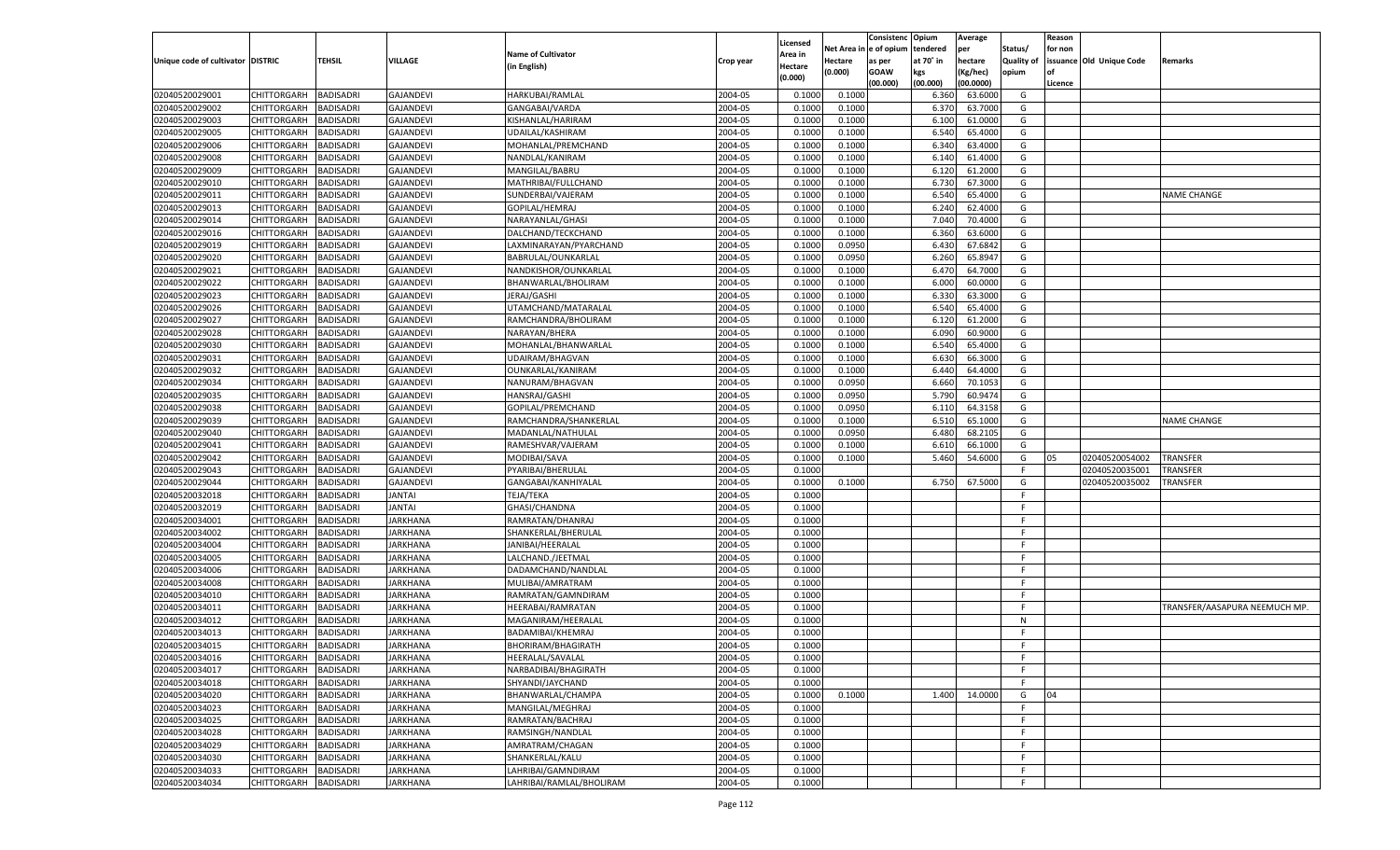|                                   |                    |                  |                     |                           |           |                    |         | Consistenc Opium       |           | Average   |                   | Reason  |                          |                         |
|-----------------------------------|--------------------|------------------|---------------------|---------------------------|-----------|--------------------|---------|------------------------|-----------|-----------|-------------------|---------|--------------------------|-------------------------|
|                                   |                    |                  |                     | <b>Name of Cultivator</b> |           | Licensed           |         | Net Area in e of opium | tendered  | per       | Status/           | for non |                          |                         |
| Unique code of cultivator DISTRIC |                    | TEHSIL           | VILLAGE             |                           | Crop year | Area in            | Hectare | as per                 | at 70° in | hectare   | <b>Quality of</b> |         | issuance Old Unique Code | <b>Remarks</b>          |
|                                   |                    |                  |                     | (in English)              |           | Hectare<br>(0.000) | (0.000) | <b>GOAW</b>            | kgs       | (Kg/hec)  | opium             |         |                          |                         |
|                                   |                    |                  |                     |                           |           |                    |         | (00.000)               | (00.000)  | (00.0000) |                   | Licence |                          |                         |
| 02040520034035                    | CHITTORGARH        | <b>BADISADRI</b> | <b>JARKHANA</b>     | NANDLAL/HAJARI            | 2004-05   | 0.1000             |         |                        |           |           | -F.               |         |                          |                         |
| 02040520034038                    | CHITTORGARH        | <b>BADISADRI</b> | <b>JARKHANA</b>     | NATRAM/SAVALAL            | 2004-05   | 0.1000             |         |                        |           |           | F                 |         |                          |                         |
| 02040520034039                    | CHITTORGARH        | <b>BADISADRI</b> | <b>JARKHANA</b>     | BHAGVANIBAI/SURAJMAL      | 2004-05   | 0.1000             |         |                        |           |           | F.                |         |                          |                         |
| 02040520034040                    | CHITTORGARH        | <b>BADISADRI</b> | <b>JARKHANA</b>     | UDIBAI/GANESH             | 2004-05   | 0.1000             | 0.1000  |                        | 5.710     | 57.1000   | G                 |         |                          |                         |
| 02040520034042                    | CHITTORGARH        | <b>BADISADRI</b> | JARKHANA            | BHERULAL/KASHIRAM         | 2004-05   | 0.1000             |         |                        |           |           | F.                |         |                          |                         |
| 02040520034043                    | CHITTORGARH        | <b>BADISADRI</b> | JARKHANA            | GOVINDRAM/SHIVRAM         | 2004-05   | 0.1000             |         |                        |           |           | -F                |         |                          |                         |
| 02040520034044                    | CHITTORGARH        | <b>BADISADRI</b> | <b>JARKHANA</b>     | SUKHA/BHAGVANA            | 2004-05   | 0.1000             |         |                        |           |           | F.                |         |                          |                         |
| 02040520034046                    | CHITTORGARH        | <b>BADISADRI</b> | <b>JARKHANA</b>     | LASHIRAM/RAMLAL           | 2004-05   | 0.1000             |         |                        |           |           | F.                |         |                          |                         |
| 02040520034047                    | CHITTORGARH        | <b>BADISADRI</b> | JARKHANA            | ROSHANLAL/HEERALAL        | 2004-05   | 0.1000             |         |                        |           |           | F.                |         |                          |                         |
| 02040520034051                    | CHITTORGARH        | <b>BADISADRI</b> | JARKHANA            | MOHANLAL/DHANRAJ          | 2004-05   | 0.1000             |         |                        |           |           | -F                |         |                          |                         |
| 02040520034053                    | CHITTORGARH        | <b>BADISADRI</b> | <b>JARKHANA</b>     | <b>JANIBAI/NAGJIRAM</b>   | 2004-05   | 0.1000             |         |                        |           |           | F.                |         |                          |                         |
| 02040520034054                    | CHITTORGARH        | <b>BADISADRI</b> | <b>JARKHANA</b>     | LALCHAND/NANDLAL          | 2004-05   | 0.1000             |         |                        |           |           | -F.               |         |                          |                         |
| 02040520034055                    | CHITTORGARH        | BADISADRI        | JARKHANA            | GANPAT/BHOLIRAM           | 2004-05   | 0.1000             | 0.1000  |                        | 4.980     | 49.8000   | G                 | 04      |                          |                         |
| 02040520034057                    | CHITTORGARH        | BADISADRI        | JARKHANA            | BAPULAL/KISHANLAL         | 2004-05   | 0.100              |         |                        |           |           | E                 |         |                          |                         |
| 02040520034059                    | CHITTORGARH        | BADISADRI        | JARKHANA            | BULAKBAI/RAMKISHAN        | 2004-05   | 0.1000             | 0.1000  |                        | 5.300     | 53.0000   | G                 | 04      |                          |                         |
| 02040520034060                    | CHITTORGARH        | BADISADRI        | JARKHANA            | RATANLAL/TARACHAND        | 2004-05   | 0.1000             | 0.1000  |                        | 0.900     | 9.0000    | G                 | 04      |                          |                         |
| 02040520034062                    | CHITTORGARH        | BADISADRI        | JARKHANA            | RAMLAL/MODA               | 2004-05   | 0.1000             |         |                        |           |           | F.                |         |                          |                         |
| 02040520034065                    | CHITTORGARH        | BADISADRI        | JARKHANA            | RAMESHVARLAL/KISHANRAM    | 2004-05   | 0.1000             |         |                        |           |           | E                 |         |                          |                         |
| 02040520034066                    | CHITTORGARH        | BADISADRI        | JARKHANA            | DADAMCHAND/BHAGIRATH      | 2004-05   | 0.1000             |         |                        |           |           | F.                |         |                          |                         |
| 02040520034070                    | CHITTORGARH        | BADISADRI        | JARKHANA            | HARLAL/CHAMPALAL          | 2004-05   | 0.1000             |         |                        |           |           | -F                |         |                          |                         |
| 02040520034071                    | CHITTORGARH        | BADISADRI        | JARKHANA            | RAJARAM/JEETMAL           | 2004-05   | 0.1000             |         |                        |           |           | F.                |         |                          |                         |
| 02040520034072                    | CHITTORGARH        | BADISADRI        | JARKHANA            | BHERULAL/GASIRAM          | 2004-05   | 0.1000             |         |                        |           |           | -F                |         |                          |                         |
| 02040520034073                    | CHITTORGARH        | BADISADRI        | JARKHANA            | SHOBHALAL/NANDLAL         | 2004-05   | 0.1000             |         |                        |           |           | F.                |         |                          |                         |
| 02040520034076                    | CHITTORGARH        | BADISADRI        | JARKHANA            | HEERALAL/UDAIRAM          | 2004-05   | 0.1000             |         |                        |           |           | -F                |         |                          |                         |
| 02040520034077                    | CHITTORGARH        | BADISADRI        | JARKHANA            | KISHANGIR/KEVALGIR        | 2004-05   | 0.1000             |         |                        |           |           | F.                |         |                          |                         |
| 02040520034079                    | CHITTORGARH        | BADISADRI        | JARKHANA            | SHANKERLAL/RAMLAL         | 2004-05   | 0.1000             |         |                        |           |           | -F                |         |                          |                         |
| 02040520034081                    | CHITTORGARH        | BADISADRI        | JARKHANA            | DHAPUBAI/BHERULAL         | 2004-05   | 0.1000             |         |                        |           |           | F.                |         |                          | <b>NAME CHANGE</b>      |
| 02040520034083                    | CHITTORGARH        | BADISADRI        | JARKHANA            | HAJARILAL/UDA             | 2004-05   | 0.1000             |         |                        |           |           | -F                |         |                          |                         |
| 02040520034084                    | CHITTORGARH        | <b>BADISADRI</b> | JARKHANA            | RAMKELASH/SHRIRAM         | 2004-05   | 0.1000             |         |                        |           |           | F.                |         |                          |                         |
| 02040520034089                    | CHITTORGARH        | BADISADRI        | JARKHANA            | MANGIBAI/BHERULAL         | 2004-05   | 0.1000             |         |                        |           |           | -F                |         |                          |                         |
|                                   |                    |                  |                     |                           | 2004-05   | 0.1000             |         |                        |           |           | F.                |         |                          |                         |
| 02040520034091                    | CHITTORGARH        | BADISADRI        | JARKHANA            | SHANKRIBAI/BAGDIRAMN      | 2004-05   | 0.1000             |         |                        |           |           | -F                |         |                          |                         |
| 02040520034092                    | CHITTORGARH        | BADISADRI        | JARKHANA            | VARDICHAND/BHAJJA         |           |                    |         |                        |           |           | F.                |         |                          |                         |
| 02040520034099                    | CHITTORGARH        | BADISADRI        | JARKHANA            | SHANTILAL/SHRIRAM         | 2004-05   | 0.1000             |         |                        |           |           | -F                |         |                          |                         |
| 02040520034100                    | CHITTORGARH        | BADISADRI        | JARKHANA            | SEETABAI/UTTAMICHAND      | 2004-05   | 0.1000             |         |                        |           |           |                   |         |                          |                         |
| 02040520034101                    | CHITTORGARH        | BADISADRI        | JARKHANA            | RAMNARAYAN/GAMNDIRAM      | 2004-05   | 0.1000             |         |                        |           |           | F.                |         |                          |                         |
| 02040520034106                    | CHITTORGARH        | BADISADRI        | JARKHANA            | OUNKARLAL/BHANWARLAL      | 2004-05   | 0.1000             |         |                        |           |           | -F                |         |                          |                         |
| 02040520034107                    | CHITTORGARH        | BADISADRI        | JARKHANA            | BALKISHAN/HEERALAL        | 2004-05   | 0.1000             |         |                        |           |           | F.                |         |                          |                         |
| 02040520034110                    | CHITTORGARH        | BADISADRI        | JARKHANA            | DHANRAJ/SHRI RAM          | 2004-05   | 0.1000             |         |                        |           |           | E                 |         | 02040520005007           | TRANSFER                |
| 02040520034111                    | CHITTORGARH        | BADISADRI        | JARKHANA            | MANGILAL/NAVLA GAYRI      | 2004-05   | 0.1000             |         |                        |           |           | E                 |         | 02040520015012           | TRANSFER                |
| 02040520034112                    | CHITTORGARH        | BADISADRI        | JARKHANA            | <b>BABRU/SAVA LAL</b>     | 2004-05   | 0.1000             |         |                        |           |           | -F                |         | 02040520044004           | TRANSFER/KHAKRIYAKHEDA  |
| 02040520034113                    | CHITTORGARH        | BADISADRI        | JARKHANA            | GHASI/NARAYAN             | 2004-05   | 0.1000             |         |                        |           |           | F.                |         | 02040520044006           | TRANSFER/KHAKRIYAKHEDA  |
| 02040520034114                    | CHITTORGARH        | BADISADRI        | JARKHANA            | NATHU LAL/PARBHU LAL      | 2004-05   | 0.1000             |         |                        |           |           | -F                |         | 02040520044011           | TRANSFER/KHAKRIYAKHEDA  |
| 02040520034115                    | CHITTORGARH        | BADISADRI        | JARKHANA            | VENDI RAM/PARTHA GAYRI    | 2004-05   | 0.1000             |         |                        |           |           | F.                |         | 02040520044008           | TRANSFER/KHAKRIYAKHEDA  |
| 02040520034116                    | CHITTORGARH        | BADISADRI        | JARKHANA            | MOHAN LAL/PARTHA MEGHWAL  | 2004-05   | 0.1000             |         |                        |           |           | -F                |         | 02040520061001           | TRANSFER                |
| 02040520034117                    | CHITTORGARH        | BADISADRI        | JARKHANA            | LALU/PARTHA               | 2004-05   | 0.1000             | 0.1000  |                        | 5.100     | 51.0000   | G                 | 04      | 02040520061004           | TRANSFER                |
| 02040520034118                    | CHITTORGARH        | <b>BADISADRI</b> | <b>JARKHANA</b>     | PYARIBAI/GOKAL            | 2004-05   | 0.1000             |         |                        |           |           |                   |         | 02040520061007           | NAMECHANGE/TRANSFER     |
| 02040520034119                    | <b>CHITTORGARH</b> | <b>BADISADRI</b> | <b>JARKHANA</b>     | KASHI RAM/GOKAL           | 2004-05   | 0.1000             |         |                        |           |           | F.                |         | 02040520075001           | TRANSFER/RANAVTUKAKHEDA |
| 02040520034120                    | CHITTORGARH        | <b>BADISADRI</b> | <b>JARKHANA</b>     | HAJARI/NAVLA              | 2004-05   | 0.1000             |         |                        |           |           | F.                |         | 02040520075016           | TRANSFER/RANAVTUKAKHEDA |
| 02040520034121                    | <b>CHITTORGARH</b> | <b>BADISADRI</b> | <b>JARKHANA</b>     | ROOPA/DALLA               | 2004-05   | 0.1000             |         |                        |           |           | F.                |         | 02040520075011           | TRANSFER/RANAVTUKAKHEDA |
| 02040520034122                    | <b>CHITTORGARH</b> | <b>BADISADRI</b> | <b>JARKHANA</b>     | LALURAM/NARAYAN           | 2004-05   | 0.1000             |         |                        |           |           | E                 |         | 02040520015002           | TRANSFER                |
| 02040520036001                    | CHITTORGARH        | <b>BADISADRI</b> | <b>JAYSINGHPURA</b> | SANTOSHRAM/OUNKARLAL      | 2004-05   | 0.1000             | 0.0950  |                        | 6.670     | 70.2105   | G                 |         |                          |                         |
| 02040520036003                    | CHITTORGARH        | <b>BADISADRI</b> | JAYSINGHPURA        | BADAMIBAI/NARAYANLAL      | 2004-05   | 0.1000             | 0.1000  |                        | 6.370     | 63.7000   | G                 |         |                          |                         |
| 02040520036006                    | <b>CHITTORGARH</b> | BADISADRI        | <b>JAYSINGHPURA</b> | HEERALAL/SHIVLAL          | 2004-05   | 0.1000             | 0.1000  |                        | 6.220     | 62.2000   | G                 |         |                          |                         |
| 02040520036007                    | CHITTORGARH        | <b>BADISADRI</b> | JAYSINGHPURA        | GOPILAL/PARTHA            | 2004-05   | 0.1000             | 0.1000  |                        | 6.410     | 64.1000   | G                 |         |                          |                         |
| 02040520036009                    | <b>CHITTORGARH</b> | <b>BADISADRI</b> | <b>JAYSINGHPURA</b> | BHANWARLAL/PREMCHAND      | 2004-05   | 0.1000             | 0.1000  |                        | 6.090     | 60.9000   | G                 |         |                          |                         |
| 02040520036010                    | <b>CHITTORGARH</b> | <b>BADISADRI</b> | <b>JAYSINGHPURA</b> | BHANWARLAL/DAYARAM        | 2004-05   | 0.1000             | 0.1000  |                        | 6.340     | 63.4000   | G                 |         |                          |                         |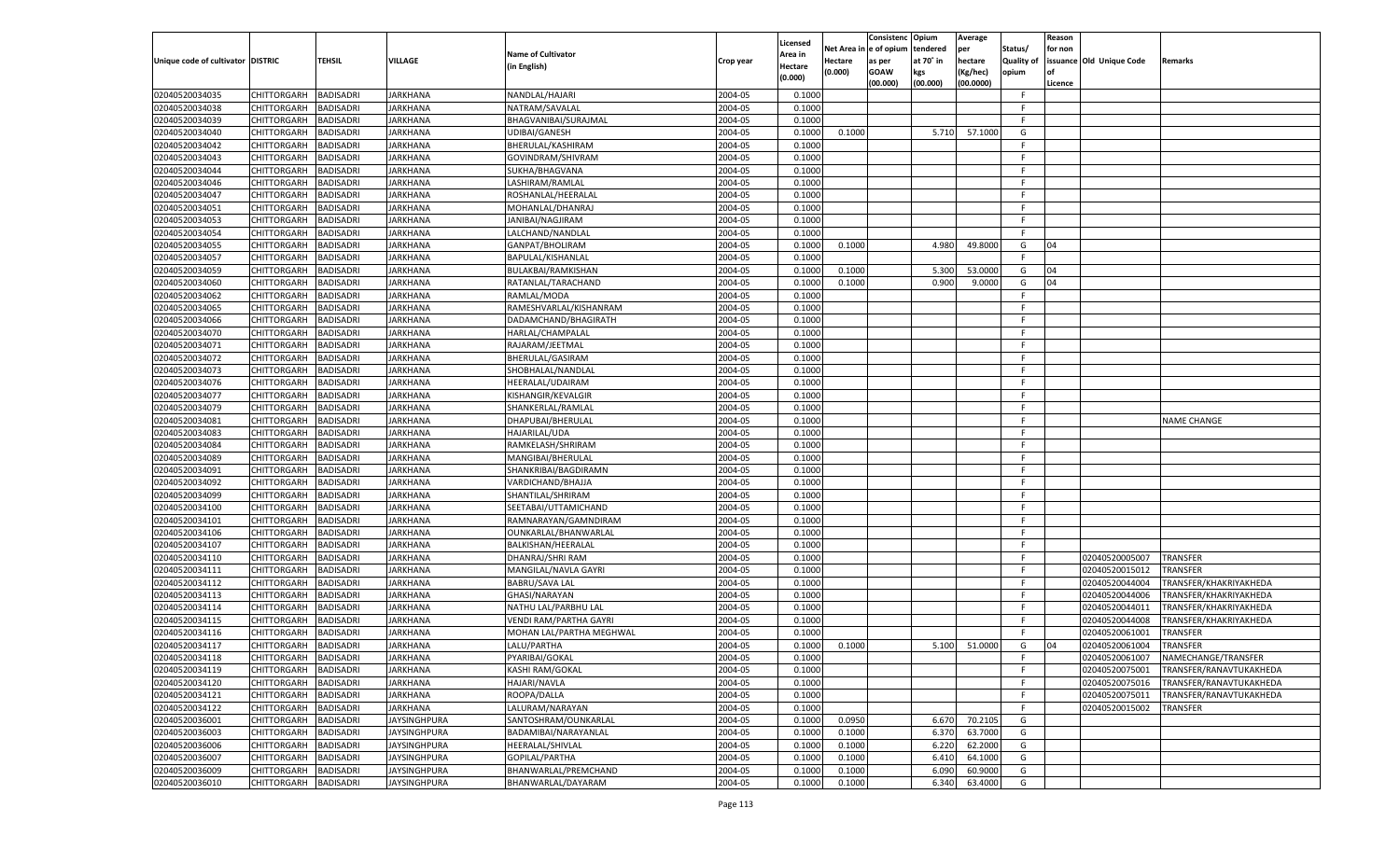|                                   |                                   |                  |                     |                           |           | Licensed |                        | Consistenc  | Opium          | Average              |                   | Reason  |                          |                             |
|-----------------------------------|-----------------------------------|------------------|---------------------|---------------------------|-----------|----------|------------------------|-------------|----------------|----------------------|-------------------|---------|--------------------------|-----------------------------|
|                                   |                                   |                  |                     | <b>Name of Cultivator</b> |           | Area in  | Net Area in e of opium |             | tendered       | per                  | Status/           | for non |                          |                             |
| Unique code of cultivator DISTRIC |                                   | <b>TEHSIL</b>    | <b>VILLAGE</b>      | (in English)              | Crop year | Hectare  | <b>Hectare</b>         | as per      | at 70° in      | hectare              | <b>Quality of</b> |         | issuance Old Unique Code | Remarks                     |
|                                   |                                   |                  |                     |                           |           | (0.000)  | (0.000)                | <b>GOAW</b> | kgs            | (Kg/hec)             | opium             |         |                          |                             |
| 02040520036011                    | CHITTORGARH                       | <b>BADISADRI</b> | <b>JAYSINGHPURA</b> | SHANKERLAL/PYARCHAND      | 2004-05   | 0.1000   | 0.1000                 | (00.000)    | (00.000)       | (00.0000)<br>62.5000 | G                 | Licence |                          |                             |
| 02040520036012                    |                                   | <b>BADISADRI</b> | <b>JAYSINGHPURA</b> | HEERALAL/PARTHA DHADOLIYA | 2004-05   | 0.1000   |                        |             | 6.250          |                      | G                 |         |                          |                             |
| 02040520036013                    | CHITTORGARH<br><b>CHITTORGARH</b> | <b>BADISADRI</b> | <b>JAYSINGHPURA</b> | JEEVRAM/MOTI              | 2004-05   | 0.1000   | 0.1000<br>0.0950       |             | 6.050<br>5.920 | 60.5000<br>62.3158   | G                 |         |                          |                             |
| 02040520036015                    |                                   |                  |                     |                           | 2004-05   | 0.1000   | 0.1000                 |             | 5.640          | 56.4000              | G                 | 05      |                          | DEBAR FOR CROP YEAR 2005-06 |
|                                   | CHITTORGARH                       | <b>BADISADRI</b> | <b>JAYSINGHPURA</b> | HUKMICHAND/JEEVRAM        | 2004-05   |          |                        |             |                |                      |                   |         |                          |                             |
| 02040520036017                    | CHITTORGARH                       | <b>BADISADRI</b> | <b>JAYSINGHPURA</b> | SHIVLAL/KASHIRAM          |           | 0.1000   | 0.1000                 |             | 6.440          | 64.4000              | G                 |         |                          |                             |
| 02040520036020                    | CHITTORGARH                       | <b>BADISADRI</b> | <b>JAYSINGHPURA</b> | NANALAL/NARAYAN           | 2004-05   | 0.1000   | 0.1000                 |             | 6.460          | 64.6000              | G                 |         |                          |                             |
| 02040520036022                    | CHITTORGARH                       | <b>BADISADRI</b> | <b>JAYSINGHPURA</b> | BAGDIRAM/SEETARAM         | 2004-05   | 0.1000   | 0.1000                 |             | 6.080          | 60.8000              | G                 |         |                          |                             |
| 02040520036023                    | CHITTORGARH                       | <b>BADISADRI</b> | <b>JAYSINGHPURA</b> | PARTAPIBAI/MOTILAL        | 2004-05   | 0.1000   | 0.0950                 |             | 5.650          | 59.4737              | G                 |         |                          |                             |
| 02040520036025                    | CHITTORGARH                       | <b>BADISADRI</b> | <b>JAYSINGHPURA</b> | BHERULAL/SHIVLAL          | 2004-05   | 0.1000   | 0.1000                 |             | 6.410          | 64.1000              | G                 |         |                          |                             |
| 02040520036028                    | CHITTORGARH                       | <b>BADISADRI</b> | <b>JAYSINGHPURA</b> | NARAYAN/KHUMAN            | 2004-05   | 0.1000   | 0.1000                 |             | 6.480          | 64.8000              | G                 |         |                          |                             |
| 02040520036029                    | CHITTORGARH                       | <b>BADISADRI</b> | <b>JAYSINGHPURA</b> | RANGLAL/DHANRAJ           | 2004-05   | 0.1000   | 0.1000                 |             | 5.990          | 59.9000              | G                 |         |                          |                             |
| 02040520036030                    | CHITTORGARH                       | <b>BADISADRI</b> | <b>JAYSINGHPURA</b> | BHURA/DAYARAM             | 2004-05   | 0.1000   | 0.1000                 |             | 5.870          | 58.7000              | G                 |         |                          |                             |
| 02040520036031                    | CHITTORGARH                       | <b>BADISADRI</b> | <b>JAYSINGHPURA</b> | BHANWARDAS/HEERADAS       | 2004-05   | 0.1000   | 0.0950                 |             | 6.380          | 67.1579              | G                 |         |                          |                             |
| 02040520036032                    | CHITTORGARH                       | <b>BADISADRI</b> | <b>JAYSINGHPURA</b> | HEERALAL/DAYARAM          | 2004-05   | 0.1000   | 0.1000                 |             | 6.290          | 62.9000              | G                 |         |                          |                             |
| 02040520036034                    | <b>CHITTORGARH</b>                | <b>BADISADRI</b> | <b>JAYSINGHPURA</b> | DHANRAJ/LAXMAN            | 2004-05   | 0.1000   | 0.1000                 |             | 6.680          | 66.8000              | G                 |         |                          |                             |
| 02040520036036                    | CHITTORGARH                       | <b>BADISADRI</b> | <b>JAYSINGHPURA</b> | MANGILAL/OUNKERLAL        | 2004-05   | 0.1000   | 0.1000                 |             | 6.030          | 60.3000              | G                 |         |                          |                             |
| 02040520036038                    | CHITTORGARH                       | <b>BADISADRI</b> | <b>JAYSINGHPURA</b> | RATANLAL/NANDA            | 2004-05   | 0.1000   | 0.1000                 |             | 6.050          | 60.5000              | G                 |         |                          |                             |
| 02040520036039                    | CHITTORGARH                       | <b>BADISADRI</b> | <b>JAYSINGHPURA</b> | RANGLAL/BHANWARLAI        | 2004-05   | 0.1000   | 0.1000                 |             | 5.860          | 58.6000              | G                 |         |                          | <b>VAME CHANGE</b>          |
| 02040520036040                    | <b>CHITTORGARH</b>                | <b>BADISADRI</b> | <b>JAYSINGHPURA</b> | TARCHAND/OUNKAR           | 2004-05   | 0.1000   | 0.1000                 |             | 5.930          | 59.3000              | G                 |         |                          |                             |
| 02040520036042                    | CHITTORGARH                       | <b>BADISADRI</b> | <b>JAYSINGHPURA</b> | UDAILAL/SHIVRAJ           | 2004-05   | 0.1000   | 0.1000                 |             | 6.500          | 65.0000              | G                 |         |                          |                             |
| 02040520036043                    | CHITTORGARH                       | <b>BADISADRI</b> | <b>JAYSINGHPURA</b> | NARAYAN/GASHI             | 2004-05   | 0.1000   | 0.1000                 |             | 6.790          | 67.9000              | G                 |         |                          |                             |
| 02040520036046                    | CHITTORGARH                       | <b>BADISADRI</b> | <b>JAYSINGHPURA</b> | CHUNNILAL/BHURA           | 2004-05   | 0.1000   | 0.1000                 |             | 5.920          | 59.2000              | G                 |         |                          |                             |
| 02040520036047                    | <b>CHITTORGARH</b>                | <b>BADISADRI</b> | <b>JAYSINGHPURA</b> | SHANTILAL/BHURALAI        | 2004-05   | 0.1000   | 0.0950                 |             | 5.800          | 61.0526              | G                 |         |                          |                             |
| 02040520036048                    | CHITTORGARH                       | <b>BADISADRI</b> | <b>JAYSINGHPURA</b> | MATHRIBAI/GOPILAL         | 2004-05   | 0.1000   | 0.1000                 |             | 6.270          | 62.7000              | G                 |         |                          | NAME CHANGE                 |
| 02040520036049                    | CHITTORGARH                       | <b>BADISADRI</b> | <b>JAYSINGHPURA</b> | BHAGVANLAL/CHAMPALAL      | 2004-05   | 0.1000   | 0.1000                 |             | 6.110          | 61.1000              | G                 |         |                          |                             |
| 02040520036050                    | CHITTORGARH                       | <b>BADISADRI</b> | <b>JAYSINGHPURA</b> | BHAGVAN/DAYARAM           | 2004-05   | 0.1000   | 0.1000                 |             | 6.270          | 62.7000              | G                 |         |                          |                             |
| 02040520036056                    | <b>CHITTORGARH</b>                | <b>BADISADRI</b> | <b>JAYSINGHPURA</b> | MANGILAL/SHIVLAL          | 2004-05   | 0.1000   | 0.1000                 |             | 6.570          | 65.7000              | G                 |         |                          |                             |
| 02040520036058                    | CHITTORGARH                       | <b>BADISADRI</b> | <b>JAYSINGHPURA</b> | TULSIRAM/GOPAL            | 2004-05   | 0.2000   |                        |             |                |                      | N                 |         |                          |                             |
| 02040520036060                    | CHITTORGARH                       | <b>BADISADRI</b> | <b>JAYSINGHPURA</b> | PREMCHAND/BHERA           | 2004-05   | 0.1000   | 0.1000                 |             | 6.240          | 62.4000              | G                 |         |                          |                             |
| 02040520036064                    | CHITTORGARH                       | <b>BADISADRI</b> | <b>JAYSINGHPURA</b> | SHANKER/GASHI             | 2004-05   | 0.1000   | 0.1000                 |             | 6.250          | 62.5000              | G                 |         |                          |                             |
| 02040520036065                    | <b>CHITTORGARH</b>                | <b>BADISADRI</b> | <b>JAYSINGHPURA</b> | DALCHAND/KHUMAN           | 2004-05   | 0.1000   | 0.1050                 |             | 7.310          | 69.6190              | G                 |         |                          |                             |
| 02040520036066                    | CHITTORGARH                       | <b>BADISADRI</b> | <b>JAYSINGHPURA</b> | PARBHULAL/BHOLIRAM        | 2004-05   | 0.1000   | 0.1000                 |             | 6.860          | 68.6000              | G                 |         |                          |                             |
| 02040520036067                    | <b>CHITTORGARH</b>                | <b>BADISADRI</b> | <b>JAYSINGHPURA</b> | PARBHULAL/DAYARAM         | 2004-05   | 0.1000   | 0.1000                 |             | 6.340          | 63.4000              | G                 |         |                          |                             |
| 02040520036068                    | CHITTORGARH                       | <b>BADISADRI</b> | <b>JAYSINGHPURA</b> | MOHANLAL/SEETARAM         | 2004-05   | 0.1000   |                        |             |                |                      | F.                |         |                          |                             |
| 02040520036069                    | <b>CHITTORGARH</b>                | <b>BADISADRI</b> | <b>JAYSINGHPURA</b> | MANGILAL/GASHI            | 2004-05   | 0.1000   | 0.1000                 |             | 6.480          | 64.8000              | G                 |         |                          |                             |
| 02040520036070                    | CHITTORGARH                       | <b>BADISADRI</b> | <b>JAYSINGHPURA</b> | HARKUBAI/CHAMPALAL        | 2004-05   | 0.1000   |                        |             |                |                      | N                 |         |                          | <b>NAME CHANGE</b>          |
| 02040520036071                    | <b>CHITTORGARH</b>                | <b>BADISADRI</b> | <b>JAYSINGHPURA</b> | CHUNNILAL.OUNKAR          | 2004-05   | 0.1000   | 0.0950                 |             | 6.080          | 64.0000              | G                 |         |                          |                             |
| 02040520036074                    | CHITTORGARH                       | <b>BADISADRI</b> | <b>JAYSINGHPURA</b> | RAMLAL/LAXMAN             | 2004-05   | 0.1000   | 0.1000                 |             | 5.830          | 58.3000              | G                 |         |                          |                             |
| 02040520036076                    | <b>CHITTORGARH</b>                | <b>BADISADRI</b> | <b>JAYSINGHPURA</b> | UTAMCHAND/DAYARAM         | 2004-05   | 0.1000   | 0.1000                 |             | 6.090          | 60.9000              | G                 |         |                          |                             |
| 02040520036082                    | CHITTORGARH                       | <b>BADISADRI</b> | <b>JAYSINGHPURA</b> | RAMLAL/NARAYAN            | 2004-05   | 0.1000   | 0.0950                 |             | 5.810          | 61.1579              | G                 |         |                          |                             |
| 02040520036083                    | <b>CHITTORGARH</b>                | <b>BADISADRI</b> | <b>JAYSINGHPURA</b> | RATANLAL/BHANWARLAL       | 2004-05   | 0.1000   | 0.1000                 |             | 6.170          | 61.7000              | G                 |         |                          |                             |
| 02040520036086                    | CHITTORGARH                       | <b>BADISADRI</b> | <b>JAYSINGHPURA</b> | HEERALAL/KISHNA SUTHAR    | 2004-05   | 0.1000   | 0.1000                 |             | 6.390          | 63.9000              | G                 |         |                          |                             |
| 02040520036087                    | <b>CHITTORGARH</b>                | <b>BADISADRI</b> | <b>JAYSINGHPURA</b> | DHANRAJ/OUNKAR DHAKAD     | 2004-05   | 0.1000   | 0.0950                 |             | 6.040          | 63.5789              | G                 |         |                          |                             |
| 02040520036089                    | CHITTORGARH                       | <b>BADISADRI</b> | <b>JAYSINGHPURA</b> | MOHANLAL/LAXMAN           | 2004-05   | 0.1000   | 0.1000                 |             | 6.340          | 63.4000              | G                 |         |                          |                             |
| 02040520036090                    | CHITTORGARH                       | <b>BADISADRI</b> | <b>JAYSINGHPURA</b> | JAYCHAND/JAYRAM           | 2004-05   | 0.1000   | 0.1000                 |             | 5.480          | 54.8000              | G                 | 05      |                          | <b>DEBAR FOR 2005-06</b>    |
| 02040520036092                    | CHITTORGARH BADISADRI             |                  | <b>JAYSINGHPURA</b> | NARAYAN/PARTHA            | 2004-05   | 0.1000   | 0.1000                 |             | 6.890          | 68.9000              | G                 |         |                          |                             |
| 02040520036096                    | <b>CHITTORGARH</b>                | <b>BADISADRI</b> | <b>JAYSINGHPURA</b> | JAGDISHDAS/BHANWARDAS     | 2004-05   | 0.1000   | 0.0950                 |             | 6.360          | 66.9474              | G                 |         |                          |                             |
| 02040520036100                    | <b>CHITTORGARH</b>                | <b>BADISADRI</b> | <b>JAYSINGHPURA</b> | RATANLAL/BABRU            | 2004-05   | 0.1000   | 0.1000                 |             | 6.640          | 66.4000              | G                 |         |                          |                             |
| 02040520036102                    | <b>CHITTORGARH</b>                | <b>BADISADRI</b> | <b>JAYSINGHPURA</b> | CHAMPALAL/BHANWARLAL      | 2004-05   | 0.1000   | 0.1000                 |             | 6.260          | 62.6000              | G                 |         |                          |                             |
| 02040520036104                    | <b>CHITTORGARH</b>                | <b>BADISADRI</b> | <b>JAYSINGHPURA</b> | RAMESHVARLAL/MANGILAL     | 2004-05   | 0.1000   |                        |             |                |                      | F.                |         |                          |                             |
| 02040520036106                    | <b>CHITTORGARH</b>                | <b>BADISADRI</b> | <b>JAYSINGHPURA</b> | SUKHLAL/CHUNNILAL         | 2004-05   | 0.1000   | 0.1000                 |             | 6.200          | 62.0000              | G                 |         |                          |                             |
| 02040520036107                    | <b>CHITTORGARH</b>                | <b>BADISADRI</b> | <b>JAYSINGHPURA</b> | MITHULAL/SEETARAM         | 2004-05   | 0.1000   | 0.1000                 |             | 6.060          | 60.6000              | G                 |         |                          |                             |
| 02040520036109                    | <b>CHITTORGARH</b>                | <b>BADISADRI</b> | <b>JAYSINGHPURA</b> | JAMANASINGH/BABRU         | 2004-05   | 0.1000   | 0.1000                 |             | 5.800          | 58.0000              | G                 |         | 02040520058001           | <b>TRANSFER</b>             |
| 02040520037001                    |                                   |                  |                     |                           |           |          |                        |             |                |                      |                   |         |                          |                             |
|                                   | <b>CHITTORGARH</b>                | <b>BADISADRI</b> | <b>JIYAKHEDI</b>    | GULAB/KANA                | 2004-05   | 0.1000   | 0.1000                 |             | 5.890          | 58.9000              | G                 |         |                          |                             |
| 02040520037002                    | <b>CHITTORGARH</b>                | <b>BADISADRI</b> | <b>JIYAKHEDI</b>    | GANESHGIR/TOLGIR          | 2004-05   | 0.1000   |                        |             |                |                      | F                 |         |                          |                             |
| 02040520037003                    | <b>CHITTORGARH</b>                | <b>BADISADRI</b> | <b>JIYAKHEDI</b>    | <b>OUNKAR/FULLA</b>       | 2004-05   | 0.1000   |                        |             |                |                      | F.                |         |                          |                             |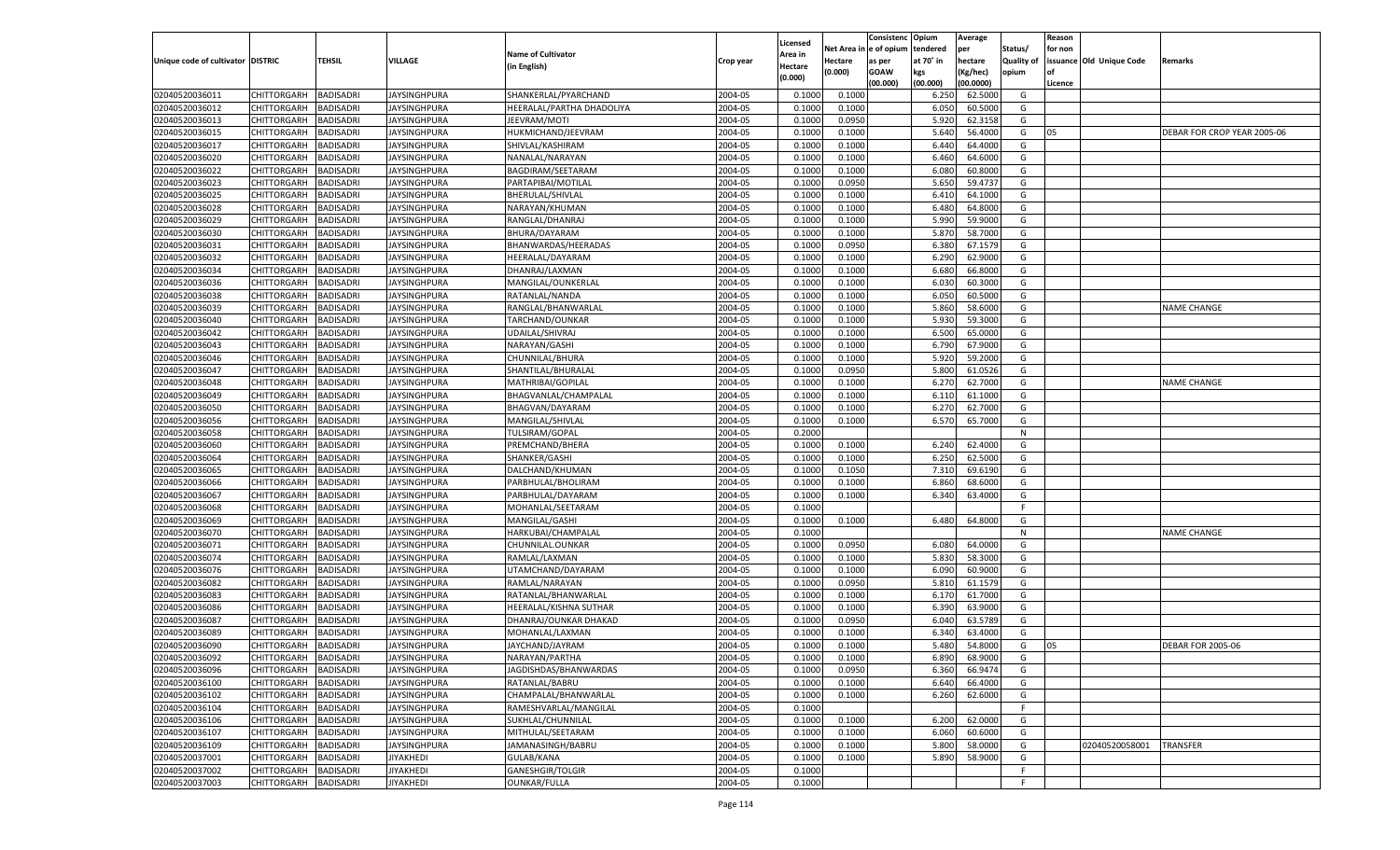|                                   |                       |                  |                  |                               |                    | Licensed |                        | Consistenc  | Opium          | Average       |                   | Reason        |                          |                    |
|-----------------------------------|-----------------------|------------------|------------------|-------------------------------|--------------------|----------|------------------------|-------------|----------------|---------------|-------------------|---------------|--------------------------|--------------------|
|                                   |                       |                  |                  | <b>Name of Cultivator</b>     |                    | Area in  | Net Area in e of opium |             | tendered       | per           | Status/           | for non       |                          |                    |
| Unique code of cultivator DISTRIC |                       | <b>TEHSIL</b>    | <b>VILLAGE</b>   | (in English)                  | Crop year          | Hectare  | Hectare                | as per      | at 70° in      | hectare       | <b>Quality of</b> |               | issuance Old Unique Code | Remarks            |
|                                   |                       |                  |                  |                               |                    | (0.000)  | (0.000)                | <b>GOAW</b> | kgs            | (Kg/hec)      | opium             |               |                          |                    |
| 02040520037004                    | CHITTORGARH           | <b>BADISADRI</b> | <b>JIYAKHEDI</b> | <b>KELA/NAVLA</b>             | 2004-05            |          | 0.1000                 | (00.000)    | (00.000)       | (00.0000)     | G                 | Licence<br>04 |                          |                    |
|                                   | <b>CHITTORGARH</b>    |                  |                  |                               |                    | 0.1000   |                        |             | 5.340          | 53.4000       | -F                |               |                          |                    |
| 02040520037006                    |                       | <b>BADISADRI</b> | <b>JIYAKHEDI</b> | JAGDISH/OUNKARLAL             | 2004-05            | 0.1000   |                        |             |                |               |                   |               |                          | <b>VAME CHANGE</b> |
| 02040520037007                    | CHITTORGARH           | <b>BADISADRI</b> | <b>JIYAKHEDI</b> | MAGNIRAM/CHATARBHUJ           | 2004-05            | 0.1000   | 0.1000                 |             | 5.710<br>6.080 | 57.1000       | G                 | 05            |                          |                    |
| 02040520037008                    | CHITTORGARH           | <b>BADISADRI</b> | <b>JIYAKHEDI</b> | BHURALAL/JAGANNATH            | 2004-05<br>2004-05 | 0.1000   | 0.1000                 |             |                | 60.8000       | G                 |               |                          |                    |
| 02040520037009                    | CHITTORGARH           | <b>BADISADRI</b> | <b>JIYAKHEDI</b> | UDA/CHATARBHUJ                |                    | 0.1000   | 0.0950                 |             | 5.740          | 60.4211       | G                 |               |                          |                    |
| 02040520037010                    | CHITTORGARH           | <b>BADISADRI</b> | <b>JIYAKHEDI</b> | NARAYANGIR/AMRATGIR           | 2004-05            | 0.1000   |                        |             |                |               | F.<br>F.          |               |                          |                    |
| 02040520037012<br>02040520037013  | CHITTORGARH           | <b>BADISADRI</b> | <b>JIYAKHEDI</b> | <b>HARLAL/DEVJI</b>           | 2004-05            | 0.1000   |                        |             |                |               |                   |               |                          |                    |
|                                   | CHITTORGARH           | <b>BADISADRI</b> | <b>JIYAKHEDI</b> | GOUTAM/HAMERA                 | 2004-05            | 0.1000   | 0.1050                 |             | 5.790          | 55.1429       | G                 |               |                          |                    |
| 02040520037014                    | CHITTORGARH           | <b>BADISADRI</b> | <b>JIYAKHEDI</b> | CHAMPALAL/NAVLA               | 2004-05            | 0.1000   | 0.1000                 |             | 5.860          | 58.6000       | G                 |               |                          |                    |
| 02040520037015                    | CHITTORGARH           | <b>BADISADRI</b> | <b>JIYAKHEDI</b> | CHAGANLAL/PRATHVIRAJ          | 2004-05            | 0.1000   | 0.1000                 |             | 6.160          | 61.6000       | G                 |               |                          |                    |
| 02040520037016                    | <b>CHITTORGARH</b>    | <b>BADISADRI</b> | <b>JIYAKHEDI</b> | MOHAN/BHAJYA                  | 2004-05            | 0.1000   | 0.1050                 |             | 6.160          | 58.6667       | G                 |               |                          |                    |
| 02040520037018                    | CHITTORGARH           | <b>BADISADRI</b> | <b>JIYAKHEDI</b> | <b>HEERAGIR/TOLIGIR</b>       | 2004-05            | 0.1000   | 0.1000                 |             | 6.050          | 60.5000       | G                 |               |                          |                    |
| 02040520037019                    | CHITTORGARH           | <b>BADISADRI</b> | <b>JIYAKHEDI</b> | LACHIRAM/KUKA                 | 2004-05            | 0.1000   | 0.1000                 |             | 5.930          | 59.3000       | G                 |               |                          |                    |
| 02040520037020                    | CHITTORGARH           | <b>BADISADRI</b> | <b>JIYAKHEDI</b> | BAGDIRAM/BHOLARAM             | 2004-05            | 0.1000   | 0.1000                 |             | 5.930          | 59.3000       | G                 |               |                          |                    |
| 02040520037021                    | CHITTORGARH           | <b>BADISADRI</b> | <b>JIYAKHEDI</b> | DHANNALAL/NAVLA               | 2004-05            | 0.1000   | 0.1000                 |             | 5.820          | 58.2000       | G                 |               |                          |                    |
| 02040520037022                    | CHITTORGARH           | <b>BADISADRI</b> | <b>JIYAKHEDI</b> | SALYENDRAPALSINGH/FATEH SINGH | 2004-05            | 0.1000   | 0.1000                 |             | 5.330          | 53.3000       | G                 | 04            | 02040520033001           | <b>TRANSFER</b>    |
| 02040520037023                    | CHITTORGARH           | <b>BADISADRI</b> | <b>JIYAKHEDI</b> | SHIV LAL/CHATARBHUJ           | 2004-05            | 0.1000   | 0.1000                 |             | 4.930          | 49.3000       | G                 | 04            | 02040520033009           | <b>TRANSFER</b>    |
| 02040520037024                    | CHITTORGARH           | <b>BADISADRI</b> | <b>JIYAKHEDI</b> | PARBHU LAL/CHUNNI LAL         | 2004-05            | 0.1000   | 0.1000                 |             | 5.880          | 58.8000       | G                 |               | 02040520033002           | TRANSFER           |
| 02040520037025                    | <b>CHITTORGARH</b>    | <b>BADISADRI</b> | <b>JIYAKHEDI</b> | <b>OUNKAR/GOTU</b>            | 2004-05            | 0.1000   |                        |             |                |               | F.                |               | 02040520033012           | TRANSFER           |
| 02040520038003                    | CHITTORGARH           | <b>BADISADRI</b> | KACHUMRA         | SHANKER/ROOPA                 | 2004-05            | 0.1000   |                        |             |                |               | F.                |               |                          |                    |
| 02040520038004                    | CHITTORGARH           | <b>BADISADRI</b> | <b>KACHUMRA</b>  | <b>BHERULAL/PARTAP</b>        | 2004-05            | 0.1000   | 0.1050                 |             | 4.640          | 44.1905       | G                 | 04            |                          |                    |
| 02040520038005                    | CHITTORGARH           | <b>BADISADRI</b> | KACHUMRA         | LAXMAN/VAKTA                  | 2004-05            | 0.1000   | 0.0950                 |             | 5.620          | 59.1579       | G                 |               |                          |                    |
| 02040520038006                    | <b>CHITTORGARH</b>    | <b>BADISADRI</b> | KACHUMRA         | PARTVIRAJ/BHOLA               | 2004-05            | 0.1000   | 0.0950                 |             | 5.190          | 54.6316       | G                 | 05            |                          |                    |
| 02040520038008                    | CHITTORGARH           | <b>BADISADRI</b> | KACHUMRA         | DEVA/OUNKAR                   | 2004-05            | 0.1000   |                        |             |                |               | F.                |               |                          |                    |
| 02040520038010                    | CHITTORGARH           | <b>BADISADRI</b> | KACHUMRA         | KESHUGIR/GOKALGIR             | 2004-05            | 0.1000   |                        |             |                |               | F.                |               |                          |                    |
| 02040520038015                    | CHITTORGARH           | <b>BADISADRI</b> | KACHUMRA         | MOHANPURI/GULABPURI           | 2004-05            | 0.1000   |                        |             |                |               | F.                |               |                          |                    |
| 02040520038016                    | <b>CHITTORGARH</b>    | <b>BADISADRI</b> | KACHUMRA         | DEVA/OUNKAR BALAI             | 2004-05            | 0.1000   |                        |             |                |               | F.                |               |                          |                    |
| 02040520038017                    | CHITTORGARH           | <b>BADISADRI</b> | KACHUMRA         | <b>OUNKARGIR/PRATVIGIR</b>    | 2004-05            | 0.1000   |                        |             |                |               | F.                |               |                          |                    |
| 02040520038019                    | CHITTORGARH           | <b>BADISADRI</b> | KACHUMRA         | SHRILAL/BHOLA                 | 2004-05            | 0.1000   | 0.1050                 |             | 6.260          | 59.6190       | G                 |               |                          |                    |
| 02040520038020                    | CHITTORGARH           | <b>BADISADRI</b> | KACHUMRA         | BHURADAN/DHULJI               | 2004-05            | 0.1000   | 0.1000                 |             | 5.540          | 55.4000       | G                 | 05            |                          |                    |
| 02040520038024                    | <b>CHITTORGARH</b>    | <b>BADISADRI</b> | KACHUMRA         | DHANNIBAI/SHANKER             | 2004-05            | 0.1000   |                        |             |                |               | F.                |               |                          |                    |
| 02040520038026                    | CHITTORGARH           | <b>BADISADRI</b> | KACHUMRA         | <b>BADRIBAI/BHAGVAN</b>       | 2004-05            | 0.1000   | 0.1000                 |             | 5.440          | 54.4000       | G                 | 05            |                          |                    |
| 02040520038027                    | <b>CHITTORGARH</b>    | <b>BADISADRI</b> | <b>KACHUMRA</b>  | MOHANLAL/GULAB                | 2004-05            | 0.1000   | 0.1000                 |             | 5.420          | 54.2000       | G                 | 05            |                          |                    |
| 02040520038028                    | <b>CHITTORGARH</b>    | <b>BADISADRI</b> | KACHUMRA         | NARAYAN/SUKHA                 | 2004-05            | 0.1000   |                        |             |                |               | F.                |               |                          |                    |
| 02040520038029                    | <b>CHITTORGARH</b>    | <b>BADISADRI</b> | KACHUMRA         | ROOPA/GAMERA                  | 2004-05            | 0.1000   |                        |             |                |               | F.                |               |                          |                    |
| 02040520038030                    | CHITTORGARH           | <b>BADISADRI</b> | KACHUMRA         | MOTIYABAI/MOHANGIR            | 2004-05            | 0.1000   | 0.1000                 |             | 5.930          | 59.3000       | G                 |               |                          | <b>NAME CHANGE</b> |
| 02040520038034                    | <b>CHITTORGARH</b>    | <b>BADISADRI</b> | <b>KACHUMRA</b>  | BHERULAL/MOHANLAL             | 2004-05            | 0.1000   |                        |             |                |               | F.                |               |                          |                    |
| 02040520038035                    | <b>CHITTORGARH</b>    | <b>BADISADRI</b> | KACHUMRA         | GEETABAI/SHANKERDAS           | 2004-05            | 0.1000   | 0.1000                 |             | 5.490          | 54.9000       | G                 | 05            |                          |                    |
| 02040520038038                    | <b>CHITTORGARH</b>    | <b>BADISADRI</b> | <b>KACHUMRA</b>  | <b>KESIBAI/BHANWAR</b>        | 2004-05            | 0.1000   |                        |             |                |               | F.                |               |                          |                    |
| 02040520038041                    | CHITTORGARH           | <b>BADISADRI</b> | <b>KACHUMRA</b>  | BHURIBAI/NARAYN               | 2004-05            | 0.1000   |                        |             |                |               | E                 |               |                          |                    |
| 02040520038045                    | <b>CHITTORGARH</b>    | <b>BADISADRI</b> | <b>KACHUMRA</b>  | <b>BHERA/DEVA</b>             | 2004-05            | 0.1000   | 0.1000                 |             | 5.580          | 55.8000       | G                 | 05            |                          |                    |
| 02040520038046                    | <b>CHITTORGARH</b>    | <b>BADISADRI</b> | KACHUMRA         | GAMER/UDA                     | 2004-05            | 0.1000   |                        |             |                |               | F                 |               |                          |                    |
| 02040520038048                    | <b>CHITTORGARH</b>    | <b>BADISADRI</b> | <b>KACHUMRA</b>  | SHANKER/VAKTA                 | 2004-05            | 0.1000   |                        |             |                |               | F.                |               |                          |                    |
| 02040520038050                    | CHITTORGARH           | <b>BADISADRI</b> | KACHUMRA         | <b>BHERULAL/DALLA</b>         | 2004-05            | 0.1000   |                        |             |                |               | F.                |               |                          |                    |
| 02040520041001                    | CHITTORGARH           | <b>BADISADRI</b> | <b>KAROLI</b>    | LAXMI LAL/LACHMI CHAND        | 2004-05            | 0.1000   | 0.0950                 |             | 5.960          | 62.7368       | G                 |               |                          |                    |
| 02040520041003                    | CHITTORGARH BADISADRI |                  | <b>KAROLI</b>    | BHAVANISHANKER/NATHU LAL      | 2004-05            | 0.1000   | 0.0950                 |             |                | 5.830 61.3684 | G                 |               |                          |                    |
| 02040520041004                    | <b>CHITTORGARH</b>    | <b>BADISADRI</b> | <b>KAROLI</b>    | MADAN LAL/DHANRAJ             | 2004-05            | 0.1000   | 0.1000                 |             | 5.430          | 54.3000       | G                 | 05            |                          |                    |
| 02040520041005                    | <b>CHITTORGARH</b>    | <b>BADISADRI</b> | KAROLI           | DALCHAND/SHANKER LAL          | 2004-05            | 0.1000   |                        |             |                |               | F                 |               |                          |                    |
| 02040520041006                    | <b>CHITTORGARH</b>    | <b>BADISADRI</b> | <b>KAROLI</b>    | SHIV LAL/MEGHRAJ              | 2004-05            | 0.1000   | 0.1000                 |             | 5.770          | 57.7000       | G                 |               |                          |                    |
| 02040520041007                    | <b>CHITTORGARH</b>    | <b>BADISADRI</b> | <b>KAROLI</b>    | <b>GANESH LAL/UDAI LAL</b>    | 2004-05            | 0.1000   | 0.1000                 |             | 5.750          | 57.5000       | G                 |               |                          |                    |
| 02040520041009                    | <b>CHITTORGARH</b>    | <b>BADISADRI</b> | <b>KAROLI</b>    | NARAYAN/PYARA                 | 2004-05            | 0.1000   | 0.1000                 |             | 6.040          | 60.4000       | G                 |               |                          |                    |
| 02040520041014                    | <b>CHITTORGARH</b>    | <b>BADISADRI</b> | <b>KAROLI</b>    | SURAJMAL/JAVAHARMAL           | 2004-05            | 0.1000   | 0.1000                 |             | 6.210          | 62.1000       | G                 |               |                          |                    |
| 02040520041016                    | <b>CHITTORGARH</b>    | <b>BADISADRI</b> | <b>KAROLI</b>    | DEVI LAL/OUNKAR LAL           | 2004-05            | 0.1000   | 0.1000                 |             | 5.660          | 56.6000       | G                 |               |                          |                    |
| 02040520041017                    | <b>CHITTORGARH</b>    | <b>BADISADRI</b> | <b>KAROLI</b>    | BADRIBAI/VIJAYRAM             | 2004-05            | 0.1000   | 0.0950                 |             | 6.110          | 64.3158       | G                 |               |                          |                    |
| 02040520041019                    | <b>CHITTORGARH</b>    | <b>BADISADRI</b> | <b>KAROLI</b>    | MOTILAL/NATHU LAL             | 2004-05            | 0.1000   | 0.1000                 |             | 5.410          | 54.1000       | G                 | 05            |                          |                    |
| 02040520041021                    | <b>CHITTORGARH</b>    | <b>BADISADRI</b> | <b>KAROLI</b>    | <b>BHERU LAL/NANDLAL</b>      | 2004-05            | 0.1000   | 0.1000                 |             | 6.160          | 61.6000       | G                 |               |                          |                    |
|                                   |                       |                  |                  |                               |                    |          |                        |             |                |               |                   |               |                          |                    |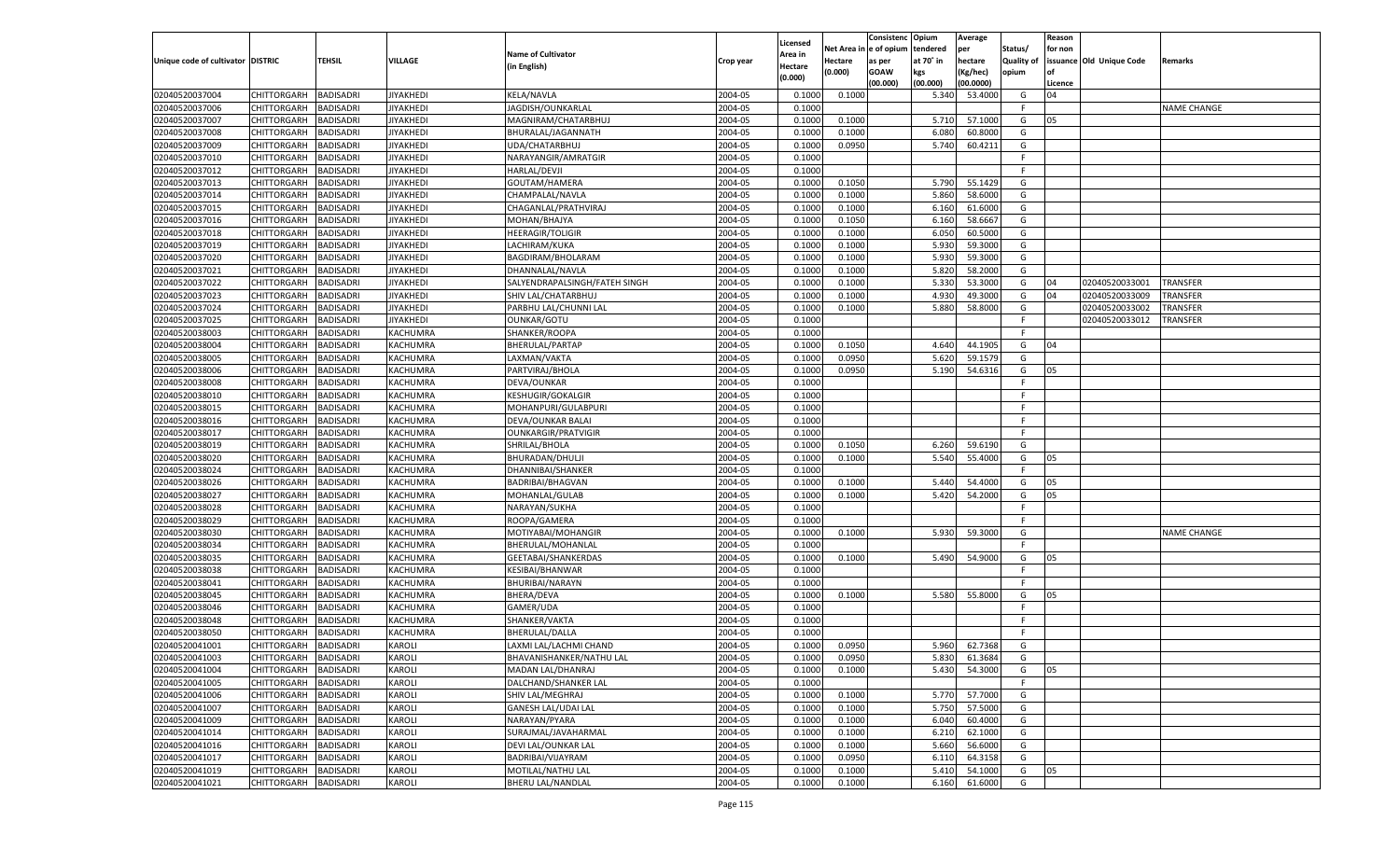|                                   |                       |                  |                |                           |                    | Licensed |         | Consistenc Opium       |           | Average   |                   | Reason  |                          |                        |
|-----------------------------------|-----------------------|------------------|----------------|---------------------------|--------------------|----------|---------|------------------------|-----------|-----------|-------------------|---------|--------------------------|------------------------|
|                                   |                       |                  |                | <b>Name of Cultivator</b> |                    | Area in  |         | Net Area in e of opium | tendered  | per       | Status/           | for non |                          |                        |
| Unique code of cultivator DISTRIC |                       | TEHSIL           | VILLAGE        | (in English)              | Crop year          | Hectare  | Hectare | as per                 | at 70° in | hectare   | <b>Quality of</b> |         | issuance Old Unique Code | <b>Remarks</b>         |
|                                   |                       |                  |                |                           |                    | (0.000)  | (0.000) | <b>GOAW</b>            | kgs       | (Kg/hec)  | opium             |         |                          |                        |
|                                   |                       |                  |                |                           |                    |          |         | (00.000)               | (00.000)  | (00.0000) |                   | Licence |                          |                        |
| 02040520041023                    | CHITTORGARH           | <b>BADISADRI</b> | KAROLI         | NARAYAN/MAGNI RAM         | 2004-05            | 0.1000   | 0.1000  |                        | 6.000     | 60.0000   | G                 |         |                          |                        |
| 02040520041025                    | CHITTORGARH           | <b>BADISADRI</b> | <b>KAROLI</b>  | RAMIBAI/KISHAN LAL        | 2004-05            | 0.1000   | 0.1000  |                        | 5.600     | 56.0000   | G                 |         |                          | <b>NAME CHANGE</b>     |
| 02040520041027                    | CHITTORGARH           | <b>BADISADRI</b> | <b>KAROLI</b>  | VENDI RAM/RATAN LAL       | 2004-05            | 0.1000   | 0.1000  |                        | 6.180     | 61.8000   | G                 |         |                          |                        |
| 02040520041028                    | CHITTORGARH           | <b>BADISADRI</b> | KAROLI         | HARIRAM/JALAM             | 2004-05            | 0.1000   |         |                        |           |           | N                 |         | 02040520073002           | TRANSFER/JANTAI        |
| 02040520041029                    | CHITTORGARH           | <b>BADISADRI</b> | <b>KAROLI</b>  | SHANKER/KELA              | 2004-05            | 0.1000   | 0.1000  |                        | 5.670     | 56.7000   | G                 |         | 02040520073003           | TRANSFER               |
| 02040520041030                    | CHITTORGARH           | <b>BADISADRI</b> | <b>KAROLI</b>  | NAVLIBAI/NANDA            | 2004-05            | 0.1000   |         |                        |           |           | N                 |         | 02040520073004           | TRANSFER               |
| 02040520041031                    | CHITTORGARH           | <b>BADISADRI</b> | <b>KAROLI</b>  | PANNALAL/JALAM            | 2004-05            | 0.1000   |         |                        |           |           | N                 |         | 02040520073005           | TRANSFER/JANTAI        |
| 02040520041032                    | CHITTORGARH           | <b>BADISADRI</b> | KAROLI         | GANGA/BHERA               | 2004-05            | 0.1000   |         |                        |           |           | N                 |         | 02040520073006           | TRANSFER/SATIKEHDA     |
| 02040520044001                    | CHITTORGARH           | <b>BADISADRI</b> | KHAKHRIYAKHEDA | <b>HAGAMI BAI/PARTHA</b>  | 2004-05            | 0.1000   |         |                        |           |           | F.                |         |                          |                        |
| 02040520044002                    | CHITTORGARH           | <b>BADISADRI</b> | KHAKHRIYAKHEDA | KALI BAI/ISVAR LAL        | 2004-05            | 0.1000   |         |                        |           |           | -F                |         |                          |                        |
| 02040520044003                    | CHITTORGARH           | <b>BADISADRI</b> | KHAKHRIYAKHEDA | DAYA RAM/GAMERA           | 2004-05            | 0.1000   |         |                        |           |           | F.                |         |                          |                        |
| 02040520045006                    | CHITTORGARH           | <b>BADISADRI</b> | KHARDEVLA      | PREMSINGH/DHANSINGH       | 2004-05            | 0.1000   |         |                        |           |           | -F.               |         |                          |                        |
| 02040520045008                    | CHITTORGARH           | BADISADRI        | KHARDEVLA      | MAANSINGH/NAVALSINGH-     | 2004-05            | 0.1000   |         |                        |           |           | F.                |         |                          |                        |
| 02040520045009                    | CHITTORGARH           | BADISADRI        | KHARDEVLA      | PARBHUBAI/GOTU            | 2004-05            | 0.1000   | 0.1000  |                        | 5.850     | 58.5000   | G                 |         |                          |                        |
| 02040520045023                    | CHITTORGARH           | BADISADRI        | KHARDEVLA      | GOPALSINGH/LAXMANSINGH    | 2004-05            | 0.1000   | 0.1000  |                        | 5.050     | 50.5000   | G                 | 04      |                          |                        |
| 02040520045025                    | CHITTORGARH           | BADISADRI        | KHARDEVLA      | RAMA/KISHNA               | 2004-05            | 0.1000   | 0.1000  |                        | 5.610     | 56.1000   | G                 |         |                          |                        |
| 02040520045026                    | CHITTORGARH           | BADISADRI        | KHARDEVLA      | SHYAMSINGH/BHURSINGH      | 2004-05            | 0.1000   | 0.1000  |                        | 5.940     | 59.4000   | G                 |         |                          |                        |
| 02040520045034                    | CHITTORGARH           | BADISADRI        | KHARDEVLA      | <b>BABRU/RAMA</b>         | 2004-05            | 0.100    | 0.0950  |                        | 6.070     | 63.8947   | G                 |         |                          |                        |
| 02040520045040                    | CHITTORGARH           | BADISADRI        | KHARDEVLA      | NAHARSINGH/KHUMANSINGH    | 2004-05            | 0.1000   | 0.1050  |                        | 5.390     | 51.3333   | G                 | 04      |                          |                        |
| 02040520045042                    | CHITTORGARH           | BADISADRI        | KHARDEVLA      | MAGNA/HAMERA              | 2004-05            | 0.1000   | 0.0950  |                        | 5.400     | 56.8421   | G                 |         |                          |                        |
| 02040520045048                    | CHITTORGARH           | BADISADRI        | KHARDEVLA      | GAMERA/RAMA               | 2004-05            | 0.1000   |         |                        |           |           | F.                |         |                          |                        |
| 02040520045062                    | CHITTORGARH           | BADISADRI        | KHARDEVLA      | GOVARDHANSINGH/DEVISINGH  | 2004-05            | 0.1000   |         |                        |           |           | E                 |         |                          |                        |
| 02040520045072                    | CHITTORGARH           | BADISADRI        | KHARDEVLA      | DHANNA/VARDA              | 2004-05            | 0.1000   | 0.0950  |                        | 6.980     | 73.4737   | G                 |         |                          |                        |
| 02040520045074                    | CHITTORGARH           | BADISADRI        | KHARDEVLA      | KANIRAM/BHERA             | 2004-05            | 0.1000   | 0.0900  |                        | 6.410     | 71.2222   | G                 |         |                          |                        |
| 02040520045075                    | CHITTORGARH           | BADISADRI        | KHARDEVLA      | GOVINDSINGH/BHEEMSINGH    | 2004-05            | 0.1000   | 0.1000  |                        | 6.030     | 60.3000   | G                 |         |                          |                        |
| 02040520045079                    | CHITTORGARH           | BADISADRI        | KHARDEVLA      | VAKTA/KHEMA               | 2004-05            | 0.100    | 0.1000  |                        | 6.330     | 63.3000   | G                 |         | 02040520040005           | TRANSFER               |
| 02040520045080                    | CHITTORGARH           | BADISADRI        | KHARDEVLA      | HEERA LAL/VARJU BAI       | 2004-05            | 0.1000   | 0.1000  |                        | 4.930     | 49.3000   | G                 | 04      | 02040520040009           | TRANSFER               |
| 02040520047002                    | CHITTORGARH           | BADISADRI        | KHERMALIYA     | LALURAM/NATHU             | 2004-05            | 0.1000   | 0.1000  |                        | 5.910     | 59.1000   | G                 |         |                          |                        |
| 02040520047003                    | CHITTORGARH           | <b>BADISADRI</b> | KHERMALIYA     | KISHANLAL/BHERULAL        | 2004-05            | 0.1000   |         |                        |           |           | F.                |         |                          |                        |
| 02040520047007                    | CHITTORGARH           | BADISADRI        | KHERMALIYA     | CHAMPA/NARAYAN            | 2004-05            | 0.1000   |         |                        |           |           | E                 |         |                          |                        |
| 02040520047011                    | CHITTORGARH           | BADISADRI        | KHERMALIYA     | KALURAM/MOTILAL           | 2004-05            | 0.1000   | 0.0950  |                        | 3.220     | 33.8947   |                   | 02      |                          |                        |
| 02040520047012                    | CHITTORGARH           | BADISADRI        | KHERMALIYA     | <b>BHAGVAN/PARTHA</b>     | 2004-05            | 0.1000   | 0.1000  |                        | 4.960     | 49.6000   | G                 | 04      |                          |                        |
| 02040520047013                    | CHITTORGARH           | BADISADRI        | KHERMALIYA     | RATANLAL/NANDLAI          | 2004-05            | 0.1000   | 0.1050  |                        | 6.220     | 59.2381   | G                 |         |                          |                        |
| 02040520047015                    | CHITTORGARH           | BADISADRI        | KHERMALIYA     | CHATRA/BHAGCHAND          | 2004-05            | 0.1000   |         |                        |           |           | N                 |         |                          |                        |
| 02040520047016                    | CHITTORGARH           | BADISADRI        | KHERMALIYA     | DHAPUBAI/UDAILAL          | 2004-05            | 0.1000   |         |                        |           |           | F.                |         |                          | <b>NAME CHANGE</b>     |
| 02040520047019                    | CHITTORGARH           | BADISADRI        | KHERMALIYA     | BHERU/MAGNA               | 2004-05            | 0.1000   | 0.1000  |                        | 5.930     | 59.3000   | G                 |         | 02040520084013           | TRANSFER               |
| 02040520047020                    | CHITTORGARH           | BADISADRI        | KHERMALIYA     | KALU/DALU                 | 2004-05            | 0.1000   | 0.1000  |                        | 3.430     | 34.3000   | G                 | 04      | 02040520084004           | TRANSFER               |
| 02040520047021                    | CHITTORGARH           | BADISADRI        | KHERMALIYA     | <b>GANGA RAM/PEMA</b>     | 2004-05            | 0.1000   | 0.1000  |                        | 6.11      | 61.1000   | G                 |         | 02040520084008           | <b><i>FRANSFER</i></b> |
| 02040520051001                    | CHITTORGARH           | BADISADRI        | LAXMIPURA 5    | HEERALAL/BHANWARLAL       | 2004-05            | 0.1000   | 0.1000  |                        | 6.280     | 62.8000   | G                 |         |                          |                        |
| 02040520051002                    | CHITTORGARH           | BADISADRI        | LAXMIPURA 5    | PYARRIBAI/GASI            | 2004-05            | 0.1000   | 0.1000  |                        | 6.27      | 62.7000   | G                 |         |                          |                        |
| 02040520051003                    | CHITTORGARH           | BADISADRI        | LAXMIPURA 5    | SURESH/NARAYAN            | 2004-05            | 0.1000   | 0.1000  |                        | 6.040     | 60.4000   | G                 |         |                          |                        |
| 02040520051004                    | CHITTORGARH           | BADISADRI        | LAXMIPURA 5    | BHANWARLAL/BHAGVAN        | 2004-05            | 0.1000   | 0.0950  |                        | 6.700     | 70.5263   | G                 |         |                          |                        |
| 02040520051005                    | CHITTORGARH           | BADISADRI        | AXMIPURA 5     | BHOLIBAI/RAMLAL           | 2004-05            | 0.1000   | 0.1000  |                        | 5.950     | 59.5000   | G                 |         |                          |                        |
|                                   | CHITTORGARH           |                  |                |                           |                    | 0.100    |         |                        |           |           |                   |         |                          |                        |
| 02040520051006<br>02040520051007  |                       | BADISADRI        | LAXMIPURA 5    | UDAIRAM/MOTI              | 2004-05<br>2004-05 |          | 0.0950  |                        | 6.23      | 65.5789   | G<br>G            |         |                          |                        |
|                                   | CHITTORGARH           | BADISADRI        | LAXMIPURA 5    | RAMCHANDRA/TOLIRAM        |                    | 0.1000   | 0.1000  |                        | 5.910     | 59.1000   |                   |         |                          |                        |
| 02040520051008                    | CHITTORGARH BADISADRI |                  | LAXMIPURA 5    | GISHALAL/RAMLAL           | 2004-05            | 0.1000   | 0.1000  |                        | 6.540     | 65.4000   | G                 |         |                          |                        |
| 02040520051009                    | CHITTORGARH           | <b>BADISADRI</b> | LAXMIPURA 5    | <b>BADRILAL/MOTI</b>      | 2004-05            | 0.1000   | 0.0950  |                        | 6.330     | 66.6316   | G                 |         |                          |                        |
| 02040520051010                    | <b>CHITTORGARH</b>    | <b>BADISADRI</b> | LAXMIPURA 5    | PREMNARAYAN/MANGILAL      | 2004-05            | 0.1000   | 0.0950  |                        | 6.600     | 69.4737   | G                 |         |                          |                        |
| 02040520051011                    | CHITTORGARH           | <b>BADISADRI</b> | LAXMIPURA 5    | RADHESHYAM/PREMCHAND      | 2004-05            | 0.1000   | 0.1000  |                        | 5.680     | 56.8000   | G                 |         |                          |                        |
| 02040520051012                    | <b>CHITTORGARH</b>    | <b>BADISADRI</b> | LAXMIPURA 5    | CHAMPALAL/GISA            | 2004-05            | 0.1000   | 0.0950  |                        | 5.970     | 62.8421   | G                 |         |                          |                        |
| 02040520051013                    | CHITTORGARH           | <b>BADISADRI</b> | LAXMIPURA 5    | NAKSATRAMAL/BHERULAL      | 2004-05            | 0.1000   | 0.0950  |                        | 6.340     | 66.7368   | G                 |         |                          | NAME CHANGE            |
| 02040520051014                    | <b>CHITTORGARH</b>    | <b>BADISADRI</b> | LAXMIPURA 5    | BHANWARLAL/SAVALAL        | 2004-05            | 0.1000   | 0.1000  |                        | 5.620     | 56.2000   | G                 |         |                          |                        |
| 02040520051017                    | <b>CHITTORGARH</b>    | <b>BADISADRI</b> | LAXMIPURA 5    | GOPILAL/BHOLIRAM          | 2004-05            | 0.1000   | 0.1000  |                        | 6.790     | 67.9000   | G                 |         |                          |                        |
| 02040520051018                    | <b>CHITTORGARH</b>    | <b>BADISADRI</b> | LAXMIPURA 5    | NARAYANIBAI/PARBHULAL     | 2004-05            | 0.1000   | 0.1000  |                        | 6.070     | 60.7000   | G                 |         |                          |                        |
| 02040520051019                    | CHITTORGARH           | <b>BADISADRI</b> | LAXMIPURA 5    | KISHANLAL/BHAGVANLAL      | 2004-05            | 0.1000   | 0.1000  |                        | 6.330     | 63.3000   | G                 |         |                          |                        |
| 02040520051021                    | <b>CHITTORGARH</b>    | <b>BADISADRI</b> | LAXMIPURA 5    | JAYRAM/MOTI               | 2004-05            | 0.1000   | 0.0950  |                        | 6.990     | 73.5789   | G                 |         |                          |                        |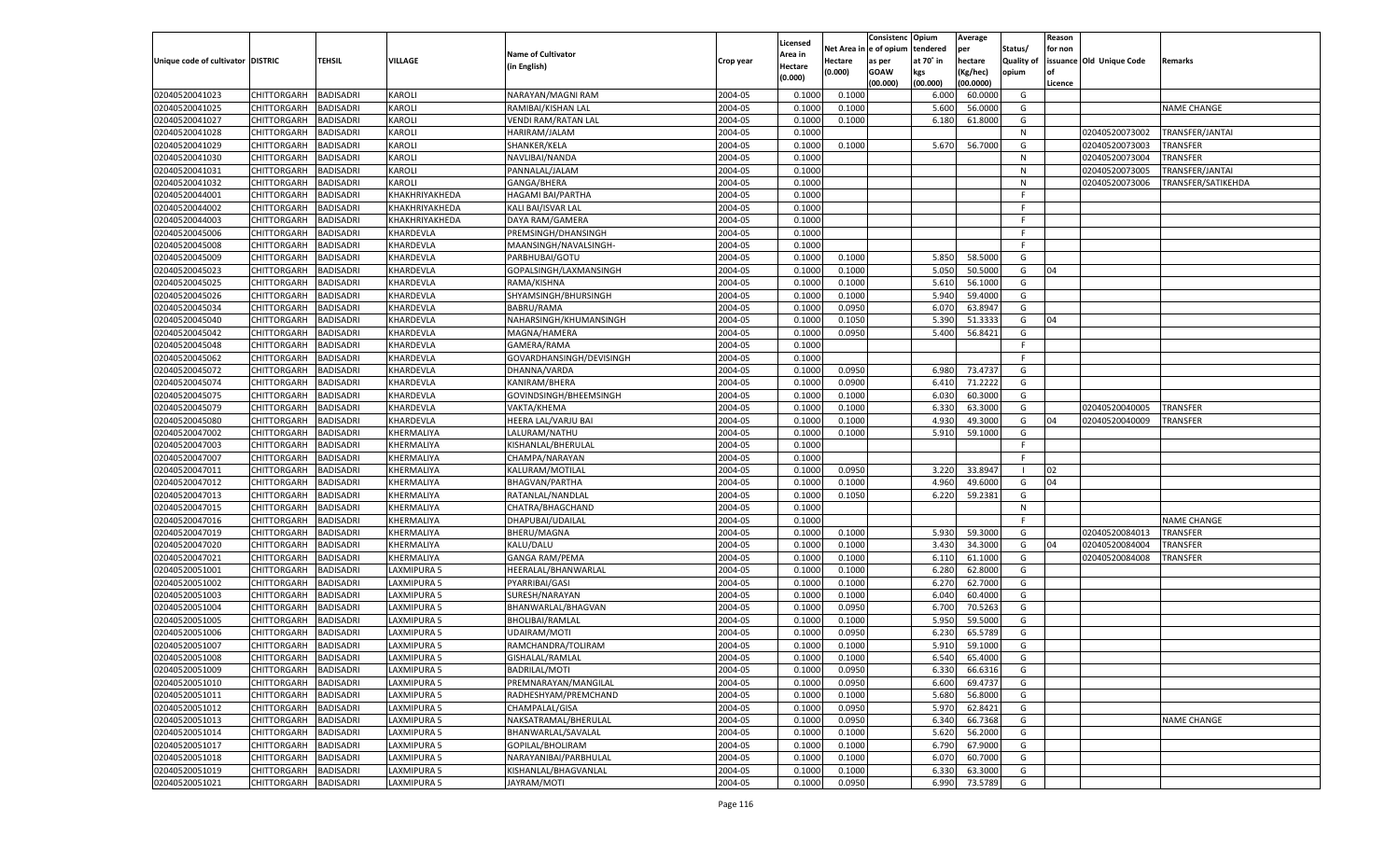|                                   |                       |                  |                    |                              |           |          |             | Consistenc   | Opium     | Average       |                   | Reason  |                          |                      |
|-----------------------------------|-----------------------|------------------|--------------------|------------------------------|-----------|----------|-------------|--------------|-----------|---------------|-------------------|---------|--------------------------|----------------------|
|                                   |                       |                  |                    |                              |           | Licensed | Net Area iı | n e of opium | tendered  | per           | Status/           | for non |                          |                      |
| Unique code of cultivator DISTRIC |                       | TEHSIL           | <b>VILLAGE</b>     | <b>Name of Cultivator</b>    | Crop year | Area in  | Hectare     | as per       | at 70° in | hectare       | <b>Quality of</b> |         | issuance Old Unique Code | Remarks              |
|                                   |                       |                  |                    | (in English)                 |           | Hectare  | (0.000)     | <b>GOAW</b>  | kgs       | (Kg/hec)      | opium             |         |                          |                      |
|                                   |                       |                  |                    |                              |           | (0.000)  |             | (00.000)     | (00.000)  | (00.0000)     |                   | Licence |                          |                      |
| 02040520051022                    | CHITTORGARH           | <b>BADISADRI</b> | LAXMIPURA 5        | RANGLAL/SHANKERLAL           | 2004-05   | 0.1000   | 0.1000      |              | 5.910     | 59.1000       | G                 |         |                          |                      |
| 02040520051023                    | CHITTORGARH           | BADISADRI        | LAXMIPURA 5        | BHAGCHAND/RAMA               | 2004-05   | 0.1000   | 0.1000      |              | 6.21      | 62.1000       | G                 |         |                          |                      |
| 02040520051024                    | CHITTORGARH           | BADISADRI        | LAXMIPURA 5        | BHANWARLAL/BHERULAL          | 2004-05   | 0.1000   | 0.1000      |              | 6.440     | 64.4000       | G                 |         |                          |                      |
| 02040520051025                    | CHITTORGARH           | BADISADRI        | LAXMIPURA 5        | RAMCHANDRA/NARAYAN DHANOTIYA | 2004-05   | 0.1000   | 0.1000      |              | 5.910     | 59.1000       | G                 |         |                          |                      |
| 02040520051026                    | CHITTORGARH           | BADISADRI        | AXMIPURA 5         | SEETARAM/MOTILAL             | 2004-05   | 0.1000   | 0.0950      |              | 6.590     | 69.3684       | G                 |         |                          |                      |
| 02040520051031                    | CHITTORGARH           | BADISADRI        | LAXMIPURA 5        | JAGANNATHIBAI/GHASI          | 2004-05   | 0.1000   | 0.1050      |              | 6.11      | 58.1905       | G                 |         |                          |                      |
| 02040520051034                    | CHITTORGARH           | BADISADRI        | LAXMIPURA 5        | NATHU/KALU                   | 2004-05   | 0.1000   | 0.0950      |              | 6.310     | 66.4211       | G                 |         |                          |                      |
| 02040520051035                    | CHITTORGARH           | BADISADRI        | LAXMIPURA 5        | RAMCHANDRA/NARAYAN SAKVADIYA | 2004-05   | 0.1000   | 0.1000      |              | 6.240     | 62.4000       | G                 |         |                          |                      |
|                                   |                       |                  |                    |                              | 2004-05   |          |             |              |           | 62.6000       | G                 |         |                          |                      |
| 02040520051038                    | CHITTORGARH           | BADISADRI        | AXMIPURA 5         | JAYRAM/TECKA                 |           | 0.1000   | 0.1000      |              | 6.260     |               |                   |         |                          |                      |
| 02040520051039                    | CHITTORGARH           | BADISADRI        | LAXMIPURA 5        | UDAIRAM/BHERA                | 2004-05   | 0.1000   | 0.0950      |              | 6.680     | 70.3158       | G                 |         |                          |                      |
| 02040520051041                    | CHITTORGARH           | BADISADRI        | LAXMIPURA 5        | SHANTILAL/DALCHAND           | 2004-05   | 0.1000   | 0.0950      |              | 6.170     | 64.9474       | G                 |         |                          |                      |
| 02040520051042                    | CHITTORGARH           | BADISADRI        | LAXMIPURA 5        | MOTILAL/BHAGVANLAL           | 2004-05   | 0.1000   | 0.0950      |              | 5.950     | 62.6316       | G                 |         |                          |                      |
| 02040520051045                    | CHITTORGARH           | BADISADRI        | AXMIPURA 5         | MANGILAL/KISHNA              | 2004-05   | 0.1000   | 0.1000      |              | 6.27      | 62.7000       | G                 |         |                          |                      |
| 02040520051046                    | CHITTORGARH           | <b>BADISADRI</b> | <b>LAXMIPURA 5</b> | MANGILAL/LAXMAN              | 2004-05   | 0.1000   | 0.1000      |              | 6.900     | 69.0000       | G                 |         |                          |                      |
| 02040520051047                    | CHITTORGARH           | <b>BADISADRI</b> | <b>LAXMIPURA 5</b> | <b>BABRI/HEERALAL</b>        | 2004-05   | 0.1000   | 0.1000      |              | 6.270     | 62.7000       | G                 |         |                          | <b>NAME CHANGE</b>   |
| 02040520051048                    | CHITTORGARH           | BADISADRI        | LAXMIPURA 5        | UDAILAL/NARAYAN              | 2004-05   | 0.1000   | 0.1000      |              | 5.880     | 58.8000       | G                 |         |                          |                      |
| 02040520051050                    | CHITTORGARH           | <b>BADISADRI</b> | AXMIPURA 5         | <b>GOPILAL/BHERA</b>         | 2004-05   | 0.1000   | 0.1000      |              | 6.110     | 61.1000       | G                 |         |                          |                      |
| 02040520051052                    | CHITTORGARH           | BADISADRI        | LAXMIPURA 5        | RAMLAL/BHERA                 | 2004-05   | 0.1000   | 0.0950      |              | 6.270     | 66.0000       | G                 |         |                          |                      |
| 02040520051053                    | CHITTORGARH           | <b>BADISADRI</b> | LAXMIPURA 5        | SUKHLAL/KHEMRAJ              | 2004-05   | 0.1000   | 0.1000      |              | 6.360     | 63.6000       | G                 |         |                          |                      |
| 02040520051054                    | CHITTORGARH           | BADISADRI        | LAXMIPURA 5        | BHAGCHAND/PYARA              | 2004-05   | 0.1000   | 0.0950      |              | 5.970     | 62.8421       | G                 |         |                          |                      |
| 02040520051055                    | CHITTORGARH           | <b>BADISADRI</b> | AXMIPURA 5         | NARAYAN/PARTHVIRAJ           | 2004-05   | 0.1000   | 0.1000      |              | 6.060     | 60.6000       | G                 |         |                          |                      |
| 02040520051058                    | CHITTORGARH           | BADISADRI        | LAXMIPURA 5        | SHANTOSHLAL/GOPILAL          | 2004-05   | 0.1000   | 0.1000      |              | 6.280     | 62.8000       | G                 |         |                          |                      |
| 02040520051059                    | CHITTORGARH           | <b>BADISADRI</b> | LAXMIPURA 5        | SHANTILAL/PARTHVIRAJ         | 2004-05   | 0.1000   | 0.0950      |              | 6.160     | 64.8421       | G                 |         |                          |                      |
| 02040520051061                    | CHITTORGARH           | BADISADRI        | LAXMIPURA 5        | HARIRAM/JAYRAM               | 2004-05   | 0.1000   | 0.1000      |              | 5.970     | 59.7000       | G                 |         |                          | <b>NAME CHANGE</b>   |
| 02040520051064                    | CHITTORGARH           | <b>BADISADRI</b> | AXMIPURA 5         | PREMCHAND/SAVALAL            | 2004-05   | 0.1000   | 0.1000      |              | 6.460     | 64.6000       | G                 |         |                          |                      |
| 02040520051066                    | CHITTORGARH           | BADISADRI        | LAXMIPURA 5        | NIRBHYARAM/BHANWARLAI        | 2004-05   | 0.1000   | 0.1000      |              | 6.160     | 61.6000       | G                 |         |                          |                      |
| 02040520051067                    | CHITTORGARH           | <b>BADISADRI</b> | LAXMIPURA 5        | RAMNARAYAN/UDAIRAM           | 2004-05   | 0.1000   | 0.0950      |              | 6.090     | 64.1053       | G                 |         |                          |                      |
| 02040520051068                    | CHITTORGARH           | BADISADRI        | LAXMIPURA 5        | SHANTILAL/MANGILAL           | 2004-05   | 0.1000   | 0.1000      |              | 6.160     | 61.6000       | G                 |         |                          |                      |
| 02040520051069                    | CHITTORGARH           | <b>BADISADRI</b> | <b>LAXMIPURA 5</b> | DEVILAL/RATANLAL             | 2004-05   | 0.1000   | 0.1000      |              | 6.350     | 63.5000       | G                 |         |                          |                      |
| 02040520051070                    |                       | BADISADRI        | LAXMIPURA 5        |                              | 2004-05   | 0.1000   |             |              | 6.390     | 63.9000       | G                 |         |                          |                      |
|                                   | CHITTORGARH           |                  |                    | DEVILAL/NANDA                |           |          | 0.1000      |              |           |               |                   |         |                          |                      |
| 02040520051073                    | CHITTORGARH           | <b>BADISADRI</b> | LAXMIPURA 5        | KASHIRAM/MOHAN               | 2004-05   | 0.1000   | 0.1000      |              | 6.010     | 60.1000       | G                 |         |                          |                      |
| 02040520051074                    | CHITTORGARH           | <b>BADISADRI</b> | LAXMIPURA 5        | SANTOSHLAL/BHANWARLAL        | 2004-05   | 0.1000   | 0.1000      |              | 6.340     | 63.4000       | G                 |         |                          |                      |
| 02040520051075                    | CHITTORGARH           | <b>BADISADRI</b> | LAXMIPURA 5        | NATHU/PALA RAVAT             | 2004-05   | 0.1000   | 0.1000      |              | 5.000     | 50.0000       | G                 | 04      | 02040520046001           | <b>TRANSFER</b>      |
| 02040520052002                    | CHITTORGARH           | BADISADRI        | <b>IKODA</b>       | HEERALAL/KALU DANGI          | 2004-05   | 0.1000   |             |              |           |               | F                 | 07      |                          |                      |
| 02040520052004                    | CHITTORGARH           | <b>BADISADRI</b> | <b>IKODA</b>       | BHANWARLAL/SAVA              | 2004-05   | 0.1000   | 0.0900      |              | 5.400     | 60.0000       | G                 |         |                          |                      |
| 02040520052005                    | CHITTORGARH           | <b>BADISADRI</b> | <b>IKODA</b>       | <b>BHAGVAN/SAVA</b>          | 2004-05   | 0.1000   |             |              |           |               | F                 |         |                          |                      |
| 02040520052009                    | CHITTORGARH           | <b>BADISADRI</b> | <b>IKODA</b>       | BAGDIRAM/CHUNNILAL           | 2004-05   | 0.1000   | 0.1050      |              | 6.200     | 59.0476       | G                 |         |                          |                      |
| 02040520052011                    | CHITTORGARH           | BADISADRI        | <b>IKODA</b>       | SAVA/UDA                     | 2004-05   | 0.1000   | 0.1000      |              | 5.820     | 58.2000       | G                 |         |                          |                      |
| 02040520052016                    | CHITTORGARH           | <b>BADISADRI</b> | <b>IKODA</b>       | LAXMAN/BALU                  | 2004-05   | 0.1000   | 0.1000      |              | 5.930     | 59.3000       | G                 |         |                          |                      |
| 02040520052018                    | CHITTORGARH           | <b>BADISADRI</b> | <b>IKODA</b>       | RAMESHVAR/NANURAM DANGI      | 2004-05   | 0.1000   | 0.1050      |              | 6.290     | 59.9048       | G                 |         |                          |                      |
| 02040520052020                    | CHITTORGARH           | <b>BADISADRI</b> | <b>IKODA</b>       | DEVILAL/UDA                  | 2004-05   | 0.1000   | 0.1000      |              | 5.420     | 54.2000       | G                 |         |                          |                      |
| 02040520052023                    | CHITTORGARH           | BADISADRI        | <b>IKODA</b>       | RAMCHANDRA/GOPAL             | 2004-05   | 0.1000   | 0.1000      |              | 6.060     | 60.6000       | G                 |         |                          |                      |
| 02040520052024                    | CHITTORGARH           | BADISADRI        | <b>IKODA</b>       | NARAYAN/GOPAL                | 2004-05   | 0.1000   | 0.1000      |              | 5.950     | 59.5000       | G                 |         |                          |                      |
| 02040520052030                    | CHITTORGARH           | BADISADRI        | <b>IKODA</b>       | NANDA/MODA                   | 2004-05   | 0.1000   |             |              |           |               | F                 |         | 02040520092002           | TRANSFER             |
| 02040520052031                    | CHITTORGARH           | <b>BADISADRI</b> | <b>IKODA</b>       | <b>BHURA/VENDA</b>           | 2004-05   | 0.1000   |             |              |           |               | F                 |         | 02040520087007           | <b>TRANSFER</b>      |
| 02040520052032                    | CHITTORGARH BADISADRI |                  | <b>LIKODA</b>      | KESHYA/KALU                  | 2004-05   | 0.1000   |             |              |           |               | F                 |         | 02040520080003           | TRANSFER             |
| 02040520052033                    | <b>CHITTORGARH</b>    | <b>BADISADRI</b> | LIKODA             | BHERA/LIMBA                  | 2004-05   | 0.1000   |             |              |           |               | F.                |         | 02040520080011           | NAME CHANGE/TRANSFER |
| 02040520052034                    | <b>CHITTORGARH</b>    | <b>BADISADRI</b> | LIKODA             | MANGIYA/SAVA                 | 2004-05   | 0.1000   | 0.1000      |              | 6.770     | 67.7000       | G                 |         | 02040520018001           | <b>TRANSFER</b>      |
| 02040520052035                    | CHITTORGARH           | <b>BADISADRI</b> | LIKODA             | MANGYA/HEMA                  | 2004-05   | 0.1000   | 0.1000      |              | 5.960     | 59.6000       | G                 |         | 02040520018003           | <b>TRANSFER</b>      |
| 02040520052036                    | <b>CHITTORGARH</b>    | <b>BADISADRI</b> | LIKODA             | MAGNA/VARDA                  | 2004-05   | 0.1000   |             |              |           |               | N                 |         | 02040520092004           | TRANSFER             |
| 02040520052037                    | <b>CHITTORGARH</b>    | <b>BADISADRI</b> | LIKODA             | KISHAN LAL/VARDA             | 2004-05   | 0.1000   |             |              |           |               | ${\sf N}$         |         | 02040520092006           | TRANSFER             |
| 02040520052038                    | CHITTORGARH           | <b>BADISADRI</b> | LIKODA             | JERAJSINGH/KALUSINGH         | 2004-05   | 0.1000   |             |              |           |               | N                 |         | 02040520042002           | TRANSFER             |
| 02040520052039                    | CHITTORGARH           | <b>BADISADRI</b> | LIKODA             | NANDA/UDA                    | 2004-05   | 0.1000   |             |              |           |               | N                 |         | 02040520042005           | <b>TRANSFER</b>      |
|                                   | CHITTORGARH           |                  |                    |                              |           |          |             |              |           |               |                   |         |                          |                      |
| 02040520052040                    |                       | <b>BADISADRI</b> | LIKODA             | BHERUSINGH/KALUSINGH         | 2004-05   | 0.1000   |             |              |           |               | N                 |         | 02040520042006           | TRANSFER             |
| 02040520052041                    | <b>CHITTORGARH</b>    | <b>BADISADRI</b> | LIKODA             | <b>BALU/MEGHA</b>            | 2004-05   | 0.1000   |             |              |           |               | N                 |         | 02040520042001           | TRANSFER             |
| 02040520052042                    | <b>CHITTORGARH</b>    | <b>BADISADRI</b> | LIKODA             | BALIBAIO/NARAYAN             | 2004-05   | 0.1000   | 0.1000      |              |           | 1.780 17.8000 | G                 | 04      | 02040520031008           | NAME CHANGE/TRANSFER |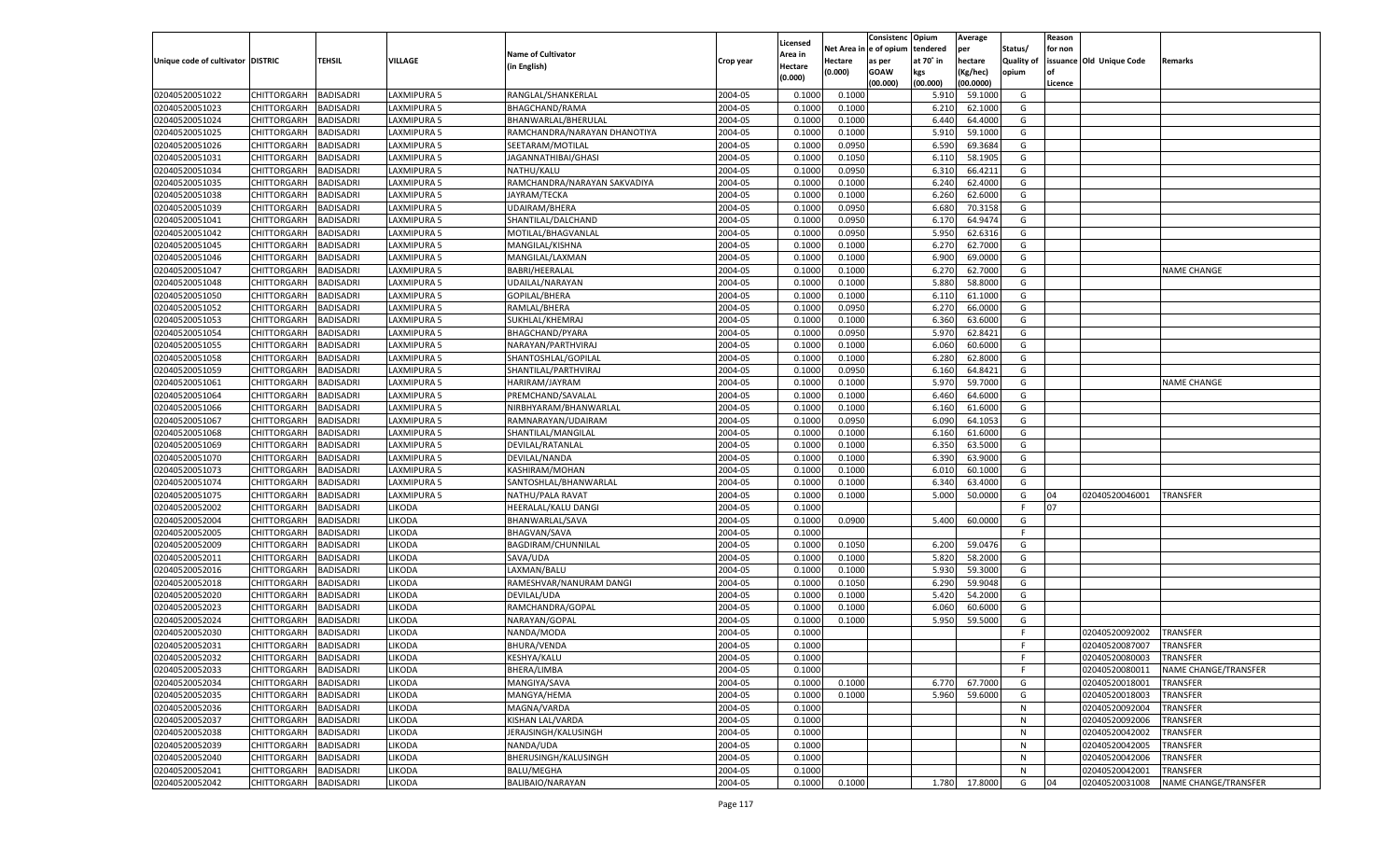|                                   |                       |                  |                |                              |           |                     |            | Consistenc   | Opium     | Average       |                   | Reason  |                          |                 |
|-----------------------------------|-----------------------|------------------|----------------|------------------------------|-----------|---------------------|------------|--------------|-----------|---------------|-------------------|---------|--------------------------|-----------------|
|                                   |                       |                  |                | <b>Name of Cultivator</b>    |           | Licensed<br>Area in | Net Area i | n e of opium | tendered  | per           | Status/           | for non |                          |                 |
| Unique code of cultivator DISTRIC |                       | TEHSIL           | <b>VILLAGE</b> | (in English)                 | Crop year | Hectare             | Hectare    | as per       | at 70° in | hectare       | <b>Quality of</b> |         | issuance Old Unique Code | Remarks         |
|                                   |                       |                  |                |                              |           | (0.000)             | (0.000)    | <b>GOAW</b>  | kgs       | (Kg/hec)      | opium             |         |                          |                 |
|                                   |                       |                  |                |                              |           |                     |            | (00.000)     | (00.000)  | (00.0000)     |                   | Licence |                          |                 |
| 02040520052043                    | CHITTORGARH           | <b>BADISADRI</b> | LIKODA         | KALUSINGH/BHOLUSINGH         | 2004-05   | 0.1000              |            |              |           |               | N                 |         | 02040520079001           | TRANSFER        |
| 02040520052044                    | CHITTORGARH           | BADISADRI        | <b>IKODA</b>   | RATANSINGH/BHOLUSINGH        | 2004-05   | 0.1000              |            |              |           |               | N                 |         | 02040520079003           | TRANSFER        |
| 02040520052045                    | CHITTORGARH           | BADISADRI        | <b>LIKODA</b>  | BHERUSINGH/BHOLASINGH        | 2004-05   | 0.1000              |            |              |           |               | N                 |         | 02040520079009           | TRANSFER        |
| 02040520052046                    | CHITTORGARH           | BADISADRI        | LIKODA         | HAGAMIBAI/BHANWAR LAL        | 2004-05   | 0.1000              |            |              |           |               | N                 |         | 02040520087005           | TRANSFER        |
| 02040520055002                    | CHITTORGARH           | BADISADRI        | MAHUDA         | MANDAK/BHAGIRATH             | 2004-05   | 0.1000              | 0.0950     |              | 5.290     | 55.6842       | G                 |         |                          |                 |
| 02040520055003                    | CHITTORGARH           | BADISADRI        | MAHUDA         | RAMESHVAR/KISHAN LAL         | 2004-05   | 0.1000              | 0.1000     |              | 5.970     | 59.7000       | G                 |         |                          |                 |
| 02040520055004                    | CHITTORGARH           | BADISADRI        | MAHUDA         | <b>BAGDI RAM/BHAGVAN LAL</b> | 2004-05   | 0.1000              | 0.1000     |              | 5.900     | 59.0000       | G                 |         |                          |                 |
| 02040520055007                    | CHITTORGARH           | BADISADRI        | MAHUDA         | SHAMBHU LAL/PREM CHAND       | 2004-05   | 0.1000              | 0.1000     |              | 5.840     | 58.4000       | G                 |         |                          |                 |
| 02040520055008                    | CHITTORGARH           | BADISADRI        | MAHUDA         | MOHANI/SHANKER               | 2004-05   | 0.1000              | 0.0950     |              | 5.950     | 62.6316       | G                 |         |                          |                 |
| 02040520055009                    | CHITTORGARH           | BADISADRI        | MAHUDA         | <b>BADRI LAL/GOKAL</b>       | 2004-05   | 0.1000              | 0.0950     |              | 5.860     | 61.6842       | G                 |         |                          |                 |
| 02040520055013                    | CHITTORGARH           | BADISADRI        | MAHUDA         | PANNALAL/HAR LAL             | 2004-05   | 0.1000              | 0.0950     |              | 5.660     | 59.5789       | G                 |         |                          | NAME CHANGE     |
| 02040520055014                    | CHITTORGARH           | BADISADRI        | MAHUDA         | KISHAN LAL/JAGANNATH         | 2004-05   | 0.1000              | 0.0950     |              | 5.530     | 58.2105       | G                 |         |                          |                 |
| 02040520055015                    | CHITTORGARH           | BADISADRI        | MAHUDA         | RATAN LAL/LAXMAN             | 2004-05   | 0.1000              |            |              |           |               | F.                | 07      |                          |                 |
| 02040520055016                    | CHITTORGARH           | BADISADRI        | MAHUDA         | SUSILA BAI/BHERU LAL         | 2004-05   | 0.1000              | 0.1000     |              | 5.740     | 57.4000       | G                 |         |                          |                 |
| 02040520055017                    | CHITTORGARH           | <b>BADISADRI</b> | MAHUDA         | <b>TOLI RAM/SHRILAL</b>      | 2004-05   | 0.1000              | 0.1050     |              | 5.120     | 48.7619       | G                 | 04      |                          |                 |
| 02040520055020                    | CHITTORGARH           | BADISADRI        | MAHUDA         | MANGI LAL/KESHU RAM          | 2004-05   | 0.1000              | 0.1000     |              | 5.030     | 50.3000       | G                 | 04      |                          |                 |
| 02040520055022                    | CHITTORGARH           | <b>BADISADRI</b> | MAHUDA         | SHAMBHU LAL/BHAGVAN          | 2004-05   | 0.1000              | 0.1000     |              | 6.270     | 62.7000       | G                 |         |                          |                 |
| 02040520055023                    | CHITTORGARH           | BADISADRI        | MAHUDA         | MANGI LAL/KAJODLAL           | 2004-05   | 0.1000              |            |              |           |               | F.                |         |                          |                 |
| 02040520055025                    | CHITTORGARH           | <b>BADISADRI</b> | MAHUDA         | <b>OUNKAR /JAYRAM</b>        | 2004-05   | 0.1000              | 0.1000     |              | 6.170     | 61.7000       | G                 |         |                          |                 |
| 02040520055026                    | CHITTORGARH           | BADISADRI        | MAHUDA         | UDAILAL/CHANDA               | 2004-05   | 0.1000              | 0.0950     |              | 5.660     | 59.5789       | G                 |         |                          |                 |
| 02040520055027                    | CHITTORGARH           | <b>BADISADRI</b> | MAHUDA         | KAJODIMAL/MOTI               | 2004-05   | 0.1000              | 0.1000     |              | 5.240     | 52.4000       | G                 | 04      |                          |                 |
| 02040520055028                    | CHITTORGARH           | BADISADRI        | MAHUDA         | SHANTI LAL/BHERU LAL         | 2004-05   | 0.1000              | 0.0950     |              | 5.990     | 63.0526       | G                 |         |                          |                 |
| 02040520055029                    | CHITTORGARH           | <b>BADISADRI</b> | MAHUDA         | HEERA DAS/SHAMBHU DAS        | 2004-05   | 0.1000              | 0.1000     |              | 5.870     | 58.7000       | G                 |         |                          |                 |
| 02040520055031                    | CHITTORGARH           | BADISADRI        | MAHUDA         | <b>BHERU LAL/NAVLA</b>       | 2004-05   | 0.1000              | 0.0950     |              | 5.580     | 58.7368       | G                 |         |                          |                 |
| 02040520055033                    | CHITTORGARH           | <b>BADISADRI</b> | MAHUDA         | UDAILAL/HEERALAL             | 2004-05   | 0.1000              | 0.0950     |              | 5.380     | 56.6316       | G                 |         |                          |                 |
| 02040520055036                    | CHITTORGARH           | BADISADRI        | MAHUDA         | GOPILAL/GIRDHARI             | 2004-05   | 0.1000              | 0.0950     |              | 5.180     | 54.5263       | G                 |         | 02040520102001           | <b>TRANSFER</b> |
| 02040520055037                    | CHITTORGARH           | <b>BADISADRI</b> | MAHUDA         | <b>BHAGVAN/HARLAL</b>        | 2004-05   | 0.1000              | 0.1000     |              | 5.440     | 54.4000       | G                 |         | 02040520102003           | TRANSFER        |
| 02040520055038                    | CHITTORGARH           | BADISADRI        | MAHUDA         | GANESSHLAL/SUKHLAL           | 2004-05   | 0.1000              | 0.0950     |              | 5.640     | 59.3684       | G                 |         | 02040520102006           | TRANSFER        |
| 02040520055039                    | CHITTORGARH           | <b>BADISADRI</b> | MAHUDA         | DHAPUBAI/MANGILAL            | 2004-05   | 0.1000              | 0.1000     |              | 5.990     | 59.9000       | G                 |         | 02040520102008           | TRANSFER        |
| 02040520055040                    | CHITTORGARH           | BADISADRI        | MAHUDA         | NANDA/KISHNA                 | 2004-05   | 0.1000              | 0.1000     |              | 6.030     | 60.3000       | G                 |         | 02040520030001           | TRANSFER        |
| 02040520055041                    | CHITTORGARH           | <b>BADISADRI</b> | MAHUDA         | ROOP LAL/BALIYA              | 2004-05   | 0.1000              | 0.0950     |              | 4.700     | 49.4737       | G                 | 04      | 02040520030010           | TRANSFER        |
| 02040520055042                    | CHITTORGARH           | <b>BADISADRI</b> | MAHUDA         | UDA/HEERA                    | 2004-05   | 0.1000              |            |              |           |               | F                 |         | 02040520048007           | TRANSFER        |
| 02040520057001                    | CHITTORGARH           | <b>BADISADRI</b> | MANPURARAVAT   | SEETARAM/BHERA               | 2004-05   | 0.1000              | 0.1050     |              | 4.560     | 43.4286       | G                 | 04      |                          |                 |
| 02040520057003                    | CHITTORGARH           | BADISADRI        | MANPURARAVAT   | NATHU/DEVA                   | 2004-05   | 0.1000              |            |              |           |               | F                 |         |                          |                 |
| 02040520057004                    | CHITTORGARH           | <b>BADISADRI</b> | MANPURARAVAT   | <b>BHAGVAN/DEEPA</b>         | 2004-05   | 0.1000              | 0.1050     |              | 6.290     | 59.9048       | G                 |         |                          |                 |
| 02040520057005                    | CHITTORGARH           | <b>BADISADRI</b> | MANPURARAVAT   | SHANKERLAL/HEMA              | 2004-05   | 0.1000              | 0.1000     |              | 5.800     | 58.0000       | G                 |         |                          |                 |
| 02040520057008                    | CHITTORGARH           | <b>BADISADRI</b> | MANPURARAVAT   | HEERALAL/OUNKAR              | 2004-05   | 0.1000              | 0.1050     |              | 6.480     | 61.7143       | G                 |         |                          |                 |
| 02040520057009                    | CHITTORGARH           | BADISADRI        | MANPURARAVAT   | MOHAN/AMRA                   | 2004-05   | 0.1000              | 0.1000     |              | 5.830     | 58.3000       | G                 |         |                          |                 |
| 02040520057010                    | CHITTORGARH           | <b>BADISADRI</b> | MANPURARAVAT   | NAVALA/DHULA                 | 2004-05   | 0.1000              | 0.0950     |              | 4.090     | 43.0526       | G                 | 04      |                          |                 |
| 02040520057011                    | CHITTORGARH           | <b>BADISADRI</b> | MANPURARAVAT   | CHOGALAL/KESHURAM            | 2004-05   | 0.1000              | 0.1000     |              | 5.710     | 57.1000       | G                 |         |                          |                 |
| 02040520057012                    | CHITTORGARH           | <b>BADISADRI</b> | MANPURARAVAT   | NANADLAL/KESHURAM            | 2004-05   | 0.1000              | 0.1000     |              | 5.040     | 50.4000       | G                 | 04      |                          |                 |
| 02040520057013                    | CHITTORGARH           | BADISADRI        | MANPURARAVAT   | ROOPABAI/SHRILAL             | 2004-05   | 0.1000              | 0.1000     |              | 6.340     | 63.4000       | G                 |         |                          |                 |
| 02040520060001                    | CHITTORGARH           | BADISADRI        | NAGGAKHEDI     | LAXMAN/LALU                  | 2004-05   | 0.1000              |            |              |           |               | F.                |         |                          |                 |
| 02040520060002                    | CHITTORGARH           | BADISADRI        | NAGGAKHEDI     | LABHCHAND/LALU               | 2004-05   | 0.1000              | 0.0950     |              | 5.650     | 59.4737       | G                 |         |                          |                 |
| 02040520060003                    | CHITTORGARH           | <b>BADISADRI</b> | NAGGAKHEDI     | KALURAM/HAJARI               | 2004-05   | 0.1000              |            |              |           |               | F.                |         |                          |                 |
| 02040520060004                    | CHITTORGARH BADISADRI |                  | NAGGAKHEDI     | LALCHAND/RAMCHANDRA          | 2004-05   | 0.1000              | 0.0950     |              |           | 5.650 59.4737 | G                 |         |                          |                 |
| 02040520060005                    | <b>CHITTORGARH</b>    | <b>BADISADRI</b> | NAGGAKHEDI     | NAGJIRAM/DOLA                | 2004-05   | 0.1000              |            |              |           |               | F.                |         |                          |                 |
| 02040520060006                    | <b>CHITTORGARH</b>    | <b>BADISADRI</b> | NAGGAKHEDI     | GULABIBAI/BHAGIRATH          | 2004-05   | 0.1000              |            |              |           |               | F.                |         |                          |                 |
| 02040520060008                    | <b>CHITTORGARH</b>    | <b>BADISADRI</b> | NAGGAKHEDI     | DHAPUBAI/JAGANNATH           | 2004-05   | 0.1000              |            |              |           |               | F.                |         |                          |                 |
| 02040520060009                    | <b>CHITTORGARH</b>    | <b>BADISADRI</b> | NAGGAKHEDI     | PREMCHAND/LALCHAND           | 2004-05   | 0.1000              |            |              |           |               | F.                |         |                          |                 |
| 02040520060010                    | <b>CHITTORGARH</b>    | <b>BADISADRI</b> | NAGGAKHEDI     | KISHANDAS/GOPALDAS           | 2004-05   | 0.1000              |            |              |           |               | F.                |         |                          |                 |
| 02040520060011                    | CHITTORGARH           | <b>BADISADRI</b> | NAGGAKHEDI     | NAGJIRAM/PRATHVIRAJ          | 2004-05   | 0.1000              |            |              |           |               | F.                |         |                          |                 |
|                                   |                       | <b>BADISADRI</b> | NAGGAKHEDI     |                              | 2004-05   | 0.1000              |            |              |           |               | F.                |         |                          |                 |
| 02040520060012<br>02040520060013  | CHITTORGARH           |                  |                | CHENRAM/OUNKARLAL            |           |                     |            |              |           |               |                   |         |                          |                 |
|                                   | CHITTORGARH           | <b>BADISADRI</b> | NAGGAKHEDI     | DADAMCHAND/HAJARI            | 2004-05   | 0.1000              |            |              |           |               | F.                |         |                          |                 |
| 02040520060014                    | CHITTORGARH           | <b>BADISADRI</b> | NAGGAKHEDI     | RATANLAL/DOLA                | 2004-05   | 0.1000              |            |              |           |               | F.                |         |                          |                 |
| 02040520060016                    | <b>CHITTORGARH</b>    | <b>BADISADRI</b> | NAGGAKHEDI     | NETHRAM/MOTIRAM              | 2004-05   | 0.1000              |            |              |           |               | F.                |         |                          |                 |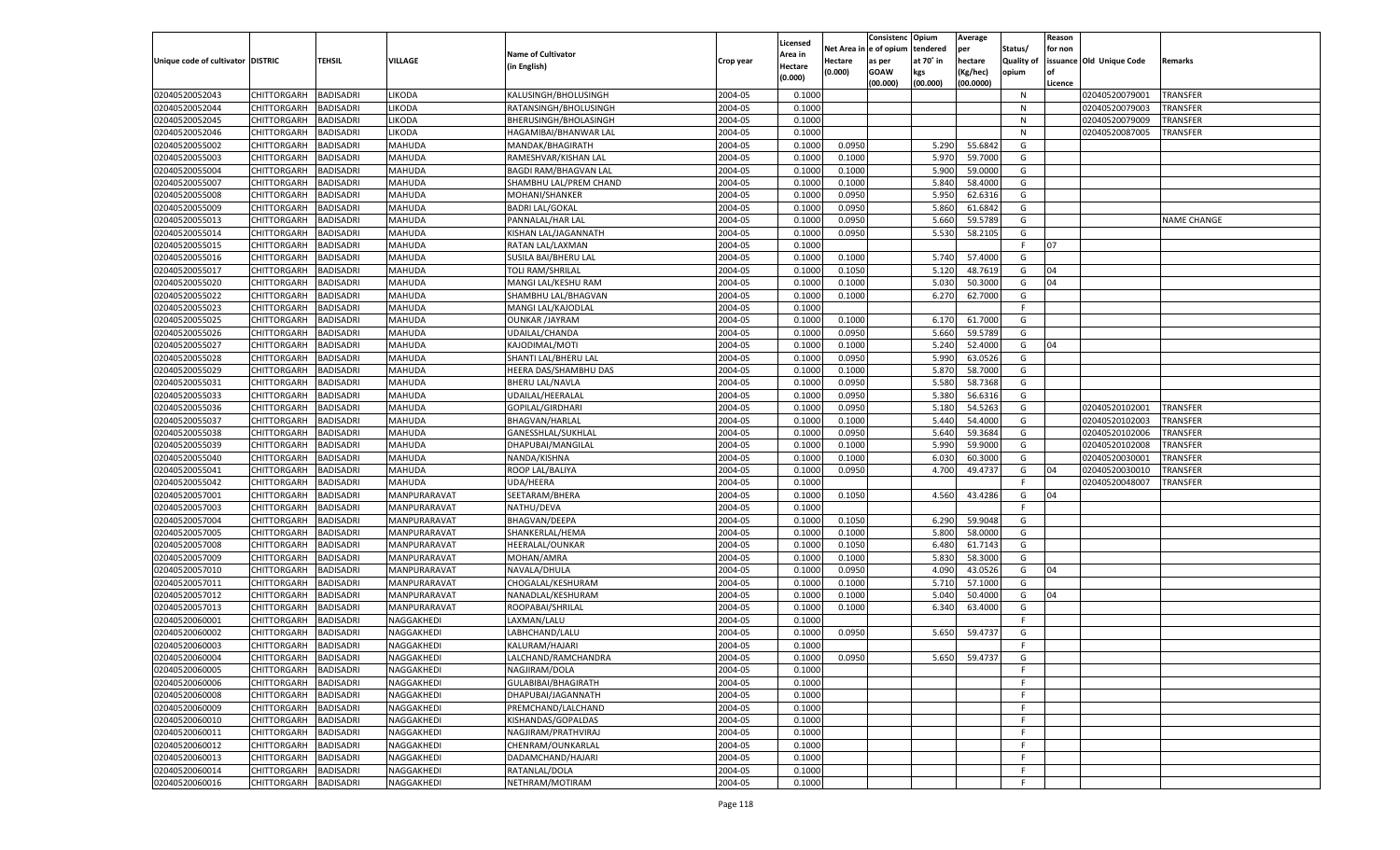|                                   |                       |                  |                |                               |                    | Licensed |                        | Consistenc  | Opium     | Average       |                   | Reason  |                          |                    |
|-----------------------------------|-----------------------|------------------|----------------|-------------------------------|--------------------|----------|------------------------|-------------|-----------|---------------|-------------------|---------|--------------------------|--------------------|
|                                   |                       |                  |                | <b>Name of Cultivator</b>     |                    | Area in  | Net Area in e of opium |             | tendered  | per           | Status/           | for non |                          |                    |
| Unique code of cultivator DISTRIC |                       | <b>TEHSIL</b>    | <b>VILLAGE</b> | (in English)                  | Crop year          | Hectare  | <b>Hectare</b>         | as per      | at 70° in | hectare       | <b>Quality of</b> |         | issuance Old Unique Code | Remarks            |
|                                   |                       |                  |                |                               |                    | (0.000)  | (0.000)                | <b>GOAW</b> | kgs       | (Kg/hec)      | opium             |         |                          |                    |
|                                   |                       |                  |                |                               |                    |          |                        | (00.000)    | (00.000)  | (00.0000)     |                   | Licence |                          |                    |
| 02040520060019                    | CHITTORGARH           | <b>BADISADRI</b> | NAGGAKHEDI     | RAMLAL/NAVALRAM               | 2004-05            | 0.1000   |                        |             |           |               | F.                |         |                          |                    |
| 02040520060020                    | CHITTORGARH           | <b>BADISADRI</b> | NAGGAKHEDI     | NANDLAL/MAGNIRAM              | 2004-05            | 0.1000   |                        |             |           |               | F.                |         |                          |                    |
| 02040520060021                    | <b>CHITTORGARH</b>    | <b>BADISADRI</b> | NAGGAKHEDI     | BHERULAL/HAJARILAL            | 2004-05            | 0.1000   |                        |             |           |               | F.                |         |                          |                    |
| 02040520060022                    | CHITTORGARH           | <b>BADISADRI</b> | NAGGAKHEDI     | LOBHCHAND/HAJARILAL           | 2004-05            | 0.1000   |                        |             |           |               | F.                |         |                          |                    |
| 02040520060023                    | CHITTORGARH           | <b>BADISADRI</b> | NAGGAKHEDI     | AMRATRAM/MAGANIRAM            | 2004-05            | 0.1000   |                        |             |           |               | F.                |         |                          |                    |
| 02040520060024                    | CHITTORGARH           | <b>BADISADRI</b> | NAGGAKHEDI     | JEETMAL/BHEEMA                | 2004-05            | 0.1000   | 0.1000                 |             | 5.990     | 59.9000       | G                 |         |                          |                    |
| 02040520060026                    | <b>CHITTORGARH</b>    | <b>BADISADRI</b> | NAGGAKHEDI     | BABULAL/BHANWARLAL            | 2004-05            | 0.1000   |                        |             |           |               | F.                |         |                          |                    |
| 02040520060027                    | CHITTORGARH           | <b>BADISADRI</b> | NAGGAKHEDI     | NETRAM/BHOLIRAM MEGHWAL       | 2004-05            | 0.1000   |                        |             |           |               | F.                |         |                          |                    |
| 02040520060028                    | CHITTORGARH           | <b>BADISADRI</b> | NAGGAKHEDI     | RAMSINGH/RAMCHANDRA           | 2004-05            | 0.1000   | 0.0950                 |             | 5.610     | 59.0526       | G                 |         |                          |                    |
| 02040520060030                    | CHITTORGARH           | <b>BADISADRI</b> | NAGGAKHEDI     | RAMNARAYN/BHAGIRATH           | 2004-05            | 0.1000   | 0.1000                 |             | 6.010     | 60.1000       | G                 |         |                          |                    |
| 02040520060033                    | <b>CHITTORGARH</b>    | <b>BADISADRI</b> | NAGGAKHEDI     | VASRAJ/MAGNIRAM               | 2004-05            | 0.1000   |                        |             |           |               | F.                |         |                          |                    |
| 02040520060034                    | CHITTORGARH           | <b>BADISADRI</b> | NAGGAKHEDI     | HEERALAL/HAJARILAL            | 2004-05            | 0.1000   |                        |             |           |               | F.                |         |                          |                    |
| 02040520060038                    | CHITTORGARH           | <b>BADISADRI</b> | NAGGAKHEDI     | GANESHLAL/LALU                | 2004-05            | 0.1000   | 0.1000                 |             | 4.850     | 48.5000       | G                 | 04      |                          |                    |
| 02040520062006                    | CHITTORGARH           | <b>BADISADRI</b> | NANDOLI        | BHANWARDAS/TULSHIDAS          | 2004-05            | 0.1000   |                        |             |           |               | F.                |         |                          |                    |
| 02040520062008                    | CHITTORGARH           | <b>BADISADRI</b> | NANDOLI        | VISHAMSINGH/OUNKARSINGH       | 2004-05            | 0.1000   |                        |             |           |               | F.                |         |                          |                    |
| 02040520062011                    | CHITTORGARH           | <b>BADISADRI</b> | NANDOLI        | <b>GHISI BAI/SHOLA</b>        | 2004-05            | 0.1000   |                        |             |           |               | F.                |         |                          |                    |
| 02040520069001                    | CHITTORGARH           | <b>BADISADRI</b> | PARLIYA        | <b>BHANWAR LAL/DOLA</b>       | 2004-05            | 0.1000   |                        |             |           |               | F.                |         |                          |                    |
| 02040520069002                    | CHITTORGARH           | <b>BADISADRI</b> | PARLIYA        | GOVARDHAN/HARI SINGH          | 2004-05            | 0.1000   |                        |             |           |               | F.                |         |                          |                    |
| 02040520069003                    | CHITTORGARH           | <b>BADISADRI</b> | PARLIYA        | RADHESHYAM/OUNKAR             | 2004-05            | 0.1000   |                        |             |           |               | F.                |         |                          |                    |
| 02040520069004                    | CHITTORGARH           | <b>BADISADRI</b> | PARLIYA        | MOHAN DAS/HANUMAN DAS         | 2004-05            | 0.1000   | 0.1000                 |             | 4.660     | 46.6000       | G                 | 04      |                          |                    |
| 02040520069006                    | CHITTORGARH           | <b>BADISADRI</b> | PARLIYA        | SHANKER LAL/MODA              | 2004-05            | 0.1000   | 0.1050                 |             | 5.000     | 47.6190       | G                 | 04      |                          |                    |
| 02040520069007                    | CHITTORGARH           | <b>BADISADRI</b> | PARLIYA        | NANALAL/SHANKARLAL            | 2004-05            | 0.1000   | 0.1000                 |             | 6.060     | 60.6000       | G                 |         |                          | <b>NAME CHANGE</b> |
| 02040520069008                    | <b>CHITTORGARH</b>    | <b>BADISADRI</b> | <b>PARLIYA</b> | KISHNA/BABRU                  | 2004-05            | 0.1000   |                        |             |           |               | F.                |         |                          |                    |
| 02040520069009                    | CHITTORGARH           | <b>BADISADRI</b> | PARLIYA        | RAJI BAI/UNKAR                | 2004-05            | 0.1000   |                        |             |           |               | E.                |         |                          |                    |
|                                   |                       | <b>BADISADRI</b> | PARLIYA        |                               | 2004-05            | 0.1000   | 0.0550                 |             | 2.570     |               | G                 | 04      |                          |                    |
| 02040520069010                    | CHITTORGARH           |                  |                | RAM LAL/VARDA                 |                    | 0.1000   |                        |             |           | 46.7273       | F.                |         |                          |                    |
| 02040520069011<br>02040520069012  | CHITTORGARH           | <b>BADISADRI</b> | PARLIYA        | LAXMAN SINGH/DEVI SINGH       | 2004-05<br>2004-05 |          |                        |             |           |               | F.                |         |                          |                    |
|                                   | <b>CHITTORGARH</b>    | <b>BADISADRI</b> | PARLIYA        | AMRTA SINGH/DEVI SINGH        |                    | 0.1000   |                        |             |           |               |                   |         |                          |                    |
| 02040520069013                    | CHITTORGARH           | <b>BADISADRI</b> | PARLIYA        | PYAR CHAND/SHANKER SINGH      | 2004-05            | 0.1000   | 0.0450                 |             | 2.960     | 65.7778       | G                 |         |                          |                    |
| 02040520069015                    | CHITTORGARH           | <b>BADISADRI</b> | PARLIYA        | ROOPA/BHERA                   | 2004-05            | 0.1000   | 0.1050                 |             | 4.860     | 46.2857       | G                 | 04      |                          |                    |
| 02040520069018                    | CHITTORGARH           | <b>BADISADRI</b> | <b>PARLIYA</b> | <b>OUNKAR/BHERA</b>           | 2004-05            | 0.1000   |                        |             |           |               | F.                |         |                          |                    |
| 02040520069022                    | <b>CHITTORGARH</b>    | <b>BADISADRI</b> | <b>PARLIYA</b> | HARI SINGH/CHATAR SINGH       | 2004-05            | 0.1000   | 0.1000                 |             | 6.540     | 65.4000       | G                 |         |                          |                    |
| 02040520069027                    | CHITTORGARH           | <b>BADISADRI</b> | PARLIYA        | CHATARBHUJ/KISHNA             | 2004-05            | 0.1000   |                        |             |           |               | F.                |         |                          |                    |
| 02040520069031                    | <b>CHITTORGARH</b>    | <b>BADISADRI</b> | <b>PARLIYA</b> | UDAI LAL/VARDI BAI            | 2004-05            | 0.1000   | 0.1000                 |             | 4.540     | 45.4000       | G                 | 04      |                          |                    |
| 02040520069033                    | <b>CHITTORGARH</b>    | <b>BADISADRI</b> | PARLIYA        | BHERA/MODA                    | 2004-05            | 0.1000   |                        |             |           |               | F.                |         |                          |                    |
| 02040520069034                    | <b>CHITTORGARH</b>    | <b>BADISADRI</b> | <b>PARLIYA</b> | SHOHAN LAL/SHANKER LAL        | 2004-05            | 0.1000   |                        |             |           |               | F.                |         |                          |                    |
| 02040520069035                    | CHITTORGARH           | <b>BADISADRI</b> | PARLIYA        | PARASMAL/BAGDI RAM            | 2004-05            | 0.1000   |                        |             |           |               | F.                |         |                          | <b>NAME CHANGE</b> |
| 02040520069036                    | <b>CHITTORGARH</b>    | <b>BADISADRI</b> | <b>PARLIYA</b> | SOHAN SINGH/HARI SINGH        | 2004-05            | 0.1000   |                        |             |           |               | E                 |         |                          |                    |
| 02040520069037                    | <b>CHITTORGARH</b>    | <b>BADISADRI</b> | PARLIYA        | <b>HAMERSINGH/GAMER SINGH</b> | 2004-05            | 0.1000   |                        |             |           |               | F.                |         | 02040520081001           | <b>TRANSFER</b>    |
| 02040520069038                    | <b>CHITTORGARH</b>    | <b>BADISADRI</b> | <b>PARLIYA</b> | <b>BHAGA/KUKA MOGIYA</b>      | 2004-05            | 0.1000   |                        |             |           |               | F.                |         | 02040520077014           | TRANSFER/RATANPUR  |
| 02040520069039                    | CHITTORGARH           | <b>BADISADRI</b> | <b>PARLIYA</b> | CHUNNI LAL/OUNKAR             | 2004-05            | 0.1000   | 0.0950                 |             | 5.640     | 59.3684       | G                 |         | 02040520090001           | TRANSFER           |
| 02040520072001                    | <b>CHITTORGARH</b>    | <b>BADISADRI</b> | <b>PINDRI</b>  | DALU/GANGA RAM                | 2004-05            | 0.1000   | 0.0950                 |             | 2.050     | 21.5789       | G                 | 04      |                          |                    |
| 02040520072007                    | <b>CHITTORGARH</b>    | <b>BADISADRI</b> | PINDRI         | SHUKHA/PEMA                   | 2004-05            | 0.1000   | 0.0950                 |             | 5.940     | 62.5263       | G                 |         |                          |                    |
| 02040520072013                    | <b>CHITTORGARH</b>    | <b>BADISADRI</b> | PINDRI         | SUKHA/NANA MOGIYA             | 2004-05            | 0.1000   | 0.1000                 |             | 6.360     | 63.6000       | G                 |         |                          |                    |
| 02040520072014                    | CHITTORGARH           | <b>BADISADRI</b> | PINDRI         | DEEPSINGH/RAMSINGH            | 2004-05            | 0.1000   | 0.1000                 |             | 0.830     | 8.3000        | G                 | 04      |                          |                    |
| 02040520072010                    | CHITTORGARH           | <b>BADISADRI</b> | PINDRI         | RAMA/BHURA MOGIYA             | 2004-05            | 0.1000   | 0.1000                 |             | 6.210     | 62.1000       | G                 |         |                          |                    |
| 02040520072015                    | CHITTORGARH BADISADRI |                  | <b>PINDRI</b>  | NARU/BHERA GAYRI              | 2004-05            | 0.1000   | 0.1000                 |             |           | 5.910 59.1000 | G                 |         |                          |                    |
| 02040520072016                    | CHITTORGARH           | <b>BADISADRI</b> | <b>PINDRI</b>  | BHERULAL/JAMANALAL            | 2004-05            | 0.1000   |                        |             |           |               | F.                |         | 02040520011004           | <b>TRANSFER</b>    |
| 02040520072017                    | <b>CHITTORGARH</b>    | <b>BADISADRI</b> | <b>PINDRI</b>  | BHERUNATH/GANESHNATH          | 2004-05            | 0.1000   |                        |             |           |               | F.                |         | 02040520011009           | TRANSFER           |
| 02040520071003                    | CHITTORGARH           | <b>BADISADRI</b> | PIND           | NARBDABAI/MOTILAL             | 2004-05            | 0.1000   | 0.1000                 |             | 6.030     | 60.3000       | G                 |         |                          |                    |
| 02040520071006                    | <b>CHITTORGARH</b>    | <b>BADISADRI</b> | PIND           | BANSHILAL/MANGILAL            | 2004-05            | 0.1000   | 0.1000                 |             | 6.090     | 60.9000       | G                 |         |                          |                    |
| 02040520071007                    | <b>CHITTORGARH</b>    | <b>BADISADRI</b> | PIND           | RAMESHVAR/MANA                | 2004-05            | 0.1000   | 0.1000                 |             | 6.260     | 62.6000       | G                 |         |                          |                    |
| 02040520071012                    | <b>CHITTORGARH</b>    | <b>BADISADRI</b> | PIND           | NARAYAN/GANGARAM              | 2004-05            | 0.1000   |                        |             |           |               | F.                |         |                          |                    |
| 02040520071017                    | CHITTORGARH           | <b>BADISADRI</b> | PIND           | FULLCHAND/TULASHIRAM          | 2004-05            | 0.1000   |                        |             |           |               | F.                |         |                          |                    |
| 02040520071018                    | <b>CHITTORGARH</b>    | <b>BADISADRI</b> | PIND           | MITHULAL/CHUNNILAL            | 2004-05            | 0.1000   | 0.1000                 |             | 5.940     | 59.4000       | G                 |         |                          |                    |
| 02040520071020                    | <b>CHITTORGARH</b>    | <b>BADISADRI</b> | PIND           | GANGARAM/LACHIRAM             | 2004-05            | 0.1000   | 0.1000                 |             | 6.080     | 60.8000       | G                 |         |                          |                    |
| 02040520071022                    | CHITTORGARH           | <b>BADISADRI</b> | PIND           | JAGDISH/KANIRAM/UDA           | 2004-05            | 0.1000   |                        |             |           |               | F.                |         |                          |                    |
|                                   |                       |                  |                |                               |                    |          |                        |             |           |               |                   |         |                          |                    |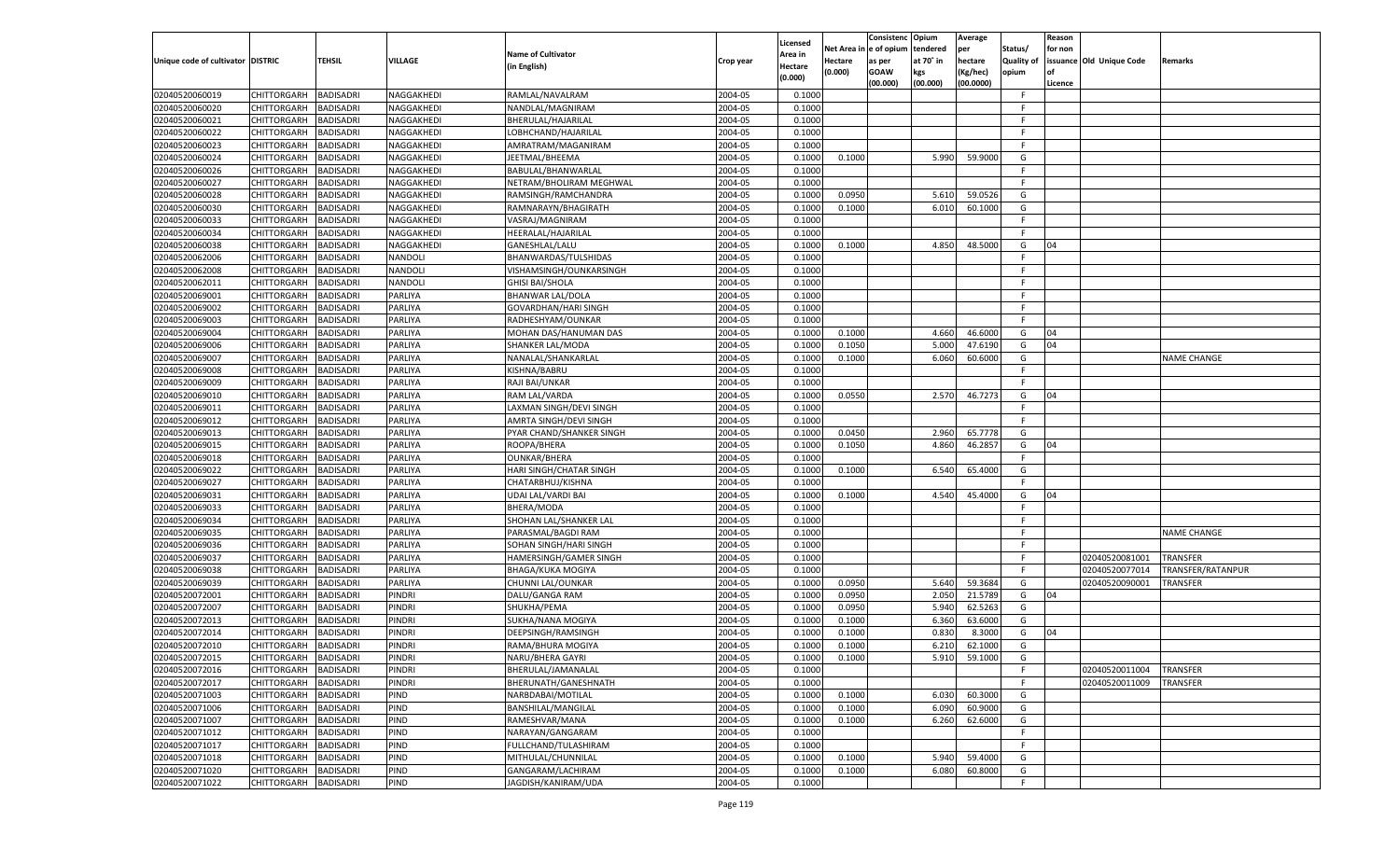|                                   |                       |                               |                  |                              |           |                    |            | Consistenc Opium |           | Average   |                   | Reason  |                          |                    |
|-----------------------------------|-----------------------|-------------------------------|------------------|------------------------------|-----------|--------------------|------------|------------------|-----------|-----------|-------------------|---------|--------------------------|--------------------|
|                                   |                       |                               |                  | <b>Name of Cultivator</b>    |           | Licensed           | Net Area i | n  e of opium    | tendered  | per       | Status/           | for non |                          |                    |
| Unique code of cultivator DISTRIC |                       | <b>TEHSIL</b>                 | VILLAGE          |                              | Crop year | <b>Area in</b>     | Hectare    | as per           | at 70° in | hectare   | <b>Quality of</b> |         | issuance Old Unique Code | <b>Remarks</b>     |
|                                   |                       |                               |                  | (in English)                 |           | Hectare<br>(0.000) | (0.000)    | <b>GOAW</b>      | kgs       | (Kg/hec)  | opium             |         |                          |                    |
|                                   |                       |                               |                  |                              |           |                    |            | (00.000)         | (00.000)  | (00.0000) |                   | Licence |                          |                    |
| 02040520071024                    | CHITTORGARH           | <b>BADISADRI</b>              | PIND             | DALICHAND/BHURA              | 2004-05   | 0.1000             | 0.1000     |                  | 6.060     | 60.6000   | G                 |         |                          |                    |
| 02040520071029                    | CHITTORGARH           | <b>BADISADRI</b>              | PIND             | JUMMA/SHAFISHAH              | 2004-05   | 0.1000             |            |                  |           |           | F.                |         |                          |                    |
| 02040520071032                    | CHITTORGARH           | <b>BADISADRI</b>              | PIND             | DEVILAL/KISHANLAL            | 2004-05   | 0.1000             | 0.1000     |                  | 4.890     | 48.9000   | G                 | 04      |                          |                    |
| 02040520075002                    | CHITTORGARH           | <b>BADISADRI</b>              | RANAVATOKAKHEDA  | HEERA/HUKMA                  | 2004-05   | 0.1000             |            |                  |           |           | F.                |         |                          |                    |
| 02040520075003                    | CHITTORGARH           | <b>BADISADRI</b>              | RANAVATOKAKHEDA  | <b>VENDI RAM/SHOBHA</b>      | 2004-05   | 0.1000             |            |                  |           |           | F                 |         |                          |                    |
| 02040520075010                    | CHITTORGARH           | BADISADRI                     | RANAVATOKAKHEDA  | GORDHAN SINGH/KHUMAN SINGH   | 2004-05   | 0.1000             |            |                  |           |           | F.                |         |                          |                    |
| 02040520075015                    | CHITTORGARH           | <b>BADISADRI</b>              | RANAVATOKAKHEDA  | <b>BHERU SINGH/LAL SINGH</b> | 2004-05   | 0.1000             |            |                  |           |           | F.                |         |                          |                    |
| 02040520077003                    | CHITTORGARH           | <b>BADISADRI</b>              | <b>RATANPUR</b>  | ANCHIBAI/CHAMPA LAL          | 2004-05   | 0.1000             |            |                  |           |           | F.                |         |                          | <b>NAME CHANGE</b> |
| 02040520077015                    | CHITTORGARH           | <b>BADISADRI</b>              | RATANPUR         | SHAMBHU/CHAMPA DANGI         | 2004-05   | 0.1000             |            |                  |           |           | F.                |         |                          |                    |
| 02040520078001                    | CHITTORGARH           | BADISADRI                     | RATHODO KA KHEDA | SAKUBAI/BHANWARLAL           | 2004-05   | 0.1000             | 0.1000     |                  | 6.100     | 61.0000   | G                 |         |                          |                    |
| 02040520078002                    | CHITTORGARH           | <b>BADISADRI</b>              | RATHODO KA KHEDA | RAMIBAI/GANGARAM             | 2004-05   | 0.1000             | 0.1000     |                  | 6.230     | 62.3000   | G                 |         |                          |                    |
| 02040520078007                    | CHITTORGARH           | <b>BADISADRI</b>              | RATHODO KA KHEDA | JAGNNATH/GANGARAM            | 2004-05   | 0.1000             | 0.1000     |                  | 6.130     | 61.3000   | G                 |         |                          |                    |
| 02040520078008                    | CHITTORGARH           | <b>BADISADRI</b>              | RATHODO KA KHEDA | GHANSHYAMSINGH/MOHABATHSINGH | 2004-05   | 0.1000             | 0.1000     |                  | 6.360     | 63.6000   | G                 |         |                          | <b>NAME CHANGE</b> |
| 02040520078009                    | CHITTORGARH           | BADISADRI                     | RATHODO KA KHEDA | PREMCHAND/BABRU              | 2004-05   | 0.1000             | 0.1000     |                  | 6.190     | 61.9000   | G                 |         |                          |                    |
| 02040520078010                    | CHITTORGARH           | <b>BADISADRI</b>              | RATHODO KA KHEDA | RAMCHANDRA/JAGANNATH         | 2004-05   | 0.1000             | 0.0950     |                  | 6.240     | 65.6842   | G                 |         |                          |                    |
| 02040520082001                    | CHITTORGARH           | <b>BADISADRI</b>              | SANGRAMPURA      | SAVALAL/PREMCHAND            | 2004-05   | 0.1000             | 0.0950     |                  | 6.090     | 64.1053   | G                 |         |                          |                    |
| 02040520082002                    | CHITTORGARH           | <b>BADISADRI</b>              | SANGRAMPURA      | JAYRAM/KHEMRAJ               | 2004-05   | 0.1000             | 0.1000     |                  | 6.150     | 61.5000   | G                 |         |                          |                    |
| 02040520082003                    | CHITTORGARH           | BADISADRI                     | SANGRAMPURA      | MOTILAL/PREMCHNAD            | 2004-05   | 0.1000             | 0.0950     |                  | 6.300     | 66.3158   | G                 |         |                          |                    |
| 02040520082005                    | CHITTORGARH           | BADISADRI                     | SANGRAMPURA      | MODILAL/BHANWARLAL           | 2004-05   | 0.1000             | 0.1000     |                  | 6.190     | 61.9000   | G                 |         |                          |                    |
| 02040520082012                    | CHITTORGARH           | <b>BADISADRI</b>              | SANGRAMPURA      | <b>BHOLIRAM/MEGHA</b>        | 2004-05   | 0.1000             | 0.1000     |                  | 5.870     | 58.7000   | G                 |         |                          |                    |
| 02040520082015                    | CHITTORGARH           | <b>BADISADRI</b>              | SANGRAMPURA      | BAGDIRAM/OUNKARDAS           | 2004-05   | 0.1000             |            |                  |           |           | F.                |         |                          |                    |
| 02040520082016                    | CHITTORGARH           | BADISADRI                     | SANGRAMPURA      | CHOKHA/MEGHA                 | 2004-05   | 0.1000             |            |                  |           |           | F.                |         |                          |                    |
| 02040520082020                    | CHITTORGARH           | BADISADRI                     | SANGRAMPURA      | BANSHILAL/KASHIRAM           | 2004-05   | 0.1000             | 0.1000     |                  | 6.060     | 60.6000   | G                 |         |                          |                    |
| 02040520083001                    | CHITTORGARH           | BADISADRI                     | SANGRIYA         | RAMA/KUKA                    | 2004-05   | 0.1000             | 0.1000     |                  | 5.880     | 58.8000   | G                 |         |                          |                    |
| 02040520083002                    | CHITTORGARH           | <b>BADISADRI</b>              | SANGRIYA         | VARDA/BHERA                  | 2004-05   | 0.1000             | 0.0950     |                  | 5.650     | 59.4737   | G                 |         |                          |                    |
| 02040520083005                    | CHITTORGARH           | BADISADRI                     | SANGRIYA         | SANKAR/GOTU                  | 2004-05   | 0.1000             |            |                  |           |           | F.                |         |                          | <b>NAME CHANGE</b> |
| 02040520083007                    | CHITTORGARH           | <b>BADISADRI</b>              | SANGRIYA         | RUKAMNIBAI/RAMA              | 2004-05   | 0.1000             | 0.0950     |                  | 6.040     | 63.5789   | G                 |         |                          |                    |
| 02040520083009                    | CHITTORGARH           | BADISADRI                     | SANGRIYA         | NOJIBAI/VARDA                | 2004-05   | 0.1000             | 0.0950     |                  | 5.790     | 60.9474   | G                 |         |                          |                    |
| 02040520083010                    | CHITTORGARH           | <b>BADISADRI</b>              | SANGRIYA         | RADHESHYAM/NANDA             | 2004-05   | 0.1000             | 0.0950     |                  | 5.700     | 60.0000   | G                 |         |                          | <b>NAME CHANGE</b> |
| 02040520083011                    | CHITTORGARH           | BADISADRI                     | SANGRIYA         | RUKAMNIBAI/RAMLAL VYAS       | 2004-05   | 0.1000             | 0.1000     |                  | 5.870     | 58.7000   | G                 |         |                          |                    |
|                                   |                       |                               |                  |                              | 2004-05   |                    |            |                  |           | 8.7000    | G                 | 04      |                          |                    |
| 02040520083013                    | CHITTORGARH           | <b>BADISADRI</b><br>BADISADRI | SANGRIYA         | AMRAT/SHANKERLAL JOSHI       |           | 0.1000<br>0.1000   | 0.1000     |                  | 0.870     |           | G                 |         |                          |                    |
| 02040520083014                    | CHITTORGARH           |                               | SANGRIYA         | AMBALAL/DAYARAM              | 2004-05   |                    | 0.0950     |                  | 5.450     | 57.3684   | G                 |         |                          |                    |
| 02040520083016                    | CHITTORGARH           | <b>BADISADRI</b>              | SANGRIYA         | SEETARAM/NAVLA               | 2004-05   | 0.1000             | 0.1000     |                  | 5.890     | 58.9000   | F.                |         |                          |                    |
| 02040520083017                    | CHITTORGARH           | BADISADRI                     | SANGRIYA         | RADHESHYAM/RAMLAL            | 2004-05   | 0.1000             |            |                  |           |           |                   |         |                          |                    |
| 02040520083018                    | CHITTORGARH           | BADISADRI                     | SANGRIYA         | BHERULAL/GANESHRAM           | 2004-05   | 0.1000             |            |                  |           |           | F.                |         |                          |                    |
| 02040520083020                    | CHITTORGARH           | BADISADRI                     | SANGRIYA         | OUNKARLAL/PANNALAL           | 2004-05   | 0.1000             | 0.0950     |                  | 5.830     | 61.3684   | G                 |         |                          |                    |
| 02040520083021                    | CHITTORGARH           | <b>BADISADRI</b>              | SANGRIYA         | SHRILAL/GANESH GUJAR         | 2004-05   | 0.1000             | 0.1000     |                  | 6.020     | 60.2000   | G                 |         |                          |                    |
| 02040520083022                    | CHITTORGARH           | BADISADRI                     | SANGRIYA         | TOLIRAM.PARTHA               | 2004-05   | 0.1000             | 0.0950     |                  | 0.820     | 8.6316    | G                 | 04      |                          |                    |
| 02040520083024                    | CHITTORGARH           | <b>BADISADRI</b>              | SANGRIYA         | SHANKER/KHEMA                | 2004-05   | 0.1000             | 0.1000     |                  | 5.890     | 58.9000   | G                 |         |                          |                    |
| 02040520083029                    | CHITTORGARH           | BADISADRI                     | SANGRIYA         | RADHAKISHAN/SORAM            | 2004-05   | 0.1000             | 0.1000     |                  | 6.000     | 60.0000   | G                 |         |                          |                    |
| 02040520083032                    | CHITTORGARH           | <b>BADISADRI</b>              | SANGRIYA         | DEVA/DALLA                   | 2004-05   | 0.1000             |            |                  |           |           | F.                |         |                          |                    |
| 02040520083033                    | CHITTORGARH           | BADISADRI                     | SANGRIYA         | RAMLAL/KANA                  | 2004-05   | 0.1000             | 0.1000     |                  | 5.870     | 58.7000   | G                 |         |                          | <b>NAME CHANGE</b> |
| 02040520083034                    | CHITTORGARH           | BADISADRI                     | SANGRIYA         | LALIBAI/SHANKER              | 2004-05   | 0.1000             | 0.1000     |                  | 5.830     | 58.3000   | G                 |         |                          |                    |
| 02040520083035                    | CHITTORGARH           | BADISADRI                     | SANGRIYA         | GORILAL/OUNKAR               | 2004-05   | 0.1000             | 0.1000     |                  | 5.830     | 58.3000   | G                 |         |                          |                    |
| 02040520083037                    | CHITTORGARH           | BADISADRI                     | SANGRIYA         | NARAYAN/TEJA                 | 2004-05   | 0.1000             | 0.1000     |                  | 6.17      | 61.7000   | G                 |         |                          |                    |
| 02040520083038                    | CHITTORGARH BADISADRI |                               | SANGRIYA         | NARAYAN/MOTIRAM              | 2004-05   | 0.1000             | 0.1000     |                  | 5.780     | 57.8000   | G                 |         |                          |                    |
| 02040520083039                    | CHITTORGARH           | <b>BADISADRI</b>              | SANGRIYA         | GULAB/ROOPA                  | 2004-05   | 0.1000             | 0.1000     |                  | 4.680     | 46.8000   | G                 | 04      |                          |                    |
| 02040520083040                    | CHITTORGARH           | <b>BADISADRI</b>              | SANGRIYA         | NANDA/GOMA                   | 2004-05   | 0.1000             | 0.1000     |                  | 5.840     | 58.4000   | G                 |         |                          |                    |
| 02040520083042                    | <b>CHITTORGARH</b>    | <b>BADISADRI</b>              | SANGRIYA         | BHAGUDIBAI/NARAYAN           | 2004-05   | 0.1000             | 0.0950     |                  | 4.700     | 49.4737   | G                 | 04      |                          |                    |
| 02040520083043                    | <b>CHITTORGARH</b>    | <b>BADISADRI</b>              | SANGRIYA         | LALURAM/NARAYAN              | 2004-05   | 0.1000             | 0.1000     |                  | 4.570     | 45.7000   | G                 | 04      |                          |                    |
| 02040520083044                    | CHITTORGARH           | <b>BADISADRI</b>              | SANGRIYA         | PREM CHAND/NARAYAN           | 2004-05   | 0.1000             | 0.1000     |                  | 3.990     | 39.9000   | G                 | 04      | 02040520019001           | <b>TRANSFER</b>    |
| 02040520083045                    | CHITTORGARH           | <b>BADISADRI</b>              | SANGRIYA         | KANA/OUNKAR                  | 2004-05   | 0.1000             | 0.1000     |                  | 1.050     | 10.5000   | G                 | 04      | 02040520019002           | TRANSFER           |
| 02040520083046                    | <b>CHITTORGARH</b>    | <b>BADISADRI</b>              | SANGRIYA         | VARDI CHAND/SHRI LAL         | 2004-05   | 0.1000             |            |                  |           |           | F.                |         | 02040520014004           | TRANSFER           |
| 02040520083047                    | <b>CHITTORGARH</b>    | <b>BADISADRI</b>              | SANGRIYA         | CHATARBHUJ/HANSA             | 2004-05   | 0.1000             |            |                  |           |           | F.                |         | 02040520019007           | TRANSFER           |
| 02040520083041                    | CHITTORGARH           | <b>BADISADRI</b>              | SANGRIYA         | MOTI/VARDA                   | 2004-05   | 0.1000             | 0.0600     |                  | 3.540     | 59.0000   | G                 |         |                          |                    |
| 02040520085001                    | CHITTORGARH           | <b>BADISADRI</b>              | SARTHLA          | DAMARLAL/NAVALRAM            | 2004-05   | 0.1000             |            |                  |           |           | F.                |         |                          |                    |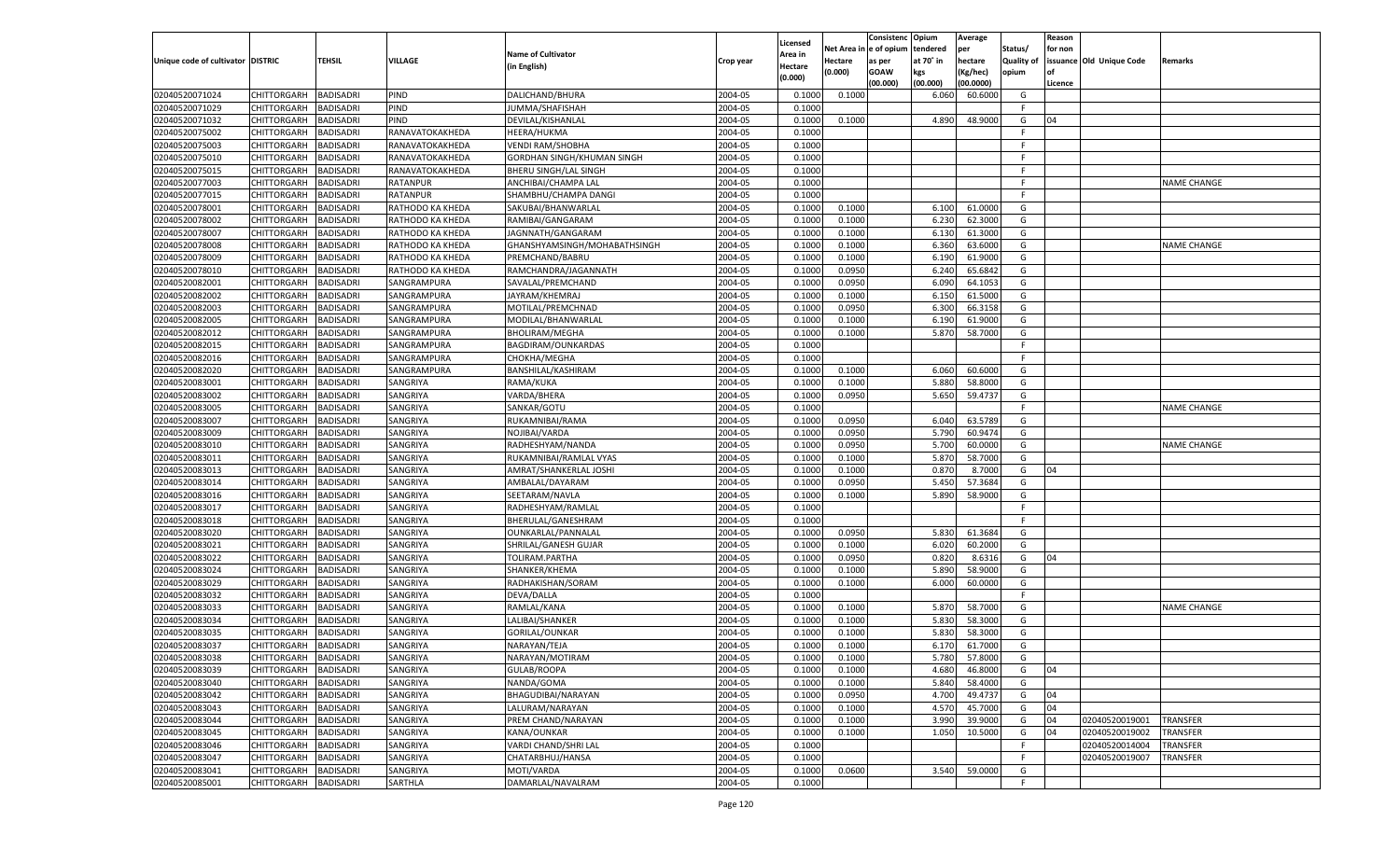|                                   |                    |                  |                |                            |           |                    |         | Consistenc Opium       |           | Average   |            | Reason  |                          |                 |
|-----------------------------------|--------------------|------------------|----------------|----------------------------|-----------|--------------------|---------|------------------------|-----------|-----------|------------|---------|--------------------------|-----------------|
|                                   |                    |                  |                | <b>Name of Cultivator</b>  |           | Licensed           |         | Net Area in e of opium | tendered  | per       | Status/    | for non |                          |                 |
| Unique code of cultivator DISTRIC |                    | TEHSIL           | <b>VILLAGE</b> |                            | Crop year | Area in            | Hectare | as per                 | at 70° in | hectare   | Quality of |         | issuance Old Unique Code | <b>Remarks</b>  |
|                                   |                    |                  |                | (in English)               |           | Hectare<br>(0.000) | (0.000) | <b>GOAW</b>            | kgs       | (Kg/hec)  | opium      |         |                          |                 |
|                                   |                    |                  |                |                            |           |                    |         | (00.000)               | (00.000)  | (00.0000) |            | Licence |                          |                 |
| 02040520085002                    | CHITTORGARH        | <b>BADISADRI</b> | SARTHLA        | PRATHVIRAJ/CHATARBHUJ      | 2004-05   | 0.1000             |         |                        |           |           | -F.        |         |                          |                 |
| 02040520085003                    | CHITTORGARH        | <b>BADISADRI</b> | SARTHLA        | <b>BABRU/HAJARI</b>        | 2004-05   | 0.1000             |         |                        |           |           | F.         |         |                          |                 |
| 02040520085004                    | CHITTORGARH        | <b>BADISADRI</b> | SARTHLA        | KANHIYALAL/MANGILAL        | 2004-05   | 0.1000             | 0.1000  |                        | 6.340     | 63.4000   | G          |         |                          |                 |
| 02040520085005                    | CHITTORGARH        | <b>BADISADRI</b> | SARTHLA        | UDAILAL/RATANLAL           | 2004-05   | 0.1000             |         |                        |           |           | F.         |         |                          |                 |
| 02040520085006                    | CHITTORGARH        | <b>BADISADRI</b> | SARTHLA        | <b>BHURALAL/GOPRILAL</b>   | 2004-05   | 0.1000             | 0.0950  |                        | 6.560     | 69.0526   | G          |         |                          |                 |
| 02040520085007                    | CHITTORGARH        | <b>BADISADRI</b> | SARTHLA        | AMBALAL/MAGNIRAM           | 2004-05   | 0.1000             | 0.1000  |                        | 5.950     | 59.5000   | G          |         |                          |                 |
| 02040520085009                    | CHITTORGARH        | <b>BADISADRI</b> | SARTHLA        | GASI/NARAYAN               | 2004-05   | 0.1000             | 0.0950  |                        | 5.630     | 59.2632   | G          |         |                          |                 |
| 02040520085010                    | CHITTORGARH        | <b>BADISADRI</b> | SARTHLA        | <b>BHOLIRAM/DALLA</b>      | 2004-05   | 0.1000             |         |                        |           |           | F.         |         |                          |                 |
| 02040520085012                    | CHITTORGARH        | <b>BADISADRI</b> | SARTHLA        | VARDA/LALU                 | 2004-05   | 0.1000             |         |                        |           |           | F.         |         |                          |                 |
| 02040520085013                    | CHITTORGARH        | <b>BADISADRI</b> | SARTHLA        | AMRATRAM/VIJAYRAM          | 2004-05   | 0.1000             |         |                        |           |           | -F         |         |                          |                 |
| 02040520085018                    | CHITTORGARH        | <b>BADISADRI</b> | SARTHLA        | RADHESYAS/HEERALAL         | 2004-05   | 0.1000             |         |                        |           |           | F.         |         |                          |                 |
| 02040520085023                    | CHITTORGARH        | <b>BADISADRI</b> | SARTHLA        | PARBHULAL/MATRALAL GAYRI   | 2004-05   | 0.1000             |         |                        |           |           | -F.        |         |                          |                 |
| 02040520085025                    | CHITTORGARH        | BADISADRI        | SARTHLA        | GASI/MANGILAL              | 2004-05   | 0.1000             | 0.1000  |                        | 5.590     | 55.9000   | G          |         |                          |                 |
| 02040520085030                    | CHITTORGARH        | BADISADRI        | SARTHLA        | SHANTILAL/JAVANMAL         | 2004-05   | 0.1000             |         |                        |           |           | F.         |         |                          |                 |
| 02040520085033                    | CHITTORGARH        | BADISADRI        | SARTHLA        | NARAYAN/SUKHLAL            | 2004-05   | 0.1000             |         |                        |           |           | F.         |         |                          |                 |
| 02040520085034                    | CHITTORGARH        | BADISADRI        | SARTHLA        | SAVAGIBAI/MOTI             | 2004-05   | 0.1000             | 0.0950  |                        | 3.040     | 32.0000   | G          | 04      | 02040520062002           | <b>TRANSFER</b> |
| 02040520085035                    | CHITTORGARH        | BADISADRI        | SARTHLA        | SUKH LAL/KISHAN LAL        | 2004-05   | 0.1000             |         |                        |           |           | F.         |         | 02040520014003           | TRANSFER        |
| 02040520085036                    | CHITTORGARH        | BADISADRI        | SARTHLA        | GANGARAM/BHURA             | 2004-05   | 0.1000             |         |                        |           |           | E          |         | 02040520018009           | TRANSFER/LIKODA |
| 02040520085037                    | CHITTORGARH        | BADISADRI        | SARTHLA        | PEMA/VARDA                 | 2004-05   | 0.1000             |         |                        |           |           | F.         |         | 02040520092007           | TRANSFER/LIKODA |
| 02040520086001                    | CHITTORGARH        | BADISADRI        | SATIKAKHEDA    | VARDA/OUNKAR               | 2004-05   | 0.1000             |         |                        |           |           | -F         |         |                          |                 |
| 02040520086004                    | CHITTORGARH        | BADISADRI        | SATIKAKHEDA    | OUNKAR/HEMRAJ              | 2004-05   | 0.1000             | 0.0950  |                        | 5.620     | 59.1579   | G          |         |                          |                 |
| 02040520086006                    | CHITTORGARH        | BADISADRI        | SATIKAKHEDA    | KISHNA/OUNKAR              | 2004-05   | 0.1000             | 0.1000  |                        | 5.680     | 56.8000   | G          |         |                          |                 |
| 02040520086010                    | CHITTORGARH        | BADISADRI        | SATIKAKHEDA    | NANIBAI/KELA               | 2004-05   | 0.1000             |         |                        |           |           | F.         |         |                          |                 |
| 02040520086013                    | CHITTORGARH        | BADISADRI        | SATIKAKHEDA    | MANGILAL/HEERALAL          | 2004-05   | 0.1000             | 0.1000  |                        | 5.780     | 57.8000   | G          |         |                          |                 |
| 02040520086014                    | CHITTORGARH        | BADISADRI        | SATIKAKHEDA    | MAGNIRAM/VARDA JAT         | 2004-05   | 0.2000             |         |                        |           |           | F.         |         |                          |                 |
| 02040520086017                    | CHITTORGARH        | BADISADRI        | SATIKAKHEDA    | <b>HAJARILAL/KELA</b>      | 2004-05   | 0.2000             |         |                        |           |           | E          |         |                          |                 |
| 02040520086018                    | CHITTORGARH        | BADISADRI        | SATIKAKHEDA    | VARDA/CHTARBHUJ            | 2004-05   | 0.1000             | 0.1000  |                        | 5.810     | 58.1000   | G          |         |                          |                 |
|                                   |                    |                  |                |                            | 2004-05   | 0.1000             | 0.1050  |                        | 5.860     | 55.8095   | G          |         |                          |                 |
| 02040520086019                    | CHITTORGARH        | BADISADRI        | SATIKAKHEDA    | BHERULAL/OUNKAR JAT        | 2004-05   |                    |         |                        |           |           |            |         |                          |                 |
| 02040520086020                    | CHITTORGARH        | <b>BADISADRI</b> | SATIKAKHEDA    | MADHULAL/HEERALAL JAT      |           | 0.1000             | 0.1000  |                        | 5.400     | 54.0000   | G          | 05      |                          |                 |
| 02040520086021                    | CHITTORGARH        | BADISADRI        | SATIKAKHEDA    | MITHULAL/OUNKAR JAT        | 2004-05   | 0.1000             | 0.1000  |                        | 5.670     | 56.7000   | G          |         |                          |                 |
| 02040520086031                    | CHITTORGARH        | BADISADRI        | SATIKAKHEDA    | KESAR KUNWAR/JORAVAR SINGH | 2004-05   | 0.1000             | 0.1000  |                        | 5.710     | 57.1000   | G          |         | 02040520001008           | TRANSFER        |
| 02040520086032                    | CHITTORGARH        | BADISADRI        | SATIKAKHEDA    | KALIBAI/MAGNI BAI          | 2004-05   | 0.1000             | 0.1000  |                        | 5.980     | 59.8000   | G<br>F.    |         | 02040520001009           | TRANSFER        |
| 02040520088001                    | CHITTORGARH        | BADISADRI        | SEMLIYA        | NARAYAN/SAVA DANGI         | 2004-05   | 0.1000             |         |                        |           |           |            |         |                          |                 |
| 02040520088003                    | CHITTORGARH        | BADISADRI        | SEMLIYA        | GOUTAM/KHEMA               | 2004-05   | 0.1000             |         |                        |           |           | E          |         |                          |                 |
| 02040520088004                    | CHITTORGARH        | BADISADRI        | SEMLIYA        | BARDICHAND/CHATRA          | 2004-05   | 0.1000             |         |                        |           |           | F.         |         |                          |                 |
| 02040520088011                    | CHITTORGARH        | BADISADRI        | SEMLIYA        | NAVLA/GOKAL                | 2004-05   | 0.1000             |         |                        |           |           | -F         |         |                          |                 |
| 02040520088016                    | CHITTORGARH        | BADISADRI        | SEMLIYA        | KALU/OUNKARLAL             | 2004-05   | 0.1000             | 0.1050  |                        | 6.700     | 63.8095   | G          |         |                          |                 |
| 02040520088022                    | CHITTORGARH        | BADISADRI        | SEMLIYA        | KESHURAM/ROOPA             | 2004-05   | 0.1000             | 0.1000  |                        | 5.450     | 54.5000   | G          |         |                          |                 |
| 02040520088026                    | CHITTORGARH        | BADISADRI        | SEMLIYA        | MOHAN/BABRU                | 2004-05   | 0.1000             | 0.1050  |                        | 6.490     | 61.8095   | G          |         |                          |                 |
| 02040520088032                    | CHITTORGARH        | BADISADRI        | SEMLIYA        | MOHANLAL/HEERA             | 2004-05   | 0.1000             |         |                        |           |           | F.         |         |                          |                 |
| 02040520089001                    | CHITTORGARH        | BADISADRI        | SOMPUR         | DEVA/DUNGA                 | 2004-05   | 0.1000             | 0.0650  |                        | 3.740     | 57.5385   | G          |         |                          |                 |
| 02040520089002                    | CHITTORGARH        | BADISADRI        | SOMPUR         | NANDA/KALU                 | 2004-05   | 0.1000             |         |                        |           |           | E          |         |                          |                 |
| 02040520089005                    | CHITTORGARH        | BADISADRI        | SOMPUR         | NARAYAN/UDA                | 2004-05   | 0.1000             | 0.1000  |                        | 3.250     | 32.5000   | G          | 04      |                          |                 |
| 02040520089007                    | CHITTORGARH        | BADISADRI        | SOMPUR         | GANESH/ROOPA               | 2004-05   | 0.1000             | 0.1000  |                        | 5.940     | 59.4000   | G          |         |                          |                 |
| 02040520089008                    | CHITTORGARH        | BADISADRI        | SOMPUR         | DEVA/NANDA                 | 2004-05   | 0.1000             |         |                        |           |           | F.         |         |                          |                 |
| 02040520089010                    | CHITTORGARH        | <b>BADISADRI</b> | SOMPUR         | DEVI LAL/MOTI LAL          | 2004-05   | 0.1000             | 0.1000  |                        | 5.920     | 59.2000   | G          |         |                          |                 |
| 02040520089011                    | CHITTORGARH        | <b>BADISADRI</b> | <b>SOMPUR</b>  | BHAVRIYA/PARBHU            | 2004-05   | 0.1000             | 0.1000  |                        | 4.520     | 45.2000   | G          | 04      |                          |                 |
| 02040520089012                    | <b>CHITTORGARH</b> | <b>BADISADRI</b> | SOMPUR         | NANDLAL/LALU               | 2004-05   | 0.1000             |         |                        |           |           | F.         |         |                          |                 |
| 02040520089013                    | CHITTORGARH        | <b>BADISADRI</b> | SOMPUR         | PURA/KISHNA                | 2004-05   | 0.1000             |         |                        |           |           | F.         |         |                          |                 |
| 02040520089014                    | <b>CHITTORGARH</b> | <b>BADISADRI</b> | SOMPUR         | DALI BAI/LACHAMAN          | 2004-05   | 0.1000             | 0.1000  |                        | 5.890     | 58.9000   | G          |         |                          |                 |
| 02040520089016                    | CHITTORGARH        | <b>BADISADRI</b> | SOMPUR         | SAVA/KALU                  | 2004-05   | 0.1000             | 0.1000  |                        | 4.960     | 49.6000   | G          | 04      |                          |                 |
| 02040520089018                    | <b>CHITTORGARH</b> | <b>BADISADRI</b> | SOMPUR         | <b>FATHA/SAVA</b>          | 2004-05   | 0.1000             | 0.1000  |                        | 5.220     | 52.2000   | G          | 04      |                          |                 |
| 02040520089019                    | <b>CHITTORGARH</b> | <b>BADISADRI</b> | <b>SOMPUR</b>  | MOHAN DAS/NAVAL DAS        | 2004-05   | 0.1000             | 0.1000  |                        | 5.790     | 57.9000   | G          |         |                          |                 |
| 02040520089020                    | CHITTORGARH        | <b>BADISADRI</b> | SOMPUR         | NARAYAN/GANGA RAM          | 2004-05   | 0.1000             | 0.1000  |                        | 5.580     | 55.8000   | G          |         |                          |                 |
| 02040520089022                    | <b>CHITTORGARH</b> | <b>BADISADRI</b> | SOMPUR         | <b>GOPI LAL/SUKHA</b>      | 2004-05   | 0.1000             | 0.1000  |                        | 4.830     | 48.3000   | G          | 04      |                          |                 |
| 02040520089023                    | <b>CHITTORGARH</b> | <b>BADISADRI</b> | <b>SOMPUR</b>  | HUDDI BAI/KUKA             | 2004-05   | 0.1000             | 0.1000  |                        | 6.210     | 62.1000   | G          |         |                          |                 |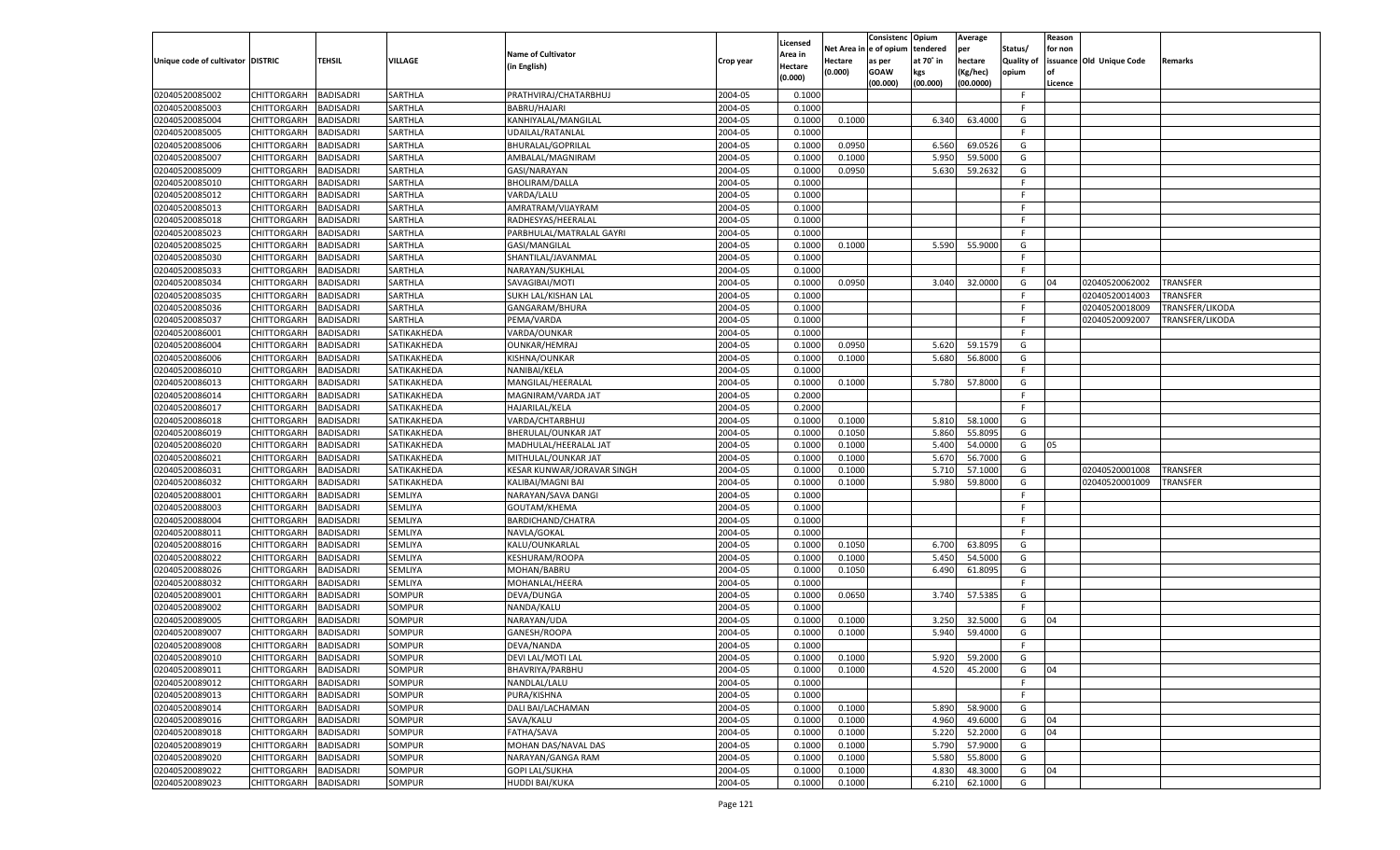|                                   |                                   |                                      |                            |                                              |                    | Licensed         |                        | Consistenc              | Opium           | Average              |                   | Reason        |                          |                         |
|-----------------------------------|-----------------------------------|--------------------------------------|----------------------------|----------------------------------------------|--------------------|------------------|------------------------|-------------------------|-----------------|----------------------|-------------------|---------------|--------------------------|-------------------------|
|                                   |                                   |                                      |                            | Name of Cultivator                           |                    | Area in          | Net Area in e of opium |                         | tendered        | per                  | Status/           | for non       |                          |                         |
| Unique code of cultivator DISTRIC |                                   | <b>TEHSIL</b>                        | VILLAGE                    | (in English)                                 | Crop year          | Hectare          | Hectare                | as per                  | at 70° in       | hectare              | <b>Quality of</b> |               | issuance Old Unique Code | <b>Remarks</b>          |
|                                   |                                   |                                      |                            |                                              |                    | (0.000)          | (0.000)                | <b>GOAW</b><br>(00.000) | kgs<br>(00.000) | (Kg/hec)             | opium             |               |                          |                         |
| 02040520089027                    | CHITTORGARH                       | <b>BADISADRI</b>                     | SOMPUR                     | SHANKER LAL/OUNKAR LAL                       | 2004-05            | 0.1000           | 0.0650                 |                         | 3.290           | (00.0000)<br>50.6154 | G                 | Licence<br>04 |                          |                         |
| 02040520089028                    | CHITTORGARH                       | <b>BADISADRI</b>                     | SOMPUR                     | SHANKER LAL/HEERA LAL                        | 2004-05            | 0.1000           |                        |                         |                 |                      | F.                |               |                          |                         |
| 02040520089029                    | <b>CHITTORGARH</b>                | <b>BADISADRI</b>                     | SOMPUR                     | VARDA/BHERA                                  | 2004-05            | 0.1000           | 0.1050                 |                         | 6.200           | 59.0476              | G                 |               |                          |                         |
| 02040520089032                    | <b>CHITTORGARH</b>                | <b>BADISADRI</b>                     | SOMPUR                     | MANTA/MODA                                   | 2004-05            | 0.1000           |                        |                         |                 |                      | F.                |               |                          |                         |
| 02040520089033                    | <b>CHITTORGARH</b>                | <b>BADISADRI</b>                     | SOMPUR                     | SHANKER/NARAYAN                              | 2004-05            | 0.1000           |                        |                         |                 |                      | F.                |               |                          |                         |
| 02040520089036                    | CHITTORGARH                       | <b>BADISADRI</b>                     | SOMPUR                     | <b>GOUTAMI BAI/BHERA</b>                     | 2004-05            | 0.1000           | 0.1050                 |                         | 2.650           | 25.2381              | G                 | 04            |                          |                         |
| 02040520089037                    | CHITTORGARH                       | <b>BADISADRI</b>                     | SOMPUR                     | MATHURALAL/KAJOD                             | 2004-05            | 0.1000           |                        |                         |                 |                      | F.                |               |                          |                         |
| 02040520089038                    | <b>CHITTORGARH</b>                | <b>BADISADRI</b>                     | SOMPUR                     | NARAYAN/MODA                                 | 2004-05            | 0.1000           | 0.1000                 |                         | 5.940           | 59.4000              | G                 |               |                          |                         |
| 02040520089039                    | <b>CHITTORGARH</b>                | <b>BADISADRI</b>                     | SOMPUR                     | GISIBAI/NARAYAN                              | 2004-05            | 0.1000           | 0.0950                 |                         | 5.790           | 60.9474              | G                 |               |                          | NAME CHANGE             |
| 02040520089040                    | CHITTORGARH                       | <b>BADISADRI</b>                     | SOMPUR                     | DEVILAL/GANGARAM                             | 2004-05            | 0.1000           | 0.1000                 |                         | 5.880           | 58.8000              | G                 |               |                          |                         |
| 02040520091002                    | CHITTORGARH                       | <b>BADISADRI</b>                     | <b>SUKHPURA</b>            | UDAI LAL/BHANWAR LAL                         | 2004-05            | 0.1000           | 0.1000                 |                         | 6.530           | 65.3000              | G                 |               |                          |                         |
| 02040520091004                    | <b>CHITTORGARH</b>                | <b>BADISADRI</b>                     | <b>SUKHPURA</b>            | JEEV RAM/DAL CHAND                           | 2004-05            | 0.1000           | 0.1000                 |                         | 7.210           | 72.1000              | G                 |               |                          |                         |
| 02040520091007                    | <b>CHITTORGARH</b>                | <b>BADISADRI</b>                     | <b>SUKHPURA</b>            | <b>GEETA BAI/DHANRAJ</b>                     | 2004-05            | 0.1000           | 0.1000                 |                         | 6.440           | 64.4000              | G                 |               |                          |                         |
| 02040520091009                    | CHITTORGARH                       | <b>BADISADRI</b>                     | <b>SUKHPURA</b>            | RANG LAL/PYAR CHAND                          | 2004-05            | 0.1000           | 0.1000                 |                         | 6.410           | 64.1000              | G                 |               |                          |                         |
| 02040520091010                    | CHITTORGARH                       | <b>BADISADRI</b>                     | <b>SUKHPURA</b>            | <b>BHANWAR LAL/NANDA</b>                     | 2004-05            | 0.1000           |                        |                         |                 |                      | F.                |               |                          |                         |
| 02040520091011                    | CHITTORGARH                       | <b>BADISADRI</b>                     | <b>SUKHPURA</b>            | BARAJ KUNWAR/PARTAP SINGH                    | 2004-05            | 0.1000           |                        |                         |                 |                      | F.                |               |                          |                         |
| 02040520091012                    |                                   |                                      |                            |                                              | 2004-05            | 0.1000           |                        |                         |                 |                      | F.                |               |                          |                         |
| 02040520091013                    | <b>CHITTORGARH</b>                | <b>BADISADRI</b>                     | <b>SUKHPURA</b>            | CHAGAN LAL/BHANWAR LAL<br>RAMESHVAR/UDAI RAM | 2004-05            | 0.1000           | 0.1000                 |                         | 6.300           | 63.0000              | G                 |               |                          |                         |
|                                   | CHITTORGARH                       | <b>BADISADRI</b>                     | <b>SUKHPURA</b>            |                                              | 2004-05            |                  |                        |                         |                 |                      | G                 |               |                          |                         |
| 02040520091014                    | CHITTORGARH                       | <b>BADISADRI</b>                     | <b>SUKHPURA</b>            | DINESH CHAND/CHAGAN LAL                      |                    | 0.1000           | 0.1000                 |                         | 6.100           | 61.0000              |                   |               |                          |                         |
| 02040520091016                    | CHITTORGARH                       | <b>BADISADRI</b>                     | <b>SUKHPURA</b>            | SAGARMAL/SHANKER LAL                         | 2004-05<br>2004-05 | 0.1000           | 0.1000                 |                         | 6.640           | 66.4000              | G<br>F.           |               |                          |                         |
| 02040520091020                    | <b>CHITTORGARH</b>                | <b>BADISADRI</b>                     | <b>SUKHPURA</b>            | MANGI LAL/DHANRAJ                            |                    | 0.1000           |                        |                         |                 |                      |                   |               |                          |                         |
| 02040520091021                    | CHITTORGARH                       | <b>BADISADRI</b>                     | <b>SUKHPURA</b>            | <b>GOUTAM LAL/RAM LAL</b>                    | 2004-05            | 0.1000           | 0.1000                 |                         | 6.190           | 61.9000              | G                 |               | 02040520070001           | <b>TRANSFER</b>         |
| 02040520091022                    | CHITTORGARH                       | <b>BADISADRI</b>                     | <b>SUKHPURA</b>            | LAXMAN/NARAYAN                               | 2004-05            | 0.1000           | 0.1000                 |                         | 6.530           | 65.3000              | G                 |               | 02040520070008           | TRANSFER                |
| 02040520091023                    | CHITTORGARH                       | <b>BADISADRI</b>                     | <b>SUKHPURA</b>            | RAMNARAYAN/HAR LAL                           | 2004-05            | 0.1000           | 0.1000                 |                         | 5.840           | 58.4000              | G                 |               | 02040520070009           | TRANSFER                |
| 02040520091024                    | <b>CHITTORGARH</b>                | <b>BADISADRI</b>                     | <b>SUKHPURA</b>            | NANU RAM/HANSHRAJ<br>KALU SINGH/VARDA RAVAT  | 2004-05            | 0.1000           | 0.1000                 |                         | 6.130           | 61.3000              | G<br>F.           |               | 02040520070006           | TRANSFER                |
| 02040520091025                    | CHITTORGARH                       | <b>BADISADRI</b>                     | <b>SUKHPURA</b>            |                                              | 2004-05<br>2004-05 | 0.1000           |                        |                         |                 |                      | F.                |               | 02040520046004           | TRANSFER                |
| 02040520093001                    | CHITTORGARH                       | <b>BADISADRI</b>                     | SUTHARKHEDA                | MATRA LAL/VARDA                              | 2004-05            | 0.1000<br>0.1000 | 0.1000                 |                         | 5.430           | 54.3000              | G                 | 05            |                          | TRANSFER/NADOLI         |
| 02040520093004<br>02040520093010  | CHITTORGARH                       | <b>BADISADRI</b>                     | SUTHARKHEDA                | CHATARBHUJ/POKHAR                            | 2004-05            | 0.1000           |                        |                         |                 |                      | F.                |               |                          |                         |
| 02040520093011                    | <b>CHITTORGARH</b><br>CHITTORGARH | <b>BADISADRI</b><br><b>BADISADRI</b> | SUTHARKHEDA<br>SUTHARKHEDA | UDA/POKHAR<br><b>GEHRI LAL/MODA</b>          | 2004-05            | 0.1000           | 0.1050                 |                         | 5.550           | 52.8571              | G                 | 04            |                          | TRANSFER/NADOLI         |
| 02040520093013                    | <b>CHITTORGARH</b>                | <b>BADISADRI</b>                     | SUTHARKHEDA                | KISHAN LAL/BHANA                             | 2004-05            | 0.1000           | 0.1000                 |                         | 5.310           | 53.1000              | G                 | 04            |                          |                         |
| 02040520093012                    | CHITTORGARH                       | <b>BADISADRI</b>                     | SUTHARKHEDA                | KISHNA/UDA                                   | 2004-05            | 0.1000           |                        |                         |                 |                      | F.                |               |                          | TRANSFER/NADOLI         |
| 02040520093014                    | CHITTORGARH                       | <b>BADISADRI</b>                     | SUTHARKHEDA                | KALURAM/PREMCHAND                            | 2004-05            | 0.1000           |                        |                         |                 |                      | F.                |               |                          | TRANSFER/NADOLI         |
| 02040520093015                    | CHITTORGARH                       | <b>BADISADRI</b>                     | SUTHARKHEDA                | <b>BHERULAL/PEMA</b>                         | 2004-05            | 0.1000           |                        |                         |                 |                      | -F                |               | 02040520062012           | <b>TRANSFER/ NADOLI</b> |
| 02040520093016                    | <b>CHITTORGARH</b>                | <b>BADISADRI</b>                     | SUTHARKHEDA                | DEVA/JAYRAM                                  | 2004-05            | 0.1000           |                        |                         |                 |                      | F.                |               | 02040520062005           | TRANSFER/NADOLI         |
| 02040520093017                    | CHITTORGARH                       | <b>BADISADRI</b>                     | SUTHARKHEDA                | SHANKER/UDA                                  | 2004-05            | 0.1000           |                        |                         |                 |                      | F.                |               |                          | TRANSFER/NADOLI         |
| 02040520094001                    | <b>CHITTORGARH</b>                | <b>BADISADRI</b>                     | TAPRIYAKHEDI               | CHUNNI LAL/KISHNA                            | 2004-05            | 0.1000           | 0.0950                 |                         | 5.150           | 54.2105              | G                 | 05            |                          | TRANSFER/UTHEL          |
| 02040520094002                    | CHITTORGARH                       | <b>BADISADRI</b>                     | TAPRIYAKHEDI               | MAGNI RAM/CHATARBHUJ                         | 2004-05            | 0.1000           |                        |                         |                 |                      | F.                |               |                          | TRANSFER/SHARTHAL       |
| 02040520094003                    | CHITTORGARH                       | <b>BADISADRI</b>                     | TAPRIYAKHEDI               | <b>OUNKAR/JAY CHAND</b>                      | 2004-05            | 0.1000           |                        |                         |                 |                      | F.                |               |                          | TRANSFER/SHARTHAI       |
| 02040520094004                    | CHITTORGARH                       | <b>BADISADRI</b>                     | TAPRIYAKHEDI               | MATHRI/SHANKER                               | 2004-05            | 0.1000           |                        |                         |                 |                      | F.                |               |                          | TRANSFER/SHARTHAI       |
| 02040520094010                    | <b>CHITTORGARH</b>                | <b>BADISADRI</b>                     | TAPRIYAKHEDI               | RAM LAL/UDA JATIYA                           | 2004-05            | 0.1000           | 0.1000                 |                         | 1.320           | 13.2000              | G                 | 04            |                          |                         |
| 02040520094011                    | CHITTORGARH                       | <b>BADISADRI</b>                     | TAPRIYAKHEDI               | KISHANA/BABRU                                | 2004-05            | 0.1000           | 0.1000                 |                         | 5.670           | 56.7000              | G                 |               |                          | TRANSFER/SHARTHAI       |
| 02040520094012                    | CHITTORGARH                       | <b>BADISADRI</b>                     | TAPRIYAKHEDI               | MADHO/BALA                                   | 2004-05            | 0.1000           | 0.1000                 |                         | 5.390           | 53.9000              | G                 | 04            |                          |                         |
| 02040520094014                    | CHITTORGARH                       | <b>BADISADRI</b>                     | TAPRIYAKHEDI               | <b>BHAGVAN/KALU</b>                          | 2004-05            | 0.1000           | 0.1000                 |                         | 5.350           | 53.5000              | G                 | 04            |                          |                         |
| 02040520094016                    | CHITTORGARH                       | <b>BADISADRI</b>                     | TAPRIYAKHEDI               | RATAN LAL/HEERA                              | 2004-05            | 0.1000           | 0.0950                 |                         | 5.340           | 56.2105              | G                 | 05            |                          | TRANSFER/UMEDPURA       |
| 02040520094019                    | CHITTORGARH BADISADRI             |                                      | <b>TAPRIYAKHEDI</b>        | BABRU/UDA                                    | 2004-05            | 0.1000           | 0.0950                 |                         | 5.270           | 55.4737              | G                 | 05            | 02040520014005           | TRANSFER/SHARTHAL       |
| 02040520094017                    | CHITTORGARH                       | <b>BADISADRI</b>                     | <b>TAPRIYAKHEDI</b>        | VAENDI RAM/KALU RAM                          | 2004-05            | 0.1000           | 0.0950                 |                         | 1.760           | 18.5263              | G                 | 04            | 02040520014006           | <b>TRANSFER</b>         |
| 02040520094018                    | <b>CHITTORGARH</b>                | <b>BADISADRI</b>                     | TAPRIYAKHEDI               | JAMNA LAL/LAXMI CHAND                        | 2004-05            | 0.1000           | 0.0950                 |                         | 5.100           | 53.6842              | G                 | 04            | 02040520014011           | TRANSFER                |
| 02040520095002                    | <b>CHITTORGARH</b>                | <b>BADISADRI</b>                     | <b>UTHELKHEDA</b>          | KISHAN LAL/KALU                              | 2004-05            | 0.1000           | 0.1000                 |                         | 5.880           | 58.8000              | G                 |               |                          |                         |
| 02040520095003                    | <b>CHITTORGARH</b>                | <b>BADISADRI</b>                     | UTHELKHEDA                 | PARTHVIRAJ/HAJARI                            | 2004-05            | 0.1000           | 0.1000                 |                         | 6.280           | 62.8000              | G                 |               |                          |                         |
| 02040520095011                    | <b>CHITTORGARH</b>                | <b>BADISADRI</b>                     | UTHELKHEDA                 | OUNKARLAL/PARTHVIRAJ                         | 2004-05            | 0.1000           | 0.1000                 |                         | 6.040           | 60.4000              | G                 | 05            |                          |                         |
| 02040520095012                    | <b>CHITTORGARH</b>                | <b>BADISADRI</b>                     | UTHELKHEDA                 | KISHANLAL/OUNKARJI JAT                       | 2004-05            | 0.1000           | 0.1000                 |                         | 6.080           | 60.8000              | G                 |               |                          |                         |
| 02040520095013                    | <b>CHITTORGARH</b>                | <b>BADISADRI</b>                     | UTHELKHEDA                 | OUNKARLAL/DEVAJI JAT                         | 2004-05            | 0.1000           | 0.0950                 |                         | 5.850           | 61.5789              | G                 |               |                          |                         |
| 02040520095017                    | <b>CHITTORGARH</b>                | <b>BADISADRI</b>                     | UTHELKHEDA                 | KISHANLAL/BHURAJI JAT                        | 2004-05            | 0.1000           | 0.0950                 |                         | 6.110           | 64.3158              | G                 |               |                          |                         |
| 02040520095018                    | <b>CHITTORGARH</b>                | <b>BADISADRI</b>                     | <b>UTHELKHEDA</b>          | HEERALAL/BHERAJI JAT                         | 2004-05            | 0.1000           | 0.1000                 |                         | 6.510           | 65.1000              | G                 |               |                          |                         |
| 02040520095023                    | <b>CHITTORGARH</b>                | <b>BADISADRI</b>                     | UTHELKHEDA                 | KALU RAM/MANGI LAL                           | 2004-05            | 0.1000           | 0.1000                 |                         | 6.230           | 62.3000              | G                 |               | 02040520065002           | <b>TRANSFER</b>         |
|                                   |                                   |                                      |                            |                                              |                    |                  |                        |                         |                 |                      |                   |               |                          |                         |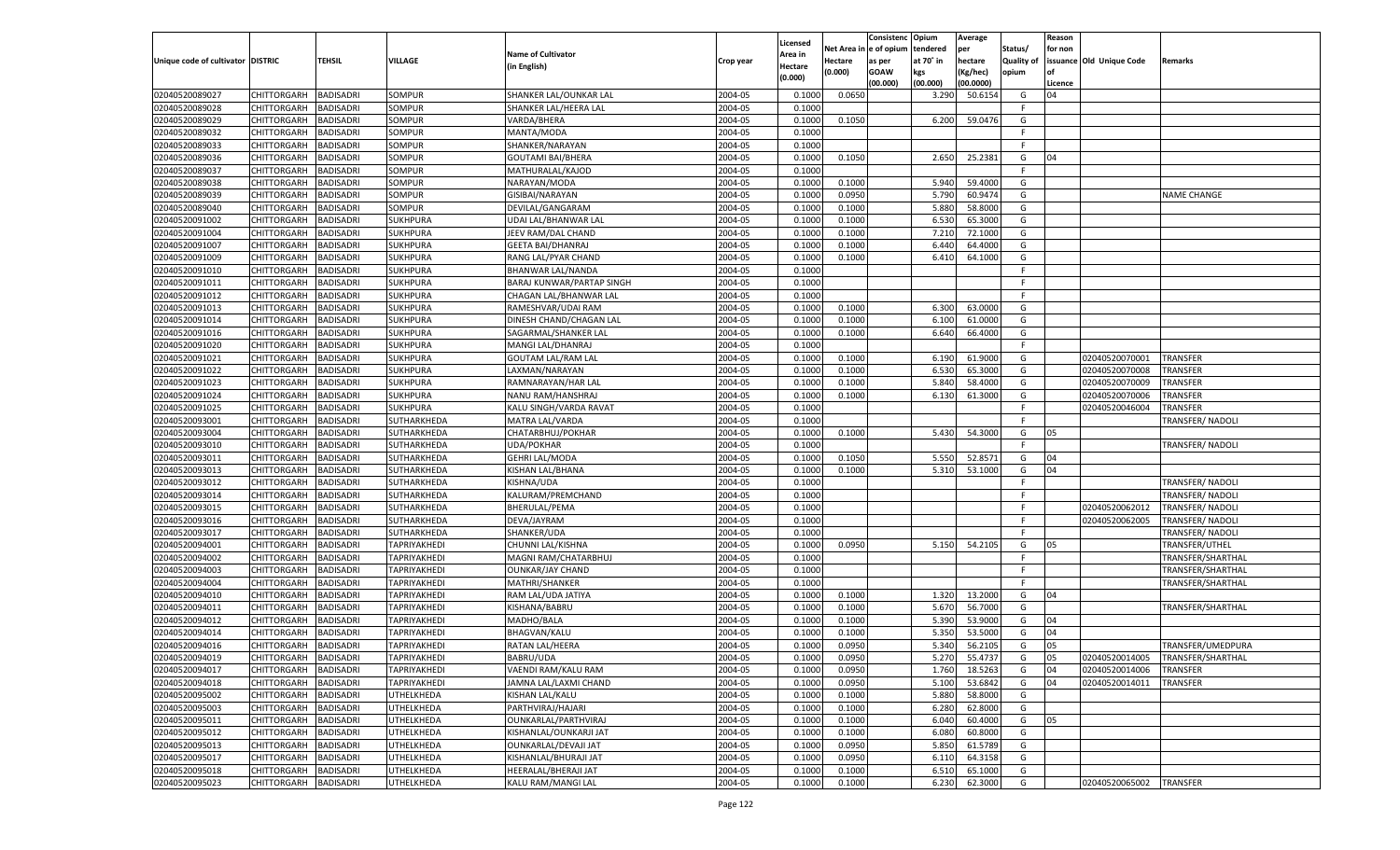| Licensed<br>Net Area i<br>n e of opium<br>tendered<br>per<br>Status/<br>for non<br><b>Name of Cultivator</b><br>Area in<br>Unique code of cultivator DISTRIC<br>TEHSIL<br><b>VILLAGE</b><br>at 70° in<br>hectare<br><b>Quality of</b><br>issuance Old Unique Code<br>Hectare<br>Remarks<br>Crop year<br>as per<br>(in English)<br>Hectare<br>(0.000)<br><b>GOAW</b><br>kgs<br>(Kg/hec)<br>opium<br>(0.000)<br>(00.000)<br>(00.000)<br>(00.0000)<br>Licence<br>02040520095024<br>CHITTORGARH<br>UTHELKHEDA<br>SHOHAN LAL/KISHAN LAL<br>2004-05<br><b>TRANSFER</b><br><b>BADISADRI</b><br>0.1000<br>N<br>02040520065001<br>02040520095022<br>2004-05<br>CHITTORGARH<br>BADISADRI<br>UTHELKHEDA<br>DEVA/UDA GAYRI<br>0.1000<br>0.1050<br>6.750<br>64.2857<br>G<br>02040520065008<br>TRANSFER<br>2004-05<br>02040520095008<br>CHITTORGARH<br>BADISADRI<br>UTHELKHEDA<br>VARDICHAND/HAJARILAL JAT<br>0.1000<br>F.<br>02040520095009<br>2004-05<br>CHITTORGARH<br>BADISADRI<br>UTHELKHEDA<br>LAHARIBAI/PREMCHAND<br>0.1000<br>E<br>02040520095021<br>2004-05<br>CHITTORGARH<br>BADISADRI<br>UTHELKHEDA<br><b>HEERALAL/POKHARLAL</b><br>0.1000<br>F.<br>02040520096001<br>2004-05<br>CHITTORGARH<br>BADISADRI<br>UMMEDPURA<br>HEERALAL/MOTI DHAKAD<br>0.1000<br>0.1000<br>6.220<br>62.2000<br>G<br>2004-05<br>02040520096002<br>CHITTORGARH<br>BADISADRI<br>UMMEDPURA<br>FULLCHAND/VARDICHAND<br>0.1000<br>0.1000<br>6.090<br>60.9000<br>G<br>02040520096003<br>2004-05<br>CHITTORGARH<br>BADISADRI<br>UMMEDPURA<br>DEVILAL/UDAIRAM<br>0.1000<br>0.1000<br>6.190<br>61.9000<br>G<br>NAME CHANGE<br>02040520096004<br>2004-05<br>5.930<br>59.3000<br>G<br>CHITTORGARH<br>BADISADRI<br>UMMEDPURA<br>MOHANLAL/KISHNA<br>0.1000<br>0.1000<br>02040520096006<br>2004-05<br>CHITTORGARH<br>BADISADRI<br>UMMEDPURA<br>SHAMBHULAL/PARBHULAL<br>0.1000<br>0.1000<br>6.580<br>65.8000<br>G<br>2004-05<br>5.840<br>02040520096009<br>CHITTORGARH<br>BADISADRI<br>UMMEDPURA<br>RAMCHANDRA/PYARA<br>0.1000<br>0.1050<br>55.6190<br>G<br>02040520096010<br>2004-05<br>0.0950<br>5.900<br>CHITTORGARH<br>BADISADRI<br>UMMEDPURA<br>CHAGANLAL/LOTAL<br>0.1000<br>62.1053<br>G<br>02040520096012<br><b>BADISADRI</b><br>2004-05<br>0.1000<br>5.890<br>58.9000<br>G<br>CHITTORGARH<br>UMMEDPURA<br>BHANWARKLAL/VARDICHAND<br>0.1000<br>02040520096013<br>2004-05<br>6.210<br>59.1429<br>CHITTORGARH<br>BADISADRI<br>UMMEDPURA<br>GOPILAL/MOTILAL<br>0.1000<br>0.1050<br>G<br>02040520096014<br>CHITTORGARH<br><b>BADISADRI</b><br>2004-05<br>0.1000<br>6.080<br>60.8000<br>JMMEDPURA<br>MANGILAL/MOTILAI<br>0.1000<br>G<br>02040520096015<br>CHITTORGARH<br>2004-05<br>6.400<br>64.0000<br>BADISADRI<br>JMMEDPURA<br>BHURALAL/RAMLAL<br>0.1000<br>0.1000<br>G<br>02040520096016<br>CHITTORGARH<br><b>BADISADRI</b><br>HEERALAL/KISHNA<br>2004-05<br>0.1000<br>6.500<br>65.0000<br>G<br>JMMEDPURA<br>0.1000<br>02040520096017<br>2004-05<br>6.270<br>62.7000<br>CHITTORGARH<br>BADISADRI<br>JMMEDPURA<br>SHANTILAL/GHASI<br>0.1000<br>0.1000<br>G<br>02040520096018<br>CHITTORGARH<br><b>BADISADRI</b><br>2004-05<br>0.1000<br>6.480<br>64.8000<br>JMMEDPURA<br>SHANTILAL/RAMA<br>0.1000<br>G<br>02040520096019<br>CHITTORGARH<br>2004-05<br>5.570<br>61.8889<br>BADISADRI<br>JMMEDPURA<br>HUKMA/PARTHA<br>0.1000<br>0.0900<br>G<br>02040520096053<br>CHITTORGARH<br><b>BADISADRI</b><br><b>JMMEDPURA</b><br><b>BHURIBAI/KAJOD</b><br>2004-05<br>0.1000<br>5.970<br>59.7000<br>G<br>0.1000<br>02040520096020<br>2004-05<br>6.720<br>67.2000<br>CHITTORGARH<br>BADISADRI<br>JMMEDPURA<br>DHANRAJ/CHAGANLAL<br>0.1000<br>0.1000<br>G<br>02040520096021<br>CHITTORGARH<br><b>BADISADRI</b><br>SEETARAM/MOTI<br>2004-05<br>0.1000<br>6.030<br>60.3000<br>JMMEDPURA<br>0.1000<br>G |  |
|-----------------------------------------------------------------------------------------------------------------------------------------------------------------------------------------------------------------------------------------------------------------------------------------------------------------------------------------------------------------------------------------------------------------------------------------------------------------------------------------------------------------------------------------------------------------------------------------------------------------------------------------------------------------------------------------------------------------------------------------------------------------------------------------------------------------------------------------------------------------------------------------------------------------------------------------------------------------------------------------------------------------------------------------------------------------------------------------------------------------------------------------------------------------------------------------------------------------------------------------------------------------------------------------------------------------------------------------------------------------------------------------------------------------------------------------------------------------------------------------------------------------------------------------------------------------------------------------------------------------------------------------------------------------------------------------------------------------------------------------------------------------------------------------------------------------------------------------------------------------------------------------------------------------------------------------------------------------------------------------------------------------------------------------------------------------------------------------------------------------------------------------------------------------------------------------------------------------------------------------------------------------------------------------------------------------------------------------------------------------------------------------------------------------------------------------------------------------------------------------------------------------------------------------------------------------------------------------------------------------------------------------------------------------------------------------------------------------------------------------------------------------------------------------------------------------------------------------------------------------------------------------------------------------------------------------------------------------------------------------------------------------------------------------------------------------------------------------------------------------------------------------------------------------------------------------------------------------------------------------------------------------------------------------------------------------------------------------------------------------------------------------------------------------------------------------------------------------------------------------------------------------------------------------------------------------------------------------------------------------------------------------------------------------------------------------------------------------------------------------------------|--|
|                                                                                                                                                                                                                                                                                                                                                                                                                                                                                                                                                                                                                                                                                                                                                                                                                                                                                                                                                                                                                                                                                                                                                                                                                                                                                                                                                                                                                                                                                                                                                                                                                                                                                                                                                                                                                                                                                                                                                                                                                                                                                                                                                                                                                                                                                                                                                                                                                                                                                                                                                                                                                                                                                                                                                                                                                                                                                                                                                                                                                                                                                                                                                                                                                                                                                                                                                                                                                                                                                                                                                                                                                                                                                                                                                     |  |
|                                                                                                                                                                                                                                                                                                                                                                                                                                                                                                                                                                                                                                                                                                                                                                                                                                                                                                                                                                                                                                                                                                                                                                                                                                                                                                                                                                                                                                                                                                                                                                                                                                                                                                                                                                                                                                                                                                                                                                                                                                                                                                                                                                                                                                                                                                                                                                                                                                                                                                                                                                                                                                                                                                                                                                                                                                                                                                                                                                                                                                                                                                                                                                                                                                                                                                                                                                                                                                                                                                                                                                                                                                                                                                                                                     |  |
|                                                                                                                                                                                                                                                                                                                                                                                                                                                                                                                                                                                                                                                                                                                                                                                                                                                                                                                                                                                                                                                                                                                                                                                                                                                                                                                                                                                                                                                                                                                                                                                                                                                                                                                                                                                                                                                                                                                                                                                                                                                                                                                                                                                                                                                                                                                                                                                                                                                                                                                                                                                                                                                                                                                                                                                                                                                                                                                                                                                                                                                                                                                                                                                                                                                                                                                                                                                                                                                                                                                                                                                                                                                                                                                                                     |  |
|                                                                                                                                                                                                                                                                                                                                                                                                                                                                                                                                                                                                                                                                                                                                                                                                                                                                                                                                                                                                                                                                                                                                                                                                                                                                                                                                                                                                                                                                                                                                                                                                                                                                                                                                                                                                                                                                                                                                                                                                                                                                                                                                                                                                                                                                                                                                                                                                                                                                                                                                                                                                                                                                                                                                                                                                                                                                                                                                                                                                                                                                                                                                                                                                                                                                                                                                                                                                                                                                                                                                                                                                                                                                                                                                                     |  |
|                                                                                                                                                                                                                                                                                                                                                                                                                                                                                                                                                                                                                                                                                                                                                                                                                                                                                                                                                                                                                                                                                                                                                                                                                                                                                                                                                                                                                                                                                                                                                                                                                                                                                                                                                                                                                                                                                                                                                                                                                                                                                                                                                                                                                                                                                                                                                                                                                                                                                                                                                                                                                                                                                                                                                                                                                                                                                                                                                                                                                                                                                                                                                                                                                                                                                                                                                                                                                                                                                                                                                                                                                                                                                                                                                     |  |
|                                                                                                                                                                                                                                                                                                                                                                                                                                                                                                                                                                                                                                                                                                                                                                                                                                                                                                                                                                                                                                                                                                                                                                                                                                                                                                                                                                                                                                                                                                                                                                                                                                                                                                                                                                                                                                                                                                                                                                                                                                                                                                                                                                                                                                                                                                                                                                                                                                                                                                                                                                                                                                                                                                                                                                                                                                                                                                                                                                                                                                                                                                                                                                                                                                                                                                                                                                                                                                                                                                                                                                                                                                                                                                                                                     |  |
|                                                                                                                                                                                                                                                                                                                                                                                                                                                                                                                                                                                                                                                                                                                                                                                                                                                                                                                                                                                                                                                                                                                                                                                                                                                                                                                                                                                                                                                                                                                                                                                                                                                                                                                                                                                                                                                                                                                                                                                                                                                                                                                                                                                                                                                                                                                                                                                                                                                                                                                                                                                                                                                                                                                                                                                                                                                                                                                                                                                                                                                                                                                                                                                                                                                                                                                                                                                                                                                                                                                                                                                                                                                                                                                                                     |  |
|                                                                                                                                                                                                                                                                                                                                                                                                                                                                                                                                                                                                                                                                                                                                                                                                                                                                                                                                                                                                                                                                                                                                                                                                                                                                                                                                                                                                                                                                                                                                                                                                                                                                                                                                                                                                                                                                                                                                                                                                                                                                                                                                                                                                                                                                                                                                                                                                                                                                                                                                                                                                                                                                                                                                                                                                                                                                                                                                                                                                                                                                                                                                                                                                                                                                                                                                                                                                                                                                                                                                                                                                                                                                                                                                                     |  |
|                                                                                                                                                                                                                                                                                                                                                                                                                                                                                                                                                                                                                                                                                                                                                                                                                                                                                                                                                                                                                                                                                                                                                                                                                                                                                                                                                                                                                                                                                                                                                                                                                                                                                                                                                                                                                                                                                                                                                                                                                                                                                                                                                                                                                                                                                                                                                                                                                                                                                                                                                                                                                                                                                                                                                                                                                                                                                                                                                                                                                                                                                                                                                                                                                                                                                                                                                                                                                                                                                                                                                                                                                                                                                                                                                     |  |
|                                                                                                                                                                                                                                                                                                                                                                                                                                                                                                                                                                                                                                                                                                                                                                                                                                                                                                                                                                                                                                                                                                                                                                                                                                                                                                                                                                                                                                                                                                                                                                                                                                                                                                                                                                                                                                                                                                                                                                                                                                                                                                                                                                                                                                                                                                                                                                                                                                                                                                                                                                                                                                                                                                                                                                                                                                                                                                                                                                                                                                                                                                                                                                                                                                                                                                                                                                                                                                                                                                                                                                                                                                                                                                                                                     |  |
|                                                                                                                                                                                                                                                                                                                                                                                                                                                                                                                                                                                                                                                                                                                                                                                                                                                                                                                                                                                                                                                                                                                                                                                                                                                                                                                                                                                                                                                                                                                                                                                                                                                                                                                                                                                                                                                                                                                                                                                                                                                                                                                                                                                                                                                                                                                                                                                                                                                                                                                                                                                                                                                                                                                                                                                                                                                                                                                                                                                                                                                                                                                                                                                                                                                                                                                                                                                                                                                                                                                                                                                                                                                                                                                                                     |  |
|                                                                                                                                                                                                                                                                                                                                                                                                                                                                                                                                                                                                                                                                                                                                                                                                                                                                                                                                                                                                                                                                                                                                                                                                                                                                                                                                                                                                                                                                                                                                                                                                                                                                                                                                                                                                                                                                                                                                                                                                                                                                                                                                                                                                                                                                                                                                                                                                                                                                                                                                                                                                                                                                                                                                                                                                                                                                                                                                                                                                                                                                                                                                                                                                                                                                                                                                                                                                                                                                                                                                                                                                                                                                                                                                                     |  |
|                                                                                                                                                                                                                                                                                                                                                                                                                                                                                                                                                                                                                                                                                                                                                                                                                                                                                                                                                                                                                                                                                                                                                                                                                                                                                                                                                                                                                                                                                                                                                                                                                                                                                                                                                                                                                                                                                                                                                                                                                                                                                                                                                                                                                                                                                                                                                                                                                                                                                                                                                                                                                                                                                                                                                                                                                                                                                                                                                                                                                                                                                                                                                                                                                                                                                                                                                                                                                                                                                                                                                                                                                                                                                                                                                     |  |
|                                                                                                                                                                                                                                                                                                                                                                                                                                                                                                                                                                                                                                                                                                                                                                                                                                                                                                                                                                                                                                                                                                                                                                                                                                                                                                                                                                                                                                                                                                                                                                                                                                                                                                                                                                                                                                                                                                                                                                                                                                                                                                                                                                                                                                                                                                                                                                                                                                                                                                                                                                                                                                                                                                                                                                                                                                                                                                                                                                                                                                                                                                                                                                                                                                                                                                                                                                                                                                                                                                                                                                                                                                                                                                                                                     |  |
|                                                                                                                                                                                                                                                                                                                                                                                                                                                                                                                                                                                                                                                                                                                                                                                                                                                                                                                                                                                                                                                                                                                                                                                                                                                                                                                                                                                                                                                                                                                                                                                                                                                                                                                                                                                                                                                                                                                                                                                                                                                                                                                                                                                                                                                                                                                                                                                                                                                                                                                                                                                                                                                                                                                                                                                                                                                                                                                                                                                                                                                                                                                                                                                                                                                                                                                                                                                                                                                                                                                                                                                                                                                                                                                                                     |  |
|                                                                                                                                                                                                                                                                                                                                                                                                                                                                                                                                                                                                                                                                                                                                                                                                                                                                                                                                                                                                                                                                                                                                                                                                                                                                                                                                                                                                                                                                                                                                                                                                                                                                                                                                                                                                                                                                                                                                                                                                                                                                                                                                                                                                                                                                                                                                                                                                                                                                                                                                                                                                                                                                                                                                                                                                                                                                                                                                                                                                                                                                                                                                                                                                                                                                                                                                                                                                                                                                                                                                                                                                                                                                                                                                                     |  |
|                                                                                                                                                                                                                                                                                                                                                                                                                                                                                                                                                                                                                                                                                                                                                                                                                                                                                                                                                                                                                                                                                                                                                                                                                                                                                                                                                                                                                                                                                                                                                                                                                                                                                                                                                                                                                                                                                                                                                                                                                                                                                                                                                                                                                                                                                                                                                                                                                                                                                                                                                                                                                                                                                                                                                                                                                                                                                                                                                                                                                                                                                                                                                                                                                                                                                                                                                                                                                                                                                                                                                                                                                                                                                                                                                     |  |
|                                                                                                                                                                                                                                                                                                                                                                                                                                                                                                                                                                                                                                                                                                                                                                                                                                                                                                                                                                                                                                                                                                                                                                                                                                                                                                                                                                                                                                                                                                                                                                                                                                                                                                                                                                                                                                                                                                                                                                                                                                                                                                                                                                                                                                                                                                                                                                                                                                                                                                                                                                                                                                                                                                                                                                                                                                                                                                                                                                                                                                                                                                                                                                                                                                                                                                                                                                                                                                                                                                                                                                                                                                                                                                                                                     |  |
|                                                                                                                                                                                                                                                                                                                                                                                                                                                                                                                                                                                                                                                                                                                                                                                                                                                                                                                                                                                                                                                                                                                                                                                                                                                                                                                                                                                                                                                                                                                                                                                                                                                                                                                                                                                                                                                                                                                                                                                                                                                                                                                                                                                                                                                                                                                                                                                                                                                                                                                                                                                                                                                                                                                                                                                                                                                                                                                                                                                                                                                                                                                                                                                                                                                                                                                                                                                                                                                                                                                                                                                                                                                                                                                                                     |  |
|                                                                                                                                                                                                                                                                                                                                                                                                                                                                                                                                                                                                                                                                                                                                                                                                                                                                                                                                                                                                                                                                                                                                                                                                                                                                                                                                                                                                                                                                                                                                                                                                                                                                                                                                                                                                                                                                                                                                                                                                                                                                                                                                                                                                                                                                                                                                                                                                                                                                                                                                                                                                                                                                                                                                                                                                                                                                                                                                                                                                                                                                                                                                                                                                                                                                                                                                                                                                                                                                                                                                                                                                                                                                                                                                                     |  |
|                                                                                                                                                                                                                                                                                                                                                                                                                                                                                                                                                                                                                                                                                                                                                                                                                                                                                                                                                                                                                                                                                                                                                                                                                                                                                                                                                                                                                                                                                                                                                                                                                                                                                                                                                                                                                                                                                                                                                                                                                                                                                                                                                                                                                                                                                                                                                                                                                                                                                                                                                                                                                                                                                                                                                                                                                                                                                                                                                                                                                                                                                                                                                                                                                                                                                                                                                                                                                                                                                                                                                                                                                                                                                                                                                     |  |
|                                                                                                                                                                                                                                                                                                                                                                                                                                                                                                                                                                                                                                                                                                                                                                                                                                                                                                                                                                                                                                                                                                                                                                                                                                                                                                                                                                                                                                                                                                                                                                                                                                                                                                                                                                                                                                                                                                                                                                                                                                                                                                                                                                                                                                                                                                                                                                                                                                                                                                                                                                                                                                                                                                                                                                                                                                                                                                                                                                                                                                                                                                                                                                                                                                                                                                                                                                                                                                                                                                                                                                                                                                                                                                                                                     |  |
|                                                                                                                                                                                                                                                                                                                                                                                                                                                                                                                                                                                                                                                                                                                                                                                                                                                                                                                                                                                                                                                                                                                                                                                                                                                                                                                                                                                                                                                                                                                                                                                                                                                                                                                                                                                                                                                                                                                                                                                                                                                                                                                                                                                                                                                                                                                                                                                                                                                                                                                                                                                                                                                                                                                                                                                                                                                                                                                                                                                                                                                                                                                                                                                                                                                                                                                                                                                                                                                                                                                                                                                                                                                                                                                                                     |  |
|                                                                                                                                                                                                                                                                                                                                                                                                                                                                                                                                                                                                                                                                                                                                                                                                                                                                                                                                                                                                                                                                                                                                                                                                                                                                                                                                                                                                                                                                                                                                                                                                                                                                                                                                                                                                                                                                                                                                                                                                                                                                                                                                                                                                                                                                                                                                                                                                                                                                                                                                                                                                                                                                                                                                                                                                                                                                                                                                                                                                                                                                                                                                                                                                                                                                                                                                                                                                                                                                                                                                                                                                                                                                                                                                                     |  |
|                                                                                                                                                                                                                                                                                                                                                                                                                                                                                                                                                                                                                                                                                                                                                                                                                                                                                                                                                                                                                                                                                                                                                                                                                                                                                                                                                                                                                                                                                                                                                                                                                                                                                                                                                                                                                                                                                                                                                                                                                                                                                                                                                                                                                                                                                                                                                                                                                                                                                                                                                                                                                                                                                                                                                                                                                                                                                                                                                                                                                                                                                                                                                                                                                                                                                                                                                                                                                                                                                                                                                                                                                                                                                                                                                     |  |
|                                                                                                                                                                                                                                                                                                                                                                                                                                                                                                                                                                                                                                                                                                                                                                                                                                                                                                                                                                                                                                                                                                                                                                                                                                                                                                                                                                                                                                                                                                                                                                                                                                                                                                                                                                                                                                                                                                                                                                                                                                                                                                                                                                                                                                                                                                                                                                                                                                                                                                                                                                                                                                                                                                                                                                                                                                                                                                                                                                                                                                                                                                                                                                                                                                                                                                                                                                                                                                                                                                                                                                                                                                                                                                                                                     |  |
|                                                                                                                                                                                                                                                                                                                                                                                                                                                                                                                                                                                                                                                                                                                                                                                                                                                                                                                                                                                                                                                                                                                                                                                                                                                                                                                                                                                                                                                                                                                                                                                                                                                                                                                                                                                                                                                                                                                                                                                                                                                                                                                                                                                                                                                                                                                                                                                                                                                                                                                                                                                                                                                                                                                                                                                                                                                                                                                                                                                                                                                                                                                                                                                                                                                                                                                                                                                                                                                                                                                                                                                                                                                                                                                                                     |  |
| 02040520096022<br>CHITTORGARH<br>2004-05<br>6.230<br>62.3000<br>BADISADRI<br>JMMEDPURA<br>SARJUBAI/NANURAM<br>0.1000<br>0.1000<br>G                                                                                                                                                                                                                                                                                                                                                                                                                                                                                                                                                                                                                                                                                                                                                                                                                                                                                                                                                                                                                                                                                                                                                                                                                                                                                                                                                                                                                                                                                                                                                                                                                                                                                                                                                                                                                                                                                                                                                                                                                                                                                                                                                                                                                                                                                                                                                                                                                                                                                                                                                                                                                                                                                                                                                                                                                                                                                                                                                                                                                                                                                                                                                                                                                                                                                                                                                                                                                                                                                                                                                                                                                 |  |
| 02040520096023<br>CHITTORGARH<br><b>BADISADRI</b><br><b>JMMEDPURA</b><br>SARJUBAI/VIJAYRAM<br>2004-05<br>0.1000<br>F.                                                                                                                                                                                                                                                                                                                                                                                                                                                                                                                                                                                                                                                                                                                                                                                                                                                                                                                                                                                                                                                                                                                                                                                                                                                                                                                                                                                                                                                                                                                                                                                                                                                                                                                                                                                                                                                                                                                                                                                                                                                                                                                                                                                                                                                                                                                                                                                                                                                                                                                                                                                                                                                                                                                                                                                                                                                                                                                                                                                                                                                                                                                                                                                                                                                                                                                                                                                                                                                                                                                                                                                                                               |  |
| 02040520096025<br>2004-05<br>0.1000<br>5.900<br>59.0000<br>0.1000<br>G                                                                                                                                                                                                                                                                                                                                                                                                                                                                                                                                                                                                                                                                                                                                                                                                                                                                                                                                                                                                                                                                                                                                                                                                                                                                                                                                                                                                                                                                                                                                                                                                                                                                                                                                                                                                                                                                                                                                                                                                                                                                                                                                                                                                                                                                                                                                                                                                                                                                                                                                                                                                                                                                                                                                                                                                                                                                                                                                                                                                                                                                                                                                                                                                                                                                                                                                                                                                                                                                                                                                                                                                                                                                              |  |
| CHITTORGARH<br>BADISADRI<br>JMMEDPURA<br>CHAMPALAL/NARAYAN<br>CHITTORGARH<br><b>BADISADRI</b><br>2004-05<br>0.0400<br>2.580<br>64.5000                                                                                                                                                                                                                                                                                                                                                                                                                                                                                                                                                                                                                                                                                                                                                                                                                                                                                                                                                                                                                                                                                                                                                                                                                                                                                                                                                                                                                                                                                                                                                                                                                                                                                                                                                                                                                                                                                                                                                                                                                                                                                                                                                                                                                                                                                                                                                                                                                                                                                                                                                                                                                                                                                                                                                                                                                                                                                                                                                                                                                                                                                                                                                                                                                                                                                                                                                                                                                                                                                                                                                                                                              |  |
| 02040520096028<br>JMMEDPURA<br>BHURALAL/NARAYAN<br>0.1000<br>G                                                                                                                                                                                                                                                                                                                                                                                                                                                                                                                                                                                                                                                                                                                                                                                                                                                                                                                                                                                                                                                                                                                                                                                                                                                                                                                                                                                                                                                                                                                                                                                                                                                                                                                                                                                                                                                                                                                                                                                                                                                                                                                                                                                                                                                                                                                                                                                                                                                                                                                                                                                                                                                                                                                                                                                                                                                                                                                                                                                                                                                                                                                                                                                                                                                                                                                                                                                                                                                                                                                                                                                                                                                                                      |  |
| 02040520096032<br>CHITTORGARH<br>2004-05<br>BADISADRI<br>JMMEDPURA<br>RATANLAL/VARDICHAND<br>0.1000<br>0.1000<br>6.180<br>61.8000<br>G                                                                                                                                                                                                                                                                                                                                                                                                                                                                                                                                                                                                                                                                                                                                                                                                                                                                                                                                                                                                                                                                                                                                                                                                                                                                                                                                                                                                                                                                                                                                                                                                                                                                                                                                                                                                                                                                                                                                                                                                                                                                                                                                                                                                                                                                                                                                                                                                                                                                                                                                                                                                                                                                                                                                                                                                                                                                                                                                                                                                                                                                                                                                                                                                                                                                                                                                                                                                                                                                                                                                                                                                              |  |
| 02040520096033<br>CHITTORGARH<br><b>BADISADRI</b><br><b>JMMEDPURA</b><br>BHANWARLAL/KISHNA<br>2004-05<br>0.1000<br>63.5000<br>G<br>0.1000<br>6.350                                                                                                                                                                                                                                                                                                                                                                                                                                                                                                                                                                                                                                                                                                                                                                                                                                                                                                                                                                                                                                                                                                                                                                                                                                                                                                                                                                                                                                                                                                                                                                                                                                                                                                                                                                                                                                                                                                                                                                                                                                                                                                                                                                                                                                                                                                                                                                                                                                                                                                                                                                                                                                                                                                                                                                                                                                                                                                                                                                                                                                                                                                                                                                                                                                                                                                                                                                                                                                                                                                                                                                                                  |  |
| 02040520096034<br>2004-05<br>CHITTORGARH<br><b>BADISADRI</b><br>UMMEDPURA<br>DHANRAJ/UDA<br>0.1000<br>F.                                                                                                                                                                                                                                                                                                                                                                                                                                                                                                                                                                                                                                                                                                                                                                                                                                                                                                                                                                                                                                                                                                                                                                                                                                                                                                                                                                                                                                                                                                                                                                                                                                                                                                                                                                                                                                                                                                                                                                                                                                                                                                                                                                                                                                                                                                                                                                                                                                                                                                                                                                                                                                                                                                                                                                                                                                                                                                                                                                                                                                                                                                                                                                                                                                                                                                                                                                                                                                                                                                                                                                                                                                            |  |
| 02040520096035<br><b>BADISADRI</b><br>UMMEDPURA<br>2004-05<br>CHITTORGARH<br>PARBHULAL/KISHNA<br>0.1000<br>E                                                                                                                                                                                                                                                                                                                                                                                                                                                                                                                                                                                                                                                                                                                                                                                                                                                                                                                                                                                                                                                                                                                                                                                                                                                                                                                                                                                                                                                                                                                                                                                                                                                                                                                                                                                                                                                                                                                                                                                                                                                                                                                                                                                                                                                                                                                                                                                                                                                                                                                                                                                                                                                                                                                                                                                                                                                                                                                                                                                                                                                                                                                                                                                                                                                                                                                                                                                                                                                                                                                                                                                                                                        |  |
| 02040520096038<br>2004-05<br>6.380<br>63.8000<br>CHITTORGARH<br><b>BADISADRI</b><br><b>UMMEDPURA</b><br>RANGLAL/CHAGANLAL<br>0.1000<br>0.1000<br>G                                                                                                                                                                                                                                                                                                                                                                                                                                                                                                                                                                                                                                                                                                                                                                                                                                                                                                                                                                                                                                                                                                                                                                                                                                                                                                                                                                                                                                                                                                                                                                                                                                                                                                                                                                                                                                                                                                                                                                                                                                                                                                                                                                                                                                                                                                                                                                                                                                                                                                                                                                                                                                                                                                                                                                                                                                                                                                                                                                                                                                                                                                                                                                                                                                                                                                                                                                                                                                                                                                                                                                                                  |  |
| 02040520096041<br><b>BADISADRI</b><br>UMMEDPURA<br>MATHRA/CHAMPALAL<br>2004-05<br>0.1000<br>CHITTORGARH<br>0.1000<br>6.170<br>61.7000<br>G                                                                                                                                                                                                                                                                                                                                                                                                                                                                                                                                                                                                                                                                                                                                                                                                                                                                                                                                                                                                                                                                                                                                                                                                                                                                                                                                                                                                                                                                                                                                                                                                                                                                                                                                                                                                                                                                                                                                                                                                                                                                                                                                                                                                                                                                                                                                                                                                                                                                                                                                                                                                                                                                                                                                                                                                                                                                                                                                                                                                                                                                                                                                                                                                                                                                                                                                                                                                                                                                                                                                                                                                          |  |
| 02040520096045<br>2004-05<br>6.23<br>62.3000<br>CHITTORGARH<br><b>BADISADRI</b><br><b>UMMEDPURA</b><br>PARASRAM/HEERALAL DHAKAD<br>0.1000<br>0.1000<br>G                                                                                                                                                                                                                                                                                                                                                                                                                                                                                                                                                                                                                                                                                                                                                                                                                                                                                                                                                                                                                                                                                                                                                                                                                                                                                                                                                                                                                                                                                                                                                                                                                                                                                                                                                                                                                                                                                                                                                                                                                                                                                                                                                                                                                                                                                                                                                                                                                                                                                                                                                                                                                                                                                                                                                                                                                                                                                                                                                                                                                                                                                                                                                                                                                                                                                                                                                                                                                                                                                                                                                                                            |  |
| 02040520096047<br><b>BADISADRI</b><br><b>UMMEDPURA</b><br>2004-05<br>0.1050<br>6.540<br>62.285<br>CHITTORGARH<br>BHANWARLAL/KISHNAJI SANGITLA<br>0.1000<br>G                                                                                                                                                                                                                                                                                                                                                                                                                                                                                                                                                                                                                                                                                                                                                                                                                                                                                                                                                                                                                                                                                                                                                                                                                                                                                                                                                                                                                                                                                                                                                                                                                                                                                                                                                                                                                                                                                                                                                                                                                                                                                                                                                                                                                                                                                                                                                                                                                                                                                                                                                                                                                                                                                                                                                                                                                                                                                                                                                                                                                                                                                                                                                                                                                                                                                                                                                                                                                                                                                                                                                                                        |  |
| 02040520096048<br>2004-05<br>5.900<br>59.0000<br>CHITTORGARH<br><b>BADISADRI</b><br><b>UMMEDPURA</b><br>RADHESHYAM/DAYARAM DHAKAD<br>0.1000<br>0.1000<br>G                                                                                                                                                                                                                                                                                                                                                                                                                                                                                                                                                                                                                                                                                                                                                                                                                                                                                                                                                                                                                                                                                                                                                                                                                                                                                                                                                                                                                                                                                                                                                                                                                                                                                                                                                                                                                                                                                                                                                                                                                                                                                                                                                                                                                                                                                                                                                                                                                                                                                                                                                                                                                                                                                                                                                                                                                                                                                                                                                                                                                                                                                                                                                                                                                                                                                                                                                                                                                                                                                                                                                                                          |  |
| 02040520096049<br><b>BADISADRI</b><br><b>UMMEDPURA</b><br>RATANLAL/DHANRAJ<br>2004-05<br>60.3000<br>CHITTORGARH<br>0.1000<br>0.1000<br>6.030<br>G                                                                                                                                                                                                                                                                                                                                                                                                                                                                                                                                                                                                                                                                                                                                                                                                                                                                                                                                                                                                                                                                                                                                                                                                                                                                                                                                                                                                                                                                                                                                                                                                                                                                                                                                                                                                                                                                                                                                                                                                                                                                                                                                                                                                                                                                                                                                                                                                                                                                                                                                                                                                                                                                                                                                                                                                                                                                                                                                                                                                                                                                                                                                                                                                                                                                                                                                                                                                                                                                                                                                                                                                   |  |
| 02040520096050<br>2004-05<br>6.300<br>CHITTORGARH<br><b>BADISADRI</b><br><b>UMMEDPURA</b><br>UDAILAL/BAGDIRAM<br>0.1000<br>0.1050<br>60.0000<br>G                                                                                                                                                                                                                                                                                                                                                                                                                                                                                                                                                                                                                                                                                                                                                                                                                                                                                                                                                                                                                                                                                                                                                                                                                                                                                                                                                                                                                                                                                                                                                                                                                                                                                                                                                                                                                                                                                                                                                                                                                                                                                                                                                                                                                                                                                                                                                                                                                                                                                                                                                                                                                                                                                                                                                                                                                                                                                                                                                                                                                                                                                                                                                                                                                                                                                                                                                                                                                                                                                                                                                                                                   |  |
| 02040520096046<br><b>BADISADRI</b><br>2004-05<br>CHITTORGARH<br><b>UMMEDPURA</b><br>JEYRAM/HARLAL DHAKAD<br>0.1000<br>F.                                                                                                                                                                                                                                                                                                                                                                                                                                                                                                                                                                                                                                                                                                                                                                                                                                                                                                                                                                                                                                                                                                                                                                                                                                                                                                                                                                                                                                                                                                                                                                                                                                                                                                                                                                                                                                                                                                                                                                                                                                                                                                                                                                                                                                                                                                                                                                                                                                                                                                                                                                                                                                                                                                                                                                                                                                                                                                                                                                                                                                                                                                                                                                                                                                                                                                                                                                                                                                                                                                                                                                                                                            |  |
| 02040520096052<br>2004-05<br>61.3000<br>CHITTORGARH<br><b>BADISADRI</b><br>UMMEDPURA<br>SHOBHALAL/HEERALAL<br>0.1000<br>0.1000<br>6.130<br>G                                                                                                                                                                                                                                                                                                                                                                                                                                                                                                                                                                                                                                                                                                                                                                                                                                                                                                                                                                                                                                                                                                                                                                                                                                                                                                                                                                                                                                                                                                                                                                                                                                                                                                                                                                                                                                                                                                                                                                                                                                                                                                                                                                                                                                                                                                                                                                                                                                                                                                                                                                                                                                                                                                                                                                                                                                                                                                                                                                                                                                                                                                                                                                                                                                                                                                                                                                                                                                                                                                                                                                                                        |  |
| 02040520097001<br><b>BADISADRI</b><br>KALU/KISHNA<br>2004-05<br>0.0950<br>68.8421<br>CHITTORGARH<br>UTHEL<br>0.1000<br>6.540<br>G                                                                                                                                                                                                                                                                                                                                                                                                                                                                                                                                                                                                                                                                                                                                                                                                                                                                                                                                                                                                                                                                                                                                                                                                                                                                                                                                                                                                                                                                                                                                                                                                                                                                                                                                                                                                                                                                                                                                                                                                                                                                                                                                                                                                                                                                                                                                                                                                                                                                                                                                                                                                                                                                                                                                                                                                                                                                                                                                                                                                                                                                                                                                                                                                                                                                                                                                                                                                                                                                                                                                                                                                                   |  |
| 02040520097002<br>2004-05<br>CHITTORGARH<br><b>BADISADRI</b><br>UTHEL<br>MANIBAI/LACHIRAM<br>0.1000<br>F.                                                                                                                                                                                                                                                                                                                                                                                                                                                                                                                                                                                                                                                                                                                                                                                                                                                                                                                                                                                                                                                                                                                                                                                                                                                                                                                                                                                                                                                                                                                                                                                                                                                                                                                                                                                                                                                                                                                                                                                                                                                                                                                                                                                                                                                                                                                                                                                                                                                                                                                                                                                                                                                                                                                                                                                                                                                                                                                                                                                                                                                                                                                                                                                                                                                                                                                                                                                                                                                                                                                                                                                                                                           |  |
| 02040520097003<br>2004-05<br>CHITTORGARH<br>BADISADRI<br>UTHEL<br>SUHAGIBAI/RAMA<br>0.1000<br>0.1000<br>6.060<br>60.6000<br>G                                                                                                                                                                                                                                                                                                                                                                                                                                                                                                                                                                                                                                                                                                                                                                                                                                                                                                                                                                                                                                                                                                                                                                                                                                                                                                                                                                                                                                                                                                                                                                                                                                                                                                                                                                                                                                                                                                                                                                                                                                                                                                                                                                                                                                                                                                                                                                                                                                                                                                                                                                                                                                                                                                                                                                                                                                                                                                                                                                                                                                                                                                                                                                                                                                                                                                                                                                                                                                                                                                                                                                                                                       |  |
| 02040520097004<br>2004-05<br>CHITTORGARH<br>BADISADRI<br>UTHEL<br>MATRADAS/SHANKERDAS<br>0.1000<br>F                                                                                                                                                                                                                                                                                                                                                                                                                                                                                                                                                                                                                                                                                                                                                                                                                                                                                                                                                                                                                                                                                                                                                                                                                                                                                                                                                                                                                                                                                                                                                                                                                                                                                                                                                                                                                                                                                                                                                                                                                                                                                                                                                                                                                                                                                                                                                                                                                                                                                                                                                                                                                                                                                                                                                                                                                                                                                                                                                                                                                                                                                                                                                                                                                                                                                                                                                                                                                                                                                                                                                                                                                                                |  |
| 02040520097005<br><b>BADISADRI</b><br>2004-05<br>0.0950<br>61.8947<br>CHITTORGARH<br>UTHEL<br>SUHAGIBAI/NARAYAN<br>0.1000<br>5.880<br>G                                                                                                                                                                                                                                                                                                                                                                                                                                                                                                                                                                                                                                                                                                                                                                                                                                                                                                                                                                                                                                                                                                                                                                                                                                                                                                                                                                                                                                                                                                                                                                                                                                                                                                                                                                                                                                                                                                                                                                                                                                                                                                                                                                                                                                                                                                                                                                                                                                                                                                                                                                                                                                                                                                                                                                                                                                                                                                                                                                                                                                                                                                                                                                                                                                                                                                                                                                                                                                                                                                                                                                                                             |  |
| 02040520097006<br>CHITTORGARH BADISADRI<br>UTHEL<br>BHERULAL/HAJARI<br>2004-05<br>0.1000<br>0.1000<br>5.990<br>59.9000<br>G<br><b>NAME CHANGE</b>                                                                                                                                                                                                                                                                                                                                                                                                                                                                                                                                                                                                                                                                                                                                                                                                                                                                                                                                                                                                                                                                                                                                                                                                                                                                                                                                                                                                                                                                                                                                                                                                                                                                                                                                                                                                                                                                                                                                                                                                                                                                                                                                                                                                                                                                                                                                                                                                                                                                                                                                                                                                                                                                                                                                                                                                                                                                                                                                                                                                                                                                                                                                                                                                                                                                                                                                                                                                                                                                                                                                                                                                   |  |
| 2004-05<br>02040520097008<br><b>CHITTORGARH</b><br><b>BADISADRI</b><br>UTHEL<br>HOLAL/CHANDA<br>0.1000<br>0.1000<br>6.120<br>61.2000<br>G                                                                                                                                                                                                                                                                                                                                                                                                                                                                                                                                                                                                                                                                                                                                                                                                                                                                                                                                                                                                                                                                                                                                                                                                                                                                                                                                                                                                                                                                                                                                                                                                                                                                                                                                                                                                                                                                                                                                                                                                                                                                                                                                                                                                                                                                                                                                                                                                                                                                                                                                                                                                                                                                                                                                                                                                                                                                                                                                                                                                                                                                                                                                                                                                                                                                                                                                                                                                                                                                                                                                                                                                           |  |
| 02040520097013<br><b>CHITTORGARH</b><br><b>BADISADRI</b><br>UTHEL<br>MATRA/CHANDA<br>2004-05<br>0.1000<br>F.                                                                                                                                                                                                                                                                                                                                                                                                                                                                                                                                                                                                                                                                                                                                                                                                                                                                                                                                                                                                                                                                                                                                                                                                                                                                                                                                                                                                                                                                                                                                                                                                                                                                                                                                                                                                                                                                                                                                                                                                                                                                                                                                                                                                                                                                                                                                                                                                                                                                                                                                                                                                                                                                                                                                                                                                                                                                                                                                                                                                                                                                                                                                                                                                                                                                                                                                                                                                                                                                                                                                                                                                                                        |  |
| 2004-05<br>02040520097015<br>CHITTORGARH<br><b>BADISADRI</b><br>UTHEL<br>MOTILAL/CHAMPA<br>0.1000<br>0.1000<br>6.450<br>64.5000<br>G                                                                                                                                                                                                                                                                                                                                                                                                                                                                                                                                                                                                                                                                                                                                                                                                                                                                                                                                                                                                                                                                                                                                                                                                                                                                                                                                                                                                                                                                                                                                                                                                                                                                                                                                                                                                                                                                                                                                                                                                                                                                                                                                                                                                                                                                                                                                                                                                                                                                                                                                                                                                                                                                                                                                                                                                                                                                                                                                                                                                                                                                                                                                                                                                                                                                                                                                                                                                                                                                                                                                                                                                                |  |
| 02040520097019<br><b>CHITTORGARH</b><br><b>BADISADRI</b><br>UTHEL<br>BHANU/RAMA<br>2004-05<br>0.1000<br>0.0950<br>5.470<br>57.5789<br>G<br>05                                                                                                                                                                                                                                                                                                                                                                                                                                                                                                                                                                                                                                                                                                                                                                                                                                                                                                                                                                                                                                                                                                                                                                                                                                                                                                                                                                                                                                                                                                                                                                                                                                                                                                                                                                                                                                                                                                                                                                                                                                                                                                                                                                                                                                                                                                                                                                                                                                                                                                                                                                                                                                                                                                                                                                                                                                                                                                                                                                                                                                                                                                                                                                                                                                                                                                                                                                                                                                                                                                                                                                                                       |  |
| 2004-05<br>02040520097021<br>CHITTORGARH<br><b>BADISADRI</b><br>UTHEL<br><b>HEERA/KALU</b><br>0.1000<br>0.1000<br>66.3000<br>G<br>6.630                                                                                                                                                                                                                                                                                                                                                                                                                                                                                                                                                                                                                                                                                                                                                                                                                                                                                                                                                                                                                                                                                                                                                                                                                                                                                                                                                                                                                                                                                                                                                                                                                                                                                                                                                                                                                                                                                                                                                                                                                                                                                                                                                                                                                                                                                                                                                                                                                                                                                                                                                                                                                                                                                                                                                                                                                                                                                                                                                                                                                                                                                                                                                                                                                                                                                                                                                                                                                                                                                                                                                                                                             |  |
| 02040520097022<br><b>CHITTORGARH</b><br><b>BADISADRI</b><br>UTHEL<br>CHAGANLAL/DAYARAM<br>2004-05<br>0.1000<br>F                                                                                                                                                                                                                                                                                                                                                                                                                                                                                                                                                                                                                                                                                                                                                                                                                                                                                                                                                                                                                                                                                                                                                                                                                                                                                                                                                                                                                                                                                                                                                                                                                                                                                                                                                                                                                                                                                                                                                                                                                                                                                                                                                                                                                                                                                                                                                                                                                                                                                                                                                                                                                                                                                                                                                                                                                                                                                                                                                                                                                                                                                                                                                                                                                                                                                                                                                                                                                                                                                                                                                                                                                                    |  |
| 2004-05<br>02040520097024<br>CHITTORGARH<br><b>BADISADRI</b><br>UTHEL<br>UDA/GOKAL<br>0.1000<br>0.1050<br>5.890<br>56.0952<br>G<br>05                                                                                                                                                                                                                                                                                                                                                                                                                                                                                                                                                                                                                                                                                                                                                                                                                                                                                                                                                                                                                                                                                                                                                                                                                                                                                                                                                                                                                                                                                                                                                                                                                                                                                                                                                                                                                                                                                                                                                                                                                                                                                                                                                                                                                                                                                                                                                                                                                                                                                                                                                                                                                                                                                                                                                                                                                                                                                                                                                                                                                                                                                                                                                                                                                                                                                                                                                                                                                                                                                                                                                                                                               |  |
| 02040520097025<br>CHITTORGARH<br><b>BADISADRI</b><br>UTHEL<br>HUDDIBAI/KISHNA<br>2004-05<br>0.1000<br>6.440<br>64.4000<br>0.1000<br>G                                                                                                                                                                                                                                                                                                                                                                                                                                                                                                                                                                                                                                                                                                                                                                                                                                                                                                                                                                                                                                                                                                                                                                                                                                                                                                                                                                                                                                                                                                                                                                                                                                                                                                                                                                                                                                                                                                                                                                                                                                                                                                                                                                                                                                                                                                                                                                                                                                                                                                                                                                                                                                                                                                                                                                                                                                                                                                                                                                                                                                                                                                                                                                                                                                                                                                                                                                                                                                                                                                                                                                                                               |  |
| 02040520097026<br>CHITTORGARH<br><b>BADISADRI</b><br>UTHEL<br>OUNKAR/KALU<br>2004-05<br>0.1000<br>0.1000<br>6.670<br>66.7000<br>G                                                                                                                                                                                                                                                                                                                                                                                                                                                                                                                                                                                                                                                                                                                                                                                                                                                                                                                                                                                                                                                                                                                                                                                                                                                                                                                                                                                                                                                                                                                                                                                                                                                                                                                                                                                                                                                                                                                                                                                                                                                                                                                                                                                                                                                                                                                                                                                                                                                                                                                                                                                                                                                                                                                                                                                                                                                                                                                                                                                                                                                                                                                                                                                                                                                                                                                                                                                                                                                                                                                                                                                                                   |  |
| 02040520097028<br><b>CHITTORGARH</b><br><b>BADISADRI</b><br><b>UTHEL</b><br>LAXMAN/BHANDA<br>2004-05<br>0.0950<br>6.130<br>64.5263<br>G<br>0.1000                                                                                                                                                                                                                                                                                                                                                                                                                                                                                                                                                                                                                                                                                                                                                                                                                                                                                                                                                                                                                                                                                                                                                                                                                                                                                                                                                                                                                                                                                                                                                                                                                                                                                                                                                                                                                                                                                                                                                                                                                                                                                                                                                                                                                                                                                                                                                                                                                                                                                                                                                                                                                                                                                                                                                                                                                                                                                                                                                                                                                                                                                                                                                                                                                                                                                                                                                                                                                                                                                                                                                                                                   |  |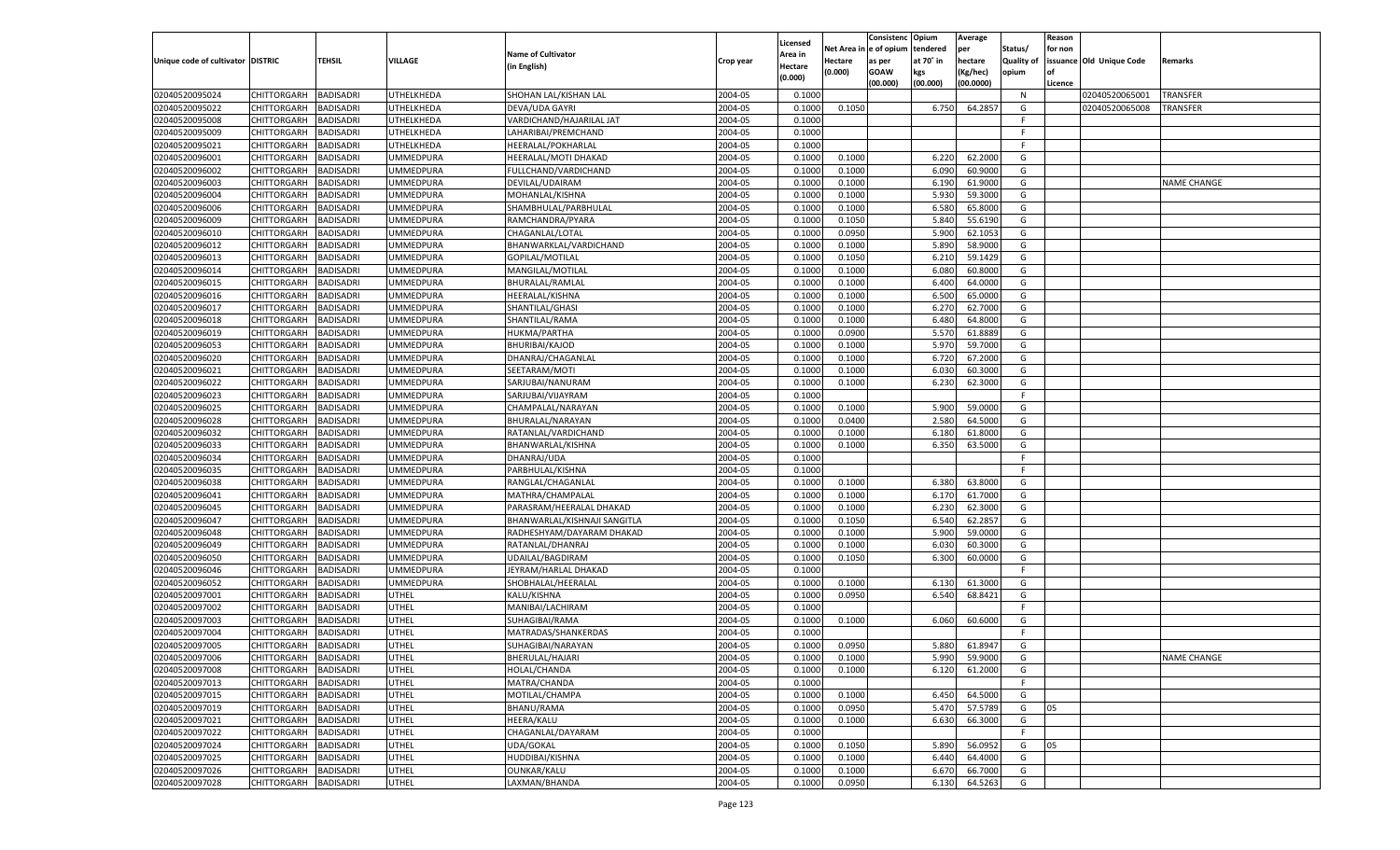|                                   |                    |                  |                |                           |           | Licensed           |         | Consistenc Opium       |           | Average   |                   | Reason  |                          |                    |
|-----------------------------------|--------------------|------------------|----------------|---------------------------|-----------|--------------------|---------|------------------------|-----------|-----------|-------------------|---------|--------------------------|--------------------|
|                                   |                    |                  |                | <b>Name of Cultivator</b> |           |                    |         | Net Area in e of opium | tendered  | per       | Status/           | for non |                          |                    |
| Unique code of cultivator DISTRIC |                    | <b>TEHSIL</b>    | <b>VILLAGE</b> | (in English)              | Crop year | Area in            | Hectare | as per                 | at 70° in | hectare   | <b>Quality of</b> |         | issuance Old Unique Code | <b>Remarks</b>     |
|                                   |                    |                  |                |                           |           | Hectare<br>(0.000) | (0.000) | <b>GOAW</b>            | kgs       | (Kg/hec)  | opium             |         |                          |                    |
|                                   |                    |                  |                |                           |           |                    |         | (00.000)               | (00.000)  | (00.0000) |                   | Licence |                          |                    |
| 02040520097029                    | CHITTORGARH        | <b>BADISADRI</b> | UTHEL          | <b>BADRU/RAMA</b>         | 2004-05   | 0.1000             | 0.0950  |                        | 5.700     | 60.0000   | G                 |         |                          |                    |
| 02040520097031                    | CHITTORGARH        | <b>BADISADRI</b> | UTHEL          | MATHRA/AMRA               | 2004-05   | 0.1000             | 0.0950  |                        | 5.880     | 61.8947   | G                 |         |                          |                    |
| 02040520097034                    | CHITTORGARH        | <b>BADISADRI</b> | UTHEL          | HEERALAL/DAYARAM          | 2004-05   | 0.1000             | 0.0400  |                        | 2.980     | 74.5000   | G                 |         |                          |                    |
| 02040520097035                    | CHITTORGARH        | <b>BADISADRI</b> | UTHEL          | TECKCHAND/LACHIRAM        | 2004-05   | 0.1000             | 0.1000  |                        | 6.160     | 61.6000   | G                 |         |                          |                    |
| 02040520097037                    | CHITTORGARH        | <b>BADISADRI</b> | UTHEL          | UDAIRAM/LACHIRAM          | 2004-05   | 0.1000             | 0.1000  |                        | 5.990     | 59.9000   | G                 |         |                          |                    |
| 02040520097038                    | CHITTORGARH        | <b>BADISADRI</b> | UTHEL          | LAXMAN/GULAB              | 2004-05   | 0.1000             |         |                        |           |           | F.                |         |                          |                    |
| 02040520097040                    | CHITTORGARH        | <b>BADISADRI</b> | UTHEL          | BHERULAL/LACHIRAM         | 2004-05   | 0.1000             | 0.1050  |                        | 6.890     | 65.6190   | G                 |         |                          |                    |
| 02040520097041                    | CHITTORGARH        | <b>BADISADRI</b> | UTHEL          | DALICHAND/GASI            | 2004-05   | 0.1000             | 0.1000  |                        | 6.120     | 61.2000   | G                 |         |                          |                    |
| 02040520097042                    | CHITTORGARH        | <b>BADISADRI</b> | UTHEL          | UDA/BHERU                 | 2004-05   | 0.1000             |         |                        |           |           | F.                |         |                          |                    |
| 02040520097046                    | CHITTORGARH        | <b>BADISADRI</b> | UTHEL          | KISHNA/MAGNA              | 2004-05   | 0.1000             | 0.1000  |                        | 6.470     | 64.7000   | G                 |         |                          |                    |
| 02040520097047                    | CHITTORGARH        | <b>BADISADRI</b> | UTHEL          | BHOLIBAI/SHRIRAM          | 2004-05   | 0.1000             |         |                        |           |           | F.                |         |                          |                    |
| 02040520097048                    | CHITTORGARH        | <b>BADISADRI</b> | UTHEL          | TULSHIRAM/JAGANNATH       | 2004-05   | 0.1000             | 0.1000  |                        | 6.770     | 67.7000   | G                 |         |                          |                    |
| 02040520097049                    | CHITTORGARH        | BADISADRI        | UTHEL          | RAMESHVAR/NANDA MEGHWAL   | 2004-05   | 0.1000             | 0.1000  |                        | 7.100     | 71.0000   | G                 |         |                          |                    |
| 02040520097050                    | CHITTORGARH        | BADISADRI        | UTHEL          | LALU/GODA JAT             | 2004-05   | 0.1000             | 0.0950  |                        | 6.160     | 64.8421   | G                 |         |                          |                    |
| 02040520097051                    | CHITTORGARH        | BADISADRI        | UTHEL          | MAGNA/NANA RAVAL          | 2004-05   | 0.1000             |         |                        |           |           | F.                |         |                          |                    |
| 02040520097057                    | CHITTORGARH        | BADISADRI        | UTHEL          | LACHIRAM/GASIDAS          | 2004-05   | 0.1000             | 0.1000  |                        | 6.010     | 60.1000   | G                 |         |                          |                    |
| 02040520097058                    | CHITTORGARH        | BADISADRI        | UTHEL          | GISIBAI/BHAGVANDAS        | 2004-05   | 0.1000             | 0.1000  |                        | 6.190     | 61.9000   | G                 |         |                          |                    |
| 02040520097061                    | CHITTORGARH        | BADISADRI        | UTHEL          | NANDUBAI/AMRA             | 2004-05   | 0.1000             |         |                        |           |           | F.                |         |                          |                    |
| 02040520097064                    | CHITTORGARH        | BADISADRI        | UTHEL          | SHANKER/HARLAL            | 2004-05   | 0.1000             | 0.1000  |                        | 6.390     | 63.9000   | G                 |         |                          |                    |
| 02040520097065                    | CHITTORGARH        | BADISADRI        | UTHEL          | MAGNIRAM/GODA JAT         | 2004-05   | 0.1000             | 0.1000  |                        | 6.490     | 64.9000   | G                 |         |                          |                    |
| 02040520097068                    | CHITTORGARH        | BADISADRI        | UTHEL          | HEERALAL/JEETMAL JAT      | 2004-05   | 0.1000             |         |                        |           |           | F.                |         |                          |                    |
| 02040520097069                    | CHITTORGARH        | BADISADRI        | UTHEL          | NATHU/HEERA MEGHWAL       | 2004-05   | 0.1000             | 0.1000  |                        | 4.700     | 47.0000   | G                 | 04      |                          |                    |
| 02040520097070                    | CHITTORGARH        | BADISADRI        | UTHEL          | <b>GODU/PYARA RAVAL</b>   | 2004-05   | 0.1000             | 0.1000  |                        | 5.390     | 53.9000   | G                 | 04      |                          |                    |
| 02040520097072                    | CHITTORGARH        | BADISADRI        | UTHEL          | KESHIBAI/CHATARBHUJ       | 2004-05   | 0.1000             |         |                        |           |           | -F                |         |                          |                    |
| 02040520097081                    | CHITTORGARH        | BADISADRI        | UTHEL          | <b>BALU/BABRU RAVAT</b>   | 2004-05   | 0.1000             | 0.1050  |                        | 6.240     | 59.4286   | G                 |         |                          |                    |
| 02040520097082                    | CHITTORGARH        | BADISADRI        | UTHEL          | DAYARAM/HARCHAND          | 2004-05   | 0.1000             |         |                        |           |           | E                 |         |                          |                    |
| 02040520097083                    | CHITTORGARH        | BADISADRI        | UTHEL          | NANDU BAI/BHERU LAL       | 2004-05   | 0.1000             |         |                        |           |           | F.                |         | 02040520077012           | TRANSFER/RATANPUR  |
| 02040520097084                    | CHITTORGARH        | BADISADRI        | UTHEL          | <b>KESHU RAM/NATHU</b>    | 2004-05   | 0.1000             | 0.0950  |                        | 5.720     | 60.2105   | G                 |         | 02040520077004           | TRANSFER/RATANPUR  |
| 02040520097085                    | CHITTORGARH        | <b>BADISADRI</b> | UTHEL          | PARTAPIBAI/CHAMPA LAL     | 2004-05   | 0.1000             | 0.1000  |                        | 6.020     | 60.2000   | G                 |         | 02040520077010           | TRANSFER/RATANPUR  |
| 02040520097086                    | CHITTORGARH        | BADISADRI        | UTHEL          | <b>BHAGGA/LALU GUJAR</b>  | 2004-05   | 0.1000             | 0.0950  |                        | 5.690     | 59.8947   | G                 |         | 02040520077013           | TRANSFER/RATANPUR  |
| 02040520098001                    | CHITTORGARH        | BADISADRI        | UTTARVADA      | HEMRAJ/NATHULAL           | 2004-05   | 0.1000             |         |                        |           |           | F.                |         |                          |                    |
| 02040520098002                    | CHITTORGARH        | BADISADRI        | UTTARVADA      | MOHANLAL/UMEDRAM          | 2004-05   | 0.1000             |         |                        |           |           | -F                |         |                          |                    |
| 02040520098003                    |                    |                  |                |                           | 2004-05   | 0.1000             | 0.1000  |                        | 6.030     | 60.3000   | G                 |         |                          |                    |
|                                   | CHITTORGARH        | BADISADRI        | UTTARVADA      | NARAYAN/SHYAMA            |           |                    |         |                        |           |           |                   |         |                          |                    |
| 02040520098004                    | CHITTORGARH        | BADISADRI        | UTTARVADA      | SHANKERLAL/OUNKAR         | 2004-05   | 0.1000             | 0.1000  |                        | 5.800     | 58.0000   | G                 |         |                          |                    |
| 02040520098005                    | CHITTORGARH        | BADISADRI        | UTTARVADA      | VENDIRAM/KANIRAM          | 2004-05   | 0.1000             | 0.0950  |                        | 5.950     | 62.6316   | G                 |         |                          |                    |
| 02040520098006                    | CHITTORGARH        | BADISADRI        | UTTARVADA      | <b>BABRU/KALU</b>         | 2004-05   | 0.1000             |         |                        |           |           | F.                |         |                          |                    |
| 02040520098007                    | CHITTORGARH        | BADISADRI        | UTTARVADA      | MAGNIRAM/OUNKR            | 2004-05   | 0.1000             |         |                        |           |           | E                 | 07      |                          |                    |
| 02040520098008                    | CHITTORGARH        | BADISADRI        | UTTARVADA      | BHERULAL/CHUNNILAL        | 2004-05   | 0.1000             | 0.1000  |                        | 5.630     | 56.3000   | G                 | 05      |                          |                    |
| 02040520098009                    | CHITTORGARH        | BADISADRI        | UTTARVADA      | BHERULAL/TULSHIRAM        | 2004-05   | 0.1000             | 0.1000  |                        | 6.050     | 60.5000   | G                 |         |                          |                    |
| 02040520098012                    | CHITTORGARH        | BADISADRI        | UTTARVADA      | NANDRAM/SHANKERLAL        | 2004-05   | 0.1000             | 0.1000  |                        | 5.540     | 55.4000   | G                 | 05      |                          |                    |
| 02040520098016                    | CHITTORGARH        | BADISADRI        | UTTARVADA      | GOKAL/GAMERA              | 2004-05   | 0.1000             | 0.0900  |                        | 5.260     | 58.4444   | G                 |         | 02040520063002           | TRANSFER           |
| 02040520098017                    | CHITTORGARH        | BADISADRI        | UTTARVADA      | <b>GOUTAM BAI/UDA</b>     | 2004-05   | 0.1000             | 0.1000  |                        | 5.850     | 58.5000   | G                 |         | 02040520063003           | TRANSFER           |
| 02040520098018                    | CHITTORGARH        | BADISADRI        | UTTARVADA      | DHANRAJ/MAGNI RAM         | 2004-05   | 0.1000             | 0.0950  |                        | 5.980     | 62.9474   | G                 |         | 02040520063004           | TRANSFER           |
| 02040520099003                    | CHITTORGARH        | BADISADRI        | VINAYKA        | PARTAP/NATHU              | 2004-05   | 0.1000             | 0.1050  |                        | 5.740     | 54.6667   | G                 |         |                          | NAME CHANGE        |
| 02040520099004                    | CHITTORGARH        | BADISADRI        | VINAYKA        | DHAPUBAI/ROOPA            | 2004-05   | 0.1000             |         |                        |           |           | F.                |         |                          |                    |
| 02040520099007                    | CHITTORGARH        | <b>BADISADRI</b> | <b>VINAYKA</b> | BABRU/ELA                 | 2004-05   | 0.1000             | 0.0950  |                        | 5.170     | 54.4211   | G                 | 05      |                          |                    |
| 02040520099009                    | CHITTORGARH        | <b>BADISADRI</b> | VINAYKA        | MAANSUR/DEVKARAN          | 2004-05   | 0.1000             | 0.1050  |                        | 5.160     | 49.1429   | G                 | 04      |                          |                    |
| 02040520099012                    | <b>CHITTORGARH</b> | <b>BADISADRI</b> | VINAYKA        | OUNKARSINGH/GOVINDSINGH   | 2004-05   | 0.1000             |         |                        |           |           | F.                |         |                          |                    |
| 02040520099016                    | CHITTORGARH        | <b>BADISADRI</b> | VINAYKA        | BHAMRU/KISHANLAL          | 2004-05   | 0.1000             |         |                        |           |           | F.                |         |                          |                    |
| 02040520099020                    | CHITTORGARH        | <b>BADISADRI</b> | VINAYKA        | CHAMPABAI/KISHANLAL       | 2004-05   | 0.1000             |         |                        |           |           | F.                |         |                          |                    |
| 02040520099024                    | CHITTORGARH        | <b>BADISADRI</b> | VINAYKA        | CHUNNILAL/KISHNA          | 2004-05   | 0.1000             |         |                        |           |           | F                 |         |                          |                    |
| 02040520099025                    | <b>CHITTORGARH</b> | <b>BADISADRI</b> | VINAYKA        | NARAYAN/GIRDHARI          | 2004-05   | 0.1000             |         |                        |           |           | F.                |         |                          |                    |
| 02040520099027                    | <b>CHITTORGARH</b> | <b>BADISADRI</b> | VINAYKA        | FATEHSINGH/BHURASINGH     | 2004-05   | 0.1000             | 0.1050  |                        | 5.900     | 56.1905   | G                 |         |                          |                    |
| 02040520099029                    | CHITTORGARH        | <b>BADISADRI</b> | VINAYKA        | PARSHURAM/DALLA           | 2004-05   | 0.1000             |         |                        |           |           | F.                |         |                          | <b>NAME CHANGE</b> |
| 02040520099031                    | <b>CHITTORGARH</b> | <b>BADISADRI</b> | VINAYKA        | NANIBAI/MEGHA             | 2004-05   | 0.1000             |         |                        |           |           | F                 |         |                          |                    |
| 02040520101001                    | <b>CHITTORGARH</b> | <b>BADISADRI</b> | <b>NALVAI</b>  | NANDA/MIYARAM             | 2004-05   | 0.1000             | 0.1000  |                        | 6.350     | 63.5000   | G                 |         |                          |                    |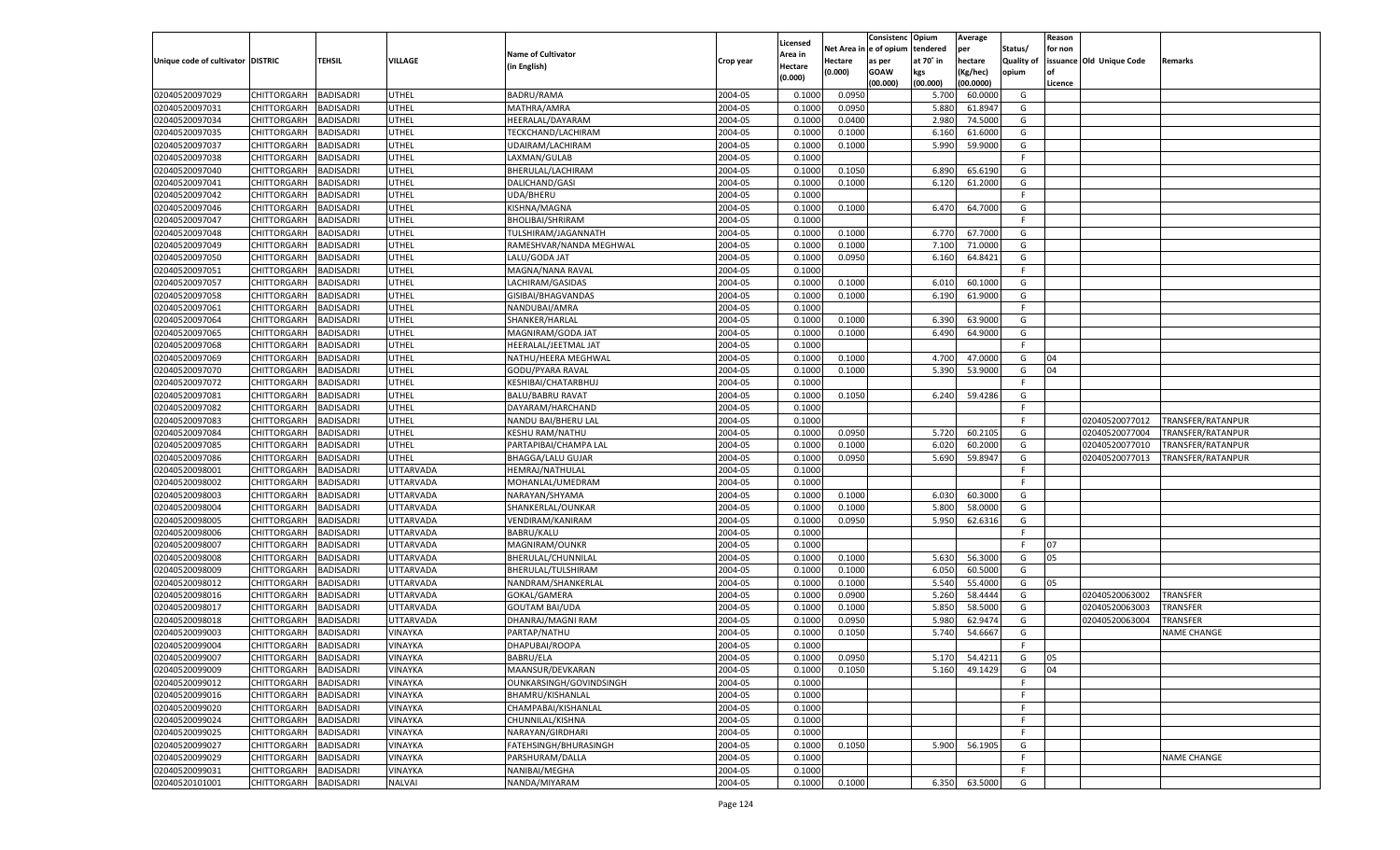|                                   |                       |                  |                |                           |           |                     |            | Consistenc   | Opium     | Average   |                   | Reason  |                          |                    |
|-----------------------------------|-----------------------|------------------|----------------|---------------------------|-----------|---------------------|------------|--------------|-----------|-----------|-------------------|---------|--------------------------|--------------------|
|                                   |                       |                  |                | <b>Name of Cultivator</b> |           | Licensed<br>Area in | Net Area i | n e of opium | tendered  | per       | Status/           | for non |                          |                    |
| Unique code of cultivator DISTRIC |                       | TEHSIL           | <b>VILLAGE</b> | (in English)              | Crop year | Hectare             | Hectare    | as per       | at 70° in | hectare   | <b>Quality of</b> |         | issuance Old Unique Code | Remarks            |
|                                   |                       |                  |                |                           |           | (0.000)             | (0.000)    | <b>GOAW</b>  | kgs       | (Kg/hec)  | opium             |         |                          |                    |
|                                   |                       |                  |                |                           |           |                     |            | (00.000)     | (00.000)  | (00.0000) |                   | Licence |                          |                    |
| 02040520101002                    | CHITTORGARH           | BADISADRI        | <b>NALVAI</b>  | NARAYAN/BHOLA             | 2004-05   | 0.1000              | 0.0950     |              | 7.330     | 77.1579   | G                 |         |                          |                    |
| 02040520101003                    | CHITTORGARH           | BADISADRI        | <b>NALVAI</b>  | HARLAL/BHOLA              | 2004-05   | 0.1000              | 0.0950     |              | 6.000     | 63.1579   | G                 |         |                          |                    |
| 02040520101005                    | CHITTORGARH           | BADISADRI        | <b>NALVAI</b>  | UDA/VRDA                  | 2004-05   | 0.1000              | 0.1000     |              | 6.180     | 61.8000   | G                 |         |                          |                    |
| 02040520101006                    | CHITTORGARH           | BADISADRI        | <b>NALVAI</b>  | RAMLAL/RATNA              | 2004-05   | 0.1000              | 0.1000     |              | 5.180     | 51.8000   | G                 | 04      |                          |                    |
| 02040520101008                    | CHITTORGARH           | BADISADRI        | <b>NALVAI</b>  | PYARA/RAMCHANDRA          | 2004-05   | 0.1000              | 0.1000     |              | 6.260     | 62.6000   | G                 |         |                          |                    |
| 02040520101009                    | CHITTORGARH           | BADISADRI        | <b>NALVAI</b>  | NARAYAN/RAMCHANDRA        | 2004-05   | 0.1000              |            |              |           |           | F.                |         |                          |                    |
| 02040520101010                    | CHITTORGARH           | BADISADRI        | <b>NALVAI</b>  | KALU/VARDA GODAVALA       | 2004-05   | 0.1000              |            |              |           |           | F.                |         |                          |                    |
| 02040520101011                    | CHITTORGARH           | BADISADRI        | <b>NALVAI</b>  | NARAYAN/MALA              | 2004-05   | 0.1000              | 0.1000     |              | 6.070     | 60.7000   | G                 |         |                          |                    |
| 02040520101012                    | CHITTORGARH           | BADISADRI        | <b>NALVAI</b>  | VARDICHAND/TEKA           | 2004-05   | 0.1000              | 0.1050     |              | 6.570     | 62.5714   | G                 |         |                          |                    |
| 02040520101014                    | CHITTORGARH           | BADISADRI        | <b>NALVAI</b>  | NANDA/KEVLIYA             | 2004-05   | 0.1000              | 0.1000     |              | 5.700     | 57.0000   | G                 |         |                          |                    |
| 02040520101015                    | CHITTORGARH           | BADISADRI        | <b>NALVAI</b>  | PEMA/CHAMPALAL            | 2004-05   | 0.1000              |            |              |           |           | F.                |         |                          |                    |
| 02040520101016                    | CHITTORGARH           | BADISADRI        | <b>NALVAI</b>  | DEVILAL/FATEHLAL          | 2004-05   | 0.1000              | 0.0950     |              | 6.140     | 64.6316   | G                 |         |                          |                    |
| 02040520101017                    | CHITTORGARH           | BADISADRI        | <b>NALVAI</b>  | SHOBHALAL/PARTHVIRAJ      | 2004-05   | 0.1000              | 0.1000     |              | 6.290     | 62.9000   | G                 |         |                          |                    |
| 02040520101018                    | CHITTORGARH           | <b>BADISADRI</b> | <b>NALVAI</b>  | NARAYAN/HARLAL            | 2004-05   | 0.1000              | 0.1050     |              | 6.740     | 64.1905   | G                 |         |                          |                    |
| 02040520101019                    | CHITTORGARH           | <b>BADISADRI</b> | <b>NALVAI</b>  | SHRILAL/LALULAL           | 2004-05   | 0.1000              | 0.1000     |              | 6.690     | 66.9000   | G                 |         |                          |                    |
| 02040520101021                    | CHITTORGARH           | BADISADRI        | NALVAI         | GASI/SAVA                 | 2004-05   | 0.1000              | 0.1000     |              | 6.580     | 65.8000   | G                 |         |                          |                    |
| 02040520101024                    | CHITTORGARH           | <b>BADISADRI</b> | NALVAI         | <b>BALURAM/KALU</b>       | 2004-05   | 0.1000              | 0.1000     |              | 6.840     | 68.4000   | G                 |         |                          |                    |
| 02040520101026                    | CHITTORGARH           | BADISADRI        | NALVAI         | SHANKER/MOTI              | 2004-05   | 0.1000              |            |              |           |           | F.                |         |                          |                    |
| 02040520101028                    | CHITTORGARH           | <b>BADISADRI</b> | <b>NALVAI</b>  | KALU/CHENA                | 2004-05   | 0.1000              |            |              |           |           | F.                |         |                          |                    |
| 02040520101029                    | CHITTORGARH           | BADISADRI        | NALVAI         | UDA/FATEHRAM              | 2004-05   | 0.1000              | 0.0950     |              | 6.910     | 72.7368   | G                 |         |                          |                    |
| 02040520101031                    | CHITTORGARH           | <b>BADISADRI</b> | NALVAI         | SHRILAL/HARLAL            | 2004-05   | 0.1000              | 0.1000     |              | 6.340     | 63.4000   | G                 |         |                          |                    |
| 02040520101032                    | CHITTORGARH           | BADISADRI        | NALVAI         | MAGNIRAM/LALU             | 2004-05   | 0.1000              |            |              |           |           | F.                |         |                          |                    |
| 02040520101033                    | CHITTORGARH           | <b>BADISADRI</b> | <b>NALVAI</b>  | SAVA/DOLA                 | 2004-05   | 0.1000              |            |              |           |           | F.                |         |                          |                    |
| 02040520101034                    | CHITTORGARH           | BADISADRI        | <b>NALVAI</b>  | DEVILAL/SHANKER           | 2004-05   | 0.1000              |            |              |           |           | F.                |         |                          |                    |
| 02040520101036                    | CHITTORGARH           | <b>BADISADRI</b> | NALVAI         | NATHULAL/NANDA            | 2004-05   | 0.1000              | 0.1000     |              | 6.030     | 60.3000   | G                 |         |                          |                    |
| 02040520101037                    | CHITTORGARH           | BADISADRI        | NALVAI         | ROOPA/CHAMPA              | 2004-05   | 0.1000              |            |              |           |           | F.                |         |                          |                    |
| 02040520101038                    | CHITTORGARH           | <b>BADISADRI</b> | <b>NALVAI</b>  | DALU/BHOLA                | 2004-05   | 0.1000              |            |              |           |           | F.                |         |                          |                    |
| 02040520101040                    | CHITTORGARH           | BADISADRI        | <b>NALVAI</b>  | ROSHANLAL/PARTHVIRAJ      | 2004-05   | 0.1000              | 0.0950     |              | 6.870     | 72.3158   | G                 |         |                          |                    |
| 02040520101042                    | CHITTORGARH           | <b>BADISADRI</b> | NALVAI         | GANPAT/VAKTAJI            | 2004-05   | 0.1000              | 0.1000     |              | 6.320     | 63.2000   | G                 |         |                          |                    |
| 02040520101045                    | CHITTORGARH           | BADISADRI        | <b>NALVAI</b>  | GASI/BHURA MOGIYA         | 2004-05   | 0.1000              | 0.0950     |              | 5.840     | 61.4737   | G                 |         |                          |                    |
| 02040520101046                    | CHITTORGARH           | <b>BADISADRI</b> | <b>NALVAI</b>  | JANU/CHATARBHUJ           | 2004-05   | 0.1000              | 0.0950     |              | 6.340     | 66.7368   | G                 |         |                          |                    |
| 02040520101047                    | CHITTORGARH           | <b>BADISADRI</b> | <b>NALVAI</b>  | DALICHAND/NANDA           | 2004-05   | 0.1000              | 0.1050     |              | 6.340     | 60.3810   | G                 |         |                          |                    |
| 02040520101048                    | CHITTORGARH           | <b>BADISADRI</b> | <b>NALVAI</b>  | BADRILAL/KASHIRAM         | 2004-05   | 0.1000              |            |              |           |           | F.                |         |                          | <b>NAME CHANGE</b> |
| 02040520101049                    | CHITTORGARH           | BADISADRI        | <b>NALVAI</b>  | OUNKAR/MIYARAM            | 2004-05   | 0.1000              | 0.1000     |              | 5.790     | 57.9000   | G                 |         |                          |                    |
| 02040520101051                    | CHITTORGARH           | <b>BADISADRI</b> | <b>NALVAI</b>  | NANDA/MOTI MOGYA          | 2004-05   | 0.1000              |            |              |           |           | F.                |         |                          |                    |
| 02040520101053                    | CHITTORGARH           | BADISADRI        | <b>NALVAI</b>  | NATHU/CHAMPA              | 2004-05   | 0.1000              | 0.1000     |              | 5.400     | 54.0000   | G                 |         |                          |                    |
| 02040520101054                    |                       | <b>BADISADRI</b> | <b>NALVAI</b>  |                           | 2004-05   | 0.1000              | 0.0900     |              | 6.010     |           | G                 |         |                          |                    |
|                                   | CHITTORGARH           |                  |                | RAMSINGH/LALU             |           |                     |            |              | 5.740     | 66.7778   |                   |         |                          |                    |
| 02040520101057                    | CHITTORGARH           | BADISADRI        | <b>NALVAI</b>  | <b>OUNKAR/PEMA MOGIYA</b> | 2004-05   | 0.1000              | 0.1000     |              |           | 57.4000   | G                 |         |                          |                    |
| 02040520101058                    | CHITTORGARH           | <b>BADISADRI</b> | <b>NALVAI</b>  | NATHIBAI/SHANKER          | 2004-05   | 0.1000              |            |              |           |           | F.<br>F           |         |                          | <b>NAME CHANGE</b> |
| 02040520101059<br>02040520101060  | CHITTORGARH           | BADISADRI        | <b>NALVAI</b>  | KALU/TULCHA MOGIYA        | 2004-05   | 0.1000              |            |              |           |           |                   |         |                          |                    |
|                                   | CHITTORGARH           | <b>BADISADRI</b> | <b>NALVAI</b>  | GANESH/LALU MOGIYA        | 2004-05   | 0.1000              | 0.0950     |              | 5.670     | 59.6842   | G                 |         |                          |                    |
| 02040520101061                    | CHITTORGARH           | BADISADRI        | <b>NALVAI</b>  | <b>GEETABAI/RAMLAL</b>    | 2004-05   | 0.1000              | 0.0950     |              | 5.830     | 61.3684   | G                 |         |                          |                    |
| 02040520101062                    | CHITTORGARH           | BADISADRI        | <b>NALVAI</b>  | MANGILAL/RATNA            | 2004-05   | 0.1000              | 0.1000     |              | 5.980     | 59.8000   | G                 |         |                          |                    |
| 02040520101063                    | CHITTORGARH           | BADISADRI        | <b>NALVAI</b>  | DHANNA/KALU               | 2004-05   | 0.1000              | 0.1050     |              | 5.210     | 49.6190   | G                 | 04      |                          |                    |
| 02040520101065                    | CHITTORGARH           | <b>BADISADRI</b> | <b>NALVAI</b>  | SHRILAL/KALU              | 2004-05   | 0.1000              |            |              |           |           | F.                |         |                          |                    |
| 02040520101067                    | CHITTORGARH BADISADRI |                  | <b>NALVAI</b>  | <b>GULAB/KALU</b>         | 2004-05   | 0.1000              |            |              |           |           |                   |         |                          |                    |
| 02040520101068                    | <b>CHITTORGARH</b>    | <b>BADISADRI</b> | <b>NALVAI</b>  | SHYAMLAL/UDA              | 2004-05   | 0.1000              | 0.1000     |              | 6.040     | 60.4000   | G                 |         |                          |                    |
| 02040520101070                    | CHITTORGARH           | <b>BADISADRI</b> | <b>NALVAI</b>  | NARAYAN/BHOLA MOGIYA      | 2004-05   | 0.1000              | 0.1000     |              | 6.640     | 66.4000   | G                 |         |                          |                    |
| 02040520101071                    | CHITTORGARH           | <b>BADISADRI</b> | <b>NALVAI</b>  | KAMLI/NARAYAN             | 2004-05   | 0.1000              | 0.1000     |              | 6.240     | 62.4000   | G                 |         |                          |                    |
| 02040520101072                    | CHITTORGARH           | <b>BADISADRI</b> | <b>NALVAI</b>  | RAJMAL/MAGNIRAM           | 2004-05   | 0.1000              | 0.1000     |              | 5.970     | 59.7000   | G                 |         |                          |                    |
| 02040520101074                    | CHITTORGARH           | <b>BADISADRI</b> | <b>NALVAI</b>  | MOVAN/KALU                | 2004-05   | 0.1000              | 0.1000     |              | 5.970     | 59.7000   | G                 |         |                          |                    |
| 02040520101075                    | CHITTORGARH           | <b>BADISADRI</b> | <b>NALVAI</b>  | MOHAN/BHOLA               | 2004-05   | 0.1000              | 0.1050     |              | 6.160     | 58.6667   | G                 |         |                          |                    |
| 02040520101076                    | CHITTORGARH           | <b>BADISADRI</b> | <b>NALVAI</b>  | RAJU/PARTHA               | 2004-05   | 0.1000              |            |              |           |           | F                 |         |                          |                    |
| 02040520101077                    | CHITTORGARH           | <b>BADISADRI</b> | <b>NALVAI</b>  | KALU/KHUMA                | 2004-05   | 0.1000              | 0.1000     |              | 6.230     | 62.3000   | G                 |         |                          |                    |
| 02040520101080                    | CHITTORGARH           | <b>BADISADRI</b> | <b>NALVAI</b>  | MOTI/FATEHLAL             | 2004-05   | 0.1000              |            |              |           |           | F.                |         |                          |                    |
| 02040520101081                    | CHITTORGARH           | <b>BADISADRI</b> | <b>NALVAI</b>  | BHERULAL/PARTHVIRAJ       | 2004-05   | 0.1000              |            |              |           |           | F.                |         |                          |                    |